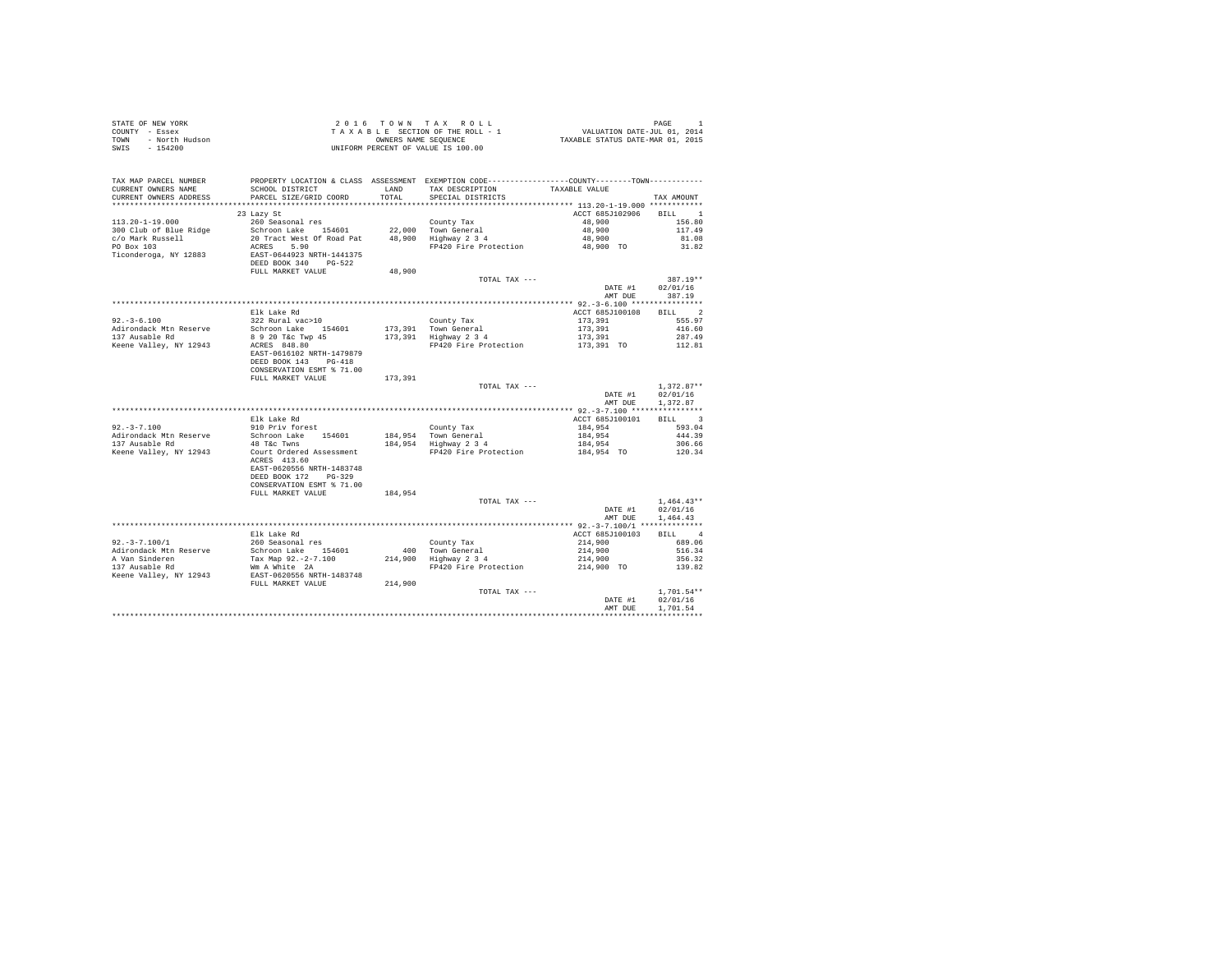| STATE OF NEW YORK      | 2016 TOWN TAX ROLL                 | PAGE                             |
|------------------------|------------------------------------|----------------------------------|
| COUNTY - Essex         | TAXABLE SECTION OF THE ROLL - 1    | VALUATION DATE-JUL 01, 2014      |
| TOWN<br>- North Hudson | OWNERS NAME SEOUENCE               | TAXABLE STATUS DATE-MAR 01, 2015 |
| - 154200<br>SWIS       | UNIFORM PERCENT OF VALUE IS 100.00 |                                  |

| TAX MAP PARCEL NUMBER<br>CURRENT OWNERS NAME<br>CURRENT OWNERS ADDRESS                                     | PROPERTY LOCATION & CLASS ASSESSMENT<br>SCHOOL DISTRICT<br>PARCEL SIZE/GRID COORD                                                                            | LAND<br>TOTAL             | EXEMPTION CODE----------------COUNTY-------TOWN-----------<br>TAX DESCRIPTION<br>SPECIAL DISTRICTS | TAXABLE VALUE                                                  | TAX AMOUNT                                              |
|------------------------------------------------------------------------------------------------------------|--------------------------------------------------------------------------------------------------------------------------------------------------------------|---------------------------|----------------------------------------------------------------------------------------------------|----------------------------------------------------------------|---------------------------------------------------------|
| $92. - 3 - 7.100/2$<br>Adirondack Mtn Reserve<br>V Merle-Smith<br>137 Ausable Rd<br>Keene Valley, NY 12943 | Elk Lake Rd<br>260 Seasonal res<br>Schroon Lake<br>154601<br>Tax Map 92.-2-7.100<br>Jean Van Sanderson 2 A<br>EAST-0620556 NRTH-1483748<br>FULL MARKET VALUE | 1,100<br>93,800<br>93,800 | County Tax<br>Town General<br>Highway 2 3 4<br>FP420 Fire Protection                               | ACCT 685J100104<br>93,800<br>93,800<br>93,800<br>93,800 TO     | 5<br><b>BILL</b><br>300.76<br>225.37<br>155.53<br>61.03 |
|                                                                                                            |                                                                                                                                                              |                           | TOTAL TAX ---                                                                                      | DATE #1<br>AMT DUE                                             | $742.69**$<br>02/01/16<br>742.69                        |
|                                                                                                            |                                                                                                                                                              |                           |                                                                                                    |                                                                |                                                         |
| $92. -3 -7.100/3$<br>Adirondack Mtn Reserve<br>D Weld Camp<br>137 Ausable Rd                               | Elk Lake Rd<br>260 Seasonal res<br>Schroon Lake<br>154601<br>In Tmap92.-2-7.100<br>Inlet Camp 2 A                                                            | 800<br>210,900            | County Tax<br>Town General<br>Highway 2 3 4<br>FP420 Fire Protection                               | ACCT 685J100106<br>210,900<br>210,900<br>210,900<br>210,900 TO | 6<br>BILL<br>676.24<br>506.73<br>349.68<br>137.22       |
| Keene Valley, NY 12943                                                                                     | EAST-0620556 NRTH-1483748                                                                                                                                    |                           |                                                                                                    |                                                                |                                                         |
|                                                                                                            | FULL MARKET VALUE                                                                                                                                            | 210,900                   | TOTAL TAX ---                                                                                      | DATE #1<br>AMT DUE                                             | $1.669.87**$<br>02/01/16<br>1,669.87                    |
|                                                                                                            |                                                                                                                                                              |                           |                                                                                                    | *********** 92.-3-7.100/4 **************                       |                                                         |
|                                                                                                            | Elk Lake Rd                                                                                                                                                  |                           |                                                                                                    | ACCT 685Z000009                                                | <b>BILL</b><br>$\overline{7}$                           |
| $92. - 3 - 7.100/4$<br>Adirondack Mtn Reserve                                                              | 260 Seasonal res<br>154601<br>Schroon Lake                                                                                                                   | 100                       | County Tax<br>Town General                                                                         | 87,500<br>87,500                                               | 280.56<br>210.24                                        |
| Inlet Camp                                                                                                 | 48 T&C                                                                                                                                                       | 87,500                    | Highway 2 3 4                                                                                      | 87,500                                                         | 145.08                                                  |
| 137 Ausable Rd<br>Keene Valley, NY 12943                                                                   | EAST-0620556 NRTH-1483748<br>DEED BOOK 172<br>$PG-329$                                                                                                       |                           | FP420 Fire Protection                                                                              | 87.500 TO                                                      | 56.93                                                   |
|                                                                                                            | FULL MARKET VALUE                                                                                                                                            | 87,500                    | TOTAL TAX ---                                                                                      |                                                                | 692.81**                                                |
|                                                                                                            |                                                                                                                                                              |                           |                                                                                                    | DATE #1<br>AMT DUE                                             | 02/01/16<br>692.81                                      |
|                                                                                                            |                                                                                                                                                              |                           |                                                                                                    |                                                                |                                                         |
|                                                                                                            | Elk Lake Rd                                                                                                                                                  |                           |                                                                                                    | ACCT 685Z000010                                                | 8<br>BTLL.                                              |
| $92. - 3 - 7.100/5$                                                                                        | 260 Seasonal res                                                                                                                                             |                           | County Tax                                                                                         | 85,800                                                         | 275.11                                                  |
| Adirondack Mtn Reserve<br>H Janeway D Weld                                                                 | Schroon Lake 154601<br>48 Totten & Crossfield                                                                                                                | 200<br>85,800             | Town General<br>Highway 2 3 4                                                                      | 85,800<br>85,800                                               | 206.15<br>142.26                                        |
| 137 Ausable Rd<br>Keene Valley, NY 12943                                                                   | EAST-0620556 NRTH-1483748<br>DEED BOOK 172<br>$PG-329$                                                                                                       |                           | FP420 Fire Protection                                                                              | 85,800 TO                                                      | 55.82                                                   |
|                                                                                                            | FULL MARKET VALUE                                                                                                                                            | 85,800                    |                                                                                                    |                                                                |                                                         |
|                                                                                                            |                                                                                                                                                              |                           | TOTAL TAX ---                                                                                      | DATE #1<br>AMT DUE                                             | $679.34**$<br>02/01/16<br>679.34                        |
|                                                                                                            |                                                                                                                                                              |                           |                                                                                                    |                                                                |                                                         |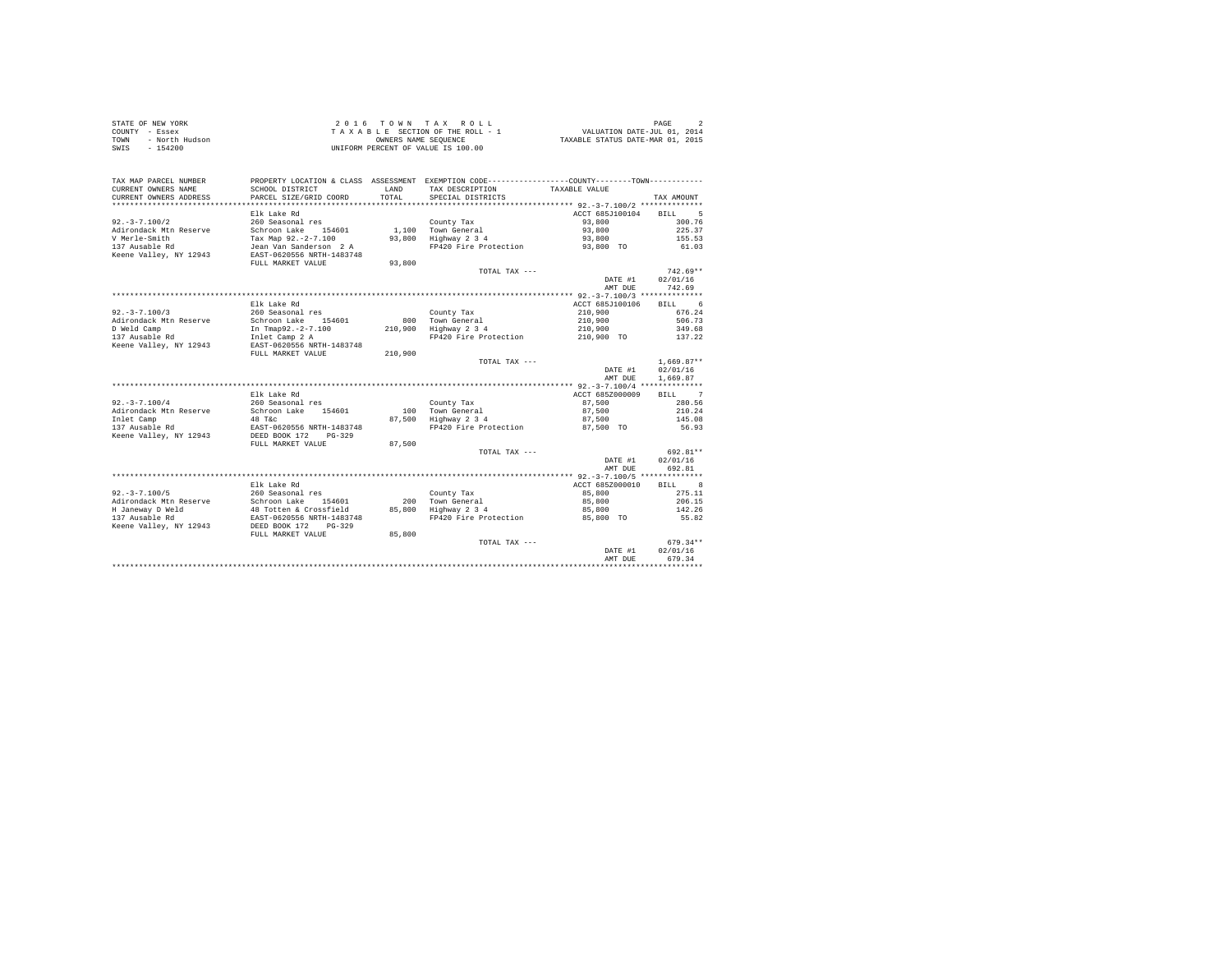| STATE OF NEW YORK      | 2016 TOWN TAX ROLL                 | PAGE                             |
|------------------------|------------------------------------|----------------------------------|
| COUNTY - Essex         | TAXABLE SECTION OF THE ROLL - 1    | VALUATION DATE-JUL 01, 2014      |
| TOWN<br>- North Hudson | OWNERS NAME SEOUENCE               | TAXABLE STATUS DATE-MAR 01, 2015 |
| - 154200<br>SWIS       | UNIFORM PERCENT OF VALUE IS 100.00 |                                  |

| TAX MAP PARCEL NUMBER<br>CURRENT OWNERS NAME<br>CURRENT OWNERS ADDRESS | PROPERTY LOCATION & CLASS ASSESSMENT EXEMPTION CODE----------------COUNTY-------TOWN----------<br>SCHOOL DISTRICT<br>PARCEL SIZE/GRID COORD | <b>T.AND</b><br>TOTAL | TAX DESCRIPTION<br>SPECIAL DISTRICTS | TAXABLE VALUE   | TAX AMOUNT             |
|------------------------------------------------------------------------|---------------------------------------------------------------------------------------------------------------------------------------------|-----------------------|--------------------------------------|-----------------|------------------------|
|                                                                        |                                                                                                                                             |                       |                                      |                 |                        |
|                                                                        | 3382 US Route 9                                                                                                                             |                       |                                      | ACCT 685J100605 | BTLL<br>$\overline{9}$ |
| $114.2 - 1 - 44.000$                                                   | 260 Seasonal res                                                                                                                            |                       | County Tax                           | 63,600          | 203.93                 |
| Aiezza Andrew A Jr                                                     | Schroon Lake 154601                                                                                                                         |                       | 16.200 Town General                  | 63,600          | 152.81                 |
| Aiezza Pat A                                                           | 25 Platt Rogers&co Rd Pat                                                                                                                   |                       | 63.600 Highway 2 3 4                 | 63,600          | 105.45                 |
| 16 Woodland Dr                                                         | 1384/277 Life Use To                                                                                                                        |                       | FP420 Fire Protection                | 63,600 TO       | 41.38                  |
| Castleton, NY 12033                                                    | Joseph DeMaria Sr ETAL<br>0.60<br>ACRES                                                                                                     |                       |                                      |                 |                        |
| PRIOR OWNER ON 3/01/2015                                               | EAST-0661930 NRTH-1451981                                                                                                                   |                       |                                      |                 |                        |
| Aiezza Andrew A Jr                                                     | DEED BOOK 1813 PG-179                                                                                                                       |                       |                                      |                 |                        |
|                                                                        | FULL MARKET VALUE                                                                                                                           | 63,600                |                                      |                 |                        |
|                                                                        |                                                                                                                                             |                       | TOTAL TAX ---                        |                 | $503.57**$             |
|                                                                        |                                                                                                                                             |                       |                                      | DATE #1         | 02/01/16               |
|                                                                        |                                                                                                                                             |                       |                                      | AMT DUE         | 503.57                 |
|                                                                        |                                                                                                                                             |                       |                                      |                 |                        |
|                                                                        | US Route 9                                                                                                                                  |                       |                                      | ACCT 685J100606 | <b>BTLL</b> 10         |
| $114.2 - 1 - 46.000$                                                   | 312 Vac w/imprv                                                                                                                             |                       | County Tax                           | 2,600           | 8.34                   |
| Aiezza Andrew A Jr                                                     | Schroon Lake 154601                                                                                                                         |                       | 1,300 Town General                   | 2,600           | 6.25                   |
| Aiezza Pat A                                                           | 25 Platt&rogers Co Rd Pat                                                                                                                   |                       | 2.600 Highway 2 3 4                  | 2,600           | 4.31                   |
| 16 Woodland Dr                                                         | 1384/277 Life Use To                                                                                                                        |                       | FP420 Fire Protection                | 2,600 TO        | 1.69                   |
| Castleton, NY 12033                                                    | Joseph DeMaria Sr ETAL<br>1.10<br>ACRES                                                                                                     |                       |                                      |                 |                        |
| PRIOR OWNER ON 3/01/2015                                               | EAST-0662132 NRTH-1451921                                                                                                                   |                       |                                      |                 |                        |
| Aiezza Andrew A Jr                                                     | DEED BOOK 1813 PG-179                                                                                                                       |                       |                                      |                 |                        |
|                                                                        | FULL MARKET VALUE                                                                                                                           | 2.600                 |                                      |                 |                        |
|                                                                        |                                                                                                                                             |                       | TOTAL TAX ---                        |                 | $20.59**$              |
|                                                                        |                                                                                                                                             |                       |                                      | DATE #1         | 02/01/16               |
|                                                                        |                                                                                                                                             |                       |                                      | AMT DUE         | 20.59                  |
|                                                                        |                                                                                                                                             |                       |                                      |                 |                        |
|                                                                        | US Route 9                                                                                                                                  |                       |                                      | ACCT 685J176003 | 11<br>RTLL.            |
| $114.2 - 1 - 55.000$                                                   | 314 Rural vac<10 - WTRFNT                                                                                                                   |                       | County Tax                           | 37,200          | 119.28                 |
| Aiezza Andrew A Jr                                                     | Schroon Lake<br>154601                                                                                                                      |                       | 37.200 Town General                  | 37,200          | 89.38                  |
| Aiezza Pat A                                                           | 25 Platt Rogers&co Rd Pat                                                                                                                   |                       | 37,200 Highway 2 3 4                 | 37,200          | 61.68                  |
| 16 Woodland Dr                                                         | 1384/281 Life Use To                                                                                                                        |                       | FP420 Fire Protection                | 37,200 TO       | 24.20                  |
| Castleton, NY 12033                                                    | Joseph DeMaria Sr ETAL<br>4.93<br>ACRES                                                                                                     |                       |                                      |                 |                        |
| PRIOR OWNER ON 3/01/2015                                               | EAST-0661246 NRTH-1451855                                                                                                                   |                       |                                      |                 |                        |
| Aiezza Andrew A Jr                                                     | DEED BOOK 1813 PG-176                                                                                                                       |                       |                                      |                 |                        |
|                                                                        | FULL MARKET VALUE                                                                                                                           | 37,200                |                                      |                 |                        |
|                                                                        |                                                                                                                                             |                       | TOTAL TAX ---                        |                 | $294.54**$             |
|                                                                        |                                                                                                                                             |                       |                                      | DATE #1         | 02/01/16               |
|                                                                        |                                                                                                                                             |                       |                                      | AMT DUE         | 294.54                 |
|                                                                        |                                                                                                                                             |                       |                                      |                 |                        |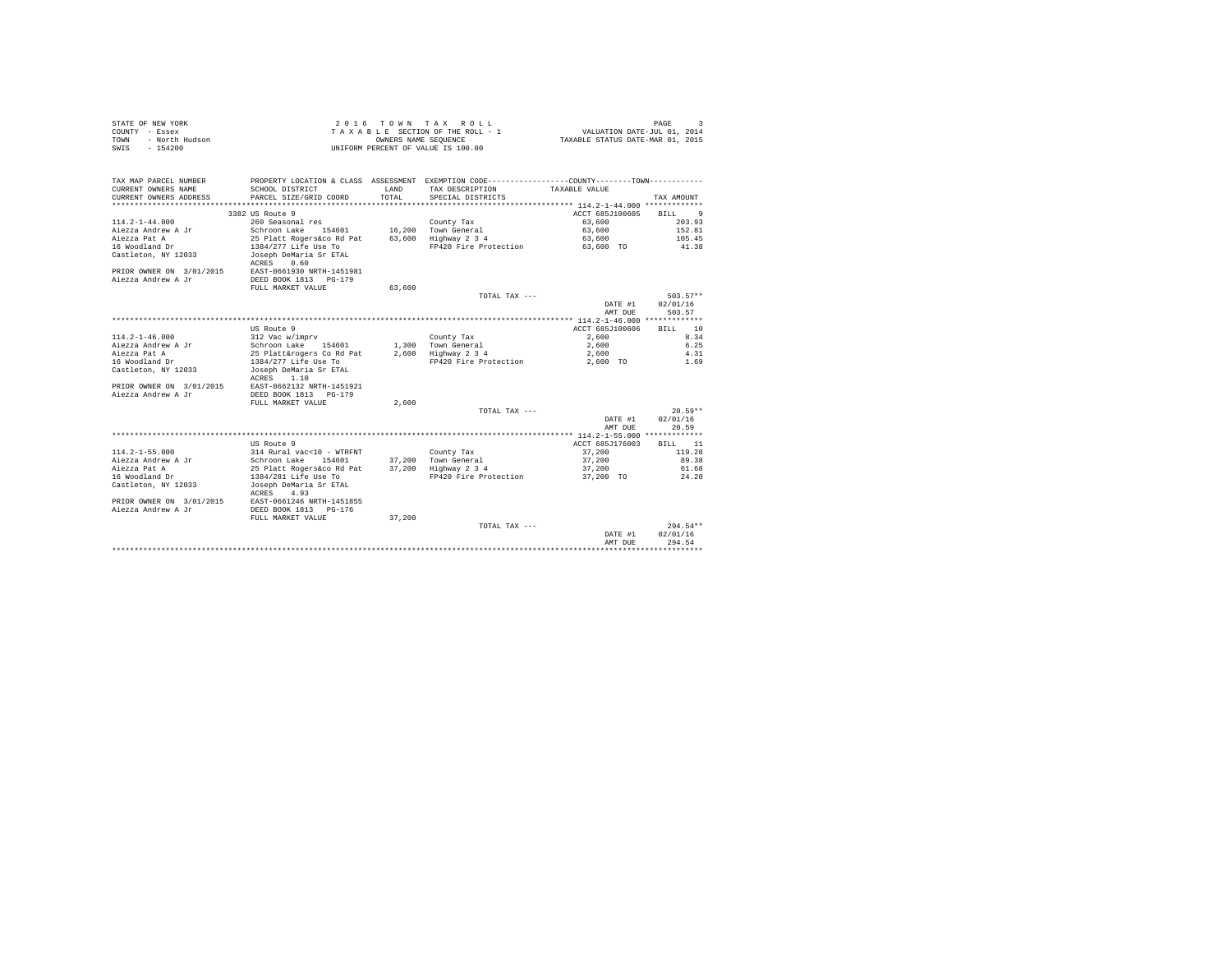| STATE OF NEW YORK<br>COUNTY - Essex<br>- North Hudson<br>TOWN<br>$-154200$<br>SWIS |                                                                                                                                                                                                                                    |               | 2016 TOWN TAX ROLL<br>$\begin{array}{ccccccccc} 2&0&1&6&\texttt{T} &0&\texttt{W} &\texttt{N} &\texttt{R} &\texttt{A} &\texttt{R} &0&\texttt{L} &\texttt{L} \\ \texttt{T} & \texttt{A} & \texttt{X} & \texttt{B} & \texttt{E} & \texttt{S} &\texttt{C} &\texttt{T} &\texttt{M} &\texttt{S} &\texttt{S} &\texttt{S} &\texttt{S} &\texttt{S} &\texttt{S} &\texttt{S} &\texttt{S} &\texttt{S} &\texttt{S} &\texttt{S} &\texttt{S$<br>UNIFORM PERCENT OF VALUE IS 100.00 |                       | PAGE             |
|------------------------------------------------------------------------------------|------------------------------------------------------------------------------------------------------------------------------------------------------------------------------------------------------------------------------------|---------------|---------------------------------------------------------------------------------------------------------------------------------------------------------------------------------------------------------------------------------------------------------------------------------------------------------------------------------------------------------------------------------------------------------------------------------------------------------------------|-----------------------|------------------|
| TAX MAP PARCEL NUMBER<br>CURRENT OWNERS NAME<br>CURRENT OWNERS ADDRESS             | SCHOOL DISTRICT<br>PARCEL SIZE/GRID COORD                                                                                                                                                                                          | LAND<br>TOTAL | PROPERTY LOCATION & CLASS ASSESSMENT EXEMPTION CODE----------------COUNTY-------TOWN----------<br>TAX DESCRIPTION TAXABLE VALUE<br>SPECIAL DISTRICTS                                                                                                                                                                                                                                                                                                                |                       | TAX AMOUNT       |
|                                                                                    |                                                                                                                                                                                                                                    |               |                                                                                                                                                                                                                                                                                                                                                                                                                                                                     |                       |                  |
|                                                                                    | 139 Pepper Hollow Rd                                                                                                                                                                                                               |               |                                                                                                                                                                                                                                                                                                                                                                                                                                                                     | ACCT 685J100114       | BILL 12          |
| $104.4 - 1 - 28.000$                                                               | 270 Mfg housing - WTRFNT                                                                                                                                                                                                           |               | County Tax                                                                                                                                                                                                                                                                                                                                                                                                                                                          | 71,800                | 230.22           |
| Albert John H                                                                      | Schroon Lake 154601                                                                                                                                                                                                                |               | 50,200 Town General                                                                                                                                                                                                                                                                                                                                                                                                                                                 | 71,800                | 172.51           |
| Albert Annette S                                                                   | 3 T&C Twp 49<br>ACRES 3.96                                                                                                                                                                                                         |               | 71,800 Highway 2 3 4                                                                                                                                                                                                                                                                                                                                                                                                                                                | 71,800                | 119.05           |
| 860 Charlton Rd                                                                    |                                                                                                                                                                                                                                    |               | FP420 Fire Protection                                                                                                                                                                                                                                                                                                                                                                                                                                               | 71,800 TO             | 46.72            |
| Ballston Lake, NY 12019                                                            | EAST-0665007 NRTH-1462031                                                                                                                                                                                                          |               |                                                                                                                                                                                                                                                                                                                                                                                                                                                                     |                       |                  |
|                                                                                    | DEED BOOK 1134 PG-63<br>FULL MARKET VALUE                                                                                                                                                                                          | 71,800        |                                                                                                                                                                                                                                                                                                                                                                                                                                                                     |                       |                  |
|                                                                                    |                                                                                                                                                                                                                                    |               | TOTAL TAX ---                                                                                                                                                                                                                                                                                                                                                                                                                                                       |                       | 568.50**         |
|                                                                                    |                                                                                                                                                                                                                                    |               |                                                                                                                                                                                                                                                                                                                                                                                                                                                                     | DATE #1               | 02/01/16         |
|                                                                                    |                                                                                                                                                                                                                                    |               |                                                                                                                                                                                                                                                                                                                                                                                                                                                                     | AMT DUE               | 568.50           |
|                                                                                    |                                                                                                                                                                                                                                    |               |                                                                                                                                                                                                                                                                                                                                                                                                                                                                     |                       |                  |
|                                                                                    | 4007 Blue Ridge Rd                                                                                                                                                                                                                 |               |                                                                                                                                                                                                                                                                                                                                                                                                                                                                     | ACCT 685J183001       | BILL 13          |
| $114.18 - 2 - 7.200$                                                               | 432 Gas station                                                                                                                                                                                                                    |               | County Tax                                                                                                                                                                                                                                                                                                                                                                                                                                                          | 193,800               | 621.41           |
| Aleeze Enterprises Inc                                                             | Schroon Lake 154601                                                                                                                                                                                                                |               | 172,600 Town General<br>193,800 Highway 2 3 4                                                                                                                                                                                                                                                                                                                                                                                                                       | 193,800               | 465.64           |
| PO Box 712                                                                         | 22 Platt Rogers&co Rd Pat                                                                                                                                                                                                          |               |                                                                                                                                                                                                                                                                                                                                                                                                                                                                     | 193,800               | 321.33           |
| Schroon Lake, NY 12870                                                             | ACRES 0.91<br>EAST-0657893 NRTH-1440589                                                                                                                                                                                            |               | FP420 Fire Protection 193,800 TO 126.09                                                                                                                                                                                                                                                                                                                                                                                                                             |                       |                  |
|                                                                                    | DEED BOOK 1782 PG-80                                                                                                                                                                                                               |               |                                                                                                                                                                                                                                                                                                                                                                                                                                                                     |                       |                  |
|                                                                                    | FULL MARKET VALUE                                                                                                                                                                                                                  | 193,800       |                                                                                                                                                                                                                                                                                                                                                                                                                                                                     |                       |                  |
|                                                                                    |                                                                                                                                                                                                                                    |               | TOTAL TAX ---                                                                                                                                                                                                                                                                                                                                                                                                                                                       |                       | $1.534.47**$     |
|                                                                                    |                                                                                                                                                                                                                                    |               |                                                                                                                                                                                                                                                                                                                                                                                                                                                                     | DATE #1               | 02/01/16         |
|                                                                                    |                                                                                                                                                                                                                                    |               |                                                                                                                                                                                                                                                                                                                                                                                                                                                                     | AMT DUE               | 1.534.47         |
|                                                                                    |                                                                                                                                                                                                                                    |               |                                                                                                                                                                                                                                                                                                                                                                                                                                                                     |                       |                  |
|                                                                                    | 27 Wonder View Rd                                                                                                                                                                                                                  |               |                                                                                                                                                                                                                                                                                                                                                                                                                                                                     | ACCT 685J178508       | BILL 14          |
| $104.4 - 1 - 63.000$                                                               | $210$ 1 Family Res                                                                                                                                                                                                                 |               | County Tax                                                                                                                                                                                                                                                                                                                                                                                                                                                          | 70,400                | 225.73           |
|                                                                                    | Schroon Lake 154601                                                                                                                                                                                                                |               | 28,100 Town General                                                                                                                                                                                                                                                                                                                                                                                                                                                 | 70,400                | 169.15           |
| Anauo Franklin T<br>Anauo Linda A<br>Box 104                                       |                                                                                                                                                                                                                                    |               |                                                                                                                                                                                                                                                                                                                                                                                                                                                                     | 70,400                | 116.73           |
| Schroon Lake, NY 12870                                                             | % = 0.14 = 0.14611 = 0.161 = 0.161 = 0.161 = 0.161 = 0.161 = 0.161 = 0.161 = 0.161 = 0.1666447 = 0.161 = 0.16<br>31 Platt Rogers&co Rd Pat = 70,400 = 1240 Pire Protection<br>EAST-0666447 NRTH-1460240<br>DEED BOOK 1064 = PG-329 |               | FP420 Fire Protection                                                                                                                                                                                                                                                                                                                                                                                                                                               | 70,400 TO             | 45.80            |
|                                                                                    |                                                                                                                                                                                                                                    |               |                                                                                                                                                                                                                                                                                                                                                                                                                                                                     |                       |                  |
|                                                                                    | FULL MARKET VALUE                                                                                                                                                                                                                  | 70,400        |                                                                                                                                                                                                                                                                                                                                                                                                                                                                     |                       |                  |
|                                                                                    |                                                                                                                                                                                                                                    |               | TOTAL TAX ---                                                                                                                                                                                                                                                                                                                                                                                                                                                       |                       | $557.41**$       |
|                                                                                    |                                                                                                                                                                                                                                    |               |                                                                                                                                                                                                                                                                                                                                                                                                                                                                     | DATE #1               | 02/01/16         |
|                                                                                    |                                                                                                                                                                                                                                    |               |                                                                                                                                                                                                                                                                                                                                                                                                                                                                     | AMT DUE               | 557.41           |
|                                                                                    |                                                                                                                                                                                                                                    |               |                                                                                                                                                                                                                                                                                                                                                                                                                                                                     |                       |                  |
|                                                                                    | 61 Duntley Rd                                                                                                                                                                                                                      |               |                                                                                                                                                                                                                                                                                                                                                                                                                                                                     | ACCT 685J101710       | BILL 15          |
| $104.4 - 1 - 48.002$                                                               | 281 Multiple res - WTRFNT                                                                                                                                                                                                          |               | County Tax                                                                                                                                                                                                                                                                                                                                                                                                                                                          | 269,800               | 865.10           |
| Anderson David P                                                                   | Schroon Lake 154601 64,700 Town General<br>31 Platt Rogers&co Rd Pat 269,800 Highway 2 3 4                                                                                                                                         |               |                                                                                                                                                                                                                                                                                                                                                                                                                                                                     | 269,800               | 648.24           |
| Anderson Patricia S<br>PO Box 447                                                  | standon mare 194601<br>31 Platt Rogers&co Rd Pat<br>ACRES 6.50                                                                                                                                                                     |               | FP420 Fire Protection                                                                                                                                                                                                                                                                                                                                                                                                                                               | 269,800<br>269,800 TO | 447.34<br>175.54 |
| Ft George G Meade, MD 20755 EAST-0668247 NRTH-1461999                              |                                                                                                                                                                                                                                    |               |                                                                                                                                                                                                                                                                                                                                                                                                                                                                     |                       |                  |
|                                                                                    | DEED BOOK 1457 PG-159                                                                                                                                                                                                              |               |                                                                                                                                                                                                                                                                                                                                                                                                                                                                     |                       |                  |
|                                                                                    | FULL MARKET VALUE                                                                                                                                                                                                                  | 269,800       |                                                                                                                                                                                                                                                                                                                                                                                                                                                                     |                       |                  |
|                                                                                    |                                                                                                                                                                                                                                    |               | TOTAL TAX ---                                                                                                                                                                                                                                                                                                                                                                                                                                                       |                       | $2.136.22**$     |
|                                                                                    |                                                                                                                                                                                                                                    |               |                                                                                                                                                                                                                                                                                                                                                                                                                                                                     | DATE #1               | 02/01/16         |
|                                                                                    |                                                                                                                                                                                                                                    |               |                                                                                                                                                                                                                                                                                                                                                                                                                                                                     | AMT DUE               | 2.136.22         |
|                                                                                    |                                                                                                                                                                                                                                    |               |                                                                                                                                                                                                                                                                                                                                                                                                                                                                     |                       |                  |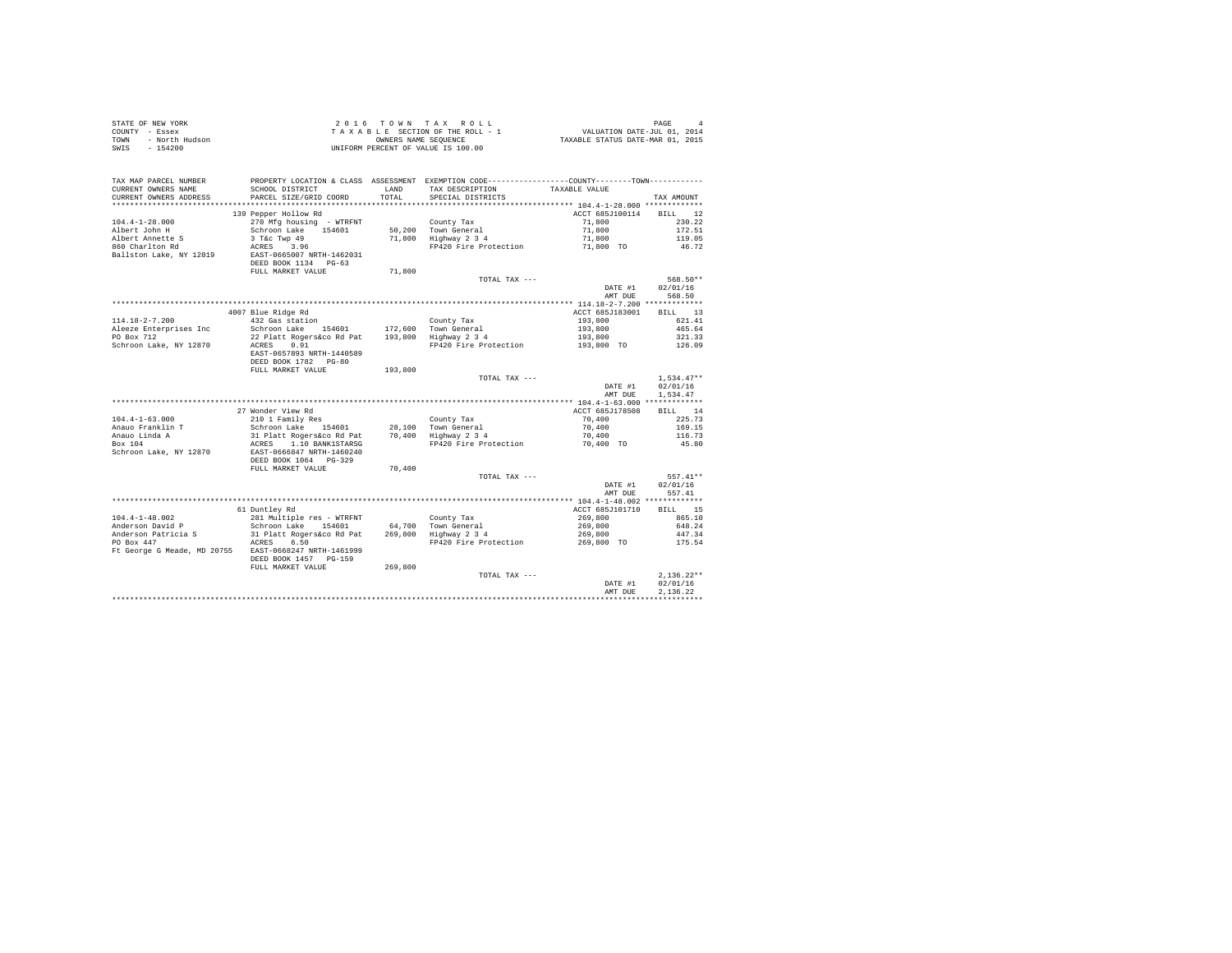| STATE OF NEW YORK      | 2016 TOWN TAX ROLL                 | PAGE                             |
|------------------------|------------------------------------|----------------------------------|
| COUNTY - Essex         | TAXABLE SECTION OF THE ROLL - 1    | VALUATION DATE-JUL 01, 2014      |
| TOWN<br>- North Hudson | OWNERS NAME SEOUENCE               | TAXABLE STATUS DATE-MAR 01, 2015 |
| SWIS<br>$-154200$      | UNIFORM PERCENT OF VALUE IS 100.00 |                                  |

| TAX MAP PARCEL NUMBER<br>CURRENT OWNERS NAME                               | SCHOOL DISTRICT                                                                                        | LAND   | PROPERTY LOCATION & CLASS ASSESSMENT EXEMPTION CODE---------------COUNTY-------TOWN---------<br>TAX DESCRIPTION | TAXABLE VALUE                                            |                                           |
|----------------------------------------------------------------------------|--------------------------------------------------------------------------------------------------------|--------|-----------------------------------------------------------------------------------------------------------------|----------------------------------------------------------|-------------------------------------------|
| CURRENT OWNERS ADDRESS<br>************************                         | PARCEL SIZE/GRID COORD                                                                                 | TOTAL  | SPECIAL DISTRICTS                                                                                               |                                                          | TAX AMOUNT                                |
| $104.4 - 1 - 8.300$<br>Anzovino Constance A<br>Koch Bruce E<br>70 Pearl St | Pepper Hollow Rd<br>322 Rural vac>10 - WTRFNT<br>Schroon Lake<br>154601<br>3 T&C Twp 49<br>ACRES 11.60 | 6.000  | County Tax<br>6.000 Town General<br>Highway 2 3 4<br>FP420 Fire Protection                                      | ACCT 685J101914<br>6.000<br>6.000<br>6,000<br>$6.000$ TO | RTLL 16<br>19.24<br>14.42<br>9.95<br>3.90 |
| Crown Point, NY 12928                                                      | EAST-0662632 NRTH-1460589<br>DEED BOOK 1818 PG-170                                                     |        |                                                                                                                 |                                                          |                                           |
| PRIOR OWNER ON 3/01/2015<br>Johnston Violet M                              | FULL MARKET VALUE                                                                                      | 6.000  |                                                                                                                 |                                                          |                                           |
|                                                                            |                                                                                                        |        | TOTAL TAX ---                                                                                                   |                                                          | $47.51**$                                 |
|                                                                            |                                                                                                        |        |                                                                                                                 | DATE #1                                                  | 02/01/16                                  |
|                                                                            |                                                                                                        |        |                                                                                                                 | AMT DUE                                                  | 47.51                                     |
|                                                                            |                                                                                                        |        |                                                                                                                 | ************** 104.4-1-11.000 **************             |                                           |
|                                                                            | 136 Pepper Hollow Rd                                                                                   |        |                                                                                                                 | ACCT 685J100204                                          | BILL 17                                   |
| $104.4 - 1 - 11.000$                                                       | 260 Seasonal res                                                                                       |        | County Tax                                                                                                      | 71,000                                                   | 227.66                                    |
| Anzovino Peter III                                                         | Schroon Lake 154601                                                                                    | 28,600 | Town General                                                                                                    | 71,000                                                   | 170.59                                    |
| 25 Hampton Pl<br>Cornwall, NY 12518                                        | 3 T&c Twp 49<br>ACRES 1.43                                                                             | 71,000 | Highway 2 3 4<br>FP420 Fire Protection                                                                          | 71,000<br>71,000 TO                                      | 117.72<br>46.19                           |
|                                                                            | EAST-0664935 NRTH-1462424                                                                              |        |                                                                                                                 |                                                          |                                           |
|                                                                            | DEED BOOK 997<br>$PG-78$                                                                               |        |                                                                                                                 |                                                          |                                           |
|                                                                            | FULL MARKET VALUE                                                                                      | 71,000 |                                                                                                                 |                                                          |                                           |
|                                                                            |                                                                                                        |        | TOTAL TAX ---                                                                                                   |                                                          | $562.16**$                                |
|                                                                            |                                                                                                        |        |                                                                                                                 | DATE #1                                                  | 02/01/16                                  |
|                                                                            |                                                                                                        |        |                                                                                                                 | AMT DUE                                                  | 562.16                                    |
|                                                                            |                                                                                                        |        |                                                                                                                 |                                                          |                                           |
| $104.4 - 1 - 26.000$                                                       | 110 Pepper Hollow Rd                                                                                   |        |                                                                                                                 | ACCT 685J100209<br>40,100                                | BILL 18<br>128.58                         |
| Artus Henry S Sr                                                           | 210 1 Family Res - WTRFNT<br>Schroon Lake<br>154601                                                    |        | County Tax<br>35,300 Town General                                                                               | 40,100                                                   | 96.35                                     |
| Artus Gertrude                                                             | 3 Totn&crossfield Twp 49                                                                               | 40,100 | Highway 2 3 4                                                                                                   | 40,100                                                   | 66.49                                     |
| Box 206                                                                    | 1.18<br>ACRES                                                                                          |        | School Relevy                                                                                                   |                                                          | 370.16                                    |
| Mineville, NY 12956                                                        | EAST-0665613 NRTH-1462477                                                                              |        | FP420 Fire Protection                                                                                           | 40,100 TO                                                | 26.09                                     |
|                                                                            | DEED BOOK 400<br>PG-517                                                                                |        |                                                                                                                 |                                                          |                                           |
|                                                                            | FULL MARKET VALUE                                                                                      | 40,100 |                                                                                                                 |                                                          | 687.67**                                  |
|                                                                            |                                                                                                        |        | TOTAL TAX ---                                                                                                   | DATE #1                                                  | 02/01/16                                  |
|                                                                            |                                                                                                        |        |                                                                                                                 | AMT DUE                                                  | 687.67                                    |
|                                                                            |                                                                                                        |        |                                                                                                                 |                                                          |                                           |
|                                                                            | Pepper Hollow Rd                                                                                       |        |                                                                                                                 | ACCT 685J100207                                          | 19<br><b>BILL</b>                         |
| $104.4 - 1 - 16.000$                                                       | 314 Rural vac<10                                                                                       |        | County Tax                                                                                                      | 800                                                      | 2.57                                      |
| Artus Henry Sr                                                             | Schroon Lake<br>154601                                                                                 | 800    | Town General                                                                                                    | 800                                                      | 1.92                                      |
| Artus Gertude                                                              | 3 T&c Twp 49                                                                                           | 800    | Highway 2 3 4                                                                                                   | 800                                                      | 1.33                                      |
| Box 206                                                                    | ACRES<br>0.58                                                                                          |        | School Relevy                                                                                                   |                                                          | 7.38                                      |
| Mineville, NY 12956                                                        | EAST-0665377 NRTH-1462705                                                                              |        | FP420 Fire Protection                                                                                           | 800 TO                                                   | .52                                       |
|                                                                            | DEED BOOK 411<br>PG-521<br>FULL MARKET VALUE                                                           | 800    |                                                                                                                 |                                                          |                                           |
|                                                                            |                                                                                                        |        | TOTAL TAX ---                                                                                                   |                                                          | $13.72**$                                 |
|                                                                            |                                                                                                        |        |                                                                                                                 | DATE #1                                                  | 02/01/16                                  |
|                                                                            |                                                                                                        |        |                                                                                                                 | AMT DUE                                                  | 13.72                                     |
|                                                                            |                                                                                                        |        |                                                                                                                 |                                                          |                                           |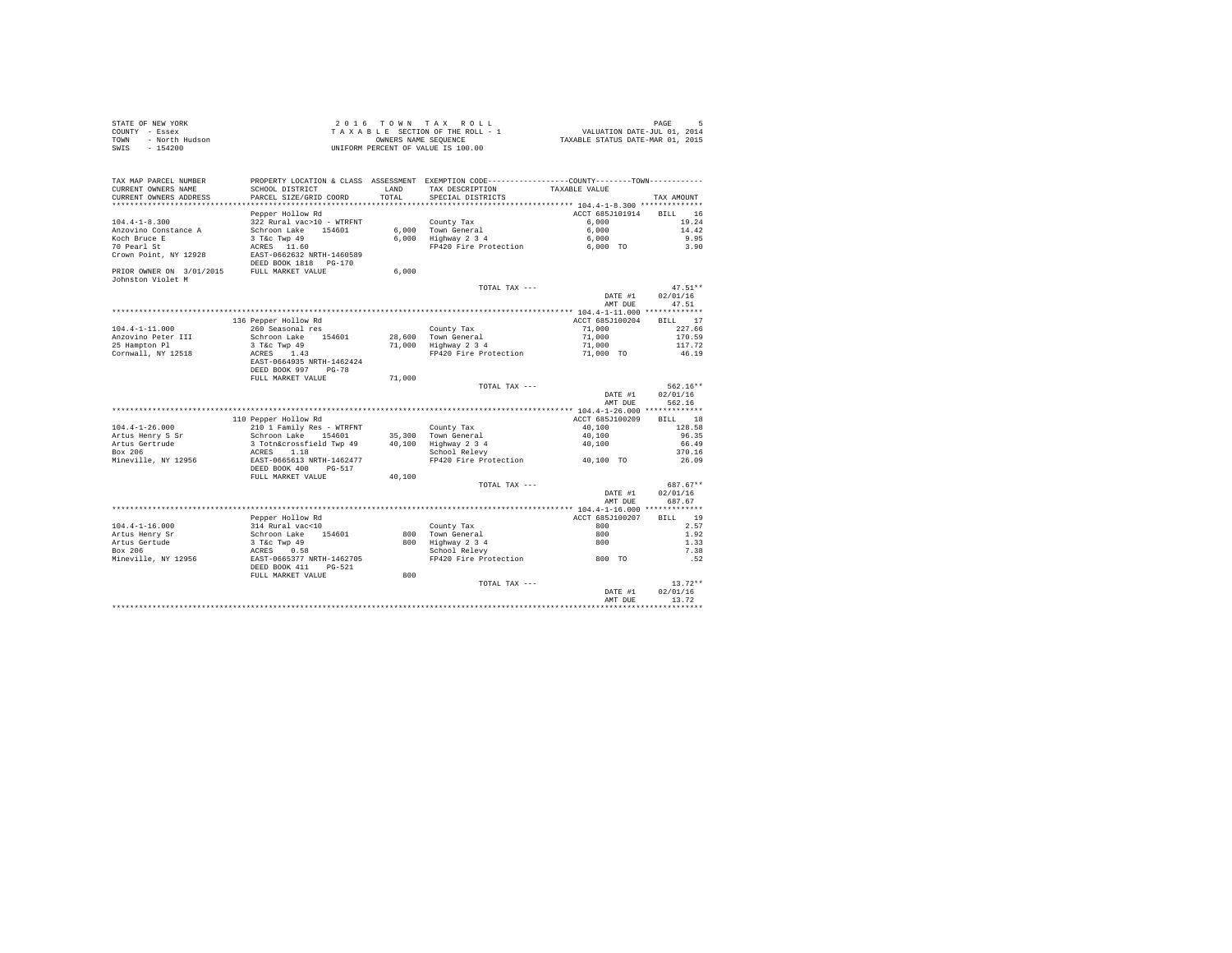| STATE OF NEW YORK<br>COUNTY - Essex<br>- North Hudson<br>TOWN<br>$-154200$<br>SWIS |                                                                    |         | 2016 TOWN TAX ROLL<br>TAXABLE SECTION OF THE ROLL - 1<br>OWNERS NAME SEQUENCE<br>UNIFORM PERCENT OF VALUE IS 100.00           | PAGE<br>PAGE b<br>VALUATION DATE-JUL 01, 2014<br>TAXABLE STATUS DATE-MAR 01, 2015 |                          |  |
|------------------------------------------------------------------------------------|--------------------------------------------------------------------|---------|-------------------------------------------------------------------------------------------------------------------------------|-----------------------------------------------------------------------------------|--------------------------|--|
| TAX MAP PARCEL NUMBER<br>CURRENT OWNERS NAME                                       |                                                                    | LAND    | PROPERTY LOCATION & CLASS ASSESSMENT EXEMPTION CODE---------------COUNTY-------TOWN---------<br>TAX DESCRIPTION TAXABLE VALUE |                                                                                   |                          |  |
| CURRENT OWNERS ADDRESS                                                             | SCHOOL DISTRICT<br>PARCEL SIZE/GRID COORD                          | TOTAL   | SPECIAL DISTRICTS                                                                                                             |                                                                                   | TAX AMOUNT               |  |
|                                                                                    |                                                                    |         |                                                                                                                               |                                                                                   |                          |  |
|                                                                                    | 21 Lazy St                                                         |         |                                                                                                                               | ACCT 685J102612                                                                   | BILL 20                  |  |
| $113.20 - 1 - 36.040$                                                              | 260 Seasonal res                                                   |         | County Tax                                                                                                                    | 85,000                                                                            | 272.55                   |  |
| Baker Victoria                                                                     | Schroon Lake 154601                                                |         | 28,000 Town General                                                                                                           | 85,000                                                                            | 204.23                   |  |
| 44 Johnson Ave                                                                     | 20 Tract West Of Road Pat                                          |         | 85,000 Highway 2 3 4                                                                                                          | 85,000                                                                            | 140.93                   |  |
| Lake Placid, NY 12946                                                              | Book 837 Page 207<br>ACRES 1.04<br>EAST-0643821 NRTH-1442156       |         | FP420 Fire Protection                                                                                                         | 85,000 TO                                                                         | 55.30                    |  |
|                                                                                    | DEED BOOK 1471   PG-155                                            |         |                                                                                                                               |                                                                                   |                          |  |
|                                                                                    | FULL MARKET VALUE                                                  | 85,000  | TOTAL TAX ---                                                                                                                 |                                                                                   | $673.01**$               |  |
|                                                                                    |                                                                    |         |                                                                                                                               | DATE #1                                                                           | 02/01/16                 |  |
|                                                                                    |                                                                    |         |                                                                                                                               | AMT DUE                                                                           | 673.01                   |  |
|                                                                                    |                                                                    |         |                                                                                                                               |                                                                                   |                          |  |
|                                                                                    | 3390 US Route 9                                                    |         |                                                                                                                               | ACCT 685J100212                                                                   | BILL 21                  |  |
| $114.2 - 1 - 43.000$                                                               | 210 1 Family Res                                                   |         | County Tax                                                                                                                    | 83,600                                                                            | 268.06                   |  |
| Ball Michael                                                                       | Schroon Lake 154601                                                |         | 23,800 Town General                                                                                                           | 83,600                                                                            | 200.86                   |  |
| Pierrepointe Monica                                                                | 25 Platt Rogers&co Rd Pat                                          |         | 83,600 Highway 2 3 4                                                                                                          | 83,600                                                                            | 138.61                   |  |
| 34 Plaza St Apt 1003<br>Brooklyn, NY 11238                                         | ACRES 0.90<br>EAST-0661958 NRTH-1452147<br>DEED BOOK 1433   PG-213 |         | FP420 Fire Protection                                                                                                         | 83,600 TO                                                                         | 54.39                    |  |
|                                                                                    | FULL MARKET VALUE                                                  | 83,600  |                                                                                                                               |                                                                                   |                          |  |
|                                                                                    |                                                                    |         | TOTAL TAX ---                                                                                                                 |                                                                                   | 661.92**                 |  |
|                                                                                    |                                                                    |         |                                                                                                                               | DATE #1<br>AMT DUE                                                                | 02/01/16<br>661.92       |  |
|                                                                                    |                                                                    |         |                                                                                                                               |                                                                                   |                          |  |
|                                                                                    | 3963 US Route 9                                                    |         |                                                                                                                               | ACCT 685J102708                                                                   | BILL 22                  |  |
| $104.2 - 1 - 18.000$                                                               | 210 1 Family Res                                                   |         | County Tax                                                                                                                    | 107,700                                                                           | 345.33                   |  |
| Barnabei Susan M                                                                   | Schroon Lake 154601                                                |         | 38.800 Town General                                                                                                           | 107,700                                                                           | 258.77<br>178.57         |  |
| 27 North Franklin St<br>Lambertville, NJ 08530                                     | 4 T&c Twp 49<br>ACRES 2.50                                         |         | 107,700 Highway 2 3 4<br>FP420 Fire Protection                                                                                | 107,700<br>107,700 TO                                                             | 70.07                    |  |
|                                                                                    | EAST-0669000 NRTH-1464540<br>DEED BOOK 986 PG-182                  |         |                                                                                                                               |                                                                                   |                          |  |
|                                                                                    | FULL MARKET VALUE                                                  | 107,700 |                                                                                                                               |                                                                                   |                          |  |
|                                                                                    |                                                                    |         | TOTAL TAX ---                                                                                                                 |                                                                                   | 852.74**                 |  |
|                                                                                    |                                                                    |         |                                                                                                                               | DATE #1<br>AMT DUE                                                                | 02/01/16<br>852.74       |  |
|                                                                                    |                                                                    |         |                                                                                                                               |                                                                                   |                          |  |
|                                                                                    | 56 Johnson Pond Rd                                                 |         |                                                                                                                               | ACCT 685J100713                                                                   | BILL 23                  |  |
| $114.4 - 1 - 19.000$                                                               | 240 Rural res<br>Schroon Lake 154601                               |         | County Tax<br>63.500 Town General                                                                                             | 187,400<br>187,400                                                                | 600.89<br>450.26         |  |
| Bastian Eugene J<br>Bastian Jessica S                                              | 142 Paradox Tract                                                  |         | 187,400 Highway 2 3 4                                                                                                         | 187,400                                                                           | 310.72                   |  |
| 159 Orchard Ln                                                                     | ACRES 31.00                                                        |         | FP420 Fire Protection                                                                                                         | 187,400 TO                                                                        | 121.93                   |  |
| Weybridge, VT 05753                                                                | EAST-0661204 NRTH-1441276<br>DEED BOOK 1581 PG-29                  |         |                                                                                                                               |                                                                                   |                          |  |
|                                                                                    | FULL MARKET VALUE                                                  | 187,400 |                                                                                                                               |                                                                                   |                          |  |
|                                                                                    |                                                                    |         | TOTAL TAX ---                                                                                                                 | DATE #1                                                                           | $1.483.80**$<br>02/01/16 |  |
|                                                                                    |                                                                    |         |                                                                                                                               | AMT DUE                                                                           | 1,483.80                 |  |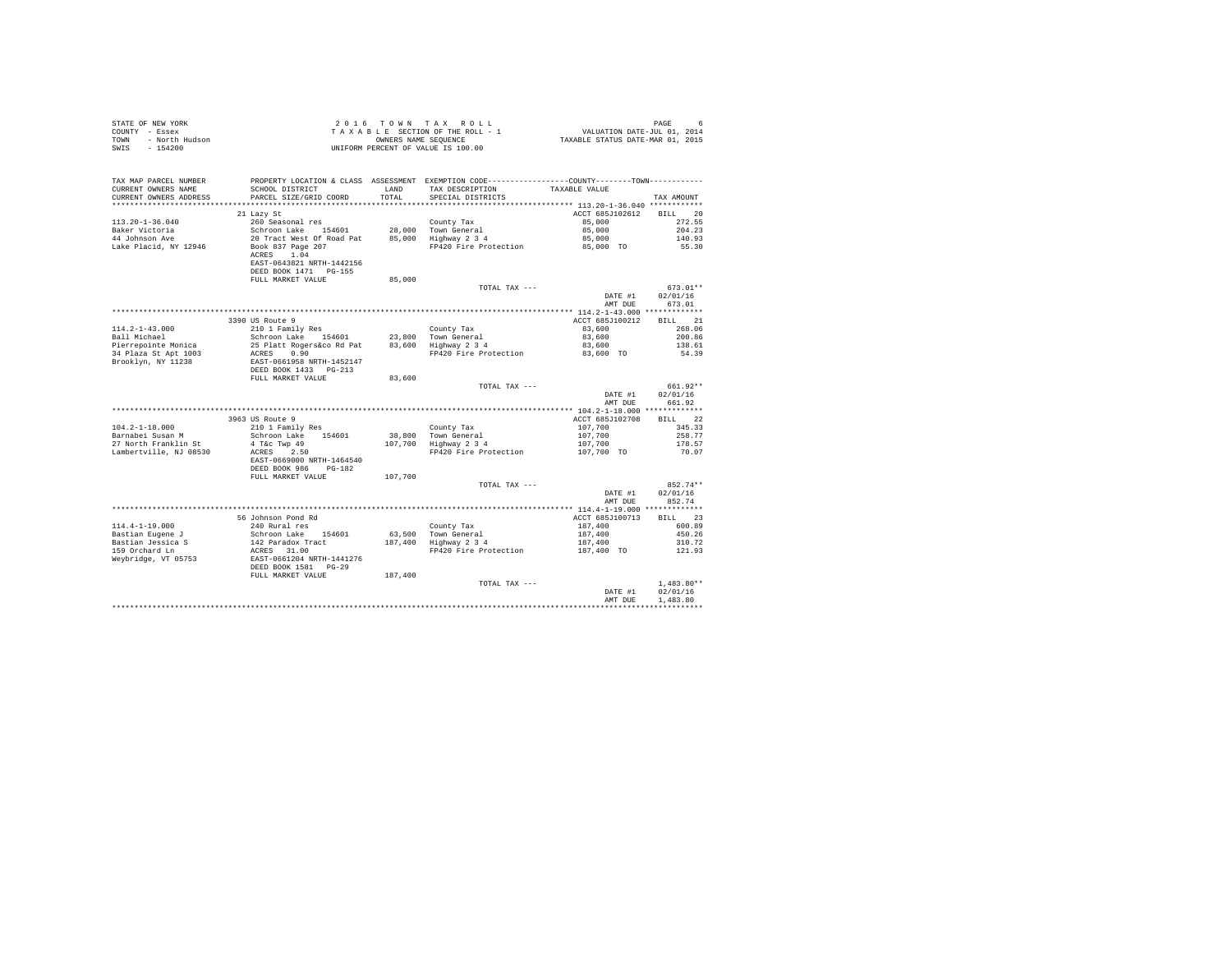| STATE OF NEW YORK<br>COUNTY - Essex<br>TOWN<br>- North Hudson<br>SWIS<br>$-154200$ |                                                       |         | 2016 TOWN TAX ROLL<br>TAXABLE SECTION OF THE ROLL - 1<br>OWNERS NAME SEOUENCE<br>UNIFORM PERCENT OF VALUE IS 100.00 | PAGE 7<br>VALUATION DATE-JUL 01, 2014<br>TAXABLE STATUS DATE-MAR 01, 2015 | $\overline{7}$<br>PAGE |
|------------------------------------------------------------------------------------|-------------------------------------------------------|---------|---------------------------------------------------------------------------------------------------------------------|---------------------------------------------------------------------------|------------------------|
| TAX MAP PARCEL NUMBER<br>CURRENT OWNERS NAME                                       | SCHOOL DISTRICT                                       | LAND    | PROPERTY LOCATION & CLASS ASSESSMENT EXEMPTION CODE----------------COUNTY--------TOWN----------<br>TAX DESCRIPTION  | TAXABLE VALUE                                                             |                        |
| CURRENT OWNERS ADDRESS                                                             | PARCEL SIZE/GRID COORD                                | TOTAL   | SPECIAL DISTRICTS                                                                                                   |                                                                           | TAX AMOUNT             |
|                                                                                    | 3183 US Route 9                                       |         |                                                                                                                     | ACCT 685Z005005                                                           | RTT.T. 24              |
| $114.2 - 2 - 24.000$                                                               | 322 Rural vac>10 - WTRFNT                             |         | County Tax                                                                                                          | 44,300                                                                    | 142.05                 |
| Benjamin Richard L Jr                                                              | Schroon Lake 154601                                   |         | 44,300 Town General                                                                                                 | 44,300                                                                    | 106.44                 |
| Hoque Daniel S                                                                     | 24 Platt Rogers Patent                                |         | 44,300 Highway 2 3 4                                                                                                | 44,300                                                                    | 73.45                  |
| 531 Southwoods Dr                                                                  | ACRES 13.15                                           |         | FP420 Fire Protection                                                                                               | 44,300 TO                                                                 | 28.82                  |
| Monticello, NY 12701                                                               | EAST-0660736 NRTH-1447167<br>DEED BOOK 1422    PG-245 |         |                                                                                                                     |                                                                           |                        |
|                                                                                    | FULL MARKET VALUE                                     | 44,300  |                                                                                                                     |                                                                           |                        |
|                                                                                    |                                                       |         | TOTAL TAX ---                                                                                                       | DATE #1                                                                   | $350.76**$<br>02/01/16 |
|                                                                                    |                                                       |         |                                                                                                                     | AMT DUE                                                                   | 350.76                 |
|                                                                                    |                                                       |         |                                                                                                                     |                                                                           |                        |
|                                                                                    | 33 Pepper Hollow Rd                                   |         |                                                                                                                     | ACCT 685J180001                                                           | BILL 25                |
| $104.4 - 1 - 80.001$                                                               | 210 1 Family Res                                      |         | County Tax                                                                                                          | 95,800                                                                    | 307.18                 |
| Benken Susan                                                                       | Schroon Lake 154601                                   |         | 33,600 Town General<br>$95,800$ Highway $2\,3\,4$                                                                   | 95,800                                                                    | 230.18                 |
| Ferrara Anthony P Jr<br>2 Heather Ln                                               | 3 Totn&crossfield Twp 49<br>ACRES 7.10                |         | FP420 Fire Protection                                                                                               | 95,800<br>95,800 TO                                                       | 158.84<br>62.33        |
| Wallkill, NY 12589                                                                 | EAST-0666603 NRTH-1463031                             |         |                                                                                                                     |                                                                           |                        |
|                                                                                    | DEED BOOK 1063 PG-337                                 |         |                                                                                                                     |                                                                           |                        |
|                                                                                    | FULL MARKET VALUE                                     | 95,800  |                                                                                                                     |                                                                           |                        |
|                                                                                    |                                                       |         | TOTAL TAX ---                                                                                                       |                                                                           | 758.53**               |
|                                                                                    |                                                       |         |                                                                                                                     | DATE #1                                                                   | 02/01/16               |
|                                                                                    |                                                       |         |                                                                                                                     | AMT DUE                                                                   | 758.53                 |
|                                                                                    |                                                       |         |                                                                                                                     |                                                                           | BILL 26                |
| $114.2 - 1 - 1.300$                                                                | 84 Caza Turn Rd<br>270 Mfg housing                    |         |                                                                                                                     | ACCT 685J189009<br>55,500                                                 | 177.96                 |
| Bennett Harold C                                                                   | Schroon Lake 154601                                   |         | County Tax<br>32,700 Town General                                                                                   | 55,500                                                                    | 133.35                 |
|                                                                                    | 26 Platt Rogers&co Rd Pat                             |         | $55,500$ Highway 2 3 4                                                                                              | 55,500                                                                    | 92.02                  |
| Bennett Nancy M<br>84 Caza Turn Rd                                                 | ACRES 6.13                                            |         | FP420 Fire Protection                                                                                               | 55,500 TO                                                                 | 36.11                  |
| North Hudson, NY 12855                                                             | EAST-0663399 NRTH-1454398<br>DEED BOOK 1446 PG-46     |         |                                                                                                                     |                                                                           |                        |
|                                                                                    | FULL MARKET VALUE                                     | 55,500  |                                                                                                                     |                                                                           |                        |
|                                                                                    |                                                       |         | TOTAL TAX ---                                                                                                       |                                                                           | $439.44**$             |
|                                                                                    |                                                       |         |                                                                                                                     | DATE #1                                                                   | 02/01/16               |
|                                                                                    |                                                       |         |                                                                                                                     | AMT DUE                                                                   | 439.44                 |
|                                                                                    |                                                       |         |                                                                                                                     |                                                                           |                        |
|                                                                                    | 3915 Blue Ridge Rd                                    |         |                                                                                                                     | ACCT 685J101805                                                           | BILL 27                |
| $114.18 - 1 - 12.002$                                                              | 210 1 Family Res                                      |         | County Tax                                                                                                          | 137,300                                                                   | 440.24                 |
| Bennett Richard E                                                                  | Schroon Lake 154601<br>25 Tr W Of Rd Pat              |         | 13,300 Town General<br>$137,300$ Highway 2 3 4                                                                      | 137,300                                                                   | 329.89<br>227.65       |
| Bennett Cynthia D<br>1347 Union St                                                 | ACRES 0.27 BANK1STARSG                                |         | FP420 Fire Protection                                                                                               | 137,300<br>137,300 TO                                                     | 89.33                  |
| Schenectady, NY 12308                                                              | EAST-0655673 NRTH-1440466                             |         |                                                                                                                     |                                                                           |                        |
|                                                                                    | DEED BOOK 1359 PG-172                                 |         |                                                                                                                     |                                                                           |                        |
|                                                                                    | FULL MARKET VALUE                                     | 137,300 |                                                                                                                     |                                                                           |                        |
|                                                                                    |                                                       |         | TOTAL TAX ---                                                                                                       |                                                                           | $1.087.11**$           |
|                                                                                    |                                                       |         |                                                                                                                     | DATE #1                                                                   | 02/01/16               |
|                                                                                    |                                                       |         |                                                                                                                     | AMT DUE                                                                   | 1,087.11               |
|                                                                                    |                                                       |         |                                                                                                                     |                                                                           |                        |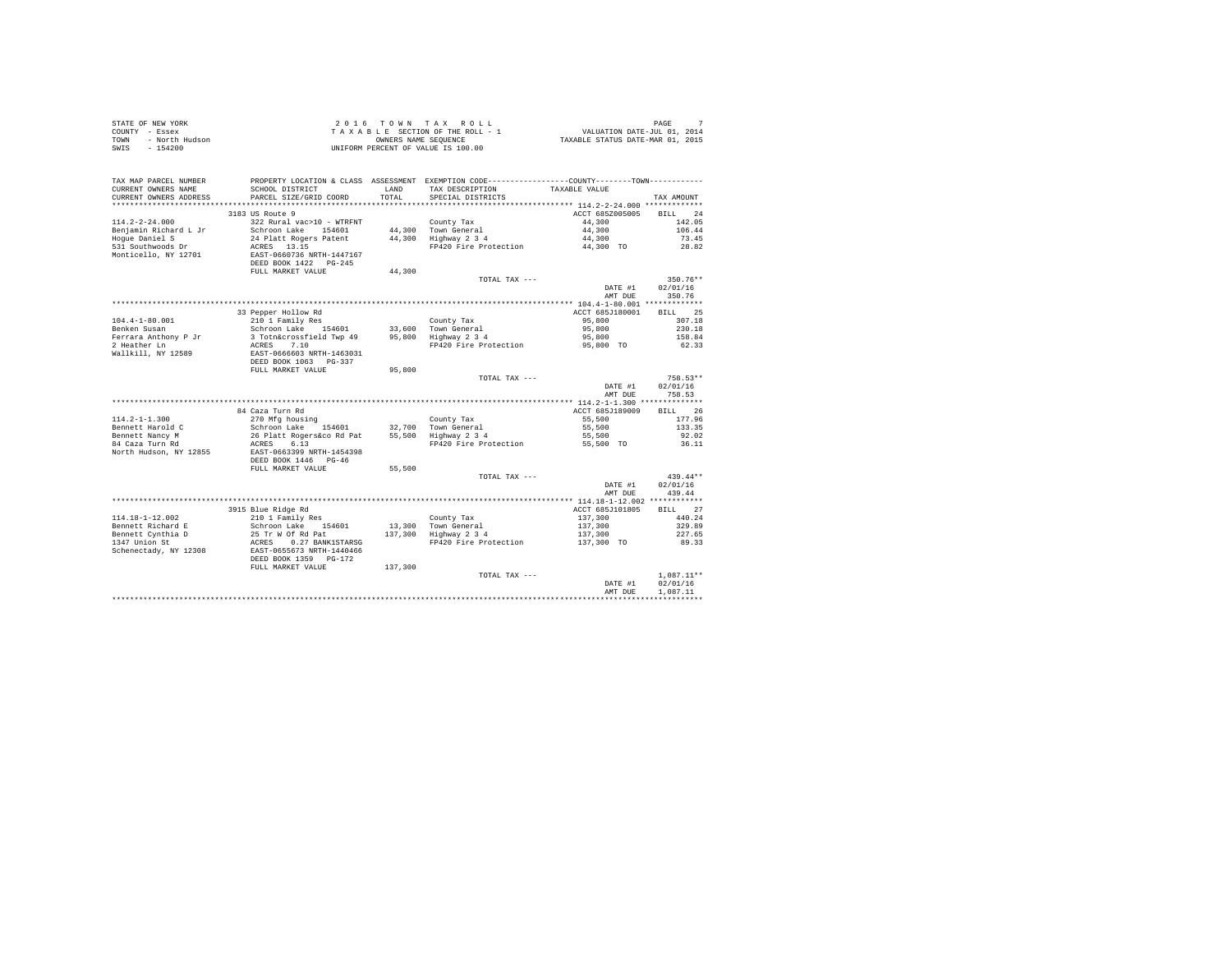| STATE OF NEW YORK<br>COUNTY - Essex<br>- North Hudson<br>TOWN<br>$-154200$<br>SWIS                        | 2016 TOWN TAX ROLL<br>VALUATION DATE-JUL 01, 2014<br>TAXABLE SECTION OF THE ROLL - 1<br>TAXABLE STATUS DATE-MAR 01, 2015<br>OWNERS NAME SEOUENCE<br>UNIFORM PERCENT OF VALUE IS 100.00 |                  |                                                                                                                                         |                                                                                                                                                                                                                                            | PAGE<br>8                                   |
|-----------------------------------------------------------------------------------------------------------|----------------------------------------------------------------------------------------------------------------------------------------------------------------------------------------|------------------|-----------------------------------------------------------------------------------------------------------------------------------------|--------------------------------------------------------------------------------------------------------------------------------------------------------------------------------------------------------------------------------------------|---------------------------------------------|
| TAX MAP PARCEL NUMBER<br>CURRENT OWNERS NAME<br>CURRENT OWNERS ADDRESS                                    | SCHOOL DISTRICT<br>PARCEL SIZE/GRID COORD                                                                                                                                              | T.AND<br>TOTAL   | PROPERTY LOCATION & CLASS ASSESSMENT EXEMPTION CODE----------------COUNTY--------TOWN----------<br>TAX DESCRIPTION<br>SPECIAL DISTRICTS | TAXABLE VALUE                                                                                                                                                                                                                              | TAX AMOUNT                                  |
|                                                                                                           | 33 Hyatt Heights Way                                                                                                                                                                   |                  |                                                                                                                                         | ACCT 685J100211                                                                                                                                                                                                                            | RTLL 28                                     |
| $114.2 - 2 - 31.100$<br>Berube Joseph P<br>Berube Diane M<br>33 Hyatt Heights Way                         | 210 1 Family Res<br>Schroon Lake 154601 32,600<br>25 Platt Rogers&co Rd Pat 146,300<br>5.93<br>ACRES                                                                                   |                  | County Tax<br>Town General<br>Highway 2 3 4<br>FP420 Fire Protection                                                                    | 146,300<br>146,300<br>146,300<br>146,300 TO                                                                                                                                                                                                | 469.10<br>351.51<br>242.57<br>95.19         |
| PO Box 23<br>North Hudson, NY 12855                                                                       | EAST-0663144 NRTH-1452483<br>DEED BOOK 1631 PG-289<br>FULL MARKET VALUE                                                                                                                | 146,300          | TOTAL TAX $---$                                                                                                                         |                                                                                                                                                                                                                                            | $1.158.37**$                                |
|                                                                                                           |                                                                                                                                                                                        |                  |                                                                                                                                         | DATE #1<br>AMT DUE                                                                                                                                                                                                                         | 02/01/16<br>1,158.37                        |
|                                                                                                           |                                                                                                                                                                                        |                  |                                                                                                                                         |                                                                                                                                                                                                                                            |                                             |
| $114.4 - 1 - 25.100$<br>Bessey Mary E<br>c/o Remy & Kim Bessey<br>3090 US Rte 9<br>North Hudson, NY 12855 | US Route 9<br>322 Rural vac>10<br>Schroon Lake<br>154601<br>23 Platt Rogers&co Rd Pat<br>ACRES 16.46<br>EAST-0661177 NRTH-1444916<br>DEED BOOK 414<br>$PG-072$                         | 30,900<br>30,900 | County Tax<br>Town General<br>Highway 2 3 4<br>FP420 Fire Protection                                                                    | ACCT 685J100309<br>30,900<br>30,900<br>30,900<br>30,900 TO                                                                                                                                                                                 | BILL 29<br>99.08<br>74.24<br>51.23<br>20.10 |
|                                                                                                           | FULL MARKET VALUE                                                                                                                                                                      | 30,900           |                                                                                                                                         |                                                                                                                                                                                                                                            |                                             |
|                                                                                                           |                                                                                                                                                                                        |                  | TOTAL TAX $---$                                                                                                                         | DATE #1<br>AMT DUE                                                                                                                                                                                                                         | $244.65**$<br>02/01/16<br>244.65            |
|                                                                                                           | 2997 US Route 9                                                                                                                                                                        |                  |                                                                                                                                         | ACCT 685J100311                                                                                                                                                                                                                            | <b>BILL</b><br>30                           |
|                                                                                                           |                                                                                                                                                                                        |                  |                                                                                                                                         | $\overline{\phantom{a}}$ . The contract of the contract of the contract of the contract of the contract of the contract of the contract of the contract of the contract of the contract of the contract of the contract of the contract of |                                             |

| $114.4 - 1 - 42.000$     | 311 Res vac land          |         | County Tax            | 14,600           | 46.81      |
|--------------------------|---------------------------|---------|-----------------------|------------------|------------|
| Bessey Mary E            | 154601<br>Schroon Lake    | 14,600  | Town General          | 14,600           | 35.08      |
| c/o Remy & Kim Bessey    | 1-A Gore E Of Rd Pat      | 14,600  | Highway 2 3 4         | 14,600           | 24.21      |
| 3090 US Rte 9            | 0.60<br>ACRES             |         | FP420 Fire Protection | 14,600 TO        | 9.50       |
| North Hudson, NY 12855   | EAST-0660160 NRTH-1442828 |         |                       |                  |            |
|                          | DEED BOOK 485<br>$PG-487$ |         |                       |                  |            |
|                          | FULL MARKET VALUE         | 14,600  |                       |                  |            |
|                          |                           |         | TOTAL TAX ---         |                  | $115.60**$ |
|                          |                           |         |                       | DATE #1          | 02/01/16   |
|                          |                           |         |                       | AMT DUR          | 115.60     |
|                          |                           |         |                       |                  |            |
|                          | 3084 US Route 9           |         |                       | ACCT 685J100312  | 31<br>BILL |
| $114.4 - 1 - 27.000$     | 210 1 Family Res          |         | VETWAR CTS 41120      | 15,000<br>15,000 |            |
| Bessey Randy             | Schroon Lake<br>154601    |         | 17,100 AGED ALL 41800 | 44.500<br>44,500 |            |
| Bessey Ryan              | 23 Platt Rogers&co Rd Pat | 104,000 | County Tax            | 44,500           | 142.69     |
| 3084 US Route 9          | 0.70<br>ACRES             |         | Town General          | 44,500           | 106.92     |
| North Hudson, NY 12855   | EAST-0660609 NRTH-1444888 |         | Highway 2 3 4         | 44,500           | 73.78      |
|                          | DEED BOOK 1817 PG-186     |         | FP420 Fire Protection | 104,000 TO       | 67.67      |
| PRIOR OWNER ON 3/01/2015 | FULL MARKET VALUE         | 104,000 |                       |                  |            |
| Bessey Brenda            |                           |         |                       |                  |            |
|                          |                           |         | TOTAL TAX ---         |                  | $391.06**$ |
|                          |                           |         |                       | DATE #1          | 02/01/16   |
|                          |                           |         |                       | AMT DUE          | 391.06     |
|                          |                           |         |                       |                  |            |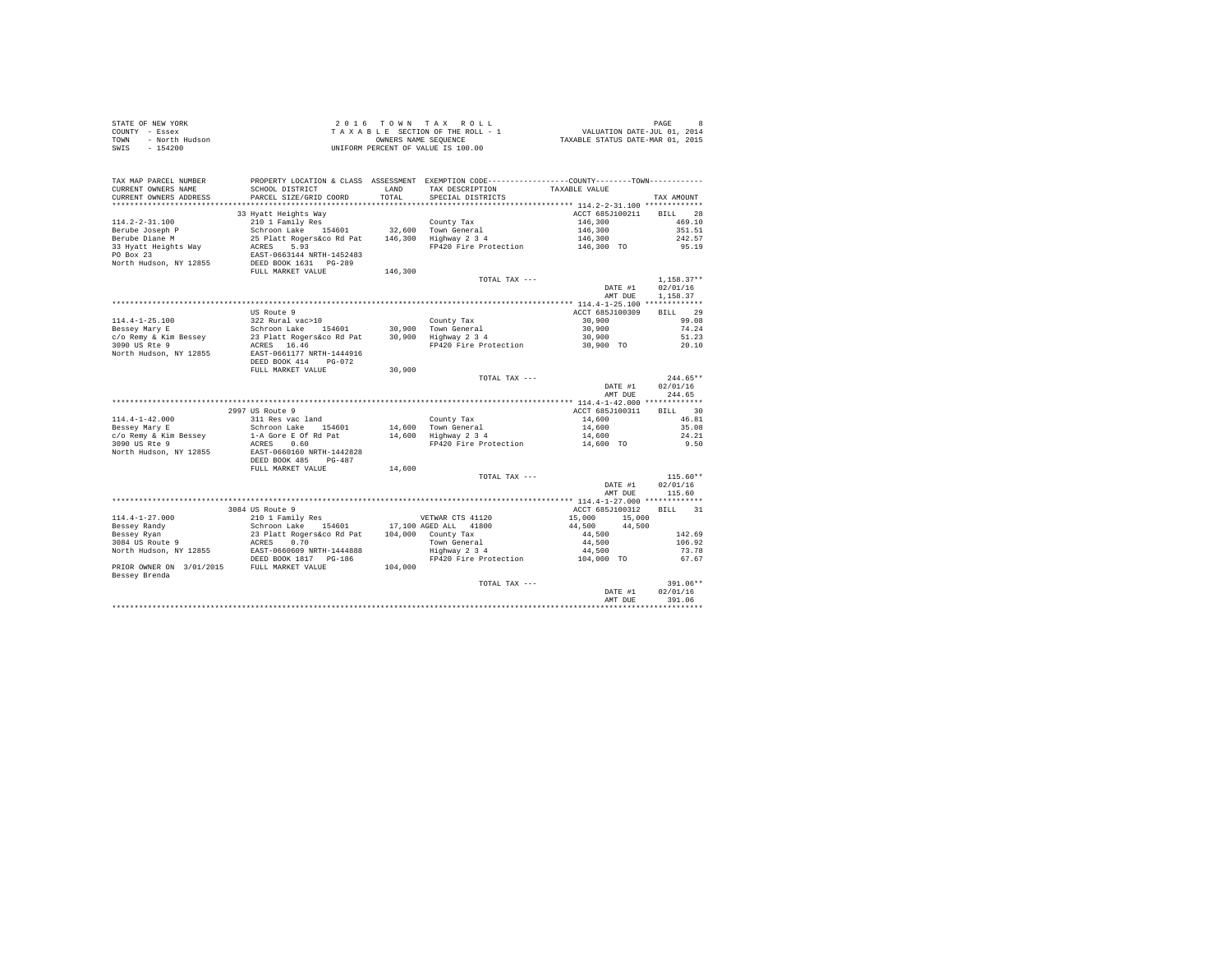| STATE OF NEW YORK<br>COUNTY - Essex<br>TOWN - North Hudson<br>SWIS - 154200 |                                                                   |         | 2016 TOWN TAX ROLL<br>$\begin{array}{lcl} 2 & 0 & 1 & 6 & \textrm{TO}~\textsc{N}~\textsc{N}~\textsc{N}~\textsc{N}~\textsc{N}~\textsc{N}~\textsc{N}~\textsc{N}~\textsc{N}~\textsc{N}~\textsc{N}~\textsc{N}~\textsc{N}~\textsc{N}~\textsc{N}~\textsc{N}~\textsc{N}~\textsc{N}~\textsc{N}~\textsc{N}~\textsc{N}~\textsc{N}~\textsc{N}~\textsc{N}~\textsc{N}~\textsc{N}~\textsc{N}~\textsc$<br>UNIFORM PERCENT OF VALUE IS 100.00 |                       | $\circ$<br>PAGE                |
|-----------------------------------------------------------------------------|-------------------------------------------------------------------|---------|-------------------------------------------------------------------------------------------------------------------------------------------------------------------------------------------------------------------------------------------------------------------------------------------------------------------------------------------------------------------------------------------------------------------------------|-----------------------|--------------------------------|
| TAX MAP PARCEL NUMBER<br>CURRENT OWNERS NAME                                | SCHOOL DISTRICT                                                   | LAND    | PROPERTY LOCATION & CLASS ASSESSMENT EXEMPTION CODE---------------COUNTY-------TOWN----------<br>TAX DESCRIPTION                                                                                                                                                                                                                                                                                                              | TAXABLE VALUE         |                                |
| CURRENT OWNERS ADDRESS                                                      | PARCEL SIZE/GRID COORD                                            | TOTAL   | SPECIAL DISTRICTS                                                                                                                                                                                                                                                                                                                                                                                                             |                       | TAX AMOUNT                     |
|                                                                             |                                                                   |         |                                                                                                                                                                                                                                                                                                                                                                                                                               |                       |                                |
|                                                                             | 2937 US Route 9                                                   |         |                                                                                                                                                                                                                                                                                                                                                                                                                               | ACCT 685J103307       | BILL 32                        |
| $114.18 - 2 - 4.000$                                                        | 210 1 Family Res                                                  |         | County Tax                                                                                                                                                                                                                                                                                                                                                                                                                    | 75,400                | 241.77                         |
| Bessey Randy R                                                              | Schroon Lake 154601                                               |         | 19,100 Town General<br>19,100 Town General<br>75,400 Highway 234                                                                                                                                                                                                                                                                                                                                                              | 75,400                | 181.16                         |
| Bessey Diane M<br>PO Box 24                                                 | 22 Platt Rogers&co Rd Pat                                         |         |                                                                                                                                                                                                                                                                                                                                                                                                                               | 75,400<br>75,400 TO   | 125.02                         |
| North Hudson, NY 12855                                                      | Db 943 Pg 44 Corr Deed<br>ACRES 0.79<br>EAST-0659340 NRTH-1441644 |         | FP420 Fire Protection                                                                                                                                                                                                                                                                                                                                                                                                         |                       | 49.06                          |
|                                                                             | DEED BOOK 1284 PG-60                                              |         |                                                                                                                                                                                                                                                                                                                                                                                                                               |                       |                                |
|                                                                             | FULL MARKET VALUE                                                 | 75,400  |                                                                                                                                                                                                                                                                                                                                                                                                                               |                       |                                |
|                                                                             |                                                                   |         | TOTAL TAX ---                                                                                                                                                                                                                                                                                                                                                                                                                 | DATE #1<br>AMT DUE    | 597.01**<br>02/01/16<br>597.01 |
|                                                                             |                                                                   |         |                                                                                                                                                                                                                                                                                                                                                                                                                               |                       |                                |
|                                                                             | 3083 US Route 9                                                   |         |                                                                                                                                                                                                                                                                                                                                                                                                                               | ACCT 685J181001       | BILL 33                        |
| $114.4 - 1 - 25.200$                                                        | 312 Vac w/imprv - WTRFNT                                          |         | County Tax                                                                                                                                                                                                                                                                                                                                                                                                                    | 65,200                | 209.06                         |
| Bessey Remy R                                                               | Schroon Lake 154601                                               |         | 53,500 Town General<br>65,200 Highway 2 3 4                                                                                                                                                                                                                                                                                                                                                                                   | 65,200                | 156.66                         |
| Bessev Kim M<br>Bessey Kim M<br>3090 US Rte 9                               | 23 Platt Roger&co Rd Pat                                          |         |                                                                                                                                                                                                                                                                                                                                                                                                                               | 65,200                | 108.11                         |
|                                                                             | ACRES 5.30                                                        |         | FP420 Fire Protection                                                                                                                                                                                                                                                                                                                                                                                                         | 65,200 TO             | 42.42                          |
| North Hudson, NY 12855                                                      | EAST-0660257 NRTH-1444793<br>DEED BOOK 1206 PG-194                |         |                                                                                                                                                                                                                                                                                                                                                                                                                               |                       |                                |
|                                                                             | FULL MARKET VALUE                                                 | 65,200  |                                                                                                                                                                                                                                                                                                                                                                                                                               |                       |                                |
|                                                                             |                                                                   |         | TOTAL TAX ---                                                                                                                                                                                                                                                                                                                                                                                                                 |                       | $516.25**$                     |
|                                                                             |                                                                   |         |                                                                                                                                                                                                                                                                                                                                                                                                                               | DATE #1               | 02/01/16                       |
|                                                                             |                                                                   |         |                                                                                                                                                                                                                                                                                                                                                                                                                               | AMT DUE               | 516.25                         |
|                                                                             |                                                                   |         |                                                                                                                                                                                                                                                                                                                                                                                                                               |                       |                                |
|                                                                             | 3090 US Route 9                                                   |         |                                                                                                                                                                                                                                                                                                                                                                                                                               | ACCT 685J100308       | BILL 34                        |
| $114.4 - 1 - 26.000$                                                        | 210 1 Family Res                                                  |         | County Tax                                                                                                                                                                                                                                                                                                                                                                                                                    | 109,200               | 350.14                         |
| Bessey Remy R                                                               | Schroon Lake 154601                                               |         | 17,100 Town General<br>109,200 Highway 2 3 4                                                                                                                                                                                                                                                                                                                                                                                  | 109,200               | 262.37<br>181.06               |
|                                                                             | 23 Platt Rogers Co Rd Pat<br>ACRES 0.70                           |         | FP420 Fire Protection                                                                                                                                                                                                                                                                                                                                                                                                         | 109,200<br>109,200 TO | 71.05                          |
| $3090$ US Rte 9<br>North $\frac{m-1}{2}$<br>North Hudson, NY 12855          | EAST-0660640 NRTH-1445034<br>DEED BOOK 1219 PG-290                |         |                                                                                                                                                                                                                                                                                                                                                                                                                               |                       |                                |
|                                                                             | FULL MARKET VALUE                                                 | 109,200 |                                                                                                                                                                                                                                                                                                                                                                                                                               |                       |                                |
|                                                                             |                                                                   |         | TOTAL TAX ---                                                                                                                                                                                                                                                                                                                                                                                                                 |                       | 864.62**                       |
|                                                                             |                                                                   |         |                                                                                                                                                                                                                                                                                                                                                                                                                               | DATE #1               | 02/01/16<br>864.62             |
|                                                                             |                                                                   |         |                                                                                                                                                                                                                                                                                                                                                                                                                               | AMT DUE               |                                |
|                                                                             | 3066 US Route 9                                                   |         |                                                                                                                                                                                                                                                                                                                                                                                                                               | ACCT 685J102801       | BILL 35                        |
| $114.4 - 1 - 24.000$                                                        | 322 Rural vac>10                                                  |         | County Tax                                                                                                                                                                                                                                                                                                                                                                                                                    | 36,600                | 117.36                         |
| Bessey Ryan R                                                               | Schroon Lake 154601                                               |         |                                                                                                                                                                                                                                                                                                                                                                                                                               | 36,600                | 87.94                          |
|                                                                             | 23 Platt Rogers&co Rd Pat                                         |         | Councy Tax<br>36,600 Town General<br>36,600 Highway 2 3 4                                                                                                                                                                                                                                                                                                                                                                     | 36,600                | 60.68                          |
| Bessey April M<br>3054 US Route 9                                           | ACRES 25.20                                                       |         | FP420 Fire Protection                                                                                                                                                                                                                                                                                                                                                                                                         | 36,600 TO             | 23.81                          |
| North Hudson, NY 12855                                                      | EAST-0661271 NRTH-1444327<br>DEED BOOK 1774 PG-70                 |         |                                                                                                                                                                                                                                                                                                                                                                                                                               |                       |                                |
|                                                                             | FULL MARKET VALUE                                                 | 36,600  |                                                                                                                                                                                                                                                                                                                                                                                                                               |                       |                                |
|                                                                             |                                                                   |         | TOTAL TAX ---                                                                                                                                                                                                                                                                                                                                                                                                                 |                       | 289.79**                       |
|                                                                             |                                                                   |         |                                                                                                                                                                                                                                                                                                                                                                                                                               | DATE #1<br>AMT DUE    | 02/01/16<br>289.79             |
|                                                                             |                                                                   |         |                                                                                                                                                                                                                                                                                                                                                                                                                               |                       |                                |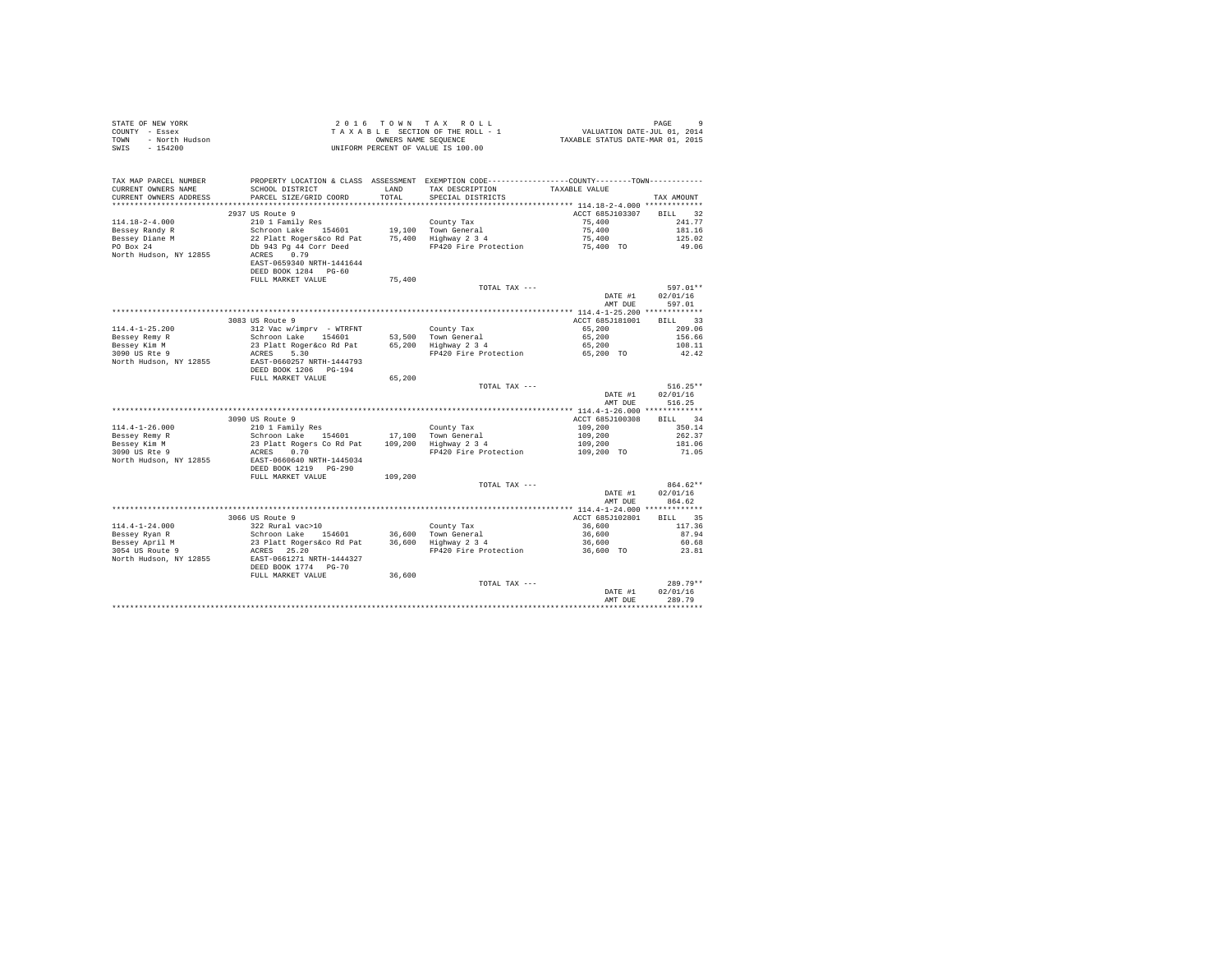| STATE OF NEW YORK      | 2016 TOWN TAX ROLL                 | PAGE                             |
|------------------------|------------------------------------|----------------------------------|
| COUNTY - Essex         | TAXABLE SECTION OF THE ROLL - 1    | VALUATION DATE-JUL 01, 2014      |
| TOWN<br>- North Hudson | OWNERS NAME SEOUENCE               | TAXABLE STATUS DATE-MAR 01, 2015 |
| - 154200<br>SWIS       | UNIFORM PERCENT OF VALUE IS 100.00 |                                  |

| TAX MAP PARCEL NUMBER                      | PROPERTY LOCATION & CLASS ASSESSMENT EXEMPTION CODE----------------COUNTY--------TOWN---------- |              |                               |                 |              |
|--------------------------------------------|-------------------------------------------------------------------------------------------------|--------------|-------------------------------|-----------------|--------------|
| CURRENT OWNERS NAME                        | SCHOOL DISTRICT                                                                                 | <b>T.AND</b> | TAX DESCRIPTION TAXABLE VALUE |                 |              |
| CURRENT OWNERS ADDRESS                     | PARCEL SIZE/GRID COORD                                                                          | TOTAL.       | SPECIAL DISTRICTS             |                 | TAX AMOUNT   |
|                                            |                                                                                                 |              |                               |                 |              |
|                                            | 3054 US Route 9                                                                                 |              |                               | ACCT 685J103405 | BILL 36      |
| $114.4 - 1 - 29.000$                       | 210 1 Family Res                                                                                |              | County Tax                    | 110,000         | 352.71       |
| Bessey Ryan R                              | Schroon Lake 154601 16,200 Town General                                                         |              |                               | 110,000         | 264.30       |
| Bessey April M                             |                                                                                                 | 110,000      | Highway 2 3 4                 | 110,000         | 182.39       |
| 3054 US Rte 9                              | 23 Platt Rogers&co Rd Pat<br>Life Use To R&g Wetmore                                            |              | FP420 Fire Protection         | 110,000 TO      | 71.57        |
| North Hudson, NY 12855                     | By Db 1042 Pg 139                                                                               |              |                               |                 |              |
|                                            | ACRES 0.60                                                                                      |              |                               |                 |              |
|                                            | EAST-0660499 NRTH-1444131                                                                       |              |                               |                 |              |
|                                            | DEED BOOK 1042 PG-139                                                                           |              |                               |                 |              |
|                                            | FULL MARKET VALUE                                                                               | 110,000      |                               |                 |              |
|                                            |                                                                                                 |              |                               |                 | $870.97**$   |
|                                            |                                                                                                 |              | TOTAL TAX ---                 |                 |              |
|                                            |                                                                                                 |              |                               | DATE #1         | 02/01/16     |
|                                            |                                                                                                 |              |                               | AMT DUE         | 870.97       |
|                                            |                                                                                                 |              |                               |                 |              |
|                                            | US Route 9                                                                                      |              |                               | ACCT 685J198005 | BILL 37      |
| $104.4 - 1 - 4.003$                        | 910 Priv forest - WTRFNT                                                                        |              | County Tax                    | 60,700          | 194.63       |
| Bisso Mark                                 | Schroon Lake 154601                                                                             |              | 60,700 Town General           | 60,700          | 145.84       |
| Bisso Erik                                 | 3 T&C Twp 49<br>ACRES 86.66                                                                     |              | 60,700 Highway 2 3 4          | 60,700          | 100.64       |
| 6151 Willers Way                           |                                                                                                 |              | FP420 Fire Protection         | 60.700 TO       | 39.49        |
| Houston, TX 77057                          | EAST-0662215 NRTH-1457610                                                                       |              |                               |                 |              |
|                                            | DEED BOOK 1761 PG-106                                                                           |              |                               |                 |              |
| PRIOR OWNER ON 3/01/2015                   | FULL MARKET VALUE                                                                               | 60,700       |                               |                 |              |
| Bisso Mark                                 |                                                                                                 |              |                               |                 |              |
|                                            |                                                                                                 |              | TOTAL TAX ---                 |                 | 480.60**     |
|                                            |                                                                                                 |              |                               | DATE #1         | 02/01/16     |
|                                            |                                                                                                 |              |                               | AMT DUE         | 480.60       |
|                                            |                                                                                                 |              |                               |                 |              |
|                                            | 3523 US Route 9                                                                                 |              |                               | ACCT 685J101610 | BILL 38      |
| $114.2 - 1 - 1.100$                        | 240 Rural res - WTRFNT                                                                          |              | County Tax                    | 285,600         | 915.76       |
| Bisso Mark                                 | 154601<br>Schroon Lake                                                                          |              | 162,900 Town General          | 285,600         | 686.21       |
| Bisso Erik                                 | 26 Platt Rogers&co Rd Pat                                                                       |              | 285,600 Highway 2 3 4         | 285,600         | 473.54       |
| 6151 Willers Wav                           | ACRES 172.22                                                                                    |              | FP420 Fire Protection         | 285,600 TO      | 185.82       |
| Houston, TX 77057                          | EAST-0661551 NRTH-1454607                                                                       |              |                               |                 |              |
|                                            | DEED BOOK 1644 PG-263                                                                           |              |                               |                 |              |
| PRIOR OWNER ON 3/01/2015 FULL MARKET VALUE |                                                                                                 | 285,600      |                               |                 |              |
| Bisso Mark                                 |                                                                                                 |              |                               |                 |              |
|                                            |                                                                                                 |              | TOTAL TAX ---                 |                 | $2,261.33**$ |
|                                            |                                                                                                 |              |                               |                 | 02/01/16     |
|                                            |                                                                                                 |              |                               | DATE #1         |              |
|                                            |                                                                                                 |              |                               | AMT DUE         | 2.261.33     |
|                                            |                                                                                                 |              |                               |                 |              |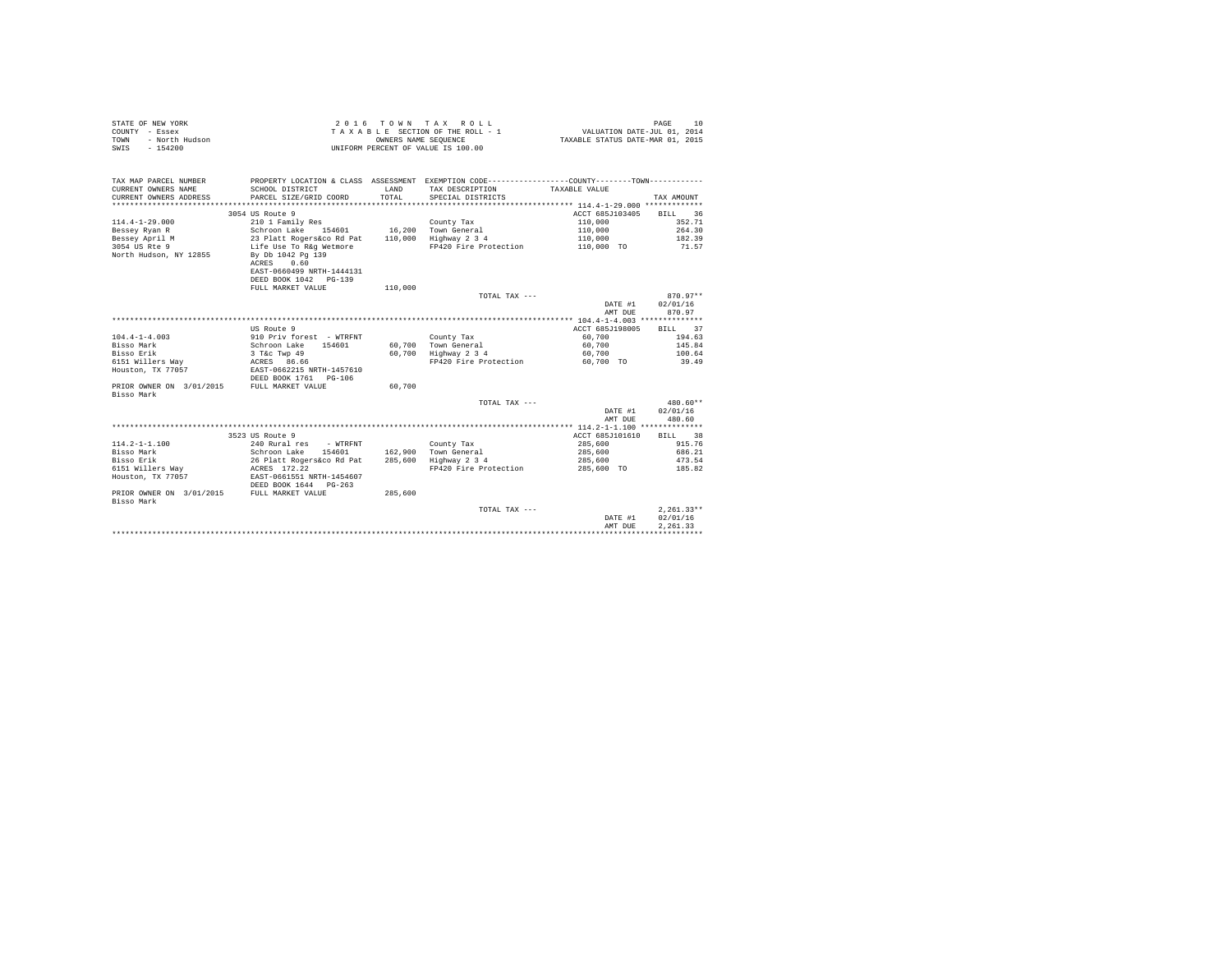| STATE OF NEW YORK<br>COUNTY - Essex<br>- North Hudson<br>TOWN<br>$-154200$<br>SWIS |                                                                  | OWNERS NAME SEQUENCE | 2016 TOWN TAX ROLL<br>TAXABLE SECTION OF THE ROLL - 1<br>UNIFORM PERCENT OF VALUE IS 100.00                                           | 11 PAGE<br>7110 VALUATION DATE-JUL<br>712 TAXABLE STATUS DATE-MART | PAGE<br>11         |
|------------------------------------------------------------------------------------|------------------------------------------------------------------|----------------------|---------------------------------------------------------------------------------------------------------------------------------------|--------------------------------------------------------------------|--------------------|
| TAX MAP PARCEL NUMBER<br>CURRENT OWNERS NAME<br>CURRENT OWNERS ADDRESS             | SCHOOL DISTRICT<br>PARCEL SIZE/GRID COORD                        | LAND<br>TOTAL        | PROPERTY LOCATION & CLASS ASSESSMENT EXEMPTION CODE---------------COUNTY-------TOWN----------<br>TAX DESCRIPTION<br>SPECIAL DISTRICTS | TAXABLE VALUE                                                      | TAX AMOUNT         |
|                                                                                    |                                                                  |                      |                                                                                                                                       |                                                                    |                    |
|                                                                                    | 28 Old Campsite Rd                                               |                      |                                                                                                                                       | ACCT 685J191002                                                    | RTT.T. 39          |
| $105. - 1 - 20.200$                                                                | 582 Camping park                                                 |                      | County Tax                                                                                                                            | 81,400                                                             | 261.00             |
| Boggs Catherine R                                                                  | Schroon Lake 154601                                              |                      | 56,800 Town General                                                                                                                   | 81,400                                                             | 195.58             |
| Lupe David J                                                                       | 179 Paradox Tract                                                |                      | 56,800 Town General<br>81,400 Highway 2 3 4                                                                                           | 81,400                                                             | 134.97             |
| 431 Broadway Greenlawn                                                             | ACRES 25.90                                                      |                      | FP420 Fire Protection                                                                                                                 | 81,400 TO                                                          | 52.96              |
| Huntington, NY 11743                                                               | EAST-0669579 NRTH-1462505<br>DEED BOOK 966 PG-084                |                      |                                                                                                                                       |                                                                    |                    |
|                                                                                    | FULL MARKET VALUE                                                | 81,400               |                                                                                                                                       |                                                                    |                    |
|                                                                                    |                                                                  |                      | TOTAL TAX ---                                                                                                                         |                                                                    | 644.51**           |
|                                                                                    |                                                                  |                      |                                                                                                                                       | DATE #1<br>AMT DUE                                                 | 02/01/16<br>644.51 |
|                                                                                    |                                                                  |                      |                                                                                                                                       |                                                                    |                    |
|                                                                                    | 1827 Blue Ridge Rd                                               |                      |                                                                                                                                       | ACCT 685J103404                                                    | BILL 40            |
| $123. - 2 - 3.000$                                                                 | 260 Seasonal res                                                 |                      | County Tax                                                                                                                            | 28,000                                                             | 89.78              |
| Bornhorst Carl E                                                                   | Schroon Lake 154601                                              | 19,700               |                                                                                                                                       | 28,000                                                             | 67.28              |
| 49 Sesame St<br>PO Box 77                                                          | 14 T&c Twp 30                                                    |                      | 19,700 Town General<br>28,000 Highway 2 3 4                                                                                           | 28,000                                                             | 46.43              |
|                                                                                    | 2ac                                                              |                      | FP420 Fire Protection                                                                                                                 | 28,000 TO                                                          | 18.22              |
| Old Chatham, NY 12136                                                              | ACRES 3.23<br>EAST-0606477 NRTH-1439440<br>DEED BOOK 1592 PG-267 |                      |                                                                                                                                       |                                                                    |                    |
|                                                                                    | FULL MARKET VALUE                                                | 28,000               |                                                                                                                                       |                                                                    |                    |
|                                                                                    |                                                                  |                      | TOTAL TAX ---                                                                                                                         |                                                                    | $221.71**$         |
|                                                                                    |                                                                  |                      |                                                                                                                                       | DATE #1<br>AMT DUE                                                 | 02/01/16<br>221.71 |
|                                                                                    |                                                                  |                      |                                                                                                                                       |                                                                    |                    |
|                                                                                    | 1827 Blue Ridge Rd                                               |                      |                                                                                                                                       | ACCT 685J103402                                                    | 41<br><b>BILL</b>  |
| $123. - 2 - 4.000$                                                                 | 314 Rural vac<10                                                 |                      | County Tax                                                                                                                            | 1,200                                                              | 3.85               |
| Bornhorst Carl E<br>49 Sesame St                                                   | Schroon Lake 154601<br>14 Totn&crossfield Twp 30                 |                      | $1,200$ Town General<br>$1,200$ Highway 2 3 4                                                                                         | 1,200<br>1,200                                                     | 2.88<br>1.99       |
| PO Box 77                                                                          | ACRES 1.00                                                       |                      | FP420 Fire Protection                                                                                                                 | 1,200 TO                                                           | .78                |
| Old Chatham, NY 12136                                                              | EAST-0606535 NRTH-1439274<br>DEED BOOK 1592 PG-267               |                      |                                                                                                                                       |                                                                    |                    |
|                                                                                    | FULL MARKET VALUE                                                | 1,200                |                                                                                                                                       |                                                                    |                    |
|                                                                                    |                                                                  |                      | TOTAL TAX ---                                                                                                                         |                                                                    | $9.50**$           |
|                                                                                    |                                                                  |                      |                                                                                                                                       | DATE #1<br>AMT DUE                                                 | 02/01/16<br>9.50   |
|                                                                                    |                                                                  |                      |                                                                                                                                       |                                                                    |                    |
|                                                                                    | 2941 US Route 9                                                  |                      |                                                                                                                                       | ACCT 685J103314                                                    | BILL 42            |
| $114.18 - 2 - 3.000$                                                               | 210 1 Family Res                                                 |                      | County Tax                                                                                                                            | 83,600                                                             | 268.06             |
| Bowers Stephen F                                                                   | Schroon Lake 154601                                              |                      | 28,500 Town General<br>83,600 Highway 2 3 4                                                                                           | 83,600                                                             | 200.86             |
| Bowers Edna M                                                                      | 22 Platt Rogers&co Rd Pat                                        |                      |                                                                                                                                       | 83,600                                                             | 138.61             |
| 386 Loch Muller Rd<br>Olmstedville, NY 12857                                       | ACRES 1.30<br>EAST-0659486 NRTH-1441738<br>DEED BOOK 1710 PG-158 |                      | FP420 Fire Protection                                                                                                                 | 83,600 TO                                                          | 54.39              |
|                                                                                    | FULL MARKET VALUE                                                | 83,600               |                                                                                                                                       |                                                                    |                    |
|                                                                                    |                                                                  |                      | TOTAL TAX ---                                                                                                                         |                                                                    | 661.92**           |
|                                                                                    |                                                                  |                      |                                                                                                                                       | DATE #1                                                            | 02/01/16           |
|                                                                                    |                                                                  |                      |                                                                                                                                       | AMT DUE                                                            | 661.92             |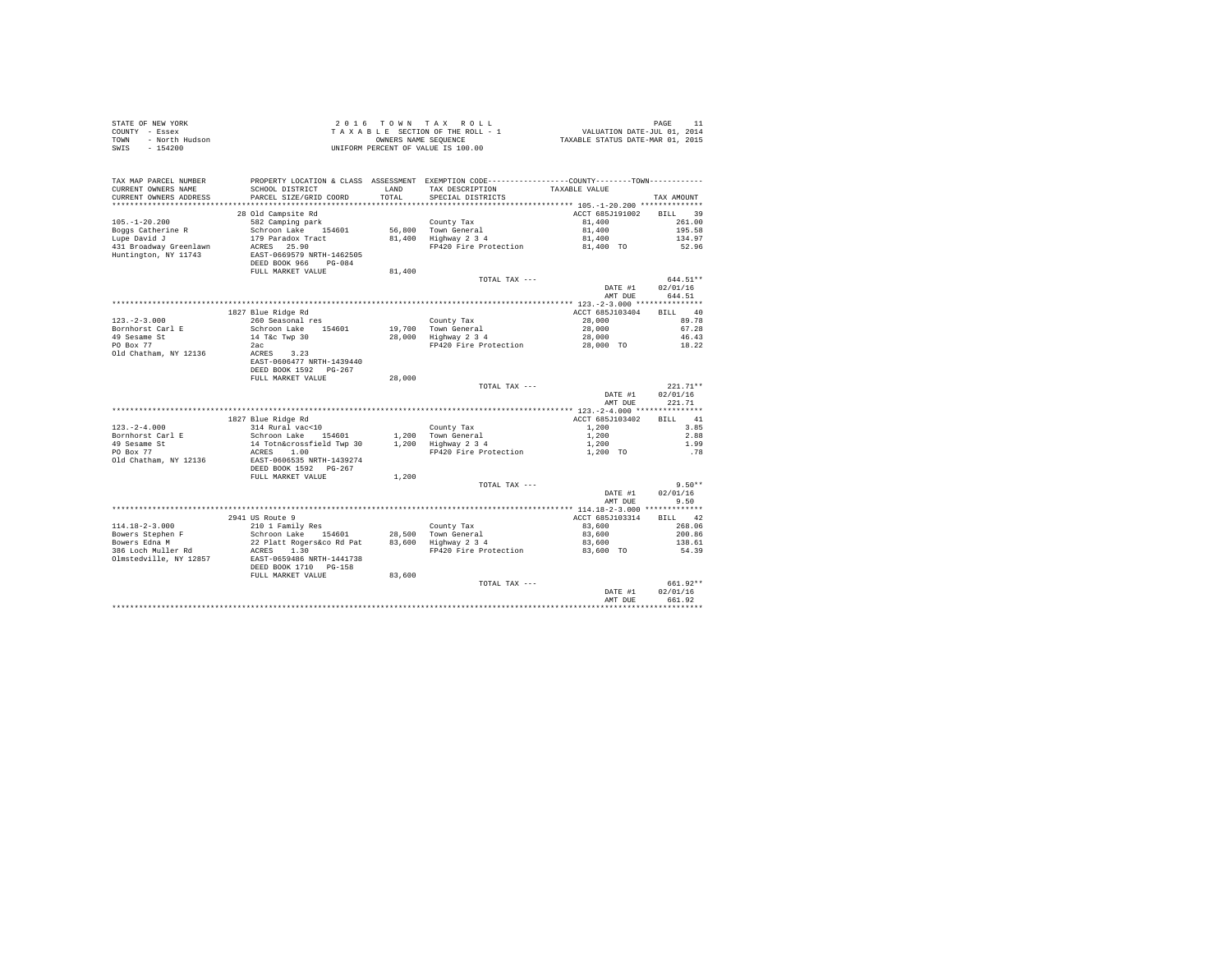| STATE OF NEW YORK      | 2016 TOWN TAX ROLL                 | PAGE                             |
|------------------------|------------------------------------|----------------------------------|
| COUNTY - Essex         | TAXABLE SECTION OF THE ROLL - 1    | VALUATION DATE-JUL 01, 2014      |
| TOWN<br>- North Hudson | OWNERS NAME SEOUENCE               | TAXABLE STATUS DATE-MAR 01, 2015 |
| - 154200<br>SWIS       | UNIFORM PERCENT OF VALUE IS 100.00 |                                  |

| TAX MAP PARCEL NUMBER<br>CURRENT OWNERS NAME<br>CURRENT OWNERS ADDRESS | PROPERTY LOCATION & CLASS ASSESSMENT EXEMPTION CODE---------------COUNTY-------TOWN----------<br>SCHOOL DISTRICT<br>PARCEL SIZE/GRID COORD | LAND<br>TOTAL      | TAX DESCRIPTION<br>SPECIAL DISTRICTS | TAXABLE VALUE                           | TAX AMOUNT               |
|------------------------------------------------------------------------|--------------------------------------------------------------------------------------------------------------------------------------------|--------------------|--------------------------------------|-----------------------------------------|--------------------------|
|                                                                        |                                                                                                                                            | ********           |                                      | ********** 85.3-1-8.000 *************** |                          |
| $85.3 - 1 - 8.000$                                                     | 5148 US Route 9<br>260 Seasonal res                                                                                                        |                    | County Tax                           | ACCT 685J103104<br>218,700              | 43<br>BILL<br>701.25     |
| Brandt Edward A Jr<br>Brandt Nancy S                                   | Schroon Lake<br>154601<br>59 N River Head Tr                                                                                               | 105,100<br>218,700 | Town General<br>Highway 2 3 4        | 218,700<br>218,700                      | 525.47<br>362.62         |
| 106 Friends Rd<br>Yorktown Heights, NY 10598                           | 1522/35 Life Use To<br>Edward A Brandt<br>ACRES 0.96<br>EAST-0672636 NRTH-1490130<br>DEED BOOK 1610 PG-39                                  |                    | FP420 Fire Protection                | 218,700 TO                              | 142.29                   |
|                                                                        | FULL MARKET VALUE                                                                                                                          | 218,700            |                                      |                                         |                          |
|                                                                        |                                                                                                                                            |                    | TOTAL TAX ---                        | DATE #1                                 | $1,731.63**$<br>02/01/16 |
|                                                                        |                                                                                                                                            |                    |                                      | AMT DUE                                 | 1,731.63                 |
|                                                                        |                                                                                                                                            |                    |                                      | ** 114.2-2-28.000 *************         |                          |
|                                                                        | 25 Hyatt Heights Way                                                                                                                       |                    |                                      | ACCT 685Z007001                         | <b>BILL</b><br>44        |
| $114.2 - 2 - 28.000$                                                   | 240 Rural res                                                                                                                              |                    | County Tax                           | 238,400                                 | 764.42                   |
| Braunius Abby K                                                        | Schroon Lake<br>154601                                                                                                                     | 37,000             | Town General                         | 238,400                                 | 572.80                   |
| Braunius Matthew J<br>PO Box 93                                        | 25 Platt Rogers&Co                                                                                                                         | 238,400            | Highway 2 3 4                        | 238,400                                 | 395.28<br>155.11         |
| North Hudson, NY 12855                                                 | Lot 3 5962 5963<br>ACRES 11.01 BANK1STARSG                                                                                                 |                    | FP420 Fire Protection                | 238,400 TO                              |                          |
|                                                                        | EAST-0663014 NRTH-1452958<br>DEED BOOK 1485 PG-67                                                                                          |                    |                                      |                                         |                          |
|                                                                        | FULL MARKET VALUE                                                                                                                          | 238,400            |                                      |                                         |                          |
|                                                                        |                                                                                                                                            |                    | TOTAL TAX ---                        |                                         | $1,887.61**$             |
|                                                                        |                                                                                                                                            |                    |                                      | DATE #1<br>AMT DUE                      | 02/01/16<br>1,887.61     |
|                                                                        |                                                                                                                                            |                    |                                      |                                         |                          |
|                                                                        | 64 Walker Way                                                                                                                              |                    |                                      | ACCT 685J179003                         | 45<br>BILL               |
| $104.4 - 1 - 89.200$                                                   | 260 Seasonal res                                                                                                                           |                    | County Tax                           | 49,600                                  | 159.04                   |
| Bridge Stephen                                                         | Schroon Lake 154601                                                                                                                        | 29,000             | Town General                         | 49,600                                  | 119.17                   |
| Bridge Robert                                                          | 28 Platt Rogers&co Rd Pat                                                                                                                  | 49,600             | Highway 2 3 4                        | 49,600                                  | 82.24                    |
| 2324 Jersey St<br>Essex, NY 12936                                      | 26.50<br>ACRES<br>EAST-0660578 NRTH-1457214                                                                                                |                    | FP420 Fire Protection                | 49,600 TO                               | 32.27                    |
|                                                                        | DEED BOOK 992<br>$PG-328$                                                                                                                  |                    |                                      |                                         |                          |
|                                                                        | FULL MARKET VALUE                                                                                                                          | 49,600             |                                      |                                         |                          |
|                                                                        |                                                                                                                                            |                    | TOTAL TAX ---                        | DATE #1                                 | $392.72**$<br>02/01/16   |
|                                                                        |                                                                                                                                            |                    |                                      | AMT DUE                                 | 392.72                   |
|                                                                        |                                                                                                                                            |                    |                                      |                                         |                          |
|                                                                        | 4213 US Route 9                                                                                                                            |                    |                                      | ACCT 685J100402                         | 46<br><b>BILL</b>        |
| $104.2 - 1 - 8.002$                                                    | 260 Seasonal res - WTRFNT                                                                                                                  |                    | County Tax                           | 151,200                                 | 484.81                   |
| Brown Gary E<br>Shiland Sybil A                                        | Schroon Lake<br>154601<br>4 T&c Twp 49                                                                                                     | 115,300<br>151,200 | Town General<br>Highway 2 3 4        | 151,200<br>151,200                      | 363.29<br>250.70         |
| 4080 Rusty Pine Ln                                                     | ACRES 125.90                                                                                                                               |                    | FP420 Fire Protection                | 151,200 TO                              | 98.38                    |
| Liverpool, NY 13090                                                    | EAST-0669861 NRTH-1470631<br>DEED BOOK 1056 PG-202                                                                                         |                    |                                      |                                         |                          |
|                                                                        | FULL MARKET VALUE                                                                                                                          | 151,200            |                                      |                                         |                          |
|                                                                        |                                                                                                                                            |                    | TOTAL TAX ---                        |                                         | $1,197.18**$             |
|                                                                        |                                                                                                                                            |                    |                                      | DATE #1                                 | 02/01/16                 |
|                                                                        |                                                                                                                                            |                    |                                      | AMT DUE                                 | 1,197.18                 |
|                                                                        |                                                                                                                                            |                    |                                      |                                         |                          |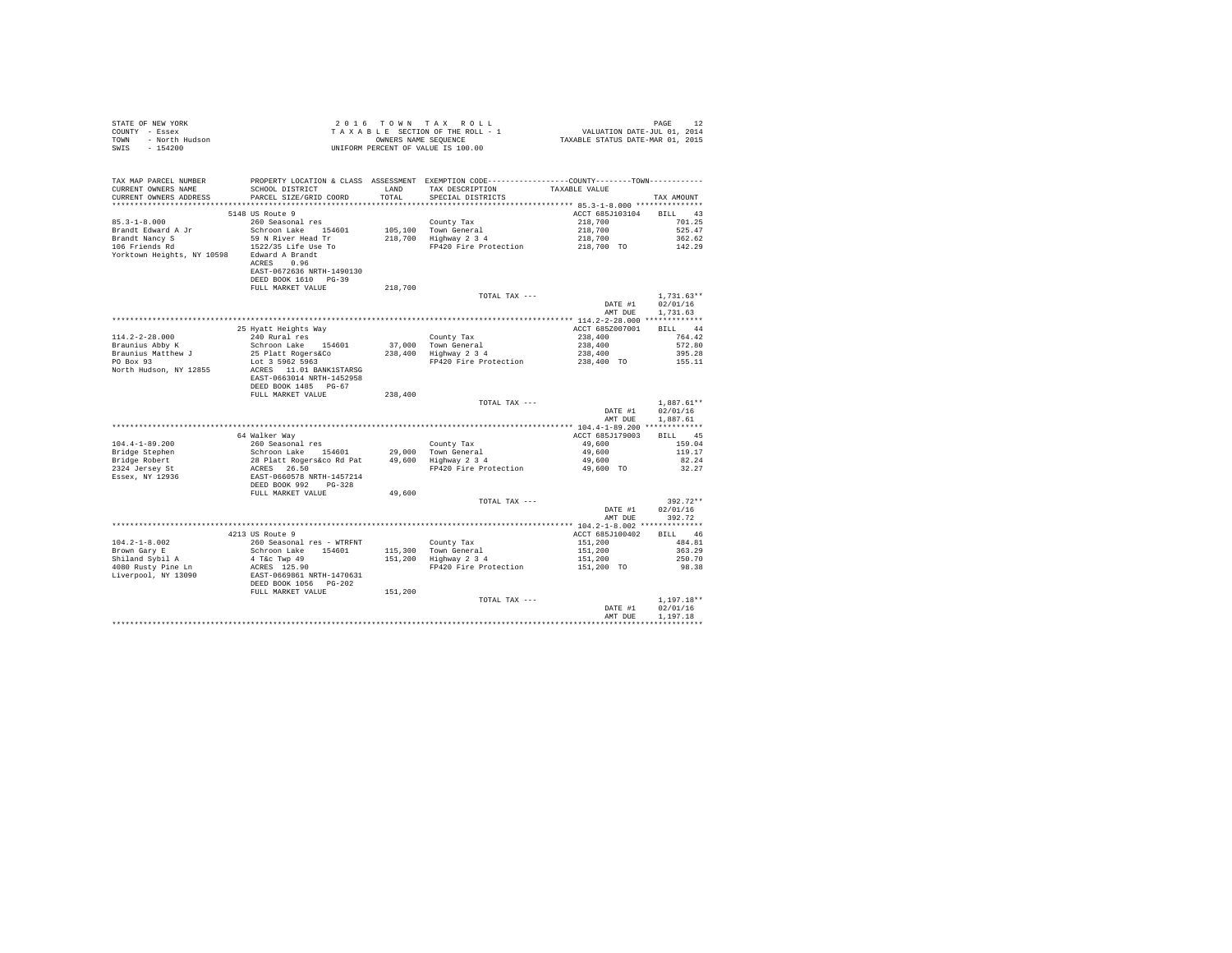| STATE OF NEW YORK      | 2016 TOWN TAX ROLL                 | PAGE                             |
|------------------------|------------------------------------|----------------------------------|
| COUNTY - Essex         | TAXABLE SECTION OF THE ROLL - 1    | VALUATION DATE-JUL 01, 2014      |
| TOWN<br>- North Hudson | OWNERS NAME SEOUENCE               | TAXABLE STATUS DATE-MAR 01, 2015 |
| SWIS - 154200          | UNIFORM PERCENT OF VALUE IS 100.00 |                                  |

| TAX MAP PARCEL NUMBER<br>CURRENT OWNERS NAME<br>CURRENT OWNERS ADDRESS | PROPERTY LOCATION & CLASS ASSESSMENT EXEMPTION CODE----------------COUNTY-------TOWN----------<br>SCHOOL DISTRICT<br>PARCEL SIZE/GRID COORD | <b>T.AND</b><br>TOTAL | TAX DESCRIPTION<br>SPECIAL DISTRICTS | TAXABLE VALUE   | TAX AMOUNT        |
|------------------------------------------------------------------------|---------------------------------------------------------------------------------------------------------------------------------------------|-----------------------|--------------------------------------|-----------------|-------------------|
|                                                                        |                                                                                                                                             |                       |                                      |                 |                   |
|                                                                        | Blue Ridge Rd                                                                                                                               |                       |                                      | ACCT 685J100603 | 47<br><b>BILL</b> |
| $114.18 - 1 - 6.000$                                                   | 314 Rural vac<10                                                                                                                            |                       | County Tax                           | 1,300           | 4.17              |
| Brown Robert J Jr                                                      | Schroon Lake<br>154601                                                                                                                      |                       | 1,300 Town General                   | 1,300           | 3.12              |
| Brown Tammy L                                                          | 25 Tr W Of Rd Pat                                                                                                                           |                       | 1,300 Highway 2 3 4                  | 1,300           | 2.16              |
| 3816 Military Tpke                                                     | 1267/1 Life Estate To                                                                                                                       |                       | FP420 Fire Protection                | 1,300 TO        | .85               |
| West Chazy, NY 12992                                                   | Helene S Delano<br>1.05<br>ACRES                                                                                                            |                       |                                      |                 |                   |
| PRIOR OWNER ON 3/01/2015                                               | EAST-0655221 NRTH-1441126                                                                                                                   |                       |                                      |                 |                   |
| Moore Claire B                                                         | DEED BOOK 1800<br>$PG-243$                                                                                                                  |                       |                                      |                 |                   |
|                                                                        | FULL MARKET VALUE                                                                                                                           | 1,300                 |                                      |                 |                   |
|                                                                        |                                                                                                                                             |                       | TOTAL TAX ---                        |                 | $10.30**$         |
|                                                                        |                                                                                                                                             |                       |                                      | DATE #1         | 02/01/16          |
|                                                                        |                                                                                                                                             |                       |                                      | AMT DUE         | 10.30             |
|                                                                        |                                                                                                                                             |                       |                                      |                 |                   |
|                                                                        | 3883 Blue Ridge Rd                                                                                                                          |                       |                                      | ACCT 685J100602 | BILL 48           |
| $114.18 - 1 - 15.000$                                                  | 210 1 Family Res                                                                                                                            |                       | County Tax                           | 128,700         | 412.67            |
| Brown Robert J Jr                                                      | Schroon Lake 154601                                                                                                                         |                       | 14,500 Town General                  | 128,700         | 309.23            |
| Brown Tammy L                                                          | 25 Tr W Of Rd Pat                                                                                                                           | 128,700               | Highway 2 3 4                        | 128,700         | 213.39            |
| 3816 Military Tpke                                                     | Life Use Helene                                                                                                                             |                       | FP420 Fire Protection                | 128,700 TO      | 83.74             |
| West Chazy, NY 12992                                                   | Delano By 1262/198<br>0.40<br>ACRES                                                                                                         |                       |                                      |                 |                   |
| PRIOR OWNER ON 3/01/2015                                               | EAST-0655085 NRTH-1440964                                                                                                                   |                       |                                      |                 |                   |
| Moore Claire B                                                         | DEED BOOK 1800 PG-243                                                                                                                       |                       |                                      |                 |                   |
|                                                                        | FULL MARKET VALUE                                                                                                                           | 128,700               |                                      |                 |                   |
|                                                                        |                                                                                                                                             |                       | TOTAL TAX ---                        |                 | $1,019.03**$      |
|                                                                        |                                                                                                                                             |                       |                                      | DATE #1         | 02/01/16          |
|                                                                        |                                                                                                                                             |                       |                                      | AMT DUE         | 1,019.03          |
|                                                                        |                                                                                                                                             |                       |                                      |                 |                   |
|                                                                        | 2580 Blue Ridge Rd                                                                                                                          |                       |                                      | ACCT 685J100215 | 49<br>RTLL.       |
| $113.3 - 2 - 1.000$                                                    | 210 1 Family Res                                                                                                                            |                       | County Tax                           | 78,800          | 252.67            |
| Brown Wendy                                                            | Schroon Lake<br>154601                                                                                                                      |                       | 31.100 Town General                  | 78,800          | 189.33            |
| Earlsdale                                                              | 7 Totn&crossfield Twp 44                                                                                                                    |                       | 78.800 Highway 2 3 4                 | 78,800          | 130.65            |
| Chance Inn by Cupan Fife                                               | 1277/104 Life Estate To                                                                                                                     |                       | FP420 Fire Protection                | 78,800 TO       | 51.27             |
| Scotland, KY1550J                                                      | Melvin Brown                                                                                                                                |                       |                                      |                 |                   |
|                                                                        | ACRES<br>4.30                                                                                                                               |                       |                                      |                 |                   |
|                                                                        | EAST-0624821 NRTH-1441161                                                                                                                   |                       |                                      |                 |                   |
|                                                                        | DEED BOOK 1459 PG-185                                                                                                                       |                       |                                      |                 |                   |
|                                                                        | FULL MARKET VALUE                                                                                                                           | 78,800                |                                      |                 |                   |
|                                                                        |                                                                                                                                             |                       | TOTAL TAX ---                        |                 | $623.92**$        |
|                                                                        |                                                                                                                                             |                       |                                      | DATE #1         | 02/01/16          |
|                                                                        |                                                                                                                                             |                       |                                      | AMT DUE         | 623.92            |
|                                                                        |                                                                                                                                             |                       |                                      |                 |                   |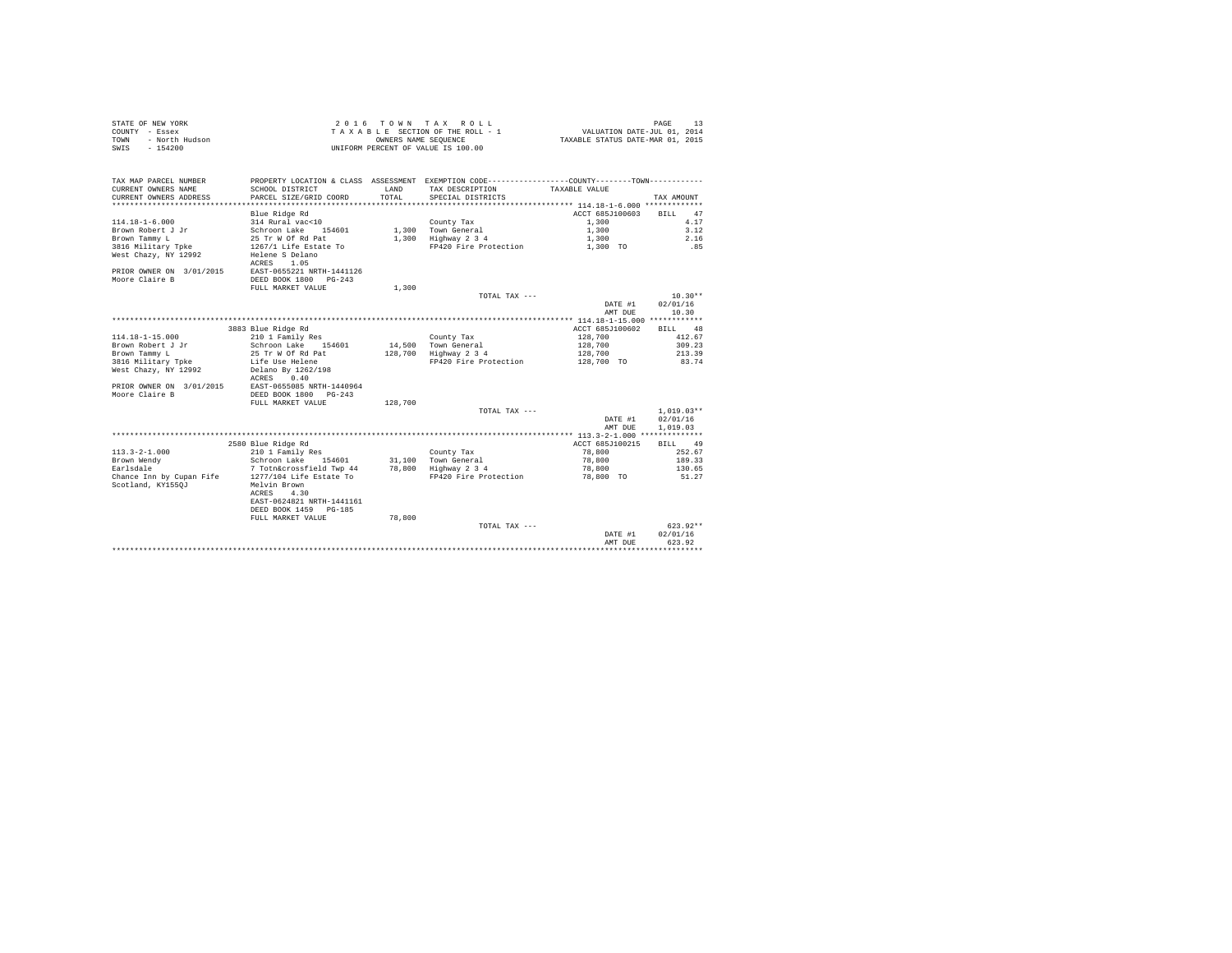| $\begin{array}{cccccccccccc} \texttt{STATE OF NEW YORK} & \texttt{OREN} & \texttt{OREN} & \texttt{OREN} & \texttt{OREN} & \texttt{PAGE} & \texttt{14} \\ \texttt{COUNT} & - \texttt{Eosex} & \texttt{SICE} & \texttt{SIC} & \texttt{SIC} & \texttt{SIC} & \texttt{SIC} & \texttt{SIC} & \texttt{SIC} & \texttt{SIC} \\ \texttt{TONIN} & - \texttt{NOCEN} & \texttt{NUCA} & \texttt{NUCA} & \texttt{NUCA} & \texttt{SICB} & \texttt{SICB} & \texttt{SICB} &$ |                                                                                                                                         |         |                                                                                                                 |                         |                    |
|-------------------------------------------------------------------------------------------------------------------------------------------------------------------------------------------------------------------------------------------------------------------------------------------------------------------------------------------------------------------------------------------------------------------------------------------------------------|-----------------------------------------------------------------------------------------------------------------------------------------|---------|-----------------------------------------------------------------------------------------------------------------|-------------------------|--------------------|
| TAX MAP PARCEL NUMBER<br>CURRENT OWNERS NAME                                                                                                                                                                                                                                                                                                                                                                                                                | SCHOOL DISTRICT LAND                                                                                                                    |         | PROPERTY LOCATION & CLASS ASSESSMENT EXEMPTION CODE---------------COUNTY-------TOWN---------<br>TAX DESCRIPTION | TAXABLE VALUE           |                    |
| CURRENT OWNERS ADDRESS                                                                                                                                                                                                                                                                                                                                                                                                                                      | PARCEL SIZE/GRID COORD                                                                                                                  | TOTAL   | SPECIAL DISTRICTS                                                                                               |                         | TAX AMOUNT         |
|                                                                                                                                                                                                                                                                                                                                                                                                                                                             | 49 Greenough Rd                                                                                                                         |         |                                                                                                                 | ACCT 685J102703         | BILL 50            |
| $104.2 - 1 - 14.000$                                                                                                                                                                                                                                                                                                                                                                                                                                        |                                                                                                                                         |         |                                                                                                                 | 92.600                  | 296.92             |
|                                                                                                                                                                                                                                                                                                                                                                                                                                                             |                                                                                                                                         |         |                                                                                                                 | 92,600                  | 222.49             |
| Brozzetti Palma J<br>49 Greenough Rd                                                                                                                                                                                                                                                                                                                                                                                                                        | 210 1 Family Res County Tax<br>Schroon Lake 154601 49,100 Town General<br>4 Toth&crossfield Twp 49 92,600 Highway 2 3 4                 |         |                                                                                                                 | 92,600                  | 153.54             |
| North Hudson, NY 12855                                                                                                                                                                                                                                                                                                                                                                                                                                      | EAST-0669827 NRTH-1464977<br>DEED BOOK 1738 PG-67                                                                                       |         | ACRES 2.20 BANK WFARGO FP420 Fire Protection 92,600 TO                                                          |                         | 60.25              |
|                                                                                                                                                                                                                                                                                                                                                                                                                                                             | FULL MARKET VALUE                                                                                                                       | 92,600  |                                                                                                                 |                         |                    |
|                                                                                                                                                                                                                                                                                                                                                                                                                                                             |                                                                                                                                         |         | TOTAL TAX ---                                                                                                   |                         | $733.20**$         |
|                                                                                                                                                                                                                                                                                                                                                                                                                                                             |                                                                                                                                         |         |                                                                                                                 | DATE #1<br>AMT DUR      | 02/01/16<br>733.20 |
|                                                                                                                                                                                                                                                                                                                                                                                                                                                             |                                                                                                                                         |         |                                                                                                                 |                         |                    |
|                                                                                                                                                                                                                                                                                                                                                                                                                                                             | 7 Pepper Hollow Rd                                                                                                                      |         |                                                                                                                 | ACCT 685J100409 BILL 51 |                    |
| $104.4 - 1 - 34.000$                                                                                                                                                                                                                                                                                                                                                                                                                                        | 260 Seasonal res - WTRFNT                                                                                                               |         | County Tax                                                                                                      | 73,600                  | 235.99             |
| Calcutti Patrick E                                                                                                                                                                                                                                                                                                                                                                                                                                          | Schroon Lake 154601                                                                                                                     |         | 48.000 Town General                                                                                             | 73,600                  | 176.84             |
| Calcutti Estelle                                                                                                                                                                                                                                                                                                                                                                                                                                            |                                                                                                                                         |         |                                                                                                                 | 73,600                  | 122.03             |
| 221 Grand St                                                                                                                                                                                                                                                                                                                                                                                                                                                | 31 Platt Rogers&co Rd Pat 73,600 Highway 2 3 4<br>ACRES 1.50 FP420 Fire Protection                                                      |         | FP420 Fire Protection                                                                                           | 73,600 TO               | 47.89              |
| Croton-on-Hudson, NY 10520 EAST-0667446 NRTH-1462532                                                                                                                                                                                                                                                                                                                                                                                                        | DEED BOOK 1622 PG-24                                                                                                                    |         |                                                                                                                 |                         |                    |
|                                                                                                                                                                                                                                                                                                                                                                                                                                                             | FULL MARKET VALUE                                                                                                                       | 73,600  |                                                                                                                 |                         |                    |
|                                                                                                                                                                                                                                                                                                                                                                                                                                                             |                                                                                                                                         |         | TOTAL TAX ---                                                                                                   |                         | 582.75**           |
|                                                                                                                                                                                                                                                                                                                                                                                                                                                             |                                                                                                                                         |         |                                                                                                                 | DATE #1                 | 02/01/16           |
|                                                                                                                                                                                                                                                                                                                                                                                                                                                             |                                                                                                                                         |         |                                                                                                                 | AMT DUE                 | 582.75             |
|                                                                                                                                                                                                                                                                                                                                                                                                                                                             |                                                                                                                                         |         |                                                                                                                 |                         |                    |
|                                                                                                                                                                                                                                                                                                                                                                                                                                                             | 3193 US Route 9                                                                                                                         |         |                                                                                                                 | ACCT 685Z000005         | BILL 52            |
| $114.2 - 2 - 20.000$                                                                                                                                                                                                                                                                                                                                                                                                                                        | 210 1 Family Res - WTRFNT                                                                                                               |         | County Tax                                                                                                      | 150,600                 | 482.89             |
| Campbell Richard R                                                                                                                                                                                                                                                                                                                                                                                                                                          | Schroon Lake 154601 55,100 Town General                                                                                                 |         | ss,100 Town General<br>150.600 Highway 2.3.4                                                                    | 150,600<br>150,600      | 361.84             |
| 8 Glenmont Ct                                                                                                                                                                                                                                                                                                                                                                                                                                               | 24 Platt Rogers Rd Pat                                                                                                                  |         |                                                                                                                 |                         | 249.70             |
| PO Box 453                                                                                                                                                                                                                                                                                                                                                                                                                                                  | ACRES 8.72                                                                                                                              |         | FP420 Fire Protection                                                                                           | 150,600 TO              | 97.99              |
| Glenmont, NY 12077                                                                                                                                                                                                                                                                                                                                                                                                                                          | EAST-0660878 NRTH-1447489<br>DEED BOOK 1263 PG-170                                                                                      |         |                                                                                                                 |                         |                    |
|                                                                                                                                                                                                                                                                                                                                                                                                                                                             | FULL MARKET VALUE                                                                                                                       | 150,600 |                                                                                                                 |                         |                    |
|                                                                                                                                                                                                                                                                                                                                                                                                                                                             |                                                                                                                                         |         | TOTAL TAX ---                                                                                                   |                         | $1.192.42**$       |
|                                                                                                                                                                                                                                                                                                                                                                                                                                                             |                                                                                                                                         |         |                                                                                                                 |                         | DATE #1 02/01/16   |
|                                                                                                                                                                                                                                                                                                                                                                                                                                                             |                                                                                                                                         |         |                                                                                                                 |                         | AMT DUE 1,192.42   |
|                                                                                                                                                                                                                                                                                                                                                                                                                                                             |                                                                                                                                         |         |                                                                                                                 |                         |                    |
|                                                                                                                                                                                                                                                                                                                                                                                                                                                             | 30 Alsatia Dr                                                                                                                           |         |                                                                                                                 | ACCT 685Z010007         | BILL 53            |
| $104.4 - 3 - 4.100$                                                                                                                                                                                                                                                                                                                                                                                                                                         | 312 Vac w/imprv - WTRFNT                                                                                                                |         | County Tax                                                                                                      | 61,100                  | 195.91             |
| Carev Norman                                                                                                                                                                                                                                                                                                                                                                                                                                                |                                                                                                                                         |         |                                                                                                                 | 61,100                  | 146.80             |
| Carey Marlene<br>7 Lape Rd                                                                                                                                                                                                                                                                                                                                                                                                                                  | Schroon Lake 154601 53,300 Town General<br>29 Platt Rogersáco Rd Pat 61,100 Highway 234<br>Pt Lot 4 Kenakwar Subd 1914 FP420 Fire Prote |         | $61,100$ Highway $2\,3\,4$                                                                                      | 61,100                  | 101.31             |
|                                                                                                                                                                                                                                                                                                                                                                                                                                                             |                                                                                                                                         |         | FP420 Fire Protection                                                                                           | 61,100 TO               | 39.75              |
| Waterford, NY 12188                                                                                                                                                                                                                                                                                                                                                                                                                                         | ACRES 5.06                                                                                                                              |         |                                                                                                                 |                         |                    |
|                                                                                                                                                                                                                                                                                                                                                                                                                                                             | EAST-0664379 NRTH-1458876                                                                                                               |         |                                                                                                                 |                         |                    |
|                                                                                                                                                                                                                                                                                                                                                                                                                                                             | DEED BOOK 1605 PG-160                                                                                                                   |         |                                                                                                                 |                         |                    |
|                                                                                                                                                                                                                                                                                                                                                                                                                                                             | FULL MARKET VALUE                                                                                                                       | 61,100  |                                                                                                                 |                         |                    |
|                                                                                                                                                                                                                                                                                                                                                                                                                                                             |                                                                                                                                         |         | TOTAL TAX ---                                                                                                   |                         | $483.77**$         |
|                                                                                                                                                                                                                                                                                                                                                                                                                                                             |                                                                                                                                         |         |                                                                                                                 | DATE #1                 | 02/01/16           |
|                                                                                                                                                                                                                                                                                                                                                                                                                                                             |                                                                                                                                         |         |                                                                                                                 | AMT DUE                 | 483.77             |
|                                                                                                                                                                                                                                                                                                                                                                                                                                                             |                                                                                                                                         |         |                                                                                                                 |                         |                    |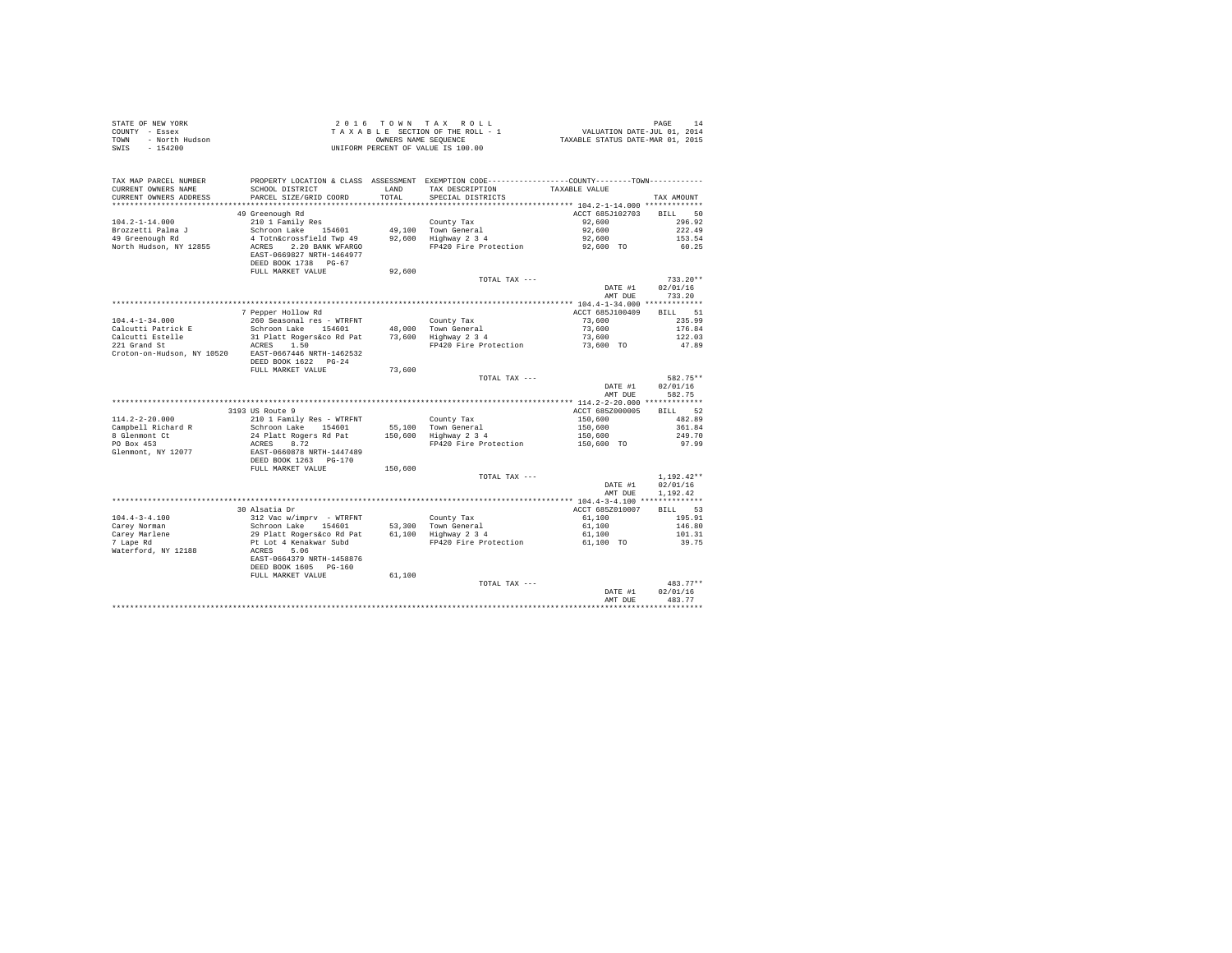| STATE OF NEW YORK<br>COUNTY - Essex<br>- North Hudson<br>TOWN<br>SWIS<br>$-154200$ |                                                    |                | 2016 TOWN TAX ROLL<br>TAXABLE SECTION OF THE ROLL - 1<br>OWNERS NAME SEQUENCE<br>UNIFORM PERCENT OF VALUE IS 100.00                   | 15<br>2014 VALUATION DATE-JUL<br>2014 TAXABLE STATUS DATE-MAR | 15<br>PAGE              |
|------------------------------------------------------------------------------------|----------------------------------------------------|----------------|---------------------------------------------------------------------------------------------------------------------------------------|---------------------------------------------------------------|-------------------------|
| TAX MAP PARCEL NUMBER<br>CURRENT OWNERS NAME<br>CURRENT OWNERS ADDRESS             | SCHOOL DISTRICT<br>PARCEL SIZE/GRID COORD          | T.AND<br>TOTAL | PROPERTY LOCATION & CLASS ASSESSMENT EXEMPTION CODE---------------COUNTY-------TOWN----------<br>TAX DESCRIPTION<br>SPECIAL DISTRICTS | TAXABLE VALUE                                                 | TAX AMOUNT              |
| *************************                                                          |                                                    |                |                                                                                                                                       |                                                               |                         |
|                                                                                    | Kenakwar Ln                                        |                |                                                                                                                                       | ACCT 685Z010008                                               | <b>BILL</b><br>54       |
| $104.4 - 3 - 4.200$                                                                | 314 Rural vac<10 - WTRFNT                          |                | County Tax                                                                                                                            | 1,400                                                         | 4.49                    |
| Carey Norman                                                                       | Schroon Lake 154601                                |                | 1,400 Town General                                                                                                                    | 1,400                                                         | 3.36                    |
| Carey Marlene                                                                      | 29 Platt Rogers&co Rd Pat                          |                | $1,400$ Highway $2,3,4$                                                                                                               | 1,400                                                         | 2.32                    |
| 7 Lape Rd<br>Waterford, NY 12188                                                   | Pt Lot 4 Kenakwar Subd<br>0.47<br>ACRES            |                | FP420 Fire Protection                                                                                                                 | 1,400 TO                                                      | .91                     |
|                                                                                    | EAST-0664608 NRTH-1458679<br>DEED BOOK 1605 PG-160 |                |                                                                                                                                       |                                                               |                         |
|                                                                                    | FULL MARKET VALUE                                  | 1,400          |                                                                                                                                       |                                                               |                         |
|                                                                                    |                                                    |                | TOTAL TAX ---                                                                                                                         |                                                               | $11.08**$               |
|                                                                                    |                                                    |                |                                                                                                                                       | DATE #1                                                       | 02/01/16                |
|                                                                                    |                                                    |                |                                                                                                                                       | AMT DUE                                                       | 11.08                   |
|                                                                                    |                                                    |                |                                                                                                                                       |                                                               |                         |
|                                                                                    | 216 Ensign Pond Rd                                 |                |                                                                                                                                       | ACCT 685J102710                                               | 55<br><b>BILL</b>       |
| $114.2 - 1 - 19.000$                                                               | 260 Seasonal res                                   |                | County Tax                                                                                                                            | 65,100                                                        | 208.74                  |
| Carpaneto Ronald R                                                                 | Schroon Lake 154601                                |                | 19,700 Town General                                                                                                                   | 65,100                                                        | 156.41                  |
| Carpaneto Sandra E                                                                 | 182 Paradox Tract                                  |                | 65,100 Highway 2 3 4<br>School Relevy                                                                                                 | 65,100                                                        | 107.94                  |
| 1 Ridge Way                                                                        | ACRES 3.20                                         |                |                                                                                                                                       |                                                               | 600.92                  |
| Purdys, NY 10578                                                                   | EAST-0668421 NRTH-1454637<br>DEED BOOK 1250 PG-266 |                | FP420 Fire Protection 65,100 TO                                                                                                       |                                                               | 42.36                   |
|                                                                                    | FULL MARKET VALUE                                  | 65,100         |                                                                                                                                       |                                                               |                         |
|                                                                                    |                                                    |                | TOTAL TAX ---                                                                                                                         |                                                               | $1,116.37**$            |
|                                                                                    |                                                    |                |                                                                                                                                       | DATE #1<br>AMT DUE                                            | 02/01/16<br>1,116.37    |
|                                                                                    |                                                    |                |                                                                                                                                       |                                                               |                         |
|                                                                                    | 4031 US Route 9                                    |                |                                                                                                                                       | ACCT 685Z012002                                               | BILL 56                 |
| $104.2 - 1 - 5.112$                                                                | 314 Rural vac<10                                   |                | County Tax                                                                                                                            | 26,000                                                        | 83.37                   |
| Casey James F                                                                      | Schroon Lake 154601                                |                | 26,000 Town General<br>26,000 Highway 2 3 4                                                                                           | 26,000                                                        | 62.47                   |
| Casey Lisa A                                                                       | 4 T&c Twp 49                                       |                |                                                                                                                                       | 26,000                                                        | 43.11                   |
| PO Box 232                                                                         | Lot $2\;$ #6642<br>ACRES 9.50                      |                | FP420 Fire Protection                                                                                                                 | 26,000 TO                                                     | 16.92                   |
| Bomoseen, VT 05732                                                                 | EAST-0669331 NRTH-1465415                          |                |                                                                                                                                       |                                                               |                         |
| MAY BE SUBJECT TO PAYMENT                                                          | DEED BOOK 1781 PG-266                              |                |                                                                                                                                       |                                                               |                         |
| UNDER RPTL480A UNTIL 2016                                                          | FULL MARKET VALUE                                  | 26,000         |                                                                                                                                       |                                                               |                         |
|                                                                                    |                                                    |                | TOTAL TAX ---                                                                                                                         |                                                               | $205.87**$              |
|                                                                                    |                                                    |                |                                                                                                                                       | DATE #1                                                       | 02/01/16                |
|                                                                                    |                                                    |                |                                                                                                                                       | AMT DUE                                                       | 205.87                  |
|                                                                                    |                                                    |                |                                                                                                                                       |                                                               |                         |
|                                                                                    | 614 Johnson Pond Rd                                |                |                                                                                                                                       | ACCT 685J190005                                               | BILL 57                 |
| $125.12 - 1 - 8.200$                                                               | 281 Multiple res - WTRFNT                          |                | County Tax                                                                                                                            | 498,800                                                       | 1,599.37                |
| Cavaluzzi Joseph E                                                                 | Schroon Lake 154601                                | 307,000        | Town General<br>Highway 2 3 4                                                                                                         | 498,800                                                       | 1,198.46                |
| Stephenson Deborah C                                                               | 169 Paradox Tract                                  | 498,800        |                                                                                                                                       | 498,800                                                       | 827.04                  |
| 12038 Twin Cedar Ln                                                                | ACRES 17.32                                        |                | FP420 Fire Protection                                                                                                                 | 498,800 TO                                                    | 324.54                  |
| Bowie, MD 20715                                                                    | EAST-0670425 NRTH-1434337<br>DEED BOOK 1607 PG-52  |                |                                                                                                                                       |                                                               |                         |
|                                                                                    | FULL MARKET VALUE                                  | 498,800        |                                                                                                                                       |                                                               |                         |
|                                                                                    |                                                    |                | TOTAL TAX ---                                                                                                                         |                                                               | $3.949.41**$            |
|                                                                                    |                                                    |                |                                                                                                                                       | DATE #1                                                       | 02/01/16                |
|                                                                                    |                                                    |                |                                                                                                                                       | AMT DUE                                                       | 3.949.41<br>*********** |
|                                                                                    |                                                    |                |                                                                                                                                       |                                                               |                         |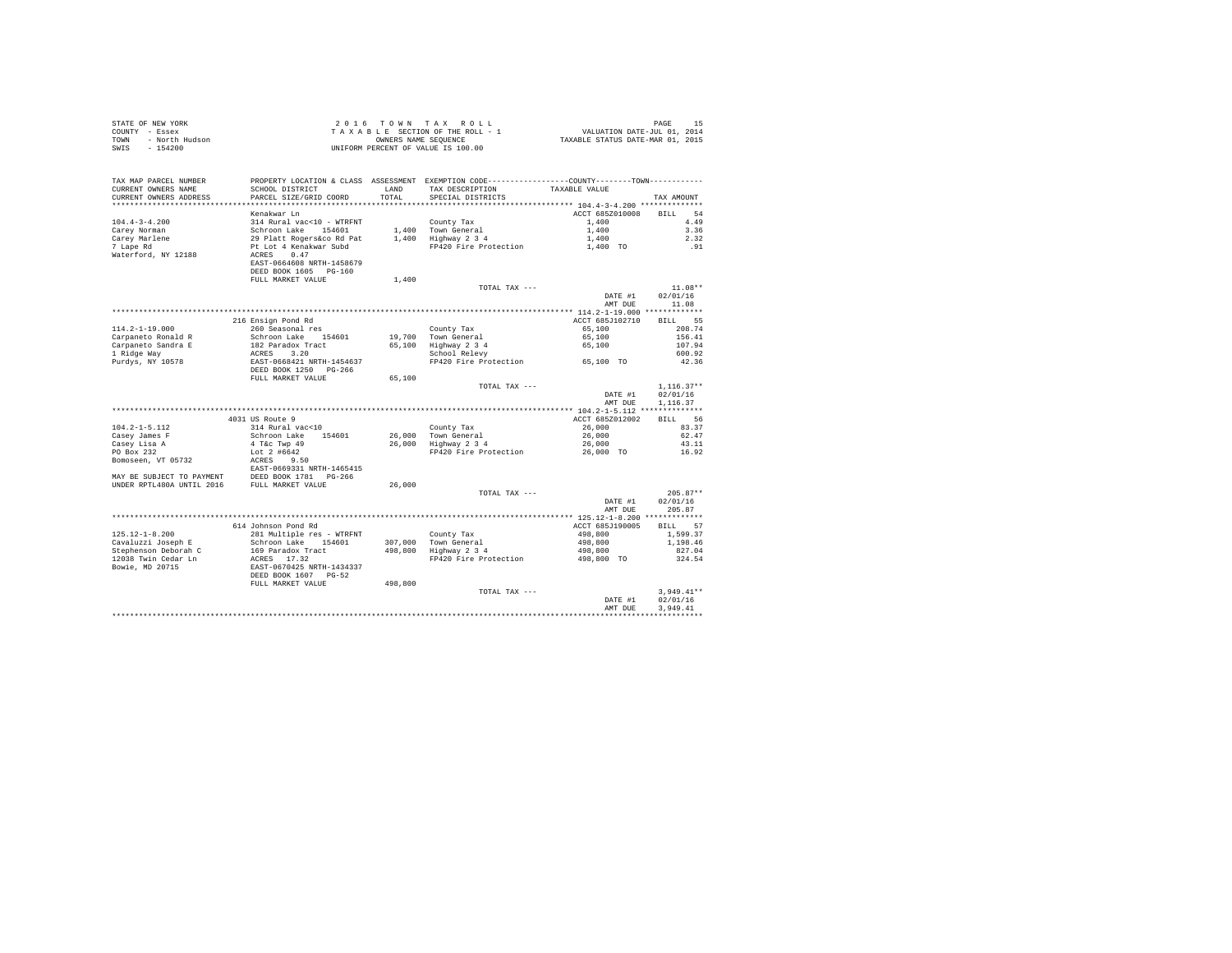| STATE OF NEW YORK<br>COUNTY - Essex<br>- North Hudson<br>TOWN<br>$-154200$<br>SWIS |                                                                                                                                                                                                                                                                                 |               | 2016 TOWN TAX ROLL<br>TAXABLE SECTION OF THE ROLL - 1<br>OWNERS NAME SEQUENCE<br>UNIFORM PERCENT OF VALUE IS 100.00                    | raus<br>7101, VALUATION DATE-JUL 01, 2014<br>712XABLE STATUS DATE-MAR 01, 2015 | PAGE<br>16         |
|------------------------------------------------------------------------------------|---------------------------------------------------------------------------------------------------------------------------------------------------------------------------------------------------------------------------------------------------------------------------------|---------------|----------------------------------------------------------------------------------------------------------------------------------------|--------------------------------------------------------------------------------|--------------------|
| TAX MAP PARCEL NUMBER<br>CURRENT OWNERS NAME<br>CURRENT OWNERS ADDRESS             | SCHOOL DISTRICT<br>PARCEL SIZE/GRID COORD                                                                                                                                                                                                                                       | LAND<br>TOTAL | PROPERTY LOCATION & CLASS ASSESSMENT EXEMPTION CODE---------------COUNTY--------TOWN----------<br>TAX DESCRIPTION<br>SPECIAL DISTRICTS | TAXABLE VALUE                                                                  | TAX AMOUNT         |
|                                                                                    |                                                                                                                                                                                                                                                                                 |               |                                                                                                                                        |                                                                                |                    |
|                                                                                    | 489 Ensign Pond Rd                                                                                                                                                                                                                                                              |               |                                                                                                                                        | ACCT 685J100206                                                                | <b>BTLL</b> 58     |
| $105. - 1 - 50.000$                                                                | 210 1 Family Res                                                                                                                                                                                                                                                                |               | County Tax                                                                                                                             | 19,000<br>19,000                                                               | 60.92              |
| Caza Brian J<br>26 Center St                                                       | Schroon Lake 154601<br>204 Paradox Tract                                                                                                                                                                                                                                        |               | 13,600 Town General<br>19,000 Highway 2 3 4                                                                                            | 19,000                                                                         | 45.65<br>31.50     |
| Schroon Lake, NY 12870                                                             | ACRES 0.30                                                                                                                                                                                                                                                                      |               | FP420 Fire Protection                                                                                                                  | 19,000 TO                                                                      | 12.36              |
|                                                                                    | EAST-0674853 NRTH-1456119<br>DEED BOOK 1769 PG-100                                                                                                                                                                                                                              |               |                                                                                                                                        |                                                                                |                    |
|                                                                                    | FULL MARKET VALUE                                                                                                                                                                                                                                                               | 19,000        | TOTAL TAX ---                                                                                                                          |                                                                                | $150.43**$         |
|                                                                                    |                                                                                                                                                                                                                                                                                 |               |                                                                                                                                        | DATE #1<br>AMT DUE                                                             | 02/01/16<br>150.43 |
|                                                                                    |                                                                                                                                                                                                                                                                                 |               |                                                                                                                                        |                                                                                |                    |
|                                                                                    | 36 Liberty Rd                                                                                                                                                                                                                                                                   |               |                                                                                                                                        | ACCT 685J102712                                                                | BILL 59            |
| $114.2 - 2 - 4.100$                                                                | 721 Sand&gravel                                                                                                                                                                                                                                                                 |               | County Tax                                                                                                                             | 66,310                                                                         | 212.62             |
| Caza Bruce E                                                                       | Schroon Lake 154601<br>25 Platt Rogers&co Rd Pat<br>Db 795 Pg 153                                                                                                                                                                                                               |               | 66,310 Town General<br>66,310 Highway 2 3 4                                                                                            | 66,310                                                                         | 159.32             |
| Caza Brenda $\mathbb J$                                                            |                                                                                                                                                                                                                                                                                 |               | FP420 Fire Protection                                                                                                                  | 66,310<br>66,310 TO                                                            | 109.95<br>43.14    |
| 3210 US Route 9<br>PO Box 120                                                      | ACRES 17.77                                                                                                                                                                                                                                                                     |               |                                                                                                                                        |                                                                                |                    |
| North Hudson, NY 12855                                                             | EAST-0662349 NRTH-1450988<br>DEED BOOK 1132   PG-307                                                                                                                                                                                                                            |               |                                                                                                                                        |                                                                                |                    |
|                                                                                    | FULL MARKET VALUE                                                                                                                                                                                                                                                               | 66,310        |                                                                                                                                        |                                                                                |                    |
|                                                                                    |                                                                                                                                                                                                                                                                                 |               | TOTAL TAX ---                                                                                                                          |                                                                                | $525.03**$         |
|                                                                                    |                                                                                                                                                                                                                                                                                 |               |                                                                                                                                        | DATE #1<br>AMT DUE                                                             | 02/01/16<br>525.03 |
|                                                                                    | 69 Wonder View Rd                                                                                                                                                                                                                                                               |               |                                                                                                                                        | ACCT 685J178511                                                                | BILL 60            |
| $104.4 - 1 - 67.000$                                                               | 210 1 Family Res                                                                                                                                                                                                                                                                |               | County Tax                                                                                                                             | 88,400                                                                         | 283.45             |
| Caza Eric                                                                          | Schroon Lake 154601                                                                                                                                                                                                                                                             | 28,900        |                                                                                                                                        | 88,400                                                                         | 212.40             |
| Caza Jilian L<br>PO Box 104                                                        | 31 Platt Rogers&co Rd Pat                                                                                                                                                                                                                                                       | 88,400        | Town General<br>Highway 2 3 4                                                                                                          | 88,400                                                                         | 146.57             |
| North Hudson, NY 12855                                                             | ACRES 1.80<br>EAST-0666330 NRTH-1458965                                                                                                                                                                                                                                         |               | FP420 Fire Protection                                                                                                                  | 88,400 TO                                                                      | 57.52              |
|                                                                                    | DEED BOOK 1664 PG-153<br>FULL MARKET VALUE                                                                                                                                                                                                                                      | 88,400        |                                                                                                                                        |                                                                                |                    |
|                                                                                    |                                                                                                                                                                                                                                                                                 |               | TOTAL TAX ---                                                                                                                          |                                                                                | 699.94**           |
|                                                                                    |                                                                                                                                                                                                                                                                                 |               |                                                                                                                                        | DATE #1<br>AMT DUE                                                             | 02/01/16<br>699.94 |
|                                                                                    |                                                                                                                                                                                                                                                                                 |               |                                                                                                                                        |                                                                                |                    |
|                                                                                    | 58 Caza Turn Rd                                                                                                                                                                                                                                                                 |               |                                                                                                                                        | ACCT 685J189010                                                                | BILL 61            |
| $114.2 - 1 - 1.400$                                                                | 210 1 Family Res                                                                                                                                                                                                                                                                |               | VETWAR CTS 41120                                                                                                                       | 9,750 9,750                                                                    |                    |
| Caza Joshua E<br>caza Josnua E<br>58 Caza Turn Rd                                  | Schroon Lake 154601                                                                                                                                                                                                                                                             |               | 28,600 County Tax                                                                                                                      | 55,250                                                                         | 177.16             |
| North Hudson, NY 12855                                                             | 26 Platt Rogers&co Rd Pat<br>ACRES 1.36                                                                                                                                                                                                                                         |               | 65,000 Town General<br>Highway 2 3 4                                                                                                   | 55,250<br>55,250                                                               | 132.75<br>91.61    |
|                                                                                    | EAST-0663536 NRTH-1453403                                                                                                                                                                                                                                                       |               | FP420 Fire Protection                                                                                                                  | 65,000 TO                                                                      | 42.29              |
|                                                                                    | ${\tt PRIOR \hspace{0.3cm}ONNER \hspace{0.3cm}ON} \hspace{0.3cm} \begin{minipage}{0.9cm} \begin{tabular}{l} \bf{PRIOR \hspace{0.3cm}ONIRE \hspace{0.3cm}ON} \end{tabular} \end{minipage} } {\tt DEED \hspace{0.3cm}BOR \hspace{0.3cm}1805 \hspace{0.3cm}PG-232} \end{minipage}$ | 65,000        |                                                                                                                                        |                                                                                |                    |
|                                                                                    |                                                                                                                                                                                                                                                                                 |               | TOTAL TAX ---                                                                                                                          |                                                                                | 443.81**           |
|                                                                                    |                                                                                                                                                                                                                                                                                 |               |                                                                                                                                        | DATE #1                                                                        | 02/01/16           |
|                                                                                    |                                                                                                                                                                                                                                                                                 |               |                                                                                                                                        | AMT DUE                                                                        | 443.81             |
|                                                                                    |                                                                                                                                                                                                                                                                                 |               |                                                                                                                                        |                                                                                |                    |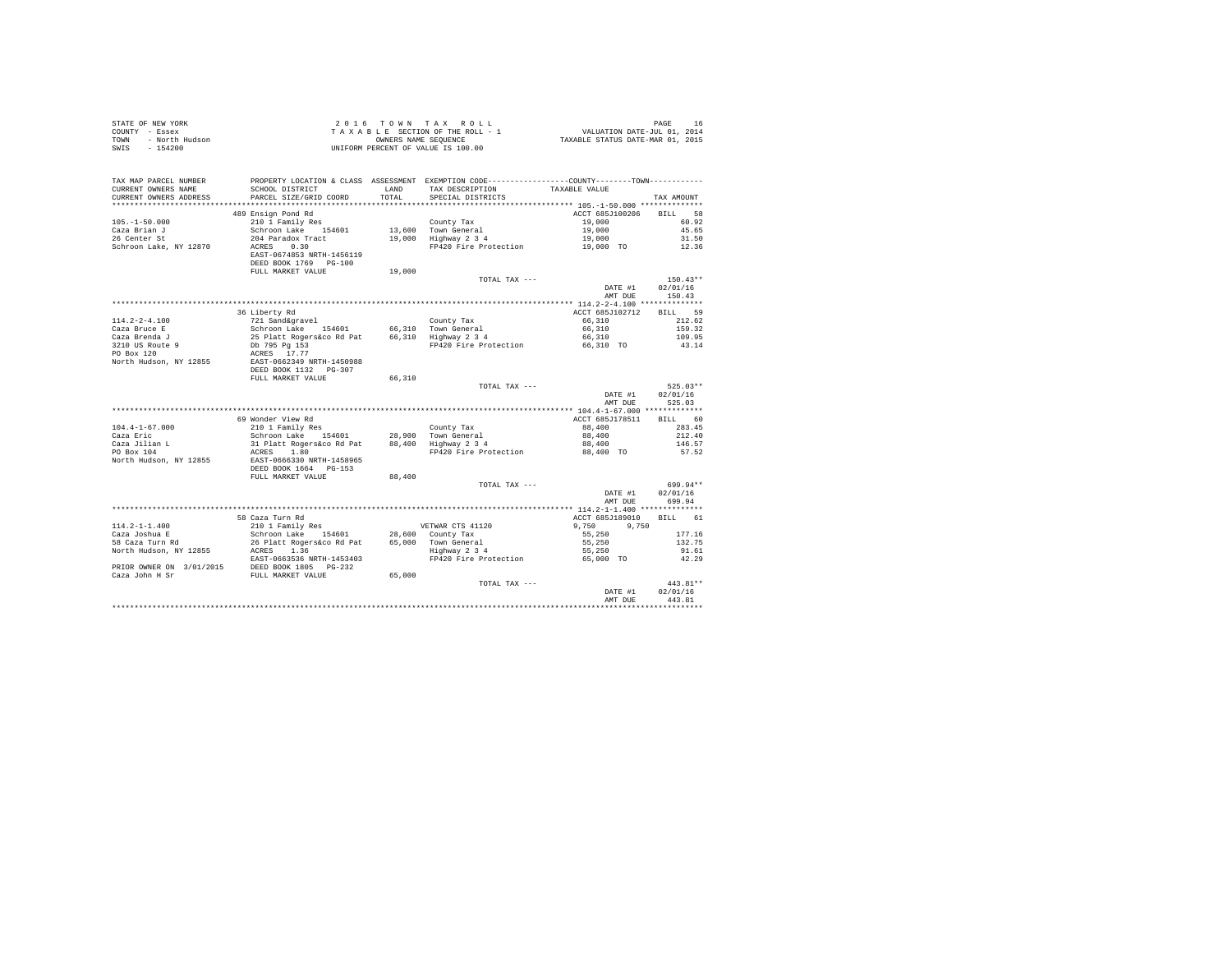|                | STATE OF NEW YORK | $2.0.16$ TOWN TAX ROLL             | PAGE                             |
|----------------|-------------------|------------------------------------|----------------------------------|
| COUNTY - Essex |                   | TAXABLE SECTION OF THE ROLL - 1    | VALUATION DATE-JUL 01, 2014      |
| TOWN           | - North Hudson    | OWNERS NAME SEOUENCE               | TAXABLE STATUS DATE-MAR 01, 2015 |
|                | SWIS - 154200     | UNIFORM PERCENT OF VALUE IS 100.00 |                                  |

| TAX MAP PARCEL NUMBER<br>CURRENT OWNERS NAME | PROPERTY LOCATION & CLASS ASSESSMENT EXEMPTION CODE---------------COUNTY-------TOWN----------<br>SCHOOL DISTRICT      | LAND    | TAX DESCRIPTION       | TAXABLE VALUE   |                   |
|----------------------------------------------|-----------------------------------------------------------------------------------------------------------------------|---------|-----------------------|-----------------|-------------------|
| CURRENT OWNERS ADDRESS                       | PARCEL SIZE/GRID COORD                                                                                                | TOTAL   | SPECIAL DISTRICTS     |                 | TAX AMOUNT        |
| ***********************                      | *****************************                                                                                         |         |                       |                 |                   |
|                                              | 3200 US Route 9                                                                                                       |         |                       | ACCT 685J194003 | 62<br><b>BILL</b> |
| $114.2 - 2 - 21.000$                         | 411 Apartment                                                                                                         |         | County Tax            | 143,600         | 460.45            |
| Caza Properties LLC                          | Schroon Lake 154601                                                                                                   |         | 22,600 Town General   | 143,600         | 345.03            |
| c/o Bruce Caza                               | 24 Platt Rogers & Co                                                                                                  | 143,600 | Highway 2 3 4         | 143,600         | 238.10            |
| 3210 US Route 9                              | Apts 1,3&5                                                                                                            |         | School Relevy         |                 | 1,325.53          |
| PO Box 120                                   | ACRES 2.45                                                                                                            |         | FP420 Fire Protection | 143,600 TO      | 93.43             |
| North Hudson, NY 12855                       | EAST-0661655 NRTH-1447714<br>DEED BOOK 1761 PG-137                                                                    |         |                       |                 |                   |
|                                              | FULL MARKET VALUE                                                                                                     | 143,600 |                       |                 |                   |
|                                              |                                                                                                                       |         | TOTAL TAX ---         |                 | $2,462.54**$      |
|                                              |                                                                                                                       |         |                       | DATE #1         | 02/01/16          |
|                                              |                                                                                                                       |         |                       | AMT DUE         | 2.462.54          |
|                                              |                                                                                                                       |         |                       |                 |                   |
|                                              | US Route 9                                                                                                            |         |                       | ACCT 685J194002 | 63<br>BILL        |
| $114.2 - 2 - 22.000$                         | 322 Rural vac>10                                                                                                      |         | County Tax            | 11,200          | 35.91             |
| Caza Properties LLC                          | Schroon Lake 154601                                                                                                   |         | 11,200 Town General   | 11,200          | 26.91             |
| c/o Bruce Caza                               | 24 Platt Rogers & Co                                                                                                  | 11,200  | Highway 2 3 4         | 11,200          | 18.57             |
| 3210 US Route 9                              | ACRES 12.85                                                                                                           |         | School Relevy         |                 | 103.38            |
| PO Box 120                                   | EAST-0662063 NRTH-1447505<br>DEED BOOK 1761 PG-137                                                                    |         | FP420 Fire Protection | 11,200 TO       | 7.29              |
| North Hudson, NY 12855                       |                                                                                                                       |         |                       |                 |                   |
|                                              | FULL MARKET VALUE                                                                                                     | 11,200  |                       |                 |                   |
|                                              |                                                                                                                       |         | TOTAL TAX ---         |                 | 192.06**          |
|                                              |                                                                                                                       |         |                       | DATE #1         | 02/01/16          |
|                                              |                                                                                                                       |         |                       | AMT DUE         | 192.06            |
|                                              |                                                                                                                       |         |                       |                 |                   |
|                                              | 3184 US Route 9                                                                                                       |         |                       | ACCT 685L101814 | BILL 64           |
| $114.2 - 2 - 23.000$                         | 270 Mfg housing                                                                                                       |         | County Tax            | 60,100          | 192.71            |
| Caza Sarah M                                 | Schroon Lake 154601                                                                                                   |         | 29.100 Town General   | 60,100          | 144.40            |
| 3184 US Route 9                              | 24 Platt Rogers&co Rd Pat                                                                                             |         | 60,100 Highway 2 3 4  | 60,100          | 99.65             |
| North Hudson, NY 12855                       | 1.93<br>ACRES<br>EAST-0661535 NRTH-1447271<br>DEED BOOK 1756 PG-136                                                   |         | FP420 Fire Protection | 60.100 TO       | 39.10             |
|                                              | FULL MARKET VALUE                                                                                                     | 60,100  |                       |                 |                   |
|                                              |                                                                                                                       |         | TOTAL TAX ---         |                 | 475.86**          |
|                                              |                                                                                                                       |         |                       | DATE #1         | 02/01/16          |
|                                              |                                                                                                                       |         |                       | AMT DUE         | 475.86            |
|                                              |                                                                                                                       |         |                       |                 |                   |
|                                              | 115 Proctor Path Way                                                                                                  |         |                       | ACCT 685J102607 | BILL 65           |
| $114.4 - 1 - 12.110$                         | 240 Rural res - WTRFNT                                                                                                |         | County Tax            | 366,200         | 1,174.20          |
| Chaplin John H                               |                                                                                                                       |         | 161.200 Town General  | 366,200         | 879.86            |
| Adams Jill U                                 |                                                                                                                       | 366,200 | Highway 2 3 4         | 366,200         | 607.18            |
| 11 Palmer Ave                                |                                                                                                                       |         | FP420 Fire Protection | 366,200 TO      | 238.26            |
| Delmar, NY 12054                             | Schroon Lake 154601<br>161 Paradox Tract<br>2001 AKe 154601<br>2008 EAST-0666163 NRTH-1441282<br>DEED BOOK 1513 PG-90 |         |                       |                 |                   |
|                                              | FULL MARKET VALUE                                                                                                     | 366,200 |                       |                 |                   |
|                                              |                                                                                                                       |         | TOTAL TAX ---         |                 | $2,899.50**$      |
|                                              |                                                                                                                       |         |                       | DATE #1         | 02/01/16          |
|                                              |                                                                                                                       |         |                       | AMT DUE         | 2.899.50          |
|                                              |                                                                                                                       |         |                       |                 |                   |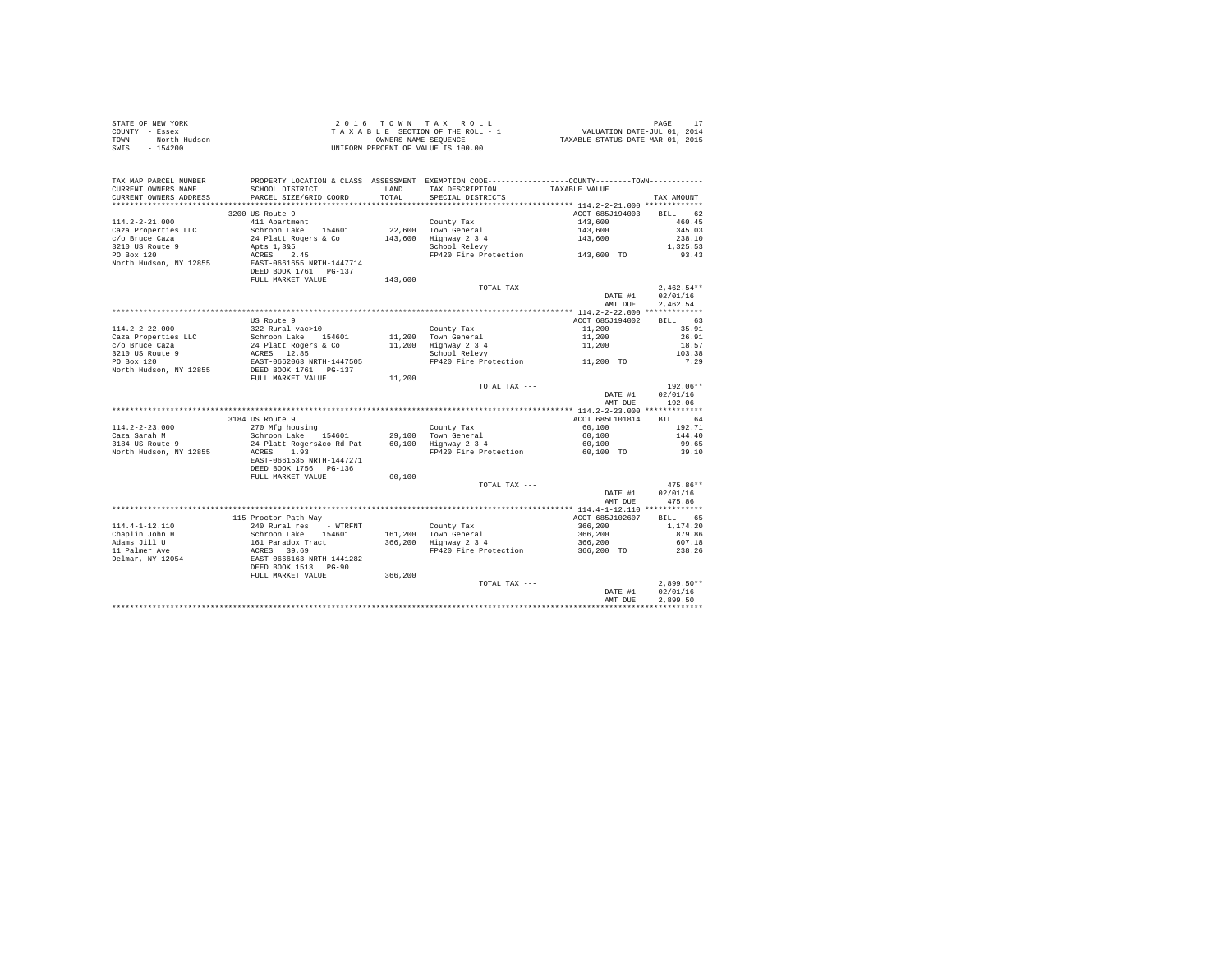| COUNTY - Essex<br>- North Hudson<br>TOWN      | T A X A B L E SECTION OF THE ROLL - 1<br>OWNERS NOWERS NAME SEQUENCE<br>UNIFORM PERCENT OF VALUE IS 100.00                                          |               |                                                                                                                   |                         |                       |
|-----------------------------------------------|-----------------------------------------------------------------------------------------------------------------------------------------------------|---------------|-------------------------------------------------------------------------------------------------------------------|-------------------------|-----------------------|
| $-154200$<br>SWIS                             |                                                                                                                                                     |               |                                                                                                                   |                         |                       |
|                                               |                                                                                                                                                     |               |                                                                                                                   |                         |                       |
|                                               |                                                                                                                                                     |               |                                                                                                                   |                         |                       |
| TAX MAP PARCEL NUMBER                         | SCHOOL DISTRICT                                                                                                                                     |               | PROPERTY LOCATION & CLASS ASSESSMENT EXEMPTION CODE----------------COUNTY-------TOWN----------<br>TAX DESCRIPTION |                         |                       |
| CURRENT OWNERS NAME<br>CURRENT OWNERS ADDRESS | PARCEL SIZE/GRID COORD                                                                                                                              | LAND<br>TOTAL | SPECIAL DISTRICTS                                                                                                 | TAXABLE VALUE           | TAX AMOUNT            |
|                                               |                                                                                                                                                     |               |                                                                                                                   |                         |                       |
|                                               | Pepper Hollow Rd                                                                                                                                    |               |                                                                                                                   | ACCT 685J101608         | BILL 66               |
| $104.4 - 1 - 30.100$                          | 311 Res vac land - WTRFNT                                                                                                                           |               | County Tax                                                                                                        | 5,500                   | 17.64                 |
| Christner Joanne H                            |                                                                                                                                                     |               | 5,500 Town General                                                                                                | 5,500                   | 13.21                 |
| 579 Barry Rd                                  |                                                                                                                                                     |               | 5,500 Iown General<br>5,500 Highway 2 3 4                                                                         | 5,500                   | 9.12                  |
| Rochester, NY 14617                           | Schroon Lake 154601<br>3 T&c Twp 49<br>ACRES 4.30                                                                                                   |               | FP420 Fire Protection 5,500 TO                                                                                    |                         | 3.58                  |
|                                               | EAST-0666444 NRTH-1462510                                                                                                                           |               |                                                                                                                   |                         |                       |
|                                               | DEED BOOK 1537 PG-119                                                                                                                               |               |                                                                                                                   |                         |                       |
|                                               | FULL MARKET VALUE                                                                                                                                   | 5,500         |                                                                                                                   |                         |                       |
|                                               |                                                                                                                                                     |               | TOTAL TAX ---                                                                                                     | DATE #1                 | $43.55**$<br>02/01/16 |
|                                               |                                                                                                                                                     |               |                                                                                                                   | AMT DUE                 | 43.55                 |
|                                               |                                                                                                                                                     |               |                                                                                                                   |                         |                       |
|                                               | 73 Pepper Hollow Rd                                                                                                                                 |               |                                                                                                                   | ACCT 685J191004         | BILL 67               |
| $104.4 - 1 - 30.200$                          | 260 Seasonal res                                                                                                                                    |               | County Tax                                                                                                        | 49,400                  | 158.40                |
| Christner Joanne H                            |                                                                                                                                                     |               |                                                                                                                   | 49,400                  | 118.69                |
| 579 Barry Rd                                  |                                                                                                                                                     |               |                                                                                                                   | 49,400                  | 81.91                 |
| Rochester, NY 14617                           | Schroon Lake 154601 27,900 Town General<br>4 Twp 49 T & C Pur 49,400 Highway 2 3 4<br>ACRES 1.00<br>EAST-0666213 NRTH-1462519 FP420 Fire Protection |               | FP420 Fire Protection                                                                                             | 49,400 TO               | 32.14                 |
|                                               |                                                                                                                                                     |               |                                                                                                                   |                         |                       |
|                                               | DEED BOOK 972 PG-185                                                                                                                                |               |                                                                                                                   |                         |                       |
|                                               | FULL MARKET VALUE                                                                                                                                   | 49,400        |                                                                                                                   |                         |                       |
|                                               |                                                                                                                                                     |               | TOTAL TAX ---                                                                                                     | DATE #1                 | 391.14**<br>02/01/16  |
|                                               |                                                                                                                                                     |               |                                                                                                                   | AMT DUE                 | 391.14                |
|                                               |                                                                                                                                                     |               |                                                                                                                   |                         |                       |
|                                               | 3949 US Route 9                                                                                                                                     |               |                                                                                                                   | ACCT 685J101902 BILL 68 |                       |
| $104.2 - 1 - 21.000$                          | 210 1 Family Res                                                                                                                                    |               | County Tax                                                                                                        | 62.200                  | 199.44                |
| Ciancetta Christine                           | Schroon Lake 154601                                                                                                                                 |               | 9,800 Town General<br>62,200 Highway 2 3 4                                                                        | 62,200                  | 149.45                |
| 3949 US Rte 9                                 | 4 T&C Twp 49                                                                                                                                        |               |                                                                                                                   | 62,200                  | 103.13                |
| North Hudson, NY 12855                        | Bldg 1                                                                                                                                              |               | FP420 Fire Protection                                                                                             | 62.200 TO               | 40.47                 |
|                                               | ACRES 0.25                                                                                                                                          |               |                                                                                                                   |                         |                       |
|                                               | EAST-0668532 NRTH-1464352<br>DEED BOOK 1532 PG-91                                                                                                   |               |                                                                                                                   |                         |                       |
|                                               | FULL MARKET VALUE                                                                                                                                   | 62,200        |                                                                                                                   |                         |                       |
|                                               |                                                                                                                                                     |               | TOTAL TAX ---                                                                                                     |                         | $492.49**$            |
|                                               |                                                                                                                                                     |               |                                                                                                                   | DATE #1                 | 02/01/16              |
|                                               |                                                                                                                                                     |               |                                                                                                                   | AMT DUE                 | 492.49                |
|                                               |                                                                                                                                                     |               |                                                                                                                   |                         |                       |
|                                               | 3632 US Route 9                                                                                                                                     |               |                                                                                                                   | ACCT 685J191003         | BILL 69               |
| $104.4 - 2 - 12.000$                          | 240 Rural res                                                                                                                                       |               | County Tax                                                                                                        | 81,200                  | 260.36                |
| Clark Christopher T<br>3632 Us Rte 9          |                                                                                                                                                     |               |                                                                                                                   | 81,200                  | 195.10                |
|                                               | Schroon Lake 154601 39,500 Town General<br>29 Platt Rogers&co Rd Pat 81,200 Highway 2 3 4                                                           |               |                                                                                                                   | 81,200                  | 134.63                |
| North Hudson, NY 12855                        | ACRES 15.00 BANK LERETA                                                                                                                             |               | FP420 Fire Protection 81,200 TO                                                                                   |                         | 52.83                 |
|                                               |                                                                                                                                                     |               |                                                                                                                   |                         |                       |
|                                               | EAST-0665506 NRTH-1457181                                                                                                                           |               |                                                                                                                   |                         |                       |
|                                               | DEED BOOK 970 PG-86                                                                                                                                 |               |                                                                                                                   |                         |                       |
|                                               | FULL MARKET VALUE                                                                                                                                   | 81,200        | TOTAL TAX ---                                                                                                     |                         | $642.92**$            |
|                                               |                                                                                                                                                     |               |                                                                                                                   | DATE #1                 | 02/01/16              |
|                                               |                                                                                                                                                     |               |                                                                                                                   | AMT DUE                 | 642.92                |

STATE OF NEW YORK 2 0 1 6 T O W N T A X R O L L PAGE 18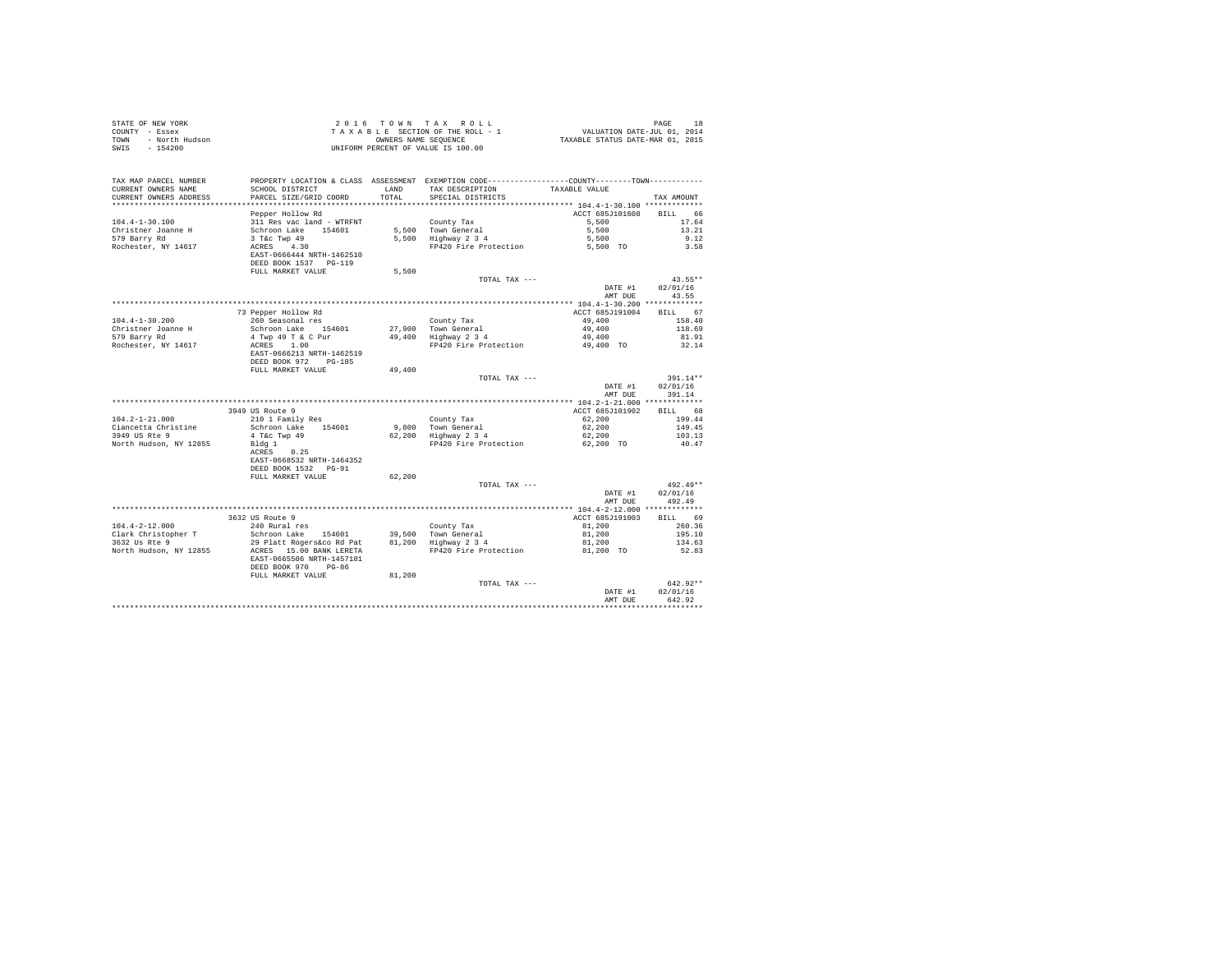| STATE OF NEW YORK      | 2016 TOWN TAX ROLL                 | PAGE                             |
|------------------------|------------------------------------|----------------------------------|
| COUNTY - Essex         | TAXABLE SECTION OF THE ROLL - 1    | VALUATION DATE-JUL 01, 2014      |
| TOWN<br>- North Hudson | OWNERS NAME SEOUENCE               | TAXABLE STATUS DATE-MAR 01, 2015 |
| $-154200$<br>SWIS      | UNIFORM PERCENT OF VALUE IS 100.00 |                                  |

| TAX MAP PARCEL NUMBER<br>CURRENT OWNERS NAME<br>CURRENT OWNERS ADDRESS | PROPERTY LOCATION & CLASS ASSESSMENT EXEMPTION CODE---------------COUNTY-------TOWN----------<br>SCHOOL DISTRICT<br>PARCEL SIZE/GRID COORD | <b>T.AND</b><br>TOTAL. | TAX DESCRIPTION<br>SPECIAL DISTRICTS | TAXABLE VALUE   | TAX AMOUNT |
|------------------------------------------------------------------------|--------------------------------------------------------------------------------------------------------------------------------------------|------------------------|--------------------------------------|-----------------|------------|
|                                                                        |                                                                                                                                            |                        |                                      |                 |            |
|                                                                        | US Route 9                                                                                                                                 |                        |                                      | ACCT 685J100504 | BILL<br>70 |
| $104.4 - 1 - 55.000$                                                   | 910 Priv forest                                                                                                                            |                        | County Tax                           | 36,500          | 117.04     |
| Clark Scott N                                                          | Schroon Lake 154601                                                                                                                        |                        | 36,500 Town General                  | 36,500          | 87.70      |
| 1250 County Rte 29                                                     | 178 Paradox Tract                                                                                                                          | 36,500                 | Highway 2 3 4                        | 36,500          | 60.52      |
| Olmstedville, NY 12857                                                 | Box 10997                                                                                                                                  |                        | School Relevy                        |                 | 336.92     |
|                                                                        | 54ac                                                                                                                                       |                        | FP420 Fire Protection                | 36,500 TO       | 23.75      |
|                                                                        | ACRES 52.10                                                                                                                                |                        |                                      |                 |            |
|                                                                        | EAST-0667201 NRTH-1457380                                                                                                                  |                        |                                      |                 |            |
|                                                                        | DEED BOOK 336<br>$PG-583$                                                                                                                  |                        |                                      |                 |            |
|                                                                        | FULL MARKET VALUE                                                                                                                          | 36,500                 |                                      |                 |            |
|                                                                        |                                                                                                                                            |                        | TOTAL TAX $---$                      |                 | $625.93**$ |
|                                                                        |                                                                                                                                            |                        |                                      | DATE #1         | 02/01/16   |
|                                                                        |                                                                                                                                            |                        |                                      | AMT DUE         | 625.93     |
|                                                                        |                                                                                                                                            |                        |                                      |                 |            |
|                                                                        | 3646 US Route 9                                                                                                                            |                        |                                      | ACCT 685Z004002 | BILL 71    |
| $104.4 - 2 - 6.000$                                                    | 314 Rural vac<10                                                                                                                           |                        | County Tax                           | 20,400          | 65.41      |
| Clark Scott N                                                          | Schroon Lake<br>154601                                                                                                                     |                        | 20,400 Town General                  | 20,400          | 49.01      |
| 1250 County Rte 29                                                     | 29 Platt Rogers & Co Rd P                                                                                                                  |                        | 20,400 Highway 2 3 4                 | 20,400          | 33.82      |
| Olmstedville, NY 12857                                                 | See File 10997                                                                                                                             |                        | School Relevy                        |                 | 188.31     |
|                                                                        | ACRES<br>3.34                                                                                                                              |                        | FP420 Fire Protection 20.400 TO      |                 | 13.27      |
|                                                                        | EAST-0665438 NRTH-1457576                                                                                                                  |                        |                                      |                 |            |
|                                                                        | FULL MARKET VALUE                                                                                                                          | 20,400                 |                                      |                 |            |
|                                                                        |                                                                                                                                            |                        | TOTAL TAX $---$                      |                 | $349.82**$ |
|                                                                        |                                                                                                                                            |                        |                                      | DATE #1         | 02/01/16   |
|                                                                        |                                                                                                                                            |                        |                                      | AMT DUE         | 349.82     |
|                                                                        |                                                                                                                                            |                        |                                      |                 |            |
|                                                                        | US Route 9                                                                                                                                 |                        |                                      | ACCT 685J100506 | BILL 72    |
| $104.4 - 2 - 10.000$                                                   | 314 Rural vac<10                                                                                                                           |                        | County Tax                           | 2,900           | 9.30       |
| Clark Scott N                                                          | Schroon Lake<br>154601                                                                                                                     |                        | 2.900 Town General                   | 2,900           | 6.97       |
| 1250 County Rte 29                                                     | 6f Gore E Of Rd Pat                                                                                                                        | 2,900                  | Highway 2 3 4                        | 2,900           | 4.81       |
| Olmstedville, NY 12857                                                 | Box 10997                                                                                                                                  |                        | School Relevy                        |                 | 26.77      |
|                                                                        | 4ac                                                                                                                                        |                        | FP420 Fire Protection                | 2,900 TO        | 1.89       |
|                                                                        | ACRES<br>2.90                                                                                                                              |                        |                                      |                 |            |
|                                                                        | EAST-0666219 NRTH-1457823                                                                                                                  |                        |                                      |                 |            |
|                                                                        | DEED BOOK 336<br>PG-583                                                                                                                    |                        |                                      |                 |            |
|                                                                        | FULL MARKET VALUE                                                                                                                          | 2,900                  |                                      |                 |            |
|                                                                        |                                                                                                                                            |                        | TOTAL TAX ---                        |                 | $49.74**$  |
|                                                                        |                                                                                                                                            |                        |                                      | DATE #1         | 02/01/16   |
|                                                                        |                                                                                                                                            |                        |                                      | AMT DUE         | 49.74      |
|                                                                        |                                                                                                                                            |                        |                                      |                 |            |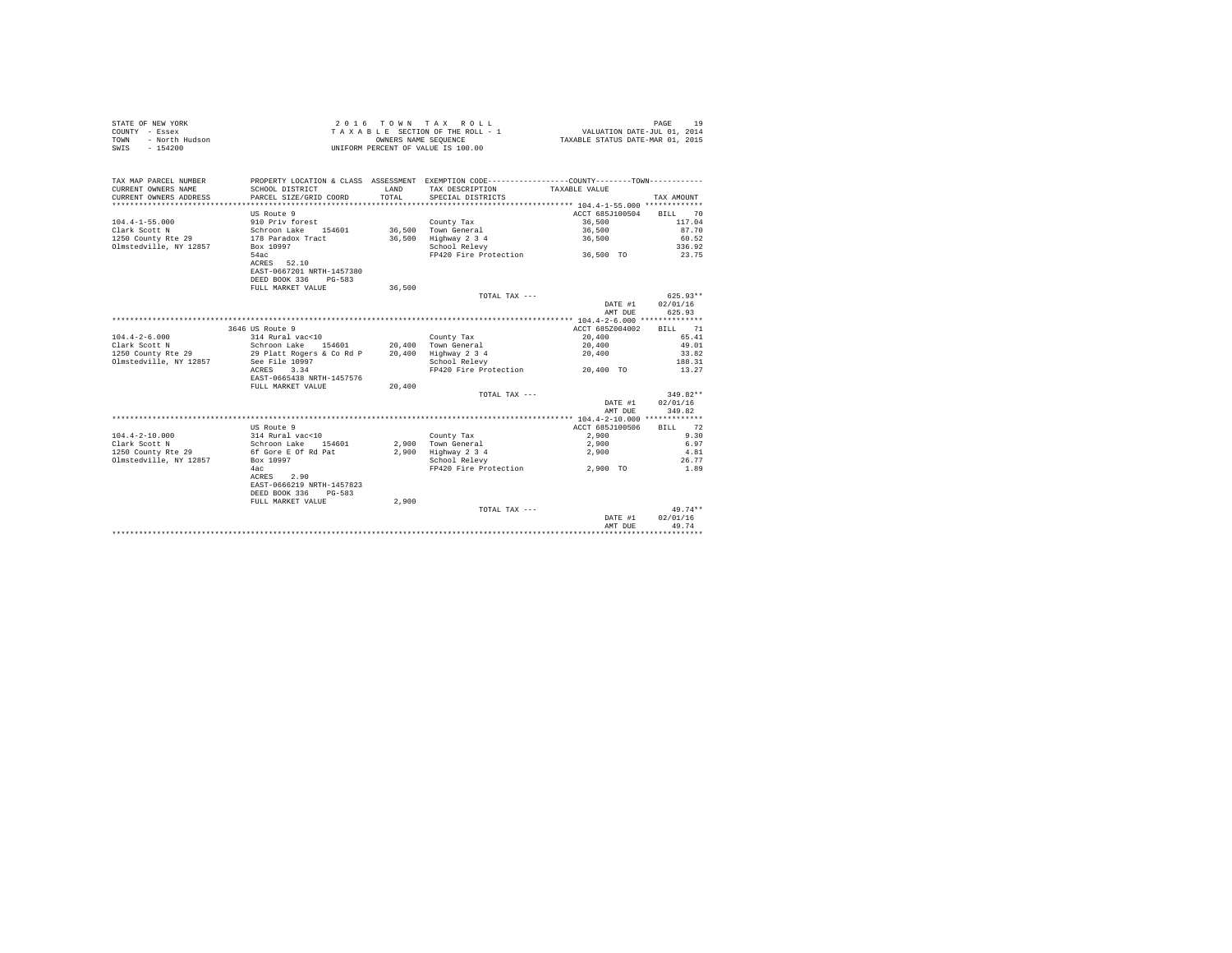| STATE OF NEW YORK      | 2016 TOWN TAX ROLL                 | PAGE                             |
|------------------------|------------------------------------|----------------------------------|
| COUNTY - Essex         | TAXABLE SECTION OF THE ROLL - 1    | VALUATION DATE-JUL 01, 2014      |
| TOWN<br>- North Hudson | OWNERS NAME SEOUENCE               | TAXABLE STATUS DATE-MAR 01, 2015 |
| - 154200<br>SWIS       | UNIFORM PERCENT OF VALUE IS 100.00 |                                  |

| TAX MAP PARCEL NUMBER<br>CURRENT OWNERS NAME      | PROPERTY LOCATION & CLASS ASSESSMENT EXEMPTION CODE---------------COUNTY-------TOWN---------<br>SCHOOL DISTRICT | LAND    | TAX DESCRIPTION                                        | TAXABLE VALUE          |              |
|---------------------------------------------------|-----------------------------------------------------------------------------------------------------------------|---------|--------------------------------------------------------|------------------------|--------------|
| CURRENT OWNERS ADDRESS<br>*********************** | PARCEL SIZE/GRID COORD                                                                                          | TOTAL   | SPECIAL DISTRICTS                                      |                        | TAX AMOUNT   |
|                                                   |                                                                                                                 |         |                                                        |                        |              |
|                                                   | US Route 9                                                                                                      |         |                                                        | ACCT 685J100505        | BILL 73      |
| $104.4 - 2 - 11.000$                              | 322 Rural vac>10                                                                                                |         | County Tax                                             | 14,500                 | 46.49        |
| Clark Scott N                                     | Schroon Lake 154601                                                                                             |         | 14,500 Town General                                    | 14,500                 | 34.84        |
| 1250 County Rte 29                                | 5-E Gore E Of Rd Pat                                                                                            |         | 14,500 Highway 2 3 4                                   | 14,500                 | 24.04        |
| Olmstedville, NY 12857                            | Box 10997                                                                                                       |         | School Relevy<br>FP420 Fire Protection 14,500 TO       |                        | 133.85       |
|                                                   | 14ac                                                                                                            |         |                                                        |                        | 9.43         |
|                                                   | ACRES 18.00                                                                                                     |         |                                                        |                        |              |
|                                                   | EAST-0666194 NRTH-1456986                                                                                       |         |                                                        |                        |              |
|                                                   | DEED BOOK 336 PG-583                                                                                            |         |                                                        |                        |              |
|                                                   | FULL MARKET VALUE                                                                                               | 14,500  |                                                        |                        |              |
|                                                   |                                                                                                                 |         | TOTAL TAX ---                                          |                        | $248.65**$   |
|                                                   |                                                                                                                 |         |                                                        | DATE #1                | 02/01/16     |
|                                                   |                                                                                                                 |         |                                                        | AMT DUE                | 248.65       |
|                                                   |                                                                                                                 |         |                                                        |                        | 74           |
|                                                   | Caza Turn Rd                                                                                                    |         |                                                        | ACCT 685J100507<br>600 | BILL.        |
| $114.2 - 1 - 4.000$<br>Clark Scott N              | 314 Rural vac<10                                                                                                |         | County Tax<br>600 Town General                         | 600                    | 1.92<br>1.44 |
|                                                   | Schroon Lake 154601<br>27 Platt&rogers Co Rd Pat                                                                |         |                                                        |                        | 0.99         |
| 1250 County Rte 29                                | 157 Paradox Tract                                                                                               |         | 600 Hown General<br>600 Highway 2 3 4<br>School Relevy | 600                    | 5.54         |
| Olmstedville, NY 12857                            | Box 10997                                                                                                       |         | School Relevy<br>FP420 Fire Protection 600 TO          |                        | .39          |
|                                                   | ACRES 0.34                                                                                                      |         |                                                        |                        |              |
|                                                   | EAST-0663743 NRTH-1453317                                                                                       |         |                                                        |                        |              |
|                                                   | FULL MARKET VALUE                                                                                               | 600     |                                                        |                        |              |
|                                                   |                                                                                                                 |         | TOTAL TAX ---                                          |                        | $10.28**$    |
|                                                   |                                                                                                                 |         |                                                        | DATE #1                | 02/01/16     |
|                                                   |                                                                                                                 |         |                                                        | AMT DUE                | 10.28        |
|                                                   |                                                                                                                 |         |                                                        |                        |              |
|                                                   | 30 Underwood Rd                                                                                                 |         |                                                        | ACCT 685J103107        | BILL 75      |
| $85.3 - 1 - 4.000$                                | 260 Seasonal res                                                                                                |         | County Tax                                             | 261,600                | 838.81       |
| Cleary Deborah A                                  | Schroon Lake 154601                                                                                             |         | 112,300 Town General                                   | 261,600                | 628.54       |
|                                                   | 1030 E Hwy 377 Ste 110 PMB361 59 N River Head Tr                                                                |         | 261,600 Highway 2 3 4                                  | 261,600                | 433.75       |
| Granbury, TX 76048                                | ACRES 1.06                                                                                                      |         | FP420 Fire Protection                                  | 261,600 TO             | 170.21       |
|                                                   | EAST-0672124 NRTH-1490537                                                                                       |         |                                                        |                        |              |
|                                                   | DEED BOOK 1206 PG-63                                                                                            |         |                                                        |                        |              |
|                                                   | FULL MARKET VALUE                                                                                               | 261,600 |                                                        |                        |              |
|                                                   |                                                                                                                 |         | TOTAL TAX ---                                          |                        | $2.071.31**$ |
|                                                   |                                                                                                                 |         |                                                        | DATE #1                | 02/01/16     |
|                                                   |                                                                                                                 |         |                                                        | AMT DUE                | 2,071.31     |
|                                                   |                                                                                                                 |         |                                                        |                        |              |
|                                                   | 2881 Blue Ridge Rd                                                                                              |         |                                                        | ACCT 685L102709        | 76<br>BILL   |
| $113.3 - 5 - 2.000$                               | 240 Rural res                                                                                                   |         | County Tax                                             | 48,700                 | 156.15       |
| Cobb Julann Schwarz                               | Schroon Lake 154601                                                                                             |         | 37,300 Town General                                    | 48,700                 | 117.01       |
| 8 First St                                        | 3 Totn&crossfield Twp 44                                                                                        |         | 48,700 Highway 2 3 4                                   | 48,700                 | 80.75        |
| Beacon, NY 12508                                  | 10.0 Acres                                                                                                      |         | FP420 Fire Protection                                  | 48,700 TO              | 31.69        |
|                                                   | ACRES 11.60                                                                                                     |         |                                                        |                        |              |
|                                                   | EAST-0631845 NRTH-1442225                                                                                       |         |                                                        |                        |              |
|                                                   | DEED BOOK 1072 PG-217                                                                                           |         |                                                        |                        |              |
|                                                   | FULL MARKET VALUE                                                                                               | 48,700  |                                                        |                        |              |
|                                                   |                                                                                                                 |         | TOTAL TAX ---                                          |                        | 385.60**     |
|                                                   |                                                                                                                 |         |                                                        | DATE #1                | 02/01/16     |
|                                                   |                                                                                                                 |         |                                                        | AMT DUE                | 385.60       |
|                                                   |                                                                                                                 |         |                                                        |                        |              |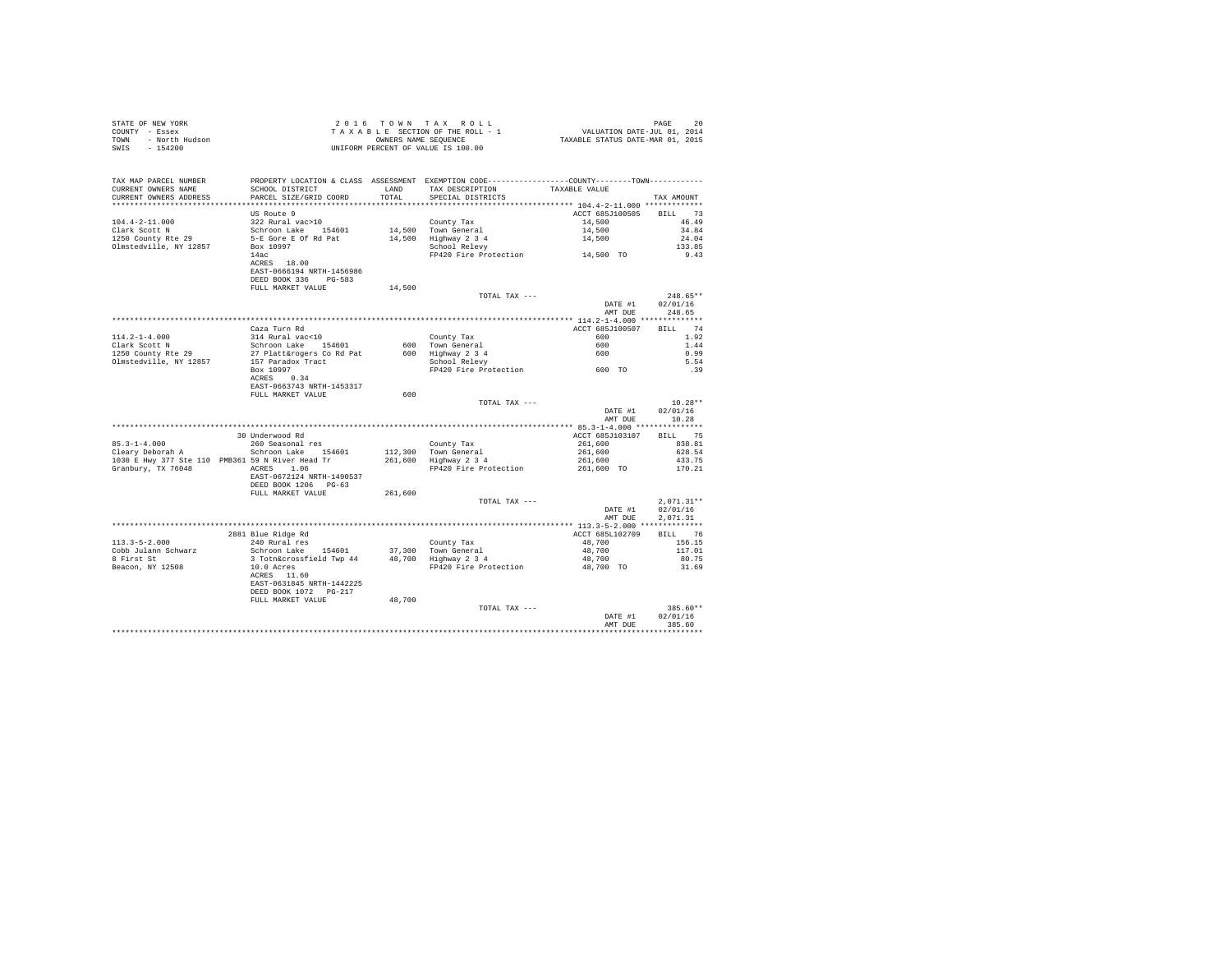| STATE OF NEW YORK      | 2016 TOWN TAX ROLL                 | PAGE                             |
|------------------------|------------------------------------|----------------------------------|
| COUNTY - Essex         | TAXABLE SECTION OF THE ROLL - 1    | VALUATION DATE-JUL 01, 2014      |
| - North Hudson<br>TOWN | OWNERS NAME SEOUENCE               | TAXABLE STATUS DATE-MAR 01, 2015 |
| SWIS<br>$-154200$      | UNIFORM PERCENT OF VALUE IS 100.00 |                                  |

| TAX MAP PARCEL NUMBER<br>CURRENT OWNERS NAME           | PROPERTY LOCATION & CLASS ASSESSMENT EXEMPTION CODE---------------COUNTY-------TOWN---------<br>SCHOOL DISTRICT | LAND    | TAX DESCRIPTION                               | TAXABLE VALUE              |                         |
|--------------------------------------------------------|-----------------------------------------------------------------------------------------------------------------|---------|-----------------------------------------------|----------------------------|-------------------------|
| CURRENT OWNERS ADDRESS                                 | PARCEL SIZE/GRID COORD                                                                                          | TOTAL   | SPECIAL DISTRICTS                             |                            | TAX AMOUNT              |
|                                                        |                                                                                                                 |         |                                               |                            |                         |
|                                                        | 3076 US Route 9                                                                                                 |         |                                               | ACCT 685J100509            | <b>BILL</b><br>77       |
| $114.4 - 1 - 28.000$                                   | 210 1 Family Res                                                                                                |         | PRO VETS T 41003                              | $\sim$ 0                   | 54,493                  |
| Colburn Bernard F                                      | Schroon Lake 154601 16,200 VETERANS C 41102                                                                     |         |                                               | 5,000                      | $\sim$                  |
| Colburn Gina M                                         | 23 Platt Rogers&co Rd Pat 114,400 AGED ALL 41800<br>1699/98 Life estate to County Tax                           |         |                                               | 54,700 29,954              |                         |
| c/o Doris J Colburn                                    |                                                                                                                 |         |                                               | 54,700                     | 175.39                  |
| 3076 US Rte 9                                          | Doris J Colburn                                                                                                 |         | Town General                                  | 29,953                     | 71.97                   |
| North Hudson, NY 12855                                 | 0.68<br>ACRES                                                                                                   |         | Highway 2 3 4                                 | 29,953                     | 49.66                   |
|                                                        | EAST-0660585 NRTH-1444738<br>DEED BOOK 1699 PG-98                                                               |         | FP420 Fire Protection                         | 114,400 TO                 | 74.43                   |
|                                                        | FULL MARKET VALUE                                                                                               | 114,400 |                                               |                            |                         |
|                                                        |                                                                                                                 |         | TOTAL TAX ---                                 |                            | $371.45**$              |
|                                                        |                                                                                                                 |         |                                               | DATE #1                    | 02/01/16                |
|                                                        |                                                                                                                 |         |                                               | AMT DUE                    | 371.45                  |
|                                                        |                                                                                                                 |         |                                               |                            |                         |
|                                                        | 5228 US Route 9                                                                                                 |         |                                               |                            | ACCT 685J103109 BILL 78 |
| $85.3 - 1 - 22.000$                                    | 260 Seasonal res                                                                                                |         | County Tax                                    | 234,100                    | 750.63                  |
| Coleman Victoria L Trust                               | Schroon Lake 154601                                                                                             |         | 137,500 Town General<br>234,100 Highway 2 3 4 | 234,100                    | 562.47                  |
| 30 Shirley St                                          | 59 N River Head Tr                                                                                              |         |                                               | 234,100                    | 388.15                  |
| Pepperell, MA 01463 Bldg 2                             | 1.00<br>ACRES<br>EAST-0672568 NRTH-1491410<br>DEED BOOK 1533 PG-44                                              |         | FP420 Fire Protection 234,100 TO 152.31       |                            |                         |
|                                                        | FULL MARKET VALUE                                                                                               |         |                                               |                            |                         |
|                                                        |                                                                                                                 | 234,100 |                                               |                            | $1,853.56**$            |
|                                                        |                                                                                                                 |         | TOTAL TAX ---                                 | DATE #1                    |                         |
|                                                        |                                                                                                                 |         |                                               |                            | 02/01/16                |
|                                                        |                                                                                                                 |         |                                               | AMT DUE                    | 1,853.56                |
|                                                        |                                                                                                                 |         |                                               |                            | BILL 79                 |
|                                                        | 38 Underwood Rd                                                                                                 |         |                                               | ACCT 685J103105<br>183,100 | 587.10                  |
| $85.3 - 1 - 3.000$<br>Collins Jerome T Jr Trus         | 260 Seasonal res                                                                                                |         | County Tax                                    |                            | 439.93                  |
|                                                        | Schroon Lake 154601                                                                                             |         | 95,000 Town General<br>183,100 Highway 2 3 4  | 183,100                    |                         |
| Scanlon Catherine C<br>c/o Patricia A Collins Bldg 1&2 | 59 N River Head Tr                                                                                              |         | FP420 Fire Protection 183,100 TO 119.13       | 183,100                    | 303.59                  |
| 401 Holland Ln #525                                    |                                                                                                                 |         |                                               |                            |                         |
| Alexandria, VA 22314                                   | ACRES 0.90<br>EAST-0672111 NRTH-1490731                                                                         |         |                                               |                            |                         |
|                                                        | DEED BOOK 1663 PG-180                                                                                           |         |                                               |                            |                         |
|                                                        | FULL MARKET VALUE                                                                                               | 183,100 |                                               |                            |                         |
|                                                        |                                                                                                                 |         |                                               |                            | $1.449.75**$            |
|                                                        |                                                                                                                 |         | TOTAL TAX ---                                 |                            |                         |
|                                                        |                                                                                                                 |         |                                               | DATE #1                    | 02/01/16                |
|                                                        |                                                                                                                 |         |                                               | AMT DUE                    | 1,449.75                |
|                                                        |                                                                                                                 |         |                                               |                            |                         |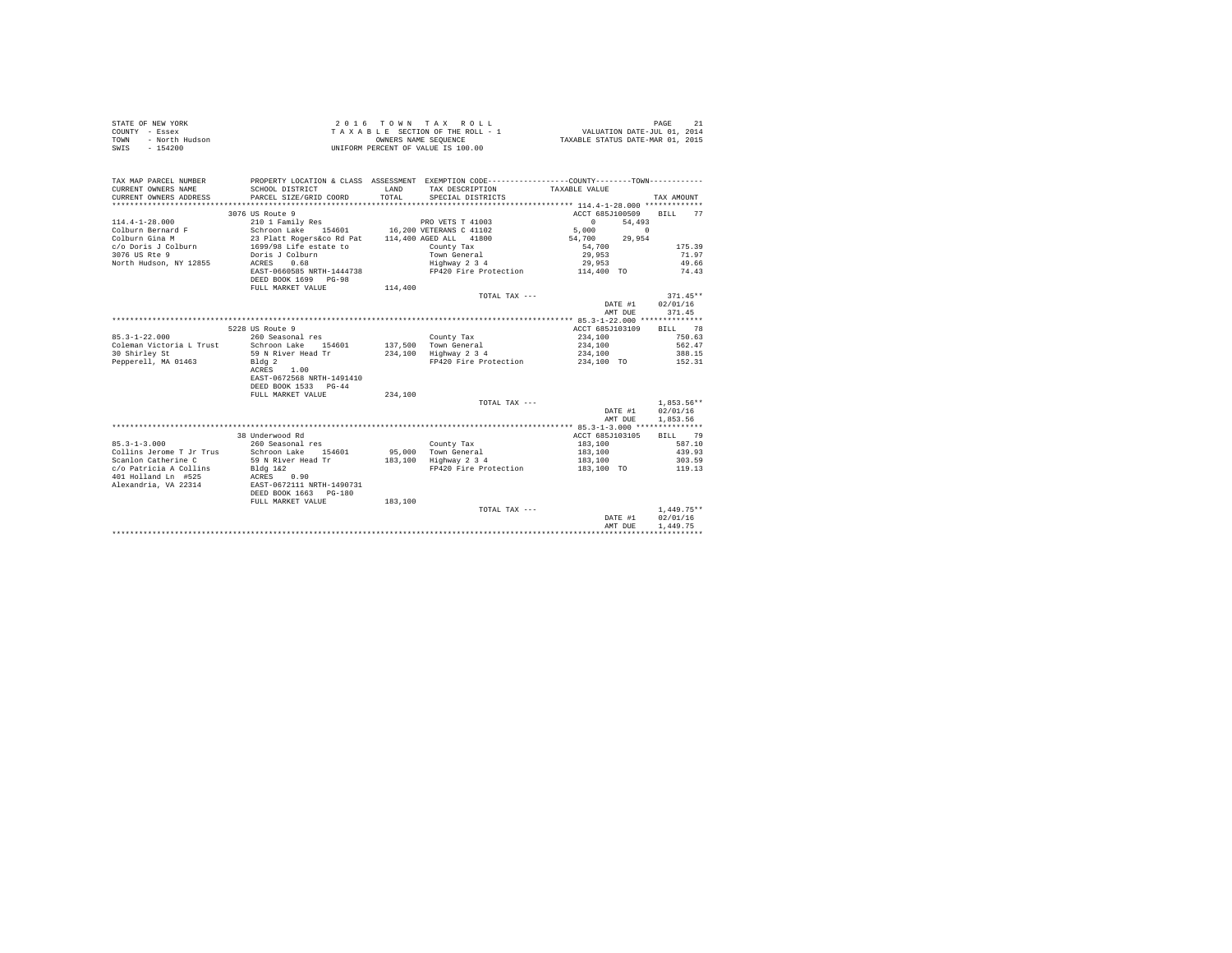|      | STATE OF NEW YORK | 2016 TOWN TAX ROLL                 | PAGE                             |
|------|-------------------|------------------------------------|----------------------------------|
|      | COUNTY - Essex    | TAXABLE SECTION OF THE ROLL - 1    | VALUATION DATE-JUL 01, 2014      |
| TOWN | - North Hudson    | OWNERS NAME SEOUENCE               | TAXABLE STATUS DATE-MAR 01, 2015 |
| SWIS | - 154200          | UNIFORM PERCENT OF VALUE IS 100.00 |                                  |

| TAX MAP PARCEL NUMBER<br>CURRENT OWNERS NAME<br>CURRENT OWNERS ADDRESS<br>******************** | SCHOOL DISTRICT<br>PARCEL SIZE/GRID COORD                         | <b>T.AND</b><br>TOTAL<br>********** | PROPERTY LOCATION & CLASS ASSESSMENT EXEMPTION CODE---------------COUNTY-------TOWN----------<br>TAX DESCRIPTION<br>SPECIAL DISTRICTS | TAXABLE VALUE                             | TAX AMOUNT        |
|------------------------------------------------------------------------------------------------|-------------------------------------------------------------------|-------------------------------------|---------------------------------------------------------------------------------------------------------------------------------------|-------------------------------------------|-------------------|
|                                                                                                |                                                                   |                                     | ************************************* 114.18-1-3.000 *************                                                                    |                                           |                   |
|                                                                                                | 5 Bessey Rd                                                       |                                     |                                                                                                                                       | ACCT 685J100510                           | BILL 80           |
| $114.18 - 1 - 3.000$                                                                           | 210 1 Family Res                                                  |                                     | County Tax                                                                                                                            | 60,500                                    | 193.99            |
| Comatas George A                                                                               | Schroon Lake 154601                                               |                                     | 28,600 Town General                                                                                                                   | 60,500                                    | 145.36            |
| Comatas Gregory                                                                                | 25 Tr W Of Rd Pat                                                 |                                     | 60,500 Highway 2 3 4                                                                                                                  | 60,500                                    | 100.31            |
| 3516 Helendale Ct                                                                              | ACRES 1.36                                                        |                                     | FP420 Fire Protection                                                                                                                 | 60,500 TO                                 | 39.36             |
| Mason, OH 45040                                                                                | EAST-0654926 NRTH-1441336                                         |                                     |                                                                                                                                       |                                           |                   |
|                                                                                                |                                                                   |                                     |                                                                                                                                       |                                           |                   |
|                                                                                                | FULL MARKET VALUE                                                 | 60.500                              |                                                                                                                                       |                                           |                   |
|                                                                                                |                                                                   |                                     | TOTAL TAX ---                                                                                                                         |                                           | $479.02**$        |
|                                                                                                |                                                                   |                                     |                                                                                                                                       | DATE #1                                   | 02/01/16          |
|                                                                                                |                                                                   |                                     |                                                                                                                                       | AMT DUE                                   | 479.02            |
|                                                                                                |                                                                   |                                     |                                                                                                                                       |                                           |                   |
|                                                                                                | 17 Alsatia Dr                                                     |                                     |                                                                                                                                       | ACCT 685Z010004                           | BILL 81           |
| $104.4 - 3 - 2.000$                                                                            | 270 Mfg housing - WTRFNT                                          |                                     | County Tax                                                                                                                            | 47,500                                    | 152.31            |
|                                                                                                |                                                                   |                                     |                                                                                                                                       |                                           |                   |
| Cook Deren                                                                                     | Schroon Lake 154601                                               |                                     | 36.600 Town General                                                                                                                   | 47,500                                    | 114.13            |
| Cook Anne                                                                                      | 29 Platt Rogers&co Rd Pat                                         |                                     | 47,500 Highway 2 3 4                                                                                                                  | 47,500                                    | 78.76             |
| c/o Darin Cook                                                                                 | Lot 2 Kenakwar Subd                                               |                                     | FP420 Fire Protection                                                                                                                 | 47,500 TO                                 | 30.91             |
| 136 Bridge Rd                                                                                  | ACRES 5.47<br>EAST-0665061 NRTH-1458510                           |                                     |                                                                                                                                       |                                           |                   |
| Berne, NY 12023                                                                                |                                                                   |                                     |                                                                                                                                       |                                           |                   |
|                                                                                                | DEED BOOK 1604 PG-161                                             |                                     |                                                                                                                                       |                                           |                   |
|                                                                                                | FULL MARKET VALUE                                                 | 47.500                              |                                                                                                                                       |                                           |                   |
|                                                                                                |                                                                   |                                     | TOTAL TAX ---                                                                                                                         |                                           | $376.11**$        |
|                                                                                                |                                                                   |                                     |                                                                                                                                       | DATE #1                                   | 02/01/16          |
|                                                                                                |                                                                   |                                     |                                                                                                                                       | AMT DUE                                   | 376.11            |
|                                                                                                |                                                                   |                                     |                                                                                                                                       |                                           |                   |
|                                                                                                | Alsatia Ln                                                        |                                     |                                                                                                                                       | ACCT 685Z010005                           | <b>BILL</b><br>82 |
| $104.4 - 3 - 5.100$                                                                            | 314 Rural vac<10 - WTRFNT                                         |                                     | County Tax                                                                                                                            | 36,600                                    | 117.36            |
| Cook Deren                                                                                     | Schroon Lake 154601                                               |                                     | 36,600 Town General                                                                                                                   | 36,600                                    | 87.94             |
| Cook Anne                                                                                      | 29 Platt Rogers&co Rd Pat                                         |                                     | 36,600 Highway 2 3 4                                                                                                                  | 36,600                                    | 60.68             |
| c/o Darin Cook                                                                                 | Pt Lot 5 Kenakwar Subd<br>ACRES 4.29<br>EAST-0665033 NRTH-1458904 |                                     | FP420 Fire Protection                                                                                                                 | 36,600 TO                                 | 23.81             |
| 136 Bridge Rd                                                                                  |                                                                   |                                     |                                                                                                                                       |                                           |                   |
| Berne, NY 12023                                                                                |                                                                   |                                     |                                                                                                                                       |                                           |                   |
|                                                                                                | DEED BOOK 1604 PG-190                                             |                                     |                                                                                                                                       |                                           |                   |
|                                                                                                | FULL MARKET VALUE                                                 | 36,600                              |                                                                                                                                       |                                           |                   |
|                                                                                                |                                                                   |                                     | TOTAL TAX ---                                                                                                                         |                                           | $289.79**$        |
|                                                                                                |                                                                   |                                     |                                                                                                                                       | DATE #1                                   | 02/01/16          |
|                                                                                                |                                                                   |                                     |                                                                                                                                       | AMT DUE                                   | 289.79            |
|                                                                                                |                                                                   |                                     |                                                                                                                                       |                                           |                   |
|                                                                                                |                                                                   |                                     |                                                                                                                                       | ************ 104.4-3-5.200 ************** |                   |
|                                                                                                | Alsatia Ln                                                        |                                     |                                                                                                                                       | ACCT 685Z010006                           | <b>BTLL</b> 83    |
| $104.4 - 3 - 5.200$                                                                            | 314 Rural vac<10 - WTRFNT<br>Schroon Lake 154601                  |                                     | County Tax                                                                                                                            | 1,500                                     | 4.81              |
| Cook Deren                                                                                     |                                                                   |                                     | 1,500 Town General                                                                                                                    | 1,500                                     | 3.60              |
| Cook Anne                                                                                      | 29 Platt Rogers&co Rd Pat<br>Pt Lot 5 Kenakwar Subd               |                                     | 1,500 Highway 2 3 4                                                                                                                   | 1,500                                     | 2.49              |
| c/o Darin Cook                                                                                 |                                                                   |                                     | FP420 Fire Protection                                                                                                                 | 1,500 TO                                  | .98               |
| 136 Bridge Rd                                                                                  | ACRES 0.53                                                        |                                     |                                                                                                                                       |                                           |                   |
| Berne, NY 12023                                                                                | EAST-0664773 NRTH-1458914                                         |                                     |                                                                                                                                       |                                           |                   |
|                                                                                                | DEED BOOK 1604 PG-190                                             |                                     |                                                                                                                                       |                                           |                   |
|                                                                                                | FULL MARKET VALUE                                                 | 1,500                               |                                                                                                                                       |                                           |                   |
|                                                                                                |                                                                   |                                     | TOTAL TAX ---                                                                                                                         |                                           | $11.88**$         |
|                                                                                                |                                                                   |                                     |                                                                                                                                       | DATE #1                                   | 02/01/16          |
|                                                                                                |                                                                   |                                     |                                                                                                                                       | AMT DUE                                   | 11.88             |
|                                                                                                |                                                                   |                                     |                                                                                                                                       |                                           |                   |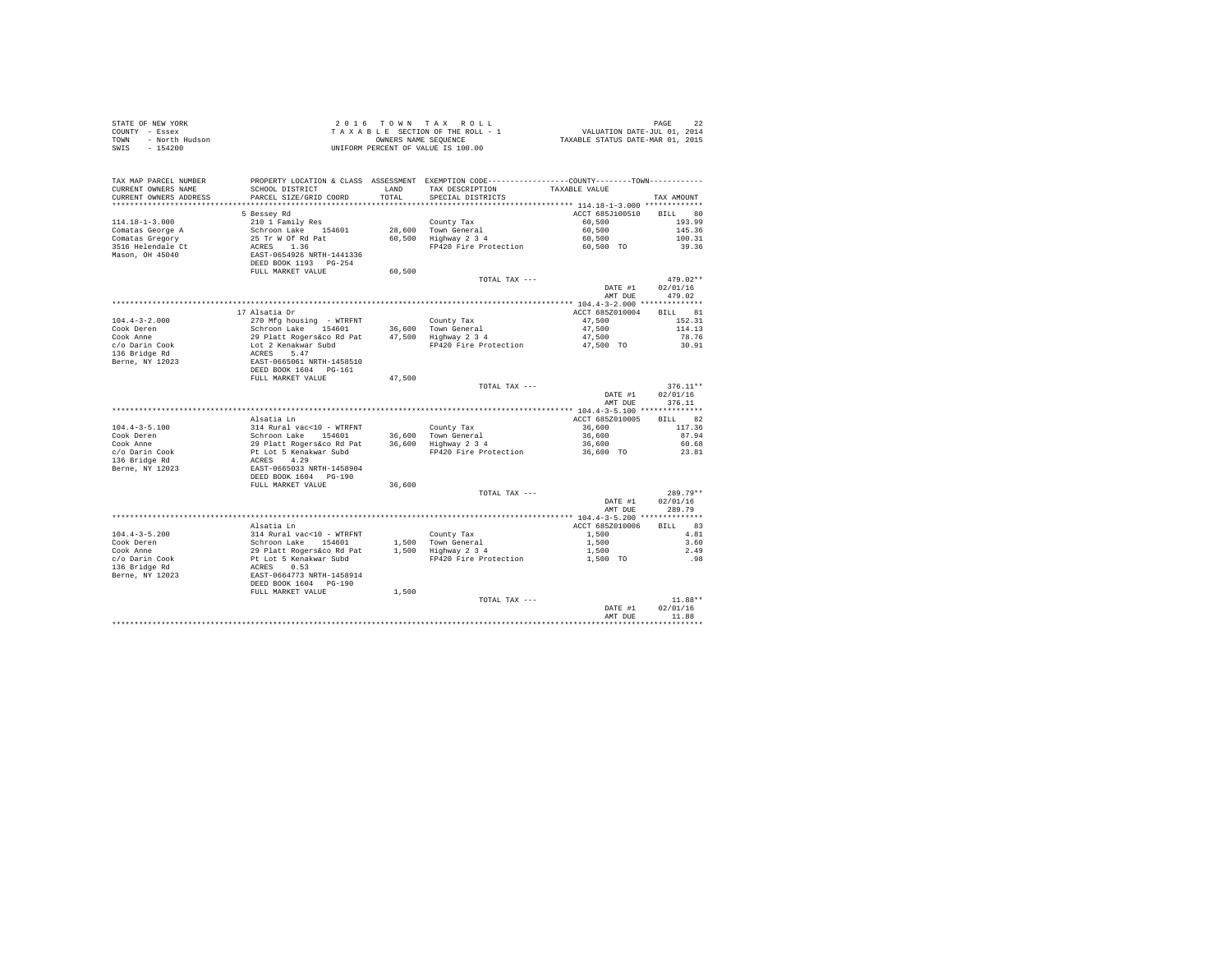| STATE OF NEW YORK      | 2016 TOWN TAX ROLL                 | PAGE                             |
|------------------------|------------------------------------|----------------------------------|
| COUNTY - Essex         | TAXABLE SECTION OF THE ROLL - 1    | VALUATION DATE-JUL 01, 2014      |
| TOWN<br>- North Hudson | OWNERS NAME SEOUENCE               | TAXABLE STATUS DATE-MAR 01, 2015 |
| - 154200<br>SWIS       | UNIFORM PERCENT OF VALUE IS 100.00 |                                  |

| TAX MAP PARCEL NUMBER<br>CURRENT OWNERS NAME<br>CURRENT OWNERS ADDRESS<br>************************ | PROPERTY LOCATION & CLASS ASSESSMENT EXEMPTION CODE---------------COUNTY-------TOWN----------<br>SCHOOL DISTRICT<br>PARCEL SIZE/GRID COORD | T.AND<br>TOTAL. | TAX DESCRIPTION TAXABLE VALUE<br>SPECIAL DISTRICTS |                 | TAX AMOUNT   |
|----------------------------------------------------------------------------------------------------|--------------------------------------------------------------------------------------------------------------------------------------------|-----------------|----------------------------------------------------|-----------------|--------------|
|                                                                                                    | 5216 US Route 9                                                                                                                            |                 |                                                    | ACCT 685J103111 | BILL 84      |
| $85.3 - 1 - 18.000$                                                                                | 260 Seasonal res                                                                                                                           |                 | County Tax                                         | 167.106         | 535.82       |
| Cooke Family Properties LLC Schroon Lake                                                           | 154601                                                                                                                                     |                 | 84.800 Town General                                | 167,106         | 401.50       |
| c/o James Cooke                                                                                    | 59 N River Head Tr                                                                                                                         |                 | 167,106 Highway 2 3 4                              | 167.106         | 277.07       |
| 27 Overbrook Dr                                                                                    |                                                                                                                                            |                 | FP420 Fire Protection                              | 167,106 TO      | 108.72       |
| Painted Post, NY 14870                                                                             | Bldg <sub>2</sub><br>0.40<br>ACRES                                                                                                         |                 |                                                    |                 |              |
|                                                                                                    | EAST-0672734 NRTH-1490858                                                                                                                  |                 |                                                    |                 |              |
|                                                                                                    | DEED BOOK 1722 PG-94                                                                                                                       |                 |                                                    |                 |              |
|                                                                                                    | FULL MARKET VALUE                                                                                                                          | 167,106         |                                                    |                 |              |
|                                                                                                    |                                                                                                                                            |                 | TOTAL TAX ---                                      |                 | $1.323.11**$ |
|                                                                                                    |                                                                                                                                            |                 |                                                    | DATE #1         | 02/01/16     |
|                                                                                                    |                                                                                                                                            |                 |                                                    | AMT DUE         | 1,323.11     |
|                                                                                                    |                                                                                                                                            |                 |                                                    |                 |              |
|                                                                                                    | 5216 US Route 9                                                                                                                            |                 |                                                    | ACCT 685J103112 | BILL 85      |
| $85.3 - 1 - 19.000$                                                                                | 260 Seasonal res                                                                                                                           |                 | County Tax                                         | 87,500          | 280.56       |
| Cooke Family Properties LLC Schroon Lake                                                           | 154601                                                                                                                                     |                 | 1 Town General                                     | 87,500          | 210.24       |
| c/o James Cooke                                                                                    | 59 North River Head                                                                                                                        |                 | 87.500 Highway 2 3 4                               | 87,500          | 145.08       |
| 27 Overbrook Dr                                                                                    | Bldg 3                                                                                                                                     |                 | FP420 Fire Protection                              | 87.500 TO       | 56.93        |
| Painted Post, NY 14870                                                                             | 0.30<br>ACRES                                                                                                                              |                 |                                                    |                 |              |
|                                                                                                    | EAST-0672733 NRTH-1490929                                                                                                                  |                 |                                                    |                 |              |
|                                                                                                    | DEED BOOK 1722 PG-94                                                                                                                       |                 |                                                    |                 |              |
|                                                                                                    | FULL MARKET VALUE                                                                                                                          | 87,500          |                                                    |                 |              |
|                                                                                                    |                                                                                                                                            |                 | TOTAL TAX ---                                      |                 | 692.81**     |
|                                                                                                    |                                                                                                                                            |                 |                                                    | DATE #1         | 02/01/16     |
|                                                                                                    |                                                                                                                                            |                 |                                                    | AMT DUE         | 692.81       |
|                                                                                                    |                                                                                                                                            |                 |                                                    |                 |              |
|                                                                                                    | 4015 Blue Ridge Rd                                                                                                                         |                 |                                                    | ACCT 685J190003 | BILL 86      |
| $114.18 - 2 - 7.300$                                                                               | 330 Vacant comm - WTRFNT                                                                                                                   |                 | County Tax                                         | 60,000          | 192.39       |
| Countryside Management Corp Schroon Lake                                                           | 154601                                                                                                                                     |                 | 60,000 Town General                                | 60,000          | 144.16       |
| PO Box 335                                                                                         | 22 Platt Rogers&co Rd Pat                                                                                                                  |                 | 60,000 Highway 2 3 4                               | 60,000          | 99.48        |
| Fultonville, NY 12072                                                                              | 2.00<br>ACRES                                                                                                                              |                 | FP420 Fire Protection                              | 60.000 TO       | 39.04        |
|                                                                                                    | EAST-0658091 NRTH-1440747                                                                                                                  |                 |                                                    |                 |              |
|                                                                                                    | DEED BOOK 1623 PG-93                                                                                                                       |                 |                                                    |                 |              |
|                                                                                                    | FULL MARKET VALUE                                                                                                                          | 60,000          |                                                    |                 |              |
|                                                                                                    |                                                                                                                                            |                 | TOTAL TAX ---                                      |                 | $475.07**$   |
|                                                                                                    |                                                                                                                                            |                 |                                                    | DATE #1         | 02/01/16     |
|                                                                                                    |                                                                                                                                            |                 |                                                    | AMT DUE         | 475.07       |
|                                                                                                    |                                                                                                                                            |                 |                                                    |                 |              |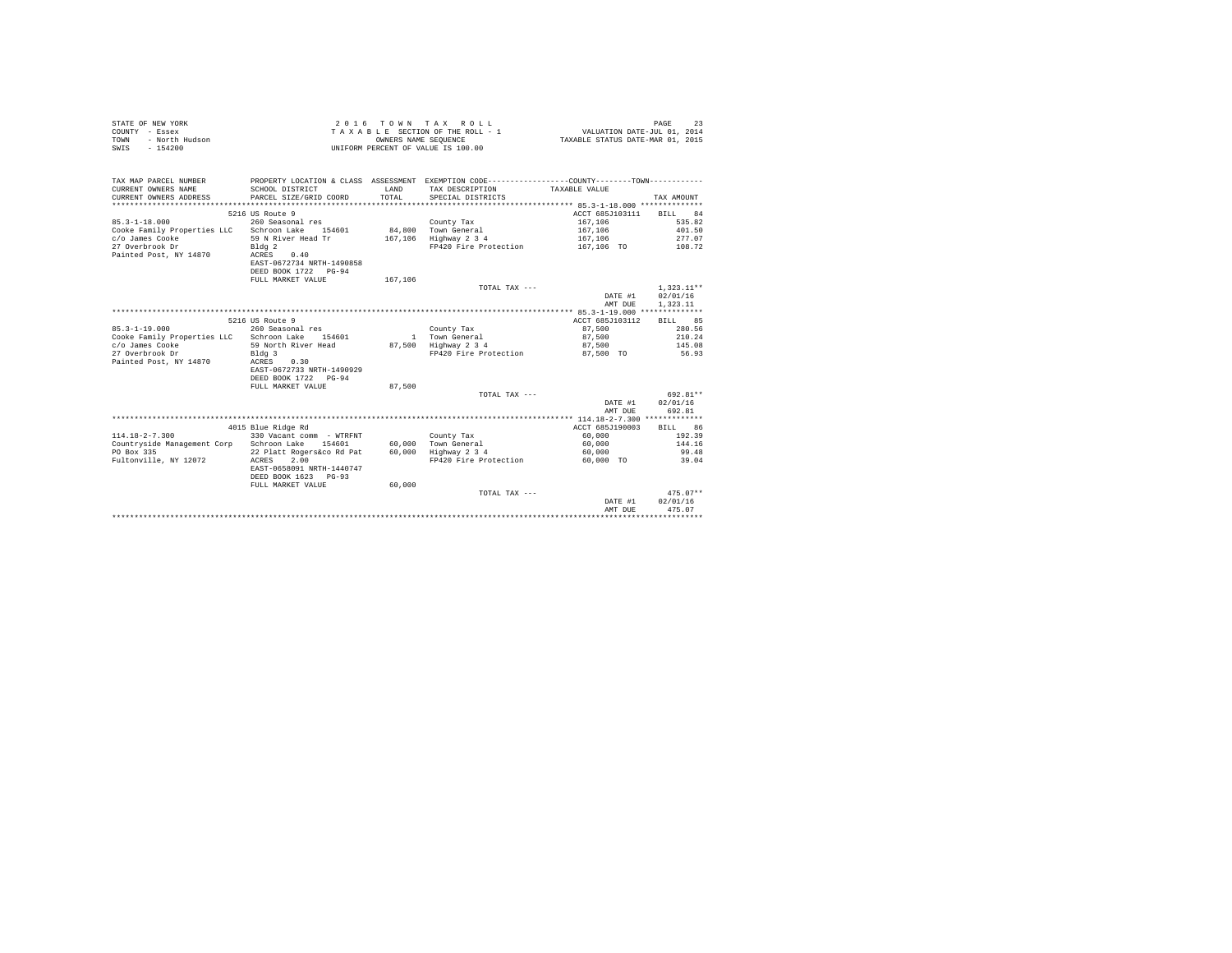| STATE OF NEW YORK      | 2016 TOWN TAX ROLL                 | PAGE                             |
|------------------------|------------------------------------|----------------------------------|
| COUNTY - Essex         | TAXABLE SECTION OF THE ROLL - 1    | VALUATION DATE-JUL 01, 2014      |
| TOWN<br>- North Hudson | OWNERS NAME SEOUENCE               | TAXABLE STATUS DATE-MAR 01, 2015 |
| $-154200$<br>SWIS      | UNIFORM PERCENT OF VALUE IS 100.00 |                                  |

| TAX MAP PARCEL NUMBER<br>CURRENT OWNERS NAME                                                    | PROPERTY LOCATION & CLASS ASSESSMENT EXEMPTION CODE---------------COUNTY-------TOWN---------<br>SCHOOL DISTRICT | LAND    | TAX DESCRIPTION                                           | TAXABLE VALUE                    |                    |
|-------------------------------------------------------------------------------------------------|-----------------------------------------------------------------------------------------------------------------|---------|-----------------------------------------------------------|----------------------------------|--------------------|
| CURRENT OWNERS ADDRESS                                                                          | PARCEL SIZE/GRID COORD                                                                                          | TOTAL   | SPECIAL DISTRICTS                                         |                                  | TAX AMOUNT         |
|                                                                                                 | 77 Proctor Path Way                                                                                             |         |                                                           | ACCT 685J102608                  | BILL 87            |
| 114.4-1-12.121                                                                                  | 240 Rural res                                                                                                   |         | VETCOM CTS 41130                                          | 25,000<br>25,000                 |                    |
| Crimi Salvatore M                                                                               | Schroon Lake 154601<br>161 Paradox Tract                                                                        |         | 57,900 VETDIS CTS 41140                                   | 50,000<br>50,000                 |                    |
| Crimi Bernadette M                                                                              |                                                                                                                 |         | 211,900 County Tax                                        | 136,900                          | 438.96             |
| PO Box 135                                                                                      | ACRES 44.15                                                                                                     |         | Town General                                              | 136,900                          | 328.93             |
| North Hudson, NY 12855                                                                          | EAST-0665415 NRTH-1441433                                                                                       |         | Highway 2 3 4                                             | 136,900                          | 226.99             |
|                                                                                                 | DEED BOOK 1526 PG-255                                                                                           |         | FP420 Fire Protection                                     | 211,900 TO                       | 137.87             |
|                                                                                                 | FULL MARKET VALUE                                                                                               | 211,900 | TOTAL TAX ---                                             |                                  | 1.132.75**         |
|                                                                                                 |                                                                                                                 |         |                                                           | DATE #1                          | 02/01/16           |
|                                                                                                 |                                                                                                                 |         |                                                           | AMT DUE                          | 1,132.75           |
|                                                                                                 |                                                                                                                 |         |                                                           |                                  |                    |
|                                                                                                 | 2828 US Route 9                                                                                                 |         |                                                           | ACCT 685J102609                  | BILL 88            |
| $125.1 - 1 - 28.000$                                                                            | 281 Multiple res                                                                                                |         | County Tax                                                | 111,100                          | 356.24             |
| DAqostino Daniel                                                                                | Schroon Lake 154601                                                                                             |         | 28,600 Town General                                       |                                  | 266.94             |
| DAgostino Cassandra                                                                             | 141 Taradox Tr                                                                                                  |         | 28,000 10WH GeHeral<br>111,100 Highway 2 3 4              |                                  | 184.21             |
| 2828 US Route 9                                                                                 | ACRES 1.39                                                                                                      |         | FP420 Fire Protection                                     | 111,100<br>111,100<br>111,100 TO | 72.29              |
| North Hudson, NY 12855                                                                          | EAST-0659118 NRTH-1439128<br>DEED BOOK 1816 PG-18                                                               |         |                                                           |                                  |                    |
| PRIOR OWNER ON 3/01/2015 FULL MARKET VALUE                                                      |                                                                                                                 | 111,100 |                                                           |                                  |                    |
| Gokev John E                                                                                    |                                                                                                                 |         |                                                           |                                  |                    |
|                                                                                                 |                                                                                                                 |         | TOTAL TAX ---                                             |                                  | 879.68**           |
|                                                                                                 |                                                                                                                 |         |                                                           | DATE #1                          | 02/01/16           |
|                                                                                                 |                                                                                                                 |         |                                                           | AMT DUE                          | 879.68             |
|                                                                                                 |                                                                                                                 |         |                                                           |                                  |                    |
|                                                                                                 | US Route 9                                                                                                      |         |                                                           | ACCT 685J102604                  | BILL 89            |
| 125.1-1-29.000                                                                                  | 314 Rural vac<10                                                                                                |         | County Tax                                                | 16,100                           | 51.62              |
| DAgostino Daniel                                                                                |                                                                                                                 |         |                                                           | 16,100                           | 38.68              |
| DAgostino Cassandra                                                                             | Schroon Lake 154601<br>141 Paradox Tr                                                                           |         | 16,100 Town General<br>16,100 Highway 2 3 4               | 16,100                           | 26.69              |
| 2828 US Route 9                                                                                 | ACRES 0.83                                                                                                      |         | FP420 Fire Protection                                     | 16,100 TO                        | 10.48              |
| North Hudson, NY 12855                                                                          | EAST-0659006 NRTH-1438938                                                                                       |         |                                                           |                                  |                    |
|                                                                                                 | DEED BOOK 1816 PG-18                                                                                            |         |                                                           |                                  |                    |
| PRIOR OWNER ON 3/01/2015 FULL MARKET VALUE                                                      |                                                                                                                 | 16,100  |                                                           |                                  |                    |
| Gokey Jean F                                                                                    |                                                                                                                 |         |                                                           |                                  |                    |
|                                                                                                 |                                                                                                                 |         | TOTAL TAX ---                                             |                                  | $127.47**$         |
|                                                                                                 |                                                                                                                 |         |                                                           | DATE #1                          | 02/01/16           |
|                                                                                                 |                                                                                                                 |         |                                                           | AMT DUE                          | 127.47             |
|                                                                                                 |                                                                                                                 |         |                                                           |                                  |                    |
|                                                                                                 | 3859 Blue Ridge Rd                                                                                              |         |                                                           | ACCT 685J102102                  | BILL 90            |
| 114.18-1-2.000                                                                                  |                                                                                                                 |         |                                                           | 18,300                           | 58.68              |
| Darwak Frank                                                                                    | 260 Seasonal res<br>Schroon Lake 154601<br>25 Tr W Of Rd Pat                                                    |         | County Tax<br>13,400 Town General<br>18,300 Highway 2 3 4 | 18,300                           | 43.97              |
| Darwak Stephanie                                                                                |                                                                                                                 |         |                                                           | 18,300                           | 30.34              |
| 3 Independence Row                                                                              | 1398/279 Life Use To<br>Michael Marinucci                                                                       |         |                                                           | FP420 Fire Protection 18,300 TO  | 11.91              |
| Stillwater, NY 12170                                                                            |                                                                                                                 |         |                                                           |                                  |                    |
|                                                                                                 | ACRES 0.28                                                                                                      |         |                                                           |                                  |                    |
| PRIOR OWNER ON 3/01/2015 EAST-0654695 NRTH-1441317<br>DeBenedetti Jason D DEED BOOK 1817 PG-127 |                                                                                                                 |         |                                                           |                                  |                    |
|                                                                                                 | FULL MARKET VALUE                                                                                               | 18,300  |                                                           |                                  |                    |
|                                                                                                 |                                                                                                                 |         | TOTAL TAX ---                                             |                                  | $144.90**$         |
|                                                                                                 |                                                                                                                 |         |                                                           | DATE #1                          | 02/01/16           |
|                                                                                                 |                                                                                                                 |         |                                                           | AMT DUR                          | 144.90             |
|                                                                                                 |                                                                                                                 |         |                                                           |                                  | ****************** |
|                                                                                                 |                                                                                                                 |         |                                                           |                                  |                    |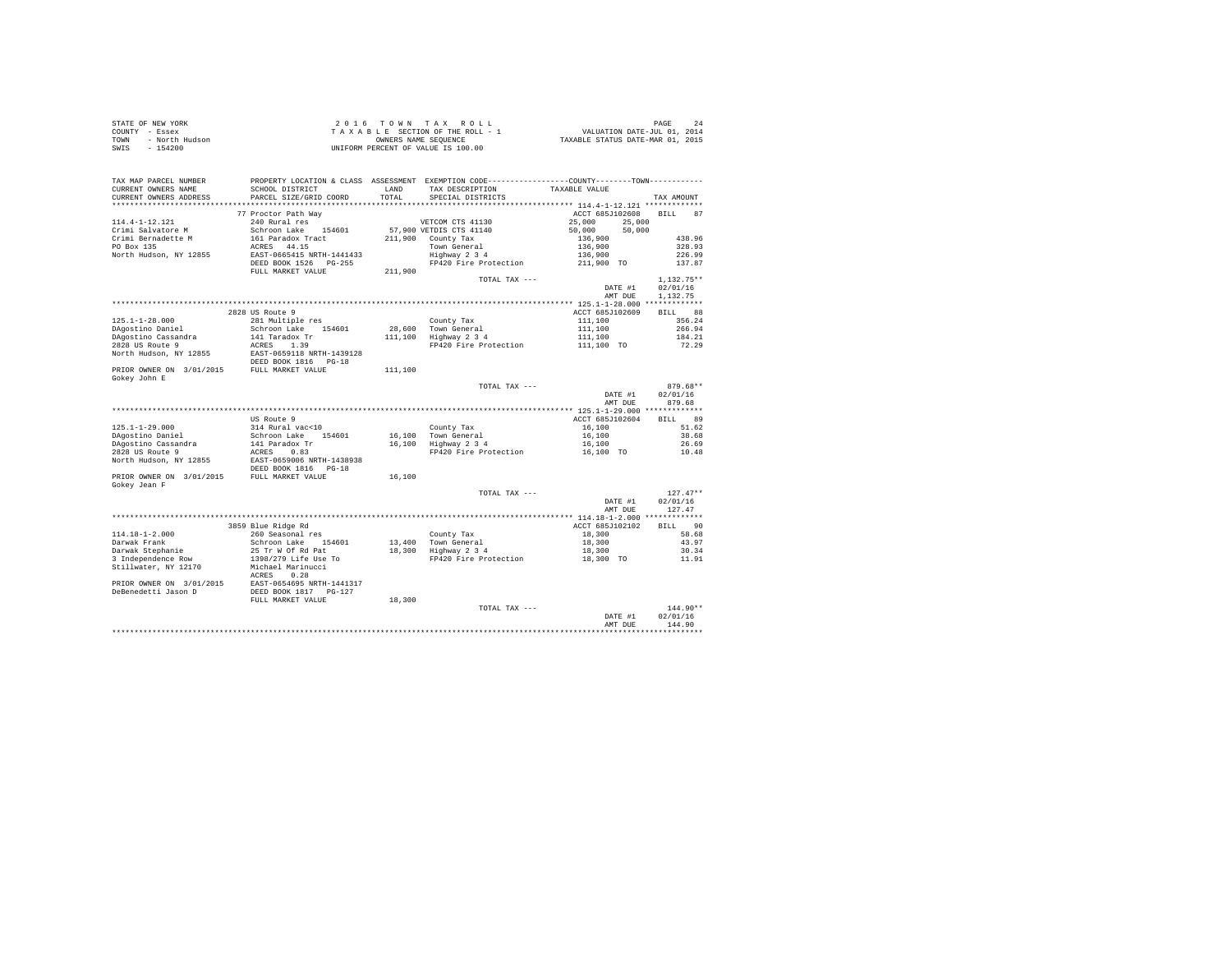| STATE OF NEW YORK      | 2016 TOWN TAX ROLL                 | PAGE                             |
|------------------------|------------------------------------|----------------------------------|
| COUNTY - Essex         | TAXABLE SECTION OF THE ROLL - 1    | VALUATION DATE-JUL 01, 2014      |
| - North Hudson<br>TOWN | OWNERS NAME SEOUENCE               | TAXABLE STATUS DATE-MAR 01, 2015 |
| SWIS<br>$-154200$      | UNIFORM PERCENT OF VALUE IS 100.00 |                                  |

| TAX MAP PARCEL NUMBER<br>CURRENT OWNERS NAME<br>CURRENT OWNERS ADDRESS                      | PROPERTY LOCATION & CLASS ASSESSMENT EXEMPTION CODE----------------COUNTY--------TOWN----------<br>SCHOOL DISTRICT<br>PARCEL SIZE/GRID COORD              | LAND<br>TOTAL. | TAX DESCRIPTION<br>SPECIAL DISTRICTS                                                                   | TAXABLE VALUE                                    | TAX AMOUNT                                               |
|---------------------------------------------------------------------------------------------|-----------------------------------------------------------------------------------------------------------------------------------------------------------|----------------|--------------------------------------------------------------------------------------------------------|--------------------------------------------------|----------------------------------------------------------|
| *************************                                                                   |                                                                                                                                                           |                |                                                                                                        |                                                  |                                                          |
| 114.18-1-1.000<br>David John B<br>David Lisa K<br>7 Lancaster Ct<br>Ballston Lake, NY 12019 | 3856 Blue Ridge Rd<br>260 Seasonal res - WTRFNT<br>Schroon Lake 15<br>35 Tr W Of Rd Pat<br>ACRES 0.25<br>Schroon Lake 154601<br>EAST-0654605 NRTH-1441354 | 108,300        | County Tax<br>55,100 Town General<br>Town denoted<br>Highway 2 3 4<br>FP420 Fire Protection 108,300 TO | ACCT 685J103306<br>108,300<br>108,300<br>108,300 | BILL 91<br>347.26<br>260.21<br>179.57<br>999.68<br>70.46 |
|                                                                                             | DEED BOOK 1197 PG-100<br>FULL MARKET VALUE                                                                                                                | 108,300        |                                                                                                        |                                                  |                                                          |
|                                                                                             |                                                                                                                                                           |                | TOTAL TAX ---                                                                                          | DATE #1                                          | $1,857.18**$<br>02/01/16                                 |
|                                                                                             |                                                                                                                                                           |                |                                                                                                        | AMT DUE                                          | 1,857.18                                                 |
|                                                                                             |                                                                                                                                                           |                |                                                                                                        |                                                  |                                                          |
|                                                                                             | 536 Johnson Pond Rd                                                                                                                                       |                |                                                                                                        | ACCT 685J101507                                  | BILL 92                                                  |
| $125.12 - 1 - 3.000$                                                                        | 260 Seasonal res - WTRFNT                                                                                                                                 |                | County Tax                                                                                             | 129,200                                          | 414.27                                                   |
| DeGraff Gail A                                                                              | Schroon Lake 154601                                                                                                                                       |                | 104,900 Town General                                                                                   | 129,200                                          | 310.43                                                   |
| 35 Lake Hill Rd                                                                             | 169 Paradox Tract                                                                                                                                         |                | 104,900 Town General<br>129,200 Highway 2 3 4                                                          | 129,200                                          | 214.22                                                   |
| Ballston Lake, NY 12019                                                                     | 0.71<br>ACRES<br>EAST-0669078 NRTH-1434860<br>DEED BOOK 1667 PG-75                                                                                        |                | FP420 Fire Protection                                                                                  | 129,200 TO                                       | 84.06                                                    |
|                                                                                             | FULL MARKET VALUE                                                                                                                                         | 129,200        |                                                                                                        |                                                  |                                                          |
|                                                                                             |                                                                                                                                                           |                | TOTAL TAX ---                                                                                          |                                                  | $1.022.98**$                                             |
|                                                                                             |                                                                                                                                                           |                |                                                                                                        | DATE #1                                          | 02/01/16                                                 |
|                                                                                             |                                                                                                                                                           |                |                                                                                                        | AMT DUE                                          | 1,022.98                                                 |
|                                                                                             |                                                                                                                                                           |                |                                                                                                        |                                                  |                                                          |
|                                                                                             | Blue Ridge Rd                                                                                                                                             |                |                                                                                                        | ACCT 685J103401                                  | BILL 93                                                  |
| $114.18 - 2 - 8.000$                                                                        | 314 Rural vac<10                                                                                                                                          |                | County Tax                                                                                             | 17,200                                           | 55.15                                                    |
| Delafrange Kenneth P                                                                        |                                                                                                                                                           |                |                                                                                                        | 17,200                                           | 41.33                                                    |
| Delafrange Nipa                                                                             |                                                                                                                                                           |                | 17,200 Town General<br>17,200 Highway 2 3 4                                                            | 17,200                                           | 28.52                                                    |
| 4023 Blue Ridge Rd                                                                          |                                                                                                                                                           |                | FP420 Fire Protection                                                                                  | 17,200 TO                                        | 11.19                                                    |
| PO Box 179<br>North Hudson, NY 12855                                                        | Schroon Lake 154601<br>22 Platt Rogers&co Rd Pat<br>RCRES 0.90<br>EXST-0658382 NRTH-1440715<br>DEED BOOK 1739 PG-59                                       |                |                                                                                                        |                                                  |                                                          |
|                                                                                             | FULL MARKET VALUE                                                                                                                                         | 17,200         | TOTAL TAX ---                                                                                          |                                                  | $136.19**$                                               |
|                                                                                             |                                                                                                                                                           |                |                                                                                                        | DATE #1<br>AMT DUE                               | 02/01/16<br>136.19                                       |
|                                                                                             |                                                                                                                                                           |                |                                                                                                        |                                                  |                                                          |
|                                                                                             | 4023 Blue Ridge Rd                                                                                                                                        |                |                                                                                                        | ACCT 685J103315                                  | BILL 94                                                  |
| $114.18 - 2 - 9.000$                                                                        | 210 1 Family Res                                                                                                                                          |                | County Tax                                                                                             | 97,700                                           | 313.27                                                   |
| Delafrange Kenneth P                                                                        |                                                                                                                                                           |                | 22,900 Town General<br>97,700 Highway 2 3 4                                                            | 97,700                                           | 234.74                                                   |
| Delafrange Nipa                                                                             |                                                                                                                                                           |                |                                                                                                        | 97,700                                           | 161.99                                                   |
| 4023 Blue Ridge Rd<br>PO Box 179<br>North Hudson, NY 12855                                  | Schroon Lake 154601<br>22 Platt Rogers & 154601<br>22 Platt Rogers & 28<br>REST-0658245<br>PRED BOX 1739<br>DEED BOX 1739<br>PUT MAPPT WATHER             |                |                                                                                                        | FP420 Fire Protection 97,700 TO                  | 63.57                                                    |
|                                                                                             | FULL MARKET VALUE                                                                                                                                         | 97,700         |                                                                                                        |                                                  |                                                          |
|                                                                                             |                                                                                                                                                           |                | TOTAL TAX ---                                                                                          | DATE #1                                          | $773.57**$<br>02/01/16                                   |
|                                                                                             |                                                                                                                                                           |                |                                                                                                        | AMT DUE                                          | 773.57                                                   |
|                                                                                             |                                                                                                                                                           |                |                                                                                                        |                                                  |                                                          |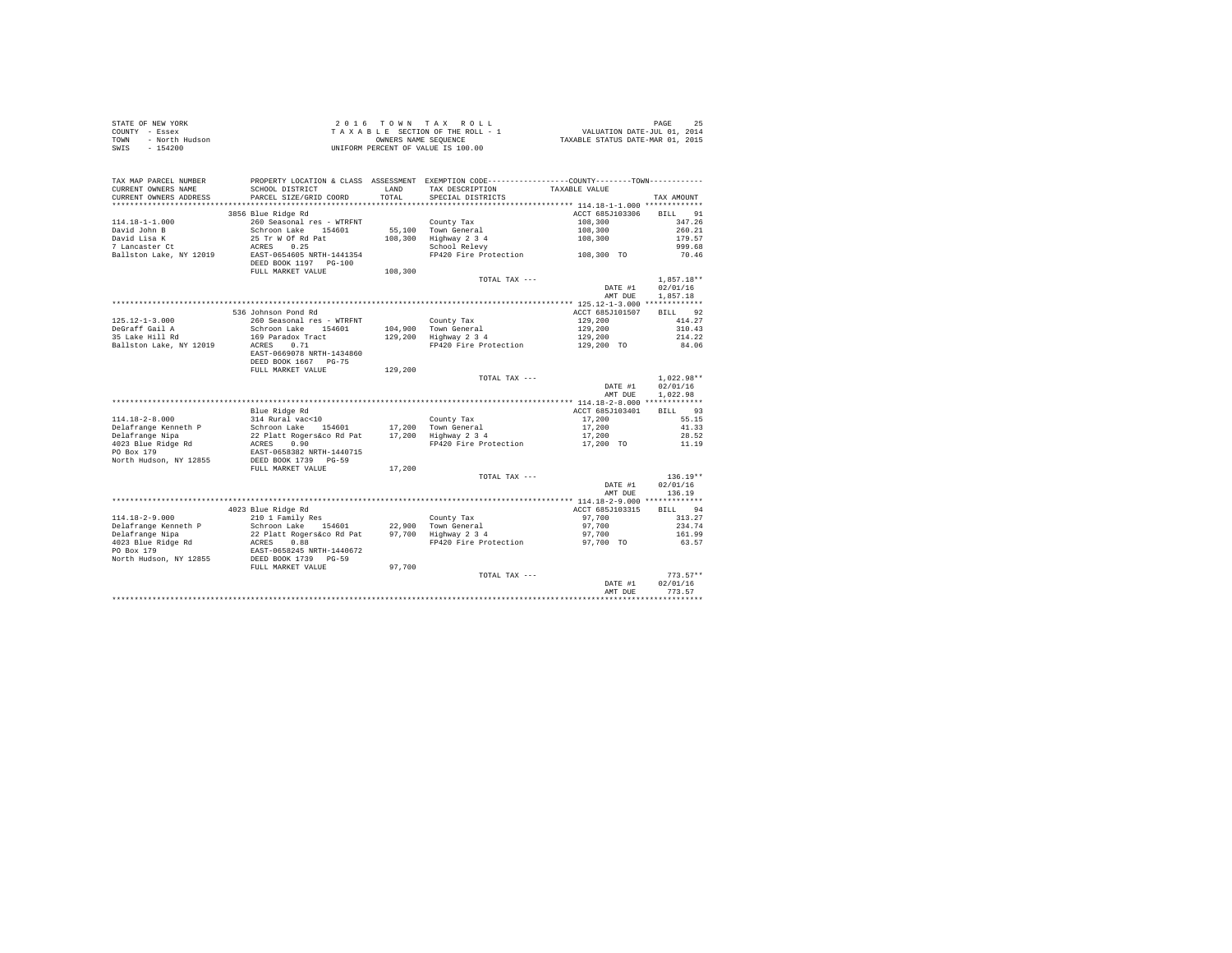| STATE OF NEW YORK<br>COUNTY - Essex<br>TOWN - North Hudson<br>SWIS - 154200                                                                                    |                                                                                                                                                                                                                             |               | UNIFORM PERCENT OF VALUE IS 100.00                                                                                                              |                         |                |
|----------------------------------------------------------------------------------------------------------------------------------------------------------------|-----------------------------------------------------------------------------------------------------------------------------------------------------------------------------------------------------------------------------|---------------|-------------------------------------------------------------------------------------------------------------------------------------------------|-------------------------|----------------|
| TAX MAP PARCEL NUMBER<br>CURRENT OWNERS NAME<br>CURRENT OWNERS ADDRESS                                                                                         | SCHOOL DISTRICT<br>PARCEL SIZE/GRID COORD                                                                                                                                                                                   | LAND<br>TOTAL | PROPERTY LOCATION & CLASS ASSESSMENT EXEMPTION CODE----------------COUNTY--------TOWN----------<br>TAX DESCRIPTION<br>SPECIAL DISTRICTS         | TAXABLE VALUE           | TAX AMOUNT     |
|                                                                                                                                                                |                                                                                                                                                                                                                             |               |                                                                                                                                                 |                         |                |
|                                                                                                                                                                | US Route 9                                                                                                                                                                                                                  |               |                                                                                                                                                 | ACCT 685J100706 BILL 95 |                |
| $114.2 - 1 - 28.000$                                                                                                                                           | 910 Priv forest                                                                                                                                                                                                             |               |                                                                                                                                                 | 33,900                  | 108.70         |
| DeMaria Joseph Jr<br>16 Derbyshire Rd                                                                                                                          | Schroon Lake 154601<br>158 Paradox Tract<br>ACRES 60.50                                                                                                                                                                     |               | County Tax<br>33,900 Town General<br>33,900 Highway 2 3 4                                                                                       | 33,900                  | 81.45          |
| Feura Bush, NY 12067                                                                                                                                           |                                                                                                                                                                                                                             |               | FP420 Fire Protection                                                                                                                           | $33,900$<br>$33,900$ TO | 56.21<br>22.06 |
|                                                                                                                                                                | EAST-0665563 NRTH-1449173<br>DEED BOOK 695 PG-203                                                                                                                                                                           |               |                                                                                                                                                 |                         |                |
|                                                                                                                                                                | FULL MARKET VALUE                                                                                                                                                                                                           | 33,900        |                                                                                                                                                 |                         |                |
|                                                                                                                                                                |                                                                                                                                                                                                                             |               | TOTAL TAX ---                                                                                                                                   |                         | $268.42**$     |
|                                                                                                                                                                |                                                                                                                                                                                                                             |               |                                                                                                                                                 | DATE #1                 | 02/01/16       |
|                                                                                                                                                                |                                                                                                                                                                                                                             |               |                                                                                                                                                 | AMT DUE                 | 268.42         |
|                                                                                                                                                                |                                                                                                                                                                                                                             |               |                                                                                                                                                 |                         |                |
|                                                                                                                                                                |                                                                                                                                                                                                                             |               |                                                                                                                                                 | ACCT 685J179006         | BILL 96        |
| $114.2 - 1 - 56.200$                                                                                                                                           |                                                                                                                                                                                                                             |               |                                                                                                                                                 | 4,700                   | 15.07          |
| DeMaria Joseph Jr<br>16 Derbyshire Rd                                                                                                                          |                                                                                                                                                                                                                             |               |                                                                                                                                                 | 4,700<br>4,700          | 11.29          |
| Feura Bush, NY 12067                                                                                                                                           |                                                                                                                                                                                                                             |               | FP420 Fire Protection 4,700 TO                                                                                                                  |                         | 7.79<br>3.06   |
|                                                                                                                                                                | EAST-0660152 NRTH-1452349<br>DEED BOOK 682 PG-159                                                                                                                                                                           |               |                                                                                                                                                 |                         |                |
|                                                                                                                                                                | FULL MARKET VALUE                                                                                                                                                                                                           | 4,700         |                                                                                                                                                 |                         |                |
|                                                                                                                                                                |                                                                                                                                                                                                                             |               | TOTAL TAX ---                                                                                                                                   |                         | $37.21**$      |
|                                                                                                                                                                |                                                                                                                                                                                                                             |               |                                                                                                                                                 | DATE #1                 | 02/01/16       |
|                                                                                                                                                                |                                                                                                                                                                                                                             |               |                                                                                                                                                 | AMT DUE                 | 37.21          |
|                                                                                                                                                                |                                                                                                                                                                                                                             |               |                                                                                                                                                 |                         |                |
|                                                                                                                                                                | 3580 US Route 9                                                                                                                                                                                                             |               |                                                                                                                                                 | ACCT 685J100607         | BILL 97        |
| $114.2 - 1 - 12.000$                                                                                                                                           | 311 Res vac land                                                                                                                                                                                                            |               |                                                                                                                                                 | 30,100                  | 96.51          |
| 114.2-1-12.000<br>Demis John C<br>Demis John D<br>c/o John C Demis                                                                                             | County Tax (County Tax (County Tax Schroon Lake 154601)<br>27 Platt Rogers&co Rd Pat 30,100 Town General<br>27 Platt Rogers&co Rd Pat 30,100 Highway 2 3 4<br>1552/307 Life Use to FP420 Fire Protection<br>20 Doseph Demis |               |                                                                                                                                                 | 30,100                  | 72.32          |
|                                                                                                                                                                |                                                                                                                                                                                                                             |               |                                                                                                                                                 | 30,100                  | 49.91          |
|                                                                                                                                                                |                                                                                                                                                                                                                             |               | FP420 Fire Protection                                                                                                                           | 30,100 TO               | 19.58          |
| 81 Knox-Gallupville Rd                                                                                                                                         | D Joseph Demis<br>ACRES 3.10                                                                                                                                                                                                |               |                                                                                                                                                 |                         |                |
| Berne, NY 12023                                                                                                                                                |                                                                                                                                                                                                                             |               |                                                                                                                                                 |                         |                |
|                                                                                                                                                                | EAST-0664562 NRTH-1456328                                                                                                                                                                                                   |               |                                                                                                                                                 |                         |                |
|                                                                                                                                                                | DEED BOOK 1552 PG-307                                                                                                                                                                                                       |               |                                                                                                                                                 |                         |                |
|                                                                                                                                                                | FULL MARKET VALUE                                                                                                                                                                                                           | 30,100        |                                                                                                                                                 |                         |                |
|                                                                                                                                                                |                                                                                                                                                                                                                             |               | TOTAL TAX ---                                                                                                                                   |                         | $238.32**$     |
|                                                                                                                                                                |                                                                                                                                                                                                                             |               |                                                                                                                                                 | DATE #1                 | 02/01/16       |
|                                                                                                                                                                |                                                                                                                                                                                                                             |               |                                                                                                                                                 | AMT DUE                 | 238.32         |
|                                                                                                                                                                | 3544 US Route 9                                                                                                                                                                                                             |               |                                                                                                                                                 | ACCT 685J101705         | BILL 98        |
|                                                                                                                                                                |                                                                                                                                                                                                                             |               |                                                                                                                                                 | 84,000                  | 269.34         |
|                                                                                                                                                                |                                                                                                                                                                                                                             |               |                                                                                                                                                 |                         | 201.83         |
| $\frac{1}{2}$<br>Demis John C<br>Bl Know Gall C Schrom Table Schrom C Schrom Table Schrom Table 31<br>Bl Know Gall C Schrom Table 31<br>81 Knox Gallupville Rd |                                                                                                                                                                                                                             |               | 910 Priv forest 154601 - 910 - County Tax<br>Schroon Lake - 154601 - 84,000 - Town General<br>26 27 Platt Roger&co Pat - 84,000 - Highway 2 3 4 | $84,000$<br>$84,000$    | 139.28         |
| Berne, NY 12023                                                                                                                                                | 26 27 Platt Roger&co Pat<br>ACRES 120.00                                                                                                                                                                                    |               | FP420 Fire Protection                                                                                                                           | 84,000 TO               | 54.65          |
|                                                                                                                                                                | EAST-0664982 NRTH-1455254                                                                                                                                                                                                   |               |                                                                                                                                                 |                         |                |
|                                                                                                                                                                | DEED BOOK 970 PG-279                                                                                                                                                                                                        |               |                                                                                                                                                 |                         |                |
|                                                                                                                                                                | FULL MARKET VALUE                                                                                                                                                                                                           | 84,000        |                                                                                                                                                 |                         |                |
|                                                                                                                                                                |                                                                                                                                                                                                                             |               | TOTAL TAX ---                                                                                                                                   |                         | 665.10**       |
|                                                                                                                                                                |                                                                                                                                                                                                                             |               |                                                                                                                                                 | DATE #1                 | 02/01/16       |
|                                                                                                                                                                |                                                                                                                                                                                                                             |               |                                                                                                                                                 | AMT DUE                 | 665.10         |
|                                                                                                                                                                |                                                                                                                                                                                                                             |               |                                                                                                                                                 |                         |                |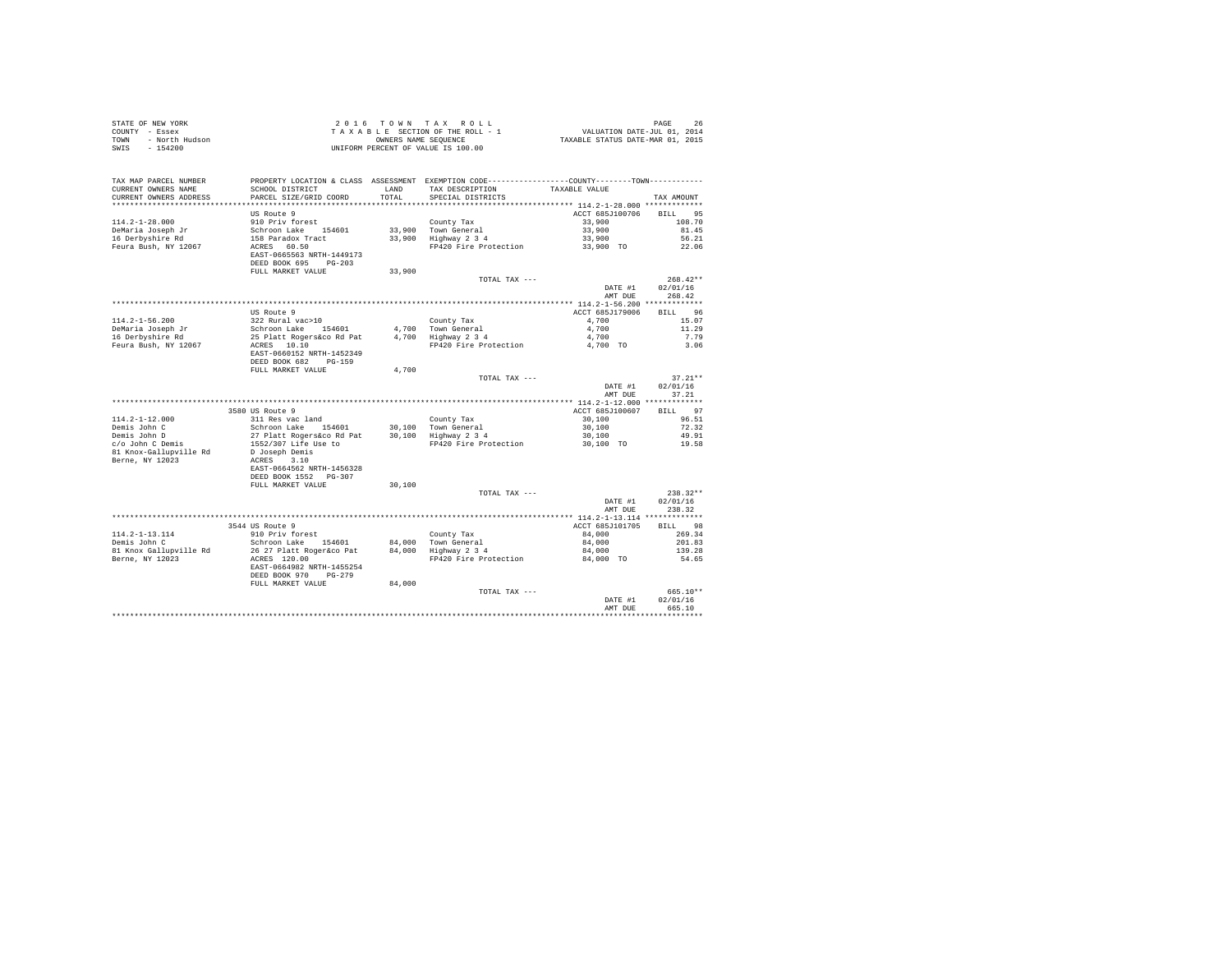|                                  |                                                                                                                                                                                                                                                 |         |                                                                                         | PAGE 27<br>VALUATION DATE-JUL 01, 2014<br>TAXABLE STATUS DATE-MAR 01, 2015 |              |
|----------------------------------|-------------------------------------------------------------------------------------------------------------------------------------------------------------------------------------------------------------------------------------------------|---------|-----------------------------------------------------------------------------------------|----------------------------------------------------------------------------|--------------|
|                                  |                                                                                                                                                                                                                                                 |         |                                                                                         |                                                                            |              |
|                                  |                                                                                                                                                                                                                                                 |         |                                                                                         |                                                                            |              |
|                                  |                                                                                                                                                                                                                                                 |         |                                                                                         |                                                                            |              |
|                                  | STATE OF REW YORK AND THE ROLL - 1<br>COUNTY - ESSEX<br>TAXABLE SECTION OF THE ROLL - 1<br>TOWN - NOTCH Hudson<br>TAXABLE SECTION OF THE ROLL - 1<br>TOWN - ROLL - 1<br>TOWN - ROLL - 1<br>TOWN - ROLL - 1<br>TOWN - ROLL - 1<br>TOWN DERCENT O |         |                                                                                         |                                                                            |              |
|                                  |                                                                                                                                                                                                                                                 |         |                                                                                         |                                                                            |              |
| TAX MAP PARCEL NUMBER            | PROPERTY LOCATION & CLASS ASSESSMENT EXEMPTION CODE-----------------COUNTY--------TOWN---------                                                                                                                                                 |         |                                                                                         |                                                                            |              |
| CURRENT OWNERS NAME              | SCHOOL DISTRICT                                                                                                                                                                                                                                 |         | LAND TAX DESCRIPTION TAXABLE VALUE                                                      |                                                                            |              |
|                                  |                                                                                                                                                                                                                                                 | TOTAL   |                                                                                         |                                                                            |              |
| CURRENT OWNERS ADDRESS           | PARCEL SIZE/GRID COORD                                                                                                                                                                                                                          |         | SPECIAL DISTRICTS                                                                       |                                                                            | TAX AMOUNT   |
|                                  |                                                                                                                                                                                                                                                 |         |                                                                                         |                                                                            |              |
|                                  | 30 Kenakwar Ln                                                                                                                                                                                                                                  |         |                                                                                         | ACCT 685Z010011 BILL 99                                                    |              |
| $104.4 - 3 - 8.100$              | 312 Vac w/imprv - WTRFNT                                                                                                                                                                                                                        |         | County Tax                                                                              | 40,100                                                                     | 128.58       |
|                                  |                                                                                                                                                                                                                                                 |         | 36.700 Town General                                                                     | 40,100                                                                     | 96.35        |
| DePaula Daniel<br>DePaula Judith | Schroom Lake 154601<br>29 Platt Rogers Co R Pat<br>Pt Lot 8 Renakwar Subd<br>RCRES 4.46<br>EAST-0665107 NRTH-1459455<br>DEED BOOK 1611 PG-96                                                                                                    |         | 30,700 10wm General<br>40,100 Highway 2 3 4                                             | 40,100                                                                     | 66.49        |
| PO Box 191                       |                                                                                                                                                                                                                                                 |         | FP420 Fire Protection                                                                   | 40,100 TO                                                                  | 26.09        |
| Latham, NY 12110                 |                                                                                                                                                                                                                                                 |         |                                                                                         |                                                                            |              |
|                                  |                                                                                                                                                                                                                                                 |         |                                                                                         |                                                                            |              |
|                                  |                                                                                                                                                                                                                                                 |         |                                                                                         |                                                                            |              |
|                                  | FULL MARKET VALUE                                                                                                                                                                                                                               | 40,100  |                                                                                         |                                                                            |              |
|                                  |                                                                                                                                                                                                                                                 |         | TOTAL TAX ---                                                                           |                                                                            | $317.51**$   |
|                                  |                                                                                                                                                                                                                                                 |         |                                                                                         | DATE #1                                                                    | 02/01/16     |
|                                  |                                                                                                                                                                                                                                                 |         |                                                                                         | AMT DUE                                                                    | 317.51       |
|                                  |                                                                                                                                                                                                                                                 |         |                                                                                         |                                                                            |              |
|                                  |                                                                                                                                                                                                                                                 |         |                                                                                         |                                                                            |              |
|                                  | Kenakwar Ln                                                                                                                                                                                                                                     |         |                                                                                         | ACCT 685Z010012                                                            | BILL 100     |
| $104.4 - 3 - 8.200$              |                                                                                                                                                                                                                                                 |         | County Tax                                                                              | 1,800                                                                      | 5.77         |
| DePaula Daniel                   |                                                                                                                                                                                                                                                 |         |                                                                                         |                                                                            | 4.32         |
| DePaula Judith<br>PO Box 191     |                                                                                                                                                                                                                                                 |         | 1,800 Town General 1,800<br>1,800 Highway 2 3 4 1,800<br>FP420 Fire Protection 1,800 TO |                                                                            | 2.98         |
|                                  |                                                                                                                                                                                                                                                 |         |                                                                                         |                                                                            | 1.17         |
| Latham, NY 12110                 |                                                                                                                                                                                                                                                 |         |                                                                                         |                                                                            |              |
|                                  |                                                                                                                                                                                                                                                 |         |                                                                                         |                                                                            |              |
|                                  | DEED BOOK 1611 PG-96                                                                                                                                                                                                                            |         |                                                                                         |                                                                            |              |
|                                  | FULL MARKET VALUE                                                                                                                                                                                                                               | 1,800   |                                                                                         |                                                                            |              |
|                                  |                                                                                                                                                                                                                                                 |         | TOTAL TAX ---                                                                           |                                                                            | $14.24**$    |
|                                  |                                                                                                                                                                                                                                                 |         |                                                                                         | DATE #1                                                                    | 02/01/16     |
|                                  |                                                                                                                                                                                                                                                 |         |                                                                                         | AMT DUE                                                                    | 14.24        |
|                                  |                                                                                                                                                                                                                                                 |         |                                                                                         |                                                                            |              |
|                                  | US Route 9                                                                                                                                                                                                                                      |         |                                                                                         | ACCT 685J100609                                                            | BILL 101     |
| $104.2 - 1 - 17.000$             | 314 Rural vac<10                                                                                                                                                                                                                                |         |                                                                                         | 700 - 100                                                                  | 2.24         |
|                                  |                                                                                                                                                                                                                                                 |         |                                                                                         |                                                                            | 1.68         |
| DeZalia Bernard A                | Schroon Lake 154601<br>4 T&c Twp 49                                                                                                                                                                                                             |         | County Tax<br>700 Town General<br>700 Highway 2 3 4                                     | $700$<br>$700$                                                             |              |
| DeZalia Ann                      |                                                                                                                                                                                                                                                 |         |                                                                                         |                                                                            | 1.16         |
| 20 Lathrop Ave                   | ACRES 0.40                                                                                                                                                                                                                                      |         | FP420 Fire Protection                                                                   | 700 TO                                                                     | .46          |
| Schenectady, NY 12304            | EAST-0669174 NRTH-1464713                                                                                                                                                                                                                       |         |                                                                                         |                                                                            |              |
|                                  | DEED BOOK 346 PG-158                                                                                                                                                                                                                            |         |                                                                                         |                                                                            |              |
|                                  | FULL MARKET VALUE                                                                                                                                                                                                                               | 700     |                                                                                         |                                                                            |              |
|                                  |                                                                                                                                                                                                                                                 |         | TOTAL TAX ---                                                                           |                                                                            | $5.54**$     |
|                                  |                                                                                                                                                                                                                                                 |         |                                                                                         | DATE #1                                                                    | 02/01/16     |
|                                  |                                                                                                                                                                                                                                                 |         |                                                                                         | AMT DUE                                                                    | 5.54         |
|                                  |                                                                                                                                                                                                                                                 |         |                                                                                         |                                                                            |              |
|                                  | 3396 US Route 9                                                                                                                                                                                                                                 |         |                                                                                         | ACCT 685Z007002                                                            | BILL 102     |
| $114.2 - 2 - 29.000$             | 210 1 Family Res                                                                                                                                                                                                                                |         |                                                                                         | 156,800                                                                    | 502.77       |
| DeZalia Brian                    | Schroon Lake 154601                                                                                                                                                                                                                             |         | $30,200$ Town General<br>156,800 Highway 2 3 4<br>mn:00 1                               | 156,800                                                                    | 376.74       |
|                                  |                                                                                                                                                                                                                                                 |         |                                                                                         | 156,800                                                                    |              |
| DeZalia Laureen<br>3396 US Rt 9  | 25 Platt Rogers&Co                                                                                                                                                                                                                              |         |                                                                                         |                                                                            | 259.98       |
|                                  | Lot 1 5962 5963                                                                                                                                                                                                                                 |         | FP420 Fire Protection                                                                   | 156,800 TO                                                                 | 102.02       |
| North Hudson, NY 12855           | ACRES 3.15                                                                                                                                                                                                                                      |         |                                                                                         |                                                                            |              |
|                                  | EAST-0662204 NRTH-1452252                                                                                                                                                                                                                       |         |                                                                                         |                                                                            |              |
|                                  | DEED BOOK 1485 PG-73                                                                                                                                                                                                                            |         |                                                                                         |                                                                            |              |
|                                  | FULL MARKET VALUE                                                                                                                                                                                                                               | 156,800 |                                                                                         |                                                                            |              |
|                                  |                                                                                                                                                                                                                                                 |         | TOTAL TAX ---                                                                           |                                                                            | $1.241.51**$ |
|                                  |                                                                                                                                                                                                                                                 |         |                                                                                         | DATE #1                                                                    | 02/01/16     |
|                                  |                                                                                                                                                                                                                                                 |         |                                                                                         | AMT DUE                                                                    | 1,241.51     |
|                                  |                                                                                                                                                                                                                                                 |         |                                                                                         |                                                                            |              |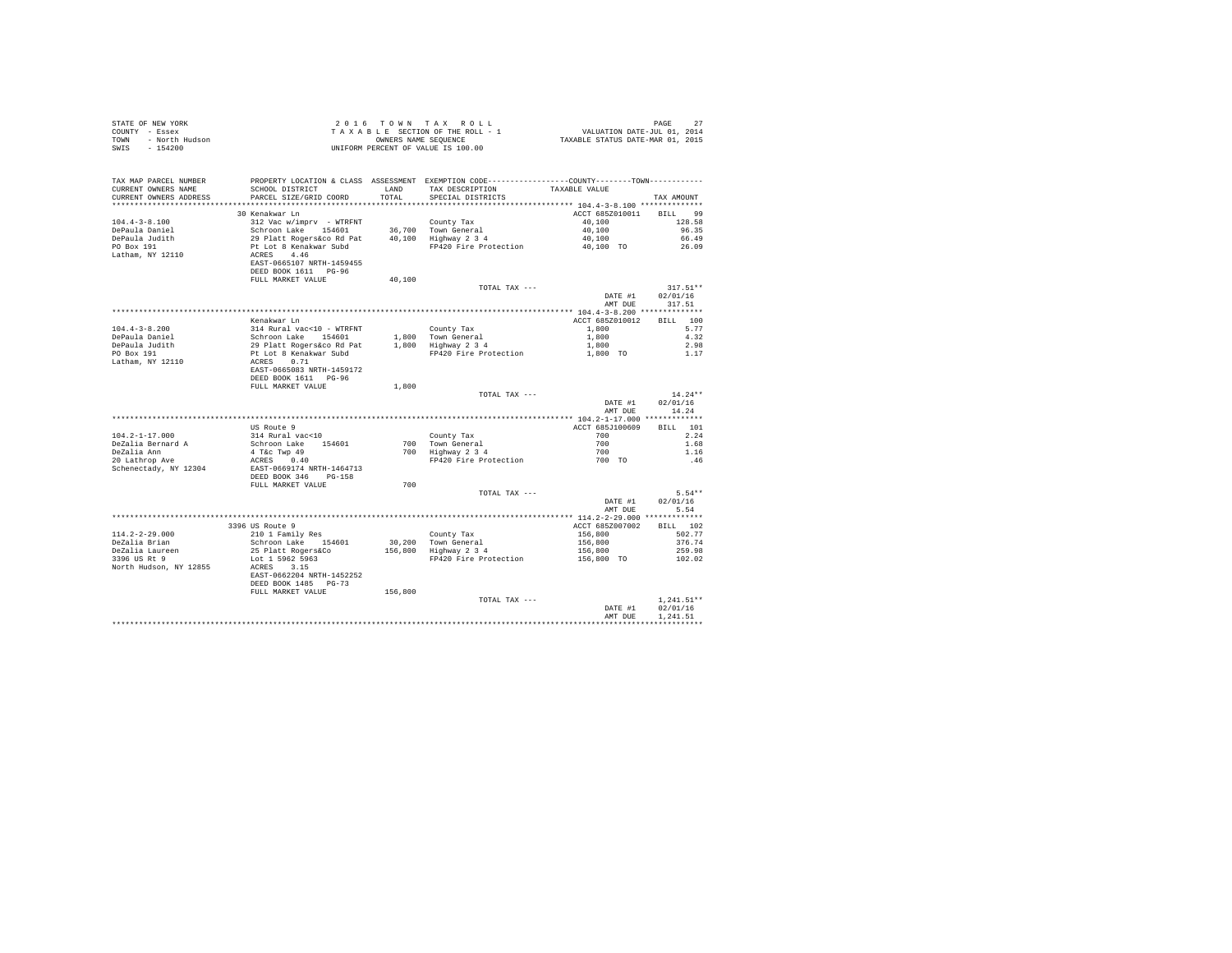| STATE OF NEW YORK      | 2016 TOWN TAX ROLL                 | 28<br>PAGE                       |
|------------------------|------------------------------------|----------------------------------|
| COUNTY - Essex         | TAXABLE SECTION OF THE ROLL - 1    | VALUATION DATE-JUL 01, 2014      |
| TOWN<br>- North Hudson | OWNERS NAME SEOUENCE               | TAXABLE STATUS DATE-MAR 01, 2015 |
| - 154200<br>SWIS       | UNIFORM PERCENT OF VALUE IS 100.00 |                                  |

| TAX MAP PARCEL NUMBER<br>CURRENT OWNERS NAME<br>CURRENT OWNERS ADDRESS | PROPERTY LOCATION & CLASS ASSESSMENT EXEMPTION CODE---------------COUNTY-------TOWN----------<br>SCHOOL DISTRICT<br>PARCEL SIZE/GRID COORD | LAND<br>TOTAL. | TAX DESCRIPTION<br>SPECIAL DISTRICTS | TAXABLE VALUE                        | TAX AMOUNT         |
|------------------------------------------------------------------------|--------------------------------------------------------------------------------------------------------------------------------------------|----------------|--------------------------------------|--------------------------------------|--------------------|
| *******************                                                    | *********************                                                                                                                      | ********       |                                      |                                      |                    |
|                                                                        | 3093 US Route 9                                                                                                                            |                |                                      | ACCT 685J100709                      | <b>BILL</b><br>103 |
| $114.4 - 1 - 45.001$                                                   | 210 1 Family Res - WTRFNT                                                                                                                  |                | County Tax                           | 93,400                               | 299.48             |
| DeZalia Deborah M                                                      | Schroon Lake 154601                                                                                                                        |                | 47.700 Town General                  | 93,400                               | 224.41             |
| DeZalia Terry L                                                        | 23 Platt Rogers&co Rd Pat                                                                                                                  |                | 93,400 Highway 2 3 4                 | 93,400                               | 154.86             |
| PO Box 85                                                              | 1.40 BANK1STARSG<br>ACRES                                                                                                                  |                | FP420 Fire Protection                | 93,400 TO                            | 60.77              |
| North Hudson, NY 12855                                                 | EAST-0660290 NRTH-1445187                                                                                                                  |                |                                      |                                      |                    |
|                                                                        | DEED BOOK 1381 PG-1                                                                                                                        |                |                                      |                                      |                    |
|                                                                        | FULL MARKET VALUE                                                                                                                          | 93,400         |                                      |                                      |                    |
|                                                                        |                                                                                                                                            |                | TOTAL TAX ---                        |                                      | $739.52**$         |
|                                                                        |                                                                                                                                            |                |                                      | DATE #1                              | 02/01/16           |
|                                                                        |                                                                                                                                            |                |                                      | AMT DUE                              | 739.52             |
|                                                                        |                                                                                                                                            |                |                                      |                                      |                    |
|                                                                        | 3678 US Route 9                                                                                                                            |                |                                      | ACCT 685J102511                      | 104<br><b>BILL</b> |
| $104.4 - 1 - 69.000$                                                   | 270 Mfg housing                                                                                                                            |                | County Tax                           | 74,000                               | 237.28             |
| DeZalia H Marc                                                         | Schroon Lake 154601                                                                                                                        | 29,100         | Town General                         | 74,000                               | 177.80             |
| DeZalia Linda                                                          | 29 Platt Rogers&co Rd Pat                                                                                                                  | 74,000         | Highway 2 3 4                        | 74,000                               | 122.70             |
| 3664 US Route 9                                                        | ACRES<br>2.00                                                                                                                              |                | School Relevy                        |                                      | 683.07             |
| PO Box 3                                                               | EAST-0665634 NRTH-1458460                                                                                                                  |                | FP420 Fire Protection                | 74,000 TO                            | 48.15              |
| North Hudson, NY 12855                                                 | DEED BOOK 1599 PG-308                                                                                                                      |                |                                      |                                      |                    |
|                                                                        | FULL MARKET VALUE                                                                                                                          | 74,000         |                                      |                                      |                    |
|                                                                        |                                                                                                                                            |                | TOTAL TAX ---                        |                                      | $1,269.00**$       |
|                                                                        |                                                                                                                                            |                |                                      | DATE #1                              | 02/01/16           |
|                                                                        |                                                                                                                                            |                |                                      | AMT DUE                              | 1,269.00           |
|                                                                        |                                                                                                                                            |                |                                      |                                      |                    |
|                                                                        | US Route 9                                                                                                                                 |                |                                      | ACCT 685J187003                      | BILL 105           |
| $104.4 - 1 - 45.400$                                                   | 314 Rural vac<10 - WTRFNT                                                                                                                  |                | County Tax                           | 36,500                               | 117.04             |
| DeZalia James D                                                        | Schroon Lake 154601                                                                                                                        |                | 36,500 Town General                  | 36,500                               | 87.70              |
| 16 Reed Ln                                                             | 8 H Gore E Of Road Patent                                                                                                                  |                | 36,500 Highway 2 3 4                 | 36,500                               | 60.52              |
| Clifton Park, NY 12065                                                 | 31 P R Rd Patent                                                                                                                           |                | FP420 Fire Protection                | 36,500 TO                            | 23.75              |
|                                                                        | Lot 5 Dezalia Subd 941/12                                                                                                                  |                |                                      |                                      |                    |
|                                                                        | 4.23<br>ACRES                                                                                                                              |                |                                      |                                      |                    |
|                                                                        | EAST-0668227 NRTH-1462923                                                                                                                  |                |                                      |                                      |                    |
|                                                                        | DEED BOOK 874<br>$PG-283$                                                                                                                  |                |                                      |                                      |                    |
|                                                                        | FULL MARKET VALUE                                                                                                                          | 36,500         |                                      |                                      |                    |
|                                                                        |                                                                                                                                            |                | TOTAL TAX ---                        |                                      | 289.01**           |
|                                                                        |                                                                                                                                            |                |                                      | DATE #1                              | 02/01/16           |
|                                                                        |                                                                                                                                            |                |                                      | AMT DUE                              | 289.01             |
|                                                                        |                                                                                                                                            |                | *************************            | ******* 125.-1-8.000 *************** |                    |
|                                                                        | Johnson Pond Rd                                                                                                                            |                |                                      | ACCT 685J100614                      | RTLL 106           |
| $125. - 1 - 8.000$                                                     | 910 Priv forest                                                                                                                            |                | County Tax                           | 61,600                               | 197.52             |
| DeZalia James D                                                        | Schroon Lake 154601                                                                                                                        | 61,600         | Town General                         | 61,600                               | 148.01             |
| DeZalia Michael J                                                      | 189 Paradox Tract                                                                                                                          | 61,600         | Highway 2 3 4                        | 61,600                               | 102.14             |
| 67 Hilton Rd                                                           | ACRES 160.00                                                                                                                               |                | FP420 Fire Protection                | 61,600 TO                            | 40.08              |
| Slingerlands, NY 12159                                                 | EAST-0672399 NRTH-1437293                                                                                                                  |                |                                      |                                      |                    |
|                                                                        | DEED BOOK 1790 PG-5                                                                                                                        |                |                                      |                                      |                    |
|                                                                        | FULL MARKET VALUE                                                                                                                          | 61,600         |                                      |                                      |                    |
|                                                                        |                                                                                                                                            |                | TOTAL TAX ---                        |                                      | 487.75**           |
|                                                                        |                                                                                                                                            |                |                                      | DATE #1                              | 02/01/16           |
|                                                                        |                                                                                                                                            |                |                                      | AMT DUE                              | 487.75             |
|                                                                        |                                                                                                                                            |                |                                      |                                      |                    |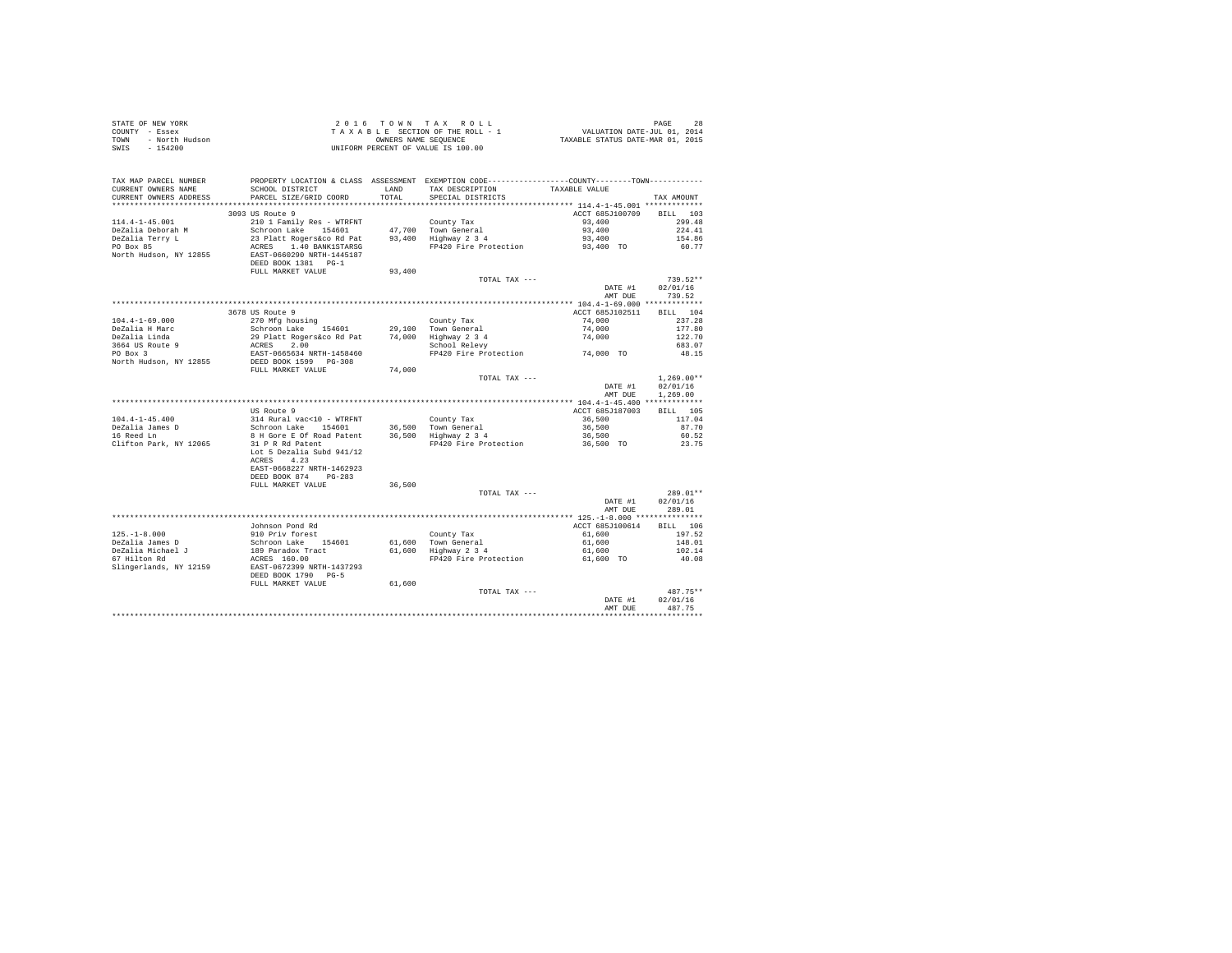| STATE OF NEW YORK<br>COUNTY - Essex<br>TOWN<br>- North Hudson<br>$-154200$<br>SWIS |                                                     |               | 2016 TOWN TAX ROLL<br>TAXABLE SECTION OF THE ROLL - 1<br>OWNERS NAME SEOUENCE<br>UNIFORM PERCENT OF VALUE IS 100.00                     | VALUATION DATE-JUL 01, 2014<br>TAXABLE STATUS DATE-MAR 01, 2015 | PAGE<br>29     |  |
|------------------------------------------------------------------------------------|-----------------------------------------------------|---------------|-----------------------------------------------------------------------------------------------------------------------------------------|-----------------------------------------------------------------|----------------|--|
| TAX MAP PARCEL NUMBER<br>CURRENT OWNERS NAME<br>CURRENT OWNERS ADDRESS             | SCHOOL DISTRICT<br>PARCEL SIZE/GRID COORD           | LAND<br>TOTAL | PROPERTY LOCATION & CLASS ASSESSMENT EXEMPTION CODE----------------COUNTY--------TOWN----------<br>TAX DESCRIPTION<br>SPECIAL DISTRICTS | TAXABLE VALUE                                                   | TAX AMOUNT     |  |
|                                                                                    |                                                     |               |                                                                                                                                         |                                                                 |                |  |
|                                                                                    | Johnson Pond Rd                                     |               |                                                                                                                                         | ACCT 685J100611                                                 | BILL 107       |  |
| $125.12 - 1 - 10.000$                                                              | 314 Rural vac<10                                    |               | County Tax                                                                                                                              | 1,400                                                           | 4.49           |  |
| DeZalia James D                                                                    | Schroon Lake 154601                                 |               | 1,400 Town General                                                                                                                      | 1,400                                                           | 3.36           |  |
| DeZalia Michael J                                                                  | 169 Paradox Tract                                   |               | 1,400 Highway 2 3 4                                                                                                                     | 1,400                                                           | 2.32           |  |
| 67 Hilton Rd                                                                       | ACRES 0.30                                          |               | FP420 Fire Protection                                                                                                                   | 1,400 TO                                                        | .91            |  |
| Slingerlands, NY 12159                                                             | EAST-0671339 NRTH-1433949                           |               |                                                                                                                                         |                                                                 |                |  |
|                                                                                    | DEED BOOK 1790 PG-5                                 | 1,400         |                                                                                                                                         |                                                                 |                |  |
|                                                                                    | FULL MARKET VALUE                                   |               | TOTAL TAX ---                                                                                                                           |                                                                 | $11.08**$      |  |
|                                                                                    |                                                     |               |                                                                                                                                         | DATE #1                                                         | 02/01/16       |  |
|                                                                                    |                                                     |               |                                                                                                                                         | AMT DUE                                                         | 11.08          |  |
|                                                                                    |                                                     |               |                                                                                                                                         |                                                                 |                |  |
|                                                                                    | 2972 US Route 9                                     |               |                                                                                                                                         | ACCT 685J103308                                                 | BILL 108       |  |
| $114.4 - 1 - 39.000$                                                               | 210 1 Family Res                                    |               | County Tax                                                                                                                              | 89,300                                                          | 286.34         |  |
| DeZalia Kelly M                                                                    | Schroon Lake 154601                                 |               | 16,200 Town General                                                                                                                     | 89,300                                                          | 214.56         |  |
| DeZalia Stephanie E                                                                | 22 Platt&rogers Co Rd Pat                           |               | 89,300 Highway 2 3 4                                                                                                                    | 89,300                                                          | 148.06         |  |
| 2972 US Rte 9<br>North Hudson, NY 12855                                            | 1619/125 BLA                                        |               | FP420 Fire Protection                                                                                                                   | 89,300 TO                                                       | 58.10          |  |
|                                                                                    | ACRES 0.61 BANK1STARSG<br>EAST-0660116 NRTH-1442225 |               |                                                                                                                                         |                                                                 |                |  |
|                                                                                    | DEED BOOK 1548 PG-47                                |               |                                                                                                                                         |                                                                 |                |  |
|                                                                                    | FULL MARKET VALUE                                   | 89,300        |                                                                                                                                         |                                                                 |                |  |
|                                                                                    |                                                     |               | TOTAL TAX ---                                                                                                                           |                                                                 | 707.06**       |  |
|                                                                                    |                                                     |               |                                                                                                                                         | DATE #1                                                         | 02/01/16       |  |
|                                                                                    |                                                     |               |                                                                                                                                         | AMT DUE                                                         | 707.06         |  |
|                                                                                    |                                                     |               |                                                                                                                                         |                                                                 |                |  |
|                                                                                    | 3664 US Route 9                                     |               |                                                                                                                                         | ACCT 685J185003                                                 | BILL 109       |  |
| $104.4 - 2 - 8.000$                                                                | 210 1 Family Res                                    |               | County Tax                                                                                                                              | 161,300                                                         | 517.20         |  |
| DeZalia Marc                                                                       | Schroon Lake 154601                                 |               | 33,300 Town General                                                                                                                     | 161,300                                                         | 387.55         |  |
| DeZalia Linda                                                                      | 29 Platt Rogers Road Pat                            |               | 161,300 Highway 2 3 4                                                                                                                   | 161,300                                                         | 267.44         |  |
| 3664 US Rte 9<br>North Hudson, NY 12855                                            | ACRES 6.80<br>EAST-0665832 NRTH-1458202             |               | FP420 Fire Protection                                                                                                                   | 161,300 TO                                                      | 104.95         |  |
|                                                                                    | DEED BOOK 1535 PG-217                               |               |                                                                                                                                         |                                                                 |                |  |
|                                                                                    | FULL MARKET VALUE                                   | 161,300       |                                                                                                                                         |                                                                 |                |  |
|                                                                                    |                                                     |               | TOTAL TAX ---                                                                                                                           |                                                                 | $1.277.14**$   |  |
|                                                                                    |                                                     |               |                                                                                                                                         | DATE #1                                                         | 02/01/16       |  |
|                                                                                    |                                                     |               |                                                                                                                                         | AMT DUR                                                         | 1.277.14       |  |
|                                                                                    |                                                     |               |                                                                                                                                         |                                                                 |                |  |
|                                                                                    | US Route 9                                          |               |                                                                                                                                         | ACCT 685J186012                                                 | BILL 110       |  |
| $104.4 - 2 - 9.000$                                                                | 314 Rural vac<10                                    |               | County Tax                                                                                                                              | 22,700                                                          | 72.79          |  |
| DeZalia Marc                                                                       | Schroon Lake 154601                                 |               | 22,700 Town General                                                                                                                     | 22,700                                                          | 54.54          |  |
| 3664 US Route 9<br>North Hudson, NY 12855                                          | 29 Platt Rogers&co Rd Pat<br>1230/343 Life Use To   |               | 22,700 Highway 2 3 4<br>FP420 Fire Protection                                                                                           | 22,700<br>22,700 TO                                             | 37.64<br>14.77 |  |
|                                                                                    | Donald & Dorothy Fish                               |               |                                                                                                                                         |                                                                 |                |  |
|                                                                                    | 5.82<br>ACRES                                       |               |                                                                                                                                         |                                                                 |                |  |
|                                                                                    | EAST-0665730 NRTH-1457822                           |               |                                                                                                                                         |                                                                 |                |  |
|                                                                                    | DEED BOOK 1472 PG-186                               |               |                                                                                                                                         |                                                                 |                |  |
|                                                                                    | FULL MARKET VALUE                                   | 22,700        |                                                                                                                                         |                                                                 |                |  |
|                                                                                    |                                                     |               | TOTAL TAX $---$                                                                                                                         |                                                                 | $179.74**$     |  |
|                                                                                    |                                                     |               |                                                                                                                                         | DATE #1                                                         | 02/01/16       |  |
|                                                                                    |                                                     |               |                                                                                                                                         | AMT DUE                                                         | 179.74         |  |
|                                                                                    |                                                     |               |                                                                                                                                         |                                                                 |                |  |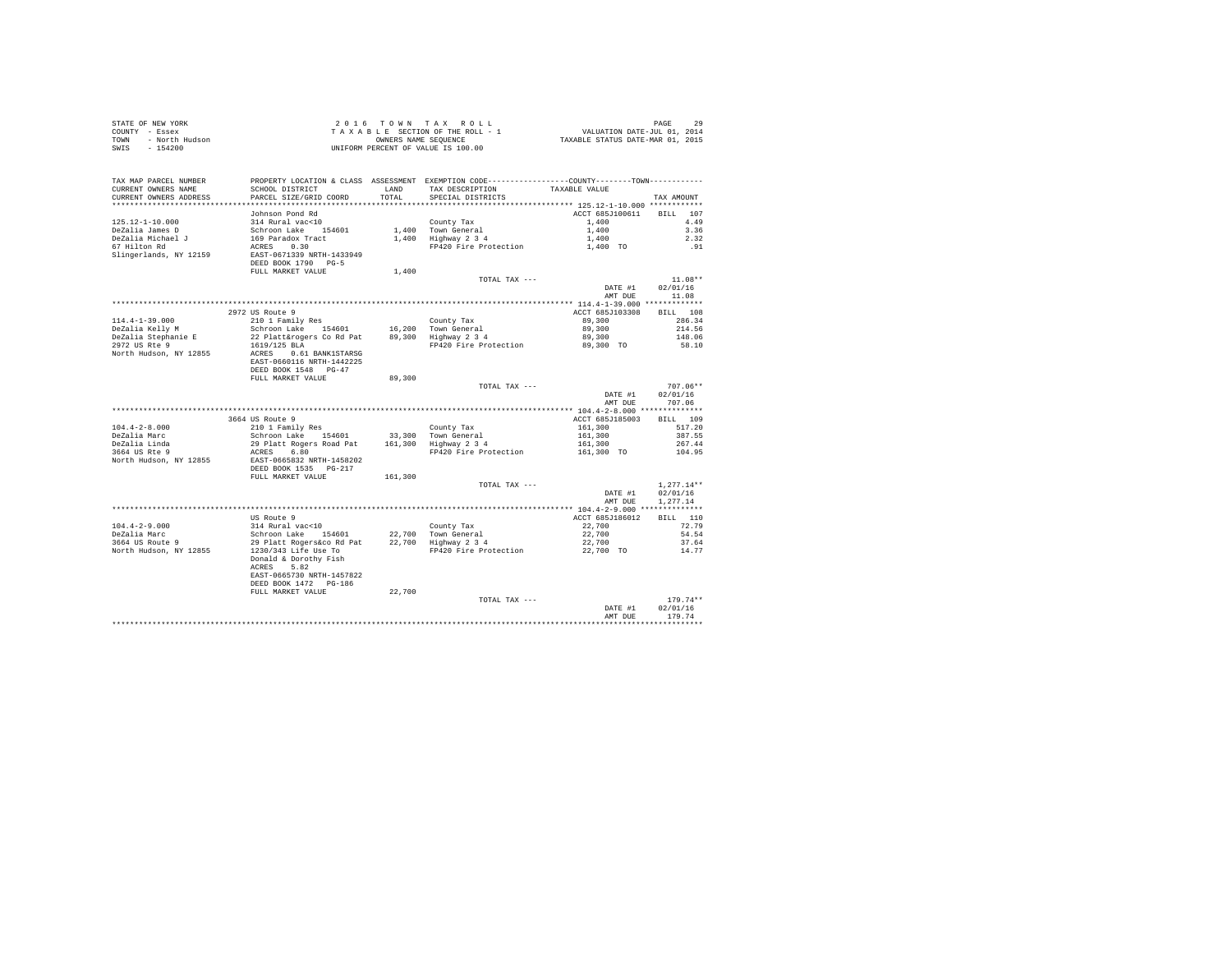|                | STATE OF NEW YORK | 2016 TOWN TAX ROLL                 | 30<br>PAGE                       |  |
|----------------|-------------------|------------------------------------|----------------------------------|--|
| COUNTY - Essex |                   | TAXABLE SECTION OF THE ROLL - 1    | VALUATION DATE-JUL 01, 2014      |  |
| TOWN           | - North Hudson    | OWNERS NAME SEOUENCE               | TAXABLE STATUS DATE-MAR 01, 2015 |  |
| SWIS           | $-154200$         | UNIFORM PERCENT OF VALUE IS 100.00 |                                  |  |
|                |                   |                                    |                                  |  |

| TAX MAP PARCEL NUMBER                                                 | PROPERTY LOCATION & CLASS ASSESSMENT EXEMPTION CODE---------------COUNTY-------TOWN--------- |         |                                             |                          |              |
|-----------------------------------------------------------------------|----------------------------------------------------------------------------------------------|---------|---------------------------------------------|--------------------------|--------------|
| CURRENT OWNERS NAME                                                   | SCHOOL DISTRICT                                                                              | LAND    | TAX DESCRIPTION                             | TAXABLE VALUE            |              |
| CURRENT OWNERS ADDRESS                                                | PARCEL SIZE/GRID COORD                                                                       | TOTAL   | SPECIAL DISTRICTS                           |                          | TAX AMOUNT   |
|                                                                       |                                                                                              |         |                                             |                          |              |
|                                                                       | 7 Kenakwar Ln                                                                                |         |                                             | ACCT 685Z010001 BILL 111 |              |
| $104.4 - 3 - 1.000$                                                   | 210 1 Family Res - WTRFNT                                                                    |         | County Tax                                  | 165,000                  | 529.06       |
| DiCerbo Stephen                                                       | Schroon Lake 154601                                                                          |         | 54.100 Town General                         | 165,000                  | 396.44       |
| 7 Kenakwar Ln                                                         | 29 Platt Rogers&co Rd Pat 165,000 Highway 2 3 4                                              |         |                                             | 165,000                  | 273.58       |
| North Hudson, NY 12855                                                | Lot 1 Kenakwar Subd                                                                          |         | FP420 Fire Protection                       | 165,000 TO               | 107.35       |
|                                                                       | ACRES 7.68                                                                                   |         |                                             |                          |              |
|                                                                       | EAST-0665551 NRTH-1458981                                                                    |         |                                             |                          |              |
|                                                                       | DEED BOOK 1604 PG-96                                                                         |         |                                             |                          |              |
|                                                                       | FULL MARKET VALUE                                                                            | 165,000 |                                             |                          | $1,306.43**$ |
|                                                                       |                                                                                              |         | TOTAL TAX ---                               | DATE #1                  | 02/01/16     |
|                                                                       |                                                                                              |         |                                             | AMT DUE                  | 1,306.43     |
|                                                                       |                                                                                              |         |                                             |                          |              |
|                                                                       | 16 Kenakwar Ln                                                                               |         |                                             | ACCT 685Z010002          | BILL 112     |
| $104.4 - 3 - 9.100$                                                   | 312 Vac w/imprv - WTRFNT                                                                     |         | County Tax                                  | 51,700                   | 165.77       |
| DiCerbo Stephen                                                       | Schroon Lake 154601                                                                          |         | 37.400 Town General                         | 51,700                   | 124.22       |
| DiCerbo Daniel                                                        |                                                                                              |         |                                             | 51,700                   | 85.72        |
| 7 Kenakwar Ln                                                         | 29 Platt Rogers&co Rd Pat $51,700$ Highway 2 3 4<br>Pt Lot 9 Kenakwar Subd                   |         | FP420 Fire Protection 51,700 TO             |                          | 33.64        |
| North Hudson, NY 12855                                                | ACRES 5.18                                                                                   |         |                                             |                          |              |
|                                                                       | EAST-0665552 NRTH-1459481                                                                    |         |                                             |                          |              |
|                                                                       | DEED BOOK 1604 PG-124                                                                        |         |                                             |                          |              |
|                                                                       | FULL MARKET VALUE                                                                            | 51,700  |                                             |                          |              |
|                                                                       |                                                                                              |         | TOTAL TAX ---                               |                          | $409.35**$   |
|                                                                       |                                                                                              |         |                                             | DATE #1                  | 02/01/16     |
|                                                                       |                                                                                              |         |                                             | AMT DUE                  | 409.35       |
|                                                                       |                                                                                              |         |                                             |                          |              |
|                                                                       | Kenakwar Ln                                                                                  |         |                                             | ACCT 685Z010003          | BTLL 113     |
| $104.4 - 3 - 9.200$                                                   | 314 Rural vac<10 - WTRFNT                                                                    |         | County Tax                                  | 300                      | 0.96         |
| DiCerbo Stephen                                                       |                                                                                              |         | 300 Town General                            | 300                      | 0.72         |
| DiCerbo Daniel                                                        |                                                                                              |         | 300 Highway 2 3 4                           | 300                      | 0.50         |
| 7 Kenakwar Ln                                                         | Schroon Lake 154601<br>29 Platt Rogers&co Rd Pat<br>Pt Lot 9 Kenakwar Subd                   |         | FP420 Fire Protection                       | 300 TO                   | .20          |
| North Hudson, NY 12855                                                | ACRES 0.11                                                                                   |         |                                             |                          |              |
|                                                                       | EAST-0665314 NRTH-1459172                                                                    |         |                                             |                          |              |
|                                                                       | DEED BOOK 1604 PG-124                                                                        |         |                                             |                          |              |
|                                                                       | FULL MARKET VALUE                                                                            | 300     |                                             |                          |              |
|                                                                       |                                                                                              |         | TOTAL TAX ---                               |                          | $2.38**$     |
|                                                                       |                                                                                              |         |                                             | DATE #1                  | 02/01/16     |
|                                                                       |                                                                                              |         |                                             | AMT DUE                  | 2.38         |
|                                                                       | Wonder View Rd                                                                               |         |                                             | ACCT 685J178513          | BILL 114     |
| $104.4 - 1 - 71.000$                                                  | 314 Rural vac<10                                                                             |         | County Tax                                  | 18,900                   | 60.60        |
| Dickerson Duane P                                                     |                                                                                              |         |                                             | 18,900                   | 45.41        |
| 105 Reber Rd                                                          |                                                                                              |         | 18,900 Town General<br>18,900 Highway 2 3 4 | 18,900                   | 31.34        |
| Willsboro, NY 12996                                                   | Schroon Lake 154601<br>29 31 Platt Rogers&co Pat<br>ACRES 1.70                               |         | FP420 Fire Protection                       | 18,900 TO                | 12.30        |
|                                                                       | EAST-0666194 NRTH-1459399                                                                    |         |                                             |                          |              |
|                                                                       |                                                                                              |         |                                             |                          |              |
| PRIOR OWNER ON 3/01/2015<br>EED BOOK 1818 PG-182<br>EULL MARKET VALUE |                                                                                              | 18,900  |                                             |                          |              |
|                                                                       |                                                                                              |         | TOTAL TAX ---                               |                          | $149.65**$   |
|                                                                       |                                                                                              |         |                                             | DATE #1                  | 02/01/16     |
|                                                                       |                                                                                              |         |                                             | AMT DUE                  | 149.65       |
|                                                                       |                                                                                              |         |                                             |                          |              |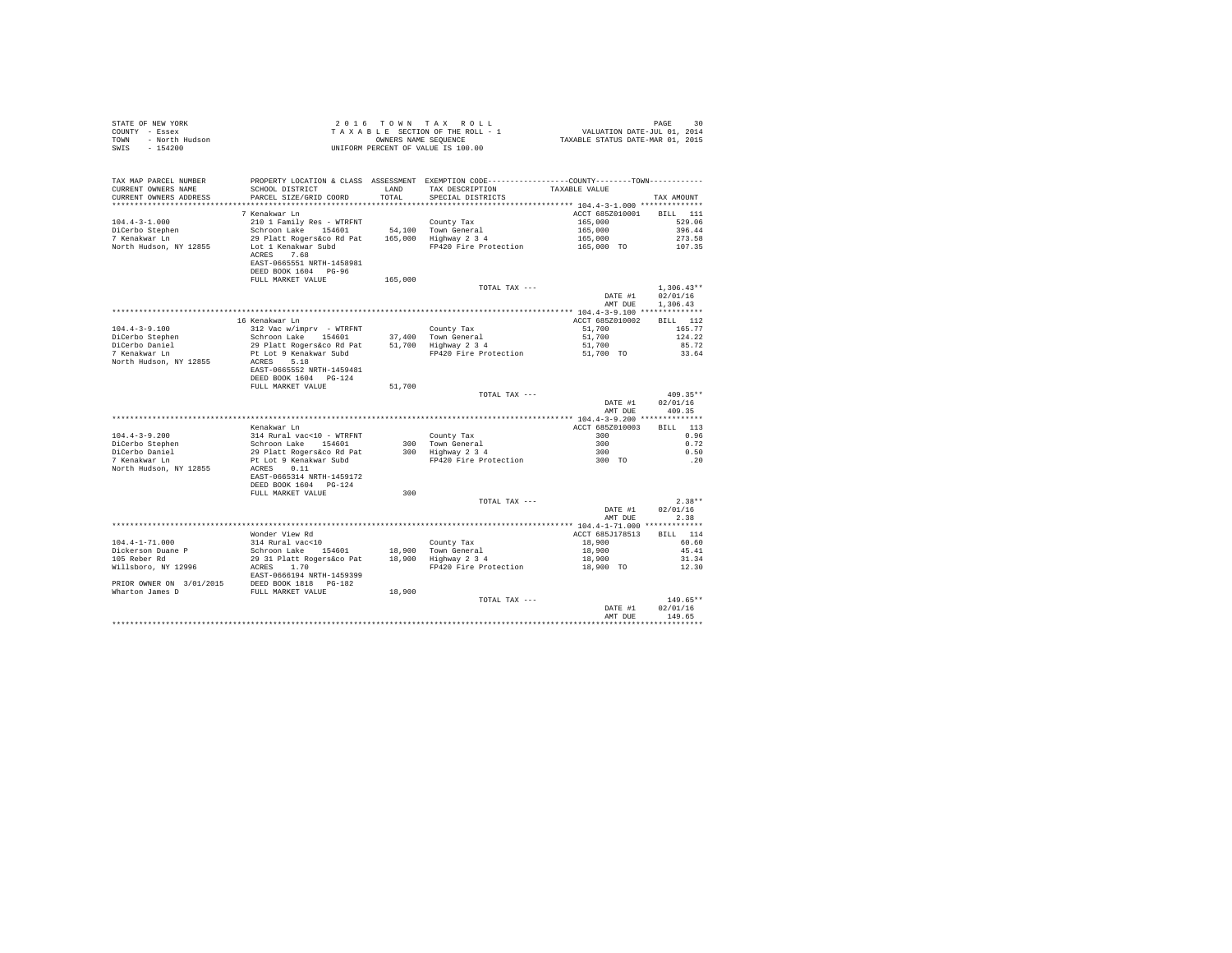| STATE OF NEW YORK      | 2016 TOWN TAX ROLL                 | PAGE                             |
|------------------------|------------------------------------|----------------------------------|
| COUNTY - Essex         | TAXABLE SECTION OF THE ROLL - 1    | VALUATION DATE-JUL 01, 2014      |
| TOWN<br>- North Hudson | OWNERS NAME SEOUENCE               | TAXABLE STATUS DATE-MAR 01, 2015 |
| - 154200<br>SWIS       | UNIFORM PERCENT OF VALUE IS 100.00 |                                  |

| TAX MAP PARCEL NUMBER               | PROPERTY LOCATION & CLASS ASSESSMENT EXEMPTION CODE---------------COUNTY-------TOWN--------- |         |                       |                 |                    |
|-------------------------------------|----------------------------------------------------------------------------------------------|---------|-----------------------|-----------------|--------------------|
| CURRENT OWNERS NAME                 | SCHOOL DISTRICT                                                                              | LAND    | TAX DESCRIPTION       | TAXABLE VALUE   |                    |
| CURRENT OWNERS ADDRESS              | PARCEL SIZE/GRID COORD                                                                       | TOTAL   | SPECIAL DISTRICTS     |                 | TAX AMOUNT         |
|                                     |                                                                                              |         |                       |                 |                    |
|                                     | Wonder View Rd                                                                               |         |                       | ACCT 685J178514 | 115<br><b>BILL</b> |
| $104.4 - 1 - 72.000$                | 314 Rural vac<10                                                                             |         | County Tax            | 19,000          | 60.92              |
| Dickerson Duane P                   | Schroon Lake 154601                                                                          |         | 19,000 Town General   | 19,000          | 45.65              |
| 105 Reber Rd                        | 29 30 Platt Rogers&co Pat                                                                    | 19,000  | Highway 2 3 4         | 19,000          | 31.50              |
| Willsboro, NY 12996                 | 1.80<br>ACRES                                                                                |         | FP420 Fire Protection | 19,000 TO       | 12.36              |
|                                     | EAST-0666279 NRTH-1459561                                                                    |         |                       |                 |                    |
| PRIOR OWNER ON 3/01/2015            | DEED BOOK 1818 PG-178                                                                        |         |                       |                 |                    |
| Wharton James D                     | FULL MARKET VALUE                                                                            | 19,000  |                       |                 |                    |
|                                     |                                                                                              |         | TOTAL TAX ---         |                 | $150.43**$         |
|                                     |                                                                                              |         |                       | DATE #1         | 02/01/16           |
|                                     |                                                                                              |         |                       | AMT DUE         | 150.43             |
|                                     |                                                                                              |         |                       |                 |                    |
|                                     | 6 Lazy St                                                                                    |         |                       | ACCT 685J100703 | BILL 116           |
| $113.20 - 1 - 9.000$                | 210 1 Family Res                                                                             |         | County Tax            | 106,600         | 341.81             |
| Dobie Allan W                       | Schroon Lake 154601                                                                          | 29,600  | Town General          | 106,600         | 256.13             |
| Dobie Diane                         | 20 Tract West Of Road Pat                                                                    | 106,600 | Highway 2 3 4         | 106,600         | 176.75             |
| Circle Glenn                        | 2.50<br>ACRES<br>EAST-0644067 NRTH-1442359                                                   |         | FP420 Fire Protection | 106,600 TO      | 69.36              |
| 6 Lazv St<br>North Hudson, NY 12855 | DEED BOOK 1359 PG-25                                                                         |         |                       |                 |                    |
|                                     | FULL MARKET VALUE                                                                            | 106,600 |                       |                 |                    |
|                                     |                                                                                              |         | TOTAL TAX ---         |                 | 844.05**           |
|                                     |                                                                                              |         |                       | DATE #1         | 02/01/16           |
|                                     |                                                                                              |         |                       | AMT DUE         | 844.05             |
|                                     |                                                                                              |         |                       |                 |                    |
|                                     | 5 Lazy St                                                                                    |         |                       | ACCT 685J102209 | 117<br><b>BILL</b> |
| $113.20 - 1 - 30.000$               | 311 Res vac land                                                                             |         | County Tax            | 16,100          | 51.62              |
| Dobie Allen                         | Schroon Lake 154601                                                                          |         | 16,100 Town General   | 16,100          | 38.68              |
| Dobie Diane                         | 20 Tract West Of Rd Pat                                                                      |         | 16,100 Highway 2 3 4  | 16,100          | 26.69              |
| 6 Lazy St                           | 0.82<br>ACRES                                                                                |         | FP420 Fire Protection | 16,100 TO       | 10.48              |
| North Hudson, NY 12855              | EAST-0644262 NRTH-1442238                                                                    |         |                       |                 |                    |
|                                     | DEED BOOK 1132 PG-215                                                                        |         |                       |                 |                    |
|                                     | FULL MARKET VALUE                                                                            | 16,100  |                       |                 |                    |
|                                     |                                                                                              |         | TOTAL TAX ---         |                 | $127.47**$         |
|                                     |                                                                                              |         |                       | DATE #1         | 02/01/16           |
|                                     |                                                                                              |         |                       | AMT DUE         | 127.47             |
|                                     |                                                                                              |         |                       |                 |                    |
|                                     | 2940 US Route 9                                                                              |         |                       | ACCT 685J103311 | BILL 118           |
| $114.18 - 3 - 4.000$                | 485 >luse sm bld                                                                             |         | County Tax            | 79,300          | 254.27             |
| Dobie Robert D                      | Schroon Lake<br>154601                                                                       | 3,600   | Town General          | 79,300          | 190.53             |
| Brazee Brenda M                     | 22 Platt Rogers&co Rd Pat                                                                    |         | 79,300 Highway 2 3 4  | 79,300          | 131.48             |
| PO Box 1                            | Suite 1&2                                                                                    |         | FP420 Fire Protection | 79,300 TO       | 51.60              |
| North Hudson, NY 12855              | 0.12<br>ACRES                                                                                |         |                       |                 |                    |
|                                     | EAST-0659569 NRTH-1441513                                                                    |         |                       |                 |                    |
|                                     | DEED BOOK 943<br>$PG-47$                                                                     |         |                       |                 |                    |
|                                     | FULL MARKET VALUE                                                                            | 79,300  |                       |                 |                    |
|                                     |                                                                                              |         | TOTAL TAX ---         |                 | 627.88**           |
|                                     |                                                                                              |         |                       | DATE #1         | 02/01/16           |
|                                     |                                                                                              |         |                       | AMT DUE         | 627.88             |
|                                     |                                                                                              |         |                       |                 |                    |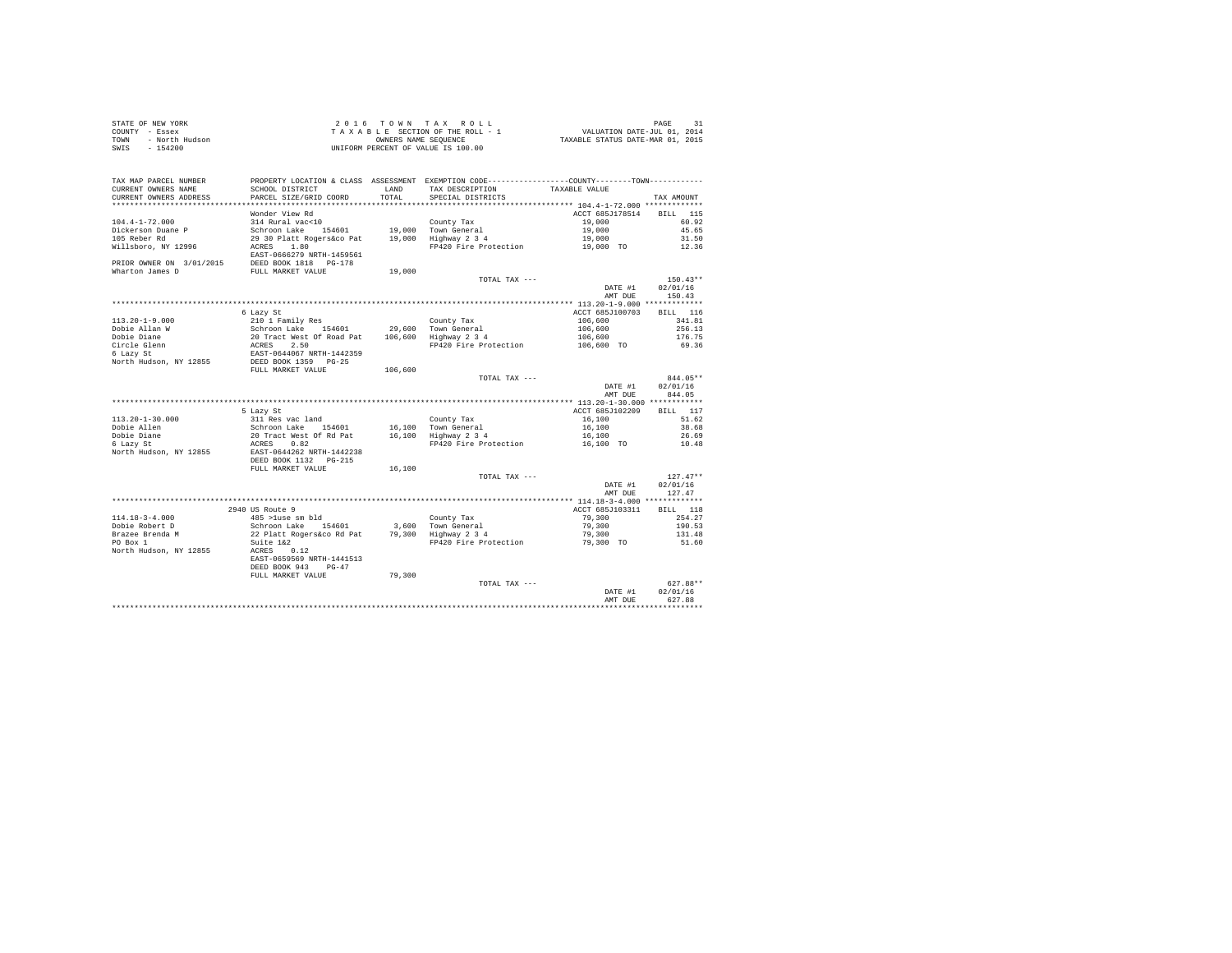| TAX MAP PARCEL NUMBER<br>CURRENT OWNERS NAME   | PROPERTY LOCATION & CLASS ASSESSMENT EXEMPTION CODE----------------COUNTY-------TOWN---------<br>${\small \begin{tabular}{ll} \texttt{SCHOOL} \texttt{ DISTERTCT} & \texttt{LAND} \\ \texttt{PARCH} \texttt{ SIZE/GRID COORD} & \texttt{TOTAL} \end{tabular}}$                       | LAND    | TAX DESCRIPTION TAXABLE VALUE<br>SPECIAL DISTRICTS                                                           |                                  |                                  |
|------------------------------------------------|--------------------------------------------------------------------------------------------------------------------------------------------------------------------------------------------------------------------------------------------------------------------------------------|---------|--------------------------------------------------------------------------------------------------------------|----------------------------------|----------------------------------|
| CURRENT OWNERS ADDRESS                         |                                                                                                                                                                                                                                                                                      |         | SPECIAL DISTRICTS                                                                                            |                                  | TAX AMOUNT                       |
|                                                | 369 Ensign Pond Rd                                                                                                                                                                                                                                                                   |         |                                                                                                              | ACCT 685J102702 BILL 119         |                                  |
| $115. - 1 - 1.100$                             |                                                                                                                                                                                                                                                                                      |         |                                                                                                              | 159,000 509.82                   |                                  |
| Dobie Robert D                                 |                                                                                                                                                                                                                                                                                      |         |                                                                                                              |                                  | 382.03                           |
|                                                |                                                                                                                                                                                                                                                                                      |         |                                                                                                              |                                  | 263.63                           |
| Dobie Brenda M<br>PO Box 1                     |                                                                                                                                                                                                                                                                                      |         | FP420 Fire Protection                                                                                        | 159,000<br>159,000<br>159,000 TO | 103.45                           |
| North Hudson, NY 12855                         | EAST-0671768 NRTH-1455763                                                                                                                                                                                                                                                            |         |                                                                                                              |                                  |                                  |
|                                                | FULL MARKET VALUE 159,000                                                                                                                                                                                                                                                            |         |                                                                                                              |                                  |                                  |
|                                                |                                                                                                                                                                                                                                                                                      |         | TOTAL TAX ---                                                                                                | DATE #1                          | $1.258.93**$<br>02/01/16         |
|                                                |                                                                                                                                                                                                                                                                                      |         |                                                                                                              | AMT DUE                          | 1,258.93                         |
|                                                |                                                                                                                                                                                                                                                                                      |         |                                                                                                              |                                  | BILL 120                         |
|                                                |                                                                                                                                                                                                                                                                                      |         |                                                                                                              | ACCT 685J100705                  | 348.54                           |
|                                                |                                                                                                                                                                                                                                                                                      |         |                                                                                                              |                                  | 261.17                           |
|                                                |                                                                                                                                                                                                                                                                                      |         |                                                                                                              |                                  | 180.23                           |
|                                                |                                                                                                                                                                                                                                                                                      |         |                                                                                                              |                                  | 70.72                            |
|                                                | EAST-0668959 NRTH-1434930<br>DEED BOOK 1713 PG-24                                                                                                                                                                                                                                    |         |                                                                                                              |                                  |                                  |
|                                                | FULL MARKET VALUE                                                                                                                                                                                                                                                                    | 108,700 | TOTAL TAX ---                                                                                                |                                  | $860.66**$                       |
|                                                |                                                                                                                                                                                                                                                                                      |         |                                                                                                              | AMT DUE                          | DATE #1 02/01/16<br>860.66       |
|                                                |                                                                                                                                                                                                                                                                                      |         |                                                                                                              |                                  |                                  |
|                                                | 3724 US Route 9                                                                                                                                                                                                                                                                      |         |                                                                                                              | ACCT 685J178512 BILL 121         |                                  |
| $104.4 - 1 - 70.000$                           |                                                                                                                                                                                                                                                                                      |         |                                                                                                              |                                  | 409.46                           |
| Drake Nicholas                                 |                                                                                                                                                                                                                                                                                      |         |                                                                                                              |                                  | 306.82                           |
| Drake Nicholas<br>3724 US Route 9              |                                                                                                                                                                                                                                                                                      |         |                                                                                                              |                                  | 211.73                           |
| North Hudson, NY 12855                         | 210 1 Family Res 28, 700 mm (28, 700 mm (27, 700 mm (27, 700 mm (27, 700 mm (28, 700 mm (28, 700 mm (28, 700 mm (28, 700 mm (28, 700 mm (28, 700 mm (28, 700 mm (28, 700 mm (28, 700 mm (28, 700 mm (28, 700 mm (28, 700 mm (2<br>EAST-0666100 NRTH-1459221<br>DEED BOOK 1605 PG-313 |         |                                                                                                              |                                  | 83.09                            |
|                                                | FULL MARKET VALUE                                                                                                                                                                                                                                                                    | 127,700 |                                                                                                              |                                  |                                  |
|                                                |                                                                                                                                                                                                                                                                                      |         | TOTAL TAX ---                                                                                                |                                  | $1.011.10**$<br>DATE #1 02/01/16 |
|                                                |                                                                                                                                                                                                                                                                                      |         |                                                                                                              | AMT DUE                          | 1,011.10                         |
|                                                | US Route 9                                                                                                                                                                                                                                                                           |         |                                                                                                              | ACCT 685J102214 BILL 122         |                                  |
| 114.18-2-2.100                                 |                                                                                                                                                                                                                                                                                      |         |                                                                                                              | 44,100 141.40                    |                                  |
|                                                |                                                                                                                                                                                                                                                                                      |         |                                                                                                              |                                  | 105.96                           |
|                                                |                                                                                                                                                                                                                                                                                      |         |                                                                                                              |                                  | 73.12                            |
| Drake-Haynes Anna<br>2969 US Rte 9<br>PO Box 9 |                                                                                                                                                                                                                                                                                      |         |                                                                                                              |                                  | 407.07                           |
|                                                | North Hudson, NY 12855 EAST-0659451 NRTH-1442201<br>DEED BOOK 1493 PG-319                                                                                                                                                                                                            |         | 44,100<br>44,100 Town General<br>44,100 Highway 2 3 4<br>5chool Relevy<br>FP420 Fire Protection<br>44,100 TO |                                  | 28.69                            |
|                                                | FULL MARKET VALUE                                                                                                                                                                                                                                                                    | 44,100  |                                                                                                              |                                  |                                  |
|                                                |                                                                                                                                                                                                                                                                                      |         | $TOTAI. TAX - - -$                                                                                           |                                  | $756.24**$                       |
|                                                |                                                                                                                                                                                                                                                                                      |         |                                                                                                              | DATE #1                          | 02/01/16<br>756.24               |
|                                                |                                                                                                                                                                                                                                                                                      |         |                                                                                                              | AMT DUE                          |                                  |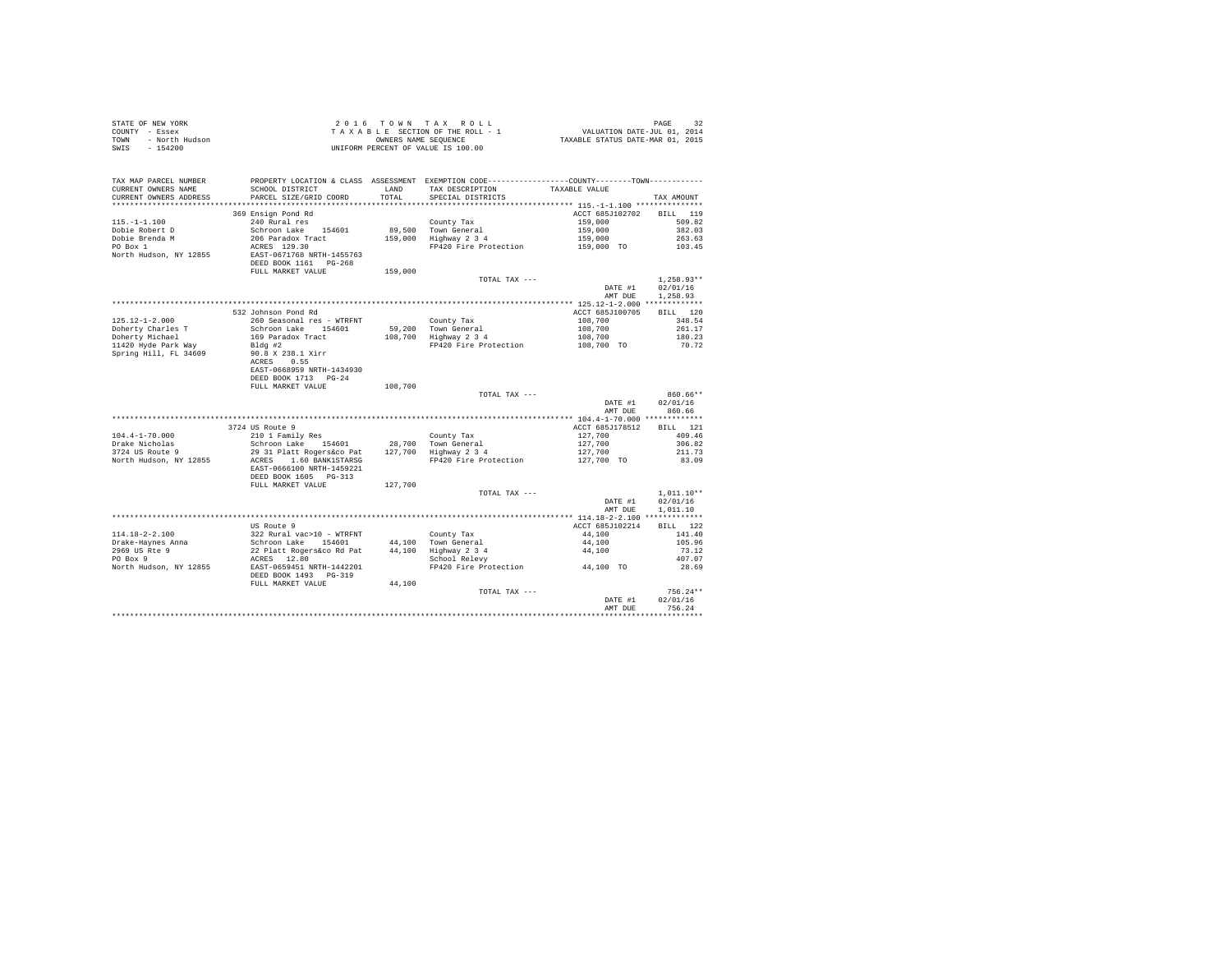|                | STATE OF NEW YORK | 2016 TOWN TAX ROLL                 | PAGE                             |
|----------------|-------------------|------------------------------------|----------------------------------|
| COUNTY - Essex |                   | TAXABLE SECTION OF THE ROLL - 1    | VALUATION DATE-JUL 01, 2014      |
| TOWN           | - North Hudson    | OWNERS NAME SEOUENCE               | TAXABLE STATUS DATE-MAR 01, 2015 |
| SWIS           | $-154200$         | UNIFORM PERCENT OF VALUE IS 100.00 |                                  |

|                                               |                                                                                               |               | TOTAL TAX ---                        | DATE #1<br>AMT DUE | $425.97**$<br>02/01/16<br>425.97 |
|-----------------------------------------------|-----------------------------------------------------------------------------------------------|---------------|--------------------------------------|--------------------|----------------------------------|
|                                               | DEED BOOK 1516<br>$PG-145$<br>FULL MARKET VALUE                                               | 53,800        |                                      |                    |                                  |
| PO Box 692<br>Schroon Lake, NY 12870          | ACRES<br>0.74 BANK1STARSG<br>EAST-0644739 NRTH-1442496                                        |               | FP420 Fire Protection                | 53,800 TO          | 35.00                            |
| Dudley Ralph<br>Forrester Kristin J           | 154601<br>20 Tract West Of Road Pat                                                           |               | 53,800 Highway 2 3 4                 | 53,800             | 89.20                            |
| $113.20 - 1 - 14.000$                         | 210 1 Family Res<br>Schroon Lake                                                              |               | County Tax<br>17,400 Town General    | 53,800<br>53,800   | 172.51<br>129.26                 |
|                                               | 3449 Blue Ridge Rd                                                                            |               |                                      | ACCT 685J102506    | 126<br>BILL                      |
|                                               |                                                                                               |               |                                      |                    |                                  |
|                                               |                                                                                               |               |                                      | AMT DUE            | 4.74                             |
|                                               |                                                                                               |               |                                      | DATE #1            | 02/01/16                         |
|                                               |                                                                                               |               | TOTAL TAX ---                        |                    | $4.74**$                         |
|                                               | FULL MARKET VALUE                                                                             | 600           |                                      |                    |                                  |
| Schroon Lake, NY 12870                        | EAST-0644619 NRTH-1442529<br>DEED BOOK 1516 PG-145                                            |               |                                      |                    |                                  |
| PO Box 692                                    | ACRES<br>0.28                                                                                 |               | FP420 Fire Protection                | 600 TO             | .39                              |
| Forrester Kristin J                           | 20 Tract West Of Rd Pat                                                                       | 600           | Highway 2 3 4                        | 600                | 0.99                             |
| Dudley Ralph                                  | Schroon Lake<br>154601                                                                        | 600           | Town General                         | 600                | 1.44                             |
| $113.20 - 1 - 13.000$                         | 314 Rural vac<10                                                                              |               | County Tax                           | 600                | 1.92                             |
|                                               | Blue Ridge Rd                                                                                 |               |                                      | ACCT 685J102505    | 125<br>BILL                      |
|                                               |                                                                                               |               |                                      |                    |                                  |
|                                               |                                                                                               |               |                                      | AMT DUE            | 38.79                            |
|                                               |                                                                                               |               |                                      | DATE #1            | 02/01/16                         |
|                                               | FULL MARKET VALUE                                                                             | 4.900         | TOTAL TAX ---                        |                    | $38.79**$                        |
|                                               | DEED BOOK 1516   PG-145                                                                       |               |                                      |                    |                                  |
| Schroon Lake, NY 12870                        | EAST-0644534 NRTH-1442494                                                                     |               |                                      |                    |                                  |
| PO Box 692                                    | ACRES 0.13 BANK1STARSG                                                                        |               | FP420 Fire Protection                | 4,900 TO           | 3.19                             |
| Forrester Kristin J                           | Tract West Of Road Patent                                                                     | 4,900         | Highway 2 3 4                        | 4,900              | 8.12                             |
| Dudley Ralph                                  | Schroon Lake 154601                                                                           |               | 300 Town General                     | 4,900              | 11.77                            |
| $113.20 - 1 - 12.000$                         | 312 Vac w/imprv                                                                               |               | County Tax                           | 4,900              | 15.71                            |
|                                               | Blue Ridge Rd                                                                                 |               |                                      | ACCT 685J179007    | BTLL.<br>124                     |
|                                               |                                                                                               |               |                                      | AMT DUE            | 709.44                           |
|                                               |                                                                                               |               |                                      | DATE #1            | 02/01/16                         |
|                                               |                                                                                               |               | TOTAL TAX ---                        |                    | $709.44**$                       |
|                                               | DEED BOOK 1432 PG-198<br>FULL MARKET VALUE                                                    | 89,600        |                                      |                    |                                  |
| North Hudson, NY 12855                        | EAST-0660416 NRTH-1445422                                                                     |               |                                      |                    |                                  |
| 3105 US Rte 9                                 | 2.00<br>ACRES                                                                                 |               | FP420 Fire Protection                | 89,600 TO          | 58.30                            |
| Dresser Deanne D                              | 23 Platt Rogers&co Rd Pat                                                                     | 89,600        | Highway 2 3 4                        | 89,600             | 148.56                           |
| Dresser Donald                                | Schroon Lake 154601                                                                           |               | 48.900 Town General                  | 89,600             | 215.28                           |
| $114.4 - 1 - 31.051$                          | 210 1 Family Res - WTRFNT                                                                     |               | County Tax                           | 89,600             | 287.30                           |
|                                               | 3105 US Route 9                                                                               |               |                                      | ACCT 685J100708    | 123<br><b>BILL</b>               |
| **********************                        |                                                                                               |               |                                      |                    |                                  |
| CURRENT OWNERS NAME<br>CURRENT OWNERS ADDRESS | SCHOOL DISTRICT<br>PARCEL SIZE/GRID COORD                                                     | LAND<br>TOTAL | TAX DESCRIPTION<br>SPECIAL DISTRICTS | TAXABLE VALUE      | TAX AMOUNT                       |
| TAX MAP PARCEL NUMBER                         | PROPERTY LOCATION & CLASS ASSESSMENT EXEMPTION CODE---------------COUNTY-------TOWN---------- |               |                                      |                    |                                  |
|                                               |                                                                                               |               |                                      |                    |                                  |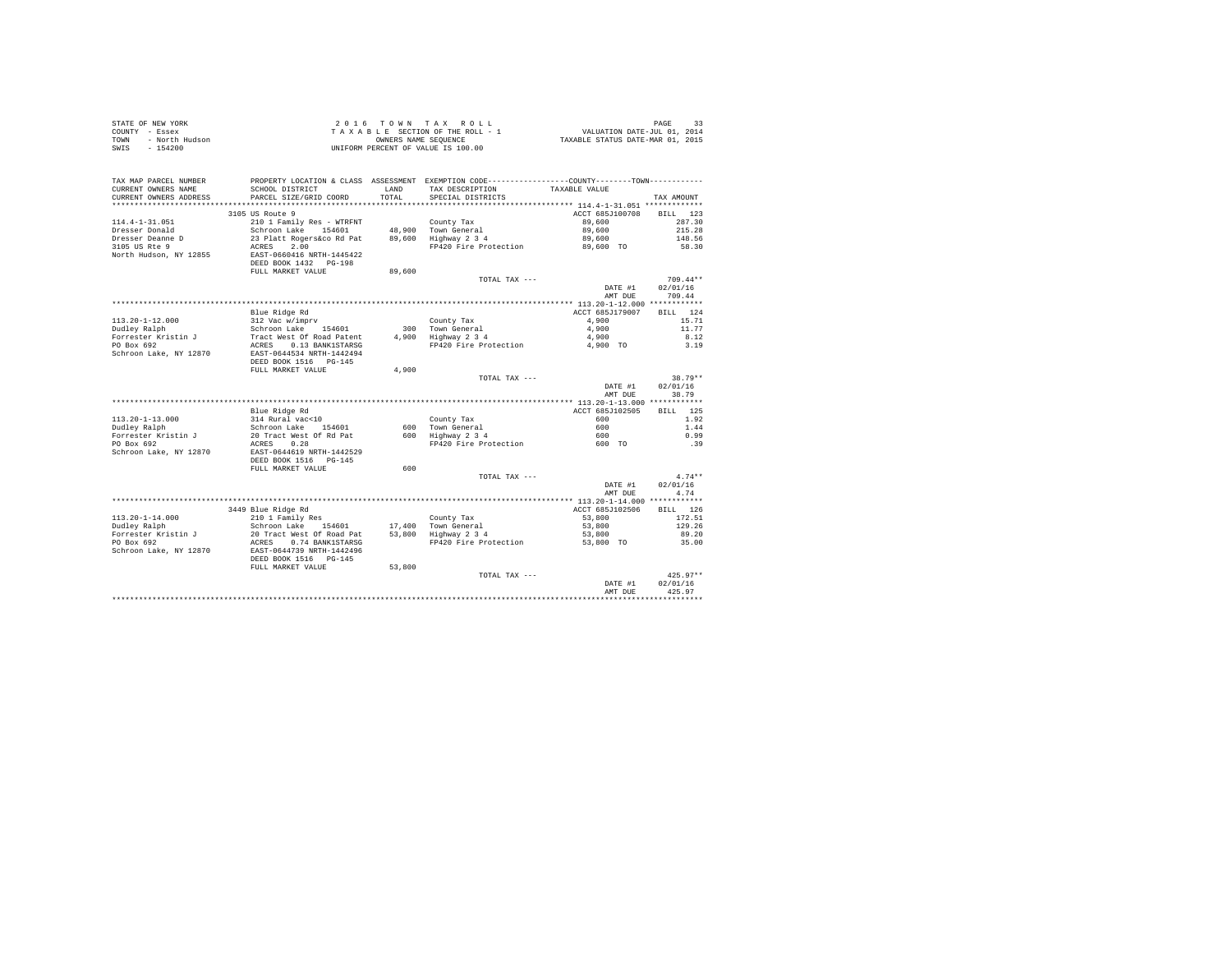| STATE OF NEW YORK |                | 2016 TOWN TAX ROLL                 | 34<br>PAGE                       |  |
|-------------------|----------------|------------------------------------|----------------------------------|--|
| COUNTY - Essex    |                | TAXABLE SECTION OF THE ROLL - 1    | VALUATION DATE-JUL 01, 2014      |  |
| TOWN              | - North Hudson | OWNERS NAME SEOUENCE               | TAXABLE STATUS DATE-MAR 01, 2015 |  |
| SWIS - 154200     |                | UNIFORM PERCENT OF VALUE IS 100.00 |                                  |  |

| TAX MAP PARCEL NUMBER<br>CURRENT OWNERS NAME | PROPERTY LOCATION & CLASS ASSESSMENT<br>SCHOOL DISTRICT | <b>T.AND</b> | TAX DESCRIPTION         | EXEMPTION CODE----------------COUNTY-------TOWN----------<br>TAXABLE VALUE |                    |
|----------------------------------------------|---------------------------------------------------------|--------------|-------------------------|----------------------------------------------------------------------------|--------------------|
| CURRENT OWNERS ADDRESS                       | PARCEL SIZE/GRID COORD                                  | TOTAL        | SPECIAL DISTRICTS       |                                                                            | TAX AMOUNT         |
| *********************                        |                                                         |              |                         |                                                                            |                    |
|                                              | 3974 US Route 9                                         |              |                         | ACCT 685J100410                                                            | 127<br><b>BILL</b> |
| $104.2 - 1 - 15.000$                         | 210 1 Family Res                                        |              | County Tax              | 61,300                                                                     | 196.56             |
| Duntley James S                              | Schroon Lake<br>154601                                  | 23,000       | Town General            | 61,300                                                                     | 147.28             |
| Duntley Deborah                              | 4 T&c Twp 49                                            | 61,300       | Highway 2 3 4           | 61,300                                                                     | 101.64             |
| 3974 US Rte 9                                | 3.00<br>ACRES                                           |              | FP420 Fire Protection   | 61,300 TO                                                                  | 39.88              |
| PO Box 83                                    | EAST-0669424 NRTH-1464666                               |              |                         |                                                                            |                    |
| North Hudson, NY 12855                       | DEED BOOK 1243<br>$PG-28$                               |              |                         |                                                                            |                    |
|                                              | FULL MARKET VALUE                                       | 61,300       |                         |                                                                            |                    |
|                                              |                                                         |              | TOTAL TAX ---           |                                                                            | 485.36**           |
|                                              |                                                         |              |                         | DATE #1                                                                    | 02/01/16           |
|                                              |                                                         |              |                         | AMT DUE                                                                    | 485.36             |
|                                              |                                                         |              |                         |                                                                            |                    |
|                                              | 107 Duntley Rd                                          |              |                         | ACCT 685J191001                                                            | <b>BILL</b><br>128 |
| $104.4 - 1 - 51.200$                         | 270 Mfg housing                                         |              | VETCOM CTS 41130        | 17,825<br>17,825                                                           |                    |
| Duntley James S                              | Schroon Lake 154601                                     |              | 36,700 VETDIS CTS 41140 | 35,650<br>35,650                                                           |                    |
| Duntley Kevin J                              | 8-H Gore E Of Road Pat                                  |              | 71,300 County Tax       | 17.825                                                                     | 57.15              |
| c/o Joyce Burdick                            | 1609/79-Life Estate to                                  |              | Town General            | 17,825                                                                     | 42.83              |
| PO Box 127                                   | Joyce G Burdick                                         |              | Highway 2 3 4           | 17,825                                                                     | 29.55              |
| North Hudson, NY 12855                       | 6.89<br>ACRES                                           |              | FP420 Fire Protection   | 71,300 TO                                                                  | 46.39              |
|                                              | EAST-0669133 NRTH-1461892                               |              |                         |                                                                            |                    |
|                                              | DEED BOOK 1609 PG-79                                    |              |                         |                                                                            |                    |
|                                              | FULL MARKET VALUE                                       | 71,300       |                         |                                                                            |                    |
|                                              |                                                         |              | TOTAL TAX ---           |                                                                            | 175.92**           |
|                                              |                                                         |              |                         | DATE #1                                                                    | 02/01/16           |
|                                              |                                                         |              |                         | AMT DUE                                                                    | 175.92             |
|                                              |                                                         |              |                         |                                                                            |                    |
|                                              |                                                         |              |                         | **** 104.4-1-49.000 **************                                         |                    |
|                                              | 69 Duntley Rd                                           |              |                         | ACCT 685L100715                                                            | 129<br><b>BILL</b> |
| $104.4 - 1 - 49.000$                         | 240 Rural res                                           |              | County Tax              | 105,000                                                                    | 336.68             |
| Duntley Kevin                                | Schroon Lake<br>154601                                  | 44,900       | Town General            | 105,000                                                                    | 252.28             |
| Duntley Edeltraud                            | 31 Platt Rogers&co Rd Pat                               | 105,000      | Highway 2 3 4           | 105,000                                                                    | 174.10             |
| 69 Duntley Rd                                | ACRES 25.73                                             |              | FP420 Fire Protection   | 105,000 TO                                                                 | 68.32              |
| North Hudson, NY 12855                       | EAST-0668772 NRTH-1461975                               |              |                         |                                                                            |                    |
|                                              | DEED BOOK 1247 PG-169                                   |              |                         |                                                                            |                    |
|                                              | FULL MARKET VALUE                                       | 105,000      |                         |                                                                            |                    |
|                                              |                                                         |              | TOTAL TAX ---           |                                                                            | 831.38**           |
|                                              |                                                         |              |                         | DATE #1                                                                    | 02/01/16           |
|                                              |                                                         |              |                         | AMT DUE                                                                    | 831.38             |
|                                              |                                                         |              |                         | ************** 105.-1-19.000 **************                                |                    |
|                                              | 174 Duntley Rd                                          |              |                         | ACCT 685J101813                                                            | 130<br>RTLL.       |
| $105. -1 - 19.000$                           | 210 1 Family Res                                        |              | County Tax              | 57,800                                                                     | 185.33             |
| Duntley Nicole                               | Schroon Lake<br>154601                                  | 15,000       | Town General            | 57,800                                                                     | 138.88             |
| 174 Duntley Rd                               | 260 Paradox Tract                                       | 57,800       | Highway 2 3 4           | 57,800                                                                     | 95.84              |
| North Hudson, NY 12855                       | ACRES<br>0.47 BANK CORE                                 |              | FP420 Fire Protection   | 57,800 TO                                                                  | 37.61              |
|                                              | EAST-0670437 NRTH-1462329                               |              |                         |                                                                            |                    |
|                                              | DEED BOOK 1793 PG-82                                    |              |                         |                                                                            |                    |
|                                              | FULL MARKET VALUE                                       | 57,800       |                         |                                                                            |                    |
|                                              |                                                         |              | TOTAL TAX ---           |                                                                            | 457.66**           |
|                                              |                                                         |              |                         | DATE #1                                                                    | 02/01/16           |
|                                              |                                                         |              |                         | AMT DUE                                                                    | 457.66             |
|                                              |                                                         |              |                         |                                                                            |                    |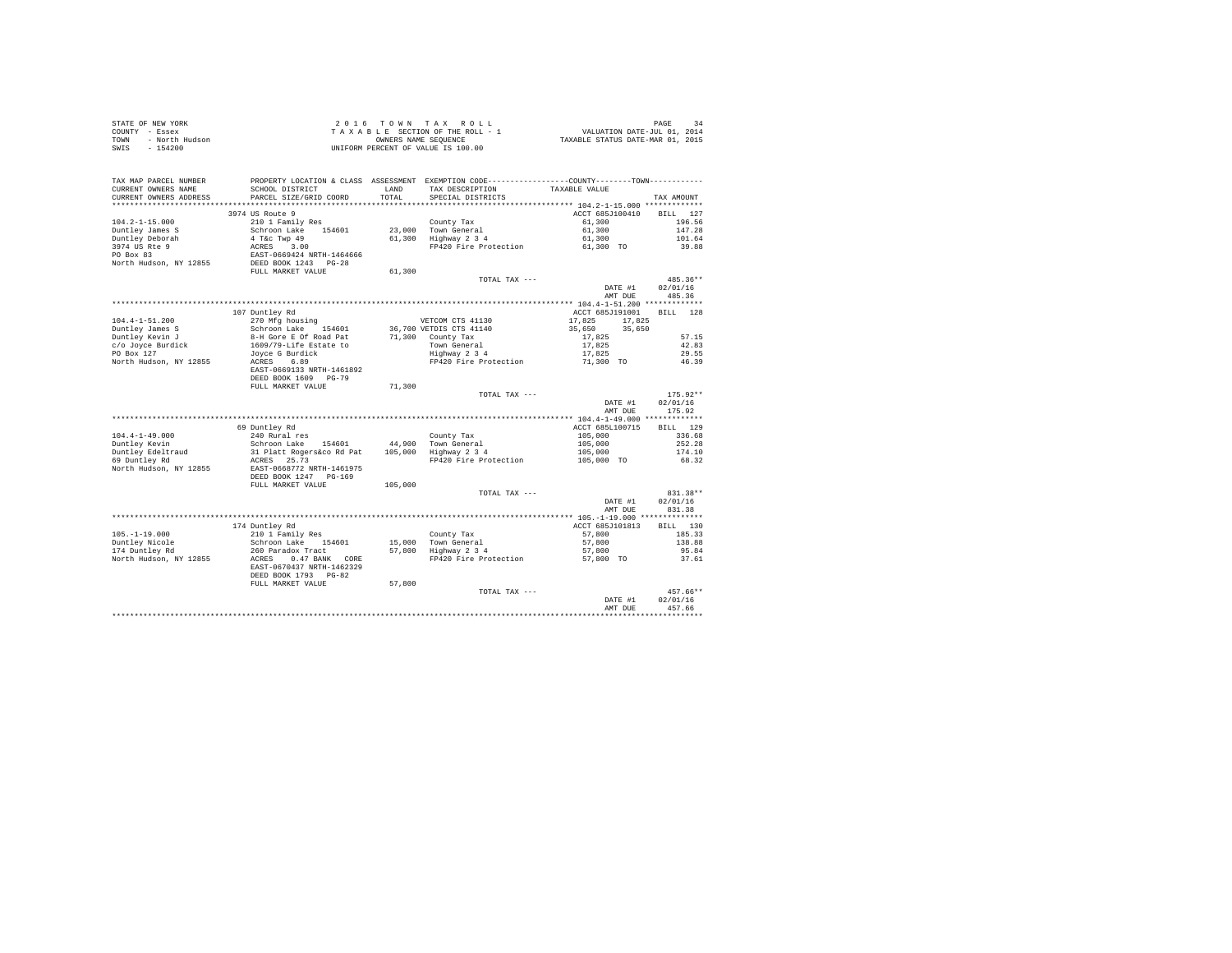| COUNTY - Essex<br>TOWN<br>- North Hudson<br>$-154200$<br>SWIS | UNIFORM PERCENT OF VALUE IS 100.00                                                                                                      |          |                                                                                |                                                 |                      |
|---------------------------------------------------------------|-----------------------------------------------------------------------------------------------------------------------------------------|----------|--------------------------------------------------------------------------------|-------------------------------------------------|----------------------|
|                                                               |                                                                                                                                         |          |                                                                                |                                                 |                      |
| TAX MAP PARCEL NUMBER                                         | PROPERTY LOCATION & CLASS ASSESSMENT EXEMPTION CODE---------------COUNTY-------TOWN----------                                           |          |                                                                                |                                                 |                      |
| CURRENT OWNERS NAME                                           | SCHOOL DISTRICT                                                                                                                         |          | LAND TAX DESCRIPTION                                                           | TAXABLE VALUE                                   |                      |
| CURRENT OWNERS ADDRESS                                        | PARCEL SIZE/GRID COORD                                                                                                                  | TOTAL    | SPECIAL DISTRICTS                                                              |                                                 | TAX AMOUNT           |
|                                                               |                                                                                                                                         |          |                                                                                |                                                 |                      |
|                                                               | 10 Caza Turn Rd                                                                                                                         |          |                                                                                | ACCT 685J100803 BILL 131                        |                      |
| $114.2 - 1 - 5.000$                                           |                                                                                                                                         |          |                                                                                | 58,900                                          | 188.86               |
| Duprez Wayne C                                                |                                                                                                                                         |          |                                                                                | 58,900<br>58,900                                | 141.52               |
| Duprez Daniel R<br>212 Holly Ln                               |                                                                                                                                         |          | FP420 Fire Protection 58,900 TO                                                |                                                 | 97.66<br>38.32       |
| Smithtown, NY 11787                                           |                                                                                                                                         |          |                                                                                |                                                 |                      |
|                                                               |                                                                                                                                         |          |                                                                                |                                                 |                      |
|                                                               |                                                                                                                                         |          |                                                                                |                                                 |                      |
|                                                               | FULL MARKET VALUE                                                                                                                       | 58,900   |                                                                                |                                                 |                      |
|                                                               |                                                                                                                                         |          | TOTAL TAX ---                                                                  |                                                 | $466.36**$           |
|                                                               |                                                                                                                                         |          |                                                                                | $\mathtt{DATE}~\#1$                             | 02/01/16             |
|                                                               |                                                                                                                                         |          |                                                                                | AMT DUE                                         | 466.36               |
|                                                               |                                                                                                                                         |          |                                                                                |                                                 |                      |
|                                                               | 11 Nokomis Rd                                                                                                                           |          |                                                                                | ACCT 685J103201                                 | BILL 132             |
| $85.3 - 1 - 16.000$<br>Dwight John K                          | 281 Multiple res                                                                                                                        |          |                                                                                | 281,000                                         | 901.01               |
|                                                               | Schroon Lake 154601<br>c/o Count On It Svcs Inc 59 N River Head Tr                                                                      |          | County Tax<br>85,200 Town General<br>281,000 Highway 2 3 4                     | $281,000$<br>$281,000$<br>$281,000$ TO          | 675.16               |
| 6 Lime Rock Rd                                                | BLA 1418/85                                                                                                                             |          | FP420 Fire Protection                                                          |                                                 | 465.91<br>182.83     |
| So Burlington, VT 05403                                       | ACRES 0.71                                                                                                                              |          |                                                                                |                                                 |                      |
|                                                               | EAST-0672752 NRTH-1490591                                                                                                               |          |                                                                                |                                                 |                      |
|                                                               | DEED BOOK 719 PG-271                                                                                                                    |          |                                                                                |                                                 |                      |
|                                                               | FULL MARKET VALUE                                                                                                                       | 281,000  |                                                                                |                                                 |                      |
|                                                               |                                                                                                                                         |          | TOTAL TAX ---                                                                  |                                                 | $2.224.91**$         |
|                                                               |                                                                                                                                         |          |                                                                                | $\mathtt{DATE}~\#1$                             | 02/01/16             |
|                                                               |                                                                                                                                         |          |                                                                                | AMT DUE                                         | 2,224.91             |
|                                                               |                                                                                                                                         |          |                                                                                |                                                 |                      |
|                                                               | 675 Elk Lake Rd                                                                                                                         |          |                                                                                | ACCT 685J100804                                 | BILL 133             |
|                                                               |                                                                                                                                         |          |                                                                                |                                                 | 4,262.97<br>3.194.37 |
|                                                               |                                                                                                                                         |          |                                                                                |                                                 | 2,204.38             |
|                                                               |                                                                                                                                         |          | FP420 Fire Protection                                                          | 1329,500<br>1329,500<br>1329,500<br>1329,500 TO | 865.02               |
|                                                               |                                                                                                                                         |          |                                                                                |                                                 |                      |
|                                                               |                                                                                                                                         |          |                                                                                |                                                 |                      |
|                                                               |                                                                                                                                         |          |                                                                                |                                                 |                      |
|                                                               |                                                                                                                                         |          | TOTAL TAX ---                                                                  |                                                 | $10.526.74**$        |
|                                                               |                                                                                                                                         |          |                                                                                |                                                 | DATE #1 02/01/16     |
|                                                               |                                                                                                                                         |          |                                                                                | AMT DUE                                         | 10.526.74            |
|                                                               |                                                                                                                                         |          |                                                                                |                                                 |                      |
|                                                               | Elk Lake Rd                                                                                                                             |          |                                                                                | ACCT 685J100805                                 | BILL 134             |
| $103. - 1 - 11.000$                                           |                                                                                                                                         |          | County Tax<br>County Tax<br>459,300   Town General<br>1085,500   Highway 2 3 4 |                                                 | 3,480.59             |
| Ernst John L<br>29th Floor                                    |                                                                                                                                         |          |                                                                                |                                                 | 2,608.12             |
| 641 Lexington Ave                                             |                                                                                                                                         |          | FP420 Fire Protection                                                          | 1085,500<br>1085,500<br>1085,500<br>1085,500 TO | 1,799.82<br>706.26   |
| New York, NY 10022                                            | EIK Lake Ro<br>210 1 Family Res - WFASOC<br>Schronn Lake<br>20 T&C Twp 44<br>Db 878 Pg 289<br>ACRES 4 4.50<br>EAST-0633065 NRTH-1466899 |          |                                                                                |                                                 |                      |
|                                                               |                                                                                                                                         |          |                                                                                |                                                 |                      |
|                                                               | DEED BOOK 1255 PG-17                                                                                                                    |          |                                                                                |                                                 |                      |
|                                                               | FULL MARKET VALUE                                                                                                                       | 1085,500 |                                                                                |                                                 |                      |
|                                                               |                                                                                                                                         |          | TOTAL TAX ---                                                                  |                                                 | $8.594.79**$         |
|                                                               |                                                                                                                                         |          |                                                                                | DATE #1                                         | 02/01/16             |
|                                                               |                                                                                                                                         |          |                                                                                | AMT DUE                                         | 8.594.79             |
|                                                               |                                                                                                                                         |          |                                                                                |                                                 | ******************   |

STATE OF NEW YORK 2 0 16 TOWN TAX ROLL CHARGE 35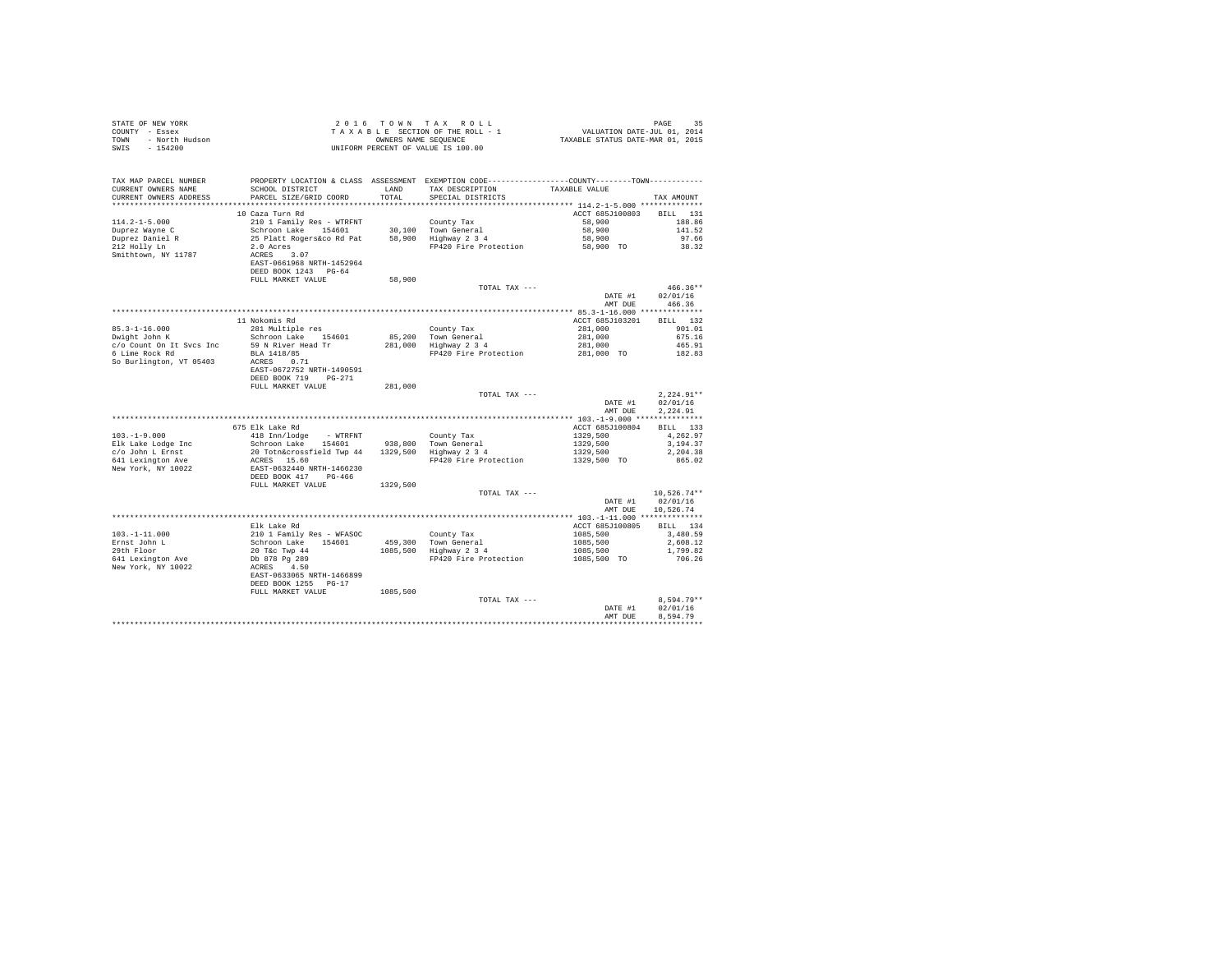| STATE OF NEW YORK      | 2016 TOWN TAX ROLL                 | 36<br>PAGE                       |
|------------------------|------------------------------------|----------------------------------|
| COUNTY - Essex         | TAXABLE SECTION OF THE ROLL - 1    | VALUATION DATE-JUL 01, 2014      |
| - North Hudson<br>TOWN | OWNERS NAME SEOUENCE               | TAXABLE STATUS DATE-MAR 01, 2015 |
| $-154200$<br>SWIS      | UNIFORM PERCENT OF VALUE IS 100.00 |                                  |

| TAX MAP PARCEL NUMBER            |                                                                                        |              | PROPERTY LOCATION & CLASS ASSESSMENT EXEMPTION CODE---------------COUNTY-------TOWN--------- |                 |                    |
|----------------------------------|----------------------------------------------------------------------------------------|--------------|----------------------------------------------------------------------------------------------|-----------------|--------------------|
| CURRENT OWNERS NAME              | SCHOOL DISTRICT                                                                        | <b>T.AND</b> | TAX DESCRIPTION                                                                              | TAXABLE VALUE   |                    |
| CURRENT OWNERS ADDRESS           | PARCEL SIZE/GRID COORD                                                                 | TOTAL        | SPECIAL DISTRICTS                                                                            |                 | TAX AMOUNT         |
|                                  |                                                                                        |              |                                                                                              |                 |                    |
|                                  | Elk Lake Rd                                                                            |              |                                                                                              | ACCT 685J100806 | 135<br><b>BILL</b> |
| $113. - 2 - 7.000$               | 314 Rural vac<10                                                                       |              | County Tax                                                                                   | 1,300           | 4.17               |
| Ernst John L                     | Schroon Lake<br>154601                                                                 | 1,300        | Town General                                                                                 | 1,300           | 3.12               |
| 29th Floor                       | 3 T&c Twp 44                                                                           |              | 1,300 Highway 2 3 4                                                                          | 1,300           | 2.16               |
| 641 Lexington Ave                | ACRES 1.10                                                                             |              | FP420 Fire Protection                                                                        | 1,300 TO        | .85                |
| New York, NY 10022               | EAST-0637412 NRTH-1443096                                                              |              |                                                                                              |                 |                    |
|                                  | DEED BOOK 878<br>$PG-292$                                                              |              |                                                                                              |                 |                    |
|                                  | FULL MARKET VALUE                                                                      | 1,300        |                                                                                              |                 |                    |
|                                  |                                                                                        |              | TOTAL TAX ---                                                                                |                 | $10.30**$          |
|                                  |                                                                                        |              |                                                                                              | DATE #1         | 02/01/16           |
|                                  |                                                                                        |              |                                                                                              | AMT DUE         | 10.30              |
|                                  |                                                                                        |              |                                                                                              |                 |                    |
|                                  | 5108 US Route 9                                                                        |              |                                                                                              | ACCT 685J103106 | BILL<br>136        |
| $85.3 - 1 - 9.000$               | 260 Seasonal res                                                                       |              | County Tax                                                                                   | 268,100         | 859.65             |
| Ervin Charlotte Z Trust          | Schroon Lake<br>154601                                                                 | 143,800      | Town General                                                                                 | 268,100         | 644.16             |
| Ervin Kingslev                   | 47 & 59 N River Head Tr                                                                | 268,100      | Highway 2 3 4                                                                                | 268,100         | 444.52             |
| c/o Rebecca Torrey               | ACRES 1.60                                                                             |              | FP420 Fire Protection                                                                        | 268,100 TO      | 174.43             |
|                                  | AUCES - 1.00<br>EAST-0673062 NRTH-1489955<br>DEED BOOK 481 PG-527<br>FULL MARKET VALUE |              |                                                                                              |                 |                    |
| & Edith Ervin<br>10 Sausville Rd |                                                                                        |              |                                                                                              |                 |                    |
| Etna, NH 03750                   |                                                                                        |              |                                                                                              |                 |                    |
|                                  |                                                                                        | 268,100      |                                                                                              |                 | $2.122.76**$       |
|                                  |                                                                                        |              | TOTAL TAX ---                                                                                |                 |                    |
|                                  |                                                                                        |              |                                                                                              | DATE #1         | 02/01/16           |
|                                  |                                                                                        |              |                                                                                              | AMT DUE         | 2.122.76           |
|                                  |                                                                                        |              |                                                                                              |                 |                    |
|                                  | 37 Wonder View Rd                                                                      |              |                                                                                              | ACCT 685J177001 | 137<br>BILL        |
| $104.4 - 1 - 64.000$             | 210 1 Family Res                                                                       |              | County Tax                                                                                   | 78,700          | 252.35             |
| Essex County                     | Schroon Lake 154601                                                                    |              | 28.100 Town General                                                                          | 78,700          | 189.09             |
| Tappe Property (2004)            | 31 Platt Rogers&co Rd Pat                                                              | 78,700       | Highway 2 3 4                                                                                | 78,700          | 130.49             |
| 7551 Court St                    | 1.10<br>ACRES                                                                          |              | School Relevy                                                                                |                 | 726.44             |
| Elizabethtown, NY 12932          | EAST-0666726 NRTH-1459928                                                              |              | FP420 Fire Protection                                                                        | 78,700 TO       | 51.20              |
|                                  | DEED BOOK 1413 PG-194                                                                  |              |                                                                                              |                 |                    |
|                                  | FULL MARKET VALUE                                                                      | 78,700       |                                                                                              |                 |                    |
|                                  |                                                                                        |              | TOTAL TAX ---                                                                                |                 | $1.349.57**$       |
|                                  |                                                                                        |              |                                                                                              | DATE #1         | 02/01/16           |
|                                  |                                                                                        |              |                                                                                              | AMT DUE         | 1,349.57           |
|                                  |                                                                                        |              |                                                                                              |                 |                    |
|                                  | Blue Ridge Rd                                                                          |              |                                                                                              | ACCT 685J101601 | <b>BILL</b><br>138 |
| $125.1 - 1 - 12.134/1$           | 822 Water supply                                                                       |              | C TAX SALE 33201                                                                             | 6,300<br>6.300  |                    |
| Essex County                     | Schroon Lake 154601                                                                    |              | 6,300 County Tax                                                                             | 0.00            | 0.00               |
| Panther Mtn Property-2008        | Tx Map#125.1-1-12.134Sny                                                               |              | 6.300 Town General                                                                           | 0.00            | 0.00               |
| PO Box 217                       | No Land Improvements Only                                                              |              | Highway 2 3 4                                                                                | 0.00            | 0.00               |
| Elizabethtown, NY 12932          | Water Rights Water Supply                                                              |              | FP420 Fire Protection                                                                        | $0$ TO          |                    |
|                                  | EAST-0655752 NRTH-1439690                                                              |              | 6.300 EX                                                                                     |                 |                    |
|                                  | DEED BOOK 1751 PG-49                                                                   |              |                                                                                              |                 |                    |
|                                  | FULL MARKET VALUE                                                                      | 6.300        |                                                                                              |                 |                    |
|                                  |                                                                                        |              | TOTAL TAX ---                                                                                |                 | $0.00**$           |

TOTAL TAX --- 0.00\*\* \*\*\*\*\*\*\*\*\*\*\*\*\*\*\*\*\*\*\*\*\*\*\*\*\*\*\*\*\*\*\*\*\*\*\*\*\*\*\*\*\*\*\*\*\*\*\*\*\*\*\*\*\*\*\*\*\*\*\*\*\*\*\*\*\*\*\*\*\*\*\*\*\*\*\*\*\*\*\*\*\*\*\*\*\*\*\*\*\*\*\*\*\*\*\*\*\*\*\*\*\*\*\*\*\*\*\*\*\*\*\*\*\*\*\*\*\*\*\*\*\*\*\*\*\*\*\*\*\*\*\*\*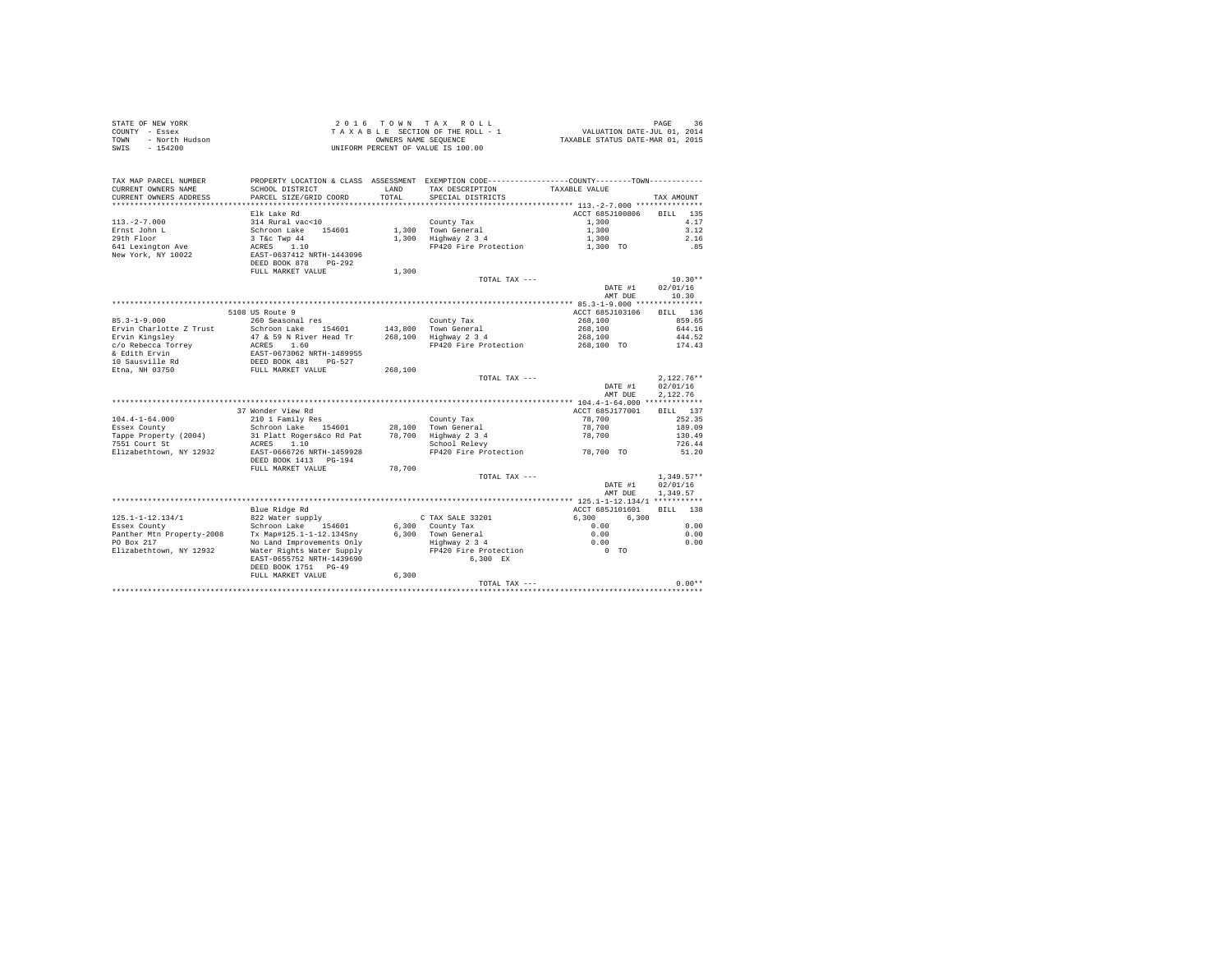| STATE OF NEW YORK      | 2016 TOWN TAX ROLL                 | PAGE                             |
|------------------------|------------------------------------|----------------------------------|
| COUNTY - Essex         | TAXABLE SECTION OF THE ROLL - 1    | VALUATION DATE-JUL 01, 2014      |
| - North Hudson<br>TOWN | OWNERS NAME SEOUENCE               | TAXABLE STATUS DATE-MAR 01, 2015 |
| $-154200$<br>SWIS      | UNIFORM PERCENT OF VALUE IS 100.00 |                                  |

| TAX MAP PARCEL NUMBER<br>CURRENT OWNERS NAME<br>CURRENT OWNERS ADDRESS | SCHOOL DISTRICT<br>PARCEL SIZE/GRID COORD                                                                                                                                   | LAND<br>TOTAL. | TAX DESCRIPTION TAXABLE VALUE<br>SPECIAL DISTRICTS | PROPERTY LOCATION & CLASS ASSESSMENT EXEMPTION CODE----------------COUNTY-------TOWN---------- | TAX AMOUNT |
|------------------------------------------------------------------------|-----------------------------------------------------------------------------------------------------------------------------------------------------------------------------|----------------|----------------------------------------------------|------------------------------------------------------------------------------------------------|------------|
|                                                                        |                                                                                                                                                                             |                |                                                    |                                                                                                |            |
|                                                                        | Frontier Town Rd                                                                                                                                                            |                |                                                    | ACCT 685J178531 BILL 139                                                                       |            |
| $125.1 - 1 - 19.000$                                                   | 330 Vacant comm                                                                                                                                                             |                | C TAX SALE 33201                                   | 4,400 4,400                                                                                    |            |
| Essex County                                                           | Schroon Lake 154601 4,400 County Tax                                                                                                                                        |                |                                                    | 0.00                                                                                           | 0.00       |
| N Hudson Assoc Prop-2008                                               | 21 Road Patent<br>ACRES 2.57                                                                                                                                                |                | 4.400 Town General                                 | 0.00                                                                                           | 0.00       |
| PO Box 217                                                             | ACRES 2.57                                                                                                                                                                  |                | Town General<br>Highway 2 3 4                      | 0.00                                                                                           | 0.00       |
| Elizabethtown, NY 12932                                                | EAST-0655971 NRTH-1437813                                                                                                                                                   |                | FP420 Fire Protection 0 TO                         |                                                                                                |            |
|                                                                        | DEED BOOK 1751 PG-49                                                                                                                                                        |                | 4.400 EX                                           |                                                                                                |            |
|                                                                        | FULL MARKET VALUE                                                                                                                                                           | 4,400          |                                                    |                                                                                                |            |
|                                                                        |                                                                                                                                                                             |                | TOTAL TAX ---                                      |                                                                                                | $0.00**$   |
|                                                                        | 80 Frontier Town Rd                                                                                                                                                         |                |                                                    | ACCT 685J101511                                                                                | BILL 140   |
| $125.1 - 1 - 21.000$                                                   | 583 Resort cmplx                                                                                                                                                            |                |                                                    | 550,000 550,000                                                                                |            |
| Essex County                                                           |                                                                                                                                                                             |                |                                                    | 0.00                                                                                           | 0.00       |
| Sunrise Land Prop-2008                                                 | 21 Platt Rogers&co Rd Pat 550,000 Town General                                                                                                                              |                |                                                    | 0.00                                                                                           | 0.00       |
| PO Box 217                                                             | Apt 1&2                                                                                                                                                                     |                |                                                    |                                                                                                | 0.00       |
| Elizabethtown, NY 12932                                                | ACRES 84.63                                                                                                                                                                 |                | Highway 2 3 4<br>FP420 Fire Protection             | $\begin{matrix} 0 & 0 & 0 \\ 0 & 0 & 0 \end{matrix}$                                           |            |
|                                                                        | EAST-0657252 NRTH-1438108                                                                                                                                                   |                | 550,000 EX                                         |                                                                                                |            |
|                                                                        | DEED BOOK 1751 PG-49                                                                                                                                                        |                |                                                    |                                                                                                |            |
|                                                                        | FULL MARKET VALUE                                                                                                                                                           | 550,000        |                                                    |                                                                                                |            |
|                                                                        |                                                                                                                                                                             |                | TOTAL TAX ---                                      |                                                                                                | $0.00**$   |
|                                                                        |                                                                                                                                                                             |                |                                                    |                                                                                                |            |
|                                                                        | 4050 Blue Ridge Rd                                                                                                                                                          |                |                                                    | ACCT 685J102002                                                                                | RTT.T. 141 |
| $125.1 - 1 - 24.000$                                                   | 415 Motel                                                                                                                                                                   |                |                                                    | C TAX SALE 33201 242,900 242,900                                                               |            |
| Essex County                                                           | Schroon Lake 154601                                                                                                                                                         |                | 170,500 County Tax                                 | 0.00                                                                                           | 0.00       |
| N Hudson Assoc Prop-2008 141 Paradox Tr                                |                                                                                                                                                                             |                | 242,900 Town General                               | 0.00                                                                                           | 0.00       |
| PO Box 217                                                             | ACRES 27.80<br>EAST-0658819 NRTH-1439881                                                                                                                                    |                | Highway 2 3 4                                      | 0.00                                                                                           | 0.00       |
| Elizabethtown, NY 12932                                                |                                                                                                                                                                             |                | FP420 Fire Protection                              | $0$ TO                                                                                         |            |
|                                                                        | DEED BOOK 1751 PG-49                                                                                                                                                        |                | 242.900 EX                                         |                                                                                                |            |
|                                                                        | FULL MARKET VALUE                                                                                                                                                           | 242,900        | TOTAL TAX $---$                                    |                                                                                                | $0.00**$   |
|                                                                        |                                                                                                                                                                             |                |                                                    |                                                                                                |            |
|                                                                        | US Route 9                                                                                                                                                                  |                |                                                    | ACCT 685J101811                                                                                | BILL 142   |
| $125.1 - 1 - 25.000$                                                   | 311 Res vac land                                                                                                                                                            |                | C TAX SALE 33201                                   | 5,000<br>5,000                                                                                 |            |
| Essex County                                                           | Schroon Lake 154601 5,000 County Tax                                                                                                                                        |                |                                                    | 0.00                                                                                           | 0.00       |
| N Hudson Assoc Prop-2008                                               |                                                                                                                                                                             |                |                                                    |                                                                                                | 0.00       |
| PO Box 217                                                             |                                                                                                                                                                             |                |                                                    |                                                                                                | 0.00       |
| Elizabethtown, NY 12932                                                | 22 Platt Rogers&co Rd Pat 5,000 Town General 0.00<br>ACRES 0.39 19:00 Highway 234 0.00<br>EAST-0659191 NRTH-1440661 FP420 Pire Protection 0 TO<br>EAST-0659191 NRTH-1440661 |                |                                                    |                                                                                                |            |
|                                                                        | DEED BOOK 1751 PG-49                                                                                                                                                        |                | 5.000 EX                                           |                                                                                                |            |
|                                                                        | FULL MARKET VALUE                                                                                                                                                           | 5,000          |                                                    |                                                                                                |            |
|                                                                        |                                                                                                                                                                             |                | TOTAL TAX ---                                      |                                                                                                | $0.00**$   |
|                                                                        |                                                                                                                                                                             |                |                                                    |                                                                                                |            |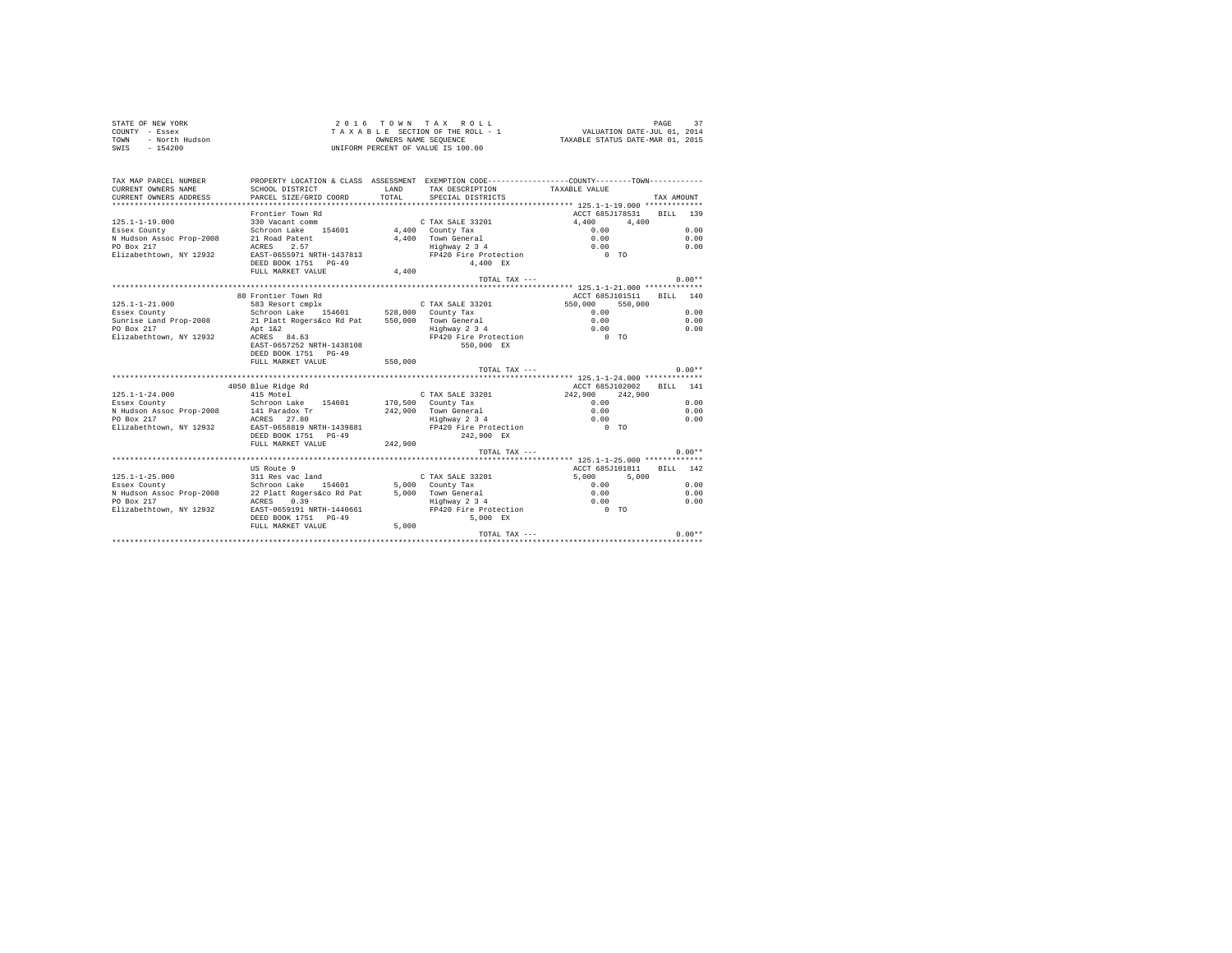|      | STATE OF NEW YORK | 2016 TOWN TAX ROLL                 | 38<br>PAGE                       |  |
|------|-------------------|------------------------------------|----------------------------------|--|
|      | COUNTY - Essex    | TAXABLE SECTION OF THE ROLL - 1    | VALUATION DATE-JUL 01, 2014      |  |
| TOWN | - North Hudson    | OWNERS NAME SEOUENCE               | TAXABLE STATUS DATE-MAR 01, 2015 |  |
| SWIS | - 154200          | UNIFORM PERCENT OF VALUE IS 100.00 |                                  |  |

| TAX MAP PARCEL NUMBER<br>CURRENT OWNERS NAME<br>CURRENT OWNERS ADDRESS | PROPERTY LOCATION & CLASS ASSESSMENT EXEMPTION CODE---------------COUNTY-------TOWN---------<br>SCHOOL DISTRICT<br>PARCEL SIZE/GRID COORD | LAND<br>TOTAL | TAX DESCRIPTION<br>SPECIAL DISTRICTS        | TAXABLE VALUE   | TAX AMOUNT |
|------------------------------------------------------------------------|-------------------------------------------------------------------------------------------------------------------------------------------|---------------|---------------------------------------------|-----------------|------------|
|                                                                        |                                                                                                                                           |               |                                             |                 |            |
|                                                                        | US Route 9                                                                                                                                |               |                                             | ACCT 685J101603 | BILL 143   |
| $125.1 - 1 - 27.000$                                                   | 311 Res vac land                                                                                                                          |               | C TAX SALE 33201                            | 8,200<br>8.200  |            |
| Essex County                                                           | Schroon Lake 154601                                                                                                                       |               | 8,200 County Tax                            | 0.00            | 0.00       |
| N Hudson Assoc Prop-2008                                               | 141 Pdox Tr 21 Pr&co Rdpt                                                                                                                 |               | 8.200 Town General                          | 0.00            | 0.00       |
| PO Box 217                                                             | ACRES 1.49                                                                                                                                |               | Highway 2 3 4<br>FP420 Fire Protection      | 0.00            | 0.00       |
| Elizabethtown, NY 12932                                                | EAST-0658574 NRTH-1438645                                                                                                                 |               |                                             | $0$ TO          |            |
|                                                                        | DEED BOOK 1751 PG-49                                                                                                                      |               | 8.200 EX                                    |                 |            |
|                                                                        | FULL MARKET VALUE                                                                                                                         | 8,200         |                                             |                 |            |
|                                                                        |                                                                                                                                           |               | TOTAL TAX ---                               |                 | $0.00**$   |
|                                                                        |                                                                                                                                           |               |                                             |                 |            |
|                                                                        | 575 Johnson Pond Rd                                                                                                                       |               |                                             | ACCT 685Z000004 | BILL 144   |
| $125.12 - 1 - 8.340$                                                   | 210 1 Family Res                                                                                                                          |               | County Tax                                  | 88,100          | 282.49     |
| Falcone Paul                                                           | Schroon Lake 154601                                                                                                                       |               | 32.800 Town General<br>88,100 Highway 2 3 4 | 88,100          | 211.68     |
| 26 W Jackson Ave                                                       | 169 Paradox Tract<br>6.15                                                                                                                 |               |                                             | 88,100          | 146.07     |
| Babylon, NY 11702                                                      | ACRES                                                                                                                                     |               | FP420 Fire Protection                       | 88,100 TO       | 57.32      |
|                                                                        | EAST-0670096 NRTH-1435251<br>DEED BOOK 1429 PG-76                                                                                         |               |                                             |                 |            |
|                                                                        | FULL MARKET VALUE                                                                                                                         | 88,100        |                                             |                 |            |
|                                                                        |                                                                                                                                           |               | TOTAL TAX ---                               |                 | 697.56**   |
|                                                                        |                                                                                                                                           |               |                                             | DATE #1         | 02/01/16   |
|                                                                        |                                                                                                                                           |               |                                             | AMT DUE         | 697.56     |
|                                                                        |                                                                                                                                           |               |                                             |                 |            |
|                                                                        | 17 Pepper Hollow Rd                                                                                                                       |               |                                             | ACCT 685J184004 | BILL 145   |
| $104.4 - 1 - 90.001$                                                   | 270 Mfg housing                                                                                                                           |               | County Tax                                  | 45,700          | 146.53     |
| Ferrara Paul                                                           | Schroon Lake 154601                                                                                                                       |               | 34,600 Town General                         | 45,700          | 109.80     |
| Eder Rd                                                                | 4 Twp 49 Totn&crossfield                                                                                                                  |               | 45,700 Highway 2 3 4                        | 45,700          | 75.77      |
| Stormville, NY 12582                                                   | Db 904 Pg 124                                                                                                                             |               | FP420 Fire Protection 45,700 TO             |                 | 29.73      |
|                                                                        | ACRES 8.27                                                                                                                                |               |                                             |                 |            |
|                                                                        | EAST-0666923 NRTH-1462740                                                                                                                 |               |                                             |                 |            |
|                                                                        | DEED BOOK 805 PG-019                                                                                                                      |               |                                             |                 |            |
|                                                                        | FULL MARKET VALUE                                                                                                                         | 45,700        |                                             |                 |            |
|                                                                        |                                                                                                                                           |               | TOTAL TAX ---                               |                 | 361.83**   |
|                                                                        |                                                                                                                                           |               |                                             | DATE #1         | 02/01/16   |
|                                                                        |                                                                                                                                           |               |                                             | AMT DUE         | 361.83     |
|                                                                        |                                                                                                                                           |               |                                             |                 |            |
|                                                                        | 15 Lazy St                                                                                                                                |               |                                             | ACCT 685J178538 | RTT.T. 146 |
| $113.20 - 1 - 33.000$                                                  | 210 1 Family Res                                                                                                                          |               | VETCOM CTS 41130                            | 22,200 22,200   |            |
| Fiore Doris E                                                          |                                                                                                                                           |               | 4,200 VETDIS CTS 41140                      | 44,400 44,400   |            |
| 15 Lazy St                                                             | Schroon Lake 154601<br>20 Tract West Of Rd Pat                                                                                            |               | 88,800 County Tax                           | 22,200          | 71.18      |
| North Hudson, NY 12855                                                 | ACRES 0.08                                                                                                                                |               | Town General                                | 22,200          | 53.34      |
|                                                                        | EAST-0644083 NRTH-1442177                                                                                                                 |               | $Highway$ 2 3 4                             | 22,200          | 36.81      |
|                                                                        | DEED BOOK 1557 PG-132                                                                                                                     |               | FP420 Fire Protection 88,800 TO             |                 | 57.78      |
|                                                                        | FULL MARKET VALUE                                                                                                                         | 88,800        |                                             |                 |            |
|                                                                        |                                                                                                                                           |               | $TOTAI. TAX - - -$                          |                 | $219.11**$ |
|                                                                        |                                                                                                                                           |               |                                             | DATE #1         | 02/01/16   |
|                                                                        |                                                                                                                                           |               |                                             | AMT DUE         | 219.11     |
|                                                                        |                                                                                                                                           |               |                                             |                 |            |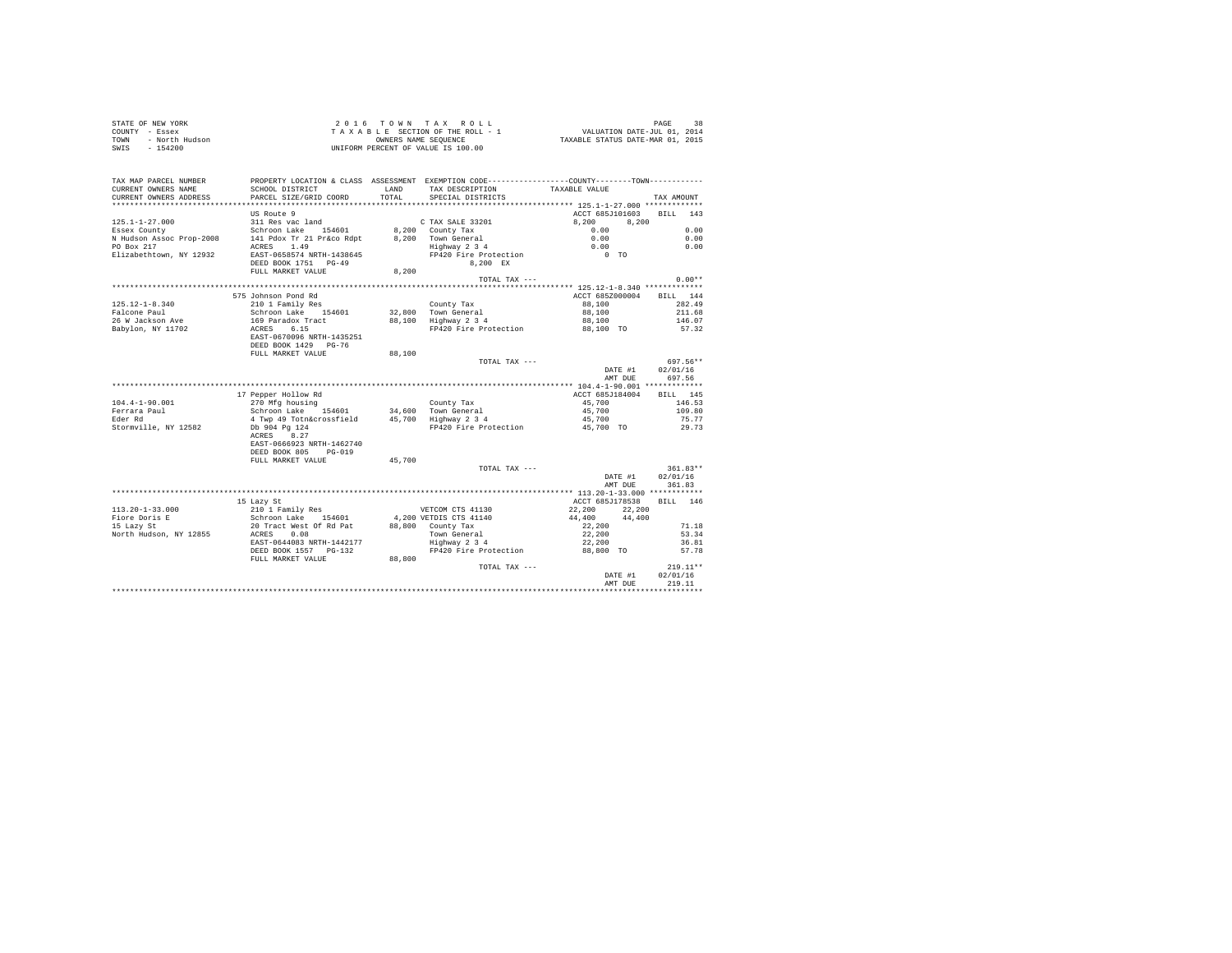| STATE OF NEW YORK      | 2016 TOWN TAX ROLL                 | PAGE                             |
|------------------------|------------------------------------|----------------------------------|
| COUNTY - Essex         | TAXABLE SECTION OF THE ROLL - 1    | VALUATION DATE-JUL 01, 2014      |
| TOWN<br>- North Hudson | OWNERS NAME SEOUENCE               | TAXABLE STATUS DATE-MAR 01, 2015 |
| - 154200<br>SWIS       | UNIFORM PERCENT OF VALUE IS 100.00 |                                  |

|                          | FULL MARKET VALUE                                  |        | TOTAL TAX ---                                                                                 | DATE #1         | $81.56**$<br>02/01/16 |
|--------------------------|----------------------------------------------------|--------|-----------------------------------------------------------------------------------------------|-----------------|-----------------------|
|                          |                                                    | 10,300 |                                                                                               |                 |                       |
|                          | EAST-0641805 NRTH-1442774<br>DEED BOOK 1182 PG-236 |        |                                                                                               |                 |                       |
| Salem, NY 12865          | 5ac<br>ACRES 11.50                                 |        | FP420 Fire Protection                                                                         | 10,300 TO       | 6.70                  |
| 49 Black Creek Rd        | 17 Tract West Of Road Pat                          |        | 10,300 Highway 2 3 4                                                                          | 10,300          | 17.08                 |
| Flagg Kenneth            | Schroon Lake<br>154601                             | 10,300 | Town General                                                                                  | 10,300          | 24.75                 |
| $113.4 - 2 - 15.000$     | 322 Rural vac>10                                   |        | County Tax                                                                                    | 10,300          | 33.03                 |
|                          | Blue Ridge Rd                                      |        |                                                                                               | ACCT 685J102003 | 150<br>BILL           |
|                          |                                                    |        |                                                                                               |                 |                       |
|                          |                                                    |        |                                                                                               | AMT DUE         | 226.38                |
|                          |                                                    |        |                                                                                               | DATE #1         | 02/01/16              |
|                          |                                                    |        | TOTAL TAX ---                                                                                 |                 | $226.38**$            |
|                          | FULL MARKET VALUE                                  | 13,200 |                                                                                               |                 |                       |
|                          | DEED BOOK 1299 PG-232                              |        |                                                                                               |                 |                       |
|                          | EAST-0654523 NRTH-1441260                          |        | FP420 Fire Protection                                                                         | 13,200 TO       | 8.59                  |
| Rensselaer, NY 12144     | ACRES<br>0.20                                      |        | School Relevy                                                                                 |                 | 121.85                |
| 2a Vine St               | 25 Tr W Of Rd Pat                                  | 13,200 | Highway 2 3 4                                                                                 | 13,200          | 21.89                 |
| Flagg David M            | Schroon Lake 154601                                |        | 13,200 Town General                                                                           | 13,200          | 31.72                 |
| $114.18 - 1 - 16.000$    | 314 Rural vac<10 - WTRFNT                          |        | County Tax                                                                                    | 13,200          | 42.33                 |
|                          | Blue Ridge Rd                                      |        |                                                                                               | ACCT 685J101413 | <b>BILL</b><br>149    |
|                          |                                                    |        |                                                                                               |                 |                       |
|                          |                                                    |        |                                                                                               | AMT DUE         | 111.64                |
|                          |                                                    |        |                                                                                               | DATE #1         | 02/01/16              |
|                          |                                                    |        | TOTAL TAX ---                                                                                 |                 | $111.64**$            |
|                          | FULL MARKET VALUE                                  | 14,100 |                                                                                               |                 |                       |
|                          | DEED BOOK 1557 PG-132                              |        |                                                                                               |                 |                       |
|                          | EAST-0643972 NRTH-1442031                          |        |                                                                                               |                 |                       |
| North Hudson, NY 12855   | 0.36<br>ACRES                                      |        | FP420 Fire Protection                                                                         | 14,100 TO       | 9.17                  |
| 15 Lazy St               | 20 Tract West Of Rd Pat                            |        | 14,100 Highway 2 3 4                                                                          | 14,100          | 23.38                 |
| Fiore Doris E            | Schroon Lake 154601                                |        | 14.100 Town General                                                                           | 14,100          | 33.88                 |
| $113.20 - 1 - 35.000$    | 311 Res vac land                                   |        | County Tax                                                                                    | 14,100          | 45.21                 |
|                          | 19 Lazy St                                         |        |                                                                                               | ACCT 685J102101 | BILL 148              |
|                          |                                                    |        |                                                                                               | AMT DUE         |                       |
|                          |                                                    |        |                                                                                               | DATE #1         | 02/01/16<br>125.10    |
|                          |                                                    |        | TOTAL TAX $---$                                                                               |                 | $125.10**$            |
|                          | FULL MARKET VALUE                                  | 15,800 |                                                                                               |                 |                       |
|                          | DEED BOOK 1557 PG-132                              |        |                                                                                               |                 |                       |
|                          | EAST-0644068 NRTH-1442106                          |        |                                                                                               |                 |                       |
| North Hudson, NY 12855   | 0.40<br>ACRES                                      |        | FP420 Fire Protection                                                                         | 15,800 TO       | 10.28                 |
| 15 Lazy St               | 20 Tract West Of Rd Pat                            |        | 15,800 Highway 2 3 4                                                                          | 15,800          | 26.20                 |
| Fiore Doris E            | Schroon Lake 154601                                |        | 15,800 Town General                                                                           | 15,800          | 37.96                 |
| $113.20 - 1 - 34.000$    | 314 Rural vac<10 - WTRFNT                          |        | County Tax                                                                                    | 15,800          | 50.66                 |
|                          | Blue Ridge Rd                                      |        |                                                                                               | ACCT 685J102308 | 147<br><b>BILL</b>    |
| ************************ |                                                    |        |                                                                                               |                 |                       |
| CURRENT OWNERS ADDRESS   | PARCEL SIZE/GRID COORD                             | TOTAL  | SPECIAL DISTRICTS                                                                             |                 | TAX AMOUNT            |
| CURRENT OWNERS NAME      | SCHOOL DISTRICT                                    | LAND   | TAX DESCRIPTION                                                                               | TAXABLE VALUE   |                       |
| TAX MAP PARCEL NUMBER    |                                                    |        | PROPERTY LOCATION & CLASS ASSESSMENT EXEMPTION CODE---------------COUNTY-------TOWN---------- |                 |                       |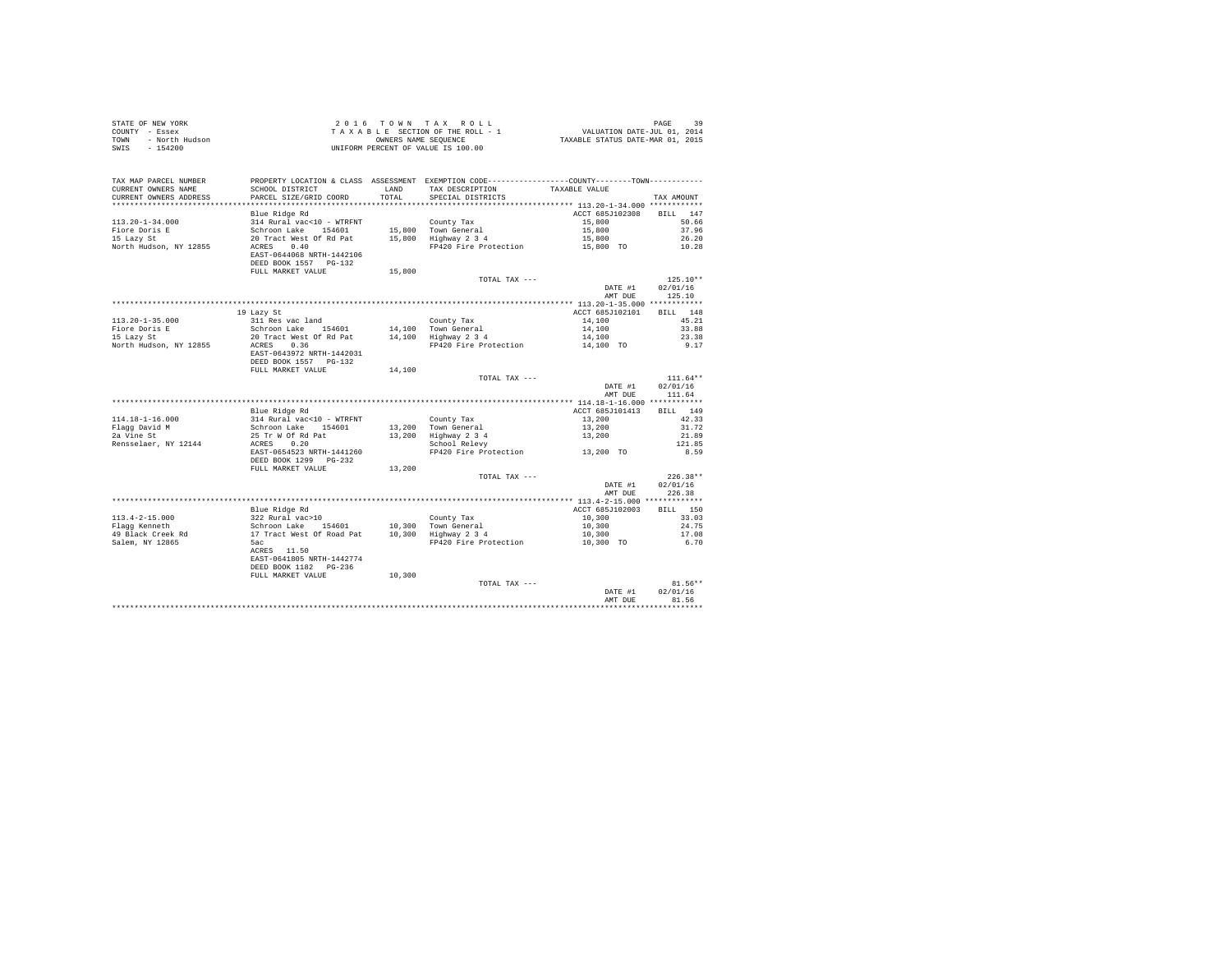| STATE OF NEW YORK      | 2016 TOWN TAX ROLL                 | PAGE<br>40                       |
|------------------------|------------------------------------|----------------------------------|
| COUNTY - Essex         | TAXABLE SECTION OF THE ROLL - 1    | VALUATION DATE-JUL 01, 2014      |
| TOWN<br>- North Hudson | OWNERS NAME SEOUENCE               | TAXABLE STATUS DATE-MAR 01, 2015 |
| $-154200$<br>SWIS      | UNIFORM PERCENT OF VALUE IS 100.00 |                                  |

| TAX MAP PARCEL NUMBER<br>CURRENT OWNERS NAME<br>CURRENT OWNERS ADDRESS          | SCHOOL DISTRICT<br>PARCEL SIZE/GRID COORD                                                                                                                | LAND<br>TOTAL | PROPERTY LOCATION & CLASS ASSESSMENT EXEMPTION CODE---------------COUNTY-------TOWN---------<br>TAX DESCRIPTION<br>SPECIAL DISTRICTS | TAXABLE VALUE                                                  | TAX AMOUNT                                                 |
|---------------------------------------------------------------------------------|----------------------------------------------------------------------------------------------------------------------------------------------------------|---------------|--------------------------------------------------------------------------------------------------------------------------------------|----------------------------------------------------------------|------------------------------------------------------------|
| ***********************                                                         |                                                                                                                                                          |               |                                                                                                                                      |                                                                |                                                            |
| $113.20 - 1 - 16.000$<br>Forbes Thomas A<br>PO Box 69<br>North Hudson, NY 12855 | 3483 Blue Ridge Rd<br>582 Camping park<br>Schroon Lake<br>154601<br>20 Tract West Of Road Pat<br>1470-289 Life Use To<br>Theresa L Forbes<br>ACRES 23.20 | 235,800       | County Tax<br>104,500 Town General<br>Highway 2 3 4<br>FP420 Fire Protection                                                         | ACCT 685J102008<br>235,800<br>235,800<br>235,800<br>235,800 TO | <b>BILL</b><br>151<br>756.08<br>566.55<br>390.97<br>153.42 |
|                                                                                 | EAST-0645392 NRTH-1442671<br>DEED BOOK 1470 PG-289<br>FULL MARKET VALUE                                                                                  | 235,800       | TOTAL TAX ---                                                                                                                        |                                                                | $1,867.02**$                                               |
|                                                                                 |                                                                                                                                                          |               |                                                                                                                                      | DATE #1                                                        | 02/01/16                                                   |
|                                                                                 |                                                                                                                                                          |               |                                                                                                                                      | AMT DUE                                                        | 1.867.02                                                   |
|                                                                                 |                                                                                                                                                          |               |                                                                                                                                      |                                                                |                                                            |
|                                                                                 | 3438 Blue Ridge Rd                                                                                                                                       |               |                                                                                                                                      | ACCT 685J102711                                                | BILL 152                                                   |
| $113.20 - 1 - 10.000$                                                           | 210 1 Family Res                                                                                                                                         |               | County Tax                                                                                                                           | 133,100                                                        | 426.78                                                     |
| Forbes William                                                                  | Schroon Lake<br>154601                                                                                                                                   | 28,700        | Town General                                                                                                                         | 133,100                                                        | 319.80                                                     |
| 3438 Blue Ridge Rd                                                              | 20 Tract West Of Road Pat                                                                                                                                | 133,100       | Highway 2 3 4                                                                                                                        | 133,100                                                        | 220.69                                                     |
| North Hudson, NY 12855                                                          | ACRES<br>1,50 BANK WFARGO<br>EAST-0644427 NRTH-1442290                                                                                                   |               | FP420 Fire Protection                                                                                                                | 133,100 TO                                                     | 86.60                                                      |
| PRIOR OWNER ON 3/01/2015                                                        | DEED BOOK 1800 PG-104                                                                                                                                    |               |                                                                                                                                      |                                                                |                                                            |
| Fiore Armand R                                                                  | FULL MARKET VALUE                                                                                                                                        | 133,100       |                                                                                                                                      |                                                                |                                                            |
|                                                                                 |                                                                                                                                                          |               | TOTAL TAX ---                                                                                                                        |                                                                | $1.053.87**$                                               |
|                                                                                 |                                                                                                                                                          |               |                                                                                                                                      | DATE #1                                                        | 02/01/16                                                   |
|                                                                                 |                                                                                                                                                          |               |                                                                                                                                      | AMT DUE                                                        | 1,053.87                                                   |
|                                                                                 |                                                                                                                                                          |               |                                                                                                                                      |                                                                |                                                            |
|                                                                                 | 3927 Blue Ridge Rd                                                                                                                                       |               |                                                                                                                                      | ACCT 685J101415                                                | <b>BILL</b><br>153                                         |
| $114.18 - 1 - 9.000$                                                            | 260 Seasonal res                                                                                                                                         |               | County Tax                                                                                                                           | 15,375                                                         | 49.30                                                      |
| Fortune Cecelia M                                                               | Schroon Lake<br>154601                                                                                                                                   | 11,475        | Town General                                                                                                                         | 15,375                                                         | 36.94                                                      |
| 120 River St                                                                    | 25 Tr W Of Rd Pat                                                                                                                                        | 15,375        | Highway 2 3 4                                                                                                                        | 15,375                                                         | 25.49                                                      |
| Hudson Falls, NY 12839                                                          | 0.70<br>ACRES<br>EAST-0656055 NRTH-1440451<br>DEED BOOK 1592 PG-111<br>CONSERVATION ESMT % 25.00                                                         |               | FP420 Fire Protection                                                                                                                | 15,375 TO                                                      | 10.00                                                      |
|                                                                                 | FULL MARKET VALUE                                                                                                                                        | 15,375        |                                                                                                                                      |                                                                |                                                            |
|                                                                                 |                                                                                                                                                          |               | TOTAL TAX ---                                                                                                                        | DATE #1                                                        | $121.73**$<br>02/01/16                                     |
|                                                                                 |                                                                                                                                                          |               |                                                                                                                                      | AMT DUE                                                        | 121.73                                                     |
|                                                                                 |                                                                                                                                                          |               |                                                                                                                                      |                                                                |                                                            |
|                                                                                 | 2753 Blue Ridge Rd                                                                                                                                       |               |                                                                                                                                      | ACCT 685J101501                                                | BILL 154                                                   |
| $113.3 - 3 - 1.000$                                                             | 260 Seasonal res                                                                                                                                         |               | County Tax                                                                                                                           | 36,000                                                         | 115.43                                                     |
| Foster Charles M Trust                                                          | 154601<br>Schroon Lake                                                                                                                                   | 25,400        | Town General                                                                                                                         | 36,000                                                         | 86.50                                                      |
| Foster Elizabeth J Trust                                                        | 7 T&c Twp 44                                                                                                                                             | 36,000        | Highway 2 3 4                                                                                                                        | 36,000                                                         | 59.69                                                      |
| 1305 Karlo St                                                                   | ACRES 16.00                                                                                                                                              |               | FP420 Fire Protection                                                                                                                | 36,000 TO                                                      | 23.42                                                      |
| Sebring, FL 33875                                                               | EAST-0628834 NRTH-1441982<br>DEED BOOK 1739<br>$PG - 321$                                                                                                |               |                                                                                                                                      |                                                                |                                                            |
|                                                                                 | FULL MARKET VALUE                                                                                                                                        | 36,000        |                                                                                                                                      |                                                                |                                                            |
|                                                                                 |                                                                                                                                                          |               | TOTAL TAX ---                                                                                                                        |                                                                | $285.04**$                                                 |
|                                                                                 |                                                                                                                                                          |               |                                                                                                                                      | DATE #1<br>AMT DUE                                             | 02/01/16<br>285.04                                         |
|                                                                                 |                                                                                                                                                          |               |                                                                                                                                      |                                                                |                                                            |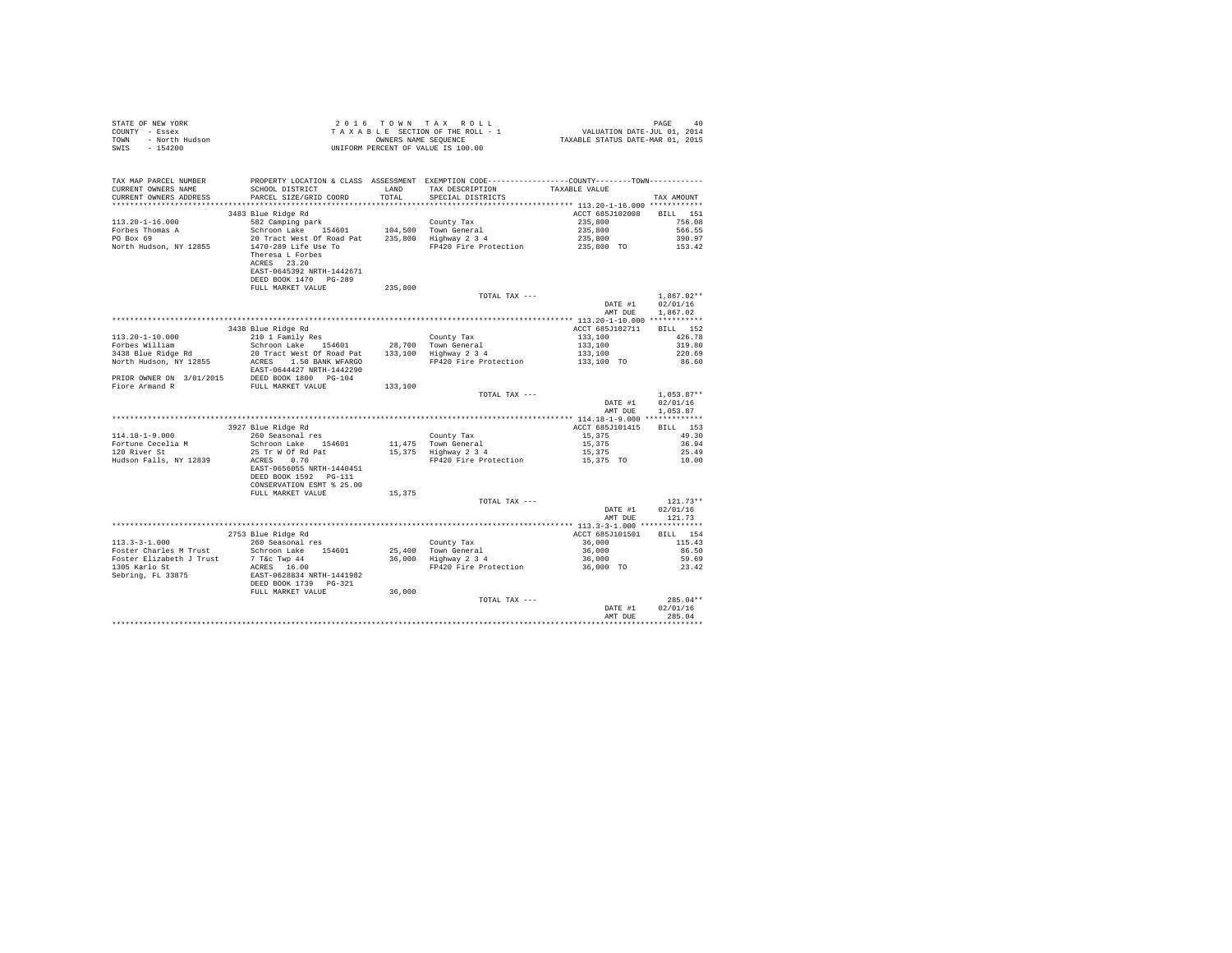| STATE OF NEW YORK      | 2016 TOWN TAX ROLL                 | PAGE                             |
|------------------------|------------------------------------|----------------------------------|
| COUNTY - Essex         | TAXABLE SECTION OF THE ROLL - 1    | VALUATION DATE-JUL 01, 2014      |
| TOWN<br>- North Hudson | OWNERS NAME SEOUENCE               | TAXABLE STATUS DATE-MAR 01, 2015 |
| - 154200<br>SWIS       | UNIFORM PERCENT OF VALUE IS 100.00 |                                  |

| TAX MAP PARCEL NUMBER<br>CURRENT OWNERS NAME<br>CURRENT OWNERS ADDRESS | PROPERTY LOCATION & CLASS ASSESSMENT EXEMPTION CODE---------------COUNTY-------TOWN---------<br>SCHOOL DISTRICT<br>PARCEL SIZE/GRID COORD | LAND<br>TOTAL    | TAX DESCRIPTION<br>SPECIAL DISTRICTS                                | TAXABLE VALUE                             | TAX AMOUNT                            |
|------------------------------------------------------------------------|-------------------------------------------------------------------------------------------------------------------------------------------|------------------|---------------------------------------------------------------------|-------------------------------------------|---------------------------------------|
| *********************                                                  | **************************                                                                                                                | .                | ************************************** 113.3-3-3.000 ************** |                                           |                                       |
| $113.3 - 3 - 3.000$<br>Foster Charles M Trust                          | 2739 Blue Ridge Rd<br>260 Seasonal res<br>Schroon Lake 154601                                                                             |                  | County Tax<br>17,700 Town General                                   | ACCT 685J100408<br>35,100<br>35,100       | <b>BILL</b><br>155<br>112.55<br>84.33 |
| Hutchins Nancy L<br>226 Pinewood Dr<br>Schenectady, NY 12303           | 7 Totn&crossfield Twp 44<br>1.07<br>ACRES<br>EAST-0628892 NRTH-1441704<br>DEED BOOK 1739 PG-321<br>FULL MARKET VALUE                      | 35,100<br>35,100 | Highway 2 3 4<br>FP420 Fire Protection                              | 35,100<br>35,100 TO                       | 58.20<br>22.84                        |
|                                                                        |                                                                                                                                           |                  | TOTAL TAX $---$                                                     |                                           | $277.92**$                            |
|                                                                        |                                                                                                                                           |                  |                                                                     | DATE #1<br>AMT DUE                        | 02/01/16<br>277.92                    |
|                                                                        |                                                                                                                                           |                  |                                                                     | ************ 104.4-1-61.000 ************* |                                       |
|                                                                        | Wonder View Rd                                                                                                                            |                  |                                                                     | ACCT 685J178506                           | 156<br>BILL                           |
| $104.4 - 1 - 61.000$                                                   | 311 Res vac land                                                                                                                          | 18,800           | County Tax                                                          | 18,800                                    | 60.28                                 |
| Foster Kenneth S<br>Foster Thelma D                                    | Schroon Lake<br>154601                                                                                                                    | 18,800           | Town General                                                        | 18,800<br>18,800                          | 45.17<br>31.17                        |
| 9 Wonderview Rd                                                        | 31 Platt Rogers&co Rd Pat<br>1.50<br>ACRES                                                                                                |                  | Highway 2 3 4<br>School Relevy                                      |                                           | 173.53                                |
| North Hudson, NY 12855                                                 | EAST-0667040 NRTH-1460792<br>DEED BOOK 1807 PG-247                                                                                        |                  | FP420 Fire Protection                                               | 18,800 TO                                 | 12.23                                 |
| PRIOR OWNER ON 3/01/2015<br>Fougner John                               | FULL MARKET VALUE                                                                                                                         | 18,800           |                                                                     |                                           |                                       |
|                                                                        |                                                                                                                                           |                  | TOTAL TAX ---                                                       |                                           | $322.38**$                            |
|                                                                        |                                                                                                                                           |                  |                                                                     | DATE #1                                   | 02/01/16                              |
|                                                                        |                                                                                                                                           |                  |                                                                     | AMT DUE                                   | 322.38                                |
|                                                                        |                                                                                                                                           |                  |                                                                     |                                           |                                       |
|                                                                        | 9 Wonder View Rd                                                                                                                          |                  |                                                                     | ACCT 685J178507                           | 157<br>BILL                           |
| $104.4 - 1 - 62.000$                                                   | 270 Mfg housing                                                                                                                           |                  | County Tax                                                          | 42,100                                    | 134.99                                |
| Foster Kenneth S                                                       | Schroon Lake 154601                                                                                                                       |                  | 28,400 Town General                                                 | 42,100                                    | 101.15                                |
| Foster Thelma D                                                        | 31 Platt Rogers&co Rd Pat                                                                                                                 | 42,100           | Highway 2 3 4                                                       | 42,100                                    | 69.80                                 |
| 9 Wonderview Rd                                                        | 1.20<br>ACRES                                                                                                                             |                  | School Relevy                                                       |                                           | 388.61                                |
| PO Box 143<br>North Hudson, NY 12855                                   | EAST-0666957 NRTH-1460536<br>DEED BOOK 1117 PG-260<br>FULL MARKET VALUE                                                                   | 42,100           | FP420 Fire Protection                                               | 42,100 TO                                 | 27.39                                 |
|                                                                        |                                                                                                                                           |                  | TOTAL TAX ---                                                       |                                           | 721.94**                              |
|                                                                        |                                                                                                                                           |                  |                                                                     | DATE #1<br>AMT DUE                        | 02/01/16<br>721.94                    |
|                                                                        |                                                                                                                                           |                  |                                                                     |                                           |                                       |
|                                                                        | Blue Ridge Rd                                                                                                                             |                  |                                                                     | ACCT 685J178534                           | 158<br><b>BILL</b>                    |
| $113.20 - 1 - 23.000$                                                  | 314 Rural vac<10                                                                                                                          |                  | County Tax                                                          | 800                                       | 2.57                                  |
| Freeman Jason F<br>Freeman Lisa Anne                                   | Schroon Lake<br>154601<br>20 Tract West Of Road Pat                                                                                       | 800<br>800       | Town General<br>Highway 2 3 4                                       | 800<br>800                                | 1.92<br>1.33                          |
| 40 Davitt Lake Rd                                                      | 1.50<br>ACRES                                                                                                                             |                  | FP420 Fire Protection                                               | 800 TO                                    | .52                                   |
| Averill Park, NY 12018                                                 | EAST-0643882 NRTH-1440141<br>DEED BOOK 1599<br>$PG-10$                                                                                    |                  |                                                                     |                                           |                                       |
|                                                                        | FULL MARKET VALUE                                                                                                                         | 800              |                                                                     |                                           |                                       |
|                                                                        |                                                                                                                                           |                  | TOTAL TAX ---                                                       | DATE #1<br>AMT DUE                        | $6.34**$<br>02/01/16<br>6.34          |
|                                                                        |                                                                                                                                           |                  |                                                                     |                                           |                                       |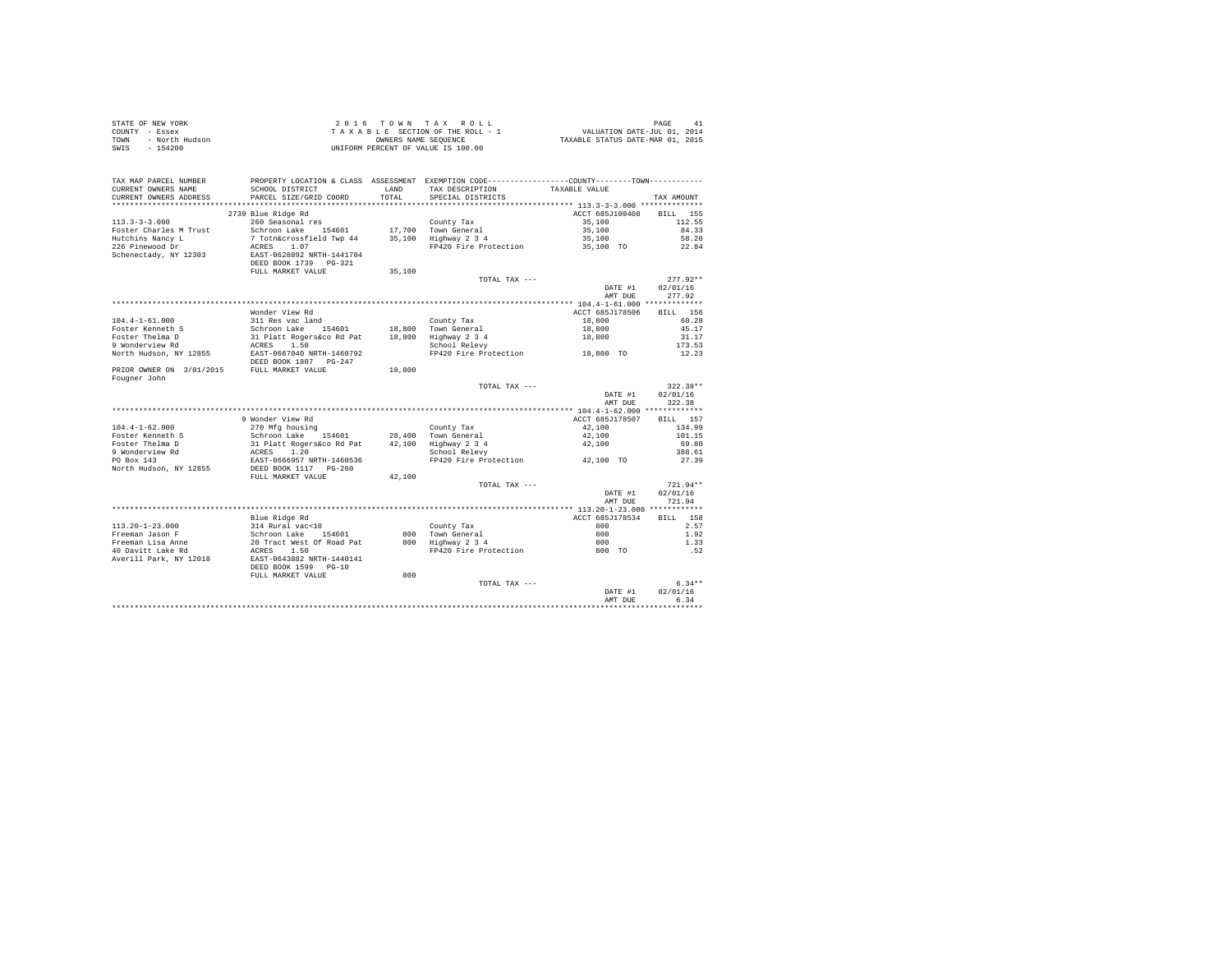| STATE OF NEW YORK<br>COUNTY - Essex<br>COUNTY - Essex<br>TOWN - North Hudson<br>SWIS - 154200 |                                                                                                                 |        | UNIFORM PERCENT OF VALUE IS 100.00                                                           |                 |                                          |
|-----------------------------------------------------------------------------------------------|-----------------------------------------------------------------------------------------------------------------|--------|----------------------------------------------------------------------------------------------|-----------------|------------------------------------------|
| TAX MAP PARCEL NUMBER                                                                         |                                                                                                                 |        | PROPERTY LOCATION & CLASS ASSESSMENT EXEMPTION CODE---------------COUNTY-------TOWN--------- |                 |                                          |
| CURRENT OWNERS NAME                                                                           | SCHOOL DISTRICT                                                                                                 | LAND   | TAX DESCRIPTION                                                                              | TAXABLE VALUE   |                                          |
| CURRENT OWNERS ADDRESS                                                                        | PARCEL SIZE/GRID COORD                                                                                          | TOTAL  | SPECIAL DISTRICTS                                                                            |                 | TAX AMOUNT                               |
|                                                                                               |                                                                                                                 |        |                                                                                              |                 |                                          |
|                                                                                               | Blue Ridge Rd                                                                                                   |        |                                                                                              | ACCT 685J101506 | BILL 159                                 |
| $113.20 - 1 - 25.000$                                                                         | 322 Rural vac>10                                                                                                |        | County Tax                                                                                   | 22,300          | 71.50                                    |
|                                                                                               | Schroon Lake 154601 22,300 Town General<br>20 Tract West Of Road Pat 22,300 Highway 2 3 4                       |        |                                                                                              | 22,300          | 53.58                                    |
| Freeman Jason F<br>Freeman Lisa Anne<br>40 Davitt Lake Rd                                     |                                                                                                                 |        |                                                                                              | 22,300          | 36.97                                    |
| Averill Park, NY 12018                                                                        | ACRES 39.90<br>EAST-0643801 NRTH-1441234<br>DEED BOOK 1599 PG-10                                                |        | FP420 Fire Protection                                                                        | 22,300 TO       | 14.51                                    |
|                                                                                               | FULL MARKET VALUE                                                                                               | 22,300 |                                                                                              |                 |                                          |
|                                                                                               |                                                                                                                 |        | TOTAL TAX ---                                                                                | DATE #1         | $176.56**$<br>02/01/16<br>AMT DUE 176.56 |
|                                                                                               |                                                                                                                 |        |                                                                                              |                 |                                          |
|                                                                                               | Blue Ridge Rd                                                                                                   |        |                                                                                              | ACCT 685J178535 | BTLL 160                                 |
|                                                                                               |                                                                                                                 |        | County Tax                                                                                   | 500             | 1.60                                     |
|                                                                                               |                                                                                                                 |        | County Tax<br>500 Town General<br>500 Highway 2 3 4                                          | 500             | 1.20                                     |
|                                                                                               |                                                                                                                 |        |                                                                                              | 500             | 0.83                                     |
|                                                                                               |                                                                                                                 |        | FP420 Fire Protection                                                                        | 500 TO          | .33                                      |
| Averill Park, NY 12018                                                                        | EAST-0644464 NRTH-1442041<br>DEED BOOK 1599 PG-10                                                               |        |                                                                                              |                 |                                          |
|                                                                                               | FULL MARKET VALUE                                                                                               | 500    |                                                                                              |                 | $3.96**$                                 |
|                                                                                               |                                                                                                                 |        | TOTAL TAX ---                                                                                | DATE #1         | 02/01/16                                 |
|                                                                                               |                                                                                                                 |        |                                                                                              | AMT DUE         | 3.96                                     |
|                                                                                               |                                                                                                                 |        |                                                                                              |                 |                                          |
|                                                                                               | 2359 Blue Ridge Rd                                                                                              |        |                                                                                              | ACCT 685J100407 | BILL 161                                 |
| $112.4 - 2 - 12.000$                                                                          | 260 Seasonal res                                                                                                |        | County Tax                                                                                   | 55,600          | 178.28                                   |
| French Frederick R                                                                            | zou seasonaries<br>Schroon Lake 154601 - 28,100 Town General<br>9 Totn&crossfield Twp 44 - 55,600 Highway 2 3 4 |        |                                                                                              | 55,600          | 133.59                                   |
| French Barbara J<br>PO Box 428                                                                |                                                                                                                 |        |                                                                                              | 55,600          | 92.19                                    |
| Crown Point, NY 12928                                                                         | $1.1$ Acre<br>ACRES $1.10$                                                                                      |        | FP420 Fire Protection                                                                        | $55,600$ TO     | 36.18                                    |
|                                                                                               | EAST-0619139 NRTH-1441675<br>DEED BOOK 848 PG-084                                                               |        |                                                                                              |                 |                                          |
|                                                                                               | FULL MARKET VALUE                                                                                               | 55,600 |                                                                                              |                 |                                          |
|                                                                                               |                                                                                                                 |        | TOTAL TAX ---                                                                                |                 | $440.24**$                               |
|                                                                                               |                                                                                                                 |        |                                                                                              | DATE #1         | 02/01/16                                 |
|                                                                                               |                                                                                                                 |        |                                                                                              | AMT DUE         | 440.24                                   |
|                                                                                               |                                                                                                                 |        |                                                                                              |                 |                                          |
|                                                                                               | Blue Ridge Rd                                                                                                   |        |                                                                                              | ACCT 685J102402 | RTLL 162                                 |
| $112.4 - 2 - 13.000$                                                                          | 314 Rural vac<10                                                                                                |        |                                                                                              | 1,200           | 3.85                                     |
| French Frederick R                                                                            | Schroon Lake 154601                                                                                             |        | County Tax<br>1,200 Town General<br>1,200 Highway 2 3 4                                      | 1,200           | 2.88                                     |
| French Barbara J                                                                              | 9 T&C Twp 44<br>ACRES 1.00                                                                                      |        |                                                                                              | 1,200           | 1.99                                     |
| PO Box 428<br>Crown Point, NY 12928                                                           | EAST-0619278 NRTH-1441501<br>DEED BOOK 848 PG-84                                                                |        | FP420 Fire Protection                                                                        | 1,200 TO        | .78                                      |
|                                                                                               | FULL MARKET VALUE                                                                                               | 1,200  |                                                                                              |                 |                                          |
|                                                                                               |                                                                                                                 |        | TOTAL TAX ---                                                                                |                 | $9.50**$                                 |
|                                                                                               |                                                                                                                 |        |                                                                                              | DATE #1         | 02/01/16                                 |
|                                                                                               |                                                                                                                 |        |                                                                                              | AMT DUE         | 9.50                                     |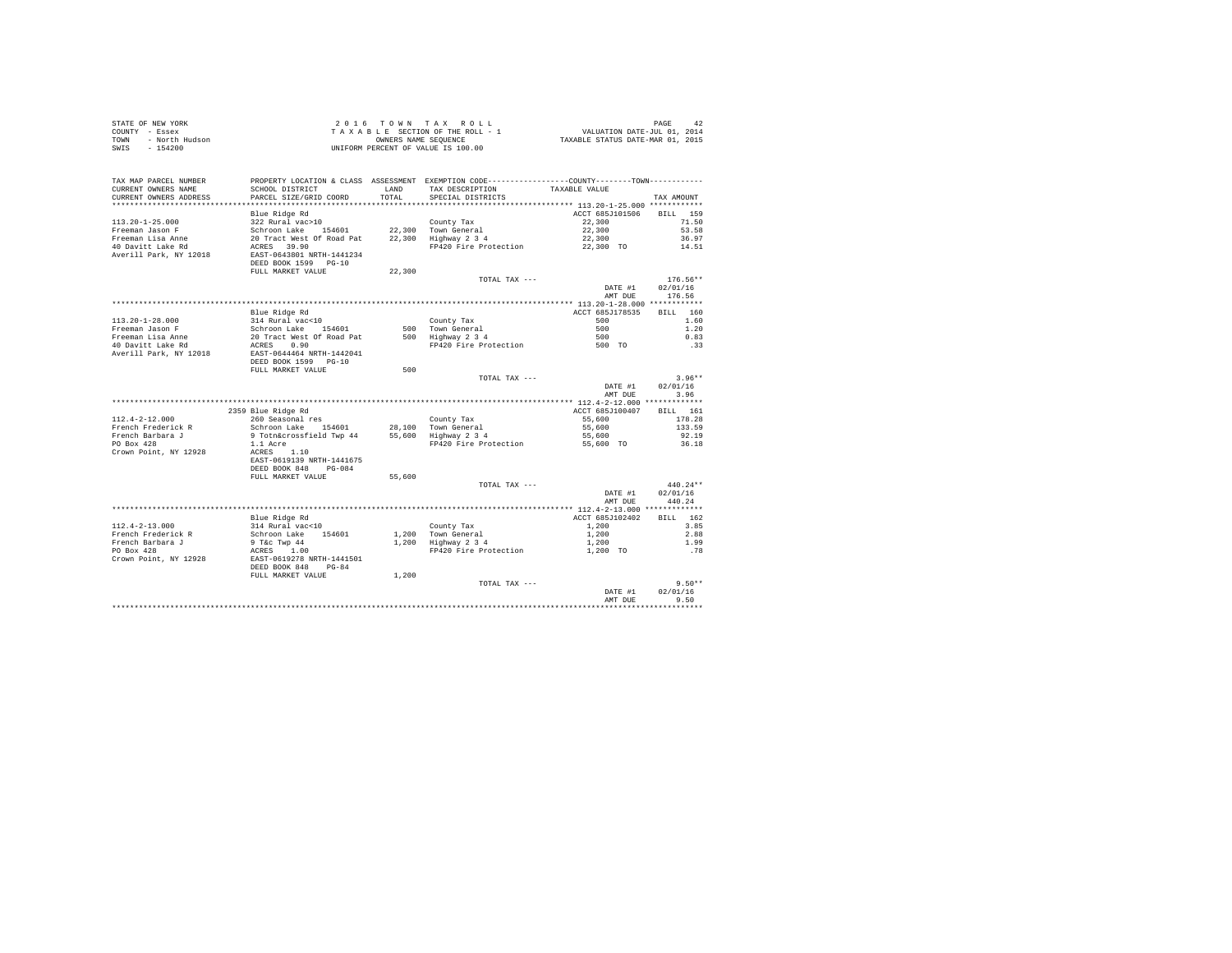| STATE OF NEW YORK<br>COUNTY - Essex<br>- North Hudson<br>TOWN<br>SWIS - 154200 |                                                                                                                         |        | 2016 TOWN TAX ROLL<br>$\begin{tabular}{lcccc} 2 & 0 & 1 & 6 & 7 & 0 & \texttt{W} & \texttt{Y} & \texttt{A} & \texttt{X} & \texttt{R} & \texttt{O} & \texttt{L} & \texttt{L} \\ \texttt{T} & \texttt{A} & \texttt{X} & \texttt{B} & \texttt{E} & \texttt{S} & \texttt{C} & \texttt{S} & \texttt{S} & \texttt{S} & \texttt{S} & \texttt{S} & \texttt{S} & \texttt{S} & \texttt{S} & \texttt{S} & \texttt{S} & \texttt{S} & \texttt{S} & \texttt{S$<br>UNIFORM PERCENT OF VALUE IS 100.00 |                    | PAGE<br>43             |
|--------------------------------------------------------------------------------|-------------------------------------------------------------------------------------------------------------------------|--------|----------------------------------------------------------------------------------------------------------------------------------------------------------------------------------------------------------------------------------------------------------------------------------------------------------------------------------------------------------------------------------------------------------------------------------------------------------------------------------------|--------------------|------------------------|
| TAX MAP PARCEL NUMBER<br>CURRENT OWNERS NAME                                   | SCHOOL DISTRICT                                                                                                         | LAND   | PROPERTY LOCATION & CLASS ASSESSMENT EXEMPTION CODE---------------COUNTY-------TOWN----------<br>TAX DESCRIPTION                                                                                                                                                                                                                                                                                                                                                                       | TAXABLE VALUE      |                        |
| CURRENT OWNERS ADDRESS                                                         | PARCEL SIZE/GRID COORD                                                                                                  | TOTAL  | SPECIAL DISTRICTS                                                                                                                                                                                                                                                                                                                                                                                                                                                                      |                    | TAX AMOUNT             |
|                                                                                |                                                                                                                         |        |                                                                                                                                                                                                                                                                                                                                                                                                                                                                                        |                    |                        |
| $104.4 - 1 - 12.000$                                                           | 120 Pepper Hollow Rd<br>260 Seasonal res                                                                                |        |                                                                                                                                                                                                                                                                                                                                                                                                                                                                                        | ACCT 685J101510    | BILL 163               |
| Fries Arthur T                                                                 | Schroon Lake 154601                                                                                                     |        | County Tax                                                                                                                                                                                                                                                                                                                                                                                                                                                                             | 68,300<br>68,300   | 219.00<br>164.10       |
| $3467$ Route $23A$                                                             | 3 Totn&crossfield Twp 49                                                                                                |        | 29,500 Town General<br>68,300 Highway 2 3 4                                                                                                                                                                                                                                                                                                                                                                                                                                            | 68,300             | 113.25                 |
| Palenville, NY 12463                                                           | 00003.00                                                                                                                |        | FP420 Fire Protection                                                                                                                                                                                                                                                                                                                                                                                                                                                                  | 68,300 TO          | 44.44                  |
|                                                                                | ACRES 2.40                                                                                                              |        |                                                                                                                                                                                                                                                                                                                                                                                                                                                                                        |                    |                        |
| PRIOR OWNER ON 3/01/2015                                                       | EAST-0665146 NRTH-1462442                                                                                               |        |                                                                                                                                                                                                                                                                                                                                                                                                                                                                                        |                    |                        |
| Fries Michael P                                                                | DEED BOOK 1159 PG-123                                                                                                   |        |                                                                                                                                                                                                                                                                                                                                                                                                                                                                                        |                    |                        |
|                                                                                | FULL MARKET VALUE                                                                                                       | 68,300 |                                                                                                                                                                                                                                                                                                                                                                                                                                                                                        |                    |                        |
|                                                                                |                                                                                                                         |        | TOTAL TAX ---                                                                                                                                                                                                                                                                                                                                                                                                                                                                          | DATE #1            | $540.79**$<br>02/01/16 |
|                                                                                |                                                                                                                         |        |                                                                                                                                                                                                                                                                                                                                                                                                                                                                                        | AMT DUE            | 540.79                 |
|                                                                                |                                                                                                                         |        |                                                                                                                                                                                                                                                                                                                                                                                                                                                                                        |                    |                        |
|                                                                                | 3618 US Route 9                                                                                                         |        |                                                                                                                                                                                                                                                                                                                                                                                                                                                                                        | ACCT 685J100411    | BILL 164               |
| $104.4 - 2 - 13.000$                                                           | 210 1 Family Res                                                                                                        |        | County Tax<br>30,300 Town General<br>99,900 Highway 2 3 4                                                                                                                                                                                                                                                                                                                                                                                                                              | 99,900             | 320.32                 |
| Garcia Thomas F                                                                | Schroon Lake 154601                                                                                                     |        |                                                                                                                                                                                                                                                                                                                                                                                                                                                                                        | 99,900             | 240.03                 |
| Garcia Amy M<br>PO Box 123                                                     | 29 Platt Rogers&co Rd Pat                                                                                               |        |                                                                                                                                                                                                                                                                                                                                                                                                                                                                                        | 99,900             | 165.64                 |
| North Hudson, NY 12855                                                         | ACRES 3.28<br>EAST-0665098 NRTH-1456973                                                                                 |        | FP420 Fire Protection                                                                                                                                                                                                                                                                                                                                                                                                                                                                  | 99,900 TO          | 65.00                  |
|                                                                                | DEED BOOK 903 PG-275                                                                                                    |        |                                                                                                                                                                                                                                                                                                                                                                                                                                                                                        |                    |                        |
|                                                                                | FULL MARKET VALUE                                                                                                       | 99,900 |                                                                                                                                                                                                                                                                                                                                                                                                                                                                                        |                    |                        |
|                                                                                |                                                                                                                         |        | TOTAL TAX ---                                                                                                                                                                                                                                                                                                                                                                                                                                                                          |                    | 790.99**               |
|                                                                                |                                                                                                                         |        |                                                                                                                                                                                                                                                                                                                                                                                                                                                                                        | DATE #1            | 02/01/16               |
|                                                                                |                                                                                                                         |        |                                                                                                                                                                                                                                                                                                                                                                                                                                                                                        | AMT DUE            | 790.99                 |
|                                                                                | 3885 Blue Ridge Rd                                                                                                      |        |                                                                                                                                                                                                                                                                                                                                                                                                                                                                                        | ACCT 685J100202    | BILL 165               |
| $114.18 - 1 - 14.000$                                                          | 312 Vac w/imprv                                                                                                         |        | County Tax                                                                                                                                                                                                                                                                                                                                                                                                                                                                             | 24,500             | 78.56                  |
| Geene Jeffrey                                                                  | Schroon Lake 154601                                                                                                     | 19,500 | Town General<br>Highway 2 3 4                                                                                                                                                                                                                                                                                                                                                                                                                                                          | 24,500             | 58.87                  |
| Jones William                                                                  | 25 Tr W Of Rd Pat                                                                                                       | 24,500 |                                                                                                                                                                                                                                                                                                                                                                                                                                                                                        | 24,500             | 40.62                  |
| 110 Grav Rd                                                                    |                                                                                                                         |        | FP420 Fire Protection                                                                                                                                                                                                                                                                                                                                                                                                                                                                  | 24,500 TO          | 15.94                  |
| Altamont, NY 12009                                                             | ACRES 2.27<br>EAST-0655210 NRTH-1440744<br>DEED BOOK 1669 PG-165                                                        |        |                                                                                                                                                                                                                                                                                                                                                                                                                                                                                        |                    |                        |
|                                                                                | FULL MARKET VALUE                                                                                                       | 24,500 |                                                                                                                                                                                                                                                                                                                                                                                                                                                                                        |                    |                        |
|                                                                                |                                                                                                                         |        | TOTAL TAX ---                                                                                                                                                                                                                                                                                                                                                                                                                                                                          |                    | $193.99**$             |
|                                                                                |                                                                                                                         |        |                                                                                                                                                                                                                                                                                                                                                                                                                                                                                        | DATE #1            | 02/01/16               |
|                                                                                |                                                                                                                         |        |                                                                                                                                                                                                                                                                                                                                                                                                                                                                                        | AMT DUE            | 193.99                 |
|                                                                                |                                                                                                                         |        |                                                                                                                                                                                                                                                                                                                                                                                                                                                                                        |                    |                        |
|                                                                                | Ensign Pond Rd                                                                                                          |        |                                                                                                                                                                                                                                                                                                                                                                                                                                                                                        | ACCT 685J102014    | BILL 166               |
| $105. - 1 - 46.000$                                                            |                                                                                                                         |        |                                                                                                                                                                                                                                                                                                                                                                                                                                                                                        | 13,500             | 43.29                  |
| Gendron Donald J<br>879 8th Ave                                                |                                                                                                                         |        | County Tax<br>13,500 Town General<br>13,500 Highway 2 3 4                                                                                                                                                                                                                                                                                                                                                                                                                              | 13,500<br>13,500   | 32.44<br>22.38         |
| Trov. NY 12182                                                                 |                                                                                                                         |        | FP420 Fire Protection                                                                                                                                                                                                                                                                                                                                                                                                                                                                  | 13,500 TO          | 8.78                   |
|                                                                                | ansaya Fond Ku<br>311 Res vac land<br>204 Paradox Tract<br>204 Paradox Tract<br>RCRES 1.00<br>EAST-0674200 NRTH-1455955 |        |                                                                                                                                                                                                                                                                                                                                                                                                                                                                                        |                    |                        |
|                                                                                | DEED BOOK 601 PG-266                                                                                                    |        |                                                                                                                                                                                                                                                                                                                                                                                                                                                                                        |                    |                        |
|                                                                                | FULL MARKET VALUE                                                                                                       | 13,500 |                                                                                                                                                                                                                                                                                                                                                                                                                                                                                        |                    |                        |
|                                                                                |                                                                                                                         |        | TOTAL TAX ---                                                                                                                                                                                                                                                                                                                                                                                                                                                                          |                    | $106.89**$             |
|                                                                                |                                                                                                                         |        |                                                                                                                                                                                                                                                                                                                                                                                                                                                                                        | DATE #1<br>AMT DUE | 02/01/16<br>106.89     |
|                                                                                |                                                                                                                         |        |                                                                                                                                                                                                                                                                                                                                                                                                                                                                                        |                    |                        |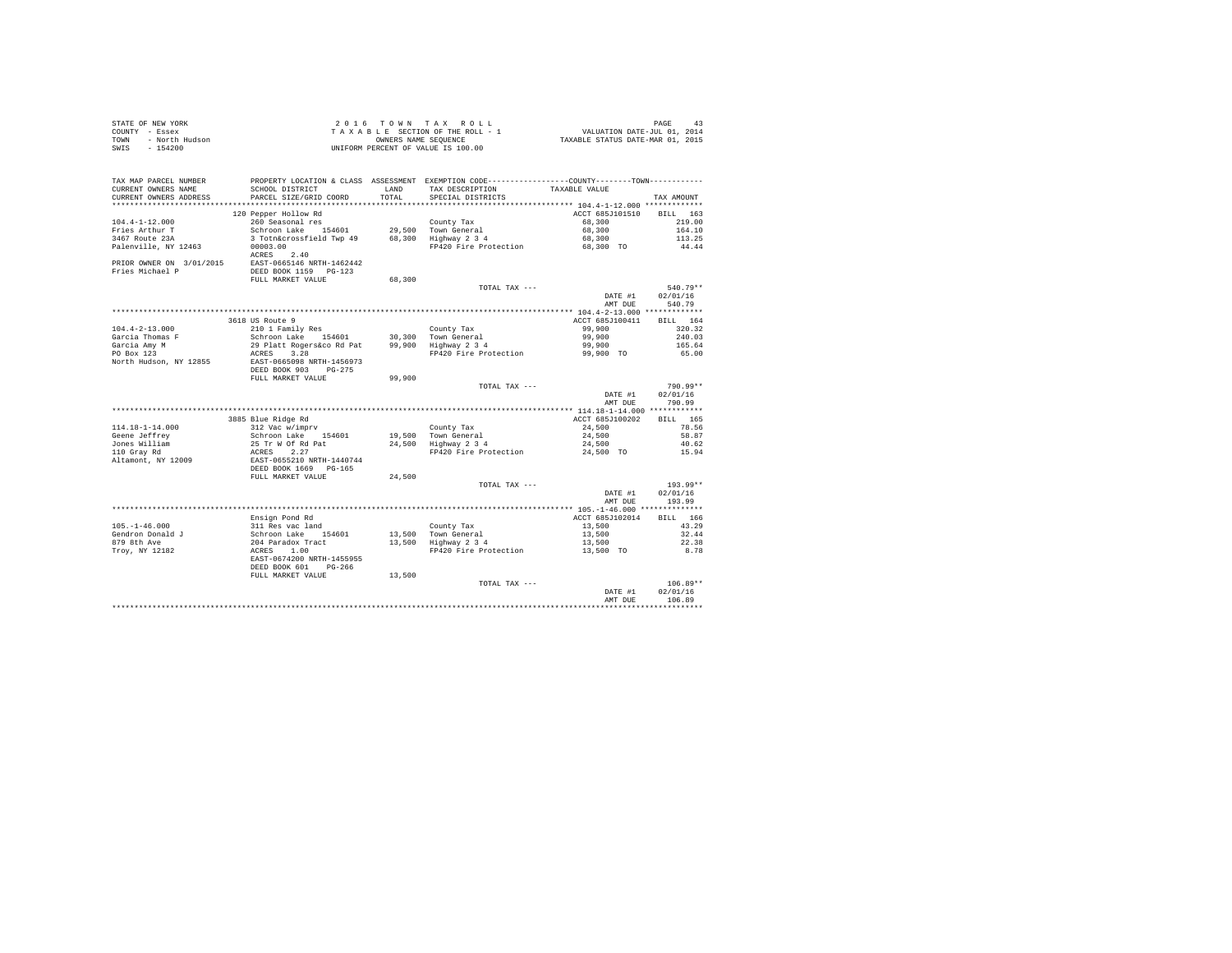| STATE OF NEW YORK                                    | 2016 TOWN TAX ROLL                       | PAGE 44<br>VALUATION DATE-JUL 01, 2014<br>TAXABLE STATUS DATE-MAR 01, 2015 |                                                                                                 |                 |              |
|------------------------------------------------------|------------------------------------------|----------------------------------------------------------------------------|-------------------------------------------------------------------------------------------------|-----------------|--------------|
| COUNTY - Essex                                       | TAXABLE SECTION OF THE ROLL - 1          |                                                                            |                                                                                                 |                 |              |
| - North Hudson<br>TOWN                               |                                          |                                                                            |                                                                                                 |                 |              |
| $-154200$<br>SWIS                                    | UNIFORM PERCENT OF VALUE IS 100.00       |                                                                            |                                                                                                 |                 |              |
|                                                      |                                          |                                                                            |                                                                                                 |                 |              |
|                                                      |                                          |                                                                            |                                                                                                 |                 |              |
|                                                      |                                          |                                                                            |                                                                                                 |                 |              |
| TAX MAP PARCEL NUMBER                                |                                          |                                                                            | PROPERTY LOCATION & CLASS ASSESSMENT EXEMPTION CODE----------------COUNTY--------TOWN---------- |                 |              |
| CURRENT OWNERS NAME                                  | SCHOOL DISTRICT                          | LAND                                                                       | TAX DESCRIPTION                                                                                 | TAXABLE VALUE   |              |
| CURRENT OWNERS ADDRESS                               | PARCEL SIZE/GRID COORD                   | TOTAL                                                                      | SPECIAL DISTRICTS                                                                               |                 | TAX AMOUNT   |
|                                                      |                                          |                                                                            |                                                                                                 |                 |              |
|                                                      | Hyatt Heights Way                        |                                                                            |                                                                                                 | ACCT 685Z008003 | BILL 167     |
| $114.2 - 2 - 31.200$                                 | 314 Rural vac<10                         |                                                                            | County Tax                                                                                      | 38,000          | 121.84       |
| Gentile Victor G                                     | Schroon Lake 154601                      |                                                                            | 38,000 Town General<br>38,000 Highway 2 3 4                                                     | 38,000          | 91.30        |
| Gentile Suzanne                                      | 25 Platt Rogers & Co Rd P                |                                                                            |                                                                                                 | 38,000          | 63.01        |
| 4 Julia Ct                                           | ACRES 8.80                               |                                                                            | FP420 Fire Protection                                                                           | 38,000 TO       | 24.72        |
| Boonton Twp, NJ 07005                                | EAST-0662984 NRTH-1452086                |                                                                            |                                                                                                 |                 |              |
|                                                      | DEED BOOK 1551 PG-219                    |                                                                            |                                                                                                 |                 |              |
|                                                      | FULL MARKET VALUE                        | 38,000                                                                     |                                                                                                 |                 |              |
|                                                      |                                          |                                                                            | TOTAL TAX ---                                                                                   |                 | $300.87**$   |
|                                                      |                                          |                                                                            |                                                                                                 | DATE #1         | 02/01/16     |
|                                                      |                                          |                                                                            |                                                                                                 | AMT DUE         | 300.87       |
|                                                      |                                          |                                                                            |                                                                                                 |                 |              |
|                                                      | 71 Hyatt Heights Way                     |                                                                            |                                                                                                 | ACCT 685J100210 | BILL 168     |
| $114.2 - 2 - 32.100$                                 | 240 Rural res                            |                                                                            | County Tax                                                                                      | 388,500         | 1,245.70     |
| Gentile Victor G                                     | Schroon Lake 154601                      | 95,200                                                                     | Town General<br>Highway 2 3 4                                                                   | 388,500         | 933.44       |
| Gentile Suzanne                                      | 4-D Gore E Of Platt Roger                | 388,500                                                                    |                                                                                                 | 388,500         | 644.15       |
| 4 Julia Ct<br>Boonton Twp, NJ 07005                  | ACRES 12.72<br>EAST-0663498 NRTH-1450961 |                                                                            | FP420 Fire Protection                                                                           | 388,500 TO      | 252.77       |
|                                                      | DEED BOOK 1551 PG-219                    |                                                                            |                                                                                                 |                 |              |
|                                                      | FULL MARKET VALUE                        |                                                                            |                                                                                                 |                 |              |
|                                                      |                                          | 388,500                                                                    | TOTAL TAX ---                                                                                   |                 | $3.076.06**$ |
|                                                      |                                          |                                                                            |                                                                                                 | DATE #1         | 02/01/16     |
|                                                      |                                          |                                                                            |                                                                                                 | AMT DUE         | 3.076.06     |
|                                                      |                                          |                                                                            |                                                                                                 |                 |              |
|                                                      | Hyatt Heights Way                        |                                                                            |                                                                                                 | ACCT 685Z008006 | BILL 169     |
| $114.2 - 2 - 32.200$                                 | 314 Rural vac<10                         |                                                                            | County Tax                                                                                      | 36,100          | 115.75       |
| Gentile Victor G                                     | Schroon Lake 154601                      |                                                                            |                                                                                                 | 36,100          | 86.74        |
| Gentile Suzanne                                      |                                          |                                                                            | County Tax<br>36,100 Town General<br>36,100 Highway 2 3 4                                       | 36,100          | 59.86        |
| $4$ Julia Ct                                         | 25 Platt Rogers & Co Rd P<br>ACRES 7.37  |                                                                            | FP420 Fire Protection                                                                           | 36,100 TO       | 23.49        |
| Boonton Township, NJ 07005 EAST-0663195 NRTH-1451143 |                                          |                                                                            |                                                                                                 |                 |              |
|                                                      | DEED BOOK 1561 PG-299                    |                                                                            |                                                                                                 |                 |              |
|                                                      | FULL MARKET VALUE                        | 36,100                                                                     |                                                                                                 |                 |              |
|                                                      |                                          |                                                                            | TOTAL TAX ---                                                                                   |                 | $285.84**$   |
|                                                      |                                          |                                                                            |                                                                                                 | DATE #1         | 02/01/16     |
|                                                      |                                          |                                                                            |                                                                                                 | AMT DUE         | 285.84       |
|                                                      |                                          |                                                                            |                                                                                                 |                 |              |
|                                                      | 1932 Blue Ridge Rd                       |                                                                            |                                                                                                 | ACCT 685J101605 | BILL 170     |
| $123. - 2 - 8.000$                                   | 260 Seasonal res                         |                                                                            | County Tax                                                                                      | 47.500          | 152.31       |
| Gereau John E                                        | Schroon Lake 154601                      | 20,700                                                                     | Town General                                                                                    | 47.500          | 114.13       |
| Gereau Brian Edward                                  | 14 Totn&crossfield Twp 30                | 47,500                                                                     | $Highway$ $2$ $3$ $4$                                                                           | 47,500          | 78.76        |
| 26 Padanarum Spur                                    | ACRES 4.30                               |                                                                            | FP420 Fire Protection                                                                           | 47,500 TO       | 30.91        |
| Brant Lake, NY 12815                                 | EAST-0608873 NRTH-1439150                |                                                                            |                                                                                                 |                 |              |
|                                                      | DEED BOOK 1182 PG-330                    |                                                                            |                                                                                                 |                 |              |
|                                                      | FULL MARKET VALUE                        | 47.500                                                                     |                                                                                                 |                 |              |
|                                                      |                                          |                                                                            | TOTAL TAX ---                                                                                   |                 | $376.11**$   |
|                                                      |                                          |                                                                            |                                                                                                 | DATE #1         | 02/01/16     |
|                                                      |                                          |                                                                            |                                                                                                 | AMT DUE         | 376.11       |
|                                                      |                                          |                                                                            |                                                                                                 |                 |              |
|                                                      |                                          |                                                                            |                                                                                                 |                 |              |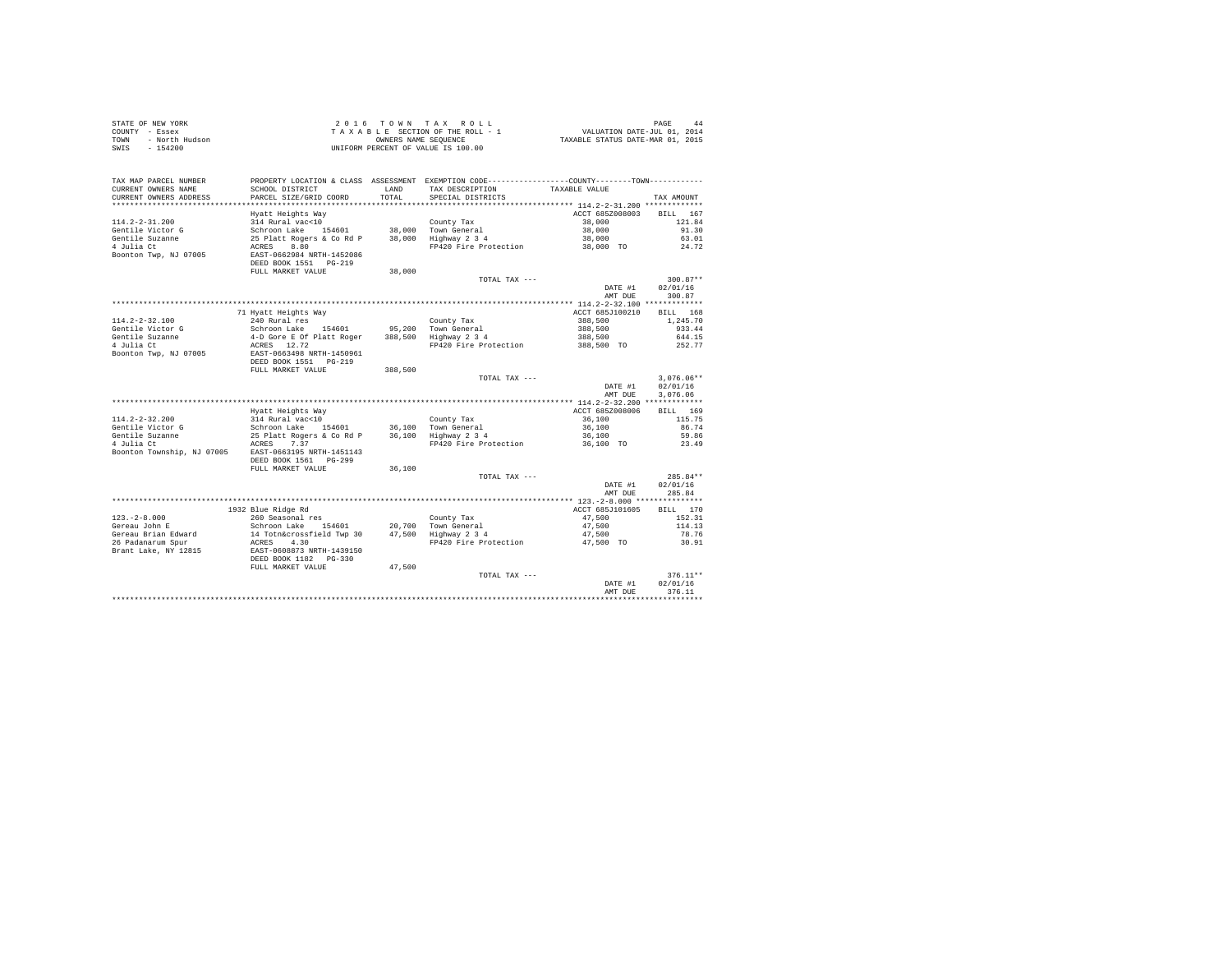| STATE OF NEW YORK      | 2016 TOWN TAX ROLL                 | PAGE<br>45                       |
|------------------------|------------------------------------|----------------------------------|
| COUNTY - Essex         | TAXABLE SECTION OF THE ROLL - 1    | VALUATION DATE-JUL 01, 2014      |
| TOWN<br>- North Hudson | OWNERS NAME SEOUENCE               | TAXABLE STATUS DATE-MAR 01, 2015 |
| - 154200<br>SWIS       | UNIFORM PERCENT OF VALUE IS 100.00 |                                  |

| TAX MAP PARCEL NUMBER<br>CURRENT OWNERS NAME<br>CURRENT OWNERS ADDRESS | PROPERTY LOCATION & CLASS ASSESSMENT EXEMPTION CODE---------------COUNTY-------TOWN----------<br>SCHOOL DISTRICT<br>PARCEL SIZE/GRID COORD | <b>T.AND</b><br>TOTAL | TAX DESCRIPTION<br>SPECIAL DISTRICTS | TAXABLE VALUE   | TAX AMOUNT         |
|------------------------------------------------------------------------|--------------------------------------------------------------------------------------------------------------------------------------------|-----------------------|--------------------------------------|-----------------|--------------------|
| ************************                                               | ******************************                                                                                                             |                       |                                      |                 |                    |
|                                                                        | 2991 US Route 9                                                                                                                            |                       |                                      | ACCT 685J101607 | <b>BILL</b><br>171 |
| $114.4 - 1 - 41.000$                                                   | 210 1 Family Res                                                                                                                           |                       | County Tax                           | 115,400         | 370.02             |
| Gero Marshall                                                          | Schroon Lake 154601                                                                                                                        |                       | 23.800 Town General                  | 115,400         | 277.27             |
| Gero Christine                                                         | 1-A Gore E Of Rd Pat                                                                                                                       | 115,400               | Highway 2 3 4                        | 115,400         | 191.34             |
| PO Box 33                                                              | ACRES<br>0.90                                                                                                                              |                       | FP420 Fire Protection                | 115,400 TO      | 75.08              |
| North Hudson, NY 12855                                                 | EAST-0660090 NRTH-1442661<br>DEED BOOK 600<br>$PG-96$<br>FULL MARKET VALUE                                                                 | 115,400               |                                      |                 |                    |
|                                                                        |                                                                                                                                            |                       | TOTAL TAX ---                        |                 | $913.71**$         |
|                                                                        |                                                                                                                                            |                       |                                      | DATE #1         | 02/01/16           |
|                                                                        |                                                                                                                                            |                       |                                      | AMT DUE         | 913.71             |
|                                                                        |                                                                                                                                            |                       |                                      |                 |                    |
|                                                                        | Duntley Rd                                                                                                                                 |                       |                                      | ACCT 685L102113 | BILL 172           |
| $105. - 1 - 14.000$                                                    | 314 Rural vac<10                                                                                                                           |                       | County Tax                           | 7.700           | 24.69              |
| Gershon Nina                                                           | Schroon Lake 154601                                                                                                                        |                       | 7.700 Town General                   | 7.700           | 18.50              |
| 305 West 98Th St                                                       | 179 Paradox Tract                                                                                                                          |                       | 7,700 Highway 2 3 4                  | 7.700           | 12.77              |
| New York, NY 10025                                                     | 0.30<br>ACRES                                                                                                                              |                       | FP420 Fire Protection                | 7,700 TO        | 5.01               |
|                                                                        | EAST-0670458 NRTH-1462766<br>DEED BOOK 1021 PG-164                                                                                         |                       |                                      |                 |                    |
|                                                                        | FULL MARKET VALUE                                                                                                                          | 7.700                 |                                      |                 |                    |
|                                                                        |                                                                                                                                            |                       | TOTAL TAX ---                        |                 | $60.97**$          |
|                                                                        |                                                                                                                                            |                       |                                      | DATE #1         | 02/01/16           |
|                                                                        |                                                                                                                                            |                       |                                      | AMT DUE         | 60.97              |
|                                                                        |                                                                                                                                            |                       |                                      |                 |                    |
|                                                                        | Duntley Rd                                                                                                                                 |                       |                                      | ACCT 685J102112 | BILL 173           |
| $105. - 1 - 15.000$                                                    | 314 Rural vac<10                                                                                                                           |                       | County Tax                           | 7.300           | 23.41              |
| Gershon Nina                                                           | 154601                                                                                                                                     |                       | 7.300 Town General                   | 7.300           | 17.54              |
| 305 West 98Th St                                                       | Schroon Lake 1!<br>179 Paradox Tract                                                                                                       |                       | 7,300 Highway 2 3 4                  | 7,300           | 12.10              |
|                                                                        | ACRES<br>0.24                                                                                                                              |                       | FP420 Fire Protection                |                 | 4.75               |
| New York, NY 10025                                                     | EAST-0670353 NRTH-1462742<br>DEED BOOK 1021 PG-164                                                                                         |                       |                                      | 7,300 TO        |                    |
|                                                                        | FULL MARKET VALUE                                                                                                                          | 7,300                 |                                      |                 |                    |
|                                                                        |                                                                                                                                            |                       | TOTAL TAX ---                        |                 | $57.80**$          |
|                                                                        |                                                                                                                                            |                       |                                      | DATE #1         | 02/01/16           |
|                                                                        |                                                                                                                                            |                       |                                      | AMT DUE         | 57.80              |
|                                                                        |                                                                                                                                            |                       |                                      |                 |                    |
|                                                                        | 190 Duntley Rd                                                                                                                             |                       |                                      | ACCT 685J100512 | BILL 174           |
| $105. - 1 - 20.100$                                                    | 240 Rural res                                                                                                                              |                       | County Tax                           | 159,200         | 510.47             |
| Gershon Nina                                                           |                                                                                                                                            |                       | 103,200 Town General                 | 159,200         | 382.51             |
| 305 West 98Th St                                                       | Schroon Lake 154601<br>179 Paradox Tract                                                                                                   |                       | 159,200 Highway 2 3 4                | 159,200         | 263.96             |
| New York, NY 10025                                                     | ACRES 172.20                                                                                                                               |                       | FP420 Fire Protection                | 159,200 TO      | 103.58             |
|                                                                        | EAST-0671592 NRTH-1462870<br>DEED BOOK 1021 PG-164                                                                                         |                       |                                      |                 |                    |
|                                                                        | FULL MARKET VALUE                                                                                                                          | 159,200               |                                      |                 |                    |
|                                                                        |                                                                                                                                            |                       | TOTAL TAX ---                        |                 | $1.260.52**$       |
|                                                                        |                                                                                                                                            |                       |                                      | DATE #1         | 02/01/16           |
|                                                                        |                                                                                                                                            |                       |                                      | AMT DUE         | 1,260.52           |
|                                                                        |                                                                                                                                            |                       |                                      |                 |                    |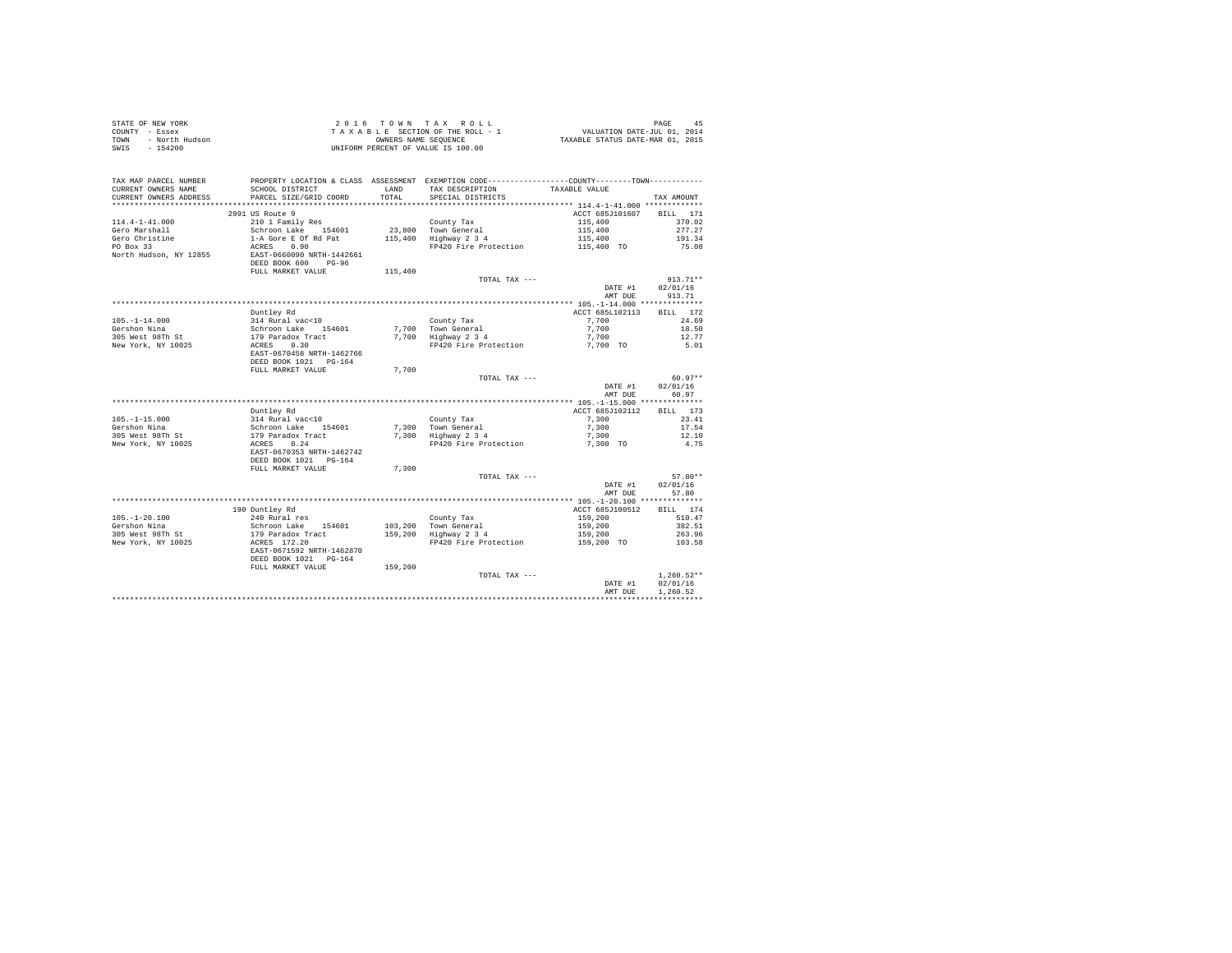| STATE OF NEW YORK<br>COUNTY - Essex<br>- North Hudson<br>TOWN<br>SWIS<br>$-154200$ | 2016 TOWN TAX ROLL<br>TAXABLE SECTION OF THE ROLL - 1<br>OWNERS NAME SEOUENCE<br>UNIFORM PERCENT OF VALUE IS 100.00 |              |                                                                                              |                          | PAGE<br>46<br>4b PAGE 4b<br>VALUATION DATE-JUL 01, 2014<br>TAXABLE STATUS DATE-MAR 01, 2015 |  |  |  |
|------------------------------------------------------------------------------------|---------------------------------------------------------------------------------------------------------------------|--------------|----------------------------------------------------------------------------------------------|--------------------------|---------------------------------------------------------------------------------------------|--|--|--|
|                                                                                    |                                                                                                                     |              |                                                                                              |                          |                                                                                             |  |  |  |
| TAX MAP PARCEL NUMBER                                                              |                                                                                                                     |              | PROPERTY LOCATION & CLASS ASSESSMENT EXEMPTION CODE---------------COUNTY-------TOWN--------- |                          |                                                                                             |  |  |  |
| CURRENT OWNERS NAME                                                                | SCHOOL DISTRICT                                                                                                     | <b>T.AND</b> | TAX DESCRIPTION                                                                              | TAXABLE VALUE            |                                                                                             |  |  |  |
| CURRENT OWNERS ADDRESS                                                             | PARCEL SIZE/GRID COORD                                                                                              | TOTAL.       | SPECIAL DISTRICTS                                                                            |                          | TAX AMOUNT                                                                                  |  |  |  |
| **************************                                                         |                                                                                                                     |              |                                                                                              |                          |                                                                                             |  |  |  |
|                                                                                    | Duntley Rd                                                                                                          |              |                                                                                              | ACCT 685J100511 BILL 175 |                                                                                             |  |  |  |
| $105. - 1 - 21.000$                                                                | 314 Rural vac<10                                                                                                    |              | County Tax                                                                                   | 1,800                    | 5.77                                                                                        |  |  |  |
| Gershon Nina                                                                       | Schroon Lake 154601                                                                                                 |              | 1,800 Town General                                                                           | 1,800                    | 4.32                                                                                        |  |  |  |
| 305 West 98Th St                                                                   | 179 Paradox Tract                                                                                                   |              | 1,800 Highway 2 3 4                                                                          | 1,800                    | 2.98                                                                                        |  |  |  |
| New York, NY 10025                                                                 | 4ac                                                                                                                 |              | FP420 Fire Protection                                                                        | 1,800 TO                 | 1.17                                                                                        |  |  |  |
|                                                                                    | ACRES 4.80<br>EAST-0673417 NRTH-1463991                                                                             |              |                                                                                              |                          |                                                                                             |  |  |  |
|                                                                                    | DEED BOOK 1021 PG-164                                                                                               |              |                                                                                              |                          |                                                                                             |  |  |  |
|                                                                                    | FULL MARKET VALUE                                                                                                   | 1,800        |                                                                                              |                          |                                                                                             |  |  |  |
|                                                                                    |                                                                                                                     |              | TOTAL TAX ---                                                                                |                          | $14.24**$                                                                                   |  |  |  |
|                                                                                    |                                                                                                                     |              |                                                                                              | DATE #1                  | 02/01/16                                                                                    |  |  |  |
|                                                                                    |                                                                                                                     |              |                                                                                              | AMT DUE                  | 14.24                                                                                       |  |  |  |
|                                                                                    |                                                                                                                     |              |                                                                                              |                          |                                                                                             |  |  |  |
|                                                                                    | 58 Kenakwar Ln                                                                                                      |              |                                                                                              | ACCT 685Z010009          | BILL 176                                                                                    |  |  |  |
| $104.4 - 3 - 6.100$                                                                | 312 Vac w/imprv - WTRFNT                                                                                            |              | County Tax                                                                                   | 38,700                   | 124.09                                                                                      |  |  |  |
| Giroux Gary G                                                                      | Schroon Lake 154601                                                                                                 |              | 35,700 Town General                                                                          | 38,700                   | 92.98                                                                                       |  |  |  |
| Giroux Sarah M                                                                     | 29 Platt Rogers&co Rd Pat                                                                                           |              | 38,700 Highway 2 3 4                                                                         | 38,700                   | 64.17                                                                                       |  |  |  |
| 85 Mohican St Apt #3                                                               | Pt Lot 6 Kenakwar Subd                                                                                              |              | FP420 Fire Protection                                                                        | 38,700 TO                | 25.18                                                                                       |  |  |  |
| Lake George, NY 12845                                                              | ACRES 3.41                                                                                                          |              |                                                                                              |                          |                                                                                             |  |  |  |
|                                                                                    | EAST-0664289 NRTH-1459423                                                                                           |              |                                                                                              |                          |                                                                                             |  |  |  |
| PRIOR OWNER ON 3/01/2015 DEED BOOK 1615 PG-229<br>Giroux Gary G                    | FULL MARKET VALUE                                                                                                   | 38,700       |                                                                                              |                          |                                                                                             |  |  |  |
|                                                                                    |                                                                                                                     |              | TOTAL TAX ---                                                                                |                          | $306.42**$                                                                                  |  |  |  |
|                                                                                    |                                                                                                                     |              |                                                                                              | DATE #1                  | 02/01/16                                                                                    |  |  |  |
|                                                                                    |                                                                                                                     |              |                                                                                              | AMT DUE                  | 306.42                                                                                      |  |  |  |
|                                                                                    |                                                                                                                     |              |                                                                                              |                          |                                                                                             |  |  |  |
|                                                                                    | Kenakwar Ln                                                                                                         |              |                                                                                              | ACCT 685Z010010          | BILL 177                                                                                    |  |  |  |
| $104.4 - 3 - 6.200$                                                                | 314 Rural vac<10 - WTRFNT                                                                                           |              | County Tax                                                                                   | 3,100                    | 9.94                                                                                        |  |  |  |
| Giroux Gary G<br>Giroux Sarah M                                                    | Schroon Lake 154601                                                                                                 |              | 3.100 Town General                                                                           | 3,100                    | 7.45                                                                                        |  |  |  |
|                                                                                    | 29 Platt Rogers&co Rd Pat                                                                                           |              | 3,100 Highway 2 3 4                                                                          | 3,100                    | 5.14                                                                                        |  |  |  |
| 85 Mohican St Apt #3                                                               | Pt Lot 6 Kenakwar Subd                                                                                              |              | FP420 Fire Protection                                                                        | 3,100 TO                 | 2.02                                                                                        |  |  |  |
| Lake George, NY 12845                                                              | ACRES 1.75                                                                                                          |              |                                                                                              |                          |                                                                                             |  |  |  |
|                                                                                    | EAST-0664290 NRTH-1459105                                                                                           |              |                                                                                              |                          |                                                                                             |  |  |  |
| PRIOR OWNER ON 3/01/2015 DEED BOOK 1615 PG-229<br>Giroux Gary G                    | FULL MARKET VALUE                                                                                                   | 3.100        |                                                                                              |                          |                                                                                             |  |  |  |
|                                                                                    |                                                                                                                     |              | TOTAL TAX ---                                                                                |                          | $24.55**$                                                                                   |  |  |  |
|                                                                                    |                                                                                                                     |              |                                                                                              | DATE #1                  | 02/01/16                                                                                    |  |  |  |
|                                                                                    |                                                                                                                     |              |                                                                                              | AMT DUE                  | 24.55                                                                                       |  |  |  |
|                                                                                    |                                                                                                                     |              |                                                                                              |                          |                                                                                             |  |  |  |
|                                                                                    | 2936 US Route 9                                                                                                     |              |                                                                                              | ACCT 685J178546          | BILL 178                                                                                    |  |  |  |
| $114.18 - 3 - 3.000$                                                               | 210 1 Family Res                                                                                                    |              | County Tax                                                                                   | 38,900                   | 124.73                                                                                      |  |  |  |
| Gokey John                                                                         | Schroon Lake 154601                                                                                                 |              | 13,600 Town General<br>38,900 Highway 2 3 4                                                  | 38,900                   | 93.46                                                                                       |  |  |  |
| Gokev Jean                                                                         | 22 Road Patent<br>ACRES 0.30                                                                                        |              |                                                                                              | 38,900                   | 64.50                                                                                       |  |  |  |
| 2918 US Rte 9<br>PO Box 125                                                        |                                                                                                                     |              | FP420 Fire Protection                                                                        | 38,900 TO                | 25.31                                                                                       |  |  |  |
|                                                                                    | EAST-0659513 NRTH-1441437                                                                                           |              |                                                                                              |                          |                                                                                             |  |  |  |
| North Hudson, NY 12855                                                             | DEED BOOK 1437 PG-216                                                                                               |              |                                                                                              |                          |                                                                                             |  |  |  |
|                                                                                    | FULL MARKET VALUE                                                                                                   | 38,900       |                                                                                              |                          |                                                                                             |  |  |  |
|                                                                                    |                                                                                                                     |              | TOTAL TAX ---                                                                                | DATE #1                  | $308.00**$<br>02/01/16                                                                      |  |  |  |
|                                                                                    |                                                                                                                     |              |                                                                                              | AMT DUE                  | 308.00                                                                                      |  |  |  |
|                                                                                    |                                                                                                                     |              |                                                                                              |                          |                                                                                             |  |  |  |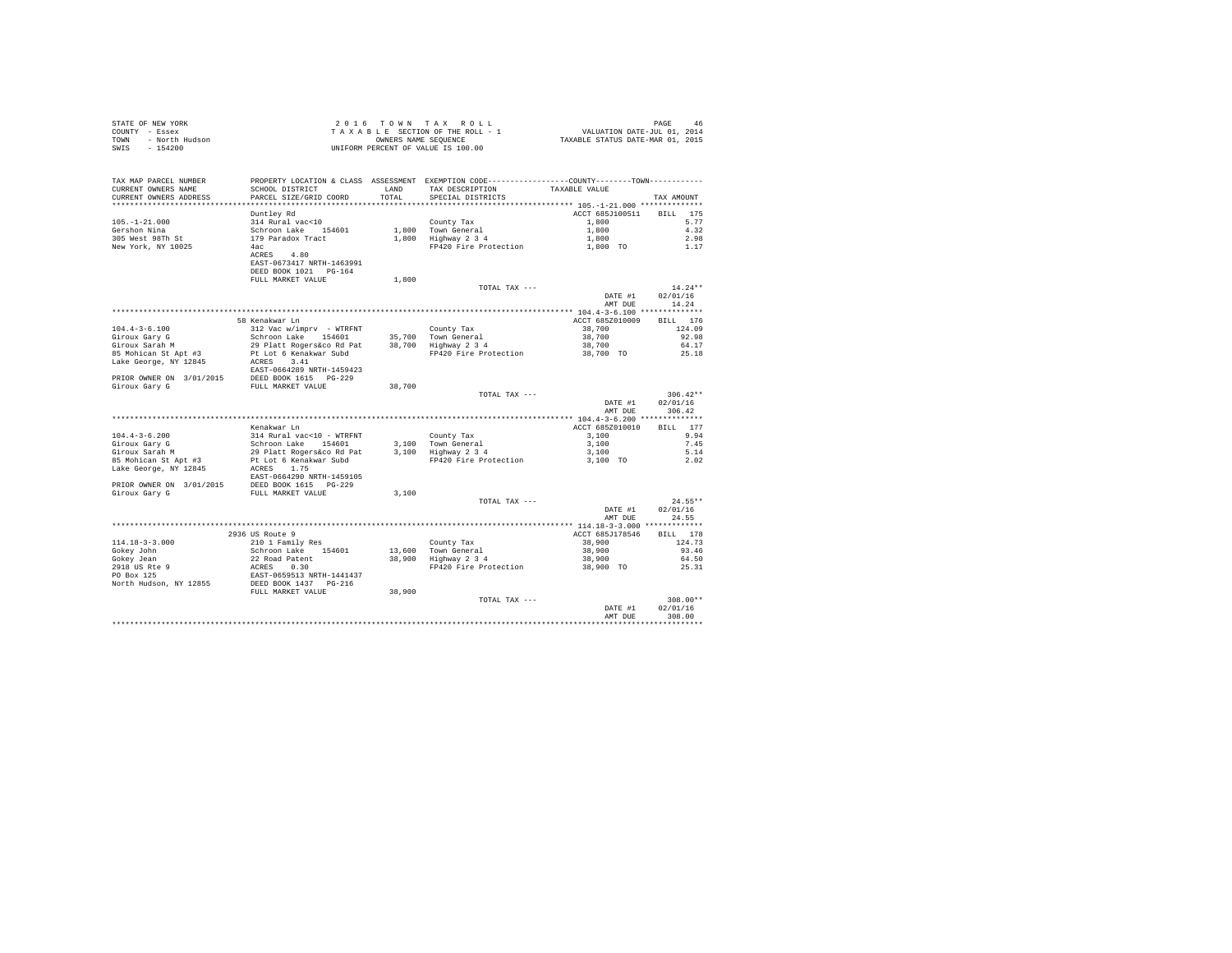|      | STATE OF NEW YORK | 2016 TOWN TAX ROLL                 | PAGE                             |
|------|-------------------|------------------------------------|----------------------------------|
|      | COUNTY - Essex    | TAXABLE SECTION OF THE ROLL - 1    | VALUATION DATE-JUL 01, 2014      |
| TOWN | - North Hudson    | OWNERS NAME SEOUENCE               | TAXABLE STATUS DATE-MAR 01, 2015 |
| SWIS | - 154200          | UNIFORM PERCENT OF VALUE IS 100.00 |                                  |

| TAX MAP PARCEL NUMBER<br>CURRENT OWNERS NAME    | SCHOOL DISTRICT                                    | LAND    | PROPERTY LOCATION & CLASS ASSESSMENT EXEMPTION CODE---------------COUNTY-------TOWN---------<br>TAX DESCRIPTION | TAXABLE VALUE                            |              |
|-------------------------------------------------|----------------------------------------------------|---------|-----------------------------------------------------------------------------------------------------------------|------------------------------------------|--------------|
| CURRENT OWNERS ADDRESS<br>********************* | PARCEL SIZE/GRID COORD<br>************************ | TOTAL   | SPECIAL DISTRICTS                                                                                               |                                          | TAX AMOUNT   |
|                                                 | 2918 US Route 9                                    |         |                                                                                                                 | ACCT 685J100712                          | BILL 179     |
| $114.18 - 3 - 2.110$                            | 483 Converted Re                                   |         |                                                                                                                 |                                          | 941.41       |
|                                                 | Schroon Lake 154601                                |         | County Tax                                                                                                      | 293,600                                  | 705.43       |
| Gokey John E<br>Gokey Jean F                    | 22 Road Patent                                     | 293,600 | 73,400 Town General<br>Highway 2 3 4                                                                            | 293,600<br>293,600                       | 486.80       |
| 2918 US Rte 9                                   | Bldg 1-4 1715/261 Lease                            |         | FP420 Fire Protection                                                                                           |                                          | 191.03       |
| PO Box 125                                      | 1587/278 Lease 1715/270 E                          |         |                                                                                                                 | 293,600 TO                               |              |
| North Hudson, NY 12855                          | ACRES 10.10                                        |         |                                                                                                                 |                                          |              |
|                                                 | EAST-0659977 NRTH-1440890                          |         |                                                                                                                 |                                          |              |
|                                                 | DEED BOOK 1000 PG-132                              |         |                                                                                                                 |                                          |              |
|                                                 | FULL MARKET VALUE                                  | 293,600 |                                                                                                                 |                                          |              |
|                                                 |                                                    |         | TOTAL TAX ---                                                                                                   |                                          | $2.324.67**$ |
|                                                 |                                                    |         |                                                                                                                 | DATE #1                                  | 02/01/16     |
|                                                 |                                                    |         |                                                                                                                 | AMT DUE                                  | 2,324.67     |
|                                                 |                                                    |         |                                                                                                                 |                                          |              |
|                                                 | US Route 9                                         |         |                                                                                                                 | ACCT 685J192002                          | BILL 180     |
| $114.18 - 3 - 2.120$                            | 311 Res vac land                                   |         | County Tax                                                                                                      | 25,800                                   | 82.73        |
| Gokey John E                                    | Schroon Lake 154601                                |         | 25,800 Town General                                                                                             | 25,800                                   | 61.99        |
| Gokey Jean F                                    | 22 Road Pat                                        |         | 25,800 Highway 2 3 4                                                                                            | 25,800                                   | 42.78        |
| 2918 US Rte 9                                   | ACRES 9.32                                         |         | FP420 Fire Protection                                                                                           | 25,800 TO                                | 16.79        |
| PO Box 125                                      | EAST-0659862 NRTH-1441410                          |         |                                                                                                                 |                                          |              |
| North Hudson, NY 12855                          | DEED BOOK 1028 PG-31                               |         |                                                                                                                 |                                          |              |
|                                                 | FULL MARKET VALUE                                  | 25,800  |                                                                                                                 |                                          |              |
|                                                 |                                                    |         | TOTAL TAX ---                                                                                                   |                                          | $204.29**$   |
|                                                 |                                                    |         |                                                                                                                 | DATE #1                                  | 02/01/16     |
|                                                 |                                                    |         |                                                                                                                 | AMT DUE                                  | 204.29       |
|                                                 | *******************************                    |         | *******************                                                                                             | *********** 125.12-1-8.100 ************* |              |
|                                                 | 514 Johnson Pond Rd                                |         |                                                                                                                 | ACCT 685J101502                          | BILL 181     |
| $125.12 - 1 - 8.100$                            | 210 1 Family Res - WTRFNT                          |         | County Tax                                                                                                      | 367,600                                  | 1,178.69     |
| Grace Kathleen                                  | Schroon Lake 154601                                |         | 223,500 Town General                                                                                            | 367,600                                  | 883.23       |
| 165 Dezenzo Ln                                  | 169 Paradox Tract                                  |         | 367,600 Highway 2 3 4                                                                                           | 367,600                                  | 609.50       |
| West Orange, NJ 07052                           | 3.34ac                                             |         | FP420 Fire Protection                                                                                           | 367,600 TO                               | 239.17       |
|                                                 | 3.34<br>ACRES                                      |         |                                                                                                                 |                                          |              |
|                                                 | EAST-0668640 NRTH-1435156                          |         |                                                                                                                 |                                          |              |
|                                                 | DEED BOOK 1453 PG-182                              |         |                                                                                                                 |                                          |              |
|                                                 | FULL MARKET VALUE                                  | 367,600 |                                                                                                                 |                                          |              |
|                                                 |                                                    |         | TOTAL TAX ---                                                                                                   |                                          | $2.910.59**$ |
|                                                 |                                                    |         |                                                                                                                 | DATE #1                                  | 02/01/16     |
|                                                 |                                                    |         |                                                                                                                 | AMT DUE                                  | 2.910.59     |
|                                                 | 3712 US Route 9                                    |         |                                                                                                                 | ACCT 685J103303                          | BILL 182     |
| $104.4 - 1 - 68.000$                            | 312 Vac w/imprv                                    |         | County Tax                                                                                                      | 27,900                                   | 89.46        |
| Gregson Jane                                    | Schroon Lake 154601                                |         | 25,800 Town General                                                                                             | 27,900                                   | 67.03        |
| Gregson Eric                                    | 29 Platt Rogers&co Rd Pat                          |         | 27,900 Highway 2 3 4                                                                                            | 27,900                                   | 46.26        |
| 295 Nys Rte 74                                  | 3ac                                                |         | FP420 Fire Protection                                                                                           | 27,900 TO                                | 18.15        |
| Schroon Lake, NY 12870                          | ACRES 9.30                                         |         |                                                                                                                 |                                          |              |
|                                                 | EAST-0666007 NRTH-1458766                          |         |                                                                                                                 |                                          |              |
|                                                 | DEED BOOK 1092 PG-174                              |         |                                                                                                                 |                                          |              |
|                                                 | FULL MARKET VALUE                                  | 27,900  |                                                                                                                 |                                          |              |
|                                                 |                                                    |         | TOTAL TAX ---                                                                                                   |                                          | $220.90**$   |
|                                                 |                                                    |         |                                                                                                                 | DATE #1                                  | 02/01/16     |
|                                                 |                                                    |         |                                                                                                                 | AMT DUE                                  | 220.90       |
|                                                 |                                                    |         |                                                                                                                 |                                          |              |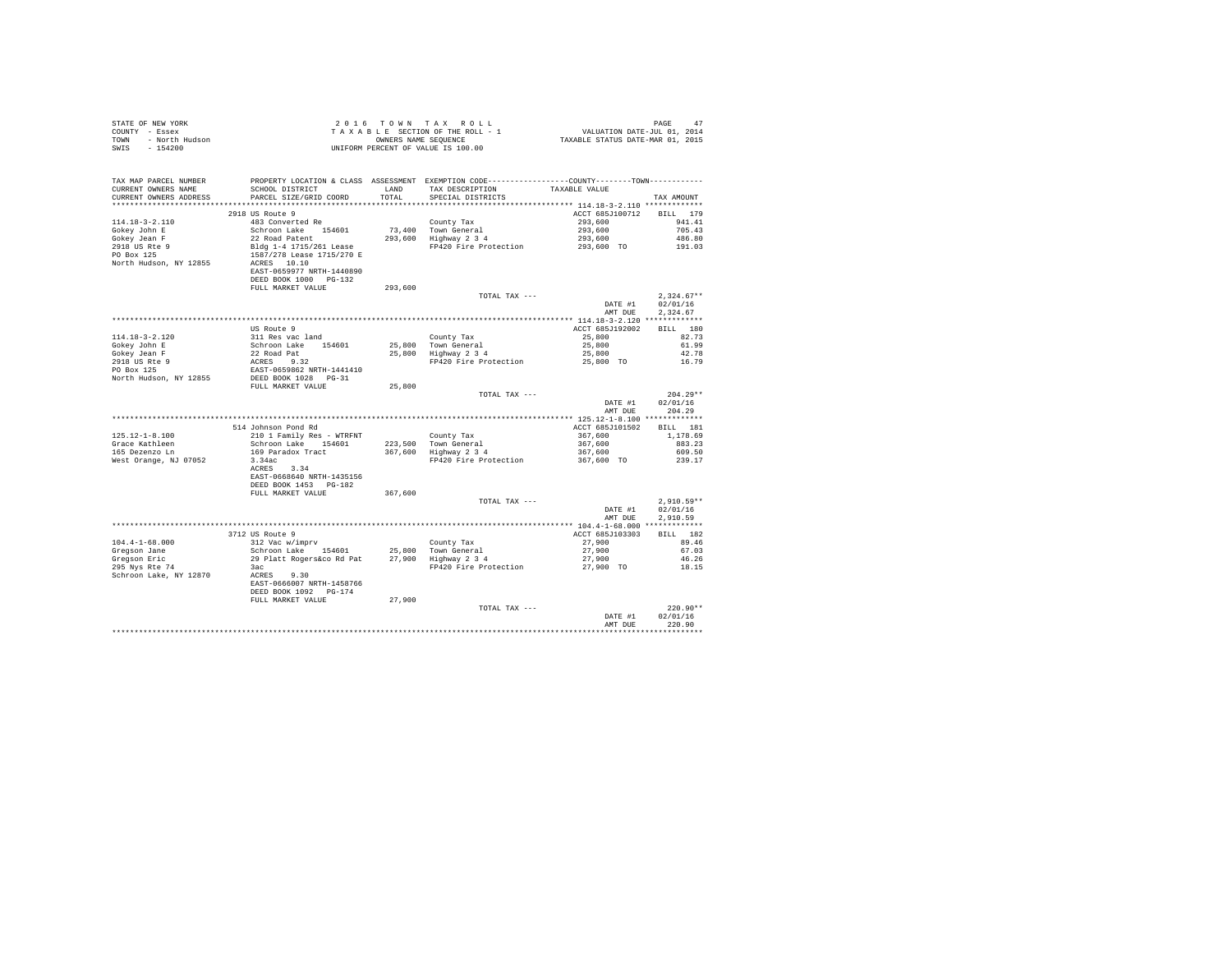|      | STATE OF NEW YORK | 2016 TOWN TAX ROLL                 | 48<br>PAGE                       |
|------|-------------------|------------------------------------|----------------------------------|
|      | COUNTY - Essex    | TAXABLE SECTION OF THE ROLL - 1    | VALUATION DATE-JUL 01, 2014      |
| TOWN | - North Hudson    | OWNERS NAME SEOUENCE               | TAXABLE STATUS DATE-MAR 01, 2015 |
| SWIS | $-154200$         | UNIFORM PERCENT OF VALUE IS 100.00 |                                  |

|                          |                                                                                              |         |                                                                    | AMT DUE                                  | 443.40                 |
|--------------------------|----------------------------------------------------------------------------------------------|---------|--------------------------------------------------------------------|------------------------------------------|------------------------|
|                          |                                                                                              |         | TOTAL TAX ---                                                      | DATE #1                                  | $443.40**$<br>02/01/16 |
|                          | FULL MARKET VALUE                                                                            | 56,000  |                                                                    |                                          |                        |
|                          | DEED BOOK 1737<br>$PG-133$                                                                   |         |                                                                    |                                          |                        |
| Douglassville, PA 19518  | EAST-0639631 NRTH-1444478                                                                    |         |                                                                    |                                          |                        |
| 112 Aviemore Ln          | ACRES<br>0.60                                                                                |         |                                                                    |                                          |                        |
| c/o Cote Sterno Holdings | 1605/302-Will                                                                                |         | FP420 Fire Protection                                              | 56,000 TO                                | 36.44                  |
| Guyatte David A          | 4 T&c Twp 44                                                                                 | 56,000  | Highway 2 3 4                                                      | 56,000                                   | 92.85                  |
| Guyatte James B          | Schroon Lake<br>154601                                                                       | 16,200  | Town General                                                       | 56,000                                   | 134.55                 |
| $113.4 - 2 - 4.000$      | 260 Seasonal res                                                                             |         | County Tax                                                         | 56,000                                   | 179.56                 |
|                          | 3217 Blue Ridge Rd                                                                           |         |                                                                    | ACCT 685J100515                          | 186<br><b>BILL</b>     |
|                          |                                                                                              |         |                                                                    | ******** 113.4-2-4.000                   | ***********            |
|                          |                                                                                              |         |                                                                    | AMT DUE                                  | 7.583.06               |
|                          |                                                                                              |         |                                                                    | DATE #1                                  | 02/01/16               |
|                          |                                                                                              |         | TOTAL TAX ---                                                      |                                          | $7.583.06**$           |
|                          | FULL MARKET VALUE                                                                            | 442,200 |                                                                    |                                          |                        |
|                          | DEED BOOK 1398<br>$PG-152$                                                                   |         |                                                                    |                                          |                        |
| North Hudson, NY 12855   | EAST-0671262 NRTH-1464885                                                                    |         | FP420 Fire Protection                                              | 442,200 TO                               | 287.71                 |
| 54 Greenough Rd          | ACRES 102.50                                                                                 |         | School Relevy                                                      |                                          | 4,081.80               |
| Guttenberg Nancy M       | 202 Paradox Tract                                                                            | 442.200 | Highway 2 3 4                                                      | 442,200                                  | 733.19                 |
| Guttenberg Richard N     | Schroon Lake<br>154601                                                                       | 115,500 | Town General                                                       | 442,200                                  | 1,062.47               |
| $104.2 - 1 - 12.000$     | 240 Rural res                                                                                |         | County Tax                                                         | 442.200                                  | 1,417.89               |
|                          | 54 Greenough Rd                                                                              |         |                                                                    | ACCT 685J102510                          | 185<br><b>BILL</b>     |
|                          |                                                                                              |         |                                                                    |                                          |                        |
|                          |                                                                                              |         |                                                                    | AMT DUE                                  | 71.26                  |
|                          |                                                                                              |         |                                                                    | DATE #1                                  | 02/01/16               |
|                          |                                                                                              |         | TOTAL TAX ---                                                      |                                          | $71.26**$              |
|                          | FULL MARKET VALUE                                                                            | 9.000   |                                                                    |                                          |                        |
|                          | DEED BOOK 1468<br>PG-187                                                                     |         |                                                                    |                                          |                        |
| Huntington, NY 11743     | EAST-0670166 NRTH-1462571                                                                    |         |                                                                    |                                          |                        |
| 431 Broadway             | 0.40<br>ACRES                                                                                |         | FP420 Fire Protection                                              | 9,000 TO                                 | 5.86                   |
| Gunsel Charlene          | 179 Paradox Tract                                                                            | 9.000   | Highway 2 3 4                                                      | 9,000                                    | 14.92                  |
| Gunsel Thomas A          | Schroon Lake<br>154601                                                                       | 9.000   | Town General                                                       | 9.000                                    | 21.62                  |
| $105. - 1 - 13.000$      | 314 Rural vac<10                                                                             |         | County Tax                                                         | 9,000                                    | 28.86                  |
|                          | Duntley Rd                                                                                   |         |                                                                    | ACCT 685J103211                          | 184<br><b>BILL</b>     |
|                          |                                                                                              |         |                                                                    | *********** 105.-1-13.000 ************** |                        |
|                          |                                                                                              |         |                                                                    | AMT DUE                                  | 76.02                  |
|                          |                                                                                              |         |                                                                    | DATE #1                                  | 02/01/16               |
|                          |                                                                                              |         | TOTAL TAX $---$                                                    |                                          | $76.02**$              |
|                          | FULL MARKET VALUE                                                                            | 9,600   |                                                                    |                                          |                        |
|                          | DEED BOOK 1468<br>$PG-187$                                                                   |         |                                                                    |                                          |                        |
| Huntington, NY 11743     | EAST-0670171 NRTH-1462688                                                                    |         |                                                                    |                                          |                        |
| 431 Broadway             | 0.60<br>ACRES                                                                                |         | FP420 Fire Protection                                              | 9,600 TO                                 | 6.25                   |
| Gunsel Charlene          | 179 Paradox Tract                                                                            | 9,600   | Highway 2 3 4                                                      | 9,600                                    | 15.92                  |
| Gunsel Thomas A          | Schroon Lake 154601                                                                          | 9,600   | Town General                                                       | 9,600                                    | 23.07                  |
| $105. - 1 - 12.000$      | 314 Rural vac<10                                                                             |         | County Tax                                                         | 9,600                                    | 30.78                  |
|                          | Duntley Rd                                                                                   |         |                                                                    | ACCT 685J103406                          | 183<br><b>BILL</b>     |
| ********************     | *********************                                                                        |         | ************************************* 105.-1-12.000 ************** |                                          |                        |
| CURRENT OWNERS ADDRESS   | PARCEL SIZE/GRID COORD                                                                       | TOTAL   | SPECIAL DISTRICTS                                                  |                                          | TAX AMOUNT             |
| CURRENT OWNERS NAME      | SCHOOL DISTRICT                                                                              | LAND    | TAX DESCRIPTION                                                    | TAXABLE VALUE                            |                        |
| TAX MAP PARCEL NUMBER    | PROPERTY LOCATION & CLASS ASSESSMENT EXEMPTION CODE---------------COUNTY-------TOWN--------- |         |                                                                    |                                          |                        |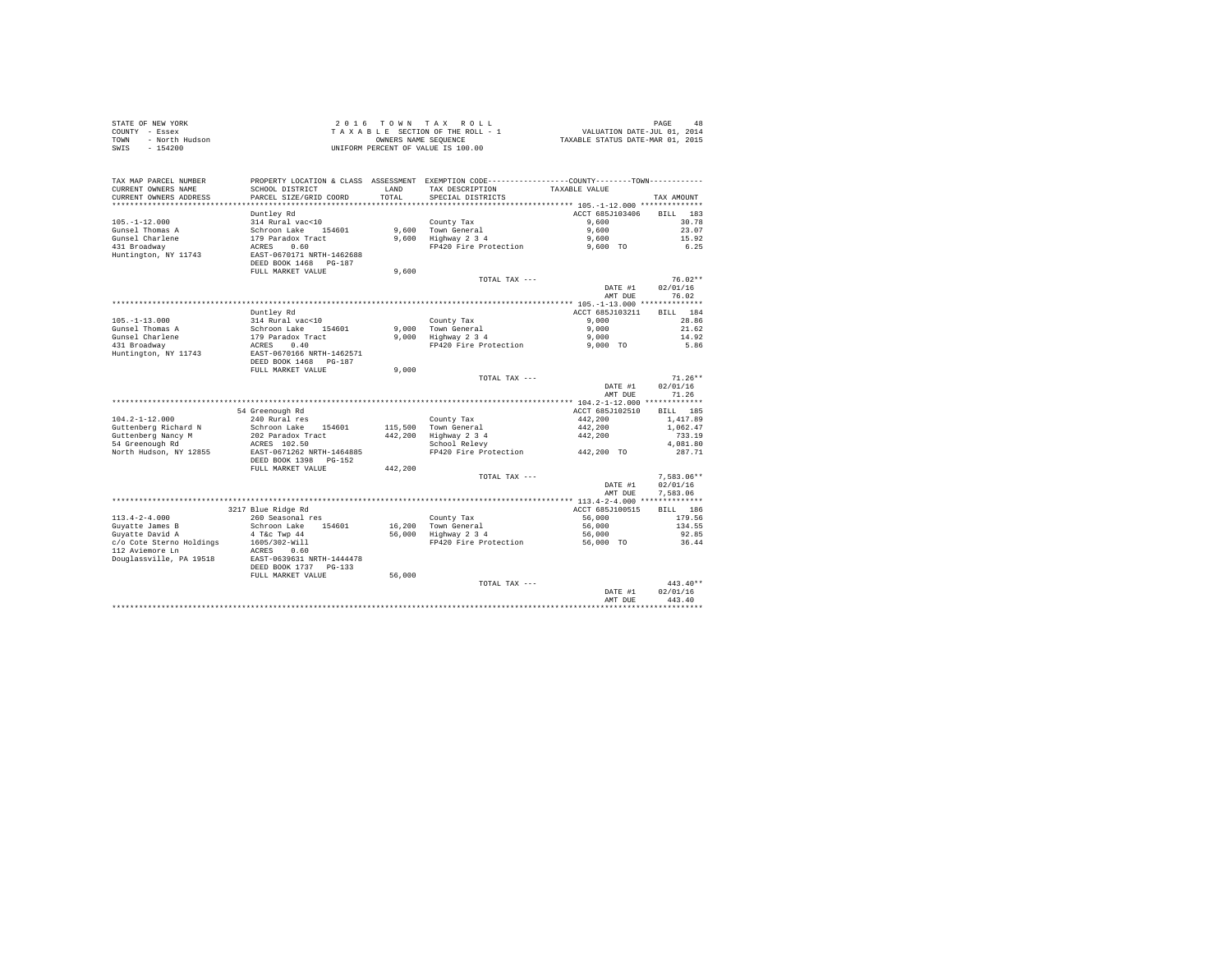|      | STATE OF NEW YORK | $2.0.16$ TOWN TAX ROLL             | PAGE                             |
|------|-------------------|------------------------------------|----------------------------------|
|      | COUNTY - Essex    | TAXABLE SECTION OF THE ROLL - 1    | VALUATION DATE-JUL 01, 2014      |
| TOWN | - North Hudson    | OWNERS NAME SEOUENCE               | TAXABLE STATUS DATE-MAR 01, 2015 |
|      | SWIS - 154200     | UNIFORM PERCENT OF VALUE IS 100.00 |                                  |

| TAX MAP PARCEL NUMBER<br>CURRENT OWNERS NAME<br>CURRENT OWNERS ADDRESS | PROPERTY LOCATION & CLASS ASSESSMENT EXEMPTION CODE---------------COUNTY-------TOWN----------<br>SCHOOL DISTRICT<br>PARCEL SIZE/GRID COORD | <b>T.AND</b><br>TOTAL | TAX DESCRIPTION<br>SPECIAL DISTRICTS                   | TAXABLE VALUE                    | TAX AMOUNT                     |
|------------------------------------------------------------------------|--------------------------------------------------------------------------------------------------------------------------------------------|-----------------------|--------------------------------------------------------|----------------------------------|--------------------------------|
| **********************                                                 | ****************************                                                                                                               |                       |                                                        |                                  |                                |
| $114.2 - 1 - 10.000$                                                   | 3589 US Route 9<br>210 1 Family Res                                                                                                        |                       | County Tax                                             | ACCT 685J102706<br>103,800       | <b>BILL</b><br>187<br>332.83   |
| Hamilton Robert<br>Hamilton Lee A<br>3589 US Rte 9                     | Schroon Lake 154601<br>27 Platt Rogers&co Rd Pat<br>ACRES<br>1.80                                                                          | 28,900<br>103,800     | Town General<br>Highway 2 3 4<br>FP420 Fire Protection | 103,800<br>103,800<br>103,800 TO | 249.40<br>172.11<br>67.54      |
| North Hudson, NY 12855                                                 | EAST-0664098 NRTH-1456363<br>DEED BOOK 1498 PG-167<br>FULL MARKET VALUE                                                                    | 103,800               |                                                        |                                  |                                |
|                                                                        |                                                                                                                                            |                       | TOTAL TAX ---                                          | DATE #1<br>AMT DUE               | 821.88**<br>02/01/16<br>821.88 |
|                                                                        |                                                                                                                                            |                       |                                                        |                                  |                                |
|                                                                        | Blue Ridge Rd                                                                                                                              |                       |                                                        | ACCT 685J101715                  | BTLL.<br>188                   |
| $112.4 - 2 - 8.000$                                                    | 314 Rural vac<10                                                                                                                           |                       | County Tax                                             | 400                              | 1.28                           |
| Hammond Sherm P                                                        | Schroon Lake<br>154601                                                                                                                     |                       | 400 Town General                                       | 400                              | 0.96                           |
| Hammond Patricia D                                                     | 9 T&c Twp 44                                                                                                                               | 400                   | Highway 2 3 4                                          | 400                              | 0.66                           |
| 220 County Route 43                                                    | ACRES<br>0.17                                                                                                                              |                       | FP420 Fire Protection                                  | 400 TO                           | .26                            |
| Fort Edward, NY 12828                                                  | EAST-0617114 NRTH-1441212<br>DEED BOOK 1665 PG-214                                                                                         |                       |                                                        |                                  |                                |
|                                                                        | FULL MARKET VALUE                                                                                                                          | 400                   |                                                        |                                  |                                |
|                                                                        |                                                                                                                                            |                       | TOTAL TAX ---                                          |                                  | $3.16**$<br>02/01/16           |
|                                                                        |                                                                                                                                            |                       |                                                        | DATE #1                          | 3.16                           |
|                                                                        |                                                                                                                                            |                       |                                                        | AMT DUE                          |                                |
|                                                                        | 2268 Blue Ridge Rd                                                                                                                         |                       |                                                        | ACCT 685J101801                  | 189<br><b>BILL</b>             |
| $112.4 - 2 - 15.000$                                                   | 240 Rural res                                                                                                                              |                       | County Tax                                             | 105,400                          | 337.96                         |
| Hammond Thomas C                                                       | Schroon Lake<br>154601                                                                                                                     | 41,100                | Town General                                           | 105,400                          | 253.24                         |
| Hammond Lois B A                                                       | 9 Totn&crossfield Twp 44                                                                                                                   | 105,400               | Highway 2 3 4                                          | 105,400                          | 174.76                         |
| 16 Pine St                                                             | ACRES 17.64                                                                                                                                |                       | FP420 Fire Protection                                  | 105,400 TO                       | 68.58                          |
| Queensbury, NY 12804-4040                                              | EAST-0617398 NRTH-1440458<br>DEED BOOK 830<br>$PG-299$                                                                                     |                       |                                                        |                                  |                                |
|                                                                        | FULL MARKET VALUE                                                                                                                          | 105,400               |                                                        |                                  |                                |
|                                                                        |                                                                                                                                            |                       | TOTAL TAX ---                                          |                                  | 834.54**                       |
|                                                                        |                                                                                                                                            |                       |                                                        | DATE #1<br>AMT DUE               | 02/01/16<br>834.54             |
|                                                                        |                                                                                                                                            |                       |                                                        |                                  |                                |
|                                                                        | Blue Ridge Rd                                                                                                                              |                       |                                                        | ACCT 685J185004                  | BTLL.<br>190                   |
| $112.4 - 2 - 24.000$                                                   | 322 Rural vac>10                                                                                                                           |                       | County Tax                                             | 16,000                           | 51.30                          |
| Hammond Thomas C                                                       | Schroon Lake<br>154601                                                                                                                     | 16,000                | Town General                                           | 16,000                           | 38.44                          |
| Hammond Lois B A                                                       | 9 T&c Twp 44                                                                                                                               | 16,000                | Highway 2 3 4                                          | 16,000                           | 26.53                          |
| 16 Pine St<br>Queensbury, NY 12804-4040                                | ACRES 20.25<br>EAST-0618590 NRTH-1439992<br>DEED BOOK 830<br>$pG - 299$                                                                    |                       | FP420 Fire Protection                                  | 16,000 TO                        | 10.41                          |
|                                                                        | FULL MARKET VALUE                                                                                                                          | 16,000                |                                                        |                                  |                                |
|                                                                        |                                                                                                                                            |                       | TOTAL TAX ---                                          |                                  | $126.68**$                     |
|                                                                        |                                                                                                                                            |                       |                                                        | DATE #1                          | 02/01/16                       |
|                                                                        |                                                                                                                                            |                       |                                                        | AMT DUE                          | 126.68                         |
|                                                                        |                                                                                                                                            |                       |                                                        |                                  |                                |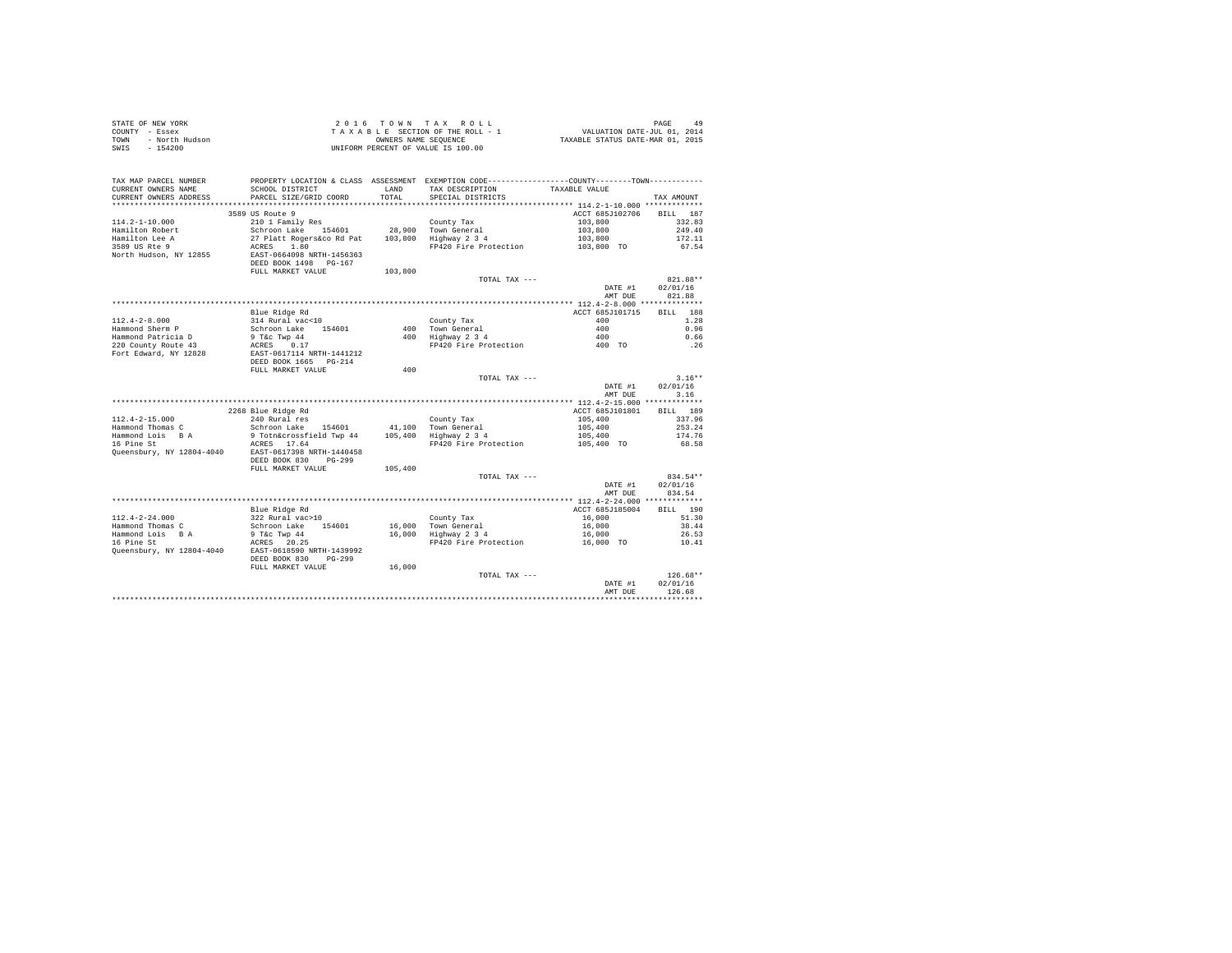| STATE OF NEW YORK |                | 2016 TOWN TAX ROLL                 |                      |  | 50<br>PAGE                       |
|-------------------|----------------|------------------------------------|----------------------|--|----------------------------------|
| COUNTY - Essex    |                | TAXABLE SECTION OF THE ROLL - 1    |                      |  | VALUATION DATE-JUL 01, 2014      |
| TOWN              | - North Hudson |                                    | OWNERS NAME SEOUENCE |  | TAXABLE STATUS DATE-MAR 01, 2015 |
| SWIS              | - 154200       | UNIFORM PERCENT OF VALUE IS 100.00 |                      |  |                                  |

|                                                                                                |                                                                                              |         |                                             | DATE #1                          |                    |
|------------------------------------------------------------------------------------------------|----------------------------------------------------------------------------------------------|---------|---------------------------------------------|----------------------------------|--------------------|
|                                                                                                |                                                                                              |         |                                             |                                  | 02/01/16           |
|                                                                                                | FULL MARKET VALUE                                                                            | 1,800   | TOTAL TAX ---                               |                                  | $30.86**$          |
|                                                                                                | DEED BOOK 929<br>$PG-246$                                                                    |         |                                             |                                  |                    |
|                                                                                                | EAST-0662175 NRTH-1453222                                                                    |         | FP420 Fire Protection                       | 1,800 TO                         | 1.17               |
| Moriah, NY 12960                                                                               | 314 Rural vac<10 - WTRFNT<br>Schroon Lake 154601<br>26 Platt&rogers Co Rd Pat<br>ACRES 0.67  |         | School Relevy                               |                                  | 16.62              |
| 185 Fisk Rd                                                                                    |                                                                                              |         | $1,800$ Highway $2,3,4$<br>School Relevy    | 1,800                            | 2.98               |
| Hav William I                                                                                  |                                                                                              |         | 1,800 Town General                          | 1,800                            | 4.32               |
| $114.2 - 1 - 2.000$                                                                            |                                                                                              |         | County Tax                                  | 1,800                            | 5.77               |
|                                                                                                | US Route 9                                                                                   |         |                                             | ACCT 685J101611                  | BILL 194           |
|                                                                                                |                                                                                              |         |                                             |                                  |                    |
|                                                                                                |                                                                                              |         |                                             | AMT DUE                          | 528.91             |
|                                                                                                |                                                                                              |         |                                             | DATE #1                          | 02/01/16           |
|                                                                                                |                                                                                              |         | TOTAL TAX ---                               |                                  | 528.91**           |
|                                                                                                |                                                                                              | 66,800  |                                             |                                  |                    |
| MAY BE SUBJECT TO PAYMENT DEED BOOK 1728 PG-114<br>UNDER RPTL480A UNTIL 2016 FULL MARKET VALUE |                                                                                              |         |                                             |                                  |                    |
|                                                                                                |                                                                                              |         |                                             |                                  |                    |
| Benson, VT 05743                                                                               | ACRES 2.70<br>EAST-0669361 NRTH-1466374                                                      |         |                                             |                                  |                    |
| 293 N Crossroads                                                                               | Lot 1 #6642                                                                                  |         | FP420 Fire Protection                       | 66,800 TO                        | 43.46              |
| Perron Scott                                                                                   | 4 T&c Twp 49                                                                                 |         |                                             | 66,800                           | 110.76             |
| Hathaway Douglas                                                                               | Schroon Lake 154601                                                                          |         | 29,800 Town General<br>66,800 Highway 2 3 4 | 66,800                           | 160.50             |
| $104.2 - 1 - 5.113$                                                                            | 260 Seasonal res                                                                             |         | County Tax                                  | 66,800                           | 214.19             |
|                                                                                                | 4041 US Route 9                                                                              |         |                                             | ACCT 685Z012003                  | BILL 193           |
|                                                                                                |                                                                                              |         |                                             |                                  |                    |
|                                                                                                |                                                                                              |         |                                             | AMT DUE                          | 1,931.16           |
|                                                                                                |                                                                                              |         |                                             | DATE #1                          | 02/01/16           |
|                                                                                                |                                                                                              |         | TOTAL TAX ---                               |                                  | $1,931.16**$       |
|                                                                                                | FULL MARKET VALUE                                                                            | 243,900 |                                             |                                  |                    |
|                                                                                                | DEED BOOK 1261 PG-204                                                                        |         |                                             |                                  |                    |
|                                                                                                | EAST-0614022 NRTH-1441305                                                                    |         |                                             |                                  |                    |
| North Hudson, NY 12855                                                                         | ACRES 32.09 BANK CORE                                                                        |         |                                             | FP420 Fire Protection 243,900 TO | 158.69             |
| 2169 Blue Ridge Rd                                                                             | 9 Totn&crossfield Twp 44 243,900 Highway 2 3 4                                               |         |                                             | 243,900                          | 404.40             |
| Hartofililis Harriet                                                                           | Schroon Lake 154601                                                                          |         | 50.200 Town General                         | 243,900                          | 586.02             |
| $112.4 - 2 - 6.000$                                                                            | 240 Rural res                                                                                |         | County Tax                                  | 243,900                          | 782.05             |
|                                                                                                | 2169 Blue Ridge Rd                                                                           |         |                                             | ACCT 685J102507                  | BILL 192           |
|                                                                                                |                                                                                              |         |                                             |                                  |                    |
|                                                                                                |                                                                                              |         |                                             | AMT DUE                          | 1,068.91           |
|                                                                                                |                                                                                              |         |                                             | DATE #1                          | 02/01/16           |
|                                                                                                |                                                                                              |         | TOTAL TAX $---$                             |                                  | $1,068.91**$       |
|                                                                                                | FULL MARKET VALUE                                                                            | 135,000 |                                             |                                  |                    |
|                                                                                                | DEED BOOK 1726 PG-236                                                                        |         |                                             |                                  |                    |
| Saratoga Springs, NY 12866 EAST-0667168 NRTH-1461912                                           |                                                                                              |         |                                             |                                  |                    |
| 229 Ctv Rte 67                                                                                 | 2.89<br>ACRES                                                                                |         | FP420 Fire Protection                       | 135,000 TO                       | 87.84              |
| Hanehan Sherri A                                                                               | 31 Platt Rogers&co Rd Pat                                                                    |         | 135,000 Highway 2 3 4                       | 135,000                          | 223.84             |
| Hanehan Patrick M                                                                              | Schroon Lake 154601                                                                          |         | 49,200 Town General                         | 135,000                          | 324.36             |
| $104.4 - 1 - 36.200$                                                                           | 210 1 Family Res - WTRFNT                                                                    |         | County Tax                                  | 135,000                          | 432.87             |
|                                                                                                | 3835 US Route 9                                                                              |         |                                             | ACCT 685J179001                  | 191<br><b>BILL</b> |
| ************************                                                                       |                                                                                              |         |                                             |                                  |                    |
| CURRENT OWNERS ADDRESS                                                                         | PARCEL SIZE/GRID COORD                                                                       | TOTAL   | SPECIAL DISTRICTS                           |                                  | TAX AMOUNT         |
| CURRENT OWNERS NAME                                                                            | SCHOOL DISTRICT                                                                              | LAND    | TAX DESCRIPTION                             | TAXABLE VALUE                    |                    |
| TAX MAP PARCEL NUMBER                                                                          | PROPERTY LOCATION & CLASS ASSESSMENT EXEMPTION CODE---------------COUNTY-------TOWN--------- |         |                                             |                                  |                    |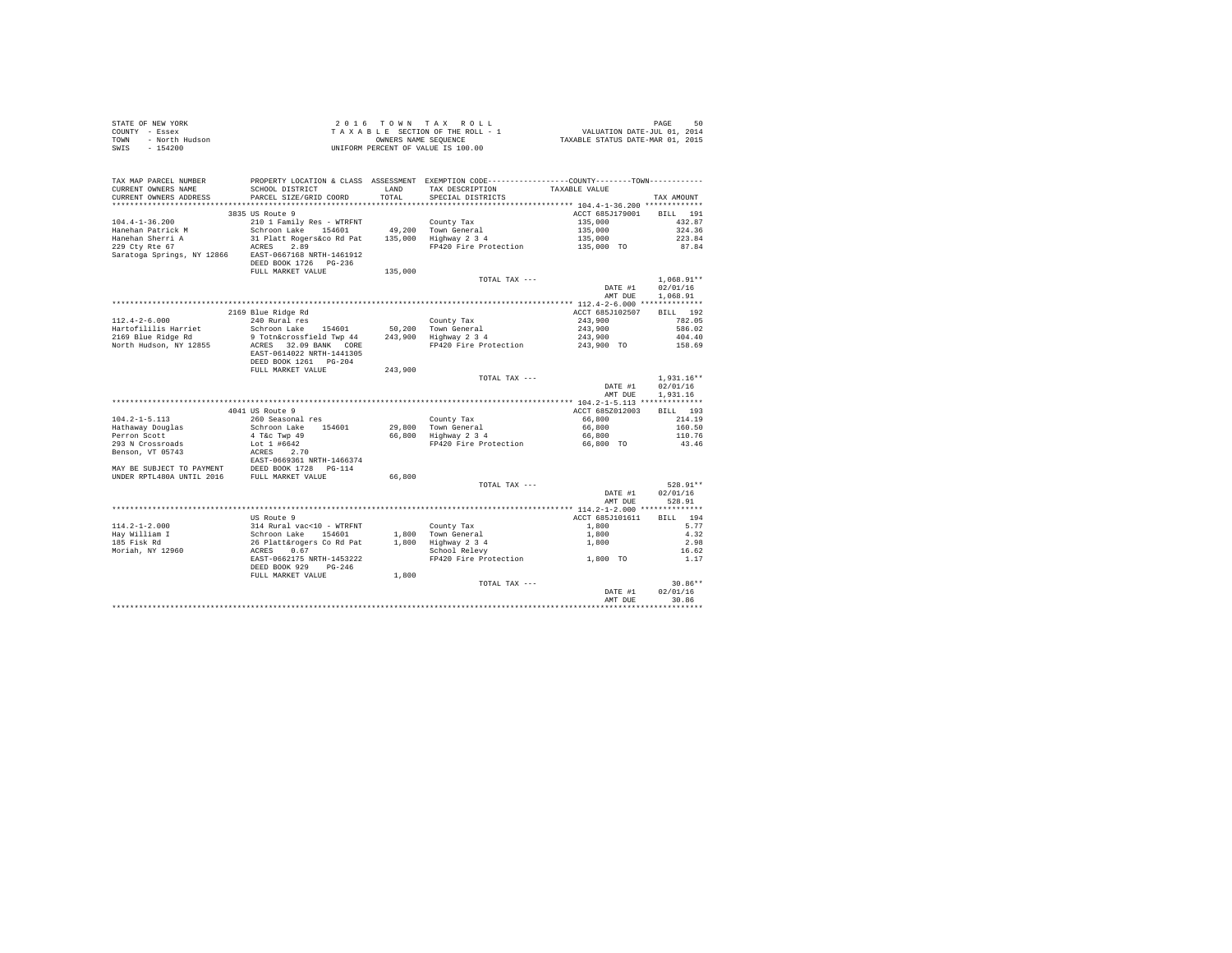| TAX MAP PARCEL NUMBER                         |                                                                              |         | PROPERTY LOCATION & CLASS ASSESSMENT EXEMPTION CODE----------------COUNTY-------TOWN---------- |                                |            |
|-----------------------------------------------|------------------------------------------------------------------------------|---------|------------------------------------------------------------------------------------------------|--------------------------------|------------|
| CURRENT OWNERS NAME<br>CURRENT OWNERS ADDRESS | SCHOOL DISTRICT LAND TAX DESCRIPTION<br>PARCEL SIZE/GRID COORD               | TOTAL   | SPECIAL DISTRICTS                                                                              | TAXABLE VALUE                  | TAX AMOUNT |
|                                               |                                                                              |         |                                                                                                |                                |            |
|                                               | 9 Nokomis Rd                                                                 |         |                                                                                                | ACCT 685J103114                | BILL 195   |
| $85.3 - 1 - 17.000$                           | 260 Seasonal res                                                             |         | County Tax                                                                                     | 269,100                        | 862.85     |
| Hayden Family Trust                           | Schroon Lake 154601                                                          |         | 85,200 Town General                                                                            | 269,100                        | 646.56     |
| c/o Margaret H Cooke                          |                                                                              |         |                                                                                                | 269,100                        | 446.18     |
| 27 Overbrook Rd                               | 59 N River Head Tr<br>269,100 Highway 234<br>ACRES 0.70 Highway 234          |         | FP420 Fire Protection 269,100 TO                                                               |                                | 175.09     |
| Painted Post, NY 14870                        | EAST-0672744 NRTH-1490717<br>DEED BOOK 1405 PG-200                           |         |                                                                                                |                                |            |
|                                               | FULL MARKET VALUE                                                            | 269,100 |                                                                                                |                                |            |
|                                               |                                                                              |         | TOTAL TAX ---                                                                                  |                                | 2.130.68** |
|                                               |                                                                              |         |                                                                                                | DATE #1 02/01/16               |            |
|                                               |                                                                              |         |                                                                                                | AMT DUE 2.130.68               |            |
|                                               | 7 Johnson Pond Rd                                                            |         |                                                                                                | ACCT 685J101809 BILL 196       |            |
| $114.4 - 1 - 36.000$                          | 210 1 Family Res                                                             |         | County Tax                                                                                     | 73,500                         | 235.67     |
| Hedden Kenneth A                              | Schroon Lake 154601 16,900 Town General                                      |         |                                                                                                | 73,500                         | 176.60     |
| Hedden Geralyn A                              |                                                                              |         | 22 Platt&rogers Co Rd Pat 73,500 Highway 2 3 4<br>1619/125 BLA 8 Rd Pat 79,500 Highway 2 3 4   | 73,500                         | 121.87     |
| 7 Johnson Pond Rd                             | 1619/125 BLA                                                                 |         |                                                                                                | 73.500 TO                      | 47.82      |
| North Hudson, NY 12855                        | ACRES 0.68 BANK WFARGO<br>EAST-0660233 NRTH-1442315<br>DEED BOOK 1629 PG-186 |         |                                                                                                |                                |            |
|                                               | FULL MARKET VALUE                                                            | 73,500  |                                                                                                |                                |            |
|                                               |                                                                              |         | TOTAL TAX ---                                                                                  |                                | 581.96**   |
|                                               |                                                                              |         |                                                                                                | DATE #1                        | 02/01/16   |
|                                               |                                                                              |         |                                                                                                | AMT DUE                        | 581.96     |
|                                               | 3374 US Route 9                                                              |         |                                                                                                | ACCT 685J100413 BILL 197       |            |
| $114.2 - 1 - 49.000$                          | 210 1 Family Res                                                             |         |                                                                                                | 33,500                         | 107.42     |
| Heitzman Kenneth N                            | 210 1 Family Res<br>Schroon Lake 154601 7,700 Town General                   |         |                                                                                                | 33,500                         | 80.49      |
| 3374 US Route 9                               | $25$ Platt Rogers&co Rd Pat $33,500$ Highway $2\,3\,4$                       |         |                                                                                                | 33,500                         | 55.54      |
| North Hudson, NY 12855                        | ACRES 0.50                                                                   |         | FP420 Fire Protection                                                                          | 33,500 TO                      | 21.80      |
|                                               | EAST-0661829 NRTH-1451727<br>DEED BOOK 1670 PG-73                            |         |                                                                                                |                                |            |
|                                               | FULL MARKET VALUE                                                            | 33,500  |                                                                                                |                                |            |
|                                               |                                                                              |         | TOTAL TAX ---                                                                                  |                                | $265.25**$ |
|                                               |                                                                              |         |                                                                                                | DATE #1                        | 02/01/16   |
|                                               |                                                                              |         |                                                                                                | AMT DUE                        | 265.25     |
|                                               |                                                                              |         |                                                                                                |                                |            |
| $114.2 - 1 - 51.000$                          | 3363 US Route 9<br>210 1 Family Res                                          |         | VETCOM CTS 41130                                                                               | ACCT 685J102006 BILL 198       |            |
| Herrick Roscoe S                              | Schroon Lake 154601 19,600 VETDIS CTS 41140                                  |         |                                                                                                | 25,000 25,000<br>40,960 40,960 |            |
| Herrick Janice Fav                            | 25 Platt Rogers&co Rd Pat 102,400 County Tax                                 |         |                                                                                                | 36,440                         | 116.84     |
| 3363 Us Rte 9                                 | ACRES 0.80                                                                   |         | Town General                                                                                   | 36,440                         | 87.55      |
| North Hudson, NY 12855                        | EAST-0661586 NRTH-1451579                                                    |         | Highway 2 3 4                                                                                  | 36,440                         | 60.42      |
|                                               | DEED BOOK 597 PG-89                                                          |         | $HP420$ Fire Protection $102,400$ TO                                                           |                                | 66.62      |
|                                               | FULL MARKET VALUE 102,400                                                    |         |                                                                                                |                                |            |
|                                               |                                                                              |         | TOTAL TAX ---                                                                                  |                                | $331.43**$ |
|                                               |                                                                              |         |                                                                                                | DATE #1                        | 02/01/16   |
|                                               |                                                                              |         |                                                                                                | AMT DUE                        | 331.43     |
|                                               |                                                                              |         |                                                                                                |                                |            |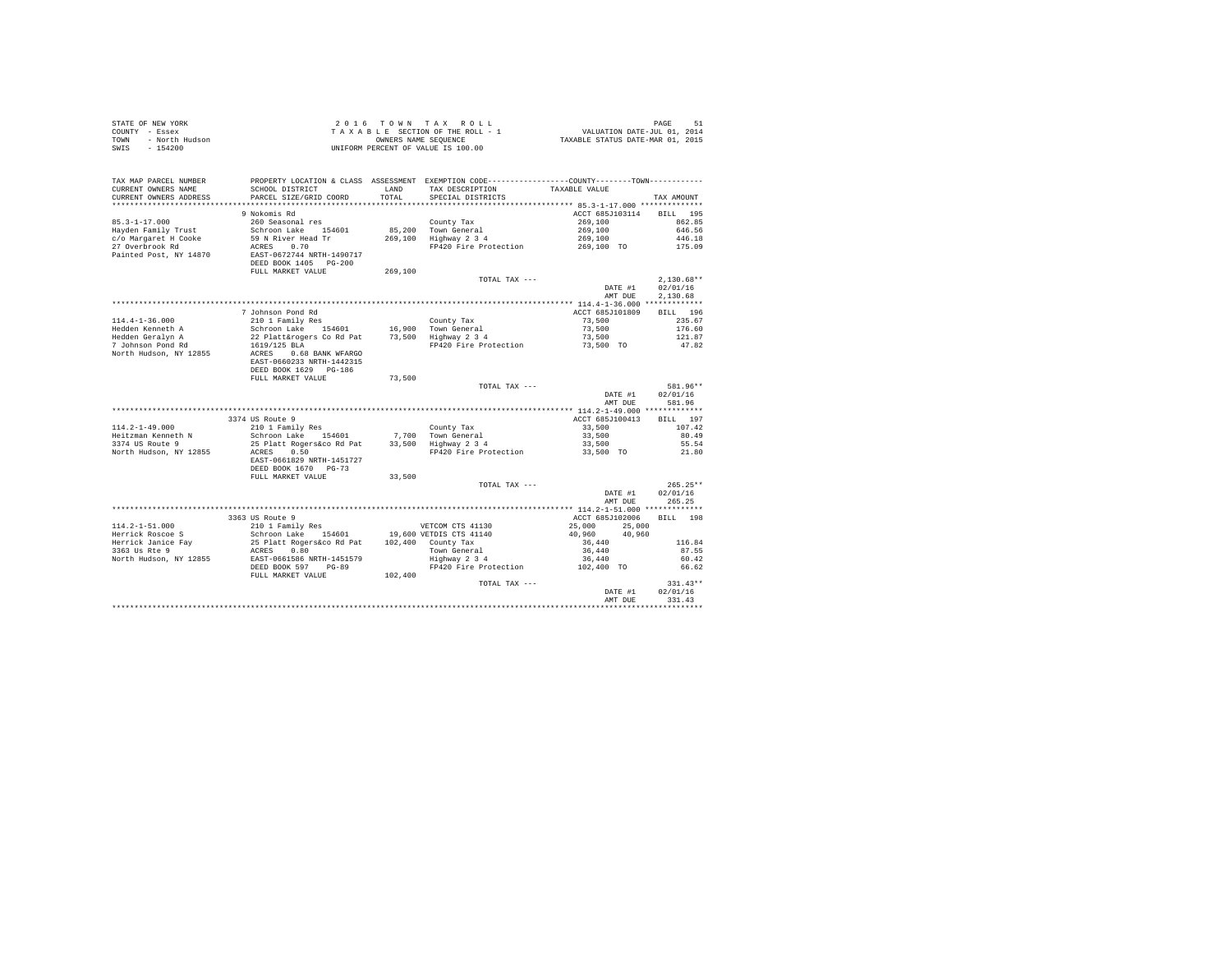| PAGE 52<br>VALUATION DATE-JUL 01, 2014<br>TAXABLE STATUS DATE-MAR 01, 2015<br>TOWN - North Hudson<br>SWIS - 154200<br>PROPERTY LOCATION & CLASS ASSESSMENT EXEMPTION CODE----------------COUNTY-------TOWN---------<br>TAX MAP PARCEL NUMBER<br>SCHOOL DISTRICT<br>TAX DESCRIPTION TAXABLE VALUE<br>CURRENT OWNERS NAME<br>LAND<br>CURRENT OWNERS ADDRESS<br>PARCEL SIZE/GRID COORD<br>TOTAL<br>SPECIAL DISTRICTS<br>TAX AMOUNT<br>ACCT 685J103407<br>BILL 199<br>2504 US Route 9<br>$125.1 - 1 - 34.000$<br>210 1 Family Res<br>192,900<br>County Tax<br>618.52<br>Schroon Lake 154601<br>Hilinski Robert<br>27.500 Town General<br>192,900<br>463.48<br>$1 / I$ Platt Rogers&co Pat $192,900$ Highway 2 3 4<br>Glenn Kathleen<br>192,900<br>319.84<br>192,900 TO<br>ACRES 1.00<br>FP420 Fire Protection<br>26 Homes Park Ave<br>125.51<br>EAST-0656404 NRTH-1431357<br>DEED BOOK 1066 PG-339<br>Iselin, NJ 08830<br>FULL MARKET VALUE<br>192,900<br>TOTAL TAX ---<br>$1.527.35**$<br>02/01/16<br>DATE #1<br>1.527.35<br>AMT DUE<br>BILL 200<br>3921 Blue Ridge Rd<br>ACCT 685J101901<br>210 1 Family Res<br>114.18-1-10.000<br>County Tax<br>12,825 Town General<br>162.97<br>50,825<br>50.825<br>Holligan Frederick J<br>Schroon Lake 154601<br>122.12<br>12,825     Town General<br>50,825     Highway  2  3  4<br>50,825<br>Holligan Rebecca S<br>25 Tr W Of Rd Pat<br>84.27<br>FP420 Fire Protection 50,825 TO<br>ACRES 0.70<br>27 Mountain View Ave<br>33.07<br>EAST-0655817 NRTH-1440440<br>DEED BOOK 1264 PG-87<br>CONSERVATION ESMT % 25.00<br>FULL MARKET VALUE<br>50,825<br>TOTAL TAX ---<br>$402.43**$<br>DATE #1<br>02/01/16<br>AMT DUE<br>402.43<br>3911 Blue Ridge Rd<br>ACCT 685J102903<br>BILL 201<br>210 1 Family Res<br>106,000<br>County Tax<br>14,900 Town General<br>106,000 Highway 2 3 4<br>339.88<br>106,000<br>Schroon Lake 154601<br>254.68<br>Hoogmoed Holly M<br>25 Tr W Of Rd Pat<br>106,000<br>175.75<br>FP420 Fire Protection<br>106,000 TO<br>68.97<br>106,000<br>Barrett Matthew L<br>TOTAL TAX ---<br>839.28**<br>DATE #1<br>02/01/16<br>839.28<br>AMT DUE<br>BILL 202<br>ACCT 685J103115<br>5228 US Route 9<br>$85.3 - 1 - 21.000$<br>210 1 Family Res<br>380,200<br>1,219.09<br>County Tax<br>140,800 Town General<br>380,200 Highway 2 3 4<br>School Relevy<br>Hopple Ed Trust<br>$380,200$<br>$380,200$<br>$380,200$ TO<br>Schroon Lake 154601<br>913.50<br>Hopple Cathi Trust<br>59 N River Head Tr<br>630.39<br>2300 El Portal 58<br>Bldg 1<br>3,509.50<br>Bakersfield, CA 93309-4282 ACRES 1.10<br>FP420 Fire Protection<br>247.37<br>EAST-0672629 NRTH-1491210<br>DEED BOOK 1293 PG-263<br>380,200<br>FULL MARKET VALUE<br>$6.519.85**$<br>TOTAL TAX ---<br>DATE #1<br>02/01/16<br>6.519.85<br>AMT DUE | STATE OF NEW YORK<br>COUNTY - Essex |  | 2016 TOWN TAX ROLL<br>TAXABLE SECTION OF THE ROLL - 1 |  |
|----------------------------------------------------------------------------------------------------------------------------------------------------------------------------------------------------------------------------------------------------------------------------------------------------------------------------------------------------------------------------------------------------------------------------------------------------------------------------------------------------------------------------------------------------------------------------------------------------------------------------------------------------------------------------------------------------------------------------------------------------------------------------------------------------------------------------------------------------------------------------------------------------------------------------------------------------------------------------------------------------------------------------------------------------------------------------------------------------------------------------------------------------------------------------------------------------------------------------------------------------------------------------------------------------------------------------------------------------------------------------------------------------------------------------------------------------------------------------------------------------------------------------------------------------------------------------------------------------------------------------------------------------------------------------------------------------------------------------------------------------------------------------------------------------------------------------------------------------------------------------------------------------------------------------------------------------------------------------------------------------------------------------------------------------------------------------------------------------------------------------------------------------------------------------------------------------------------------------------------------------------------------------------------------------------------------------------------------------------------------------------------------------------------------------------------------------------------------------------------------------------------------------------------------------------------------------------------------------------------------------------------------------------------------------------------------------------------------------------------------------|-------------------------------------|--|-------------------------------------------------------|--|
|                                                                                                                                                                                                                                                                                                                                                                                                                                                                                                                                                                                                                                                                                                                                                                                                                                                                                                                                                                                                                                                                                                                                                                                                                                                                                                                                                                                                                                                                                                                                                                                                                                                                                                                                                                                                                                                                                                                                                                                                                                                                                                                                                                                                                                                                                                                                                                                                                                                                                                                                                                                                                                                                                                                                                    |                                     |  |                                                       |  |
|                                                                                                                                                                                                                                                                                                                                                                                                                                                                                                                                                                                                                                                                                                                                                                                                                                                                                                                                                                                                                                                                                                                                                                                                                                                                                                                                                                                                                                                                                                                                                                                                                                                                                                                                                                                                                                                                                                                                                                                                                                                                                                                                                                                                                                                                                                                                                                                                                                                                                                                                                                                                                                                                                                                                                    |                                     |  |                                                       |  |
|                                                                                                                                                                                                                                                                                                                                                                                                                                                                                                                                                                                                                                                                                                                                                                                                                                                                                                                                                                                                                                                                                                                                                                                                                                                                                                                                                                                                                                                                                                                                                                                                                                                                                                                                                                                                                                                                                                                                                                                                                                                                                                                                                                                                                                                                                                                                                                                                                                                                                                                                                                                                                                                                                                                                                    |                                     |  |                                                       |  |
|                                                                                                                                                                                                                                                                                                                                                                                                                                                                                                                                                                                                                                                                                                                                                                                                                                                                                                                                                                                                                                                                                                                                                                                                                                                                                                                                                                                                                                                                                                                                                                                                                                                                                                                                                                                                                                                                                                                                                                                                                                                                                                                                                                                                                                                                                                                                                                                                                                                                                                                                                                                                                                                                                                                                                    |                                     |  |                                                       |  |
|                                                                                                                                                                                                                                                                                                                                                                                                                                                                                                                                                                                                                                                                                                                                                                                                                                                                                                                                                                                                                                                                                                                                                                                                                                                                                                                                                                                                                                                                                                                                                                                                                                                                                                                                                                                                                                                                                                                                                                                                                                                                                                                                                                                                                                                                                                                                                                                                                                                                                                                                                                                                                                                                                                                                                    |                                     |  |                                                       |  |
|                                                                                                                                                                                                                                                                                                                                                                                                                                                                                                                                                                                                                                                                                                                                                                                                                                                                                                                                                                                                                                                                                                                                                                                                                                                                                                                                                                                                                                                                                                                                                                                                                                                                                                                                                                                                                                                                                                                                                                                                                                                                                                                                                                                                                                                                                                                                                                                                                                                                                                                                                                                                                                                                                                                                                    |                                     |  |                                                       |  |
|                                                                                                                                                                                                                                                                                                                                                                                                                                                                                                                                                                                                                                                                                                                                                                                                                                                                                                                                                                                                                                                                                                                                                                                                                                                                                                                                                                                                                                                                                                                                                                                                                                                                                                                                                                                                                                                                                                                                                                                                                                                                                                                                                                                                                                                                                                                                                                                                                                                                                                                                                                                                                                                                                                                                                    |                                     |  |                                                       |  |
|                                                                                                                                                                                                                                                                                                                                                                                                                                                                                                                                                                                                                                                                                                                                                                                                                                                                                                                                                                                                                                                                                                                                                                                                                                                                                                                                                                                                                                                                                                                                                                                                                                                                                                                                                                                                                                                                                                                                                                                                                                                                                                                                                                                                                                                                                                                                                                                                                                                                                                                                                                                                                                                                                                                                                    |                                     |  |                                                       |  |
|                                                                                                                                                                                                                                                                                                                                                                                                                                                                                                                                                                                                                                                                                                                                                                                                                                                                                                                                                                                                                                                                                                                                                                                                                                                                                                                                                                                                                                                                                                                                                                                                                                                                                                                                                                                                                                                                                                                                                                                                                                                                                                                                                                                                                                                                                                                                                                                                                                                                                                                                                                                                                                                                                                                                                    |                                     |  |                                                       |  |
|                                                                                                                                                                                                                                                                                                                                                                                                                                                                                                                                                                                                                                                                                                                                                                                                                                                                                                                                                                                                                                                                                                                                                                                                                                                                                                                                                                                                                                                                                                                                                                                                                                                                                                                                                                                                                                                                                                                                                                                                                                                                                                                                                                                                                                                                                                                                                                                                                                                                                                                                                                                                                                                                                                                                                    |                                     |  |                                                       |  |
|                                                                                                                                                                                                                                                                                                                                                                                                                                                                                                                                                                                                                                                                                                                                                                                                                                                                                                                                                                                                                                                                                                                                                                                                                                                                                                                                                                                                                                                                                                                                                                                                                                                                                                                                                                                                                                                                                                                                                                                                                                                                                                                                                                                                                                                                                                                                                                                                                                                                                                                                                                                                                                                                                                                                                    |                                     |  |                                                       |  |
|                                                                                                                                                                                                                                                                                                                                                                                                                                                                                                                                                                                                                                                                                                                                                                                                                                                                                                                                                                                                                                                                                                                                                                                                                                                                                                                                                                                                                                                                                                                                                                                                                                                                                                                                                                                                                                                                                                                                                                                                                                                                                                                                                                                                                                                                                                                                                                                                                                                                                                                                                                                                                                                                                                                                                    |                                     |  |                                                       |  |
|                                                                                                                                                                                                                                                                                                                                                                                                                                                                                                                                                                                                                                                                                                                                                                                                                                                                                                                                                                                                                                                                                                                                                                                                                                                                                                                                                                                                                                                                                                                                                                                                                                                                                                                                                                                                                                                                                                                                                                                                                                                                                                                                                                                                                                                                                                                                                                                                                                                                                                                                                                                                                                                                                                                                                    |                                     |  |                                                       |  |
|                                                                                                                                                                                                                                                                                                                                                                                                                                                                                                                                                                                                                                                                                                                                                                                                                                                                                                                                                                                                                                                                                                                                                                                                                                                                                                                                                                                                                                                                                                                                                                                                                                                                                                                                                                                                                                                                                                                                                                                                                                                                                                                                                                                                                                                                                                                                                                                                                                                                                                                                                                                                                                                                                                                                                    |                                     |  |                                                       |  |
|                                                                                                                                                                                                                                                                                                                                                                                                                                                                                                                                                                                                                                                                                                                                                                                                                                                                                                                                                                                                                                                                                                                                                                                                                                                                                                                                                                                                                                                                                                                                                                                                                                                                                                                                                                                                                                                                                                                                                                                                                                                                                                                                                                                                                                                                                                                                                                                                                                                                                                                                                                                                                                                                                                                                                    |                                     |  |                                                       |  |
|                                                                                                                                                                                                                                                                                                                                                                                                                                                                                                                                                                                                                                                                                                                                                                                                                                                                                                                                                                                                                                                                                                                                                                                                                                                                                                                                                                                                                                                                                                                                                                                                                                                                                                                                                                                                                                                                                                                                                                                                                                                                                                                                                                                                                                                                                                                                                                                                                                                                                                                                                                                                                                                                                                                                                    |                                     |  |                                                       |  |
|                                                                                                                                                                                                                                                                                                                                                                                                                                                                                                                                                                                                                                                                                                                                                                                                                                                                                                                                                                                                                                                                                                                                                                                                                                                                                                                                                                                                                                                                                                                                                                                                                                                                                                                                                                                                                                                                                                                                                                                                                                                                                                                                                                                                                                                                                                                                                                                                                                                                                                                                                                                                                                                                                                                                                    |                                     |  |                                                       |  |
|                                                                                                                                                                                                                                                                                                                                                                                                                                                                                                                                                                                                                                                                                                                                                                                                                                                                                                                                                                                                                                                                                                                                                                                                                                                                                                                                                                                                                                                                                                                                                                                                                                                                                                                                                                                                                                                                                                                                                                                                                                                                                                                                                                                                                                                                                                                                                                                                                                                                                                                                                                                                                                                                                                                                                    |                                     |  |                                                       |  |
|                                                                                                                                                                                                                                                                                                                                                                                                                                                                                                                                                                                                                                                                                                                                                                                                                                                                                                                                                                                                                                                                                                                                                                                                                                                                                                                                                                                                                                                                                                                                                                                                                                                                                                                                                                                                                                                                                                                                                                                                                                                                                                                                                                                                                                                                                                                                                                                                                                                                                                                                                                                                                                                                                                                                                    |                                     |  |                                                       |  |
|                                                                                                                                                                                                                                                                                                                                                                                                                                                                                                                                                                                                                                                                                                                                                                                                                                                                                                                                                                                                                                                                                                                                                                                                                                                                                                                                                                                                                                                                                                                                                                                                                                                                                                                                                                                                                                                                                                                                                                                                                                                                                                                                                                                                                                                                                                                                                                                                                                                                                                                                                                                                                                                                                                                                                    |                                     |  |                                                       |  |
|                                                                                                                                                                                                                                                                                                                                                                                                                                                                                                                                                                                                                                                                                                                                                                                                                                                                                                                                                                                                                                                                                                                                                                                                                                                                                                                                                                                                                                                                                                                                                                                                                                                                                                                                                                                                                                                                                                                                                                                                                                                                                                                                                                                                                                                                                                                                                                                                                                                                                                                                                                                                                                                                                                                                                    |                                     |  |                                                       |  |
|                                                                                                                                                                                                                                                                                                                                                                                                                                                                                                                                                                                                                                                                                                                                                                                                                                                                                                                                                                                                                                                                                                                                                                                                                                                                                                                                                                                                                                                                                                                                                                                                                                                                                                                                                                                                                                                                                                                                                                                                                                                                                                                                                                                                                                                                                                                                                                                                                                                                                                                                                                                                                                                                                                                                                    |                                     |  |                                                       |  |
|                                                                                                                                                                                                                                                                                                                                                                                                                                                                                                                                                                                                                                                                                                                                                                                                                                                                                                                                                                                                                                                                                                                                                                                                                                                                                                                                                                                                                                                                                                                                                                                                                                                                                                                                                                                                                                                                                                                                                                                                                                                                                                                                                                                                                                                                                                                                                                                                                                                                                                                                                                                                                                                                                                                                                    |                                     |  |                                                       |  |
|                                                                                                                                                                                                                                                                                                                                                                                                                                                                                                                                                                                                                                                                                                                                                                                                                                                                                                                                                                                                                                                                                                                                                                                                                                                                                                                                                                                                                                                                                                                                                                                                                                                                                                                                                                                                                                                                                                                                                                                                                                                                                                                                                                                                                                                                                                                                                                                                                                                                                                                                                                                                                                                                                                                                                    |                                     |  |                                                       |  |
|                                                                                                                                                                                                                                                                                                                                                                                                                                                                                                                                                                                                                                                                                                                                                                                                                                                                                                                                                                                                                                                                                                                                                                                                                                                                                                                                                                                                                                                                                                                                                                                                                                                                                                                                                                                                                                                                                                                                                                                                                                                                                                                                                                                                                                                                                                                                                                                                                                                                                                                                                                                                                                                                                                                                                    |                                     |  |                                                       |  |
|                                                                                                                                                                                                                                                                                                                                                                                                                                                                                                                                                                                                                                                                                                                                                                                                                                                                                                                                                                                                                                                                                                                                                                                                                                                                                                                                                                                                                                                                                                                                                                                                                                                                                                                                                                                                                                                                                                                                                                                                                                                                                                                                                                                                                                                                                                                                                                                                                                                                                                                                                                                                                                                                                                                                                    | East Greenbush, NY 12061            |  |                                                       |  |
|                                                                                                                                                                                                                                                                                                                                                                                                                                                                                                                                                                                                                                                                                                                                                                                                                                                                                                                                                                                                                                                                                                                                                                                                                                                                                                                                                                                                                                                                                                                                                                                                                                                                                                                                                                                                                                                                                                                                                                                                                                                                                                                                                                                                                                                                                                                                                                                                                                                                                                                                                                                                                                                                                                                                                    |                                     |  |                                                       |  |
|                                                                                                                                                                                                                                                                                                                                                                                                                                                                                                                                                                                                                                                                                                                                                                                                                                                                                                                                                                                                                                                                                                                                                                                                                                                                                                                                                                                                                                                                                                                                                                                                                                                                                                                                                                                                                                                                                                                                                                                                                                                                                                                                                                                                                                                                                                                                                                                                                                                                                                                                                                                                                                                                                                                                                    |                                     |  |                                                       |  |
|                                                                                                                                                                                                                                                                                                                                                                                                                                                                                                                                                                                                                                                                                                                                                                                                                                                                                                                                                                                                                                                                                                                                                                                                                                                                                                                                                                                                                                                                                                                                                                                                                                                                                                                                                                                                                                                                                                                                                                                                                                                                                                                                                                                                                                                                                                                                                                                                                                                                                                                                                                                                                                                                                                                                                    |                                     |  |                                                       |  |
|                                                                                                                                                                                                                                                                                                                                                                                                                                                                                                                                                                                                                                                                                                                                                                                                                                                                                                                                                                                                                                                                                                                                                                                                                                                                                                                                                                                                                                                                                                                                                                                                                                                                                                                                                                                                                                                                                                                                                                                                                                                                                                                                                                                                                                                                                                                                                                                                                                                                                                                                                                                                                                                                                                                                                    |                                     |  |                                                       |  |
|                                                                                                                                                                                                                                                                                                                                                                                                                                                                                                                                                                                                                                                                                                                                                                                                                                                                                                                                                                                                                                                                                                                                                                                                                                                                                                                                                                                                                                                                                                                                                                                                                                                                                                                                                                                                                                                                                                                                                                                                                                                                                                                                                                                                                                                                                                                                                                                                                                                                                                                                                                                                                                                                                                                                                    |                                     |  |                                                       |  |
|                                                                                                                                                                                                                                                                                                                                                                                                                                                                                                                                                                                                                                                                                                                                                                                                                                                                                                                                                                                                                                                                                                                                                                                                                                                                                                                                                                                                                                                                                                                                                                                                                                                                                                                                                                                                                                                                                                                                                                                                                                                                                                                                                                                                                                                                                                                                                                                                                                                                                                                                                                                                                                                                                                                                                    |                                     |  |                                                       |  |
|                                                                                                                                                                                                                                                                                                                                                                                                                                                                                                                                                                                                                                                                                                                                                                                                                                                                                                                                                                                                                                                                                                                                                                                                                                                                                                                                                                                                                                                                                                                                                                                                                                                                                                                                                                                                                                                                                                                                                                                                                                                                                                                                                                                                                                                                                                                                                                                                                                                                                                                                                                                                                                                                                                                                                    |                                     |  |                                                       |  |
|                                                                                                                                                                                                                                                                                                                                                                                                                                                                                                                                                                                                                                                                                                                                                                                                                                                                                                                                                                                                                                                                                                                                                                                                                                                                                                                                                                                                                                                                                                                                                                                                                                                                                                                                                                                                                                                                                                                                                                                                                                                                                                                                                                                                                                                                                                                                                                                                                                                                                                                                                                                                                                                                                                                                                    |                                     |  |                                                       |  |
|                                                                                                                                                                                                                                                                                                                                                                                                                                                                                                                                                                                                                                                                                                                                                                                                                                                                                                                                                                                                                                                                                                                                                                                                                                                                                                                                                                                                                                                                                                                                                                                                                                                                                                                                                                                                                                                                                                                                                                                                                                                                                                                                                                                                                                                                                                                                                                                                                                                                                                                                                                                                                                                                                                                                                    | 114.18-1-13.000                     |  |                                                       |  |
|                                                                                                                                                                                                                                                                                                                                                                                                                                                                                                                                                                                                                                                                                                                                                                                                                                                                                                                                                                                                                                                                                                                                                                                                                                                                                                                                                                                                                                                                                                                                                                                                                                                                                                                                                                                                                                                                                                                                                                                                                                                                                                                                                                                                                                                                                                                                                                                                                                                                                                                                                                                                                                                                                                                                                    | Hoogmoed Matthew R                  |  |                                                       |  |
|                                                                                                                                                                                                                                                                                                                                                                                                                                                                                                                                                                                                                                                                                                                                                                                                                                                                                                                                                                                                                                                                                                                                                                                                                                                                                                                                                                                                                                                                                                                                                                                                                                                                                                                                                                                                                                                                                                                                                                                                                                                                                                                                                                                                                                                                                                                                                                                                                                                                                                                                                                                                                                                                                                                                                    |                                     |  |                                                       |  |
|                                                                                                                                                                                                                                                                                                                                                                                                                                                                                                                                                                                                                                                                                                                                                                                                                                                                                                                                                                                                                                                                                                                                                                                                                                                                                                                                                                                                                                                                                                                                                                                                                                                                                                                                                                                                                                                                                                                                                                                                                                                                                                                                                                                                                                                                                                                                                                                                                                                                                                                                                                                                                                                                                                                                                    |                                     |  |                                                       |  |
|                                                                                                                                                                                                                                                                                                                                                                                                                                                                                                                                                                                                                                                                                                                                                                                                                                                                                                                                                                                                                                                                                                                                                                                                                                                                                                                                                                                                                                                                                                                                                                                                                                                                                                                                                                                                                                                                                                                                                                                                                                                                                                                                                                                                                                                                                                                                                                                                                                                                                                                                                                                                                                                                                                                                                    |                                     |  |                                                       |  |
|                                                                                                                                                                                                                                                                                                                                                                                                                                                                                                                                                                                                                                                                                                                                                                                                                                                                                                                                                                                                                                                                                                                                                                                                                                                                                                                                                                                                                                                                                                                                                                                                                                                                                                                                                                                                                                                                                                                                                                                                                                                                                                                                                                                                                                                                                                                                                                                                                                                                                                                                                                                                                                                                                                                                                    |                                     |  |                                                       |  |
|                                                                                                                                                                                                                                                                                                                                                                                                                                                                                                                                                                                                                                                                                                                                                                                                                                                                                                                                                                                                                                                                                                                                                                                                                                                                                                                                                                                                                                                                                                                                                                                                                                                                                                                                                                                                                                                                                                                                                                                                                                                                                                                                                                                                                                                                                                                                                                                                                                                                                                                                                                                                                                                                                                                                                    |                                     |  |                                                       |  |
|                                                                                                                                                                                                                                                                                                                                                                                                                                                                                                                                                                                                                                                                                                                                                                                                                                                                                                                                                                                                                                                                                                                                                                                                                                                                                                                                                                                                                                                                                                                                                                                                                                                                                                                                                                                                                                                                                                                                                                                                                                                                                                                                                                                                                                                                                                                                                                                                                                                                                                                                                                                                                                                                                                                                                    |                                     |  |                                                       |  |
|                                                                                                                                                                                                                                                                                                                                                                                                                                                                                                                                                                                                                                                                                                                                                                                                                                                                                                                                                                                                                                                                                                                                                                                                                                                                                                                                                                                                                                                                                                                                                                                                                                                                                                                                                                                                                                                                                                                                                                                                                                                                                                                                                                                                                                                                                                                                                                                                                                                                                                                                                                                                                                                                                                                                                    |                                     |  |                                                       |  |
|                                                                                                                                                                                                                                                                                                                                                                                                                                                                                                                                                                                                                                                                                                                                                                                                                                                                                                                                                                                                                                                                                                                                                                                                                                                                                                                                                                                                                                                                                                                                                                                                                                                                                                                                                                                                                                                                                                                                                                                                                                                                                                                                                                                                                                                                                                                                                                                                                                                                                                                                                                                                                                                                                                                                                    |                                     |  |                                                       |  |
|                                                                                                                                                                                                                                                                                                                                                                                                                                                                                                                                                                                                                                                                                                                                                                                                                                                                                                                                                                                                                                                                                                                                                                                                                                                                                                                                                                                                                                                                                                                                                                                                                                                                                                                                                                                                                                                                                                                                                                                                                                                                                                                                                                                                                                                                                                                                                                                                                                                                                                                                                                                                                                                                                                                                                    |                                     |  |                                                       |  |
|                                                                                                                                                                                                                                                                                                                                                                                                                                                                                                                                                                                                                                                                                                                                                                                                                                                                                                                                                                                                                                                                                                                                                                                                                                                                                                                                                                                                                                                                                                                                                                                                                                                                                                                                                                                                                                                                                                                                                                                                                                                                                                                                                                                                                                                                                                                                                                                                                                                                                                                                                                                                                                                                                                                                                    |                                     |  |                                                       |  |
|                                                                                                                                                                                                                                                                                                                                                                                                                                                                                                                                                                                                                                                                                                                                                                                                                                                                                                                                                                                                                                                                                                                                                                                                                                                                                                                                                                                                                                                                                                                                                                                                                                                                                                                                                                                                                                                                                                                                                                                                                                                                                                                                                                                                                                                                                                                                                                                                                                                                                                                                                                                                                                                                                                                                                    |                                     |  |                                                       |  |
|                                                                                                                                                                                                                                                                                                                                                                                                                                                                                                                                                                                                                                                                                                                                                                                                                                                                                                                                                                                                                                                                                                                                                                                                                                                                                                                                                                                                                                                                                                                                                                                                                                                                                                                                                                                                                                                                                                                                                                                                                                                                                                                                                                                                                                                                                                                                                                                                                                                                                                                                                                                                                                                                                                                                                    |                                     |  |                                                       |  |
|                                                                                                                                                                                                                                                                                                                                                                                                                                                                                                                                                                                                                                                                                                                                                                                                                                                                                                                                                                                                                                                                                                                                                                                                                                                                                                                                                                                                                                                                                                                                                                                                                                                                                                                                                                                                                                                                                                                                                                                                                                                                                                                                                                                                                                                                                                                                                                                                                                                                                                                                                                                                                                                                                                                                                    |                                     |  |                                                       |  |
|                                                                                                                                                                                                                                                                                                                                                                                                                                                                                                                                                                                                                                                                                                                                                                                                                                                                                                                                                                                                                                                                                                                                                                                                                                                                                                                                                                                                                                                                                                                                                                                                                                                                                                                                                                                                                                                                                                                                                                                                                                                                                                                                                                                                                                                                                                                                                                                                                                                                                                                                                                                                                                                                                                                                                    |                                     |  |                                                       |  |
|                                                                                                                                                                                                                                                                                                                                                                                                                                                                                                                                                                                                                                                                                                                                                                                                                                                                                                                                                                                                                                                                                                                                                                                                                                                                                                                                                                                                                                                                                                                                                                                                                                                                                                                                                                                                                                                                                                                                                                                                                                                                                                                                                                                                                                                                                                                                                                                                                                                                                                                                                                                                                                                                                                                                                    |                                     |  |                                                       |  |
|                                                                                                                                                                                                                                                                                                                                                                                                                                                                                                                                                                                                                                                                                                                                                                                                                                                                                                                                                                                                                                                                                                                                                                                                                                                                                                                                                                                                                                                                                                                                                                                                                                                                                                                                                                                                                                                                                                                                                                                                                                                                                                                                                                                                                                                                                                                                                                                                                                                                                                                                                                                                                                                                                                                                                    |                                     |  |                                                       |  |
|                                                                                                                                                                                                                                                                                                                                                                                                                                                                                                                                                                                                                                                                                                                                                                                                                                                                                                                                                                                                                                                                                                                                                                                                                                                                                                                                                                                                                                                                                                                                                                                                                                                                                                                                                                                                                                                                                                                                                                                                                                                                                                                                                                                                                                                                                                                                                                                                                                                                                                                                                                                                                                                                                                                                                    |                                     |  |                                                       |  |
|                                                                                                                                                                                                                                                                                                                                                                                                                                                                                                                                                                                                                                                                                                                                                                                                                                                                                                                                                                                                                                                                                                                                                                                                                                                                                                                                                                                                                                                                                                                                                                                                                                                                                                                                                                                                                                                                                                                                                                                                                                                                                                                                                                                                                                                                                                                                                                                                                                                                                                                                                                                                                                                                                                                                                    |                                     |  |                                                       |  |
|                                                                                                                                                                                                                                                                                                                                                                                                                                                                                                                                                                                                                                                                                                                                                                                                                                                                                                                                                                                                                                                                                                                                                                                                                                                                                                                                                                                                                                                                                                                                                                                                                                                                                                                                                                                                                                                                                                                                                                                                                                                                                                                                                                                                                                                                                                                                                                                                                                                                                                                                                                                                                                                                                                                                                    |                                     |  |                                                       |  |
|                                                                                                                                                                                                                                                                                                                                                                                                                                                                                                                                                                                                                                                                                                                                                                                                                                                                                                                                                                                                                                                                                                                                                                                                                                                                                                                                                                                                                                                                                                                                                                                                                                                                                                                                                                                                                                                                                                                                                                                                                                                                                                                                                                                                                                                                                                                                                                                                                                                                                                                                                                                                                                                                                                                                                    |                                     |  |                                                       |  |
|                                                                                                                                                                                                                                                                                                                                                                                                                                                                                                                                                                                                                                                                                                                                                                                                                                                                                                                                                                                                                                                                                                                                                                                                                                                                                                                                                                                                                                                                                                                                                                                                                                                                                                                                                                                                                                                                                                                                                                                                                                                                                                                                                                                                                                                                                                                                                                                                                                                                                                                                                                                                                                                                                                                                                    |                                     |  |                                                       |  |
|                                                                                                                                                                                                                                                                                                                                                                                                                                                                                                                                                                                                                                                                                                                                                                                                                                                                                                                                                                                                                                                                                                                                                                                                                                                                                                                                                                                                                                                                                                                                                                                                                                                                                                                                                                                                                                                                                                                                                                                                                                                                                                                                                                                                                                                                                                                                                                                                                                                                                                                                                                                                                                                                                                                                                    |                                     |  |                                                       |  |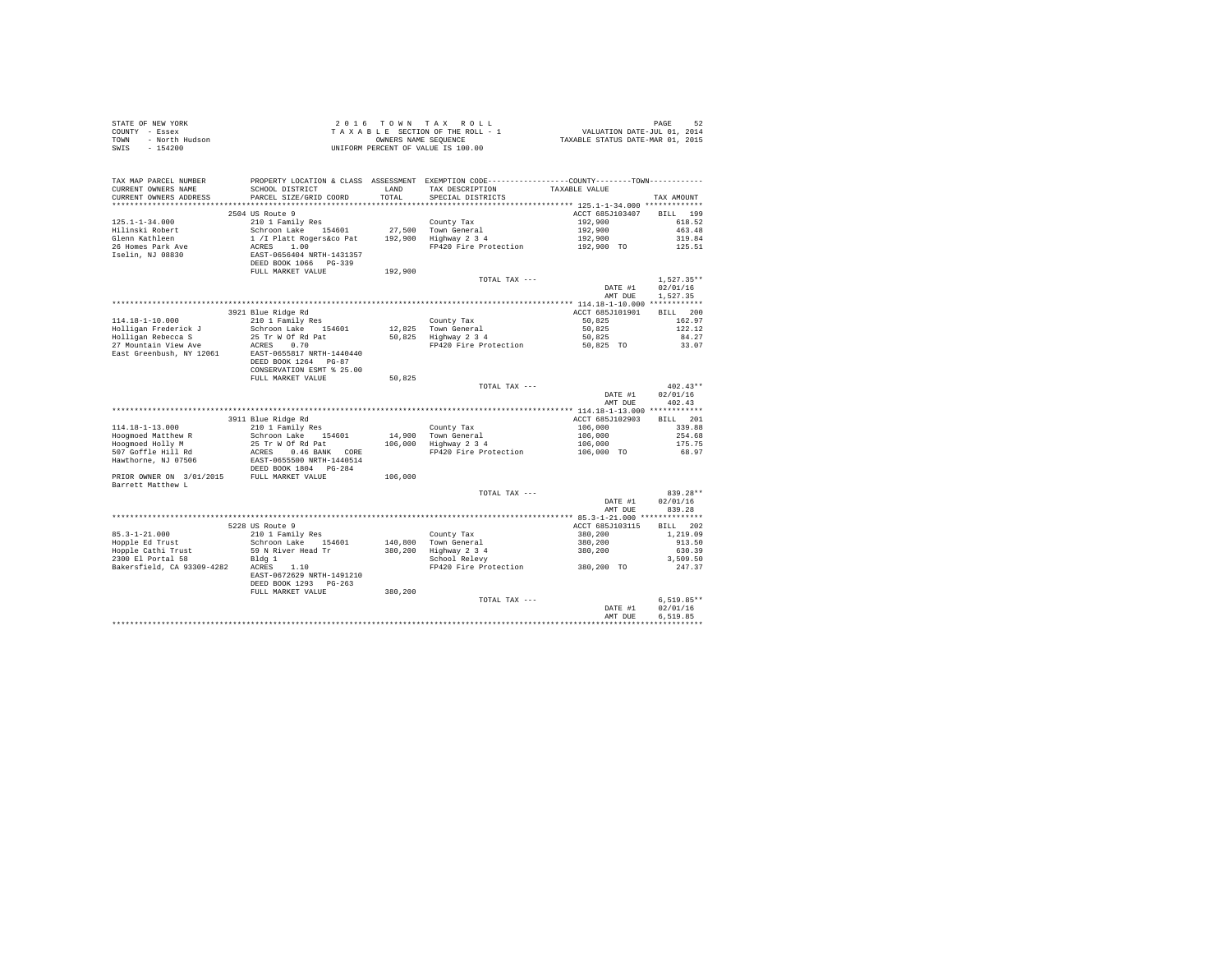| STATE OF NEW YORK<br>COUNTY - Essex<br>- North Hudson<br><b>TOWN</b><br>$-154200$<br>SWIS |                                         | OWNERS NAME SEQUENCE | 2016 TOWN TAX ROLL<br>TAXABLE SECTION OF THE ROLL - 1<br>UNIFORM PERCENT OF VALUE IS 100.00     | VALUATION DATE-JUL 01, 2014<br>TAXABLE STATUS DATE-MAR 01, 2015 | PAGE<br>53       |
|-------------------------------------------------------------------------------------------|-----------------------------------------|----------------------|-------------------------------------------------------------------------------------------------|-----------------------------------------------------------------|------------------|
| TAX MAP PARCEL NUMBER                                                                     |                                         |                      | PROPERTY LOCATION & CLASS ASSESSMENT EXEMPTION CODE----------------COUNTY--------TOWN---------- |                                                                 |                  |
| CURRENT OWNERS NAME                                                                       | SCHOOL DISTRICT                         | LAND                 | TAX DESCRIPTION                                                                                 | TAXABLE VALUE                                                   |                  |
| CURRENT OWNERS ADDRESS                                                                    | PARCEL SIZE/GRID COORD                  | TOTAL.               | SPECIAL DISTRICTS                                                                               |                                                                 | TAX AMOUNT       |
|                                                                                           |                                         |                      |                                                                                                 |                                                                 |                  |
|                                                                                           | 331 Ensign Pond Rd                      |                      |                                                                                                 | ACCT 685J198004                                                 | BTLL 203         |
| $115. - 1 - 1.200$                                                                        | 270 Mfg housing                         |                      | County Tax                                                                                      | 22,100                                                          | 70.86            |
| Houck Linda                                                                               | Schroon Lake 154601                     |                      | 22,000 Town General                                                                             | 22,100                                                          | 53.10            |
| 16116 NE Grantham Rd                                                                      | 206 Paradox Tr                          |                      | 22.100 Highway 2 3 4                                                                            | 22,100                                                          | 36.64            |
| Ambov, WA 98601-3103                                                                      | 5.90<br>ACRES                           |                      | FP420 Fire Protection                                                                           | 22,100 TO                                                       | 14.38            |
|                                                                                           | EAST-0671503 NRTH-1455292               |                      |                                                                                                 |                                                                 |                  |
|                                                                                           | DEED BOOK 1150 PG-271                   |                      |                                                                                                 |                                                                 |                  |
|                                                                                           | FULL MARKET VALUE                       | 22,100               |                                                                                                 |                                                                 |                  |
|                                                                                           |                                         |                      | TOTAL TAX ---                                                                                   |                                                                 | $174.98**$       |
|                                                                                           |                                         |                      |                                                                                                 | DATE #1                                                         | 02/01/16         |
|                                                                                           |                                         |                      |                                                                                                 | AMT DUE                                                         | 174.98           |
|                                                                                           |                                         |                      |                                                                                                 |                                                                 |                  |
|                                                                                           | 2623 Blue Ridge Rd                      |                      |                                                                                                 | ACCT 685J178501                                                 | BILL 204         |
| $113.3 - 2 - 5.000$<br>Howard Steve                                                       | 260 Seasonal res<br>Schroon Lake 154601 |                      | County Tax<br>27.900 Town General                                                               | 62,300<br>62,300                                                | 199.76<br>149.69 |
| Howard Angela                                                                             | Lt 7Totn&crossfield Twp44               |                      |                                                                                                 | 62,300                                                          | 103.30           |
| 137 Feeder Dam Rd                                                                         | 1388/111 Life Use To                    |                      | 62,300 Highway 2 3 4<br>FP420 Fire Protection                                                   | 62,300 TO                                                       | 40.53            |
| South Glens Falls, NY 12803                                                               | John & Norma Howard                     |                      |                                                                                                 |                                                                 |                  |
|                                                                                           | ACRES 1.00                              |                      |                                                                                                 |                                                                 |                  |
|                                                                                           | EAST-0625621 NRTH-1441567               |                      |                                                                                                 |                                                                 |                  |
|                                                                                           | DEED BOOK 1388 PG-111                   |                      |                                                                                                 |                                                                 |                  |
|                                                                                           | FULL MARKET VALUE                       | 62,300               |                                                                                                 |                                                                 |                  |
|                                                                                           |                                         |                      | TOTAL TAX ---                                                                                   |                                                                 | 493.28**         |
|                                                                                           |                                         |                      |                                                                                                 | DATE #1                                                         | 02/01/16         |
|                                                                                           |                                         |                      |                                                                                                 | AMT DUE                                                         | 493.28           |
|                                                                                           |                                         |                      |                                                                                                 |                                                                 |                  |
|                                                                                           | Blue Ridge Rd                           |                      |                                                                                                 | ACCT 685J193004                                                 | BILL 205         |
| $113.3 - 2 - 6.000$                                                                       | 311 Res vac land                        |                      | County Tax                                                                                      | 700                                                             | 2.24             |
| Howard Steve                                                                              | Schroon Lake 154601                     |                      | 700 Town General                                                                                | 700                                                             | 1.68             |
| Howard Angela                                                                             | 7 T&c Twp 44                            |                      | 700 Highway 2 3 4                                                                               | 700                                                             | 1.16             |
| 137 Feeder Dam Rd                                                                         | 1388/111 Life Use To                    |                      | FP420 Fire Protection                                                                           | 700 TO                                                          | .46              |
| South Glens Falls, NY 12803                                                               | John & Norma Howard                     |                      |                                                                                                 |                                                                 |                  |
|                                                                                           | 0.45<br>ACRES                           |                      |                                                                                                 |                                                                 |                  |
|                                                                                           | EAST-0625776 NRTH-1441570               |                      |                                                                                                 |                                                                 |                  |
|                                                                                           | DEED BOOK 1388 PG-111                   |                      |                                                                                                 |                                                                 |                  |
|                                                                                           | FULL MARKET VALUE                       | 700                  |                                                                                                 |                                                                 |                  |
|                                                                                           |                                         |                      | TOTAL TAX ---                                                                                   |                                                                 | $5.54**$         |
|                                                                                           |                                         |                      |                                                                                                 | DATE #1                                                         | 02/01/16         |
|                                                                                           |                                         |                      |                                                                                                 | AMT DUE                                                         | 5.54             |
|                                                                                           |                                         |                      |                                                                                                 |                                                                 | .                |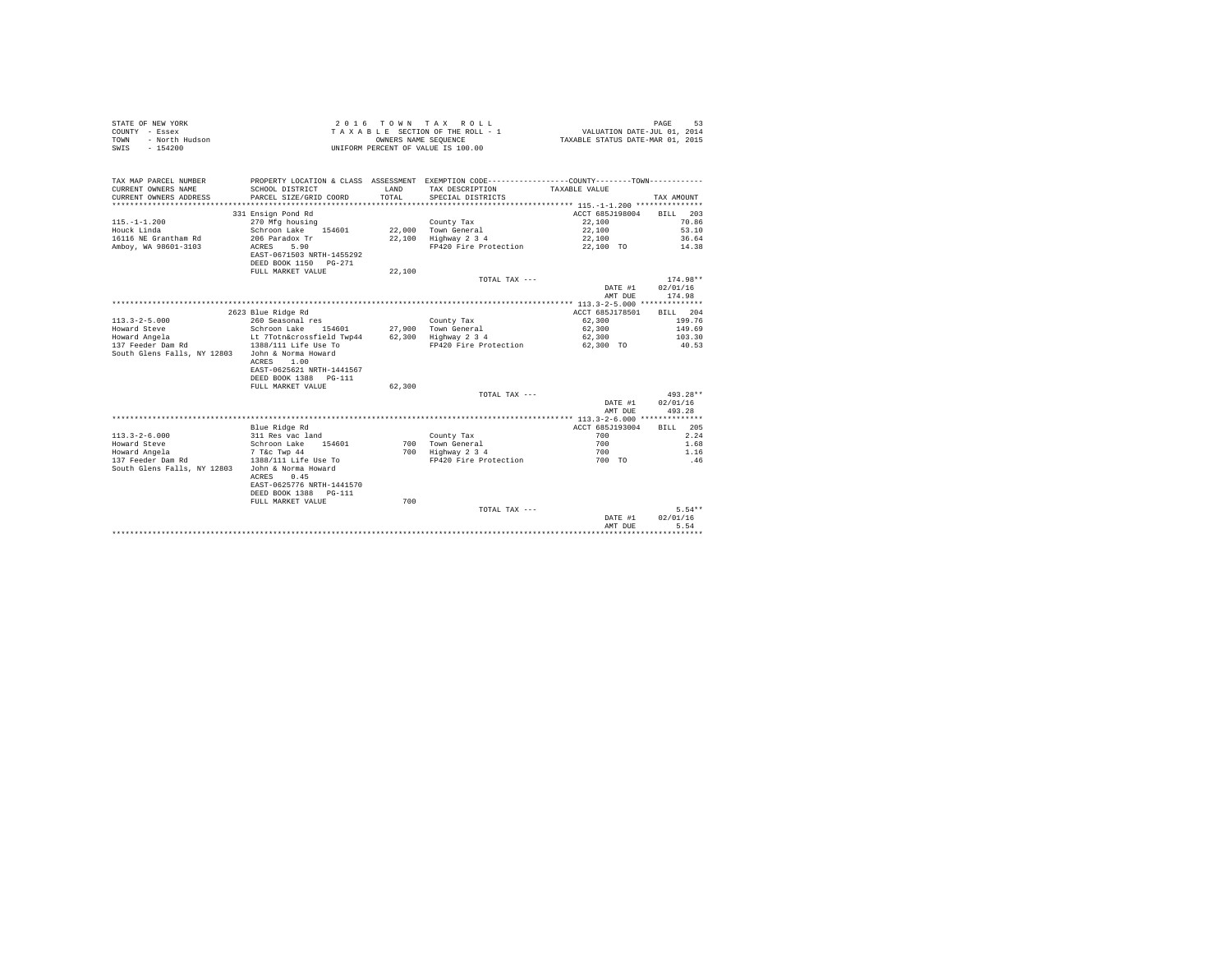| STATE OF NEW YORK<br>COUNTY - Essex<br>- North Hudson<br>TOWN<br>$-154200$<br>SWIS |                                                                                                                                                                                         |               | UNIFORM PERCENT OF VALUE IS 100.00                                                                                                     |                  |                |
|------------------------------------------------------------------------------------|-----------------------------------------------------------------------------------------------------------------------------------------------------------------------------------------|---------------|----------------------------------------------------------------------------------------------------------------------------------------|------------------|----------------|
| TAX MAP PARCEL NUMBER<br>CURRENT OWNERS NAME<br>CURRENT OWNERS ADDRESS             | SCHOOL DISTRICT<br>PARCEL SIZE/GRID COORD                                                                                                                                               | LAND<br>TOTAL | PROPERTY LOCATION & CLASS ASSESSMENT EXEMPTION CODE----------------COUNTY-------TOWN----------<br>TAX DESCRIPTION<br>SPECIAL DISTRICTS | TAXABLE VALUE    | TAX AMOUNT     |
|                                                                                    |                                                                                                                                                                                         |               |                                                                                                                                        |                  |                |
|                                                                                    | 44 Pepper Hollow Rd                                                                                                                                                                     |               |                                                                                                                                        | ACCT 685J100414  | BILL 206       |
| $104.4 - 1 - 31.100$                                                               | 210 1 Family Res                                                                                                                                                                        |               | VETCOM CTS 41130                                                                                                                       | 25,000<br>25,000 |                |
| Iannaccone Virginia                                                                | Schroon Lake 154601                                                                                                                                                                     |               | 34,600 AGED ALL 41800                                                                                                                  | 42,400<br>42,400 |                |
| 44 Pepper Hollow Rd                                                                | 3 Totn&crossfield Twp 49                                                                                                                                                                |               | 109,800 County Tax                                                                                                                     | 42,400           | 135.95         |
| North Hudson, NY 12855                                                             | ACRES 8.30                                                                                                                                                                              |               | Town General<br>Highway 2 3 4                                                                                                          | 42,400<br>42,400 | 101.87         |
|                                                                                    | EAST-0666662 NRTH-1463475<br>DEED BOOK 1696 PG-30                                                                                                                                       |               | FP420 Fire Protection                                                                                                                  |                  | 70.30<br>71.44 |
|                                                                                    | FULL MARKET VALUE                                                                                                                                                                       | 109,800       |                                                                                                                                        | 109,800 TO       |                |
|                                                                                    |                                                                                                                                                                                         |               | TOTAL TAX ---                                                                                                                          |                  | $379.56**$     |
|                                                                                    |                                                                                                                                                                                         |               |                                                                                                                                        | DATE #1          | 02/01/16       |
|                                                                                    |                                                                                                                                                                                         |               |                                                                                                                                        | AMT DUE          | 379.56         |
|                                                                                    |                                                                                                                                                                                         |               |                                                                                                                                        |                  |                |
|                                                                                    | 495 Ensign Pond Rd                                                                                                                                                                      |               |                                                                                                                                        | ACCT 685J102807  | BILL 207       |
| $105. - 1 - 44.000$                                                                | 270 Mfg housing                                                                                                                                                                         |               | County Tax                                                                                                                             | 102,500          | 328.66         |
| James Matthew R                                                                    | Schroon Lake 154601                                                                                                                                                                     |               |                                                                                                                                        | 102,500          | 246.28         |
| Donnellan Donald R                                                                 | 211 Paradox Tract                                                                                                                                                                       |               | 90,600 Town General<br>102,500 Highway 2 3 4                                                                                           | 102,500          | 169.95         |
| 85 Riverside Ave                                                                   | ACRES 106.00                                                                                                                                                                            |               | FP420 Fire Protection 102,500 TO                                                                                                       |                  | 66.69          |
| Massapequa, NY 11758                                                               | EAST-0676217 NRTH-1456576<br>DEED BOOK 1223 PG-257                                                                                                                                      |               |                                                                                                                                        |                  |                |
|                                                                                    | FULL MARKET VALUE                                                                                                                                                                       | 102,500       |                                                                                                                                        |                  |                |
|                                                                                    |                                                                                                                                                                                         |               | TOTAL TAX ---                                                                                                                          |                  | 811.58**       |
|                                                                                    |                                                                                                                                                                                         |               |                                                                                                                                        | DATE #1          | 02/01/16       |
|                                                                                    |                                                                                                                                                                                         |               |                                                                                                                                        | AMT DUE          | 811.58         |
|                                                                                    |                                                                                                                                                                                         |               |                                                                                                                                        |                  | BILL 208       |
|                                                                                    | US Route 9                                                                                                                                                                              |               |                                                                                                                                        | ACCT 685J178503  |                |
| $85.3 - 1 - 12.000$<br>Jenkins Mollv                                               |                                                                                                                                                                                         |               | County Tax<br>1,200 Town General                                                                                                       | 9.500<br>9.500   | 30.46<br>22.83 |
| Jenkins Molly<br>Moylan Clint C                                                    |                                                                                                                                                                                         |               | 1,200 Town General<br>9,500 Highway 2 3 4                                                                                              | 9.500            | 15.75          |
| c/o Edward Moylan Sr                                                               |                                                                                                                                                                                         |               | FP420 Fire Protection 9.500 TO                                                                                                         |                  | 6.18           |
| 1345 Alegriano Ave                                                                 | US Route 9<br>12 Vac w/imprv<br>Schroon Lake<br>59 N River Head Tr<br>ACRES 0.10<br>RATES 0.10<br>RATES 0.10<br>REST 0672859 NETH-1490258<br>DEED BOOK 1721 PG-176<br>PULL MARKET VALUE |               |                                                                                                                                        |                  |                |
| Miami, FL 33146                                                                    |                                                                                                                                                                                         |               |                                                                                                                                        |                  |                |
|                                                                                    |                                                                                                                                                                                         | 9,500         |                                                                                                                                        |                  |                |
|                                                                                    |                                                                                                                                                                                         |               | TOTAL TAX ---                                                                                                                          |                  | $75.22**$      |
|                                                                                    |                                                                                                                                                                                         |               |                                                                                                                                        | DATE #1          | 02/01/16       |
|                                                                                    |                                                                                                                                                                                         |               |                                                                                                                                        | AMT DUE          | 75.22          |
|                                                                                    |                                                                                                                                                                                         |               |                                                                                                                                        |                  |                |
|                                                                                    | 36 Nokomis Rd                                                                                                                                                                           |               |                                                                                                                                        | ACCT 685J103205  | BILL 209       |
| $85.3 - 1 - 14.000$                                                                | 260 Seasonal res                                                                                                                                                                        |               | County Tax                                                                                                                             | 173,900          | 557.60         |
| Jenkins Molly                                                                      | Schroon Lake 154601                                                                                                                                                                     |               | 67,700 Town General<br>173,900 Highway 2 3 4                                                                                           | 173,900          | 417.83         |
| Moylan Clint C                                                                     | 59 N River Head Tr<br>ACRES 0.30<br>EAST-0672893 NRTH-1490459<br>DEED BOOK 1721 PG-176<br>FULL MARKET VALUE                                                                             |               |                                                                                                                                        | 173,900          | 288.34         |
| c/o Edward Moylan Sr                                                               |                                                                                                                                                                                         |               | FP420 Fire Protection                                                                                                                  | 173,900 TO       | 113.14         |
| 1345 Alegriano Ave                                                                 |                                                                                                                                                                                         |               |                                                                                                                                        |                  |                |
| Miami, FL 33146                                                                    |                                                                                                                                                                                         | 173,900       |                                                                                                                                        |                  |                |
|                                                                                    |                                                                                                                                                                                         |               | TOTAL TAX ---                                                                                                                          |                  | $1.376.91**$   |
|                                                                                    |                                                                                                                                                                                         |               |                                                                                                                                        | DATE #1          | 02/01/16       |
|                                                                                    |                                                                                                                                                                                         |               |                                                                                                                                        | AMT DUE          | 1,376.91       |
|                                                                                    |                                                                                                                                                                                         |               |                                                                                                                                        |                  |                |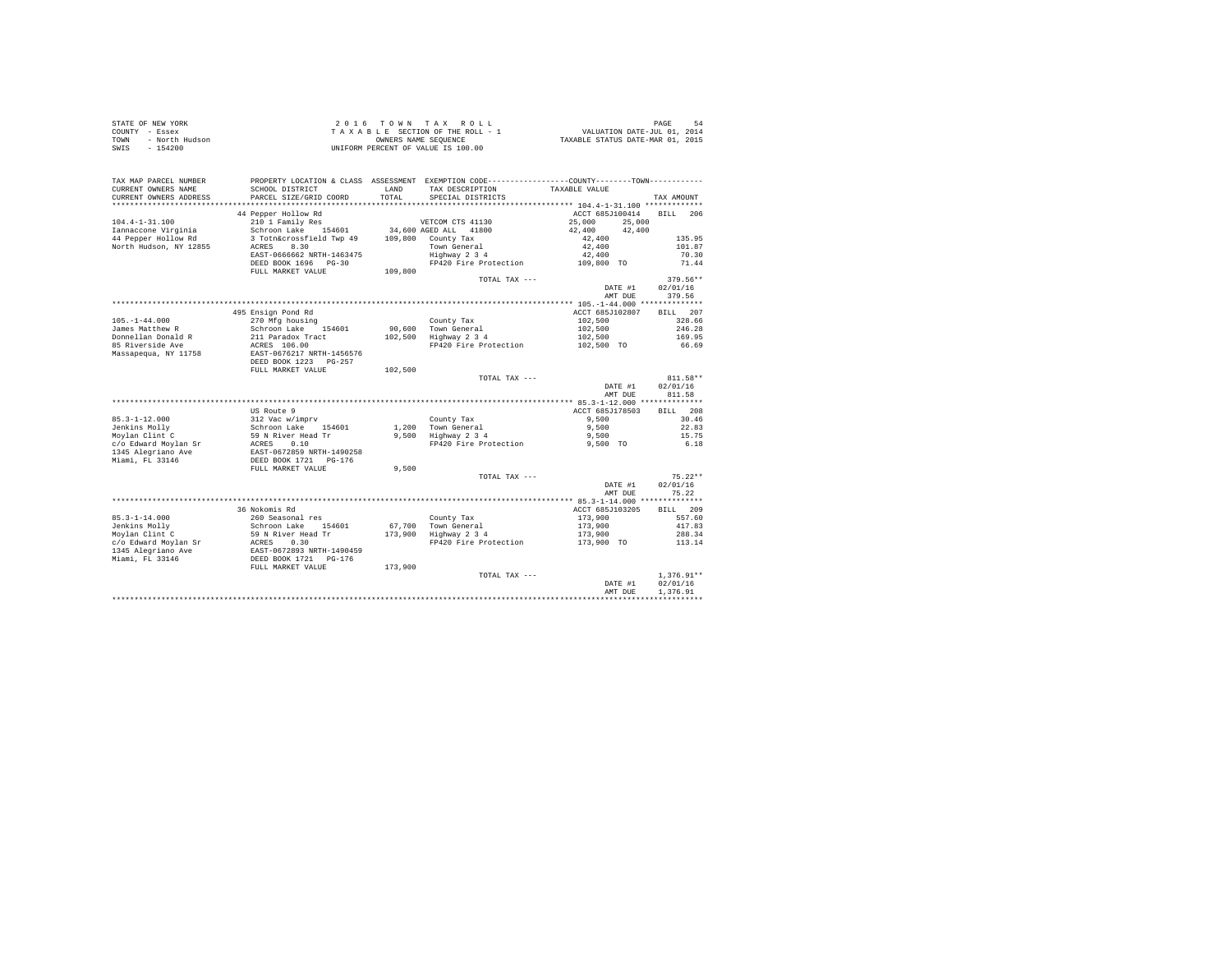| TAX MAP PARCEL NUMBER<br>CURRENT OWNERS NAME<br>CURRENT OWNERS ADDRESS | PROPERTY LOCATION & CLASS ASSESSMENT EXEMPTION CODE---------------COUNTY-------TOWN---------<br>SCHOOL DISTRICT<br>PARCEL SIZE/GRID COORD | LAND<br>TOTAL | TAX DESCRIPTION TAXABLE VALUE<br>SPECIAL DISTRICTS |                 | TAX AMOUNT             |  |
|------------------------------------------------------------------------|-------------------------------------------------------------------------------------------------------------------------------------------|---------------|----------------------------------------------------|-----------------|------------------------|--|
|                                                                        |                                                                                                                                           |               |                                                    |                 |                        |  |
|                                                                        | 2318 Blue Ridge Rd                                                                                                                        |               |                                                    | ACCT 685J101712 | BILL 210               |  |
| $112.4 - 2 - 14.000$                                                   | 240 Rural res                                                                                                                             |               | County Tax                                         | 108,800         | 348.86                 |  |
| Jepson Donald Jr                                                       | Schroon Lake 154601                                                                                                                       |               | 56,300 Town General                                | 108,800         | 261.41                 |  |
| Jepson Leitha                                                          | 9 T&c Twp 44<br>Db 943 Pg 124<br>ACRES 41.56                                                                                              |               | $108,800$ Highway $234$                            | 108,800         | 180.40                 |  |
| Rd3 Box 195M                                                           |                                                                                                                                           |               | FP420 Fire Protection                              | 108,800 TO      | 70.79                  |  |
| Stump Church Rd                                                        |                                                                                                                                           |               |                                                    |                 |                        |  |
| Greenwich, NY 12834                                                    | EAST-0618624 NRTH-1440782                                                                                                                 |               |                                                    |                 |                        |  |
|                                                                        | DEED BOOK 875 PG-238                                                                                                                      |               |                                                    |                 |                        |  |
|                                                                        | FULL MARKET VALUE                                                                                                                         | 108,800       | TOTAL TAX ---                                      |                 | 861.46**               |  |
|                                                                        |                                                                                                                                           |               |                                                    | DATE #1         | 02/01/16               |  |
|                                                                        |                                                                                                                                           |               |                                                    | AMT DUE         | 861.46                 |  |
|                                                                        |                                                                                                                                           |               |                                                    |                 |                        |  |
|                                                                        | 82 Nokomis Rd                                                                                                                             |               |                                                    | ACCT 685J103202 | <b>BILL</b> 211        |  |
| $85.3 - 1 - 23.000$                                                    | 260 Seasonal res                                                                                                                          |               | County Tax                                         | 221,000         | 708.62                 |  |
| Johnson Family Camp                                                    | Schroon Lake 154601                                                                                                                       |               | 139,700 Town General                               | 221,000         | 530.99                 |  |
| c/o Helen J Williamson                                                 | 59 N River Head Tr                                                                                                                        |               | $221,000$ Highway $234$                            | 221,000         | 366.43                 |  |
| 442 Main Ave #A6                                                       | ACRES 1.00                                                                                                                                |               | FP420 Fire Protection                              | 221,000 TO      | 143.79                 |  |
| Norwalk, CT 06851                                                      | EAST-0672708 NRTH-1491593                                                                                                                 |               |                                                    |                 |                        |  |
|                                                                        | DEED BOOK 1773 PG-54                                                                                                                      |               |                                                    |                 |                        |  |
|                                                                        | FULL MARKET VALUE 221,000                                                                                                                 |               |                                                    |                 |                        |  |
|                                                                        |                                                                                                                                           |               | TOTAL TAX ---                                      |                 | $1.749.83**$           |  |
|                                                                        |                                                                                                                                           |               |                                                    | DATE #1         | 02/01/16               |  |
|                                                                        |                                                                                                                                           |               |                                                    | AMT DUE         | 1,749.83               |  |
|                                                                        |                                                                                                                                           |               |                                                    |                 |                        |  |
|                                                                        | 28 Caza Turn Rd                                                                                                                           |               |                                                    | ACCT 685J100412 | BILL 212               |  |
| $114.2 - 1 - 3.000$                                                    | 210 1 Family Res                                                                                                                          |               |                                                    | 43,900          | 140.76                 |  |
| Johnson Helen                                                          |                                                                                                                                           |               |                                                    | 43,900          | 105.48                 |  |
| Caza Joseph Jr                                                         | 26 Platt Rogers&co Rd Pat 43,900 Highway 2 3 4                                                                                            |               |                                                    | 43,900          | 72.79                  |  |
| 460 Glen Abbey Way                                                     | 00002.00                                                                                                                                  |               | FP420 Fire Protection                              | 43,900 TO       | 28.56                  |  |
| Melbourne, FL 32940                                                    | ACRES 2.85                                                                                                                                |               |                                                    |                 |                        |  |
|                                                                        | EAST-0663248 NRTH-1453289                                                                                                                 |               |                                                    |                 |                        |  |
|                                                                        | DEED BOOK 320 PG-148                                                                                                                      |               |                                                    |                 |                        |  |
|                                                                        | FULL MARKET VALUE                                                                                                                         | 43,900        |                                                    |                 |                        |  |
|                                                                        |                                                                                                                                           |               | TOTAL TAX ---                                      | DATE #1         | $347.59**$<br>02/01/16 |  |
|                                                                        |                                                                                                                                           |               |                                                    | AMT DUE         | 347.59                 |  |
|                                                                        |                                                                                                                                           |               |                                                    |                 |                        |  |
|                                                                        | 3647 US Route 9                                                                                                                           |               |                                                    | ACCT 685J186001 | BILL 213               |  |
| $104.4 - 2 - 4.000$                                                    | 260 Seasonal res                                                                                                                          |               | County Tax                                         | 17,300          | 55.47                  |  |
| Johnston Violet M                                                      | Schroon Lake 154601 14,400 Town General                                                                                                   |               |                                                    | 17,300          | 41.57                  |  |
| 151 Pepper Holw                                                        |                                                                                                                                           |               |                                                    |                 | 28.68                  |  |
| North Hudson, NY 12855                                                 | 29 Platt Rogers&co Rd Pat 17,300 Highway 2 3 4<br>ACRES 0.50 School Relevy                                                                |               |                                                    | 17,300          | 159.70                 |  |
|                                                                        | EAST-0665063 NRTH-1457880                                                                                                                 |               | FP420 Fire Protection 17,300 TO                    |                 | 11.26                  |  |
|                                                                        | DEED BOOK 1325 PG-53                                                                                                                      |               |                                                    |                 |                        |  |
|                                                                        | FULL MARKET VALUE                                                                                                                         | 17,300        |                                                    |                 |                        |  |
|                                                                        |                                                                                                                                           |               | TOTAL TAX ---                                      |                 | $296.68**$             |  |
|                                                                        |                                                                                                                                           |               |                                                    | DATE #1         | 02/01/16               |  |
|                                                                        |                                                                                                                                           |               |                                                    | AMT DUE         | 296.68                 |  |
|                                                                        |                                                                                                                                           |               |                                                    |                 |                        |  |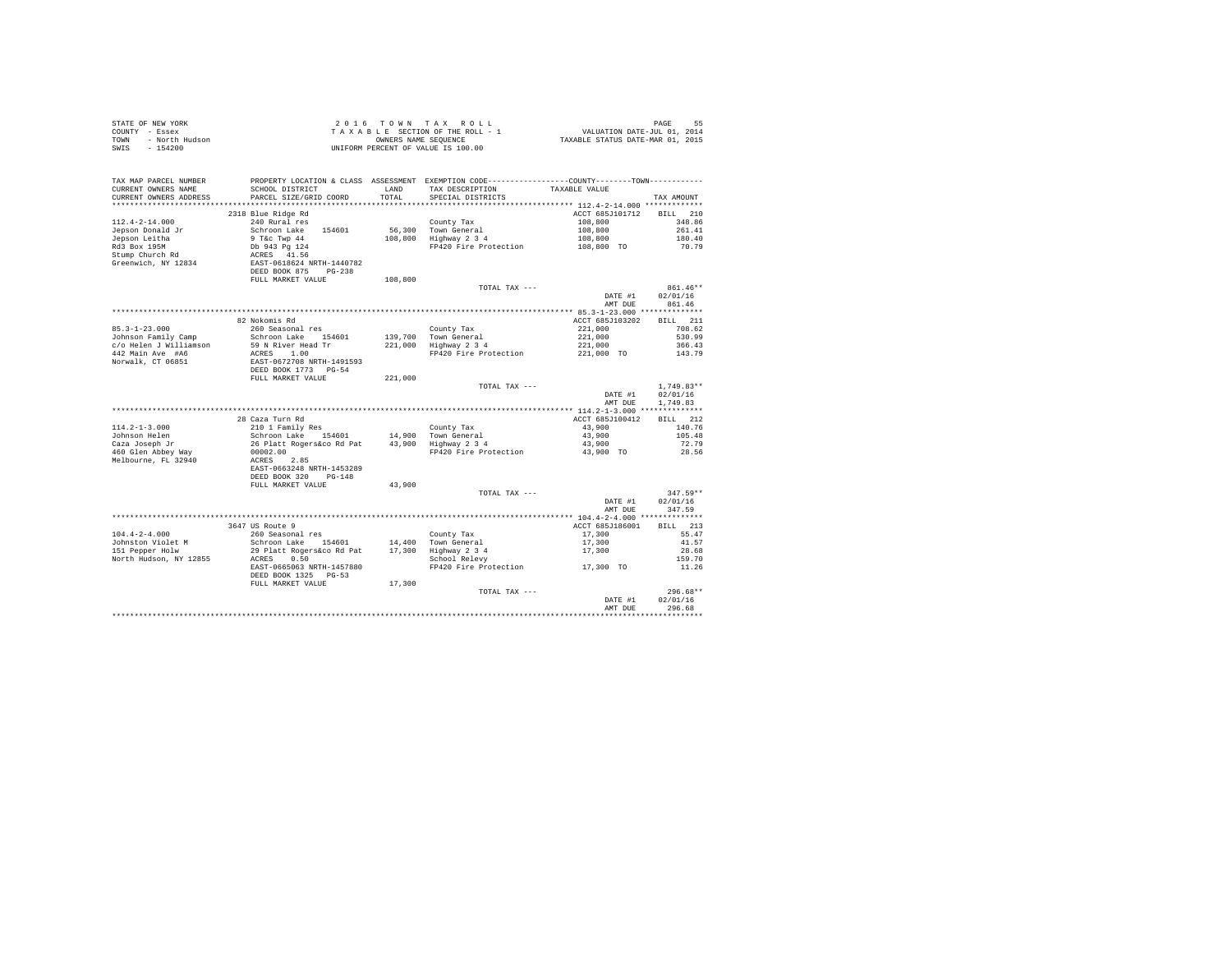| STATE OF NEW YORK      | 2016 TOWN TAX ROLL                 | PAGE                             |
|------------------------|------------------------------------|----------------------------------|
| COUNTY - Essex         | TAXABLE SECTION OF THE ROLL - 1    | VALUATION DATE-JUL 01, 2014      |
| TOWN<br>- North Hudson | OWNERS NAME SEOUENCE               | TAXABLE STATUS DATE-MAR 01, 2015 |
| - 154200<br>SWIS       | UNIFORM PERCENT OF VALUE IS 100.00 |                                  |

| TAX MAP PARCEL NUMBER<br>CURRENT OWNERS NAME | SCHOOL DISTRICT                      | LAND     | PROPERTY LOCATION & CLASS ASSESSMENT EXEMPTION CODE---------------COUNTY-------TOWN----------<br>TAX DESCRIPTION | TAXABLE VALUE                           |                    |
|----------------------------------------------|--------------------------------------|----------|------------------------------------------------------------------------------------------------------------------|-----------------------------------------|--------------------|
| CURRENT OWNERS ADDRESS                       | PARCEL SIZE/GRID COORD               | TOTAL    | SPECIAL DISTRICTS                                                                                                |                                         | TAX AMOUNT         |
| ********************                         |                                      | ******** |                                                                                                                  | ********** 112.4-2-2.000 ************** |                    |
|                                              | Blue Ridge Rd                        |          |                                                                                                                  | ACCT 685J103415                         | 214<br>RTLL.       |
| $112.4 - 2 - 2.000$                          | 322 Rural vac>10                     |          | County Tax                                                                                                       | 11,000                                  | 35.27              |
| Jolly Penny H                                | Schroon Lake<br>154601               | 11,000   | Town General                                                                                                     | 11,000                                  | 26.43              |
| Jolly Joseph H                               | 16 T&C Twp 44                        | 11,000   | Highway 2 3 4                                                                                                    | 11,000                                  | 18.24              |
| 35 Pinewood Ave                              | 1286/110                             |          | FP420 Fire Protection                                                                                            | 11,000 TO                               | 7.16               |
| Saratoga Springs, NY                         | ACRES 12.60                          |          |                                                                                                                  |                                         |                    |
|                                              | 12866-2622 EAST-0611618 NRTH-1441034 |          |                                                                                                                  |                                         |                    |
|                                              |                                      |          |                                                                                                                  |                                         |                    |
|                                              | DEED BOOK 1315 PG-248                |          |                                                                                                                  |                                         |                    |
|                                              | FULL MARKET VALUE                    | 11,000   |                                                                                                                  |                                         |                    |
|                                              |                                      |          | TOTAL TAX ---                                                                                                    |                                         | $87.10**$          |
|                                              |                                      |          |                                                                                                                  | DATE #1                                 | 02/01/16           |
|                                              |                                      |          |                                                                                                                  | AMT DUE                                 | 87.10              |
|                                              |                                      |          |                                                                                                                  |                                         |                    |
|                                              | Blue Ridge Rd                        |          |                                                                                                                  | ACCT 685J103413                         | 215<br><b>BILL</b> |
| $112.4 - 2 - 3.000$                          | 322 Rural vac>10                     |          | County Tax                                                                                                       | 19,200                                  | 61.56              |
| Jolly Penny H                                | Schroon Lake<br>154601               | 19,200   | Town General                                                                                                     | 19,200                                  | 46.13              |
| Jolly Joseph H                               | 9 Totn&crossfield Twp 44             | 19,200   | Highway 2 3 4                                                                                                    | 19,200                                  | 31.83              |
| 35 Pinewood Ave                              | 1286/110                             |          | FP420 Fire Protection                                                                                            | 19,200 TO                               | 12.49              |
| Saratoga Springs, NY                         | ACRES 25.20                          |          |                                                                                                                  |                                         |                    |
|                                              | 12866-2622 EAST-0612275 NRTH-1440377 |          |                                                                                                                  |                                         |                    |
|                                              | DEED BOOK 1315 PG-248                |          |                                                                                                                  |                                         |                    |
|                                              | FULL MARKET VALUE                    | 19,200   |                                                                                                                  |                                         |                    |
|                                              |                                      |          | TOTAL TAX ---                                                                                                    |                                         | 152.01**           |
|                                              |                                      |          |                                                                                                                  | DATE #1                                 | 02/01/16           |
|                                              |                                      |          |                                                                                                                  | AMT DUE                                 | 152.01             |
|                                              |                                      |          |                                                                                                                  |                                         |                    |
|                                              |                                      |          |                                                                                                                  |                                         |                    |
|                                              | Blue Ridge Rd                        |          |                                                                                                                  | ACCT 685J103502                         | BILL 216           |
| $112.4 - 2 - 5.000$                          | 910 Priv forest                      |          | County Tax                                                                                                       | 49,200                                  | 157.76             |
| Jolly Penny H                                | Schroon Lake<br>154601               |          | 49,200 Town General                                                                                              | 49,200                                  | 118.21             |
| Jolly Joseph H                               | 9 T&c Twp 44                         | 49,200   | Highway 2 3 4                                                                                                    | 49,200                                  | 81.58              |
| 35 Pinewood Ave                              | 1286/110                             |          | FP420 Fire Protection                                                                                            | 49,200 TO                               | 32.01              |
| Saratoga Springs, NY                         | ACRES 70.26                          |          |                                                                                                                  |                                         |                    |
|                                              | 12866-2622 EAST-0613785 NRTH-1440156 |          |                                                                                                                  |                                         |                    |
|                                              | DEED BOOK 1315 PG-248                |          |                                                                                                                  |                                         |                    |
|                                              | FULL MARKET VALUE                    | 49,200   |                                                                                                                  |                                         |                    |
|                                              |                                      |          | TOTAL TAX ---                                                                                                    |                                         | $389.56**$         |
|                                              |                                      |          |                                                                                                                  | DATE #1                                 | 02/01/16           |
|                                              |                                      |          |                                                                                                                  | AMT DUE                                 | 389.56             |
|                                              |                                      |          |                                                                                                                  |                                         |                    |
|                                              | 2074 Blue Ridge Rd                   |          |                                                                                                                  | ACCT 685J178523                         | BILL 217           |
| $112.4 - 2 - 19.000$                         | 240 Rural res                        |          | County Tax                                                                                                       | 562,100                                 | 1,802.34           |
| Jolly Penny H                                | Schroon Lake<br>154601               | 440,200  | Town General                                                                                                     | 562,100                                 | 1,350.55           |
| Jolly Joseph H                               | 9 T&c Twp 44                         | 562,100  | Highway 2 3 4                                                                                                    | 562,100                                 | 931.99             |
| 35 Pinewood Ave                              | 1286/110                             |          | FP420 Fire Protection                                                                                            | 562,100 TO                              | 365.72             |
| Saratoga Springs, NY                         | ACRES 56.85                          |          |                                                                                                                  |                                         |                    |
|                                              | 12866-2622 EAST-0612412 NRTH-1439475 |          |                                                                                                                  |                                         |                    |
|                                              |                                      |          |                                                                                                                  |                                         |                    |
|                                              | DEED BOOK 1315<br>$PG-248$           |          |                                                                                                                  |                                         |                    |
|                                              | FULL MARKET VALUE                    | 562,100  |                                                                                                                  |                                         |                    |
|                                              |                                      |          | TOTAL TAX ---                                                                                                    |                                         | $4.450.60**$       |
|                                              |                                      |          |                                                                                                                  | DATE #1                                 | 02/01/16           |
|                                              |                                      |          |                                                                                                                  | AMT DUE                                 | 4.450.60           |
|                                              |                                      |          |                                                                                                                  |                                         |                    |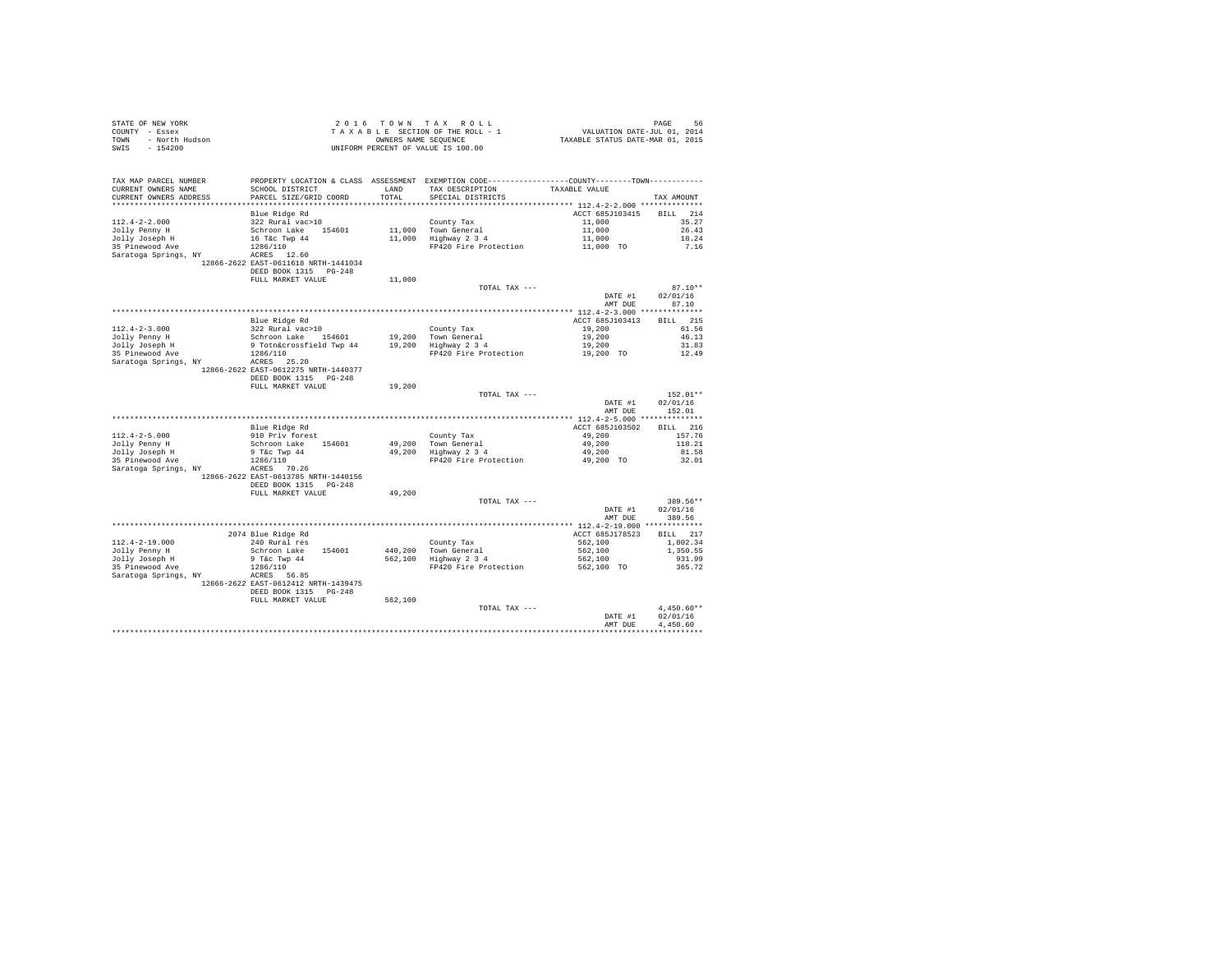| STATE OF NEW YORK<br>COUNTY - Essex<br>- North Hudson<br>TOWN<br>SWIS<br>$-154200$                                                                                                      |                                                                                                          |         | 2016 TOWN TAX ROLL<br>UNIFORM PERCENT OF VALUE IS 100.00                                      |                                     |                    |
|-----------------------------------------------------------------------------------------------------------------------------------------------------------------------------------------|----------------------------------------------------------------------------------------------------------|---------|-----------------------------------------------------------------------------------------------|-------------------------------------|--------------------|
| TAX MAP PARCEL NUMBER                                                                                                                                                                   |                                                                                                          |         | PROPERTY LOCATION & CLASS ASSESSMENT EXEMPTION CODE---------------COUNTY-------TOWN---------- |                                     |                    |
| CURRENT OWNERS NAME                                                                                                                                                                     | SCHOOL DISTRICT                                                                                          | LAND    | TAX DESCRIPTION                                                                               | TAXABLE VALUE                       |                    |
| CURRENT OWNERS ADDRESS                                                                                                                                                                  | PARCEL SIZE/GRID COORD                                                                                   | TOTAL   | SPECIAL DISTRICTS                                                                             |                                     | TAX AMOUNT         |
|                                                                                                                                                                                         |                                                                                                          |         |                                                                                               |                                     |                    |
|                                                                                                                                                                                         | 2185 Blue Ridge Rd                                                                                       |         |                                                                                               | ACCT 685J187004 BILL 218<br>148,100 | 474.87             |
|                                                                                                                                                                                         |                                                                                                          |         |                                                                                               | 148,100                             | 355.84             |
| 112.4-2-7.000 240 Rural res county Tax county Tax<br>Jordan James D Schroon Lake 154601 50,000 Town General<br>53 Sandy Point Farm Rd #5 9 Toth&crossfield Twp 44 148,100 Highway 2 3 4 |                                                                                                          |         |                                                                                               | 148,100                             | 245.56             |
| Portsmouth, RI 02871 ACRES 31.60                                                                                                                                                        |                                                                                                          |         | FP420 Fire Protection                                                                         | 148,100 TO                          | 96.36              |
|                                                                                                                                                                                         | EAST-0614530 NRTH-1441664                                                                                |         |                                                                                               |                                     |                    |
|                                                                                                                                                                                         | DEED BOOK 873 PG-226                                                                                     |         |                                                                                               |                                     |                    |
|                                                                                                                                                                                         | FULL MARKET VALUE                                                                                        | 148,100 |                                                                                               |                                     |                    |
|                                                                                                                                                                                         |                                                                                                          |         | TOTAL TAX ---                                                                                 |                                     | $1.172.63**$       |
|                                                                                                                                                                                         |                                                                                                          |         |                                                                                               | DATE #1                             | 02/01/16           |
|                                                                                                                                                                                         |                                                                                                          |         |                                                                                               | AMT DUE                             | 1,172.63           |
|                                                                                                                                                                                         | US Route 9                                                                                               |         |                                                                                               | ACCT 685Z008007                     | BILL 219           |
| $104.2 - 1 - 4.200$                                                                                                                                                                     | 910 Priv forest                                                                                          |         |                                                                                               | 67,200                              | 215.47             |
| Jorgensen Todd R                                                                                                                                                                        |                                                                                                          |         | County Tax<br>67,200 Town General<br>67,200 Highway 2 3 4                                     | 67,200                              | 161.46             |
| Jorgensen Laurie L                                                                                                                                                                      |                                                                                                          |         |                                                                                               | 67,200                              | 111.42             |
| 141 Big Bay Rd                                                                                                                                                                          |                                                                                                          |         | FP420 Fire Protection 67,200 TO                                                               |                                     | 43.72              |
| Queensbury, NY 12804                                                                                                                                                                    | Schroon Lake 154601<br>4 T&C TWP 49<br>ACRES 119.95<br>EAST-0666682 NRTH-1469479<br>DEED BOOK 1530 PG-40 |         |                                                                                               |                                     |                    |
| MAY BE SUBJECT TO PAYMENT FULL MARKET VALUE                                                                                                                                             |                                                                                                          | 67.200  |                                                                                               |                                     |                    |
| UNDER RPTL480A UNTIL 2016                                                                                                                                                               |                                                                                                          |         |                                                                                               |                                     |                    |
|                                                                                                                                                                                         |                                                                                                          |         | TOTAL TAX ---                                                                                 |                                     | $532.07**$         |
|                                                                                                                                                                                         |                                                                                                          |         |                                                                                               | DATE #1<br>AMT DUE                  | 02/01/16<br>532.07 |
|                                                                                                                                                                                         |                                                                                                          |         |                                                                                               |                                     |                    |
|                                                                                                                                                                                         | 623 Johnson Pond Rd                                                                                      |         |                                                                                               | ACCT 685Z014001                     | BILL 220           |
| $125.12 - 1 - 8.312$                                                                                                                                                                    | 311 Res vac land                                                                                         |         |                                                                                               | 21,400                              | 68.62              |
| Kadric Mumin                                                                                                                                                                            | Schroon Lake 154601                                                                                      |         | County Tax<br>21,400 Town General<br>21,400 Highway 2 3 4                                     | 21,400                              | 51.42              |
| Kadric Doreen R<br>59 Meigs Rd                                                                                                                                                          | 169 Paradox Tract                                                                                        |         |                                                                                               | 21,400                              | 35.48              |
|                                                                                                                                                                                         | Lot 3 #6949                                                                                              |         | FP420 Fire Protection                                                                         | 21,400 TO                           | 13.92              |
| Vergennes, VT 05491                                                                                                                                                                     | ACRES 5.10                                                                                               |         |                                                                                               |                                     |                    |
|                                                                                                                                                                                         | EAST-0671096 NRTH-1434197                                                                                |         |                                                                                               |                                     |                    |
|                                                                                                                                                                                         | DEED BOOK 1787 PG-118                                                                                    |         |                                                                                               |                                     |                    |
|                                                                                                                                                                                         | FULL MARKET VALUE                                                                                        | 21,400  | TOTAL TAX ---                                                                                 |                                     | $169.44**$         |
|                                                                                                                                                                                         |                                                                                                          |         |                                                                                               | DATE #1                             | 02/01/16           |
|                                                                                                                                                                                         |                                                                                                          |         |                                                                                               | AMT DUE                             | 169.44             |
|                                                                                                                                                                                         |                                                                                                          |         |                                                                                               |                                     |                    |
|                                                                                                                                                                                         | 549 Johnson Pond Rd                                                                                      |         |                                                                                               | ACCT 685Z000003                     | BILL 221           |
| $125.12 - 1 - 8.330$                                                                                                                                                                    | 210 1 Family Res                                                                                         |         |                                                                                               | 112,500                             | 360.72             |
| Kadric Mumin                                                                                                                                                                            | Schroon Lake 154601                                                                                      |         | County Tax<br>32,800 Town General<br>112,500 Highway 2 3 4                                    | 112,500<br>$112,500$<br>112,500     | 270.30             |
| Kadric Doreen R<br>59 Meigs Rd                                                                                                                                                          | 169 Paradox Tract                                                                                        |         |                                                                                               |                                     | 186.53             |
|                                                                                                                                                                                         | ACRES 6.15<br>EAST-0669646 NRTH-1435204<br>DEED BOOK 1391 PG-129                                         |         | FP420 Fire Protection                                                                         | 112,500 TO                          | 73.20              |
| Vergennes, VT 05491                                                                                                                                                                     |                                                                                                          |         |                                                                                               |                                     |                    |
|                                                                                                                                                                                         | FULL MARKET VALUE                                                                                        | 112,500 |                                                                                               |                                     |                    |
|                                                                                                                                                                                         |                                                                                                          |         | TOTAL TAX ---                                                                                 |                                     | 890.75**           |
|                                                                                                                                                                                         |                                                                                                          |         |                                                                                               | DATE #1                             | 02/01/16           |
|                                                                                                                                                                                         |                                                                                                          |         |                                                                                               | AMT DUE                             | 890.75             |
|                                                                                                                                                                                         |                                                                                                          |         |                                                                                               |                                     |                    |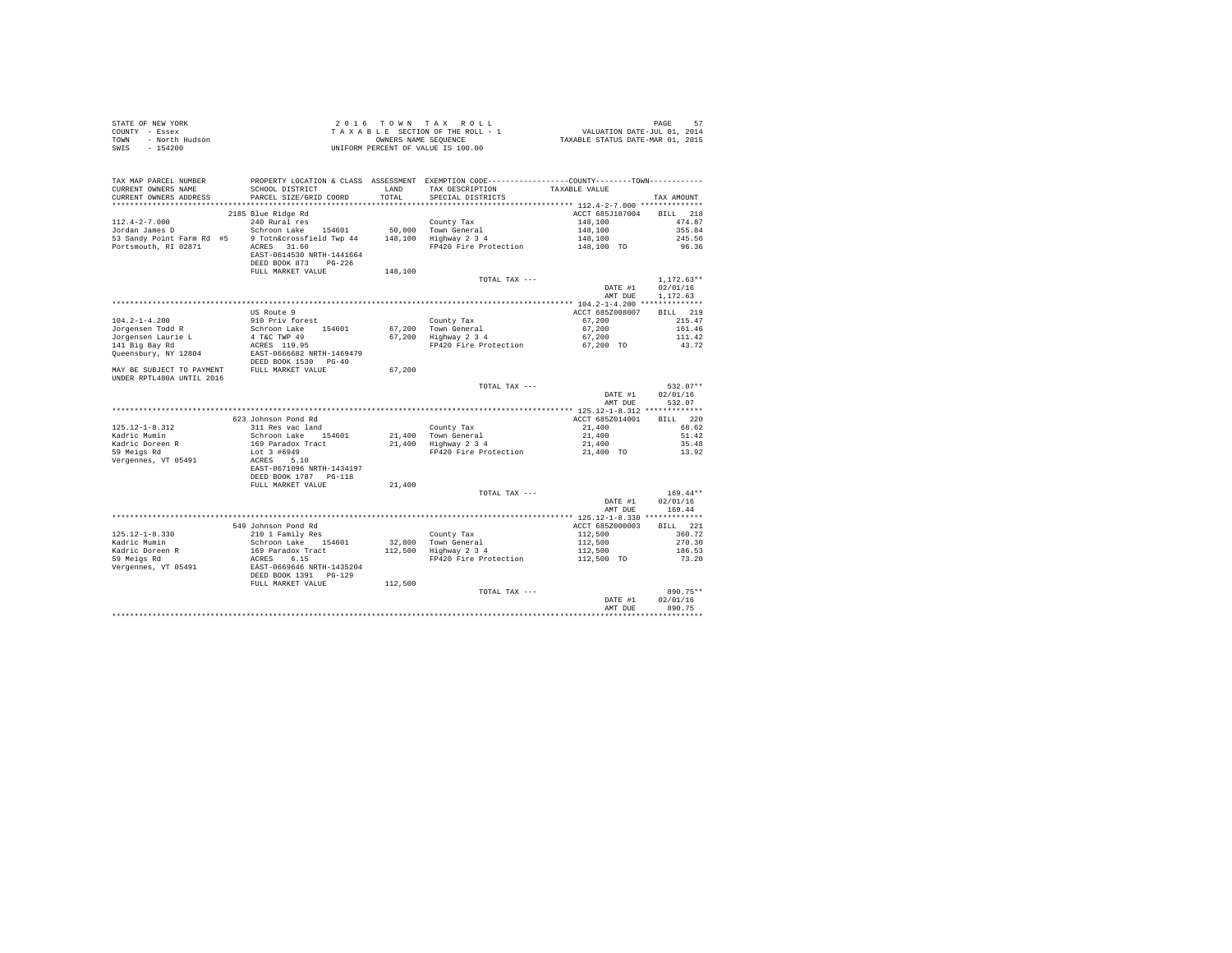|      | STATE OF NEW YORK | 2016 TOWN TAX ROLL                 | 58<br>PAGE                       |  |
|------|-------------------|------------------------------------|----------------------------------|--|
|      | COUNTY - Essex    | TAXABLE SECTION OF THE ROLL - 1    | VALUATION DATE-JUL 01, 2014      |  |
| TOWN | - North Hudson    | OWNERS NAME SEOUENCE               | TAXABLE STATUS DATE-MAR 01, 2015 |  |
| SWIS | $-154200$         | UNIFORM PERCENT OF VALUE IS 100.00 |                                  |  |

|                                                                                             |                                                                                                                     |                  |                                                                                                                  | DATE #1<br>AMT DUE                                                 | 02/01/16<br>550.29                                     |
|---------------------------------------------------------------------------------------------|---------------------------------------------------------------------------------------------------------------------|------------------|------------------------------------------------------------------------------------------------------------------|--------------------------------------------------------------------|--------------------------------------------------------|
|                                                                                             | DEED BOOK 1428<br>$PG-2.81$<br>FULL MARKET VALUE                                                                    | 69,500           | TOTAL TAX ---                                                                                                    |                                                                    | $550.29**$                                             |
| $113.20 - 1 - 7.000$<br>Kanaly William J Jr<br>3421 Blue Ridge Rd<br>North Hudson, NY 12855 | 210 1 Family Res<br>Schroon Lake<br>154601<br>20 Tract West Of Rd Pat<br>ACRES<br>0.20<br>EAST-0644025 NRTH-1442629 | 10,500<br>69,500 | County Tax<br>Town General<br>Highway 2 3 4<br>FP420 Fire Protection                                             | 69,500<br>69,500<br>69,500<br>69.500 TO                            | 222.85<br>166.99<br>115.23<br>45.22                    |
|                                                                                             | 3421 Blue Ridge Rd                                                                                                  |                  |                                                                                                                  | ACCT 685J100115                                                    | 225<br><b>BILL</b>                                     |
|                                                                                             |                                                                                                                     |                  | TOTAL TAX ---                                                                                                    | DATE #1<br>AMT DUE<br>*************** 113.20-1-7.000 ************* | $3.96**$<br>02/01/16<br>3.96                           |
| Vergennes, VT 05491                                                                         | EAST-0671198 NRTH-1433934<br>DEED BOOK 1787 PG-118<br>FULL MARKET VALUE                                             | 500              |                                                                                                                  |                                                                    |                                                        |
| Kadric Doreen R<br>59 Meigs Rd                                                              | 169 Paradox Tract<br>0.10<br>ACRES                                                                                  | 500              | Highway 2 3 4<br>FP420 Fire Protection                                                                           | 500<br>500 TO                                                      | 0.83<br>.33                                            |
| $125.12 - 1 - 11.000$<br>Kadric Mumin                                                       | Johnson Pond Rd<br>314 Rural vac<10<br>Schroon Lake<br>154601                                                       | 500              | County Tax<br>Town General                                                                                       | ACCT 685J101808<br>500<br>500                                      | BILL 224<br>1.60<br>1.20                               |
|                                                                                             |                                                                                                                     |                  |                                                                                                                  | DATE #1<br>AMT DUE<br>************* 125.12-1-11.000 ************   | 02/01/16<br>11.08                                      |
|                                                                                             | DEED BOOK 1787 PG-118<br>FULL MARKET VALUE                                                                          | 1,400            | TOTAL TAX ---                                                                                                    |                                                                    | $11.08**$                                              |
| Kadric Doreen R<br>59 Meigs Rd<br>Vergennes, VT 05491                                       | 169 Paradox Tract<br>0.30<br>ACRES<br>EAST-0671329 NRTH-1434018                                                     | 1,400            | Highway 2 3 4<br>FP420 Fire Protection                                                                           | 1,400<br>1,400 TO                                                  | 2.32<br>.91                                            |
| $125.12 - 1 - 9.000$<br>Kadric Mumin                                                        | Johnson Pond Rd<br>314 Rural vac<10<br>Schroon Lake 154601                                                          |                  | County Tax<br>1.400 Town General                                                                                 | ACCT 685J100610<br>1,400<br>1,400                                  | 223<br>RTLL.<br>4.49<br>3.36                           |
|                                                                                             |                                                                                                                     |                  |                                                                                                                  | DATE #1<br>AMT DUE                                                 | 02/01/16<br>182.11                                     |
| Vergennes, VT 05491                                                                         | EAST-0670471 NRTH-1435259<br>DEED BOOK 1780 PG-318<br>FULL MARKET VALUE                                             | 23,000           | TOTAL TAX ---                                                                                                    |                                                                    | 182.11**                                               |
| $125.12 - 1 - 8.350$<br>Kadric Mumin<br>Kadric Doreen B<br>50 Meigs Rd                      | Johnson Pond Rd<br>314 Rural vac<10<br>Schroon Lake 154601<br>169 Paradox Tract<br>6.14<br>ACRES                    | 23,000<br>23,000 | County Tax<br>Town General<br>Highway 2 3 4<br>FP420 Fire Protection                                             | ACCT 685Z000008<br>23,000<br>23,000<br>23,000<br>23,000 TO         | 222<br><b>BILL</b><br>73.75<br>55.26<br>38.14<br>14.96 |
| CURRENT OWNERS ADDRESS<br>************************                                          | PARCEL SIZE/GRID COORD                                                                                              | TOTAL            | SPECIAL DISTRICTS                                                                                                |                                                                    | TAX AMOUNT                                             |
| TAX MAP PARCEL NUMBER<br>CURRENT OWNERS NAME                                                | SCHOOL DISTRICT                                                                                                     | LAND             | PROPERTY LOCATION & CLASS ASSESSMENT EXEMPTION CODE---------------COUNTY-------TOWN----------<br>TAX DESCRIPTION | TAXABLE VALUE                                                      |                                                        |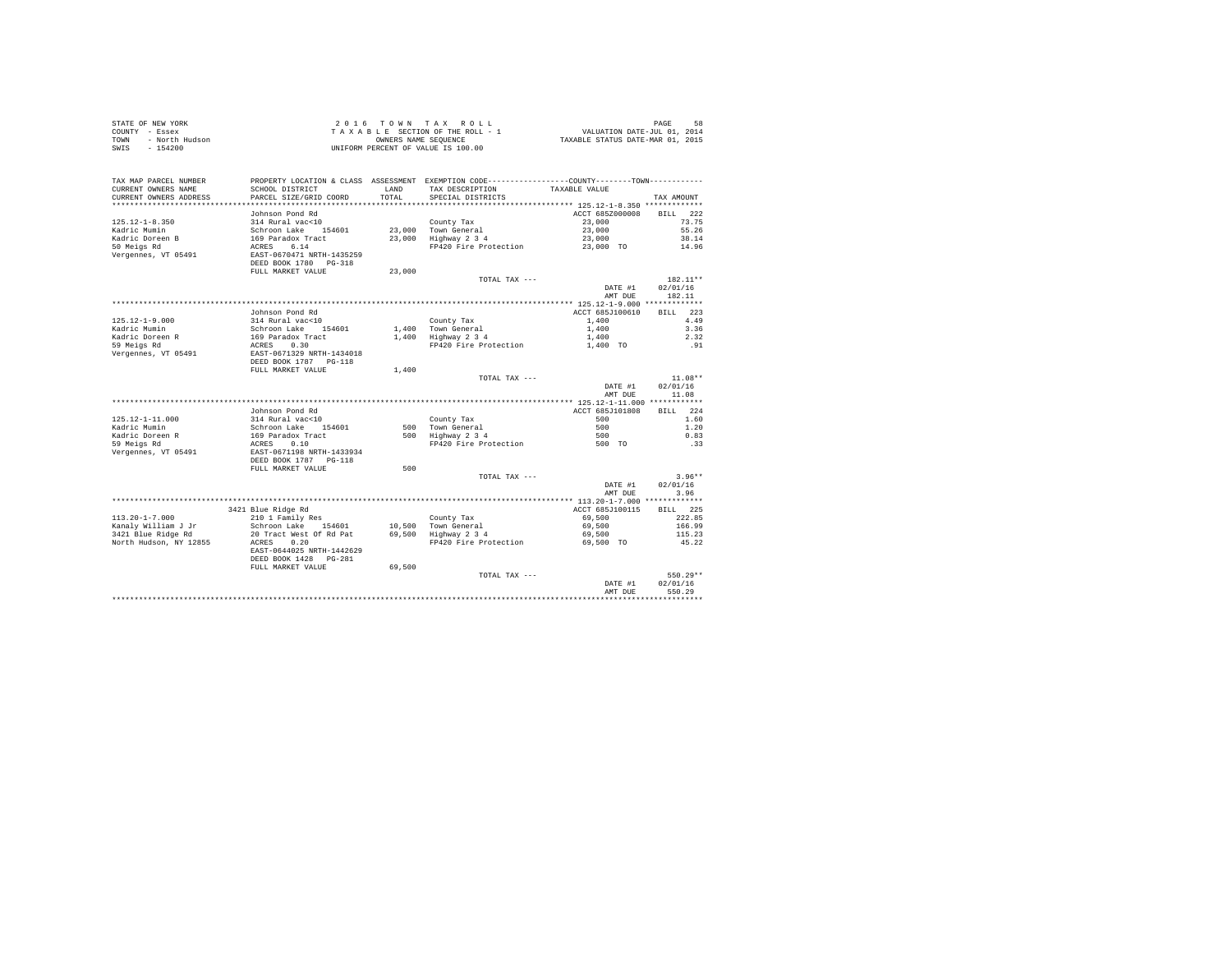| STATE OF NEW YORK<br>COUNTY - Essex<br>TOWN - North Hudson<br>SWIS - 154200 |                                                                                                                                                                                                                                                                       |                    |                                                                                                                                      |                          |                                  |
|-----------------------------------------------------------------------------|-----------------------------------------------------------------------------------------------------------------------------------------------------------------------------------------------------------------------------------------------------------------------|--------------------|--------------------------------------------------------------------------------------------------------------------------------------|--------------------------|----------------------------------|
| TAX MAP PARCEL NUMBER<br>CURRENT OWNERS NAME<br>CURRENT OWNERS ADDRESS      | SCHOOL DISTRICT LAND<br>PARCEL SIZE/GRID COORD TOTAL                                                                                                                                                                                                                  |                    | PROPERTY LOCATION & CLASS ASSESSMENT EXEMPTION CODE---------------COUNTY-------TOWN---------<br>TAX DESCRIPTION<br>SPECIAL DISTRICTS | TAXABLE VALUE            | TAX AMOUNT                       |
|                                                                             | Blue Ridge Rd                                                                                                                                                                                                                                                         |                    |                                                                                                                                      | ACCT 685J100201 BILL 226 |                                  |
| $113.20 - 1 - 8.110$                                                        |                                                                                                                                                                                                                                                                       |                    |                                                                                                                                      |                          | 3.21                             |
| Kanaly William J Jr                                                         |                                                                                                                                                                                                                                                                       |                    |                                                                                                                                      |                          | 2.40                             |
| 3421 Blue Ridge Rd                                                          |                                                                                                                                                                                                                                                                       |                    |                                                                                                                                      |                          | 1.66                             |
| North Hudson, NY 12855                                                      | 311 Res vac land<br>Schroon Lake 154601 1,000 Town General 1,000<br>20 Tract West Of Rd Pat 1,000 Highway 2 3 4 1,000<br>ACRES 0.76 20 1100 Highway 2 3 4 1,000 Highway 2 3 4 1,000 TO<br>EAST-0644084 NRTH-1442721<br>DEED BOOK 1428 PG-281                          |                    |                                                                                                                                      |                          | .65                              |
|                                                                             | FULL MARKET VALUE                                                                                                                                                                                                                                                     | 1,000              |                                                                                                                                      |                          |                                  |
|                                                                             |                                                                                                                                                                                                                                                                       |                    | TOTAL TAX ---                                                                                                                        |                          | $7.92**$                         |
|                                                                             |                                                                                                                                                                                                                                                                       |                    |                                                                                                                                      | DATE #1                  | 02/01/16                         |
|                                                                             |                                                                                                                                                                                                                                                                       |                    |                                                                                                                                      | AMT DUE                  | 7.92                             |
|                                                                             |                                                                                                                                                                                                                                                                       |                    |                                                                                                                                      |                          |                                  |
| $114.2 - 1 - 8.000$                                                         |                                                                                                                                                                                                                                                                       |                    |                                                                                                                                      |                          |                                  |
| Keller Christopher E                                                        |                                                                                                                                                                                                                                                                       |                    |                                                                                                                                      |                          |                                  |
| 3535 US Rte 9                                                               |                                                                                                                                                                                                                                                                       |                    |                                                                                                                                      |                          |                                  |
| North Hudson, NY 12855                                                      |                                                                                                                                                                                                                                                                       |                    |                                                                                                                                      |                          |                                  |
|                                                                             | 3535 US Route 9<br>65 PCT OF VALUE USED FOR EXEMPTION PURPOSES ACCT 685J010701 BILL 227<br>210 I Family Res<br>26 27 Platt Rogerskoco Pat<br>26 27 Platt Rogerskoco Pat<br>26 27 Platt Rogerskoco Pat<br>26 20 County Tax<br>26 27 Platt Rog<br>DEED BOOK 1628 PG-171 |                    |                                                                                                                                      |                          |                                  |
|                                                                             | FULL MARKET VALUE                                                                                                                                                                                                                                                     | $8\,5$ , $9\,0\,0$ |                                                                                                                                      |                          |                                  |
|                                                                             |                                                                                                                                                                                                                                                                       |                    | TOTAL TAX ---                                                                                                                        | DATE #1<br>AMT DUE       | $619.28**$<br>02/01/16<br>619.28 |
|                                                                             |                                                                                                                                                                                                                                                                       |                    |                                                                                                                                      |                          |                                  |
|                                                                             | 3572 US Route 9                                                                                                                                                                                                                                                       |                    |                                                                                                                                      | ACCT 685J180004 BILL 228 |                                  |
| $114.2 - 1 - 14.120$                                                        |                                                                                                                                                                                                                                                                       |                    |                                                                                                                                      | 83,700                   | 268.38                           |
| Kelley Amy K<br>301 2nd Ave                                                 |                                                                                                                                                                                                                                                                       |                    |                                                                                                                                      | 83,700                   | 201.10                           |
|                                                                             |                                                                                                                                                                                                                                                                       |                    |                                                                                                                                      | 83,700                   | 138.78                           |
| Watervliet, NY 12189                                                        | ACRES 3.50 BANK WFARGO<br>EAST-0664474 NRTH-1455933<br>DEED BOOK 1717 PG-245                                                                                                                                                                                          |                    | FP420 Fire Protection                                                                                                                | 83,700 TO                | 54.46                            |
|                                                                             | FULL MARKET VALUE                                                                                                                                                                                                                                                     | 83,700             |                                                                                                                                      |                          |                                  |
|                                                                             |                                                                                                                                                                                                                                                                       |                    | TOTAL TAX ---                                                                                                                        | DATE #1<br>AMT DUE       | 662.72**<br>02/01/16<br>662.72   |
|                                                                             |                                                                                                                                                                                                                                                                       |                    |                                                                                                                                      |                          |                                  |
|                                                                             | Alsatia Dr                                                                                                                                                                                                                                                            |                    |                                                                                                                                      | ACCT 685J100113          | BILL 229                         |
| $104.4 - 3 - 17.000$                                                        |                                                                                                                                                                                                                                                                       |                    |                                                                                                                                      |                          | 66.69                            |
| Kenakwar Corp<br>PO Box 63                                                  |                                                                                                                                                                                                                                                                       |                    |                                                                                                                                      |                          | 49.98                            |
| Clifton Park, NY 12065                                                      |                                                                                                                                                                                                                                                                       |                    |                                                                                                                                      |                          | 34.49<br>13.53                   |
|                                                                             | EAST-0663761 NRTH-1459027<br>DEED BOOK 944 PG-218                                                                                                                                                                                                                     |                    |                                                                                                                                      |                          |                                  |
|                                                                             | FULL MARKET VALUE                                                                                                                                                                                                                                                     | 20,800             |                                                                                                                                      |                          |                                  |
|                                                                             |                                                                                                                                                                                                                                                                       |                    | TOTAL TAX ---                                                                                                                        |                          | $164.69**$                       |
|                                                                             |                                                                                                                                                                                                                                                                       |                    |                                                                                                                                      | DATE #1<br>AMT DUE       | 02/01/16<br>164.69               |
|                                                                             |                                                                                                                                                                                                                                                                       |                    |                                                                                                                                      |                          |                                  |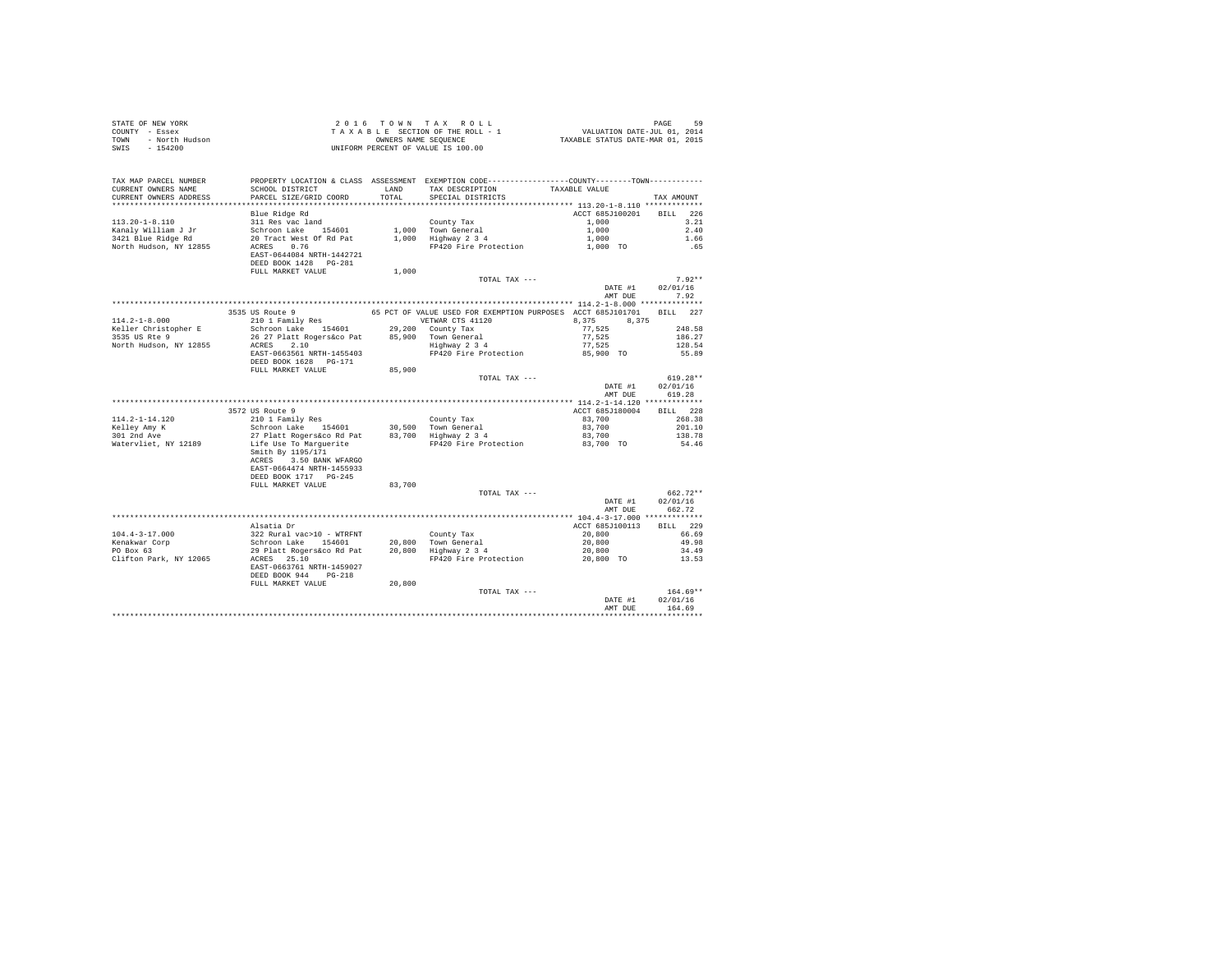|      | STATE OF NEW YORK | 2016 TOWN TAX ROLL                 | 60.<br>PAGE                      |
|------|-------------------|------------------------------------|----------------------------------|
|      | COUNTY - Essex    | TAXABLE SECTION OF THE ROLL - 1    | VALUATION DATE-JUL 01, 2014      |
| TOWN | - North Hudson    | OWNERS NAME SEOUENCE               | TAXABLE STATUS DATE-MAR 01, 2015 |
| SWIS | $-154200$         | UNIFORM PERCENT OF VALUE IS 100.00 |                                  |

| TAX MAP PARCEL NUMBER<br>CURRENT OWNERS NAME | SCHOOL DISTRICT                                                                                                                                        |         | PROPERTY LOCATION & CLASS ASSESSMENT EXEMPTION CODE----------------COUNTY--------TOWN----------<br>LAND TAX DESCRIPTION | TAXABLE VALUE            |              |
|----------------------------------------------|--------------------------------------------------------------------------------------------------------------------------------------------------------|---------|-------------------------------------------------------------------------------------------------------------------------|--------------------------|--------------|
| CURRENT OWNERS ADDRESS                       | PARCEL SIZE/GRID COORD                                                                                                                                 |         | TOTAL SPECIAL DISTRICTS                                                                                                 |                          | TAX AMOUNT   |
|                                              |                                                                                                                                                        |         |                                                                                                                         |                          |              |
|                                              | 177 Pepper Hollow Rd                                                                                                                                   |         |                                                                                                                         | ACCT 685J102009          | BILL 230     |
| $104.4 - 1 - 7.000$                          | 260 Seasonal res - WTRFNT                                                                                                                              |         | County Tax                                                                                                              | 58,500                   | 187.58       |
| Kern Julia                                   |                                                                                                                                                        |         |                                                                                                                         | 58,500                   | 140.56       |
| Kern Robert                                  | Schroon Lake 154601 50,100 Town General<br>3 Totn&crossfield Twp 49 58,500 Highway 2 3 4                                                               |         | 58,500 Highway 2 3 4<br>School Relevy                                                                                   | 58,500                   | 97.00        |
| 144 Ithica Rd                                | 1.0 A                                                                                                                                                  |         |                                                                                                                         |                          | 540.00       |
| Willseyville, NY 13867                       | ACRES 3.30                                                                                                                                             |         |                                                                                                                         |                          | 38.06        |
|                                              | EAST-0664170 NRTH-1461570                                                                                                                              |         |                                                                                                                         |                          |              |
|                                              | DEED BOOK 1453 PG-297                                                                                                                                  |         |                                                                                                                         |                          |              |
|                                              | FULL MARKET VALUE                                                                                                                                      | 58,500  |                                                                                                                         |                          |              |
|                                              |                                                                                                                                                        |         | TOTAL TAX ---                                                                                                           |                          | $1.003.20**$ |
|                                              |                                                                                                                                                        |         |                                                                                                                         | DATE #1                  | 02/01/16     |
|                                              |                                                                                                                                                        |         |                                                                                                                         | AMT DUE                  | 1,003.20     |
|                                              |                                                                                                                                                        |         |                                                                                                                         |                          |              |
|                                              | US Route 9                                                                                                                                             |         |                                                                                                                         | ACCT 685J181004          | BILL 231     |
| $104.2 - 1 - 5.300$                          | 2011 Res vac land<br>Schroon Lake 154601 14,400 Town General<br>4 Tec Purchase Twp 49 14,400 Highway 2 3 4<br>ACRES 0.42<br>2011 School Relevy<br>2012 |         |                                                                                                                         | 14,400                   | 46.17        |
| King John C Sr                               |                                                                                                                                                        |         |                                                                                                                         | 14,400                   | 34.60        |
| King Martha M                                |                                                                                                                                                        |         |                                                                                                                         |                          | 23.88        |
| King Martha M<br>128 Greenough Rd            |                                                                                                                                                        |         |                                                                                                                         | 14,400                   | 132.93       |
| North Hudson, NY 12855                       | EAST-0669487 NRTH-1466618                                                                                                                              |         | School Relevy<br>FP420 Fire Protection 14,400 TO                                                                        |                          | 9.37         |
|                                              | DEED BOOK 965 PG-299<br>FULL MARKET VALUE                                                                                                              |         |                                                                                                                         |                          |              |
|                                              |                                                                                                                                                        | 14,400  | TOTAL TAX ---                                                                                                           |                          | $246.95**$   |
|                                              |                                                                                                                                                        |         |                                                                                                                         | DATE #1                  | 02/01/16     |
|                                              |                                                                                                                                                        |         |                                                                                                                         |                          |              |
|                                              |                                                                                                                                                        |         |                                                                                                                         | AMT DUE                  | 246.95       |
|                                              |                                                                                                                                                        |         |                                                                                                                         |                          |              |
|                                              | US Route 9                                                                                                                                             |         |                                                                                                                         | ACCT 685J101910          | BILL 232     |
| $104.2 - 1 - 6.000$                          | 314 Rural vac<10<br>Schroon Lake 154601                                                                                                                |         | County Tax                                                                                                              | 400                      | 1.28         |
| King John C Sr                               |                                                                                                                                                        |         | 400 Town General                                                                                                        | 400                      | 0.96         |
| 128 Greenough Rd                             | $4$ T&c Twp $49$<br>ACRES 0.19<br>$ACRES$ 0.19                                                                                                         |         | 400 Highway 2 3 4                                                                                                       | 400                      | 0.66         |
| North Hudson, NY 12855                       |                                                                                                                                                        |         | School Relevy<br>FP420 Fire Protection 5 400 TO                                                                         |                          | 3.69         |
|                                              | EAST-0669541 NRTH-1466702                                                                                                                              |         |                                                                                                                         |                          | .26          |
|                                              | DEED BOOK 805 PG-129                                                                                                                                   |         |                                                                                                                         |                          |              |
|                                              | FULL MARKET VALUE                                                                                                                                      | 400     |                                                                                                                         |                          |              |
|                                              |                                                                                                                                                        |         | TOTAL TAX ---                                                                                                           |                          | $6.85**$     |
|                                              |                                                                                                                                                        |         |                                                                                                                         | DATE #1                  | 02/01/16     |
|                                              |                                                                                                                                                        |         |                                                                                                                         | AMT DUR                  | 6.85         |
|                                              |                                                                                                                                                        |         |                                                                                                                         |                          |              |
|                                              | 124 Greenough Rd                                                                                                                                       |         |                                                                                                                         | ACCT 685J101911 BILL 233 |              |
| $104.2 - 1 - 11.100$                         |                                                                                                                                                        |         |                                                                                                                         | $15,000$ $15,000$        |              |
| King John C Sr                               | VETWAR CTS 41120<br>Schroon Lake 154601 91,600 County Tax<br>4 Toth&crossfield Twp 49 193,000 County Tax                                               |         |                                                                                                                         | 178,000                  | 570.75       |
| Aing John C Sr<br>128 Greenough Rd           |                                                                                                                                                        |         |                                                                                                                         |                          | 427.68       |
| North Hudson, NY 12855                       | ACRES 94.73                                                                                                                                            |         | Highway 2 3 4                                                                                                           | 178,000<br>178,000       | 295.13       |
|                                              | EAST-0671831 NRTH-1466921                                                                                                                              |         | School Relevy                                                                                                           |                          | 1,096.28     |
|                                              | DEED BOOK 805<br>$PG-134$                                                                                                                              |         | FP420 Fire Protection 193,000 TO                                                                                        |                          | 125.57       |
|                                              | FULL MARKET VALUE                                                                                                                                      | 193,000 |                                                                                                                         |                          |              |
|                                              |                                                                                                                                                        |         | TOTAL TAX ---                                                                                                           |                          | $2,515.41**$ |
|                                              |                                                                                                                                                        |         |                                                                                                                         | DATE #1                  | 02/01/16     |
|                                              |                                                                                                                                                        |         |                                                                                                                         | AMT DUE                  | 2.515.41     |
|                                              |                                                                                                                                                        |         |                                                                                                                         |                          |              |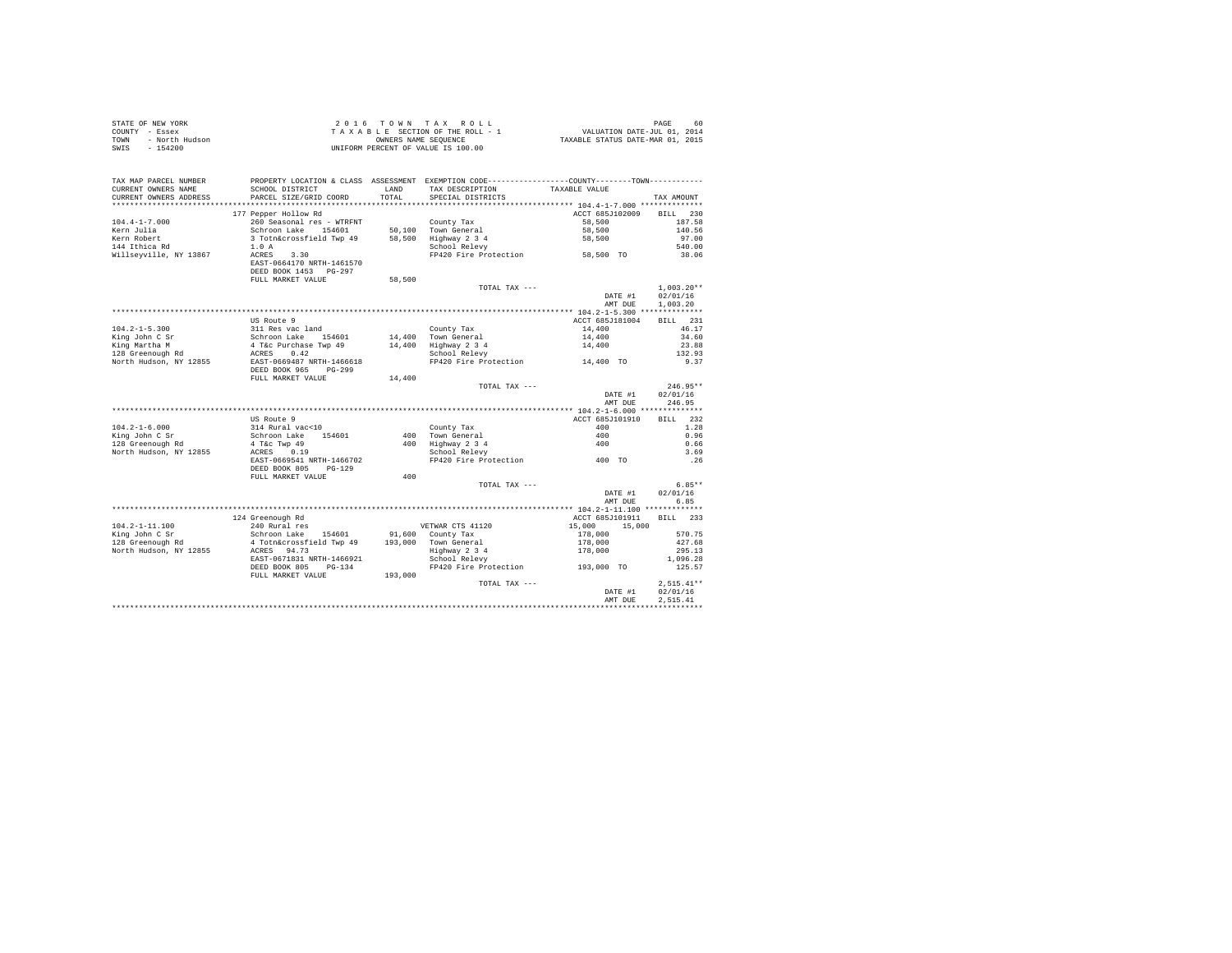| STATE OF NEW YORK      | 2016 TOWN TAX ROLL                 | 61<br>PAGE                       |
|------------------------|------------------------------------|----------------------------------|
| COUNTY - Essex         | TAXABLE SECTION OF THE ROLL - 1    | VALUATION DATE-JUL 01, 2014      |
| TOWN<br>- North Hudson | OWNERS NAME SEOUENCE               | TAXABLE STATUS DATE-MAR 01, 2015 |
| - 154200<br>SWIS       | UNIFORM PERCENT OF VALUE IS 100.00 |                                  |

| TAX MAP PARCEL NUMBER<br>CURRENT OWNERS NAME<br>CURRENT OWNERS ADDRESS | PROPERTY LOCATION & CLASS ASSESSMENT EXEMPTION CODE---------------COUNTY-------TOWN---------<br>SCHOOL DISTRICT<br>PARCEL SIZE/GRID COORD | LAND<br>TOTAL | TAX DESCRIPTION<br>SPECIAL DISTRICTS                      | TAXABLE VALUE                       | TAX AMOUNT                       |
|------------------------------------------------------------------------|-------------------------------------------------------------------------------------------------------------------------------------------|---------------|-----------------------------------------------------------|-------------------------------------|----------------------------------|
|                                                                        |                                                                                                                                           |               |                                                           |                                     |                                  |
| $114.2 - 2 - 30.000$<br>King John C Sr                                 | US Route 9<br>311 Res vac land<br>Schroon Lake 154601                                                                                     |               | County Tax<br>21,500 Town General                         | ACCT 685Z007003<br>21,500<br>21,500 | BTLL.<br>234<br>68.94<br>51.66   |
| 128 Greenough Rd<br>North Hudson, NY 12855                             | 25 Platt Rogers&Co<br>4.55<br>ACRES<br>EAST-0662309 NRTH-1452557                                                                          | 21,500        | Highway 2 3 4<br>School Relevy                            | 21,500                              | 35.65<br>198.45<br>13.99         |
|                                                                        | DEED BOOK 1531 PG-164<br>FULL MARKET VALUE                                                                                                | 21,500        |                                                           |                                     |                                  |
|                                                                        |                                                                                                                                           |               | TOTAL TAX ---                                             | DATE #1<br>AMT DUE                  | $368.69**$<br>02/01/16<br>368.69 |
|                                                                        |                                                                                                                                           |               |                                                           |                                     |                                  |
| $112.4 - 2 - 4.000$<br>King John R Jr                                  | 2101 Blue Ridge Rd<br>260 Seasonal res<br>Schroon Lake 154601                                                                             |               | County Tax<br>14.500 Town General                         | ACCT 685J102605<br>24,000<br>24,000 | BILL 235<br>76.95<br>57.66       |
| King Melanie E<br>1158 West Mountain Rd<br>Oueensbury, NY 12804        | 9 Totn&crossfield Twp 44<br>0.40<br>ACRES<br>EAST-0613082 NRTH-1440357                                                                    |               | 24,000 Highway 2 3 4<br>FP420 Fire Protection             | 24,000<br>24,000 TO                 | 39.79<br>15.62                   |
|                                                                        | DEED BOOK 1653 PG-24<br>FULL MARKET VALUE                                                                                                 | 24,000        | TOTAL TAX ---                                             |                                     | $190.02**$                       |
|                                                                        |                                                                                                                                           |               |                                                           | DATE #1<br>AMT DUE                  | 02/01/16<br>190.02               |
|                                                                        |                                                                                                                                           |               |                                                           |                                     |                                  |
|                                                                        | 3765 US Route 9                                                                                                                           |               |                                                           | ACCT 685J101606                     | BILL 236                         |
| $104.4 - 1 - 5.000$<br>Koch Bruce<br>Anzovino Constance                | 260 Seasonal res - WTRFNT<br>Schroon Lake 154601                                                                                          |               | County Tax<br>24,800 Town General<br>43,300 Highway 2 3 4 | 43,300<br>43,300                    | 138.84<br>104.04                 |
| 70 Pearl St<br>Crown Point, NY 12928                                   | 3 T&c Twp 49<br>ACRES 1.00<br>EAST-0663208 NRTH-1459871<br>DEED BOOK 1815 PG-317                                                          |               | FP420 Fire Protection                                     | 43,300<br>43,300 TO                 | 71.79<br>28.17                   |
| PRIOR OWNER ON 3/01/2015 FULL MARKET VALUE<br>Meinrenken John F        |                                                                                                                                           | 43,300        |                                                           |                                     |                                  |
|                                                                        |                                                                                                                                           |               | TOTAL TAX ---                                             | DATE #1<br>AMT DUE                  | $342.84**$<br>02/01/16<br>342.84 |
|                                                                        |                                                                                                                                           |               |                                                           |                                     |                                  |
|                                                                        | Pepper Hollow Rd                                                                                                                          |               |                                                           | ACCT 685J101709                     | BILL 237                         |
| $104.2 - 1 - 2.100$<br>Koller Larry                                    | 721 Sand&gravel<br>Schroon Lake 154601                                                                                                    |               | County Tax<br>51,600 Town General                         | 51,600<br>51,600                    | 165.45<br>123.98                 |
| 8 Marsden Rd                                                           | 3 T&c Twp 49                                                                                                                              |               |                                                           | 51,600                              | 85.56                            |
| North Hudson, NY 12855                                                 | ACRES 11.50<br>EAST-0665893 NRTH-1463719<br>DEED BOOK 1524 PG-163                                                                         |               | 51,600 Highway 2 3 4<br>FP420 Fire Protection             | 51,600 TO                           | 33.57                            |
|                                                                        | FULL MARKET VALUE                                                                                                                         | 51,600        |                                                           |                                     |                                  |
|                                                                        |                                                                                                                                           |               | TOTAL TAX ---                                             | DATE #1<br>AMT DUE                  | $408.56**$<br>02/01/16<br>408.56 |
|                                                                        |                                                                                                                                           |               |                                                           | ****************************        |                                  |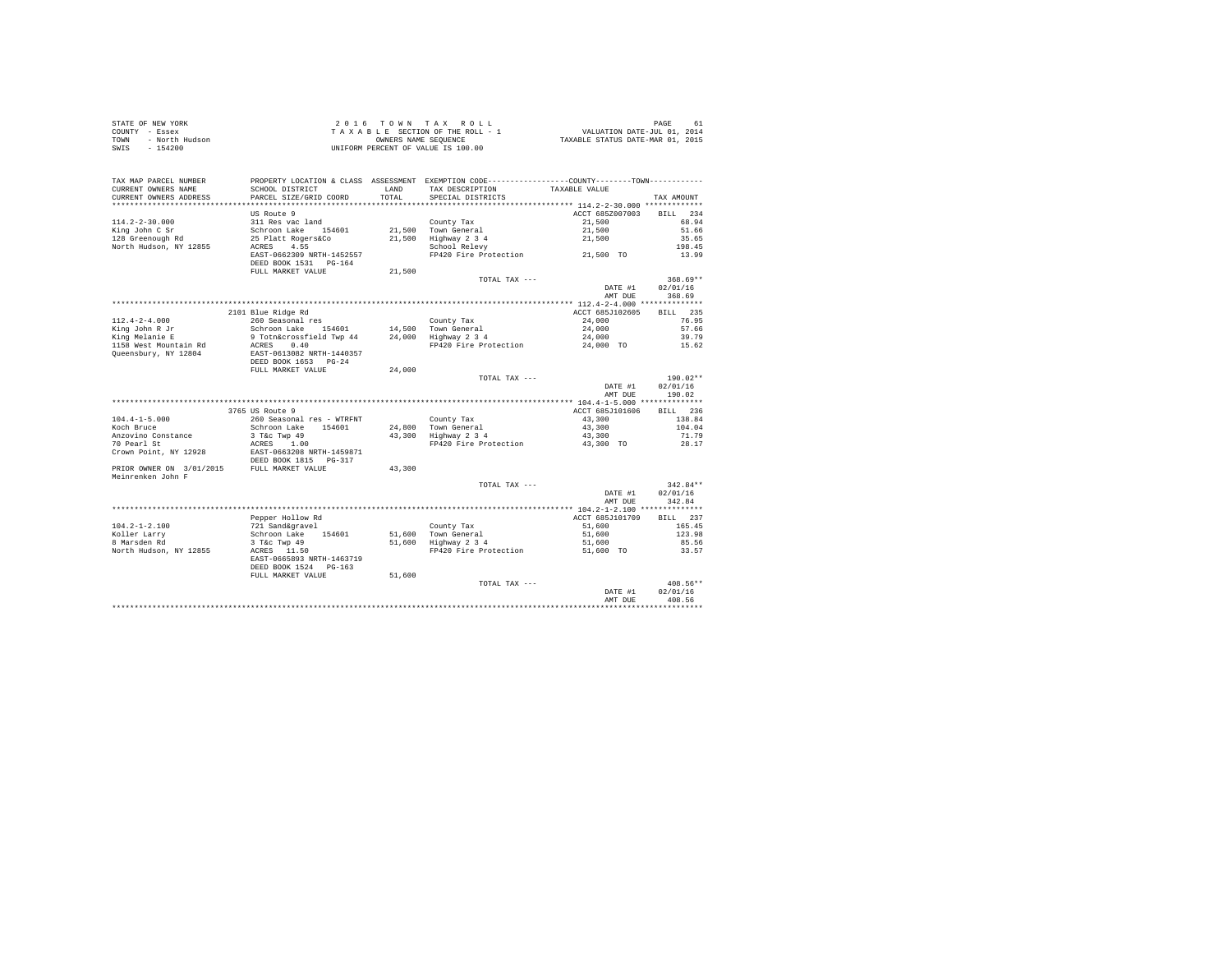| COUNTY - Essex<br>- North Hudson<br>TOWN<br>SWTS<br>$-154200$ | T A X A B L E SECTION OF THE ROLL - 1<br>OWNERS NAME SENGER SEQUENCE<br>UNIFORM PERCENT OF VALUE IS 100.00                                               |         |                                                            |                               |                        |
|---------------------------------------------------------------|----------------------------------------------------------------------------------------------------------------------------------------------------------|---------|------------------------------------------------------------|-------------------------------|------------------------|
| TAX MAP PARCEL NUMBER                                         | PROPERTY LOCATION & CLASS ASSESSMENT EXEMPTION CODE---------------COUNTY-------TOWN----------                                                            |         |                                                            |                               |                        |
| CURRENT OWNERS NAME                                           | SCHOOL DISTRICT                                                                                                                                          |         | LAND TAX DESCRIPTION                                       | TAXABLE VALUE                 |                        |
| CURRENT OWNERS ADDRESS                                        | PARCEL SIZE/GRID COORD                                                                                                                                   | TOTAL   | SPECIAL DISTRICTS                                          |                               | TAX AMOUNT             |
|                                                               | Pepper Hollow Rd                                                                                                                                         |         |                                                            | ACCT 685J101707 BILL 238      |                        |
| $104.2 - 1 - 3.100$                                           | 910 Priv forest                                                                                                                                          |         |                                                            | 65,200                        | 209.06                 |
| 104.2-i-J.-<br>Koller Larry<br>International                  | 910 Priv forest<br>Schroon Lake 154601                                                                                                                   |         | County Tax<br>65,200 Town General<br>65,200 Highway 2 3 4  | 65,200                        | 156.66                 |
|                                                               |                                                                                                                                                          |         |                                                            | 65,200                        | 108.11                 |
| North Hudson, NY 12855                                        | 3 T&C Twp 49<br>ACRES 93.20<br>EAST-0666744 NRTH-1464854<br>DEED BOOK 1524 PG-163                                                                        |         | FP420 Fire Protection 65,200 TO                            |                               | 42.42                  |
|                                                               | FULL MARKET VALUE                                                                                                                                        | 65,200  |                                                            |                               |                        |
|                                                               |                                                                                                                                                          |         | TOTAL TAX ---                                              |                               | $516.25**$             |
|                                                               |                                                                                                                                                          |         |                                                            | DATE #1<br>AMT DUE            | 02/01/16<br>516.25     |
|                                                               |                                                                                                                                                          |         |                                                            |                               | BILL 239               |
| $104.4 - 1 - 20.000$                                          | 86 Pepper Hollow Rd                                                                                                                                      |         |                                                            | ACCT 685J176106               | 89.14                  |
|                                                               | 312 Vac w/imprv<br>Schroon Lake 154601 25,200 Town General<br>3 Toth&crossfield Twp 49 27,800 Highway 234<br>2 Toth&crossfield Twp 49 27,800 Highway 234 |         |                                                            | 27,800<br>27,800              | 66.79                  |
| Koller Larry<br>8 Marsden Rd                                  |                                                                                                                                                          |         |                                                            | 27,800                        | 46.09                  |
| North Hudson, NY 12855                                        | ACRES 10.40                                                                                                                                              |         | FP420 Fire Protection 27,800 TO                            |                               | 18.09                  |
|                                                               | EAST-0665668 NRTH-1463293<br>DEED BOOK 1722 PG-76                                                                                                        |         |                                                            |                               |                        |
|                                                               | FULL MARKET VALUE                                                                                                                                        | 27,800  |                                                            |                               |                        |
|                                                               |                                                                                                                                                          |         | TOTAL TAX ---                                              |                               | $220.11**$             |
|                                                               |                                                                                                                                                          |         |                                                            | DATE #1<br>AMT DUE            | 02/01/16<br>220.11     |
|                                                               | 8 Marsden Rd                                                                                                                                             |         |                                                            | ACCT 685J102001               | BILL 240               |
|                                                               |                                                                                                                                                          |         |                                                            |                               | 373.23                 |
|                                                               |                                                                                                                                                          |         |                                                            |                               | 279.67                 |
|                                                               |                                                                                                                                                          |         | County Tax<br>50,500 Town General<br>116,400 Highway 2 3 4 | 116,400<br>116,400<br>116,400 | 193.00                 |
| North Hudson, NY 12855-2607 1274/1 Life Use                   | John P Koller 1604/12-Lea                                                                                                                                |         | FP420 Fire Protection 116,400 TO                           |                               | 75.73                  |
|                                                               | ACRES 3.80<br>EAST-0667939 NRTH-1462113<br>DEED BOOK 1274 PG-1                                                                                           |         |                                                            |                               |                        |
|                                                               | FULL MARKET VALUE                                                                                                                                        | 116,400 |                                                            |                               |                        |
|                                                               |                                                                                                                                                          |         | TOTAL TAX ---                                              |                               | $921.63**$             |
|                                                               |                                                                                                                                                          |         |                                                            | DATE #1<br>AMT DUE            | 02/01/16<br>921.63     |
|                                                               |                                                                                                                                                          |         |                                                            |                               |                        |
|                                                               | Pepper Hollow Rd                                                                                                                                         |         |                                                            | ACCT 685J101810               | BILL 241               |
| $104.4 - 1 - 3.000$                                           | 260 Seasonal res                                                                                                                                         |         | County Tax                                                 | 52,800                        | 169.30                 |
| Kolodzey Charles Jr                                           |                                                                                                                                                          |         | County Tax<br>22,300 Town General<br>52,800 Highway 2 3 4  | 52,800<br>52,800              | 126.86                 |
| McKown Peter<br>274 Whitney St                                |                                                                                                                                                          |         | FP420 Fire Protection                                      | 52,800 TO                     | 87.55<br>34.35         |
| Port Henry, NY 12974                                          | Schroon Lake 154601<br>4 T&c Twp 49<br>ACRES 1.00<br>EAST-0664786 NRTH-1464834<br>DEED BOOK 657 PG-7                                                     |         |                                                            |                               |                        |
|                                                               | FULL MARKET VALUE                                                                                                                                        | 52,800  |                                                            |                               |                        |
|                                                               |                                                                                                                                                          |         | TOTAL TAX ---                                              | DATE #1                       | $418.06**$<br>02/01/16 |
|                                                               |                                                                                                                                                          |         |                                                            | AMT DUE                       | 418.06                 |
|                                                               |                                                                                                                                                          |         |                                                            |                               |                        |

STATE OF NEW YORK 62 COLOR CONSTRUCTED AND THE STATE OF TOWN TAX ROLL THE STATE OF A SEA 62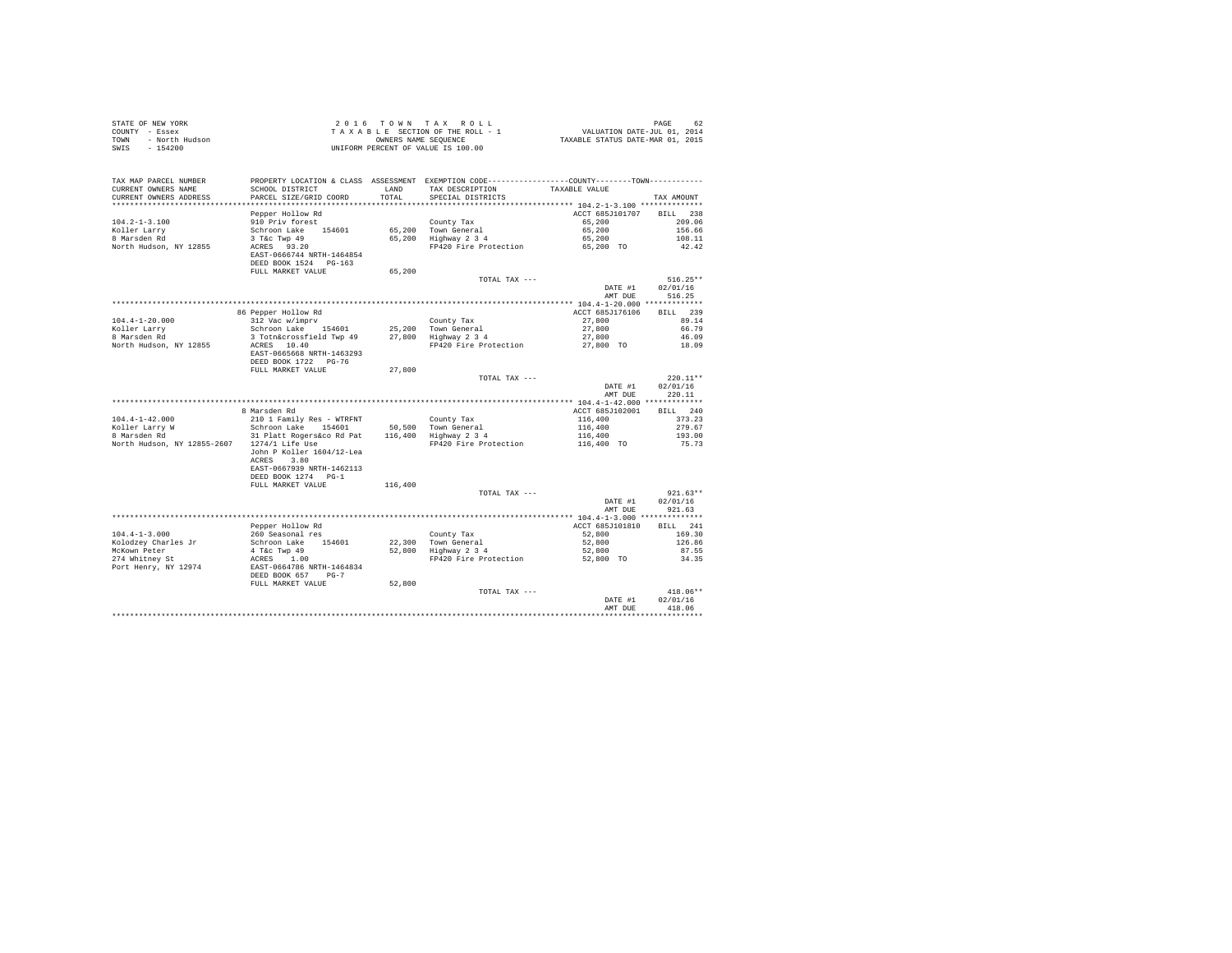| STATE OF NEW YORK      | 2016 TOWN TAX ROLL                 | 63<br>PAGE                       |
|------------------------|------------------------------------|----------------------------------|
| COUNTY - Essex         | TAXABLE SECTION OF THE ROLL - 1    | VALUATION DATE-JUL 01, 2014      |
| TOWN<br>- North Hudson | OWNERS NAME SEOUENCE               | TAXABLE STATUS DATE-MAR 01, 2015 |
| $-154200$<br>SWIS      | UNIFORM PERCENT OF VALUE IS 100.00 |                                  |

| TAX MAP PARCEL NUMBER<br>CURRENT OWNERS NAME<br>CURRENT OWNERS ADDRESS | SCHOOL DISTRICT<br>PARCEL SIZE/GRID COORD | LAND<br>TOTAL. | PROPERTY LOCATION & CLASS ASSESSMENT EXEMPTION CODE---------------COUNTY-------TOWN----------<br>TAX DESCRIPTION<br>SPECIAL DISTRICTS | TAXABLE VALUE   | TAX AMOUNT         |
|------------------------------------------------------------------------|-------------------------------------------|----------------|---------------------------------------------------------------------------------------------------------------------------------------|-----------------|--------------------|
| ************************                                               | ************************                  |                |                                                                                                                                       |                 |                    |
|                                                                        | US Route 9                                |                |                                                                                                                                       | ACCT 685J102110 | <b>BILL</b><br>242 |
| $104.2 - 1 - 19.000$                                                   | 311 Res vac land                          |                | County Tax                                                                                                                            | 19,900          | 63.81              |
| Koziel Kenneth                                                         | Schroon Lake 154601                       |                | 19,900 Town General                                                                                                                   | 19,900          | 47.81              |
| 487 Vreeland Ave                                                       | 4 T&c Twp 49                              | 19,900         | Highway 2 3 4                                                                                                                         | 19,900          | 33.00              |
| Boonton, NJ 07005                                                      | 2.70<br>ACRES                             |                | School Relevy                                                                                                                         |                 | 183.69             |
|                                                                        | EAST-0668763 NRTH-1464388                 |                | FR420 Fire Protection 19,900 TO                                                                                                       |                 | 12.95              |
|                                                                        | DEED BOOK 1624 PG-157                     |                |                                                                                                                                       |                 |                    |
|                                                                        | FULL MARKET VALUE                         | 19,900         |                                                                                                                                       |                 |                    |
|                                                                        |                                           |                | TOTAL TAX ---                                                                                                                         |                 | $341.26**$         |
|                                                                        |                                           |                |                                                                                                                                       | DATE #1         | 02/01/16           |
|                                                                        |                                           |                |                                                                                                                                       | AMT DUE         | 341.26             |
|                                                                        |                                           |                |                                                                                                                                       |                 |                    |
|                                                                        | 3949 US Route 9                           |                |                                                                                                                                       | ACCT 685J102111 | BILL 243           |
|                                                                        |                                           |                |                                                                                                                                       |                 |                    |
| $104.2 - 1 - 22.000$                                                   | 210 1 Family Res                          |                | County Tax                                                                                                                            | 116,400         | 373.23             |
| Koziel Kenneth                                                         | Schroon Lake 154601                       |                | 31,100 Town General                                                                                                                   | 116,400         | 279.67             |
| 487 Vreeland Ave                                                       | 4 T&c Twp 49                              |                | 116,400 Highway 2 3 4                                                                                                                 | 116,400         | 193.00             |
| Boonton, NJ 07005                                                      | Bldg 2                                    |                | School Relevy                                                                                                                         |                 | 1,074.45           |
|                                                                        | ACRES<br>4.30                             |                | FP420 Fire Protection                                                                                                                 | 116,400 TO      | 75.73              |
|                                                                        | EAST-0668420 NRTH-1464489                 |                |                                                                                                                                       |                 |                    |
|                                                                        | DEED BOOK 1624 PG-157                     |                |                                                                                                                                       |                 |                    |
|                                                                        | FULL MARKET VALUE                         | 116,400        |                                                                                                                                       |                 |                    |
|                                                                        |                                           |                | TOTAL TAX ---                                                                                                                         |                 | $1.996.08**$       |
|                                                                        |                                           |                |                                                                                                                                       | DATE #1         | 02/01/16           |
|                                                                        |                                           |                |                                                                                                                                       | AMT DUE         | 1,996.08           |
|                                                                        |                                           |                |                                                                                                                                       |                 |                    |
|                                                                        | Pepper Hollow Rd                          |                |                                                                                                                                       | ACCT 685J100415 | BILL 244           |
| $104.4 - 1 - 29.000$                                                   | 322 Rural vac>10 - WTRFNT                 |                | County Tax                                                                                                                            | 11,000          | 35.27              |
| Kralik Jozef                                                           | Schroon Lake 154601                       |                | 11.000 Town General                                                                                                                   | 11,000          | 26.43              |
| Kralik Donna M                                                         | 3 T&c Twp 49                              |                | 11,000 Highway 2 3 4                                                                                                                  | 11,000          | 18.24              |
| 31 Wygant Rd                                                           | ACRES 10.00                               |                | School Relevy                                                                                                                         |                 | 101.53             |
| Marlboro, NY 12542                                                     | EAST-0665652 NRTH-1461859                 |                | FP420 Fire Protection                                                                                                                 | 11,000 TO       | 7.16               |
|                                                                        | DEED BOOK 1438  PG-271                    |                |                                                                                                                                       |                 |                    |
|                                                                        | FULL MARKET VALUE                         | 11,000         |                                                                                                                                       |                 |                    |
|                                                                        |                                           |                | TOTAL TAX ---                                                                                                                         |                 | 188.63**           |
|                                                                        |                                           |                |                                                                                                                                       | DATE #1         | 02/01/16           |
|                                                                        |                                           |                |                                                                                                                                       | AMT DUE         | 188.63             |
|                                                                        |                                           |                |                                                                                                                                       |                 |                    |
|                                                                        | 3795 US Route 9                           |                |                                                                                                                                       | ACCT 685J100501 | BILL 245           |
| $104.4 - 1 - 79.000$                                                   | 270 Mfg housing - WTRFNT                  |                | County Tax                                                                                                                            | 75,000          | 240.48             |
| Kralik Jozef                                                           | Schroon Lake 154601                       |                | 63.000 Town General                                                                                                                   | 75,000          | 180.20             |
| Kralik Donna M                                                         | 31 Platt Rogers&co Rd Pat                 |                | 75,000 Highway 2 3 4                                                                                                                  |                 | 124.35             |
|                                                                        | ACRES 44.70                               |                | School Relevy                                                                                                                         | 75,000          | 692.31             |
| 31 Wygant Rd                                                           |                                           |                |                                                                                                                                       |                 |                    |
| Marlboro, NY 12542                                                     | EAST-0666650 NRTH-1461586                 |                | FP420 Fire Protection                                                                                                                 | 75,000 TO       | 48.80              |
|                                                                        | DEED BOOK 1438 PG-271                     |                |                                                                                                                                       |                 |                    |
|                                                                        | FULL MARKET VALUE                         | 75,000         |                                                                                                                                       |                 |                    |
|                                                                        |                                           |                | TOTAL TAX ---                                                                                                                         |                 | $1,286.14**$       |
|                                                                        |                                           |                |                                                                                                                                       | DATE #1         | 02/01/16           |
|                                                                        |                                           |                |                                                                                                                                       | AMT DUE         | 1.286.14           |
|                                                                        |                                           |                |                                                                                                                                       |                 |                    |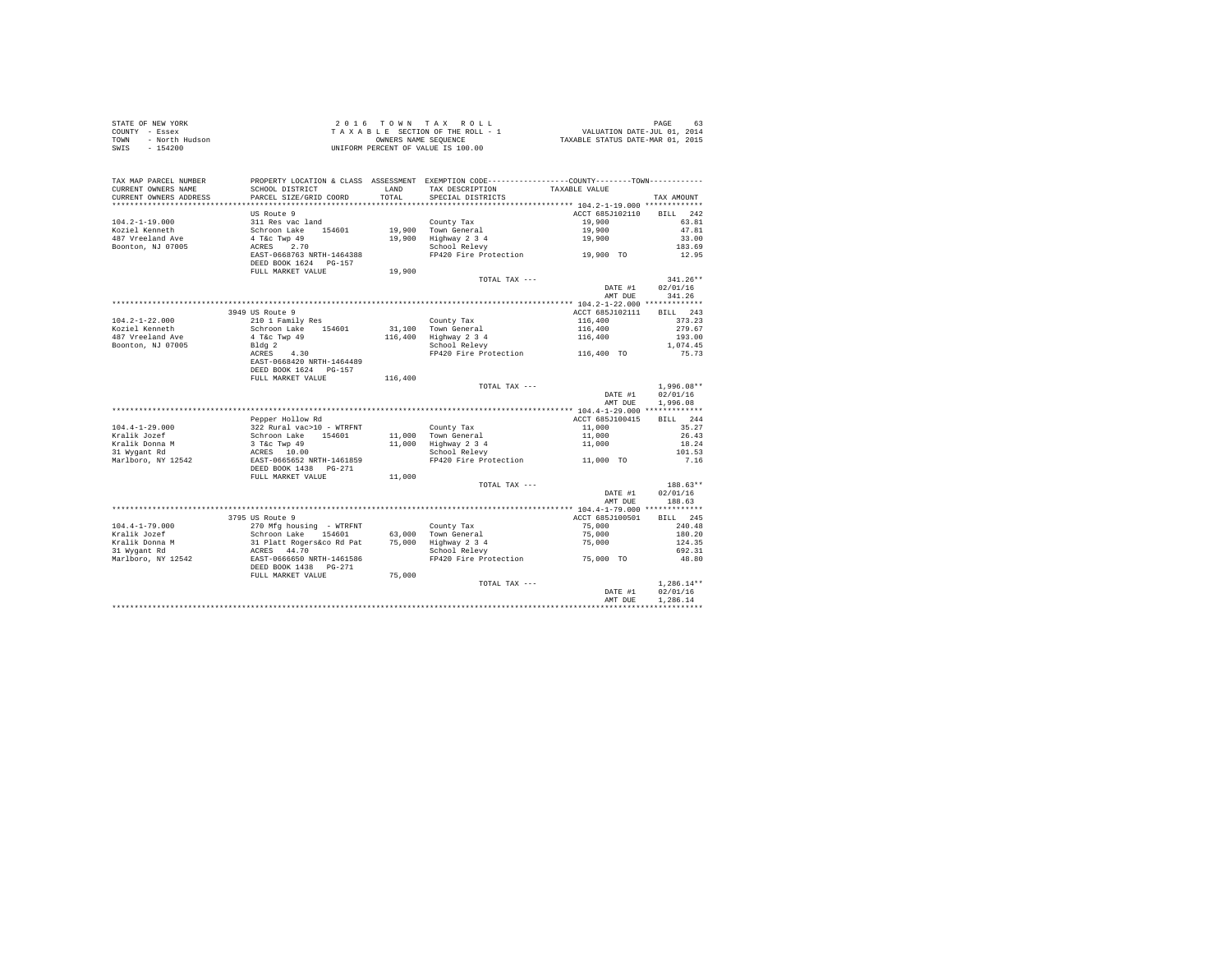| STATE OF NEW YORK<br>COUNTY - Essex<br>TOWN - North Hudson<br>- ALLAND                                                                                                                                                                |                                                                                               |         | UNIFORM PERCENT OF VALUE IS 100.00                        |                           |                   |
|---------------------------------------------------------------------------------------------------------------------------------------------------------------------------------------------------------------------------------------|-----------------------------------------------------------------------------------------------|---------|-----------------------------------------------------------|---------------------------|-------------------|
| TAX MAP PARCEL NUMBER                                                                                                                                                                                                                 | PROPERTY LOCATION & CLASS ASSESSMENT EXEMPTION CODE----------------COUNTY-------TOWN--------- |         |                                                           |                           |                   |
| CURRENT OWNERS NAME                                                                                                                                                                                                                   | SCHOOL DISTRICT                                                                               | LAND    | TAX DESCRIPTION                                           | TAXABLE VALUE             |                   |
| CURRENT OWNERS ADDRESS                                                                                                                                                                                                                | PARCEL SIZE/GRID COORD                                                                        | TOTAL   | SPECIAL DISTRICTS                                         |                           | TAX AMOUNT        |
|                                                                                                                                                                                                                                       | 3314 Blue Ridge Rd                                                                            |         |                                                           | ACCT 685J100404 BILL 246  |                   |
| $113.4 - 2 - 7.000$                                                                                                                                                                                                                   | 240 Rural res                                                                                 |         | County Tax                                                | 115,400                   | 370.02            |
|                                                                                                                                                                                                                                       |                                                                                               |         |                                                           | 115,400                   | 277.27            |
| xector of the section of the section of the section of the section of the section of the section of the section<br>$\frac{1}{2}$ is the section of the section of the section of the section of the section of the section of the sec |                                                                                               |         |                                                           |                           | 191.34            |
| 10 Knoll Cir                                                                                                                                                                                                                          | 40aca da anal                                                                                 |         | FP420 Fire Protection                                     | 115,400<br>115,400 TO     | 75.08             |
| south Burlington, VT 05403 ACRES 45.90                                                                                                                                                                                                | EAST-0640996 NRTH-1443520                                                                     |         |                                                           |                           |                   |
|                                                                                                                                                                                                                                       | DEED BOOK 1613    PG-293<br>FULL MARKET VALUE                                                 | 115,400 |                                                           |                           |                   |
|                                                                                                                                                                                                                                       |                                                                                               |         | TOTAL TAX ---                                             |                           | $913.71**$        |
|                                                                                                                                                                                                                                       |                                                                                               |         |                                                           |                           | DATE #1 02/01/16  |
|                                                                                                                                                                                                                                       |                                                                                               |         |                                                           | AMT DUE                   | 913.71            |
|                                                                                                                                                                                                                                       |                                                                                               |         |                                                           |                           |                   |
| 113.4-2-6.000 Elue Ridge Rd<br>113.4-2.100 Find Tax and The Technology of the Schröder Company 2,500<br>The Schröder Schröder (1990 41 Reverse 194601 2,500 Town General 2,500<br>Fristiansen Jane E Schröder 194601 2,500 Town Gene  |                                                                                               |         |                                                           | ACCT 685J102313           | BILL 247          |
|                                                                                                                                                                                                                                       |                                                                                               |         |                                                           |                           | 8.02              |
|                                                                                                                                                                                                                                       |                                                                                               |         |                                                           |                           | 6.01              |
|                                                                                                                                                                                                                                       |                                                                                               |         |                                                           |                           | 4.15              |
| South Burlington, VT 05403 EAST-0641704 NRTH-1443971                                                                                                                                                                                  | DEED BOOK 1613 PG-293                                                                         |         |                                                           |                           | 1.63              |
|                                                                                                                                                                                                                                       | FULL MARKET VALUE                                                                             | 2,500   |                                                           |                           |                   |
|                                                                                                                                                                                                                                       |                                                                                               |         | TOTAL TAX ---                                             |                           | $19.81**$         |
|                                                                                                                                                                                                                                       |                                                                                               |         |                                                           | DATE #1<br>AMT DUE        | 02/01/16<br>19.81 |
|                                                                                                                                                                                                                                       |                                                                                               |         |                                                           |                           |                   |
|                                                                                                                                                                                                                                       |                                                                                               |         |                                                           | ACCT 685J178526<br>33,800 | BILL 248          |
|                                                                                                                                                                                                                                       |                                                                                               |         |                                                           |                           | 108.38<br>81.21   |
|                                                                                                                                                                                                                                       |                                                                                               |         |                                                           | 33,800<br>33,800          | 56.04             |
|                                                                                                                                                                                                                                       |                                                                                               |         | FP420 Fire Protection                                     | 33,800 TO                 | 21.99             |
|                                                                                                                                                                                                                                       |                                                                                               |         |                                                           |                           |                   |
|                                                                                                                                                                                                                                       | DEED BOOK 1613 PG-293                                                                         |         |                                                           |                           |                   |
|                                                                                                                                                                                                                                       | FULL MARKET VALUE                                                                             | 33,800  | TOTAL TAX ---                                             |                           | $267.62**$        |
|                                                                                                                                                                                                                                       |                                                                                               |         |                                                           | DATE #1                   | 02/01/16          |
|                                                                                                                                                                                                                                       |                                                                                               |         |                                                           | AMT DUE                   | 267.62            |
|                                                                                                                                                                                                                                       |                                                                                               |         |                                                           |                           |                   |
|                                                                                                                                                                                                                                       | 20 Johnson Pond Rd                                                                            |         |                                                           | ACCT 685J100612           | BILL 249          |
| 114.4-1-37.000                                                                                                                                                                                                                        | 210 1 Family Res                                                                              |         |                                                           | 97.300                    | 311.99            |
| Kugler Virginia M Trust Schroon Lake 154601                                                                                                                                                                                           |                                                                                               |         | County Tax<br>14,500 Town General<br>97,300 Highway 2 3 4 | 97,300<br>97,300          | 233.78            |
| Johnson Pond Rd<br>PO Box 68                                                                                                                                                                                                          | 1-A Gore E Of Rd Pat                                                                          |         |                                                           |                           | 161.33            |
| North Hudson, NY 12855-0068 EAST-0660398 NRTH-1442161                                                                                                                                                                                 | ACRES 0.40<br>DEED BOOK 1238 PG-44                                                            |         | FP420 Fire Protection                                     | 97,300 TO                 | 63.31             |
|                                                                                                                                                                                                                                       | FULL MARKET VALUE                                                                             | 97,300  |                                                           |                           |                   |
|                                                                                                                                                                                                                                       |                                                                                               |         | TOTAL TAX ---                                             |                           | $770.41**$        |
|                                                                                                                                                                                                                                       |                                                                                               |         |                                                           | DATE #1                   | 02/01/16          |
|                                                                                                                                                                                                                                       |                                                                                               |         |                                                           | AMT DUE                   | 770.41            |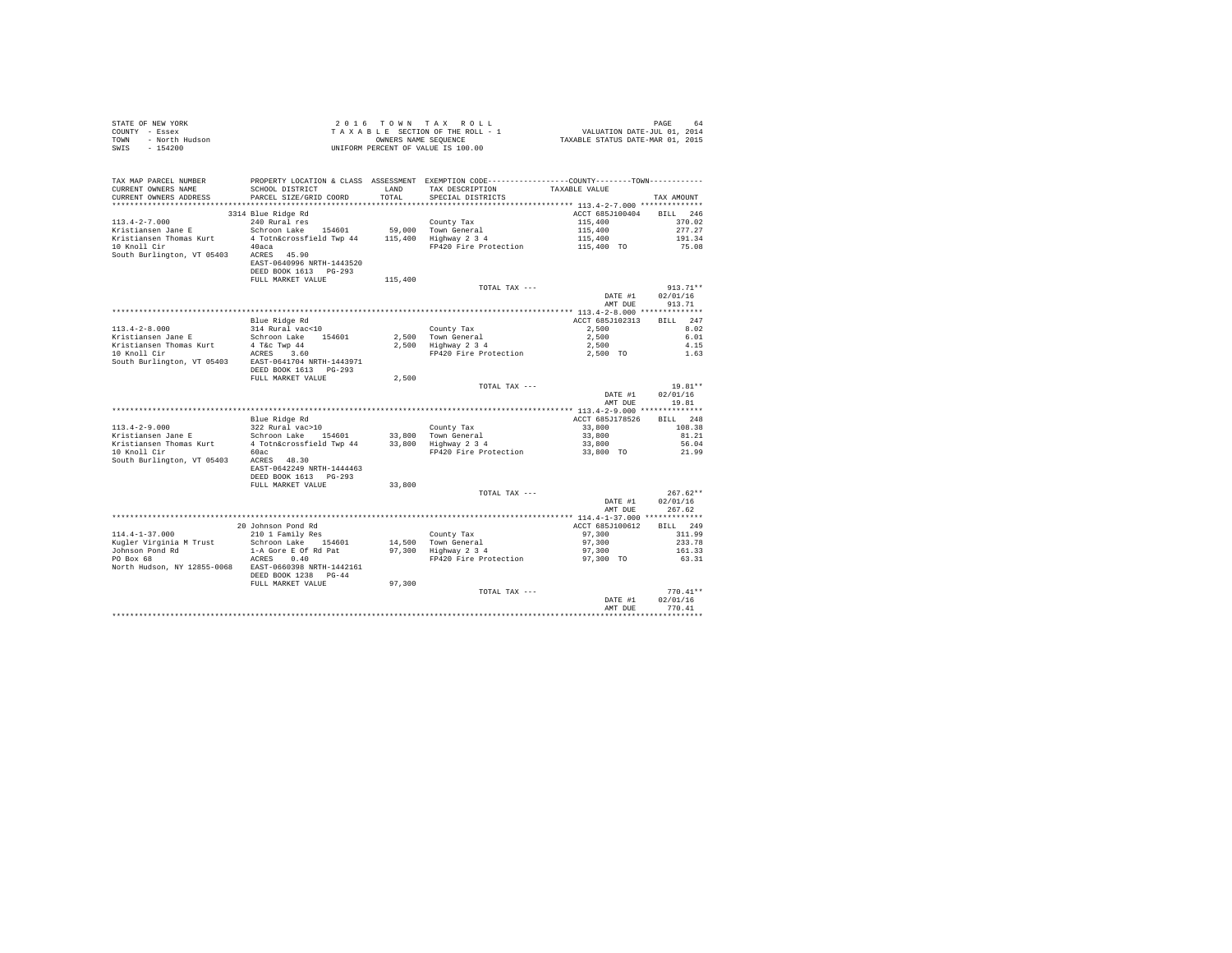| STATE OF NEW YORK      | 2016 TOWN TAX ROLL                 |  | PAGE                             | 65 |
|------------------------|------------------------------------|--|----------------------------------|----|
| COUNTY - Essex         | TAXABLE SECTION OF THE ROLL - 1    |  | VALUATION DATE-JUL 01, 2014      |    |
| TOWN<br>- North Hudson | OWNERS NAME SEOUENCE               |  | TAXABLE STATUS DATE-MAR 01, 2015 |    |
| $-154200$<br>SWIS      | UNIFORM PERCENT OF VALUE IS 100.00 |  |                                  |    |

| TAX MAP PARCEL NUMBER<br>CURRENT OWNERS NAME<br>CURRENT OWNERS ADDRESS | PROPERTY LOCATION & CLASS ASSESSMENT EXEMPTION CODE---------------COUNTY-------TOWN---------<br>SCHOOL DISTRICT<br>PARCEL SIZE/GRID COORD | LAND<br>TOTAL. | TAX DESCRIPTION<br>SPECIAL DISTRICTS | TAXABLE VALUE   | TAX AMOUNT         |
|------------------------------------------------------------------------|-------------------------------------------------------------------------------------------------------------------------------------------|----------------|--------------------------------------|-----------------|--------------------|
|                                                                        |                                                                                                                                           |                |                                      |                 |                    |
|                                                                        | Johnson Pond Rd                                                                                                                           |                |                                      | ACCT 685J100711 | 250<br><b>BILL</b> |
| $114.4 - 1 - 38.000$                                                   | 322 Rural vac>10                                                                                                                          |                | County Tax                           | 16,200          | 51.94              |
| Kugler Virginia M Trust                                                | Schroon Lake 154601                                                                                                                       |                | 16,200 Town General                  | 16,200          | 38.92              |
| Johnson Pond Rd                                                        | la Gore E Of Rd Pat                                                                                                                       | 16,200         | Highway 2 3 4                        | 16,200          | 26.86              |
| PO Box 68                                                              | 33.9ac                                                                                                                                    |                | FP420 Fire Protection                | 16,200 TO       | 10.54              |
| North Hudson, NY 12855-0068                                            | 20.60<br>ACRES<br>EAST-0660566 NRTH-1441513<br>DEED BOOK 1238 PG-53                                                                       |                |                                      |                 |                    |
|                                                                        | FULL MARKET VALUE                                                                                                                         | 16,200         |                                      |                 |                    |
|                                                                        |                                                                                                                                           |                | TOTAL TAX ---                        |                 | 128.26**           |
|                                                                        |                                                                                                                                           |                |                                      | DATE #1         | 02/01/16           |
|                                                                        |                                                                                                                                           |                |                                      | AMT DUE         | 128.26             |
|                                                                        |                                                                                                                                           |                |                                      |                 |                    |
|                                                                        | US Route 9                                                                                                                                |                |                                      | ACCT 685J100702 | 251<br><b>BILL</b> |
| $114.18 - 3 - 1.000$                                                   | 314 Rural vac<10                                                                                                                          |                | County Tax                           | 18,300          | 58.68              |
| Kugler Virginia M Trust                                                | Schroon Lake 154601                                                                                                                       | 18,300         | Town General                         | 18,300          | 43.97              |
| Johnson Pond Rd                                                        | 22 Road Patent                                                                                                                            | 18,300         | Highway 2 3 4                        | 18,300          | 30.34              |
| PO Box 68                                                              | ACRES<br>1.12                                                                                                                             |                | FP420 Fire Protection                |                 | 11.91              |
|                                                                        |                                                                                                                                           |                |                                      | 18,300 TO       |                    |
| North Hudson, NY 12855-0068                                            | EAST-0659929 NRTH-1441883                                                                                                                 |                |                                      |                 |                    |
|                                                                        | DEED BOOK 1238<br>$PG-50$                                                                                                                 |                |                                      |                 |                    |
|                                                                        | FULL MARKET VALUE                                                                                                                         | 18,300         |                                      |                 |                    |
|                                                                        |                                                                                                                                           |                | TOTAL TAX ---                        |                 | $144.90**$         |
|                                                                        |                                                                                                                                           |                |                                      | DATE #1         | 02/01/16           |
|                                                                        |                                                                                                                                           |                |                                      | AMT DUE         | 144.90             |
|                                                                        |                                                                                                                                           |                |                                      |                 |                    |
|                                                                        | US Route 9                                                                                                                                |                |                                      | ACCT 685J185005 | 252<br>BTLL.       |
| $114.18 - 3 - 2.200$                                                   | 314 Rural vac<10                                                                                                                          |                | County Tax                           | 400             | 1.28               |
| Kugler Virginia M Trust                                                | Schroon Lake 154601                                                                                                                       | 400            | Town General                         | 400             | 0.96               |
| Johnson Pond Rd                                                        | 22 Road Patent                                                                                                                            | 400            | Highway 2 3 4                        | 400             | 0.66               |
| PO Box 68<br>North Hudson, NY 12855-0068                               | ACRES<br>0.18<br>EAST-0659930 NRTH-1441782                                                                                                |                | FP420 Fire Protection                | 400 TO          | . 26               |
|                                                                        | DEED BOOK 1238<br>$PG-47$                                                                                                                 |                |                                      |                 |                    |
|                                                                        | FULL MARKET VALUE                                                                                                                         | 400            |                                      |                 |                    |
|                                                                        |                                                                                                                                           |                | TOTAL TAX ---                        |                 | $3.16**$           |
|                                                                        |                                                                                                                                           |                |                                      | DATE #1         | 02/01/16           |
|                                                                        |                                                                                                                                           |                |                                      | AMT DUE         | 3.16               |
|                                                                        |                                                                                                                                           |                |                                      |                 |                    |
|                                                                        | 475 Ensign Pond Rd                                                                                                                        |                |                                      | ACCT 685J102004 | 253<br>RTLL.       |
| $105. - 1 - 49.000$                                                    | 270 Mfg housing                                                                                                                           |                | County Tax                           | 20,300          | 65.09              |
| Kurywka Michael                                                        | Schroon Lake<br>154601                                                                                                                    | 18,700         | Town General                         | 20,300          | 48.77              |
| 285 Vliet Blvd                                                         | 204 Paradox Tract                                                                                                                         | 20,300         | Highway 2 3 4                        | 20,300          | 33.66              |
| Cohoes, NY 12047                                                       | 0.78<br>ACRES                                                                                                                             |                | FP420 Fire Protection                | 20,300 TO       | 13.21              |
|                                                                        | EAST-0674583 NRTH-1456098<br>DEED BOOK 434<br>$PG-590$                                                                                    |                |                                      |                 |                    |
|                                                                        | FULL MARKET VALUE                                                                                                                         | 20,300         |                                      |                 |                    |
|                                                                        |                                                                                                                                           |                | TOTAL TAX ---                        |                 | $160.73**$         |
|                                                                        |                                                                                                                                           |                |                                      | DATE #1         | 02/01/16           |
|                                                                        |                                                                                                                                           |                |                                      | AMT DUE         | 160.73             |
|                                                                        |                                                                                                                                           |                |                                      |                 |                    |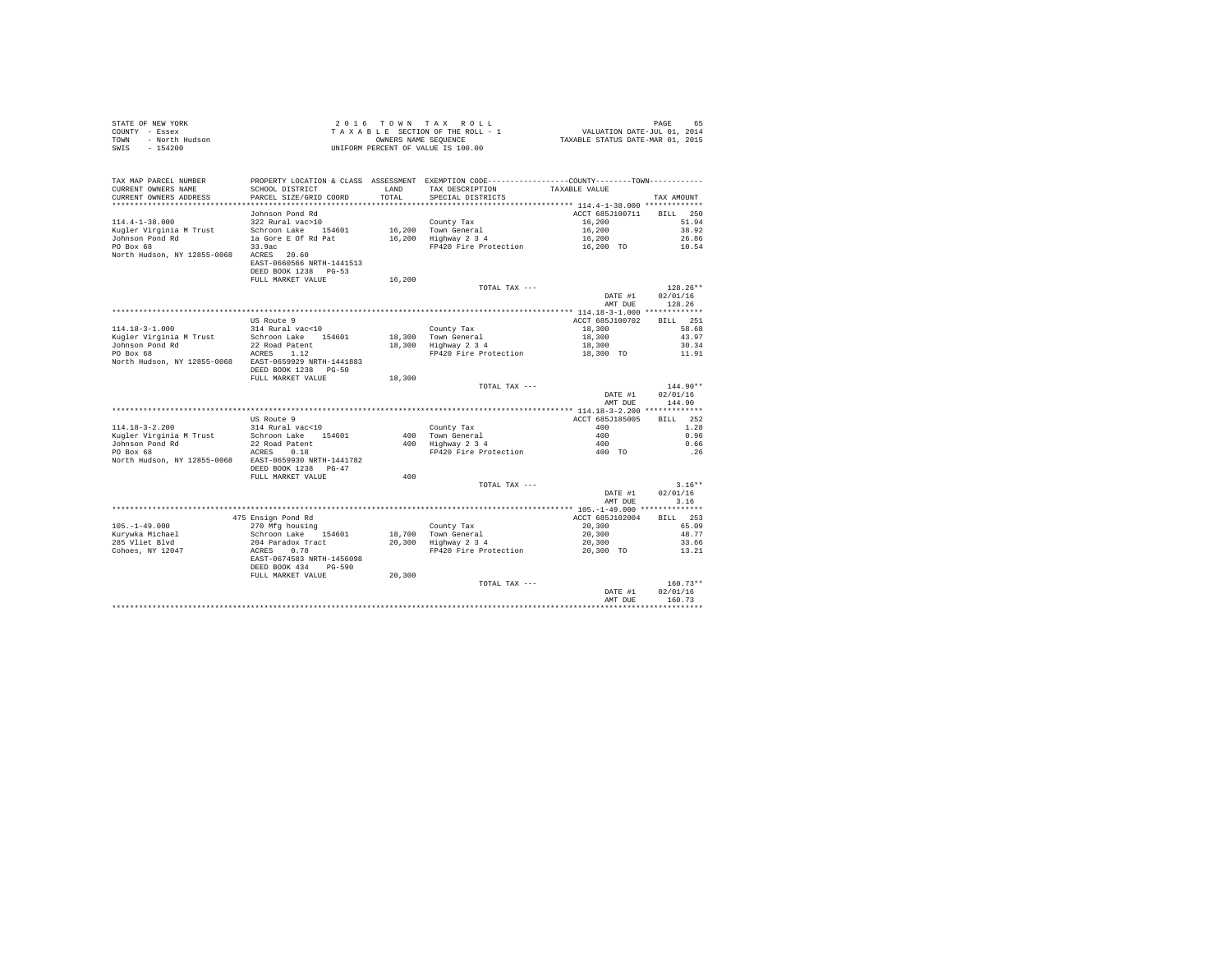| STATE OF NEW YORK      | 2016 TOWN TAX ROLL                 | 66.<br>PAGE                      |
|------------------------|------------------------------------|----------------------------------|
| COUNTY - Essex         | TAXABLE SECTION OF THE ROLL - 1    | VALUATION DATE-JUL 01, 2014      |
| TOWN<br>- North Hudson | OWNERS NAME SEOUENCE               | TAXABLE STATUS DATE-MAR 01, 2015 |
| SWIS<br>- 154200       | UNIFORM PERCENT OF VALUE IS 100.00 |                                  |

| **********<br>************************************** 104.2-1-2.200 ***************<br>*********************<br>********************<br>ACCT 685Z000006<br>US Route 9<br><b>BILL</b><br>254<br>$104.2 - 1 - 2.200$<br>910 Priv forest<br>County Tax<br>76,600<br>245.61<br>76,600<br>LaFlower Paul<br>Schroon Lake<br>76,600 Town General<br>184.05<br>154601<br>LaFlower Danelle<br>T&c 3&4<br>76,600<br>127.01<br>Highway 2 3 4<br>76,600<br>PO Box 416<br>ACRES 136.80<br>FP420 Fire Protection<br>49.84<br>76,600 TO<br>EAST-0663455 NRTH-1465650<br>Wales, MA 01081<br>DEED BOOK 1223 PG-154<br>76,600<br>FULL MARKET VALUE<br>606.51**<br>TOTAL TAX ---<br>DATE #1<br>02/01/16<br>AMT DUE<br>606.51<br>US Route 9<br>ACCT 685Z000007<br>BILL 255<br>$104.2 - 1 - 3.200$<br>159.04<br>910 Priv forest<br>County Tax<br>49,600<br>LaFlower Paul<br>Schroon Lake<br>154601<br>49,600<br>Town General<br>49,600<br>119.17<br>LaFlower Danelle<br>49,600 Highway 2 3 4<br>82.24<br>T&c 4<br>49,600<br>PO Box 416<br>ACRES 88.60<br>EAST-0665219 NRTH-1466444<br>FP420 Fire Protection<br>49,600 TO<br>32.27<br>Wales, MA 01081<br>DEED BOOK 1223 PG-154<br>FULL MARKET VALUE<br>49,600<br>392.72**<br>TOTAL TAX ---<br>02/01/16<br>DATE #1<br>392.72<br>AMT DUE<br>Pepper Hollow Rd<br>ACCT 685J178557<br>BTLL.<br>256<br>322 Rural vac>10<br>51.94<br>$104.4 - 1 - 8.130$<br>County Tax<br>16,200<br>38.92<br>LaFlower Paul<br>Schroon Lake<br>16,200 Town General<br>16,200<br>154601<br>LaFlower Danelle<br>16,200 Highway 2 3 4<br>3 T&c Pat Twp<br>16,200<br>26.86<br>PO Box 416<br>ACRES 29.00<br>FP420 Fire Protection<br>16,200 TO<br>10.54<br>Wales, MA 01081<br>EAST-0664429 NRTH-1463519<br>DEED BOOK 1223 PG-154<br>FULL MARKET VALUE<br>16,200<br>$128.26**$<br>TOTAL TAX ---<br>02/01/16<br>DATE #1<br>128.26<br>AMT DUE<br>40 Kenakwar Ln<br>ACCT 685Z009005<br>BILL 257<br>$104.4 - 3 - 7.100$<br>312 Vac w/imprv<br>171.87<br>53,600<br>County Tax<br>LaMontain Michael<br>Schroon Lake 154601<br>36,400<br>Town General<br>53,600<br>128.78<br>LaMontain Susan<br>29 Platt Rogers&Co Rd Pat<br>53,600 Highway 2 3 4<br>53,600<br>88.87<br>2560 Rt 9 Lot 103<br>Pt Lot 7 Kenakwar Dubd<br>FP420 Fire Protection<br>53,600 TO<br>34.87<br>Ballston Spa. NY 12020<br>4.15<br>ACRES<br>EAST-0664679 NRTH-1459423<br>DEED BOOK 1598 PG-68<br>53,600<br>FULL MARKET VALUE<br>$424.39**$<br>TOTAL TAX ---<br>02/01/16<br>DATE #1<br>424.39<br>AMT DUE | TAX MAP PARCEL NUMBER<br>CURRENT OWNERS NAME | PROPERTY LOCATION & CLASS ASSESSMENT EXEMPTION CODE---------------COUNTY-------TOWN----------<br>SCHOOL DISTRICT | LAND   | TAX DESCRIPTION   | TAXABLE VALUE |            |
|------------------------------------------------------------------------------------------------------------------------------------------------------------------------------------------------------------------------------------------------------------------------------------------------------------------------------------------------------------------------------------------------------------------------------------------------------------------------------------------------------------------------------------------------------------------------------------------------------------------------------------------------------------------------------------------------------------------------------------------------------------------------------------------------------------------------------------------------------------------------------------------------------------------------------------------------------------------------------------------------------------------------------------------------------------------------------------------------------------------------------------------------------------------------------------------------------------------------------------------------------------------------------------------------------------------------------------------------------------------------------------------------------------------------------------------------------------------------------------------------------------------------------------------------------------------------------------------------------------------------------------------------------------------------------------------------------------------------------------------------------------------------------------------------------------------------------------------------------------------------------------------------------------------------------------------------------------------------------------------------------------------------------------------------------------------------------------------------------------------------------------------------------------------------------------------------------------------------------------------------------------------------------------------------------------------------------------------------------------------------------------------------------------------------------------------------------------------|----------------------------------------------|------------------------------------------------------------------------------------------------------------------|--------|-------------------|---------------|------------|
|                                                                                                                                                                                                                                                                                                                                                                                                                                                                                                                                                                                                                                                                                                                                                                                                                                                                                                                                                                                                                                                                                                                                                                                                                                                                                                                                                                                                                                                                                                                                                                                                                                                                                                                                                                                                                                                                                                                                                                                                                                                                                                                                                                                                                                                                                                                                                                                                                                                                  | CURRENT OWNERS ADDRESS                       | PARCEL SIZE/GRID COORD                                                                                           | TOTAL. | SPECIAL DISTRICTS |               | TAX AMOUNT |
|                                                                                                                                                                                                                                                                                                                                                                                                                                                                                                                                                                                                                                                                                                                                                                                                                                                                                                                                                                                                                                                                                                                                                                                                                                                                                                                                                                                                                                                                                                                                                                                                                                                                                                                                                                                                                                                                                                                                                                                                                                                                                                                                                                                                                                                                                                                                                                                                                                                                  |                                              |                                                                                                                  |        |                   |               |            |
|                                                                                                                                                                                                                                                                                                                                                                                                                                                                                                                                                                                                                                                                                                                                                                                                                                                                                                                                                                                                                                                                                                                                                                                                                                                                                                                                                                                                                                                                                                                                                                                                                                                                                                                                                                                                                                                                                                                                                                                                                                                                                                                                                                                                                                                                                                                                                                                                                                                                  |                                              |                                                                                                                  |        |                   |               |            |
|                                                                                                                                                                                                                                                                                                                                                                                                                                                                                                                                                                                                                                                                                                                                                                                                                                                                                                                                                                                                                                                                                                                                                                                                                                                                                                                                                                                                                                                                                                                                                                                                                                                                                                                                                                                                                                                                                                                                                                                                                                                                                                                                                                                                                                                                                                                                                                                                                                                                  |                                              |                                                                                                                  |        |                   |               |            |
|                                                                                                                                                                                                                                                                                                                                                                                                                                                                                                                                                                                                                                                                                                                                                                                                                                                                                                                                                                                                                                                                                                                                                                                                                                                                                                                                                                                                                                                                                                                                                                                                                                                                                                                                                                                                                                                                                                                                                                                                                                                                                                                                                                                                                                                                                                                                                                                                                                                                  |                                              |                                                                                                                  |        |                   |               |            |
|                                                                                                                                                                                                                                                                                                                                                                                                                                                                                                                                                                                                                                                                                                                                                                                                                                                                                                                                                                                                                                                                                                                                                                                                                                                                                                                                                                                                                                                                                                                                                                                                                                                                                                                                                                                                                                                                                                                                                                                                                                                                                                                                                                                                                                                                                                                                                                                                                                                                  |                                              |                                                                                                                  |        |                   |               |            |
|                                                                                                                                                                                                                                                                                                                                                                                                                                                                                                                                                                                                                                                                                                                                                                                                                                                                                                                                                                                                                                                                                                                                                                                                                                                                                                                                                                                                                                                                                                                                                                                                                                                                                                                                                                                                                                                                                                                                                                                                                                                                                                                                                                                                                                                                                                                                                                                                                                                                  |                                              |                                                                                                                  |        |                   |               |            |
|                                                                                                                                                                                                                                                                                                                                                                                                                                                                                                                                                                                                                                                                                                                                                                                                                                                                                                                                                                                                                                                                                                                                                                                                                                                                                                                                                                                                                                                                                                                                                                                                                                                                                                                                                                                                                                                                                                                                                                                                                                                                                                                                                                                                                                                                                                                                                                                                                                                                  |                                              |                                                                                                                  |        |                   |               |            |
|                                                                                                                                                                                                                                                                                                                                                                                                                                                                                                                                                                                                                                                                                                                                                                                                                                                                                                                                                                                                                                                                                                                                                                                                                                                                                                                                                                                                                                                                                                                                                                                                                                                                                                                                                                                                                                                                                                                                                                                                                                                                                                                                                                                                                                                                                                                                                                                                                                                                  |                                              |                                                                                                                  |        |                   |               |            |
|                                                                                                                                                                                                                                                                                                                                                                                                                                                                                                                                                                                                                                                                                                                                                                                                                                                                                                                                                                                                                                                                                                                                                                                                                                                                                                                                                                                                                                                                                                                                                                                                                                                                                                                                                                                                                                                                                                                                                                                                                                                                                                                                                                                                                                                                                                                                                                                                                                                                  |                                              |                                                                                                                  |        |                   |               |            |
|                                                                                                                                                                                                                                                                                                                                                                                                                                                                                                                                                                                                                                                                                                                                                                                                                                                                                                                                                                                                                                                                                                                                                                                                                                                                                                                                                                                                                                                                                                                                                                                                                                                                                                                                                                                                                                                                                                                                                                                                                                                                                                                                                                                                                                                                                                                                                                                                                                                                  |                                              |                                                                                                                  |        |                   |               |            |
|                                                                                                                                                                                                                                                                                                                                                                                                                                                                                                                                                                                                                                                                                                                                                                                                                                                                                                                                                                                                                                                                                                                                                                                                                                                                                                                                                                                                                                                                                                                                                                                                                                                                                                                                                                                                                                                                                                                                                                                                                                                                                                                                                                                                                                                                                                                                                                                                                                                                  |                                              |                                                                                                                  |        |                   |               |            |
|                                                                                                                                                                                                                                                                                                                                                                                                                                                                                                                                                                                                                                                                                                                                                                                                                                                                                                                                                                                                                                                                                                                                                                                                                                                                                                                                                                                                                                                                                                                                                                                                                                                                                                                                                                                                                                                                                                                                                                                                                                                                                                                                                                                                                                                                                                                                                                                                                                                                  |                                              |                                                                                                                  |        |                   |               |            |
|                                                                                                                                                                                                                                                                                                                                                                                                                                                                                                                                                                                                                                                                                                                                                                                                                                                                                                                                                                                                                                                                                                                                                                                                                                                                                                                                                                                                                                                                                                                                                                                                                                                                                                                                                                                                                                                                                                                                                                                                                                                                                                                                                                                                                                                                                                                                                                                                                                                                  |                                              |                                                                                                                  |        |                   |               |            |
|                                                                                                                                                                                                                                                                                                                                                                                                                                                                                                                                                                                                                                                                                                                                                                                                                                                                                                                                                                                                                                                                                                                                                                                                                                                                                                                                                                                                                                                                                                                                                                                                                                                                                                                                                                                                                                                                                                                                                                                                                                                                                                                                                                                                                                                                                                                                                                                                                                                                  |                                              |                                                                                                                  |        |                   |               |            |
|                                                                                                                                                                                                                                                                                                                                                                                                                                                                                                                                                                                                                                                                                                                                                                                                                                                                                                                                                                                                                                                                                                                                                                                                                                                                                                                                                                                                                                                                                                                                                                                                                                                                                                                                                                                                                                                                                                                                                                                                                                                                                                                                                                                                                                                                                                                                                                                                                                                                  |                                              |                                                                                                                  |        |                   |               |            |
|                                                                                                                                                                                                                                                                                                                                                                                                                                                                                                                                                                                                                                                                                                                                                                                                                                                                                                                                                                                                                                                                                                                                                                                                                                                                                                                                                                                                                                                                                                                                                                                                                                                                                                                                                                                                                                                                                                                                                                                                                                                                                                                                                                                                                                                                                                                                                                                                                                                                  |                                              |                                                                                                                  |        |                   |               |            |
|                                                                                                                                                                                                                                                                                                                                                                                                                                                                                                                                                                                                                                                                                                                                                                                                                                                                                                                                                                                                                                                                                                                                                                                                                                                                                                                                                                                                                                                                                                                                                                                                                                                                                                                                                                                                                                                                                                                                                                                                                                                                                                                                                                                                                                                                                                                                                                                                                                                                  |                                              |                                                                                                                  |        |                   |               |            |
|                                                                                                                                                                                                                                                                                                                                                                                                                                                                                                                                                                                                                                                                                                                                                                                                                                                                                                                                                                                                                                                                                                                                                                                                                                                                                                                                                                                                                                                                                                                                                                                                                                                                                                                                                                                                                                                                                                                                                                                                                                                                                                                                                                                                                                                                                                                                                                                                                                                                  |                                              |                                                                                                                  |        |                   |               |            |
|                                                                                                                                                                                                                                                                                                                                                                                                                                                                                                                                                                                                                                                                                                                                                                                                                                                                                                                                                                                                                                                                                                                                                                                                                                                                                                                                                                                                                                                                                                                                                                                                                                                                                                                                                                                                                                                                                                                                                                                                                                                                                                                                                                                                                                                                                                                                                                                                                                                                  |                                              |                                                                                                                  |        |                   |               |            |
|                                                                                                                                                                                                                                                                                                                                                                                                                                                                                                                                                                                                                                                                                                                                                                                                                                                                                                                                                                                                                                                                                                                                                                                                                                                                                                                                                                                                                                                                                                                                                                                                                                                                                                                                                                                                                                                                                                                                                                                                                                                                                                                                                                                                                                                                                                                                                                                                                                                                  |                                              |                                                                                                                  |        |                   |               |            |
|                                                                                                                                                                                                                                                                                                                                                                                                                                                                                                                                                                                                                                                                                                                                                                                                                                                                                                                                                                                                                                                                                                                                                                                                                                                                                                                                                                                                                                                                                                                                                                                                                                                                                                                                                                                                                                                                                                                                                                                                                                                                                                                                                                                                                                                                                                                                                                                                                                                                  |                                              |                                                                                                                  |        |                   |               |            |
|                                                                                                                                                                                                                                                                                                                                                                                                                                                                                                                                                                                                                                                                                                                                                                                                                                                                                                                                                                                                                                                                                                                                                                                                                                                                                                                                                                                                                                                                                                                                                                                                                                                                                                                                                                                                                                                                                                                                                                                                                                                                                                                                                                                                                                                                                                                                                                                                                                                                  |                                              |                                                                                                                  |        |                   |               |            |
|                                                                                                                                                                                                                                                                                                                                                                                                                                                                                                                                                                                                                                                                                                                                                                                                                                                                                                                                                                                                                                                                                                                                                                                                                                                                                                                                                                                                                                                                                                                                                                                                                                                                                                                                                                                                                                                                                                                                                                                                                                                                                                                                                                                                                                                                                                                                                                                                                                                                  |                                              |                                                                                                                  |        |                   |               |            |
|                                                                                                                                                                                                                                                                                                                                                                                                                                                                                                                                                                                                                                                                                                                                                                                                                                                                                                                                                                                                                                                                                                                                                                                                                                                                                                                                                                                                                                                                                                                                                                                                                                                                                                                                                                                                                                                                                                                                                                                                                                                                                                                                                                                                                                                                                                                                                                                                                                                                  |                                              |                                                                                                                  |        |                   |               |            |
|                                                                                                                                                                                                                                                                                                                                                                                                                                                                                                                                                                                                                                                                                                                                                                                                                                                                                                                                                                                                                                                                                                                                                                                                                                                                                                                                                                                                                                                                                                                                                                                                                                                                                                                                                                                                                                                                                                                                                                                                                                                                                                                                                                                                                                                                                                                                                                                                                                                                  |                                              |                                                                                                                  |        |                   |               |            |
|                                                                                                                                                                                                                                                                                                                                                                                                                                                                                                                                                                                                                                                                                                                                                                                                                                                                                                                                                                                                                                                                                                                                                                                                                                                                                                                                                                                                                                                                                                                                                                                                                                                                                                                                                                                                                                                                                                                                                                                                                                                                                                                                                                                                                                                                                                                                                                                                                                                                  |                                              |                                                                                                                  |        |                   |               |            |
|                                                                                                                                                                                                                                                                                                                                                                                                                                                                                                                                                                                                                                                                                                                                                                                                                                                                                                                                                                                                                                                                                                                                                                                                                                                                                                                                                                                                                                                                                                                                                                                                                                                                                                                                                                                                                                                                                                                                                                                                                                                                                                                                                                                                                                                                                                                                                                                                                                                                  |                                              |                                                                                                                  |        |                   |               |            |
|                                                                                                                                                                                                                                                                                                                                                                                                                                                                                                                                                                                                                                                                                                                                                                                                                                                                                                                                                                                                                                                                                                                                                                                                                                                                                                                                                                                                                                                                                                                                                                                                                                                                                                                                                                                                                                                                                                                                                                                                                                                                                                                                                                                                                                                                                                                                                                                                                                                                  |                                              |                                                                                                                  |        |                   |               |            |
|                                                                                                                                                                                                                                                                                                                                                                                                                                                                                                                                                                                                                                                                                                                                                                                                                                                                                                                                                                                                                                                                                                                                                                                                                                                                                                                                                                                                                                                                                                                                                                                                                                                                                                                                                                                                                                                                                                                                                                                                                                                                                                                                                                                                                                                                                                                                                                                                                                                                  |                                              |                                                                                                                  |        |                   |               |            |
|                                                                                                                                                                                                                                                                                                                                                                                                                                                                                                                                                                                                                                                                                                                                                                                                                                                                                                                                                                                                                                                                                                                                                                                                                                                                                                                                                                                                                                                                                                                                                                                                                                                                                                                                                                                                                                                                                                                                                                                                                                                                                                                                                                                                                                                                                                                                                                                                                                                                  |                                              |                                                                                                                  |        |                   |               |            |
|                                                                                                                                                                                                                                                                                                                                                                                                                                                                                                                                                                                                                                                                                                                                                                                                                                                                                                                                                                                                                                                                                                                                                                                                                                                                                                                                                                                                                                                                                                                                                                                                                                                                                                                                                                                                                                                                                                                                                                                                                                                                                                                                                                                                                                                                                                                                                                                                                                                                  |                                              |                                                                                                                  |        |                   |               |            |
|                                                                                                                                                                                                                                                                                                                                                                                                                                                                                                                                                                                                                                                                                                                                                                                                                                                                                                                                                                                                                                                                                                                                                                                                                                                                                                                                                                                                                                                                                                                                                                                                                                                                                                                                                                                                                                                                                                                                                                                                                                                                                                                                                                                                                                                                                                                                                                                                                                                                  |                                              |                                                                                                                  |        |                   |               |            |
|                                                                                                                                                                                                                                                                                                                                                                                                                                                                                                                                                                                                                                                                                                                                                                                                                                                                                                                                                                                                                                                                                                                                                                                                                                                                                                                                                                                                                                                                                                                                                                                                                                                                                                                                                                                                                                                                                                                                                                                                                                                                                                                                                                                                                                                                                                                                                                                                                                                                  |                                              |                                                                                                                  |        |                   |               |            |
|                                                                                                                                                                                                                                                                                                                                                                                                                                                                                                                                                                                                                                                                                                                                                                                                                                                                                                                                                                                                                                                                                                                                                                                                                                                                                                                                                                                                                                                                                                                                                                                                                                                                                                                                                                                                                                                                                                                                                                                                                                                                                                                                                                                                                                                                                                                                                                                                                                                                  |                                              |                                                                                                                  |        |                   |               |            |
|                                                                                                                                                                                                                                                                                                                                                                                                                                                                                                                                                                                                                                                                                                                                                                                                                                                                                                                                                                                                                                                                                                                                                                                                                                                                                                                                                                                                                                                                                                                                                                                                                                                                                                                                                                                                                                                                                                                                                                                                                                                                                                                                                                                                                                                                                                                                                                                                                                                                  |                                              |                                                                                                                  |        |                   |               |            |
|                                                                                                                                                                                                                                                                                                                                                                                                                                                                                                                                                                                                                                                                                                                                                                                                                                                                                                                                                                                                                                                                                                                                                                                                                                                                                                                                                                                                                                                                                                                                                                                                                                                                                                                                                                                                                                                                                                                                                                                                                                                                                                                                                                                                                                                                                                                                                                                                                                                                  |                                              |                                                                                                                  |        |                   |               |            |
|                                                                                                                                                                                                                                                                                                                                                                                                                                                                                                                                                                                                                                                                                                                                                                                                                                                                                                                                                                                                                                                                                                                                                                                                                                                                                                                                                                                                                                                                                                                                                                                                                                                                                                                                                                                                                                                                                                                                                                                                                                                                                                                                                                                                                                                                                                                                                                                                                                                                  |                                              |                                                                                                                  |        |                   |               |            |
|                                                                                                                                                                                                                                                                                                                                                                                                                                                                                                                                                                                                                                                                                                                                                                                                                                                                                                                                                                                                                                                                                                                                                                                                                                                                                                                                                                                                                                                                                                                                                                                                                                                                                                                                                                                                                                                                                                                                                                                                                                                                                                                                                                                                                                                                                                                                                                                                                                                                  |                                              |                                                                                                                  |        |                   |               |            |
|                                                                                                                                                                                                                                                                                                                                                                                                                                                                                                                                                                                                                                                                                                                                                                                                                                                                                                                                                                                                                                                                                                                                                                                                                                                                                                                                                                                                                                                                                                                                                                                                                                                                                                                                                                                                                                                                                                                                                                                                                                                                                                                                                                                                                                                                                                                                                                                                                                                                  |                                              |                                                                                                                  |        |                   |               |            |
|                                                                                                                                                                                                                                                                                                                                                                                                                                                                                                                                                                                                                                                                                                                                                                                                                                                                                                                                                                                                                                                                                                                                                                                                                                                                                                                                                                                                                                                                                                                                                                                                                                                                                                                                                                                                                                                                                                                                                                                                                                                                                                                                                                                                                                                                                                                                                                                                                                                                  |                                              |                                                                                                                  |        |                   |               |            |
|                                                                                                                                                                                                                                                                                                                                                                                                                                                                                                                                                                                                                                                                                                                                                                                                                                                                                                                                                                                                                                                                                                                                                                                                                                                                                                                                                                                                                                                                                                                                                                                                                                                                                                                                                                                                                                                                                                                                                                                                                                                                                                                                                                                                                                                                                                                                                                                                                                                                  |                                              |                                                                                                                  |        |                   |               |            |
|                                                                                                                                                                                                                                                                                                                                                                                                                                                                                                                                                                                                                                                                                                                                                                                                                                                                                                                                                                                                                                                                                                                                                                                                                                                                                                                                                                                                                                                                                                                                                                                                                                                                                                                                                                                                                                                                                                                                                                                                                                                                                                                                                                                                                                                                                                                                                                                                                                                                  |                                              |                                                                                                                  |        |                   |               |            |
|                                                                                                                                                                                                                                                                                                                                                                                                                                                                                                                                                                                                                                                                                                                                                                                                                                                                                                                                                                                                                                                                                                                                                                                                                                                                                                                                                                                                                                                                                                                                                                                                                                                                                                                                                                                                                                                                                                                                                                                                                                                                                                                                                                                                                                                                                                                                                                                                                                                                  |                                              |                                                                                                                  |        |                   |               |            |
|                                                                                                                                                                                                                                                                                                                                                                                                                                                                                                                                                                                                                                                                                                                                                                                                                                                                                                                                                                                                                                                                                                                                                                                                                                                                                                                                                                                                                                                                                                                                                                                                                                                                                                                                                                                                                                                                                                                                                                                                                                                                                                                                                                                                                                                                                                                                                                                                                                                                  |                                              |                                                                                                                  |        |                   |               |            |
|                                                                                                                                                                                                                                                                                                                                                                                                                                                                                                                                                                                                                                                                                                                                                                                                                                                                                                                                                                                                                                                                                                                                                                                                                                                                                                                                                                                                                                                                                                                                                                                                                                                                                                                                                                                                                                                                                                                                                                                                                                                                                                                                                                                                                                                                                                                                                                                                                                                                  |                                              |                                                                                                                  |        |                   |               |            |
|                                                                                                                                                                                                                                                                                                                                                                                                                                                                                                                                                                                                                                                                                                                                                                                                                                                                                                                                                                                                                                                                                                                                                                                                                                                                                                                                                                                                                                                                                                                                                                                                                                                                                                                                                                                                                                                                                                                                                                                                                                                                                                                                                                                                                                                                                                                                                                                                                                                                  |                                              |                                                                                                                  |        |                   |               |            |
|                                                                                                                                                                                                                                                                                                                                                                                                                                                                                                                                                                                                                                                                                                                                                                                                                                                                                                                                                                                                                                                                                                                                                                                                                                                                                                                                                                                                                                                                                                                                                                                                                                                                                                                                                                                                                                                                                                                                                                                                                                                                                                                                                                                                                                                                                                                                                                                                                                                                  |                                              |                                                                                                                  |        |                   |               |            |
|                                                                                                                                                                                                                                                                                                                                                                                                                                                                                                                                                                                                                                                                                                                                                                                                                                                                                                                                                                                                                                                                                                                                                                                                                                                                                                                                                                                                                                                                                                                                                                                                                                                                                                                                                                                                                                                                                                                                                                                                                                                                                                                                                                                                                                                                                                                                                                                                                                                                  |                                              |                                                                                                                  |        |                   |               |            |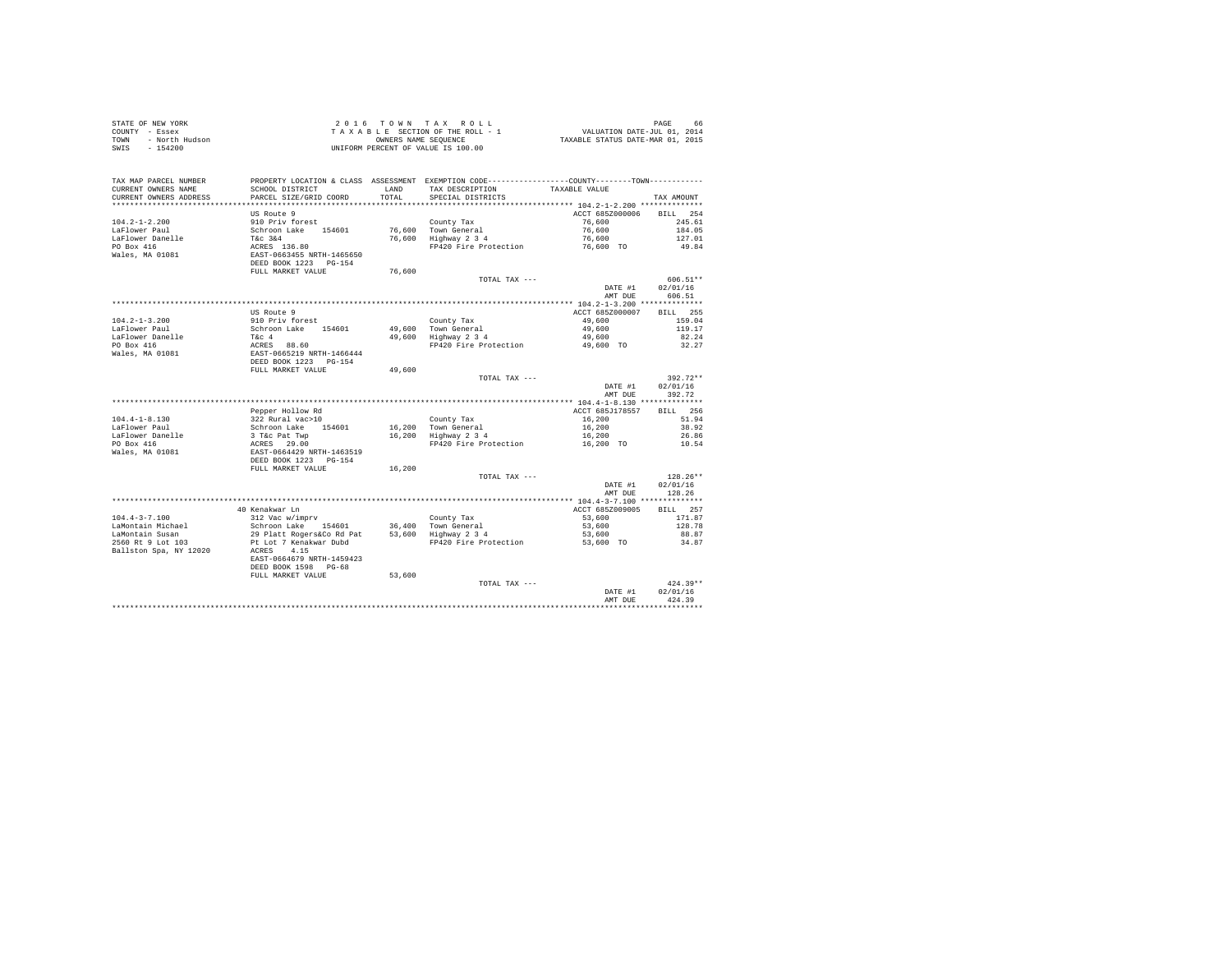| COUNTY - Essex<br>TOWN - North Hudson<br>SWIS - 154200 | UNIFORM PERCENT OF VALUE IS 100.00                                                              |         |                                                                                                |                                                          |                  |
|--------------------------------------------------------|-------------------------------------------------------------------------------------------------|---------|------------------------------------------------------------------------------------------------|----------------------------------------------------------|------------------|
| TAX MAP PARCEL NUMBER                                  | PROPERTY LOCATION & CLASS ASSESSMENT EXEMPTION CODE-----------------COUNTY--------TOWN--------- |         |                                                                                                |                                                          |                  |
| CURRENT OWNERS NAME                                    | SCHOOL DISTRICT LAND                                                                            |         | TAX DESCRIPTION                                                                                | TAXABLE VALUE                                            |                  |
| CURRENT OWNERS ADDRESS                                 | PARCEL SIZE/GRID COORD                                                                          | TOTAL   | SPECIAL DISTRICTS                                                                              |                                                          | TAX AMOUNT       |
|                                                        |                                                                                                 |         |                                                                                                | *************************** 104.4-3-7.200 ************** |                  |
| $104.4 - 3 - 7.200$                                    | Kenakwar Ln                                                                                     |         |                                                                                                | ACCT 685Z009006 BILL 258                                 | 5.45             |
|                                                        |                                                                                                 |         |                                                                                                |                                                          | 4.08             |
| LaMontain Michael<br>LaMontain Susan                   |                                                                                                 |         |                                                                                                |                                                          | 2.82             |
| 2560 Rt 9 Lot 103                                      |                                                                                                 |         |                                                                                                |                                                          | 1.11             |
| Ballston Spa, NY 12020                                 |                                                                                                 |         |                                                                                                |                                                          |                  |
|                                                        | EAST-0664648 NRTH-1459108                                                                       |         |                                                                                                |                                                          |                  |
|                                                        | DEED BOOK 1598 PG-68<br>FULL MARKET VALUE                                                       | 1,700   |                                                                                                |                                                          |                  |
|                                                        |                                                                                                 |         | TOTAL TAX ---                                                                                  |                                                          | $13.46**$        |
|                                                        |                                                                                                 |         |                                                                                                | DATE #1                                                  | 02/01/16         |
|                                                        |                                                                                                 |         |                                                                                                | AMT DUE                                                  | 13.46            |
|                                                        |                                                                                                 |         |                                                                                                |                                                          |                  |
| $104.4 - 3 - 7.300$                                    | Kenakwar Ln<br>314 Rural vac<10                                                                 |         |                                                                                                | ACCT 685Z009007<br>800 000                               | <b>BILL</b> 259  |
|                                                        |                                                                                                 |         | County Tax<br>800 Town General                                                                 |                                                          | 2.57<br>1.92     |
| LaMontain Michael<br>LaMontain Susan                   | Schroon Lake 154601<br>29 Platt Rogers&Co Rd Pat<br>Pt Lot 7 Kenakwar Subd                      |         | 800 Town General<br>800 Highway 2 3 4 800<br>FP420 Fire Protection 800 TO<br>800 Highway 2 3 4 |                                                          | 1.33             |
| 2560 Rt 9 Lot 103                                      |                                                                                                 |         |                                                                                                |                                                          | .52              |
| Ballston Spa, NY 12020 ACRES 0.28                      |                                                                                                 |         |                                                                                                |                                                          |                  |
|                                                        | EAST-0664648 NRTH-1459108                                                                       |         |                                                                                                |                                                          |                  |
|                                                        | DEED BOOK 1598 PG-68<br>FULL MARKET VALUE                                                       | 800     |                                                                                                |                                                          |                  |
|                                                        |                                                                                                 |         | TOTAL TAX ---                                                                                  |                                                          | $6.34**$         |
|                                                        |                                                                                                 |         |                                                                                                | DATE #1                                                  | 02/01/16         |
|                                                        |                                                                                                 |         |                                                                                                | AMT DUE                                                  | 6.34             |
|                                                        |                                                                                                 |         |                                                                                                |                                                          |                  |
|                                                        | 3623 US Route 9                                                                                 |         |                                                                                                | ACCT 685J186005                                          | BILL 260         |
| $104.4 - 2 - 2.000$                                    | 210 1 Family Res                                                                                |         |                                                                                                | 125,300<br>125,300                                       | 401.77<br>301.06 |
| Lang Aaron T<br>PO Box 234                             |                                                                                                 |         |                                                                                                | 125,300                                                  | 207.75           |
| Crown Point, NY 12928                                  | ACRES 4.84 BANK1STARSG FP420 Fire Protection                                                    |         |                                                                                                | 125,300 TO                                               | 81.52            |
|                                                        | EAST-0664679 NRTH-1457390                                                                       |         |                                                                                                |                                                          |                  |
|                                                        | DEED BOOK 1674 PG-56                                                                            |         |                                                                                                |                                                          |                  |
|                                                        | FULL MARKET VALUE                                                                               | 125,300 | TOTAL TAX ---                                                                                  |                                                          | 992.10**         |
|                                                        |                                                                                                 |         |                                                                                                | DATE #1                                                  | 02/01/16         |
|                                                        |                                                                                                 |         |                                                                                                | AMT DUE                                                  | 992.10           |
|                                                        |                                                                                                 |         |                                                                                                |                                                          |                  |
|                                                        | 3764 US Route 9                                                                                 |         |                                                                                                | ACCT 685J178518                                          | BILL 261         |
|                                                        |                                                                                                 |         |                                                                                                |                                                          | 164.81           |
|                                                        |                                                                                                 |         |                                                                                                | 51,400<br>51,400<br>51,400                               | 123.50<br>85.22  |
|                                                        |                                                                                                 |         |                                                                                                |                                                          | 215.46           |
| North Hudson, NY 12855-0055 Theresa A Wood             |                                                                                                 |         | FP420 Fire Protection 51,400 TO                                                                |                                                          | 33.44            |
|                                                        | ACRES 1.30                                                                                      |         |                                                                                                |                                                          |                  |
|                                                        | EAST-0666593 NRTH-1460298                                                                       |         |                                                                                                |                                                          |                  |
|                                                        | DEED BOOK 1279 PG-301                                                                           |         |                                                                                                |                                                          |                  |
|                                                        | FULL MARKET VALUE                                                                               | 51,400  | TOTAL TAX ---                                                                                  |                                                          | $622.43**$       |
|                                                        |                                                                                                 |         |                                                                                                | DATE #1                                                  | 02/01/16         |
|                                                        |                                                                                                 |         |                                                                                                | AMT DUE                                                  | 622.43           |
|                                                        |                                                                                                 |         |                                                                                                |                                                          |                  |

STATE OF NEW YORK **2016 TOWN TAX ROLL PAGE 67**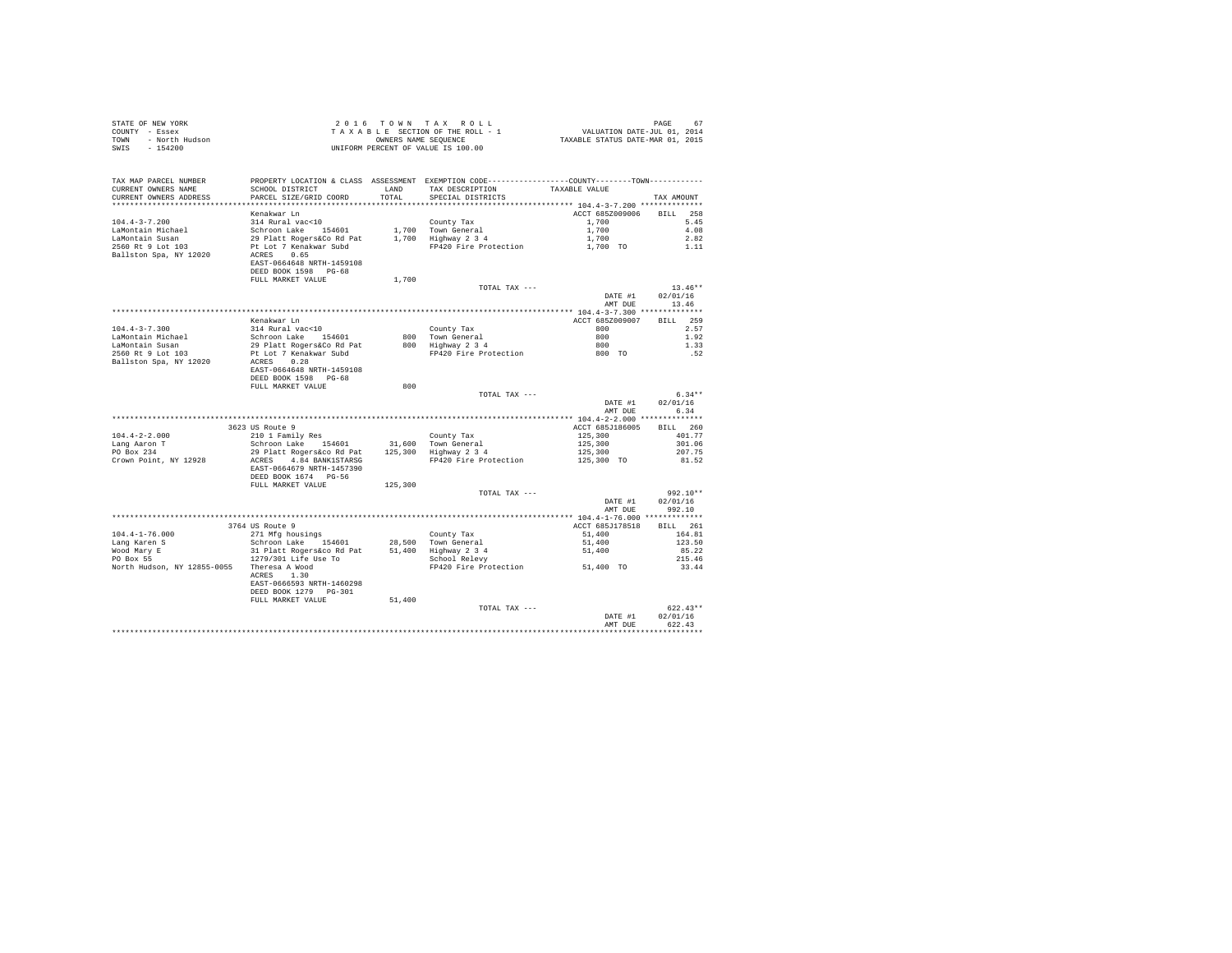| STATE OF NEW YORK<br>COUNTY - Essex<br>- North Hudson<br>TOWN<br>$-154200$<br>SWIS |                                                                                                                |               | 2016 TOWN TAX ROLL<br>UNIFORM PERCENT OF VALUE IS 100.00                                                                                            |                            | PAGE<br>68         |
|------------------------------------------------------------------------------------|----------------------------------------------------------------------------------------------------------------|---------------|-----------------------------------------------------------------------------------------------------------------------------------------------------|----------------------------|--------------------|
| TAX MAP PARCEL NUMBER<br>CURRENT OWNERS NAME<br>CURRENT OWNERS ADDRESS             | SCHOOL DISTRICT<br>PARCEL SIZE/GRID COORD                                                                      | LAND<br>TOTAL | PROPERTY LOCATION & CLASS ASSESSMENT EXEMPTION CODE---------------COUNTY-------TOWN----------<br>TAX DESCRIPTION TAXABLE VALUE<br>SPECIAL DISTRICTS |                            | TAX AMOUNT         |
|                                                                                    |                                                                                                                |               |                                                                                                                                                     |                            |                    |
|                                                                                    | 2767 Blue Ridge Rd                                                                                             |               |                                                                                                                                                     | ACCT 685J100508            | BILL 262           |
| $113.3 - 3 - 5.000$                                                                | 210 1 Family Res                                                                                               |               | County Tax                                                                                                                                          | 140,700                    | 451.15             |
| Langworthy Donald A Jr                                                             | Schroon Lake 154601                                                                                            |               | 29,100 Town General                                                                                                                                 | 140,700                    | 338.06             |
| 2767 Blue Ridge Rd<br>North Hudson, NY 12855                                       | 7 Totn&crossfield Twp 44 140,700 Highway 2 3 4<br>ACRES 1.99                                                   |               | FP420 Fire Protection                                                                                                                               | 140,700<br>140,700 TO      | 233.29<br>91.54    |
|                                                                                    | EAST-0629533 NRTH-1441569                                                                                      |               |                                                                                                                                                     |                            |                    |
|                                                                                    | DEED BOOK 1114 PG-348                                                                                          |               |                                                                                                                                                     |                            |                    |
|                                                                                    | FULL MARKET VALUE                                                                                              | 140,700       | TOTAL TAX ---                                                                                                                                       |                            | $1.114.04**$       |
|                                                                                    |                                                                                                                |               |                                                                                                                                                     | DATE #1                    | 02/01/16           |
|                                                                                    |                                                                                                                |               |                                                                                                                                                     | AMT DUE                    | 1,114.04           |
|                                                                                    |                                                                                                                |               |                                                                                                                                                     |                            |                    |
|                                                                                    | 2600 Blue Ridge Rd                                                                                             |               |                                                                                                                                                     | ACCT 685J100514            | BILL 263           |
| $113.3 - 2 - 2.000$                                                                | 260 Seasonal res                                                                                               |               | County Tax                                                                                                                                          | $18,600$<br>$18,600$       | 59.64              |
| Larsen Larry<br>1996 Scarawan Rd                                                   |                                                                                                                |               |                                                                                                                                                     |                            | 44.69              |
| Stone Ridge, NY 12484                                                              | Schroom Lake 154601 13,100 Tother and 13 and 20<br>7 Tothecrossfield Twp 44 18,600 Highway 2 3 4<br>ACRES 0.25 |               | FP420 Fire Protection 18,600 TO                                                                                                                     | 18,600                     | 30.84<br>12.10     |
|                                                                                    | EAST-0625347 NRTH-1441303                                                                                      |               |                                                                                                                                                     |                            |                    |
|                                                                                    | DEED BOOK 1591    PG-130                                                                                       |               |                                                                                                                                                     |                            |                    |
|                                                                                    | FULL MARKET VALUE                                                                                              | 18,600        |                                                                                                                                                     |                            |                    |
|                                                                                    |                                                                                                                |               | TOTAL TAX ---                                                                                                                                       |                            | $147.27**$         |
|                                                                                    |                                                                                                                |               |                                                                                                                                                     | DATE #1                    | 02/01/16<br>147.27 |
|                                                                                    |                                                                                                                |               |                                                                                                                                                     | AMT DUE                    |                    |
|                                                                                    | 2604 Blue Ridge Rd                                                                                             |               |                                                                                                                                                     | ACCT 685J100513            | BILL 264           |
| $113.3 - 2 - 3.000$                                                                | ous blue winge ka<br>260 Seasonal res<br>Schroon Lake 154601 13,100 Town General                               |               |                                                                                                                                                     | 16,800                     | 53.87              |
| Larsen Larry                                                                       |                                                                                                                |               |                                                                                                                                                     | 16,800                     | 40.37              |
| Larsen Larry<br>356 Scarawan Rd                                                    | concourse into the state of the Town General<br>7 Toth&crossfield Twp 44 16,800 Highway 2 3 4<br>ACRES A OF    |               |                                                                                                                                                     | 16,800                     | 27.86              |
| Stone Ridge, NY 12484                                                              | ACRES 0.25                                                                                                     |               | FP420 Fire Protection 16,800 TO                                                                                                                     |                            | 10.93              |
|                                                                                    | EAST-0625444 NRTH-1441301<br>DEED BOOK 1591    PG-130                                                          |               |                                                                                                                                                     |                            |                    |
|                                                                                    | FULL MARKET VALUE                                                                                              | 16,800        |                                                                                                                                                     |                            |                    |
|                                                                                    |                                                                                                                |               | TOTAL TAX ---                                                                                                                                       |                            | $133.03**$         |
|                                                                                    |                                                                                                                |               |                                                                                                                                                     | DATE #1                    | 02/01/16           |
|                                                                                    |                                                                                                                |               |                                                                                                                                                     | AMT DUE                    | 133.03             |
|                                                                                    |                                                                                                                |               |                                                                                                                                                     |                            |                    |
|                                                                                    | US Route 9                                                                                                     |               |                                                                                                                                                     | ACCT 685J102213            | BTLL 265           |
| 114.18-2-6.000                                                                     |                                                                                                                |               | County Tax                                                                                                                                          |                            | 47.78              |
| Lenhard Michael K<br>Lenhard Regina M<br>PO Box 180                                | 311 Res vac land<br>Schroon Lake 154601<br>22 Road Patent<br>ACRES 0.52                                        |               | County Tax<br>14,900 Town General<br>14,900 Highway 2 3 4<br>School Relevy                                                                          | 14,900<br>14,900<br>14,900 | 35.80<br>24.70     |
|                                                                                    | ACRES 0.52                                                                                                     |               |                                                                                                                                                     |                            | 137.54             |
| North Hudson, NY 12855                                                             | EAST-0659222 NRTH-1441332                                                                                      |               | FP420 Fire Protection                                                                                                                               | 14,900 TO                  | 9.69               |
|                                                                                    | DEED BOOK 1117 PG-68                                                                                           |               |                                                                                                                                                     |                            |                    |
|                                                                                    | FULL MARKET VALUE                                                                                              | 14,900        |                                                                                                                                                     |                            |                    |
|                                                                                    |                                                                                                                |               | TOTAL TAX ---                                                                                                                                       |                            | 255.51**           |
|                                                                                    |                                                                                                                |               |                                                                                                                                                     | DATE #1<br>AMT DUE         | 02/01/16<br>255.51 |
|                                                                                    |                                                                                                                |               |                                                                                                                                                     |                            |                    |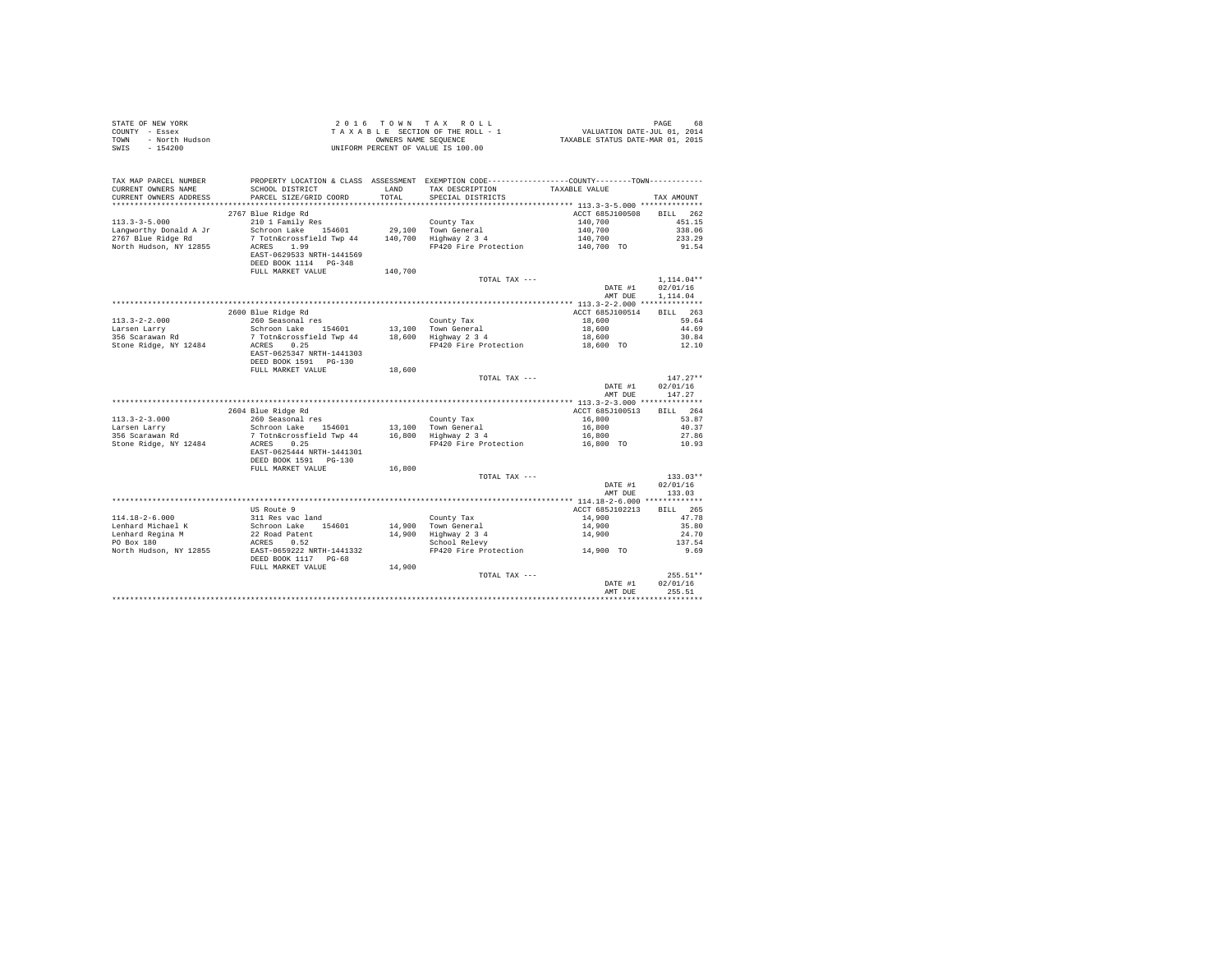| STATE OF NEW YORK      | 2016 TOWN TAX ROLL                 | 69<br>PAGE                       |
|------------------------|------------------------------------|----------------------------------|
| COUNTY - Essex         | TAXABLE SECTION OF THE ROLL - 1    | VALUATION DATE-JUL 01, 2014      |
| TOWN<br>- North Hudson | OWNERS NAME SEOUENCE               | TAXABLE STATUS DATE-MAR 01, 2015 |
| - 154200<br>SWIS       | UNIFORM PERCENT OF VALUE IS 100.00 |                                  |

| TAX MAP PARCEL NUMBER<br>CURRENT OWNERS NAME<br>CURRENT OWNERS ADDRESS | SCHOOL DISTRICT<br>PARCEL SIZE/GRID COORD                                                              | LAND<br>TOTAL.    | PROPERTY LOCATION & CLASS ASSESSMENT EXEMPTION CODE---------------COUNTY-------TOWN----------<br>TAX DESCRIPTION<br>SPECIAL DISTRICTS | TAXABLE VALUE                                       | TAX AMOUNT                                             |
|------------------------------------------------------------------------|--------------------------------------------------------------------------------------------------------|-------------------|---------------------------------------------------------------------------------------------------------------------------------------|-----------------------------------------------------|--------------------------------------------------------|
| **********************                                                 |                                                                                                        |                   |                                                                                                                                       |                                                     |                                                        |
| $114.18 - 2 - 7.110$<br>Lenhard Regina M<br>Lenhard Michael K          | 4035 Blue Ridge Rd<br>582 Camping park - WTRFNT<br>Schroon Lake<br>154601<br>22 Platt Rogers&co Rd Pat | 1301,500          | County Tax<br>346,200 Town General<br>Highway 2 3 4                                                                                   | ACCT 685J199002<br>1301,500<br>1301,500<br>1301,500 | <b>BILL</b><br>266<br>4,173.19<br>3,127.10<br>2.157.96 |
| PO Box 180<br>North Hudson, NY 12855                                   | 20.42<br>ACRES<br>EAST-0658654 NRTH-1441227<br>DEED BOOK 1012 PG-51<br>FULL MARKET VALUE               | 1301,500          | School Relevy<br>FP420 Fire Protection                                                                                                | 1301,500 TO                                         | 12,013.72<br>846.80                                    |
|                                                                        |                                                                                                        |                   | TOTAL TAX ---                                                                                                                         | DATE #1<br>AMT DUE                                  | $22.318.77**$<br>02/01/16<br>22, 318.77                |
|                                                                        |                                                                                                        |                   |                                                                                                                                       |                                                     |                                                        |
| $114.2 - 1 - 1.200$<br>Levy Mark W<br>Lipsitt Martin                   | 85 Caza Turn Rd<br>240 Rural res<br>Schroon Lake<br>154601<br>26 Platt Rogers&co Rd Pat                | 40,700<br>196,000 | County Tax<br>Town General<br>Highway 2 3 4                                                                                           | ACCT 685J186013<br>196,000<br>196,000<br>196,000    | BILL 267<br>628.46<br>470.93<br>324.98                 |
| 85 Caza Turn Rd<br>North Hudson, NY 12855                              | ACRES 17.00<br>EAST-0662967 NRTH-1453735<br>DEED BOOK 969<br>$PG-233$<br>FULL MARKET VALUE             | 196,000           | FP420 Fire Protection                                                                                                                 | 196,000 TO                                          | 127.52                                                 |
|                                                                        |                                                                                                        |                   | TOTAL TAX ---                                                                                                                         |                                                     | $1.551.89**$                                           |
|                                                                        |                                                                                                        |                   |                                                                                                                                       | DATE #1                                             | 02/01/16                                               |
|                                                                        |                                                                                                        |                   |                                                                                                                                       | AMT DUE                                             | 1,551.89                                               |
|                                                                        |                                                                                                        |                   |                                                                                                                                       |                                                     |                                                        |
|                                                                        | 16 Liberty Rd                                                                                          |                   |                                                                                                                                       | ACCT 685J198002                                     | BTLL.<br>268                                           |
| $114.2 - 2 - 7.000$                                                    | 311 Res vac land                                                                                       |                   | County Tax                                                                                                                            | 19,100                                              | 61.24                                                  |
| Liberty James B                                                        | Schroon Lake 154601                                                                                    |                   | 19,100 Town General                                                                                                                   | 19,100                                              | 45.89                                                  |
| Liberty Marilyn M                                                      | 25 Platt Rogers & Co                                                                                   |                   | 19,100 Highway 2 3 4                                                                                                                  | 19,100                                              | 31.67                                                  |
| PO Box 112<br>North Hudson, NY 12855                                   | ACRES<br>1.84<br>EAST-0662164 NRTH-1450165<br>DEED BOOK 1141 PG-95<br>FULL MARKET VALUE                | 19,100            | FP420 Fire Protection                                                                                                                 | 19,100 TO                                           | 12.43                                                  |
|                                                                        |                                                                                                        |                   | TOTAL TAX ---                                                                                                                         |                                                     | $151.23**$                                             |
|                                                                        |                                                                                                        |                   |                                                                                                                                       | DATE #1<br>AMT DUE                                  | 02/01/16<br>151.23                                     |
|                                                                        |                                                                                                        |                   |                                                                                                                                       |                                                     |                                                        |
| $114.2 - 2 - 8.000$                                                    | 13 Liberty Rd<br>210 1 Family Res                                                                      |                   | County Tax                                                                                                                            | ACCT 685J102013<br>87.500                           | 269<br>BTLL.<br>280.56                                 |
| Liberty James B                                                        | Schroon Lake 154601                                                                                    | 29,000            | Town General                                                                                                                          | 87,500                                              | 210.24                                                 |
| Liberty Marilyn                                                        | 24 Platt Rogers&co Rd Pat                                                                              | 87.500            | Highway 2 3 4                                                                                                                         | 87,500                                              | 145.08                                                 |
| PO Box 112<br>North Hudson, NY 12855                                   | 2.5ac<br>ACRES<br>1.90<br>EAST-0661919 NRTH-1450301<br>DEED BOOK 913<br>$PG-305$                       |                   | FP420 Fire Protection                                                                                                                 | 87,500 TO                                           | 56.93                                                  |
|                                                                        | FULL MARKET VALUE                                                                                      | 87,500            |                                                                                                                                       |                                                     |                                                        |
|                                                                        |                                                                                                        |                   | TOTAL TAX ---                                                                                                                         | DATE #1<br>AMT DUE                                  | 692.81**<br>02/01/16<br>692.81                         |
|                                                                        |                                                                                                        |                   |                                                                                                                                       |                                                     |                                                        |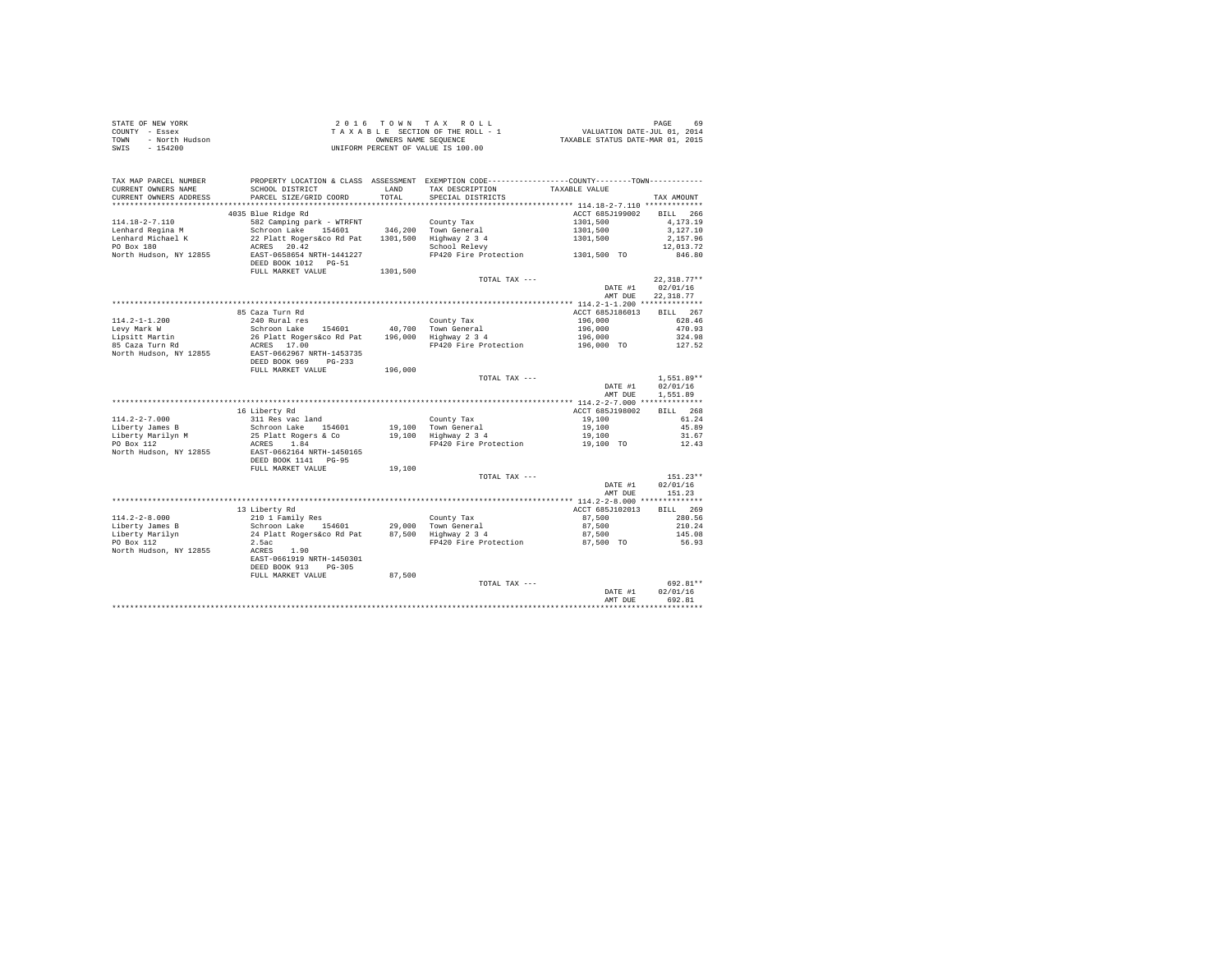| STATE OF NEW YORK      | 2016 TOWN TAX ROLL                 | 70<br>PAGE                       |
|------------------------|------------------------------------|----------------------------------|
| COUNTY - Essex         | TAXABLE SECTION OF THE ROLL - 1    | VALUATION DATE-JUL 01, 2014      |
| TOWN<br>- North Hudson | OWNERS NAME SEOUENCE               | TAXABLE STATUS DATE-MAR 01, 2015 |
| SWIS<br>$-154200$      | UNIFORM PERCENT OF VALUE IS 100.00 |                                  |

| TAX MAP PARCEL NUMBER<br>CURRENT OWNERS NAME<br>CURRENT OWNERS ADDRESS | PROPERTY LOCATION & CLASS ASSESSMENT EXEMPTION CODE---------------COUNTY-------TOWN----------<br>SCHOOL DISTRICT<br>PARCEL SIZE/GRID COORD | LAND<br>TOTAL | TAX DESCRIPTION<br>SPECIAL DISTRICTS | TAXABLE VALUE    | TAX AMOUNT |
|------------------------------------------------------------------------|--------------------------------------------------------------------------------------------------------------------------------------------|---------------|--------------------------------------|------------------|------------|
|                                                                        |                                                                                                                                            |               |                                      |                  |            |
|                                                                        | 2867 US Route 9                                                                                                                            |               |                                      | ACCT 685J102012  | BILL 270   |
| $125.1 - 1 - 26.000$                                                   | 210 1 Family Res                                                                                                                           |               | VETCOM CTS 41130                     | 14,075 14,075    |            |
| Liberty James B                                                        | Schroon Lake 154601 14,100 AGED ALL 41800                                                                                                  |               |                                      | 21, 113 21, 113  |            |
| c/o Dorothy Liberty                                                    | 141 Paradox Tr<br>Life Use Dorothy Liberty                                                                                                 |               | 56,300 County Tax                    |                  | 67.69      |
| 2867 Us Rte 9                                                          |                                                                                                                                            |               | Town General                         | 21,112<br>21,112 | 50.73      |
| North Hudson, NY 12855                                                 | By Db 878 Pg 330                                                                                                                           |               | Highway 2 3 4                        | 21, 112          | 35.00      |
|                                                                        | ACRES 0.36                                                                                                                                 |               | FP420 Fire Protection                | 56,300 TO        | 36.63      |
|                                                                        | EAST-0659270 NRTH-1439920                                                                                                                  |               |                                      |                  |            |
|                                                                        | DEED BOOK 878<br>$PG-330$                                                                                                                  |               |                                      |                  |            |
|                                                                        | FULL MARKET VALUE                                                                                                                          | 56,300        |                                      |                  |            |
|                                                                        |                                                                                                                                            |               | TOTAL TAX ---                        |                  | $190.05**$ |
|                                                                        |                                                                                                                                            |               |                                      | DATE #1          | 02/01/16   |
|                                                                        |                                                                                                                                            |               |                                      | AMT DUE          | 190.05     |
|                                                                        |                                                                                                                                            |               |                                      |                  |            |
|                                                                        | 3260 US Route 9                                                                                                                            |               |                                      | ACCT 685Z005002  | BILL 271   |
| $114.2 - 2 - 12.000$                                                   | 312 Vac w/imprv                                                                                                                            |               | County Tax                           | 33,400           | 107.10     |
| Linsner Dennis W                                                       |                                                                                                                                            |               |                                      | 33,400           | 80.25      |
| Davis Barbara J                                                        | Schroon Lake 154601 19,700 Town General<br>24 Platt Rogers&co Rd Pat 33,400 Highway 2 3 4                                                  |               |                                      | 33,400           | 55.38      |
| 6311 Logan Rd                                                          | Lot A 5755                                                                                                                                 |               | FP420 Fire Protection                | 33,400 TO        | 21.73      |
| Mt Morris, NY 14510                                                    | 1779/297 Affidavit                                                                                                                         |               |                                      |                  |            |
|                                                                        | ACRES<br>2.49                                                                                                                              |               |                                      |                  |            |
|                                                                        | EAST-0662115 NRTH-1449014                                                                                                                  |               |                                      |                  |            |
|                                                                        | DEED BOOK 1779 PG-292                                                                                                                      |               |                                      |                  |            |
|                                                                        | FULL MARKET VALUE                                                                                                                          | 33,400        |                                      |                  |            |
|                                                                        |                                                                                                                                            |               | TOTAL TAX ---                        |                  | $264.46**$ |
|                                                                        |                                                                                                                                            |               |                                      | DATE #1          | 02/01/16   |
|                                                                        |                                                                                                                                            |               |                                      | AMT DUE          | 264.46     |
|                                                                        |                                                                                                                                            |               |                                      |                  |            |
|                                                                        | 3399 Blue Ridge Rd                                                                                                                         |               |                                      | ACCT 685J101815  | BILL 272   |
| $113.20 - 1 - 4.000$                                                   | 314 Rural vac<10                                                                                                                           |               | County Tax                           | 400              | 1.28       |
| Little Dutchman Club Inc                                               | Schroon Lake 154601                                                                                                                        |               | 400 Town General                     | 400              | 0.96       |
| 626 Plains Rd                                                          | 2 Tract West Of Road Pat                                                                                                                   |               | 400 Highway 2 3 4                    | 400              | 0.66       |
| Canton, NY 13617-3717                                                  | ACRES 0.16                                                                                                                                 |               | FP420 Fire Protection                | 400 TO           | .26        |
|                                                                        | EAST-0643722 NRTH-1442698                                                                                                                  |               |                                      |                  |            |
|                                                                        | DEED BOOK 1560 PG-133                                                                                                                      |               |                                      |                  |            |
|                                                                        | FULL MARKET VALUE                                                                                                                          | 400           |                                      |                  |            |
|                                                                        |                                                                                                                                            |               | TOTAL TAX ---                        |                  | $3.16**$   |
|                                                                        |                                                                                                                                            |               |                                      |                  | 02/01/16   |
|                                                                        |                                                                                                                                            |               |                                      | DATE #1          | 3.16       |
|                                                                        |                                                                                                                                            |               |                                      | AMT DUE          |            |
|                                                                        |                                                                                                                                            |               |                                      |                  |            |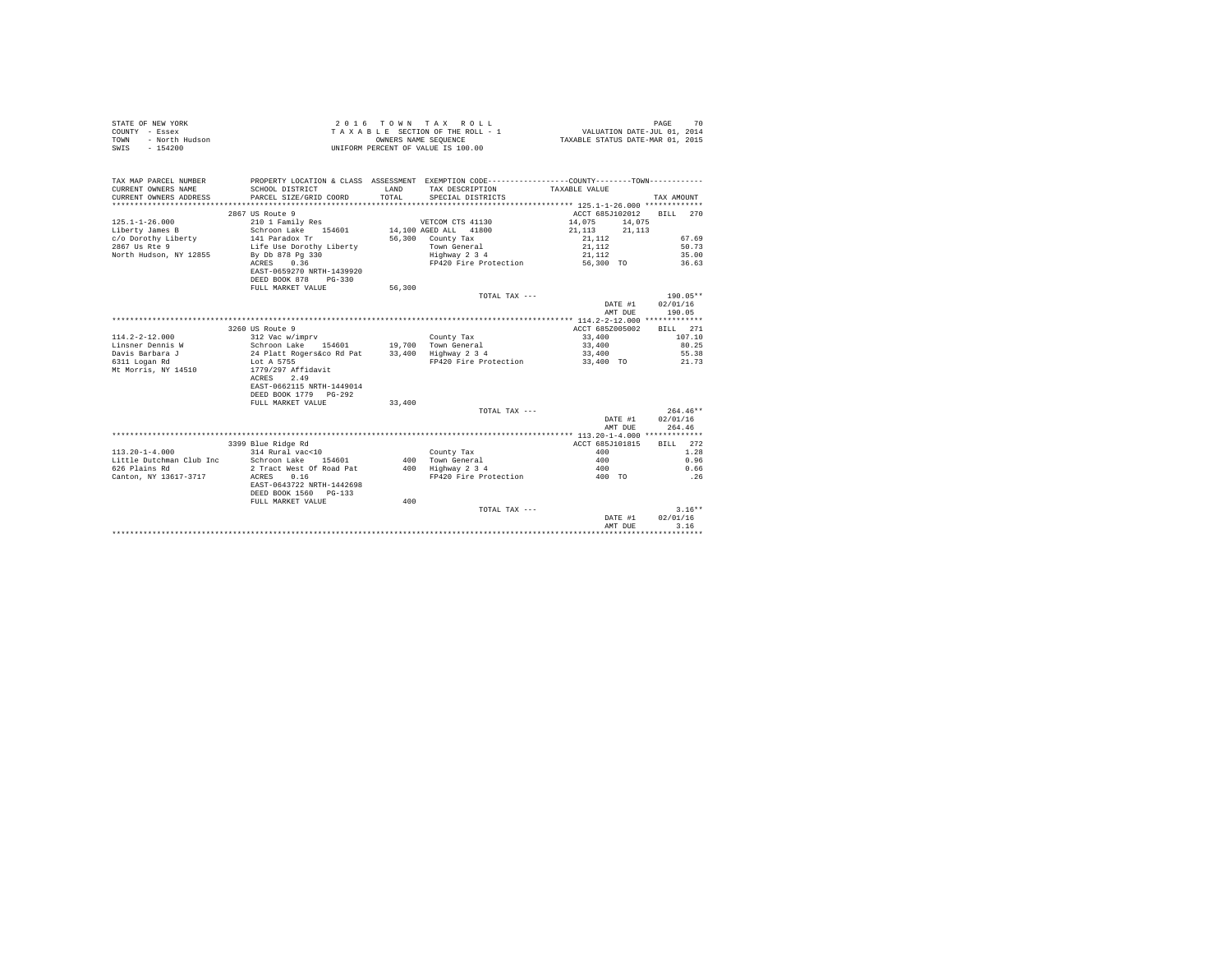| STATE OF NEW YORK      | 2016 TOWN TAX ROLL                 | PAGE                             |
|------------------------|------------------------------------|----------------------------------|
| COUNTY - Essex         | TAXABLE SECTION OF THE ROLL - 1    | VALUATION DATE-JUL 01, 2014      |
| TOWN<br>- North Hudson | OWNERS NAME SEOUENCE               | TAXABLE STATUS DATE-MAR 01, 2015 |
| SWIS<br>$-154200$      | UNIFORM PERCENT OF VALUE IS 100.00 |                                  |

| TAX MAP PARCEL NUMBER<br>CURRENT OWNERS NAME      | SCHOOL DISTRICT                                                                              | LAND   | PROPERTY LOCATION & CLASS ASSESSMENT EXEMPTION CODE---------------COUNTY-------TOWN---------<br>TAX DESCRIPTION | TAXABLE VALUE                             |                                  |
|---------------------------------------------------|----------------------------------------------------------------------------------------------|--------|-----------------------------------------------------------------------------------------------------------------|-------------------------------------------|----------------------------------|
| CURRENT OWNERS ADDRESS<br>*********************** | PARCEL SIZE/GRID COORD                                                                       | TOTAL  | SPECIAL DISTRICTS                                                                                               |                                           | TAX AMOUNT                       |
| $113.20 - 1 - 5.000$                              | 3411 Blue Ridge Rd<br>260 Seasonal res                                                       |        | County Tax                                                                                                      | ACCT 685J102904<br>21,000                 | 273<br><b>BILL</b><br>67.34      |
| Little Dutchman Club Inc<br>c/o Scott J Perretta  | Schroon Lake 154601<br>20 Tract West Of Road Pat                                             | 21,000 | 12.000 Town General<br>Highway 2 3 4                                                                            | 21,000<br>21,000                          | 50.46<br>34.82                   |
| 626 Plains Rd<br>Canton, NY 13617                 | 0.23<br>ACRES<br>EAST-0643803 NRTH-1442668<br>DEED BOOK 444<br>$PG-150$<br>FULL MARKET VALUE | 21,000 | FP420 Fire Protection                                                                                           | 21,000 TO                                 | 13.66                            |
|                                                   |                                                                                              |        | TOTAL TAX ---                                                                                                   | DATE #1<br>AMT DUE                        | $166.28**$<br>02/01/16<br>166.28 |
|                                                   |                                                                                              |        |                                                                                                                 |                                           |                                  |
|                                                   | Blue Ridge Rd                                                                                |        |                                                                                                                 | ACCT 685J189008                           | 274<br>BTLL.                     |
| $113.20 - 1 - 8.300$                              | 314 Rural vac<10                                                                             |        | County Tax                                                                                                      | 700                                       | 2.24                             |
| Little Dutchman Club Inc                          | Schroon Lake 154601                                                                          | 700    | Town General                                                                                                    | 700                                       | 1.68                             |
| 626 Plains Rd                                     | 20 Tract West Of Road Pat                                                                    | 700    | Highway 2 3 4                                                                                                   | 700                                       | 1.16                             |
| Canton, NY 13617-3717                             | 0.39<br>ACRES<br>EAST-0643644 NRTH-1442741<br>DEED BOOK 1560 PG-133                          |        | FP420 Fire Protection                                                                                           | 700 TO                                    | .46                              |
|                                                   | FULL MARKET VALUE                                                                            | 700    |                                                                                                                 |                                           |                                  |
|                                                   |                                                                                              |        | TOTAL TAX ---                                                                                                   |                                           | $5.54**$                         |
|                                                   |                                                                                              |        |                                                                                                                 | DATE #1                                   | 02/01/16                         |
|                                                   |                                                                                              |        |                                                                                                                 | AMT DUE                                   | 5.54                             |
|                                                   |                                                                                              |        |                                                                                                                 | ************ 114.2-2-2.000 ************** |                                  |
|                                                   | 3355 US Route 9                                                                              |        |                                                                                                                 | ACCT 685J199001                           | 275<br><b>BILL</b>               |
| $114.2 - 2 - 2.000$                               | 210 1 Family Res - WTRFNT                                                                    |        | County Tax                                                                                                      | 78,100                                    | 250.42                           |
| Loding Thomas J Sr                                | Schroon Lake<br>154601                                                                       | 54,400 | Town General                                                                                                    | 78,100                                    | 187.65                           |
| Loding Linda A                                    | 25 Platt Rogers Rd                                                                           | 78,100 | Highway 2 3 4                                                                                                   | 78,100                                    | 129.49                           |
| 26 Second St<br>Glens Falls, NY 12801             | 8.01<br>ACRES<br>EAST-0661235 NRTH-1451192<br>DEED BOOK 1178<br>$PG-1$                       |        | FP420 Fire Protection                                                                                           | 78,100 TO                                 | 50.81                            |
|                                                   | FULL MARKET VALUE                                                                            | 78,100 |                                                                                                                 |                                           |                                  |
|                                                   |                                                                                              |        | TOTAL TAX ---                                                                                                   | DATE #1<br>AMT DUE                        | $618.37**$<br>02/01/16<br>618.37 |
|                                                   |                                                                                              |        |                                                                                                                 |                                           |                                  |
|                                                   | 3423 Blue Ridge Rd                                                                           |        |                                                                                                                 | ACCT 685J190004                           | 276<br><b>BILL</b>               |
| $113.20 - 1 - 8.120$                              | 314 Rural vac<10                                                                             |        | County Tax                                                                                                      | 18,300                                    | 58.68                            |
| Lohn Henry J                                      | Schroon Lake<br>154601                                                                       | 18,300 | Town General                                                                                                    | 18,300                                    | 43.97                            |
| Lohn Hollie M                                     | 20 Tract W Of Road Pat                                                                       | 18,300 | Highway 2 3 4                                                                                                   | 18,300                                    | 30.34                            |
| 67 McCleary Ave<br>Amsterdam, NY 12010            | ACRES<br>1.14<br>EAST-0644205 NRTH-1442679<br>DEED BOOK 1580<br>$PG-189$                     |        | FP420 Fire Protection                                                                                           | 18,300 TO                                 | 11.91                            |
|                                                   | FULL MARKET VALUE                                                                            | 18,300 |                                                                                                                 |                                           |                                  |
|                                                   |                                                                                              |        | TOTAL TAX ---                                                                                                   | DATE #1                                   | 144.90**<br>02/01/16             |
|                                                   |                                                                                              |        |                                                                                                                 | AMT DUE                                   | 144.90                           |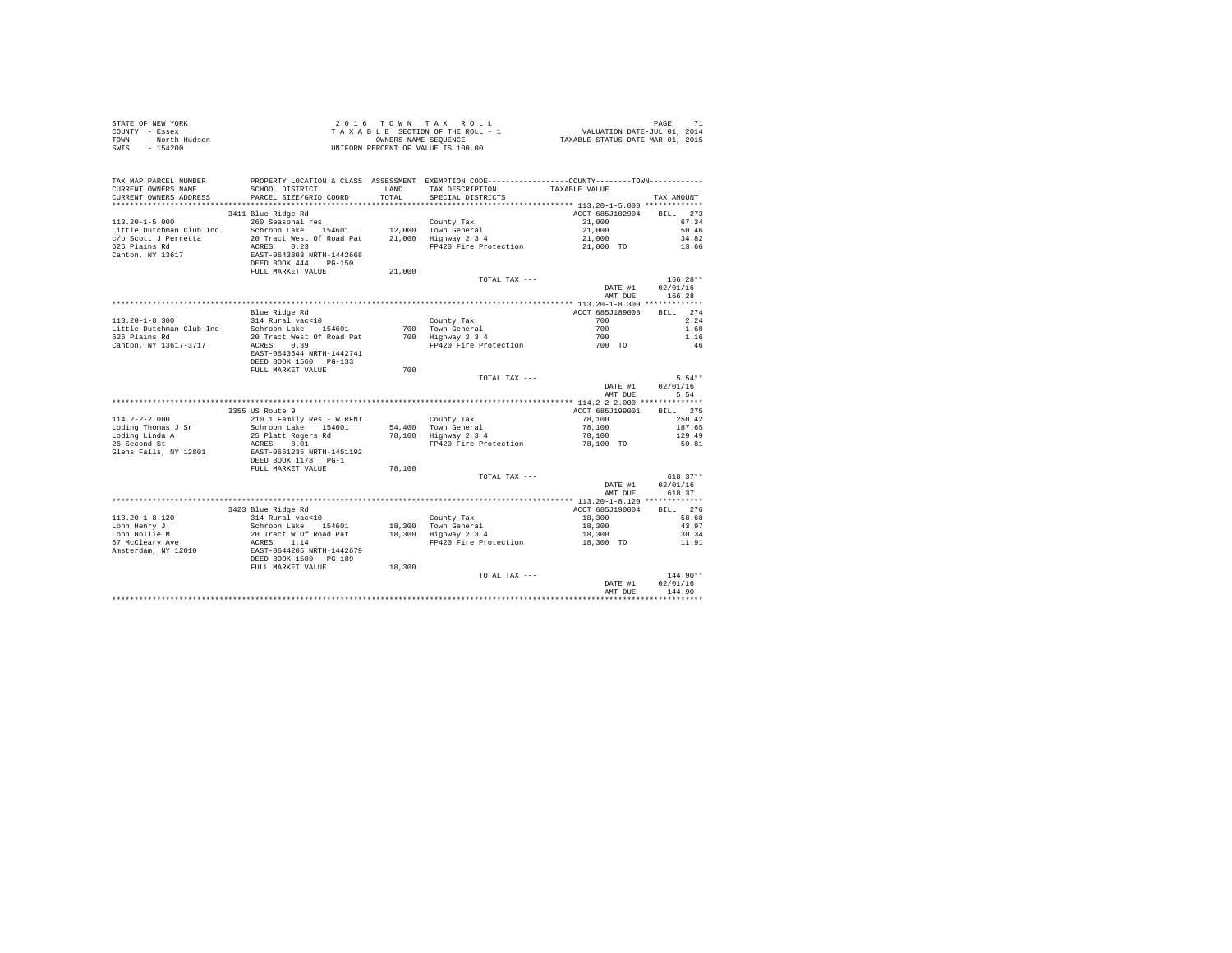| STATE OF NEW YORK<br>COUNTY - Essex<br>- North Hudson<br>TOWN<br>$-154200$<br>SWIS |                                                                                                                                                                 |               | 2016 TOWN TAX ROLL<br>$\begin{array}{lcl} 2 & 0 & 1 & 6 & \textrm{TO}~\textsc{N}~\textsc{N}~\textsc{N}~\textsc{N}~\textsc{N}~\textsc{N}~\textsc{N}~\textsc{N}~\textsc{N}~\textsc{N}~\textsc{N}~\textsc{N}~\textsc{N}~\textsc{N}~\textsc{N}~\textsc{N}~\textsc{N}~\textsc{N}~\textsc{N}~\textsc{N}~\textsc{N}~\textsc{N}~\textsc{N}~\textsc{N}~\textsc{N}~\textsc{N}~\textsc{N}~\textsc$<br>UNIFORM PERCENT OF VALUE IS 100.00 |                                                                                    | PAGE<br>72               |
|------------------------------------------------------------------------------------|-----------------------------------------------------------------------------------------------------------------------------------------------------------------|---------------|-------------------------------------------------------------------------------------------------------------------------------------------------------------------------------------------------------------------------------------------------------------------------------------------------------------------------------------------------------------------------------------------------------------------------------|------------------------------------------------------------------------------------|--------------------------|
| TAX MAP PARCEL NUMBER<br>CURRENT OWNERS NAME<br>CURRENT OWNERS ADDRESS             | PROPERTY LOCATION & CLASS ASSESSMENT EXEMPTION CODE---------------COUNTY-------TOWN----------<br>SCHOOL DISTRICT<br>PARCEL SIZE/GRID COORD                      | LAND<br>TOTAL | TAX DESCRIPTION TAXABLE VALUE<br>SPECIAL DISTRICTS                                                                                                                                                                                                                                                                                                                                                                            |                                                                                    | TAX AMOUNT               |
|                                                                                    |                                                                                                                                                                 |               |                                                                                                                                                                                                                                                                                                                                                                                                                               |                                                                                    |                          |
|                                                                                    | 445 Ensign Pond Rd                                                                                                                                              |               |                                                                                                                                                                                                                                                                                                                                                                                                                               | ACCT 685J196003                                                                    | BILL 277                 |
| $105. - 1 - 53.200$                                                                | 240 Rural res                                                                                                                                                   |               | County Tax                                                                                                                                                                                                                                                                                                                                                                                                                    | 230,200                                                                            | 738.12                   |
| Lowe Arthur A Jr                                                                   | Schroon Lake 154601                                                                                                                                             |               | 43,400 Town General                                                                                                                                                                                                                                                                                                                                                                                                           | 230,200                                                                            | 553.10                   |
| Lowe Linda K                                                                       | 204 Paradox Tr                                                                                                                                                  |               | 230,200 Highway 2 3 4                                                                                                                                                                                                                                                                                                                                                                                                         | 230,200                                                                            | 381.68                   |
| 445 Black Brook Rd                                                                 | ACRES 35.00<br>ACRES 35.00<br>EAST-0673077 NRTH-1456891                                                                                                         |               | FP420 Fire Protection                                                                                                                                                                                                                                                                                                                                                                                                         | 230,200 TO                                                                         | 149.78                   |
| North Hudson, NY 12855                                                             | DEED BOOK 1100 PG-312                                                                                                                                           |               |                                                                                                                                                                                                                                                                                                                                                                                                                               |                                                                                    |                          |
|                                                                                    | FULL MARKET VALUE                                                                                                                                               | 230,200       |                                                                                                                                                                                                                                                                                                                                                                                                                               |                                                                                    |                          |
|                                                                                    |                                                                                                                                                                 |               | TOTAL TAX ---                                                                                                                                                                                                                                                                                                                                                                                                                 |                                                                                    | $1.822.68**$             |
|                                                                                    |                                                                                                                                                                 |               |                                                                                                                                                                                                                                                                                                                                                                                                                               | DATE #1                                                                            | 02/01/16                 |
|                                                                                    |                                                                                                                                                                 |               |                                                                                                                                                                                                                                                                                                                                                                                                                               | AMT DUE                                                                            | 1,822.68                 |
|                                                                                    |                                                                                                                                                                 |               |                                                                                                                                                                                                                                                                                                                                                                                                                               |                                                                                    |                          |
|                                                                                    | 459 Ensign Pond Rd                                                                                                                                              |               |                                                                                                                                                                                                                                                                                                                                                                                                                               | ACCT 685J103212                                                                    | BILL 278                 |
| $105. - 1 - 52.000$                                                                | 240 Rural res                                                                                                                                                   |               | VETCOM CTS 41130                                                                                                                                                                                                                                                                                                                                                                                                              | 25,000<br>25,000                                                                   |                          |
| Lozito Ronald                                                                      | Schroon Lake 154601                                                                                                                                             |               | 87,900 VETDIS CTS 41140                                                                                                                                                                                                                                                                                                                                                                                                       | 50,000<br>50,000                                                                   |                          |
| Lozito Marie                                                                       | 204 Paradox Tract                                                                                                                                               |               | 197,700 County Tax                                                                                                                                                                                                                                                                                                                                                                                                            |                                                                                    | 393.43                   |
|                                                                                    |                                                                                                                                                                 |               | Town General<br>Highway 2 3 4                                                                                                                                                                                                                                                                                                                                                                                                 |                                                                                    | 294.81                   |
| North Hudson, NY 12855-0034 EAST-0674685 NRTH-1456487                              |                                                                                                                                                                 |               |                                                                                                                                                                                                                                                                                                                                                                                                                               | $\begin{array}{r} 122,700 \\ 122,700 \\ 122,700 \\ 122,700 \\ 197,700 \end{array}$ | 203.44                   |
|                                                                                    | DEED BOOK 827 PG-149                                                                                                                                            |               | FP420 Fire Protection                                                                                                                                                                                                                                                                                                                                                                                                         |                                                                                    | 128.63                   |
|                                                                                    | FULL MARKET VALUE                                                                                                                                               | 197,700       |                                                                                                                                                                                                                                                                                                                                                                                                                               |                                                                                    |                          |
|                                                                                    |                                                                                                                                                                 |               | TOTAL TAX ---                                                                                                                                                                                                                                                                                                                                                                                                                 | DATE #1                                                                            | $1,020.31**$<br>02/01/16 |
|                                                                                    |                                                                                                                                                                 |               |                                                                                                                                                                                                                                                                                                                                                                                                                               | AMT DUE                                                                            | 1,020.31                 |
|                                                                                    |                                                                                                                                                                 |               |                                                                                                                                                                                                                                                                                                                                                                                                                               |                                                                                    |                          |
|                                                                                    | 542 Johnson Pond Rd                                                                                                                                             |               |                                                                                                                                                                                                                                                                                                                                                                                                                               | ACCT 685J190008                                                                    | BILL 279                 |
| $125.12 - 1 - 8.500$                                                               | 260 Seasonal res - WTRFNT                                                                                                                                       |               | County Tax                                                                                                                                                                                                                                                                                                                                                                                                                    | 220,900                                                                            | 708.30                   |
|                                                                                    | Schroon Lake 154601                                                                                                                                             |               | 163,800 Town General                                                                                                                                                                                                                                                                                                                                                                                                          | 220,900                                                                            | 530.75                   |
|                                                                                    | 169 Paradox Tract                                                                                                                                               |               | 220,900 Fown General<br>220,900 Highway 2 3 4                                                                                                                                                                                                                                                                                                                                                                                 | 220,900                                                                            | 366.26                   |
| Mahoney Edward J<br>Mahoney Shirley<br>3 Sherwood Pl                               | ACRES 1.48                                                                                                                                                      |               | FP420 Fire Protection                                                                                                                                                                                                                                                                                                                                                                                                         | 220,900 TO                                                                         | 143.72                   |
| Hyde Park, NY 12538                                                                | EAST-0669275 NRTH-1434757<br>DEED BOOK 1626 PG-123                                                                                                              |               |                                                                                                                                                                                                                                                                                                                                                                                                                               |                                                                                    |                          |
|                                                                                    |                                                                                                                                                                 |               |                                                                                                                                                                                                                                                                                                                                                                                                                               |                                                                                    |                          |
|                                                                                    | FULL MARKET VALUE                                                                                                                                               | 220,900       |                                                                                                                                                                                                                                                                                                                                                                                                                               |                                                                                    |                          |
|                                                                                    |                                                                                                                                                                 |               | TOTAL TAX ---                                                                                                                                                                                                                                                                                                                                                                                                                 |                                                                                    | $1.749.03**$             |
|                                                                                    |                                                                                                                                                                 |               |                                                                                                                                                                                                                                                                                                                                                                                                                               | DATE #1<br>AMT DUE                                                                 | 02/01/16<br>1,749.03     |
|                                                                                    |                                                                                                                                                                 |               |                                                                                                                                                                                                                                                                                                                                                                                                                               |                                                                                    |                          |
|                                                                                    | 123 Pepper Hollow Rd                                                                                                                                            |               |                                                                                                                                                                                                                                                                                                                                                                                                                               | ACCT 685J102015                                                                    | BILL 280                 |
| $104.4 - 1 - 27.000$                                                               | 260 Seasonal res - WTRFNT                                                                                                                                       |               | County Tax                                                                                                                                                                                                                                                                                                                                                                                                                    |                                                                                    | 234.07                   |
| Manchester Hunt Club Inc                                                           |                                                                                                                                                                 |               |                                                                                                                                                                                                                                                                                                                                                                                                                               | 73,000<br>73,000                                                                   | 175.40                   |
| PO Box 3363                                                                        | composition and the minimal component of the component of the scheme of the scheme of the scheme of the scheme<br>3 Toth&crossfield Twp 49 73,000 Highway 2 3 4 |               |                                                                                                                                                                                                                                                                                                                                                                                                                               | 73,000                                                                             | 121.04                   |
| Poughkeepsie, NY 12603                                                             | ACRES 1.10                                                                                                                                                      |               | FP420 Fire Protection 73,000 TO                                                                                                                                                                                                                                                                                                                                                                                               |                                                                                    | 47.50                    |
|                                                                                    | EAST-0665295 NRTH-1462201                                                                                                                                       |               |                                                                                                                                                                                                                                                                                                                                                                                                                               |                                                                                    |                          |
|                                                                                    | DEED BOOK 463 PG-277                                                                                                                                            |               |                                                                                                                                                                                                                                                                                                                                                                                                                               |                                                                                    |                          |
|                                                                                    | FULL MARKET VALUE                                                                                                                                               | 73,000        |                                                                                                                                                                                                                                                                                                                                                                                                                               |                                                                                    |                          |
|                                                                                    |                                                                                                                                                                 |               | TOTAL TAX ---                                                                                                                                                                                                                                                                                                                                                                                                                 |                                                                                    | 578.01**                 |
|                                                                                    |                                                                                                                                                                 |               |                                                                                                                                                                                                                                                                                                                                                                                                                               | DATE #1                                                                            | 02/01/16                 |
|                                                                                    |                                                                                                                                                                 |               |                                                                                                                                                                                                                                                                                                                                                                                                                               | AMT DUE                                                                            | 578.01                   |
|                                                                                    |                                                                                                                                                                 |               |                                                                                                                                                                                                                                                                                                                                                                                                                               |                                                                                    |                          |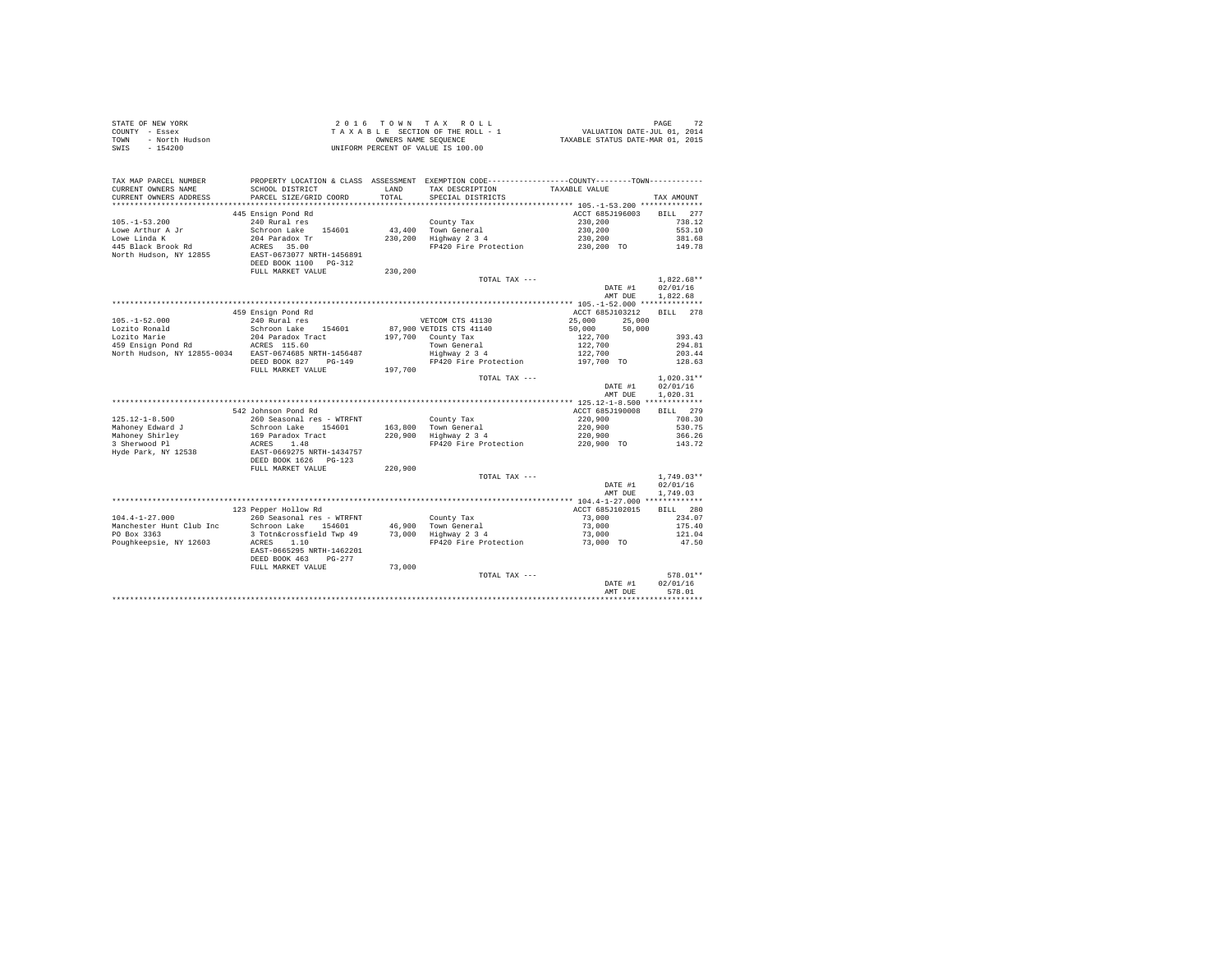|      | STATE OF NEW YORK | 2016 TOWN TAX ROLL                 | PAGE                             |
|------|-------------------|------------------------------------|----------------------------------|
|      | COUNTY - Essex    | TAXABLE SECTION OF THE ROLL - 1    | VALUATION DATE-JUL 01, 2014      |
| TOWN | - North Hudson    | OWNERS NAME SEOUENCE               | TAXABLE STATUS DATE-MAR 01, 2015 |
| SWIS | $-154200$         | UNIFORM PERCENT OF VALUE IS 100.00 |                                  |

| TAX MAP PARCEL NUMBER<br>CURRENT OWNERS NAME<br>CURRENT OWNERS ADDRESS | SCHOOL DISTRICT<br>PARCEL SIZE/GRID COORD | LAND<br>TOTAL | PROPERTY LOCATION & CLASS ASSESSMENT EXEMPTION CODE----------------COUNTY-------TOWN----------<br>TAX DESCRIPTION<br>SPECIAL DISTRICTS | TAXABLE VALUE    | TAX AMOUNT   |
|------------------------------------------------------------------------|-------------------------------------------|---------------|----------------------------------------------------------------------------------------------------------------------------------------|------------------|--------------|
| ************************                                               | *****************************             |               |                                                                                                                                        |                  |              |
|                                                                        | 2327 Blue Ridge Rd                        |               |                                                                                                                                        | ACCT 685J181002  | BILL<br>281  |
| $112.4 - 2 - 9.100$                                                    | 912 Forest s480a                          |               | PRIV FOR 47460                                                                                                                         | 43,120<br>43,120 |              |
| Mara Joint Trust                                                       | Schroon Lake 154601                       |               | 91,300 County Tax                                                                                                                      | 141,380          | 453.33       |
| c/o Joseph & Lorraine Mara 9 Totn&crossfield Twp 44                    |                                           |               | 184.500 Town General                                                                                                                   | 141,380          | 339.69       |
| 56 Euclid Ave                                                          | 77A under 480a RPTL                       |               | Highway 2 3 4                                                                                                                          | 141,380          | 234.42       |
| Troy, NY 12180                                                         | ACRES 92.90                               |               | FP420 Fire Protection                                                                                                                  | 184,500 TO       | 120.04       |
|                                                                        | EAST-0617548 NRTH-1442796                 |               |                                                                                                                                        |                  |              |
| MAY BE SUBJECT TO PAYMENT DEED BOOK 1487 PG-88                         |                                           |               |                                                                                                                                        |                  |              |
| UNDER RPTL480A UNTIL 2024 FULL MARKET VALUE                            |                                           | 184,500       |                                                                                                                                        |                  |              |
|                                                                        |                                           |               | TOTAL TAX ---                                                                                                                          |                  | $1,147.48**$ |
|                                                                        |                                           |               |                                                                                                                                        | DATE #1          | 02/01/16     |
|                                                                        |                                           |               |                                                                                                                                        | AMT DUE          | 1.147.48     |
|                                                                        |                                           |               |                                                                                                                                        |                  |              |
|                                                                        | 56 Greenough Rd                           |               |                                                                                                                                        | ACCT 685J103408  | BILL 282     |
| $105. - 1 - 22.000$                                                    | 910 Priv forest                           |               | County Tax                                                                                                                             | 98,500           | 315.83       |
| Marsden Michael                                                        | Schroon Lake 154601                       |               | 98.500 Town General                                                                                                                    | 98,500           | 236.66       |
| 3948 US Rte 9                                                          | 208 Paradox Tract                         |               | 98,500 Highway 2 3 4                                                                                                                   | 98,500           | 163.32       |
| North Hudson, NY 12855                                                 | ACRES 200.00                              |               | FP420 Fire Protection                                                                                                                  | 98,500 TO        | 64.09        |
|                                                                        | EAST-0674656 NRTH-1464319                 |               |                                                                                                                                        |                  |              |
|                                                                        | DEED BOOK 894 PG-282                      |               |                                                                                                                                        |                  |              |
|                                                                        | FULL MARKET VALUE                         | 98,500        |                                                                                                                                        |                  |              |
|                                                                        |                                           |               | TOTAL TAX ---                                                                                                                          |                  | $779.90**$   |
|                                                                        |                                           |               |                                                                                                                                        | DATE #1          | 02/01/16     |
|                                                                        |                                           |               |                                                                                                                                        | AMT DUE          | 779.90       |
|                                                                        |                                           |               |                                                                                                                                        |                  |              |
|                                                                        | 3948 US Route 9                           |               |                                                                                                                                        | ACCT 685J102106  | BILL 283     |
| $104.2 - 1 - 16.000$                                                   | 210 1 Family Res                          |               | County Tax                                                                                                                             | 54,800           | 175.71       |
| Marsden Michael A                                                      | Schroon Lake 154601                       |               | 22,800 Town General                                                                                                                    | 54,800           | 131.67       |
| Marsden Maureen M                                                      | 4 T&c Twp                                 |               | 54,800 Highway 2 3 4                                                                                                                   | 54,800           | 90.86        |
| Route 9                                                                | ACRES 2.75                                |               | FP420 Fire Protection                                                                                                                  | 54,800 TO        | 35.65        |
| North Hudson, NY 12855                                                 | EAST-0669078 NRTH-1464187                 |               |                                                                                                                                        |                  |              |
|                                                                        | DEED BOOK 1035 PG-50                      |               |                                                                                                                                        |                  |              |
|                                                                        | FULL MARKET VALUE                         | 54,800        |                                                                                                                                        |                  |              |
|                                                                        |                                           |               | TOTAL TAX ---                                                                                                                          |                  | $433.89**$   |
|                                                                        |                                           |               |                                                                                                                                        | DATE #1          | 02/01/16     |
|                                                                        |                                           |               |                                                                                                                                        | AMT DUE          | 433.89       |
|                                                                        |                                           |               |                                                                                                                                        |                  |              |
|                                                                        | 3943 US Route 9                           |               |                                                                                                                                        | ACCT 685J102105  | BILL 284     |
| $104.2 - 1 - 20.000$                                                   | 260 Seasonal res                          |               | County Tax<br>30,700 Town General<br>52,800 Highway 2 3 4                                                                              | 52,800           | 169.30       |
| Marsden Michael A                                                      | Schroon Lake 154601                       |               | 30.700 Town General                                                                                                                    | 52,800           | 126.86       |
| Rte 9                                                                  | 4 T&c Twp 49                              |               |                                                                                                                                        | 52,800           | 87.55        |
| North Hudson, NY 12855                                                 | ACRES<br>3.85                             |               | FP420 Fire Protection 52,800 TO                                                                                                        |                  | 34.35        |
|                                                                        | EAST-0668793 NRTH-1464078                 |               |                                                                                                                                        |                  |              |
|                                                                        | DEED BOOK 1057 PG-335                     |               |                                                                                                                                        |                  |              |
|                                                                        | FULL MARKET VALUE                         | 52,800        |                                                                                                                                        |                  |              |
|                                                                        |                                           |               | TOTAL TAX ---                                                                                                                          |                  | $418.06**$   |
|                                                                        |                                           |               |                                                                                                                                        | DATE #1          | 02/01/16     |
|                                                                        |                                           |               |                                                                                                                                        | AMT DUE          | 418.06       |
|                                                                        |                                           |               |                                                                                                                                        |                  |              |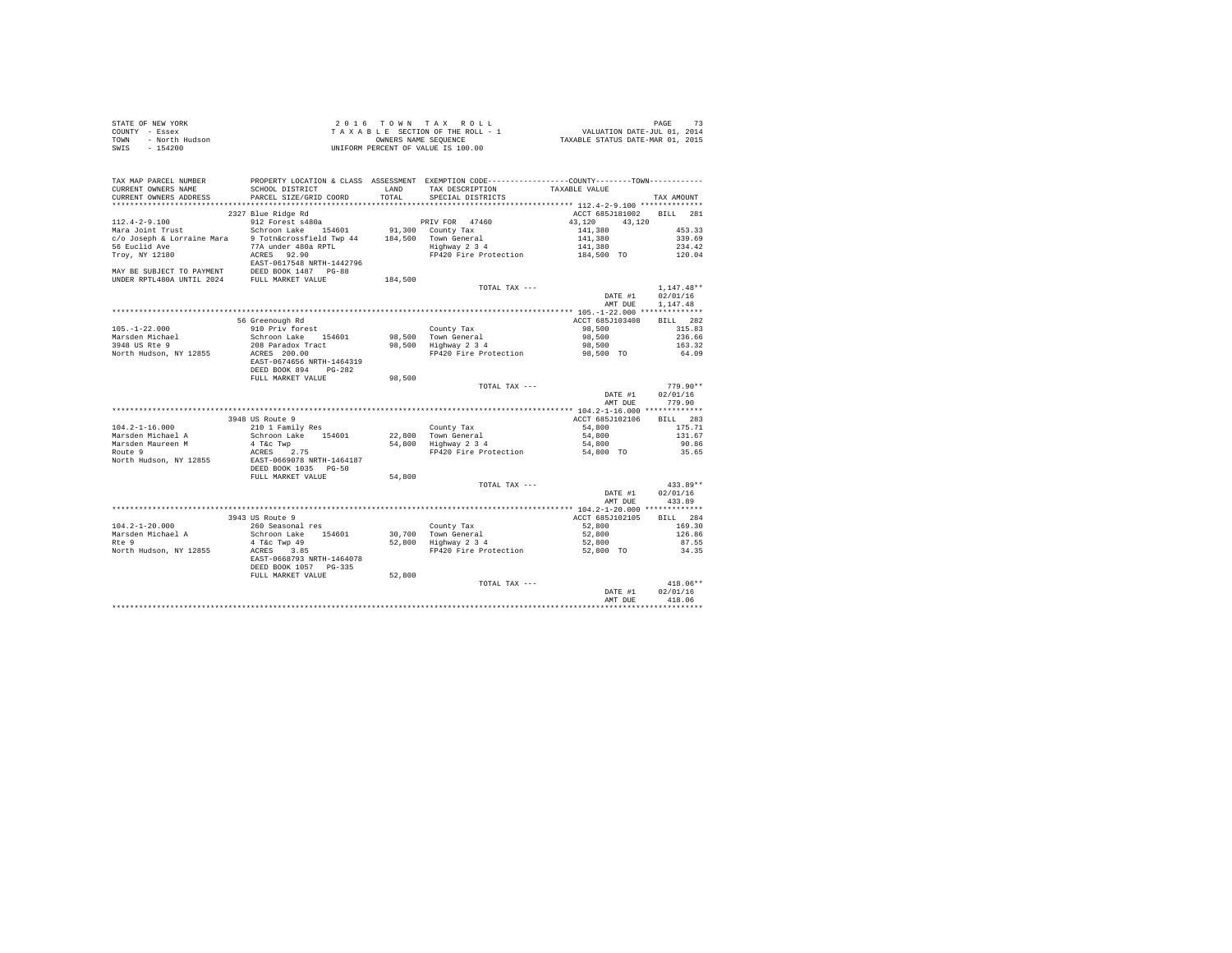| STATE OF NEW YORK<br>COUNTY - Essex<br>- North Hudson<br><b>TOWN</b><br>$-154200$<br>SWIS |                                                                                                                        |                      | 2016 TOWN TAX ROLL<br>TAXABLE SECTION OF THE ROLL - 1<br>OWNERS NAME SEQUENCE<br>UNIFORM PERCENT OF VALUE IS 100.00 | 74 PAGE<br>741 VALUATION DATE-JUL<br>741 TAXABLE STATUS DATE-MAR | 74<br>PAGE         |
|-------------------------------------------------------------------------------------------|------------------------------------------------------------------------------------------------------------------------|----------------------|---------------------------------------------------------------------------------------------------------------------|------------------------------------------------------------------|--------------------|
| TAX MAP PARCEL NUMBER<br>CURRENT OWNERS NAME                                              | SCHOOL DISTRICT                                                                                                        | LAND                 | PROPERTY LOCATION & CLASS ASSESSMENT EXEMPTION CODE----------------COUNTY-------TOWN----------<br>TAX DESCRIPTION   | TAXABLE VALUE                                                    |                    |
| CURRENT OWNERS ADDRESS<br>***********************                                         | PARCEL SIZE/GRID COORD<br>************************                                                                     | TOTAL<br>*********** | SPECIAL DISTRICTS                                                                                                   | ************************** 104.4-1-32.120 *************          | TAX AMOUNT         |
|                                                                                           | US Route 9                                                                                                             |                      |                                                                                                                     | ACCT 685J193005                                                  | BILL 285           |
| $104.4 - 1 - 32.120$                                                                      | 720 Mine/quarry                                                                                                        |                      | County Tax                                                                                                          | 62,700                                                           | 201.04             |
| Marsden Michael A                                                                         | Schroon Lake 154601                                                                                                    |                      | 62.700 Town General                                                                                                 | 62,700                                                           | 150.65             |
| Marsden Maureen M                                                                         | 4 T&c Purchase                                                                                                         |                      | 62,700 Highway 2 3 4                                                                                                | 62,700                                                           | 103.96             |
| 3948 US Rte 9                                                                             | ACRES 16.20                                                                                                            |                      | FP420 Fire Protection                                                                                               | 62,700 TO                                                        | 40.79              |
| North Hudson, NY 12855                                                                    | EAST-0668142 NRTH-1463900<br>DEED BOOK 1035 PG-53                                                                      |                      |                                                                                                                     |                                                                  |                    |
|                                                                                           | FULL MARKET VALUE                                                                                                      | 62,700               |                                                                                                                     |                                                                  |                    |
|                                                                                           |                                                                                                                        |                      | TOTAL TAX ---                                                                                                       |                                                                  | $496.44**$         |
|                                                                                           |                                                                                                                        |                      |                                                                                                                     | DATE #1                                                          | 02/01/16           |
|                                                                                           |                                                                                                                        |                      |                                                                                                                     | AMT DUE                                                          | 496.44             |
|                                                                                           |                                                                                                                        |                      |                                                                                                                     |                                                                  |                    |
|                                                                                           | 3376 US Route 9                                                                                                        |                      |                                                                                                                     | ACCT 685J102802                                                  | BILL 286           |
| $114.2 - 1 - 50.000$                                                                      | 210 1 Family Res                                                                                                       |                      | County Tax                                                                                                          | 39,600                                                           | 126.98             |
| Martinez Charles A<br>PO Box 271                                                          | Schroon Lake 154601<br>25 Platt Rogers&co Rd Pat                                                                       |                      | 10.500 Town General<br>39,600 Highway 2 3 4                                                                         | 39,600<br>39,600                                                 | 95.15<br>65.66     |
| Coxsackie, NY 12051                                                                       | ACRES 0.20                                                                                                             |                      | FP420 Fire Protection                                                                                               | 39,600 TO                                                        | 25.77              |
|                                                                                           | EAST-0661862 NRTH-1451803                                                                                              |                      |                                                                                                                     |                                                                  |                    |
|                                                                                           | DEED BOOK 1688 PG-48                                                                                                   |                      |                                                                                                                     |                                                                  |                    |
|                                                                                           | FULL MARKET VALUE                                                                                                      | 39,600               |                                                                                                                     |                                                                  |                    |
|                                                                                           |                                                                                                                        |                      | TOTAL TAX ---                                                                                                       |                                                                  | $313.56**$         |
|                                                                                           |                                                                                                                        |                      |                                                                                                                     | DATE #1<br>AMT DUE                                               | 02/01/16<br>313.56 |
|                                                                                           |                                                                                                                        |                      |                                                                                                                     |                                                                  |                    |
|                                                                                           | 334 Ensign Pond Rd                                                                                                     |                      |                                                                                                                     | ACCT 685J100802                                                  | BILL 287           |
| $115. - 1 - 2.000$                                                                        | 210 1 Family Res                                                                                                       |                      | County Tax                                                                                                          | 113,400                                                          | 363.61             |
| Masterson Michael J                                                                       | Schroon Lake 154601                                                                                                    |                      | 30.800 Town General                                                                                                 | 113,400                                                          | 272.46             |
| Masterson Deborah A<br>334 Ensign Pond Rd                                                 | 206 Paradox Tract<br>4ac                                                                                               |                      | 113,400 Highway 2 3 4<br>FP420 Fire Protection                                                                      | 113,400<br>113,400 TO                                            | 188.02<br>73.78    |
| North Hudson, NY 12855                                                                    | ACRES 4.00 BANK LERETA<br>EAST-0671581 NRTH-1454617                                                                    |                      |                                                                                                                     |                                                                  |                    |
|                                                                                           | DEED BOOK 1570 PG-317<br>FULL MARKET VALUE                                                                             | 113,400              |                                                                                                                     |                                                                  |                    |
|                                                                                           |                                                                                                                        |                      | TOTAL TAX ---                                                                                                       |                                                                  | $897.87**$         |
|                                                                                           |                                                                                                                        |                      |                                                                                                                     | DATE #1                                                          | 02/01/16           |
|                                                                                           |                                                                                                                        |                      |                                                                                                                     | AMT DUE                                                          | 897.87             |
|                                                                                           |                                                                                                                        |                      |                                                                                                                     |                                                                  |                    |
|                                                                                           | US Route 9                                                                                                             |                      |                                                                                                                     | ACCT 685J102007                                                  | 288<br>BTLL.       |
| $114.2 - 1 - 47.000$                                                                      | 314 Rural vac<10                                                                                                       |                      | County Tax                                                                                                          | 2,100                                                            | 6.73               |
| McCarthy Marvio                                                                           | Schroon Lake 154601                                                                                                    |                      | 2.100 Town General                                                                                                  | 2,100                                                            | 5.05               |
| McCarthy Tate                                                                             | 25 Platt Rogers&co Rd Pat                                                                                              |                      | 2,100 Highway 2 3 4                                                                                                 | 2,100                                                            | 3.48               |
| 33 Newfane Rd<br>New Fairfield, CT 06812                                                  | 1330/319 Life Use To<br>Pauline Leblanc<br>ACRES 2.00 BANKBACTAXS<br>EAST-0662053 NRTH-1451657<br>DEED BOOK 1480 PG-41 |                      | FP420 Fire Protection                                                                                               | 2,100 TO                                                         | 1.37               |
|                                                                                           | FULL MARKET VALUE                                                                                                      | 2,100                |                                                                                                                     |                                                                  |                    |
|                                                                                           |                                                                                                                        |                      | TOTAL TAX ---                                                                                                       |                                                                  | $16.63**$          |
|                                                                                           |                                                                                                                        |                      |                                                                                                                     | DATE #1<br>AMT DUR                                               | 02/01/16<br>16.63  |
|                                                                                           |                                                                                                                        |                      |                                                                                                                     |                                                                  | .                  |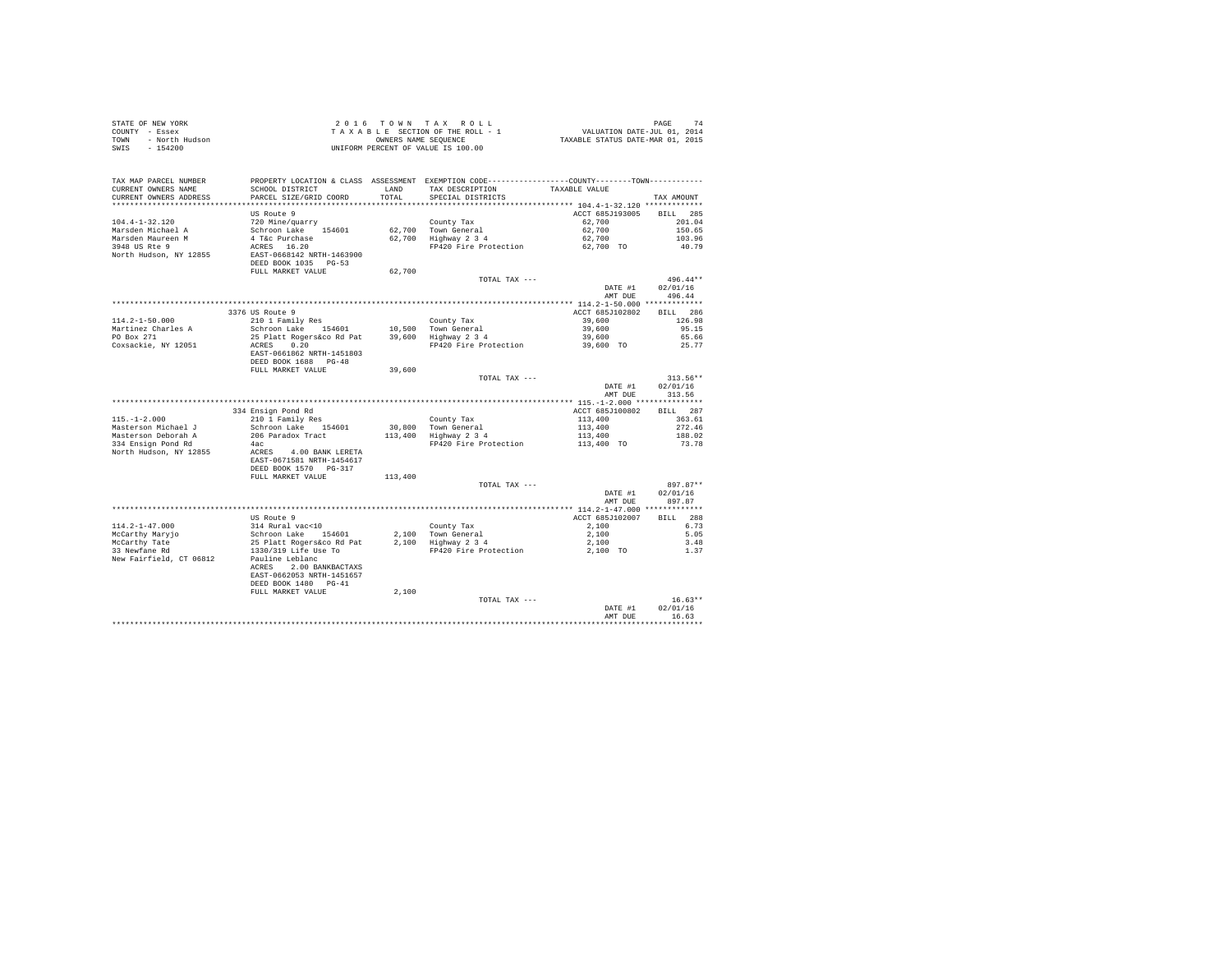| TAX MAP PARCEL NUMBER<br>CURRENT OWNERS NAME<br>CURRENT OWNERS ADDRESS | SCHOOL DISTRICT TAND TAX DESCRIPTION<br>PARCEL SIZE/GRID COORD                                                                                 | TOTAL   | PROPERTY LOCATION & CLASS ASSESSMENT EXEMPTION CODE---------------COUNTY-------TOWN---------<br>SPECIAL DISTRICTS | TAXABLE VALUE                                       | TAX AMOUNT                                       |
|------------------------------------------------------------------------|------------------------------------------------------------------------------------------------------------------------------------------------|---------|-------------------------------------------------------------------------------------------------------------------|-----------------------------------------------------|--------------------------------------------------|
|                                                                        | 3364 US Route 9                                                                                                                                |         |                                                                                                                   | ACCT 685L102005 BILL 289                            |                                                  |
| $114.2 - 1 - 48.000$                                                   |                                                                                                                                                |         |                                                                                                                   | 89,800                                              | 287.94                                           |
| McCarthy Maryjo                                                        |                                                                                                                                                |         |                                                                                                                   |                                                     | 215.76                                           |
|                                                                        | 210 1 Family Res County Tax<br>Schroon Lake 154601 23,800 Town General<br>25 Platt Rogers&co Rd Pat 89,800 Highway 234<br>1330/319 Life Hee To |         |                                                                                                                   |                                                     | 148.89                                           |
| McCarthy Tate<br>33 Newfane Rd<br>New Fairfield, CT 06812              | 1330/319 Life Use To<br>Pauline Leblanc<br>ACRES 0.90 BANKBACTAXS<br>EAST-0661807 NRTH-1451590<br>DEED BOOK 1480 PG-41                         |         | FP420 Fire Protection                                                                                             | 89,800<br>89,800<br>89,800 TO                       | 58.43                                            |
|                                                                        | FULL MARKET VALUE                                                                                                                              | 89,800  |                                                                                                                   |                                                     |                                                  |
|                                                                        |                                                                                                                                                |         | TOTAL TAX ---                                                                                                     |                                                     | $711.02**$<br>DATE #1 02/01/16<br>AMT DUE 711.02 |
|                                                                        |                                                                                                                                                |         |                                                                                                                   |                                                     |                                                  |
|                                                                        | 43 Underwood Rd<br>210 1 Family Res                                                                                                            |         |                                                                                                                   | ACCT 685J103206 BILL 290                            |                                                  |
| $85.3 - 1 - 2.000$                                                     |                                                                                                                                                |         | County Tax<br>112,600 Town General<br>254,300 Highway 2 3 4                                                       | $254,300$<br>$254,300$<br>$254,300$<br>$254,300$ TO | 815.40                                           |
|                                                                        | 85.3-1-2.000<br>McCoy Catherine C Trust Schroon Lake 154601<br>4312 Holly Harbor Rd 59 N River Head Tr                                         |         |                                                                                                                   |                                                     | 611.00                                           |
|                                                                        |                                                                                                                                                |         |                                                                                                                   |                                                     | 421.64                                           |
| Oxford, MD 21654                                                       | ACRES 1.06<br>EAST-0672106 NRTH-1490958<br>DEED BOOK 1674 PG-175                                                                               |         | FP420 Fire Protection                                                                                             |                                                     | 165.46                                           |
|                                                                        | FULL MARKET VALUE                                                                                                                              | 254,300 |                                                                                                                   |                                                     | $2.013.50**$                                     |
|                                                                        |                                                                                                                                                |         | TOTAL TAX ---                                                                                                     | DATE #1<br>AMT DUE                                  | 02/01/16<br>2.013.50                             |
|                                                                        |                                                                                                                                                |         |                                                                                                                   |                                                     |                                                  |
|                                                                        | 1828 Blue Ridge Rd                                                                                                                             |         |                                                                                                                   | ACCT 685J103403                                     | <b>BILL</b> 291                                  |
|                                                                        |                                                                                                                                                |         |                                                                                                                   |                                                     | 713.43<br>534.60                                 |
|                                                                        |                                                                                                                                                |         |                                                                                                                   | 222,500<br>222,500<br>222,500                       | 368.92                                           |
|                                                                        | DEED BOOK 1764 PG-186                                                                                                                          |         | FP420 Fire Protection 222,500 TO 144.77                                                                           |                                                     |                                                  |
|                                                                        | FULL MARKET VALUE                                                                                                                              | 222,500 |                                                                                                                   |                                                     |                                                  |
|                                                                        |                                                                                                                                                |         | TOTAL TAX ---                                                                                                     | DATE #1<br>AMT DUE                                  | $1.761.72**$<br>02/01/16<br>1,761.72             |
|                                                                        |                                                                                                                                                |         |                                                                                                                   |                                                     |                                                  |
|                                                                        | 1828 Blue Ridge Rd                                                                                                                             |         |                                                                                                                   | ACCT 685J101508                                     | BILL 292                                         |
| $123. - 2 - 6.000$                                                     | 260 Seasonal res<br>Schroon Lake 154601 14,500 Town General<br>14 Totn&crossfield Twp 30 78,100 Highway 2 3 4                                  |         |                                                                                                                   | $78,100$<br>$78,100$<br>$78,100$<br>$78,100$ TO     | 250.42                                           |
| McDonald Karen J<br>39 Beechwood Dr                                    |                                                                                                                                                |         |                                                                                                                   |                                                     | 187.65<br>129.49                                 |
| Clifton Park, NY 12065                                                 | ACRES 0.40                                                                                                                                     |         | FP420 Fire Protection                                                                                             |                                                     | 50.81                                            |
|                                                                        | EAST-0606763 NRTH-1438644<br>DEED BOOK 1642 PG-270                                                                                             |         |                                                                                                                   |                                                     |                                                  |
|                                                                        | FULL MARKET VALUE                                                                                                                              | 78,100  | TOTAL TAX ---                                                                                                     |                                                     | $618.37**$                                       |
|                                                                        |                                                                                                                                                |         |                                                                                                                   | DATE #1<br>AMT DUE                                  | 02/01/16<br>618.37                               |
|                                                                        |                                                                                                                                                |         |                                                                                                                   |                                                     |                                                  |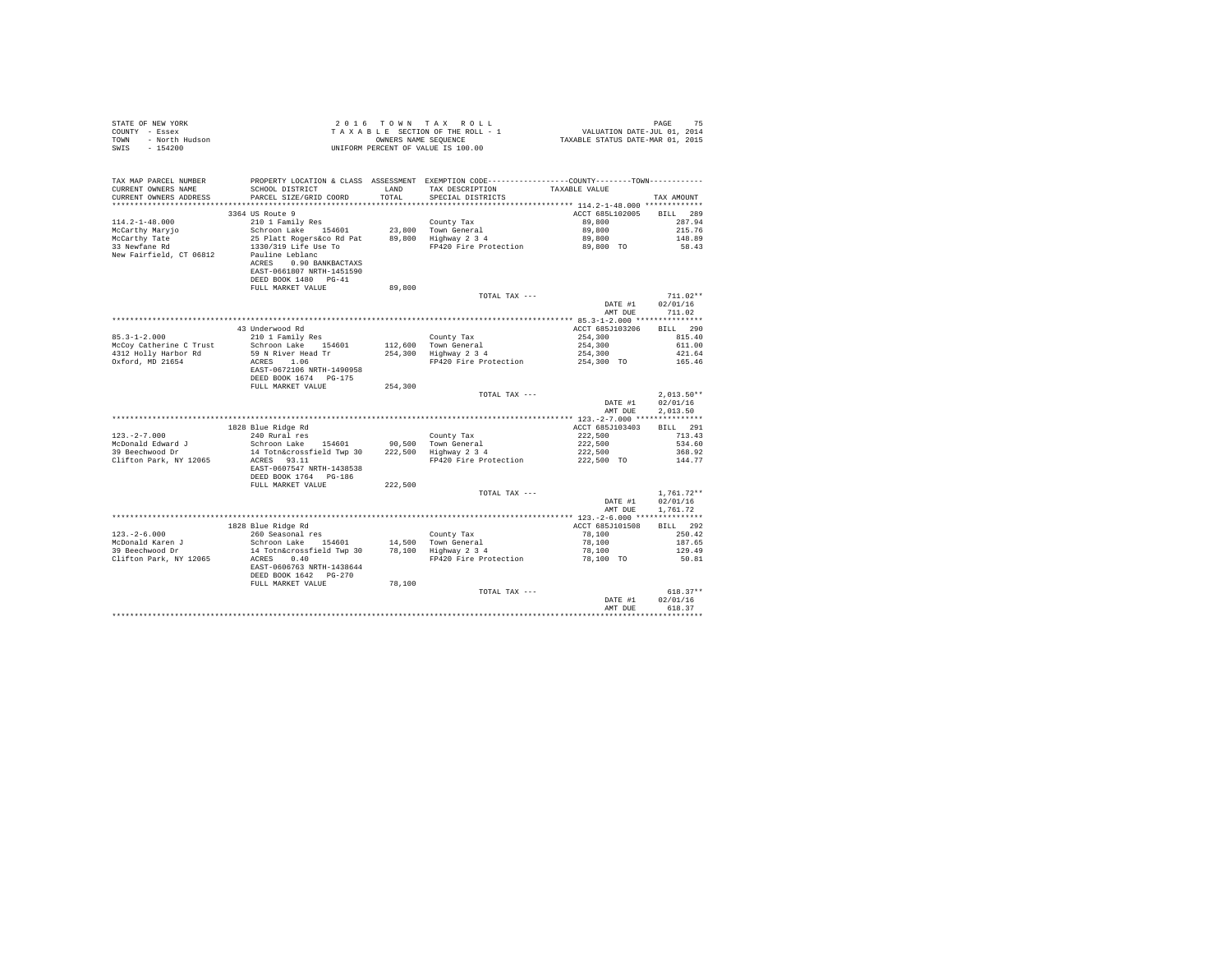|                                                                        |                                                                                                                                                                                                                                                                                                                                                                                                                                                                                                                                                                                   |         | UNIFORM PERCENT OF VALUE IS 100.00                                                                                                              |                                                     |                                  |
|------------------------------------------------------------------------|-----------------------------------------------------------------------------------------------------------------------------------------------------------------------------------------------------------------------------------------------------------------------------------------------------------------------------------------------------------------------------------------------------------------------------------------------------------------------------------------------------------------------------------------------------------------------------------|---------|-------------------------------------------------------------------------------------------------------------------------------------------------|-----------------------------------------------------|----------------------------------|
| TAX MAP PARCEL NUMBER<br>CURRENT OWNERS NAME<br>CURRENT OWNERS ADDRESS | SCHOOL DISTRICT<br>PARCEL SIZE/GRID COORD                                                                                                                                                                                                                                                                                                                                                                                                                                                                                                                                         |         | PROPERTY LOCATION & CLASS ASSESSMENT EXEMPTION CODE---------------COUNTY-------TOWN---------<br>LAND TAX DESCRIPTION<br>TOTAL SPECIAL DISTRICTS | TAXABLE VALUE                                       | TAX AMOUNT                       |
|                                                                        |                                                                                                                                                                                                                                                                                                                                                                                                                                                                                                                                                                                   |         |                                                                                                                                                 |                                                     |                                  |
| $113.3 - 3 - 2.000$                                                    | 2733 Blue Ridge Rd                                                                                                                                                                                                                                                                                                                                                                                                                                                                                                                                                                |         |                                                                                                                                                 | ACCT 685J101905 BILL 293<br>113,800                 | 364.89                           |
| McDonald Thomas                                                        |                                                                                                                                                                                                                                                                                                                                                                                                                                                                                                                                                                                   |         |                                                                                                                                                 |                                                     | 273.43                           |
| McDonald Carol J                                                       |                                                                                                                                                                                                                                                                                                                                                                                                                                                                                                                                                                                   |         | Town General 113,800<br>Highway 2 3 4 113,800<br>FP420 Fire Protection 113,800 TO                                                               |                                                     | 188.69                           |
| 3160 Broad St                                                          |                                                                                                                                                                                                                                                                                                                                                                                                                                                                                                                                                                                   |         |                                                                                                                                                 |                                                     | 74.04                            |
| Port Henry, NY 12974                                                   | $\begin{tabular}{lllllllllll} $\mathcal{L}_{\bot}\mathbf{v}~\bot~\mathbf{r}\text{ am} \bot\mathbf{y}$\quad &\multicolumn{3}{c}{\tt Contny~Tax}$ &\multicolumn{3}{c}{\tt Contny~Tax}$ &\multicolumn{3}{c}{\tt Schroon~Lake}$ &\multicolumn{3}{c}{\tt Somtyn~Totra} \\\hline $\mathcal{T}${} \begin{tabular}{l} $\mathcal{T}${} \begin{tabular}{l} $\mathcal{T}${} \begin{tabular}{l} $\mathcal{T}${} \begin{tabular}{l} $\mathcal{T}${} \end{tabular} & $\mathcal{T}${} \begin{tabular}{l} $\mathcal{T}$$<br>EAST-0628738 NRTH-1441627<br>DEED BOOK 1252 PG-9<br>FULL MARKET VALUE | 113,800 |                                                                                                                                                 |                                                     |                                  |
|                                                                        |                                                                                                                                                                                                                                                                                                                                                                                                                                                                                                                                                                                   |         | TOTAL TAX ---                                                                                                                                   |                                                     | $901.05**$                       |
|                                                                        |                                                                                                                                                                                                                                                                                                                                                                                                                                                                                                                                                                                   |         |                                                                                                                                                 | DATE #1<br>AMT DUE                                  | 02/01/16<br>901.05               |
|                                                                        |                                                                                                                                                                                                                                                                                                                                                                                                                                                                                                                                                                                   |         |                                                                                                                                                 |                                                     |                                  |
|                                                                        | Pepper Hollow Rd                                                                                                                                                                                                                                                                                                                                                                                                                                                                                                                                                                  |         |                                                                                                                                                 | ACCT 685J102210                                     | BILL 294                         |
| $104.4 - 1 - 25.000$                                                   |                                                                                                                                                                                                                                                                                                                                                                                                                                                                                                                                                                                   |         | County Tax<br>36,900 Town General<br>36,900 Highway 2 3 4<br>FP420 Fire Protection                                                              | 36,900                                              | 118.32                           |
| McDonough Dorothy                                                      |                                                                                                                                                                                                                                                                                                                                                                                                                                                                                                                                                                                   |         |                                                                                                                                                 | 36,900                                              | 88.66                            |
| Christner Joanne<br>579 Barry Rd                                       |                                                                                                                                                                                                                                                                                                                                                                                                                                                                                                                                                                                   |         |                                                                                                                                                 | 36,900<br>36,900 TO                                 | 61.18<br>24.01                   |
| Rochester, NY 14617                                                    | Peper norious Add - WTRFNT<br>Schroon Lake<br>3 T&C Twp 49<br>ACRES 4.60<br>ACRES 4.60<br>REST-0665853 NRTH-1462528<br>DEED BOOK 1537 PG-114                                                                                                                                                                                                                                                                                                                                                                                                                                      |         |                                                                                                                                                 |                                                     |                                  |
|                                                                        | FULL MARKET VALUE                                                                                                                                                                                                                                                                                                                                                                                                                                                                                                                                                                 | 36,900  |                                                                                                                                                 |                                                     |                                  |
|                                                                        |                                                                                                                                                                                                                                                                                                                                                                                                                                                                                                                                                                                   |         | TOTAL TAX ---                                                                                                                                   | DATE #1<br>AMT DUE                                  | $292.17**$<br>02/01/16<br>292.17 |
|                                                                        |                                                                                                                                                                                                                                                                                                                                                                                                                                                                                                                                                                                   |         |                                                                                                                                                 |                                                     |                                  |
|                                                                        | 3800 US Route 9                                                                                                                                                                                                                                                                                                                                                                                                                                                                                                                                                                   |         |                                                                                                                                                 | ACCT 685J102207                                     | BILL 295                         |
| $104.4 - 1 - 37.000$                                                   | 210 1 Family Res - WTRFNT<br>US CONCALLY PASS - WIRFNT<br>Schroon Lake 154601 50,200 County Tax<br>31 Platt Rogers 60 Rat 119,900 Town General<br>ACRES 8.50 CONSERS 34                                                                                                                                                                                                                                                                                                                                                                                                           |         |                                                                                                                                                 | 25,000 25,000                                       |                                  |
| McKee James T                                                          |                                                                                                                                                                                                                                                                                                                                                                                                                                                                                                                                                                                   |         |                                                                                                                                                 | 94,900                                              | 304.29                           |
| McKee Jean A<br>PO Box 46                                              |                                                                                                                                                                                                                                                                                                                                                                                                                                                                                                                                                                                   |         |                                                                                                                                                 | 94,900                                              | 228.02                           |
|                                                                        |                                                                                                                                                                                                                                                                                                                                                                                                                                                                                                                                                                                   |         |                                                                                                                                                 | 94,900                                              | 157.35                           |
| North Hudson, NY 12855                                                 | EAST-0667202 NRTH-1461306<br>DEED BOOK 1190 PG-31                                                                                                                                                                                                                                                                                                                                                                                                                                                                                                                                 |         | FP420 Fire Protection                                                                                                                           | 119,900 TO                                          | 78.01                            |
|                                                                        | FULL MARKET VALUE                                                                                                                                                                                                                                                                                                                                                                                                                                                                                                                                                                 | 119,900 | TOTAL TAX ---                                                                                                                                   |                                                     | $767.67**$                       |
|                                                                        |                                                                                                                                                                                                                                                                                                                                                                                                                                                                                                                                                                                   |         |                                                                                                                                                 | DATE #1<br>AMT DUE                                  | 02/01/16<br>767.67               |
|                                                                        |                                                                                                                                                                                                                                                                                                                                                                                                                                                                                                                                                                                   |         |                                                                                                                                                 |                                                     |                                  |
|                                                                        | 45 Duntley Rd                                                                                                                                                                                                                                                                                                                                                                                                                                                                                                                                                                     |         |                                                                                                                                                 | ACCT 685J194001                                     | BILL 296                         |
| $104.4 - 1 - 38.200$                                                   | 2001 Family Res - WTRFNT County Tax<br>Schroon Lake 154601 50,200 Town General<br>31 Platt Rogers 40 Rat 100,400 Highway 2 3 4<br>210 1 Family Res - WTRFNT                                                                                                                                                                                                                                                                                                                                                                                                                       |         |                                                                                                                                                 | $100,400$<br>$100,400$<br>$100,400$<br>$100,400$ TO | 321.93                           |
| McKee Jean<br>PO Box 46                                                |                                                                                                                                                                                                                                                                                                                                                                                                                                                                                                                                                                                   |         |                                                                                                                                                 |                                                     | 241.23                           |
|                                                                        |                                                                                                                                                                                                                                                                                                                                                                                                                                                                                                                                                                                   |         |                                                                                                                                                 |                                                     | 166.47                           |
| North Hudson, NY 12855                                                 | ACRES 3.50<br>EAST-0667714 NRTH-1461475<br>DEED BOOK 1697 PG-224                                                                                                                                                                                                                                                                                                                                                                                                                                                                                                                  |         | FP420 Fire Protection                                                                                                                           |                                                     | 65.32                            |
|                                                                        | FULL MARKET VALUE                                                                                                                                                                                                                                                                                                                                                                                                                                                                                                                                                                 | 100,400 |                                                                                                                                                 |                                                     |                                  |
|                                                                        |                                                                                                                                                                                                                                                                                                                                                                                                                                                                                                                                                                                   |         | TOTAL TAX ---                                                                                                                                   |                                                     | 794.95**                         |
|                                                                        |                                                                                                                                                                                                                                                                                                                                                                                                                                                                                                                                                                                   |         |                                                                                                                                                 | DATE #1                                             | 02/01/16                         |
|                                                                        |                                                                                                                                                                                                                                                                                                                                                                                                                                                                                                                                                                                   |         |                                                                                                                                                 | AMT DHE                                             | 794.95                           |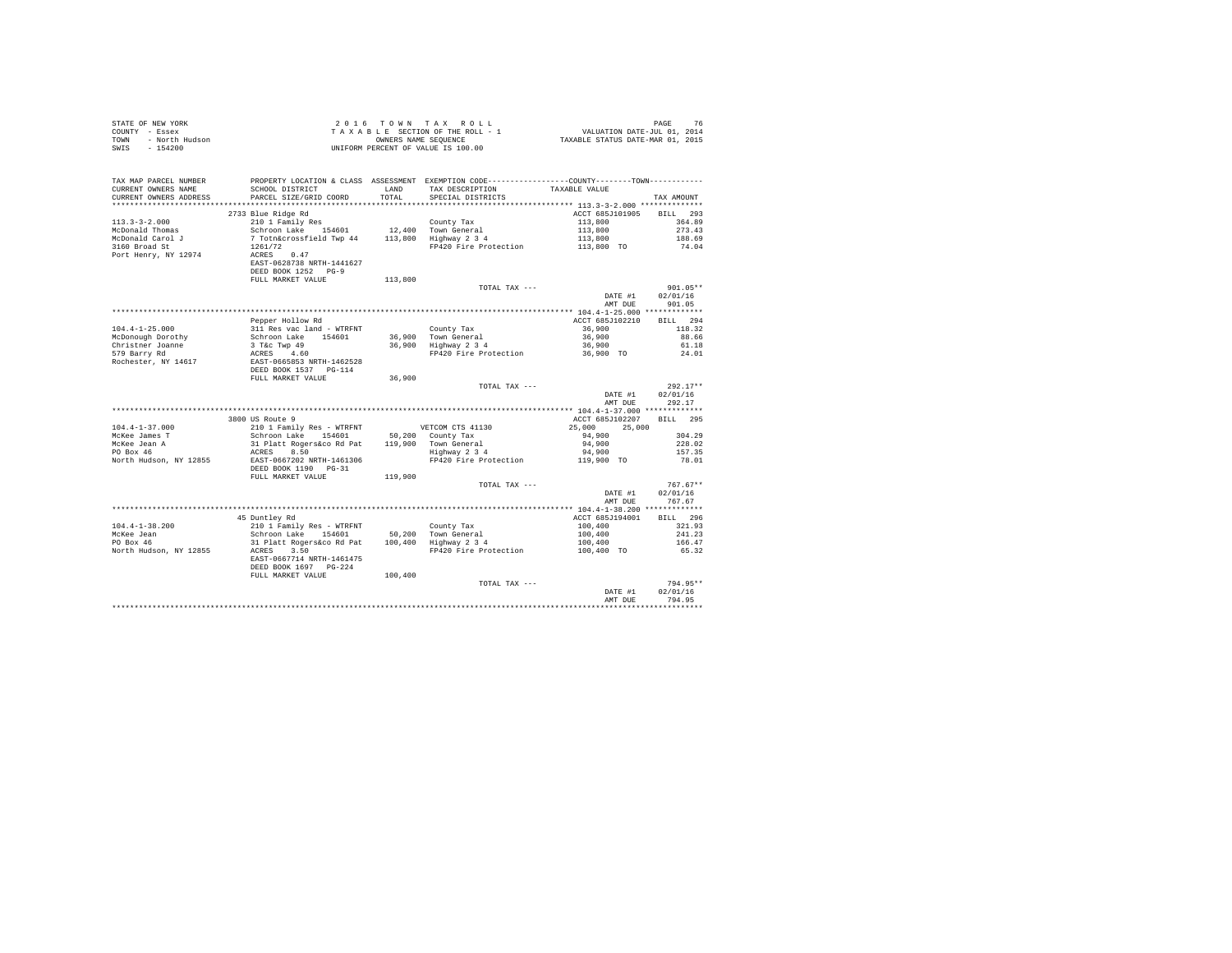| COUNTY - Essex<br>- North Hudson<br>TOWN<br>SWTS<br>$-154200$ | T A X A B L E SECTION OF THE ROLL - 1<br>UNIFORM PONNERS NAME SEQUENCE<br>UNIFORM PERCENT OF VALUE IS 100.00                                                                                                                                                                                                                                                              |         | T A X A B L E SECTION OF THE ROLL - 1 VALUATION DATE-JUL 01, 2014<br>OWNERS NAME SEQUENCE TAXABLE STATUS DATE-MAR 01, 2015                                                               |                          |                  |
|---------------------------------------------------------------|---------------------------------------------------------------------------------------------------------------------------------------------------------------------------------------------------------------------------------------------------------------------------------------------------------------------------------------------------------------------------|---------|------------------------------------------------------------------------------------------------------------------------------------------------------------------------------------------|--------------------------|------------------|
| TAX MAP PARCEL NUMBER                                         | PROPERTY LOCATION & CLASS ASSESSMENT EXEMPTION CODE---------------COUNTY-------TOWN----------                                                                                                                                                                                                                                                                             |         |                                                                                                                                                                                          |                          |                  |
| CURRENT OWNERS NAME                                           |                                                                                                                                                                                                                                                                                                                                                                           |         |                                                                                                                                                                                          | TAXABLE VALUE            |                  |
| CURRENT OWNERS ADDRESS                                        | PARCEL SIZE/GRID COORD                                                                                                                                                                                                                                                                                                                                                    |         |                                                                                                                                                                                          |                          | TAX AMOUNT       |
|                                                               |                                                                                                                                                                                                                                                                                                                                                                           |         |                                                                                                                                                                                          |                          |                  |
|                                                               | 3047 US Route 9                                                                                                                                                                                                                                                                                                                                                           |         |                                                                                                                                                                                          | ACCT 685J102810 BILL 297 |                  |
| $114.4 - 1 - 47.003$                                          |                                                                                                                                                                                                                                                                                                                                                                           |         |                                                                                                                                                                                          |                          |                  |
| McLean Kathleen                                               | 240 Rural res - WTRFNT County Tax<br>Schroon Lake 154601 50,900 Town General<br>23 Platt Rogers&co Rd Pat 108,600 Highway 2 3 4                                                                                                                                                                                                                                           |         |                                                                                                                                                                                          |                          |                  |
| 12 W Dillenbeck Dr                                            |                                                                                                                                                                                                                                                                                                                                                                           |         | County Tax<br>County Tax<br>50,900 Town General<br>108,600 108,600 260.93<br>108,600 189,000 189,000 19420 Fire Protection<br>108,600 108,600 108,600 180.06<br>20.66 108,600 108,600 10 |                          |                  |
| Guilderland, NY 12203                                         | ACRES 15.90<br>EAST-0659788 NRTH-1444263                                                                                                                                                                                                                                                                                                                                  |         |                                                                                                                                                                                          |                          |                  |
|                                                               | DEED BOOK 1691 PG-93                                                                                                                                                                                                                                                                                                                                                      |         |                                                                                                                                                                                          |                          |                  |
|                                                               | FULL MARKET VALUE                                                                                                                                                                                                                                                                                                                                                         | 108,600 |                                                                                                                                                                                          |                          |                  |
|                                                               |                                                                                                                                                                                                                                                                                                                                                                           |         | TOTAL TAX ---                                                                                                                                                                            |                          | 859.87**         |
|                                                               |                                                                                                                                                                                                                                                                                                                                                                           |         |                                                                                                                                                                                          | DATE #1                  | 02/01/16         |
|                                                               |                                                                                                                                                                                                                                                                                                                                                                           |         |                                                                                                                                                                                          | AMT DUE                  | 859.87           |
|                                                               |                                                                                                                                                                                                                                                                                                                                                                           |         |                                                                                                                                                                                          |                          |                  |
|                                                               | 3836 US Route 9                                                                                                                                                                                                                                                                                                                                                           |         |                                                                                                                                                                                          | ACCT 685J102107 BILL 298 |                  |
| $104.4 - 1 - 39.100$                                          | 312 Vac w/imprv - WTRFNT                                                                                                                                                                                                                                                                                                                                                  |         |                                                                                                                                                                                          |                          | 127.94           |
| Meehan Thomas J<br>41 Union Ave                               |                                                                                                                                                                                                                                                                                                                                                                           |         |                                                                                                                                                                                          |                          | 95.87            |
|                                                               | 31 Platt Rogers&co Rd Pat<br>1582/114 Life Estate                                                                                                                                                                                                                                                                                                                         |         |                                                                                                                                                                                          |                          | 66.16            |
| Ronkonkoma, NY 11779                                          |                                                                                                                                                                                                                                                                                                                                                                           |         |                                                                                                                                                                                          |                          | 368.30           |
|                                                               | 312 Vac w/imprv - WTRFNT<br>Schroon Lake 154601 188,500 Town General 39,900<br>31 Plant Rogers&co Rd Pat 39,900 Highway 2 3 4<br>31 Plant Rogers&co Rd Pat 39,900 Highway 2 3 4<br>39,900<br>George & Linda Meehan FP420 Fire Protectio<br>ACRES 6.30                                                                                                                     |         |                                                                                                                                                                                          |                          | 25.96            |
|                                                               | EAST-0667517 NRTH-1461792                                                                                                                                                                                                                                                                                                                                                 |         |                                                                                                                                                                                          |                          |                  |
|                                                               | DEED BOOK 1582 PG-114                                                                                                                                                                                                                                                                                                                                                     |         |                                                                                                                                                                                          |                          |                  |
|                                                               | FULL MARKET VALUE                                                                                                                                                                                                                                                                                                                                                         | 39,900  |                                                                                                                                                                                          |                          |                  |
|                                                               |                                                                                                                                                                                                                                                                                                                                                                           |         | TOTAL TAX ---                                                                                                                                                                            |                          | 684.23**         |
|                                                               |                                                                                                                                                                                                                                                                                                                                                                           |         |                                                                                                                                                                                          |                          | DATE #1 02/01/16 |
|                                                               |                                                                                                                                                                                                                                                                                                                                                                           |         |                                                                                                                                                                                          | AMT DUE                  | 684.23           |
|                                                               |                                                                                                                                                                                                                                                                                                                                                                           |         |                                                                                                                                                                                          |                          |                  |
|                                                               | $[14.2-1-13.214 \t\t 3563 US Route 9 \t\t 240 Nur1~2855 US Route 9 \t\t 2563 US Route 9 \t\t 2653 US Route 9 \t\t 277 PL15 \t\t 2825 27 PL1 Rogenical tree \t\t 2953 US Rate 154601 \t\t 200 Nrom General \t\t 2000 Hignway 2 3 4 \t\t 2563 US Rate 2625 NL27 PL1456024 \t\t 27420 Price Protection \t\t 2853 US Rate 3 \t\t 2853 US Rate 3 \t\t 2853 US Rate 3 \t\t 285$ |         |                                                                                                                                                                                          | ACCT 685J192003          | BILL 299         |
|                                                               |                                                                                                                                                                                                                                                                                                                                                                           |         |                                                                                                                                                                                          |                          | 519.44           |
|                                                               |                                                                                                                                                                                                                                                                                                                                                                           |         |                                                                                                                                                                                          |                          | 389.24           |
|                                                               |                                                                                                                                                                                                                                                                                                                                                                           |         |                                                                                                                                                                                          |                          | 268.60           |
|                                                               |                                                                                                                                                                                                                                                                                                                                                                           |         | County Tax<br>162,000<br>162,000 Town General<br>162,000<br>162,000<br>PP420 Fire Protection<br>162,000 TO<br>162,000 TO                                                                 |                          | 105.40           |
|                                                               |                                                                                                                                                                                                                                                                                                                                                                           |         |                                                                                                                                                                                          |                          |                  |
|                                                               | FULL MARKET VALUE                                                                                                                                                                                                                                                                                                                                                         | 162,000 |                                                                                                                                                                                          |                          |                  |
|                                                               |                                                                                                                                                                                                                                                                                                                                                                           |         | TOTAL TAX ---                                                                                                                                                                            |                          | $1,282.68**$     |
|                                                               |                                                                                                                                                                                                                                                                                                                                                                           |         |                                                                                                                                                                                          | DATE #1                  | 02/01/16         |
|                                                               |                                                                                                                                                                                                                                                                                                                                                                           |         |                                                                                                                                                                                          | AMT DUE                  | 1,282.68         |
|                                                               |                                                                                                                                                                                                                                                                                                                                                                           |         |                                                                                                                                                                                          |                          |                  |
|                                                               | US Route 9                                                                                                                                                                                                                                                                                                                                                                |         |                                                                                                                                                                                          | ACCT 685J183004          | BILL 300         |
|                                                               |                                                                                                                                                                                                                                                                                                                                                                           |         |                                                                                                                                                                                          |                          | 122.17           |
|                                                               |                                                                                                                                                                                                                                                                                                                                                                           |         |                                                                                                                                                                                          |                          | 91.54            |
|                                                               |                                                                                                                                                                                                                                                                                                                                                                           |         |                                                                                                                                                                                          |                          | 63.17            |
|                                                               |                                                                                                                                                                                                                                                                                                                                                                           |         |                                                                                                                                                                                          |                          | 24.79            |
|                                                               |                                                                                                                                                                                                                                                                                                                                                                           |         |                                                                                                                                                                                          |                          |                  |
|                                                               | DEED BOOK 1766 PG-4                                                                                                                                                                                                                                                                                                                                                       |         |                                                                                                                                                                                          |                          |                  |
|                                                               | FULL MARKET VALUE 38,100                                                                                                                                                                                                                                                                                                                                                  |         | TOTAL TAX ---                                                                                                                                                                            |                          | $301.67**$       |
|                                                               |                                                                                                                                                                                                                                                                                                                                                                           |         |                                                                                                                                                                                          | DATE #1                  | 02/01/16         |
|                                                               |                                                                                                                                                                                                                                                                                                                                                                           |         |                                                                                                                                                                                          | AMT DUE                  | 301.67           |
|                                                               |                                                                                                                                                                                                                                                                                                                                                                           |         |                                                                                                                                                                                          |                          |                  |

STATE OF NEW YORK  $2016$  TOWN TAX ROLL PAGE 77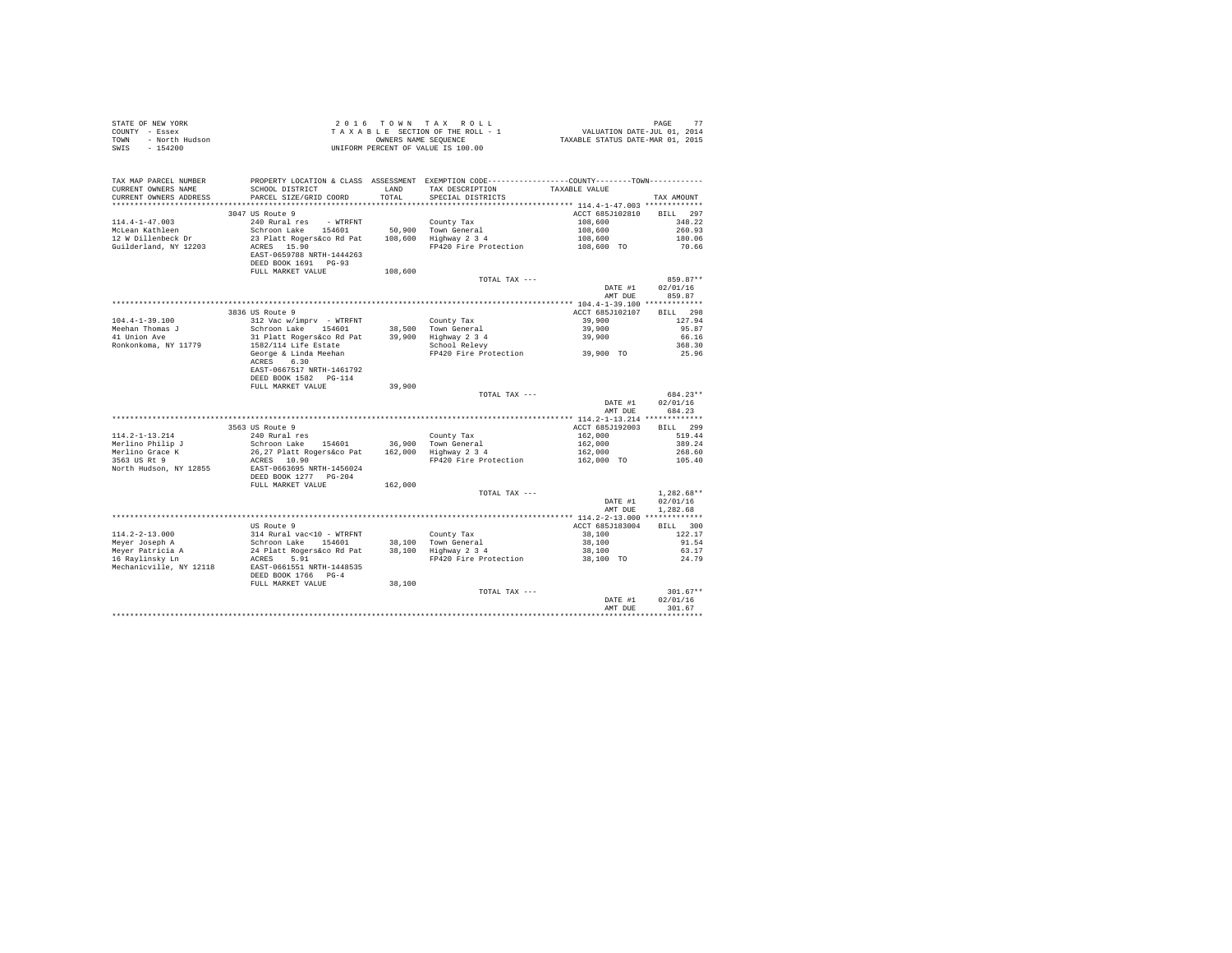| STATE OF NEW YORK |                | 2016 TOWN TAX ROLL                 |                      |  |  |                                  | PAGE                        | 78 |
|-------------------|----------------|------------------------------------|----------------------|--|--|----------------------------------|-----------------------------|----|
| COUNTY - Essex    |                | TAXABLE SECTION OF THE ROLL - 1    |                      |  |  |                                  | VALUATION DATE-JUL 01, 2014 |    |
| TOWN              | - North Hudson |                                    | OWNERS NAME SEOUENCE |  |  | TAXABLE STATUS DATE-MAR 01, 2015 |                             |    |
| SWIS              | - 154200       | UNIFORM PERCENT OF VALUE IS 100.00 |                      |  |  |                                  |                             |    |

| TAX MAP PARCEL NUMBER<br>CURRENT OWNERS NAME<br>CURRENT OWNERS ADDRESS         | PROPERTY LOCATION & CLASS ASSESSMENT EXEMPTION CODE---------------COUNTY-------TOWN----------<br>SCHOOL DISTRICT<br>PARCEL SIZE/GRID COORD | <b>T.AND</b><br>TOTAL | TAX DESCRIPTION<br>SPECIAL DISTRICTS                                 | TAXABLE VALUE                           | TAX AMOUNT                          |
|--------------------------------------------------------------------------------|--------------------------------------------------------------------------------------------------------------------------------------------|-----------------------|----------------------------------------------------------------------|-----------------------------------------|-------------------------------------|
|                                                                                | US Route 9                                                                                                                                 |                       | ************************************** 114.2-2-27.000 *************  | ACCT 685J102010                         | 301<br><b>BILL</b>                  |
| $114.2 - 2 - 27.000$<br>Meyer Joseph A<br>Kruegler Gerald F<br>16 Ravlinsky Ln | 910 Priv forest - WTRFNT<br>Schroon Lake<br>154601<br>24 Platt Rogers&co Rd Pat<br>ACRES 104.52                                            | 73,200<br>73,200      | County Tax<br>Town General<br>Highway 2 3 4<br>FP420 Fire Protection | 73,200<br>73,200<br>73,200<br>73,200 TO | 234.71<br>175.88<br>121.37<br>47.63 |
| Mechanicsville, NY 12118                                                       | EAST-0660656 NRTH-1449281<br>DEED BOOK 1273 PG-347<br>FULL MARKET VALUE                                                                    | 73,200                |                                                                      |                                         |                                     |
|                                                                                |                                                                                                                                            |                       | TOTAL TAX ---                                                        | DATE #1<br>AMT DUE                      | 579.59**<br>02/01/16<br>579.59      |
|                                                                                |                                                                                                                                            |                       |                                                                      |                                         |                                     |
| $104.4 - 1 - 75.000$                                                           | 34 Wonder View Rd<br>210 1 Family Res                                                                                                      |                       |                                                                      | ACCT 685J178517<br>153,200              | BTLL.<br>302<br>491.23              |
| Miller Wade A                                                                  | Schroon Lake<br>154601                                                                                                                     |                       | County Tax<br>28,600 Town General                                    | 153,200                                 | 368.09                              |
| Miller Patricia A                                                              | 31 Platt Rogers&co Rd Pat                                                                                                                  | 153,200               | Highway 2 3 4                                                        | 153,200                                 | 254.01                              |
| 34 Wonder View Rd<br>North Hudson, NY 12855                                    | ACRES<br>1.40 BANK1STARSG<br>EAST-0666514 NRTH-1460118<br>DEED BOOK 1492 PG-235                                                            |                       | FP420 Fire Protection                                                | 153,200 TO                              | 99.68                               |
|                                                                                | FULL MARKET VALUE                                                                                                                          | 153,200               |                                                                      |                                         |                                     |
|                                                                                |                                                                                                                                            |                       | TOTAL TAX ---                                                        |                                         | $1,213.01**$                        |
|                                                                                |                                                                                                                                            |                       |                                                                      | DATE #1                                 | 02/01/16                            |
|                                                                                |                                                                                                                                            |                       |                                                                      | AMT DUE                                 | 1,213.01                            |
|                                                                                |                                                                                                                                            |                       |                                                                      |                                         |                                     |
|                                                                                | 13 Pepper Hollow Rd                                                                                                                        |                       |                                                                      | ACCT 685J102902                         | BILL 303                            |
| $104.4 - 1 - 35.000$                                                           | 210 1 Family Res - WTRFNT                                                                                                                  |                       | County Tax                                                           | 100,700                                 | 322.89                              |
| Millman Robert L                                                               | Schroon Lake<br>154601                                                                                                                     | 49,900                | Town General                                                         | 100,700                                 | 241.95                              |
| Fucillo Joan M<br>508 Lindsay Ave                                              | 31 Platt Rogers&co Rd Pat<br>3.00<br>ACRES                                                                                                 | 100,700               | Highway 2 3 4<br>FP420 Fire Protection                               | 100,700<br>100,700 TO                   | 166.97<br>65.52                     |
| Glenville, NY 12302                                                            | EAST-0667357 NRTH-1462641<br>DEED BOOK 1360<br>$PG-223$                                                                                    |                       |                                                                      |                                         |                                     |
|                                                                                | FULL MARKET VALUE                                                                                                                          | 100,700               |                                                                      |                                         |                                     |
|                                                                                |                                                                                                                                            |                       | TOTAL TAX ---                                                        | DATE #1<br>AMT DUE                      | $797.33**$<br>02/01/16<br>797.33    |
|                                                                                |                                                                                                                                            |                       |                                                                      |                                         |                                     |
|                                                                                | 3616 US Route 9                                                                                                                            |                       |                                                                      | ACCT 685J102201                         | BTLL.<br>304                        |
| $104.4 - 2 - 14.000$                                                           | 260 Seasonal res                                                                                                                           |                       | County Tax                                                           | 39,000                                  | 125.05                              |
| Minch Jason                                                                    | Schroon Lake<br>154601                                                                                                                     | 22,500                | Town General                                                         | 39,000                                  | 93.70                               |
| Minch Ronald                                                                   | 29 Platt Rogers&co Rd Pat<br>6.38                                                                                                          | 39,000                | Highway 2 3 4<br>FP420 Fire Protection                               | 39,000                                  | 64.66                               |
| 144 Pound Ridge Rd<br>Bedford, NY 10506                                        | ACRES<br>EAST-0664882 NRTH-1456712<br>DEED BOOK 685<br>$PG-218$                                                                            |                       |                                                                      | 39,000 TO                               | 25.37                               |
|                                                                                | FULL MARKET VALUE                                                                                                                          | 39,000                |                                                                      |                                         |                                     |
|                                                                                |                                                                                                                                            |                       | TOTAL TAX ---                                                        | DATE #1<br>AMT DUE                      | $308.78**$<br>02/01/16<br>308.78    |
|                                                                                |                                                                                                                                            |                       |                                                                      |                                         |                                     |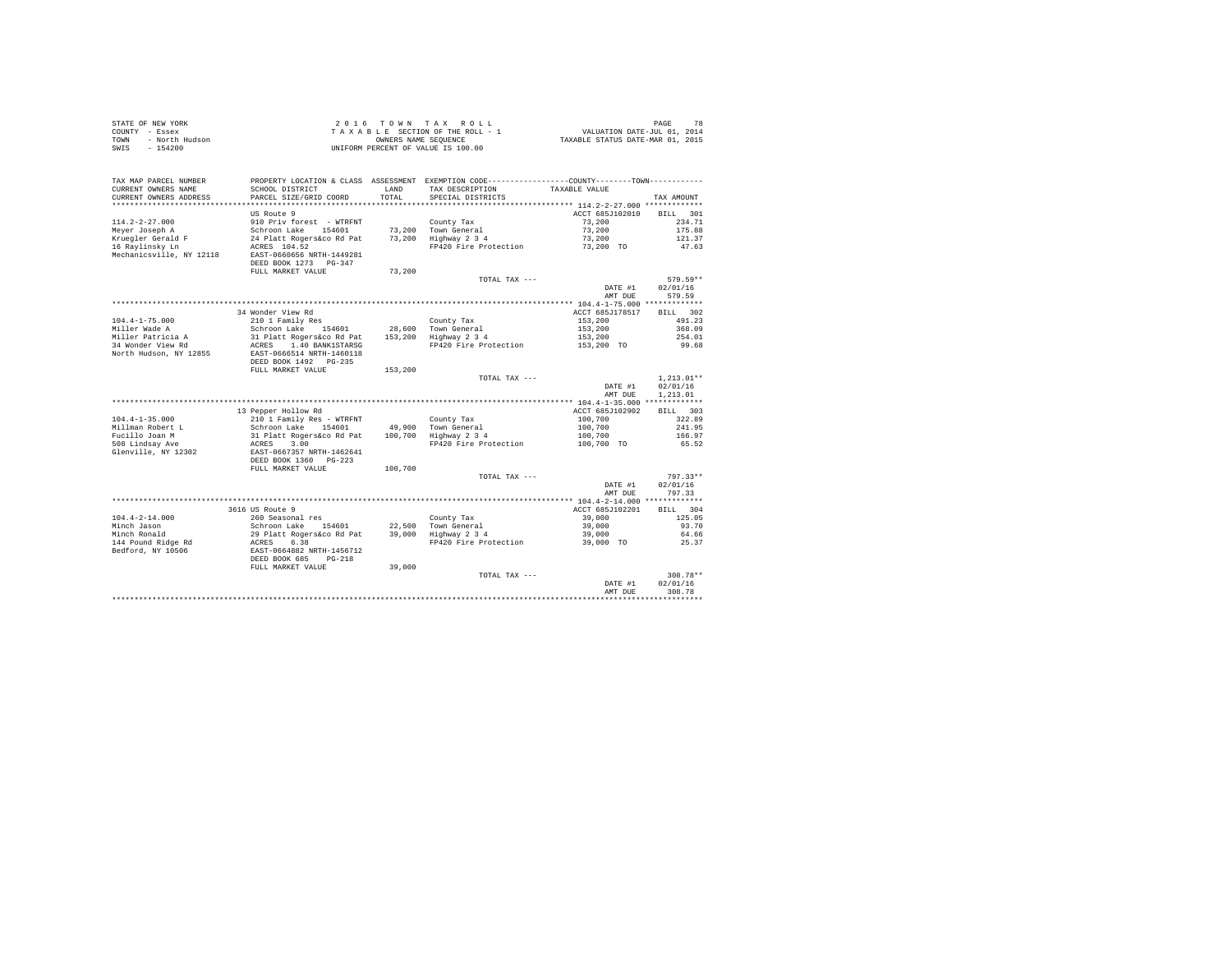| STATE OF NEW YORK      | 2016 TOWN TAX ROLL                 | PAGE                             |
|------------------------|------------------------------------|----------------------------------|
| COUNTY - Essex         | TAXABLE SECTION OF THE ROLL - 1    | VALUATION DATE-JUL 01, 2014      |
| TOWN<br>- North Hudson | OWNERS NAME SEOUENCE               | TAXABLE STATUS DATE-MAR 01, 2015 |
| - 154200<br>SWIS       | UNIFORM PERCENT OF VALUE IS 100.00 |                                  |

| <br>ACCT 685J101512<br>4010 Blue Ridge Rd<br>BILL 305<br>$125.1 - 1 - 22.000$<br>421 Restaurant<br>County Tax<br>275,000<br>881.77<br>275,000<br>275,000<br>Moore Family Real Estate LLC Schroon Lake 154601<br>229,600 Town General<br>275,000 Highway 2 3 4<br>660.74<br>PO Box 385<br>21 Platt Rogers&co Rd Pat<br>455.96<br>Keeseville, NY 12944<br>See Subaccts / Remainder<br>FP420 Fire Protection<br>275,000 TO<br>178.92<br>Of Parcel Amusement Park<br>ACRES 50.30<br>EAST-0657683 NRTH-1439595<br>DEED BOOK 1792 PG-46<br>FULL MARKET VALUE<br>275,000<br>$2,177.39**$<br>TOTAL TAX ---<br>DATE #1<br>02/01/16<br>2.177.39<br>AMT DUE<br>77 Pepper Hollow Rd<br>ACCT 685J102203<br>BILL 306<br>$104.4 - 1 - 22.000$<br>260 Seasonal res<br>44,800<br>County Tax<br>143.65<br>16,200 Town General<br>44,800 Highway 2 3 4<br>Moore Louise<br>Schroon Lake 154601<br>16,200<br>44,800<br>44,800<br>107.64<br>c/o John Richard Whyte<br>3 T&C Twp 49<br>74.28<br>44,800 TO<br>Box 61<br>FP420 Fire Protection<br>ACRES 0.60<br>29.15<br>North Hudson, NY 12855<br>EAST-0666197 NRTH-1462892<br>DEED BOOK 427 PG-010<br>FULL MARKET VALUE<br>44,800<br>$354.72**$<br>TOTAL TAX ---<br>DATE #1<br>02/01/16<br>354.72<br>AMT DUE<br>3658 US Route 9<br>ACCT 685J183002<br>BTLL 307<br>210 1 Family Res<br>$104.4 - 2 - 7.000$<br>VETWAR CTS 41120<br>15,000 15,000<br>Schroon Lake 154601 27,900 VETDIS CTS 41140<br>36,550<br>Moore Ronald J<br>36,550<br>Moore Claire B<br>29 Platt Rogers&co Rd Pat 146,200 County Tax<br>303.49<br>94,650<br>ACRES 1.00<br>PO Box 74<br>Town General<br>Highway 2 3 4<br>94,650<br>227.41<br>EAST-0665351 NRTH-1457958<br>94,650<br>North Hudson, NY 12855<br>156.93<br>DEED BOOK 1034 PG-230<br>FP420 Fire Protection<br>146,200 TO<br>95.12<br>FULL MARKET VALUE<br>146,200<br>782.95**<br>TOTAL TAX ---<br>02/01/16<br>DATE #1<br>782.95<br>AMT DUE<br>BILL 308<br>30 Nokomis Rd<br>ACCT 685J103113<br>$85.3 - 1 - 10.000$<br>260 Seasonal res<br>647.70<br>202,000<br>202,000<br>County Tax<br>Moose House Mqmnt LLC<br>Schroon Lake 154601<br>71,200 Town General<br>202,000 Highway 2 3 4<br>485.34<br>296 Ashbourne Pl<br>59 N River Head Tr<br>202,000<br>334.93<br>FP420 Fire Protection 202,000 TO 131.43<br>Columbus, OH 43209<br>Bldg 2<br>0.38<br>ACRES<br>EAST-0672987 NRTH-1490129<br>DEED BOOK 1347 PG-49<br>FULL MARKET VALUE<br>202,000<br>$1,599.40**$<br>TOTAL TAX ---<br>DATE #1<br>02/01/16<br>1,599.40<br>AMT DUE | TAX MAP PARCEL NUMBER<br>CURRENT OWNERS NAME<br>CURRENT OWNERS ADDRESS | SCHOOL DISTRICT<br>PARCEL SIZE/GRID COORD | LAND<br>TOTAL | PROPERTY LOCATION & CLASS ASSESSMENT EXEMPTION CODE---------------COUNTY-------TOWN---------<br>TAX DESCRIPTION<br>SPECIAL DISTRICTS | TAXABLE VALUE | TAX AMOUNT |
|-----------------------------------------------------------------------------------------------------------------------------------------------------------------------------------------------------------------------------------------------------------------------------------------------------------------------------------------------------------------------------------------------------------------------------------------------------------------------------------------------------------------------------------------------------------------------------------------------------------------------------------------------------------------------------------------------------------------------------------------------------------------------------------------------------------------------------------------------------------------------------------------------------------------------------------------------------------------------------------------------------------------------------------------------------------------------------------------------------------------------------------------------------------------------------------------------------------------------------------------------------------------------------------------------------------------------------------------------------------------------------------------------------------------------------------------------------------------------------------------------------------------------------------------------------------------------------------------------------------------------------------------------------------------------------------------------------------------------------------------------------------------------------------------------------------------------------------------------------------------------------------------------------------------------------------------------------------------------------------------------------------------------------------------------------------------------------------------------------------------------------------------------------------------------------------------------------------------------------------------------------------------------------------------------------------------------------------------------------------------------------------------------------------------------------------------------------------------------------------|------------------------------------------------------------------------|-------------------------------------------|---------------|--------------------------------------------------------------------------------------------------------------------------------------|---------------|------------|
|                                                                                                                                                                                                                                                                                                                                                                                                                                                                                                                                                                                                                                                                                                                                                                                                                                                                                                                                                                                                                                                                                                                                                                                                                                                                                                                                                                                                                                                                                                                                                                                                                                                                                                                                                                                                                                                                                                                                                                                                                                                                                                                                                                                                                                                                                                                                                                                                                                                                                   |                                                                        |                                           |               |                                                                                                                                      |               |            |
|                                                                                                                                                                                                                                                                                                                                                                                                                                                                                                                                                                                                                                                                                                                                                                                                                                                                                                                                                                                                                                                                                                                                                                                                                                                                                                                                                                                                                                                                                                                                                                                                                                                                                                                                                                                                                                                                                                                                                                                                                                                                                                                                                                                                                                                                                                                                                                                                                                                                                   |                                                                        |                                           |               |                                                                                                                                      |               |            |
|                                                                                                                                                                                                                                                                                                                                                                                                                                                                                                                                                                                                                                                                                                                                                                                                                                                                                                                                                                                                                                                                                                                                                                                                                                                                                                                                                                                                                                                                                                                                                                                                                                                                                                                                                                                                                                                                                                                                                                                                                                                                                                                                                                                                                                                                                                                                                                                                                                                                                   |                                                                        |                                           |               |                                                                                                                                      |               |            |
|                                                                                                                                                                                                                                                                                                                                                                                                                                                                                                                                                                                                                                                                                                                                                                                                                                                                                                                                                                                                                                                                                                                                                                                                                                                                                                                                                                                                                                                                                                                                                                                                                                                                                                                                                                                                                                                                                                                                                                                                                                                                                                                                                                                                                                                                                                                                                                                                                                                                                   |                                                                        |                                           |               |                                                                                                                                      |               |            |
|                                                                                                                                                                                                                                                                                                                                                                                                                                                                                                                                                                                                                                                                                                                                                                                                                                                                                                                                                                                                                                                                                                                                                                                                                                                                                                                                                                                                                                                                                                                                                                                                                                                                                                                                                                                                                                                                                                                                                                                                                                                                                                                                                                                                                                                                                                                                                                                                                                                                                   |                                                                        |                                           |               |                                                                                                                                      |               |            |
|                                                                                                                                                                                                                                                                                                                                                                                                                                                                                                                                                                                                                                                                                                                                                                                                                                                                                                                                                                                                                                                                                                                                                                                                                                                                                                                                                                                                                                                                                                                                                                                                                                                                                                                                                                                                                                                                                                                                                                                                                                                                                                                                                                                                                                                                                                                                                                                                                                                                                   |                                                                        |                                           |               |                                                                                                                                      |               |            |
|                                                                                                                                                                                                                                                                                                                                                                                                                                                                                                                                                                                                                                                                                                                                                                                                                                                                                                                                                                                                                                                                                                                                                                                                                                                                                                                                                                                                                                                                                                                                                                                                                                                                                                                                                                                                                                                                                                                                                                                                                                                                                                                                                                                                                                                                                                                                                                                                                                                                                   |                                                                        |                                           |               |                                                                                                                                      |               |            |
|                                                                                                                                                                                                                                                                                                                                                                                                                                                                                                                                                                                                                                                                                                                                                                                                                                                                                                                                                                                                                                                                                                                                                                                                                                                                                                                                                                                                                                                                                                                                                                                                                                                                                                                                                                                                                                                                                                                                                                                                                                                                                                                                                                                                                                                                                                                                                                                                                                                                                   |                                                                        |                                           |               |                                                                                                                                      |               |            |
|                                                                                                                                                                                                                                                                                                                                                                                                                                                                                                                                                                                                                                                                                                                                                                                                                                                                                                                                                                                                                                                                                                                                                                                                                                                                                                                                                                                                                                                                                                                                                                                                                                                                                                                                                                                                                                                                                                                                                                                                                                                                                                                                                                                                                                                                                                                                                                                                                                                                                   |                                                                        |                                           |               |                                                                                                                                      |               |            |
|                                                                                                                                                                                                                                                                                                                                                                                                                                                                                                                                                                                                                                                                                                                                                                                                                                                                                                                                                                                                                                                                                                                                                                                                                                                                                                                                                                                                                                                                                                                                                                                                                                                                                                                                                                                                                                                                                                                                                                                                                                                                                                                                                                                                                                                                                                                                                                                                                                                                                   |                                                                        |                                           |               |                                                                                                                                      |               |            |
|                                                                                                                                                                                                                                                                                                                                                                                                                                                                                                                                                                                                                                                                                                                                                                                                                                                                                                                                                                                                                                                                                                                                                                                                                                                                                                                                                                                                                                                                                                                                                                                                                                                                                                                                                                                                                                                                                                                                                                                                                                                                                                                                                                                                                                                                                                                                                                                                                                                                                   |                                                                        |                                           |               |                                                                                                                                      |               |            |
|                                                                                                                                                                                                                                                                                                                                                                                                                                                                                                                                                                                                                                                                                                                                                                                                                                                                                                                                                                                                                                                                                                                                                                                                                                                                                                                                                                                                                                                                                                                                                                                                                                                                                                                                                                                                                                                                                                                                                                                                                                                                                                                                                                                                                                                                                                                                                                                                                                                                                   |                                                                        |                                           |               |                                                                                                                                      |               |            |
|                                                                                                                                                                                                                                                                                                                                                                                                                                                                                                                                                                                                                                                                                                                                                                                                                                                                                                                                                                                                                                                                                                                                                                                                                                                                                                                                                                                                                                                                                                                                                                                                                                                                                                                                                                                                                                                                                                                                                                                                                                                                                                                                                                                                                                                                                                                                                                                                                                                                                   |                                                                        |                                           |               |                                                                                                                                      |               |            |
|                                                                                                                                                                                                                                                                                                                                                                                                                                                                                                                                                                                                                                                                                                                                                                                                                                                                                                                                                                                                                                                                                                                                                                                                                                                                                                                                                                                                                                                                                                                                                                                                                                                                                                                                                                                                                                                                                                                                                                                                                                                                                                                                                                                                                                                                                                                                                                                                                                                                                   |                                                                        |                                           |               |                                                                                                                                      |               |            |
|                                                                                                                                                                                                                                                                                                                                                                                                                                                                                                                                                                                                                                                                                                                                                                                                                                                                                                                                                                                                                                                                                                                                                                                                                                                                                                                                                                                                                                                                                                                                                                                                                                                                                                                                                                                                                                                                                                                                                                                                                                                                                                                                                                                                                                                                                                                                                                                                                                                                                   |                                                                        |                                           |               |                                                                                                                                      |               |            |
|                                                                                                                                                                                                                                                                                                                                                                                                                                                                                                                                                                                                                                                                                                                                                                                                                                                                                                                                                                                                                                                                                                                                                                                                                                                                                                                                                                                                                                                                                                                                                                                                                                                                                                                                                                                                                                                                                                                                                                                                                                                                                                                                                                                                                                                                                                                                                                                                                                                                                   |                                                                        |                                           |               |                                                                                                                                      |               |            |
|                                                                                                                                                                                                                                                                                                                                                                                                                                                                                                                                                                                                                                                                                                                                                                                                                                                                                                                                                                                                                                                                                                                                                                                                                                                                                                                                                                                                                                                                                                                                                                                                                                                                                                                                                                                                                                                                                                                                                                                                                                                                                                                                                                                                                                                                                                                                                                                                                                                                                   |                                                                        |                                           |               |                                                                                                                                      |               |            |
|                                                                                                                                                                                                                                                                                                                                                                                                                                                                                                                                                                                                                                                                                                                                                                                                                                                                                                                                                                                                                                                                                                                                                                                                                                                                                                                                                                                                                                                                                                                                                                                                                                                                                                                                                                                                                                                                                                                                                                                                                                                                                                                                                                                                                                                                                                                                                                                                                                                                                   |                                                                        |                                           |               |                                                                                                                                      |               |            |
|                                                                                                                                                                                                                                                                                                                                                                                                                                                                                                                                                                                                                                                                                                                                                                                                                                                                                                                                                                                                                                                                                                                                                                                                                                                                                                                                                                                                                                                                                                                                                                                                                                                                                                                                                                                                                                                                                                                                                                                                                                                                                                                                                                                                                                                                                                                                                                                                                                                                                   |                                                                        |                                           |               |                                                                                                                                      |               |            |
|                                                                                                                                                                                                                                                                                                                                                                                                                                                                                                                                                                                                                                                                                                                                                                                                                                                                                                                                                                                                                                                                                                                                                                                                                                                                                                                                                                                                                                                                                                                                                                                                                                                                                                                                                                                                                                                                                                                                                                                                                                                                                                                                                                                                                                                                                                                                                                                                                                                                                   |                                                                        |                                           |               |                                                                                                                                      |               |            |
|                                                                                                                                                                                                                                                                                                                                                                                                                                                                                                                                                                                                                                                                                                                                                                                                                                                                                                                                                                                                                                                                                                                                                                                                                                                                                                                                                                                                                                                                                                                                                                                                                                                                                                                                                                                                                                                                                                                                                                                                                                                                                                                                                                                                                                                                                                                                                                                                                                                                                   |                                                                        |                                           |               |                                                                                                                                      |               |            |
|                                                                                                                                                                                                                                                                                                                                                                                                                                                                                                                                                                                                                                                                                                                                                                                                                                                                                                                                                                                                                                                                                                                                                                                                                                                                                                                                                                                                                                                                                                                                                                                                                                                                                                                                                                                                                                                                                                                                                                                                                                                                                                                                                                                                                                                                                                                                                                                                                                                                                   |                                                                        |                                           |               |                                                                                                                                      |               |            |
|                                                                                                                                                                                                                                                                                                                                                                                                                                                                                                                                                                                                                                                                                                                                                                                                                                                                                                                                                                                                                                                                                                                                                                                                                                                                                                                                                                                                                                                                                                                                                                                                                                                                                                                                                                                                                                                                                                                                                                                                                                                                                                                                                                                                                                                                                                                                                                                                                                                                                   |                                                                        |                                           |               |                                                                                                                                      |               |            |
|                                                                                                                                                                                                                                                                                                                                                                                                                                                                                                                                                                                                                                                                                                                                                                                                                                                                                                                                                                                                                                                                                                                                                                                                                                                                                                                                                                                                                                                                                                                                                                                                                                                                                                                                                                                                                                                                                                                                                                                                                                                                                                                                                                                                                                                                                                                                                                                                                                                                                   |                                                                        |                                           |               |                                                                                                                                      |               |            |
|                                                                                                                                                                                                                                                                                                                                                                                                                                                                                                                                                                                                                                                                                                                                                                                                                                                                                                                                                                                                                                                                                                                                                                                                                                                                                                                                                                                                                                                                                                                                                                                                                                                                                                                                                                                                                                                                                                                                                                                                                                                                                                                                                                                                                                                                                                                                                                                                                                                                                   |                                                                        |                                           |               |                                                                                                                                      |               |            |
|                                                                                                                                                                                                                                                                                                                                                                                                                                                                                                                                                                                                                                                                                                                                                                                                                                                                                                                                                                                                                                                                                                                                                                                                                                                                                                                                                                                                                                                                                                                                                                                                                                                                                                                                                                                                                                                                                                                                                                                                                                                                                                                                                                                                                                                                                                                                                                                                                                                                                   |                                                                        |                                           |               |                                                                                                                                      |               |            |
|                                                                                                                                                                                                                                                                                                                                                                                                                                                                                                                                                                                                                                                                                                                                                                                                                                                                                                                                                                                                                                                                                                                                                                                                                                                                                                                                                                                                                                                                                                                                                                                                                                                                                                                                                                                                                                                                                                                                                                                                                                                                                                                                                                                                                                                                                                                                                                                                                                                                                   |                                                                        |                                           |               |                                                                                                                                      |               |            |
|                                                                                                                                                                                                                                                                                                                                                                                                                                                                                                                                                                                                                                                                                                                                                                                                                                                                                                                                                                                                                                                                                                                                                                                                                                                                                                                                                                                                                                                                                                                                                                                                                                                                                                                                                                                                                                                                                                                                                                                                                                                                                                                                                                                                                                                                                                                                                                                                                                                                                   |                                                                        |                                           |               |                                                                                                                                      |               |            |
|                                                                                                                                                                                                                                                                                                                                                                                                                                                                                                                                                                                                                                                                                                                                                                                                                                                                                                                                                                                                                                                                                                                                                                                                                                                                                                                                                                                                                                                                                                                                                                                                                                                                                                                                                                                                                                                                                                                                                                                                                                                                                                                                                                                                                                                                                                                                                                                                                                                                                   |                                                                        |                                           |               |                                                                                                                                      |               |            |
|                                                                                                                                                                                                                                                                                                                                                                                                                                                                                                                                                                                                                                                                                                                                                                                                                                                                                                                                                                                                                                                                                                                                                                                                                                                                                                                                                                                                                                                                                                                                                                                                                                                                                                                                                                                                                                                                                                                                                                                                                                                                                                                                                                                                                                                                                                                                                                                                                                                                                   |                                                                        |                                           |               |                                                                                                                                      |               |            |
|                                                                                                                                                                                                                                                                                                                                                                                                                                                                                                                                                                                                                                                                                                                                                                                                                                                                                                                                                                                                                                                                                                                                                                                                                                                                                                                                                                                                                                                                                                                                                                                                                                                                                                                                                                                                                                                                                                                                                                                                                                                                                                                                                                                                                                                                                                                                                                                                                                                                                   |                                                                        |                                           |               |                                                                                                                                      |               |            |
|                                                                                                                                                                                                                                                                                                                                                                                                                                                                                                                                                                                                                                                                                                                                                                                                                                                                                                                                                                                                                                                                                                                                                                                                                                                                                                                                                                                                                                                                                                                                                                                                                                                                                                                                                                                                                                                                                                                                                                                                                                                                                                                                                                                                                                                                                                                                                                                                                                                                                   |                                                                        |                                           |               |                                                                                                                                      |               |            |
|                                                                                                                                                                                                                                                                                                                                                                                                                                                                                                                                                                                                                                                                                                                                                                                                                                                                                                                                                                                                                                                                                                                                                                                                                                                                                                                                                                                                                                                                                                                                                                                                                                                                                                                                                                                                                                                                                                                                                                                                                                                                                                                                                                                                                                                                                                                                                                                                                                                                                   |                                                                        |                                           |               |                                                                                                                                      |               |            |
|                                                                                                                                                                                                                                                                                                                                                                                                                                                                                                                                                                                                                                                                                                                                                                                                                                                                                                                                                                                                                                                                                                                                                                                                                                                                                                                                                                                                                                                                                                                                                                                                                                                                                                                                                                                                                                                                                                                                                                                                                                                                                                                                                                                                                                                                                                                                                                                                                                                                                   |                                                                        |                                           |               |                                                                                                                                      |               |            |
|                                                                                                                                                                                                                                                                                                                                                                                                                                                                                                                                                                                                                                                                                                                                                                                                                                                                                                                                                                                                                                                                                                                                                                                                                                                                                                                                                                                                                                                                                                                                                                                                                                                                                                                                                                                                                                                                                                                                                                                                                                                                                                                                                                                                                                                                                                                                                                                                                                                                                   |                                                                        |                                           |               |                                                                                                                                      |               |            |
|                                                                                                                                                                                                                                                                                                                                                                                                                                                                                                                                                                                                                                                                                                                                                                                                                                                                                                                                                                                                                                                                                                                                                                                                                                                                                                                                                                                                                                                                                                                                                                                                                                                                                                                                                                                                                                                                                                                                                                                                                                                                                                                                                                                                                                                                                                                                                                                                                                                                                   |                                                                        |                                           |               |                                                                                                                                      |               |            |
|                                                                                                                                                                                                                                                                                                                                                                                                                                                                                                                                                                                                                                                                                                                                                                                                                                                                                                                                                                                                                                                                                                                                                                                                                                                                                                                                                                                                                                                                                                                                                                                                                                                                                                                                                                                                                                                                                                                                                                                                                                                                                                                                                                                                                                                                                                                                                                                                                                                                                   |                                                                        |                                           |               |                                                                                                                                      |               |            |
|                                                                                                                                                                                                                                                                                                                                                                                                                                                                                                                                                                                                                                                                                                                                                                                                                                                                                                                                                                                                                                                                                                                                                                                                                                                                                                                                                                                                                                                                                                                                                                                                                                                                                                                                                                                                                                                                                                                                                                                                                                                                                                                                                                                                                                                                                                                                                                                                                                                                                   |                                                                        |                                           |               |                                                                                                                                      |               |            |
|                                                                                                                                                                                                                                                                                                                                                                                                                                                                                                                                                                                                                                                                                                                                                                                                                                                                                                                                                                                                                                                                                                                                                                                                                                                                                                                                                                                                                                                                                                                                                                                                                                                                                                                                                                                                                                                                                                                                                                                                                                                                                                                                                                                                                                                                                                                                                                                                                                                                                   |                                                                        |                                           |               |                                                                                                                                      |               |            |
|                                                                                                                                                                                                                                                                                                                                                                                                                                                                                                                                                                                                                                                                                                                                                                                                                                                                                                                                                                                                                                                                                                                                                                                                                                                                                                                                                                                                                                                                                                                                                                                                                                                                                                                                                                                                                                                                                                                                                                                                                                                                                                                                                                                                                                                                                                                                                                                                                                                                                   |                                                                        |                                           |               |                                                                                                                                      |               |            |
|                                                                                                                                                                                                                                                                                                                                                                                                                                                                                                                                                                                                                                                                                                                                                                                                                                                                                                                                                                                                                                                                                                                                                                                                                                                                                                                                                                                                                                                                                                                                                                                                                                                                                                                                                                                                                                                                                                                                                                                                                                                                                                                                                                                                                                                                                                                                                                                                                                                                                   |                                                                        |                                           |               |                                                                                                                                      |               |            |
|                                                                                                                                                                                                                                                                                                                                                                                                                                                                                                                                                                                                                                                                                                                                                                                                                                                                                                                                                                                                                                                                                                                                                                                                                                                                                                                                                                                                                                                                                                                                                                                                                                                                                                                                                                                                                                                                                                                                                                                                                                                                                                                                                                                                                                                                                                                                                                                                                                                                                   |                                                                        |                                           |               |                                                                                                                                      |               |            |
|                                                                                                                                                                                                                                                                                                                                                                                                                                                                                                                                                                                                                                                                                                                                                                                                                                                                                                                                                                                                                                                                                                                                                                                                                                                                                                                                                                                                                                                                                                                                                                                                                                                                                                                                                                                                                                                                                                                                                                                                                                                                                                                                                                                                                                                                                                                                                                                                                                                                                   |                                                                        |                                           |               |                                                                                                                                      |               |            |
|                                                                                                                                                                                                                                                                                                                                                                                                                                                                                                                                                                                                                                                                                                                                                                                                                                                                                                                                                                                                                                                                                                                                                                                                                                                                                                                                                                                                                                                                                                                                                                                                                                                                                                                                                                                                                                                                                                                                                                                                                                                                                                                                                                                                                                                                                                                                                                                                                                                                                   |                                                                        |                                           |               |                                                                                                                                      |               |            |
|                                                                                                                                                                                                                                                                                                                                                                                                                                                                                                                                                                                                                                                                                                                                                                                                                                                                                                                                                                                                                                                                                                                                                                                                                                                                                                                                                                                                                                                                                                                                                                                                                                                                                                                                                                                                                                                                                                                                                                                                                                                                                                                                                                                                                                                                                                                                                                                                                                                                                   |                                                                        |                                           |               |                                                                                                                                      |               |            |
|                                                                                                                                                                                                                                                                                                                                                                                                                                                                                                                                                                                                                                                                                                                                                                                                                                                                                                                                                                                                                                                                                                                                                                                                                                                                                                                                                                                                                                                                                                                                                                                                                                                                                                                                                                                                                                                                                                                                                                                                                                                                                                                                                                                                                                                                                                                                                                                                                                                                                   |                                                                        |                                           |               |                                                                                                                                      |               |            |
|                                                                                                                                                                                                                                                                                                                                                                                                                                                                                                                                                                                                                                                                                                                                                                                                                                                                                                                                                                                                                                                                                                                                                                                                                                                                                                                                                                                                                                                                                                                                                                                                                                                                                                                                                                                                                                                                                                                                                                                                                                                                                                                                                                                                                                                                                                                                                                                                                                                                                   |                                                                        |                                           |               |                                                                                                                                      |               |            |
|                                                                                                                                                                                                                                                                                                                                                                                                                                                                                                                                                                                                                                                                                                                                                                                                                                                                                                                                                                                                                                                                                                                                                                                                                                                                                                                                                                                                                                                                                                                                                                                                                                                                                                                                                                                                                                                                                                                                                                                                                                                                                                                                                                                                                                                                                                                                                                                                                                                                                   |                                                                        |                                           |               |                                                                                                                                      |               |            |
|                                                                                                                                                                                                                                                                                                                                                                                                                                                                                                                                                                                                                                                                                                                                                                                                                                                                                                                                                                                                                                                                                                                                                                                                                                                                                                                                                                                                                                                                                                                                                                                                                                                                                                                                                                                                                                                                                                                                                                                                                                                                                                                                                                                                                                                                                                                                                                                                                                                                                   |                                                                        |                                           |               |                                                                                                                                      |               |            |
|                                                                                                                                                                                                                                                                                                                                                                                                                                                                                                                                                                                                                                                                                                                                                                                                                                                                                                                                                                                                                                                                                                                                                                                                                                                                                                                                                                                                                                                                                                                                                                                                                                                                                                                                                                                                                                                                                                                                                                                                                                                                                                                                                                                                                                                                                                                                                                                                                                                                                   |                                                                        |                                           |               |                                                                                                                                      |               |            |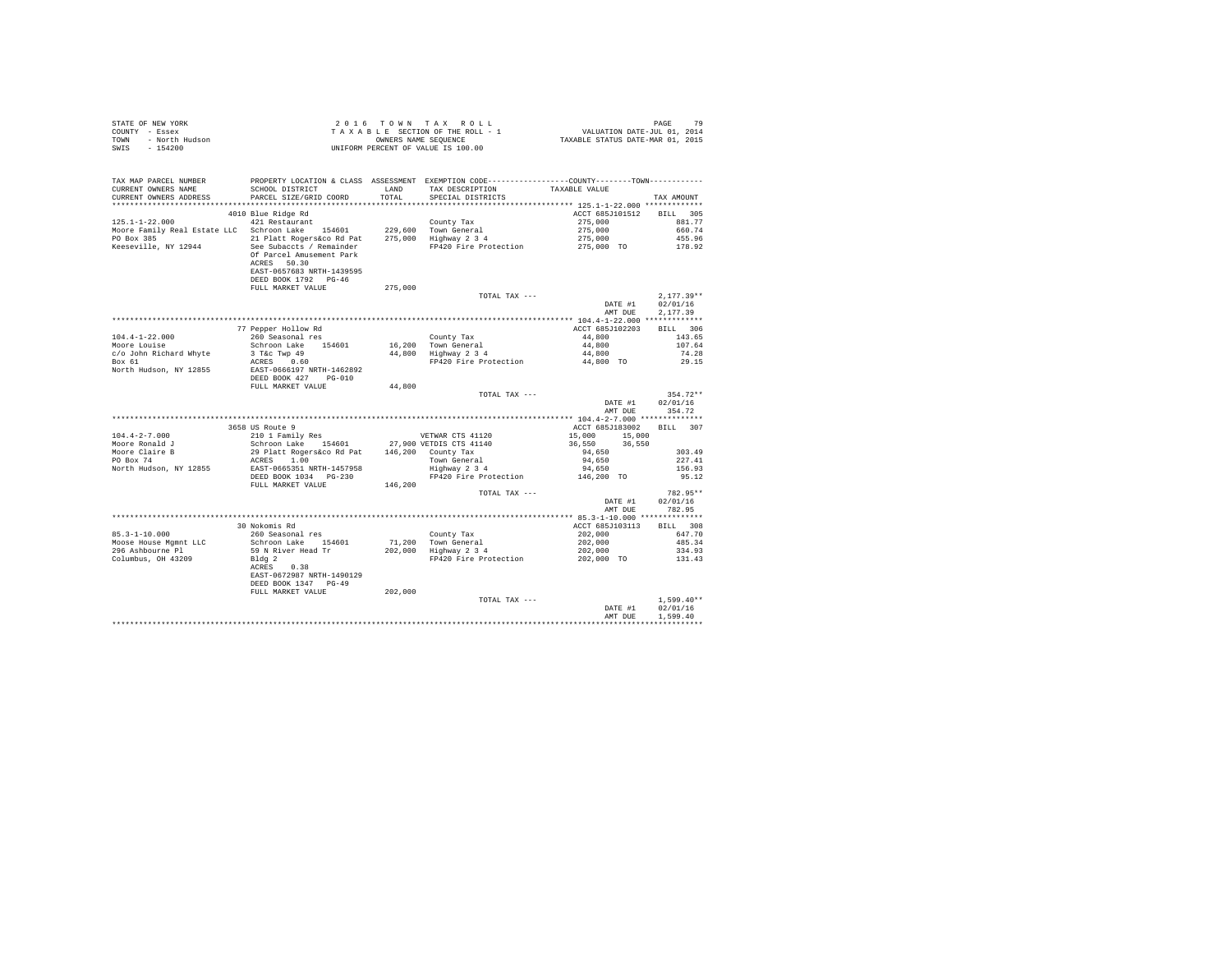| COUNTY - Essex<br>COUNTY - Essex<br>TOWN - North Hudson<br>SWIS - 154200 |                                                         |         | 2016 TOWN TAX ROLL<br>$\begin{tabular}{lcccc} 2 & 0 & 1 & 6 & T & 0 & W & T & A & X & R & O & L \\ T & A & X & A & B & E & E & T & I & W & W & D & D \\ T & B & E & S & E & T & I & W & W & F & F & F \\ OW18128 & Y & Y & Y & Y & Y & Y & Y & Y \\ OW18128 & Y & Y & Y & Y & Y & Y & Y \\ OW18128 & Y & Y & Y & Y & Y & Y & Y \\ \end{tabular} \label{eq:2.10}$<br>UNIFORM PERCENT OF VALUE IS 100.00 |                     | PAGE<br>80     |
|--------------------------------------------------------------------------|---------------------------------------------------------|---------|--------------------------------------------------------------------------------------------------------------------------------------------------------------------------------------------------------------------------------------------------------------------------------------------------------------------------------------------------------------------------------------------------------|---------------------|----------------|
| TAX MAP PARCEL NUMBER<br>CURRENT OWNERS NAME                             | SCHOOL DISTRICT                                         | LAND    | PROPERTY LOCATION & CLASS ASSESSMENT EXEMPTION CODE---------------COUNTY-------TOWN---------<br>TAX DESCRIPTION                                                                                                                                                                                                                                                                                        | TAXABLE VALUE       |                |
| CURRENT OWNERS ADDRESS                                                   | PARCEL SIZE/GRID COORD                                  | TOTAL.  | SPECIAL DISTRICTS                                                                                                                                                                                                                                                                                                                                                                                      |                     | TAX AMOUNT     |
|                                                                          |                                                         |         |                                                                                                                                                                                                                                                                                                                                                                                                        |                     |                |
|                                                                          | Ensign Pond Rd                                          |         |                                                                                                                                                                                                                                                                                                                                                                                                        | ACCT 685J102204     | RTT.T. 309     |
| $105. - 1 - 53.100$                                                      | 322 Rural vac>10                                        |         | County Tax                                                                                                                                                                                                                                                                                                                                                                                             | 49,400              | 158.40         |
| Moreo Thomas                                                             |                                                         |         | 49,400 Town General                                                                                                                                                                                                                                                                                                                                                                                    | 49,400              | 118.69         |
| Moreo Louise                                                             |                                                         |         | 49,400 Highway 2 3 4                                                                                                                                                                                                                                                                                                                                                                                   | 49,400              | 81.91          |
| c/o Philip Pascucci                                                      | Schroon Lake 154601<br>204 Paradox Tract<br>ACRES 45.00 |         | FP420 Fire Protection                                                                                                                                                                                                                                                                                                                                                                                  | 49,400 TO           | 32.14          |
| 206 Ranchlands                                                           | EAST-0673509 NRTH-1455233                               |         |                                                                                                                                                                                                                                                                                                                                                                                                        |                     |                |
| Bushkill, PA 18324                                                       | DEED BOOK 490 PG-36                                     |         |                                                                                                                                                                                                                                                                                                                                                                                                        |                     |                |
|                                                                          | FULL MARKET VALUE                                       | 49,400  | TOTAL TAX ---                                                                                                                                                                                                                                                                                                                                                                                          |                     | $391.14**$     |
|                                                                          |                                                         |         |                                                                                                                                                                                                                                                                                                                                                                                                        | DATE #1             | 02/01/16       |
|                                                                          |                                                         |         |                                                                                                                                                                                                                                                                                                                                                                                                        | AMT DUE             | 391.14         |
|                                                                          |                                                         |         |                                                                                                                                                                                                                                                                                                                                                                                                        |                     |                |
|                                                                          | 3403 US Route 9                                         |         |                                                                                                                                                                                                                                                                                                                                                                                                        | ACCT 685L101613     | BTLL 310       |
| $114.2 - 1 - 36.000$                                                     | 210 1 Family Res - WTRFNT                               |         | County Tax                                                                                                                                                                                                                                                                                                                                                                                             | 115,200             | 369.38         |
| Morgan Donald                                                            | Schroon Lake 154601                                     |         | 49.200 Town General                                                                                                                                                                                                                                                                                                                                                                                    | 115,200             | 276.79         |
| Morgan Celanire                                                          | 25 Platt Rogers&co Rd Pat 115,200 Highway 2 3 4         |         |                                                                                                                                                                                                                                                                                                                                                                                                        | 115,200             | 191.01         |
| 1130 F Morden Blush Ln                                                   | ACRES 2.35                                              |         | FP420 Fire Protection                                                                                                                                                                                                                                                                                                                                                                                  | 115,200 TO          | 74.95          |
| Webster, NY 14580                                                        | EAST-0661832 NRTH-1452572<br>DEED BOOK 807 PG-148       |         |                                                                                                                                                                                                                                                                                                                                                                                                        |                     |                |
| PRIOR OWNER ON 3/01/2015 FULL MARKET VALUE<br>Morgan Donald              |                                                         | 115,200 |                                                                                                                                                                                                                                                                                                                                                                                                        |                     |                |
|                                                                          |                                                         |         | TOTAL TAX ---                                                                                                                                                                                                                                                                                                                                                                                          |                     | $912.13**$     |
|                                                                          |                                                         |         |                                                                                                                                                                                                                                                                                                                                                                                                        | DATE #1             | 02/01/16       |
|                                                                          |                                                         |         |                                                                                                                                                                                                                                                                                                                                                                                                        | AMT DUE             | 912.13         |
|                                                                          |                                                         |         |                                                                                                                                                                                                                                                                                                                                                                                                        |                     |                |
|                                                                          | US Route 9                                              |         |                                                                                                                                                                                                                                                                                                                                                                                                        | ACCT 685J102513     | BILL 311       |
| $104.4 - 1 - 6.000$                                                      | 910 Priv forest - WTRFNT                                |         | County Tax                                                                                                                                                                                                                                                                                                                                                                                             | 44,400              | 142.37         |
| Morissey Patrick C                                                       | Schroon Lake 154601                                     |         | 44.400 Town General                                                                                                                                                                                                                                                                                                                                                                                    | 44,400              | 106.68         |
| 3763 US Rt 9<br>North Hudson, NY 12855                                   | 3 T&C Twp 49<br>ACRES 63.48                             |         | 44,400 Highway 2 3 4<br>FP420 Fire Protection                                                                                                                                                                                                                                                                                                                                                          | 44,400<br>44,400 TO | 73.62<br>28.89 |
|                                                                          | EAST-0663851 NRTH-1460668<br>DEED BOOK 1697 PG-217      |         |                                                                                                                                                                                                                                                                                                                                                                                                        |                     |                |
|                                                                          | FULL MARKET VALUE                                       | 44,400  |                                                                                                                                                                                                                                                                                                                                                                                                        |                     |                |
|                                                                          |                                                         |         | TOTAL TAX ---                                                                                                                                                                                                                                                                                                                                                                                          |                     | 351.56**       |
|                                                                          |                                                         |         |                                                                                                                                                                                                                                                                                                                                                                                                        | DATE #1             | 02/01/16       |
|                                                                          |                                                         |         |                                                                                                                                                                                                                                                                                                                                                                                                        | AMT DUE             | 351.56         |
|                                                                          |                                                         |         |                                                                                                                                                                                                                                                                                                                                                                                                        |                     |                |
|                                                                          | 3763 US Route 9                                         |         |                                                                                                                                                                                                                                                                                                                                                                                                        | ACCT 685J102512     | BILL 312       |
| $104.4 - 1 - 81.002$                                                     | 240 Rural res                                           |         | County Tax                                                                                                                                                                                                                                                                                                                                                                                             | 125,700             | 403.05         |
| Morissey Patrick C                                                       | Schroon Lake 154601 72,500 Town General                 |         |                                                                                                                                                                                                                                                                                                                                                                                                        | 125,700             | 302.02         |
| 3763 US Rt 9                                                             | 30 31 Platt Rogers&co Pat                               |         | 125,700 Highway 2 3 4                                                                                                                                                                                                                                                                                                                                                                                  | 125,700             | 208.42         |
| North Hudson, NY 12855                                                   | ACRES 66.60                                             |         | FP420 Fire Protection                                                                                                                                                                                                                                                                                                                                                                                  | 125,700 TO          | 81.78          |
|                                                                          | EAST-0665340 NRTH-1460357                               |         |                                                                                                                                                                                                                                                                                                                                                                                                        |                     |                |
|                                                                          | DEED BOOK 1697 PG-217                                   |         |                                                                                                                                                                                                                                                                                                                                                                                                        |                     |                |
|                                                                          | FULL MARKET VALUE                                       | 125,700 |                                                                                                                                                                                                                                                                                                                                                                                                        |                     |                |
|                                                                          |                                                         |         | TOTAL TAX ---                                                                                                                                                                                                                                                                                                                                                                                          |                     | $995.27**$     |
|                                                                          |                                                         |         |                                                                                                                                                                                                                                                                                                                                                                                                        | DATE #1             | 02/01/16       |
|                                                                          |                                                         |         |                                                                                                                                                                                                                                                                                                                                                                                                        | AMT DUE             | 995.27         |
|                                                                          |                                                         |         |                                                                                                                                                                                                                                                                                                                                                                                                        |                     |                |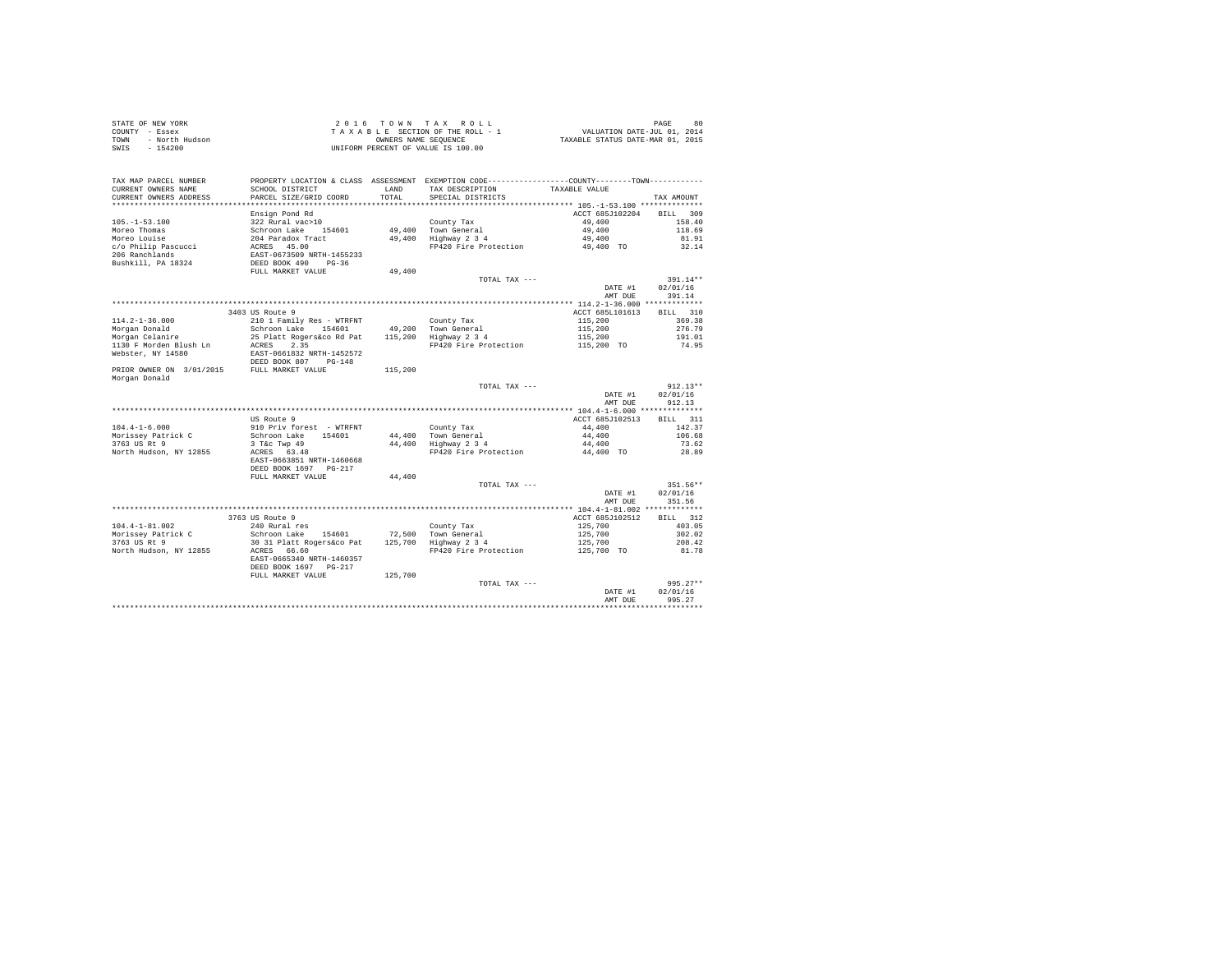| STATE OF NEW YORK      | 2016 TOWN TAX ROLL                 | 81<br>PAGE                       |
|------------------------|------------------------------------|----------------------------------|
| COUNTY - Essex         | TAXABLE SECTION OF THE ROLL - 1    | VALUATION DATE-JUL 01, 2014      |
| TOWN<br>- North Hudson | OWNERS NAME SEOUENCE               | TAXABLE STATUS DATE-MAR 01, 2015 |
| SWIS<br>- 154200       | UNIFORM PERCENT OF VALUE IS 100.00 |                                  |

| TAX MAP PARCEL NUMBER<br>CURRENT OWNERS NAME<br>CURRENT OWNERS ADDRESS | PROPERTY LOCATION & CLASS ASSESSMENT EXEMPTION CODE---------------COUNTY-------TOWN----------<br>SCHOOL DISTRICT<br>PARCEL SIZE/GRID COORD | T.AND<br>TOTAL | TAX DESCRIPTION<br>SPECIAL DISTRICTS                                                                                                                                                                                                                                                                                                                                           | TAXABLE VALUE                 | TAX AMOUNT   |
|------------------------------------------------------------------------|--------------------------------------------------------------------------------------------------------------------------------------------|----------------|--------------------------------------------------------------------------------------------------------------------------------------------------------------------------------------------------------------------------------------------------------------------------------------------------------------------------------------------------------------------------------|-------------------------------|--------------|
|                                                                        |                                                                                                                                            |                |                                                                                                                                                                                                                                                                                                                                                                                |                               |              |
|                                                                        | 2809 Blue Ridge Rd                                                                                                                         |                |                                                                                                                                                                                                                                                                                                                                                                                | ACCT 685J102109               | BILL 313     |
| $113.3 - 4 - 1.000$                                                    | 210 1 Family Res                                                                                                                           |                | County Tax                                                                                                                                                                                                                                                                                                                                                                     |                               | 372.27       |
| Morris Wallace                                                         |                                                                                                                                            |                |                                                                                                                                                                                                                                                                                                                                                                                |                               | 278.95       |
| Jordan Nicole                                                          | Schroon Lake 154601 29,100 Town General<br>2 Totn&crossfield Twp 44 116,100 Highway 2 3 4                                                  |                |                                                                                                                                                                                                                                                                                                                                                                                | 116,100<br>116,100<br>116,100 |              |
| 22 Brendon Ct                                                          |                                                                                                                                            |                | FP420 Fire Protection 116,100 TO                                                                                                                                                                                                                                                                                                                                               |                               | 192.50       |
|                                                                        | ACRES 1.98 BANK1STARSG<br>EAST-0630399 NRTH-1441475                                                                                        |                |                                                                                                                                                                                                                                                                                                                                                                                |                               | 75.54        |
| Clifton Park, NY 12065                                                 |                                                                                                                                            |                |                                                                                                                                                                                                                                                                                                                                                                                |                               |              |
|                                                                        | DEED BOOK 1582 PG-37                                                                                                                       |                |                                                                                                                                                                                                                                                                                                                                                                                |                               |              |
|                                                                        | FULL MARKET VALUE                                                                                                                          | 116,100        |                                                                                                                                                                                                                                                                                                                                                                                |                               |              |
|                                                                        |                                                                                                                                            |                | TOTAL TAX ---                                                                                                                                                                                                                                                                                                                                                                  |                               | $919.26**$   |
|                                                                        |                                                                                                                                            |                |                                                                                                                                                                                                                                                                                                                                                                                | DATE #1                       | 02/01/16     |
|                                                                        |                                                                                                                                            |                |                                                                                                                                                                                                                                                                                                                                                                                | AMT DUE                       | 919.26       |
|                                                                        |                                                                                                                                            |                |                                                                                                                                                                                                                                                                                                                                                                                |                               |              |
|                                                                        |                                                                                                                                            |                |                                                                                                                                                                                                                                                                                                                                                                                | ACCT 685Z008004               | BILL 314     |
| 114.2-2-31.300                                                         |                                                                                                                                            |                |                                                                                                                                                                                                                                                                                                                                                                                | 73,600                        | 235.99       |
|                                                                        |                                                                                                                                            |                |                                                                                                                                                                                                                                                                                                                                                                                | 73,600                        | 176.84       |
| Moryl Joseph M<br>Moryl Amy E<br>1072 US Route 9                       |                                                                                                                                            |                |                                                                                                                                                                                                                                                                                                                                                                                | 73,600<br>73,600 TO           | 122.03       |
|                                                                        |                                                                                                                                            |                | FP420 Fire Protection                                                                                                                                                                                                                                                                                                                                                          |                               | 47.89        |
| Schroon Lake, NY 12870                                                 | EAST-0662459 NRTH-1451853                                                                                                                  |                |                                                                                                                                                                                                                                                                                                                                                                                |                               |              |
|                                                                        | DEED BOOK 1625 PG-81                                                                                                                       |                |                                                                                                                                                                                                                                                                                                                                                                                |                               |              |
|                                                                        | FULL MARKET VALUE                                                                                                                          | 73,600         |                                                                                                                                                                                                                                                                                                                                                                                |                               |              |
|                                                                        |                                                                                                                                            |                | TOTAL TAX ---                                                                                                                                                                                                                                                                                                                                                                  |                               | 582.75**     |
|                                                                        |                                                                                                                                            |                |                                                                                                                                                                                                                                                                                                                                                                                | DATE #1                       | 02/01/16     |
|                                                                        |                                                                                                                                            |                |                                                                                                                                                                                                                                                                                                                                                                                | AMT DUE                       | 582.75       |
|                                                                        |                                                                                                                                            |                |                                                                                                                                                                                                                                                                                                                                                                                |                               |              |
|                                                                        | 6 Ensign Pond Rd                                                                                                                           |                |                                                                                                                                                                                                                                                                                                                                                                                | ACCT 685J101609               | BILL 315     |
| $114.2 - 1 - 6.000$                                                    | 210 1 Family Res                                                                                                                           |                | AGED ALL 41800                                                                                                                                                                                                                                                                                                                                                                 | 39,500<br>39,500              |              |
| Moses Catherine L                                                      | Schroon Lake 154601                                                                                                                        |                | 28.400 County Tax                                                                                                                                                                                                                                                                                                                                                              | 39,500                        | 126.65       |
| DeZalia H Marc                                                         | 27 Platt Rogers&co Rd Pat                                                                                                                  |                | 79.000 Town General                                                                                                                                                                                                                                                                                                                                                            | 39,500                        | 94.91        |
| c/o Horace DeZalia                                                     | 27 Liaco Ruyers&co Rd Pat                                                                                                                  |                | Town General<br>Highway 2 3 4<br>FP420 Fire Protection                                                                                                                                                                                                                                                                                                                         | 39,500                        | 65.49        |
| PO Box 124                                                             | Horace & Lucille DeZalia                                                                                                                   |                |                                                                                                                                                                                                                                                                                                                                                                                | $79,000$ TO                   | 51.40        |
| North Hudson, NY 12855-0124 ACRES 1.20                                 |                                                                                                                                            |                |                                                                                                                                                                                                                                                                                                                                                                                |                               |              |
|                                                                        | EAST-0663595 NRTH-1453671                                                                                                                  |                |                                                                                                                                                                                                                                                                                                                                                                                |                               |              |
|                                                                        | DEED BOOK 1434 PG-6                                                                                                                        |                |                                                                                                                                                                                                                                                                                                                                                                                |                               |              |
|                                                                        | FULL MARKET VALUE                                                                                                                          | 79,000         |                                                                                                                                                                                                                                                                                                                                                                                |                               |              |
|                                                                        |                                                                                                                                            |                |                                                                                                                                                                                                                                                                                                                                                                                |                               | 338.45**     |
|                                                                        |                                                                                                                                            |                | TOTAL TAX ---                                                                                                                                                                                                                                                                                                                                                                  |                               | 02/01/16     |
|                                                                        |                                                                                                                                            |                |                                                                                                                                                                                                                                                                                                                                                                                | DATE #1                       |              |
|                                                                        |                                                                                                                                            |                |                                                                                                                                                                                                                                                                                                                                                                                | AMT DUE                       | 338.45       |
|                                                                        |                                                                                                                                            |                |                                                                                                                                                                                                                                                                                                                                                                                |                               |              |
|                                                                        | 2985 US Route 9                                                                                                                            |                |                                                                                                                                                                                                                                                                                                                                                                                | ACCT 685J102208               | BILL 316     |
| $114.4 - 1 - 40.000$                                                   | 210 1 Family Res - WTRFNT                                                                                                                  |                | County Tax                                                                                                                                                                                                                                                                                                                                                                     | 129,900                       | 416.52       |
| Moses Kevin T                                                          |                                                                                                                                            |                | 50.700 Town General                                                                                                                                                                                                                                                                                                                                                            |                               | 312.11       |
| Moses Donna M<br>2985 Us Rte 9                                         | Schroon Lake 154601<br>1-A Gore E Of Road Pat                                                                                              |                | $129,900 \begin{array}{l} \texttt{row} & \texttt{1:11} \\ \texttt{1:29,900} & \texttt{Highway 2 3 4} \\ \texttt{5:129,900} & \texttt{Stoold} \\ \texttt{School} & \texttt{Relevy} \\ \texttt{6:1:129} & \texttt{6:129} \\ \texttt{6:1:131} & \texttt{6:132} \\ \texttt{6:1:131} & \texttt{6:133} \\ \texttt{6:1:131} & \texttt{6:133} \\ \texttt{6:1:131} & \texttt{6:133} \\$ |                               | 215.38       |
|                                                                        | ACRES 4.00                                                                                                                                 |                |                                                                                                                                                                                                                                                                                                                                                                                |                               | 940.07       |
| North Hudson, NY 12855                                                 | EAST-0659852 NRTH-1442697                                                                                                                  |                | FP420 Fire Protection                                                                                                                                                                                                                                                                                                                                                          | 129,900 TO                    | 84.52        |
|                                                                        |                                                                                                                                            |                |                                                                                                                                                                                                                                                                                                                                                                                |                               |              |
|                                                                        | FULL MARKET VALUE                                                                                                                          | 129,900        |                                                                                                                                                                                                                                                                                                                                                                                |                               |              |
|                                                                        |                                                                                                                                            |                | TOTAL TAX ---                                                                                                                                                                                                                                                                                                                                                                  |                               | $1,968.60**$ |
|                                                                        |                                                                                                                                            |                |                                                                                                                                                                                                                                                                                                                                                                                | DATE #1                       | 02/01/16     |
|                                                                        |                                                                                                                                            |                |                                                                                                                                                                                                                                                                                                                                                                                | AMT DUE                       | 1,968.60     |
|                                                                        |                                                                                                                                            |                |                                                                                                                                                                                                                                                                                                                                                                                |                               |              |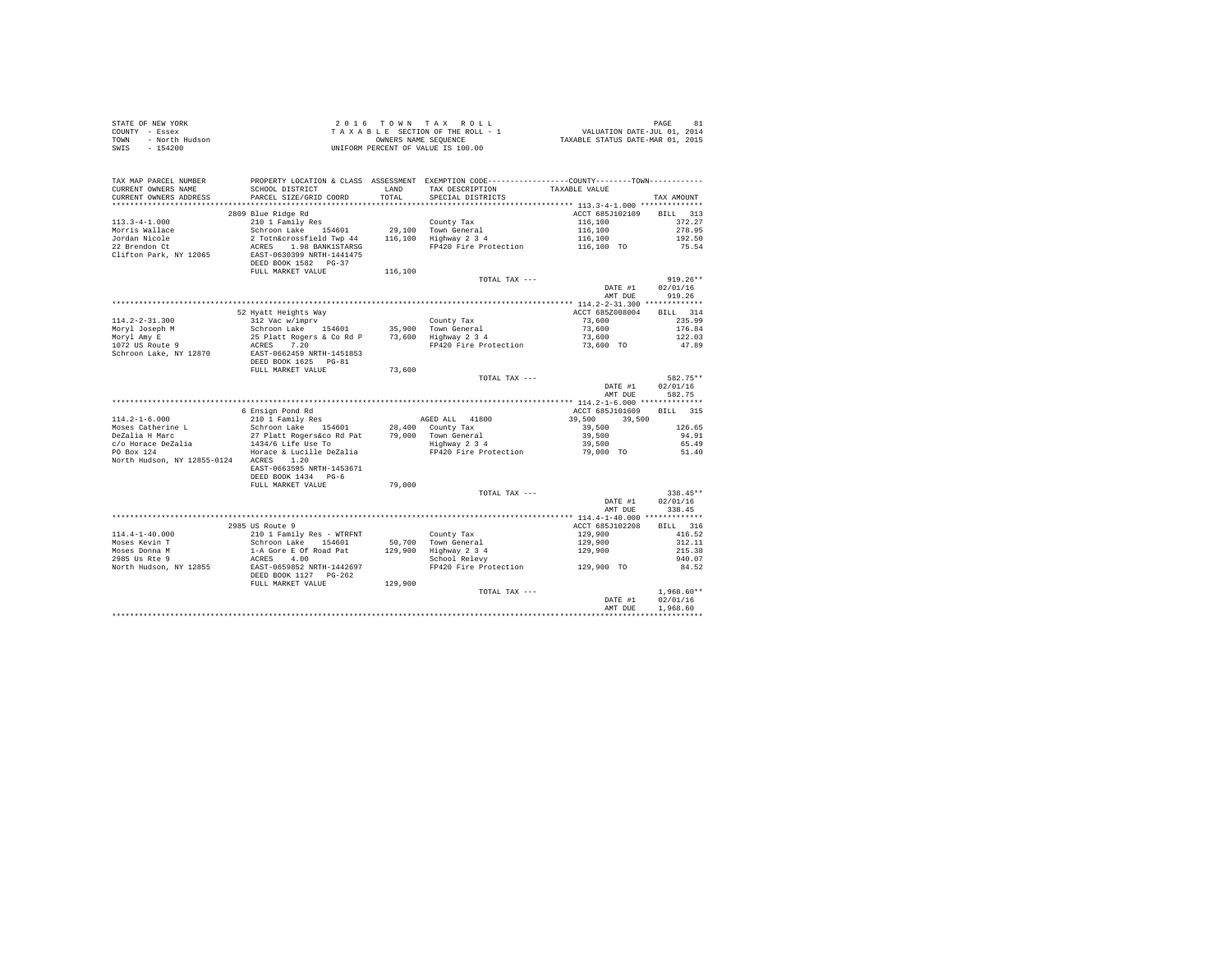| STATE OF NEW YORK      | 2016 TOWN TAX ROLL                 | 82<br>PAGE                       |
|------------------------|------------------------------------|----------------------------------|
| COUNTY - Essex         | TAXABLE SECTION OF THE ROLL - 1    | VALUATION DATE-JUL 01, 2014      |
| TOWN<br>- North Hudson | OWNERS NAME SEOUENCE               | TAXABLE STATUS DATE-MAR 01, 2015 |
| SWIS - 154200          | UNIFORM PERCENT OF VALUE IS 100.00 |                                  |

| TAX MAP PARCEL NUMBER<br>CURRENT OWNERS NAME | PROPERTY LOCATION & CLASS ASSESSMENT EXEMPTION CODE---------------COUNTY-------TOWN---------<br>SCHOOL DISTRICT | LAND   | TAX DESCRIPTION                 | TAXABLE VALUE   |                    |
|----------------------------------------------|-----------------------------------------------------------------------------------------------------------------|--------|---------------------------------|-----------------|--------------------|
| CURRENT OWNERS ADDRESS                       | PARCEL SIZE/GRID COORD                                                                                          | TOTAL  | SPECIAL DISTRICTS               |                 | TAX AMOUNT         |
| ************************                     |                                                                                                                 |        |                                 |                 |                    |
|                                              | US Route 9                                                                                                      |        |                                 | ACCT 685J100313 | <b>BILL</b><br>317 |
| $104.2 - 1 - 4.111$                          | 910 Priv forest                                                                                                 |        | County Tax                      | 80,400          | 257.80             |
| Mountain Forest Products                     | Schroon Lake<br>154601                                                                                          | 80,400 | Town General                    | 80,400          | 193.18             |
| c/o Kevin C Mero                             | 4 T&c Twp 49                                                                                                    | 80,400 | Highway 2 3 4                   | 80,400          | 133.31             |
| 3281 NYS Route 9                             | Also 1381/193                                                                                                   |        | School Relevy                   |                 | 742.14             |
| Crown Point, NY 12928                        | ACRES 108.30                                                                                                    |        | FP420 Fire Protection 80,400 TO |                 | 52.31              |
|                                              | EAST-0668205 NRTH-1466076                                                                                       |        |                                 |                 |                    |
| MAY BE SUBJECT TO PAYMENT                    |                                                                                                                 |        |                                 |                 |                    |
| UNDER RPTL480A UNTIL 2016                    | DEED BOOK 1530 PG-34<br>FULL MARKET WAY                                                                         | 80,400 |                                 |                 |                    |
|                                              |                                                                                                                 |        | TOTAL TAX ---                   |                 | $1.378.74**$       |
|                                              |                                                                                                                 |        |                                 | DATE #1         | 02/01/16           |
|                                              |                                                                                                                 |        |                                 | AMT DUE         | 1,378.74           |
|                                              |                                                                                                                 |        |                                 |                 |                    |
|                                              | Greenough Rd                                                                                                    |        |                                 | ACCT 685J189002 | 318<br><b>BILL</b> |
| $104.2 - 1 - 11.220$                         | 314 Rural vac<10                                                                                                |        | County Tax                      | 4,200           | 13.47              |
| Mower Edwin L                                | Schroon Lake 154601                                                                                             |        | 4,200 Town General              | 4,200           | 10.09              |
| Mower Nancy J                                | 4 Twp 49 T&c Pur                                                                                                | 4,200  | Highway 2 3 4                   | 4,200           | 6.96               |
| 18 Churchland Rd                             | ACRES<br>2.94                                                                                                   |        | FP420 Fire Protection           | 4,200 TO        | 2.73               |
| Saugerties, NY 12477-4611                    | EAST-0670439 NRTH-1466053                                                                                       |        |                                 |                 |                    |
|                                              | DEED BOOK 918<br>$PG-116$                                                                                       |        |                                 |                 |                    |
|                                              | FULL MARKET VALUE                                                                                               | 4.200  |                                 |                 |                    |
|                                              |                                                                                                                 |        | TOTAL TAX ---                   |                 | $33.25**$          |
|                                              |                                                                                                                 |        |                                 | DATE #1         | 02/01/16           |
|                                              |                                                                                                                 |        |                                 | AMT DUE         | 33.25              |
|                                              |                                                                                                                 |        |                                 |                 |                    |
|                                              | 100 Greenough Rd                                                                                                |        |                                 | ACCT 685J189003 | <b>BILL</b><br>319 |
| $104.2 - 1 - 11.320$                         | 210 1 Family Res                                                                                                |        | County Tax                      | 71,500          | 229.26             |
| Mower Edwin L                                | Schroon Lake<br>154601                                                                                          |        | 30.200 Town General             | 71,500          | 171.79             |
| Mower Nancy J                                | 4 Twp 49 T&c Purchase                                                                                           | 71,500 | Highway 2 3 4                   | 71,500          | 118.55             |
| 18 Churchland Rd                             | ACRES<br>3.20                                                                                                   |        | FP420 Fire Protection           | 71,500 TO       | 46.52              |
| Saugerties, NY 12477-4611                    | EAST-0670704 NRTH-1465694                                                                                       |        |                                 |                 |                    |
|                                              | DEED BOOK 918<br>$PG-116$                                                                                       |        |                                 |                 |                    |
|                                              | FULL MARKET VALUE                                                                                               | 71,500 |                                 |                 |                    |
|                                              |                                                                                                                 |        | TOTAL TAX ---                   |                 | $566.12**$         |
|                                              |                                                                                                                 |        |                                 | DATE #1         | 02/01/16           |
|                                              |                                                                                                                 |        |                                 | AMT DUE         | 566.12             |
|                                              |                                                                                                                 |        |                                 |                 |                    |
|                                              | 2840 US Route 9                                                                                                 |        |                                 | ACCT 685J196002 | 320<br>BILL        |
| $125.1 - 1 - 30.200$                         | 270 Mfg housing                                                                                                 |        | County Tax                      | 49,500          | 158.72             |
| Mullis Maria K                               | Schroon Lake<br>154601                                                                                          |        | 29,400 Town General             | 49,500          | 118.93             |
| Mullis Shawn                                 | 141 Paradox Tr                                                                                                  |        | 49.500 Highway 2 3 4            | 49,500          | 82.07              |
| c/o Shawn Mullis                             | 1740/285 L Estate to                                                                                            |        | School Relevy                   |                 | 197.93             |
| PO Box 872                                   | Jane K Mullis                                                                                                   |        | FP420 Fire Protection 49.500 TO |                 | 32.21              |
| Edgewater, FL 32132                          | ACRES<br>2.27                                                                                                   |        |                                 |                 |                    |
|                                              | EAST-0659271 NRTH-1439352                                                                                       |        |                                 |                 |                    |
|                                              | DEED BOOK 1740<br>$PG-285$                                                                                      |        |                                 |                 |                    |
|                                              | FULL MARKET VALUE                                                                                               | 49,500 |                                 |                 |                    |
|                                              |                                                                                                                 |        | TOTAL TAX ---                   |                 | 589.86**           |
|                                              |                                                                                                                 |        |                                 | DATE #1         | 02/01/16           |
|                                              |                                                                                                                 |        |                                 | AMT DUE         | 589.86             |
|                                              |                                                                                                                 |        |                                 |                 |                    |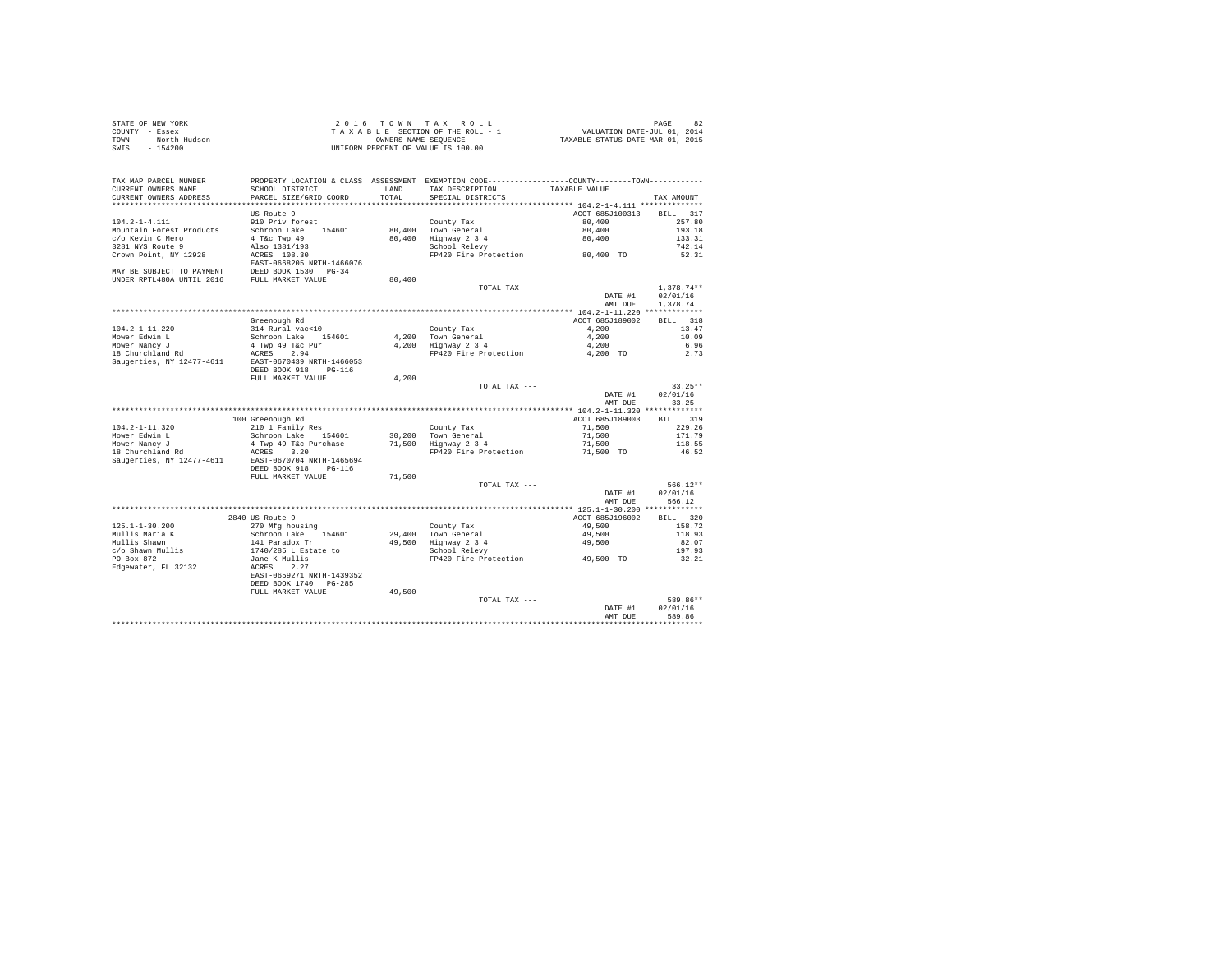| STATE OF NEW YORK      | 2016 TOWN TAX ROLL                 | 83<br>PAGE                       |
|------------------------|------------------------------------|----------------------------------|
| COUNTY - Essex         | TAXABLE SECTION OF THE ROLL - 1    | VALUATION DATE-JUL 01, 2014      |
| TOWN<br>- North Hudson | OWNERS NAME SEOUENCE               | TAXABLE STATUS DATE-MAR 01, 2015 |
| SWIS<br>- 154200       | UNIFORM PERCENT OF VALUE IS 100.00 |                                  |

| TAX MAP PARCEL NUMBER<br>CURRENT OWNERS NAME<br>CURRENT OWNERS ADDRESS | PROPERTY LOCATION & CLASS ASSESSMENT EXEMPTION CODE---------------COUNTY-------TOWN---------<br>SCHOOL DISTRICT<br>PARCEL SIZE/GRID COORD | LAND<br>TOTAL | TAX DESCRIPTION<br>SPECIAL DISTRICTS | TAXABLE VALUE   | TAX AMOUNT   |
|------------------------------------------------------------------------|-------------------------------------------------------------------------------------------------------------------------------------------|---------------|--------------------------------------|-----------------|--------------|
| ******************                                                     |                                                                                                                                           |               |                                      |                 |              |
|                                                                        | 3373 US Route 9                                                                                                                           |               |                                      | ACCT 685J102707 | BILL 321     |
| $114.2 - 1 - 54.000$                                                   | 210 1 Family Res - WTRFNT                                                                                                                 |               | County Tax                           | 228,600         | 732.99       |
| Myrtle Hugh T                                                          | Schroon Lake 154601                                                                                                                       |               | 51,300 Town General                  | 228,600         | 549.25       |
| Myrtle Carol J                                                         | 25 Platt Rogers&co Rd Pat                                                                                                                 |               | 228,600 Highway 2 3 4                | 228,600         | 379.03       |
| PO Box 111                                                             | 4.6ac                                                                                                                                     |               | FP420 Fire Protection                | 228,600 TO      | 148.73       |
| North Hudson, NY 12855                                                 | ACRES 4.60 BANK WFARGO<br>EAST-0660920 NRTH-1451561<br>DEED BOOK 1303 PG-128                                                              |               |                                      |                 |              |
|                                                                        | FULL MARKET VALUE                                                                                                                         | 228,600       |                                      |                 |              |
|                                                                        |                                                                                                                                           |               | TOTAL TAX ---                        |                 | $1.810.00**$ |
|                                                                        |                                                                                                                                           |               |                                      | DATE #1         | 02/01/16     |
|                                                                        |                                                                                                                                           |               |                                      | AMT DUE         | 1,810,00     |
|                                                                        |                                                                                                                                           |               |                                      |                 |              |
|                                                                        | Blue Ridge Rd                                                                                                                             |               |                                      | ACCT 685J190002 | BILL 322     |
| 112.4-2-10.001                                                         | 882 Elec Trans I                                                                                                                          |               | County Tax                           | 3,000           | 9.62         |
| NL Industries Inc                                                      | Schroon Lake 154601                                                                                                                       |               | 3,000 Town General                   | 3,000           | 7.21         |
| 5430 LBJ Fwy Ste 1700                                                  | 9 T&c Purchase Twp 44                                                                                                                     |               | 3,000 Highway 2 3 4                  | 3,000           | 4.97         |
| Dallas, TX 75240                                                       | ACRES 1.72                                                                                                                                |               | FP420 Fire Protection                | 3,000 TO        | 1.95         |
|                                                                        | EAST-0615975 NRTH-1439161<br>DEED BOOK 234 PG-201                                                                                         |               |                                      |                 |              |
|                                                                        | FULL MARKET VALUE                                                                                                                         | 3,000         |                                      |                 |              |
|                                                                        |                                                                                                                                           |               | TOTAL TAX ---                        |                 | $23.75**$    |
|                                                                        |                                                                                                                                           |               |                                      | DATE #1         | 02/01/16     |
|                                                                        |                                                                                                                                           |               |                                      | AMT DUE         | 23.75        |
|                                                                        |                                                                                                                                           |               |                                      |                 |              |
|                                                                        | Blue Ridge Rd                                                                                                                             |               |                                      | ACCT 685J102404 | BILL 323     |
| $112.4 - 2 - 11.001$                                                   | 882 Elec Trans I                                                                                                                          |               | County Tax                           | 6,500           | 20.84        |
| NL Industries Inc                                                      | Schroon Lake 154601                                                                                                                       |               | 6,500 Town General                   | 6,500           | 15.62        |
| 5430 LBJ Fwy Ste 1700                                                  | 9 T&c Twp 44                                                                                                                              |               | 6,500 Highway 2 3 4                  | 6,500           | 10.78        |
| Dallas, TX 75240                                                       | ACRES 3.77                                                                                                                                |               | FP420 Fire Protection                | 6,500 TO        | 4.23         |
|                                                                        | EAST-0616985 NRTH-1438845<br>DEED BOOK 234<br>$PG-201$                                                                                    |               |                                      |                 |              |
|                                                                        | FULL MARKET VALUE                                                                                                                         | 6,500         |                                      |                 |              |
|                                                                        |                                                                                                                                           |               | TOTAL TAX ---                        |                 | $51.47**$    |
|                                                                        |                                                                                                                                           |               |                                      | DATE #1         | 02/01/16     |
|                                                                        |                                                                                                                                           |               |                                      | AMT DUE         | 51.47        |
|                                                                        |                                                                                                                                           |               |                                      |                 |              |
|                                                                        | Blue Ridge Rd                                                                                                                             |               |                                      | ACCT 685J102403 | BILL 324     |
| $112.4 - 2 - 26.000$                                                   | 882 Elec Trans I                                                                                                                          |               | County Tax                           | 10,500          | 33.67        |
| NL Industries Inc                                                      | Schroon Lake 154601                                                                                                                       |               | 10,500 Town General                  | 10,500          | 25.23        |
| 5430 LBJ Fwy Ste 1700                                                  | $9$ T&c Twp $44$                                                                                                                          |               | 10,500 Highway 2 3 4                 | 10,500          | 17.41        |
| Dallas, TX 75240                                                       | 6.10<br>ACRES                                                                                                                             |               | FP420 Fire Protection                | 10,500 TO       | 6.83         |
|                                                                        | EAST-0617938 NRTH-1439567                                                                                                                 |               |                                      |                 |              |
|                                                                        | DEED BOOK 234<br>$PG-201$                                                                                                                 |               |                                      |                 |              |
|                                                                        | FULL MARKET VALUE                                                                                                                         | 10,500        |                                      |                 |              |
|                                                                        |                                                                                                                                           |               | TOTAL TAX ---                        |                 | $83.14**$    |
|                                                                        |                                                                                                                                           |               |                                      | DATE #1         | 02/01/16     |
|                                                                        |                                                                                                                                           |               |                                      | AMT DUE         | 83.14        |
|                                                                        |                                                                                                                                           |               |                                      |                 |              |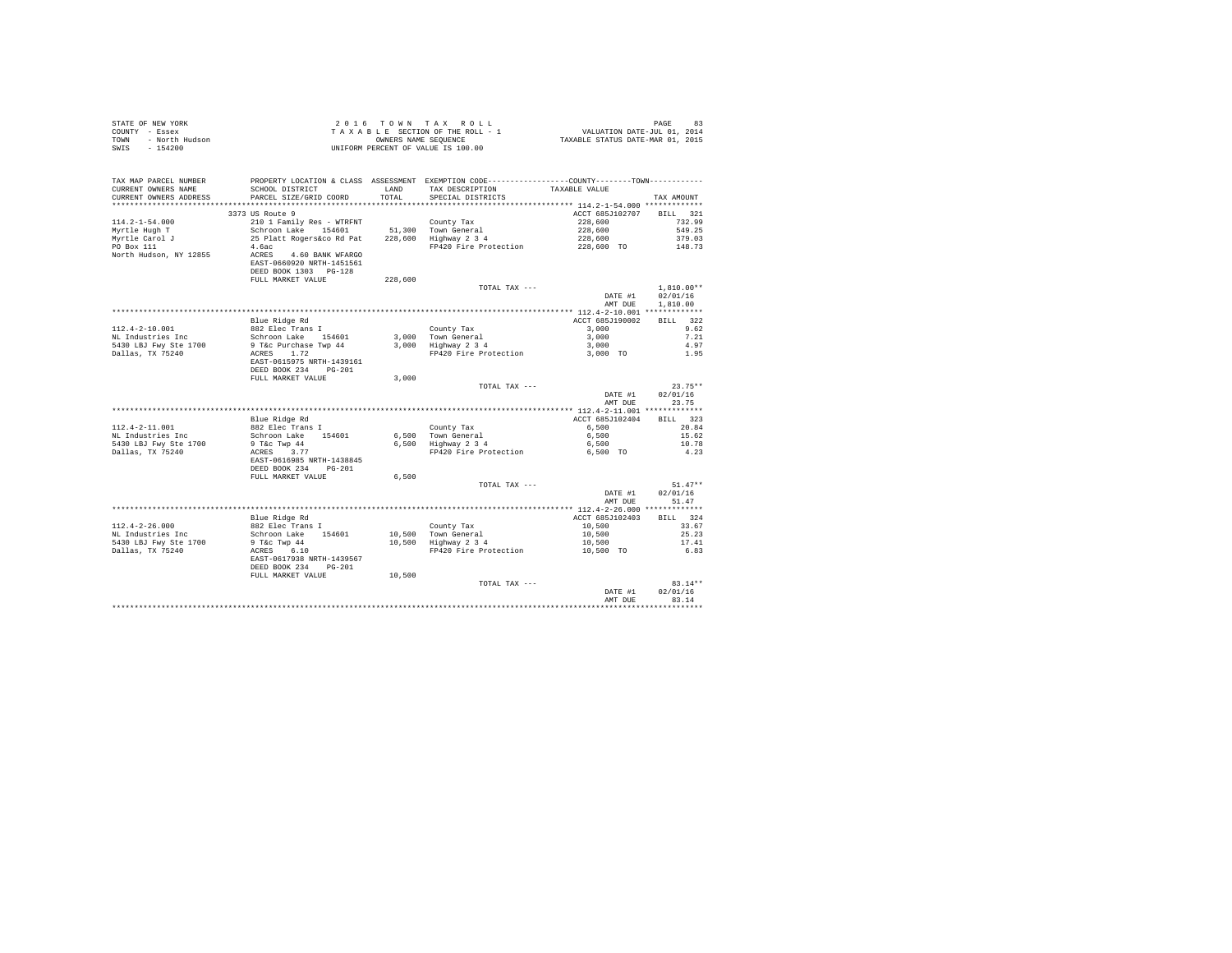| STATE OF NEW YORK<br>COUNTY - Essex<br>- North Hudson<br>TOWN<br>$-154200$<br>SWIS |                                                                  |               | 2016 TOWN TAX ROLL<br>$\begin{array}{ccccccccc} 2&0&1&6&\texttt{T} &0&\texttt{W} &\texttt{N} &\texttt{R} &\texttt{A} &\texttt{B} &\texttt{A} &\texttt{B} &\texttt{A} &\texttt{B} &\texttt{B} &\texttt{B} &\texttt{B} &\texttt{B} &\texttt{B} &\texttt{B} &\texttt{B} &\texttt{B} &\texttt{B} &\texttt{B} &\texttt{B} &\texttt{B} &\texttt{B} &\texttt{B} &\texttt{B} &\texttt{B} &\texttt{B} &\texttt{B} &\texttt{B$<br>UNIFORM PERCENT OF VALUE IS 100.00 |                    | PAGE<br>84        |
|------------------------------------------------------------------------------------|------------------------------------------------------------------|---------------|------------------------------------------------------------------------------------------------------------------------------------------------------------------------------------------------------------------------------------------------------------------------------------------------------------------------------------------------------------------------------------------------------------------------------------------------------------|--------------------|-------------------|
| TAX MAP PARCEL NUMBER<br>CURRENT OWNERS NAME<br>CURRENT OWNERS ADDRESS             | SCHOOL DISTRICT<br>PARCEL SIZE/GRID COORD                        | LAND<br>TOTAL | PROPERTY LOCATION & CLASS ASSESSMENT EXEMPTION CODE---------------COUNTY-------TOWN----------<br>TAX DESCRIPTION<br>SPECIAL DISTRICTS                                                                                                                                                                                                                                                                                                                      | TAXABLE VALUE      | TAX AMOUNT        |
|                                                                                    |                                                                  |               |                                                                                                                                                                                                                                                                                                                                                                                                                                                            |                    |                   |
|                                                                                    | Blue Ridge Rd                                                    |               |                                                                                                                                                                                                                                                                                                                                                                                                                                                            | ACCT 685J102401    | BTLL 325          |
| $113.3 - 2 - 14.000$                                                               | 882 Elec Trans I                                                 |               | County Tax                                                                                                                                                                                                                                                                                                                                                                                                                                                 | 20,800             | 66.69             |
| NL Industries Inc                                                                  | Schroon Lake 154601                                              |               | 20,800 Town General<br>20,800 Highway 2 3 4                                                                                                                                                                                                                                                                                                                                                                                                                | 20,800             | 49.98             |
| 5430 LBJ Fwy Ste 1700                                                              | 7 10 T&C Twp 44                                                  |               |                                                                                                                                                                                                                                                                                                                                                                                                                                                            | 20,800             | 34.49             |
| Dallas, TX 75240                                                                   | ACRES 12.10<br>EAST-0623958 NRTH-1442702<br>DEED BOOK 234 PG-201 |               | FP420 Fire Protection                                                                                                                                                                                                                                                                                                                                                                                                                                      | 20,800 TO          | 13.53             |
|                                                                                    | FULL MARKET VALUE                                                | 20,800        |                                                                                                                                                                                                                                                                                                                                                                                                                                                            |                    |                   |
|                                                                                    |                                                                  |               | TOTAL TAX ---                                                                                                                                                                                                                                                                                                                                                                                                                                              |                    | $164.69**$        |
|                                                                                    |                                                                  |               |                                                                                                                                                                                                                                                                                                                                                                                                                                                            | DATE #1            | 02/01/16          |
|                                                                                    |                                                                  |               |                                                                                                                                                                                                                                                                                                                                                                                                                                                            | AMT DUE            | 164.69            |
|                                                                                    | Blue Ridge Rd                                                    |               |                                                                                                                                                                                                                                                                                                                                                                                                                                                            | ACCT 685J102312    | BILL 326          |
| $113.4 - 2 - 14.000$                                                               | 882 Elec Trans I                                                 |               | County Tax                                                                                                                                                                                                                                                                                                                                                                                                                                                 | 3,300              | 10.58             |
| NL Industries Inc                                                                  | Schroon Lake 154601<br>17 Tract West Of Road Pat                 |               |                                                                                                                                                                                                                                                                                                                                                                                                                                                            | 3,300              | 7.93              |
| 5430 LBJ Fwy Ste 1700                                                              |                                                                  |               | 3,300 Town General<br>3,300 Highway 2 3 4                                                                                                                                                                                                                                                                                                                                                                                                                  | 3,300              | 5.47              |
| Dallas, TX 75240                                                                   | 2.4ac and 2.4ac                                                  |               | FP420 Fire Protection                                                                                                                                                                                                                                                                                                                                                                                                                                      | 3,300 TO           | 2.15              |
|                                                                                    | ACRES 1.90<br>EAST-0642589 NRTH-1443194<br>DEED BOOK 234 PG-201  |               |                                                                                                                                                                                                                                                                                                                                                                                                                                                            |                    |                   |
|                                                                                    | FULL MARKET VALUE                                                | 3,300         |                                                                                                                                                                                                                                                                                                                                                                                                                                                            |                    |                   |
|                                                                                    |                                                                  |               | TOTAL TAX ---                                                                                                                                                                                                                                                                                                                                                                                                                                              |                    | $26.13**$         |
|                                                                                    |                                                                  |               |                                                                                                                                                                                                                                                                                                                                                                                                                                                            | DATE #1<br>AMT DUE | 02/01/16<br>26.13 |
|                                                                                    |                                                                  |               |                                                                                                                                                                                                                                                                                                                                                                                                                                                            | ACCT 685J102310    | BILL 327          |
| $113.4 - 3 - 1.000$                                                                | Blue Ridge Rd<br>882 Elec Trans I                                |               | County Tax                                                                                                                                                                                                                                                                                                                                                                                                                                                 | 10,700             | 34.31             |
| NL Industries Inc                                                                  | Schroon Lake 154601 10,700                                       |               |                                                                                                                                                                                                                                                                                                                                                                                                                                                            | 10,700             | 25.71             |
| 5430 LBJ Fwy Ste 1700                                                              | 21 Tract West Of Road Pat                                        |               | 10,700 Town General<br>10,700 Highway 2 3 4                                                                                                                                                                                                                                                                                                                                                                                                                | 10,700             | 17.74             |
| Dallas, TX 75240                                                                   | ACRES 6.20<br>EAST-0647583 NRTH-1441554                          |               | FP420 Fire Protection                                                                                                                                                                                                                                                                                                                                                                                                                                      | 10,700 TO          | 6.96              |
|                                                                                    | DEED BOOK 234 PG-201                                             |               |                                                                                                                                                                                                                                                                                                                                                                                                                                                            |                    |                   |
|                                                                                    | FULL MARKET VALUE                                                | 10,700        | TOTAL TAX ---                                                                                                                                                                                                                                                                                                                                                                                                                                              |                    | $84.72**$         |
|                                                                                    |                                                                  |               |                                                                                                                                                                                                                                                                                                                                                                                                                                                            | DATE #1<br>AMT DUE | 02/01/16<br>84.72 |
|                                                                                    |                                                                  |               |                                                                                                                                                                                                                                                                                                                                                                                                                                                            |                    |                   |
|                                                                                    | Blue Ridge Rd                                                    |               |                                                                                                                                                                                                                                                                                                                                                                                                                                                            | ACCT 685J102413    | BILL 328          |
| $113.20 - 1 - 18.000$                                                              | 882 Elec Trans I                                                 |               |                                                                                                                                                                                                                                                                                                                                                                                                                                                            | 8,300              | 26.61             |
| NL Industries Inc                                                                  | Schroon Lake 154601                                              |               | County Tax<br>8,300 Town General<br>8,300 Highway 2 3 4                                                                                                                                                                                                                                                                                                                                                                                                    | 8,300              | 19.94             |
| 5430 LBJ Fwy Ste 1700<br>Dallas, TX 75240                                          | 20 Tract West Of Road Pat<br>ACRES 4.80                          |               | FP420 Fire Protection                                                                                                                                                                                                                                                                                                                                                                                                                                      | 8,300<br>8,300 TO  | 13.76<br>5.40     |
|                                                                                    | EAST-0645518 NRTH-1441519<br>DEED BOOK 347 PG-302                |               |                                                                                                                                                                                                                                                                                                                                                                                                                                                            |                    |                   |
|                                                                                    | FULL MARKET VALUE                                                | 8,300         |                                                                                                                                                                                                                                                                                                                                                                                                                                                            |                    |                   |
|                                                                                    |                                                                  |               | TOTAL TAX ---                                                                                                                                                                                                                                                                                                                                                                                                                                              |                    | $65.71**$         |
|                                                                                    |                                                                  |               |                                                                                                                                                                                                                                                                                                                                                                                                                                                            | DATE #1            | 02/01/16          |
|                                                                                    |                                                                  |               |                                                                                                                                                                                                                                                                                                                                                                                                                                                            | AMT DUE            | 65.71             |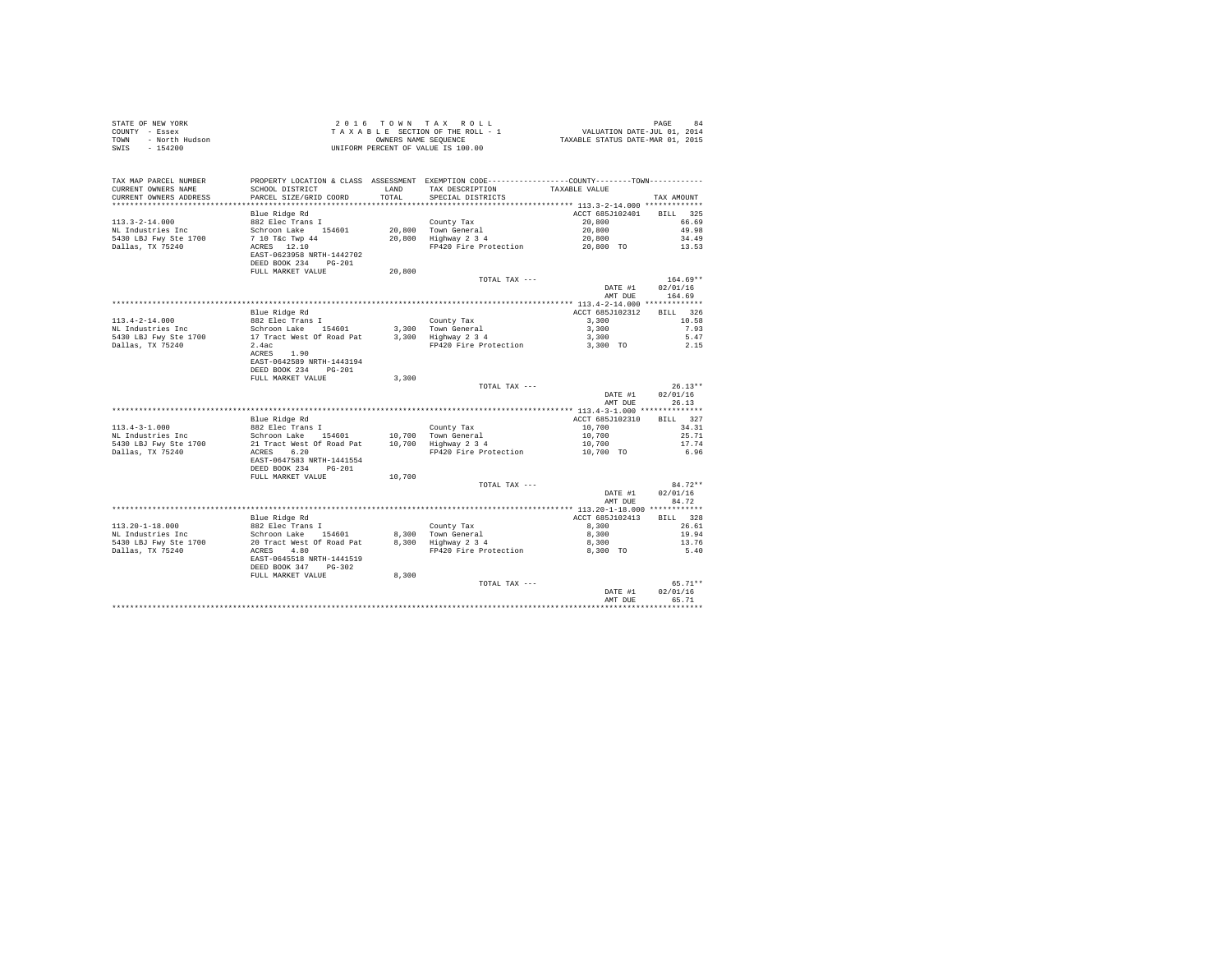| STATE OF NEW YORK      | 2016 TOWN TAX ROLL                 | PAGE                             |
|------------------------|------------------------------------|----------------------------------|
| COUNTY - Essex         | TAXABLE SECTION OF THE ROLL - 1    | VALUATION DATE-JUL 01, 2014      |
| TOWN<br>- North Hudson | OWNERS NAME SEOUENCE               | TAXABLE STATUS DATE-MAR 01, 2015 |
| - 154200<br>SWIS       | UNIFORM PERCENT OF VALUE IS 100.00 |                                  |

| TAX MAP PARCEL NUMBER  |                           |        | PROPERTY LOCATION & CLASS ASSESSMENT EXEMPTION CODE---------------COUNTY-------TOWN--------- |                                       |                    |
|------------------------|---------------------------|--------|----------------------------------------------------------------------------------------------|---------------------------------------|--------------------|
| CURRENT OWNERS NAME    | SCHOOL DISTRICT           | LAND   | TAX DESCRIPTION                                                                              | TAXABLE VALUE                         |                    |
| CURRENT OWNERS ADDRESS | PARCEL SIZE/GRID COORD    | TOTAL. | SPECIAL DISTRICTS                                                                            |                                       | TAX AMOUNT         |
|                        |                           |        |                                                                                              |                                       |                    |
|                        | Blue Ridge Rd             |        |                                                                                              | ACCT 685J102502                       | 329<br><b>BILL</b> |
| $113.20 - 1 - 21.000$  | 882 Elec Trans I          |        | County Tax                                                                                   | 7.700                                 | 24.69              |
| NL Industries Inc      | Schroon Lake<br>154601    | 7,700  | Town General                                                                                 | 7,700                                 | 18.50              |
| 5430 LBJ Fwy Ste 1700  | 20 Tract West Of Road Pat | 7,700  | Highway 2 3 4                                                                                | 7,700                                 | 12.77              |
| Dallas, TX 75240       | 4.50<br>ACRES             |        | FP420 Fire Protection                                                                        | 7.700 TO                              | 5.01               |
|                        | EAST-0645236 NRTH-1440402 |        |                                                                                              |                                       |                    |
|                        | FULL MARKET VALUE         | 7,700  |                                                                                              |                                       |                    |
|                        |                           |        | TOTAL TAX ---                                                                                |                                       | $60.97**$          |
|                        |                           |        |                                                                                              | DATE #1                               | 02/01/16           |
|                        |                           |        |                                                                                              | AMT DUE                               | 60.97              |
|                        |                           |        |                                                                                              | ******** 113.20-1-24.000 ************ |                    |
|                        | Blue Ridge Rd             |        |                                                                                              | ACCT 685J102409                       | BILL 330           |
| $113.20 - 1 - 24.000$  | 882 Elec Trans I          |        | County Tax                                                                                   | 3,300                                 | 10.58              |
| NL Industries Inc      | Schroon Lake<br>154601    |        | 3.300 Town General                                                                           | 3,300                                 | 7.93               |
| 5430 LBJ Fwy Ste 1700  | 20 Tract West Of Road Pat | 3,300  | Highway 2 3 4                                                                                | 3,300                                 | 5.47               |
| Dallas, TX 75240       | ACRES<br>1.90             |        | FP420 Fire Protection                                                                        | 3,300 TO                              | 2.15               |
|                        | EAST-0643895 NRTH-1440236 |        |                                                                                              |                                       |                    |
|                        | DEED BOOK 231<br>$PG-489$ |        |                                                                                              |                                       |                    |
|                        | FULL MARKET VALUE         | 3,300  |                                                                                              |                                       |                    |
|                        |                           |        | TOTAL TAX ---                                                                                |                                       | $26.13**$          |
|                        |                           |        |                                                                                              | DATE #1                               | 02/01/16           |
|                        |                           |        |                                                                                              | AMT DUE                               | 26.13              |
|                        |                           |        |                                                                                              |                                       |                    |
|                        | Blue Ridge Rd             |        |                                                                                              | ACCT 685J102503                       | BILL 331           |
| $113.20 - 1 - 26.000$  | 882 Elec Trans I          |        | County Tax                                                                                   | 2,100                                 | 6.73               |
| NL Industries Inc      | Schroon Lake<br>154601    |        | 2.100 Town General                                                                           | 2,100                                 | 5.05               |
| 5430 LBJ Fwy Ste 1700  | 20 Tract West Of Road Pat | 2,100  | Highway 2 3 4                                                                                | 2,100                                 | 3.48               |
| Dallas, TX 75240       | 1.20<br>ACRES             |        | FP420 Fire Protection                                                                        | 2,100 TO                              | 1.37               |
|                        | EAST-0644773 NRTH-1441730 |        |                                                                                              |                                       |                    |
|                        | FULL MARKET VALUE         | 2,100  |                                                                                              |                                       |                    |
|                        |                           |        | TOTAL TAX ---                                                                                |                                       | $16.63**$          |
|                        |                           |        |                                                                                              | DATE #1                               | 02/01/16           |
|                        |                           |        |                                                                                              | AMT DUE                               | 16.63              |
|                        |                           |        |                                                                                              |                                       |                    |
|                        | Blue Ridge Rd             |        |                                                                                              | ACCT 685J102307                       | BILL 332           |
| $113.20 - 1 - 29.000$  | 882 Elec Trans I          |        | County Tax                                                                                   | 2,400                                 | 7.70               |
| Nl Industries Inc      | Schroon Lake<br>154601    |        | 2,400 Town General                                                                           | 2,400                                 | 5.77               |
|                        |                           |        |                                                                                              |                                       |                    |
| 5430 LBJ Fwy Ste 1700  | 20 Tract West Of Road Pat | 2,400  | Highway 2 3 4                                                                                | 2,400                                 | 3.98               |
| Dallas, TX 75240       | 1.40<br>ACRES             |        | FP420 Fire Protection                                                                        | 2,400 TO                              | 1.56               |
|                        | EAST-0644419 NRTH-1441930 |        |                                                                                              |                                       |                    |
|                        | DEED BOOK 355<br>$PG-509$ |        |                                                                                              |                                       |                    |
|                        | FULL MARKET VALUE         | 2,400  |                                                                                              |                                       |                    |
|                        |                           |        | TOTAL TAX ---                                                                                |                                       | $19.01**$          |
|                        |                           |        |                                                                                              | DATE #1                               | 02/01/16           |
|                        |                           |        |                                                                                              | AMT DUE                               | 19.01              |
|                        |                           |        |                                                                                              |                                       |                    |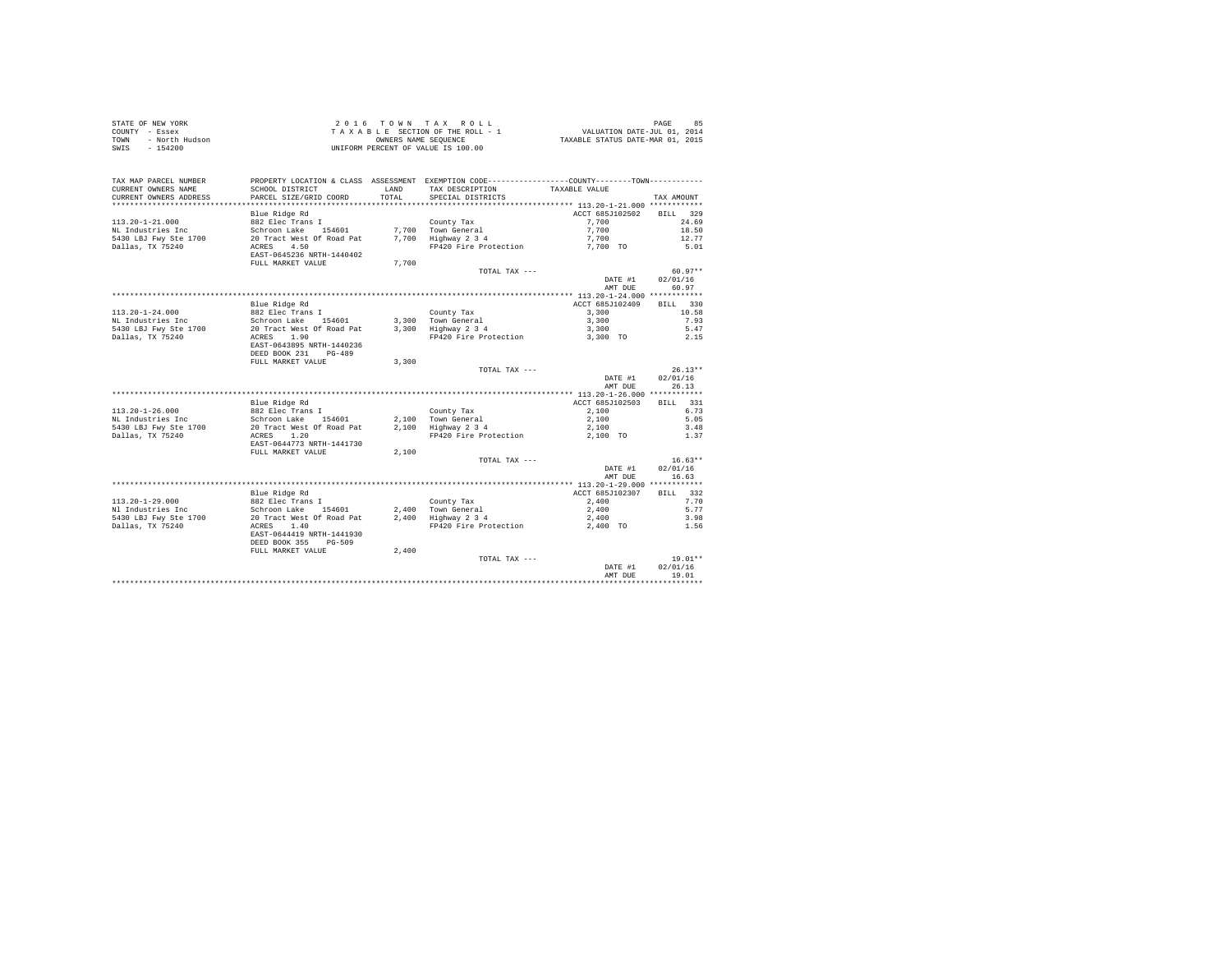| STATE OF NEW YORK<br>COUNTY - Essex<br>TOWN - North Hudson<br>SWIS - 154200                                                                                                                                                        |                                                                                                                                                                                |               | UNIFORM PERCENT OF VALUE IS 100.00                                                                                                                   |                          |                   |
|------------------------------------------------------------------------------------------------------------------------------------------------------------------------------------------------------------------------------------|--------------------------------------------------------------------------------------------------------------------------------------------------------------------------------|---------------|------------------------------------------------------------------------------------------------------------------------------------------------------|--------------------------|-------------------|
| TAX MAP PARCEL NUMBER<br>CURRENT OWNERS NAME<br>CURRENT OWNERS ADDRESS                                                                                                                                                             | SCHOOL DISTRICT<br>PARCEL SIZE/GRID COORD                                                                                                                                      | LAND<br>TOTAL | PROPERTY LOCATION & CLASS ASSESSMENT EXEMPTION CODE----------------COUNTY-------TOWN----------<br>TAX DESCRIPTION TAXABLE VALUE<br>SPECIAL DISTRICTS |                          | TAX AMOUNT        |
|                                                                                                                                                                                                                                    |                                                                                                                                                                                |               |                                                                                                                                                      |                          |                   |
|                                                                                                                                                                                                                                    |                                                                                                                                                                                |               |                                                                                                                                                      | ACCT 685J102415 BILL 333 |                   |
| 113.20-1-37.040<br>NL Industries Inc                                                                                                                                                                                               |                                                                                                                                                                                |               |                                                                                                                                                      | 3,000<br>3,000           | 9.62<br>7.21      |
| 5430 LBJ Fwy Ste 1700                                                                                                                                                                                                              |                                                                                                                                                                                |               |                                                                                                                                                      | 3,000                    | 4.97              |
| Dallas, TX 75240                                                                                                                                                                                                                   |                                                                                                                                                                                |               | FP420 Fire Protection 3,000 TO                                                                                                                       |                          | 1.95              |
|                                                                                                                                                                                                                                    | SB2 Elec Trans I<br>Schroon Lake 154601 3,000 Town General<br>20 Tract West of Road Pat 3,000 Highway 2 3 4<br>ACES 1.75<br>EART-0643500 When 2.1<br>EAST-0643599 NRTH-1442358 |               |                                                                                                                                                      |                          |                   |
|                                                                                                                                                                                                                                    | DEED BOOK 385 PG-99                                                                                                                                                            |               |                                                                                                                                                      |                          |                   |
|                                                                                                                                                                                                                                    | FULL MARKET VALUE                                                                                                                                                              | 3,000         |                                                                                                                                                      |                          |                   |
|                                                                                                                                                                                                                                    |                                                                                                                                                                                |               | TOTAL TAX ---                                                                                                                                        |                          | $23.75**$         |
|                                                                                                                                                                                                                                    |                                                                                                                                                                                |               |                                                                                                                                                      | DATE #1                  | 02/01/16          |
|                                                                                                                                                                                                                                    |                                                                                                                                                                                |               |                                                                                                                                                      | AMT DUE                  | 23.75             |
|                                                                                                                                                                                                                                    | Lazy St                                                                                                                                                                        |               |                                                                                                                                                      | ACCT 685J196001          | BILL 334          |
| $113.20 - 1 - 38.001$                                                                                                                                                                                                              |                                                                                                                                                                                |               |                                                                                                                                                      | 300                      | 0.96              |
| NL Industries Inc                                                                                                                                                                                                                  |                                                                                                                                                                                |               |                                                                                                                                                      |                          | 0.72              |
| 5430 LBJ Fwy Ste 1700<br>Dallas, TX 75240                                                                                                                                                                                          |                                                                                                                                                                                |               |                                                                                                                                                      |                          | 0.50              |
|                                                                                                                                                                                                                                    | 2022<br>Schroon Lake 154601<br>Schroon Lake 154601<br>20 Tr W Of Rd Pat<br>ACRES 0.01                                                                                          |               | County Tax<br>300 Town General 300<br>300 Highway 2 3 4 300<br>FP420 Fire Protection 300 TO                                                          |                          | $\ldots$ 20       |
|                                                                                                                                                                                                                                    | EAST-0643871 NRTH-1442139                                                                                                                                                      |               |                                                                                                                                                      |                          |                   |
|                                                                                                                                                                                                                                    | DEED BOOK 361 PG-520<br>FULL MARKET VALUE                                                                                                                                      | 300           |                                                                                                                                                      |                          |                   |
|                                                                                                                                                                                                                                    |                                                                                                                                                                                |               | TOTAL TAX ---                                                                                                                                        |                          | $2.38**$          |
|                                                                                                                                                                                                                                    |                                                                                                                                                                                |               |                                                                                                                                                      | DATE #1                  | 02/01/16          |
|                                                                                                                                                                                                                                    |                                                                                                                                                                                |               |                                                                                                                                                      | AMT DUE                  | 2.38              |
|                                                                                                                                                                                                                                    |                                                                                                                                                                                |               |                                                                                                                                                      |                          |                   |
|                                                                                                                                                                                                                                    | Blue Ridge Rd                                                                                                                                                                  |               |                                                                                                                                                      | ACCT 685J102311          | BILL 335          |
|                                                                                                                                                                                                                                    |                                                                                                                                                                                |               |                                                                                                                                                      |                          | 4.81              |
|                                                                                                                                                                                                                                    |                                                                                                                                                                                |               |                                                                                                                                                      |                          | 3.60<br>2.49      |
| 114.3-3-1.000 Blue Ridge Rd Brams I (County Tax accr 685102311<br>ML Industries Inc Schroon Lake 154601 1,500 Town General 1,500<br>5430 Lab Pay State 1700 23 Tract W.Of Rd Patent 1,500 Highway 2.3 Tract 1,500 Tollas, TX 75240 |                                                                                                                                                                                |               |                                                                                                                                                      |                          | .98               |
|                                                                                                                                                                                                                                    | EAST-0651853 NRTH-1441101                                                                                                                                                      |               |                                                                                                                                                      |                          |                   |
|                                                                                                                                                                                                                                    | DEED BOOK 234 PG-201                                                                                                                                                           |               |                                                                                                                                                      |                          |                   |
|                                                                                                                                                                                                                                    | FULL MARKET VALUE                                                                                                                                                              | 1,500         |                                                                                                                                                      |                          |                   |
|                                                                                                                                                                                                                                    |                                                                                                                                                                                |               | TOTAL TAX ---                                                                                                                                        |                          | $11.88**$         |
|                                                                                                                                                                                                                                    |                                                                                                                                                                                |               |                                                                                                                                                      | DATE #1<br>AMT DUE       | 02/01/16<br>11.88 |
|                                                                                                                                                                                                                                    |                                                                                                                                                                                |               |                                                                                                                                                      |                          |                   |
|                                                                                                                                                                                                                                    | Blue Ridge Rd                                                                                                                                                                  |               |                                                                                                                                                      | ACCT 685J102305          | BTLL 336          |
|                                                                                                                                                                                                                                    |                                                                                                                                                                                |               |                                                                                                                                                      | 8,500                    | 27.25             |
|                                                                                                                                                                                                                                    |                                                                                                                                                                                |               |                                                                                                                                                      |                          | 20.42             |
|                                                                                                                                                                                                                                    |                                                                                                                                                                                |               |                                                                                                                                                      |                          | 14.09             |
|                                                                                                                                                                                                                                    |                                                                                                                                                                                |               |                                                                                                                                                      |                          | 5.53              |
|                                                                                                                                                                                                                                    | DEED BOOK 234 PG-201                                                                                                                                                           |               |                                                                                                                                                      |                          |                   |
|                                                                                                                                                                                                                                    | FULL MARKET VALUE                                                                                                                                                              | 8,500         |                                                                                                                                                      |                          |                   |
|                                                                                                                                                                                                                                    |                                                                                                                                                                                |               | TOTAL TAX ---                                                                                                                                        |                          | $67.29**$         |
|                                                                                                                                                                                                                                    |                                                                                                                                                                                |               |                                                                                                                                                      | DATE #1                  | 02/01/16          |
|                                                                                                                                                                                                                                    |                                                                                                                                                                                |               |                                                                                                                                                      | AMT DUE                  | 67.29             |
|                                                                                                                                                                                                                                    |                                                                                                                                                                                |               |                                                                                                                                                      |                          |                   |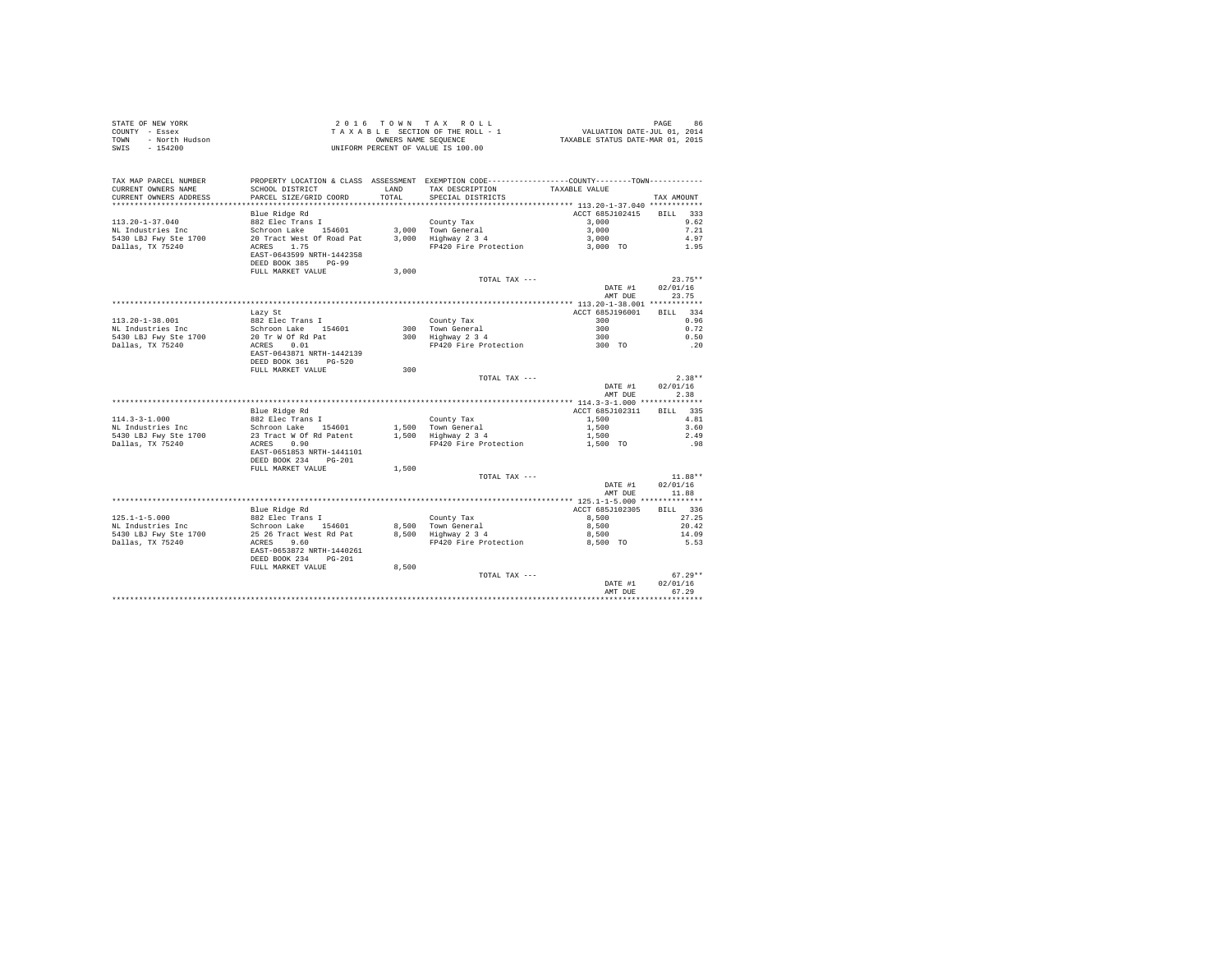| STATE OF NEW YORK<br>COUNTY - Essex<br>TOWN<br>SWIS - 154200 |                                                                                |         |                                                                                                                  |                    |                              |
|--------------------------------------------------------------|--------------------------------------------------------------------------------|---------|------------------------------------------------------------------------------------------------------------------|--------------------|------------------------------|
| TAX MAP PARCEL NUMBER<br>CURRENT OWNERS NAME                 | SCHOOL DISTRICT                                                                | LAND    | PROPERTY LOCATION & CLASS ASSESSMENT EXEMPTION CODE---------------COUNTY-------TOWN----------<br>TAX DESCRIPTION | TAXABLE VALUE      |                              |
| CURRENT OWNERS ADDRESS                                       | PARCEL SIZE/GRID COORD                                                         | TOTAL   | SPECIAL DISTRICTS                                                                                                |                    | TAX AMOUNT                   |
|                                                              |                                                                                |         |                                                                                                                  |                    |                              |
|                                                              | Blue Ridge Rd                                                                  |         |                                                                                                                  | ACCT 685J102303    | BILL 337                     |
| $125.1 - 1 - 11.000$                                         | 882 Elec Trans I                                                               |         | County Tax                                                                                                       | 2,800              | 8.98                         |
| NL Industries Inc                                            |                                                                                |         | 2.800 Town General                                                                                               | 2,800              | 6.73                         |
| 5430 LBJ Fwy Ste 1700                                        | Schroon Lake 154601<br>21 Road Patent<br>ACRES 1.60                            |         | 2,800 Highway 2 3 4                                                                                              | 2,800              | 4.64                         |
| Dallas, TX 75240                                             | EAST-0655607 NRTH-1439524<br>DEED BOOK 234 PG-201                              |         | FP420 Fire Protection                                                                                            | 2,800 TO           | 1.82                         |
|                                                              | FULL MARKET VALUE                                                              | 2,800   |                                                                                                                  |                    |                              |
|                                                              |                                                                                |         | TOTAL TAX ---                                                                                                    |                    | $22.17**$                    |
|                                                              |                                                                                |         |                                                                                                                  | DATE #1            | 02/01/16                     |
|                                                              |                                                                                |         |                                                                                                                  | AMT DUE            | 22.17                        |
|                                                              | Frontier Town Rd                                                               |         |                                                                                                                  | ACCT 685J178536    | RTLL 338                     |
| $125.1 - 1 - 16.000$                                         | 882 Elec Trans I                                                               |         | County Tax                                                                                                       | 300                | 0.96                         |
| NL Industries Inc                                            | Schroon Lake 154601                                                            |         |                                                                                                                  | 300                | 0.72                         |
| 5430 LBJ Fwy Ste 1700                                        | 21 Road Patent                                                                 |         | 300 Town General<br>300 Highway 2 3 4                                                                            | 300<br>300 TO      | 0.50                         |
| Dallas, TX 75240                                             | ACRES 0.10<br>EAST-0655881 NRTH-1438643<br>DEED BOOK 234 PG-201                |         | FP420 Fire Protection                                                                                            |                    | .20                          |
|                                                              | FULL MARKET VALUE                                                              | 300     |                                                                                                                  |                    |                              |
|                                                              |                                                                                |         | TOTAL TAX ---                                                                                                    | DATE #1<br>AMT DUE | $2.38**$<br>02/01/16<br>2.38 |
|                                                              |                                                                                |         |                                                                                                                  |                    |                              |
|                                                              | Frontier Town Rd                                                               |         |                                                                                                                  | ACCT 685J102304    | BILL 339                     |
| $125.1 - 1 - 18.000$                                         | 882 Elec Trans I                                                               |         | County Tax                                                                                                       | 6,500              | 20.84                        |
| NL Industries Inc                                            | Schroon Lake 154601                                                            |         | 6.500 Town General                                                                                               | 6,500              | 15.62                        |
| 5430 LBJ Fwy Ste 1700                                        | 21 Road Patent<br>ACRES 3.80                                                   |         | $6,500$ Highway $2,3,4$                                                                                          | 6,500              | 10.78                        |
| Dallas, TX 75240                                             | EAST-0655702 NRTH-1437883                                                      |         | FP420 Fire Protection                                                                                            | 6,500 TO           | 4.23                         |
|                                                              | DEED BOOK 234 PG-201                                                           | 6,500   |                                                                                                                  |                    |                              |
|                                                              | FULL MARKET VALUE                                                              |         | TOTAL TAX ---                                                                                                    |                    | $51.47**$                    |
|                                                              |                                                                                |         |                                                                                                                  | DATE #1            | 02/01/16                     |
|                                                              |                                                                                |         |                                                                                                                  | AMT DUE            | 51.47                        |
|                                                              |                                                                                |         |                                                                                                                  |                    |                              |
|                                                              | Agreed Assessments Struct                                                      |         |                                                                                                                  | ACCT 685J102411    | BILL 340                     |
| $999.42 - 1 - 5.000$                                         | 720 Mine/guarry                                                                |         | County Tax                                                                                                       | 140,000            | 448.90                       |
| NL Industries Inc                                            | Schroon Lake 154601                                                            |         | 0 Town General<br>$140,000$ Highway $2\overline{3}4$                                                             | 140,000            | 336.38                       |
| 5430 LBJ Fwy Ste 1700                                        | Lease Land For Power                                                           |         |                                                                                                                  | 140,000            | 232.13<br>91.09              |
| Dallas, TX 75240                                             | Line Crossing Land Of<br>Finch Pruyn Co - 20 Lots<br>EAST-0652789 NRTH-1431564 |         | FP420 Fire Protection                                                                                            | 140,000 TO         |                              |
|                                                              | FULL MARKET VALUE                                                              | 140,000 |                                                                                                                  |                    |                              |
|                                                              |                                                                                |         | TOTAL TAX ---                                                                                                    |                    | $1.108.50**$<br>02/01/16     |
|                                                              |                                                                                |         |                                                                                                                  | DATE #1<br>AMT DUE | 1,108.50                     |
|                                                              |                                                                                |         |                                                                                                                  |                    |                              |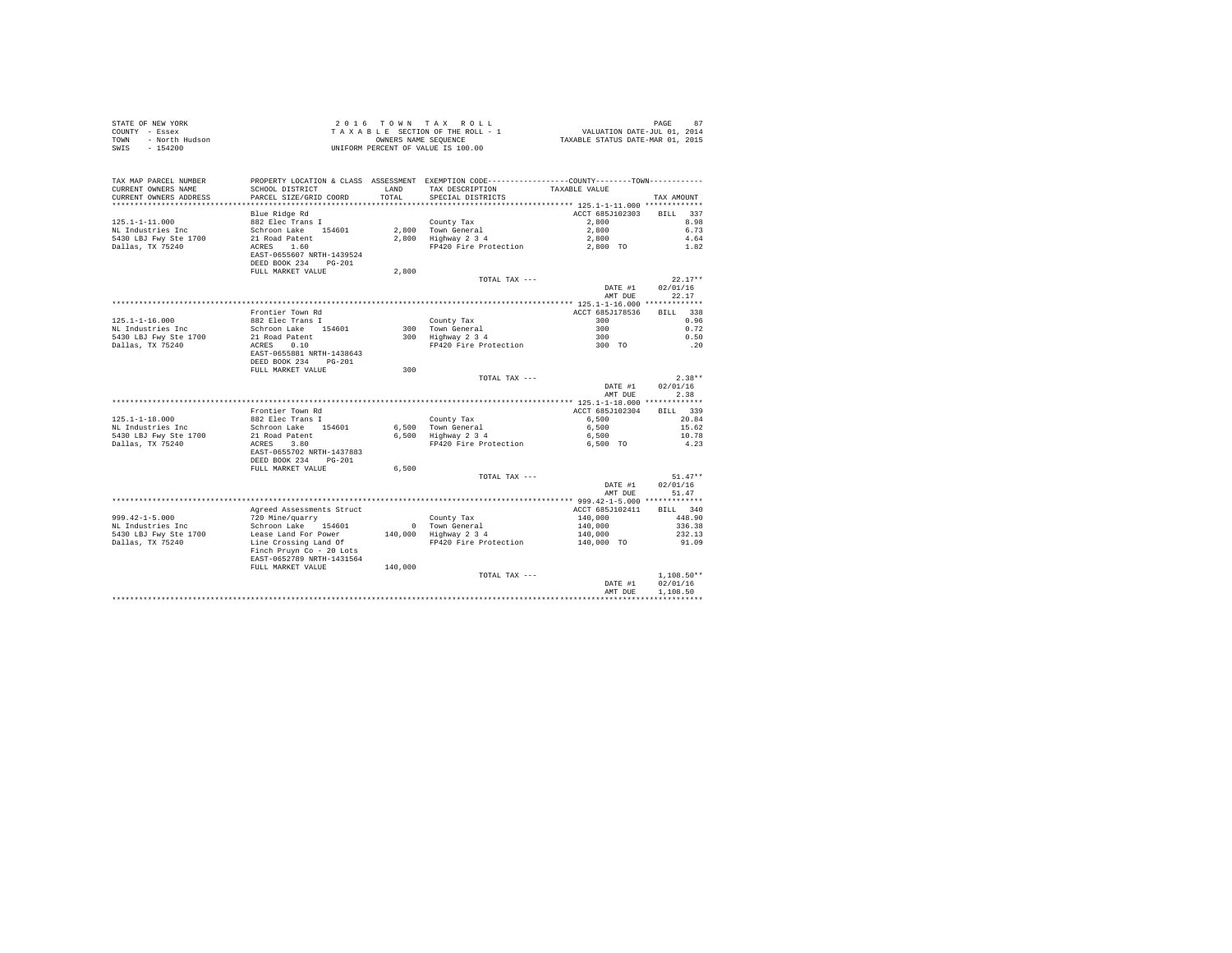| STATE OF NEW YORK      | 2016 TOWN TAX ROLL                 | 88<br>PAGE                       |
|------------------------|------------------------------------|----------------------------------|
| COUNTY - Essex         | TAXABLE SECTION OF THE ROLL - 1    | VALUATION DATE-JUL 01, 2014      |
| TOWN<br>- North Hudson | OWNERS NAME SEOUENCE               | TAXABLE STATUS DATE-MAR 01, 2015 |
| - 154200<br>SWIS       | UNIFORM PERCENT OF VALUE IS 100.00 |                                  |

| TAX AMOUNT<br>*************************<br>US Route 9<br>ACCT 685J179008<br>BTLL.<br>341<br>2.57<br>$114.2 - 1 - 53.000$<br>314 Rural vac<10<br>County Tax<br>800<br>Nolette Fred<br>Schroon Lake 154601<br>800 Town General<br>800<br>1.92<br>c/o Marvin Nolette<br>25 Platt Rogers&co Rd Pat<br>800 Highway 2 3 4<br>800<br>1.33<br>PO Box 22<br>0.60<br>7.38<br>School Relevy<br>ACRES<br>FP420 Fire Protection 800 TO<br>.52<br>North Hudson, NY 12855<br>EAST-0661299 NRTH-1451578<br>DEED BOOK 278<br>$PG-44$<br>800<br>FULL MARKET VALUE<br>$13.72**$<br>TOTAL TAX ---<br>DATE #1<br>02/01/16<br>13.72<br>AMT DUE<br>************ 114.2-1-52.000 *************<br>3371 US Route 9<br>ACCT 685J102509<br>BILL 342<br>$114.2 - 1 - 52.000$<br>210 1 Family Res<br>County Tax<br>41,200<br>132.11<br>28,600 Town General<br>Nolette Marvin A<br>Schroon Lake 154601<br>41,200<br>98.99<br>PO Box 22<br>25 Platt Rogers&co Rd Pat<br>41,200 Highway 2 3 4<br>68.31<br>41,200<br>North Hudson, NY 12855<br>1.40<br>380.30<br>ACRES<br>School Relevy<br>41,200 TO<br>EAST-0661449 NRTH-1451608<br>FP420 Fire Protection<br>26.81<br>DEED BOOK 607<br>$PG-28$<br>41,200<br>FULL MARKET VALUE<br>$706.52**$<br>TOTAL TAX ---<br>DATE #1<br>02/01/16<br>706.52<br>AMT DUE<br>3750 US Route 9<br>ACCT 685J178516<br>BILL 343<br>$104.4 - 1 - 74.000$<br>210 1 Family Res<br>121,900<br>390.87<br>County Tax<br>28,700 Town General<br>121,900 Highway 2 3 4<br>121,900<br>292.89<br>Ordway Mary<br>Schroon Lake 154601<br>30 31 Platt Rogers&co Pat<br>18 Beech St<br>121,900<br>202.12<br>Hudson Falls, NY 12839<br>FP420 Fire Protection<br>ACRES<br>1.60<br>121,900 TO<br>79.31<br>EAST-0666436 NRTH-1459947<br>DEED BOOK 1597 PG-139<br>FULL MARKET VALUE<br>121,900<br>$965.19**$<br>TOTAL TAX ---<br>02/01/16<br>DATE #1<br>965.19<br>AMT DUE<br>3253 Blue Ridge Rd<br>ACCT 685J102412<br>BILL 344<br>$113.4 - 2 - 6.000$<br>22,200<br>71.18<br>312 Vac w/imprv<br>County Tax<br>Ossenkop Stephen<br>Schroon Lake<br>154601<br>17,200 Town General<br>22,200<br>53.34<br>Ossenkop Dorreen<br>22,200 Highway 2 3 4<br>4 T&c Twp 44<br>22,200<br>36.81<br>3187 Blue Ridge Rd<br>2.3ac<br>FP420 Fire Protection<br>22,200 TO<br>14.44<br>North Hudson, NY 12855<br>ACRES<br>1.90<br>EAST-0640638 NRTH-1444762<br>DEED BOOK 1338 PG-180<br>22,200<br>FULL MARKET VALUE<br>$175.77**$<br>TOTAL TAX ---<br>02/01/16<br>DATE #1<br>175.77<br>AMT DUE | TAX MAP PARCEL NUMBER<br>CURRENT OWNERS NAME | PROPERTY LOCATION & CLASS ASSESSMENT EXEMPTION CODE---------------COUNTY-------TOWN---------<br>SCHOOL DISTRICT | LAND  | TAX DESCRIPTION   | TAXABLE VALUE |  |
|--------------------------------------------------------------------------------------------------------------------------------------------------------------------------------------------------------------------------------------------------------------------------------------------------------------------------------------------------------------------------------------------------------------------------------------------------------------------------------------------------------------------------------------------------------------------------------------------------------------------------------------------------------------------------------------------------------------------------------------------------------------------------------------------------------------------------------------------------------------------------------------------------------------------------------------------------------------------------------------------------------------------------------------------------------------------------------------------------------------------------------------------------------------------------------------------------------------------------------------------------------------------------------------------------------------------------------------------------------------------------------------------------------------------------------------------------------------------------------------------------------------------------------------------------------------------------------------------------------------------------------------------------------------------------------------------------------------------------------------------------------------------------------------------------------------------------------------------------------------------------------------------------------------------------------------------------------------------------------------------------------------------------------------------------------------------------------------------------------------------------------------------------------------------------------------------------------------------------------------------------------------------------------------------------------------------------------------------------------------------------------------------------------------------------------------------------|----------------------------------------------|-----------------------------------------------------------------------------------------------------------------|-------|-------------------|---------------|--|
|                                                                                                                                                                                                                                                                                                                                                                                                                                                                                                                                                                                                                                                                                                                                                                                                                                                                                                                                                                                                                                                                                                                                                                                                                                                                                                                                                                                                                                                                                                                                                                                                                                                                                                                                                                                                                                                                                                                                                                                                                                                                                                                                                                                                                                                                                                                                                                                                                                                  | CURRENT OWNERS ADDRESS                       | PARCEL SIZE/GRID COORD                                                                                          | TOTAL | SPECIAL DISTRICTS |               |  |
|                                                                                                                                                                                                                                                                                                                                                                                                                                                                                                                                                                                                                                                                                                                                                                                                                                                                                                                                                                                                                                                                                                                                                                                                                                                                                                                                                                                                                                                                                                                                                                                                                                                                                                                                                                                                                                                                                                                                                                                                                                                                                                                                                                                                                                                                                                                                                                                                                                                  |                                              |                                                                                                                 |       |                   |               |  |
|                                                                                                                                                                                                                                                                                                                                                                                                                                                                                                                                                                                                                                                                                                                                                                                                                                                                                                                                                                                                                                                                                                                                                                                                                                                                                                                                                                                                                                                                                                                                                                                                                                                                                                                                                                                                                                                                                                                                                                                                                                                                                                                                                                                                                                                                                                                                                                                                                                                  |                                              |                                                                                                                 |       |                   |               |  |
|                                                                                                                                                                                                                                                                                                                                                                                                                                                                                                                                                                                                                                                                                                                                                                                                                                                                                                                                                                                                                                                                                                                                                                                                                                                                                                                                                                                                                                                                                                                                                                                                                                                                                                                                                                                                                                                                                                                                                                                                                                                                                                                                                                                                                                                                                                                                                                                                                                                  |                                              |                                                                                                                 |       |                   |               |  |
|                                                                                                                                                                                                                                                                                                                                                                                                                                                                                                                                                                                                                                                                                                                                                                                                                                                                                                                                                                                                                                                                                                                                                                                                                                                                                                                                                                                                                                                                                                                                                                                                                                                                                                                                                                                                                                                                                                                                                                                                                                                                                                                                                                                                                                                                                                                                                                                                                                                  |                                              |                                                                                                                 |       |                   |               |  |
|                                                                                                                                                                                                                                                                                                                                                                                                                                                                                                                                                                                                                                                                                                                                                                                                                                                                                                                                                                                                                                                                                                                                                                                                                                                                                                                                                                                                                                                                                                                                                                                                                                                                                                                                                                                                                                                                                                                                                                                                                                                                                                                                                                                                                                                                                                                                                                                                                                                  |                                              |                                                                                                                 |       |                   |               |  |
|                                                                                                                                                                                                                                                                                                                                                                                                                                                                                                                                                                                                                                                                                                                                                                                                                                                                                                                                                                                                                                                                                                                                                                                                                                                                                                                                                                                                                                                                                                                                                                                                                                                                                                                                                                                                                                                                                                                                                                                                                                                                                                                                                                                                                                                                                                                                                                                                                                                  |                                              |                                                                                                                 |       |                   |               |  |
|                                                                                                                                                                                                                                                                                                                                                                                                                                                                                                                                                                                                                                                                                                                                                                                                                                                                                                                                                                                                                                                                                                                                                                                                                                                                                                                                                                                                                                                                                                                                                                                                                                                                                                                                                                                                                                                                                                                                                                                                                                                                                                                                                                                                                                                                                                                                                                                                                                                  |                                              |                                                                                                                 |       |                   |               |  |
|                                                                                                                                                                                                                                                                                                                                                                                                                                                                                                                                                                                                                                                                                                                                                                                                                                                                                                                                                                                                                                                                                                                                                                                                                                                                                                                                                                                                                                                                                                                                                                                                                                                                                                                                                                                                                                                                                                                                                                                                                                                                                                                                                                                                                                                                                                                                                                                                                                                  |                                              |                                                                                                                 |       |                   |               |  |
|                                                                                                                                                                                                                                                                                                                                                                                                                                                                                                                                                                                                                                                                                                                                                                                                                                                                                                                                                                                                                                                                                                                                                                                                                                                                                                                                                                                                                                                                                                                                                                                                                                                                                                                                                                                                                                                                                                                                                                                                                                                                                                                                                                                                                                                                                                                                                                                                                                                  |                                              |                                                                                                                 |       |                   |               |  |
|                                                                                                                                                                                                                                                                                                                                                                                                                                                                                                                                                                                                                                                                                                                                                                                                                                                                                                                                                                                                                                                                                                                                                                                                                                                                                                                                                                                                                                                                                                                                                                                                                                                                                                                                                                                                                                                                                                                                                                                                                                                                                                                                                                                                                                                                                                                                                                                                                                                  |                                              |                                                                                                                 |       |                   |               |  |
|                                                                                                                                                                                                                                                                                                                                                                                                                                                                                                                                                                                                                                                                                                                                                                                                                                                                                                                                                                                                                                                                                                                                                                                                                                                                                                                                                                                                                                                                                                                                                                                                                                                                                                                                                                                                                                                                                                                                                                                                                                                                                                                                                                                                                                                                                                                                                                                                                                                  |                                              |                                                                                                                 |       |                   |               |  |
|                                                                                                                                                                                                                                                                                                                                                                                                                                                                                                                                                                                                                                                                                                                                                                                                                                                                                                                                                                                                                                                                                                                                                                                                                                                                                                                                                                                                                                                                                                                                                                                                                                                                                                                                                                                                                                                                                                                                                                                                                                                                                                                                                                                                                                                                                                                                                                                                                                                  |                                              |                                                                                                                 |       |                   |               |  |
|                                                                                                                                                                                                                                                                                                                                                                                                                                                                                                                                                                                                                                                                                                                                                                                                                                                                                                                                                                                                                                                                                                                                                                                                                                                                                                                                                                                                                                                                                                                                                                                                                                                                                                                                                                                                                                                                                                                                                                                                                                                                                                                                                                                                                                                                                                                                                                                                                                                  |                                              |                                                                                                                 |       |                   |               |  |
|                                                                                                                                                                                                                                                                                                                                                                                                                                                                                                                                                                                                                                                                                                                                                                                                                                                                                                                                                                                                                                                                                                                                                                                                                                                                                                                                                                                                                                                                                                                                                                                                                                                                                                                                                                                                                                                                                                                                                                                                                                                                                                                                                                                                                                                                                                                                                                                                                                                  |                                              |                                                                                                                 |       |                   |               |  |
|                                                                                                                                                                                                                                                                                                                                                                                                                                                                                                                                                                                                                                                                                                                                                                                                                                                                                                                                                                                                                                                                                                                                                                                                                                                                                                                                                                                                                                                                                                                                                                                                                                                                                                                                                                                                                                                                                                                                                                                                                                                                                                                                                                                                                                                                                                                                                                                                                                                  |                                              |                                                                                                                 |       |                   |               |  |
|                                                                                                                                                                                                                                                                                                                                                                                                                                                                                                                                                                                                                                                                                                                                                                                                                                                                                                                                                                                                                                                                                                                                                                                                                                                                                                                                                                                                                                                                                                                                                                                                                                                                                                                                                                                                                                                                                                                                                                                                                                                                                                                                                                                                                                                                                                                                                                                                                                                  |                                              |                                                                                                                 |       |                   |               |  |
|                                                                                                                                                                                                                                                                                                                                                                                                                                                                                                                                                                                                                                                                                                                                                                                                                                                                                                                                                                                                                                                                                                                                                                                                                                                                                                                                                                                                                                                                                                                                                                                                                                                                                                                                                                                                                                                                                                                                                                                                                                                                                                                                                                                                                                                                                                                                                                                                                                                  |                                              |                                                                                                                 |       |                   |               |  |
|                                                                                                                                                                                                                                                                                                                                                                                                                                                                                                                                                                                                                                                                                                                                                                                                                                                                                                                                                                                                                                                                                                                                                                                                                                                                                                                                                                                                                                                                                                                                                                                                                                                                                                                                                                                                                                                                                                                                                                                                                                                                                                                                                                                                                                                                                                                                                                                                                                                  |                                              |                                                                                                                 |       |                   |               |  |
|                                                                                                                                                                                                                                                                                                                                                                                                                                                                                                                                                                                                                                                                                                                                                                                                                                                                                                                                                                                                                                                                                                                                                                                                                                                                                                                                                                                                                                                                                                                                                                                                                                                                                                                                                                                                                                                                                                                                                                                                                                                                                                                                                                                                                                                                                                                                                                                                                                                  |                                              |                                                                                                                 |       |                   |               |  |
|                                                                                                                                                                                                                                                                                                                                                                                                                                                                                                                                                                                                                                                                                                                                                                                                                                                                                                                                                                                                                                                                                                                                                                                                                                                                                                                                                                                                                                                                                                                                                                                                                                                                                                                                                                                                                                                                                                                                                                                                                                                                                                                                                                                                                                                                                                                                                                                                                                                  |                                              |                                                                                                                 |       |                   |               |  |
|                                                                                                                                                                                                                                                                                                                                                                                                                                                                                                                                                                                                                                                                                                                                                                                                                                                                                                                                                                                                                                                                                                                                                                                                                                                                                                                                                                                                                                                                                                                                                                                                                                                                                                                                                                                                                                                                                                                                                                                                                                                                                                                                                                                                                                                                                                                                                                                                                                                  |                                              |                                                                                                                 |       |                   |               |  |
|                                                                                                                                                                                                                                                                                                                                                                                                                                                                                                                                                                                                                                                                                                                                                                                                                                                                                                                                                                                                                                                                                                                                                                                                                                                                                                                                                                                                                                                                                                                                                                                                                                                                                                                                                                                                                                                                                                                                                                                                                                                                                                                                                                                                                                                                                                                                                                                                                                                  |                                              |                                                                                                                 |       |                   |               |  |
|                                                                                                                                                                                                                                                                                                                                                                                                                                                                                                                                                                                                                                                                                                                                                                                                                                                                                                                                                                                                                                                                                                                                                                                                                                                                                                                                                                                                                                                                                                                                                                                                                                                                                                                                                                                                                                                                                                                                                                                                                                                                                                                                                                                                                                                                                                                                                                                                                                                  |                                              |                                                                                                                 |       |                   |               |  |
|                                                                                                                                                                                                                                                                                                                                                                                                                                                                                                                                                                                                                                                                                                                                                                                                                                                                                                                                                                                                                                                                                                                                                                                                                                                                                                                                                                                                                                                                                                                                                                                                                                                                                                                                                                                                                                                                                                                                                                                                                                                                                                                                                                                                                                                                                                                                                                                                                                                  |                                              |                                                                                                                 |       |                   |               |  |
|                                                                                                                                                                                                                                                                                                                                                                                                                                                                                                                                                                                                                                                                                                                                                                                                                                                                                                                                                                                                                                                                                                                                                                                                                                                                                                                                                                                                                                                                                                                                                                                                                                                                                                                                                                                                                                                                                                                                                                                                                                                                                                                                                                                                                                                                                                                                                                                                                                                  |                                              |                                                                                                                 |       |                   |               |  |
|                                                                                                                                                                                                                                                                                                                                                                                                                                                                                                                                                                                                                                                                                                                                                                                                                                                                                                                                                                                                                                                                                                                                                                                                                                                                                                                                                                                                                                                                                                                                                                                                                                                                                                                                                                                                                                                                                                                                                                                                                                                                                                                                                                                                                                                                                                                                                                                                                                                  |                                              |                                                                                                                 |       |                   |               |  |
|                                                                                                                                                                                                                                                                                                                                                                                                                                                                                                                                                                                                                                                                                                                                                                                                                                                                                                                                                                                                                                                                                                                                                                                                                                                                                                                                                                                                                                                                                                                                                                                                                                                                                                                                                                                                                                                                                                                                                                                                                                                                                                                                                                                                                                                                                                                                                                                                                                                  |                                              |                                                                                                                 |       |                   |               |  |
|                                                                                                                                                                                                                                                                                                                                                                                                                                                                                                                                                                                                                                                                                                                                                                                                                                                                                                                                                                                                                                                                                                                                                                                                                                                                                                                                                                                                                                                                                                                                                                                                                                                                                                                                                                                                                                                                                                                                                                                                                                                                                                                                                                                                                                                                                                                                                                                                                                                  |                                              |                                                                                                                 |       |                   |               |  |
|                                                                                                                                                                                                                                                                                                                                                                                                                                                                                                                                                                                                                                                                                                                                                                                                                                                                                                                                                                                                                                                                                                                                                                                                                                                                                                                                                                                                                                                                                                                                                                                                                                                                                                                                                                                                                                                                                                                                                                                                                                                                                                                                                                                                                                                                                                                                                                                                                                                  |                                              |                                                                                                                 |       |                   |               |  |
|                                                                                                                                                                                                                                                                                                                                                                                                                                                                                                                                                                                                                                                                                                                                                                                                                                                                                                                                                                                                                                                                                                                                                                                                                                                                                                                                                                                                                                                                                                                                                                                                                                                                                                                                                                                                                                                                                                                                                                                                                                                                                                                                                                                                                                                                                                                                                                                                                                                  |                                              |                                                                                                                 |       |                   |               |  |
|                                                                                                                                                                                                                                                                                                                                                                                                                                                                                                                                                                                                                                                                                                                                                                                                                                                                                                                                                                                                                                                                                                                                                                                                                                                                                                                                                                                                                                                                                                                                                                                                                                                                                                                                                                                                                                                                                                                                                                                                                                                                                                                                                                                                                                                                                                                                                                                                                                                  |                                              |                                                                                                                 |       |                   |               |  |
|                                                                                                                                                                                                                                                                                                                                                                                                                                                                                                                                                                                                                                                                                                                                                                                                                                                                                                                                                                                                                                                                                                                                                                                                                                                                                                                                                                                                                                                                                                                                                                                                                                                                                                                                                                                                                                                                                                                                                                                                                                                                                                                                                                                                                                                                                                                                                                                                                                                  |                                              |                                                                                                                 |       |                   |               |  |
|                                                                                                                                                                                                                                                                                                                                                                                                                                                                                                                                                                                                                                                                                                                                                                                                                                                                                                                                                                                                                                                                                                                                                                                                                                                                                                                                                                                                                                                                                                                                                                                                                                                                                                                                                                                                                                                                                                                                                                                                                                                                                                                                                                                                                                                                                                                                                                                                                                                  |                                              |                                                                                                                 |       |                   |               |  |
|                                                                                                                                                                                                                                                                                                                                                                                                                                                                                                                                                                                                                                                                                                                                                                                                                                                                                                                                                                                                                                                                                                                                                                                                                                                                                                                                                                                                                                                                                                                                                                                                                                                                                                                                                                                                                                                                                                                                                                                                                                                                                                                                                                                                                                                                                                                                                                                                                                                  |                                              |                                                                                                                 |       |                   |               |  |
|                                                                                                                                                                                                                                                                                                                                                                                                                                                                                                                                                                                                                                                                                                                                                                                                                                                                                                                                                                                                                                                                                                                                                                                                                                                                                                                                                                                                                                                                                                                                                                                                                                                                                                                                                                                                                                                                                                                                                                                                                                                                                                                                                                                                                                                                                                                                                                                                                                                  |                                              |                                                                                                                 |       |                   |               |  |
|                                                                                                                                                                                                                                                                                                                                                                                                                                                                                                                                                                                                                                                                                                                                                                                                                                                                                                                                                                                                                                                                                                                                                                                                                                                                                                                                                                                                                                                                                                                                                                                                                                                                                                                                                                                                                                                                                                                                                                                                                                                                                                                                                                                                                                                                                                                                                                                                                                                  |                                              |                                                                                                                 |       |                   |               |  |
|                                                                                                                                                                                                                                                                                                                                                                                                                                                                                                                                                                                                                                                                                                                                                                                                                                                                                                                                                                                                                                                                                                                                                                                                                                                                                                                                                                                                                                                                                                                                                                                                                                                                                                                                                                                                                                                                                                                                                                                                                                                                                                                                                                                                                                                                                                                                                                                                                                                  |                                              |                                                                                                                 |       |                   |               |  |
|                                                                                                                                                                                                                                                                                                                                                                                                                                                                                                                                                                                                                                                                                                                                                                                                                                                                                                                                                                                                                                                                                                                                                                                                                                                                                                                                                                                                                                                                                                                                                                                                                                                                                                                                                                                                                                                                                                                                                                                                                                                                                                                                                                                                                                                                                                                                                                                                                                                  |                                              |                                                                                                                 |       |                   |               |  |
|                                                                                                                                                                                                                                                                                                                                                                                                                                                                                                                                                                                                                                                                                                                                                                                                                                                                                                                                                                                                                                                                                                                                                                                                                                                                                                                                                                                                                                                                                                                                                                                                                                                                                                                                                                                                                                                                                                                                                                                                                                                                                                                                                                                                                                                                                                                                                                                                                                                  |                                              |                                                                                                                 |       |                   |               |  |
|                                                                                                                                                                                                                                                                                                                                                                                                                                                                                                                                                                                                                                                                                                                                                                                                                                                                                                                                                                                                                                                                                                                                                                                                                                                                                                                                                                                                                                                                                                                                                                                                                                                                                                                                                                                                                                                                                                                                                                                                                                                                                                                                                                                                                                                                                                                                                                                                                                                  |                                              |                                                                                                                 |       |                   |               |  |
|                                                                                                                                                                                                                                                                                                                                                                                                                                                                                                                                                                                                                                                                                                                                                                                                                                                                                                                                                                                                                                                                                                                                                                                                                                                                                                                                                                                                                                                                                                                                                                                                                                                                                                                                                                                                                                                                                                                                                                                                                                                                                                                                                                                                                                                                                                                                                                                                                                                  |                                              |                                                                                                                 |       |                   |               |  |
|                                                                                                                                                                                                                                                                                                                                                                                                                                                                                                                                                                                                                                                                                                                                                                                                                                                                                                                                                                                                                                                                                                                                                                                                                                                                                                                                                                                                                                                                                                                                                                                                                                                                                                                                                                                                                                                                                                                                                                                                                                                                                                                                                                                                                                                                                                                                                                                                                                                  |                                              |                                                                                                                 |       |                   |               |  |
|                                                                                                                                                                                                                                                                                                                                                                                                                                                                                                                                                                                                                                                                                                                                                                                                                                                                                                                                                                                                                                                                                                                                                                                                                                                                                                                                                                                                                                                                                                                                                                                                                                                                                                                                                                                                                                                                                                                                                                                                                                                                                                                                                                                                                                                                                                                                                                                                                                                  |                                              |                                                                                                                 |       |                   |               |  |
|                                                                                                                                                                                                                                                                                                                                                                                                                                                                                                                                                                                                                                                                                                                                                                                                                                                                                                                                                                                                                                                                                                                                                                                                                                                                                                                                                                                                                                                                                                                                                                                                                                                                                                                                                                                                                                                                                                                                                                                                                                                                                                                                                                                                                                                                                                                                                                                                                                                  |                                              |                                                                                                                 |       |                   |               |  |
|                                                                                                                                                                                                                                                                                                                                                                                                                                                                                                                                                                                                                                                                                                                                                                                                                                                                                                                                                                                                                                                                                                                                                                                                                                                                                                                                                                                                                                                                                                                                                                                                                                                                                                                                                                                                                                                                                                                                                                                                                                                                                                                                                                                                                                                                                                                                                                                                                                                  |                                              |                                                                                                                 |       |                   |               |  |
|                                                                                                                                                                                                                                                                                                                                                                                                                                                                                                                                                                                                                                                                                                                                                                                                                                                                                                                                                                                                                                                                                                                                                                                                                                                                                                                                                                                                                                                                                                                                                                                                                                                                                                                                                                                                                                                                                                                                                                                                                                                                                                                                                                                                                                                                                                                                                                                                                                                  |                                              |                                                                                                                 |       |                   |               |  |
|                                                                                                                                                                                                                                                                                                                                                                                                                                                                                                                                                                                                                                                                                                                                                                                                                                                                                                                                                                                                                                                                                                                                                                                                                                                                                                                                                                                                                                                                                                                                                                                                                                                                                                                                                                                                                                                                                                                                                                                                                                                                                                                                                                                                                                                                                                                                                                                                                                                  |                                              |                                                                                                                 |       |                   |               |  |
|                                                                                                                                                                                                                                                                                                                                                                                                                                                                                                                                                                                                                                                                                                                                                                                                                                                                                                                                                                                                                                                                                                                                                                                                                                                                                                                                                                                                                                                                                                                                                                                                                                                                                                                                                                                                                                                                                                                                                                                                                                                                                                                                                                                                                                                                                                                                                                                                                                                  |                                              |                                                                                                                 |       |                   |               |  |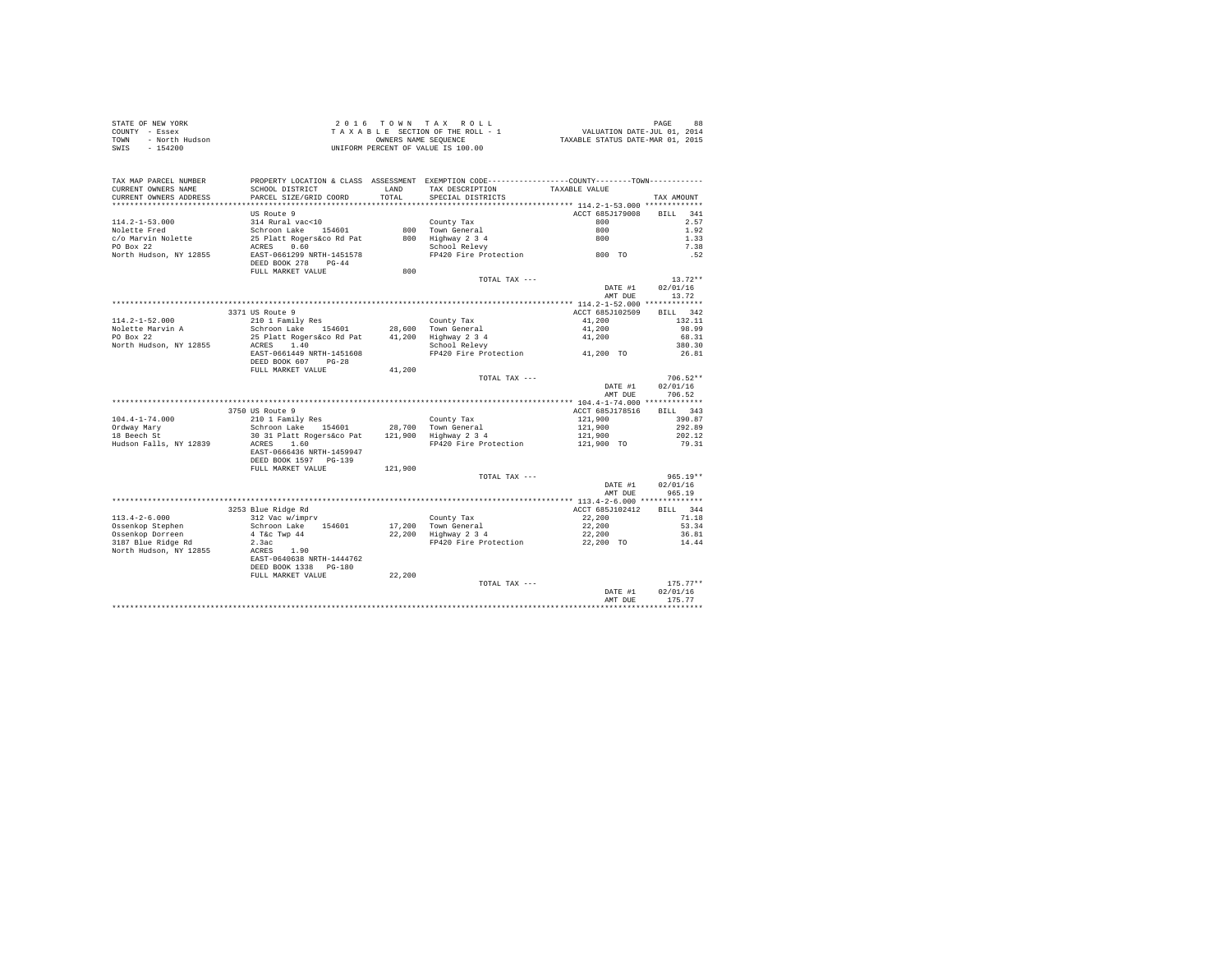| STATE OF NEW YORK      | 2016 TOWN TAX ROLL                 | 89<br>PAGE                       |
|------------------------|------------------------------------|----------------------------------|
| COUNTY - Essex         | TAXABLE SECTION OF THE ROLL - 1    | VALUATION DATE-JUL 01, 2014      |
| TOWN<br>- North Hudson | OWNERS NAME SEOUENCE               | TAXABLE STATUS DATE-MAR 01, 2015 |
| $-154200$<br>SWIS      | UNIFORM PERCENT OF VALUE IS 100.00 |                                  |

| TAX MAP PARCEL NUMBER                                                                                                      | PROPERTY LOCATION & CLASS ASSESSMENT EXEMPTION CODE---------------COUNTY-------TOWN---------- |         |                                             |                          |                |
|----------------------------------------------------------------------------------------------------------------------------|-----------------------------------------------------------------------------------------------|---------|---------------------------------------------|--------------------------|----------------|
| CURRENT OWNERS NAME                                                                                                        | SCHOOL DISTRICT                                                                               | LAND    | TAX DESCRIPTION                             | TAXABLE VALUE            |                |
| CURRENT OWNERS ADDRESS                                                                                                     | PARCEL SIZE/GRID COORD                                                                        | TOTAL   | SPECIAL DISTRICTS                           |                          | TAX AMOUNT     |
| *********************                                                                                                      | ******************************                                                                |         |                                             |                          |                |
|                                                                                                                            | 3205 Blue Ridge Rd                                                                            |         |                                             | ACCT 685J186009 BILL 345 |                |
| $113.4 - 2 - 16.000$                                                                                                       | 240 Rural res                                                                                 |         | VETCOM CTS 41130                            | 25,000<br>25,000         |                |
|                                                                                                                            |                                                                                               |         | 110,200 AGED ALL 41800                      | 152,750<br>152,750       |                |
| 113.4-4-10.000<br>Ossenkop Stephen Schroon Lake 154601<br>Ossenkop Dorreen 3 T&c Twp 44<br>3187 Blue Ridge Rd ACRES 126.84 |                                                                                               |         | 330.500 County Tax                          | 152,750                  | 489.78         |
|                                                                                                                            |                                                                                               |         | Town General                                | 152,750                  | 367.01         |
| North Hudson, NY 12855                                                                                                     | EAST-0638227 NRTH-1445215                                                                     |         | Highway 2 3 4                               | 152,750                  | 253.27         |
|                                                                                                                            | DEED BOOK 843 PG-59                                                                           |         | FP420 Fire Protection 330,500 TO            |                          | 215.03         |
|                                                                                                                            | FULL MARKET VALUE                                                                             | 330,500 |                                             |                          |                |
|                                                                                                                            |                                                                                               |         | TOTAL TAX ---                               |                          | $1,325.09**$   |
|                                                                                                                            |                                                                                               |         |                                             | DATE #1                  | 02/01/16       |
|                                                                                                                            |                                                                                               |         |                                             | AMT DUE                  | 1,325.09       |
|                                                                                                                            |                                                                                               |         |                                             |                          |                |
|                                                                                                                            | Wonder View Rd                                                                                |         |                                             | ACCT 685J178509          | BILL 346       |
| $104.4 - 1 - 65.000$                                                                                                       | 314 Rural vac<10                                                                              |         | County Tax                                  | 18,200                   | 58.36          |
| OSullivan John James                                                                                                       | ohn James Schroon Lake 154601<br>31 Platt Rogers&co Rd Pat                                    |         | 18,200 Town General                         | 18,200                   | 43.73          |
| Fintra Rd                                                                                                                  |                                                                                               |         | 18,200 Highway 2 3 4                        | 18,200                   | 30.18          |
| Killybegs County DoneIreland ACRES 1.10                                                                                    |                                                                                               |         | School Relevy                               |                          | 167.99         |
|                                                                                                                            | EAST-0666605 NRTH-1459609                                                                     |         | FP420 Fire Protection 18,200 TO             |                          | 11.84          |
|                                                                                                                            | DEED BOOK 1721    PG-242                                                                      |         |                                             |                          |                |
|                                                                                                                            | FULL MARKET VALUE                                                                             | 18,200  |                                             |                          |                |
|                                                                                                                            |                                                                                               |         | TOTAL TAX ---                               |                          | $312.10**$     |
|                                                                                                                            |                                                                                               |         |                                             | DATE #1                  | 02/01/16       |
|                                                                                                                            |                                                                                               |         |                                             | AMT DUE                  | 312.10         |
|                                                                                                                            | Wonder View Rd                                                                                |         |                                             | ACCT 685J178510          |                |
| $104.4 - 1 - 66.000$                                                                                                       | 314 Rural vac<10                                                                              |         |                                             |                          | BILL 347       |
| OSullivan John James                                                                                                       |                                                                                               |         | County Tax                                  | 18,200<br>18,200         | 58.36<br>43.73 |
| Fintra Rd                                                                                                                  | Schroon Lake 154601<br>31 Platt Rogers&co Rd Pat                                              |         | 18,200 Town General<br>18,200 Highway 2 3 4 | 18,200                   | 30.18          |
| Killybegs County DoneIreland ACRES 1.10                                                                                    |                                                                                               |         | School Relevy                               |                          | 167.99         |
|                                                                                                                            | EAST-0666477 NRTH-1459261                                                                     |         | FP420 Fire Protection 18,200 TO             |                          | 11.84          |
|                                                                                                                            |                                                                                               |         |                                             |                          |                |
|                                                                                                                            | FULL MARKET VALUE                                                                             | 18,200  |                                             |                          |                |
|                                                                                                                            |                                                                                               |         | TOTAL TAX ---                               |                          | $312.10**$     |
|                                                                                                                            |                                                                                               |         |                                             | DATE #1                  | 02/01/16       |
|                                                                                                                            |                                                                                               |         |                                             | AMT DUE                  | 312.10         |
|                                                                                                                            |                                                                                               |         |                                             |                          |                |
|                                                                                                                            | 3232 US Route 9                                                                               |         |                                             | ACCT 685J100305          | BILL 348       |
| 114.2-2-14.000                                                                                                             | 260 Seasonal res                                                                              |         | County Tax                                  | 68,000                   | 218.04         |
| Otto Phillip M                                                                                                             |                                                                                               |         | 30,800 Town General<br>68,000 Highway 2 3 4 | 68,000                   | 163.38         |
| Butler-Otto Rachel H                                                                                                       |                                                                                               |         |                                             | 68,000                   | 112.75         |
| 608 Vance Rd SW                                                                                                            |                                                                                               |         | FP420 Fire Protection 68,000 TO             |                          | 44.24          |
| Huntsville, AL 35801                                                                                                       | Schroon Lake 154601<br>24 Road Patent<br>ACRES 4.00<br>EAST-0661912 NRTH-1448472              |         |                                             |                          |                |
|                                                                                                                            | DEED BOOK 1380 PG-31                                                                          |         |                                             |                          |                |
|                                                                                                                            | FULL MARKET VALUE                                                                             | 68,000  |                                             |                          |                |
|                                                                                                                            |                                                                                               |         | TOTAL TAX ---                               |                          | 538.41**       |
|                                                                                                                            |                                                                                               |         |                                             | DATE #1                  | 02/01/16       |
|                                                                                                                            |                                                                                               |         |                                             | AMT DUE                  | 538.41         |
|                                                                                                                            |                                                                                               |         |                                             |                          |                |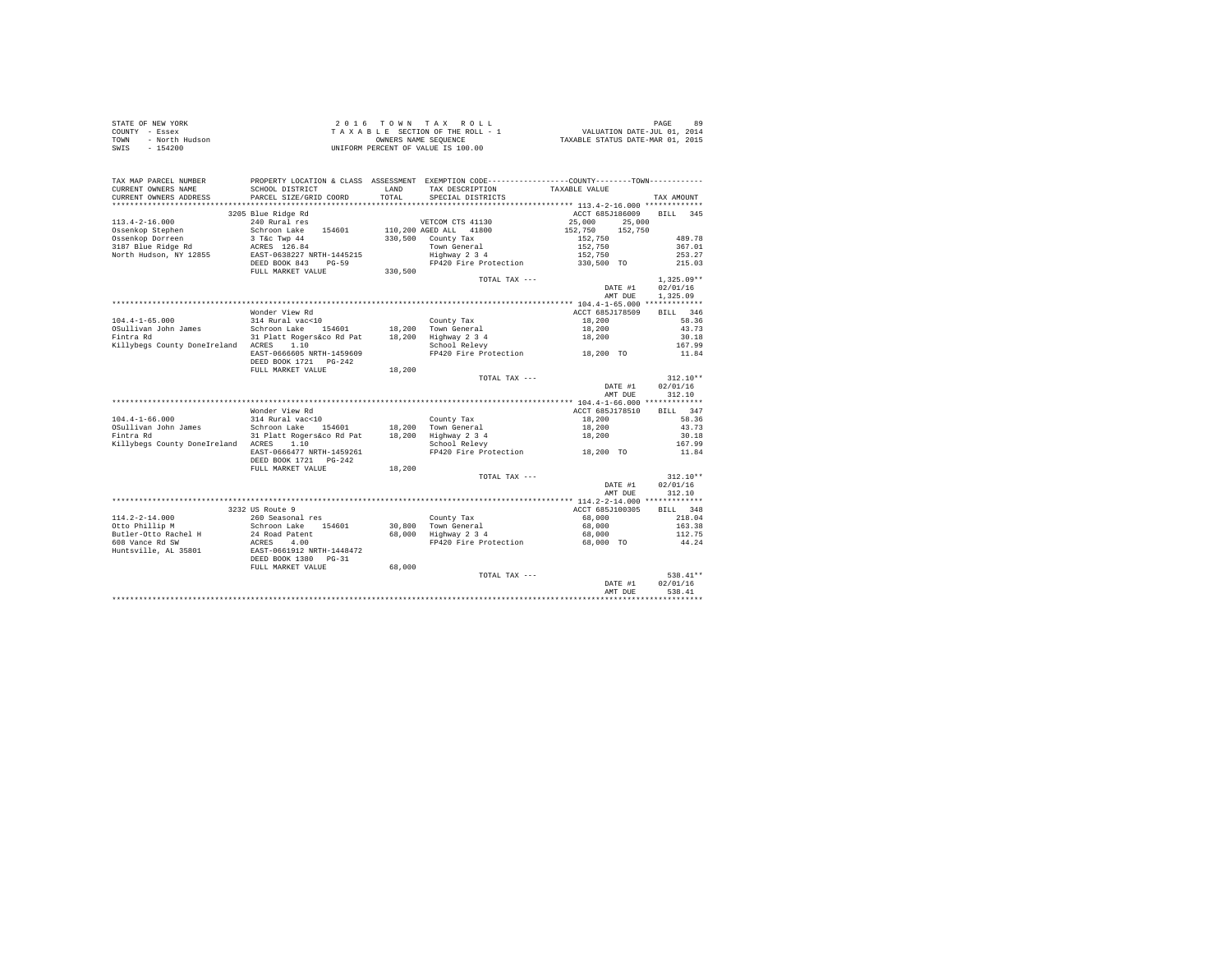| STATE OF NEW YORK<br>COUNTY - Essex<br>TOWN - North Hudson<br>New Hotel Hudson<br>SWIS - 154200                  |                                                                                                                                                                                                         |         | UNIFORM PERCENT OF VALUE IS 100.00                                                                                                     |                                                                        |                                                              |
|------------------------------------------------------------------------------------------------------------------|---------------------------------------------------------------------------------------------------------------------------------------------------------------------------------------------------------|---------|----------------------------------------------------------------------------------------------------------------------------------------|------------------------------------------------------------------------|--------------------------------------------------------------|
| TAX MAP PARCEL NUMBER<br>CURRENT OWNERS NAME<br>CURRENT OWNERS ADDRESS                                           | SCHOOL DISTRICT LAND<br>PARCEL SIZE/GRID COORD                                                                                                                                                          | TOTAL   | PROPERTY LOCATION & CLASS ASSESSMENT EXEMPTION CODE---------------COUNTY--------TOWN----------<br>TAX DESCRIPTION<br>SPECIAL DISTRICTS | TAXABLE VALUE                                                          | TAX AMOUNT                                                   |
| $114.2 - 2 - 15.000$<br>Otto Phillip M<br>Butler-Otto Rachel H<br>608 Vance Rd SW<br>Huntsville, AL 35801        | US Route 9<br>314 Rural vac<10<br>country rax<br>24 Platt Rogers&co Rd Pat 3,900 Town General<br>24 Platt Rogers&co Rd Pat 3,900 Highway 2 3 4<br>RCRES 4.00<br>REAGE 4.00<br>EAST-0662198 NRTH-1448466 |         | County Tax<br>FP420 Fire Protection 3,900 TO                                                                                           | ACCT 685J100307<br>3,900<br>3,900<br>3,900                             | BILL 349<br>12.51<br>9.37<br>6.47<br>2.54                    |
|                                                                                                                  | DEED BOOK 1380 PG-31<br>FULL MARKET VALUE                                                                                                                                                               | 3,900   | TOTAL TAX ---                                                                                                                          | DATE #1<br>AMT DUE                                                     | $30.89**$<br>02/01/16<br>30.89                               |
| $85.3 - 1 - 5.000$<br>Surrelliam B<br>McAlister Sara K<br>4480 Spring Is<br>Okatie, SC 29909                     | 22 Underwood Rd<br>260 Seasonal res<br>Schroon Lake 154601<br>59 N River Head Tr<br>ACRES 1.10<br>EAST-0672129 NRTH-1490311<br>DEED BOOK 1417 PG-141                                                    |         | County Tax<br>112,600 Town General<br>271,600 Highway 2 3 4<br>FP420 Fire Protection                                                   | ACCT 685J103207<br>271,600<br>$271,600$<br>$271,600$<br>$271,600$ TO   | BILL 350<br>870.87<br>652.57<br>450.33<br>176.71             |
| PRIOR OWNER ON 3/01/2015 FULL MARKET VALUE<br>Owens William B                                                    |                                                                                                                                                                                                         | 271,600 | TOTAL TAX ---                                                                                                                          | DATE #1                                                                | $2.150.48**$<br>02/01/16                                     |
|                                                                                                                  | 7 Bessey Rd                                                                                                                                                                                             |         |                                                                                                                                        | AMT DUE<br>ACCT 685J102602                                             | 2.150.48<br>BILL 351                                         |
| $114.18 - 1 - 4.000$<br>Palmer Ralph H<br>26 Mallory Ave<br>Queensbury, NY 12804                                 | 260 Seasonal res<br>Schroon Lake 154601<br>25 Tr W Of Rd Pat<br>150 X 198 Xirr<br>ACRES 0.60<br>EAST-0655186 NRTH-1441381<br>DEED BOOK 594 PG-176<br>FULL MARKET VALUE                                  | 43,800  | County Tax<br>16,200 Town General<br>43,800 Highway 2 3 4<br>FP420 Fire Protection 43,800 TO                                           | 43,800<br>43,800<br>43,800                                             | 140.44<br>105.24<br>72.62<br>28.50                           |
|                                                                                                                  |                                                                                                                                                                                                         |         | TOTAL TAX ---                                                                                                                          | DATE #1<br>AMT DUE                                                     | $346.80**$<br>02/01/16<br>346.80                             |
|                                                                                                                  |                                                                                                                                                                                                         |         |                                                                                                                                        |                                                                        |                                                              |
| $112.4 - 2 - 17.000$<br>Palmer Roy K<br>Palmer Ellen A<br>21 Brainerd Dr<br>27 Brainerd Dr<br>Cranbury, NJ 08512 | 2186 Blue Ridge Rd<br>260 Seasonal res - WTRFNT<br>Schroon Lake 154601<br>9 Totn&crossfield Twp 44<br>66.15 Acres Survey<br>ACRES 69.21<br>EAST-0615740 NRTH-1440036<br>DEED BOOK 1524 PG-154           |         | County Tax<br>208,600 Town General<br>251,100 Highway 2 3 4<br>School Relevy<br>FP420 Fire Protection                                  | ACCT 685J102508<br>$251,100$<br>$251,100$<br>$251,100$<br>$251,100$ TO | BILL 352<br>805.14<br>603.31<br>416.34<br>2,317.82<br>163.37 |
|                                                                                                                  | FULL MARKET VALUE                                                                                                                                                                                       | 251,100 | TOTAL TAX ---                                                                                                                          | DATE #1<br>AMT DUE                                                     | $4.305.98**$<br>02/01/16<br>4.305.98                         |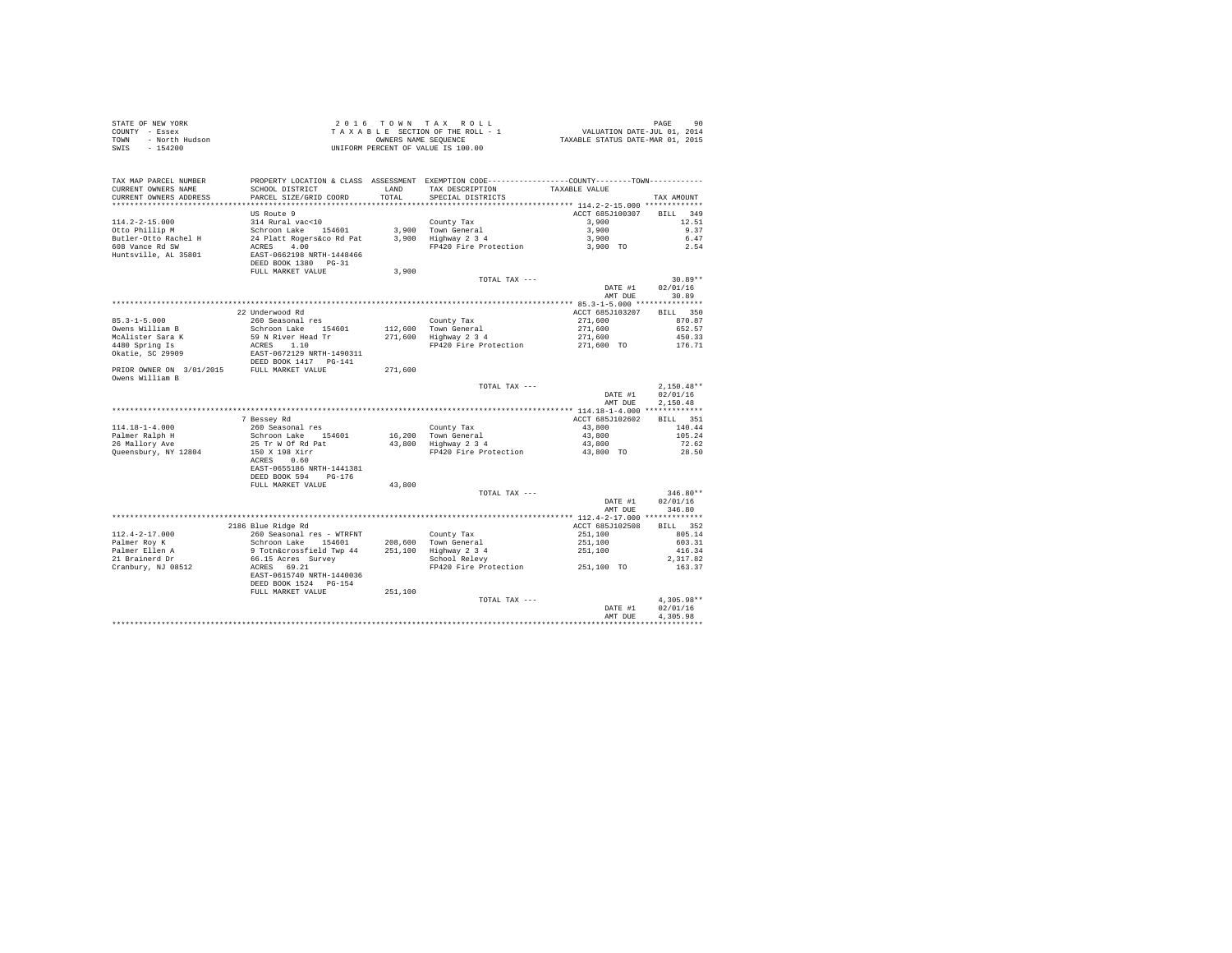| STATE OF NEW YORK |                | 2016 TOWN TAX ROLL                 | 91<br>PAGE                       |
|-------------------|----------------|------------------------------------|----------------------------------|
| COUNTY - Essex    |                | TAXABLE SECTION OF THE ROLL - 1    | VALUATION DATE-JUL 01, 2014      |
| TOWN              | - North Hudson | OWNERS NAME SEOUENCE               | TAXABLE STATUS DATE-MAR 01, 2015 |
| SWIS              | $-154200$      | UNIFORM PERCENT OF VALUE IS 100.00 |                                  |

| TAX MAP PARCEL NUMBER                          |                                                                                                                             |         | PROPERTY LOCATION & CLASS ASSESSMENT EXEMPTION CODE---------------COUNTY-------TOWN---------- |                  |                |
|------------------------------------------------|-----------------------------------------------------------------------------------------------------------------------------|---------|-----------------------------------------------------------------------------------------------|------------------|----------------|
| CURRENT OWNERS NAME                            | SCHOOL DISTRICT                                                                                                             | LAND    | TAX DESCRIPTION                                                                               | TAXABLE VALUE    |                |
| CURRENT OWNERS ADDRESS<br>******************** | PARCEL SIZE/GRID COORD<br>*************************                                                                         | TOTAL   | SPECIAL DISTRICTS                                                                             |                  | TAX AMOUNT     |
|                                                |                                                                                                                             |         |                                                                                               |                  |                |
|                                                | 3378 US Route 9                                                                                                             |         |                                                                                               | ACCT 685J102603  | BILL<br>353    |
| $114.2 - 1 - 45.000$                           | 260 Seasonal res                                                                                                            |         | County Tax                                                                                    | 46,400<br>46,400 | 148.78         |
| Pannitti Edward W                              | Schroon Lake 154601                                                                                                         |         | 15,300 Town General<br>46,400 Highway 2 3 4                                                   |                  | 111.48         |
| Pannitti Viola<br>32 Linden Ave                | 25 Platt Rogers&co Rd Pat<br>ACRES 0.50<br>EAST-0661917 NRTH-1451869                                                        |         | FP420 Fire Protection                                                                         | 46,400           | 76.93<br>30.19 |
| Rensselaer, NY 12144                           |                                                                                                                             |         |                                                                                               | 46,400 TO        |                |
|                                                | DEED BOOK 832 PG-107                                                                                                        |         |                                                                                               |                  |                |
|                                                | FULL MARKET VALUE                                                                                                           | 46,400  |                                                                                               |                  |                |
|                                                |                                                                                                                             |         | TOTAL TAX ---                                                                                 |                  | $367.38**$     |
|                                                |                                                                                                                             |         |                                                                                               | DATE #1          | 02/01/16       |
|                                                |                                                                                                                             |         |                                                                                               | AMT DUE          | 367.38         |
|                                                |                                                                                                                             |         |                                                                                               |                  |                |
|                                                | 3017 US Route 9                                                                                                             |         |                                                                                               | ACCT 685L103210  | BILL 354       |
| $114.4 - 1 - 44.002$                           | 210 1 Family Res                                                                                                            |         | County Tax                                                                                    | 50,100           | 160.64         |
| Parent William R                               | Schroon Lake 154601                                                                                                         |         | 21,000 Town General                                                                           | 50,100           | 120.37         |
| Peters-Parent Tracee A                         | 1-A Gore E Of Rd Pat                                                                                                        |         | $50,100$ Highway $2\overline{3}4$                                                             | 50,100           | 83.07          |
| 3017 Route 9                                   | ACRES 5.40 BANK WFARGO                                                                                                      |         | FP420 Fire Protection                                                                         | 50,100 TO        | 32.60          |
| North Hudson, NY 12855                         | EAST-0660200 NRTH-1443502                                                                                                   |         |                                                                                               |                  |                |
|                                                | DEED BOOK 1647 PG-85                                                                                                        |         |                                                                                               |                  |                |
|                                                | FULL MARKET VALUE                                                                                                           | 50,100  |                                                                                               |                  |                |
|                                                |                                                                                                                             |         | TOTAL TAX ---                                                                                 |                  | 396.68**       |
|                                                |                                                                                                                             |         |                                                                                               | DATE #1          | 02/01/16       |
|                                                |                                                                                                                             |         |                                                                                               | AMT DUE          | 396.68         |
|                                                |                                                                                                                             |         |                                                                                               |                  |                |
|                                                | 3362 US Route 9                                                                                                             |         |                                                                                               | ACCT 685Z006002  | BILL 355       |
| $114.2 - 2 - 3.000$                            | 210 1 Family Res                                                                                                            |         | County Tax                                                                                    | 124,000          | 397.60         |
| Pastore Austin K                               | Schroon Lake 154601                                                                                                         |         | 29.300 Town General                                                                           | 124,000          | 297.93         |
| 3362 US Route 9                                | 25 Platt & Rogers Co Rd P                                                                                                   |         | 124,000 Highway 2 3 4                                                                         | 124,000          | 205.60         |
| North Hudson, NY 12855                         | ACRES<br>2.17                                                                                                               |         | FP420 Fire Protection                                                                         | 124,000 TO       | 80.68          |
|                                                | EAST-0661797 NRTH-1451369<br>PRIOR OWNER ON 3/01/2015 DEED BOOK 1800 PG-313<br>Federal National Mtg Assoc FULL MARKET VALUE |         |                                                                                               |                  |                |
|                                                |                                                                                                                             |         |                                                                                               |                  |                |
|                                                |                                                                                                                             | 124,000 |                                                                                               |                  |                |
|                                                |                                                                                                                             |         | TOTAL TAX ---                                                                                 |                  | 981.81**       |
|                                                |                                                                                                                             |         |                                                                                               | DATE #1          | 02/01/16       |
|                                                |                                                                                                                             |         |                                                                                               | AMT DUE          | 981.81         |
|                                                |                                                                                                                             |         |                                                                                               |                  |                |
|                                                | 2942 US Route 9                                                                                                             |         |                                                                                               | ACCT 685J103312  | BILL 356       |
| $114.18 - 3 - 5.000$                           | 210 1 Family Res                                                                                                            |         | County Tax                                                                                    | 70,400           | 225.73         |
| Patrick James A Sr                             | Schroon Lake 154601                                                                                                         |         | 8,900 Town General<br>70,400 Highway 2 3 4                                                    | 70,400           | 169.15         |
| c/o Shirley Joann Jones                        | 22 Platt Rogers&co Rd Pat                                                                                                   |         |                                                                                               | 70,400           | 116.73         |
| 1188 Fawn Ridge Rd                             | Life Use To R Ward                                                                                                          |         | FP420 Fire Protection                                                                         | 70.400 TO        | 45.80          |
| Concord, NC 28027                              | By Db 1021 Pg 64                                                                                                            |         |                                                                                               |                  |                |
|                                                | 0.17 BANKBACTAXS<br>ACRES                                                                                                   |         |                                                                                               |                  |                |
|                                                | EAST-0659638 NRTH-1441586                                                                                                   |         |                                                                                               |                  |                |
|                                                | DEED BOOK 1355 PG-309                                                                                                       |         |                                                                                               |                  |                |
|                                                | FULL MARKET VALUE                                                                                                           | 70,400  |                                                                                               |                  |                |
|                                                |                                                                                                                             |         | TOTAL TAX ---                                                                                 |                  | 557.41**       |
|                                                |                                                                                                                             |         |                                                                                               | DATE #1          | 02/01/16       |
|                                                |                                                                                                                             |         |                                                                                               | AMT DUE          | 557.41         |
|                                                |                                                                                                                             |         |                                                                                               |                  |                |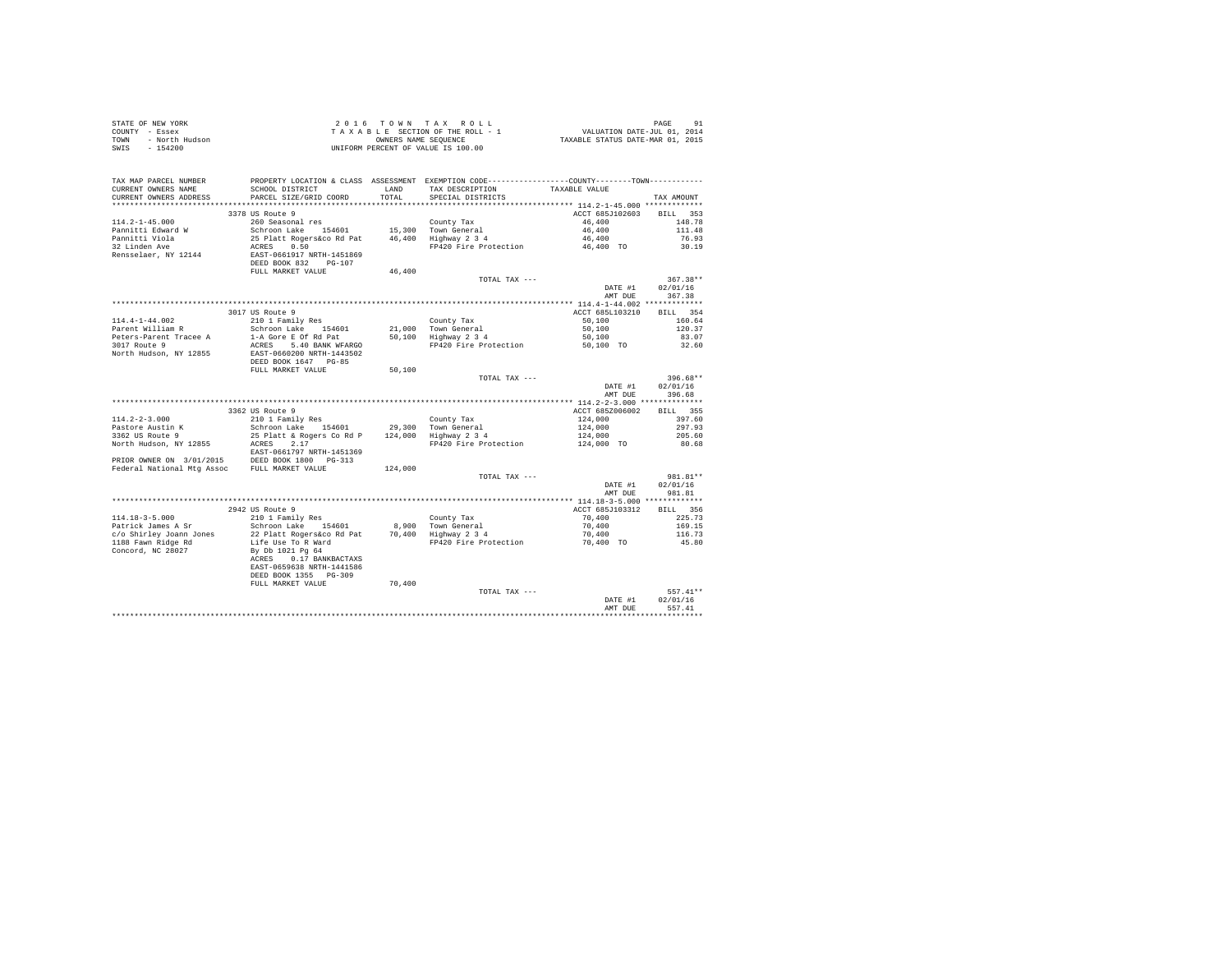| STATE OF NEW YORK      | 2016 TOWN TAX ROLL                 | 92<br>PAGE                       |
|------------------------|------------------------------------|----------------------------------|
| COUNTY - Essex         | TAXABLE SECTION OF THE ROLL - 1    | VALUATION DATE-JUL 01, 2014      |
| TOWN<br>- North Hudson | OWNERS NAME SEOUENCE               | TAXABLE STATUS DATE-MAR 01, 2015 |
| - 154200<br>SWIS       | UNIFORM PERCENT OF VALUE IS 100.00 |                                  |

| TAX MAP PARCEL NUMBER                                |                           |         | PROPERTY LOCATION & CLASS ASSESSMENT EXEMPTION CODE----------------COUNTY-------TOWN--------- |                    |                       |
|------------------------------------------------------|---------------------------|---------|-----------------------------------------------------------------------------------------------|--------------------|-----------------------|
| CURRENT OWNERS NAME                                  | SCHOOL DISTRICT           | LAND    | TAX DESCRIPTION                                                                               | TAXABLE VALUE      |                       |
| CURRENT OWNERS ADDRESS<br>************************** | PARCEL SIZE/GRID COORD    | TOTAL.  | SPECIAL DISTRICTS                                                                             |                    | TAX AMOUNT            |
|                                                      | Pepper Hollow Rd          |         |                                                                                               | ACCT 685J101915    | 357                   |
| $104.4 - 1 - 8.110$                                  | 314 Rural vac<10 - WTRFNT |         | County Tax                                                                                    | 36,400             | <b>BILL</b><br>116.71 |
| Paustian Walter H                                    | Schroon Lake<br>154601    | 36,400  | Town General                                                                                  | 36,400             | 87.46                 |
| Paustian Lucille                                     | 3 T&c Twp 49              | 36,400  | Highway 2 3 4                                                                                 | 36,400             | 60.35                 |
| 170 Pepper Hollow Rd                                 | 5ac                       |         | School Relevy                                                                                 |                    | 336.00                |
| North Hudson, NY 12855-2614                          | ACRES<br>4.11             |         | FP420 Fire Protection                                                                         | 36,400 TO          | 23.68                 |
|                                                      | EAST-0664415 NRTH-1461601 |         |                                                                                               |                    |                       |
|                                                      | DEED BOOK 635<br>$PG-93$  |         |                                                                                               |                    |                       |
|                                                      | FULL MARKET VALUE         | 36,400  |                                                                                               |                    |                       |
|                                                      |                           |         | TOTAL TAX ---                                                                                 |                    | $624.20**$            |
|                                                      |                           |         |                                                                                               | DATE #1            | 02/01/16              |
|                                                      |                           |         |                                                                                               | AMT DUR            | 624.20                |
|                                                      |                           |         |                                                                                               |                    |                       |
|                                                      | 170 Pepper Hollow Rd      |         |                                                                                               | ACCT 685J178500    | 358<br><b>BILL</b>    |
| $104.4 - 1 - 8.120$                                  | 210 1 Family Res          |         | VETWAR CTS 41120                                                                              | 15,000<br>15,000   |                       |
| Paustian Walter H                                    | Schroon Lake<br>154601    | 32,100  | County Tax                                                                                    | 94,100             | 301.73                |
| Paustian Lucille                                     | Totn&crossfield Lot 3 Twp | 109,100 | Town General                                                                                  | 94,100             | 226.09                |
| 170 Pepper Hollow Rd                                 | ACRES<br>5.40             |         | Highway 2 3 4                                                                                 | 94,100             | 156.02                |
| North Hudson, NY 12855-2614                          | EAST-0664405 NRTH-1462131 |         | School Relevy                                                                                 |                    | 597.02                |
|                                                      | DEED BOOK 647<br>$PG-181$ |         | FP420 Fire Protection                                                                         | 109,100 TO         | 70.98                 |
|                                                      | FULL MARKET VALUE         | 109,100 |                                                                                               |                    |                       |
|                                                      |                           |         | TOTAL TAX ---                                                                                 |                    | $1.351.84**$          |
|                                                      |                           |         |                                                                                               | DATE #1            | 02/01/16              |
|                                                      |                           |         |                                                                                               | AMT DUE            | 1,351.84              |
|                                                      |                           |         |                                                                                               |                    |                       |
|                                                      | Pepper Hollow Rd          |         |                                                                                               | ACCT 685J178558    | 359<br><b>BILL</b>    |
| $104.4 - 1 - 8.200$                                  | 314 Rural vac<10 - WTRFNT |         | County Tax                                                                                    | 4.500              | 14.43                 |
| Paustian Walter H                                    | Schroon Lake<br>154601    | 4.500   | Town General                                                                                  | 4,500              | 10.81                 |
| Paustian Lucille                                     | 3 T&c Twp 49              | 4,500   | Highway 2 3 4                                                                                 | 4,500              | 7.46                  |
| 170 Pepper Hollow Rd                                 | 8.00<br>ACRES             |         | School Relevy                                                                                 |                    | 41.54                 |
| North Hudson, NY 12855-2614                          | EAST-0663616 NRTH-1461519 |         | FP420 Fire Protection                                                                         | 4,500 TO           | 2.93                  |
|                                                      | DEED BOOK 635<br>$PG-91$  |         |                                                                                               |                    |                       |
|                                                      | FULL MARKET VALUE         | 4.500   |                                                                                               |                    |                       |
|                                                      |                           |         | TOTAL TAX ---                                                                                 |                    | $77.17**$             |
|                                                      |                           |         |                                                                                               | DATE #1            | 02/01/16              |
|                                                      |                           |         |                                                                                               | AMT DUE            | 77.17                 |
|                                                      |                           |         |                                                                                               |                    |                       |
|                                                      | 18 Bogle Rd               |         |                                                                                               | ACCT 685J100405    | 360<br>RTLL.          |
| $113.3 - 5 - 1.000$                                  | 260 Seasonal res          |         | County Tax                                                                                    | 46,700             | 149.74                |
| Pecor Richard L                                      | Schroon Lake<br>154601    | 37,600  | Town General                                                                                  | 46,700             | 112.21                |
| Pecor Joann E                                        | 3 Totn&crossfield Twp 44  | 46.700  | Highway 2 3 4                                                                                 | 46,700             | 77.43                 |
| PO Box 756                                           | 12.00<br>ACRES            |         | FP420 Fire Protection                                                                         | 46,700 TO          | 30.38                 |
| Elizabethtown, NY 12932                              | EAST-0631343 NRTH-1441946 |         |                                                                                               |                    |                       |
|                                                      | DEED BOOK 1073 PG-22      |         |                                                                                               |                    |                       |
|                                                      | FULL MARKET VALUE         | 46,700  |                                                                                               |                    |                       |
|                                                      |                           |         | TOTAL TAX ---                                                                                 |                    | $369.76**$            |
|                                                      |                           |         |                                                                                               | DATE #1<br>AMT DUE | 02/01/16<br>369.76    |
|                                                      |                           |         |                                                                                               |                    |                       |
|                                                      |                           |         |                                                                                               |                    |                       |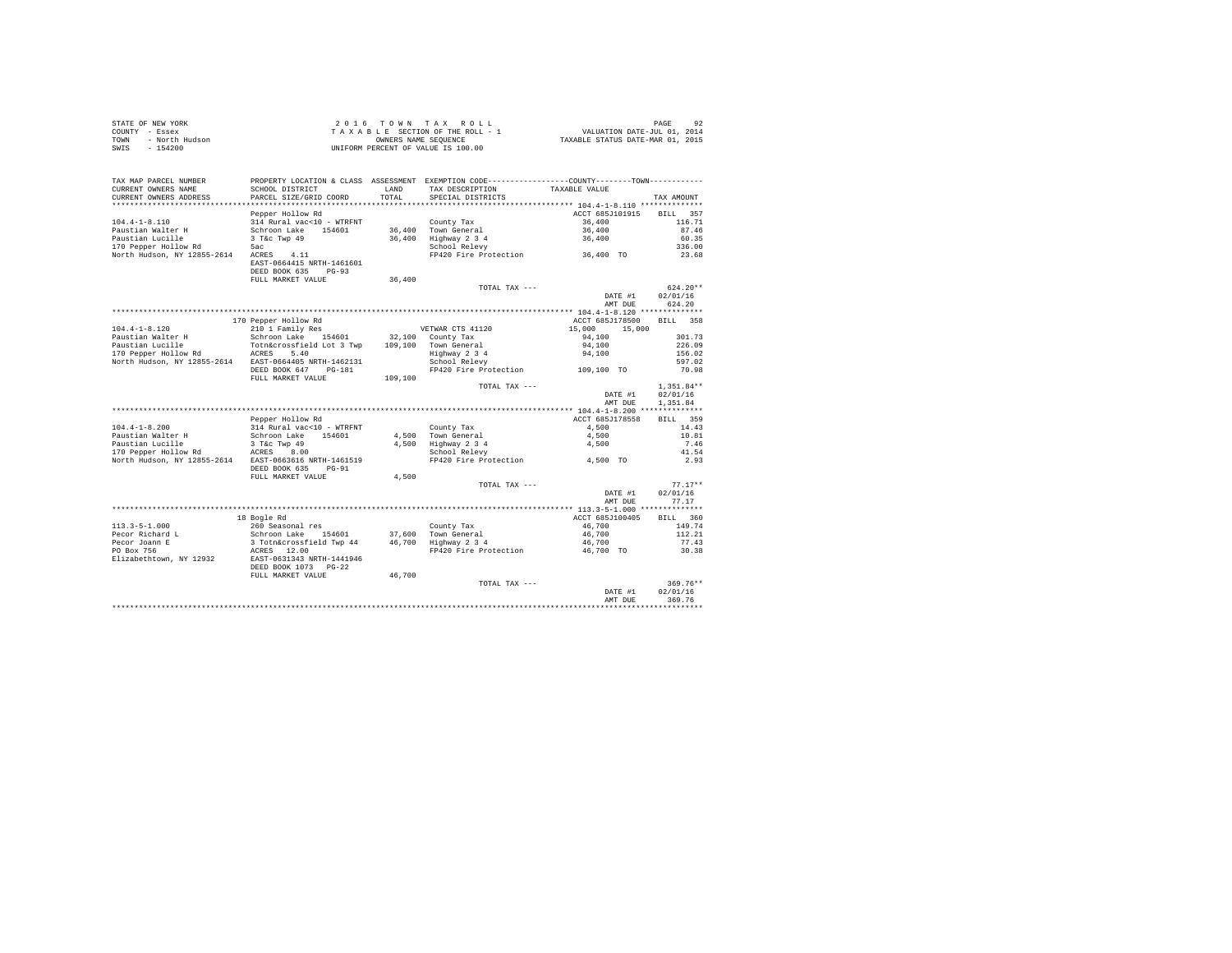| STATE OF NEW YORK |                | 2016 TOWN TAX ROLL                 |                      |  |                                  | PAGE                        |  |
|-------------------|----------------|------------------------------------|----------------------|--|----------------------------------|-----------------------------|--|
| COUNTY - Essex    |                | TAXABLE SECTION OF THE ROLL - 1    |                      |  |                                  | VALUATION DATE-JUL 01, 2014 |  |
| TOWN              | - North Hudson |                                    | OWNERS NAME SEOUENCE |  | TAXABLE STATUS DATE-MAR 01, 2015 |                             |  |
| - 154200<br>SWIS  |                | UNIFORM PERCENT OF VALUE IS 100.00 |                      |  |                                  |                             |  |

| TAX MAP PARCEL NUMBER<br>CURRENT OWNERS NAME   | PROPERTY LOCATION & CLASS ASSESSMENT EXEMPTION CODE---------------COUNTY-------TOWN----------<br>SCHOOL DISTRICT | LAND    | TAX DESCRIPTION                              | TAXABLE VALUE      |                    |
|------------------------------------------------|------------------------------------------------------------------------------------------------------------------|---------|----------------------------------------------|--------------------|--------------------|
| CURRENT OWNERS ADDRESS<br>******************** | PARCEL SIZE/GRID COORD<br>***********************                                                                | TOTAL.  | SPECIAL DISTRICTS                            |                    | TAX AMOUNT         |
|                                                |                                                                                                                  |         |                                              |                    |                    |
|                                                | 9 Ensign Pond Rd                                                                                                 |         |                                              | ACCT 685J101702    | <b>BILL</b><br>361 |
| $114.2 - 1 - 7.000$                            | 210 1 Family Res                                                                                                 |         | AGED ALL 41800                               | 38,800<br>38,800   |                    |
| Peer Howard                                    | Schroon Lake 154601                                                                                              |         | 23,800 County Tax                            | 38,800             | 124.41             |
| Peer Thelma D                                  | 27 Platt Rogers&co Rd Pat                                                                                        |         | 77.600 Town General                          | 38,800             | 93.22              |
| PO Box 6                                       | 0.90<br>ACRES                                                                                                    |         | Highway 2 3 4                                | 38,800             | 64.33              |
| North Hudson, NY 12855-0006                    | EAST-0663710 NRTH-1453964<br>DEED BOOK 876<br>$PG-254$                                                           |         | FP420 Fire Protection                        | 77.600 TO          | 50.49              |
|                                                | FULL MARKET VALUE                                                                                                | 77,600  |                                              |                    |                    |
|                                                |                                                                                                                  |         | TOTAL TAX ---                                |                    | $332.45**$         |
|                                                |                                                                                                                  |         |                                              | DATE #1            | 02/01/16           |
|                                                |                                                                                                                  |         |                                              | AMT DUE            | 332.45             |
|                                                |                                                                                                                  |         |                                              |                    |                    |
|                                                | Ensign Pond Rd                                                                                                   |         |                                              | ACCT 685J187005    | BILL 362           |
| $114.2 - 1 - 14.113$                           | 314 Rural vac<10                                                                                                 |         | County Tax                                   | 2,600              | 8.34<br>6.25       |
| Peer Howard                                    | Schroon Lake<br>154601                                                                                           |         | 2.600 Town General                           | 2,600              |                    |
| Peer Thelma D                                  | 27 Platt Rogers&co Rd Pat                                                                                        |         | 2,600 Highway 2 3 4                          | 2,600              | 4.31               |
| PO Box 6                                       | 2.50<br>ACRES                                                                                                    |         | School Relevy                                |                    | 24.00              |
| North Hudson, NY 12855-0006                    | EAST-0663787 NRTH-1454242                                                                                        |         | FP420 Fire Protection                        | 2,600 TO           | 1.69               |
|                                                | DEED BOOK 876<br>PG-257                                                                                          |         |                                              |                    |                    |
|                                                | FULL MARKET VALUE                                                                                                | 2,600   |                                              |                    | 44.59**            |
|                                                |                                                                                                                  |         | TOTAL TAX ---                                |                    | 02/01/16           |
|                                                |                                                                                                                  |         |                                              | DATE #1<br>AMT DUE | 44.59              |
|                                                |                                                                                                                  |         |                                              |                    |                    |
|                                                | 3209 US Route 9                                                                                                  |         |                                              | ACCT 685J183003    | BILL 363           |
| $114.2 - 2 - 19.000$                           | 415 Motel                                                                                                        |         |                                              |                    | 496.68             |
| Pekurnev William P                             | - WTRFNT<br>Schroon Lake<br>154601                                                                               |         | County Tax                                   | 154,900<br>154,900 | 372.18             |
| 78 Manalapan Rd                                | 24 Platt Rogers&co Rd Pat                                                                                        |         | 97,800 Town General<br>154,900 Highway 2 3 4 | 154,900            | 256.83             |
| Spotswood, NJ 08884                            | ACRES<br>8.95                                                                                                    |         | FP420 Fire Protection                        | 154,900 TO         | 100.78             |
|                                                | EAST-0661238 NRTH-1447959<br>DEED BOOK 1409 PG-147                                                               |         |                                              |                    |                    |
|                                                | FULL MARKET VALUE                                                                                                | 154,900 |                                              |                    |                    |
|                                                |                                                                                                                  |         | TOTAL TAX ---                                |                    | $1,226.47**$       |
|                                                |                                                                                                                  |         |                                              | DATE #1            | 02/01/16           |
|                                                |                                                                                                                  |         |                                              | AMT DUE            | 1,226.47           |
|                                                |                                                                                                                  |         |                                              |                    |                    |
|                                                | 2653 US Route 9                                                                                                  |         |                                              | ACCT 685J101903    | BILL 364           |
| $125.1 - 1 - 38.000$                           | 210 1 Family Res                                                                                                 |         | AGED ALL 41800                               | 73,400<br>73,400   |                    |
| Pelton Betty J                                 | Schroon Lake 154601                                                                                              |         | 36,100 County Tax                            | 73,400             | 235.35             |
| 2653 US Rt 9                                   | 2/h Platt Rogers&co Rdpat                                                                                        |         | 146,800 Town General                         | 73,400             | 176.36             |
| North Hudson, NY 12855                         | Db 887 Pg 100                                                                                                    |         | Highway 2 3 4                                | 73,400             | 121.70             |
|                                                | ACRES 10.00                                                                                                      |         | FP420 Fire Protection                        | 146,800 TO         | 95.51              |
|                                                | EAST-0657433 NRTH-1435118<br>DEED BOOK 1696 PG-98                                                                |         |                                              |                    |                    |
|                                                | FULL MARKET VALUE                                                                                                | 146,800 |                                              |                    |                    |
|                                                |                                                                                                                  |         | TOTAL TAX ---                                |                    | 628.92**           |
|                                                |                                                                                                                  |         |                                              | DATE #1            | 02/01/16           |
|                                                |                                                                                                                  |         |                                              | AMT DUE            | 628.92             |
|                                                |                                                                                                                  |         |                                              |                    |                    |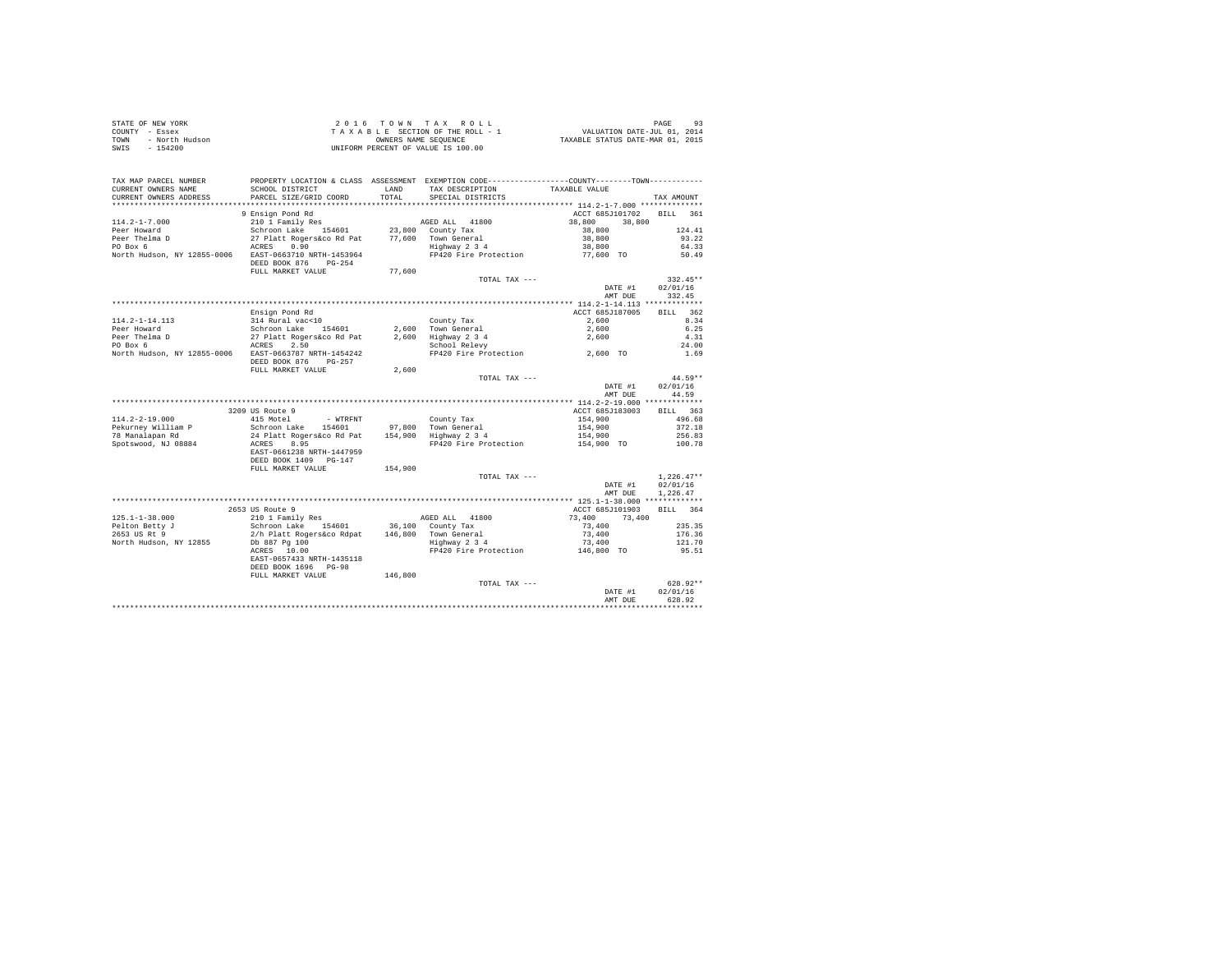| PROPERTY LOCATION & CLASS ASSESSMENT EXEMPTION CODE----------------COUNTY-------TOWN---------<br>TAX MAP PARCEL NUMBER<br>TAX DESCRIPTION TAXABLE VALUE SPECIAL DISTRICTS<br>SCHOOL DISTRICT LAND<br>PARCEL SIZE/GRID COORD TOTAL<br>CURRENT OWNERS NAME<br>TOTAL<br>CURRENT OWNERS ADDRESS<br>TAX AMOUNT<br>ACCT 685Z014002 BILL 365<br>DEED BOOK 1753 PG-112<br>56,500<br>FULL MARKET VALUE<br>TOTAL TAX ---<br>$447.35**$<br>DATE #1<br>02/01/16<br>AMT DUE<br>447.35<br>ACCT 685J102606 BILL 366<br>$\begin{array}{ccc} 73\, , \, 600 & 235 \, . \, 99 \\ 73 \, , \, 600 & 176 \, . \, 84 \\ 73 \, , \, 600 & 122 \, . \, 03 \\ \end{array}$<br>47.89<br>DEED BOOK 1563 PG-162<br>73,600<br>FULL MARKET VALUE |  |  |  |  |
|-------------------------------------------------------------------------------------------------------------------------------------------------------------------------------------------------------------------------------------------------------------------------------------------------------------------------------------------------------------------------------------------------------------------------------------------------------------------------------------------------------------------------------------------------------------------------------------------------------------------------------------------------------------------------------------------------------------------|--|--|--|--|
|                                                                                                                                                                                                                                                                                                                                                                                                                                                                                                                                                                                                                                                                                                                   |  |  |  |  |
|                                                                                                                                                                                                                                                                                                                                                                                                                                                                                                                                                                                                                                                                                                                   |  |  |  |  |
|                                                                                                                                                                                                                                                                                                                                                                                                                                                                                                                                                                                                                                                                                                                   |  |  |  |  |
|                                                                                                                                                                                                                                                                                                                                                                                                                                                                                                                                                                                                                                                                                                                   |  |  |  |  |
|                                                                                                                                                                                                                                                                                                                                                                                                                                                                                                                                                                                                                                                                                                                   |  |  |  |  |
|                                                                                                                                                                                                                                                                                                                                                                                                                                                                                                                                                                                                                                                                                                                   |  |  |  |  |
|                                                                                                                                                                                                                                                                                                                                                                                                                                                                                                                                                                                                                                                                                                                   |  |  |  |  |
|                                                                                                                                                                                                                                                                                                                                                                                                                                                                                                                                                                                                                                                                                                                   |  |  |  |  |
|                                                                                                                                                                                                                                                                                                                                                                                                                                                                                                                                                                                                                                                                                                                   |  |  |  |  |
|                                                                                                                                                                                                                                                                                                                                                                                                                                                                                                                                                                                                                                                                                                                   |  |  |  |  |
|                                                                                                                                                                                                                                                                                                                                                                                                                                                                                                                                                                                                                                                                                                                   |  |  |  |  |
|                                                                                                                                                                                                                                                                                                                                                                                                                                                                                                                                                                                                                                                                                                                   |  |  |  |  |
|                                                                                                                                                                                                                                                                                                                                                                                                                                                                                                                                                                                                                                                                                                                   |  |  |  |  |
|                                                                                                                                                                                                                                                                                                                                                                                                                                                                                                                                                                                                                                                                                                                   |  |  |  |  |
|                                                                                                                                                                                                                                                                                                                                                                                                                                                                                                                                                                                                                                                                                                                   |  |  |  |  |
|                                                                                                                                                                                                                                                                                                                                                                                                                                                                                                                                                                                                                                                                                                                   |  |  |  |  |
|                                                                                                                                                                                                                                                                                                                                                                                                                                                                                                                                                                                                                                                                                                                   |  |  |  |  |
|                                                                                                                                                                                                                                                                                                                                                                                                                                                                                                                                                                                                                                                                                                                   |  |  |  |  |
|                                                                                                                                                                                                                                                                                                                                                                                                                                                                                                                                                                                                                                                                                                                   |  |  |  |  |
|                                                                                                                                                                                                                                                                                                                                                                                                                                                                                                                                                                                                                                                                                                                   |  |  |  |  |
|                                                                                                                                                                                                                                                                                                                                                                                                                                                                                                                                                                                                                                                                                                                   |  |  |  |  |
| TOTAL TAX ---<br>582.75**<br>02/01/16<br>DATE #1                                                                                                                                                                                                                                                                                                                                                                                                                                                                                                                                                                                                                                                                  |  |  |  |  |
| AMT DUR<br>582.75                                                                                                                                                                                                                                                                                                                                                                                                                                                                                                                                                                                                                                                                                                 |  |  |  |  |
|                                                                                                                                                                                                                                                                                                                                                                                                                                                                                                                                                                                                                                                                                                                   |  |  |  |  |
| 3857 US Route 9<br>ACCT 685J102108 BILL 367                                                                                                                                                                                                                                                                                                                                                                                                                                                                                                                                                                                                                                                                       |  |  |  |  |
| $100, 500$<br>$100, 500$<br>$100, 500$<br>322.25                                                                                                                                                                                                                                                                                                                                                                                                                                                                                                                                                                                                                                                                  |  |  |  |  |
| 241.47                                                                                                                                                                                                                                                                                                                                                                                                                                                                                                                                                                                                                                                                                                            |  |  |  |  |
| 166.63                                                                                                                                                                                                                                                                                                                                                                                                                                                                                                                                                                                                                                                                                                            |  |  |  |  |
| 927.68<br>FP420 Fire Protection 100,500 TO                                                                                                                                                                                                                                                                                                                                                                                                                                                                                                                                                                                                                                                                        |  |  |  |  |
| 65.39                                                                                                                                                                                                                                                                                                                                                                                                                                                                                                                                                                                                                                                                                                             |  |  |  |  |
|                                                                                                                                                                                                                                                                                                                                                                                                                                                                                                                                                                                                                                                                                                                   |  |  |  |  |
| PRIOR OWNER ON 3/01/2015                                                                                                                                                                                                                                                                                                                                                                                                                                                                                                                                                                                                                                                                                          |  |  |  |  |
| Marsden Michael A                                                                                                                                                                                                                                                                                                                                                                                                                                                                                                                                                                                                                                                                                                 |  |  |  |  |
| $1.723.42**$<br>TOTAL TAX ---                                                                                                                                                                                                                                                                                                                                                                                                                                                                                                                                                                                                                                                                                     |  |  |  |  |
| DATE #1 02/01/16                                                                                                                                                                                                                                                                                                                                                                                                                                                                                                                                                                                                                                                                                                  |  |  |  |  |
| AMT DUE 1,723.42<br>$\begin{tabular}{l c c c c c c c c} \multicolumn{3}{c c c c} \multicolumn{3}{c c c} \multicolumn{3}{c c c} \multicolumn{3}{c c c} \multicolumn{3}{c c c} \multicolumn{3}{c c c} \multicolumn{3}{c c c} \multicolumn{3}{c c c} \multicolumn{3}{c c c} \multicolumn{3}{c c c} \multicolumn{3}{c c c} \multicolumn{3}{c c c} \multicolumn{3}{c c c} \multicolumn{3}{c c c} \multicolumn{3}{c c c$                                                                                                                                                                                                                                                                                                |  |  |  |  |
|                                                                                                                                                                                                                                                                                                                                                                                                                                                                                                                                                                                                                                                                                                                   |  |  |  |  |
|                                                                                                                                                                                                                                                                                                                                                                                                                                                                                                                                                                                                                                                                                                                   |  |  |  |  |
|                                                                                                                                                                                                                                                                                                                                                                                                                                                                                                                                                                                                                                                                                                                   |  |  |  |  |
|                                                                                                                                                                                                                                                                                                                                                                                                                                                                                                                                                                                                                                                                                                                   |  |  |  |  |
|                                                                                                                                                                                                                                                                                                                                                                                                                                                                                                                                                                                                                                                                                                                   |  |  |  |  |
|                                                                                                                                                                                                                                                                                                                                                                                                                                                                                                                                                                                                                                                                                                                   |  |  |  |  |
|                                                                                                                                                                                                                                                                                                                                                                                                                                                                                                                                                                                                                                                                                                                   |  |  |  |  |
|                                                                                                                                                                                                                                                                                                                                                                                                                                                                                                                                                                                                                                                                                                                   |  |  |  |  |
| $878.09**$<br>TOTAL TAX ---                                                                                                                                                                                                                                                                                                                                                                                                                                                                                                                                                                                                                                                                                       |  |  |  |  |
| 02/01/16<br>DATE #1                                                                                                                                                                                                                                                                                                                                                                                                                                                                                                                                                                                                                                                                                               |  |  |  |  |
| AMT DUR<br>878.09                                                                                                                                                                                                                                                                                                                                                                                                                                                                                                                                                                                                                                                                                                 |  |  |  |  |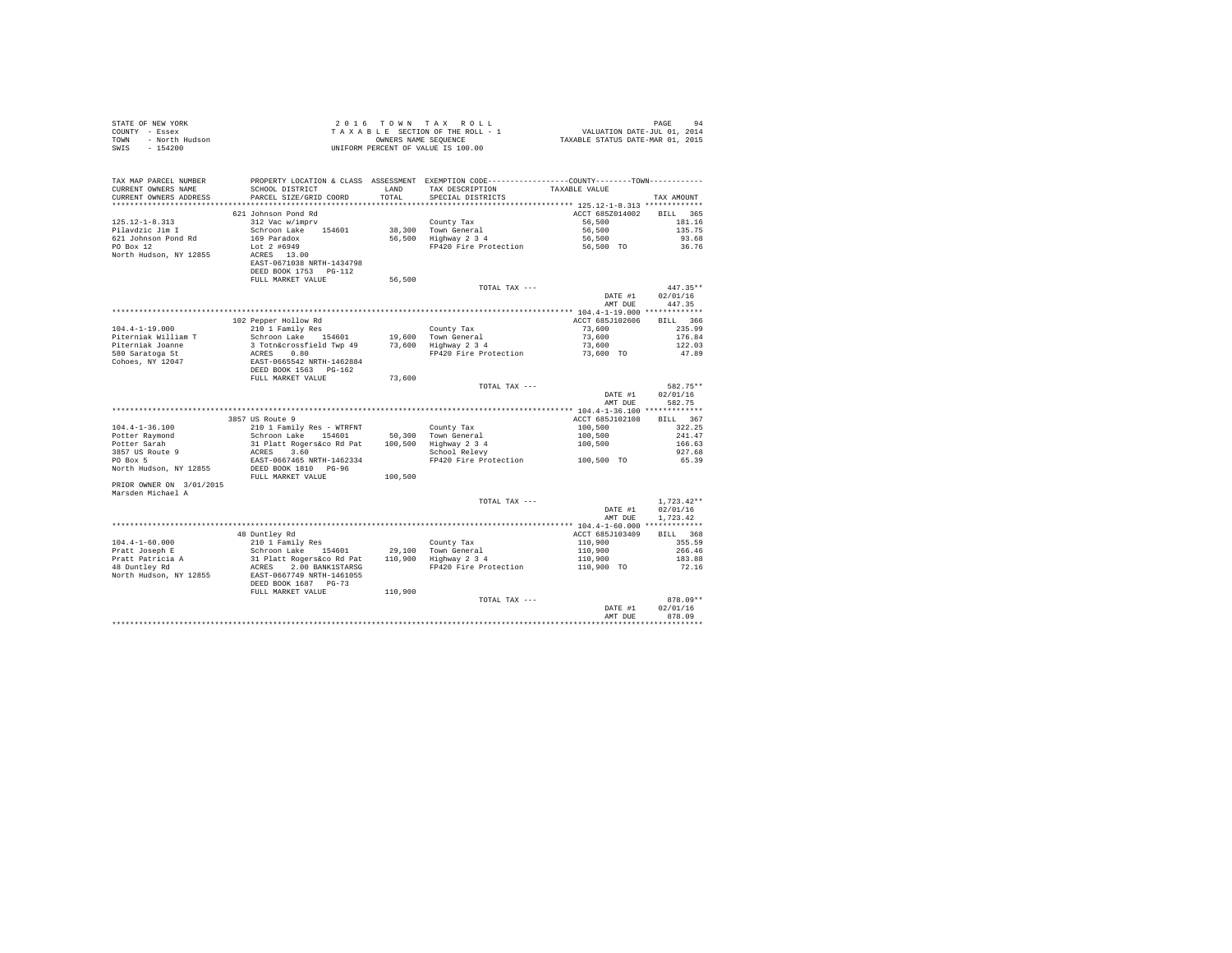| STATE OF NEW YORK      | 2016 TOWN TAX ROLL                 | 95<br>PAGE                       |
|------------------------|------------------------------------|----------------------------------|
| COUNTY - Essex         | TAXABLE SECTION OF THE ROLL - 1    | VALUATION DATE-JUL 01, 2014      |
| TOWN<br>- North Hudson | OWNERS NAME SEOUENCE               | TAXABLE STATUS DATE-MAR 01, 2015 |
| SWIS<br>$-154200$      | UNIFORM PERCENT OF VALUE IS 100.00 |                                  |

| TAX MAP PARCEL NUMBER<br>CURRENT OWNERS NAME<br>CURRENT OWNERS ADDRESS | SCHOOL DISTRICT<br>PARCEL SIZE/GRID COORD       | LAND<br>TOTAL | PROPERTY LOCATION & CLASS ASSESSMENT EXEMPTION CODE---------------COUNTY-------TOWN----------<br>TAX DESCRIPTION<br>SPECIAL DISTRICTS | TAXABLE VALUE                              | TAX AMOUNT         |
|------------------------------------------------------------------------|-------------------------------------------------|---------------|---------------------------------------------------------------------------------------------------------------------------------------|--------------------------------------------|--------------------|
|                                                                        |                                                 |               |                                                                                                                                       |                                            |                    |
|                                                                        | 3389 US Route 9                                 |               |                                                                                                                                       | ACCT 685J102610                            | BILL 369           |
| $114.2 - 1 - 56.100$                                                   | 240 Rural res - WTRFNT                          |               | VETWAR CTS 41120                                                                                                                      | 15,000<br>15,000                           |                    |
| Provoncha Joseph A                                                     | Schroon Lake 154601 51,800 County Tax           |               |                                                                                                                                       | 133,300                                    | 427.42             |
| Garcia Amy M                                                           | 25 Platt Rogers&co Rd Pat                       |               | 148,300 Town General                                                                                                                  | 133,300                                    | 320.28             |
| 3389 US Route 9                                                        | 1743/184 Life Estate to                         |               | Highway 2 3 4                                                                                                                         | 133,300                                    | 221.02             |
| North Hudson, NY 12855                                                 | Alvin & Shirley Provoncha                       |               | FP420 Fire Protection                                                                                                                 | 148,300 TO                                 | 96.49              |
|                                                                        | ACRES 27.40<br>EAST-0661130 NRTH-1452132        |               |                                                                                                                                       |                                            |                    |
|                                                                        | DEED BOOK 1743 PG-184                           |               |                                                                                                                                       |                                            |                    |
|                                                                        | FULL MARKET VALUE                               | 148,300       |                                                                                                                                       |                                            |                    |
|                                                                        |                                                 |               | TOTAL TAX ---                                                                                                                         |                                            | $1.065.21**$       |
|                                                                        |                                                 |               |                                                                                                                                       | DATE #1                                    | 02/01/16           |
|                                                                        |                                                 |               |                                                                                                                                       | AMT DUE                                    | 1.065.21           |
|                                                                        |                                                 |               |                                                                                                                                       |                                            |                    |
|                                                                        | 3393 US Route 9                                 |               |                                                                                                                                       | ACCT 685J103410                            | BILL 370           |
| $114.2 - 1 - 57.002$                                                   | 210 1 Family Res - WTRFNT                       |               | County Tax                                                                                                                            | 96,000                                     | 307.82             |
| Provoncha Joseph A                                                     | Schroon Lake 154601                             |               | 48.300 Town General                                                                                                                   | 96,000                                     | 230.66             |
| 3389 Rte 9                                                             | 25 Platt Rogers&co Rd Pat<br>1.71               |               | 96.000 Highway 2 3 4                                                                                                                  | 96,000                                     | 159.17             |
| North Hudson, NY 12855                                                 | ACRES<br>EAST-0661581 NRTH-1452342              |               | FP420 Fire Protection                                                                                                                 | 96,000 TO                                  | 62.46              |
|                                                                        | DEED BOOK 964 PG-38                             |               |                                                                                                                                       |                                            |                    |
|                                                                        | FULL MARKET VALUE                               | 96,000        |                                                                                                                                       |                                            |                    |
|                                                                        |                                                 |               | TOTAL TAX ---                                                                                                                         |                                            | $760.11**$         |
|                                                                        |                                                 |               |                                                                                                                                       | DATE #1                                    | 02/01/16           |
|                                                                        |                                                 |               |                                                                                                                                       | AMT DUE                                    | 760.11             |
|                                                                        |                                                 |               |                                                                                                                                       |                                            |                    |
|                                                                        | Greenough Rd                                    |               |                                                                                                                                       | ACCT 685J184002                            | BILL 371           |
| $104.2 - 1 - 11.210$                                                   | 311 Res vac land                                |               | County Tax                                                                                                                            | 6,900                                      | 22.12              |
| Pulcastro Marjorie Trust                                               | Schroon Lake 154601                             |               |                                                                                                                                       | 6,900                                      | 16.58              |
| 3045 Raindance Ln                                                      | 4 Twp 49 T&c                                    |               | 6,900 Town General<br>6,900 Highway 2 3 4                                                                                             | 6,900                                      | 11.44              |
| N Fort Myers, FL 33917                                                 | ACRES 5.70                                      |               | FP420 Fire Protection                                                                                                                 | 6,900 TO                                   | 4.49               |
|                                                                        | EAST-0670052 NRTH-1465539                       |               |                                                                                                                                       |                                            |                    |
|                                                                        | DEED BOOK 1256 PG-97                            |               |                                                                                                                                       |                                            |                    |
|                                                                        | FULL MARKET VALUE                               | 6,900         |                                                                                                                                       |                                            |                    |
|                                                                        |                                                 |               | TOTAL TAX ---                                                                                                                         |                                            | $54.63**$          |
|                                                                        |                                                 |               |                                                                                                                                       | DATE #1                                    | 02/01/16           |
|                                                                        |                                                 |               |                                                                                                                                       | AMT DUE                                    | 54.63              |
|                                                                        |                                                 |               |                                                                                                                                       | ************* 104.2-1-11.310 ************* |                    |
| $104.2 - 1 - 11.310$                                                   | 64 Greenough Rd<br>210 1 Family Res             |               |                                                                                                                                       | ACCT 685J184003                            | BILL 372<br>386.06 |
|                                                                        |                                                 |               | County Tax<br>33,000 Town General                                                                                                     | 120,400                                    | 289.28             |
| Pulcastro Marjorie Trust<br>3045 Raindance Ln                          | Schroon Lake 154601<br>4 Twp 49 Totn&crossfield |               | 120,400 Highway 2 3 4                                                                                                                 | 120,400<br>120,400                         | 199.63             |
| N Fort Myers, FL 33917                                                 | ACRES<br>6.45                                   |               | FP420 Fire Protection                                                                                                                 | 120,400 TO                                 | 78.34              |
|                                                                        | EAST-0670303 NRTH-1465335                       |               |                                                                                                                                       |                                            |                    |
|                                                                        | DEED BOOK 1256 PG-97                            |               |                                                                                                                                       |                                            |                    |
|                                                                        | FULL MARKET VALUE                               | 120,400       |                                                                                                                                       |                                            |                    |
|                                                                        |                                                 |               | TOTAL TAX ---                                                                                                                         |                                            | 953.31**           |
|                                                                        |                                                 |               |                                                                                                                                       | DATE #1                                    | 02/01/16           |
|                                                                        |                                                 |               |                                                                                                                                       | AMT DUE                                    | 953.31             |
|                                                                        |                                                 |               |                                                                                                                                       |                                            |                    |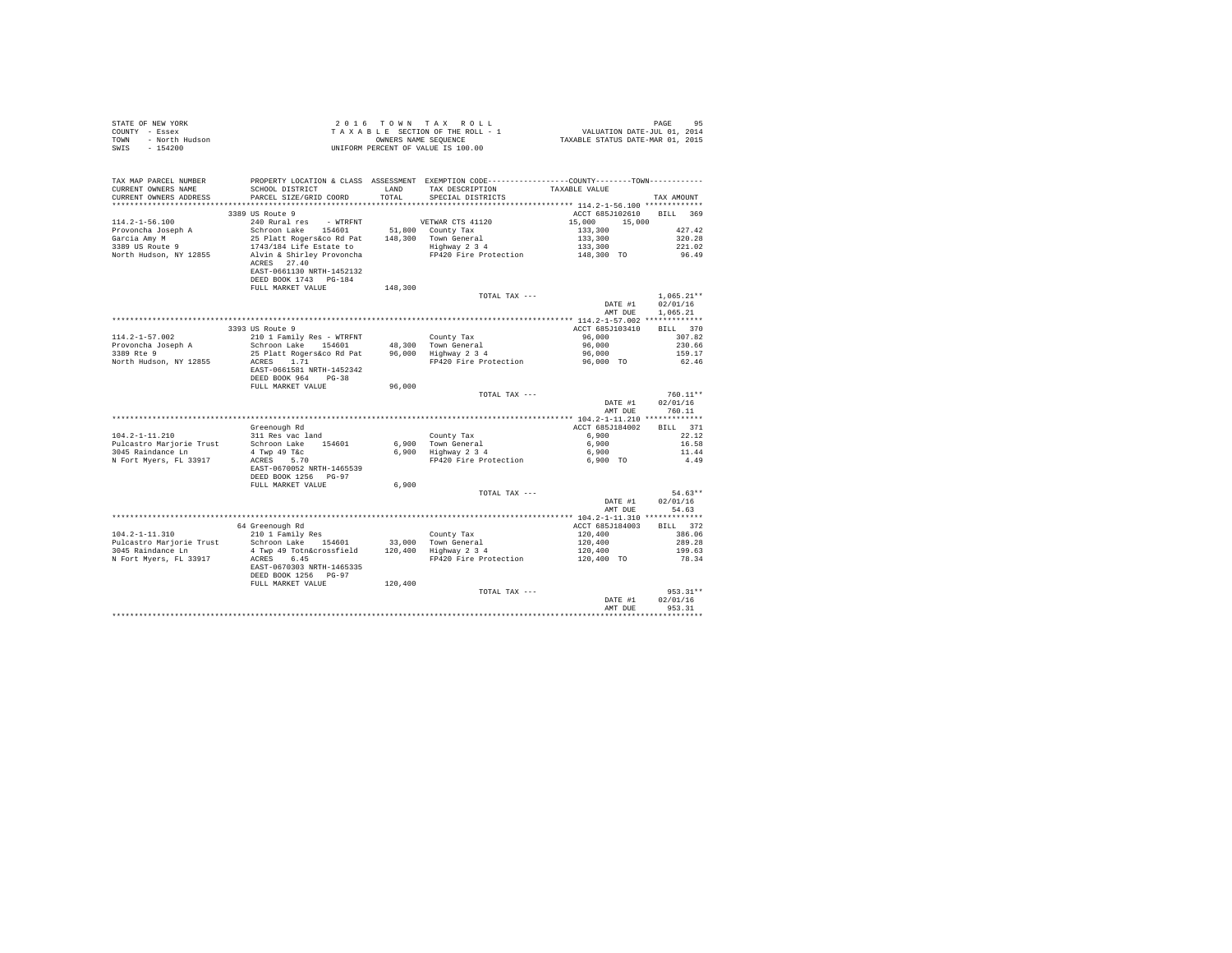| STATE OF NEW YORK<br>COUNTY - Essex<br>- North Hudson<br>TOWN<br>SWIS - 154200 |                                                                                                                                                                 |               | 2016 TOWN TAX ROLL<br>TAXABLE SECTION OF THE ROLL - 1<br>OWNERS NAME SEQUENCE<br>UNIFORM PERCENT OF VALUE IS 100.00                    | 96 PAGE<br>2014 VALUATION DATE-JUL 01, 2014<br>2015 TAXABLE STATUS DATE-MAR | PAGE<br>96                   |
|--------------------------------------------------------------------------------|-----------------------------------------------------------------------------------------------------------------------------------------------------------------|---------------|----------------------------------------------------------------------------------------------------------------------------------------|-----------------------------------------------------------------------------|------------------------------|
| TAX MAP PARCEL NUMBER<br>CURRENT OWNERS NAME<br>CURRENT OWNERS ADDRESS         | SCHOOL DISTRICT<br>PARCEL SIZE/GRID COORD                                                                                                                       | LAND<br>TOTAL | PROPERTY LOCATION & CLASS ASSESSMENT EXEMPTION CODE----------------COUNTY-------TOWN----------<br>TAX DESCRIPTION<br>SPECIAL DISTRICTS | TAXABLE VALUE                                                               | TAX AMOUNT                   |
|                                                                                |                                                                                                                                                                 |               |                                                                                                                                        |                                                                             |                              |
| $104.4 - 1 - 40.001$                                                           | 64 Walker Way<br>260 Seasonal res                                                                                                                               |               | County Tax                                                                                                                             | ACCT 685J102611<br>27,600                                                   | RTLL 373<br>88.50            |
| Pulling Robert L                                                               | Schroon Lake 154601                                                                                                                                             |               |                                                                                                                                        | 27,600                                                                      | 66.31                        |
|                                                                                | 28 Platt Rogers&co Rd Pat                                                                                                                                       |               | 15,200 Town General<br>27,600 Highway 2 3 4                                                                                            | 27,600                                                                      | 45.76                        |
| Pulling Barry R<br>16975 NYS Rte 22                                            | lac                                                                                                                                                             |               | FP420 Fire Protection                                                                                                                  | 27,600 TO                                                                   | 17.96                        |
| Putnam Station, NY 12861 ACRES 2.40                                            | EAST-0660531 NRTH-1456811<br>DEED BOOK 539 PG-188<br>FULL MARKET VALUE                                                                                          | 27,600        |                                                                                                                                        |                                                                             |                              |
|                                                                                |                                                                                                                                                                 |               | TOTAL TAX ---                                                                                                                          |                                                                             | $218.53**$                   |
|                                                                                |                                                                                                                                                                 |               |                                                                                                                                        | DATE #1<br>AMT DUE                                                          | 02/01/16<br>218.53           |
|                                                                                |                                                                                                                                                                 |               |                                                                                                                                        |                                                                             |                              |
|                                                                                | US Route 9                                                                                                                                                      |               |                                                                                                                                        | ACCT 685J178502                                                             | BILL 374                     |
| 85.3-1-11.000<br>Pyke Marie T                                                  | 314 Rural vac<10                                                                                                                                                |               | County Tax<br>1,200 Town General<br>1,200 Highway 2 3 4                                                                                | 1,200<br>1,200                                                              | 3.85<br>2.88                 |
| c/o Mrs John Robertson                                                         | Schroon Lake 154601                                                                                                                                             |               |                                                                                                                                        | 1,200                                                                       | 1.99                         |
| Green Hill Farm Rd1                                                            | 59 N River Head Tr<br>ACRES 0.10                                                                                                                                |               | FP420 Fire Protection                                                                                                                  | 1,200 TO                                                                    | .78                          |
| New Hope, PA 18938                                                             | EAST-0672882 NRTH-1490235<br>DEED BOOK 390 PG-447                                                                                                               |               |                                                                                                                                        |                                                                             |                              |
|                                                                                | FULL MARKET VALUE                                                                                                                                               | 1,200         |                                                                                                                                        |                                                                             |                              |
|                                                                                |                                                                                                                                                                 |               | TOTAL TAX ---                                                                                                                          | DATE #1<br>AMT DUE                                                          | $9.50**$<br>02/01/16<br>9.50 |
|                                                                                |                                                                                                                                                                 |               |                                                                                                                                        |                                                                             |                              |
|                                                                                | Blue Ridge Rd                                                                                                                                                   |               |                                                                                                                                        | ACCT 685J102212                                                             | BILL 375                     |
| $113.20 - 1 - 2.041$                                                           | 311 Res vac land                                                                                                                                                |               | County Tax                                                                                                                             | 1,400                                                                       | 4.49                         |
| Quist Robert<br>Grenier Paul                                                   | Schroon Lake 154601                                                                                                                                             |               | 1,400 Town General<br>1,400 Highway 2 3 4                                                                                              | 1,400                                                                       | 3.36                         |
|                                                                                |                                                                                                                                                                 |               |                                                                                                                                        | 1,400                                                                       | 2.32                         |
| 86 Central Tree Rd<br>Rutland, MA 01543                                        | 20 Tract West Of Road Pat<br>ACRES 1.16<br>EAST-0643603 NRTH-1442185<br>DEED BOOK 874 PG-29                                                                     |               | FP420 Fire Protection                                                                                                                  | 1,400 TO                                                                    | .91                          |
|                                                                                | FULL MARKET VALUE                                                                                                                                               | 1,400         |                                                                                                                                        |                                                                             |                              |
|                                                                                |                                                                                                                                                                 |               | TOTAL TAX ---                                                                                                                          |                                                                             | $11.08**$                    |
|                                                                                |                                                                                                                                                                 |               |                                                                                                                                        | DATE #1<br>AMT DUE                                                          | 02/01/16<br>11.08            |
|                                                                                |                                                                                                                                                                 |               |                                                                                                                                        |                                                                             |                              |
|                                                                                | 3410 Blue Ridge Rd                                                                                                                                              |               |                                                                                                                                        | ACCT 685J178528                                                             | BILL 376                     |
| $113.20 - 1 - 3.000$                                                           | 210 1 Family Res                                                                                                                                                |               | County Tax<br>28,000 Town General<br>127,000 Highway 2 3 4                                                                             | 127,000                                                                     | 407.22                       |
| Quist Robert<br>Grenier Paul                                                   |                                                                                                                                                                 |               |                                                                                                                                        | 127,000<br>127,000<br>127,000 TO                                            | 305.14<br>210.57             |
| 86 Central Tree Rd                                                             |                                                                                                                                                                 |               | FP420 Fire Protection                                                                                                                  |                                                                             | 82.63                        |
| Rutland, MA 01543                                                              | 210 Traming Res<br>20 Tract West Of Road Pat<br>20 Tract West Of Road Pat<br>ACRES 1.05<br>DEED BOOK 874<br>DEED BOOK 874<br>DEED BOOK 874<br>FULL MARKET VALUE |               |                                                                                                                                        |                                                                             |                              |
|                                                                                |                                                                                                                                                                 | 127,000       |                                                                                                                                        |                                                                             |                              |
|                                                                                |                                                                                                                                                                 |               | TOTAL TAX ---                                                                                                                          | DATE #1                                                                     | $1.005.56**$<br>02/01/16     |
|                                                                                |                                                                                                                                                                 |               |                                                                                                                                        | AMT DUE                                                                     | 1,005.56                     |
|                                                                                |                                                                                                                                                                 |               |                                                                                                                                        |                                                                             |                              |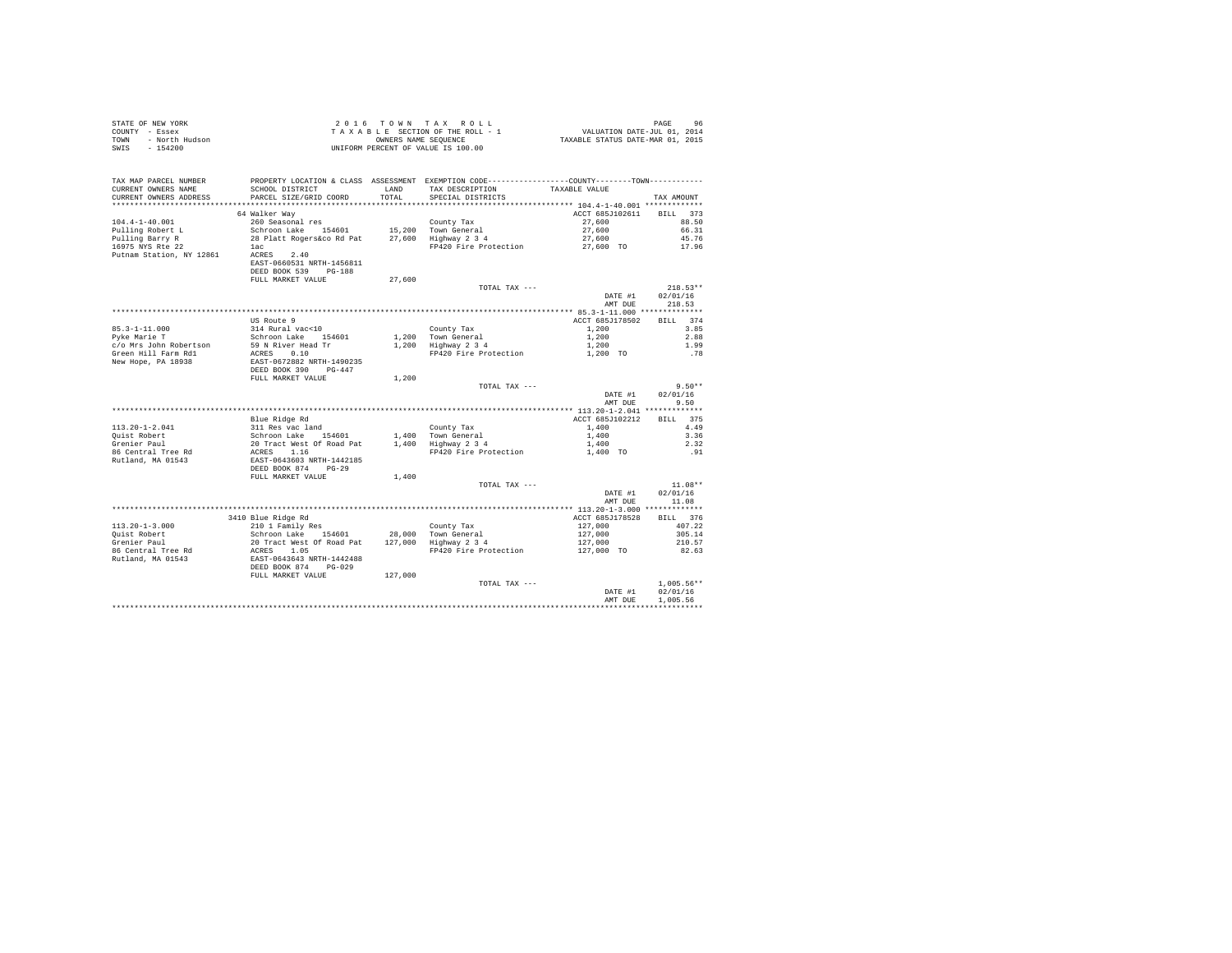|      | STATE OF NEW YORK | 2016 TOWN TAX ROLL                 | PAGE                             |
|------|-------------------|------------------------------------|----------------------------------|
|      | COUNTY - Essex    | TAXABLE SECTION OF THE ROLL - 1    | VALUATION DATE-JUL 01, 2014      |
| TOWN | - North Hudson    | OWNERS NAME SEOUENCE               | TAXABLE STATUS DATE-MAR 01, 2015 |
|      | SWIS - 154200     | UNIFORM PERCENT OF VALUE IS 100.00 |                                  |

| TAX MAP PARCEL NUMBER<br>CURRENT OWNERS NAME<br>CURRENT OWNERS ADDRESS | PROPERTY LOCATION & CLASS ASSESSMENT EXEMPTION CODE---------------COUNTY-------TOWN----------<br>SCHOOL DISTRICT<br>PARCEL SIZE/GRID COORD |        | LAND TAX DESCRIPTION<br>TOTAL SPECIAL DISTRICTS | TAXABLE VALUE       | TAX AMOUNT   |
|------------------------------------------------------------------------|--------------------------------------------------------------------------------------------------------------------------------------------|--------|-------------------------------------------------|---------------------|--------------|
|                                                                        |                                                                                                                                            |        |                                                 |                     |              |
|                                                                        | 3643 US Route 9                                                                                                                            |        |                                                 | ACCT 685J101804     | BILL 377     |
| $104.4 - 2 - 3.000$                                                    |                                                                                                                                            |        |                                                 |                     | 251.06       |
|                                                                        | 210 1 Family Res                                                                                                                           |        | County Tax                                      | 78,300<br>78,300    | 188.13       |
| Reed Sally L                                                           | Schroon Lake 154601 22,100 Town General                                                                                                    |        |                                                 |                     |              |
| PO Box 15                                                              | 29 Platt Rogers&co Rd Pat                                                                                                                  |        | 78,300 Highway 2 3 4<br>School Relevy           | 78,300              | 129.83       |
| North Hudson, NY 12855                                                 | ACRES<br>0.86                                                                                                                              |        | FP420 Fire Protection 78,300 TO                 |                     | 722.75       |
|                                                                        | EAST-0664912 NRTH-1457681<br>DEED BOOK 1197 PG-303<br>FULL MARKET VALUE                                                                    | 78,300 |                                                 |                     | 50.94        |
|                                                                        |                                                                                                                                            |        | TOTAL TAX ---                                   |                     | $1,342.71**$ |
|                                                                        |                                                                                                                                            |        |                                                 | DATE #1             | 02/01/16     |
|                                                                        |                                                                                                                                            |        |                                                 | AMT DUE             | 1,342.71     |
|                                                                        |                                                                                                                                            |        |                                                 |                     |              |
|                                                                        | Johnson Pond Rd                                                                                                                            |        |                                                 | ACCT 685J102613     | BILL 378     |
| $125. - 1 - 3.000$                                                     | 322 Rural vac>10                                                                                                                           |        | County Tax                                      | 21,100              | 67.66        |
| Reese Wade                                                             |                                                                                                                                            |        | 21.100 Town General                             | 21,100              | 50.70        |
| 3 Dutch Hill Rd                                                        | Schroon Lake 154601<br>152 Paradox Tract<br>1621/315-Life Estate to                                                                        |        | 21,100 Highway 2 3 4                            |                     | 34.98        |
| Wellsboro, PA 16901                                                    |                                                                                                                                            |        | FP420 Fire Protection                           | 21,100<br>21,100 TO | 13.73        |
|                                                                        | Gary R Reese<br>ACRES 10.00                                                                                                                |        |                                                 |                     |              |
|                                                                        | EAST-0664021 NRTH-1439954                                                                                                                  |        |                                                 |                     |              |
|                                                                        | DEED BOOK 1621 PG-315                                                                                                                      |        |                                                 |                     |              |
|                                                                        | FULL MARKET VALUE                                                                                                                          | 21,100 |                                                 |                     |              |
|                                                                        |                                                                                                                                            |        | TOTAL TAX ---                                   |                     | $167.07**$   |
|                                                                        |                                                                                                                                            |        |                                                 | DATE #1             | 02/01/16     |
|                                                                        |                                                                                                                                            |        |                                                 | AMT DUE             | 167.07       |
|                                                                        |                                                                                                                                            |        |                                                 |                     |              |
|                                                                        | 3500 Blue Ridge Rd                                                                                                                         |        |                                                 | ACCT 685J178530     | BILL 379     |
| $113.20 - 1 - 17.000$                                                  | 260 Seasonal res                                                                                                                           |        | County Tax                                      | 99,900              | 320.32       |
|                                                                        | Rensselaer Woodsclub Inc Schroon Lake 154601 35,200 Town General<br>PO Box 581 20 Tract West Of Road Pat 99,900 Highway 2 3 4              |        |                                                 | 99,900              | 240.03       |
|                                                                        |                                                                                                                                            |        |                                                 | 99,900              | 165.64       |
| Rensselaer, NY 12144                                                   | ACRES 9.00<br>EAST-0645479 NRTH-1441844<br>DEED BOOK 392 PG-428                                                                            |        | FP420 Fire Protection                           | 99,900 TO           | 65.00        |
|                                                                        | FULL MARKET VALUE                                                                                                                          | 99,900 |                                                 |                     |              |
|                                                                        |                                                                                                                                            |        | TOTAL TAX ---                                   |                     | 790.99**     |
|                                                                        |                                                                                                                                            |        |                                                 | DATE #1             | 02/01/16     |
|                                                                        |                                                                                                                                            |        |                                                 | AMT DUE             | 790.99       |
|                                                                        |                                                                                                                                            |        |                                                 |                     |              |
|                                                                        | Blue Ridge Rd                                                                                                                              |        |                                                 | ACCT 685J102614     | BILL 380     |
| 113.20-1-20.000                                                        | 322 Rural vac>10                                                                                                                           |        | County Tax                                      | 23,600              | 75.67        |
| Rensselaer Woodsclub Inc                                               | Schroon Lake 154601                                                                                                                        |        | 23,600 Town General                             | 23,600              | 56.70        |
| PO Box 581                                                             |                                                                                                                                            |        |                                                 | 23,600              | 39.13        |
| Rensselaer, NY 12144                                                   | ACRES 42.10                                                                                                                                |        |                                                 | 23,600 TO           | 15.35        |
|                                                                        | EAST-0645245 NRTH-1440893<br>DEED BOOK 392 PG-428                                                                                          |        |                                                 |                     |              |
|                                                                        | FULL MARKET VALUE                                                                                                                          | 23,600 |                                                 |                     |              |
|                                                                        |                                                                                                                                            |        | TOTAL TAX ---                                   |                     | 186.85**     |
|                                                                        |                                                                                                                                            |        |                                                 | DATE #1             | 02/01/16     |
|                                                                        |                                                                                                                                            |        |                                                 | AMT DUE             | 186.85       |
|                                                                        |                                                                                                                                            |        |                                                 |                     |              |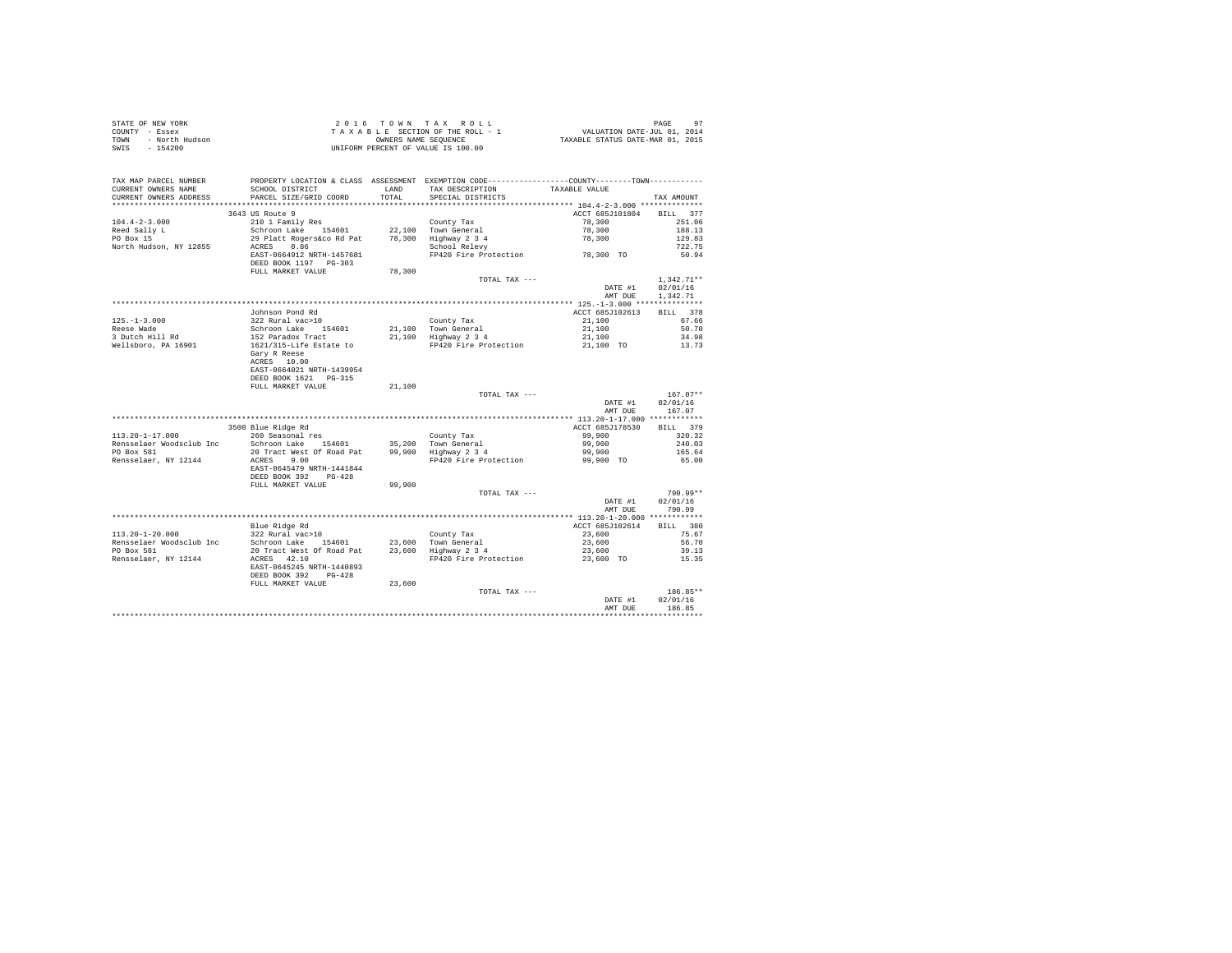|      | STATE OF NEW YORK | 2016 TOWN TAX ROLL                 | 98<br>PAGE                       |
|------|-------------------|------------------------------------|----------------------------------|
|      | COUNTY - Essex    | TAXABLE SECTION OF THE ROLL - 1    | VALUATION DATE-JUL 01, 2014      |
| TOWN | - North Hudson    | OWNERS NAME SEOUENCE               | TAXABLE STATUS DATE-MAR 01, 2015 |
| SWIS | - 154200          | UNIFORM PERCENT OF VALUE IS 100.00 |                                  |

| *********************<br>************************<br>Blue Ridge Rd<br>381<br>ACCT 685J178532<br>RTT.T.<br>314 Rural vac<10<br>6.73<br>County Tax<br>2,100<br>5.05<br>Schroon Lake<br>2,100 Town General<br>2,100 Highway 2 3 4<br>2,100<br>154601<br>20 Tract West Of Road Pat<br>3.48<br>2,100<br>ACRES 3.80<br>FP420 Fire Protection<br>1.37<br>2,100 TO<br>EAST-0645252 NRTH-1440305<br>DEED BOOK 392 PG-428<br>FULL MARKET VALUE<br>2,100<br>$16.63**$<br>TOTAL TAX ---<br>02/01/16<br>DATE #1<br>16.63<br>AMT DUE<br>BILL 382<br>597 Johnson Pond Rd<br>ACCT 685J190006<br>260 Seasonal res<br>125.12-1-8.311<br>46,700<br>149.74<br>County Tax<br>Schroon Lake 154601<br>22.000 Town General<br>46,700<br>112.21<br>169 Paradox Tract<br>610 Pacific Ave<br>46,700 Highway 2 3 4<br>77.43<br>46,700<br>School Relevy<br>Alameda, CA 94501<br>431.07<br>Lot 1 #6949<br>FP420 Fire Protection 46,700 TO<br>ACRES 5.81<br>30.38<br>EAST-0670736 NRTH-1435178<br>DEED BOOK 995<br>$PG-121$<br>FULL MARKET VALUE<br>46,700<br>800.83**<br>TOTAL TAX ---<br>02/01/16<br>DATE #1<br>AMT DUE<br>800.83<br>2 Liberty Rd<br>ACCT 685J102713<br>BILL 383<br>$114.2 - 2 - 9.000$<br>240 Rural res<br>County Tax<br>202,800<br>650.27<br>Rice Marie E<br>Schroon Lake 154601<br>41,800 Town General<br>202,800<br>487.26<br>PO Box 455<br>24 Platt Rogers&co Rd Pat<br>202,800<br>202.800<br>Highway 2 3 4<br>336.25<br>Schroon Lake, NY 12870<br>Db 795 Pg 153<br>School Relevy<br>1,612.99<br>FP420 Fire Protection 202,800 TO<br>ACRES 18.60<br>131.95<br>EAST-0662446 NRTH-1449915<br>DEED BOOK 1456 PG-278<br>FULL MARKET VALUE<br>202,800<br>$3.218.72**$<br>TOTAL TAX ---<br>02/01/16<br>DATE #1<br>3.218.72<br>AMT DUE<br>5216 US Route 9<br>ACCT 685J103203<br>BILL 384<br>$85.3 - 1 - 20.000$<br>260 Seasonal res<br>County Tax<br>242,300<br>776.92<br>Richardson Amy F<br>Schroon Lake 154601<br>140,800 Town General<br>242,300<br>582.17<br>242,300 Highway 2 3 4<br>59 N River Head Tr<br>62 Clapboard Hill Rd<br>242,300<br>401.75<br>242,300 TO<br>Westport, CT 06880<br>Bldg 1<br>FP420 Fire Protection<br>157.65<br>ACRES<br>1.10<br>$\begin{tabular}{lllll} \texttt{PRIOR} & \texttt{ONNER} & \texttt{ON} & 3/01/2015 & \texttt{EAST-0672640 NRTH-1491032}\\ \texttt{McCormick David} & \texttt{DEED BOOK} & 1800 & PG-1 \\ \end{tabular}$<br>FULL MARKET VALUE<br>242,300<br>$1.918.49**$<br>TOTAL TAX ---<br>02/01/16<br>DATE #1<br>1,918.49<br>AMT DUE | TAX MAP PARCEL NUMBER<br>CURRENT OWNERS NAME<br>CURRENT OWNERS ADDRESS | SCHOOL DISTRICT<br>PARCEL SIZE/GRID COORD | LAND<br>TOTAL | PROPERTY LOCATION & CLASS ASSESSMENT EXEMPTION CODE----------------COUNTY-------TOWN----------<br>TAX DESCRIPTION<br>SPECIAL DISTRICTS | TAXABLE VALUE | TAX AMOUNT |
|------------------------------------------------------------------------------------------------------------------------------------------------------------------------------------------------------------------------------------------------------------------------------------------------------------------------------------------------------------------------------------------------------------------------------------------------------------------------------------------------------------------------------------------------------------------------------------------------------------------------------------------------------------------------------------------------------------------------------------------------------------------------------------------------------------------------------------------------------------------------------------------------------------------------------------------------------------------------------------------------------------------------------------------------------------------------------------------------------------------------------------------------------------------------------------------------------------------------------------------------------------------------------------------------------------------------------------------------------------------------------------------------------------------------------------------------------------------------------------------------------------------------------------------------------------------------------------------------------------------------------------------------------------------------------------------------------------------------------------------------------------------------------------------------------------------------------------------------------------------------------------------------------------------------------------------------------------------------------------------------------------------------------------------------------------------------------------------------------------------------------------------------------------------------------------------------------------------------------------------------------------------------------------------------------------------------------------------------------------------------------------------------------------------------------------------------------------------------|------------------------------------------------------------------------|-------------------------------------------|---------------|----------------------------------------------------------------------------------------------------------------------------------------|---------------|------------|
|                                                                                                                                                                                                                                                                                                                                                                                                                                                                                                                                                                                                                                                                                                                                                                                                                                                                                                                                                                                                                                                                                                                                                                                                                                                                                                                                                                                                                                                                                                                                                                                                                                                                                                                                                                                                                                                                                                                                                                                                                                                                                                                                                                                                                                                                                                                                                                                                                                                                        |                                                                        |                                           |               |                                                                                                                                        |               |            |
|                                                                                                                                                                                                                                                                                                                                                                                                                                                                                                                                                                                                                                                                                                                                                                                                                                                                                                                                                                                                                                                                                                                                                                                                                                                                                                                                                                                                                                                                                                                                                                                                                                                                                                                                                                                                                                                                                                                                                                                                                                                                                                                                                                                                                                                                                                                                                                                                                                                                        |                                                                        |                                           |               |                                                                                                                                        |               |            |
|                                                                                                                                                                                                                                                                                                                                                                                                                                                                                                                                                                                                                                                                                                                                                                                                                                                                                                                                                                                                                                                                                                                                                                                                                                                                                                                                                                                                                                                                                                                                                                                                                                                                                                                                                                                                                                                                                                                                                                                                                                                                                                                                                                                                                                                                                                                                                                                                                                                                        | $113.20 - 1 - 22.000$                                                  |                                           |               |                                                                                                                                        |               |            |
|                                                                                                                                                                                                                                                                                                                                                                                                                                                                                                                                                                                                                                                                                                                                                                                                                                                                                                                                                                                                                                                                                                                                                                                                                                                                                                                                                                                                                                                                                                                                                                                                                                                                                                                                                                                                                                                                                                                                                                                                                                                                                                                                                                                                                                                                                                                                                                                                                                                                        | Rensselaer Woodsclub Inc                                               |                                           |               |                                                                                                                                        |               |            |
|                                                                                                                                                                                                                                                                                                                                                                                                                                                                                                                                                                                                                                                                                                                                                                                                                                                                                                                                                                                                                                                                                                                                                                                                                                                                                                                                                                                                                                                                                                                                                                                                                                                                                                                                                                                                                                                                                                                                                                                                                                                                                                                                                                                                                                                                                                                                                                                                                                                                        | PO Box 581                                                             |                                           |               |                                                                                                                                        |               |            |
|                                                                                                                                                                                                                                                                                                                                                                                                                                                                                                                                                                                                                                                                                                                                                                                                                                                                                                                                                                                                                                                                                                                                                                                                                                                                                                                                                                                                                                                                                                                                                                                                                                                                                                                                                                                                                                                                                                                                                                                                                                                                                                                                                                                                                                                                                                                                                                                                                                                                        | Rensselaer, NY 12144                                                   |                                           |               |                                                                                                                                        |               |            |
|                                                                                                                                                                                                                                                                                                                                                                                                                                                                                                                                                                                                                                                                                                                                                                                                                                                                                                                                                                                                                                                                                                                                                                                                                                                                                                                                                                                                                                                                                                                                                                                                                                                                                                                                                                                                                                                                                                                                                                                                                                                                                                                                                                                                                                                                                                                                                                                                                                                                        |                                                                        |                                           |               |                                                                                                                                        |               |            |
|                                                                                                                                                                                                                                                                                                                                                                                                                                                                                                                                                                                                                                                                                                                                                                                                                                                                                                                                                                                                                                                                                                                                                                                                                                                                                                                                                                                                                                                                                                                                                                                                                                                                                                                                                                                                                                                                                                                                                                                                                                                                                                                                                                                                                                                                                                                                                                                                                                                                        |                                                                        |                                           |               |                                                                                                                                        |               |            |
|                                                                                                                                                                                                                                                                                                                                                                                                                                                                                                                                                                                                                                                                                                                                                                                                                                                                                                                                                                                                                                                                                                                                                                                                                                                                                                                                                                                                                                                                                                                                                                                                                                                                                                                                                                                                                                                                                                                                                                                                                                                                                                                                                                                                                                                                                                                                                                                                                                                                        |                                                                        |                                           |               |                                                                                                                                        |               |            |
|                                                                                                                                                                                                                                                                                                                                                                                                                                                                                                                                                                                                                                                                                                                                                                                                                                                                                                                                                                                                                                                                                                                                                                                                                                                                                                                                                                                                                                                                                                                                                                                                                                                                                                                                                                                                                                                                                                                                                                                                                                                                                                                                                                                                                                                                                                                                                                                                                                                                        |                                                                        |                                           |               |                                                                                                                                        |               |            |
|                                                                                                                                                                                                                                                                                                                                                                                                                                                                                                                                                                                                                                                                                                                                                                                                                                                                                                                                                                                                                                                                                                                                                                                                                                                                                                                                                                                                                                                                                                                                                                                                                                                                                                                                                                                                                                                                                                                                                                                                                                                                                                                                                                                                                                                                                                                                                                                                                                                                        |                                                                        |                                           |               |                                                                                                                                        |               |            |
|                                                                                                                                                                                                                                                                                                                                                                                                                                                                                                                                                                                                                                                                                                                                                                                                                                                                                                                                                                                                                                                                                                                                                                                                                                                                                                                                                                                                                                                                                                                                                                                                                                                                                                                                                                                                                                                                                                                                                                                                                                                                                                                                                                                                                                                                                                                                                                                                                                                                        |                                                                        |                                           |               |                                                                                                                                        |               |            |
|                                                                                                                                                                                                                                                                                                                                                                                                                                                                                                                                                                                                                                                                                                                                                                                                                                                                                                                                                                                                                                                                                                                                                                                                                                                                                                                                                                                                                                                                                                                                                                                                                                                                                                                                                                                                                                                                                                                                                                                                                                                                                                                                                                                                                                                                                                                                                                                                                                                                        |                                                                        |                                           |               |                                                                                                                                        |               |            |
|                                                                                                                                                                                                                                                                                                                                                                                                                                                                                                                                                                                                                                                                                                                                                                                                                                                                                                                                                                                                                                                                                                                                                                                                                                                                                                                                                                                                                                                                                                                                                                                                                                                                                                                                                                                                                                                                                                                                                                                                                                                                                                                                                                                                                                                                                                                                                                                                                                                                        |                                                                        |                                           |               |                                                                                                                                        |               |            |
|                                                                                                                                                                                                                                                                                                                                                                                                                                                                                                                                                                                                                                                                                                                                                                                                                                                                                                                                                                                                                                                                                                                                                                                                                                                                                                                                                                                                                                                                                                                                                                                                                                                                                                                                                                                                                                                                                                                                                                                                                                                                                                                                                                                                                                                                                                                                                                                                                                                                        |                                                                        |                                           |               |                                                                                                                                        |               |            |
|                                                                                                                                                                                                                                                                                                                                                                                                                                                                                                                                                                                                                                                                                                                                                                                                                                                                                                                                                                                                                                                                                                                                                                                                                                                                                                                                                                                                                                                                                                                                                                                                                                                                                                                                                                                                                                                                                                                                                                                                                                                                                                                                                                                                                                                                                                                                                                                                                                                                        | Rezucha Paul                                                           |                                           |               |                                                                                                                                        |               |            |
|                                                                                                                                                                                                                                                                                                                                                                                                                                                                                                                                                                                                                                                                                                                                                                                                                                                                                                                                                                                                                                                                                                                                                                                                                                                                                                                                                                                                                                                                                                                                                                                                                                                                                                                                                                                                                                                                                                                                                                                                                                                                                                                                                                                                                                                                                                                                                                                                                                                                        |                                                                        |                                           |               |                                                                                                                                        |               |            |
|                                                                                                                                                                                                                                                                                                                                                                                                                                                                                                                                                                                                                                                                                                                                                                                                                                                                                                                                                                                                                                                                                                                                                                                                                                                                                                                                                                                                                                                                                                                                                                                                                                                                                                                                                                                                                                                                                                                                                                                                                                                                                                                                                                                                                                                                                                                                                                                                                                                                        |                                                                        |                                           |               |                                                                                                                                        |               |            |
|                                                                                                                                                                                                                                                                                                                                                                                                                                                                                                                                                                                                                                                                                                                                                                                                                                                                                                                                                                                                                                                                                                                                                                                                                                                                                                                                                                                                                                                                                                                                                                                                                                                                                                                                                                                                                                                                                                                                                                                                                                                                                                                                                                                                                                                                                                                                                                                                                                                                        |                                                                        |                                           |               |                                                                                                                                        |               |            |
|                                                                                                                                                                                                                                                                                                                                                                                                                                                                                                                                                                                                                                                                                                                                                                                                                                                                                                                                                                                                                                                                                                                                                                                                                                                                                                                                                                                                                                                                                                                                                                                                                                                                                                                                                                                                                                                                                                                                                                                                                                                                                                                                                                                                                                                                                                                                                                                                                                                                        |                                                                        |                                           |               |                                                                                                                                        |               |            |
|                                                                                                                                                                                                                                                                                                                                                                                                                                                                                                                                                                                                                                                                                                                                                                                                                                                                                                                                                                                                                                                                                                                                                                                                                                                                                                                                                                                                                                                                                                                                                                                                                                                                                                                                                                                                                                                                                                                                                                                                                                                                                                                                                                                                                                                                                                                                                                                                                                                                        |                                                                        |                                           |               |                                                                                                                                        |               |            |
|                                                                                                                                                                                                                                                                                                                                                                                                                                                                                                                                                                                                                                                                                                                                                                                                                                                                                                                                                                                                                                                                                                                                                                                                                                                                                                                                                                                                                                                                                                                                                                                                                                                                                                                                                                                                                                                                                                                                                                                                                                                                                                                                                                                                                                                                                                                                                                                                                                                                        |                                                                        |                                           |               |                                                                                                                                        |               |            |
|                                                                                                                                                                                                                                                                                                                                                                                                                                                                                                                                                                                                                                                                                                                                                                                                                                                                                                                                                                                                                                                                                                                                                                                                                                                                                                                                                                                                                                                                                                                                                                                                                                                                                                                                                                                                                                                                                                                                                                                                                                                                                                                                                                                                                                                                                                                                                                                                                                                                        |                                                                        |                                           |               |                                                                                                                                        |               |            |
|                                                                                                                                                                                                                                                                                                                                                                                                                                                                                                                                                                                                                                                                                                                                                                                                                                                                                                                                                                                                                                                                                                                                                                                                                                                                                                                                                                                                                                                                                                                                                                                                                                                                                                                                                                                                                                                                                                                                                                                                                                                                                                                                                                                                                                                                                                                                                                                                                                                                        |                                                                        |                                           |               |                                                                                                                                        |               |            |
|                                                                                                                                                                                                                                                                                                                                                                                                                                                                                                                                                                                                                                                                                                                                                                                                                                                                                                                                                                                                                                                                                                                                                                                                                                                                                                                                                                                                                                                                                                                                                                                                                                                                                                                                                                                                                                                                                                                                                                                                                                                                                                                                                                                                                                                                                                                                                                                                                                                                        |                                                                        |                                           |               |                                                                                                                                        |               |            |
|                                                                                                                                                                                                                                                                                                                                                                                                                                                                                                                                                                                                                                                                                                                                                                                                                                                                                                                                                                                                                                                                                                                                                                                                                                                                                                                                                                                                                                                                                                                                                                                                                                                                                                                                                                                                                                                                                                                                                                                                                                                                                                                                                                                                                                                                                                                                                                                                                                                                        |                                                                        |                                           |               |                                                                                                                                        |               |            |
|                                                                                                                                                                                                                                                                                                                                                                                                                                                                                                                                                                                                                                                                                                                                                                                                                                                                                                                                                                                                                                                                                                                                                                                                                                                                                                                                                                                                                                                                                                                                                                                                                                                                                                                                                                                                                                                                                                                                                                                                                                                                                                                                                                                                                                                                                                                                                                                                                                                                        |                                                                        |                                           |               |                                                                                                                                        |               |            |
|                                                                                                                                                                                                                                                                                                                                                                                                                                                                                                                                                                                                                                                                                                                                                                                                                                                                                                                                                                                                                                                                                                                                                                                                                                                                                                                                                                                                                                                                                                                                                                                                                                                                                                                                                                                                                                                                                                                                                                                                                                                                                                                                                                                                                                                                                                                                                                                                                                                                        |                                                                        |                                           |               |                                                                                                                                        |               |            |
|                                                                                                                                                                                                                                                                                                                                                                                                                                                                                                                                                                                                                                                                                                                                                                                                                                                                                                                                                                                                                                                                                                                                                                                                                                                                                                                                                                                                                                                                                                                                                                                                                                                                                                                                                                                                                                                                                                                                                                                                                                                                                                                                                                                                                                                                                                                                                                                                                                                                        |                                                                        |                                           |               |                                                                                                                                        |               |            |
|                                                                                                                                                                                                                                                                                                                                                                                                                                                                                                                                                                                                                                                                                                                                                                                                                                                                                                                                                                                                                                                                                                                                                                                                                                                                                                                                                                                                                                                                                                                                                                                                                                                                                                                                                                                                                                                                                                                                                                                                                                                                                                                                                                                                                                                                                                                                                                                                                                                                        |                                                                        |                                           |               |                                                                                                                                        |               |            |
|                                                                                                                                                                                                                                                                                                                                                                                                                                                                                                                                                                                                                                                                                                                                                                                                                                                                                                                                                                                                                                                                                                                                                                                                                                                                                                                                                                                                                                                                                                                                                                                                                                                                                                                                                                                                                                                                                                                                                                                                                                                                                                                                                                                                                                                                                                                                                                                                                                                                        |                                                                        |                                           |               |                                                                                                                                        |               |            |
|                                                                                                                                                                                                                                                                                                                                                                                                                                                                                                                                                                                                                                                                                                                                                                                                                                                                                                                                                                                                                                                                                                                                                                                                                                                                                                                                                                                                                                                                                                                                                                                                                                                                                                                                                                                                                                                                                                                                                                                                                                                                                                                                                                                                                                                                                                                                                                                                                                                                        |                                                                        |                                           |               |                                                                                                                                        |               |            |
|                                                                                                                                                                                                                                                                                                                                                                                                                                                                                                                                                                                                                                                                                                                                                                                                                                                                                                                                                                                                                                                                                                                                                                                                                                                                                                                                                                                                                                                                                                                                                                                                                                                                                                                                                                                                                                                                                                                                                                                                                                                                                                                                                                                                                                                                                                                                                                                                                                                                        |                                                                        |                                           |               |                                                                                                                                        |               |            |
|                                                                                                                                                                                                                                                                                                                                                                                                                                                                                                                                                                                                                                                                                                                                                                                                                                                                                                                                                                                                                                                                                                                                                                                                                                                                                                                                                                                                                                                                                                                                                                                                                                                                                                                                                                                                                                                                                                                                                                                                                                                                                                                                                                                                                                                                                                                                                                                                                                                                        |                                                                        |                                           |               |                                                                                                                                        |               |            |
|                                                                                                                                                                                                                                                                                                                                                                                                                                                                                                                                                                                                                                                                                                                                                                                                                                                                                                                                                                                                                                                                                                                                                                                                                                                                                                                                                                                                                                                                                                                                                                                                                                                                                                                                                                                                                                                                                                                                                                                                                                                                                                                                                                                                                                                                                                                                                                                                                                                                        |                                                                        |                                           |               |                                                                                                                                        |               |            |
|                                                                                                                                                                                                                                                                                                                                                                                                                                                                                                                                                                                                                                                                                                                                                                                                                                                                                                                                                                                                                                                                                                                                                                                                                                                                                                                                                                                                                                                                                                                                                                                                                                                                                                                                                                                                                                                                                                                                                                                                                                                                                                                                                                                                                                                                                                                                                                                                                                                                        |                                                                        |                                           |               |                                                                                                                                        |               |            |
|                                                                                                                                                                                                                                                                                                                                                                                                                                                                                                                                                                                                                                                                                                                                                                                                                                                                                                                                                                                                                                                                                                                                                                                                                                                                                                                                                                                                                                                                                                                                                                                                                                                                                                                                                                                                                                                                                                                                                                                                                                                                                                                                                                                                                                                                                                                                                                                                                                                                        |                                                                        |                                           |               |                                                                                                                                        |               |            |
|                                                                                                                                                                                                                                                                                                                                                                                                                                                                                                                                                                                                                                                                                                                                                                                                                                                                                                                                                                                                                                                                                                                                                                                                                                                                                                                                                                                                                                                                                                                                                                                                                                                                                                                                                                                                                                                                                                                                                                                                                                                                                                                                                                                                                                                                                                                                                                                                                                                                        |                                                                        |                                           |               |                                                                                                                                        |               |            |
|                                                                                                                                                                                                                                                                                                                                                                                                                                                                                                                                                                                                                                                                                                                                                                                                                                                                                                                                                                                                                                                                                                                                                                                                                                                                                                                                                                                                                                                                                                                                                                                                                                                                                                                                                                                                                                                                                                                                                                                                                                                                                                                                                                                                                                                                                                                                                                                                                                                                        |                                                                        |                                           |               |                                                                                                                                        |               |            |
|                                                                                                                                                                                                                                                                                                                                                                                                                                                                                                                                                                                                                                                                                                                                                                                                                                                                                                                                                                                                                                                                                                                                                                                                                                                                                                                                                                                                                                                                                                                                                                                                                                                                                                                                                                                                                                                                                                                                                                                                                                                                                                                                                                                                                                                                                                                                                                                                                                                                        |                                                                        |                                           |               |                                                                                                                                        |               |            |
|                                                                                                                                                                                                                                                                                                                                                                                                                                                                                                                                                                                                                                                                                                                                                                                                                                                                                                                                                                                                                                                                                                                                                                                                                                                                                                                                                                                                                                                                                                                                                                                                                                                                                                                                                                                                                                                                                                                                                                                                                                                                                                                                                                                                                                                                                                                                                                                                                                                                        |                                                                        |                                           |               |                                                                                                                                        |               |            |
|                                                                                                                                                                                                                                                                                                                                                                                                                                                                                                                                                                                                                                                                                                                                                                                                                                                                                                                                                                                                                                                                                                                                                                                                                                                                                                                                                                                                                                                                                                                                                                                                                                                                                                                                                                                                                                                                                                                                                                                                                                                                                                                                                                                                                                                                                                                                                                                                                                                                        |                                                                        |                                           |               |                                                                                                                                        |               |            |
|                                                                                                                                                                                                                                                                                                                                                                                                                                                                                                                                                                                                                                                                                                                                                                                                                                                                                                                                                                                                                                                                                                                                                                                                                                                                                                                                                                                                                                                                                                                                                                                                                                                                                                                                                                                                                                                                                                                                                                                                                                                                                                                                                                                                                                                                                                                                                                                                                                                                        |                                                                        |                                           |               |                                                                                                                                        |               |            |
|                                                                                                                                                                                                                                                                                                                                                                                                                                                                                                                                                                                                                                                                                                                                                                                                                                                                                                                                                                                                                                                                                                                                                                                                                                                                                                                                                                                                                                                                                                                                                                                                                                                                                                                                                                                                                                                                                                                                                                                                                                                                                                                                                                                                                                                                                                                                                                                                                                                                        |                                                                        |                                           |               |                                                                                                                                        |               |            |
|                                                                                                                                                                                                                                                                                                                                                                                                                                                                                                                                                                                                                                                                                                                                                                                                                                                                                                                                                                                                                                                                                                                                                                                                                                                                                                                                                                                                                                                                                                                                                                                                                                                                                                                                                                                                                                                                                                                                                                                                                                                                                                                                                                                                                                                                                                                                                                                                                                                                        |                                                                        |                                           |               |                                                                                                                                        |               |            |
|                                                                                                                                                                                                                                                                                                                                                                                                                                                                                                                                                                                                                                                                                                                                                                                                                                                                                                                                                                                                                                                                                                                                                                                                                                                                                                                                                                                                                                                                                                                                                                                                                                                                                                                                                                                                                                                                                                                                                                                                                                                                                                                                                                                                                                                                                                                                                                                                                                                                        |                                                                        |                                           |               |                                                                                                                                        |               |            |
|                                                                                                                                                                                                                                                                                                                                                                                                                                                                                                                                                                                                                                                                                                                                                                                                                                                                                                                                                                                                                                                                                                                                                                                                                                                                                                                                                                                                                                                                                                                                                                                                                                                                                                                                                                                                                                                                                                                                                                                                                                                                                                                                                                                                                                                                                                                                                                                                                                                                        |                                                                        |                                           |               |                                                                                                                                        |               |            |
|                                                                                                                                                                                                                                                                                                                                                                                                                                                                                                                                                                                                                                                                                                                                                                                                                                                                                                                                                                                                                                                                                                                                                                                                                                                                                                                                                                                                                                                                                                                                                                                                                                                                                                                                                                                                                                                                                                                                                                                                                                                                                                                                                                                                                                                                                                                                                                                                                                                                        |                                                                        |                                           |               |                                                                                                                                        |               |            |
|                                                                                                                                                                                                                                                                                                                                                                                                                                                                                                                                                                                                                                                                                                                                                                                                                                                                                                                                                                                                                                                                                                                                                                                                                                                                                                                                                                                                                                                                                                                                                                                                                                                                                                                                                                                                                                                                                                                                                                                                                                                                                                                                                                                                                                                                                                                                                                                                                                                                        |                                                                        |                                           |               |                                                                                                                                        |               |            |
|                                                                                                                                                                                                                                                                                                                                                                                                                                                                                                                                                                                                                                                                                                                                                                                                                                                                                                                                                                                                                                                                                                                                                                                                                                                                                                                                                                                                                                                                                                                                                                                                                                                                                                                                                                                                                                                                                                                                                                                                                                                                                                                                                                                                                                                                                                                                                                                                                                                                        |                                                                        |                                           |               |                                                                                                                                        |               |            |
|                                                                                                                                                                                                                                                                                                                                                                                                                                                                                                                                                                                                                                                                                                                                                                                                                                                                                                                                                                                                                                                                                                                                                                                                                                                                                                                                                                                                                                                                                                                                                                                                                                                                                                                                                                                                                                                                                                                                                                                                                                                                                                                                                                                                                                                                                                                                                                                                                                                                        |                                                                        |                                           |               |                                                                                                                                        |               |            |
|                                                                                                                                                                                                                                                                                                                                                                                                                                                                                                                                                                                                                                                                                                                                                                                                                                                                                                                                                                                                                                                                                                                                                                                                                                                                                                                                                                                                                                                                                                                                                                                                                                                                                                                                                                                                                                                                                                                                                                                                                                                                                                                                                                                                                                                                                                                                                                                                                                                                        |                                                                        |                                           |               |                                                                                                                                        |               |            |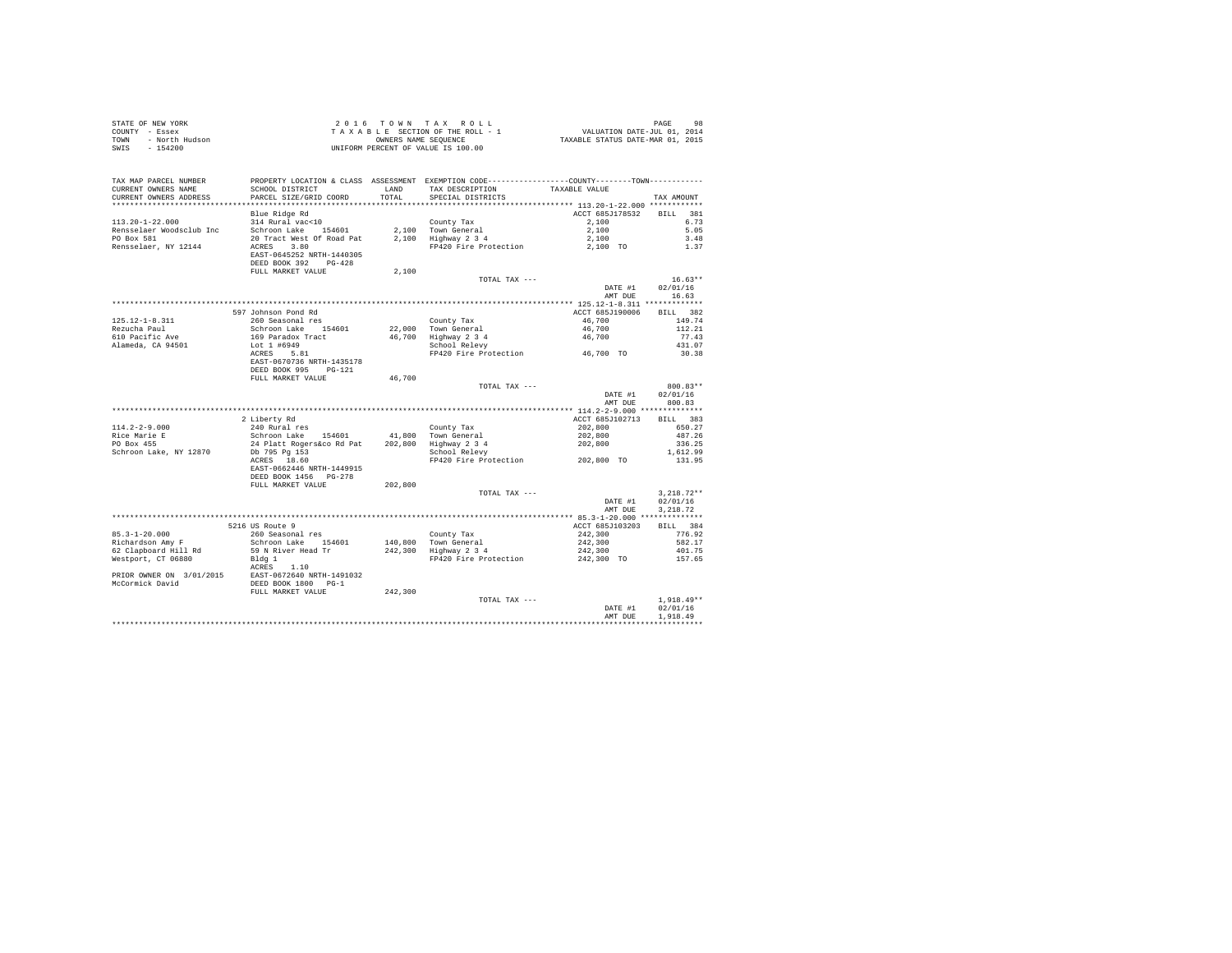| STATE OF NEW YORK      | 2016 TOWN TAX ROLL                 |                                  | PAGE | 99 |
|------------------------|------------------------------------|----------------------------------|------|----|
| COUNTY - Essex         | TAXABLE SECTION OF THE ROLL - 1    | VALUATION DATE-JUL 01, 2014      |      |    |
| TOWN<br>- North Hudson | OWNERS NAME SEOUENCE               | TAXABLE STATUS DATE-MAR 01, 2015 |      |    |
| SWIS - 154200          | UNIFORM PERCENT OF VALUE IS 100.00 |                                  |      |    |

|                                                  |                                                                                               |         |                       | AMT DUE            | 516.25                 |
|--------------------------------------------------|-----------------------------------------------------------------------------------------------|---------|-----------------------|--------------------|------------------------|
|                                                  |                                                                                               |         | TOTAL TAX ---         | DATE #1            | $516.25**$<br>02/01/16 |
|                                                  | DEED BOOK 926<br>$PG-194$<br>FULL MARKET VALUE                                                | 65,200  |                       |                    |                        |
|                                                  | EAST-0670199 NRTH-1462333                                                                     |         |                       |                    |                        |
| Brewster, NY 10509                               | 1.30<br>ACRES                                                                                 |         | FP420 Fire Protection | 65,200 TO          | 42.42                  |
| 10 Brandon Rd                                    | 179 Paradox Tract                                                                             | 65,200  | Highway 2 3 4         | 65,200             | 108.11                 |
| Roberts James S                                  | Schroon Lake 154601                                                                           |         | 28,500 Town General   | 65,200             | 156.66                 |
| $105. - 1 - 16.000$                              | 210 1 Family Res                                                                              |         | County Tax            | 65,200             | 209.06                 |
|                                                  | 169 Duntley Rd                                                                                |         |                       | ACCT 685J102704    | BILL 388               |
|                                                  |                                                                                               |         |                       |                    |                        |
|                                                  |                                                                                               |         |                       | DATE #1<br>AMT DUE | 875.71                 |
|                                                  |                                                                                               |         |                       |                    | 02/01/16               |
|                                                  |                                                                                               |         | TOTAL TAX ---         |                    | $875.71**$             |
| PRIOR OWNER ON 3/01/2015<br>Ritacco Dale J Trust | DEED BOOK 1774 PG-109<br>FULL MARKET VALUE                                                    | 110,600 |                       |                    |                        |
|                                                  | EAST-0668880 NRTH-1434967                                                                     |         |                       |                    |                        |
| North Massapequa, NY 11758                       | ACRES<br>0.59                                                                                 |         |                       |                    |                        |
| 106 Adams St                                     | Bldg #1                                                                                       |         | FP420 Fire Protection | 110,600 TO         | 71.96                  |
| Ritacco Donna M Trust                            | 169 Paradox Tract                                                                             |         | 110,600 Highway 2 3 4 | 110,600            | 183.38                 |
| Ritacco Dale J Trust                             | Schroon Lake 154601                                                                           |         | 61,500 Town General   | 110,600            | 265.74                 |
| $125.12 - 1 - 1.000$                             | 260 Seasonal res - WTRFNT                                                                     |         | County Tax            | 110,600            | 354.63                 |
|                                                  | 532 Johnson Pond Rd                                                                           |         |                       | ACCT 685J102615    | <b>BILL</b><br>387     |
|                                                  |                                                                                               |         |                       |                    |                        |
|                                                  |                                                                                               |         |                       | AMT DUE            | 4.74                   |
|                                                  |                                                                                               |         |                       | DATE #1            | 02/01/16               |
|                                                  |                                                                                               |         | TOTAL TAX ---         |                    | $4.74**$               |
|                                                  | FULL MARKET VALUE                                                                             | 600     |                       |                    |                        |
|                                                  | DEED BOOK 1759 PG-223                                                                         |         |                       |                    |                        |
| North Hudson, NY 12855                           | EAST-0643910 NRTH-1442748                                                                     |         |                       |                    |                        |
| 3417 Blue Ridge Rd                               | 0.35<br>ACRES                                                                                 |         | FP420 Fire Protection | 600 TO             | .39                    |
| Ring Patrick                                     | 20 Tract West Of Road Pat                                                                     |         | 600 Highway 2 3 4     | 600                | 0.99                   |
| Ring Irene Kazachuk                              | Schroon Lake<br>154601                                                                        | 600     | Town General          | 600                | 1.44                   |
| $113.20 - 1 - 8.200$                             | 314 Rural vac<10                                                                              |         | County Tax            | 600                | 1.92                   |
|                                                  | Blue Ridge Rd                                                                                 |         |                       | ACCT 685J189007    | BILL 386               |
|                                                  |                                                                                               |         |                       |                    |                        |
|                                                  |                                                                                               |         |                       | DATE #1<br>AMT DUE | 02/01/16<br>591.46     |
|                                                  |                                                                                               |         | TOTAL TAX $---$       |                    | $591.46**$             |
|                                                  | FULL MARKET VALUE                                                                             | 74,700  |                       |                    |                        |
|                                                  | DEED BOOK 1759 PG-223                                                                         |         |                       |                    |                        |
| North Hudson, NY 12855                           | EAST-0643919 NRTH-1442642                                                                     |         |                       |                    |                        |
| 3417 Blue Ridge Rd                               | ACRES<br>0.47                                                                                 |         | FP420 Fire Protection | 74,700 TO          | 48.60                  |
| Ring Patrick                                     | 20 Tract West Of Road Pat                                                                     |         | 74.700 Highway 2 3 4  | 74,700             | 123.86                 |
| Ring Irene Kazachuk                              | Schroon Lake 154601                                                                           |         | 15,000 Town General   | 74,700             | 179.48                 |
| $113.20 - 1 - 6.000$                             | 210 1 Family Res                                                                              |         | County Tax            | 74,700             | 239.52                 |
|                                                  | 3417 Blue Ridge Rd                                                                            |         |                       | ACCT 685J101812    | 385<br><b>BILL</b>     |
| **********************                           | ****************************                                                                  |         |                       |                    |                        |
| CURRENT OWNERS ADDRESS                           | PARCEL SIZE/GRID COORD                                                                        | TOTAL   | SPECIAL DISTRICTS     |                    | TAX AMOUNT             |
| CURRENT OWNERS NAME                              | SCHOOL DISTRICT                                                                               | LAND    | TAX DESCRIPTION       | TAXABLE VALUE      |                        |
| TAX MAP PARCEL NUMBER                            | PROPERTY LOCATION & CLASS ASSESSMENT EXEMPTION CODE---------------COUNTY-------TOWN---------- |         |                       |                    |                        |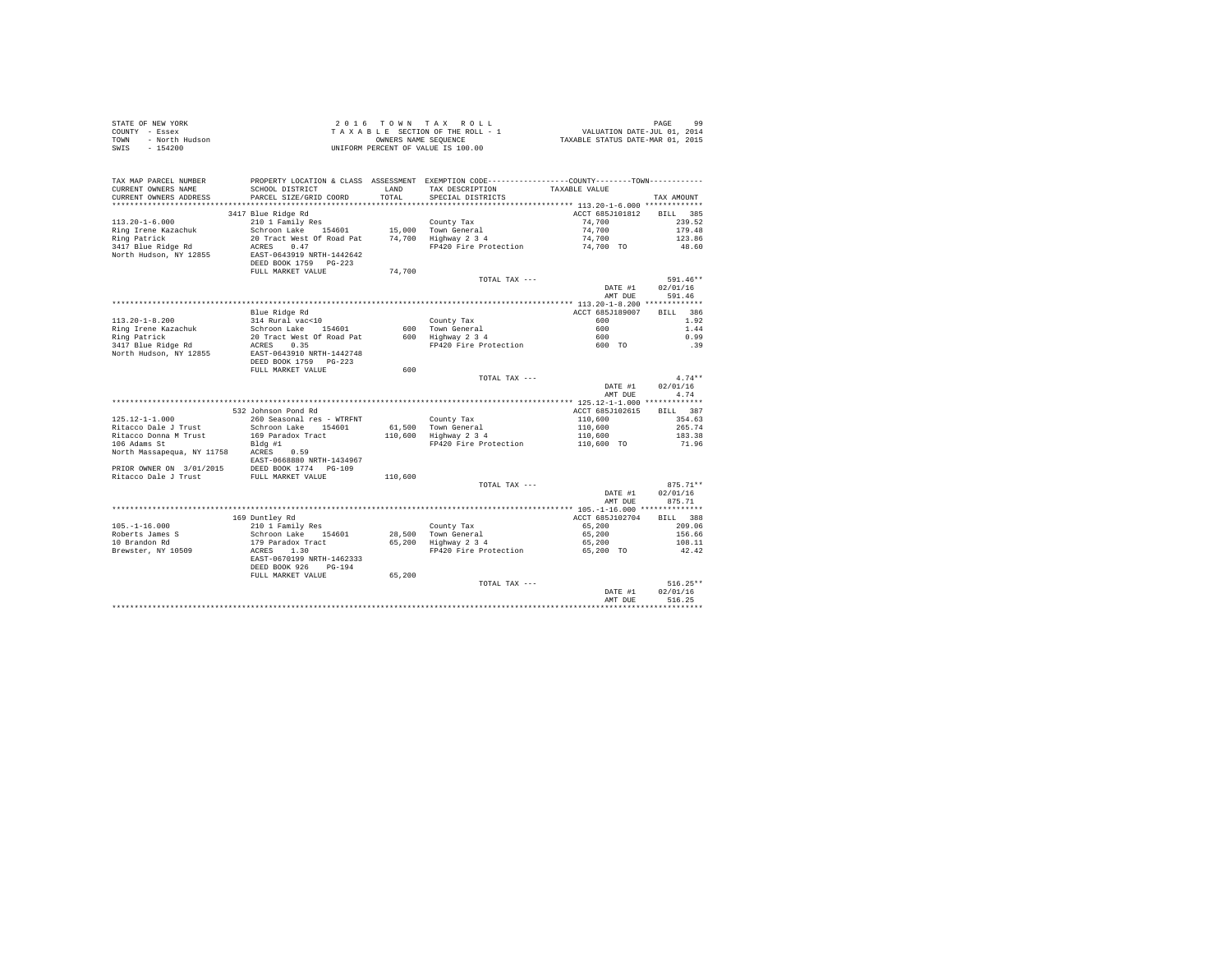|      | STATE OF NEW YORK | 2016 TOWN TAX ROLL                 | 100<br>PAGE                      |  |
|------|-------------------|------------------------------------|----------------------------------|--|
|      | COUNTY - Essex    | TAXABLE SECTION OF THE ROLL - 1    | VALUATION DATE-JUL 01, 2014      |  |
| TOWN | - North Hudson    | OWNERS NAME SEOUENCE               | TAXABLE STATUS DATE-MAR 01, 2015 |  |
|      | SWIS - 154200     | UNIFORM PERCENT OF VALUE IS 100.00 |                                  |  |

| Duntley Rd<br>ACCT 685J102705<br>389<br><b>BILL</b><br>314 Rural vac<10<br>5.45<br>$105. - 1 - 17.000$<br>1,700<br>County Tax<br>Roberts James S<br>Schroon Lake 154601<br>1,700 Town General<br>1,700<br>4.08<br>1,700 Highway 2 3 4<br>10 Brandon Rd<br>179 Paradox Tract<br>1,700<br>2.82<br>ACRES 1.50<br>Brewster, NY 10509<br>FP420 Fire Protection<br>1,700 TO<br>1.11<br>EAST-0669991 NRTH-1462236<br>$PG-194$<br>DEED BOOK 926<br>FULL MARKET VALUE<br>1,700<br>$13.46**$<br>TOTAL TAX $---$<br>02/01/16<br>DATE #1<br>13.46<br>AMT DUE<br>30 Nokomis Rd<br>ACCT 685J103208<br>BILL 390<br>$85.3 - 1 - 13.000$<br>210 1 Family Res<br>County Tax<br>259,500<br>832.07<br>67.700 Town General<br>259,500<br>Schroon Lake 154601<br>623.50<br>6365 Greenhill Rd<br>59 N River Head Tr<br>259,500 Highway 2 3 4<br>259,500<br>430.26<br>259,500 TO<br>FP420 Fire Protection<br>168.84<br>Bldg 1<br>ACRES<br>0.30<br>EAST-0672934 NRTH-1490329<br>DEED BOOK 621 PG-114<br>FULL MARKET VALUE<br>259,500<br>$2.054.67**$<br>TOTAL TAX ---<br>02/01/16<br>DATE #1<br>AMT DUE<br>2,054.67<br>556 Johnson Pond Rd<br>ACCT 685J190007<br>BILL 391<br>$125.12 - 1 - 8.400$<br>312 Vac w/imprv - WTRFNT<br>135,600<br>434.79<br>County Tax<br>Ruoff Mark<br>Schroon Lake 154601<br>106,400 Town General<br>135,600<br>325.80<br>135,600 Highway 2 3 4<br>Ruoff Theresa<br>169 Paradox Tract<br>ACRES 0.60<br>135,600<br>224.83<br>15 Sierra Ct<br>FP420 Fire Protection<br>135,600 TO<br>88.23<br>EAST-0669653 NRTH-1434772<br>Hillsdale, NJ 07642<br>DEED BOOK 1748 PG-192<br>FULL MARKET VALUE<br>135,600<br>$1.073.65**$<br>TOTAL TAX ---<br>02/01/16<br>DATE #1<br>AMT DUE<br>1,073.65<br>BILL 392<br>2984 US Route 9<br>ACCT 685J102011<br>$114.4 - 1 - 35.002$<br>210 1 Family Res<br>92,700<br>297.24<br>County Tax<br>Russell Carl R<br>Schroon Lake 154601<br>27,900<br>Town General<br>92,700<br>222.73<br>Rusell Mary Jo<br>la Gore E Of Rd Pat<br>92,700<br>$Highway$ 2 3 4<br>92,700<br>153.70<br>2988 Us Rte 9<br>ACRES 1.02<br>School Relevy<br>596.69<br>92,700 TO<br>North Hudson, NY 12855<br>EAST-0660292 NRTH-1442559<br>FP420 Fire Protection<br>60.31<br>DEED BOOK 842<br>$PG-17$<br>92,700<br>FULL MARKET VALUE<br>$1,330.67**$<br>TOTAL TAX ---<br>02/01/16<br>DATE #1<br>1,330.67<br>AMT DUE | TAX MAP PARCEL NUMBER<br>CURRENT OWNERS NAME<br>CURRENT OWNERS ADDRESS<br>************************ | SCHOOL DISTRICT<br>PARCEL SIZE/GRID COORD | LAND<br>TOTAL | PROPERTY LOCATION & CLASS ASSESSMENT EXEMPTION CODE----------------COUNTY-------TOWN----------<br>TAX DESCRIPTION<br>SPECIAL DISTRICTS | TAXABLE VALUE | TAX AMOUNT |
|--------------------------------------------------------------------------------------------------------------------------------------------------------------------------------------------------------------------------------------------------------------------------------------------------------------------------------------------------------------------------------------------------------------------------------------------------------------------------------------------------------------------------------------------------------------------------------------------------------------------------------------------------------------------------------------------------------------------------------------------------------------------------------------------------------------------------------------------------------------------------------------------------------------------------------------------------------------------------------------------------------------------------------------------------------------------------------------------------------------------------------------------------------------------------------------------------------------------------------------------------------------------------------------------------------------------------------------------------------------------------------------------------------------------------------------------------------------------------------------------------------------------------------------------------------------------------------------------------------------------------------------------------------------------------------------------------------------------------------------------------------------------------------------------------------------------------------------------------------------------------------------------------------------------------------------------------------------------------------------------------------------------------------------------------------------------------------------------------------------------------------------------------------------------------------------------------------------------------------------------------------------------------------------------------------------------|----------------------------------------------------------------------------------------------------|-------------------------------------------|---------------|----------------------------------------------------------------------------------------------------------------------------------------|---------------|------------|
|                                                                                                                                                                                                                                                                                                                                                                                                                                                                                                                                                                                                                                                                                                                                                                                                                                                                                                                                                                                                                                                                                                                                                                                                                                                                                                                                                                                                                                                                                                                                                                                                                                                                                                                                                                                                                                                                                                                                                                                                                                                                                                                                                                                                                                                                                                                    |                                                                                                    |                                           |               |                                                                                                                                        |               |            |
|                                                                                                                                                                                                                                                                                                                                                                                                                                                                                                                                                                                                                                                                                                                                                                                                                                                                                                                                                                                                                                                                                                                                                                                                                                                                                                                                                                                                                                                                                                                                                                                                                                                                                                                                                                                                                                                                                                                                                                                                                                                                                                                                                                                                                                                                                                                    |                                                                                                    |                                           |               |                                                                                                                                        |               |            |
|                                                                                                                                                                                                                                                                                                                                                                                                                                                                                                                                                                                                                                                                                                                                                                                                                                                                                                                                                                                                                                                                                                                                                                                                                                                                                                                                                                                                                                                                                                                                                                                                                                                                                                                                                                                                                                                                                                                                                                                                                                                                                                                                                                                                                                                                                                                    |                                                                                                    |                                           |               |                                                                                                                                        |               |            |
|                                                                                                                                                                                                                                                                                                                                                                                                                                                                                                                                                                                                                                                                                                                                                                                                                                                                                                                                                                                                                                                                                                                                                                                                                                                                                                                                                                                                                                                                                                                                                                                                                                                                                                                                                                                                                                                                                                                                                                                                                                                                                                                                                                                                                                                                                                                    |                                                                                                    |                                           |               |                                                                                                                                        |               |            |
|                                                                                                                                                                                                                                                                                                                                                                                                                                                                                                                                                                                                                                                                                                                                                                                                                                                                                                                                                                                                                                                                                                                                                                                                                                                                                                                                                                                                                                                                                                                                                                                                                                                                                                                                                                                                                                                                                                                                                                                                                                                                                                                                                                                                                                                                                                                    |                                                                                                    |                                           |               |                                                                                                                                        |               |            |
|                                                                                                                                                                                                                                                                                                                                                                                                                                                                                                                                                                                                                                                                                                                                                                                                                                                                                                                                                                                                                                                                                                                                                                                                                                                                                                                                                                                                                                                                                                                                                                                                                                                                                                                                                                                                                                                                                                                                                                                                                                                                                                                                                                                                                                                                                                                    |                                                                                                    |                                           |               |                                                                                                                                        |               |            |
|                                                                                                                                                                                                                                                                                                                                                                                                                                                                                                                                                                                                                                                                                                                                                                                                                                                                                                                                                                                                                                                                                                                                                                                                                                                                                                                                                                                                                                                                                                                                                                                                                                                                                                                                                                                                                                                                                                                                                                                                                                                                                                                                                                                                                                                                                                                    |                                                                                                    |                                           |               |                                                                                                                                        |               |            |
|                                                                                                                                                                                                                                                                                                                                                                                                                                                                                                                                                                                                                                                                                                                                                                                                                                                                                                                                                                                                                                                                                                                                                                                                                                                                                                                                                                                                                                                                                                                                                                                                                                                                                                                                                                                                                                                                                                                                                                                                                                                                                                                                                                                                                                                                                                                    |                                                                                                    |                                           |               |                                                                                                                                        |               |            |
|                                                                                                                                                                                                                                                                                                                                                                                                                                                                                                                                                                                                                                                                                                                                                                                                                                                                                                                                                                                                                                                                                                                                                                                                                                                                                                                                                                                                                                                                                                                                                                                                                                                                                                                                                                                                                                                                                                                                                                                                                                                                                                                                                                                                                                                                                                                    |                                                                                                    |                                           |               |                                                                                                                                        |               |            |
|                                                                                                                                                                                                                                                                                                                                                                                                                                                                                                                                                                                                                                                                                                                                                                                                                                                                                                                                                                                                                                                                                                                                                                                                                                                                                                                                                                                                                                                                                                                                                                                                                                                                                                                                                                                                                                                                                                                                                                                                                                                                                                                                                                                                                                                                                                                    |                                                                                                    |                                           |               |                                                                                                                                        |               |            |
|                                                                                                                                                                                                                                                                                                                                                                                                                                                                                                                                                                                                                                                                                                                                                                                                                                                                                                                                                                                                                                                                                                                                                                                                                                                                                                                                                                                                                                                                                                                                                                                                                                                                                                                                                                                                                                                                                                                                                                                                                                                                                                                                                                                                                                                                                                                    |                                                                                                    |                                           |               |                                                                                                                                        |               |            |
|                                                                                                                                                                                                                                                                                                                                                                                                                                                                                                                                                                                                                                                                                                                                                                                                                                                                                                                                                                                                                                                                                                                                                                                                                                                                                                                                                                                                                                                                                                                                                                                                                                                                                                                                                                                                                                                                                                                                                                                                                                                                                                                                                                                                                                                                                                                    |                                                                                                    |                                           |               |                                                                                                                                        |               |            |
|                                                                                                                                                                                                                                                                                                                                                                                                                                                                                                                                                                                                                                                                                                                                                                                                                                                                                                                                                                                                                                                                                                                                                                                                                                                                                                                                                                                                                                                                                                                                                                                                                                                                                                                                                                                                                                                                                                                                                                                                                                                                                                                                                                                                                                                                                                                    |                                                                                                    |                                           |               |                                                                                                                                        |               |            |
|                                                                                                                                                                                                                                                                                                                                                                                                                                                                                                                                                                                                                                                                                                                                                                                                                                                                                                                                                                                                                                                                                                                                                                                                                                                                                                                                                                                                                                                                                                                                                                                                                                                                                                                                                                                                                                                                                                                                                                                                                                                                                                                                                                                                                                                                                                                    |                                                                                                    |                                           |               |                                                                                                                                        |               |            |
|                                                                                                                                                                                                                                                                                                                                                                                                                                                                                                                                                                                                                                                                                                                                                                                                                                                                                                                                                                                                                                                                                                                                                                                                                                                                                                                                                                                                                                                                                                                                                                                                                                                                                                                                                                                                                                                                                                                                                                                                                                                                                                                                                                                                                                                                                                                    | Robertson Judith Pyke                                                                              |                                           |               |                                                                                                                                        |               |            |
|                                                                                                                                                                                                                                                                                                                                                                                                                                                                                                                                                                                                                                                                                                                                                                                                                                                                                                                                                                                                                                                                                                                                                                                                                                                                                                                                                                                                                                                                                                                                                                                                                                                                                                                                                                                                                                                                                                                                                                                                                                                                                                                                                                                                                                                                                                                    |                                                                                                    |                                           |               |                                                                                                                                        |               |            |
|                                                                                                                                                                                                                                                                                                                                                                                                                                                                                                                                                                                                                                                                                                                                                                                                                                                                                                                                                                                                                                                                                                                                                                                                                                                                                                                                                                                                                                                                                                                                                                                                                                                                                                                                                                                                                                                                                                                                                                                                                                                                                                                                                                                                                                                                                                                    | New Hope, PA 18938                                                                                 |                                           |               |                                                                                                                                        |               |            |
|                                                                                                                                                                                                                                                                                                                                                                                                                                                                                                                                                                                                                                                                                                                                                                                                                                                                                                                                                                                                                                                                                                                                                                                                                                                                                                                                                                                                                                                                                                                                                                                                                                                                                                                                                                                                                                                                                                                                                                                                                                                                                                                                                                                                                                                                                                                    |                                                                                                    |                                           |               |                                                                                                                                        |               |            |
|                                                                                                                                                                                                                                                                                                                                                                                                                                                                                                                                                                                                                                                                                                                                                                                                                                                                                                                                                                                                                                                                                                                                                                                                                                                                                                                                                                                                                                                                                                                                                                                                                                                                                                                                                                                                                                                                                                                                                                                                                                                                                                                                                                                                                                                                                                                    |                                                                                                    |                                           |               |                                                                                                                                        |               |            |
|                                                                                                                                                                                                                                                                                                                                                                                                                                                                                                                                                                                                                                                                                                                                                                                                                                                                                                                                                                                                                                                                                                                                                                                                                                                                                                                                                                                                                                                                                                                                                                                                                                                                                                                                                                                                                                                                                                                                                                                                                                                                                                                                                                                                                                                                                                                    |                                                                                                    |                                           |               |                                                                                                                                        |               |            |
|                                                                                                                                                                                                                                                                                                                                                                                                                                                                                                                                                                                                                                                                                                                                                                                                                                                                                                                                                                                                                                                                                                                                                                                                                                                                                                                                                                                                                                                                                                                                                                                                                                                                                                                                                                                                                                                                                                                                                                                                                                                                                                                                                                                                                                                                                                                    |                                                                                                    |                                           |               |                                                                                                                                        |               |            |
|                                                                                                                                                                                                                                                                                                                                                                                                                                                                                                                                                                                                                                                                                                                                                                                                                                                                                                                                                                                                                                                                                                                                                                                                                                                                                                                                                                                                                                                                                                                                                                                                                                                                                                                                                                                                                                                                                                                                                                                                                                                                                                                                                                                                                                                                                                                    |                                                                                                    |                                           |               |                                                                                                                                        |               |            |
|                                                                                                                                                                                                                                                                                                                                                                                                                                                                                                                                                                                                                                                                                                                                                                                                                                                                                                                                                                                                                                                                                                                                                                                                                                                                                                                                                                                                                                                                                                                                                                                                                                                                                                                                                                                                                                                                                                                                                                                                                                                                                                                                                                                                                                                                                                                    |                                                                                                    |                                           |               |                                                                                                                                        |               |            |
|                                                                                                                                                                                                                                                                                                                                                                                                                                                                                                                                                                                                                                                                                                                                                                                                                                                                                                                                                                                                                                                                                                                                                                                                                                                                                                                                                                                                                                                                                                                                                                                                                                                                                                                                                                                                                                                                                                                                                                                                                                                                                                                                                                                                                                                                                                                    |                                                                                                    |                                           |               |                                                                                                                                        |               |            |
|                                                                                                                                                                                                                                                                                                                                                                                                                                                                                                                                                                                                                                                                                                                                                                                                                                                                                                                                                                                                                                                                                                                                                                                                                                                                                                                                                                                                                                                                                                                                                                                                                                                                                                                                                                                                                                                                                                                                                                                                                                                                                                                                                                                                                                                                                                                    |                                                                                                    |                                           |               |                                                                                                                                        |               |            |
|                                                                                                                                                                                                                                                                                                                                                                                                                                                                                                                                                                                                                                                                                                                                                                                                                                                                                                                                                                                                                                                                                                                                                                                                                                                                                                                                                                                                                                                                                                                                                                                                                                                                                                                                                                                                                                                                                                                                                                                                                                                                                                                                                                                                                                                                                                                    |                                                                                                    |                                           |               |                                                                                                                                        |               |            |
|                                                                                                                                                                                                                                                                                                                                                                                                                                                                                                                                                                                                                                                                                                                                                                                                                                                                                                                                                                                                                                                                                                                                                                                                                                                                                                                                                                                                                                                                                                                                                                                                                                                                                                                                                                                                                                                                                                                                                                                                                                                                                                                                                                                                                                                                                                                    |                                                                                                    |                                           |               |                                                                                                                                        |               |            |
|                                                                                                                                                                                                                                                                                                                                                                                                                                                                                                                                                                                                                                                                                                                                                                                                                                                                                                                                                                                                                                                                                                                                                                                                                                                                                                                                                                                                                                                                                                                                                                                                                                                                                                                                                                                                                                                                                                                                                                                                                                                                                                                                                                                                                                                                                                                    |                                                                                                    |                                           |               |                                                                                                                                        |               |            |
|                                                                                                                                                                                                                                                                                                                                                                                                                                                                                                                                                                                                                                                                                                                                                                                                                                                                                                                                                                                                                                                                                                                                                                                                                                                                                                                                                                                                                                                                                                                                                                                                                                                                                                                                                                                                                                                                                                                                                                                                                                                                                                                                                                                                                                                                                                                    |                                                                                                    |                                           |               |                                                                                                                                        |               |            |
|                                                                                                                                                                                                                                                                                                                                                                                                                                                                                                                                                                                                                                                                                                                                                                                                                                                                                                                                                                                                                                                                                                                                                                                                                                                                                                                                                                                                                                                                                                                                                                                                                                                                                                                                                                                                                                                                                                                                                                                                                                                                                                                                                                                                                                                                                                                    |                                                                                                    |                                           |               |                                                                                                                                        |               |            |
|                                                                                                                                                                                                                                                                                                                                                                                                                                                                                                                                                                                                                                                                                                                                                                                                                                                                                                                                                                                                                                                                                                                                                                                                                                                                                                                                                                                                                                                                                                                                                                                                                                                                                                                                                                                                                                                                                                                                                                                                                                                                                                                                                                                                                                                                                                                    |                                                                                                    |                                           |               |                                                                                                                                        |               |            |
|                                                                                                                                                                                                                                                                                                                                                                                                                                                                                                                                                                                                                                                                                                                                                                                                                                                                                                                                                                                                                                                                                                                                                                                                                                                                                                                                                                                                                                                                                                                                                                                                                                                                                                                                                                                                                                                                                                                                                                                                                                                                                                                                                                                                                                                                                                                    |                                                                                                    |                                           |               |                                                                                                                                        |               |            |
|                                                                                                                                                                                                                                                                                                                                                                                                                                                                                                                                                                                                                                                                                                                                                                                                                                                                                                                                                                                                                                                                                                                                                                                                                                                                                                                                                                                                                                                                                                                                                                                                                                                                                                                                                                                                                                                                                                                                                                                                                                                                                                                                                                                                                                                                                                                    |                                                                                                    |                                           |               |                                                                                                                                        |               |            |
|                                                                                                                                                                                                                                                                                                                                                                                                                                                                                                                                                                                                                                                                                                                                                                                                                                                                                                                                                                                                                                                                                                                                                                                                                                                                                                                                                                                                                                                                                                                                                                                                                                                                                                                                                                                                                                                                                                                                                                                                                                                                                                                                                                                                                                                                                                                    |                                                                                                    |                                           |               |                                                                                                                                        |               |            |
|                                                                                                                                                                                                                                                                                                                                                                                                                                                                                                                                                                                                                                                                                                                                                                                                                                                                                                                                                                                                                                                                                                                                                                                                                                                                                                                                                                                                                                                                                                                                                                                                                                                                                                                                                                                                                                                                                                                                                                                                                                                                                                                                                                                                                                                                                                                    |                                                                                                    |                                           |               |                                                                                                                                        |               |            |
|                                                                                                                                                                                                                                                                                                                                                                                                                                                                                                                                                                                                                                                                                                                                                                                                                                                                                                                                                                                                                                                                                                                                                                                                                                                                                                                                                                                                                                                                                                                                                                                                                                                                                                                                                                                                                                                                                                                                                                                                                                                                                                                                                                                                                                                                                                                    |                                                                                                    |                                           |               |                                                                                                                                        |               |            |
|                                                                                                                                                                                                                                                                                                                                                                                                                                                                                                                                                                                                                                                                                                                                                                                                                                                                                                                                                                                                                                                                                                                                                                                                                                                                                                                                                                                                                                                                                                                                                                                                                                                                                                                                                                                                                                                                                                                                                                                                                                                                                                                                                                                                                                                                                                                    |                                                                                                    |                                           |               |                                                                                                                                        |               |            |
|                                                                                                                                                                                                                                                                                                                                                                                                                                                                                                                                                                                                                                                                                                                                                                                                                                                                                                                                                                                                                                                                                                                                                                                                                                                                                                                                                                                                                                                                                                                                                                                                                                                                                                                                                                                                                                                                                                                                                                                                                                                                                                                                                                                                                                                                                                                    |                                                                                                    |                                           |               |                                                                                                                                        |               |            |
|                                                                                                                                                                                                                                                                                                                                                                                                                                                                                                                                                                                                                                                                                                                                                                                                                                                                                                                                                                                                                                                                                                                                                                                                                                                                                                                                                                                                                                                                                                                                                                                                                                                                                                                                                                                                                                                                                                                                                                                                                                                                                                                                                                                                                                                                                                                    |                                                                                                    |                                           |               |                                                                                                                                        |               |            |
|                                                                                                                                                                                                                                                                                                                                                                                                                                                                                                                                                                                                                                                                                                                                                                                                                                                                                                                                                                                                                                                                                                                                                                                                                                                                                                                                                                                                                                                                                                                                                                                                                                                                                                                                                                                                                                                                                                                                                                                                                                                                                                                                                                                                                                                                                                                    |                                                                                                    |                                           |               |                                                                                                                                        |               |            |
|                                                                                                                                                                                                                                                                                                                                                                                                                                                                                                                                                                                                                                                                                                                                                                                                                                                                                                                                                                                                                                                                                                                                                                                                                                                                                                                                                                                                                                                                                                                                                                                                                                                                                                                                                                                                                                                                                                                                                                                                                                                                                                                                                                                                                                                                                                                    |                                                                                                    |                                           |               |                                                                                                                                        |               |            |
|                                                                                                                                                                                                                                                                                                                                                                                                                                                                                                                                                                                                                                                                                                                                                                                                                                                                                                                                                                                                                                                                                                                                                                                                                                                                                                                                                                                                                                                                                                                                                                                                                                                                                                                                                                                                                                                                                                                                                                                                                                                                                                                                                                                                                                                                                                                    |                                                                                                    |                                           |               |                                                                                                                                        |               |            |
|                                                                                                                                                                                                                                                                                                                                                                                                                                                                                                                                                                                                                                                                                                                                                                                                                                                                                                                                                                                                                                                                                                                                                                                                                                                                                                                                                                                                                                                                                                                                                                                                                                                                                                                                                                                                                                                                                                                                                                                                                                                                                                                                                                                                                                                                                                                    |                                                                                                    |                                           |               |                                                                                                                                        |               |            |
|                                                                                                                                                                                                                                                                                                                                                                                                                                                                                                                                                                                                                                                                                                                                                                                                                                                                                                                                                                                                                                                                                                                                                                                                                                                                                                                                                                                                                                                                                                                                                                                                                                                                                                                                                                                                                                                                                                                                                                                                                                                                                                                                                                                                                                                                                                                    |                                                                                                    |                                           |               |                                                                                                                                        |               |            |
|                                                                                                                                                                                                                                                                                                                                                                                                                                                                                                                                                                                                                                                                                                                                                                                                                                                                                                                                                                                                                                                                                                                                                                                                                                                                                                                                                                                                                                                                                                                                                                                                                                                                                                                                                                                                                                                                                                                                                                                                                                                                                                                                                                                                                                                                                                                    |                                                                                                    |                                           |               |                                                                                                                                        |               |            |
|                                                                                                                                                                                                                                                                                                                                                                                                                                                                                                                                                                                                                                                                                                                                                                                                                                                                                                                                                                                                                                                                                                                                                                                                                                                                                                                                                                                                                                                                                                                                                                                                                                                                                                                                                                                                                                                                                                                                                                                                                                                                                                                                                                                                                                                                                                                    |                                                                                                    |                                           |               |                                                                                                                                        |               |            |
|                                                                                                                                                                                                                                                                                                                                                                                                                                                                                                                                                                                                                                                                                                                                                                                                                                                                                                                                                                                                                                                                                                                                                                                                                                                                                                                                                                                                                                                                                                                                                                                                                                                                                                                                                                                                                                                                                                                                                                                                                                                                                                                                                                                                                                                                                                                    |                                                                                                    |                                           |               |                                                                                                                                        |               |            |
|                                                                                                                                                                                                                                                                                                                                                                                                                                                                                                                                                                                                                                                                                                                                                                                                                                                                                                                                                                                                                                                                                                                                                                                                                                                                                                                                                                                                                                                                                                                                                                                                                                                                                                                                                                                                                                                                                                                                                                                                                                                                                                                                                                                                                                                                                                                    |                                                                                                    |                                           |               |                                                                                                                                        |               |            |
|                                                                                                                                                                                                                                                                                                                                                                                                                                                                                                                                                                                                                                                                                                                                                                                                                                                                                                                                                                                                                                                                                                                                                                                                                                                                                                                                                                                                                                                                                                                                                                                                                                                                                                                                                                                                                                                                                                                                                                                                                                                                                                                                                                                                                                                                                                                    |                                                                                                    |                                           |               |                                                                                                                                        |               |            |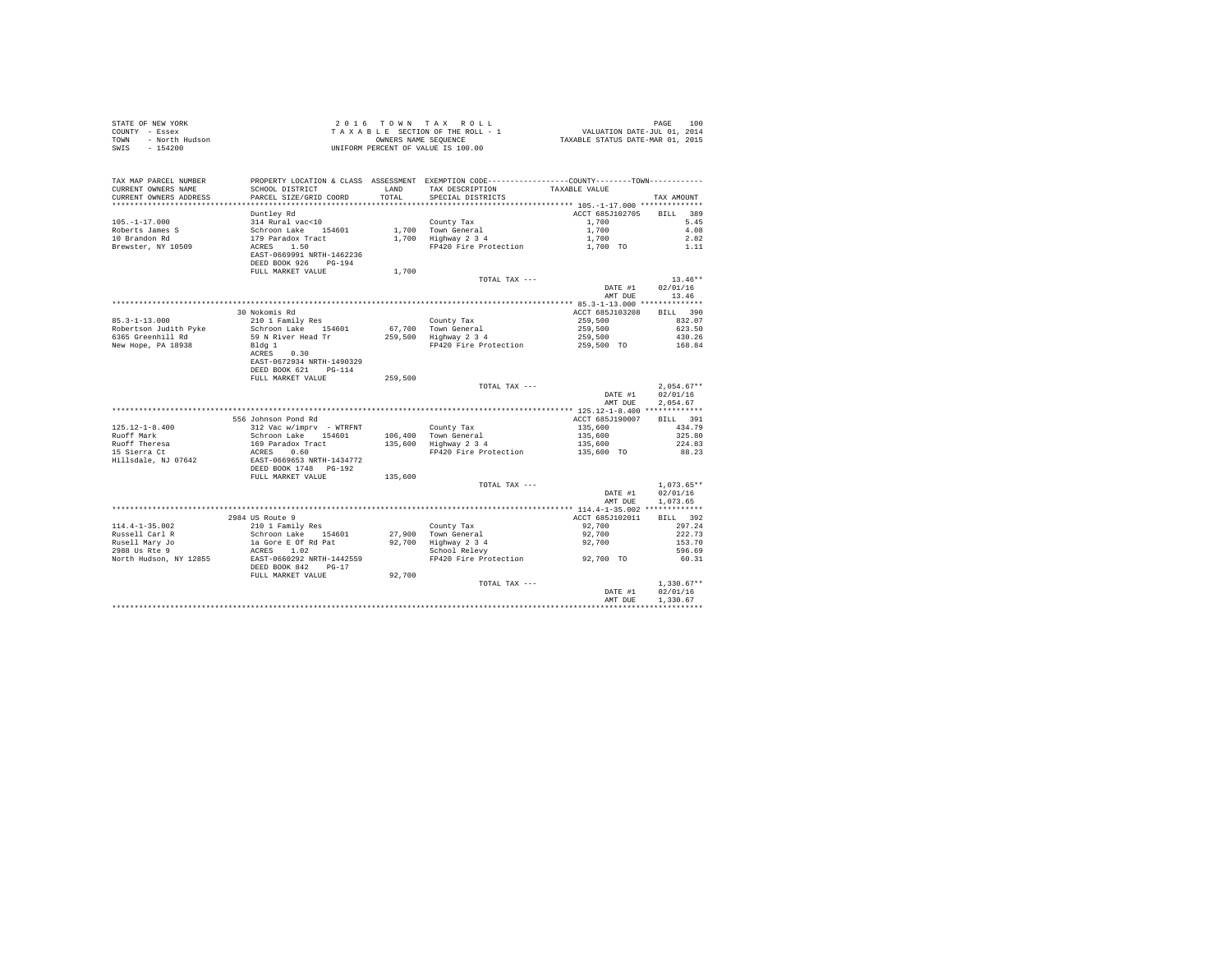| COUNTY - Essex<br>- North Hudson<br>TOWN<br>SWTS<br>$-154200$ |                                                                                                                                                                                                                                 | OWNERS NAME SEQUENCE | TAXABLE SECTION OF THE ROLL - 1<br>UNIFORM PERCENT OF VALUE IS 100.00                         | VALUATION DATE-JUL 01, 2014<br>TAXABLE STATUS DATE-MAR 01, 2015 |                          |
|---------------------------------------------------------------|---------------------------------------------------------------------------------------------------------------------------------------------------------------------------------------------------------------------------------|----------------------|-----------------------------------------------------------------------------------------------|-----------------------------------------------------------------|--------------------------|
| TAX MAP PARCEL NUMBER                                         |                                                                                                                                                                                                                                 |                      | PROPERTY LOCATION & CLASS ASSESSMENT EXEMPTION CODE---------------COUNTY-------TOWN---------- |                                                                 |                          |
| CURRENT OWNERS NAME<br>CURRENT OWNERS ADDRESS                 | SCHOOL DISTRICT<br>PARCEL SIZE/GRID COORD                                                                                                                                                                                       | LAND<br>TOTAL        | TAX DESCRIPTION<br>SPECIAL DISTRICTS                                                          | TAXABLE VALUE                                                   | TAX AMOUNT               |
|                                                               |                                                                                                                                                                                                                                 |                      |                                                                                               |                                                                 |                          |
|                                                               | 469 Ensign Pond Rd                                                                                                                                                                                                              |                      |                                                                                               | ACCT 685J101906                                                 | BILL 393                 |
| $105. - 1 - 47.000$                                           | 210 1 Family Res                                                                                                                                                                                                                |                      | County Tax                                                                                    | 61,500                                                          | 197.20                   |
| Russo Andrew J                                                | Schroon Lake 154601                                                                                                                                                                                                             |                      | 28,100 Town General<br>61,500 Highway 2 3 4                                                   | 61,500                                                          | 147.77                   |
| Russo Lori A                                                  | 204 Paradox Tract                                                                                                                                                                                                               |                      |                                                                                               | 61,500                                                          | 101.97                   |
| Box 36<br>North Hudson, NY 12885                              | 1050/60 BLA w/52<br>ACRES 1.10 BANK1STARSG<br>EAST-0674221 NRTH-1456100<br>DEED BOOK 1185 PG-270                                                                                                                                |                      | FP420 Fire Protection                                                                         | 61,500 TO                                                       | 40.01                    |
|                                                               | FULL MARKET VALUE                                                                                                                                                                                                               | 61,500               |                                                                                               |                                                                 |                          |
|                                                               |                                                                                                                                                                                                                                 |                      | TOTAL TAX ---                                                                                 |                                                                 | 486.95**                 |
|                                                               |                                                                                                                                                                                                                                 |                      |                                                                                               | DATE #1                                                         | 02/01/16                 |
|                                                               |                                                                                                                                                                                                                                 |                      |                                                                                               | AMT DUE                                                         | 486.95                   |
|                                                               | 2689 Blue Ridge Rd                                                                                                                                                                                                              |                      |                                                                                               | ACCT 685J186010                                                 | BILL 394                 |
| $113.3 - 2 - 11.000$                                          | 260 Seasonal res                                                                                                                                                                                                                |                      | County Tax                                                                                    | 63,000                                                          | 202.01                   |
| Ryle Bonnie L                                                 |                                                                                                                                                                                                                                 |                      |                                                                                               | 63,000                                                          | 151.37                   |
| Gilman Robert D<br>291 Dixon Rd                               |                                                                                                                                                                                                                                 |                      |                                                                                               | 63,000                                                          | 104.46                   |
|                                                               |                                                                                                                                                                                                                                 |                      | FP420 Fire Protection 63,000 TO                                                               |                                                                 | 40.99                    |
| Queensbury, NY 12804                                          | Schroon Lake 154601 22,800 Town General<br>7 Totn&crossfield Twp 44 63,000 Highway 2 3 4<br>ACRES 12.12<br>EAST-0627062 NRTH-1442029 PP420 Fire Protection<br>DEED BOOK 1637 PG-87<br>DEED BOOK 1637 PG-87<br>FULL MARKET VALUE | 63,000               |                                                                                               |                                                                 |                          |
|                                                               |                                                                                                                                                                                                                                 |                      | TOTAL TAX ---                                                                                 |                                                                 | 498.83**                 |
|                                                               |                                                                                                                                                                                                                                 |                      |                                                                                               | DATE #1                                                         | 02/01/16                 |
|                                                               |                                                                                                                                                                                                                                 |                      |                                                                                               | AMT DUE                                                         | 498.83                   |
|                                                               |                                                                                                                                                                                                                                 |                      |                                                                                               |                                                                 |                          |
|                                                               | 2969 US Route 9                                                                                                                                                                                                                 |                      |                                                                                               | ACCT 685Z000001                                                 | BILL 395                 |
| $114.18 - 2 - 2.200$<br>Sabia Anna M                          | 210 1 Family Res<br>Schroon Lake 154601                                                                                                                                                                                         |                      | County Tax<br>29,600 Town General                                                             |                                                                 | 454.99<br>340.94         |
| $2969$ US Route 9                                             | 22 Platt Rogers Rd Pat                                                                                                                                                                                                          |                      |                                                                                               | 141,900<br>141,900<br>141,900                                   | 235.28                   |
| North Hudson, NY 12855                                        | ACRES<br>2.50                                                                                                                                                                                                                   |                      | 141,900 Highway 2 3 4<br>School Relevy                                                        |                                                                 | 1,050.84                 |
|                                                               | EAST-0659865 NRTH-1442284                                                                                                                                                                                                       |                      | FP420 Fire Protection 141.900 TO                                                              |                                                                 | 92.32                    |
|                                                               | DEED BOOK 1695 PG-296                                                                                                                                                                                                           |                      |                                                                                               |                                                                 |                          |
|                                                               | FULL MARKET VALUE                                                                                                                                                                                                               | 141,900              |                                                                                               |                                                                 |                          |
|                                                               |                                                                                                                                                                                                                                 |                      | TOTAL TAX ---                                                                                 | DATE #1                                                         | $2,174.37**$<br>02/01/16 |
|                                                               |                                                                                                                                                                                                                                 |                      |                                                                                               | AMT DUE                                                         | 2,174.37                 |
|                                                               |                                                                                                                                                                                                                                 |                      |                                                                                               | ACCT 685J102714                                                 | BILL 396                 |
| 114.2-1-30.000                                                | 81 Coyote Way<br>240 Rural res                                                                                                                                                                                                  |                      | AGED ALL 41800                                                                                | 97,500<br>97.500                                                |                          |
| Sansone Cecelia Rose                                          | Schroon Lake 154601                                                                                                                                                                                                             |                      | 67,200 County Tax                                                                             | 97,500                                                          | 312.63                   |
| 3288 US Rte 9<br>PO Box 15                                    | 156 Paradox Tract                                                                                                                                                                                                               |                      | 195,000 Town General<br>Highway 2 3 4                                                         | 97,500                                                          | 234.26                   |
|                                                               | Db 795 Pg 153                                                                                                                                                                                                                   |                      | FP420 Fire Protection 195,000 TO                                                              | 97,500                                                          | 161.66                   |
| North Hudson, NY 12855                                        | ACRES 58.80<br>EAST-0663682 NRTH-1449692<br>DEED BOOK 1700 PG-64                                                                                                                                                                |                      |                                                                                               |                                                                 | 126.87                   |
|                                                               | FULL MARKET VALUE                                                                                                                                                                                                               | 195,000              |                                                                                               |                                                                 |                          |
|                                                               |                                                                                                                                                                                                                                 |                      | TOTAL TAX ---                                                                                 |                                                                 | 835.42**                 |
|                                                               |                                                                                                                                                                                                                                 |                      |                                                                                               | DATE #1                                                         | 02/01/16                 |
|                                                               |                                                                                                                                                                                                                                 |                      |                                                                                               | AMT DUE                                                         | 835.42                   |
|                                                               |                                                                                                                                                                                                                                 |                      |                                                                                               |                                                                 |                          |

STATE OF NEW YORK 2 0 1 6 T O W N T A X R O L L PAGE 101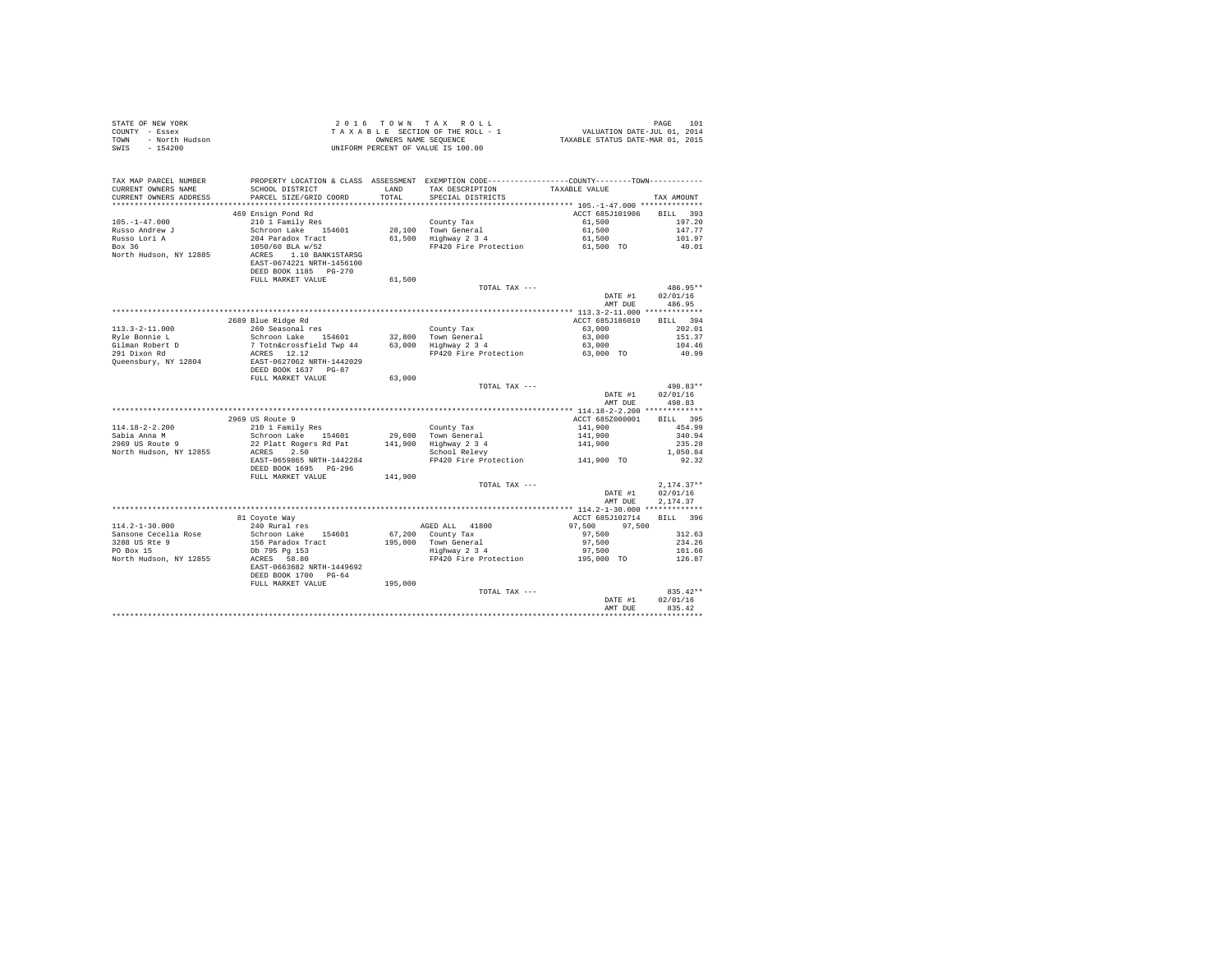|                | STATE OF NEW YORK | 2016 TOWN TAX ROLL                 | 102<br>PAGE                      |
|----------------|-------------------|------------------------------------|----------------------------------|
| COUNTY - Essex |                   | TAXABLE SECTION OF THE ROLL - 1    | VALUATION DATE-JUL 01, 2014      |
| TOWN           | - North Hudson    | OWNERS NAME SEOUENCE               | TAXABLE STATUS DATE-MAR 01, 2015 |
| SWIS           | - 154200          | UNIFORM PERCENT OF VALUE IS 100.00 |                                  |

| TAX MAP PARCEL NUMBER<br>CURRENT OWNERS NAME<br>CURRENT OWNERS ADDRESS                                                     | PROPERTY LOCATION & CLASS ASSESSMENT EXEMPTION CODE---------------COUNTY-------TOWN---------<br>SCHOOL DISTRICT<br>PARCEL SIZE/GRID COORD                                                   | LAND<br>TOTAL.             | TAX DESCRIPTION<br>SPECIAL DISTRICTS                                 | TAXABLE VALUE                                              | TAX AMOUNT                                                |
|----------------------------------------------------------------------------------------------------------------------------|---------------------------------------------------------------------------------------------------------------------------------------------------------------------------------------------|----------------------------|----------------------------------------------------------------------|------------------------------------------------------------|-----------------------------------------------------------|
| $114.2 - 1 - 9.000$<br>Saulo Ellen<br>Fougner John<br>c/o Elizabeth Fougner<br>34 Hawthorne Ave<br>Staten Island, NY 10314 | 3541 US Route 9<br>210 1 Family Res<br>Schroon Lake<br>154601<br>26 27 Platt Rogers&co Pat<br>3.20<br>ACRES<br>EAST-0663514 NRTH-1455602<br>DEED BOOK 1642 PG-289                           | 30,200<br>88,400           | County Tax<br>Town General<br>Highway 2 3 4<br>FP420 Fire Protection | ACCT 685J176000<br>88,400<br>88,400<br>88,400<br>88,400 TO | 397<br><b>BILL</b><br>283.45<br>212.40<br>146.57<br>57.52 |
|                                                                                                                            | FULL MARKET VALUE                                                                                                                                                                           | 88,400                     | TOTAL TAX ---                                                        | DATE #1<br>AMT DUE                                         | 699.94**<br>02/01/16<br>699.94                            |
|                                                                                                                            | *********************************                                                                                                                                                           |                            |                                                                      | ************ 114.2-1-58.001 *************                  |                                                           |
| $114.2 - 1 - 58.001$<br>Saulo Ellen<br>Fougner John<br>c/o Elizabeth Fougner<br>34 Hawthorne Ave                           | US Route 9<br>311 Res vac land<br>Schroon Lake<br>154601<br>26 27 Platt Rogers & Co<br>ACRES<br>3.20<br>EAST-0663633 NRTH-1455759                                                           | 20,300<br>20,300           | County Tax<br>Town General<br>Highway 2 3 4<br>FP420 Fire Protection | ACCT 685J198001<br>20,300<br>20,300<br>20,300<br>20,300 TO | 398<br><b>BILL</b><br>65.09<br>48.77<br>33.66<br>13.21    |
| Staten Island, NY 10314                                                                                                    | DEED BOOK 1642 PG-294<br>FULL MARKET VALUE                                                                                                                                                  | 20,300                     | TOTAL TAX ---                                                        | DATE #1<br>AMT DUE                                         | $160.73**$<br>02/01/16<br>160.73                          |
|                                                                                                                            |                                                                                                                                                                                             |                            |                                                                      |                                                            |                                                           |
| $114.2 - 1 - 14.200$<br>Saulo George<br>Saulo Ellen M<br>808 Page Ave<br>Staten Island, NY 10307                           | 3558 US Route 9<br>314 Rural vac<10<br>154601<br>Schroon Lake<br>27 Platt Rogers&co Rd Pat<br>ACRES<br>3.51<br>EAST-0664309 NRTH-1455707<br>DEED BOOK 699<br>$PG-165$<br>FULL MARKET VALUE  | 20,600<br>20,600<br>20,600 | County Tax<br>Town General<br>Highway 2 3 4<br>FP420 Fire Protection | ACCT 685J179015<br>20,600<br>20,600<br>20,600<br>20,600 TO | 399<br>RTLL.<br>66.05<br>49.50<br>34.16<br>13.40          |
|                                                                                                                            |                                                                                                                                                                                             |                            | TOTAL TAX ---                                                        | DATE #1<br>AMT DUE                                         | $163.11**$<br>02/01/16<br>163.11                          |
| $104.4 - 2 - 5.000$<br>Schroon Lake Ltd<br>PO Box 582<br>Schroon Lake, NY 12870                                            | 3613 US Route 9<br>910 Priv forest<br>Schroon Lake<br>154601<br>29 Platt Rogers & Co Rd P<br>57.65<br>ACRES<br>EAST-0664111 NRTH-1457474<br>DEED BOOK 1357<br>$PG-118$<br>FULL MARKET VALUE | 40,400<br>40,400<br>40,400 | County Tax<br>Town General<br>Highway 2 3 4<br>FP420 Fire Protection | ACCT 685Z004001<br>40,400<br>40,400<br>40,400<br>40,400 TO | <b>BILL</b><br>400<br>129.54<br>97.07<br>66.99<br>26.29   |
|                                                                                                                            |                                                                                                                                                                                             |                            | TOTAL TAX ---                                                        | DATE #1<br>AMT DUE                                         | $319.89**$<br>02/01/16<br>319.89                          |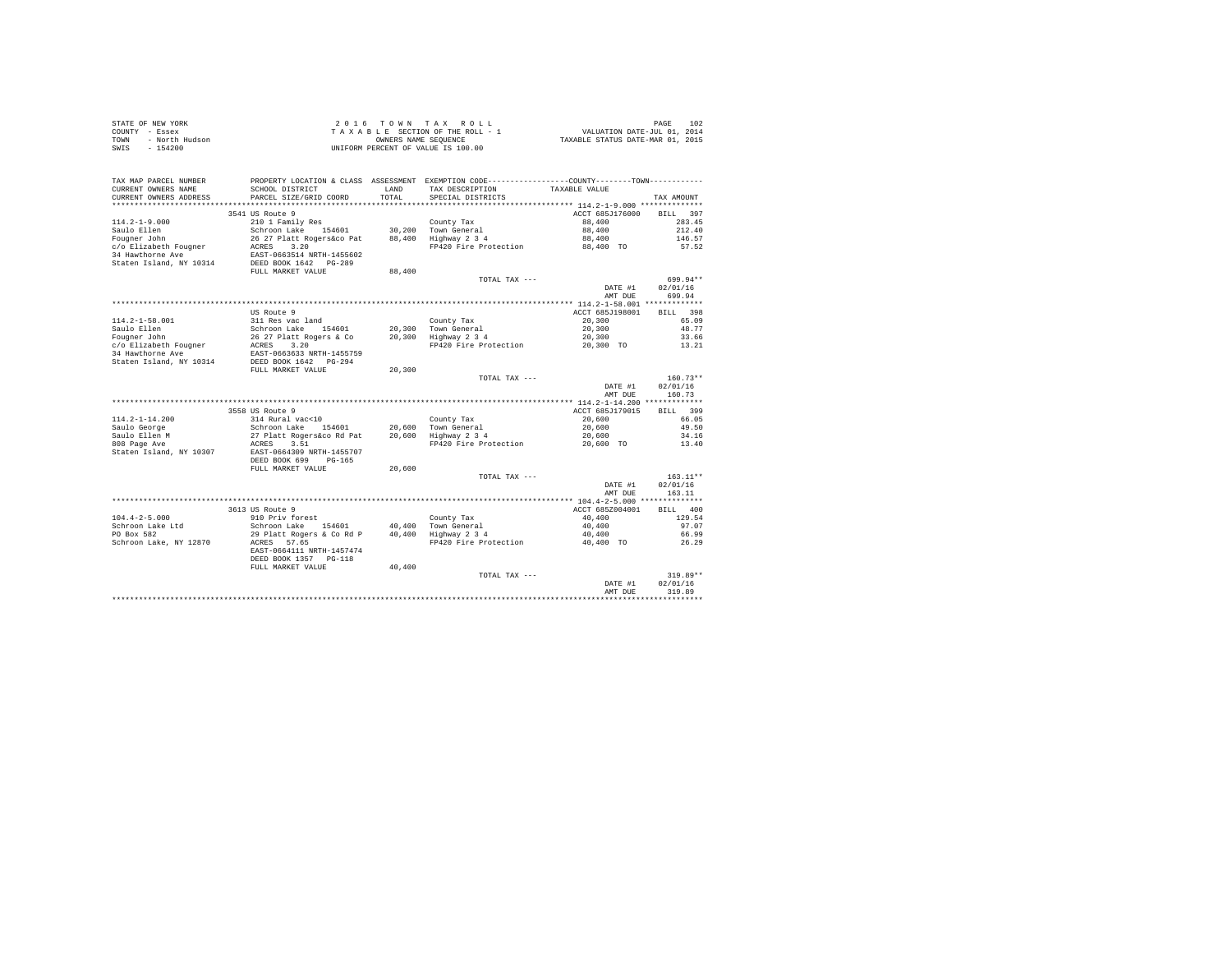| TAX MAP PARCEL NUMBER<br>CURRENT OWNERS NAME<br>CURRENT OWNERS ADDRESS |                                                                                                                                                                                            | TOTAL   | PROPERTY LOCATION & CLASS ASSESSMENT EXEMPTION CODE---------------COUNTY-------TOWN---------<br>SCHOOL DISTRICT $\hfill\textsc{LAND}$ TAX DESCRIPTION TAXABLE VALUE<br>SPECIAL DISTRICTS |                    |                      |
|------------------------------------------------------------------------|--------------------------------------------------------------------------------------------------------------------------------------------------------------------------------------------|---------|------------------------------------------------------------------------------------------------------------------------------------------------------------------------------------------|--------------------|----------------------|
|                                                                        | PARCEL SIZE/GRID COORD                                                                                                                                                                     |         |                                                                                                                                                                                          |                    | TAX AMOUNT           |
|                                                                        | 102 Duntley Rd                                                                                                                                                                             |         |                                                                                                                                                                                          | ACCT 685J103304    | BILL 401             |
| $104.4 - 1 - 52.000$                                                   |                                                                                                                                                                                            |         |                                                                                                                                                                                          |                    | 436.40               |
| Schultz William R                                                      |                                                                                                                                                                                            |         |                                                                                                                                                                                          |                    | 327.01               |
| PO Box 7                                                               |                                                                                                                                                                                            |         |                                                                                                                                                                                          |                    | 225.66               |
| North Hudson, NY 12855                                                 | EAST-0668879 NRTH-1460639                                                                                                                                                                  |         |                                                                                                                                                                                          |                    | 88.55                |
|                                                                        | DEED BOOK 975 PG-207<br>FULL MARKET VALUE                                                                                                                                                  | 136,100 |                                                                                                                                                                                          |                    |                      |
|                                                                        |                                                                                                                                                                                            |         | TOTAL TAX ---                                                                                                                                                                            |                    | $1.077.62**$         |
|                                                                        |                                                                                                                                                                                            |         |                                                                                                                                                                                          | DATE #1<br>AMT DUE | 02/01/16<br>1.077.62 |
|                                                                        |                                                                                                                                                                                            |         |                                                                                                                                                                                          |                    |                      |
|                                                                        | 11 Bessey Rd                                                                                                                                                                               |         |                                                                                                                                                                                          | ACCT 685J103412    | BILL 402             |
| $114.18 - 1 - 5.000$                                                   | 260 Seasonal res                                                                                                                                                                           |         | County Tax                                                                                                                                                                               | 27,900<br>27,900   | 89.46                |
| Scuderi Daniel                                                         |                                                                                                                                                                                            |         |                                                                                                                                                                                          |                    | 67.03                |
| Scuderi Lyle N                                                         |                                                                                                                                                                                            |         |                                                                                                                                                                                          | 27,900             | 46.26                |
| 144 Veterans Rd                                                        | Schroon Lake 154601 10,500 County tax<br>25 Tr W Of Rd Pat 27,900 Highway 2 3 4<br>ACRES 0.20<br>ERST-0655119 NRTH-1441166 FP420 Fire Protection                                           |         |                                                                                                                                                                                          | 27,900 TO          | 18.15                |
|                                                                        | Ticonderoga, NY 12883 EAST-0655119 NRTH-1441166<br>DEED BOOK 1739 PG-55                                                                                                                    |         |                                                                                                                                                                                          |                    |                      |
|                                                                        | FULL MARKET VALUE                                                                                                                                                                          | 27,900  |                                                                                                                                                                                          |                    |                      |
|                                                                        |                                                                                                                                                                                            |         | TOTAL TAX ---                                                                                                                                                                            |                    | $220.90**$           |
|                                                                        |                                                                                                                                                                                            |         |                                                                                                                                                                                          | DATE #1            | 02/01/16             |
|                                                                        |                                                                                                                                                                                            |         |                                                                                                                                                                                          | AMT DUE            | 220.90               |
|                                                                        |                                                                                                                                                                                            |         |                                                                                                                                                                                          |                    |                      |
|                                                                        | 554 Johnson Pond Rd                                                                                                                                                                        |         |                                                                                                                                                                                          | ACCT 685J100601    | BILL 403             |
| $125.12 - 1 - 4.000$                                                   |                                                                                                                                                                                            |         |                                                                                                                                                                                          | 94,400             | 302.69               |
| Sears Robert J                                                         |                                                                                                                                                                                            |         |                                                                                                                                                                                          | 94,400             | 226.81               |
| Sears Deanna M                                                         |                                                                                                                                                                                            |         |                                                                                                                                                                                          | 94,400             | 156.52               |
| $124$ Hamilton Rd<br>Crown Point, NY 12928                             | 260 Seasonal res - WTRFNT<br>Schroon Lake 154601 67,200 Town General<br>169 Paradox Tract 94,400 Highway 234<br>ACRES 0.40<br>REMON COLORES 1500 PRADO TELLER<br>EAST-0669508 NRTH-1434761 |         | FP420 Fire Protection                                                                                                                                                                    | 94,400 TO          | 61.42                |
|                                                                        | DEED BOOK 879 PG-3                                                                                                                                                                         |         |                                                                                                                                                                                          |                    |                      |
|                                                                        | FULL MARKET VALUE 94,400                                                                                                                                                                   |         |                                                                                                                                                                                          |                    |                      |
|                                                                        |                                                                                                                                                                                            |         | TOTAL TAX ---                                                                                                                                                                            |                    | $747.44**$           |
|                                                                        |                                                                                                                                                                                            |         |                                                                                                                                                                                          |                    | DATE #1 02/01/16     |
|                                                                        |                                                                                                                                                                                            |         |                                                                                                                                                                                          | AMT DUE            | 747.44               |
|                                                                        |                                                                                                                                                                                            |         |                                                                                                                                                                                          |                    |                      |
|                                                                        | 158 Duntley Rd<br>260 Seasonal res                                                                                                                                                         |         |                                                                                                                                                                                          | ACCT 685J103213    | BILL 404             |
| $105. - 1 - 18.000$                                                    |                                                                                                                                                                                            |         | County Tax                                                                                                                                                                               | 74,000             | 237.28               |
| Sharrow Harvey M                                                       |                                                                                                                                                                                            |         |                                                                                                                                                                                          |                    | 177.80               |
| Sharrow Patrick J<br>2055 Philo Rd                                     |                                                                                                                                                                                            |         |                                                                                                                                                                                          |                    | 122.70<br>48.15      |
| Charlotte, VT 05445                                                    | 200 Seasona 1-60<br>Schroon Lake 154601 31,400 Town General (1990)<br>179 Paradox Tract 174,000 Highway 2 3 4 74,000 TO<br>00004.00 79420 Fire Protection (1990)                           |         |                                                                                                                                                                                          |                    |                      |
|                                                                        | EAST-0670474 NRTH-1461919                                                                                                                                                                  |         |                                                                                                                                                                                          |                    |                      |
|                                                                        | DEED BOOK 1570 PG-38                                                                                                                                                                       |         |                                                                                                                                                                                          |                    |                      |
|                                                                        | FULL MARKET VALUE 74,000                                                                                                                                                                   |         |                                                                                                                                                                                          |                    |                      |
|                                                                        |                                                                                                                                                                                            |         | TOTAL TAX ---                                                                                                                                                                            |                    | 585.93**             |
|                                                                        |                                                                                                                                                                                            |         |                                                                                                                                                                                          | DATE #1            | 02/01/16             |
|                                                                        |                                                                                                                                                                                            |         |                                                                                                                                                                                          | AMT DUE            | 585.93               |
|                                                                        |                                                                                                                                                                                            |         |                                                                                                                                                                                          |                    |                      |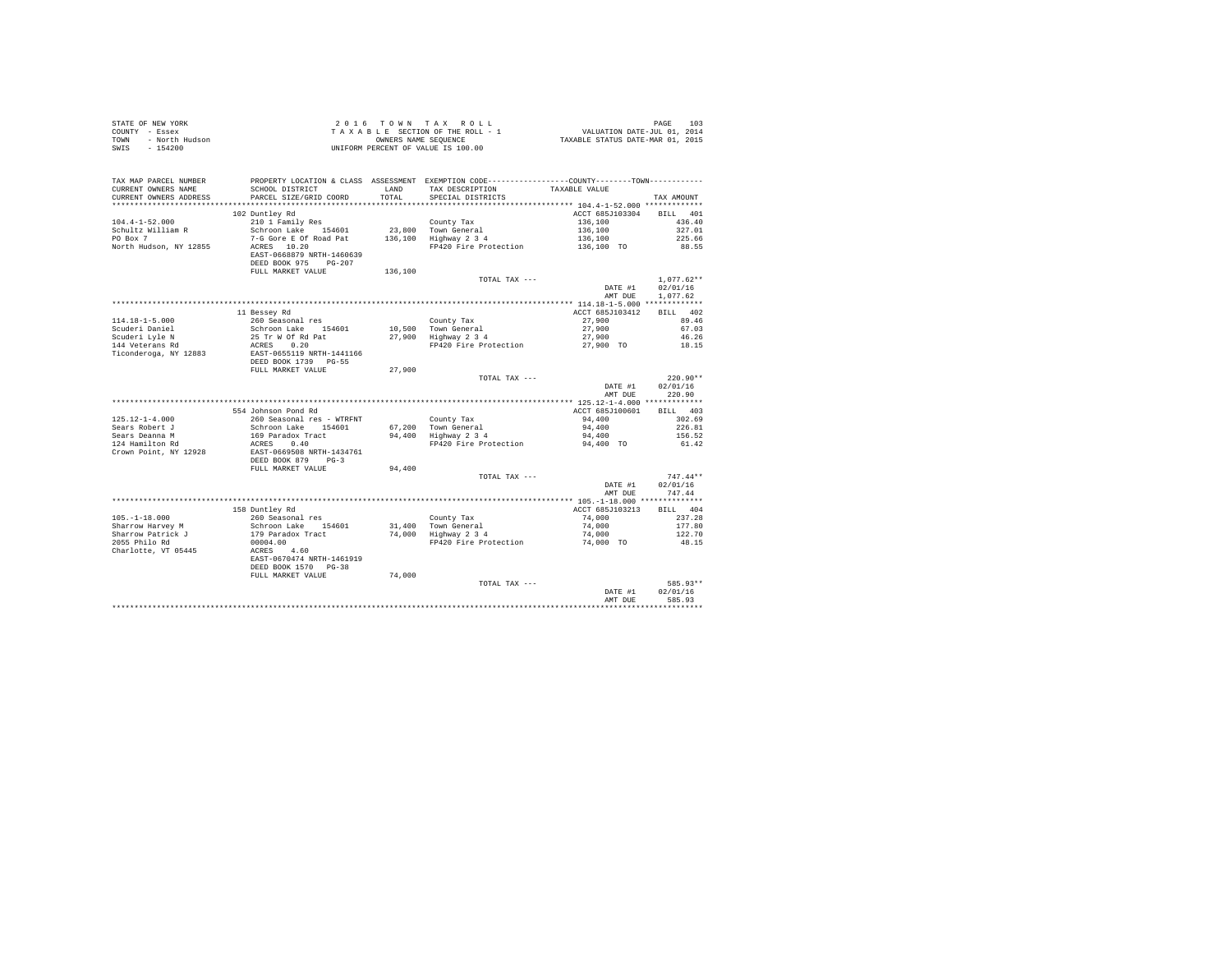| COUNTY - Essex<br>TOWN<br>- North Hudson<br>SWIS<br>$-154200$ | TAXABLE SECTION OF THE ROLL - 1<br>OWNERS NAME SEQUENCE<br>UNIFORM PERCENT OF VALUE IS 100.00 |                        | VALUATION DATE-JUL 01, 2014<br>TAXABLE STATUS DATE-MAR 01, 2015                              |                       |                    |
|---------------------------------------------------------------|-----------------------------------------------------------------------------------------------|------------------------|----------------------------------------------------------------------------------------------|-----------------------|--------------------|
|                                                               |                                                                                               |                        |                                                                                              |                       |                    |
| TAX MAP PARCEL NUMBER                                         |                                                                                               |                        | PROPERTY LOCATION & CLASS ASSESSMENT EXEMPTION CODE---------------COUNTY-------TOWN--------- |                       |                    |
| CURRENT OWNERS NAME                                           | SCHOOL DISTRICT                                                                               | LAND                   | TAX DESCRIPTION                                                                              | TAXABLE VALUE         |                    |
| CURRENT OWNERS ADDRESS<br>***********************             | PARCEL SIZE/GRID COORD<br>***********************                                             | TOTAL<br>************* | SPECIAL DISTRICTS                                                                            |                       | TAX AMOUNT         |
|                                                               | Blue Ridge Rd                                                                                 |                        |                                                                                              | ACCT 685J101614       | <b>BILL</b> 405    |
| $113.3 - 2 - 8.000$                                           | 322 Rural vac>10                                                                              |                        | County Tax                                                                                   | 45,200                | 144.93             |
| Shaw Bradford D                                               |                                                                                               |                        | 45,200 Town General                                                                          | 45,200                | 108.60             |
| Shaw Hollie Y                                                 |                                                                                               |                        | 45,200 Highway 2 3 4                                                                         | 45,200                | 74.94              |
| 37 Academy St                                                 | Schroon Lake 154601<br>7 T&c Twp 44<br>ACRES 38.50<br>EAST-0626182 NRTH-1441927               |                        | FP420 Fire Protection                                                                        | 45,200 TO             | 29.41              |
| Greenwich, NY 12834                                           |                                                                                               |                        |                                                                                              |                       |                    |
|                                                               | DEED BOOK 1631 PG-280                                                                         |                        |                                                                                              |                       |                    |
|                                                               | FULL MARKET VALUE                                                                             | 45,200                 | TOTAL TAX ---                                                                                |                       | 357.88**           |
|                                                               |                                                                                               |                        |                                                                                              | DATE #1               | 02/01/16           |
|                                                               |                                                                                               |                        |                                                                                              | AMT DUE               | 357.88             |
|                                                               |                                                                                               |                        |                                                                                              |                       |                    |
|                                                               | 2543 Blue Ridge Rd                                                                            |                        |                                                                                              | ACCT 685J178524       | BILL 406           |
| $113.3 - 2 - 10.000$                                          | 312 Vac w/imprv                                                                               |                        | County Tax                                                                                   | 116,100               | 372.27             |
| Shaw Bradford D                                               | Schroon Lake 154601                                                                           |                        | $28,200$ Town General<br>116,100 Highway 2 3 4                                               | 116,100               | 278.95             |
| Shaw Hollie Y<br>37 Academy St                                | 7 T&C Twp 44<br>2015 BAR Decision                                                             |                        |                                                                                              | 116,100<br>116,100 TO | 192.50<br>75.54    |
| Greenwich, NY 12834                                           |                                                                                               |                        | FP420 Fire Protection                                                                        |                       |                    |
|                                                               | ACRES 15.30<br>EAST-0626399 NRTH-1442822                                                      |                        |                                                                                              |                       |                    |
|                                                               | DEED BOOK 1435 PG-166                                                                         |                        |                                                                                              |                       |                    |
|                                                               | FULL MARKET VALUE                                                                             | 116,100                |                                                                                              |                       |                    |
|                                                               |                                                                                               |                        | TOTAL TAX ---                                                                                |                       | $919.26**$         |
|                                                               |                                                                                               |                        |                                                                                              | DATE #1<br>AMT DUE    | 02/01/16<br>919.26 |
|                                                               |                                                                                               |                        |                                                                                              |                       |                    |
|                                                               | Elk Lake Rd                                                                                   |                        |                                                                                              | ACCT 685J100704       | BILL 407           |
| $113.-2-8.000$                                                | 260 Seasonal res                                                                              |                        |                                                                                              | 48,800                | 156.47             |
| Shaw Daniel B                                                 | Schroon Lake 154601                                                                           |                        | County Tax<br>18,000 Town General<br>48,800 Highway 2 3 4                                    | 48,800                | 117.25             |
| Shaw Judy K                                                   | 3 T&C Twp 44                                                                                  |                        |                                                                                              | 48,800                | 80.91              |
| 167 Windy Hill Rd                                             | 1478/90 Quit Claim                                                                            |                        | FP420 Fire Protection                                                                        | 48,800 TO             | 31.75              |
| Greenwich, NY 12834                                           | lac<br>ACRES 1.00                                                                             |                        |                                                                                              |                       |                    |
|                                                               | EAST-0635069 NRTH-1445164                                                                     |                        |                                                                                              |                       |                    |
|                                                               | DEED BOOK 1578 PG-110                                                                         |                        |                                                                                              |                       |                    |
|                                                               | FULL MARKET VALUE                                                                             | 48,800                 |                                                                                              |                       |                    |
|                                                               |                                                                                               |                        | TOTAL TAX ---                                                                                |                       | 386.38**           |
|                                                               |                                                                                               |                        |                                                                                              | DATE #1               | 02/01/16           |
|                                                               |                                                                                               |                        |                                                                                              | AMT DUE               | 386.38             |
|                                                               | 1811 Blue Ridge Rd                                                                            |                        |                                                                                              | ACCT 685J101714       | BILL 408           |
| $123, -2 - 2, 000$                                            | 240 Rural res                                                                                 |                        | County Tax                                                                                   | 66,500                | 213.23             |
| Shaw Daniel B                                                 | Schroon Lake 154601                                                                           |                        |                                                                                              | 66,500                | 159.78             |
| $\frac{1}{2}$ Shaw Judy K                                     | 14 Totn&crossfield Twp 30                                                                     |                        | 54,700 Town General<br>66,500 Highway 2 3 4                                                  | 66,500                | 110.26             |
| 167 Windy Hill Rd                                             | 00046.00                                                                                      |                        | FP420 Fire Protection                                                                        | 66,500 TO             | 43.27              |
| Greenwich, NY 12834                                           | ACRES 55.80                                                                                   |                        |                                                                                              |                       |                    |
|                                                               | EAST-0605624 NRTH-1439983                                                                     |                        |                                                                                              |                       |                    |
|                                                               | DEED BOOK 1731 PG-44<br>FULL MARKET VALUE                                                     | 66,500                 |                                                                                              |                       |                    |
|                                                               |                                                                                               |                        | TOTAL TAX ---                                                                                |                       | 526.54**           |
|                                                               |                                                                                               |                        |                                                                                              | DATE #1               | 02/01/16           |
|                                                               |                                                                                               |                        |                                                                                              | AMT DUE               | 526.54             |
|                                                               |                                                                                               |                        |                                                                                              |                       | **********         |

STATE OF NEW YORK **2016** TOWN TAX ROLL **DATE OF NEW YORK** 104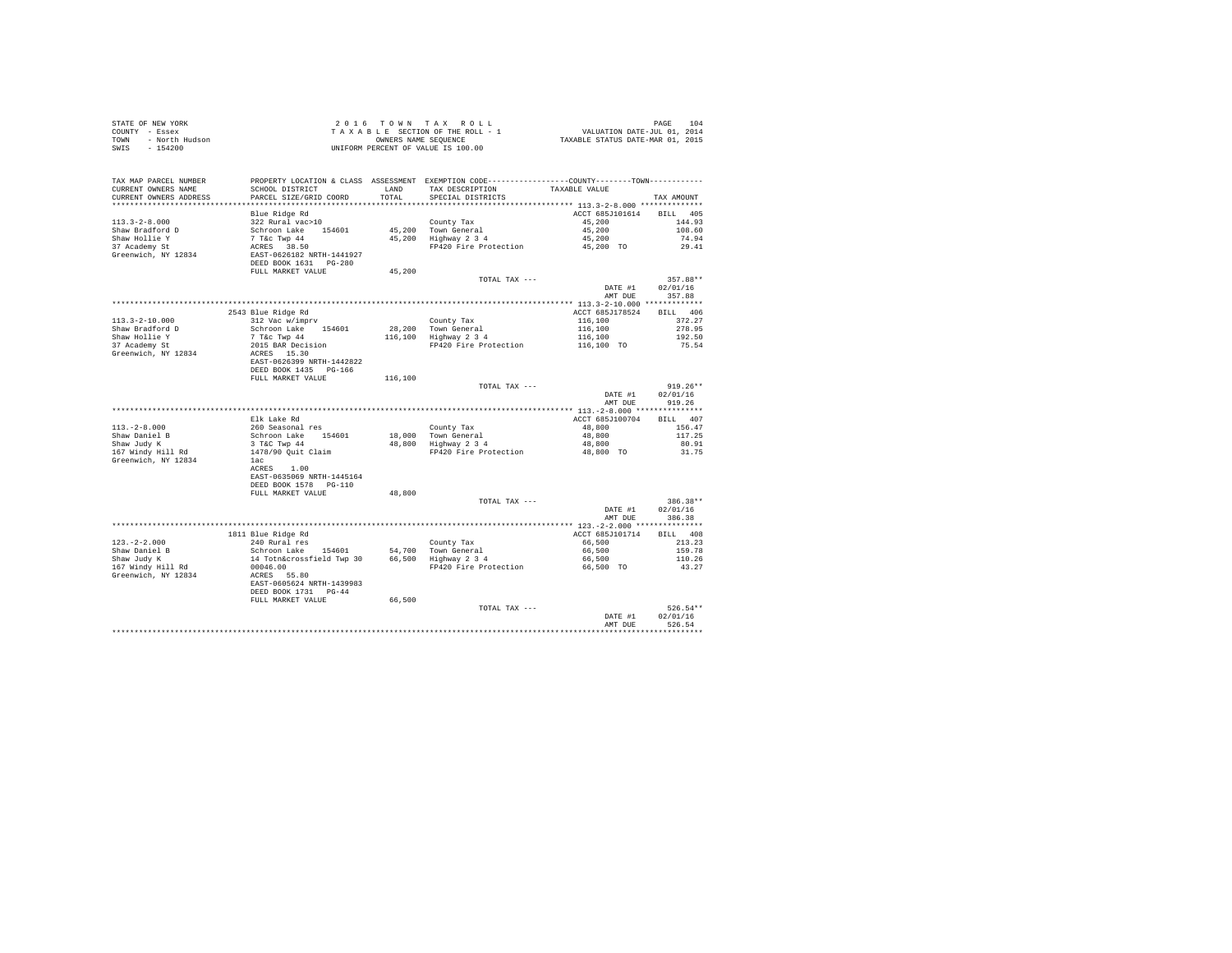|      | STATE OF NEW YORK | $2.0.16$ TOWN TAX ROLL             | 105<br>PAGE                      |  |
|------|-------------------|------------------------------------|----------------------------------|--|
|      | COUNTY - Essex    | TAXABLE SECTION OF THE ROLL - 1    | VALUATION DATE-JUL 01, 2014      |  |
| TOWN | - North Hudson    | OWNERS NAME SEOUENCE               | TAXABLE STATUS DATE-MAR 01, 2015 |  |
|      | SWIS - 154200     | UNIFORM PERCENT OF VALUE IS 100.00 |                                  |  |

| TAX MAP PARCEL NUMBER<br>CURRENT OWNERS NAME<br>CURRENT OWNERS ADDRESS<br>********************* | PROPERTY LOCATION & CLASS ASSESSMENT EXEMPTION CODE----------------COUNTY-------TOWN----------<br>SCHOOL DISTRICT<br>PARCEL SIZE/GRID COORD<br>**************************** | <b>T.AND</b><br>TOTAL | TAX DESCRIPTION<br>SPECIAL DISTRICTS | TAXABLE VALUE                  | TAX AMOUNT         |
|-------------------------------------------------------------------------------------------------|-----------------------------------------------------------------------------------------------------------------------------------------------------------------------------|-----------------------|--------------------------------------|--------------------------------|--------------------|
|                                                                                                 |                                                                                                                                                                             |                       |                                      |                                |                    |
|                                                                                                 | 2618 Blue Ridge Rd                                                                                                                                                          |                       |                                      | ACCT 685J179013                | 409<br><b>BILL</b> |
| $113.3 - 2 - 4.000$                                                                             | 312 Vac w/imprv                                                                                                                                                             |                       | County Tax                           | 132,900                        | 426.14             |
| Shaw Franklin C                                                                                 | Schroon Lake<br>154601                                                                                                                                                      | 51,500                | Town General                         | 132,900                        | 319.32             |
| Shaw Susan C                                                                                    | 7.78c                                                                                                                                                                       | 132,900               | Highway 2 3 4                        | 132,900                        | 220.36             |
| 2618 Blue Ridge Rd                                                                              | 48ac                                                                                                                                                                        |                       | FP420 Fire Protection                | 132,900 TO                     | 86.47              |
| North Hudson, NY 12855                                                                          | ACRES<br>34.00                                                                                                                                                              |                       |                                      |                                |                    |
|                                                                                                 | EAST-0625760 NRTH-1440883                                                                                                                                                   |                       |                                      |                                |                    |
| PRIOR OWNER ON 3/01/2015                                                                        | DEED BOOK 1563<br>$pG - 5$                                                                                                                                                  |                       |                                      |                                |                    |
|                                                                                                 |                                                                                                                                                                             |                       |                                      |                                |                    |
| Shaw Franklin C                                                                                 | FULL MARKET VALUE                                                                                                                                                           | 132,900               |                                      |                                |                    |
|                                                                                                 |                                                                                                                                                                             |                       | TOTAL TAX ---                        |                                | $1.052.29**$       |
|                                                                                                 |                                                                                                                                                                             |                       |                                      | DATE #1                        | 02/01/16           |
|                                                                                                 |                                                                                                                                                                             |                       |                                      | AMT DUE                        | 1,052.29           |
|                                                                                                 |                                                                                                                                                                             |                       |                                      | *************** 113.3-2-12.000 | **************     |
|                                                                                                 | 2642 Blue Ridge Rd                                                                                                                                                          |                       |                                      | ACCT 685J102809                | 410<br>RTLL.       |
| $113.3 - 2 - 12.000$                                                                            | 260 Seasonal res                                                                                                                                                            |                       | County Tax                           | 21,900                         | 70.22              |
| Shoemaker Donald                                                                                | 154601<br>Schroon Lake                                                                                                                                                      | 14,800                | Town General                         | 21,900                         | 52.62              |
| Shoemaker Cindy M                                                                               | 7 Totn&crossfield Twp 44                                                                                                                                                    | 21,900                | Highway 2 3 4                        | 21,900                         | 36.31              |
| PO Box 126                                                                                      | 0.60<br>ACRES                                                                                                                                                               |                       | FP420 Fire Protection                | 21,900 TO                      | 14.25              |
|                                                                                                 |                                                                                                                                                                             |                       |                                      |                                |                    |
| Averill Park, NY 12018                                                                          | EAST-0626361 NRTH-1441183                                                                                                                                                   |                       |                                      |                                |                    |
|                                                                                                 | DEED BOOK 1378<br>$PG-36$                                                                                                                                                   |                       |                                      |                                |                    |
|                                                                                                 | FULL MARKET VALUE                                                                                                                                                           | 21,900                |                                      |                                |                    |
|                                                                                                 |                                                                                                                                                                             |                       | TOTAL TAX ---                        |                                | $173.40**$         |
|                                                                                                 |                                                                                                                                                                             |                       |                                      | DATE #1                        | 02/01/16           |
|                                                                                                 |                                                                                                                                                                             |                       |                                      | AMT DUE                        | 173.40             |
|                                                                                                 |                                                                                                                                                                             |                       |                                      |                                |                    |
|                                                                                                 | 560 Johnson Pond Rd                                                                                                                                                         |                       |                                      | ACCT 685J180002                | 411<br><b>BILL</b> |
| $125.12 - 1 - 14.000$                                                                           | 314 Rural vac<10 - WTRFNT                                                                                                                                                   |                       | County Tax                           | 110,000                        | 352.71             |
| Sidusky James A                                                                                 | Schroon Lake<br>154601                                                                                                                                                      | 102,800               | Town General                         | 110,000                        | 264.30             |
| Sidusky Judy A                                                                                  | 169 Paradox Tract                                                                                                                                                           | 110,000               | Highway 2 3 4                        | 110,000                        | 182.39             |
|                                                                                                 | 0.60<br>ACRES                                                                                                                                                               |                       | FP420 Fire Protection                |                                | 71.57              |
| 138 Hartman Loop                                                                                |                                                                                                                                                                             |                       |                                      | 110,000 TO                     |                    |
| Queensbury, NY 12804                                                                            | EAST-0669807 NRTH-1434761                                                                                                                                                   |                       |                                      |                                |                    |
|                                                                                                 | DEED BOOK 713<br>$PG-231$                                                                                                                                                   |                       |                                      |                                |                    |
|                                                                                                 | FULL MARKET VALUE                                                                                                                                                           | 110,000               |                                      |                                |                    |
|                                                                                                 |                                                                                                                                                                             |                       | TOTAL TAX ---                        |                                | $870.97**$         |
|                                                                                                 |                                                                                                                                                                             |                       |                                      | DATE #1                        | 02/01/16           |
|                                                                                                 |                                                                                                                                                                             |                       |                                      | AMT DUE                        | 870.97             |
|                                                                                                 |                                                                                                                                                                             |                       |                                      |                                | *************      |
|                                                                                                 | 533 Johnson Pond Rd                                                                                                                                                         |                       |                                      | ACCT 685Z000002                | 412<br>BTT.L       |
| $125.12 - 1 - 8.320$                                                                            | 312 Vac w/imprv                                                                                                                                                             |                       | County Tax                           | 33,200                         | 106.45             |
| Smalley John N                                                                                  | Schroon Lake<br>154601                                                                                                                                                      | 23,000                | Town General                         | 33,200                         | 79.77              |
| Smalley Lori A                                                                                  | 169 Paradox Tr                                                                                                                                                              | 33,200                | Highway 2 3 4                        | 33,200                         | 55.05              |
| 70 Fox Ave                                                                                      | 6.17<br>ACRES                                                                                                                                                               |                       | FP420 Fire Protection                | 33,200 TO                      | 21.60              |
|                                                                                                 |                                                                                                                                                                             |                       |                                      |                                |                    |
| Schenectady, NY 12304                                                                           | EAST-0669170 NRTH-1435257                                                                                                                                                   |                       |                                      |                                |                    |
|                                                                                                 | DEED BOOK 1216<br>$PG-145$                                                                                                                                                  |                       |                                      |                                |                    |
|                                                                                                 | FULL MARKET VALUE                                                                                                                                                           | 33,200                |                                      |                                |                    |
|                                                                                                 |                                                                                                                                                                             |                       | TOTAL TAX ---                        |                                | $262.87**$         |
|                                                                                                 |                                                                                                                                                                             |                       |                                      | DATE #1                        | 02/01/16           |
|                                                                                                 |                                                                                                                                                                             |                       |                                      | AMT DUE                        | 262.87             |
|                                                                                                 |                                                                                                                                                                             |                       |                                      |                                | ******             |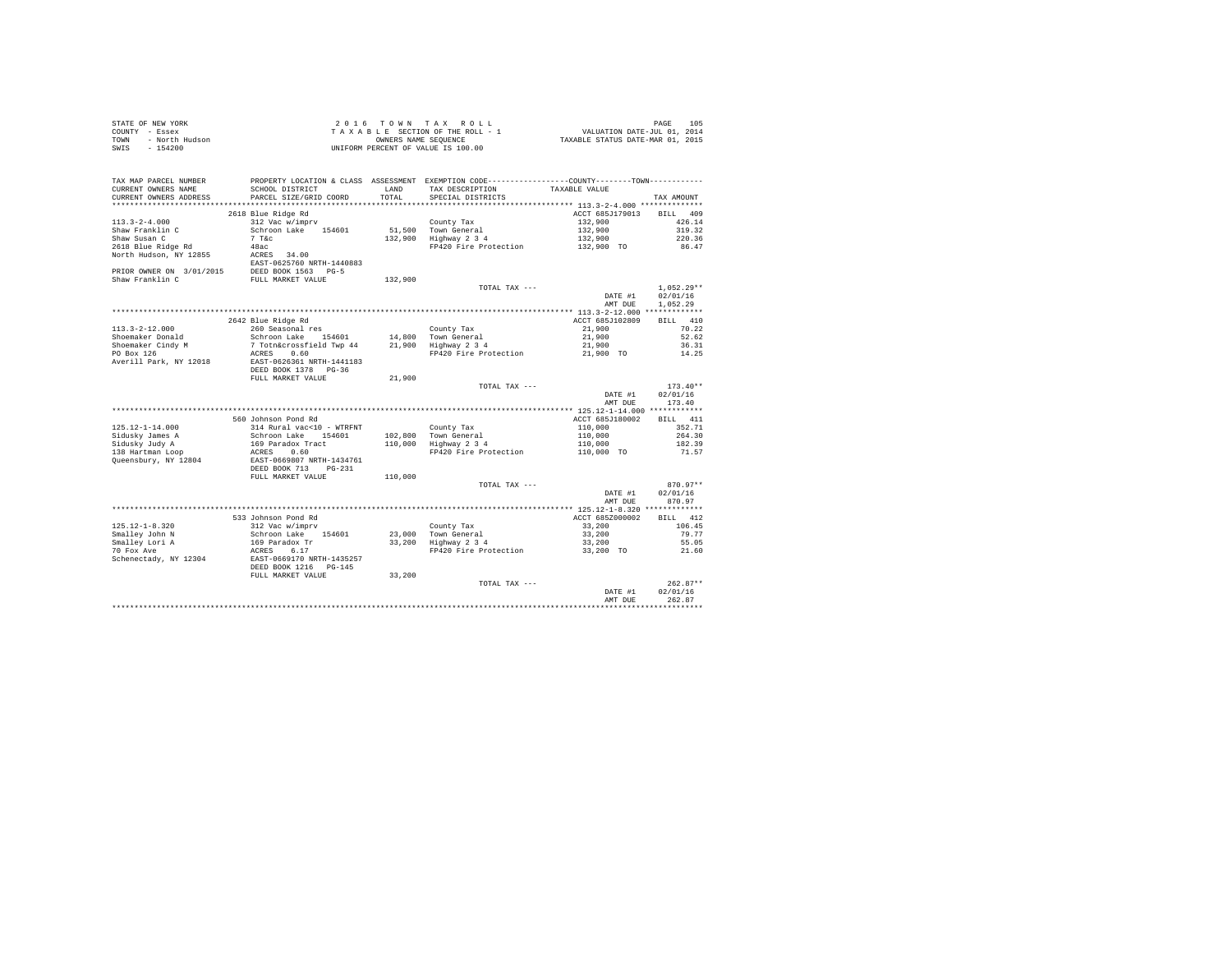| STATE OF NEW YORK      | 2016 TOWN TAX ROLL                 | 106<br>PAGE                      |
|------------------------|------------------------------------|----------------------------------|
| COUNTY - Essex         | TAXABLE SECTION OF THE ROLL - 1    | VALUATION DATE-JUL 01, 2014      |
| TOWN<br>- North Hudson | OWNERS NAME SEOUENCE               | TAXABLE STATUS DATE-MAR 01, 2015 |
| - 154200<br>SWIS       | UNIFORM PERCENT OF VALUE IS 100.00 |                                  |

| TAX MAP PARCEL NUMBER<br>CURRENT OWNERS NAME<br>CURRENT OWNERS ADDRESS | SCHOOL DISTRICT<br>PARCEL SIZE/GRID COORD         | LAND<br>TOTAL | PROPERTY LOCATION & CLASS ASSESSMENT EXEMPTION CODE-----------<br>TAX DESCRIPTION<br>SPECIAL DISTRICTS | ------COUNTY-------TOWN-----------<br>TAXABLE VALUE | TAX AMOUNT   |
|------------------------------------------------------------------------|---------------------------------------------------|---------------|--------------------------------------------------------------------------------------------------------|-----------------------------------------------------|--------------|
|                                                                        |                                                   |               |                                                                                                        |                                                     |              |
|                                                                        | 2925 Blue Ridge Rd                                |               |                                                                                                        | ACCT 685J101706                                     | BILL 413     |
| $113.3 - 6 - 1.000$                                                    | 240 Rural res                                     |               | County Tax                                                                                             | 164,900                                             | 528.74       |
| Snyder Daniel D                                                        | Schroon Lake<br>154601                            |               | 52.100 Town General                                                                                    | 164,900                                             | 396.20       |
| Snyder Kristina L                                                      | 3 Totn&crossfield Twp 44                          | 164,900       | Highway 2 3 4                                                                                          | 164,900                                             | 273.41       |
| PO Box 73                                                              | 1241/270 Release Of                               |               | School Relevy                                                                                          |                                                     | 1,522.14     |
| North Hudson, NY 12855                                                 | Estate Tax Lien                                   |               | FP420 Fire Protection                                                                                  | 164,900 TO                                          | 107.29       |
|                                                                        | ACRES 55.10<br>EAST-0633557 NRTH-1441939          |               |                                                                                                        |                                                     |              |
|                                                                        | DEED BOOK 1246 PG-300<br>FULL MARKET VALUE        | 164,900       |                                                                                                        |                                                     |              |
|                                                                        |                                                   |               | TOTAL TAX ---                                                                                          |                                                     | $2,827.78**$ |
|                                                                        |                                                   |               |                                                                                                        | DATE #1                                             | 02/01/16     |
|                                                                        |                                                   |               |                                                                                                        | AMT DUE                                             | 2.827.78     |
|                                                                        |                                                   |               |                                                                                                        | ************** 114.4-1-30.000 **************        |              |
|                                                                        | 3042 US Route 9                                   |               |                                                                                                        | ACCT 685J101803                                     | RTT.T. 414   |
| $114.4 - 1 - 30.000$                                                   | 270 Mfg housing                                   |               | County Tax                                                                                             | 33,200                                              | 106.45       |
| Spadaro Rosemary                                                       | Schroon Lake 154601                               |               | 23,800 Town General                                                                                    | 33,200                                              | 79.77        |
| Spadaro Christine                                                      | 23 Platt Rogers&co Rd Pat                         |               | 33,200 Highway 2 3 4                                                                                   | 33,200                                              | 55.05        |
| 64 Brookland Ave                                                       | 0.90<br>ACRES                                     |               | FP420 Fire Protection                                                                                  | 33,200 TO                                           | 21.60        |
| Albany, NY 12203                                                       | EAST-0660493 NRTH-1443918                         |               |                                                                                                        |                                                     |              |
|                                                                        | DEED BOOK 994<br>$PG-60$                          |               |                                                                                                        |                                                     |              |
|                                                                        | FULL MARKET VALUE                                 | 33,200        |                                                                                                        |                                                     |              |
|                                                                        |                                                   |               | TOTAL TAX ---                                                                                          |                                                     | $262.87**$   |
|                                                                        |                                                   |               |                                                                                                        | DATE #1                                             | 02/01/16     |
|                                                                        |                                                   |               |                                                                                                        | AMT DUE                                             | 262.87       |
|                                                                        |                                                   |               |                                                                                                        | *********** 113.20-1-15.000 ************            |              |
|                                                                        | 3459 Blue Ridge Rd                                |               |                                                                                                        | ACCT 685J101807                                     | BILL 415     |
| $113.20 - 1 - 15.000$                                                  | 210 1 Family Res                                  |               | County Tax                                                                                             | 78,100                                              | 250.42       |
| Spiro Allen                                                            | Schroon Lake 154601                               |               | 21,600 Town General                                                                                    | 78,100                                              | 187.65       |
| Chesnick Alison                                                        | 20 Tract West Of Road Pat                         |               | 78,100 Highway 2 3 4                                                                                   | 78,100                                              | 129.49       |
| 32 N Cedar St                                                          | 0.85<br>ACRES                                     |               | FP420 Fire Protection                                                                                  | 78,100 TO                                           | 50.81        |
| Beacon, NY 12508                                                       | EAST-0644960 NRTH-1442424<br>DEED BOOK 1583 PG-94 |               |                                                                                                        |                                                     |              |
|                                                                        | FULL MARKET VALUE                                 | 78,100        |                                                                                                        |                                                     |              |
|                                                                        |                                                   |               | TOTAL TAX ---                                                                                          |                                                     | $618.37**$   |
|                                                                        |                                                   |               |                                                                                                        | DATE #1                                             | 02/01/16     |
|                                                                        |                                                   |               |                                                                                                        | AMT DUE                                             | 618.37       |
|                                                                        |                                                   |               |                                                                                                        |                                                     |              |
|                                                                        | US Route 9                                        |               |                                                                                                        | ACCT 685J100613                                     | RTLL 416     |
| $104.4 - 1 - 45.100$                                                   | 314 Rural vac<10 - WTRFNT                         |               | County Tax                                                                                             | 34,800                                              | 111.58       |
| Stearns Gordon K                                                       | Schroon Lake 154601                               |               | 34,800 Town General                                                                                    | 34,800                                              | 83.61        |
| Stearns Sharon L                                                       | 8-H 31 Gore E Of Rd Pat                           |               | 34,800 Highway 2 3 4                                                                                   | 34,800                                              | 57.70        |
| 900 Pearl St                                                           | Db 941 Pg 8 Corr Deed                             |               | FP420 Fire Protection                                                                                  | 34,800 TO                                           | 22.64        |
| Brandon, VT 05733                                                      | Lot 4 Dezalia Subd                                |               |                                                                                                        |                                                     |              |
|                                                                        | ACRES 2.37                                        |               |                                                                                                        |                                                     |              |
|                                                                        | EAST-0668604 NRTH-1463252                         |               |                                                                                                        |                                                     |              |
|                                                                        | DEED BOOK 1652 PG-173<br>FULL MARKET VALUE        |               |                                                                                                        |                                                     |              |
|                                                                        |                                                   | 34,800        | TOTAL TAX ---                                                                                          |                                                     | $275.53**$   |
|                                                                        |                                                   |               |                                                                                                        | DATE #1                                             | 02/01/16     |
|                                                                        |                                                   |               |                                                                                                        | AMT DUE                                             | 275.53       |
|                                                                        |                                                   |               |                                                                                                        |                                                     |              |
|                                                                        |                                                   |               |                                                                                                        |                                                     |              |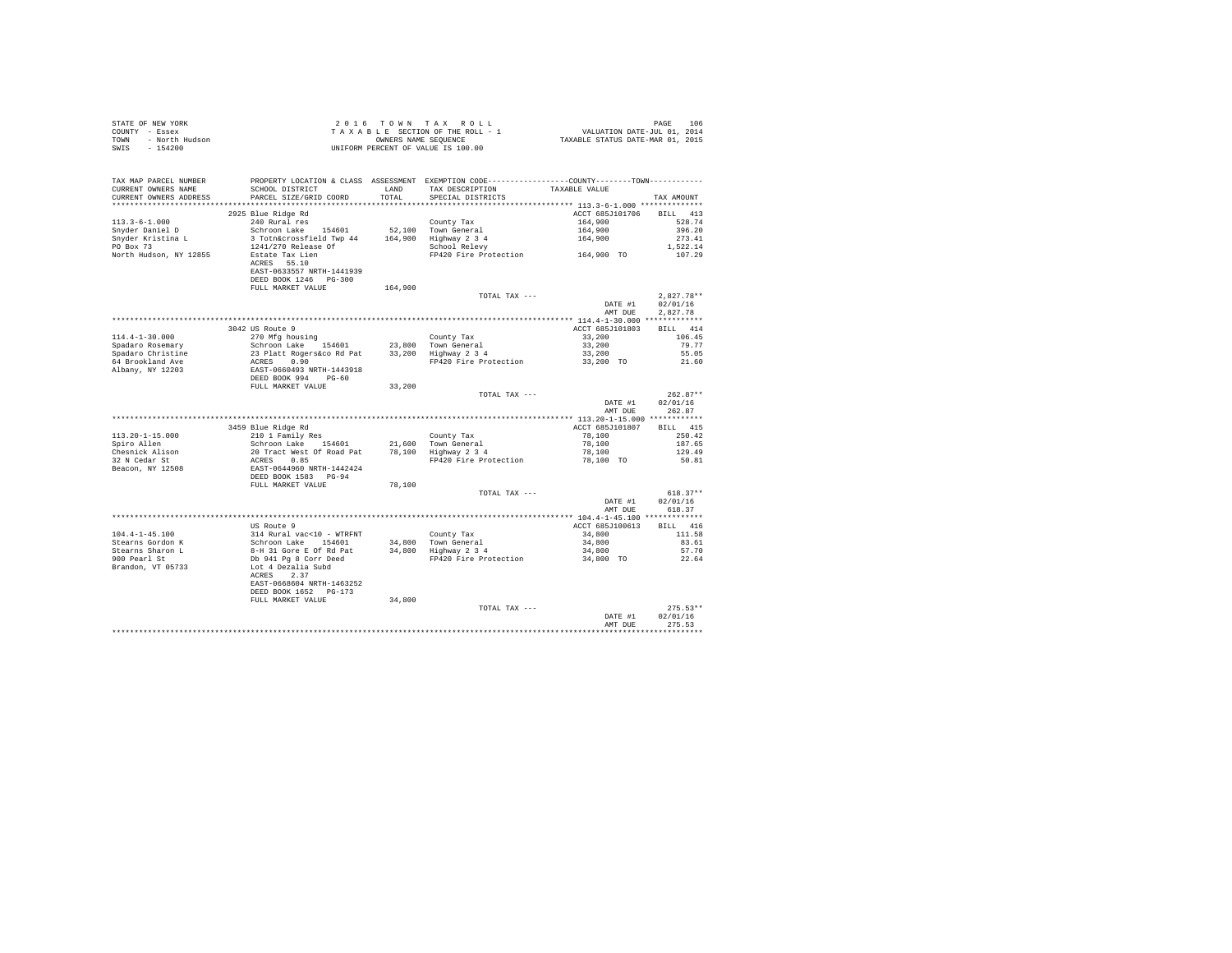| STATE OF NEW YORK<br>COUNTY - Essex<br>TOWN - North Hudson<br>$SWTS = 154200$ |                                                               |               | 2016 TOWN TAX ROLL<br>UNIFORM PERCENT OF VALUE IS 100.00                                                                             |                    | PAGE<br>107        |
|-------------------------------------------------------------------------------|---------------------------------------------------------------|---------------|--------------------------------------------------------------------------------------------------------------------------------------|--------------------|--------------------|
| TAX MAP PARCEL NUMBER<br>CURRENT OWNERS NAME<br>CURRENT OWNERS ADDRESS        | SCHOOL DISTRICT<br>PARCEL SIZE/GRID COORD                     | LAND<br>TOTAL | PROPERTY LOCATION & CLASS ASSESSMENT EXEMPTION CODE---------------COUNTY-------TOWN---------<br>TAX DESCRIPTION<br>SPECIAL DISTRICTS | TAXABLE VALUE      | TAX AMOUNT         |
|                                                                               |                                                               |               |                                                                                                                                      |                    |                    |
|                                                                               | 88 Walker Way                                                 |               |                                                                                                                                      | ACCT 685J102901    | BILL 417           |
| $104.4 - 1 - 88.000$                                                          | 260 Seasonal res - WTRFNT                                     |               | County Tax                                                                                                                           | 55,500             | 177.96             |
| Suerig Karl C<br>Suerig Barbara                                               | Schroon Lake 154601                                           |               | 28,900 Town General<br>55,500 Highway 2 3 4                                                                                          | 55,500             | 133.35             |
|                                                                               | 28 Platt Rogers&co Rd Pat                                     |               |                                                                                                                                      | 55,500             | 92.02              |
| c/o Christian J Suerig                                                        | Bldg 1                                                        |               | FP420 Fire Protection                                                                                                                | 55,500 TO          | 36.11              |
| 14 Fir Ct<br>Flemington, NJ 08822                                             | ACRES 7.60<br>EAST-0662407 NRTH-1457078                       |               |                                                                                                                                      |                    |                    |
|                                                                               | DEED BOOK 693 PG-272                                          |               |                                                                                                                                      |                    |                    |
|                                                                               | FULL MARKET VALUE                                             | 55,500        |                                                                                                                                      |                    |                    |
|                                                                               |                                                               |               | TOTAL TAX ---                                                                                                                        |                    | $439.44**$         |
|                                                                               |                                                               |               |                                                                                                                                      | DATE #1            | 02/01/16           |
|                                                                               |                                                               |               |                                                                                                                                      | AMT DUR            | 439.44             |
|                                                                               |                                                               |               |                                                                                                                                      |                    |                    |
|                                                                               | 2242 Blue Ridge Rd                                            |               |                                                                                                                                      | ACCT 685J184005    | BILL 418           |
| $112.4 - 2 - 16.000$<br>Swift John J Trust                                    | 312 Vac w/imprv                                               |               | County Tax<br>40,600 Town General<br>49,200 Highway 2 3 4                                                                            | 49.200<br>49,200   | 157.76<br>118.21   |
| 1408 Bluebird Pl                                                              | Schroon Lake 154601<br>9 Twp 44 Totn&crossfield               |               |                                                                                                                                      | 49,200             | 81.58              |
| Orlando, FL 32803                                                             | ACRES 31.41                                                   |               | FP420 Fire Protection                                                                                                                | 49,200 TO          | 32.01              |
|                                                                               | EAST-0617227 NRTH-1439820<br>DEED BOOK 1683 PG-155            |               |                                                                                                                                      |                    |                    |
|                                                                               | FULL MARKET VALUE                                             | 49,200        |                                                                                                                                      |                    |                    |
|                                                                               |                                                               |               | TOTAL TAX ---                                                                                                                        |                    | 389.56**           |
|                                                                               |                                                               |               |                                                                                                                                      | DATE #1<br>AMT DUE | 02/01/16<br>389.56 |
|                                                                               |                                                               |               |                                                                                                                                      |                    |                    |
|                                                                               | Blue Ridge Rd                                                 |               |                                                                                                                                      | ACCT 685J178521    | BILL 419           |
| $112.4 - 2 - 25.000$                                                          | 314 Rural vac<10                                              |               | County Tax                                                                                                                           | 8,100              | 25.97              |
| Swift John J Trust                                                            | Schroon Lake 154601                                           |               | 8,100 Town General<br>8,100 Highway 2 3 4                                                                                            | 8,100              | 19.46              |
| 1408 Bluebird Pl                                                              | 9 T&c Twp 44<br>ACRES 8.59                                    |               |                                                                                                                                      | 8,100              | 13.43              |
| Orlando, FL 32803                                                             |                                                               |               | FP420 Fire Protection                                                                                                                | 8,100 TO           | 5.27               |
|                                                                               | EAST-0618144 NRTH-1439383                                     |               |                                                                                                                                      |                    |                    |
|                                                                               | DEED BOOK 1683 PG-155<br>FULL MARKET VALUE                    | 8,100         |                                                                                                                                      |                    |                    |
|                                                                               |                                                               |               | TOTAL TAX ---                                                                                                                        |                    | $64.13**$          |
|                                                                               |                                                               |               |                                                                                                                                      | DATE #1            | 02/01/16           |
|                                                                               |                                                               |               |                                                                                                                                      | AMT DUE            | 64.13              |
|                                                                               |                                                               |               |                                                                                                                                      |                    |                    |
|                                                                               | 28 Liberty Rd                                                 |               |                                                                                                                                      | ACCT 685Z015001    | BTLL 420           |
| $114.2 - 2 - 5.200$                                                           | 210 1 Family Res<br>Schroon Lake 154601                       |               | County Tax                                                                                                                           | 160,600            | 514.95             |
| Talarico Anthony                                                              |                                                               |               | 29,200 Town General                                                                                                                  | 160,600            | 385.87             |
| Talarico Nona L<br>$PO$ Box 64                                                | 25 Platt Rogers&Co Rd Pat 160,600 Highway 2 3 4<br>ACRES 1.17 |               |                                                                                                                                      | 160,600            | 266.28             |
| North Hudson, NY 12855                                                        | EAST-0662167 NRTH-1450450                                     |               | School Relevy<br>FP420 Fire Protection 160,600 TO                                                                                    |                    | 1,223.45<br>104.49 |
|                                                                               | DEED BOOK 1781 PG-87<br>FULL MARKET VALUE                     | 160,600       |                                                                                                                                      |                    |                    |
|                                                                               |                                                               |               | TOTAL TAX ---                                                                                                                        |                    | $2.495.04**$       |
|                                                                               |                                                               |               |                                                                                                                                      | DATE #1            | 02/01/16           |
|                                                                               |                                                               |               |                                                                                                                                      | AMT DUE            | 2.495.04           |
|                                                                               |                                                               |               |                                                                                                                                      |                    |                    |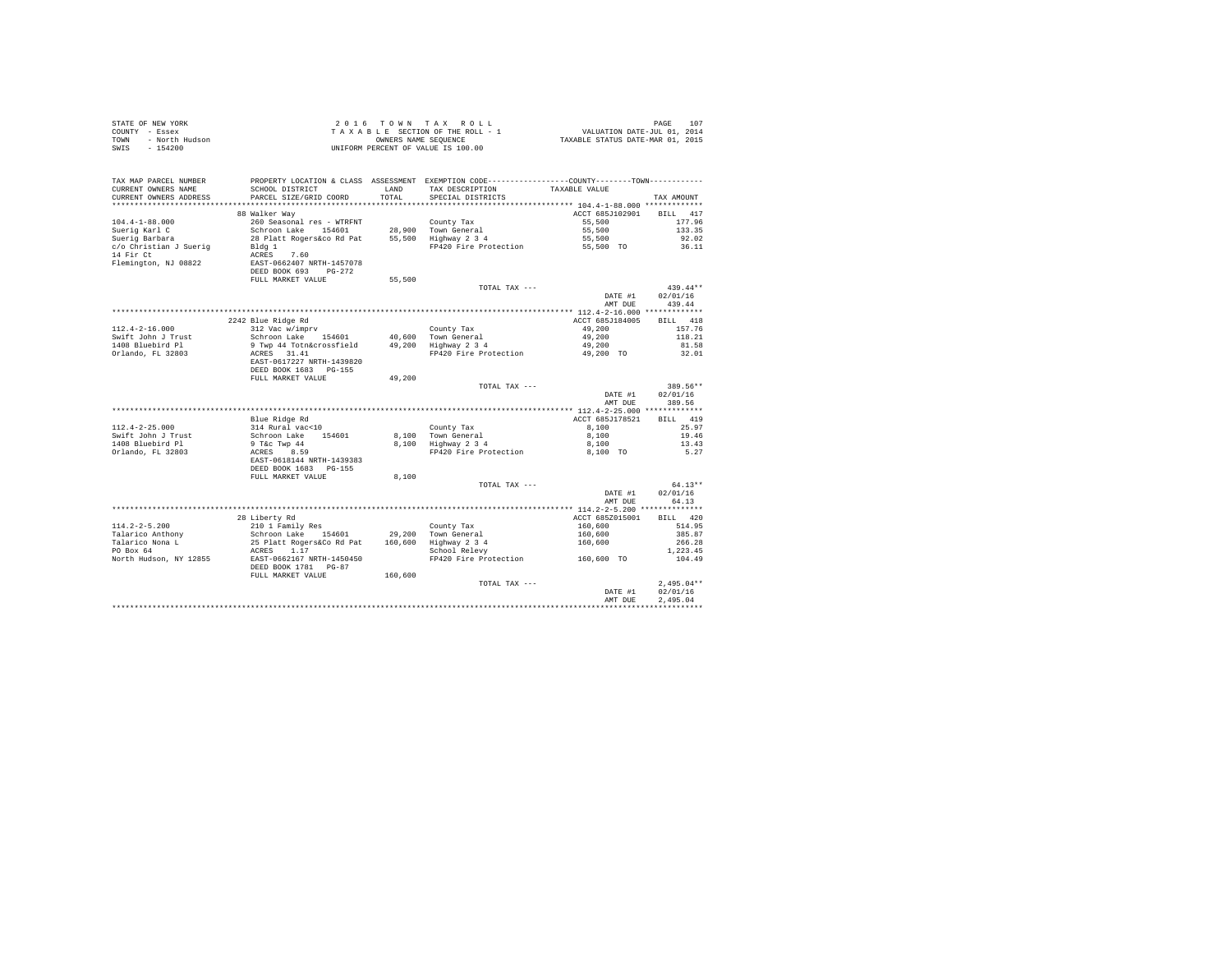| STATE OF NEW YORK<br>COUNTY - Essex<br>TOWN<br>SWIS - 154200 |                                                                                                                 |         |                               |                          |                                  |
|--------------------------------------------------------------|-----------------------------------------------------------------------------------------------------------------|---------|-------------------------------|--------------------------|----------------------------------|
| TAX MAP PARCEL NUMBER<br>CURRENT OWNERS NAME                 | PROPERTY LOCATION & CLASS ASSESSMENT EXEMPTION CODE---------------COUNTY-------TOWN---------<br>SCHOOL DISTRICT | LAND    | TAX DESCRIPTION TAXABLE VALUE |                          |                                  |
| CURRENT OWNERS ADDRESS                                       | PARCEL SIZE/GRID COORD                                                                                          | TOTAL   | SPECIAL DISTRICTS             |                          | TAX AMOUNT                       |
|                                                              | 34 Liberty Rd                                                                                                   |         |                               | ACCT 685Z006003          | BILL 421                         |
| $114.2 - 2 - 5.100$                                          | 270 Mfg housing                                                                                                 |         | County Tax                    | 43,900                   | 140.76                           |
| Talarico Anthony J                                           |                                                                                                                 |         |                               | 43,900                   | 105.48                           |
|                                                              | Schroon Lake 154601 29,800 Town General<br>25 Platt Rogers&Co Rd Pat 43,900 Highway 2 3 4                       |         |                               | 43,900                   | 72.79                            |
| Talarico Jan<br>PO Box 64                                    | ACRES 1.82                                                                                                      |         | FP420 Fire Protection         | 43,900 TO                | 28.56                            |
| North Hudson, NY 12855                                       | EAST-0662117 NRTH-1450644<br>DEED BOOK 1781 PG-90                                                               |         |                               |                          |                                  |
|                                                              | FULL MARKET VALUE                                                                                               | 43,900  |                               |                          |                                  |
|                                                              |                                                                                                                 |         | TOTAL TAX ---                 | DATE #1<br>AMT DUE       | $347.59**$<br>02/01/16<br>347.59 |
|                                                              |                                                                                                                 |         |                               |                          |                                  |
|                                                              | 2633 Blue Ridge Rd                                                                                              |         |                               | ACCT 685J101612 BILL 422 |                                  |
| $113.3 - 2 - 7.000$                                          | 210 1 Family Res                                                                                                |         | County Tax                    | 46,400                   | 148.78                           |
| Tart David K                                                 | Schroon Lake 154601                                                                                             |         | 14,300 Town General           | 46,400                   | 111.48                           |
| 2633 Blue Ridge Rd                                           | 7 T&C Twp 44                                                                                                    |         | $46,400$ Highway $2,3,4$      | 46,400                   | 76.93                            |
| North Hudson, NY 12855                                       | ACRES 0.38<br>EAST-0625896 NRTH-1441555<br>DEED BOOK 1264 PG-213                                                |         | FP420 Fire Protection         | 46,400 TO                | 30.19                            |
|                                                              | FULL MARKET VALUE                                                                                               | 46,400  |                               |                          |                                  |
|                                                              |                                                                                                                 |         | TOTAL TAX ---                 |                          | $367.38**$                       |
|                                                              |                                                                                                                 |         |                               | DATE #1                  | 02/01/16                         |
|                                                              |                                                                                                                 |         |                               | AMT DUE                  | 367.38                           |
|                                                              |                                                                                                                 |         |                               |                          |                                  |
|                                                              | 44 Alsatia Dr                                                                                                   |         |                               | ACCT 685Z009004          | BILL 423                         |
| $104.4 - 3 - 3.000$                                          | 210 1 Family Res - WTRFNT                                                                                       |         | County Tax                    | 149,500                  | 479.36                           |
| Tartaro Leslie<br>Tartaro Steven                             | Schroon Lake 154601 53,800 Town General<br>29 Platt Rogers&Co Rd Pat 149,500 Highway 2 3 4                      |         |                               | 149,500<br>149,500       | 359.20<br>247.88                 |
| 37 Snedecor Ave                                              | Lot 3 Kenakwar Subd                                                                                             |         | FP420 Fire Protection         | 149,500 TO               | 97.27                            |
| Bayport, NY 11705                                            | ACRES 7.40                                                                                                      |         |                               |                          |                                  |
|                                                              | EAST-0664412 NRTH-1458421                                                                                       |         |                               |                          |                                  |
|                                                              | DEED BOOK 1597 PG-204                                                                                           |         |                               |                          |                                  |
|                                                              | FULL MARKET VALUE                                                                                               | 149,500 |                               |                          |                                  |
|                                                              |                                                                                                                 |         | TOTAL TAX ---                 |                          | $1.183.71**$                     |
|                                                              |                                                                                                                 |         |                               | DATE #1                  | 02/01/16                         |
|                                                              |                                                                                                                 |         |                               | AMT DUE                  | 1,183,71                         |
|                                                              |                                                                                                                 |         |                               |                          |                                  |
| $104.4 - 1 - 24.000$                                         | 85 Pepper Hollow Rd                                                                                             |         |                               | ACCT 685J176001          | BILL 424                         |
| Thayer Lawrence J III                                        | 312 Vac w/imprv                                                                                                 |         | County Tax                    | 22,500<br>22,500         | 72.14<br>54.06                   |
| Thayer Debra A                                               | Schroon Lake 154601 18,500 Town General<br>3 Totn&crossfield Twp 49 22,500 Highway 234                          |         |                               | 22,500                   | 37.31                            |
| PO Box 330                                                   | ACRES 1.20                                                                                                      |         | FP420 Fire Protection         | 22,500 TO                | 14.64                            |
| Argyle, NY 12809                                             |                                                                                                                 |         |                               |                          |                                  |
|                                                              | EAST-0665980 NRTH-1462847<br>DEED BOOK 1054 PG-43                                                               |         |                               |                          |                                  |
|                                                              | FULL MARKET VALUE                                                                                               | 22,500  |                               |                          |                                  |
|                                                              |                                                                                                                 |         | TOTAL TAX ---                 |                          | $178.15**$                       |
|                                                              |                                                                                                                 |         |                               | DATE #1                  | 02/01/16                         |
|                                                              |                                                                                                                 |         |                               | AMT DUE                  | 178.15                           |
|                                                              |                                                                                                                 |         |                               |                          |                                  |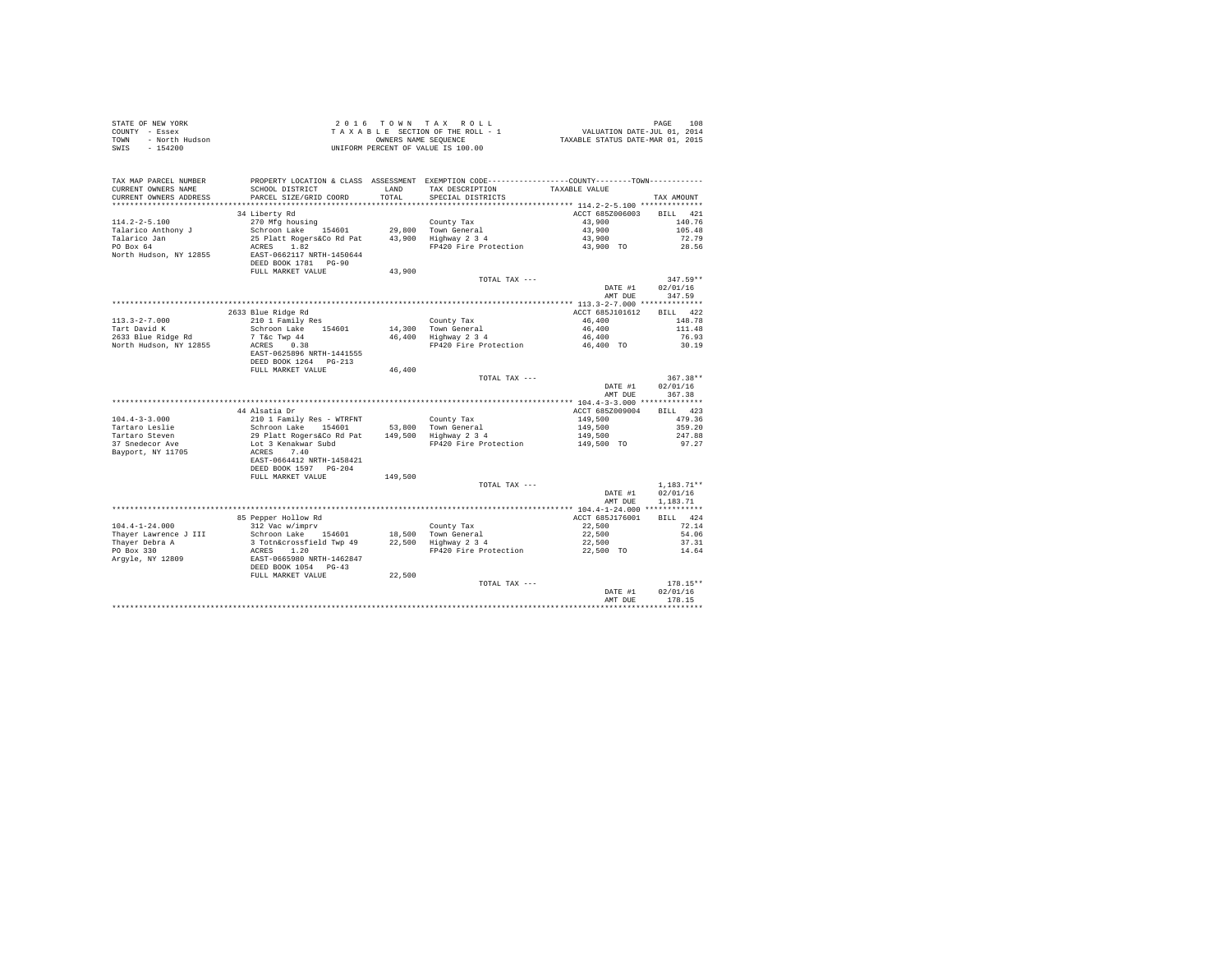| STATE OF NEW YORK<br>COUNTY - Essex<br>TOWN - North Hudson<br>- Allen Corther Condition                                                                             |                                                                |        | 2016 TOWN TAX ROLL<br>UNIFORM PERCENT OF VALUE IS 100.00                                                                                                                                                                                     |                                                 | PAGE<br>109                |
|---------------------------------------------------------------------------------------------------------------------------------------------------------------------|----------------------------------------------------------------|--------|----------------------------------------------------------------------------------------------------------------------------------------------------------------------------------------------------------------------------------------------|-------------------------------------------------|----------------------------|
| TAX MAP PARCEL NUMBER PROPERTY LOCATION & CLASS ASSESSMENT EXEMPTION CODE---------------COUNTY-------TOWN---------<br>CURRENT OWNERS NAME<br>CURRENT OWNERS ADDRESS | SCHOOL DISTRICT LAND TAX DESCRIPTION<br>PARCEL SIZE/GRID COORD | TOTAL  | SPECIAL DISTRICTS                                                                                                                                                                                                                            | TAXABLE VALUE                                   | TAX AMOUNT                 |
|                                                                                                                                                                     |                                                                |        |                                                                                                                                                                                                                                              |                                                 |                            |
|                                                                                                                                                                     |                                                                |        |                                                                                                                                                                                                                                              | ACCT 685J102905 BILL 425                        | 134.03                     |
|                                                                                                                                                                     |                                                                |        |                                                                                                                                                                                                                                              |                                                 | 100.43                     |
|                                                                                                                                                                     |                                                                |        |                                                                                                                                                                                                                                              |                                                 | 69.31                      |
|                                                                                                                                                                     |                                                                |        |                                                                                                                                                                                                                                              |                                                 | 27.20                      |
|                                                                                                                                                                     |                                                                |        |                                                                                                                                                                                                                                              |                                                 |                            |
|                                                                                                                                                                     | EAST-0606359 NRTH-1439045<br>DEED BOOK 446 PG-327              |        |                                                                                                                                                                                                                                              |                                                 |                            |
|                                                                                                                                                                     | FULL MARKET VALUE                                              | 41,800 |                                                                                                                                                                                                                                              |                                                 |                            |
|                                                                                                                                                                     |                                                                |        | TOTAL TAX ---                                                                                                                                                                                                                                |                                                 | $330.97**$                 |
|                                                                                                                                                                     |                                                                |        |                                                                                                                                                                                                                                              | DATE #1                                         | 02/01/16<br>AMT DUE 330.97 |
|                                                                                                                                                                     |                                                                |        |                                                                                                                                                                                                                                              |                                                 |                            |
|                                                                                                                                                                     | 2931 US Route 9                                                |        |                                                                                                                                                                                                                                              | ACCT 685J176004                                 | BILL 426                   |
| $114.18 - 2 - 5.000$                                                                                                                                                | 270 Mfg housing                                                |        | County Tax                                                                                                                                                                                                                                   | 41,600                                          | 133.39                     |
|                                                                                                                                                                     | 270 Mig housing<br>Schroon Lake 154601                         |        | 15,300 Town General 41,600<br>41,600 Highway 2 3 4 4 41,600                                                                                                                                                                                  |                                                 | 99.95                      |
| Thompson Chandler H<br>Thompson Crystal A<br>PO Box 82                                                                                                              | 22 Rd Patent                                                   |        |                                                                                                                                                                                                                                              |                                                 | 68.98                      |
| North Hudson, NY 12855 EAST-0659338 NRTH-1441464                                                                                                                    |                                                                |        | ACRES 0.50 BANK21STMTG FP420 Fire Protection 41,600 TO                                                                                                                                                                                       |                                                 | 27.07                      |
|                                                                                                                                                                     | DEED BOOK 1440 PG-97                                           |        |                                                                                                                                                                                                                                              |                                                 |                            |
|                                                                                                                                                                     | FULL MARKET VALUE                                              | 41,600 |                                                                                                                                                                                                                                              |                                                 |                            |
|                                                                                                                                                                     |                                                                |        | TOTAL TAX ---                                                                                                                                                                                                                                |                                                 | $329.39**$                 |
|                                                                                                                                                                     |                                                                |        |                                                                                                                                                                                                                                              | DATE #1<br>AMT DUE                              | 02/01/16<br>329.39         |
|                                                                                                                                                                     |                                                                |        |                                                                                                                                                                                                                                              |                                                 |                            |
|                                                                                                                                                                     | 20 Coyote Way                                                  |        |                                                                                                                                                                                                                                              | ACCT 685Z005003                                 | BILL 427                   |
|                                                                                                                                                                     |                                                                |        |                                                                                                                                                                                                                                              | 43,900                                          | 140.76                     |
|                                                                                                                                                                     |                                                                |        |                                                                                                                                                                                                                                              |                                                 | 105.48                     |
|                                                                                                                                                                     |                                                                |        | Councy Tank 1998<br>Town General 1998<br>Highway 2 3 4 4 3,900<br>School Relevy<br>FP420 Fire Protection 43,900 TO                                                                                                                           |                                                 | 72.79                      |
|                                                                                                                                                                     |                                                                |        |                                                                                                                                                                                                                                              |                                                 | 405.23<br>28.56            |
|                                                                                                                                                                     | EAST-0662486 NRTH-1449035                                      |        |                                                                                                                                                                                                                                              |                                                 |                            |
|                                                                                                                                                                     | DEED BOOK 1420 PG-325                                          |        |                                                                                                                                                                                                                                              |                                                 |                            |
|                                                                                                                                                                     | FULL MARKET VALUE                                              | 43,900 |                                                                                                                                                                                                                                              |                                                 |                            |
|                                                                                                                                                                     |                                                                |        | TOTAL TAX ---                                                                                                                                                                                                                                |                                                 | $752.82**$                 |
|                                                                                                                                                                     |                                                                |        |                                                                                                                                                                                                                                              | DATE #1<br>AMT DUE                              | 02/01/16<br>752.82         |
|                                                                                                                                                                     |                                                                |        |                                                                                                                                                                                                                                              |                                                 |                            |
|                                                                                                                                                                     | 118 Walker Way                                                 |        |                                                                                                                                                                                                                                              | ACCT 685J102908 BILL 428                        |                            |
| $104.4 - 1 - 87.000$                                                                                                                                                | 260 Seasonal res - WTRFNT                                      |        |                                                                                                                                                                                                                                              | $6,405$ $6,405$ $42$                            |                            |
| Thompson Stephen G<br>Thompson Bonnie L                                                                                                                             |                                                                |        | 118 Watner way<br>260 Seasonal res - WTRFNT<br>260 Seasonal res - WTRFNT<br>261 Control and 2014 County Tax<br>28 Platt Rogers & Control County Tax<br>28 Palatt Rogers & Captain 2014 21,700 To<br>29 Righway 2 3 4<br>2020 FP420 Fire Prot | $36,295$<br>36,295<br>36,295<br>36,295<br>50.18 |                            |
| PO Box 144                                                                                                                                                          |                                                                |        |                                                                                                                                                                                                                                              |                                                 |                            |
| North Hudson, NY 12855                                                                                                                                              |                                                                |        |                                                                                                                                                                                                                                              |                                                 | 27.78                      |
|                                                                                                                                                                     | ACRES 23.87                                                    |        |                                                                                                                                                                                                                                              |                                                 |                            |
|                                                                                                                                                                     | EAST-0662940 NRTH-1456889                                      |        |                                                                                                                                                                                                                                              |                                                 |                            |
|                                                                                                                                                                     | DEED BOOK 1687 PG-281                                          |        |                                                                                                                                                                                                                                              |                                                 |                            |
|                                                                                                                                                                     | FULL MARKET VALUE                                              | 42,700 | TOTAL TAX ---                                                                                                                                                                                                                                |                                                 | 291.55**                   |
|                                                                                                                                                                     |                                                                |        |                                                                                                                                                                                                                                              | DATE #1                                         | 02/01/16                   |
|                                                                                                                                                                     |                                                                |        |                                                                                                                                                                                                                                              | AMT DUR                                         | 291.55                     |
|                                                                                                                                                                     |                                                                |        |                                                                                                                                                                                                                                              |                                                 | **********                 |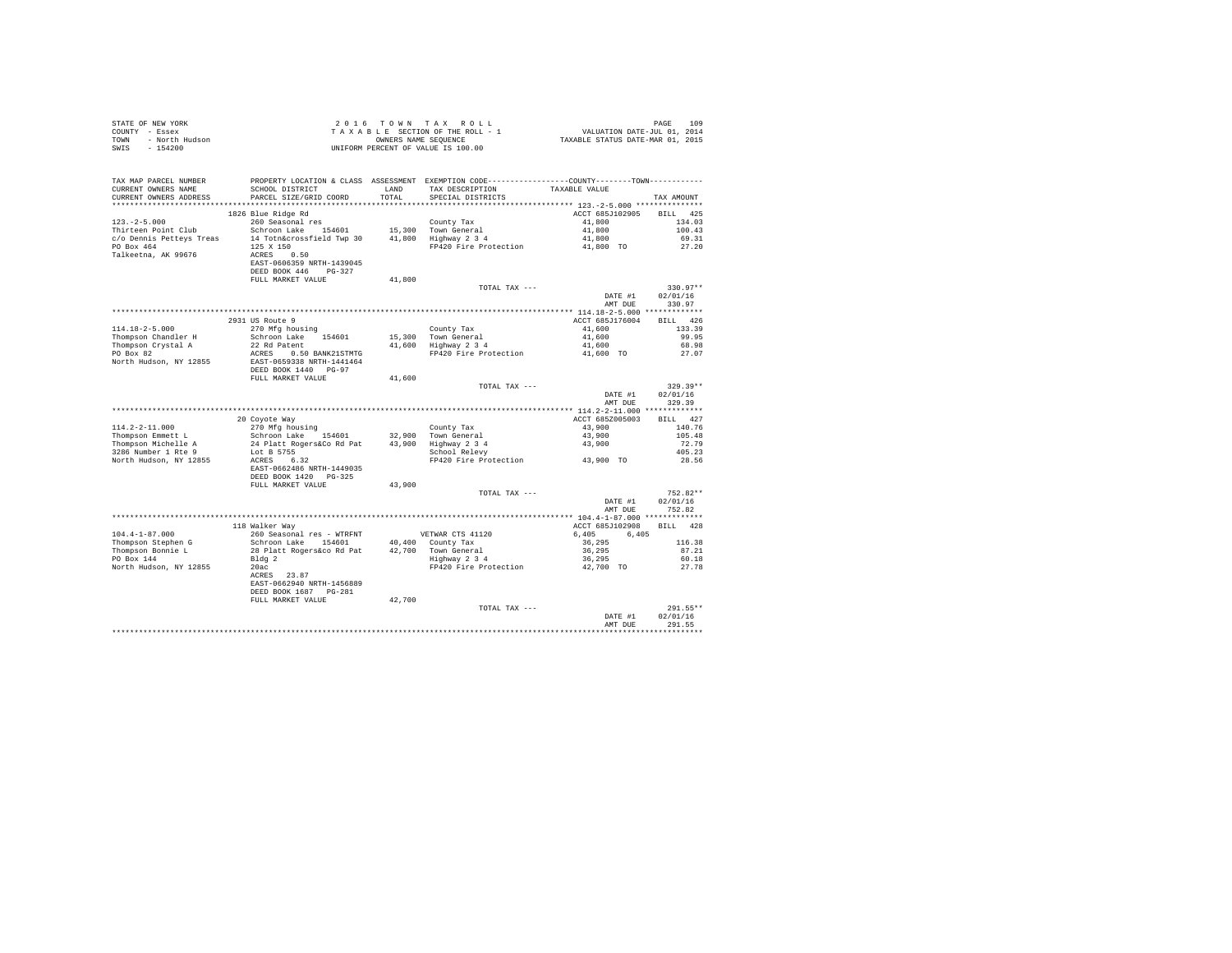| STATE OF NEW YORK<br>COUNTY - Essex<br>- North Hudson<br>TOWN<br>$-154200$<br>SWIS |                                                                  | OWNERS NAME SEQUENCE | 2016 TOWN TAX ROLL<br>TAXABLE SECTION OF THE ROLL - 1<br>UNIFORM PERCENT OF VALUE IS 100.00                                           | VALUATION DATE-JUL 01, 2014<br>TAXABLE STATUS DATE-MAR 01, 2015 | PAGE<br>110          |
|------------------------------------------------------------------------------------|------------------------------------------------------------------|----------------------|---------------------------------------------------------------------------------------------------------------------------------------|-----------------------------------------------------------------|----------------------|
| TAX MAP PARCEL NUMBER<br>CURRENT OWNERS NAME<br>CURRENT OWNERS ADDRESS             | SCHOOL DISTRICT<br>PARCEL SIZE/GRID COORD                        | LAND<br>TOTAL        | PROPERTY LOCATION & CLASS ASSESSMENT EXEMPTION CODE---------------COUNTY-------TOWN----------<br>TAX DESCRIPTION<br>SPECIAL DISTRICTS | TAXABLE VALUE                                                   | TAX AMOUNT           |
|                                                                                    | 2654 Blue Ridge Rd                                               |                      |                                                                                                                                       | ACCT 685J102907                                                 | BILL 429             |
| $113.3 - 2 - 13.000$                                                               | 260 Seasonal res                                                 |                      | County Tax                                                                                                                            | 41,800                                                          | 134.03               |
| Tobin Family Trust                                                                 | Schroon Lake 154601                                              |                      | 14,900 Town General                                                                                                                   | 41,800                                                          | 100.43               |
| c/o Ernest Tobin                                                                   | 7 Totn&crossfield Twp 44                                         |                      | 41,800 Highway 2 3 4                                                                                                                  | 41,800                                                          | 69.31                |
| 117 Lake George Ave                                                                | 118 X 145 X Irr                                                  |                      | FP420 Fire Protection                                                                                                                 | 41,800 TO                                                       | 27.20                |
| Ticonderoga, NY 12883                                                              | ACRES 0.40<br>EAST-0626627 NRTH-1441307<br>DEED BOOK 1699 PG-222 |                      |                                                                                                                                       |                                                                 |                      |
|                                                                                    | FULL MARKET VALUE                                                | 41,800               |                                                                                                                                       |                                                                 |                      |
|                                                                                    |                                                                  |                      | TOTAL TAX ---                                                                                                                         |                                                                 | $330.97**$           |
|                                                                                    |                                                                  |                      |                                                                                                                                       | DATE #1<br>AMT DUE                                              | 02/01/16<br>330.97   |
|                                                                                    |                                                                  |                      |                                                                                                                                       |                                                                 |                      |
| 125.12-1-7.000                                                                     | Johnson Pond Rd<br>314 Rural vac<10                              |                      | County Tax                                                                                                                            | ACCT 685J179009<br>200                                          | BILL 430<br>0.64     |
| Trainor Frederick N                                                                | Schroon Lake 154601                                              |                      |                                                                                                                                       | 200                                                             | 0.48                 |
| 535 South St                                                                       | Paradox Tract Lot 169                                            |                      | 200 Town General<br>200 Highway 2 3 4                                                                                                 | 200                                                             | 0.33                 |
| Highland, NY 12528                                                                 | ACRES 0.10                                                       |                      | FP420 Fire Protection                                                                                                                 | 200 TO                                                          | . 13                 |
|                                                                                    | EAST-0670610 NRTH-1434729<br>DEED BOOK 1669 PG-160               |                      |                                                                                                                                       |                                                                 |                      |
|                                                                                    | FULL MARKET VALUE                                                | 200                  |                                                                                                                                       |                                                                 |                      |
|                                                                                    |                                                                  |                      | TOTAL TAX ---                                                                                                                         | DATE #1                                                         | $1.58**$<br>02/01/16 |
|                                                                                    |                                                                  |                      |                                                                                                                                       | AMT DUE                                                         | 1.58                 |
|                                                                                    |                                                                  |                      |                                                                                                                                       |                                                                 |                      |
|                                                                                    | 7 Lazy St                                                        |                      |                                                                                                                                       | ACCT 685J102914                                                 | BILL 431             |
| $113.20 - 1 - 31.000$                                                              | 260 Seasonal res                                                 |                      | County Tax                                                                                                                            | 61,000                                                          | 195.59               |
| Twetan Carol Ann                                                                   | Schroon Lake 154601                                              | 10,500<br>61,000     | Town General<br>Highway 2 3 4                                                                                                         | 61,000                                                          | 146.56               |
| 243 Whipple Hill Rd<br>Richmond, NH 03470                                          | 20 Tract West Of Road Pat<br>ACRES 0.20                          |                      | FP420 Fire Protection                                                                                                                 | 61,000<br>61,000 TO                                             | 101.14<br>39.69      |
|                                                                                    | EAST-0644192 NRTH-1442197<br>DEED BOOK 1730 PG-283               |                      |                                                                                                                                       |                                                                 |                      |
|                                                                                    | FULL MARKET VALUE                                                | 61,000               |                                                                                                                                       |                                                                 |                      |
|                                                                                    |                                                                  |                      | TOTAL TAX ---                                                                                                                         |                                                                 | 482.98**             |
|                                                                                    |                                                                  |                      |                                                                                                                                       | DATE #1<br>AMT DUE                                              | 02/01/16<br>482.98   |
|                                                                                    |                                                                  |                      |                                                                                                                                       |                                                                 |                      |
| $113.20 - 1 - 32.000$                                                              | 9 Lazy St<br>314 Rural vac<10                                    |                      | County Tax                                                                                                                            | ACCT 685J100604<br>500                                          | BILL 432<br>1.60     |
| Twetan Carol Ann                                                                   | Schroon Lake 154601                                              |                      |                                                                                                                                       | 500                                                             | 1.20                 |
| 243 Whipple Hill Rd                                                                | 20 Tract West Of Road Pat                                        |                      | 500 Town General<br>500 Highway 2 3 4                                                                                                 | 500                                                             | 0.83                 |
| Richmond, NH 03470                                                                 | ACRES 0.20                                                       |                      | FP420 Fire Protection                                                                                                                 | 500 TO                                                          | .33                  |
|                                                                                    | EAST-0644144 NRTH-1442168<br>DEED BOOK 1730 PG-283               |                      |                                                                                                                                       |                                                                 |                      |
|                                                                                    | FULL MARKET VALUE                                                | 500                  |                                                                                                                                       |                                                                 |                      |
|                                                                                    |                                                                  |                      | TOTAL TAX ---                                                                                                                         |                                                                 | $3.96**$             |
|                                                                                    |                                                                  |                      |                                                                                                                                       | DATE #1<br>AMT DUE                                              | 02/01/16<br>3.96     |
|                                                                                    |                                                                  |                      |                                                                                                                                       |                                                                 |                      |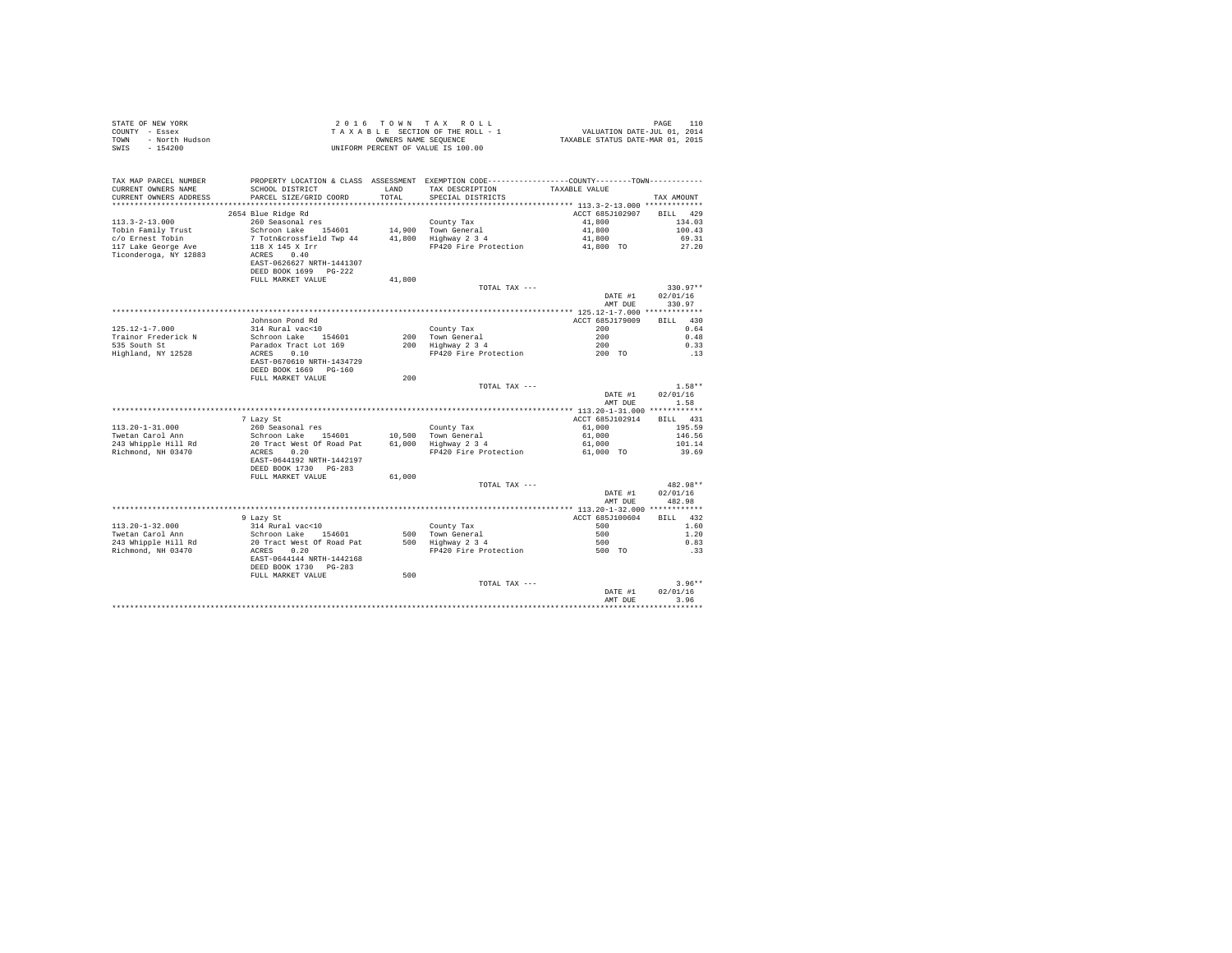|      | STATE OF NEW YORK | 2016 TOWN TAX ROLL                 | PAGE                             |
|------|-------------------|------------------------------------|----------------------------------|
|      | COUNTY - Essex    | TAXABLE SECTION OF THE ROLL - 1    | VALUATION DATE-JUL 01, 2014      |
| TOWN | - North Hudson    | OWNERS NAME SEOUENCE               | TAXABLE STATUS DATE-MAR 01, 2015 |
| SWIS | - 154200          | UNIFORM PERCENT OF VALUE IS 100.00 |                                  |

| TAX MAP PARCEL NUMBER<br>CURRENT OWNERS NAME<br>CURRENT OWNERS ADDRESS | SCHOOL DISTRICT<br>PARCEL SIZE/GRID COORD                                                  | LAND<br>TOTAL    | PROPERTY LOCATION & CLASS ASSESSMENT EXEMPTION CODE---------------COUNTY-------TOWN---------<br>TAX DESCRIPTION<br>SPECIAL DISTRICTS | TAXABLE VALUE                             | TAX AMOUNT                       |
|------------------------------------------------------------------------|--------------------------------------------------------------------------------------------|------------------|--------------------------------------------------------------------------------------------------------------------------------------|-------------------------------------------|----------------------------------|
|                                                                        |                                                                                            |                  |                                                                                                                                      |                                           |                                  |
| $84. - 3 - 8.000$                                                      | US Route 9<br>910 Priv forest                                                              |                  | County Tax                                                                                                                           | ACCT 685J103005<br>33,300                 | 433<br><b>BILL</b><br>106.77     |
| Underwood Club Inc<br>c/o Count On It Bus Svc Inc                      | Schroon Lake 154601<br>58 N Riverhead Tract                                                | 33,300<br>33,300 | Town General<br>Highway 2 3 4                                                                                                        | 33,300<br>33,300                          | 80.01<br>55.21                   |
| 6 Lime Rock Rd<br>So Burlington, VT 05403                              | ACRES 55.40<br>EAST-0670862 NRTH-1490349<br>DEED BOOK 139<br>$PG-373$<br>FULL MARKET VALUE | 33,300           | FP420 Fire Protection                                                                                                                | 33,300 TO                                 | 21.67                            |
|                                                                        |                                                                                            |                  | TOTAL TAX ---                                                                                                                        | DATE #1<br>AMT DUE                        | $263.66**$<br>02/01/16<br>263.66 |
|                                                                        |                                                                                            |                  |                                                                                                                                      | ************ 84.-3-9.000 **************** |                                  |
|                                                                        | US Route 9                                                                                 |                  |                                                                                                                                      | ACCT 685J103002                           | <b>BILL</b><br>434               |
| $84. - 3 - 9.000$                                                      | 910 Priv forest                                                                            |                  | County Tax                                                                                                                           | 500,000                                   | 1,603.22                         |
| Underwood Club Inc                                                     | Schroon Lake<br>154601                                                                     | 500,000          | Town General                                                                                                                         | 500,000                                   | 1,201.34                         |
| c/o Count On It Bus Svc Inc                                            | 48 N Riverhead Tract                                                                       | 500,000          | Highway 2 3 4                                                                                                                        | 500,000                                   | 829.03                           |
| 6 Lime Rock Rd<br>So Burlington, VT 05403                              | ACRES 160.00<br>EAST-0670883 NRTH-1488263<br>DEED BOOK 139<br>$PG-373$                     |                  | FP420 Fire Protection                                                                                                                | 500,000 TO                                | 325.32                           |
|                                                                        | FULL MARKET VALUE                                                                          | 500,000          |                                                                                                                                      |                                           |                                  |
|                                                                        |                                                                                            |                  | TOTAL TAX ---                                                                                                                        |                                           | $3,958.91**$                     |
|                                                                        |                                                                                            |                  |                                                                                                                                      | DATE #1                                   | 02/01/16                         |
|                                                                        |                                                                                            |                  |                                                                                                                                      | AMT DUE                                   | 3.958.91                         |
|                                                                        |                                                                                            |                  |                                                                                                                                      |                                           |                                  |
|                                                                        | US Route 9                                                                                 |                  |                                                                                                                                      | ACCT 685J103003                           | BILL 435                         |
| $84. - 3 - 10.000$                                                     | 910 Priv forest                                                                            |                  | County Tax                                                                                                                           | 231,600                                   | 742.61                           |
| Underwood Club Inc                                                     | Schroon Lake<br>154601                                                                     | 231,600          | Town General                                                                                                                         | 231,600                                   | 556.46                           |
| c/o Count On It Bus Svc Inc                                            | 49 N Riverhead Tract                                                                       | 231,600          | Highway 2 3 4                                                                                                                        | 231,600                                   | 384.01                           |
| 6 Lime Rock Rd<br>So Burlington, VT 05403                              | ACRES 89.60<br>EAST-0668722 NRTH-1487651<br>DEED BOOK 139<br>$PG-373$                      |                  | FP420 Fire Protection                                                                                                                | 231,600 TO                                | 150.69                           |
|                                                                        | FULL MARKET VALUE                                                                          | 231,600          |                                                                                                                                      |                                           |                                  |
|                                                                        |                                                                                            |                  | TOTAL TAX ---                                                                                                                        |                                           | $1.833.77**$                     |
|                                                                        |                                                                                            |                  |                                                                                                                                      | DATE #1<br>AMT DUE                        | 02/01/16<br>1,833.77             |
|                                                                        | US Route 9                                                                                 |                  |                                                                                                                                      | ACCT 685J103015                           | 436                              |
|                                                                        |                                                                                            |                  |                                                                                                                                      |                                           | <b>BILL</b>                      |
| $85.3 - 1 - 1.000$<br>Underwood Club Inc                               | 910 Priv forest<br>Schroon Lake<br>154601                                                  | 29,900           | County Tax<br>Town General                                                                                                           | 29,900<br>29,900                          | 95.87<br>71.84                   |
| c/o Count On It Bus Svc Inc                                            | 84 N River Head Tr                                                                         | 29,900           | Highway 2 3 4                                                                                                                        | 29,900                                    | 49.58                            |
| 6 Lime Rock Rd                                                         | ACRES 51.90                                                                                |                  | FP420 Fire Protection                                                                                                                | 29,900 TO                                 | 19.45                            |
| So Burlington, VT 05403                                                | EAST-0673037 NRTH-1493032<br>DEED BOOK 139<br>$PG-373$                                     |                  |                                                                                                                                      |                                           |                                  |
|                                                                        | FULL MARKET VALUE                                                                          | 29,900           |                                                                                                                                      |                                           |                                  |
|                                                                        |                                                                                            |                  | TOTAL TAX ---                                                                                                                        |                                           | $236.74**$                       |
|                                                                        |                                                                                            |                  |                                                                                                                                      | DATE #1                                   | 02/01/16                         |
|                                                                        |                                                                                            |                  |                                                                                                                                      | AMT DUE                                   | 236.74                           |
|                                                                        |                                                                                            |                  |                                                                                                                                      |                                           |                                  |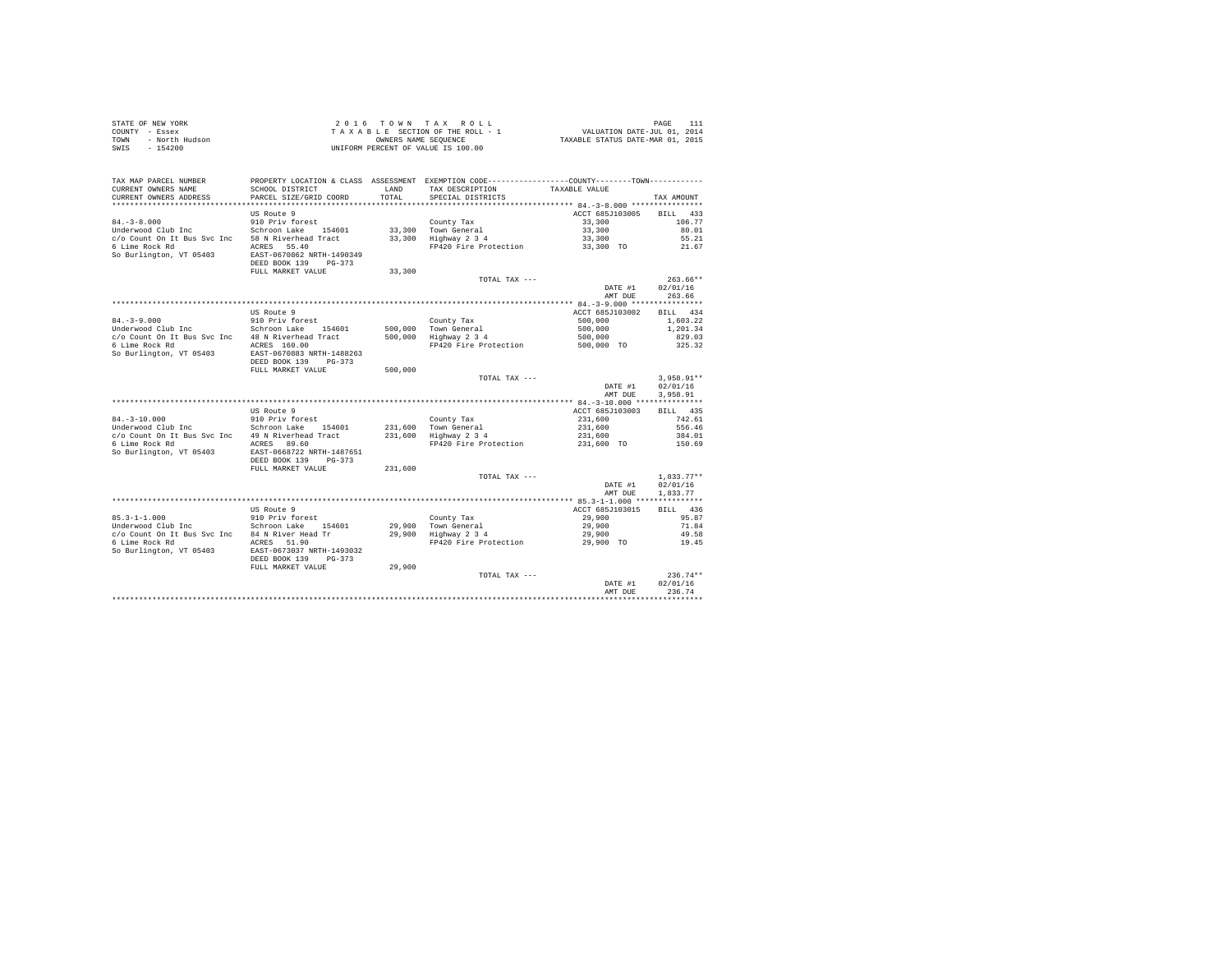| STATE OF NEW YORK      | 2016 TOWN TAX ROLL                 | 112<br>PAGE                      |
|------------------------|------------------------------------|----------------------------------|
| COUNTY - Essex         | TAXABLE SECTION OF THE ROLL - 1    | VALUATION DATE-JUL 01, 2014      |
| TOWN<br>- North Hudson | OWNERS NAME SEOUENCE               | TAXABLE STATUS DATE-MAR 01, 2015 |
| $-154200$<br>SWIS      | UNIFORM PERCENT OF VALUE IS 100.00 |                                  |

| TAX MAP PARCEL NUMBER<br>CURRENT OWNERS NAME | PROPERTY LOCATION & CLASS ASSESSMENT EXEMPTION CODE---------------COUNTY-------TOWN---------<br>SCHOOL DISTRICT | LAND    | TAX DESCRIPTION                    | TAXABLE VALUE                              |                    |
|----------------------------------------------|-----------------------------------------------------------------------------------------------------------------|---------|------------------------------------|--------------------------------------------|--------------------|
| CURRENT OWNERS ADDRESS                       | PARCEL SIZE/GRID COORD                                                                                          | TOTAL.  | SPECIAL DISTRICTS                  |                                            | TAX AMOUNT         |
|                                              |                                                                                                                 |         |                                    |                                            |                    |
|                                              | 7 Underwood Rd                                                                                                  |         |                                    | ACCT 685J103013                            | 437<br><b>BILL</b> |
| $85.3 - 1 - 6.000$                           | 260 Seasonal res                                                                                                |         | County Tax                         | 187,600                                    | 601.53             |
| Underwood Club Inc                           | Schroon Lake 154601                                                                                             | 61,100  | Town General                       | 187,600                                    | 450.74             |
| c/o Count On It Bus Sycs                     | 59 N River Head Tr                                                                                              | 187,600 | Highway 2 3 4                      | 187,600                                    | 311.05             |
| 6 Lime Rock Rd<br>So Burlington, VT 05403    | ACRES<br>0.50<br>EAST-0672283 NRTH-1490208<br>DEED BOOK 253<br>$PG-235$<br>FULL MARKET VALUE                    | 187,600 | FP420 Fire Protection              | 187,600 TO                                 | 122.06             |
|                                              |                                                                                                                 |         | TOTAL TAX ---                      |                                            | $1.485.38**$       |
|                                              |                                                                                                                 |         |                                    | DATE #1                                    | 02/01/16           |
|                                              |                                                                                                                 |         |                                    | AMT DUE                                    | 1,485.38           |
|                                              |                                                                                                                 |         |                                    | ************* 85.3-1-7.000 *************** |                    |
|                                              | US Route 9                                                                                                      |         |                                    | ACCT 685J103101                            | BILL 438           |
| $85.3 - 1 - 7.000$                           | 314 Rural vac<10                                                                                                |         | County Tax                         | 15,200                                     | 48.74              |
| Underwood Club Inc                           | Schroon Lake<br>154601                                                                                          |         | 15,200 Town General                | 15,200                                     | 36.52              |
| c/o Count On It Bus Svc Inc                  | 47 & 59 N River Head Tr                                                                                         | 15,200  | $Highway$ 2 3 4                    | 15,200                                     | 25.20              |
| 6 Lime Rock Rd                               | 1.80<br>ACRES                                                                                                   |         | FP420 Fire Protection              | 15,200 TO                                  | 9.89               |
| So Burlington, VT 05403                      | EAST-0672393 NRTH-1489985                                                                                       |         |                                    |                                            |                    |
|                                              | DEED BOOK 469<br>$PG-127$                                                                                       |         |                                    |                                            |                    |
|                                              | FULL MARKET VALUE                                                                                               | 15,200  | TOTAL TAX ---                      |                                            | $120.35**$         |
|                                              |                                                                                                                 |         |                                    | DATE #1                                    | 02/01/16           |
|                                              |                                                                                                                 |         |                                    | AMT DUE                                    | 120.35             |
|                                              |                                                                                                                 |         |                                    |                                            |                    |
|                                              | 18 Nokomis Rd                                                                                                   |         |                                    | ACCT 685J103006                            | 439<br><b>BILL</b> |
| $85.3 - 1 - 24.000$                          | 240 Rural res                                                                                                   |         | County Tax                         | 853,700                                    | 2.737.34           |
| Underwood Club Inc                           | Schroon Lake<br>154601                                                                                          | 594,000 | Town General                       | 853,700                                    | 2,051.17           |
| c/o Count On It Bus Sycs                     | 59 N River Head Tr                                                                                              | 853,700 | Highway 2 3 4                      | 853,700                                    | 1,415.48           |
| 6 Lime Rock Rd                               | ACRES 145.00                                                                                                    |         | FP420 Fire Protection              | 853,700 TO                                 | 555.44             |
| So Burlington, VT 05403                      | EAST-0673092 NRTH-1491398<br>DEED BOOK 139<br>$PG-373$                                                          |         |                                    |                                            |                    |
|                                              | FULL MARKET VALUE                                                                                               | 853,700 |                                    |                                            |                    |
|                                              |                                                                                                                 |         | TOTAL TAX ---                      |                                            | $6.759.43**$       |
|                                              |                                                                                                                 |         |                                    | DATE #1                                    | 02/01/16           |
|                                              |                                                                                                                 |         |                                    | AMT DUE                                    | 6,759.43           |
|                                              | US Route 9                                                                                                      |         |                                    | ACCT 685J103007                            | BILL 440           |
| $85.3 - 1 - 25.000$                          | 910 Priv forest                                                                                                 |         |                                    | 455,900                                    | 1,461.82           |
| Underwood Club Inc                           | Schroon Lake<br>154601                                                                                          |         | County Tax<br>455,900 Town General | 455,900                                    | 1,095.39           |
| c/o Count On It Bus Svc Inc                  | 60 N River Head Tr                                                                                              |         | 455,900 Highway 2 3 4              | 455,900                                    | 755.91             |
| 6 Lime Rock Rd                               | ACRES 160.00                                                                                                    |         | FP420 Fire Protection              | 455,900 TO                                 | 296.62             |
| So Burlington, VT 05403                      | EAST-0675582 NRTH-1491661<br>DEED BOOK 139<br>$PG-373$                                                          |         |                                    |                                            |                    |
|                                              | FULL MARKET VALUE                                                                                               | 455,900 |                                    |                                            |                    |
|                                              |                                                                                                                 |         | TOTAL TAX ---                      |                                            | $3.609.74**$       |
|                                              |                                                                                                                 |         |                                    | DATE #1                                    | 02/01/16           |
|                                              |                                                                                                                 |         |                                    | AMT DUE                                    | 3,609.74           |
|                                              |                                                                                                                 |         |                                    |                                            |                    |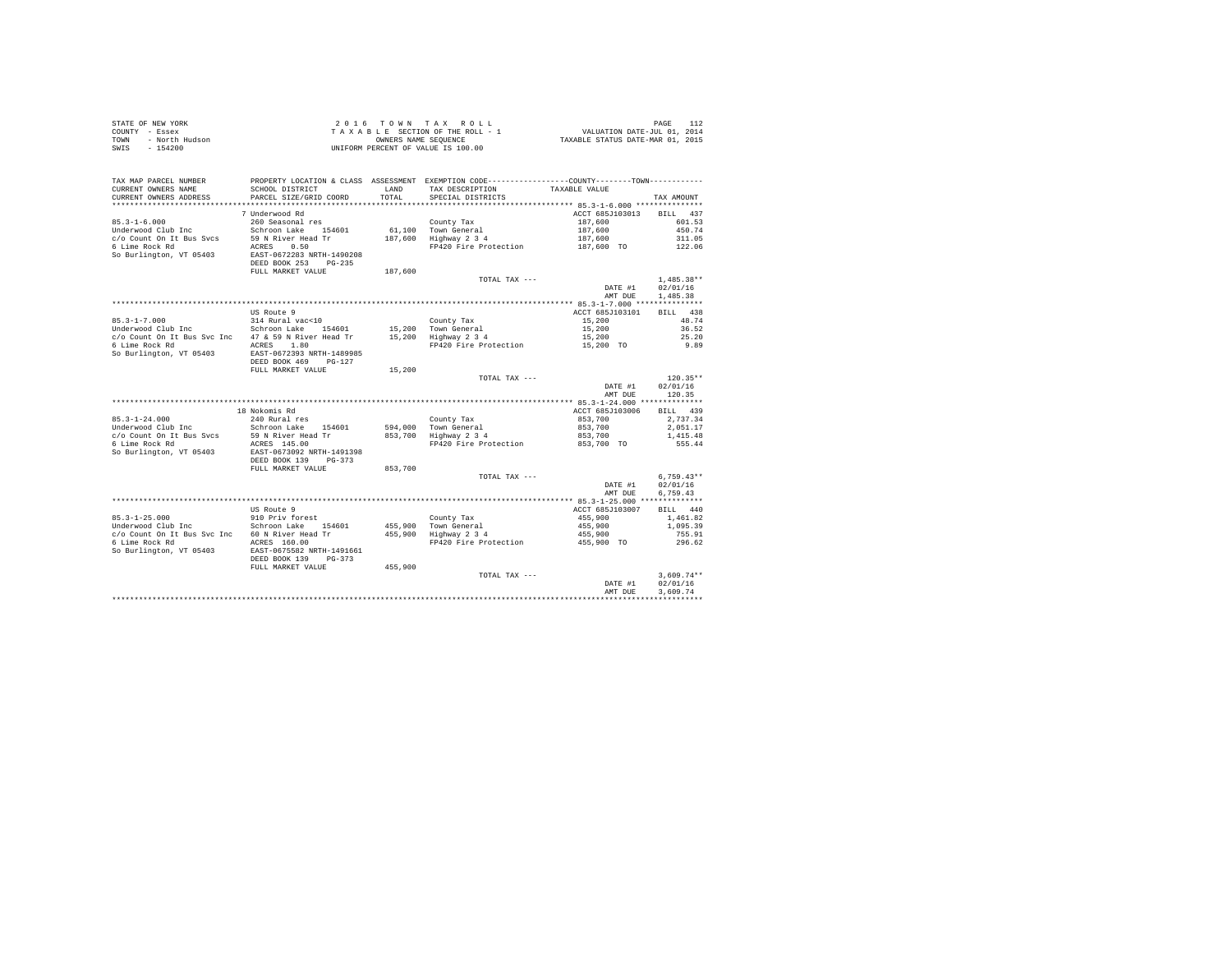| STATE OF NEW YORK      | 2016 TOWN TAX ROLL                 | PAGE                             |
|------------------------|------------------------------------|----------------------------------|
| COUNTY - Essex         | TAXABLE SECTION OF THE ROLL - 1    | VALUATION DATE-JUL 01, 2014      |
| TOWN<br>- North Hudson | OWNERS NAME SEOUENCE               | TAXABLE STATUS DATE-MAR 01, 2015 |
| - 154200<br>SWIS       | UNIFORM PERCENT OF VALUE IS 100.00 |                                  |

| TAX MAP PARCEL NUMBER<br>CURRENT OWNERS NAME   | SCHOOL DISTRICT                                                                            | LAND    | PROPERTY LOCATION & CLASS ASSESSMENT EXEMPTION CODE---------------COUNTY-------TOWN----------<br>TAX DESCRIPTION | TAXABLE VALUE                        |                    |
|------------------------------------------------|--------------------------------------------------------------------------------------------|---------|------------------------------------------------------------------------------------------------------------------|--------------------------------------|--------------------|
| CURRENT OWNERS ADDRESS                         | PARCEL SIZE/GRID COORD                                                                     | TOTAL   | SPECIAL DISTRICTS                                                                                                |                                      | TAX AMOUNT         |
| *************************                      | *******************************                                                            |         |                                                                                                                  |                                      |                    |
|                                                | US Route 9                                                                                 |         |                                                                                                                  | ACCT 685J103014                      | 441<br><b>BILL</b> |
| $85.3 - 1 - 26.000$                            | 910 Priv forest                                                                            |         | County Tax                                                                                                       | 331,000                              | 1,061.33           |
| Underwood Club Inc                             | Schroon Lake 154601                                                                        |         | 331,000 Town General                                                                                             | 331,000                              | 795.29             |
| c/o Count On It Bus Syc Inc                    | 83 N River Head Tr                                                                         | 331,000 | Highway 2 3 4                                                                                                    | 331,000                              | 548.82             |
| 6 Lime Rock Rd<br>So Burlington, VT 05403      | ACRES 54.80<br>EAST-0675545 NRTH-1493379<br>DEED BOOK 139<br>$PG-373$<br>FULL MARKET VALUE | 331,000 | FP420 Fire Protection                                                                                            | 331,000 TO                           | 215.36             |
|                                                |                                                                                            |         | TOTAL TAX ---                                                                                                    |                                      | $2.620.80**$       |
|                                                |                                                                                            |         |                                                                                                                  | DATE #1                              | 02/01/16           |
|                                                |                                                                                            |         |                                                                                                                  | AMT DUE                              | 2,620.80           |
|                                                |                                                                                            |         |                                                                                                                  |                                      |                    |
|                                                | US Route 9                                                                                 |         |                                                                                                                  | ACCT 685J103011                      | BILL 442           |
| $85.3 - 1 - 27.000$                            | 910 Priv forest                                                                            |         | County Tax                                                                                                       | 296,500                              | 950.71             |
| Underwood Club Inc                             | Schroon Lake 154601                                                                        |         | 296.500 Town General                                                                                             | 296,500                              | 712.40             |
| c/o Count On It Bus Svc Inc 82 N River Head Tr |                                                                                            | 296,500 | Highway 2 3 4                                                                                                    | 296,500                              | 491.61             |
| 6 Lime Rock Rd                                 | ACRES 55.60                                                                                |         | FP420 Fire Protection                                                                                            | 296,500 TO                           | 192.91             |
| So Burlington, VT 05403                        | EAST-0678201 NRTH-1493701<br>DEED BOOK 139<br>$PG-373$                                     |         |                                                                                                                  |                                      |                    |
|                                                | FULL MARKET VALUE                                                                          | 296,500 |                                                                                                                  |                                      |                    |
|                                                |                                                                                            |         | TOTAL TAX ---                                                                                                    |                                      | $2,347.63**$       |
|                                                |                                                                                            |         |                                                                                                                  | DATE #1                              | 02/01/16           |
|                                                |                                                                                            |         |                                                                                                                  | AMT DUE                              | 2,347.63           |
|                                                |                                                                                            |         |                                                                                                                  |                                      |                    |
|                                                | US Route 9                                                                                 |         |                                                                                                                  | ACCT 685J103008                      | BILL 443           |
| $85.3 - 1 - 28.000$                            | 910 Priv forest                                                                            |         | County Tax                                                                                                       | 69,600                               | 223.17             |
| Underwood Club Inc                             | Schroon Lake 154601                                                                        | 69,600  | Town General                                                                                                     | 69,600                               | 167.23             |
| c/o Count On It Bus Svc Inc                    | 61 N River Head Tr                                                                         | 69,600  | Highway 2 3 4                                                                                                    | 69,600                               | 115.40             |
| 6 Lime Rock Rd<br>So Burlington, VT 05403      | ACRES 160.00<br>EAST-0678238 NRTH-1492003<br>DEED BOOK 139<br>$PG-373$                     |         | FP420 Fire Protection                                                                                            | 69,600 TO                            | 45.28              |
|                                                | FULL MARKET VALUE                                                                          | 69,600  |                                                                                                                  |                                      |                    |
|                                                |                                                                                            |         | TOTAL TAX ---                                                                                                    |                                      | 551.08**           |
|                                                |                                                                                            |         |                                                                                                                  | DATE #1                              | 02/01/16           |
|                                                |                                                                                            |         |                                                                                                                  | AMT DUE                              | 551.08             |
|                                                |                                                                                            |         |                                                                                                                  |                                      |                    |
|                                                | Tracy Rd                                                                                   |         |                                                                                                                  | ACCT 685J103009                      | <b>BILL</b><br>444 |
| $85.3 - 1 - 29.000$                            | 910 Priv forest                                                                            |         | County Tax                                                                                                       | 59,000                               | 189.18             |
| Underwood Club Inc                             | Schroon Lake<br>154601                                                                     |         | 59,000 Town General                                                                                              | 59,000                               | 141.76             |
| c/o Count On It Bus Svc Inc 62 N River Head Tr |                                                                                            |         | 59,000 Highway 2 3 4                                                                                             | 59,000                               | 97.83              |
| 6 Lime Rock Rd                                 | ACRES 149.00                                                                               |         | FP420 Fire Protection                                                                                            | 59,000 TO                            | 38.39              |
| So Burlington, VT 05403                        | EAST-0680928 NRTH-1492302<br>DEED BOOK 139<br>$PG-373$<br>FULL MARKET VALUE                | 59,000  |                                                                                                                  |                                      |                    |
|                                                |                                                                                            |         | TOTAL TAX ---                                                                                                    |                                      | $467.16**$         |
|                                                |                                                                                            |         |                                                                                                                  | DATE #1                              | 02/01/16           |
|                                                |                                                                                            |         |                                                                                                                  | AMT DUE                              | 467.16             |
|                                                |                                                                                            |         |                                                                                                                  | ************************************ |                    |
|                                                |                                                                                            |         |                                                                                                                  |                                      |                    |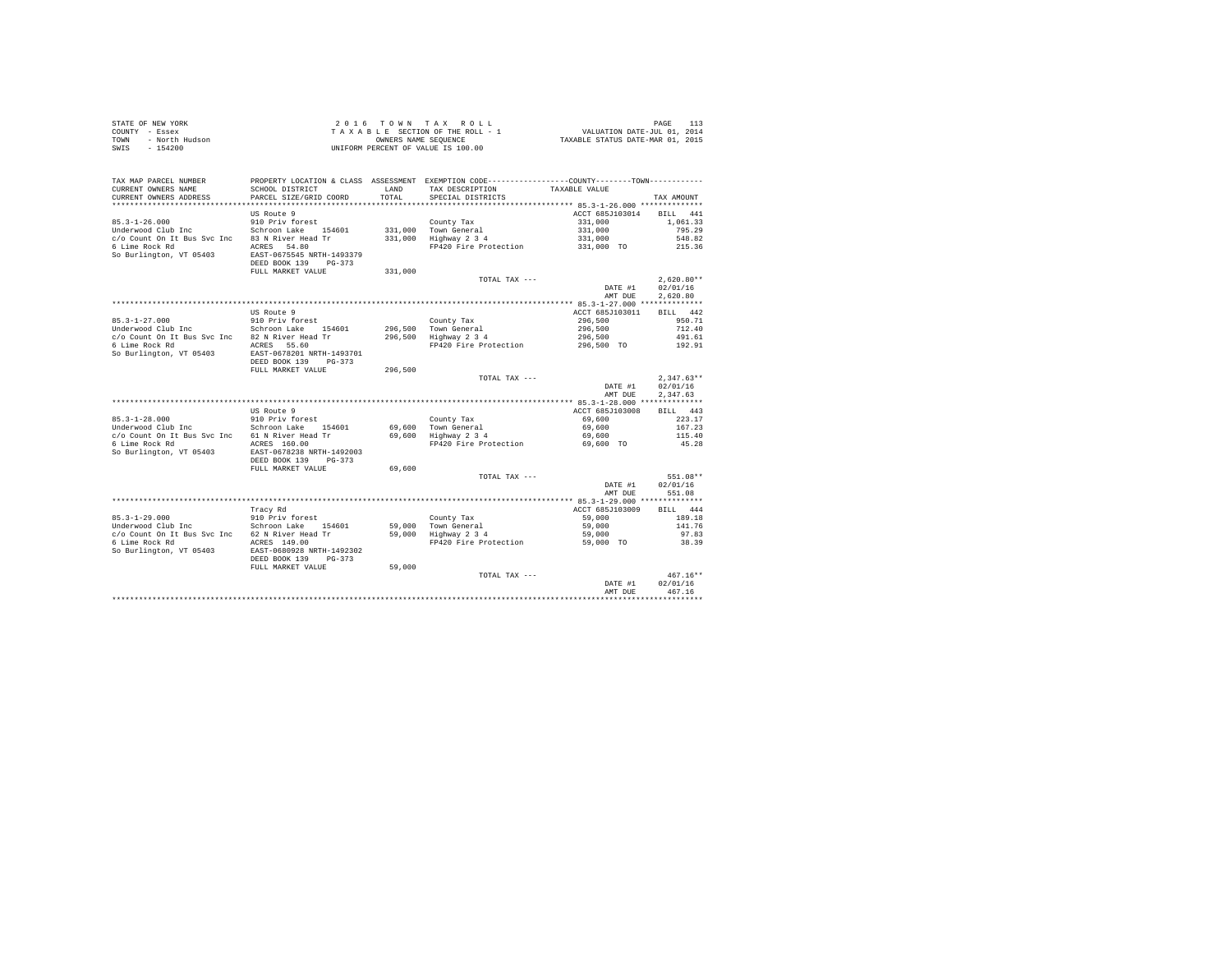| STATE OF NEW YORK      | 2016 TOWN TAX ROLL                 | PAGE 114                         |
|------------------------|------------------------------------|----------------------------------|
| COUNTY - Essex         | TAXABLE SECTION OF THE ROLL - 1    | VALUATION DATE-JUL 01, 2014      |
| TOWN<br>- North Hudson | OWNERS NAME SEOUENCE               | TAXABLE STATUS DATE-MAR 01, 2015 |
| - 154200<br>SWIS       | UNIFORM PERCENT OF VALUE IS 100.00 |                                  |

| TAX MAP PARCEL NUMBER<br>CURRENT OWNERS NAME | PROPERTY LOCATION & CLASS ASSESSMENT EXEMPTION CODE---------------COUNTY-------TOWN----------<br>SCHOOL DISTRICT | <b>T.AND</b> | TAX DESCRIPTION            | TAXABLE VALUE                                                |                    |
|----------------------------------------------|------------------------------------------------------------------------------------------------------------------|--------------|----------------------------|--------------------------------------------------------------|--------------------|
| CURRENT OWNERS ADDRESS                       | PARCEL SIZE/GRID COORD<br>***************************                                                            | TOTAL        | SPECIAL DISTRICTS          |                                                              | TAX AMOUNT         |
|                                              | <b>US Route 9</b>                                                                                                |              |                            | ACCT 685J103012                                              | <b>BILL</b><br>445 |
| $85.3 - 1 - 30.000$                          | 910 Priv forest                                                                                                  |              | County Tax                 | 40,300                                                       | 129.22             |
| Underwood Club Inc                           | Schroon Lake<br>154601                                                                                           | 40,300       | Town General               | 40,300                                                       | 96.83              |
| c/o Count On It Bus Syc Inc                  | 81 N River Head Tr                                                                                               | 40,300       | Highway 2 3 4              | 40,300                                                       | 66.82              |
| 6 Lime Rock Rd                               | 2015 BAR Decision                                                                                                |              | FP420 Fire Protection      | 40,300 TO                                                    | 26.22              |
| So Burlington, VT 05403                      | ACRES 57.60                                                                                                      |              |                            |                                                              |                    |
|                                              | EAST-0680753 NRTH-1493970                                                                                        |              |                            |                                                              |                    |
|                                              | DEED BOOK 139<br>$PG-373$                                                                                        |              |                            |                                                              |                    |
|                                              | FULL MARKET VALUE                                                                                                | 40,300       |                            |                                                              |                    |
|                                              |                                                                                                                  |              | TOTAL TAX ---              |                                                              | $319.09**$         |
|                                              |                                                                                                                  |              |                            | DATE #1                                                      | 02/01/16           |
|                                              |                                                                                                                  |              |                            | AMT DUE                                                      | 319.09             |
|                                              |                                                                                                                  |              |                            | ************ 85.3-1-31.000 **************                    |                    |
|                                              | Tracy Rd                                                                                                         |              |                            | ACCT 685J103010                                              | <b>BILL</b><br>446 |
| $85.3 - 1 - 31.000$                          | 910 Priv forest                                                                                                  |              | County Tax                 | 153,000                                                      | 490.59             |
| Underwood Club Inc                           | Schroon Lake 154601                                                                                              | 153,000      | Town General               | 153,000                                                      | 367.61             |
| c/o Count On It Bus Svc Inc                  | 80 N River Head Tr                                                                                               | 153,000      | Highway 2 3 4              | 153,000                                                      | 253.68             |
| 6 Lime Rock Rd                               | ACRES 59.40                                                                                                      |              | FP420 Fire Protection      | 153,000 TO                                                   | 99.55              |
| So Burlington, VT 05403                      | EAST-0683418 NRTH-1494255<br>FULL MARKET VALUE                                                                   | 153,000      |                            |                                                              |                    |
|                                              |                                                                                                                  |              | TOTAL TAX ---              |                                                              | $1,211.43**$       |
|                                              |                                                                                                                  |              |                            | DATE #1                                                      | 02/01/16           |
|                                              |                                                                                                                  |              |                            | AMT DUE                                                      | 1,211.43           |
|                                              |                                                                                                                  |              |                            | 85.3-1-32.000 ***************                                |                    |
|                                              | Tracy Rd                                                                                                         |              |                            | ACCT 685J103102                                              | RTLL<br>447        |
| $85.3 - 1 - 32.000$                          | 910 Priv forest                                                                                                  |              | County Tax                 | 22,600                                                       | 72.47              |
| Underwood Club Inc                           | Schroon Lake<br>154601                                                                                           | 22,600       | Town General               | 22,600                                                       | 54.30              |
| c/o Count On It Bus Svc Inc                  | 63 N River Head Tr                                                                                               | 22,600       | Highway 2 3 4              | 22,600                                                       | 37.47              |
| 6 Lime Rock Rd                               | ACRES<br>57.10                                                                                                   |              | FP420 Fire Protection      | 22,600 TO                                                    | 14.70              |
| So Burlington, VT 05403                      | EAST-0683004 NRTH-1493235                                                                                        |              |                            |                                                              |                    |
|                                              | DEED BOOK 139<br>$PG-373$                                                                                        |              |                            |                                                              |                    |
|                                              | FULL MARKET VALUE                                                                                                | 22,600       |                            |                                                              |                    |
|                                              |                                                                                                                  |              | TOTAL TAX ---              |                                                              | 178.94**           |
|                                              |                                                                                                                  |              |                            | DATE #1                                                      | 02/01/16           |
|                                              |                                                                                                                  |              |                            | AMT DUE                                                      | 178.94             |
|                                              | US Route 9                                                                                                       |              |                            | ************ 85.3-1-38.000 **************<br>ACCT 685J103001 | RTLL               |
| $85.3 - 1 - 38.000$                          | 910 Priv forest                                                                                                  |              |                            | 103,400                                                      | 448<br>331.55      |
| Underwood Club Inc                           | Schroon Lake<br>154601                                                                                           | 103,400      | County Tax<br>Town General | 103,400                                                      | 248.44             |
| c/o Count On It Bus Svc Inc                  | 47 N River Head Tr                                                                                               | 103,400      | Highway 2 3 4              | 103,400                                                      | 171.44             |
| 6 Lime Rock Rd                               | 160ac                                                                                                            |              | FP420 Fire Protection      | 103,400 TO                                                   | 67.28              |
| So Burlington, VT 05403                      | ACRES 172.50                                                                                                     |              |                            |                                                              |                    |
|                                              | EAST-0673149 NRTH-1488757                                                                                        |              |                            |                                                              |                    |
|                                              | DEED BOOK 139<br>$PG-373$                                                                                        |              |                            |                                                              |                    |
|                                              | FULL MARKET VALUE                                                                                                | 103,400      |                            |                                                              |                    |
|                                              |                                                                                                                  |              | TOTAL TAX ---              |                                                              | $818.71**$         |
|                                              |                                                                                                                  |              |                            | DATE #1                                                      | 02/01/16           |
|                                              |                                                                                                                  |              |                            | AMT DUE                                                      | 818.71             |
|                                              |                                                                                                                  |              |                            |                                                              |                    |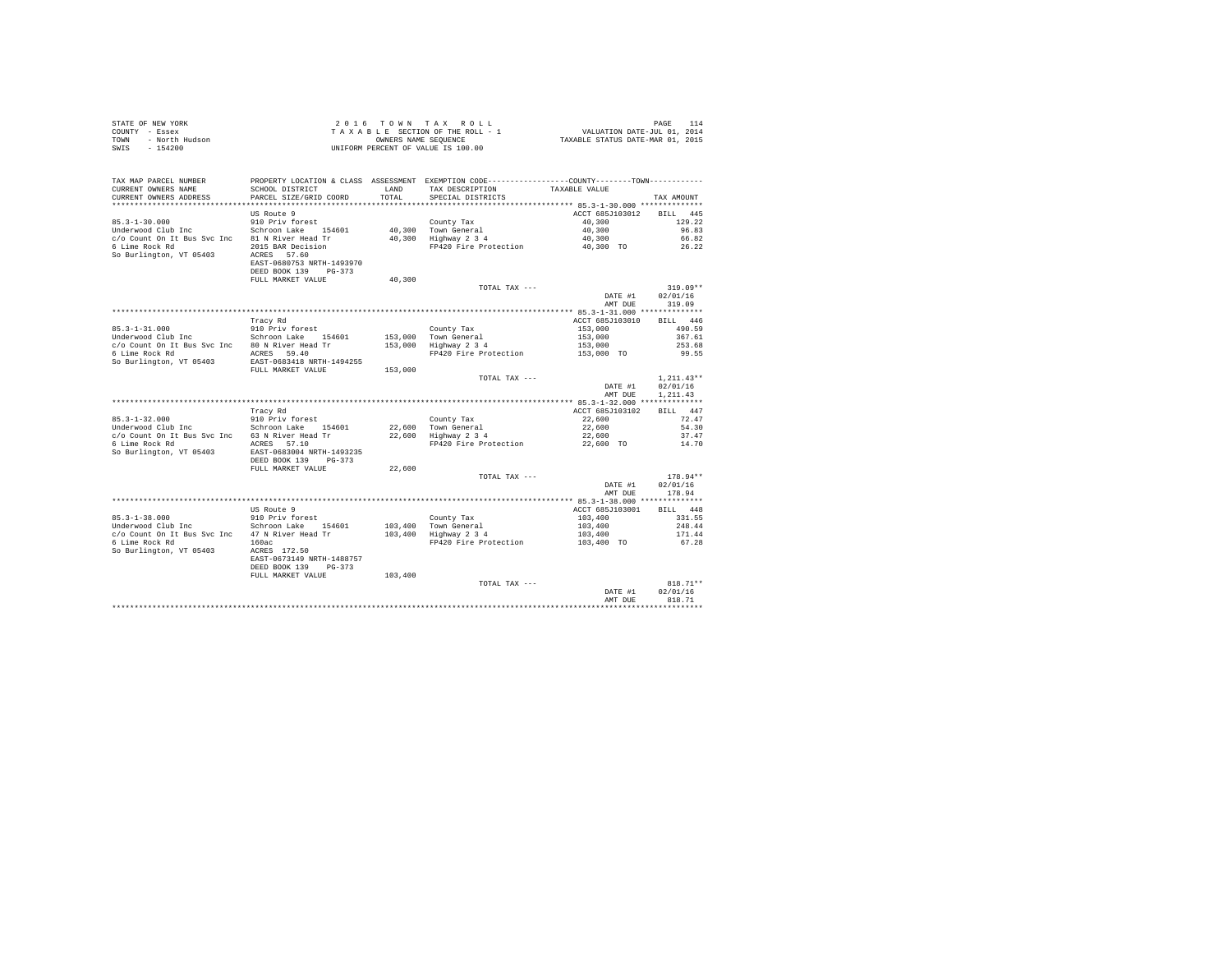| STATE OF NEW YORK      |                                    | 2016 TOWN TAX ROLL              | PAGE                             |  |
|------------------------|------------------------------------|---------------------------------|----------------------------------|--|
| COUNTY - Essex         |                                    | TAXABLE SECTION OF THE ROLL - 1 | VALUATION DATE-JUL 01, 2014      |  |
| TOWN<br>- North Hudson | OWNERS NAME SEOUENCE               |                                 | TAXABLE STATUS DATE-MAR 01, 2015 |  |
| - 154200<br>SWIS       | UNIFORM PERCENT OF VALUE IS 100.00 |                                 |                                  |  |

| TAX MAP PARCEL NUMBER<br>CURRENT OWNERS NAME<br>CURRENT OWNERS ADDRESS | PROPERTY LOCATION & CLASS ASSESSMENT EXEMPTION CODE----------------COUNTY--------TOWN----------<br>SCHOOL DISTRICT<br>PARCEL SIZE/GRID COORD | <b>T.AND</b><br>TOTAL. | TAX DESCRIPTION<br>SPECIAL DISTRICTS | TAXABLE VALUE    | TAX AMOUNT         |
|------------------------------------------------------------------------|----------------------------------------------------------------------------------------------------------------------------------------------|------------------------|--------------------------------------|------------------|--------------------|
|                                                                        | US Route 9                                                                                                                                   |                        |                                      | ACCT 685J102915  | <b>BILL</b><br>449 |
| $94.2 - 1 - 4.000$                                                     | 322 Rural vac>10                                                                                                                             |                        | County Tax                           | 6,800            | 21.80              |
| Underwood Club Inc                                                     | Schroon Lake<br>154601                                                                                                                       |                        | 6.800 Town General                   | 6,800            | 16.34              |
| c/o Count On It Bus Svc Inc                                            | 20 North Riverhead Tract                                                                                                                     | 6,800                  | Highway 2 3 4                        | 6,800            | 11.27              |
| 6 Lime Rock Rd                                                         | ACRES 17.10                                                                                                                                  |                        | FP420 Fire Protection                | 6,800 TO         | 4.42               |
| So Burlington, VT 05403                                                | EAST-0668851 NRTH-1486251<br>DEED BOOK 139<br>$PG-373$                                                                                       |                        |                                      |                  |                    |
|                                                                        | FULL MARKET VALUE                                                                                                                            | 6,800                  |                                      |                  |                    |
|                                                                        |                                                                                                                                              |                        | TOTAL TAX ---                        |                  | $53.83**$          |
|                                                                        |                                                                                                                                              |                        |                                      | DATE #1          | 02/01/16           |
|                                                                        |                                                                                                                                              |                        |                                      | AMT DUE          | 53.83              |
|                                                                        |                                                                                                                                              |                        |                                      |                  |                    |
|                                                                        | Blue Ridge Rd                                                                                                                                |                        |                                      | ACCT 685J101004  | BILL 450           |
| $125.1 - 1 - 4.000$                                                    | 910 Priv forest                                                                                                                              |                        | County Tax                           | 18,280           | 58.61              |
| Upper Hudson Woodlands ATP LP Schroon Lake 154601                      |                                                                                                                                              |                        | 18,280 Town General                  | 18,280           | 43.92              |
| c/o BTG Pactual                                                        | 26 Tr W Of Rd Pat                                                                                                                            |                        | 18,280 Highway 2 3 4                 | 18,280           | 30.31              |
| 1180 Peachtree St NE Ste 1810 NYS Cons Ease 7001901                    |                                                                                                                                              |                        | FP420 Fire Protection                | 18,280 TO        | 11.89              |
| Atlanta, GA 30309                                                      | ACRES 134.40<br>EAST-0653023 NRTH-1439602<br>DEED BOOK 1658 PG-17<br>CONSERVATION ESMT % 60.00<br>FULL MARKET VALUE                          | 18,280                 |                                      |                  |                    |
|                                                                        |                                                                                                                                              |                        | TOTAL TAX ---                        |                  | $144.73**$         |
|                                                                        |                                                                                                                                              |                        |                                      | DATE #1          | 02/01/16           |
|                                                                        |                                                                                                                                              |                        |                                      | AMT DUE          | 144.73             |
|                                                                        |                                                                                                                                              |                        |                                      |                  |                    |
|                                                                        | 3043 US Route 9                                                                                                                              |                        |                                      | ACCT 685J100403  | BILL 451           |
| $114.4 - 1 - 46.000$                                                   | 210 1 Family Res                                                                                                                             |                        | VETWAR CTS 41120                     | 9.945<br>9.945   |                    |
| Villmore Constance M                                                   | Schroon Lake 154601                                                                                                                          |                        | 25,800 AGED ALL 41800                | 28,178<br>28,178 |                    |
| McLean Kathleen                                                        |                                                                                                                                              |                        | 66,300 County Tax                    | 28.177           | 90.35              |
| c/o Elaine Card                                                        | 23 Platt Rogers&co Rd Pat<br>1691/205 Life Use to                                                                                            |                        | Town General                         | 28,177           | 67.70              |
| 3043 US Route 9                                                        | Elaine Card                                                                                                                                  |                        | Highway 2 3 4                        | 28,177           | 46.72              |
| North Hudson, NY 12855                                                 | ACRES<br>0.95                                                                                                                                |                        | FP420 Fire Protection                | 66,300 TO        | 43.14              |
|                                                                        | EAST-0660233 NRTH-1443927<br>DEED BOOK 1691 PG-205                                                                                           |                        |                                      |                  |                    |
|                                                                        | FULL MARKET VALUE                                                                                                                            | 66,300                 |                                      |                  |                    |
|                                                                        |                                                                                                                                              |                        | TOTAL TAX ---                        |                  | $247.91**$         |
|                                                                        |                                                                                                                                              |                        |                                      | DATE #1          | 02/01/16           |
|                                                                        |                                                                                                                                              |                        |                                      | AMT DUE          | 247.91             |
|                                                                        |                                                                                                                                              |                        |                                      |                  |                    |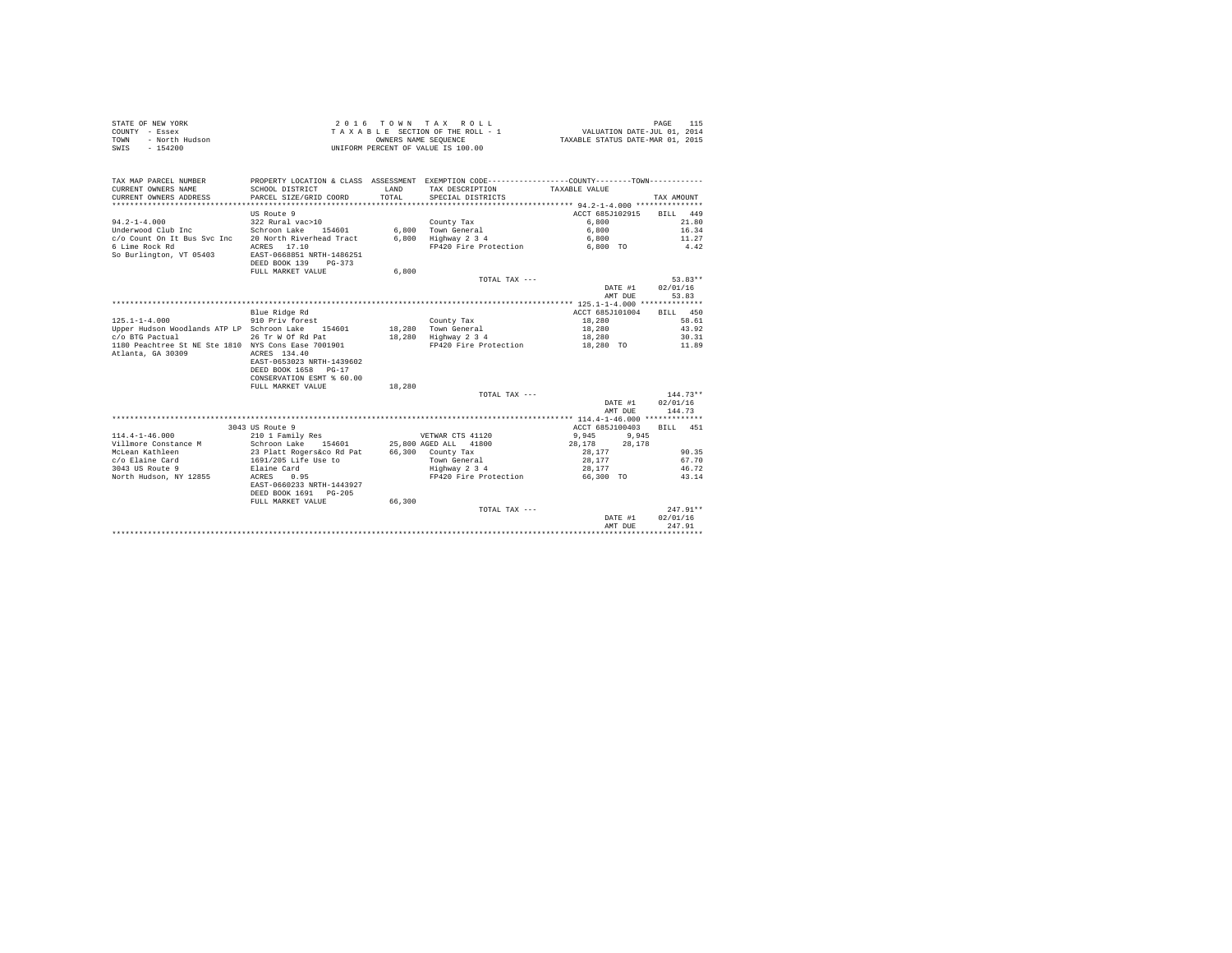|                        | TAX MAP PARCEL NUMBER PROPERTY LOCATION & CLASS ASSESSMENT EXEMPTION CODE---------------COUNTY-------TOWN---------                                                                                                                              |        |                                                                                                                                                               |                                  |                |
|------------------------|-------------------------------------------------------------------------------------------------------------------------------------------------------------------------------------------------------------------------------------------------|--------|---------------------------------------------------------------------------------------------------------------------------------------------------------------|----------------------------------|----------------|
| CURRENT OWNERS NAME    | SCHOOL DISTRICT                                                                                                                                                                                                                                 |        | LAND TAX DESCRIPTION TAXABLE VALUE                                                                                                                            |                                  |                |
| CURRENT OWNERS ADDRESS | PARCEL SIZE/GRID COORD                                                                                                                                                                                                                          | TOTAL  | SPECIAL DISTRICTS                                                                                                                                             |                                  | TAX AMOUNT     |
|                        |                                                                                                                                                                                                                                                 |        |                                                                                                                                                               |                                  |                |
|                        | 64 Duntley Rd                                                                                                                                                                                                                                   |        |                                                                                                                                                               | ACCT 685J192001 BILL 452         |                |
|                        |                                                                                                                                                                                                                                                 |        |                                                                                                                                                               |                                  | 61.56          |
|                        |                                                                                                                                                                                                                                                 |        |                                                                                                                                                               |                                  | 46.13          |
|                        |                                                                                                                                                                                                                                                 |        |                                                                                                                                                               |                                  | 31.83          |
|                        |                                                                                                                                                                                                                                                 |        |                                                                                                                                                               |                                  | 12.49          |
|                        |                                                                                                                                                                                                                                                 |        |                                                                                                                                                               |                                  |                |
|                        |                                                                                                                                                                                                                                                 |        |                                                                                                                                                               |                                  |                |
|                        |                                                                                                                                                                                                                                                 |        |                                                                                                                                                               |                                  |                |
|                        |                                                                                                                                                                                                                                                 |        |                                                                                                                                                               |                                  |                |
|                        |                                                                                                                                                                                                                                                 |        |                                                                                                                                                               |                                  | $152.01**$     |
|                        |                                                                                                                                                                                                                                                 |        |                                                                                                                                                               | DATE #1                          | 02/01/16       |
|                        |                                                                                                                                                                                                                                                 |        |                                                                                                                                                               |                                  | AMT DUE 152.01 |
|                        |                                                                                                                                                                                                                                                 |        |                                                                                                                                                               |                                  |                |
|                        | 3435 Blue Ridge Rd                                                                                                                                                                                                                              |        |                                                                                                                                                               | ACCT 685J101904 BILL 453         |                |
|                        |                                                                                                                                                                                                                                                 |        |                                                                                                                                                               |                                  | 405.29         |
|                        |                                                                                                                                                                                                                                                 |        |                                                                                                                                                               |                                  | 303.70         |
|                        |                                                                                                                                                                                                                                                 |        | County Tax<br>126,400<br>126,400<br>126,400<br>126,400<br>126,400<br>PH20 Fire Protection<br>126,400<br>126,400<br>PH20 Fire Protection<br>126,400<br>126,400 |                                  | 209.58         |
|                        |                                                                                                                                                                                                                                                 |        |                                                                                                                                                               |                                  | 82.24          |
|                        |                                                                                                                                                                                                                                                 |        |                                                                                                                                                               |                                  |                |
|                        |                                                                                                                                                                                                                                                 |        |                                                                                                                                                               |                                  |                |
|                        | FULL MARKET VALUE 126,400                                                                                                                                                                                                                       |        |                                                                                                                                                               |                                  |                |
|                        |                                                                                                                                                                                                                                                 |        | TOTAL TAX ---                                                                                                                                                 |                                  | $1,000.81**$   |
|                        |                                                                                                                                                                                                                                                 |        |                                                                                                                                                               | DATE #1                          | 02/01/16       |
|                        |                                                                                                                                                                                                                                                 |        |                                                                                                                                                               | AMT DUE                          | 1,000.81       |
|                        |                                                                                                                                                                                                                                                 |        |                                                                                                                                                               |                                  |                |
|                        |                                                                                                                                                                                                                                                 |        |                                                                                                                                                               | ACCT 685J103305                  | BILL 454       |
|                        |                                                                                                                                                                                                                                                 |        |                                                                                                                                                               |                                  | 204.57         |
|                        |                                                                                                                                                                                                                                                 |        |                                                                                                                                                               |                                  | 153.29         |
|                        |                                                                                                                                                                                                                                                 |        |                                                                                                                                                               |                                  | 105.78         |
|                        |                                                                                                                                                                                                                                                 |        |                                                                                                                                                               |                                  | 41.51          |
|                        |                                                                                                                                                                                                                                                 |        |                                                                                                                                                               |                                  |                |
|                        | ACRES 1.38                                                                                                                                                                                                                                      |        |                                                                                                                                                               |                                  |                |
|                        |                                                                                                                                                                                                                                                 |        |                                                                                                                                                               |                                  |                |
|                        | EAST-0643260 NRTH-1442563                                                                                                                                                                                                                       |        |                                                                                                                                                               |                                  |                |
|                        | DEED BOOK 1195 PG-95                                                                                                                                                                                                                            |        |                                                                                                                                                               |                                  |                |
|                        | FULL MARKET VALUE                                                                                                                                                                                                                               | 63,800 |                                                                                                                                                               |                                  |                |
|                        |                                                                                                                                                                                                                                                 |        | TOTAL TAX ---                                                                                                                                                 | $505.15**$<br>DATE #1 $02/01/16$ | 505.15**       |
|                        |                                                                                                                                                                                                                                                 |        |                                                                                                                                                               |                                  |                |
|                        |                                                                                                                                                                                                                                                 |        |                                                                                                                                                               |                                  | AMT DUE 505.15 |
|                        |                                                                                                                                                                                                                                                 |        |                                                                                                                                                               |                                  |                |
|                        | 151 Pepper Hollow Rd                                                                                                                                                                                                                            |        |                                                                                                                                                               | ACCT 685J176007 BILL 455         |                |
|                        |                                                                                                                                                                                                                                                 |        |                                                                                                                                                               |                                  |                |
|                        |                                                                                                                                                                                                                                                 |        |                                                                                                                                                               |                                  |                |
|                        |                                                                                                                                                                                                                                                 |        |                                                                                                                                                               |                                  |                |
|                        |                                                                                                                                                                                                                                                 |        |                                                                                                                                                               |                                  |                |
|                        |                                                                                                                                                                                                                                                 |        |                                                                                                                                                               |                                  |                |
|                        | 104.4-1-9.000<br>104.4-1-9.000<br>104.4-1-9.000<br>104.4-1-9.000<br>104.5,000<br>104.5,000<br>104.5,000<br>104.5,000<br>104.5,000<br>104.5,000<br>104.5,000<br>104.5,000<br>104.5,000<br>104.5,000<br>104.5,000<br>104.5,000<br>104.5,500<br>10 |        |                                                                                                                                                               |                                  |                |
|                        | FULL MARKET VALUE 160,500                                                                                                                                                                                                                       |        |                                                                                                                                                               |                                  |                |
|                        |                                                                                                                                                                                                                                                 |        | TOTAL TAX ---                                                                                                                                                 |                                  | $1.161.81**$   |
|                        |                                                                                                                                                                                                                                                 |        |                                                                                                                                                               | DATE #1                          | 02/01/16       |
|                        |                                                                                                                                                                                                                                                 |        |                                                                                                                                                               | AMT DUE                          | 1.161.81       |
|                        |                                                                                                                                                                                                                                                 |        |                                                                                                                                                               |                                  |                |
|                        |                                                                                                                                                                                                                                                 |        |                                                                                                                                                               |                                  |                |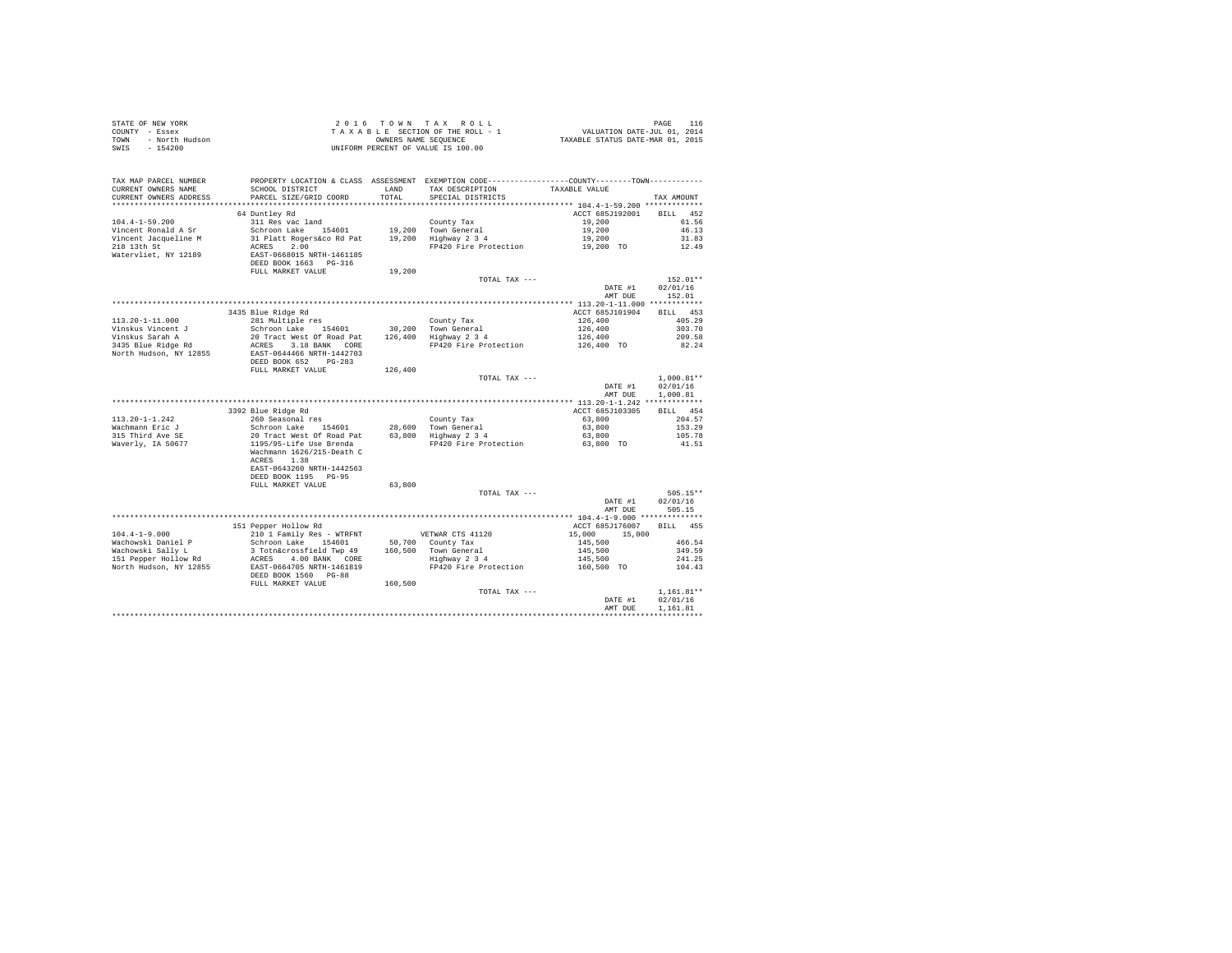| STATE OF NEW YORK      | 2016 TOWN TAX ROLL                 | PAGE                             |
|------------------------|------------------------------------|----------------------------------|
| COUNTY - Essex         | TAXABLE SECTION OF THE ROLL - 1    | VALUATION DATE-JUL 01, 2014      |
| TOWN<br>- North Hudson | OWNERS NAME SEOUENCE               | TAXABLE STATUS DATE-MAR 01, 2015 |
| - 154200<br>SWIS       | UNIFORM PERCENT OF VALUE IS 100.00 |                                  |

| CURRENT OWNERS ADDRESS<br>PARCEL SIZE/GRID COORD<br>TOTAL<br>SPECIAL DISTRICTS<br>TAX AMOUNT<br>***************************<br>*********************<br>3653 US Route 9<br>ACCT 685J100503<br>BILL 456<br>$104.4 - 2 - 1.000$<br>270 Mfg housing<br>160.96<br>County Tax<br>50,200<br>Wachowski Daniel P<br>Schroon Lake 154601<br>31,700 Town General<br>50,200<br>120.61<br>Wachowski Sally L<br>29 Platt Rogers&co Rd Pat<br>50,200<br>Highway 2 3 4<br>50,200<br>83.23<br>3643 US Rte 9<br>463.37<br>Box 10997<br>School Relevy<br>FP420 Fire Protection 50,200 TO<br>PO Box 15<br>ACRES 5.01<br>32.66<br>EAST-0664947 NRTH-1458049<br>North Hudson, NY 12855<br>DEED BOOK 1361 PG-114<br>FULL MARKET VALUE<br>50,200<br>$860.83**$<br>TOTAL TAX ---<br>DATE #1<br>02/01/16<br>AMT DUE<br>860.83<br>BILL 457<br>3858 US Route 9<br>ACCT 685J102114<br>$104.4 - 1 - 41.000$<br>210 1 Family Res<br>399.84<br>County Tax<br>124,700<br>Wachowski Sally L<br>Schroon Lake 154601<br>17,100 Town General<br>124,700<br>124,700<br>299.62<br>Wachowski Daniel<br>31 Platt Rogers&co Rd Pat<br>124,700 Highway 2 3 4<br>206.76<br>3858 US Route 9<br>ACRES 0.89<br>School Relevy<br>1,151.06<br>EAST-0667670 NRTH-1462273<br>FP420 Fire Protection 124,700 TO<br>North Hudson, NY 12855<br>81.13<br>DEED BOOK 1797 PG-153<br>FULL MARKET VALUE<br>124,700<br>$2.138.41**$<br>TOTAL TAX ---<br>02/01/16<br>DATE #1<br>2.138.41<br>AMT DUE<br>61 Johnson Pond Rd<br>BILL 458<br>ACCT 685J102812<br>240 Rural res<br>373.23<br>116,400<br>County Tax<br>Schroon Lake 154601<br>1a Gore E Of Rd Pat<br>142 Paradox Tract<br>ACRES 44.76<br>58,300 Town General<br>116,400<br>279.67<br>116,400 Highway 2 3 4<br>Ward Lissa<br>193.00<br>116,400<br>220 Long Rd<br>116,400 TO<br>FP420 Fire Protection<br>75.73<br>EAST-0661646 NRTH-1442426<br>DEED BOOK 855<br>$PG-183$<br>FULL MARKET VALUE<br>116,400<br>$921.63**$<br>TOTAL TAX ---<br>DATE #1<br>02/01/16<br>AMT DUE<br>921.63<br>1889 Blue Ridge Rd<br>ACCT 6879905914<br>BILL 459<br>$112. - 2 - 3.000$<br>240 Rural res<br>County Tax<br>203,500<br>652.51<br>Waryha Charles V III<br>Schroon Lake 154601<br>83,700 Town General<br>203,500<br>488.95<br>203,500 Highway 2 3 4<br>14 Totn&crossfield Twp 30<br>3244 Tamerac St<br>203,500<br>337.41<br>00075.00<br>FP420 Fire Protection<br>203,500 TO<br>132.40<br>ACRES 98.60 BANK CORE<br>EAST-0606776 NRTH-1440747<br>DEED BOOK 772 PG-038<br>FULL MARKET VALUE<br>203,500<br>$1.611.27**$<br>TOTAL TAX ---<br>DATE #1<br>02/01/16<br>1.611.27<br>AMT DUE | TAX MAP PARCEL NUMBER<br>CURRENT OWNERS NAME | PROPERTY LOCATION & CLASS ASSESSMENT EXEMPTION CODE---------------COUNTY-------TOWN---------<br>SCHOOL DISTRICT | LAND | TAX DESCRIPTION | TAXABLE VALUE |  |
|-----------------------------------------------------------------------------------------------------------------------------------------------------------------------------------------------------------------------------------------------------------------------------------------------------------------------------------------------------------------------------------------------------------------------------------------------------------------------------------------------------------------------------------------------------------------------------------------------------------------------------------------------------------------------------------------------------------------------------------------------------------------------------------------------------------------------------------------------------------------------------------------------------------------------------------------------------------------------------------------------------------------------------------------------------------------------------------------------------------------------------------------------------------------------------------------------------------------------------------------------------------------------------------------------------------------------------------------------------------------------------------------------------------------------------------------------------------------------------------------------------------------------------------------------------------------------------------------------------------------------------------------------------------------------------------------------------------------------------------------------------------------------------------------------------------------------------------------------------------------------------------------------------------------------------------------------------------------------------------------------------------------------------------------------------------------------------------------------------------------------------------------------------------------------------------------------------------------------------------------------------------------------------------------------------------------------------------------------------------------------------------------------------------------------------------------------------------------------------------------------------------------------------------------------------------------|----------------------------------------------|-----------------------------------------------------------------------------------------------------------------|------|-----------------|---------------|--|
|                                                                                                                                                                                                                                                                                                                                                                                                                                                                                                                                                                                                                                                                                                                                                                                                                                                                                                                                                                                                                                                                                                                                                                                                                                                                                                                                                                                                                                                                                                                                                                                                                                                                                                                                                                                                                                                                                                                                                                                                                                                                                                                                                                                                                                                                                                                                                                                                                                                                                                                                                                 |                                              |                                                                                                                 |      |                 |               |  |
|                                                                                                                                                                                                                                                                                                                                                                                                                                                                                                                                                                                                                                                                                                                                                                                                                                                                                                                                                                                                                                                                                                                                                                                                                                                                                                                                                                                                                                                                                                                                                                                                                                                                                                                                                                                                                                                                                                                                                                                                                                                                                                                                                                                                                                                                                                                                                                                                                                                                                                                                                                 |                                              |                                                                                                                 |      |                 |               |  |
|                                                                                                                                                                                                                                                                                                                                                                                                                                                                                                                                                                                                                                                                                                                                                                                                                                                                                                                                                                                                                                                                                                                                                                                                                                                                                                                                                                                                                                                                                                                                                                                                                                                                                                                                                                                                                                                                                                                                                                                                                                                                                                                                                                                                                                                                                                                                                                                                                                                                                                                                                                 |                                              |                                                                                                                 |      |                 |               |  |
|                                                                                                                                                                                                                                                                                                                                                                                                                                                                                                                                                                                                                                                                                                                                                                                                                                                                                                                                                                                                                                                                                                                                                                                                                                                                                                                                                                                                                                                                                                                                                                                                                                                                                                                                                                                                                                                                                                                                                                                                                                                                                                                                                                                                                                                                                                                                                                                                                                                                                                                                                                 |                                              |                                                                                                                 |      |                 |               |  |
|                                                                                                                                                                                                                                                                                                                                                                                                                                                                                                                                                                                                                                                                                                                                                                                                                                                                                                                                                                                                                                                                                                                                                                                                                                                                                                                                                                                                                                                                                                                                                                                                                                                                                                                                                                                                                                                                                                                                                                                                                                                                                                                                                                                                                                                                                                                                                                                                                                                                                                                                                                 |                                              |                                                                                                                 |      |                 |               |  |
|                                                                                                                                                                                                                                                                                                                                                                                                                                                                                                                                                                                                                                                                                                                                                                                                                                                                                                                                                                                                                                                                                                                                                                                                                                                                                                                                                                                                                                                                                                                                                                                                                                                                                                                                                                                                                                                                                                                                                                                                                                                                                                                                                                                                                                                                                                                                                                                                                                                                                                                                                                 |                                              |                                                                                                                 |      |                 |               |  |
|                                                                                                                                                                                                                                                                                                                                                                                                                                                                                                                                                                                                                                                                                                                                                                                                                                                                                                                                                                                                                                                                                                                                                                                                                                                                                                                                                                                                                                                                                                                                                                                                                                                                                                                                                                                                                                                                                                                                                                                                                                                                                                                                                                                                                                                                                                                                                                                                                                                                                                                                                                 |                                              |                                                                                                                 |      |                 |               |  |
|                                                                                                                                                                                                                                                                                                                                                                                                                                                                                                                                                                                                                                                                                                                                                                                                                                                                                                                                                                                                                                                                                                                                                                                                                                                                                                                                                                                                                                                                                                                                                                                                                                                                                                                                                                                                                                                                                                                                                                                                                                                                                                                                                                                                                                                                                                                                                                                                                                                                                                                                                                 |                                              |                                                                                                                 |      |                 |               |  |
|                                                                                                                                                                                                                                                                                                                                                                                                                                                                                                                                                                                                                                                                                                                                                                                                                                                                                                                                                                                                                                                                                                                                                                                                                                                                                                                                                                                                                                                                                                                                                                                                                                                                                                                                                                                                                                                                                                                                                                                                                                                                                                                                                                                                                                                                                                                                                                                                                                                                                                                                                                 |                                              |                                                                                                                 |      |                 |               |  |
|                                                                                                                                                                                                                                                                                                                                                                                                                                                                                                                                                                                                                                                                                                                                                                                                                                                                                                                                                                                                                                                                                                                                                                                                                                                                                                                                                                                                                                                                                                                                                                                                                                                                                                                                                                                                                                                                                                                                                                                                                                                                                                                                                                                                                                                                                                                                                                                                                                                                                                                                                                 |                                              |                                                                                                                 |      |                 |               |  |
|                                                                                                                                                                                                                                                                                                                                                                                                                                                                                                                                                                                                                                                                                                                                                                                                                                                                                                                                                                                                                                                                                                                                                                                                                                                                                                                                                                                                                                                                                                                                                                                                                                                                                                                                                                                                                                                                                                                                                                                                                                                                                                                                                                                                                                                                                                                                                                                                                                                                                                                                                                 |                                              |                                                                                                                 |      |                 |               |  |
|                                                                                                                                                                                                                                                                                                                                                                                                                                                                                                                                                                                                                                                                                                                                                                                                                                                                                                                                                                                                                                                                                                                                                                                                                                                                                                                                                                                                                                                                                                                                                                                                                                                                                                                                                                                                                                                                                                                                                                                                                                                                                                                                                                                                                                                                                                                                                                                                                                                                                                                                                                 |                                              |                                                                                                                 |      |                 |               |  |
|                                                                                                                                                                                                                                                                                                                                                                                                                                                                                                                                                                                                                                                                                                                                                                                                                                                                                                                                                                                                                                                                                                                                                                                                                                                                                                                                                                                                                                                                                                                                                                                                                                                                                                                                                                                                                                                                                                                                                                                                                                                                                                                                                                                                                                                                                                                                                                                                                                                                                                                                                                 |                                              |                                                                                                                 |      |                 |               |  |
|                                                                                                                                                                                                                                                                                                                                                                                                                                                                                                                                                                                                                                                                                                                                                                                                                                                                                                                                                                                                                                                                                                                                                                                                                                                                                                                                                                                                                                                                                                                                                                                                                                                                                                                                                                                                                                                                                                                                                                                                                                                                                                                                                                                                                                                                                                                                                                                                                                                                                                                                                                 |                                              |                                                                                                                 |      |                 |               |  |
|                                                                                                                                                                                                                                                                                                                                                                                                                                                                                                                                                                                                                                                                                                                                                                                                                                                                                                                                                                                                                                                                                                                                                                                                                                                                                                                                                                                                                                                                                                                                                                                                                                                                                                                                                                                                                                                                                                                                                                                                                                                                                                                                                                                                                                                                                                                                                                                                                                                                                                                                                                 |                                              |                                                                                                                 |      |                 |               |  |
|                                                                                                                                                                                                                                                                                                                                                                                                                                                                                                                                                                                                                                                                                                                                                                                                                                                                                                                                                                                                                                                                                                                                                                                                                                                                                                                                                                                                                                                                                                                                                                                                                                                                                                                                                                                                                                                                                                                                                                                                                                                                                                                                                                                                                                                                                                                                                                                                                                                                                                                                                                 |                                              |                                                                                                                 |      |                 |               |  |
|                                                                                                                                                                                                                                                                                                                                                                                                                                                                                                                                                                                                                                                                                                                                                                                                                                                                                                                                                                                                                                                                                                                                                                                                                                                                                                                                                                                                                                                                                                                                                                                                                                                                                                                                                                                                                                                                                                                                                                                                                                                                                                                                                                                                                                                                                                                                                                                                                                                                                                                                                                 |                                              |                                                                                                                 |      |                 |               |  |
|                                                                                                                                                                                                                                                                                                                                                                                                                                                                                                                                                                                                                                                                                                                                                                                                                                                                                                                                                                                                                                                                                                                                                                                                                                                                                                                                                                                                                                                                                                                                                                                                                                                                                                                                                                                                                                                                                                                                                                                                                                                                                                                                                                                                                                                                                                                                                                                                                                                                                                                                                                 |                                              |                                                                                                                 |      |                 |               |  |
|                                                                                                                                                                                                                                                                                                                                                                                                                                                                                                                                                                                                                                                                                                                                                                                                                                                                                                                                                                                                                                                                                                                                                                                                                                                                                                                                                                                                                                                                                                                                                                                                                                                                                                                                                                                                                                                                                                                                                                                                                                                                                                                                                                                                                                                                                                                                                                                                                                                                                                                                                                 |                                              |                                                                                                                 |      |                 |               |  |
|                                                                                                                                                                                                                                                                                                                                                                                                                                                                                                                                                                                                                                                                                                                                                                                                                                                                                                                                                                                                                                                                                                                                                                                                                                                                                                                                                                                                                                                                                                                                                                                                                                                                                                                                                                                                                                                                                                                                                                                                                                                                                                                                                                                                                                                                                                                                                                                                                                                                                                                                                                 |                                              |                                                                                                                 |      |                 |               |  |
|                                                                                                                                                                                                                                                                                                                                                                                                                                                                                                                                                                                                                                                                                                                                                                                                                                                                                                                                                                                                                                                                                                                                                                                                                                                                                                                                                                                                                                                                                                                                                                                                                                                                                                                                                                                                                                                                                                                                                                                                                                                                                                                                                                                                                                                                                                                                                                                                                                                                                                                                                                 | PRIOR OWNER ON 3/01/2015                     |                                                                                                                 |      |                 |               |  |
|                                                                                                                                                                                                                                                                                                                                                                                                                                                                                                                                                                                                                                                                                                                                                                                                                                                                                                                                                                                                                                                                                                                                                                                                                                                                                                                                                                                                                                                                                                                                                                                                                                                                                                                                                                                                                                                                                                                                                                                                                                                                                                                                                                                                                                                                                                                                                                                                                                                                                                                                                                 | Wells Fargo Bank NA Trustee                  |                                                                                                                 |      |                 |               |  |
|                                                                                                                                                                                                                                                                                                                                                                                                                                                                                                                                                                                                                                                                                                                                                                                                                                                                                                                                                                                                                                                                                                                                                                                                                                                                                                                                                                                                                                                                                                                                                                                                                                                                                                                                                                                                                                                                                                                                                                                                                                                                                                                                                                                                                                                                                                                                                                                                                                                                                                                                                                 |                                              |                                                                                                                 |      |                 |               |  |
|                                                                                                                                                                                                                                                                                                                                                                                                                                                                                                                                                                                                                                                                                                                                                                                                                                                                                                                                                                                                                                                                                                                                                                                                                                                                                                                                                                                                                                                                                                                                                                                                                                                                                                                                                                                                                                                                                                                                                                                                                                                                                                                                                                                                                                                                                                                                                                                                                                                                                                                                                                 |                                              |                                                                                                                 |      |                 |               |  |
|                                                                                                                                                                                                                                                                                                                                                                                                                                                                                                                                                                                                                                                                                                                                                                                                                                                                                                                                                                                                                                                                                                                                                                                                                                                                                                                                                                                                                                                                                                                                                                                                                                                                                                                                                                                                                                                                                                                                                                                                                                                                                                                                                                                                                                                                                                                                                                                                                                                                                                                                                                 |                                              |                                                                                                                 |      |                 |               |  |
|                                                                                                                                                                                                                                                                                                                                                                                                                                                                                                                                                                                                                                                                                                                                                                                                                                                                                                                                                                                                                                                                                                                                                                                                                                                                                                                                                                                                                                                                                                                                                                                                                                                                                                                                                                                                                                                                                                                                                                                                                                                                                                                                                                                                                                                                                                                                                                                                                                                                                                                                                                 |                                              |                                                                                                                 |      |                 |               |  |
|                                                                                                                                                                                                                                                                                                                                                                                                                                                                                                                                                                                                                                                                                                                                                                                                                                                                                                                                                                                                                                                                                                                                                                                                                                                                                                                                                                                                                                                                                                                                                                                                                                                                                                                                                                                                                                                                                                                                                                                                                                                                                                                                                                                                                                                                                                                                                                                                                                                                                                                                                                 |                                              |                                                                                                                 |      |                 |               |  |
|                                                                                                                                                                                                                                                                                                                                                                                                                                                                                                                                                                                                                                                                                                                                                                                                                                                                                                                                                                                                                                                                                                                                                                                                                                                                                                                                                                                                                                                                                                                                                                                                                                                                                                                                                                                                                                                                                                                                                                                                                                                                                                                                                                                                                                                                                                                                                                                                                                                                                                                                                                 | $114.4 - 1 - 20.100$                         |                                                                                                                 |      |                 |               |  |
|                                                                                                                                                                                                                                                                                                                                                                                                                                                                                                                                                                                                                                                                                                                                                                                                                                                                                                                                                                                                                                                                                                                                                                                                                                                                                                                                                                                                                                                                                                                                                                                                                                                                                                                                                                                                                                                                                                                                                                                                                                                                                                                                                                                                                                                                                                                                                                                                                                                                                                                                                                 | Ward Brian P                                 |                                                                                                                 |      |                 |               |  |
|                                                                                                                                                                                                                                                                                                                                                                                                                                                                                                                                                                                                                                                                                                                                                                                                                                                                                                                                                                                                                                                                                                                                                                                                                                                                                                                                                                                                                                                                                                                                                                                                                                                                                                                                                                                                                                                                                                                                                                                                                                                                                                                                                                                                                                                                                                                                                                                                                                                                                                                                                                 |                                              |                                                                                                                 |      |                 |               |  |
|                                                                                                                                                                                                                                                                                                                                                                                                                                                                                                                                                                                                                                                                                                                                                                                                                                                                                                                                                                                                                                                                                                                                                                                                                                                                                                                                                                                                                                                                                                                                                                                                                                                                                                                                                                                                                                                                                                                                                                                                                                                                                                                                                                                                                                                                                                                                                                                                                                                                                                                                                                 |                                              |                                                                                                                 |      |                 |               |  |
|                                                                                                                                                                                                                                                                                                                                                                                                                                                                                                                                                                                                                                                                                                                                                                                                                                                                                                                                                                                                                                                                                                                                                                                                                                                                                                                                                                                                                                                                                                                                                                                                                                                                                                                                                                                                                                                                                                                                                                                                                                                                                                                                                                                                                                                                                                                                                                                                                                                                                                                                                                 | Tully, NY 13159                              |                                                                                                                 |      |                 |               |  |
|                                                                                                                                                                                                                                                                                                                                                                                                                                                                                                                                                                                                                                                                                                                                                                                                                                                                                                                                                                                                                                                                                                                                                                                                                                                                                                                                                                                                                                                                                                                                                                                                                                                                                                                                                                                                                                                                                                                                                                                                                                                                                                                                                                                                                                                                                                                                                                                                                                                                                                                                                                 |                                              |                                                                                                                 |      |                 |               |  |
|                                                                                                                                                                                                                                                                                                                                                                                                                                                                                                                                                                                                                                                                                                                                                                                                                                                                                                                                                                                                                                                                                                                                                                                                                                                                                                                                                                                                                                                                                                                                                                                                                                                                                                                                                                                                                                                                                                                                                                                                                                                                                                                                                                                                                                                                                                                                                                                                                                                                                                                                                                 |                                              |                                                                                                                 |      |                 |               |  |
|                                                                                                                                                                                                                                                                                                                                                                                                                                                                                                                                                                                                                                                                                                                                                                                                                                                                                                                                                                                                                                                                                                                                                                                                                                                                                                                                                                                                                                                                                                                                                                                                                                                                                                                                                                                                                                                                                                                                                                                                                                                                                                                                                                                                                                                                                                                                                                                                                                                                                                                                                                 |                                              |                                                                                                                 |      |                 |               |  |
|                                                                                                                                                                                                                                                                                                                                                                                                                                                                                                                                                                                                                                                                                                                                                                                                                                                                                                                                                                                                                                                                                                                                                                                                                                                                                                                                                                                                                                                                                                                                                                                                                                                                                                                                                                                                                                                                                                                                                                                                                                                                                                                                                                                                                                                                                                                                                                                                                                                                                                                                                                 |                                              |                                                                                                                 |      |                 |               |  |
|                                                                                                                                                                                                                                                                                                                                                                                                                                                                                                                                                                                                                                                                                                                                                                                                                                                                                                                                                                                                                                                                                                                                                                                                                                                                                                                                                                                                                                                                                                                                                                                                                                                                                                                                                                                                                                                                                                                                                                                                                                                                                                                                                                                                                                                                                                                                                                                                                                                                                                                                                                 |                                              |                                                                                                                 |      |                 |               |  |
|                                                                                                                                                                                                                                                                                                                                                                                                                                                                                                                                                                                                                                                                                                                                                                                                                                                                                                                                                                                                                                                                                                                                                                                                                                                                                                                                                                                                                                                                                                                                                                                                                                                                                                                                                                                                                                                                                                                                                                                                                                                                                                                                                                                                                                                                                                                                                                                                                                                                                                                                                                 |                                              |                                                                                                                 |      |                 |               |  |
|                                                                                                                                                                                                                                                                                                                                                                                                                                                                                                                                                                                                                                                                                                                                                                                                                                                                                                                                                                                                                                                                                                                                                                                                                                                                                                                                                                                                                                                                                                                                                                                                                                                                                                                                                                                                                                                                                                                                                                                                                                                                                                                                                                                                                                                                                                                                                                                                                                                                                                                                                                 |                                              |                                                                                                                 |      |                 |               |  |
|                                                                                                                                                                                                                                                                                                                                                                                                                                                                                                                                                                                                                                                                                                                                                                                                                                                                                                                                                                                                                                                                                                                                                                                                                                                                                                                                                                                                                                                                                                                                                                                                                                                                                                                                                                                                                                                                                                                                                                                                                                                                                                                                                                                                                                                                                                                                                                                                                                                                                                                                                                 |                                              |                                                                                                                 |      |                 |               |  |
|                                                                                                                                                                                                                                                                                                                                                                                                                                                                                                                                                                                                                                                                                                                                                                                                                                                                                                                                                                                                                                                                                                                                                                                                                                                                                                                                                                                                                                                                                                                                                                                                                                                                                                                                                                                                                                                                                                                                                                                                                                                                                                                                                                                                                                                                                                                                                                                                                                                                                                                                                                 |                                              |                                                                                                                 |      |                 |               |  |
|                                                                                                                                                                                                                                                                                                                                                                                                                                                                                                                                                                                                                                                                                                                                                                                                                                                                                                                                                                                                                                                                                                                                                                                                                                                                                                                                                                                                                                                                                                                                                                                                                                                                                                                                                                                                                                                                                                                                                                                                                                                                                                                                                                                                                                                                                                                                                                                                                                                                                                                                                                 |                                              |                                                                                                                 |      |                 |               |  |
|                                                                                                                                                                                                                                                                                                                                                                                                                                                                                                                                                                                                                                                                                                                                                                                                                                                                                                                                                                                                                                                                                                                                                                                                                                                                                                                                                                                                                                                                                                                                                                                                                                                                                                                                                                                                                                                                                                                                                                                                                                                                                                                                                                                                                                                                                                                                                                                                                                                                                                                                                                 | Mohegan Lake, NY 10547                       |                                                                                                                 |      |                 |               |  |
|                                                                                                                                                                                                                                                                                                                                                                                                                                                                                                                                                                                                                                                                                                                                                                                                                                                                                                                                                                                                                                                                                                                                                                                                                                                                                                                                                                                                                                                                                                                                                                                                                                                                                                                                                                                                                                                                                                                                                                                                                                                                                                                                                                                                                                                                                                                                                                                                                                                                                                                                                                 |                                              |                                                                                                                 |      |                 |               |  |
|                                                                                                                                                                                                                                                                                                                                                                                                                                                                                                                                                                                                                                                                                                                                                                                                                                                                                                                                                                                                                                                                                                                                                                                                                                                                                                                                                                                                                                                                                                                                                                                                                                                                                                                                                                                                                                                                                                                                                                                                                                                                                                                                                                                                                                                                                                                                                                                                                                                                                                                                                                 |                                              |                                                                                                                 |      |                 |               |  |
|                                                                                                                                                                                                                                                                                                                                                                                                                                                                                                                                                                                                                                                                                                                                                                                                                                                                                                                                                                                                                                                                                                                                                                                                                                                                                                                                                                                                                                                                                                                                                                                                                                                                                                                                                                                                                                                                                                                                                                                                                                                                                                                                                                                                                                                                                                                                                                                                                                                                                                                                                                 |                                              |                                                                                                                 |      |                 |               |  |
|                                                                                                                                                                                                                                                                                                                                                                                                                                                                                                                                                                                                                                                                                                                                                                                                                                                                                                                                                                                                                                                                                                                                                                                                                                                                                                                                                                                                                                                                                                                                                                                                                                                                                                                                                                                                                                                                                                                                                                                                                                                                                                                                                                                                                                                                                                                                                                                                                                                                                                                                                                 |                                              |                                                                                                                 |      |                 |               |  |
|                                                                                                                                                                                                                                                                                                                                                                                                                                                                                                                                                                                                                                                                                                                                                                                                                                                                                                                                                                                                                                                                                                                                                                                                                                                                                                                                                                                                                                                                                                                                                                                                                                                                                                                                                                                                                                                                                                                                                                                                                                                                                                                                                                                                                                                                                                                                                                                                                                                                                                                                                                 |                                              |                                                                                                                 |      |                 |               |  |
|                                                                                                                                                                                                                                                                                                                                                                                                                                                                                                                                                                                                                                                                                                                                                                                                                                                                                                                                                                                                                                                                                                                                                                                                                                                                                                                                                                                                                                                                                                                                                                                                                                                                                                                                                                                                                                                                                                                                                                                                                                                                                                                                                                                                                                                                                                                                                                                                                                                                                                                                                                 |                                              |                                                                                                                 |      |                 |               |  |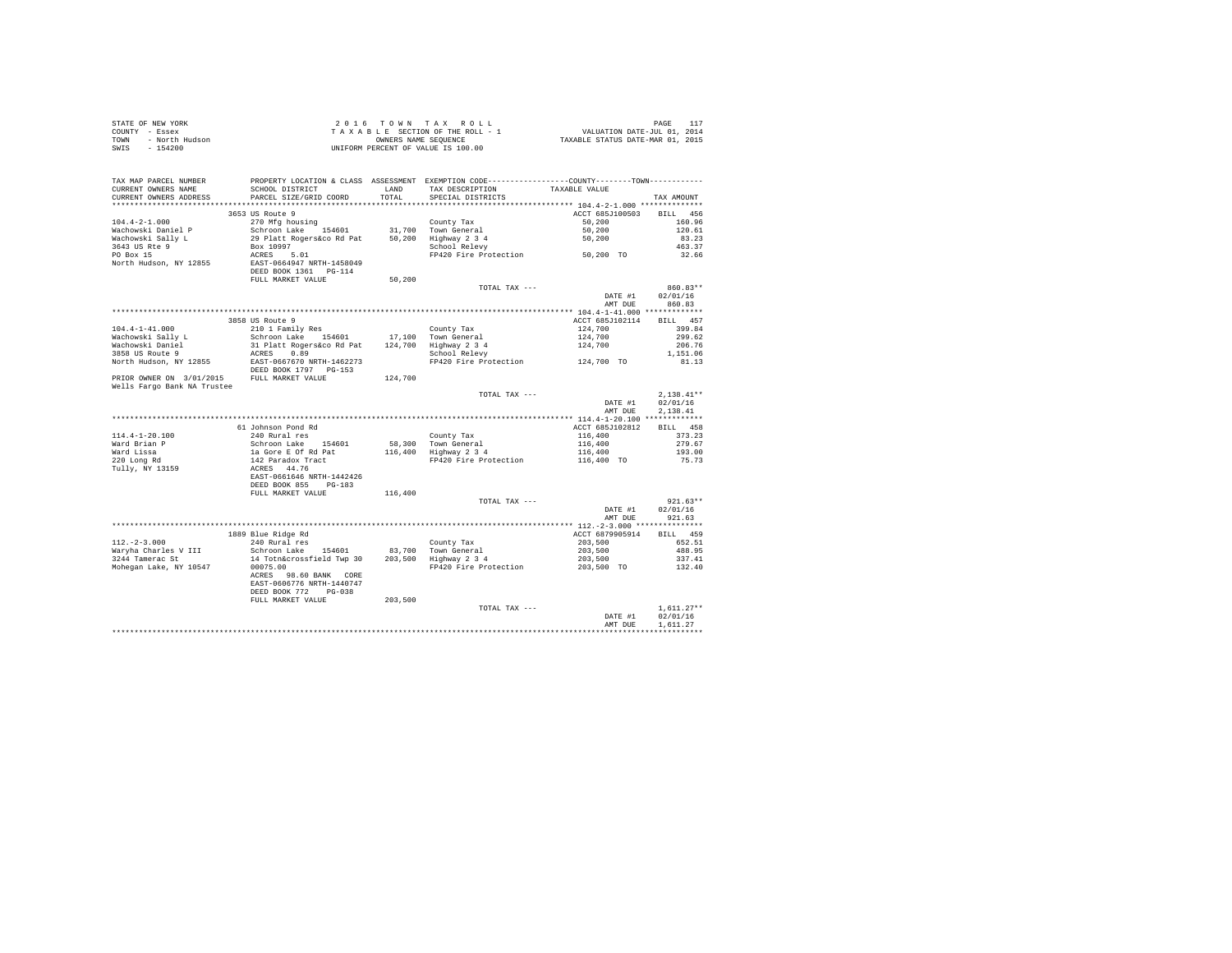| STATE OF NEW YORK<br>COUNTY - Essex<br>- North Hudson<br>TOWN<br>$-154200$<br>SWIS           |                                                                                           |               | 2016 TOWN TAX ROLL<br>UNIFORM PERCENT OF VALUE IS 100.00                                                                                |                           | PAGE<br>118            |
|----------------------------------------------------------------------------------------------|-------------------------------------------------------------------------------------------|---------------|-----------------------------------------------------------------------------------------------------------------------------------------|---------------------------|------------------------|
| TAX MAP PARCEL NUMBER<br>CURRENT OWNERS NAME<br>CURRENT OWNERS ADDRESS                       | SCHOOL DISTRICT<br>PARCEL SIZE/GRID COORD                                                 | LAND<br>TOTAL | PROPERTY LOCATION & CLASS ASSESSMENT EXEMPTION CODE----------------COUNTY--------TOWN----------<br>TAX DESCRIPTION<br>SPECIAL DISTRICTS | TAXABLE VALUE             | TAX AMOUNT             |
|                                                                                              |                                                                                           |               |                                                                                                                                         |                           |                        |
| $104.4 - 1 - 21.000$                                                                         | 84 Pepper Hollow Rd<br>210 1 Family Res                                                   |               | County Tax                                                                                                                              | ACCT 685J101912<br>64,800 | BILL 460<br>207.78     |
| Washburn Derwood                                                                             | Schroon Lake 154601                                                                       |               | 15,100 Town General                                                                                                                     | 64,800                    | 155.69                 |
| Wilson Sharon                                                                                | 3 Totn&crossfield Twp 49 64,800 Highway 2 3 4                                             |               |                                                                                                                                         | 64,800                    | 107.44                 |
| WILBON DIARTON CONTROL AND ACRES 0.48<br>New Port Richey, FL 34654 EAST-0666030 NRTH-1463128 |                                                                                           |               | FP420 Fire Protection 64,800 TO                                                                                                         |                           | 42.16                  |
|                                                                                              | DEED BOOK 1428    PG-321                                                                  |               |                                                                                                                                         |                           |                        |
|                                                                                              | FULL MARKET VALUE                                                                         | 64,800        |                                                                                                                                         |                           |                        |
|                                                                                              |                                                                                           |               | TOTAL TAX ---                                                                                                                           | DATE #1                   | $513.07**$<br>02/01/16 |
|                                                                                              |                                                                                           |               |                                                                                                                                         | AMT DUE                   | 513.07                 |
|                                                                                              |                                                                                           |               |                                                                                                                                         |                           |                        |
| $104.4 - 1 - 23.000$                                                                         | 83 Pepper Hollow Rd                                                                       |               | County Tax                                                                                                                              | ACCT 685J103313<br>34,200 | BILL 461<br>109.66     |
| Waters Jeffrey G                                                                             | 260 Seasonal res<br>Schroon Lake 154601                                                   |               |                                                                                                                                         | 34,200                    | 82.17                  |
|                                                                                              | Schroon Lake 154601 13,600 Town General<br>3 Tothacrossfield Twp 49 34,200 Highway 2 3 4  |               |                                                                                                                                         | 34,200                    | 56.71                  |
| Waters Stephanie K<br>PO Box 652                                                             | ACRES 0.30                                                                                |               | FP420 Fire Protection 34,200 TO                                                                                                         |                           | 22.25                  |
| Putnam Valley, NY 10579                                                                      | EAST-0666112 NRTH-1462866<br>DEED BOOK 1374 PG-193                                        |               |                                                                                                                                         |                           |                        |
|                                                                                              | FULL MARKET VALUE                                                                         | 34,200        |                                                                                                                                         |                           |                        |
|                                                                                              |                                                                                           |               | TOTAL TAX ---                                                                                                                           | DATE #1                   | $270.79**$<br>02/01/16 |
|                                                                                              |                                                                                           |               |                                                                                                                                         | AMT DUE                   | 270.79                 |
|                                                                                              | 72 Hyatt Heights Way                                                                      |               |                                                                                                                                         | ACCT 685Z008002           | BILL 462               |
| $114.2 - 2 - 4.200$                                                                          | 22 Rural vac>10<br>322 Rural vac>10<br>Schroon Lake 154601                                |               | County Tax                                                                                                                              | 69,400                    | 222.53                 |
| Weeks Michael W                                                                              |                                                                                           |               |                                                                                                                                         | 69,400                    | 166.75                 |
| weeks Nanette C                                                                              | Schroon Lake 154601 69,400 Town General<br>25 Platt Rogers&Co Rd Pat 69,400 Highway 2 3 4 |               |                                                                                                                                         | 69,400                    | 115.07                 |
| 311 High Falls Rd Ext<br>Catskill, NY 12414                                                  | ACRES 11.64                                                                               |               | FP420 Fire Protection 69.400 TO                                                                                                         |                           | 45.15                  |
|                                                                                              | EAST-0662801 NRTH-1451142<br>DEED BOOK 1539 PG-103                                        |               |                                                                                                                                         |                           |                        |
|                                                                                              | FULL MARKET VALUE                                                                         | 69,400        |                                                                                                                                         |                           |                        |
|                                                                                              |                                                                                           |               | TOTAL TAX ---                                                                                                                           |                           | 549.50**               |
|                                                                                              |                                                                                           |               |                                                                                                                                         | DATE #1<br>AMT DUE        | 02/01/16<br>549.50     |
|                                                                                              |                                                                                           |               |                                                                                                                                         |                           |                        |
|                                                                                              |                                                                                           |               |                                                                                                                                         | ACCT 685J178515           | BTLL 463               |
|                                                                                              |                                                                                           |               |                                                                                                                                         | 18,900                    | 60.60                  |
|                                                                                              |                                                                                           |               |                                                                                                                                         | 18,900                    | 45.41                  |
|                                                                                              |                                                                                           |               | FP420 Fire Protection 18,900 TO                                                                                                         | 18,900                    | 31.34                  |
|                                                                                              |                                                                                           |               |                                                                                                                                         |                           | 12.30                  |
|                                                                                              | FULL MARKET VALUE                                                                         | 18,900        |                                                                                                                                         |                           |                        |
|                                                                                              |                                                                                           |               | TOTAL TAX ---                                                                                                                           |                           | 149.65**               |
|                                                                                              |                                                                                           |               |                                                                                                                                         | DATE #1                   | 02/01/16               |
|                                                                                              |                                                                                           |               |                                                                                                                                         | AMT DUE                   | 149.65                 |
|                                                                                              |                                                                                           |               |                                                                                                                                         |                           |                        |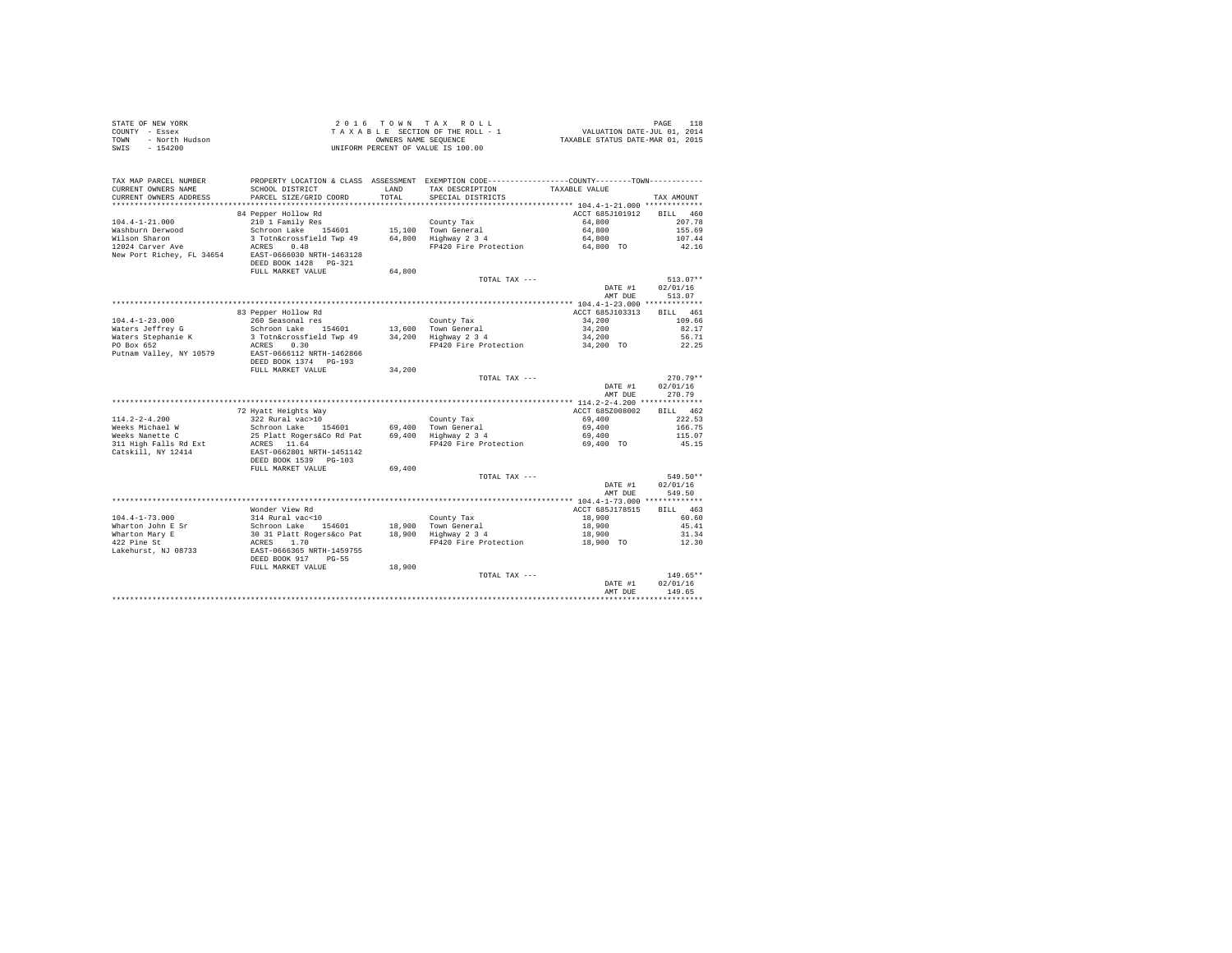| COUNTY - Essex<br>TOWN<br>- North Hudson<br>$-154200$<br>SWIS | T A X A B L E SECTION OF THE ROLL - :<br>OWNERS NAME SENGER NAME SEQUENCE<br>UNIFORM PERCENT OF VALUE IS 100.00                                                                                                                          |        |                                                                                                 |                    |                    |
|---------------------------------------------------------------|------------------------------------------------------------------------------------------------------------------------------------------------------------------------------------------------------------------------------------------|--------|-------------------------------------------------------------------------------------------------|--------------------|--------------------|
|                                                               |                                                                                                                                                                                                                                          |        |                                                                                                 |                    |                    |
| TAX MAP PARCEL NUMBER                                         |                                                                                                                                                                                                                                          |        | PROPERTY LOCATION & CLASS ASSESSMENT EXEMPTION CODE----------------COUNTY--------TOWN---------- |                    |                    |
| CURRENT OWNERS NAME                                           | SCHOOL DISTRICT                                                                                                                                                                                                                          | LAND   | TAX DESCRIPTION                                                                                 | TAXABLE VALUE      |                    |
| CURRENT OWNERS ADDRESS                                        | PARCEL SIZE/GRID COORD                                                                                                                                                                                                                   | TOTAL  | SPECIAL DISTRICTS                                                                               |                    | TAX AMOUNT         |
|                                                               | Wonder View Rd                                                                                                                                                                                                                           |        |                                                                                                 | ACCT 685J178519    | BILL 464           |
| $104.4 - 1 - 77.000$                                          | 314 Rural vac<10                                                                                                                                                                                                                         |        | County Tax                                                                                      | 18,200             | 58.36              |
| Wharton John E Sr                                             |                                                                                                                                                                                                                                          |        |                                                                                                 |                    | 43.73              |
|                                                               |                                                                                                                                                                                                                                          |        |                                                                                                 | 18,200<br>18,200   | 30.18              |
| Wharton Mary E<br>422 Pine St                                 |                                                                                                                                                                                                                                          |        | FP420 Fire Protection 18,200 TO                                                                 |                    | 11.84              |
| Lakehurst, NJ 08733                                           | 31 Nucari Vacchi 18,200 Town General<br>31 Platt Rogers Co Rd Pat 18,200 Town General<br>31 Platt Rogers Co Rd Pat 18,200 Highway 2 3 4<br>ACRES 1.10<br>EXPT-0666663 RRTH-1460494<br>DEED BOOK 893 PG-218                               |        |                                                                                                 |                    |                    |
|                                                               | FULL MARKET VALUE                                                                                                                                                                                                                        | 18,200 |                                                                                                 |                    |                    |
|                                                               |                                                                                                                                                                                                                                          |        | TOTAL TAX ---                                                                                   |                    | $144.11**$         |
|                                                               |                                                                                                                                                                                                                                          |        |                                                                                                 | DATE #1<br>AMT DUE | 02/01/16<br>144.11 |
|                                                               |                                                                                                                                                                                                                                          |        |                                                                                                 |                    |                    |
|                                                               | Wonder View Rd                                                                                                                                                                                                                           |        |                                                                                                 | ACCT 685J101509    | BILL 465           |
| $104.4 - 1 - 78.000$                                          |                                                                                                                                                                                                                                          |        |                                                                                                 |                    | 58.36              |
|                                                               |                                                                                                                                                                                                                                          |        |                                                                                                 |                    | 43.73              |
|                                                               |                                                                                                                                                                                                                                          |        |                                                                                                 |                    | 30.18              |
| Wharton John E Sr<br>Wharton Mary E<br>422 Pine St            |                                                                                                                                                                                                                                          |        |                                                                                                 |                    | 11.84              |
| Lakehurst, NJ 08733                                           | Moder view Mark (2001)<br>14 Rural Vac-10<br>Schroon Lake 154601 18,200 Town General 18,200<br>31 Platt Rogers&co Rd Pat 18,200 Highway 2 3 4 18,200<br>1.3ac FP420 Fire Protection 18,200 TO<br>ARRES 1.10<br>EART-0666765 NRTH-1460683 |        |                                                                                                 |                    |                    |
|                                                               |                                                                                                                                                                                                                                          |        |                                                                                                 |                    |                    |
|                                                               | DEED BOOK 892 PG-64                                                                                                                                                                                                                      |        |                                                                                                 |                    |                    |
|                                                               | FULL MARKET VALUE                                                                                                                                                                                                                        | 18,200 | TOTAL TAX ---                                                                                   |                    | $144.11**$         |
|                                                               |                                                                                                                                                                                                                                          |        |                                                                                                 | DATE #1            | 02/01/16           |
|                                                               |                                                                                                                                                                                                                                          |        |                                                                                                 | AMT DUE            | 144.11             |
|                                                               |                                                                                                                                                                                                                                          |        |                                                                                                 |                    |                    |
|                                                               | 2757 Blue Ridge Rd                                                                                                                                                                                                                       |        |                                                                                                 | ACCT 685J100502    | BILL 466           |
| $113.3 - 3 - 4.000$                                           |                                                                                                                                                                                                                                          |        |                                                                                                 | 28,800             | 92.35              |
| wilcox John A                                                 |                                                                                                                                                                                                                                          |        |                                                                                                 | 28,800             | 69.20              |
| 5708 E Old State Rd                                           | 2737 Dige and Test<br>260 Seasonal res<br>7 Toth Controssfield Twp 44 28,800 Highway 234<br>27 Toth Conservation<br>28,800 Highway 234<br>20788 2088                                                                                     |        |                                                                                                 | 28,800             | 47.75              |
| Schenectady, NY 12303                                         | ACRES 0.22                                                                                                                                                                                                                               |        | FP420 Fire Protection                                                                           | 28,800 TO          | 18.74              |
|                                                               | EAST-0629342 NRTH-1441559<br>DEED BOOK 852 PG-065                                                                                                                                                                                        |        |                                                                                                 |                    |                    |
|                                                               | FULL MARKET VALUE                                                                                                                                                                                                                        | 28,800 |                                                                                                 |                    |                    |
|                                                               |                                                                                                                                                                                                                                          |        | TOTAL TAX ---                                                                                   |                    | $228.04**$         |
|                                                               |                                                                                                                                                                                                                                          |        |                                                                                                 | DATE #1            | 02/01/16           |
|                                                               |                                                                                                                                                                                                                                          |        |                                                                                                 | AMT DUE            | 228.04             |
|                                                               |                                                                                                                                                                                                                                          |        |                                                                                                 |                    |                    |
|                                                               | US Route 9                                                                                                                                                                                                                               |        |                                                                                                 | ACCT 685Z009001    | BILL 467           |
|                                                               |                                                                                                                                                                                                                                          |        |                                                                                                 | 58,600             | 187.90             |
|                                                               |                                                                                                                                                                                                                                          |        |                                                                                                 | 58,600             | 140.80             |
|                                                               |                                                                                                                                                                                                                                          |        | FP420 Fire Protection 58,600 TO 38.13                                                           | 58,600             | 97.16              |
|                                                               |                                                                                                                                                                                                                                          |        |                                                                                                 |                    |                    |
|                                                               |                                                                                                                                                                                                                                          |        |                                                                                                 |                    |                    |
|                                                               |                                                                                                                                                                                                                                          |        |                                                                                                 |                    |                    |
|                                                               |                                                                                                                                                                                                                                          |        | TOTAL TAX ---                                                                                   |                    | $463.99**$         |
|                                                               |                                                                                                                                                                                                                                          |        |                                                                                                 | DATE #1            | 02/01/16           |
|                                                               |                                                                                                                                                                                                                                          |        |                                                                                                 | AMT DUE            | 463.99             |
|                                                               |                                                                                                                                                                                                                                          |        |                                                                                                 |                    |                    |

STATE OF NEW YORK **2016** TOWN TAX ROLL **DAGE 119**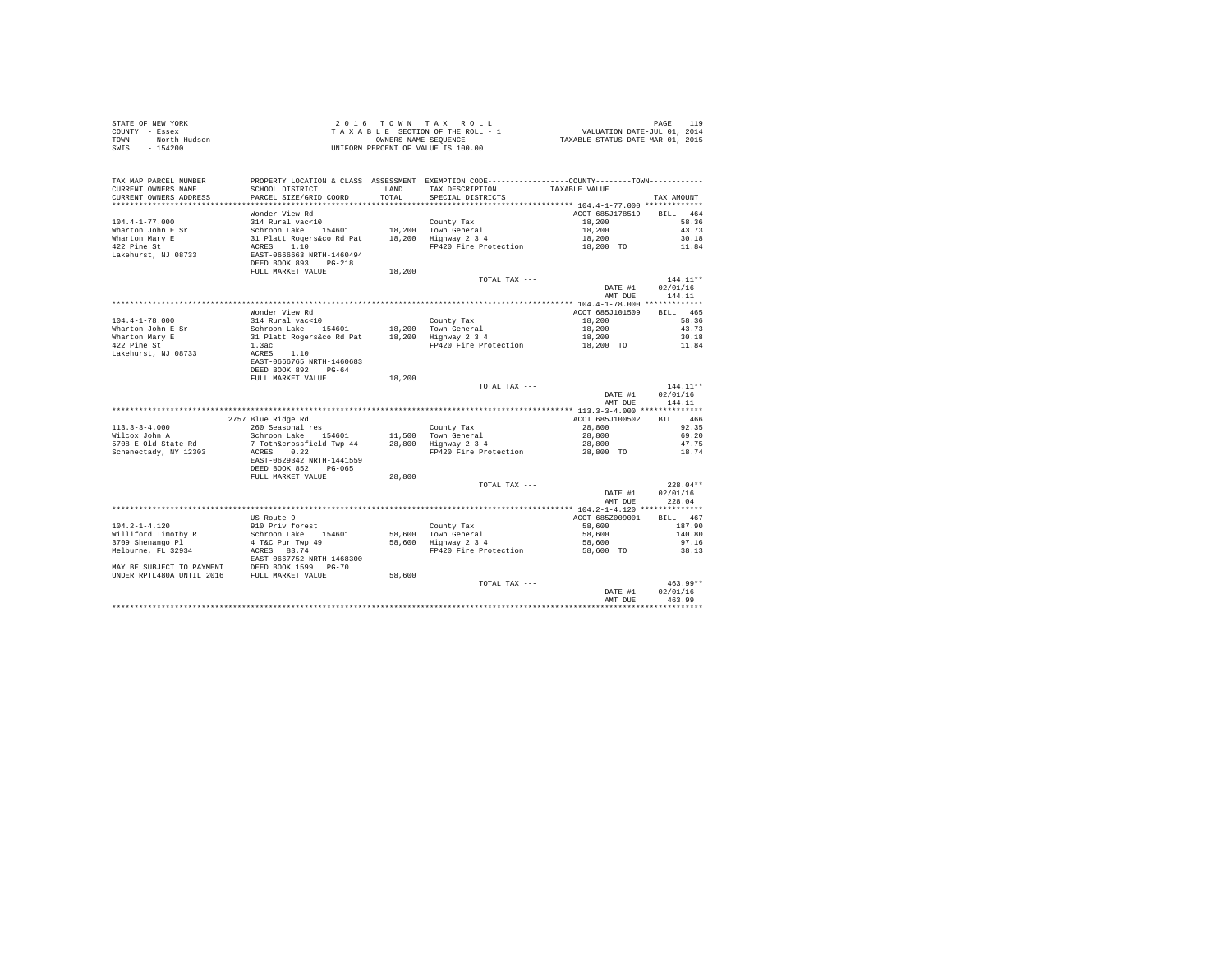| STATE OF NEW YORK      | 2016 TOWN TAX ROLL                 | 120<br>PAGE                      |
|------------------------|------------------------------------|----------------------------------|
| COUNTY - Essex         | TAXABLE SECTION OF THE ROLL - 1    | VALUATION DATE-JUL 01, 2014      |
| TOWN<br>- North Hudson | OWNERS NAME SEOUENCE               | TAXABLE STATUS DATE-MAR 01, 2015 |
| - 154200<br>SWIS       | UNIFORM PERCENT OF VALUE IS 100.00 |                                  |

| CURRENT OWNERS ADDRESS<br>PARCEL SIZE/GRID COORD<br>TOTAL<br>SPECIAL DISTRICTS<br>TAX AMOUNT<br>***********************<br>US Route 9<br>ACCT 685Z009003<br><b>BILL</b><br>$104.2 - 1 - 5.120$<br>322 Rural vac>10<br>County Tax<br>34,500<br>34,500<br>Schroon Lake<br>34.500 Town General<br>154601<br>4 T&C Pur Twp 49<br>3709 Shenango Pl<br>34,500<br>Highway 2 3 4<br>34,500<br>22.10<br>FP420 Fire Protection<br>ACRES<br>34,500 TO<br>EAST-0669067 NRTH-1466841<br>DEED BOOK 1599 PG-70<br>UNDER RPTL480A UNTIL 2016<br>FULL MARKET VALUE<br>34,500<br>TOTAL TAX ---<br>02/01/16<br>DATE #1<br>AMT DUE<br>4063 US Route 9<br>ACCT 685J179002<br><b>BILL</b><br>$104.2 - 1 - 7.200$<br>312 Vac w/imprv<br>46.900<br>County Tax<br>Schroon Lake 154601<br>44,400<br>Town General<br>46,900<br>4 T&c Twp 49<br>46,900<br>Highway 2 3 4<br>46,900<br>FP420 Fire Protection<br>ACRES 37.20<br>46,900 TO<br>EAST-0669628 NRTH-1467819<br>DEED BOOK 1599 PG-70<br>MAY BE SUBJECT TO PAYMENT<br>UNDER RPTL480A UNTIL 2016<br>46,900<br>FULL MARKET VALUE<br>TOTAL TAX --- | 468<br>110.62<br>82.89<br>57.20<br>22.45<br>$273.16**$ |
|---------------------------------------------------------------------------------------------------------------------------------------------------------------------------------------------------------------------------------------------------------------------------------------------------------------------------------------------------------------------------------------------------------------------------------------------------------------------------------------------------------------------------------------------------------------------------------------------------------------------------------------------------------------------------------------------------------------------------------------------------------------------------------------------------------------------------------------------------------------------------------------------------------------------------------------------------------------------------------------------------------------------------------------------------------------------------|--------------------------------------------------------|
|                                                                                                                                                                                                                                                                                                                                                                                                                                                                                                                                                                                                                                                                                                                                                                                                                                                                                                                                                                                                                                                                           |                                                        |
| Williford Timothy R<br>Melburne, FL 32934<br>MAY BE SUBJECT TO PAYMENT<br>Williford Timothy R<br>3709 Shenango Pl<br>Melburne, FL 32934                                                                                                                                                                                                                                                                                                                                                                                                                                                                                                                                                                                                                                                                                                                                                                                                                                                                                                                                   |                                                        |
|                                                                                                                                                                                                                                                                                                                                                                                                                                                                                                                                                                                                                                                                                                                                                                                                                                                                                                                                                                                                                                                                           |                                                        |
|                                                                                                                                                                                                                                                                                                                                                                                                                                                                                                                                                                                                                                                                                                                                                                                                                                                                                                                                                                                                                                                                           |                                                        |
|                                                                                                                                                                                                                                                                                                                                                                                                                                                                                                                                                                                                                                                                                                                                                                                                                                                                                                                                                                                                                                                                           |                                                        |
|                                                                                                                                                                                                                                                                                                                                                                                                                                                                                                                                                                                                                                                                                                                                                                                                                                                                                                                                                                                                                                                                           |                                                        |
|                                                                                                                                                                                                                                                                                                                                                                                                                                                                                                                                                                                                                                                                                                                                                                                                                                                                                                                                                                                                                                                                           |                                                        |
|                                                                                                                                                                                                                                                                                                                                                                                                                                                                                                                                                                                                                                                                                                                                                                                                                                                                                                                                                                                                                                                                           |                                                        |
|                                                                                                                                                                                                                                                                                                                                                                                                                                                                                                                                                                                                                                                                                                                                                                                                                                                                                                                                                                                                                                                                           |                                                        |
|                                                                                                                                                                                                                                                                                                                                                                                                                                                                                                                                                                                                                                                                                                                                                                                                                                                                                                                                                                                                                                                                           |                                                        |
|                                                                                                                                                                                                                                                                                                                                                                                                                                                                                                                                                                                                                                                                                                                                                                                                                                                                                                                                                                                                                                                                           |                                                        |
|                                                                                                                                                                                                                                                                                                                                                                                                                                                                                                                                                                                                                                                                                                                                                                                                                                                                                                                                                                                                                                                                           |                                                        |
|                                                                                                                                                                                                                                                                                                                                                                                                                                                                                                                                                                                                                                                                                                                                                                                                                                                                                                                                                                                                                                                                           | 273.16                                                 |
|                                                                                                                                                                                                                                                                                                                                                                                                                                                                                                                                                                                                                                                                                                                                                                                                                                                                                                                                                                                                                                                                           |                                                        |
|                                                                                                                                                                                                                                                                                                                                                                                                                                                                                                                                                                                                                                                                                                                                                                                                                                                                                                                                                                                                                                                                           | 469                                                    |
|                                                                                                                                                                                                                                                                                                                                                                                                                                                                                                                                                                                                                                                                                                                                                                                                                                                                                                                                                                                                                                                                           | 150.38                                                 |
|                                                                                                                                                                                                                                                                                                                                                                                                                                                                                                                                                                                                                                                                                                                                                                                                                                                                                                                                                                                                                                                                           | 112.69                                                 |
|                                                                                                                                                                                                                                                                                                                                                                                                                                                                                                                                                                                                                                                                                                                                                                                                                                                                                                                                                                                                                                                                           | 77.76                                                  |
|                                                                                                                                                                                                                                                                                                                                                                                                                                                                                                                                                                                                                                                                                                                                                                                                                                                                                                                                                                                                                                                                           | 30.51                                                  |
|                                                                                                                                                                                                                                                                                                                                                                                                                                                                                                                                                                                                                                                                                                                                                                                                                                                                                                                                                                                                                                                                           |                                                        |
|                                                                                                                                                                                                                                                                                                                                                                                                                                                                                                                                                                                                                                                                                                                                                                                                                                                                                                                                                                                                                                                                           |                                                        |
|                                                                                                                                                                                                                                                                                                                                                                                                                                                                                                                                                                                                                                                                                                                                                                                                                                                                                                                                                                                                                                                                           |                                                        |
|                                                                                                                                                                                                                                                                                                                                                                                                                                                                                                                                                                                                                                                                                                                                                                                                                                                                                                                                                                                                                                                                           | $371.34**$                                             |
| DATE #1<br>02/01/16                                                                                                                                                                                                                                                                                                                                                                                                                                                                                                                                                                                                                                                                                                                                                                                                                                                                                                                                                                                                                                                       |                                                        |
| AMT DUE                                                                                                                                                                                                                                                                                                                                                                                                                                                                                                                                                                                                                                                                                                                                                                                                                                                                                                                                                                                                                                                                   | 371.34                                                 |
| ************ 104.4-1-45.200 *************                                                                                                                                                                                                                                                                                                                                                                                                                                                                                                                                                                                                                                                                                                                                                                                                                                                                                                                                                                                                                                 |                                                        |
| 3920 US Route 9<br>ACCT 685J187001<br><b>BILL</b>                                                                                                                                                                                                                                                                                                                                                                                                                                                                                                                                                                                                                                                                                                                                                                                                                                                                                                                                                                                                                         | 470                                                    |
| $104.4 - 1 - 45.200$<br>141,100                                                                                                                                                                                                                                                                                                                                                                                                                                                                                                                                                                                                                                                                                                                                                                                                                                                                                                                                                                                                                                           | 452.43                                                 |
| 210 1 Family Res - WTRFNT<br>County Tax                                                                                                                                                                                                                                                                                                                                                                                                                                                                                                                                                                                                                                                                                                                                                                                                                                                                                                                                                                                                                                   |                                                        |
| Schroon Lake 154601<br>54.500 Town General<br>141,100<br>Wilson Cynthia J                                                                                                                                                                                                                                                                                                                                                                                                                                                                                                                                                                                                                                                                                                                                                                                                                                                                                                                                                                                                 | 339.02                                                 |
| Wilson John K<br>8 H Gore E Of Road Patent<br>141,100<br>Highway 2 3 4<br>141,100                                                                                                                                                                                                                                                                                                                                                                                                                                                                                                                                                                                                                                                                                                                                                                                                                                                                                                                                                                                         | 233.95                                                 |
| 3920 US Rte 9<br>Db 941 Pg 19 Corr Deed<br>FP420 Fire Protection<br>141,100 TO                                                                                                                                                                                                                                                                                                                                                                                                                                                                                                                                                                                                                                                                                                                                                                                                                                                                                                                                                                                            | 91.80                                                  |
| Lot 1.2 & 3 Dezalia Subd<br>North Hudson, NY 12855                                                                                                                                                                                                                                                                                                                                                                                                                                                                                                                                                                                                                                                                                                                                                                                                                                                                                                                                                                                                                        |                                                        |
| ACRES<br>7.97                                                                                                                                                                                                                                                                                                                                                                                                                                                                                                                                                                                                                                                                                                                                                                                                                                                                                                                                                                                                                                                             |                                                        |
| EAST-0668842 NRTH-1463421                                                                                                                                                                                                                                                                                                                                                                                                                                                                                                                                                                                                                                                                                                                                                                                                                                                                                                                                                                                                                                                 |                                                        |
| DEED BOOK 1780 PG-84                                                                                                                                                                                                                                                                                                                                                                                                                                                                                                                                                                                                                                                                                                                                                                                                                                                                                                                                                                                                                                                      |                                                        |
| FULL MARKET VALUE<br>141,100                                                                                                                                                                                                                                                                                                                                                                                                                                                                                                                                                                                                                                                                                                                                                                                                                                                                                                                                                                                                                                              |                                                        |
| TOTAL TAX ---                                                                                                                                                                                                                                                                                                                                                                                                                                                                                                                                                                                                                                                                                                                                                                                                                                                                                                                                                                                                                                                             | $1,117.20**$                                           |
| 02/01/16<br>DATE #1                                                                                                                                                                                                                                                                                                                                                                                                                                                                                                                                                                                                                                                                                                                                                                                                                                                                                                                                                                                                                                                       |                                                        |
| 1,117.20<br>AMT DUE                                                                                                                                                                                                                                                                                                                                                                                                                                                                                                                                                                                                                                                                                                                                                                                                                                                                                                                                                                                                                                                       |                                                        |
| ************* 114.2-2-17.000 **************                                                                                                                                                                                                                                                                                                                                                                                                                                                                                                                                                                                                                                                                                                                                                                                                                                                                                                                                                                                                                               |                                                        |
| <b>IIS Route 9</b><br>ACCT 685J178562                                                                                                                                                                                                                                                                                                                                                                                                                                                                                                                                                                                                                                                                                                                                                                                                                                                                                                                                                                                                                                     | BILL 471                                               |
| $114.2 - 2 - 17.000$<br>314 Rural vac<10<br>3,300<br>County Tax                                                                                                                                                                                                                                                                                                                                                                                                                                                                                                                                                                                                                                                                                                                                                                                                                                                                                                                                                                                                           | 10.58                                                  |
| Witherbee Angela M<br>Schroon Lake 154601<br>3,300<br>Town General<br>3,300                                                                                                                                                                                                                                                                                                                                                                                                                                                                                                                                                                                                                                                                                                                                                                                                                                                                                                                                                                                               | 7.93                                                   |
| 3218 Us Rte 9<br>24 Platt Rogers&co Rd Pat<br>3,300<br>Highway 2 3 4<br>3,300                                                                                                                                                                                                                                                                                                                                                                                                                                                                                                                                                                                                                                                                                                                                                                                                                                                                                                                                                                                             | 5.47                                                   |
| North Hudson, NY 12855<br>3.25<br>FP420 Fire Protection<br>ACRES<br>3,300 TO                                                                                                                                                                                                                                                                                                                                                                                                                                                                                                                                                                                                                                                                                                                                                                                                                                                                                                                                                                                              |                                                        |
| EAST-0662137 NRTH-1448031                                                                                                                                                                                                                                                                                                                                                                                                                                                                                                                                                                                                                                                                                                                                                                                                                                                                                                                                                                                                                                                 | 2.15                                                   |
| DEED BOOK 1282 PG-96                                                                                                                                                                                                                                                                                                                                                                                                                                                                                                                                                                                                                                                                                                                                                                                                                                                                                                                                                                                                                                                      |                                                        |
| FULL MARKET VALUE<br>3,300                                                                                                                                                                                                                                                                                                                                                                                                                                                                                                                                                                                                                                                                                                                                                                                                                                                                                                                                                                                                                                                |                                                        |
| TOTAL TAX ---                                                                                                                                                                                                                                                                                                                                                                                                                                                                                                                                                                                                                                                                                                                                                                                                                                                                                                                                                                                                                                                             |                                                        |
| 02/01/16<br>DATE #1                                                                                                                                                                                                                                                                                                                                                                                                                                                                                                                                                                                                                                                                                                                                                                                                                                                                                                                                                                                                                                                       | $26.13**$                                              |
| AMT DUE                                                                                                                                                                                                                                                                                                                                                                                                                                                                                                                                                                                                                                                                                                                                                                                                                                                                                                                                                                                                                                                                   |                                                        |
|                                                                                                                                                                                                                                                                                                                                                                                                                                                                                                                                                                                                                                                                                                                                                                                                                                                                                                                                                                                                                                                                           | 26.13                                                  |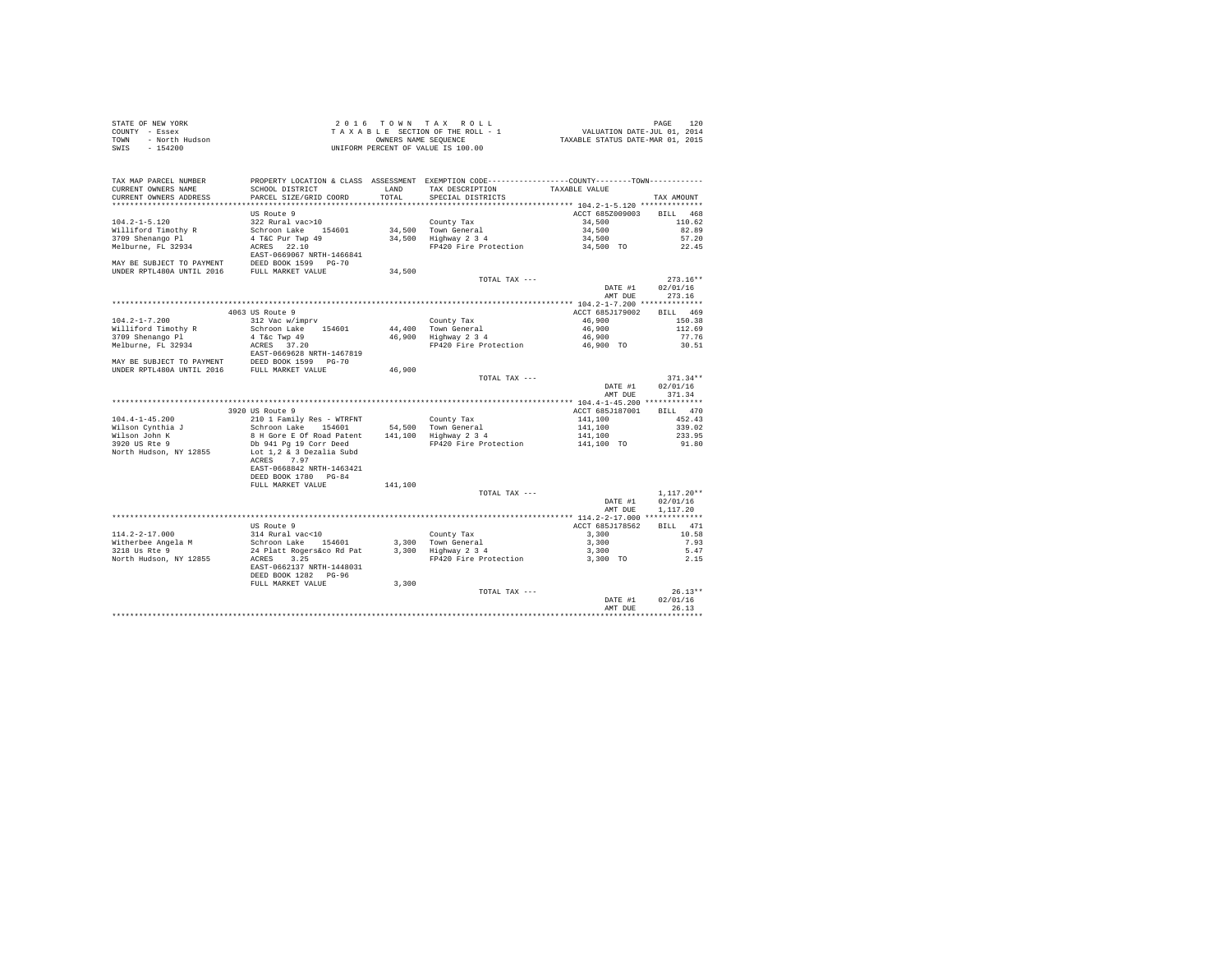| $\begin{array}{cccccccccccc} \texttt{STAR} & \texttt{OREN} & \texttt{NOR} & \texttt{PAGE} & \texttt{121} & \texttt{121} & \texttt{122} & \texttt{123} & \texttt{124} & \texttt{125} & \texttt{126} & \texttt{127} & \texttt{128} & \texttt{129} & \texttt{129} & \texttt{129} & \texttt{120} \\ \texttt{CONTPT} & - & \texttt{Koseex} & \texttt{W} & \texttt{NOR} & \texttt{SSE} & \texttt{STIN} & \texttt{O} & \texttt{S$ |                                                                                                |         |                                                                            |                                                                    |            |
|----------------------------------------------------------------------------------------------------------------------------------------------------------------------------------------------------------------------------------------------------------------------------------------------------------------------------------------------------------------------------------------------------------------------------|------------------------------------------------------------------------------------------------|---------|----------------------------------------------------------------------------|--------------------------------------------------------------------|------------|
|                                                                                                                                                                                                                                                                                                                                                                                                                            |                                                                                                |         |                                                                            |                                                                    |            |
|                                                                                                                                                                                                                                                                                                                                                                                                                            |                                                                                                |         |                                                                            |                                                                    |            |
|                                                                                                                                                                                                                                                                                                                                                                                                                            |                                                                                                |         |                                                                            |                                                                    |            |
|                                                                                                                                                                                                                                                                                                                                                                                                                            |                                                                                                |         |                                                                            |                                                                    |            |
|                                                                                                                                                                                                                                                                                                                                                                                                                            |                                                                                                |         |                                                                            |                                                                    |            |
|                                                                                                                                                                                                                                                                                                                                                                                                                            |                                                                                                |         |                                                                            |                                                                    |            |
| TAX MAP PARCEL NUMBER                                                                                                                                                                                                                                                                                                                                                                                                      | PROPERTY LOCATION & CLASS ASSESSMENT EXEMPTION CODE----------------COUNTY-------TOWN---------- |         |                                                                            |                                                                    |            |
| CURRENT OWNERS NAME                                                                                                                                                                                                                                                                                                                                                                                                        | SCHOOL DISTRICT                                                                                | LAND    | TAX DESCRIPTION                                                            | TAXABLE VALUE                                                      |            |
| CURRENT OWNERS ADDRESS                                                                                                                                                                                                                                                                                                                                                                                                     | PARCEL SIZE/GRID COORD                                                                         | TOTAL   | SPECIAL DISTRICTS                                                          |                                                                    |            |
|                                                                                                                                                                                                                                                                                                                                                                                                                            |                                                                                                |         |                                                                            |                                                                    | TAX AMOUNT |
|                                                                                                                                                                                                                                                                                                                                                                                                                            |                                                                                                |         |                                                                            |                                                                    |            |
|                                                                                                                                                                                                                                                                                                                                                                                                                            | 3218 US Route 9                                                                                |         |                                                                            | ACCT 685J100306                                                    | BILL 472   |
| $114.2 - 2 - 18.000$                                                                                                                                                                                                                                                                                                                                                                                                       | 270 Mfg housing                                                                                |         | VETWAR CTS 41120                                                           | 6,405<br>6,405                                                     |            |
| Witherbee Angela M                                                                                                                                                                                                                                                                                                                                                                                                         | Schroon Lake 154601                                                                            |         | 28,500 County Tax                                                          | 36,295                                                             | 116.38     |
| 3218 Us Rte 9                                                                                                                                                                                                                                                                                                                                                                                                              | 24 Road Patent                                                                                 |         | 42,700 Town General<br>Highway 2 3 4                                       | 36,295                                                             | 87.21      |
| North Hudson, NY 12855                                                                                                                                                                                                                                                                                                                                                                                                     | ACRES 1.35                                                                                     |         |                                                                            | 36,295                                                             | 60.18      |
|                                                                                                                                                                                                                                                                                                                                                                                                                            | EAST-0661781 NRTH-1448036                                                                      |         | FP420 Fire Protection                                                      | 42,700 TO                                                          | 27.78      |
|                                                                                                                                                                                                                                                                                                                                                                                                                            | DEED BOOK 1282 PG-96                                                                           |         |                                                                            |                                                                    |            |
|                                                                                                                                                                                                                                                                                                                                                                                                                            | FULL MARKET VALUE                                                                              | 42,700  |                                                                            |                                                                    |            |
|                                                                                                                                                                                                                                                                                                                                                                                                                            |                                                                                                |         | TOTAL TAX ---                                                              |                                                                    | $291.55**$ |
|                                                                                                                                                                                                                                                                                                                                                                                                                            |                                                                                                |         |                                                                            | DATE #1                                                            | 02/01/16   |
|                                                                                                                                                                                                                                                                                                                                                                                                                            |                                                                                                |         |                                                                            |                                                                    |            |
|                                                                                                                                                                                                                                                                                                                                                                                                                            |                                                                                                |         |                                                                            | AMT DUE                                                            | 291.55     |
|                                                                                                                                                                                                                                                                                                                                                                                                                            |                                                                                                |         |                                                                            |                                                                    |            |
|                                                                                                                                                                                                                                                                                                                                                                                                                            | 3055 US Route 9                                                                                |         |                                                                            | ACCT 685J102715                                                    | BILL 473   |
| $114.4 - 1 - 48.000$                                                                                                                                                                                                                                                                                                                                                                                                       | 483 Converted Re - WTRFNT                                                                      |         | County Tax                                                                 | 105,900                                                            | 339.56     |
|                                                                                                                                                                                                                                                                                                                                                                                                                            |                                                                                                |         |                                                                            | 105,900                                                            | 254.44     |
| Wrex, Tucker & Caffrey LLC Schroon Lake 154601 53,000 Town General<br>395 South Dexter Ave 23 Platt Rogers&co Rd Pat 105,900 Highway 2 3 4                                                                                                                                                                                                                                                                                 |                                                                                                |         |                                                                            | 105,900                                                            | 175.59     |
| Deland, FL 32720                                                                                                                                                                                                                                                                                                                                                                                                           | ACRES 1.85                                                                                     |         | FP420 Fire Protection                                                      | 105,900 TO                                                         | 68.90      |
|                                                                                                                                                                                                                                                                                                                                                                                                                            | EAST-0660240 NRTH-1444372                                                                      |         |                                                                            |                                                                    |            |
|                                                                                                                                                                                                                                                                                                                                                                                                                            | DEED BOOK 1615 PG-24                                                                           |         |                                                                            |                                                                    |            |
|                                                                                                                                                                                                                                                                                                                                                                                                                            | FULL MARKET VALUE                                                                              | 105,900 |                                                                            |                                                                    |            |
|                                                                                                                                                                                                                                                                                                                                                                                                                            |                                                                                                |         | TOTAL TAX ---                                                              |                                                                    | 838.49**   |
|                                                                                                                                                                                                                                                                                                                                                                                                                            |                                                                                                |         |                                                                            | DATE #1                                                            | 02/01/16   |
|                                                                                                                                                                                                                                                                                                                                                                                                                            |                                                                                                |         |                                                                            | AMT DUE                                                            | 838.49     |
|                                                                                                                                                                                                                                                                                                                                                                                                                            |                                                                                                |         |                                                                            |                                                                    |            |
|                                                                                                                                                                                                                                                                                                                                                                                                                            |                                                                                                |         |                                                                            |                                                                    |            |
|                                                                                                                                                                                                                                                                                                                                                                                                                            | Pepper Hollow Rd                                                                               |         |                                                                            | ACCT 685J192004                                                    | BILL 474   |
| $104.4 - 1 - 31.200$                                                                                                                                                                                                                                                                                                                                                                                                       | 314 Rural vac<10<br>Schroon Lake 154601                                                        |         |                                                                            |                                                                    | 67.98      |
| Yellott Charles                                                                                                                                                                                                                                                                                                                                                                                                            |                                                                                                |         |                                                                            |                                                                    | 50.94      |
| PO Box 129                                                                                                                                                                                                                                                                                                                                                                                                                 | 4 Twp 49 T&c Purchase                                                                          |         |                                                                            |                                                                    | 35.15      |
| North Hudson, NY 12855                                                                                                                                                                                                                                                                                                                                                                                                     | ACRES 4.15                                                                                     |         | County Tax<br>21,200 Town General<br>21,200 Highway 2 3 4<br>School Relevy | $\begin{array}{c} 21\,, 200 \\ 21\,, 200 \\ 21\,, 200 \end{array}$ | 195.69     |
|                                                                                                                                                                                                                                                                                                                                                                                                                            | EAST-0667210 NRTH-1463263                                                                      |         | FP420 Fire Protection 21,200 TO                                            |                                                                    | 13.79      |
|                                                                                                                                                                                                                                                                                                                                                                                                                            | DEED BOOK 1067 PG-151                                                                          |         |                                                                            |                                                                    |            |
|                                                                                                                                                                                                                                                                                                                                                                                                                            | FULL MARKET VALUE                                                                              | 21,200  |                                                                            |                                                                    |            |
|                                                                                                                                                                                                                                                                                                                                                                                                                            |                                                                                                |         | TOTAL TAX ---                                                              |                                                                    | $363.55**$ |
|                                                                                                                                                                                                                                                                                                                                                                                                                            |                                                                                                |         |                                                                            | DATE #1                                                            | 02/01/16   |
|                                                                                                                                                                                                                                                                                                                                                                                                                            |                                                                                                |         |                                                                            | AMT DUE                                                            | 363.55     |
|                                                                                                                                                                                                                                                                                                                                                                                                                            |                                                                                                |         |                                                                            |                                                                    |            |
|                                                                                                                                                                                                                                                                                                                                                                                                                            |                                                                                                |         |                                                                            |                                                                    |            |
|                                                                                                                                                                                                                                                                                                                                                                                                                            | US Route 9                                                                                     |         |                                                                            | ACCT 685J101913                                                    | BILL 475   |
| $104.4 - 1 - 32.110$                                                                                                                                                                                                                                                                                                                                                                                                       | 322 Rural vac>10<br>Schroon Lake 154601                                                        |         | County Tax                                                                 |                                                                    | 102.29     |
| Yellott Charles<br>PO Box 129                                                                                                                                                                                                                                                                                                                                                                                              |                                                                                                |         | 31,900 Town General                                                        | $31,900$<br>$31,900$<br>$31,900$                                   | 76.65      |
|                                                                                                                                                                                                                                                                                                                                                                                                                            | 8-H 4 Gore E Of Rd Pat                                                                         |         |                                                                            |                                                                    | 52.89      |
| North Hudson, NY 12855                                                                                                                                                                                                                                                                                                                                                                                                     | ACRES 18.10                                                                                    |         | 31,900 Highway 2 3 4<br>School Relevy                                      |                                                                    | 294.46     |
|                                                                                                                                                                                                                                                                                                                                                                                                                            | EAST-0667649 NRTH-1463385                                                                      |         | FP420 Fire Protection 31,900 TO                                            |                                                                    | 20.76      |
|                                                                                                                                                                                                                                                                                                                                                                                                                            | DEED BOOK 1067 PG-151                                                                          |         |                                                                            |                                                                    |            |
|                                                                                                                                                                                                                                                                                                                                                                                                                            | FULL MARKET VALUE                                                                              | 31,900  |                                                                            |                                                                    |            |
|                                                                                                                                                                                                                                                                                                                                                                                                                            |                                                                                                |         | TOTAL TAX ---                                                              |                                                                    | $547.05**$ |
|                                                                                                                                                                                                                                                                                                                                                                                                                            |                                                                                                |         |                                                                            | DATE #1                                                            | 02/01/16   |
|                                                                                                                                                                                                                                                                                                                                                                                                                            |                                                                                                |         |                                                                            | AMT DUE                                                            | 547.05     |
|                                                                                                                                                                                                                                                                                                                                                                                                                            |                                                                                                |         |                                                                            |                                                                    |            |
|                                                                                                                                                                                                                                                                                                                                                                                                                            |                                                                                                |         |                                                                            |                                                                    |            |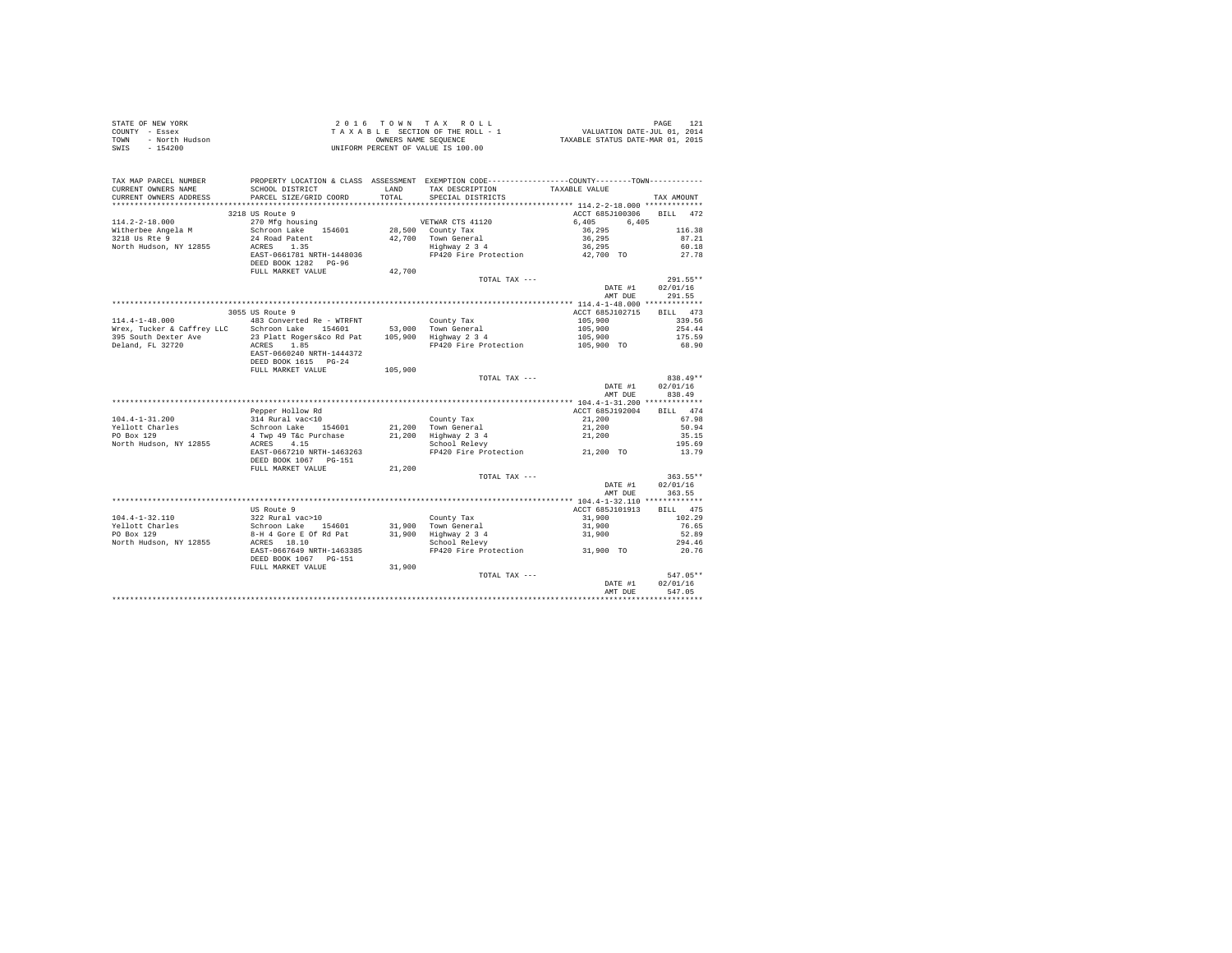| STATE OF NEW YORK      |                           |            | 2016 TOWN TAX ROLL                 |                                                    | 122<br>PAGE                 |
|------------------------|---------------------------|------------|------------------------------------|----------------------------------------------------|-----------------------------|
| COUNTY<br>- Essex      |                           |            | TAXABLE SECTION OF THE ROLL - 1    |                                                    | VALUATION DATE-JUL 01, 2014 |
| - North Hudson<br>TOWN |                           |            | OWNERS NAME SEOUENCE               | TAXABLE STATUS DATE-MAR 01, 2015                   |                             |
| $-154200$<br>SWIS      |                           |            | UNIFORM PERCENT OF VALUE IS 100.00 |                                                    |                             |
|                        |                           |            |                                    |                                                    |                             |
|                        |                           |            |                                    |                                                    |                             |
|                        |                           |            |                                    |                                                    |                             |
| TAX MAP PARCEL NUMBER  | PROPERTY LOCATION & CLASS | ASSESSMENT |                                    | EXEMPTION CODE-----------------COUNTY-------TOWN-- |                             |
| CURRENT OWNERS NAME    | SCHOOL DISTRICT           | LAND       | TAX DESCRIPTION                    | TAXABLE VALUE                                      |                             |
| CURRENT OWNERS ADDRESS | PARCEL SIZE/GRID COORD    | TOTAL      | SPECIAL DISTRICTS                  |                                                    | TAX AMOUNT                  |
|                        |                           |            |                                    |                                                    |                             |
|                        | Pepper Hollow Rd          |            |                                    | ACCT 685J178505                                    | 476<br>BTLL.                |
| $104.4 - 1 - 17.000$   | 314 Rural vac<10          |            | County Tax                         | 400                                                | 1.28                        |
|                        |                           |            |                                    |                                                    |                             |

| Yellott Charles D      | Schroon Lake<br>154601                                 | 400    | Town General          | 400                | 0.96                  |
|------------------------|--------------------------------------------------------|--------|-----------------------|--------------------|-----------------------|
| PO Box 129             | 3 T&c Twp 49                                           | 400    | Highway 2 3 4         | 400                | 0.66                  |
| North Hudson, NY 12855 | ACRES<br>0.16                                          |        | School Relevy         |                    | 3.69                  |
|                        | EAST-0665428 NRTH-1462743                              |        | FP420 Fire Protection | 400 TO             | .26                   |
|                        | DEED BOOK 1263 PG-132                                  | 400    |                       |                    |                       |
|                        | FULL MARKET VALUE                                      |        | TOTAL TAX ---         |                    | $6.85**$              |
|                        |                                                        |        |                       | DATE #1            | 02/01/16              |
|                        |                                                        |        |                       | AMT DUE            | 6.85                  |
|                        |                                                        |        |                       |                    |                       |
|                        | 106 Pepper Hollow Rd                                   |        |                       | ACCT 685J100208    | 477<br><b>BILL</b>    |
| $104.4 - 1 - 18.000$   | 210 1 Family Res                                       |        | County Tax            | 73,800             | 236.64                |
| Yellott Charles D      | Schroon Lake<br>154601                                 |        | 16,500 Town General   | 73,800             | 177.32                |
| PO Box 129             | 3 Twp 49 Totn&crossfield                               |        | 73,800 Highway 2 3 4  | 73,800             | 122.36                |
| North Hudson, NY 12855 | 0.64<br>ACRES                                          |        | School Relevy         |                    | 422.22                |
|                        | EAST-0665477 NRTH-1462779                              |        | FP420 Fire Protection | 73,800 TO          | 48.02                 |
|                        | DEED BOOK 1263 PG-132                                  |        |                       |                    |                       |
|                        | FULL MARKET VALUE                                      | 73,800 |                       |                    |                       |
|                        |                                                        |        | TOTAL TAX ---         |                    | $1.006.56**$          |
|                        |                                                        |        |                       | DATE #1            | 02/01/16              |
|                        |                                                        |        |                       | AMT DUE            | 1,006.56              |
|                        |                                                        |        |                       |                    |                       |
|                        | Pepper Hollow Rd                                       |        |                       | ACCT 685J103504    | BILL 478              |
| $104.4 - 1 - 13.000$   | 314 Rural vac<10                                       |        | County Tax            | 800                | 2.57                  |
| Yellott Marie          | Schroon Lake<br>154601                                 |        | 800 Town General      | 800                | 1.92                  |
| Pepper Hollow Rd       | 3 T&c Twp 49                                           |        | 800 Highway 2 3 4     | 800                | 1.33                  |
| PO Box 129             | ACRES<br>0.50                                          |        | School Relevy         |                    | 7.38                  |
| North Hudson, NY 12855 | EAST-0665026 NRTH-1462602<br>DEED BOOK 490<br>$PG-525$ |        | FP420 Fire Protection | 800 TO             | .52                   |
|                        | FULL MARKET VALUE                                      | 800    |                       |                    |                       |
|                        |                                                        |        | TOTAL TAX ---         |                    | $13.72**$             |
|                        |                                                        |        |                       | DATE #1            | 02/01/16              |
|                        |                                                        |        |                       | AMT DUE            | 13.72                 |
|                        |                                                        |        |                       |                    |                       |
|                        | Pepper Hollow Rd                                       |        |                       | ACCT 685J103505    | BILL 479              |
| $104.4 - 1 - 14.000$   | 314 Rural vac<10                                       |        | County Tax            | 1,000              | 3.21                  |
| Yellott Marie          | Schroon Lake<br>154601                                 |        | 1.000 Town General    | 1,000              | 2.40                  |
| Pepper Hollow Rd       | 3 T&c Twp 49                                           | 1,000  | Highway 2 3 4         | 1,000              | 1.66                  |
| PO Box 129             | ACRES 0.80                                             |        | School Relevy         |                    | 9.23                  |
| North Hudson, NY 12855 | EAST-0665241 NRTH-1462625                              |        | FP420 Fire Protection | 1,000 TO           | .65                   |
|                        | DEED BOOK 443<br>$PG-27$                               |        |                       |                    |                       |
|                        | FULL MARKET VALUE                                      | 1,000  |                       |                    |                       |
|                        |                                                        |        | TOTAL TAX ---         |                    | $17.15**$<br>02/01/16 |
|                        |                                                        |        |                       | DATE #1<br>AMT DUE | 17.15                 |
|                        |                                                        |        |                       |                    |                       |
|                        |                                                        |        |                       |                    |                       |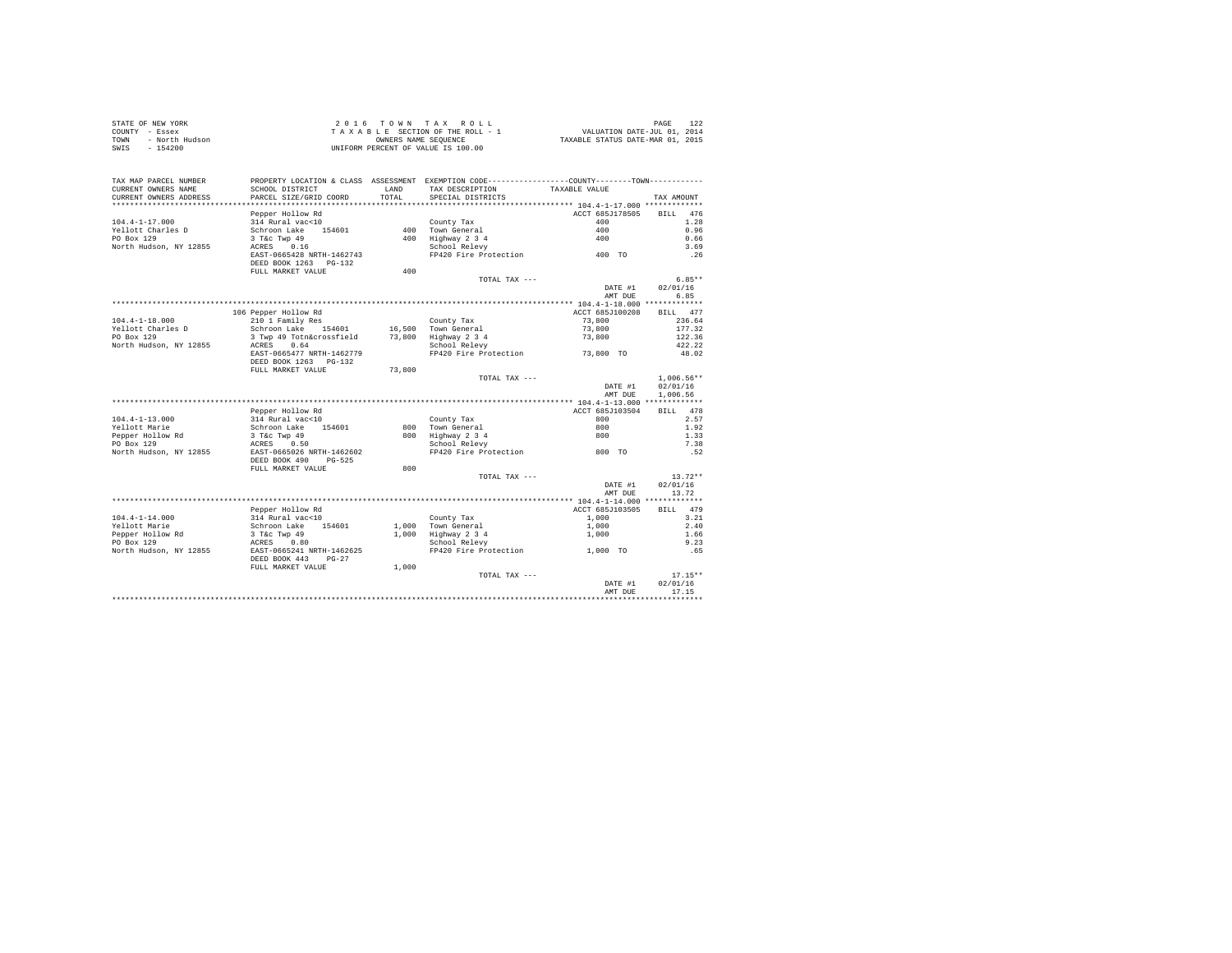| STATE OF NEW YORK<br>COUNTY - Essex<br>- North Hudson<br>TOWN<br>$-154200$<br>SWIS |                                                | OWNERS NAME SEOUENCE   | 2016 TOWN TAX ROLL<br>TAXABLE SECTION OF THE ROLL - 1 WALUATION DATE-JUL 01, 2014<br>UNIFORM PERCENT OF VALUE IS 100.00              | TAXABLE STATUS DATE-MAR 01, 2015   | 123<br>PAGE  |
|------------------------------------------------------------------------------------|------------------------------------------------|------------------------|--------------------------------------------------------------------------------------------------------------------------------------|------------------------------------|--------------|
| TAX MAP PARCEL NUMBER<br>CURRENT OWNERS NAME<br>CURRENT OWNERS ADDRESS             | SCHOOL DISTRICT<br>PARCEL SIZE/GRID COORD      | <b>T.AND</b><br>TOTAL. | PROPERTY LOCATION & CLASS ASSESSMENT EXEMPTION CODE---------------COUNTY-------TOWN---------<br>TAX DESCRIPTION<br>SPECIAL DISTRICTS | TAXARLE VALUE                      | TAX AMOUNT   |
|                                                                                    | 112 Pepper Hollow Rd                           |                        |                                                                                                                                      | ACCT 685J103503                    | BILL 480     |
| $104.4 - 1 - 15.000$                                                               | 210 1 Family Res                               |                        | County Tax                                                                                                                           | 40,000                             | 128.26       |
| Yellott Marie                                                                      | Schroon Lake 154601 13,600                     |                        | Town General                                                                                                                         | 40,000                             | 96.11        |
| Pepper Hollow Rd                                                                   | 3 Totn&crossfield Twp 49                       | 40,000                 | Highway 2 3 4                                                                                                                        | 40,000                             | 66.32        |
| PO Box 129                                                                         | 0.30<br>ACRES                                  |                        | School Relevy                                                                                                                        |                                    | 369.22       |
| North Hudson, NY 12855                                                             | EAST-0665362 NRTH-1462547                      |                        | FP420 Fire Protection 40,000 TO                                                                                                      |                                    | 26.03        |
|                                                                                    | DEED BOOK 402<br>$PG-446$<br>FULL MARKET VALUE | 40,000                 |                                                                                                                                      |                                    |              |
|                                                                                    |                                                |                        | TOTAL TAX ---                                                                                                                        |                                    | 685.94**     |
|                                                                                    |                                                |                        |                                                                                                                                      |                                    | 02/01/16     |
|                                                                                    |                                                |                        |                                                                                                                                      | DATE #1<br>AMT DUE                 | 685.94       |
|                                                                                    |                                                |                        |                                                                                                                                      |                                    |              |
|                                                                                    | 17 Nokomis Rd                                  |                        |                                                                                                                                      | ACCT 685J103110                    | BTT.T. 481   |
| $85.3 - 1 - 15.000$                                                                | 210 1 Family Res                               |                        | County Tax                                                                                                                           | 296,700                            | 951.35       |
| Zinckgraf Thomas P                                                                 | Schroon Lake 154601 79,900 Town General        |                        |                                                                                                                                      | 296.700                            | 712.88       |
| 16 Washington St #302                                                              | 59 N River Head Tr                             | 296,700                | Highway 2 3 4                                                                                                                        | 296,700                            | 491.94       |
| Morristown, NJ 07960                                                               | BLA 1418/85                                    |                        | FP420 Fire Protection                                                                                                                | 296,700 TO                         | 193.04       |
|                                                                                    | ACRES 0.58                                     |                        |                                                                                                                                      |                                    |              |
|                                                                                    | EAST-0672745 NRTH-1490440                      |                        |                                                                                                                                      |                                    |              |
|                                                                                    | DEED BOOK 1683 PG-313                          |                        |                                                                                                                                      |                                    |              |
|                                                                                    | FULL MARKET VALUE                              | 296,700                |                                                                                                                                      |                                    |              |
|                                                                                    |                                                |                        | TOTAL TAX $---$                                                                                                                      |                                    | $2.349.21**$ |
|                                                                                    |                                                |                        |                                                                                                                                      | DATE #1                            | 02/01/16     |
|                                                                                    |                                                |                        |                                                                                                                                      | AMT DUE                            | 2.349.21     |
|                                                                                    |                                                |                        |                                                                                                                                      | ********************************** |              |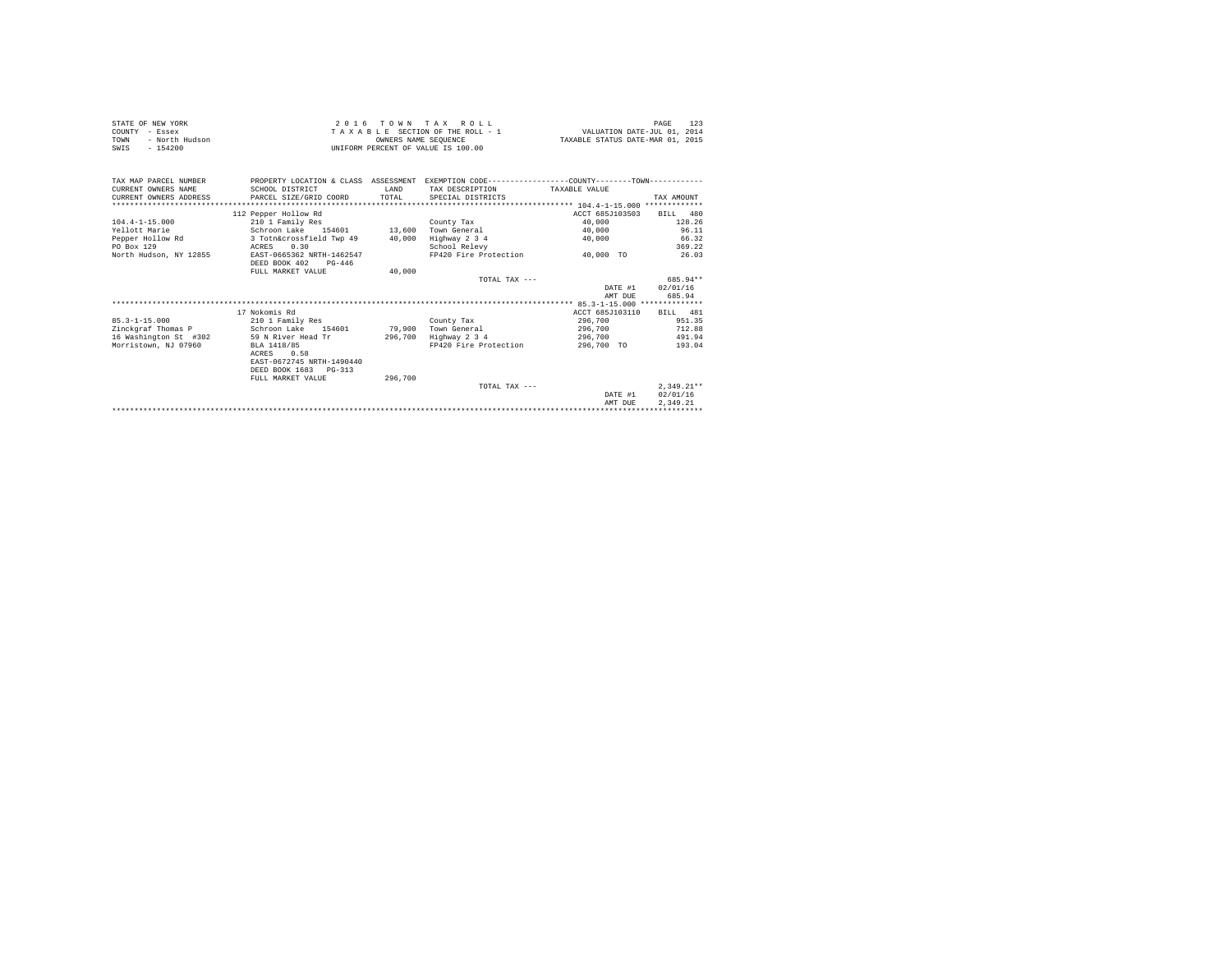| STATE OF NEW YORK      | 2016 TOWN TAX ROLL              | 124<br>PAGE                      |
|------------------------|---------------------------------|----------------------------------|
| COUNTY<br>- Essex      | TAXABLE SECTION OF THE ROLL - 1 | VALUATION DATE-JUL 01, 2014      |
| - North Hudson<br>TOWN |                                 | TAXABLE STATUS DATE-MAR 01, 2015 |
| $-154200$<br>SWIS      |                                 | RPS155/V04/L015                  |
|                        |                                 | CURRENT DATE 12/16/2015          |

#### R O L L S U B S E C T I O N - - T O T A L S

#### \*\*\* S P E C I A L D I S T R I C T S U M M A R Y \*\*\*

| CODE DISTRICT NAME PARCELS | TOTAL | EXTENSION<br>TYPE | <b>EXTENSION</b><br>VALUE. | AD VALOREM<br>VALUE. | <b>EXEMPT</b><br><b>AMOUNT</b> | TAXABLE<br>VALUE | TOTAL<br>TAX |  |
|----------------------------|-------|-------------------|----------------------------|----------------------|--------------------------------|------------------|--------------|--|
| FP420 Fire Protectio       |       | 481 TOTAL         |                            | 43521.641            | 816,800                        | 42704.841        | 27.785.17    |  |

#### \*\*\* S C H O O L D I S T R I C T S U M M A R Y \*\*\*

| CODE   | DISTRICT NAME                 | TOTAL<br>PARCELS | ASSESSED<br>LAND | ASSESSED<br>TOTAL | <b>EXEMPT</b><br>AMOUNT | TOTAL<br>TAXABLE          |
|--------|-------------------------------|------------------|------------------|-------------------|-------------------------|---------------------------|
|        |                               |                  |                  |                   | STAR AMOUNT             | ---------<br>STAR TAXABLE |
|        | Schroon Lake                  | 481              | 21811,636        | 43521.641         | 1283.966                | 42.237.675                |
| 154601 |                               |                  |                  |                   | 2829.029                | 39,408,646                |
|        | SUB-TOTAL                     | 481              | 21811,636        | 43521.641         | 1283.966                | 42, 237, 675              |
|        | $S \cup B - T O T A L (CONT)$ |                  |                  |                   | 2829.029                | 39,408,646                |
|        | TOTAL                         | 481              | 21811,636        | 43521.641         | 1283.966                | 42, 237, 675              |
|        | TO TAL (CONT)                 |                  |                  |                   | 2829.029                | 39,408,646                |

#### \*\*\* S Y S T E M C O D E S S U M M A R Y \*\*\*

#### NO SYSTEM EXEMPTIONS AT THIS LEVEL

|       |             | TOTAL   |         |         |
|-------|-------------|---------|---------|---------|
| CODE  | DESCRIPTION | PARCELS | COUNTY  | TOWN    |
| 33201 | C TAX SALE  | 6       | 816,800 | 816,800 |
| 41003 | PRO VETS T  | ∸       |         | 54,493  |
| 41102 | VETERANS C  |         | 5,000   |         |
| 41120 | VETWAR CTS  | 11      | 130,880 | 130,880 |
| 41130 | VETCOM CTS  | 9       | 204,100 | 204,100 |
| 41140 | VETDIS CTS  | 6       | 257.560 | 257.560 |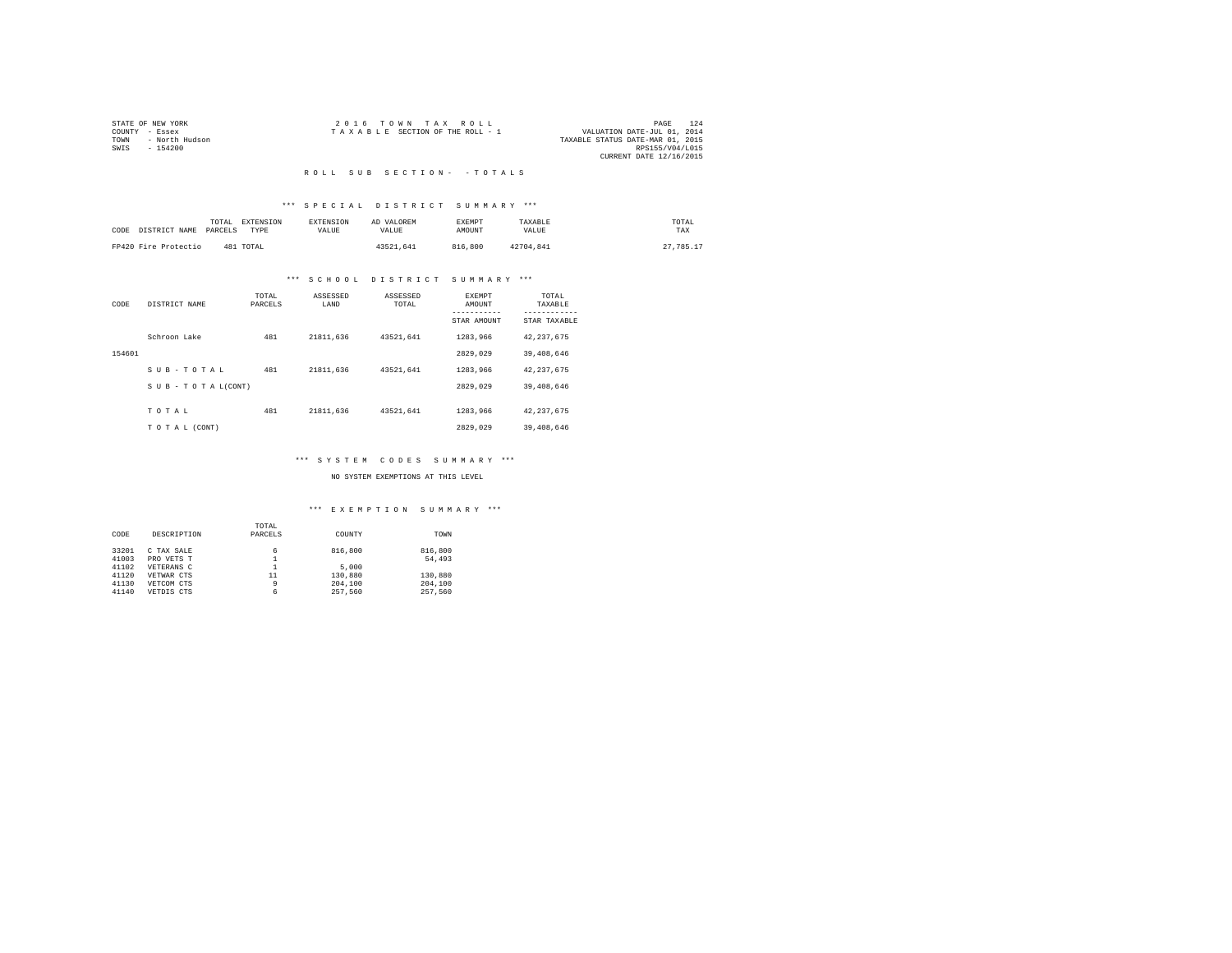|                | STATE OF NEW YORK |  | 2016 TOWN TAX ROLL              |  |  | 125<br>PAGE                      |
|----------------|-------------------|--|---------------------------------|--|--|----------------------------------|
| COUNTY - Essex |                   |  | TAXABLE SECTION OF THE ROLL - 1 |  |  | VALUATION DATE-JUL 01, 2014      |
| TOWN           | - North Hudson    |  |                                 |  |  | TAXABLE STATUS DATE-MAR 01, 2015 |
| SWIS           | - 154200          |  |                                 |  |  | RPS155/V04/L015                  |
|                |                   |  |                                 |  |  | CURRENT DATE 12/16/2015          |

#### ROLL SUB SECTION - - TOTALS

#### \*\*\* E X E M P T I O N S U M M A R Y \*\*\*

| CODE  | DESCRIPTION | TOTAL<br>PARCELS | COUNTY   | TOWN     |
|-------|-------------|------------------|----------|----------|
| 41800 | AGED ALL    | 10               | 592.841  | 568,095  |
| 47460 | PRIV FOR    |                  | 43,120   | 43.120   |
|       | TOTAL       | 45               | 2050.301 | 2075,048 |

| ROLL<br><b>SEC</b> | DESCRIPTION                                                  | TOTAL<br>PARCELS | ASSESSED<br>LAND                    | ASSESSED<br>TOTAL                   | EXEMPT<br>AMOUNT<br>STAR AMOUNT     | TOTAL<br>TAXABLE<br>STAR TAXABLE       | TOTAL<br>TAX                           |
|--------------------|--------------------------------------------------------------|------------------|-------------------------------------|-------------------------------------|-------------------------------------|----------------------------------------|----------------------------------------|
|                    | County Tax<br>Town General<br>Highway 2 3 4<br>School Relevy |                  | 21811.636<br>21811.636<br>21811.636 | 43521.641<br>43521.641<br>43521.641 | 2.050.301<br>2.075.048<br>2.075.048 | 41,471,340<br>41,446,593<br>41,446,593 | 132,975.43<br>99.583.14<br>68,720.63   |
|                    | SPEC DIST TAXES<br>TAXABLE                                   | 481              |                                     |                                     |                                     |                                        | 48, 454, 32<br>27.785.17<br>377.518.69 |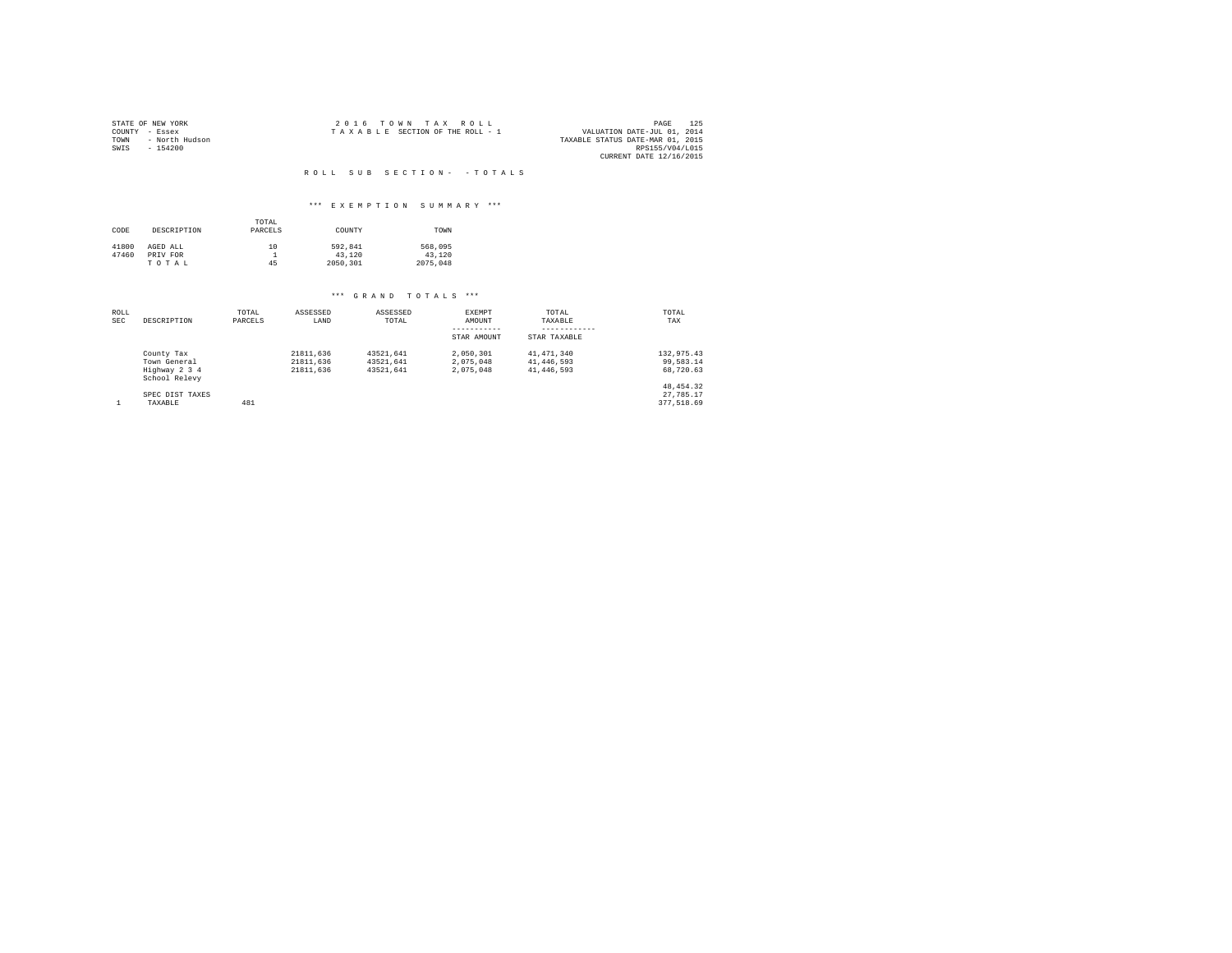| STATE OF NEW YORK<br>COUNTY - Essex<br>TOWN - North Hudson<br>SWIS - 154200 |                                                  |               | 2016 TOWN TAX ROLL<br>UNIFORM PERCENT OF VALUE IS 100.00 | TAXABLE SECTION OF THE ROLL - 1 SUB-SECT - A VALUATION DATE-JUL 01, 2014<br>OWNERS NAME SEQUENCE TAXABLE STATUS DATE-MAR 01, 2015 | PAGE<br>126        |
|-----------------------------------------------------------------------------|--------------------------------------------------|---------------|----------------------------------------------------------|-----------------------------------------------------------------------------------------------------------------------------------|--------------------|
| TAX MAP PARCEL NUMBER                                                       |                                                  |               |                                                          | PROPERTY LOCATION & CLASS ASSESSMENT EXEMPTION CODE---------------COUNTY-------TOWN---------                                      |                    |
| CURRENT OWNERS NAME<br>CURRENT OWNERS ADDRESS                               | SCHOOL DISTRICT<br>PARCEL SIZE/GRID COORD        | LAND<br>TOTAL | TAX DESCRIPTION<br>SPECIAL DISTRICTS                     | TAXABLE VALUE                                                                                                                     | TAX AMOUNT         |
|                                                                             |                                                  |               |                                                          |                                                                                                                                   |                    |
| $92 - 3 - 8.100$                                                            | Elk Lake Rd<br>911 Forest s480                   |               |                                                          | ACCT 685J100903<br>74,479<br>74.479                                                                                               | BILL 482           |
| Elk Lake Land Inc                                                           | Schroon Lake 154601                              |               | FISCHER 47450<br>139,000 County Tax                      | 64,521                                                                                                                            | 206.88             |
| c/o John L Ernst                                                            | 6 7 Pt T&c Twp                                   |               | 139,000 Town General                                     | 64.521                                                                                                                            | 155.02             |
| 641 Lexington Ave 29thF1 1720/1 SNY Cons Ease                               |                                                  |               | Highway 2 3 4                                            | 64,521                                                                                                                            | 106.98             |
| New York, NY 10022-4559                                                     | 248.2 AC Under 480 RPTL                          |               |                                                          | FP420 Fire Protection 139,000 TO                                                                                                  | 90.44              |
|                                                                             | ACRES 248.20<br>EAST-0623063 NRTH-1474950        |               |                                                          |                                                                                                                                   |                    |
|                                                                             | DEED BOOK 1720 PG-1                              |               |                                                          |                                                                                                                                   |                    |
|                                                                             | FULL MARKET VALUE                                | 139,000       |                                                          |                                                                                                                                   |                    |
|                                                                             |                                                  |               | TOTAL TAX ---                                            |                                                                                                                                   | 559.32**           |
|                                                                             |                                                  |               |                                                          | DATE #1                                                                                                                           | 02/01/16           |
|                                                                             |                                                  |               |                                                          | AMT DUE                                                                                                                           | 559.32             |
|                                                                             |                                                  |               |                                                          |                                                                                                                                   |                    |
| $93. -1 - 3.100$                                                            | Elk Lake Rd<br>911 Forest s480                   |               | FISCHER                                                  | ACCT 685J192010                                                                                                                   | RTT.T. 483         |
| Elk Lake Land Inc                                                           | Schroon Lake 154601                              |               | 47450<br>88,400 County Tax                               | 50.391<br>50.391<br>38,009                                                                                                        | 121.87             |
| c/o John L Ernst                                                            | T&c Twp 48                                       |               | 88,400 Town General                                      | 38,009                                                                                                                            | 91.32              |
| 641 Lexington Ave 29thF1 1720/1 SNY Cons Ease                               |                                                  |               | Highway 2 3 4                                            | 38,009                                                                                                                            | 63.02              |
| New York, NY 10022-4559                                                     | 157.8AC Under 480 RPTL                           |               | FP420 Fire Protection                                    | 88,400 TO                                                                                                                         | 57.52              |
|                                                                             | ACRES 157.80<br>EAST-0627481 NRTH-1475317        |               |                                                          |                                                                                                                                   |                    |
|                                                                             | DEED BOOK 1720 PG-1                              |               |                                                          |                                                                                                                                   |                    |
|                                                                             | FULL MARKET VALUE                                | 88,400        |                                                          |                                                                                                                                   | $333.73**$         |
|                                                                             |                                                  |               | TOTAL TAX ---                                            |                                                                                                                                   |                    |
|                                                                             |                                                  |               |                                                          | DATE #1<br>AMT DUE                                                                                                                | 02/01/16<br>333.73 |
|                                                                             |                                                  |               |                                                          |                                                                                                                                   |                    |
|                                                                             | Elk Lake Rd                                      |               |                                                          | ACCT 685J100812                                                                                                                   | BILL 484           |
| $93. -1 - 7.100$                                                            | 911 Forest s480                                  |               | FISCHER<br>47450                                         | 176,359 176,359                                                                                                                   |                    |
| Elk Lake Land Inc                                                           | Schroon Lake 154601                              |               | 313,800 County Tax                                       | 137,441                                                                                                                           | 440.70             |
| c/o John L Ernst                                                            | 24 T&C Twp 44                                    |               | 313,800 Town General                                     | 137,441                                                                                                                           | 330.23             |
| 641 Lexington Ave 29thFl 1720/1 SNY Cons Ease                               |                                                  |               | Highway 2 3 4                                            | 137.441                                                                                                                           | 227.88             |
| New York, NY 10022-4559                                                     | 550AC Under 480 RPTL<br>ACRES 560.30             |               | FP420 Fire Protection                                    | 313,800 TO                                                                                                                        | 204.17             |
|                                                                             | EAST-0632859 NRTH-1476085<br>DEED BOOK 1720 PG-1 |               |                                                          |                                                                                                                                   |                    |
|                                                                             | FULL MARKET VALUE                                | 313,800       |                                                          |                                                                                                                                   |                    |
|                                                                             |                                                  |               | TOTAL TAX ---                                            |                                                                                                                                   | $1.202.98**$       |
|                                                                             |                                                  |               |                                                          | DATE #1                                                                                                                           | 02/01/16           |
|                                                                             |                                                  |               |                                                          | AMT DUE                                                                                                                           | 1,202.98           |
|                                                                             |                                                  |               |                                                          |                                                                                                                                   |                    |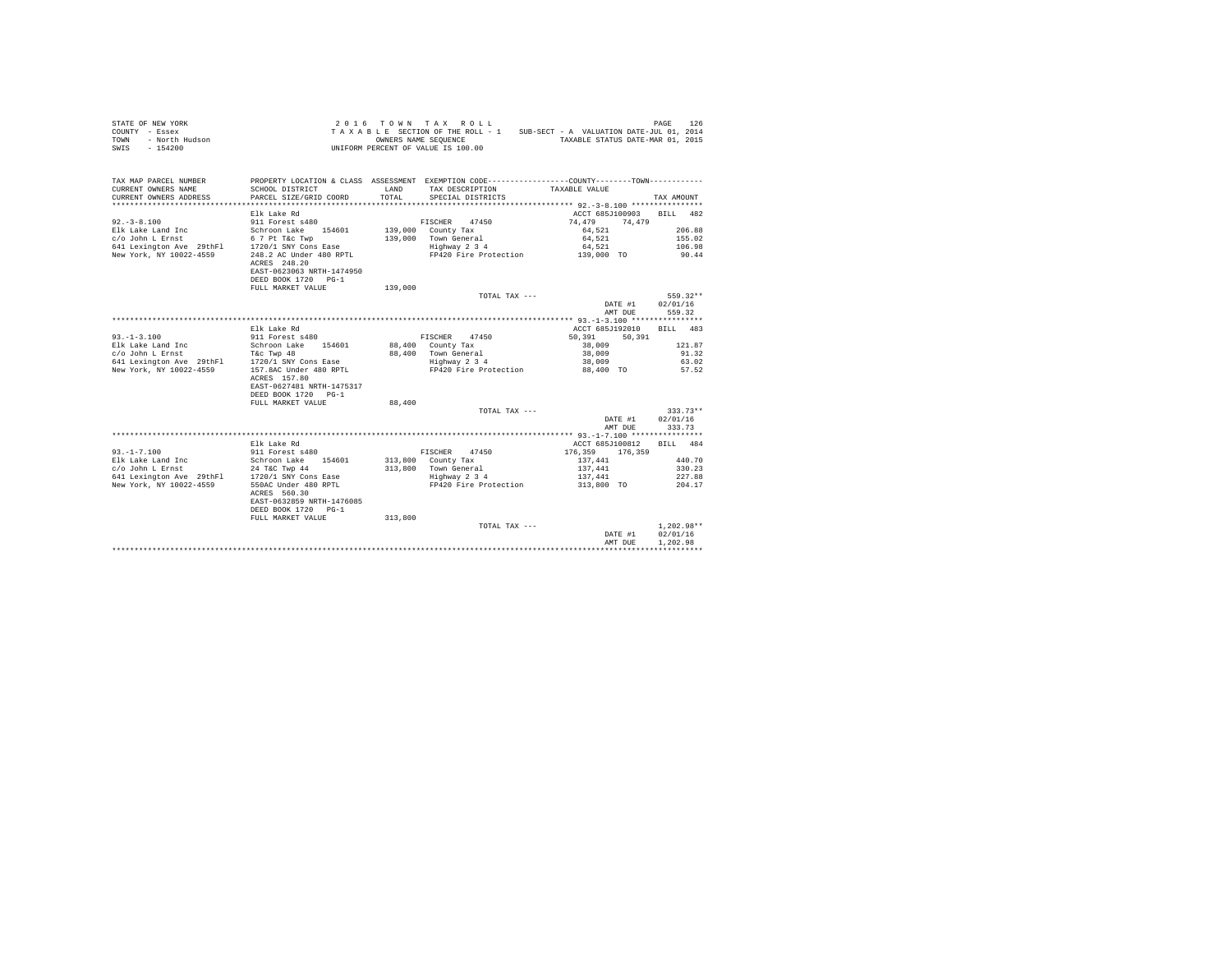| COUNTY - Essex<br>- North Hudson<br>TOWN<br>$-154200$<br>SWIS                            |                                                                                                 |          | TAXABLE SECTION OF THE ROLL - 1<br>OWNERS NAME SEQUENCE<br>UNIFORM PERCENT OF VALUE IS 100.00 | SUB-SECT - A VALUATION DATE-JUL 01, 2014<br>TAXABLE STATUS DATE-MAR 01, 2015 |                  |
|------------------------------------------------------------------------------------------|-------------------------------------------------------------------------------------------------|----------|-----------------------------------------------------------------------------------------------|------------------------------------------------------------------------------|------------------|
| TAX MAP PARCEL NUMBER                                                                    | PROPERTY LOCATION & CLASS ASSESSMENT EXEMPTION CODE----------------COUNTY--------TOWN---------- |          |                                                                                               |                                                                              |                  |
| CURRENT OWNERS NAME                                                                      | SCHOOL DISTRICT                                                                                 | LAND     | TAX DESCRIPTION                                                                               | TAXABLE VALUE                                                                |                  |
| CURRENT OWNERS ADDRESS                                                                   | PARCEL SIZE/GRID COORD                                                                          | TOTAL    | SPECIAL DISTRICTS                                                                             |                                                                              | TAX AMOUNT       |
|                                                                                          |                                                                                                 |          |                                                                                               |                                                                              |                  |
|                                                                                          | Elk Lake Rd                                                                                     |          |                                                                                               | ACCT 685J191011 BILL                                                         | 485              |
| $93. - 1 - 7.200$                                                                        |                                                                                                 |          | FISCHER<br>47450                                                                              | 560.602<br>560.602                                                           |                  |
|                                                                                          |                                                                                                 |          | 599,709 County Tax                                                                            | 39,107                                                                       | 125.39           |
|                                                                                          |                                                                                                 |          | 599.709 Town General                                                                          | 39,107                                                                       | 93.96            |
|                                                                                          |                                                                                                 |          | Highway 2 3 4<br>FP420 Fire Protection                                                        | 39,107<br>599,709 TO                                                         | 64.84            |
|                                                                                          | ACRES 443.00<br>EAST-0629679 NRTH-1474601                                                       |          |                                                                                               |                                                                              | 390.19           |
|                                                                                          | DEED BOOK 843 PG-119<br>CONSERVATION ESMT % 67.00                                               |          |                                                                                               |                                                                              |                  |
|                                                                                          | FULL MARKET VALUE                                                                               | 599,709  |                                                                                               |                                                                              | $674.38**$       |
|                                                                                          |                                                                                                 |          | TOTAL TAX ---                                                                                 | DATE #1                                                                      | 02/01/16         |
|                                                                                          |                                                                                                 |          |                                                                                               | AMT DUE                                                                      | 674.38           |
|                                                                                          | Elk Lake Rd                                                                                     |          |                                                                                               | ACCT 685J100908                                                              | BILL 486         |
| $102. - 2 - 3.100$                                                                       | 911 Forest s480                                                                                 |          | FISCHER 47450                                                                                 | 340.716 340.716                                                              |                  |
|                                                                                          |                                                                                                 |          | 711,000 County Tax                                                                            | 370.284                                                                      | 1,187.29         |
|                                                                                          |                                                                                                 |          | 711,000 Town General                                                                          | 370.284                                                                      | 889.68           |
|                                                                                          |                                                                                                 |          | Highway 2 3 4                                                                                 | 370.284                                                                      | 613.95           |
| New York, NY 10022-4559                                                                  | 1200.6AC Under 480 RPTL                                                                         |          | FP420 Fire Protection                                                                         | 711,000 TO                                                                   | 462.60           |
|                                                                                          | ACRES 1269.71                                                                                   |          |                                                                                               |                                                                              |                  |
|                                                                                          | EAST-0622322 NRTH-1460776                                                                       |          |                                                                                               |                                                                              |                  |
|                                                                                          | DEED BOOK 1720 PG-1                                                                             |          |                                                                                               |                                                                              |                  |
|                                                                                          | FULL MARKET VALUE                                                                               | 711,000  |                                                                                               |                                                                              |                  |
|                                                                                          |                                                                                                 |          | TOTAL TAX ---                                                                                 |                                                                              | $3.153.52**$     |
|                                                                                          |                                                                                                 |          |                                                                                               | DATE #1                                                                      | 02/01/16         |
|                                                                                          |                                                                                                 |          |                                                                                               | AMT DUE                                                                      | 3.153.52         |
|                                                                                          |                                                                                                 |          |                                                                                               |                                                                              |                  |
|                                                                                          | Elk Lake Rd                                                                                     |          |                                                                                               | ACCT 685J191009 BILL 487                                                     |                  |
| $103. -1 - 1.210$                                                                        | 911 Forest s480                                                                                 |          | FISCHER 47450                                                                                 | 1019.922 1019.922                                                            |                  |
| Elk Lake Land Inc                                                                        | Schroon Lake 154601                                                                             |          | 1081,212 County Tax                                                                           | 61,290                                                                       | 196.52           |
| $c$ /o John L Ernst 21 T&C Twp 44<br>641 Lexington Ave 29Th Fl Ease 7000601 7000501 7000 |                                                                                                 |          | 1081,212 Town General<br>Highway 2 3 4                                                        | 61,290                                                                       | 147.26           |
| New York, NY 10022-4599                                                                  | 606.24AC Under 480 RPTL                                                                         |          | FP420 Fire Protection                                                                         | 61,290<br>1081,212 TO                                                        | 101.62<br>703.47 |
|                                                                                          | ACRES 1002.90<br>EAST-0632505 NRTH-1469199                                                      |          |                                                                                               |                                                                              |                  |
|                                                                                          | DEED BOOK 843 PG-119                                                                            |          |                                                                                               |                                                                              |                  |
|                                                                                          | CONSERVATION ESMT % 67.00                                                                       |          |                                                                                               |                                                                              |                  |
|                                                                                          | FULL MARKET VALUE                                                                               | 1081.212 |                                                                                               |                                                                              |                  |
|                                                                                          |                                                                                                 |          | TOTAL TAX ---                                                                                 |                                                                              | $1.148.87**$     |
|                                                                                          |                                                                                                 |          |                                                                                               | DATE #1                                                                      | 02/01/16         |
|                                                                                          |                                                                                                 |          |                                                                                               | AMT DUE                                                                      | 1,148.87         |
|                                                                                          |                                                                                                 |          |                                                                                               |                                                                              |                  |

STATE OF NEW YORK 2016 TOWN TAX ROLL PAGE 127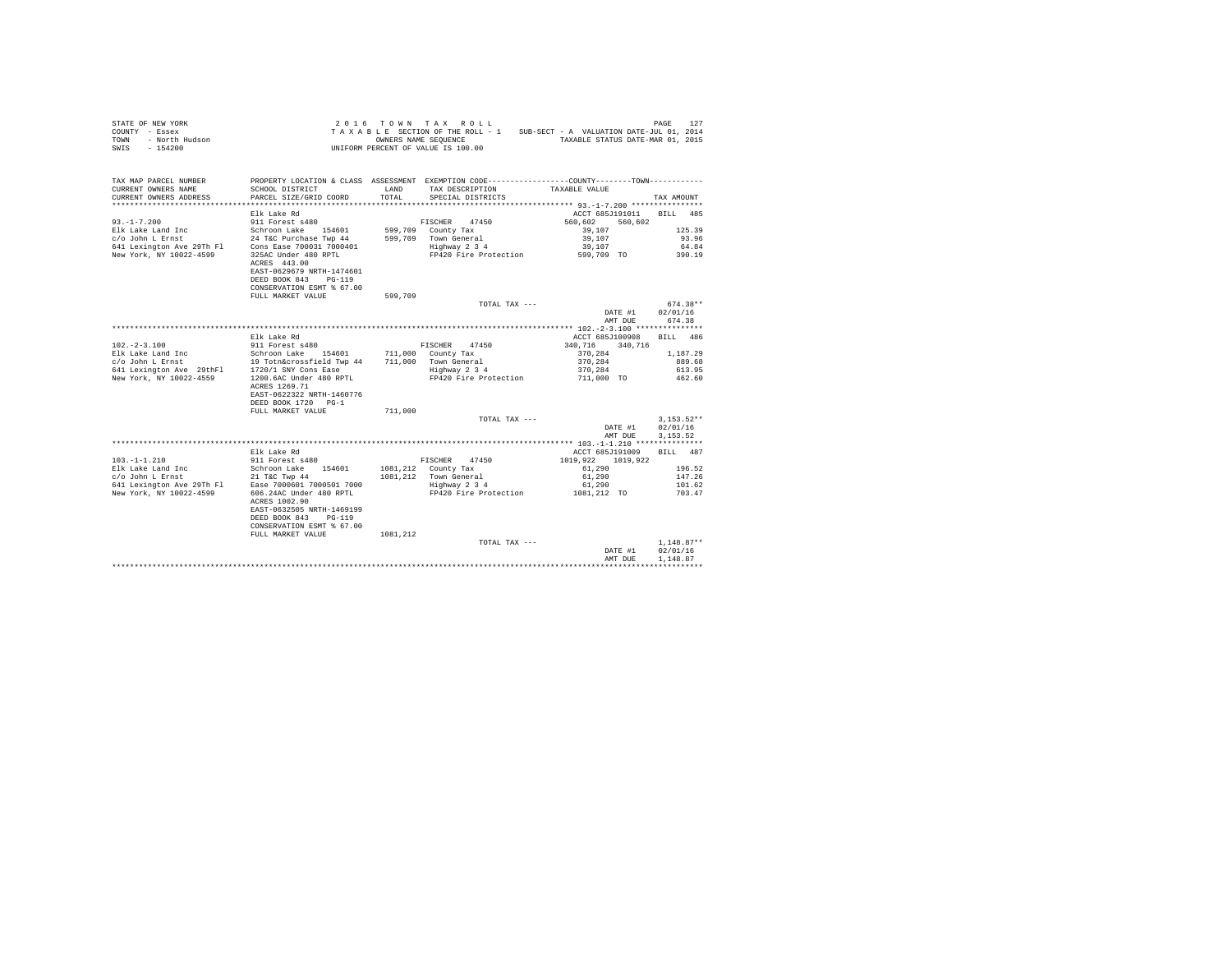| STATE OF NEW YORK<br>COUNTY - Essex<br>- North Hudson<br>TOWN<br>SWIS - 154200 |                                                                                               |          | 2016 TOWN TAX ROLL<br>UNIFORM PERCENT OF VALUE IS 100.00 | TAXABLE SECTION OF THE ROLL - 1 SUB-SECT - A VALUATION DATE-JUL 01, 2014<br>OWNERS NAME SEQUENCE TAXABLE STATUS DATE-MAR 01, 2015 | PAGE<br>128  |
|--------------------------------------------------------------------------------|-----------------------------------------------------------------------------------------------|----------|----------------------------------------------------------|-----------------------------------------------------------------------------------------------------------------------------------|--------------|
| TAX MAP PARCEL NUMBER                                                          |                                                                                               |          |                                                          | PROPERTY LOCATION & CLASS ASSESSMENT EXEMPTION CODE---------------COUNTY-------TOWN---------                                      |              |
| CURRENT OWNERS NAME                                                            | SCHOOL DISTRICT                                                                               | LAND     | TAX DESCRIPTION                                          | TAXABLE VALUE                                                                                                                     |              |
| CURRENT OWNERS ADDRESS                                                         | PARCEL SIZE/GRID COORD                                                                        | TOTAL    | SPECIAL DISTRICTS                                        |                                                                                                                                   | TAX AMOUNT   |
|                                                                                | Elk Lake Rd                                                                                   |          |                                                          | ACCT 685Z013003 BILL 488                                                                                                          |              |
| $103. -1 - 1.220$                                                              | 911 Forest s480                                                                               |          | FISCHER 47450                                            | 340.454<br>340,454                                                                                                                |              |
| Elk Lake Land Inc                                                              | Schroon Lake 154601                                                                           |          | 359,700 County Tax                                       | 19,246                                                                                                                            | 61.71        |
| c/o John L Ernst                                                               | T&C Twp 44 & 45                                                                               |          | 359,700 Town General                                     | 19,246                                                                                                                            | 46.24        |
| 641 Lexington Ave 29Th Fl Reserved from Ease 415/47                            |                                                                                               |          | Highway 2 3 4                                            | 19,246                                                                                                                            | 31.91        |
| New York, NY 10022-4599                                                        | 79.9AC Under RPTL 480<br>ACRES 79.90                                                          |          |                                                          | FP420 Fire Protection 359,700 TO                                                                                                  | 234.03       |
|                                                                                | EAST-0633506 NRTH-1466758                                                                     |          |                                                          |                                                                                                                                   |              |
|                                                                                | DEED BOOK 843 PG-119                                                                          |          |                                                          |                                                                                                                                   |              |
|                                                                                | FULL MARKET VALUE                                                                             | 359,700  |                                                          |                                                                                                                                   |              |
|                                                                                |                                                                                               |          | TOTAL TAX ---                                            |                                                                                                                                   | $373.89**$   |
|                                                                                |                                                                                               |          |                                                          | DATE #1                                                                                                                           | 02/01/16     |
|                                                                                |                                                                                               |          |                                                          | AMT DUE                                                                                                                           | 373.89       |
|                                                                                |                                                                                               |          |                                                          |                                                                                                                                   |              |
|                                                                                | Elk Lake Rd                                                                                   |          |                                                          | ACCT 685J100808                                                                                                                   | BILL 489     |
|                                                                                | 911 Forest s480 - WTRFNT                                                                      |          | FISCHER 47450                                            | 1392.816 1392.816                                                                                                                 |              |
| 103.-1-7.100<br>Elk Lake Land Inc                                              | Schroon Lake 154601                                                                           |          | 1693,700 County Tax                                      | 300.884                                                                                                                           | 964.77       |
| 641 Lexington Ave 29thF1 1720/1 SNY Cons Ease                                  | 12 13 T&C Twp 44                                                                              |          | 1693.700 Town General                                    | 300,884                                                                                                                           | 722.93       |
|                                                                                |                                                                                               |          | Highway 2 3 4                                            | 300,884                                                                                                                           | 498.88       |
| New York, NY 10022-4559                                                        | 864.67AC Under 480 RPTL<br>ACRES 1041.67<br>EAST-0635570 NRTH-1458150<br>DEED BOOK 1720 PG-1  |          | FP420 Fire Protection                                    | 1693,700 TO                                                                                                                       | 1,101.98     |
|                                                                                | FULL MARKET VALUE                                                                             | 1693,700 |                                                          |                                                                                                                                   |              |
|                                                                                |                                                                                               |          | TOTAL TAX ---                                            |                                                                                                                                   | $3.288.56**$ |
|                                                                                |                                                                                               |          |                                                          | DATE #1                                                                                                                           | 02/01/16     |
|                                                                                |                                                                                               |          |                                                          | AMT DUE                                                                                                                           | 3,288.56     |
|                                                                                | Elk Lake Rd                                                                                   |          |                                                          | ACCT 685J100905                                                                                                                   | BILL 490     |
| $103. - 1 - 8.100$                                                             | 911 Forest s480                                                                               |          | FISCHER<br>47450                                         | 1297, 319 1297, 319                                                                                                               |              |
| Elk Lake Land Inc                                                              | Schroon Lake 154601                                                                           |          | 2369,900 County Tax                                      | 1072,581                                                                                                                          | 3,439.17     |
| c/o John L Ernst                                                               | T&C Twp 44 & 45                                                                               |          | 2369,900 Town General                                    | 1072,581                                                                                                                          | 2,577.08     |
| 641 Lexington Ave 29thFl                                                       | 1720/1 SNY Cons Ease                                                                          |          | Highway 2 3 4                                            | 1072.581                                                                                                                          | 1,778.40     |
| New York, NY 10022-4559                                                        | 4124.43AC Under 480 RPTL<br>ACRES 4124.43<br>EAST-0633429 NRTH-1462567<br>DEED BOOK 1720 PG-1 |          | FP420 Fire Protection                                    | 2369,900 TO                                                                                                                       | 1.541.93     |
|                                                                                | FULL MARKET VALUE                                                                             | 2369,900 |                                                          |                                                                                                                                   |              |
|                                                                                |                                                                                               |          | TOTAL TAX ---                                            |                                                                                                                                   | $9.336.58**$ |
|                                                                                |                                                                                               |          |                                                          | DATE #1                                                                                                                           | 02/01/16     |
|                                                                                |                                                                                               |          |                                                          | AMT DUE                                                                                                                           | 9.336.58     |
|                                                                                |                                                                                               |          |                                                          |                                                                                                                                   |              |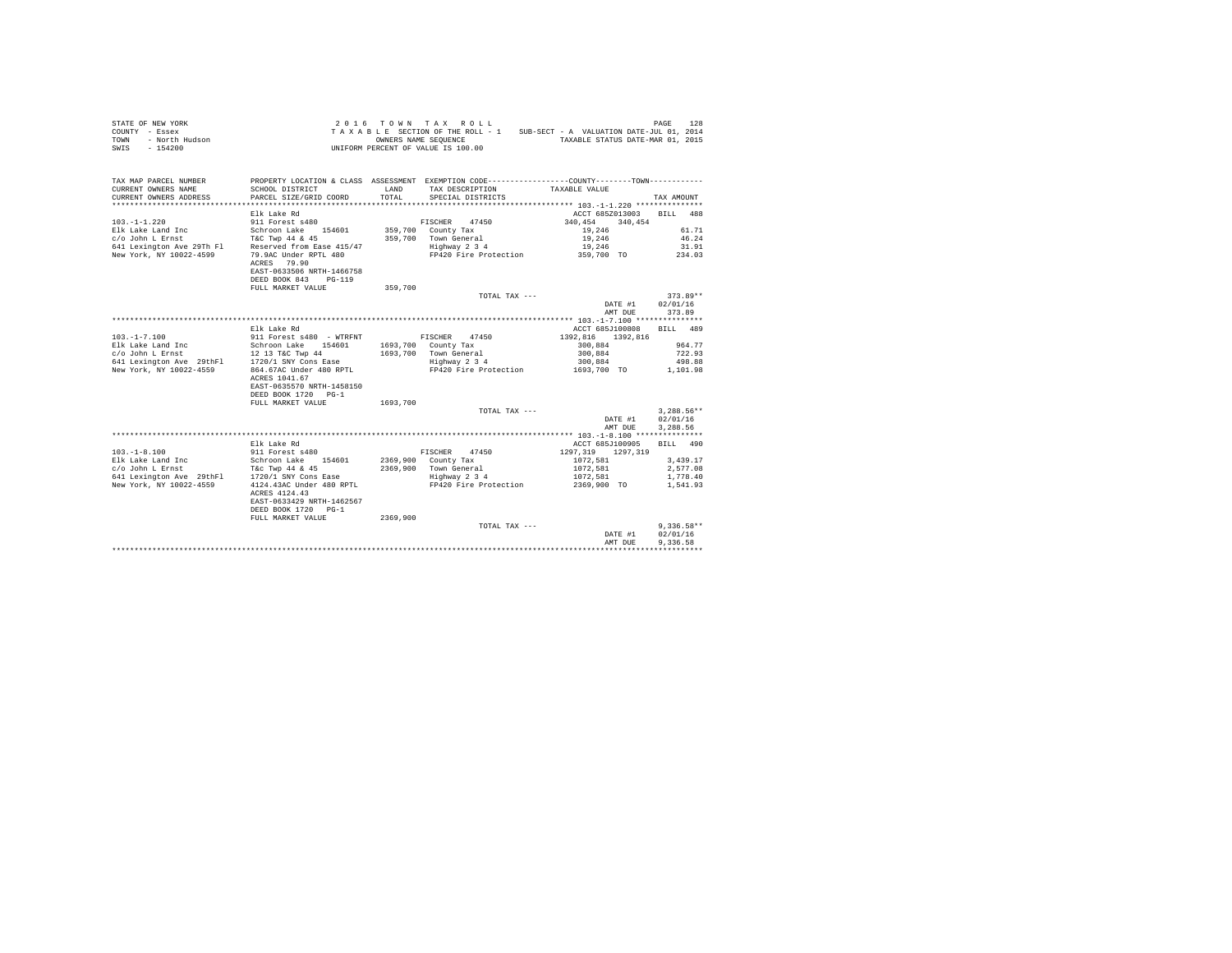| STATE OF NEW YORK<br>COUNTY - Essex<br>TOWN - North Hudson<br>SWIS - 154200 |                                                                                                               |         | 2016 TOWN TAX ROLL<br>TAXABLE SECTION OF THE ROLL - 1 SUB-SECT - A VALUATION DATE-JUL 01, 2014<br>OWNERS NAME SEQUENCE<br>UNIFORM PERCENT OF VALUE IS 100.00 | TAXABLE STATUS DATE-MAR 01, 2015            | PAGE<br>129          |
|-----------------------------------------------------------------------------|---------------------------------------------------------------------------------------------------------------|---------|--------------------------------------------------------------------------------------------------------------------------------------------------------------|---------------------------------------------|----------------------|
| TAX MAP PARCEL NUMBER<br>CURRENT OWNERS NAME<br>CURRENT OWNERS ADDRESS      | SCHOOL DISTRICT<br>PARCEL SIZE/GRID COORD                                                                     | TOTAL.  | PROPERTY LOCATION & CLASS ASSESSMENT EXEMPTION CODE----------------COUNTY-------TOWN----------<br>LAND TAX DESCRIPTION<br>SPECIAL DISTRICTS                  | TAXABLE VALUE                               | TAX AMOUNT           |
|                                                                             |                                                                                                               |         |                                                                                                                                                              |                                             |                      |
| $103. -1 - 8.300$                                                           | Elk Lake Rd<br>911 Forest s480                                                                                |         | FISCHER 47450                                                                                                                                                | ACCT 685Z013002 BILL 491<br>36,589 36,589   |                      |
| Elk Lake Land Inc                                                           | Schroon Lake 154601 58,200 County Tax                                                                         |         |                                                                                                                                                              | 21,611                                      | 69.29                |
| c/o John L Ernst                                                            | T&C Twp                                                                                                       |         | 58,200 Town General                                                                                                                                          | 21,611                                      | 51.92                |
|                                                                             |                                                                                                               |         | Highway 2 3 4                                                                                                                                                | 21,611<br>58,200 TO                         | 35.83<br>37.87       |
| New York, NY 10022-4559                                                     | 83.1AC Under 480 RPTL<br>ACRES 83.10<br>EAST-0633954 NRTH-1465577<br>DEED BOOK 1720 PG-1<br>FULL MARKET VALUE | 58,200  | FP420 Fire Protection                                                                                                                                        |                                             |                      |
|                                                                             |                                                                                                               |         | TOTAL TAX ---                                                                                                                                                |                                             | $194.91**$           |
|                                                                             |                                                                                                               |         |                                                                                                                                                              | DATE #1 02/01/16                            |                      |
|                                                                             |                                                                                                               |         |                                                                                                                                                              | AMT DUE                                     | 194.91               |
|                                                                             |                                                                                                               |         |                                                                                                                                                              |                                             |                      |
|                                                                             | Elk Lake Rd                                                                                                   |         |                                                                                                                                                              | ACCT 685J100907                             | RTT.T. 492           |
| $112. - 3 - 2.000$                                                          | 911 Forest s480                                                                                               |         | FISCHER 47450                                                                                                                                                | 269,843 269,843                             |                      |
| Elk Lake Land Inc                                                           | Schroon Lake 154601                                                                                           |         | 473,500 County Tax                                                                                                                                           | 203,657                                     | 653.01               |
| 641 Lexington Ave 29thF1 15 T&c Twp 44                                      |                                                                                                               |         | 473.500 Town General                                                                                                                                         | 203,657                                     | 489.32               |
| New York, NY 10022-4559                                                     | 1720/1 SNY Cons Ease                                                                                          |         | Highway 2 3 4                                                                                                                                                | 203,657                                     | 337.67               |
|                                                                             | 845.5AC Under 480 RPTL<br>ACRES 845.50<br>EAST-0620602 NRTH-1451617<br>DEED BOOK 1720 PG-1                    |         | FP420 Fire Protection                                                                                                                                        | 473,500 TO                                  | 308.07               |
|                                                                             | FULL MARKET VALUE                                                                                             | 473,500 |                                                                                                                                                              |                                             |                      |
|                                                                             |                                                                                                               |         | TOTAL TAX ---                                                                                                                                                |                                             | $1.788.07**$         |
|                                                                             |                                                                                                               |         |                                                                                                                                                              | DATE #1<br>AMT DUE                          | 02/01/16<br>1,788.07 |
|                                                                             |                                                                                                               |         |                                                                                                                                                              |                                             |                      |
| $113. - 1 - 1.000$                                                          | Elk Lake Rd<br>911 Forest s480                                                                                |         | FISCHER<br>47450                                                                                                                                             | ACCT 685J100811 BILL 493<br>285,504 285,504 |                      |
| Elk Lake Land Inc                                                           | Schroon Lake 154601 623,700 County Tax                                                                        |         |                                                                                                                                                              | 338,196                                     | 1,084.41             |
| c/o John L Ernst                                                            | 14 T&c Twp 44                                                                                                 |         | 623.700 Town General                                                                                                                                         | 338,196                                     | 812.58               |
|                                                                             |                                                                                                               |         |                                                                                                                                                              |                                             |                      |

|                          | Elk Lake Rd                                                                                |         |                       | ACCT 685J100811    | 493<br>BILL  |
|--------------------------|--------------------------------------------------------------------------------------------|---------|-----------------------|--------------------|--------------|
| $113. - 1 - 1.000$       | 911 Forest s480                                                                            |         | 47450<br>FISCHER      | 285.504<br>285,504 |              |
| Elk Lake Land Inc        | 154601<br>Schroon Lake                                                                     | 623,700 | County Tax            | 338,196            | 1,084.41     |
| c/o John L Ernst         | 14 T&c Twp 44                                                                              | 623,700 | Town General          | 338,196            | 812.58       |
| 641 Lexington Ave 29thFl | 1720/1 SNY Cons Ease                                                                       |         | Highway 2 3 4         | 338,196            | 560.75       |
| New York, NY 10022-4559  | 1050AC Under 480 RPTL<br>ACRES 1113.80<br>EAST-0625964 NRTH-1453840<br>DEED BOOK 1720 PG-1 |         | FP420 Fire Protection | 623,700 TO         | 405.80       |
|                          | FULL MARKET VALUE                                                                          | 623,700 |                       |                    |              |
|                          |                                                                                            |         | TOTAL TAX $---$       |                    | $2.863.54**$ |
|                          |                                                                                            |         |                       | DATE #1            | 02/01/16     |
|                          |                                                                                            |         |                       | AMT DUE            | 2.863.54     |
|                          |                                                                                            |         |                       |                    |              |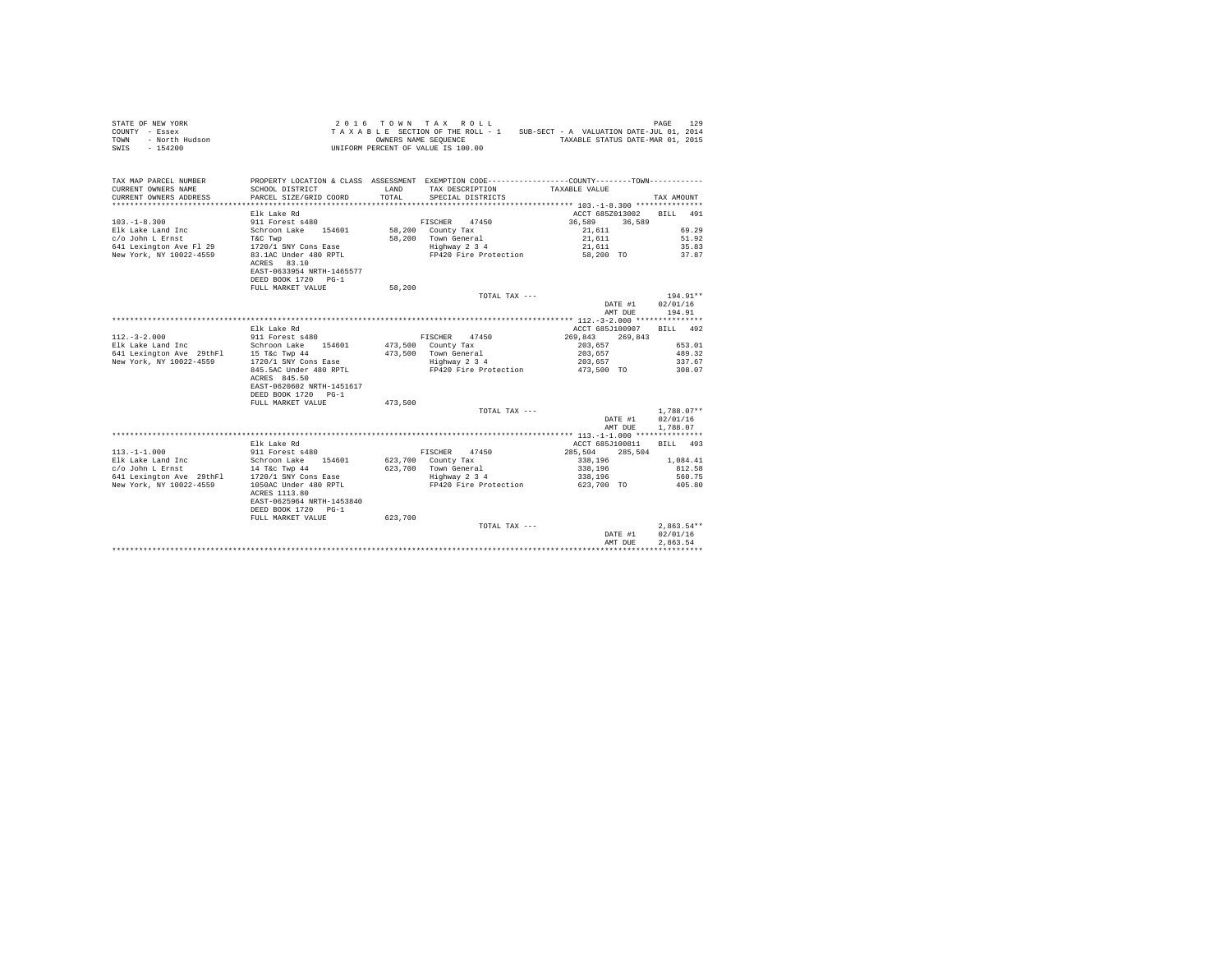| STATE OF NEW YORK<br>COUNTY - Essex<br>- North Hudson<br>- 154200<br>TOWN<br>SWIS - 154200                                             |                                                                                                 |          | 2016 TOWN TAX ROLL<br>TAXABLE SECTION OF THE ROLL - 1 SUB-SECT - A VALUATION DATE-JUL 01, 2014<br>OWNERS NAME SEOUENCE TAXABLE STATUS DATE-MAR 01, 2015<br>UNIFORM PERCENT OF VALUE IS 100.00 |                                  | 130<br>PAGE            |
|----------------------------------------------------------------------------------------------------------------------------------------|-------------------------------------------------------------------------------------------------|----------|-----------------------------------------------------------------------------------------------------------------------------------------------------------------------------------------------|----------------------------------|------------------------|
| TAX MAP PARCEL NUMBER                                                                                                                  | PROPERTY LOCATION & CLASS ASSESSMENT EXEMPTION CODE----------------COUNTY--------TOWN---------- | LAND     |                                                                                                                                                                                               |                                  |                        |
| CURRENT OWNERS NAME<br>CURRENT OWNERS ADDRESS                                                                                          | SCHOOL DISTRICT<br>PARCEL SIZE/GRID COORD                                                       | TOTAL    | TAX DESCRIPTION<br>SPECIAL DISTRICTS                                                                                                                                                          | TAXABLE VALUE                    | TAX AMOUNT             |
|                                                                                                                                        |                                                                                                 |          |                                                                                                                                                                                               |                                  |                        |
|                                                                                                                                        | 3010 Blue Ridge Rd                                                                              |          |                                                                                                                                                                                               | ACCT 685J101202 BILL 494         |                        |
| $113. - 2 - 1.004$                                                                                                                     | 911 Forest s480                                                                                 |          | FISCHER 47450                                                                                                                                                                                 | 1002.676 1002.676                |                        |
| Elk Lake Land Inc                                                                                                                      | Schroon Lake 154601                                                                             |          | 1027,800 County Tax                                                                                                                                                                           | 46.324                           | 148.54                 |
| 641 Lexington Ave                                                                                                                      | 5 T&C Twp 44                                                                                    |          | 1049.000 Town General                                                                                                                                                                         | 46.324                           | 111.30                 |
| New York, NY 10022                                                                                                                     | SNY Cons Ease                                                                                   |          | Highway 2 3 4                                                                                                                                                                                 | 46.324                           | 76.81                  |
|                                                                                                                                        | 1690.5AC Under 480 RPTL                                                                         |          | FP420 Fire Protection                                                                                                                                                                         | 1049,000 TO                      | 682.51                 |
|                                                                                                                                        | ACRES 1691.50                                                                                   |          |                                                                                                                                                                                               |                                  |                        |
|                                                                                                                                        | EAST-0639072 NRTH-1451475                                                                       |          |                                                                                                                                                                                               |                                  |                        |
|                                                                                                                                        | DEED BOOK 1719 PG-1                                                                             |          |                                                                                                                                                                                               |                                  |                        |
|                                                                                                                                        | FULL MARKET VALUE                                                                               | 1049,000 |                                                                                                                                                                                               |                                  |                        |
|                                                                                                                                        |                                                                                                 |          | TOTAL TAX ---                                                                                                                                                                                 |                                  | $1.019.16**$           |
|                                                                                                                                        |                                                                                                 |          |                                                                                                                                                                                               | DATE #1                          | 02/01/16               |
|                                                                                                                                        |                                                                                                 |          |                                                                                                                                                                                               | AMT DUE                          | 1,019.16               |
|                                                                                                                                        | Elk Lake Rd                                                                                     |          |                                                                                                                                                                                               | ACCT 685J100810                  | BILL 495               |
| $113. - 3 - 1.000$                                                                                                                     | 240 Rural res                                                                                   |          | County Tax                                                                                                                                                                                    | 219,000                          | 702.21                 |
| Elk Lake Land Inc                                                                                                                      | Schroon Lake 154601                                                                             |          | مه: County<br>98,000 Town General                                                                                                                                                             | 219,000                          | 526.19                 |
|                                                                                                                                        |                                                                                                 |          | 219,000 Highway 2 3 4                                                                                                                                                                         | 219,000                          | 363.11                 |
|                                                                                                                                        |                                                                                                 |          | FP420 Fire Protection                                                                                                                                                                         | 219,000 TO                       | 142.49                 |
| $c$ /o John L Ernst<br>641 Lexington Ave 29thFl 1720/1 SNY Cons Ease<br>New York, NY 10022-4559 ACRES 99.80<br>New York, NY 10022-4559 |                                                                                                 |          |                                                                                                                                                                                               |                                  |                        |
|                                                                                                                                        | EAST-0631498 NRTH-1456494                                                                       |          |                                                                                                                                                                                               |                                  |                        |
|                                                                                                                                        | DEED BOOK 1720 PG-1                                                                             |          |                                                                                                                                                                                               |                                  |                        |
|                                                                                                                                        | FULL MARKET VALUE                                                                               | 219,000  |                                                                                                                                                                                               |                                  |                        |
|                                                                                                                                        |                                                                                                 |          | TOTAL TAX ---                                                                                                                                                                                 |                                  | $1,734.00**$           |
|                                                                                                                                        |                                                                                                 |          |                                                                                                                                                                                               | DATE #1                          | 02/01/16               |
|                                                                                                                                        |                                                                                                 |          |                                                                                                                                                                                               | AMT DUE                          | 1,734.00               |
|                                                                                                                                        |                                                                                                 |          |                                                                                                                                                                                               |                                  |                        |
|                                                                                                                                        | Blue Ridge Rd                                                                                   |          |                                                                                                                                                                                               | ACCT 685J101309                  | BILL 496               |
| $102. -2 - 1.038$                                                                                                                      | 911 Forest s480 - WTRFNT                                                                        |          | County Tax                                                                                                                                                                                    | 9501,800                         | 30,466.99              |
| Nature Conservancy Inc<br>c/o Lucy B Harlow                                                                                            | Schroon Lake 154601<br>23 T&c Twp 44                                                            |          | 8845,900 Town General                                                                                                                                                                         | 9501,800                         | 22,829.85<br>15,754.49 |
| 195 New Karner Rd Ste 200 Parcel (A)                                                                                                   |                                                                                                 |          | 9501,800 Highway 2 3 4<br>FP420 Fire Protection                                                                                                                                               | 9501,800<br>9501,800 TO 6,182.18 |                        |
| Albany, NY 12205                                                                                                                       | 4296.04AC Under 480 RPTL                                                                        |          |                                                                                                                                                                                               |                                  |                        |
|                                                                                                                                        | ACRES16864.32                                                                                   |          |                                                                                                                                                                                               |                                  |                        |
|                                                                                                                                        | EAST-0611733 NRTH-1460156                                                                       |          |                                                                                                                                                                                               |                                  |                        |
|                                                                                                                                        | DEED BOOK 1552 PG-206                                                                           |          |                                                                                                                                                                                               |                                  |                        |
|                                                                                                                                        | FULL MARKET VALUE                                                                               | 9501,800 |                                                                                                                                                                                               |                                  |                        |
|                                                                                                                                        |                                                                                                 |          | TOTAL TAX ---                                                                                                                                                                                 |                                  | 75, 233.51**           |
|                                                                                                                                        |                                                                                                 |          |                                                                                                                                                                                               | DATE #1                          | 02/01/16               |
|                                                                                                                                        |                                                                                                 |          |                                                                                                                                                                                               | AMT DUE                          | 75.233.51              |
|                                                                                                                                        |                                                                                                 |          |                                                                                                                                                                                               |                                  |                        |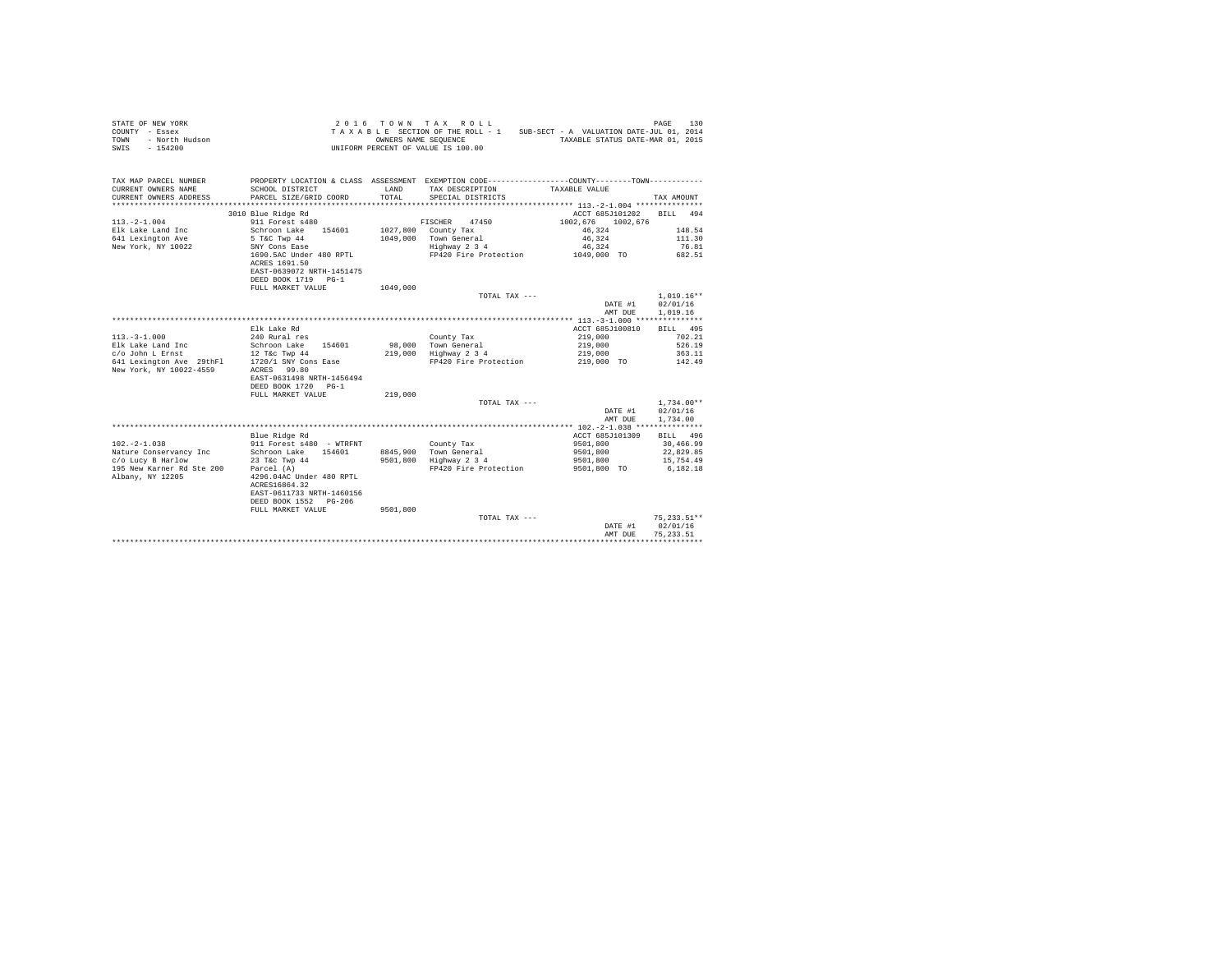|                | STATE OF NEW YORK |  |  |  | 2016 TOWN TAX ROLL                 |  |  |  |  |                                          | PAGE | 131 |
|----------------|-------------------|--|--|--|------------------------------------|--|--|--|--|------------------------------------------|------|-----|
| COUNTY - Essex |                   |  |  |  | TAXABLE SECTION OF THE ROLL - 1    |  |  |  |  | SUB-SECT - A VALUATION DATE-JUL 01, 2014 |      |     |
| TOWN           | - North Hudson    |  |  |  | OWNERS NAME SEOUENCE               |  |  |  |  | TAXABLE STATUS DATE-MAR 01, 2015         |      |     |
| SWIS           | - 154200          |  |  |  | UNIFORM PERCENT OF VALUE IS 100.00 |  |  |  |  |                                          |      |     |

| ****************************<br>**********************<br>Blue Ridge Rd<br>ACCT 685J178551<br>497<br>RTLL<br>$112.4 - 2 - 20.000$<br>376<br>911 Forest s480<br>FISCHER 47450<br>376<br>4.18<br>Upper Hudson Woodlands ATP LP Schroon Lake<br>154601<br>1,680 County Tax<br>1,304<br>3.13<br>c/o BTG Pactual<br>9 T&c Twp 44<br>1,680 Town General<br>1,304<br>2.16<br>1180 Peachtree St NE Ste 1810 SNY Cons Ease 7001201<br>Highway 2 3 4<br>1,304<br>Atlanta, GA 30309<br>5.8AC Under 480 RPTL<br>FP420 Fire Protection<br>1.09<br>1,680 TO<br>5.80<br>ACRES<br>EAST-0617034 NRTH-1439141<br>DEED BOOK 1658 PG-17<br>CONSERVATION ESMT % 60.00<br>FULL MARKET VALUE<br>1,680<br>$10.56**$<br>TOTAL TAX ---<br>02/01/16<br>DATE #1<br>10.56<br>AMT DUE<br>Blue Ridge Rd<br>ACCT 685J178552<br>BILL 498<br>$112.4 - 2 - 22.000$<br>911 Forest s480<br>FISCHER 47450<br>45<br>45<br>Upper Hudson Woodlands ATP LP Schroon Lake 154601<br>115<br>0.37<br>160 County Tax<br>c/o BTG Pactual<br>9 T&c Twp 44<br>160 Town General<br>0.28<br>115<br>Highway 2 3 4<br>0.19<br>1180 Peachtree St NE Ste 1810 SNY Cons Ease 7001301<br>115<br>Atlanta, GA 30309<br>.51AC Under 480 RPTL<br>FP420 Fire Protection<br>160 TO<br>.10<br>ACRES<br>0.51<br>EAST-0616000 NRTH-1439269<br>DEED BOOK 1658 PG-17<br>CONSERVATION ESMT % 60.00<br>FULL MARKET VALUE<br>160<br>$0.94**$<br>TOTAL TAX ---<br>02/01/16<br>DATE #1<br>AMT DUE<br>0.94<br>3217 Blue Ridge Rd<br>ACCT 685J100912<br>BILL 499<br>911 Forest s480<br>$113.4 - 2 - 11.000$<br>454<br>FISCHER 47450<br>454<br>Upper Hudson Woodlands ATP LP Schroon Lake 154601<br>35,120 County Tax<br>34,666<br>111.15<br>35,120 Town General<br>83.29<br>c/o BTG Pactual<br>17 Tract West Road Pat<br>34,666<br>1180 Peachtree St NE Ste 1810 SNY Cons Ease 7001501<br>Highway 2 3 4<br>34,666<br>57.48<br>FP420 Fire Protection<br>Atlanta, GA 30309<br>154.2AC Under 480 RPTL<br>35,120 TO<br>22.85<br>ACRES 154.20<br>EAST-0644452 NRTH-1443995<br>DEED BOOK 1658 PG-17<br>CONSERVATION ESMT % 60.00<br>35,120<br>FULL MARKET VALUE<br>$274.77**$<br>TOTAL TAX ---<br>02/01/16<br>DATE #1<br>274.77<br>AMT DUE<br>******************************** | TAX MAP PARCEL NUMBER<br>CURRENT OWNERS NAME<br>CURRENT OWNERS ADDRESS | SCHOOL DISTRICT<br>PARCEL SIZE/GRID COORD | LAND<br>TOTAL | PROPERTY LOCATION & CLASS ASSESSMENT EXEMPTION CODE---------------COUNTY-------TOWN---------<br>TAX DESCRIPTION<br>SPECIAL DISTRICTS | TAXABLE VALUE | TAX AMOUNT |
|----------------------------------------------------------------------------------------------------------------------------------------------------------------------------------------------------------------------------------------------------------------------------------------------------------------------------------------------------------------------------------------------------------------------------------------------------------------------------------------------------------------------------------------------------------------------------------------------------------------------------------------------------------------------------------------------------------------------------------------------------------------------------------------------------------------------------------------------------------------------------------------------------------------------------------------------------------------------------------------------------------------------------------------------------------------------------------------------------------------------------------------------------------------------------------------------------------------------------------------------------------------------------------------------------------------------------------------------------------------------------------------------------------------------------------------------------------------------------------------------------------------------------------------------------------------------------------------------------------------------------------------------------------------------------------------------------------------------------------------------------------------------------------------------------------------------------------------------------------------------------------------------------------------------------------------------------------------------------------------------------------------------------------------------------------------------------------------------------------------------------------------------------------------------------------------------|------------------------------------------------------------------------|-------------------------------------------|---------------|--------------------------------------------------------------------------------------------------------------------------------------|---------------|------------|
|                                                                                                                                                                                                                                                                                                                                                                                                                                                                                                                                                                                                                                                                                                                                                                                                                                                                                                                                                                                                                                                                                                                                                                                                                                                                                                                                                                                                                                                                                                                                                                                                                                                                                                                                                                                                                                                                                                                                                                                                                                                                                                                                                                                              |                                                                        |                                           |               |                                                                                                                                      |               |            |
|                                                                                                                                                                                                                                                                                                                                                                                                                                                                                                                                                                                                                                                                                                                                                                                                                                                                                                                                                                                                                                                                                                                                                                                                                                                                                                                                                                                                                                                                                                                                                                                                                                                                                                                                                                                                                                                                                                                                                                                                                                                                                                                                                                                              |                                                                        |                                           |               |                                                                                                                                      |               |            |
|                                                                                                                                                                                                                                                                                                                                                                                                                                                                                                                                                                                                                                                                                                                                                                                                                                                                                                                                                                                                                                                                                                                                                                                                                                                                                                                                                                                                                                                                                                                                                                                                                                                                                                                                                                                                                                                                                                                                                                                                                                                                                                                                                                                              |                                                                        |                                           |               |                                                                                                                                      |               |            |
|                                                                                                                                                                                                                                                                                                                                                                                                                                                                                                                                                                                                                                                                                                                                                                                                                                                                                                                                                                                                                                                                                                                                                                                                                                                                                                                                                                                                                                                                                                                                                                                                                                                                                                                                                                                                                                                                                                                                                                                                                                                                                                                                                                                              |                                                                        |                                           |               |                                                                                                                                      |               |            |
|                                                                                                                                                                                                                                                                                                                                                                                                                                                                                                                                                                                                                                                                                                                                                                                                                                                                                                                                                                                                                                                                                                                                                                                                                                                                                                                                                                                                                                                                                                                                                                                                                                                                                                                                                                                                                                                                                                                                                                                                                                                                                                                                                                                              |                                                                        |                                           |               |                                                                                                                                      |               |            |
|                                                                                                                                                                                                                                                                                                                                                                                                                                                                                                                                                                                                                                                                                                                                                                                                                                                                                                                                                                                                                                                                                                                                                                                                                                                                                                                                                                                                                                                                                                                                                                                                                                                                                                                                                                                                                                                                                                                                                                                                                                                                                                                                                                                              |                                                                        |                                           |               |                                                                                                                                      |               |            |
|                                                                                                                                                                                                                                                                                                                                                                                                                                                                                                                                                                                                                                                                                                                                                                                                                                                                                                                                                                                                                                                                                                                                                                                                                                                                                                                                                                                                                                                                                                                                                                                                                                                                                                                                                                                                                                                                                                                                                                                                                                                                                                                                                                                              |                                                                        |                                           |               |                                                                                                                                      |               |            |
|                                                                                                                                                                                                                                                                                                                                                                                                                                                                                                                                                                                                                                                                                                                                                                                                                                                                                                                                                                                                                                                                                                                                                                                                                                                                                                                                                                                                                                                                                                                                                                                                                                                                                                                                                                                                                                                                                                                                                                                                                                                                                                                                                                                              |                                                                        |                                           |               |                                                                                                                                      |               |            |
|                                                                                                                                                                                                                                                                                                                                                                                                                                                                                                                                                                                                                                                                                                                                                                                                                                                                                                                                                                                                                                                                                                                                                                                                                                                                                                                                                                                                                                                                                                                                                                                                                                                                                                                                                                                                                                                                                                                                                                                                                                                                                                                                                                                              |                                                                        |                                           |               |                                                                                                                                      |               |            |
|                                                                                                                                                                                                                                                                                                                                                                                                                                                                                                                                                                                                                                                                                                                                                                                                                                                                                                                                                                                                                                                                                                                                                                                                                                                                                                                                                                                                                                                                                                                                                                                                                                                                                                                                                                                                                                                                                                                                                                                                                                                                                                                                                                                              |                                                                        |                                           |               |                                                                                                                                      |               |            |
|                                                                                                                                                                                                                                                                                                                                                                                                                                                                                                                                                                                                                                                                                                                                                                                                                                                                                                                                                                                                                                                                                                                                                                                                                                                                                                                                                                                                                                                                                                                                                                                                                                                                                                                                                                                                                                                                                                                                                                                                                                                                                                                                                                                              |                                                                        |                                           |               |                                                                                                                                      |               |            |
|                                                                                                                                                                                                                                                                                                                                                                                                                                                                                                                                                                                                                                                                                                                                                                                                                                                                                                                                                                                                                                                                                                                                                                                                                                                                                                                                                                                                                                                                                                                                                                                                                                                                                                                                                                                                                                                                                                                                                                                                                                                                                                                                                                                              |                                                                        |                                           |               |                                                                                                                                      |               |            |
|                                                                                                                                                                                                                                                                                                                                                                                                                                                                                                                                                                                                                                                                                                                                                                                                                                                                                                                                                                                                                                                                                                                                                                                                                                                                                                                                                                                                                                                                                                                                                                                                                                                                                                                                                                                                                                                                                                                                                                                                                                                                                                                                                                                              |                                                                        |                                           |               |                                                                                                                                      |               |            |
|                                                                                                                                                                                                                                                                                                                                                                                                                                                                                                                                                                                                                                                                                                                                                                                                                                                                                                                                                                                                                                                                                                                                                                                                                                                                                                                                                                                                                                                                                                                                                                                                                                                                                                                                                                                                                                                                                                                                                                                                                                                                                                                                                                                              |                                                                        |                                           |               |                                                                                                                                      |               |            |
|                                                                                                                                                                                                                                                                                                                                                                                                                                                                                                                                                                                                                                                                                                                                                                                                                                                                                                                                                                                                                                                                                                                                                                                                                                                                                                                                                                                                                                                                                                                                                                                                                                                                                                                                                                                                                                                                                                                                                                                                                                                                                                                                                                                              |                                                                        |                                           |               |                                                                                                                                      |               |            |
|                                                                                                                                                                                                                                                                                                                                                                                                                                                                                                                                                                                                                                                                                                                                                                                                                                                                                                                                                                                                                                                                                                                                                                                                                                                                                                                                                                                                                                                                                                                                                                                                                                                                                                                                                                                                                                                                                                                                                                                                                                                                                                                                                                                              |                                                                        |                                           |               |                                                                                                                                      |               |            |
|                                                                                                                                                                                                                                                                                                                                                                                                                                                                                                                                                                                                                                                                                                                                                                                                                                                                                                                                                                                                                                                                                                                                                                                                                                                                                                                                                                                                                                                                                                                                                                                                                                                                                                                                                                                                                                                                                                                                                                                                                                                                                                                                                                                              |                                                                        |                                           |               |                                                                                                                                      |               |            |
|                                                                                                                                                                                                                                                                                                                                                                                                                                                                                                                                                                                                                                                                                                                                                                                                                                                                                                                                                                                                                                                                                                                                                                                                                                                                                                                                                                                                                                                                                                                                                                                                                                                                                                                                                                                                                                                                                                                                                                                                                                                                                                                                                                                              |                                                                        |                                           |               |                                                                                                                                      |               |            |
|                                                                                                                                                                                                                                                                                                                                                                                                                                                                                                                                                                                                                                                                                                                                                                                                                                                                                                                                                                                                                                                                                                                                                                                                                                                                                                                                                                                                                                                                                                                                                                                                                                                                                                                                                                                                                                                                                                                                                                                                                                                                                                                                                                                              |                                                                        |                                           |               |                                                                                                                                      |               |            |
|                                                                                                                                                                                                                                                                                                                                                                                                                                                                                                                                                                                                                                                                                                                                                                                                                                                                                                                                                                                                                                                                                                                                                                                                                                                                                                                                                                                                                                                                                                                                                                                                                                                                                                                                                                                                                                                                                                                                                                                                                                                                                                                                                                                              |                                                                        |                                           |               |                                                                                                                                      |               |            |
|                                                                                                                                                                                                                                                                                                                                                                                                                                                                                                                                                                                                                                                                                                                                                                                                                                                                                                                                                                                                                                                                                                                                                                                                                                                                                                                                                                                                                                                                                                                                                                                                                                                                                                                                                                                                                                                                                                                                                                                                                                                                                                                                                                                              |                                                                        |                                           |               |                                                                                                                                      |               |            |
|                                                                                                                                                                                                                                                                                                                                                                                                                                                                                                                                                                                                                                                                                                                                                                                                                                                                                                                                                                                                                                                                                                                                                                                                                                                                                                                                                                                                                                                                                                                                                                                                                                                                                                                                                                                                                                                                                                                                                                                                                                                                                                                                                                                              |                                                                        |                                           |               |                                                                                                                                      |               |            |
|                                                                                                                                                                                                                                                                                                                                                                                                                                                                                                                                                                                                                                                                                                                                                                                                                                                                                                                                                                                                                                                                                                                                                                                                                                                                                                                                                                                                                                                                                                                                                                                                                                                                                                                                                                                                                                                                                                                                                                                                                                                                                                                                                                                              |                                                                        |                                           |               |                                                                                                                                      |               |            |
|                                                                                                                                                                                                                                                                                                                                                                                                                                                                                                                                                                                                                                                                                                                                                                                                                                                                                                                                                                                                                                                                                                                                                                                                                                                                                                                                                                                                                                                                                                                                                                                                                                                                                                                                                                                                                                                                                                                                                                                                                                                                                                                                                                                              |                                                                        |                                           |               |                                                                                                                                      |               |            |
|                                                                                                                                                                                                                                                                                                                                                                                                                                                                                                                                                                                                                                                                                                                                                                                                                                                                                                                                                                                                                                                                                                                                                                                                                                                                                                                                                                                                                                                                                                                                                                                                                                                                                                                                                                                                                                                                                                                                                                                                                                                                                                                                                                                              |                                                                        |                                           |               |                                                                                                                                      |               |            |
|                                                                                                                                                                                                                                                                                                                                                                                                                                                                                                                                                                                                                                                                                                                                                                                                                                                                                                                                                                                                                                                                                                                                                                                                                                                                                                                                                                                                                                                                                                                                                                                                                                                                                                                                                                                                                                                                                                                                                                                                                                                                                                                                                                                              |                                                                        |                                           |               |                                                                                                                                      |               |            |
|                                                                                                                                                                                                                                                                                                                                                                                                                                                                                                                                                                                                                                                                                                                                                                                                                                                                                                                                                                                                                                                                                                                                                                                                                                                                                                                                                                                                                                                                                                                                                                                                                                                                                                                                                                                                                                                                                                                                                                                                                                                                                                                                                                                              |                                                                        |                                           |               |                                                                                                                                      |               |            |
|                                                                                                                                                                                                                                                                                                                                                                                                                                                                                                                                                                                                                                                                                                                                                                                                                                                                                                                                                                                                                                                                                                                                                                                                                                                                                                                                                                                                                                                                                                                                                                                                                                                                                                                                                                                                                                                                                                                                                                                                                                                                                                                                                                                              |                                                                        |                                           |               |                                                                                                                                      |               |            |
|                                                                                                                                                                                                                                                                                                                                                                                                                                                                                                                                                                                                                                                                                                                                                                                                                                                                                                                                                                                                                                                                                                                                                                                                                                                                                                                                                                                                                                                                                                                                                                                                                                                                                                                                                                                                                                                                                                                                                                                                                                                                                                                                                                                              |                                                                        |                                           |               |                                                                                                                                      |               |            |
|                                                                                                                                                                                                                                                                                                                                                                                                                                                                                                                                                                                                                                                                                                                                                                                                                                                                                                                                                                                                                                                                                                                                                                                                                                                                                                                                                                                                                                                                                                                                                                                                                                                                                                                                                                                                                                                                                                                                                                                                                                                                                                                                                                                              |                                                                        |                                           |               |                                                                                                                                      |               |            |
|                                                                                                                                                                                                                                                                                                                                                                                                                                                                                                                                                                                                                                                                                                                                                                                                                                                                                                                                                                                                                                                                                                                                                                                                                                                                                                                                                                                                                                                                                                                                                                                                                                                                                                                                                                                                                                                                                                                                                                                                                                                                                                                                                                                              |                                                                        |                                           |               |                                                                                                                                      |               |            |
|                                                                                                                                                                                                                                                                                                                                                                                                                                                                                                                                                                                                                                                                                                                                                                                                                                                                                                                                                                                                                                                                                                                                                                                                                                                                                                                                                                                                                                                                                                                                                                                                                                                                                                                                                                                                                                                                                                                                                                                                                                                                                                                                                                                              |                                                                        |                                           |               |                                                                                                                                      |               |            |
|                                                                                                                                                                                                                                                                                                                                                                                                                                                                                                                                                                                                                                                                                                                                                                                                                                                                                                                                                                                                                                                                                                                                                                                                                                                                                                                                                                                                                                                                                                                                                                                                                                                                                                                                                                                                                                                                                                                                                                                                                                                                                                                                                                                              |                                                                        |                                           |               |                                                                                                                                      |               |            |
|                                                                                                                                                                                                                                                                                                                                                                                                                                                                                                                                                                                                                                                                                                                                                                                                                                                                                                                                                                                                                                                                                                                                                                                                                                                                                                                                                                                                                                                                                                                                                                                                                                                                                                                                                                                                                                                                                                                                                                                                                                                                                                                                                                                              |                                                                        |                                           |               |                                                                                                                                      |               |            |
|                                                                                                                                                                                                                                                                                                                                                                                                                                                                                                                                                                                                                                                                                                                                                                                                                                                                                                                                                                                                                                                                                                                                                                                                                                                                                                                                                                                                                                                                                                                                                                                                                                                                                                                                                                                                                                                                                                                                                                                                                                                                                                                                                                                              |                                                                        |                                           |               |                                                                                                                                      |               |            |
|                                                                                                                                                                                                                                                                                                                                                                                                                                                                                                                                                                                                                                                                                                                                                                                                                                                                                                                                                                                                                                                                                                                                                                                                                                                                                                                                                                                                                                                                                                                                                                                                                                                                                                                                                                                                                                                                                                                                                                                                                                                                                                                                                                                              |                                                                        |                                           |               |                                                                                                                                      |               |            |
|                                                                                                                                                                                                                                                                                                                                                                                                                                                                                                                                                                                                                                                                                                                                                                                                                                                                                                                                                                                                                                                                                                                                                                                                                                                                                                                                                                                                                                                                                                                                                                                                                                                                                                                                                                                                                                                                                                                                                                                                                                                                                                                                                                                              |                                                                        |                                           |               |                                                                                                                                      |               |            |
|                                                                                                                                                                                                                                                                                                                                                                                                                                                                                                                                                                                                                                                                                                                                                                                                                                                                                                                                                                                                                                                                                                                                                                                                                                                                                                                                                                                                                                                                                                                                                                                                                                                                                                                                                                                                                                                                                                                                                                                                                                                                                                                                                                                              |                                                                        |                                           |               |                                                                                                                                      |               |            |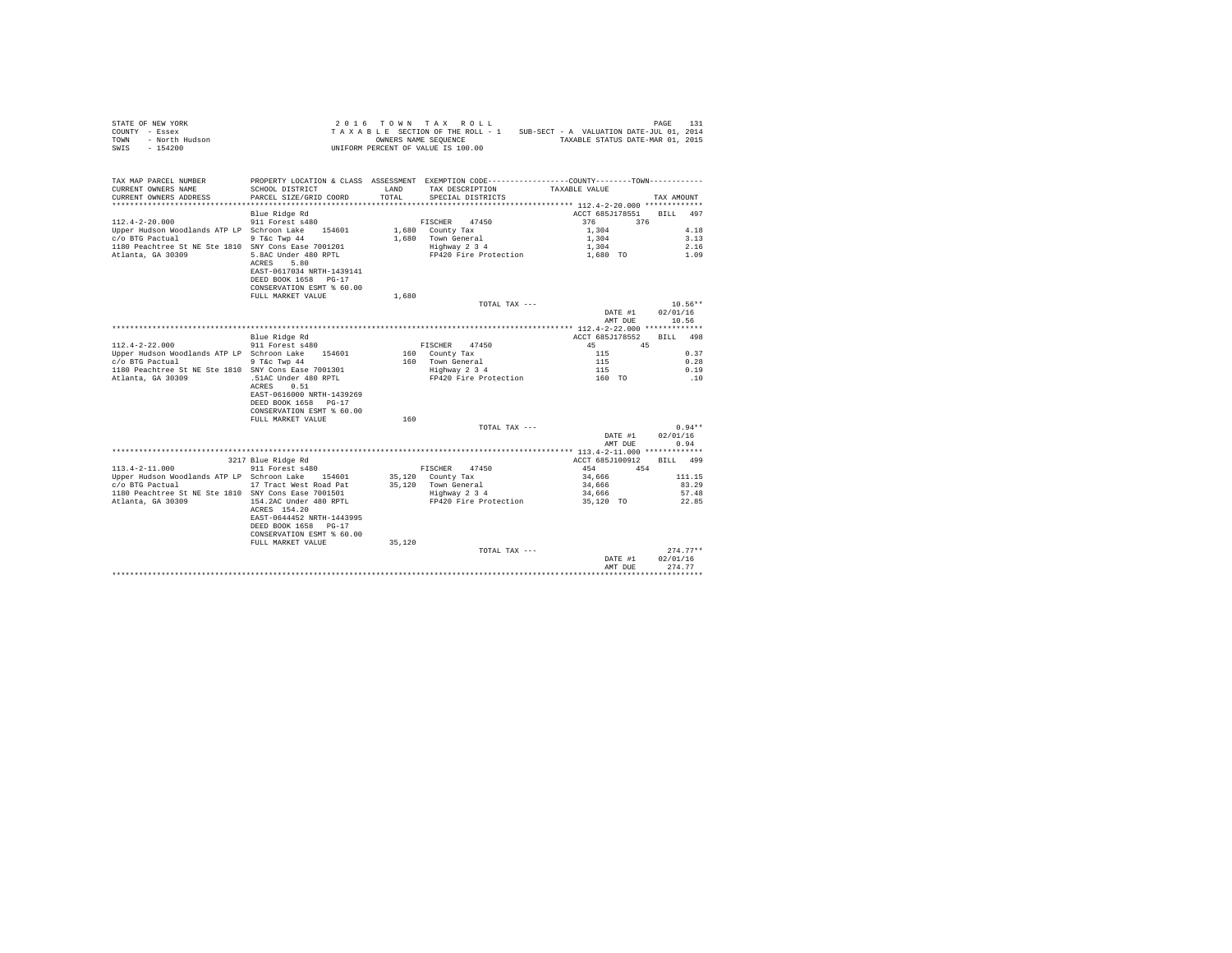|                | STATE OF NEW YORK |  |  |  | $2.0.16$ TOWN TAX ROLL             |  |  |  |  |                                          | PAGE | 132 |
|----------------|-------------------|--|--|--|------------------------------------|--|--|--|--|------------------------------------------|------|-----|
| COUNTY - Essex |                   |  |  |  | TAXABLE SECTION OF THE ROLL - 1    |  |  |  |  | SUB-SECT - A VALUATION DATE-JUL 01, 2014 |      |     |
| TOWN           | - North Hudson    |  |  |  | OWNERS NAME SEOUENCE               |  |  |  |  | TAXABLE STATUS DATE-MAR 01, 2015         |      |     |
| SWIS           | $-154200$         |  |  |  | UNIFORM PERCENT OF VALUE IS 100.00 |  |  |  |  |                                          |      |     |

| ACCT 685J100915<br>Blue Ridge Rd<br><b>BILL</b><br>500<br>911 Forest s480<br>1,160<br>3.72<br>County Tax<br>Upper Hudson Woodlands ATP LP Schroon Lake<br>1.160 Town General<br>2.79<br>154601<br>1,160<br>20 Tract West Of Road Pat<br>1,160 Highway 2 3 4<br>1.92<br>1,160<br>1180 Peachtree St NE Ste 1810 SNY Cons Ease 7001401<br>FP420 Fire Protection<br>1,160 TO<br>.75<br>4.4AC Under 480 RPTL<br>4.40<br>ACRES<br>EAST-0644775 NRTH-1442073<br>DEED BOOK 1658 PG-17<br>CONSERVATION ESMT % 60.00<br>FULL MARKET VALUE<br>1,160<br>$9.18**$<br>TOTAL TAX ---<br>02/01/16<br>DATE #1<br>9.18<br>AMT DUE<br>Blue Ridge Rd<br>ACCT 685J101003<br>BILL 501<br>$114.3 - 2 - 8.003$<br>911 Forest s480<br>139,960<br>448.77<br>County Tax<br>Upper Hudson Woodlands ATP LP Schroon Lake<br>139,960 Town General<br>139,960<br>336.28<br>154601<br>c/o BTG Pactual<br>23 Tract W Of Rd Patent<br>139,960 Highway 2 3 4<br>139,960<br>232.06<br>1180 Peachtree St NE Ste 1810 SNY C Ease 7001701 & 1601<br>FP420 Fire Protection<br>139,960 TO<br>91.06<br>306.7AC Under 480 RPTL<br>ACRES 523.70<br>EAST-0651123 NRTH-1442716<br>DEED BOOK 1658 PG-17<br>CONSERVATION ESMT % 60.00<br>FULL MARKET VALUE<br>139,960<br>$1.108.17**$<br>TOTAL TAX ---<br>02/01/16<br>DATE #1<br>AMT DUE<br>1,108.17<br>Blue Ridge Rd<br>ACCT 685J101011<br>502<br><b>BILL</b><br>$124. -2 - 1.025$<br>911 Forest s480<br>556,280<br>1,783.68<br>County Tax<br>Upper Hudson Woodlands ATP LP Schroon Lake 154601<br>508.880 Town General<br>556,280<br>1,336.57<br>2 T&c Twp 44<br>556,280<br>Highway 2 3 4<br>556,280<br>922.34<br>FP420 Fire Protection<br>1180 Peachtree St NE Ste 1810 SNY Cons Ease 7001801<br>361.93<br>556,280 TO<br>431.11AC Under 480 RPTL<br>ACRES 2582.39<br>EAST-0629127 NRTH-1438814<br>DEED BOOK 1658 PG-17<br>CONSERVATION ESMT % 60.00<br>556,280<br>FULL MARKET VALUE<br>$4.404.52**$<br>TOTAL TAX ---<br>02/01/16<br>DATE #1<br>4.404.52<br>AMT DUE | TAX MAP PARCEL NUMBER<br>CURRENT OWNERS NAME<br>CURRENT OWNERS ADDRESS | SCHOOL DISTRICT<br>PARCEL SIZE/GRID COORD | LAND<br>TOTAL | PROPERTY LOCATION & CLASS ASSESSMENT EXEMPTION CODE----------------COUNTY-------TOWN----------<br>TAX DESCRIPTION<br>SPECIAL DISTRICTS | TAXABLE VALUE | TAX AMOUNT |
|----------------------------------------------------------------------------------------------------------------------------------------------------------------------------------------------------------------------------------------------------------------------------------------------------------------------------------------------------------------------------------------------------------------------------------------------------------------------------------------------------------------------------------------------------------------------------------------------------------------------------------------------------------------------------------------------------------------------------------------------------------------------------------------------------------------------------------------------------------------------------------------------------------------------------------------------------------------------------------------------------------------------------------------------------------------------------------------------------------------------------------------------------------------------------------------------------------------------------------------------------------------------------------------------------------------------------------------------------------------------------------------------------------------------------------------------------------------------------------------------------------------------------------------------------------------------------------------------------------------------------------------------------------------------------------------------------------------------------------------------------------------------------------------------------------------------------------------------------------------------------------------------------------------------------------------------------------------------|------------------------------------------------------------------------|-------------------------------------------|---------------|----------------------------------------------------------------------------------------------------------------------------------------|---------------|------------|
|                                                                                                                                                                                                                                                                                                                                                                                                                                                                                                                                                                                                                                                                                                                                                                                                                                                                                                                                                                                                                                                                                                                                                                                                                                                                                                                                                                                                                                                                                                                                                                                                                                                                                                                                                                                                                                                                                                                                                                      | $113.20 - 1 - 27.000$<br>c/o BTG Pactual                               |                                           |               |                                                                                                                                        |               |            |
|                                                                                                                                                                                                                                                                                                                                                                                                                                                                                                                                                                                                                                                                                                                                                                                                                                                                                                                                                                                                                                                                                                                                                                                                                                                                                                                                                                                                                                                                                                                                                                                                                                                                                                                                                                                                                                                                                                                                                                      | Atlanta, GA 30309                                                      |                                           |               |                                                                                                                                        |               |            |
|                                                                                                                                                                                                                                                                                                                                                                                                                                                                                                                                                                                                                                                                                                                                                                                                                                                                                                                                                                                                                                                                                                                                                                                                                                                                                                                                                                                                                                                                                                                                                                                                                                                                                                                                                                                                                                                                                                                                                                      |                                                                        |                                           |               |                                                                                                                                        |               |            |
|                                                                                                                                                                                                                                                                                                                                                                                                                                                                                                                                                                                                                                                                                                                                                                                                                                                                                                                                                                                                                                                                                                                                                                                                                                                                                                                                                                                                                                                                                                                                                                                                                                                                                                                                                                                                                                                                                                                                                                      |                                                                        |                                           |               |                                                                                                                                        |               |            |
|                                                                                                                                                                                                                                                                                                                                                                                                                                                                                                                                                                                                                                                                                                                                                                                                                                                                                                                                                                                                                                                                                                                                                                                                                                                                                                                                                                                                                                                                                                                                                                                                                                                                                                                                                                                                                                                                                                                                                                      |                                                                        |                                           |               |                                                                                                                                        |               |            |
|                                                                                                                                                                                                                                                                                                                                                                                                                                                                                                                                                                                                                                                                                                                                                                                                                                                                                                                                                                                                                                                                                                                                                                                                                                                                                                                                                                                                                                                                                                                                                                                                                                                                                                                                                                                                                                                                                                                                                                      |                                                                        |                                           |               |                                                                                                                                        |               |            |
|                                                                                                                                                                                                                                                                                                                                                                                                                                                                                                                                                                                                                                                                                                                                                                                                                                                                                                                                                                                                                                                                                                                                                                                                                                                                                                                                                                                                                                                                                                                                                                                                                                                                                                                                                                                                                                                                                                                                                                      |                                                                        |                                           |               |                                                                                                                                        |               |            |
|                                                                                                                                                                                                                                                                                                                                                                                                                                                                                                                                                                                                                                                                                                                                                                                                                                                                                                                                                                                                                                                                                                                                                                                                                                                                                                                                                                                                                                                                                                                                                                                                                                                                                                                                                                                                                                                                                                                                                                      |                                                                        |                                           |               |                                                                                                                                        |               |            |
|                                                                                                                                                                                                                                                                                                                                                                                                                                                                                                                                                                                                                                                                                                                                                                                                                                                                                                                                                                                                                                                                                                                                                                                                                                                                                                                                                                                                                                                                                                                                                                                                                                                                                                                                                                                                                                                                                                                                                                      |                                                                        |                                           |               |                                                                                                                                        |               |            |
|                                                                                                                                                                                                                                                                                                                                                                                                                                                                                                                                                                                                                                                                                                                                                                                                                                                                                                                                                                                                                                                                                                                                                                                                                                                                                                                                                                                                                                                                                                                                                                                                                                                                                                                                                                                                                                                                                                                                                                      |                                                                        |                                           |               |                                                                                                                                        |               |            |
|                                                                                                                                                                                                                                                                                                                                                                                                                                                                                                                                                                                                                                                                                                                                                                                                                                                                                                                                                                                                                                                                                                                                                                                                                                                                                                                                                                                                                                                                                                                                                                                                                                                                                                                                                                                                                                                                                                                                                                      | Atlanta, GA 30309                                                      |                                           |               |                                                                                                                                        |               |            |
|                                                                                                                                                                                                                                                                                                                                                                                                                                                                                                                                                                                                                                                                                                                                                                                                                                                                                                                                                                                                                                                                                                                                                                                                                                                                                                                                                                                                                                                                                                                                                                                                                                                                                                                                                                                                                                                                                                                                                                      |                                                                        |                                           |               |                                                                                                                                        |               |            |
|                                                                                                                                                                                                                                                                                                                                                                                                                                                                                                                                                                                                                                                                                                                                                                                                                                                                                                                                                                                                                                                                                                                                                                                                                                                                                                                                                                                                                                                                                                                                                                                                                                                                                                                                                                                                                                                                                                                                                                      |                                                                        |                                           |               |                                                                                                                                        |               |            |
|                                                                                                                                                                                                                                                                                                                                                                                                                                                                                                                                                                                                                                                                                                                                                                                                                                                                                                                                                                                                                                                                                                                                                                                                                                                                                                                                                                                                                                                                                                                                                                                                                                                                                                                                                                                                                                                                                                                                                                      |                                                                        |                                           |               |                                                                                                                                        |               |            |
|                                                                                                                                                                                                                                                                                                                                                                                                                                                                                                                                                                                                                                                                                                                                                                                                                                                                                                                                                                                                                                                                                                                                                                                                                                                                                                                                                                                                                                                                                                                                                                                                                                                                                                                                                                                                                                                                                                                                                                      |                                                                        |                                           |               |                                                                                                                                        |               |            |
|                                                                                                                                                                                                                                                                                                                                                                                                                                                                                                                                                                                                                                                                                                                                                                                                                                                                                                                                                                                                                                                                                                                                                                                                                                                                                                                                                                                                                                                                                                                                                                                                                                                                                                                                                                                                                                                                                                                                                                      |                                                                        |                                           |               |                                                                                                                                        |               |            |
|                                                                                                                                                                                                                                                                                                                                                                                                                                                                                                                                                                                                                                                                                                                                                                                                                                                                                                                                                                                                                                                                                                                                                                                                                                                                                                                                                                                                                                                                                                                                                                                                                                                                                                                                                                                                                                                                                                                                                                      |                                                                        |                                           |               |                                                                                                                                        |               |            |
|                                                                                                                                                                                                                                                                                                                                                                                                                                                                                                                                                                                                                                                                                                                                                                                                                                                                                                                                                                                                                                                                                                                                                                                                                                                                                                                                                                                                                                                                                                                                                                                                                                                                                                                                                                                                                                                                                                                                                                      |                                                                        |                                           |               |                                                                                                                                        |               |            |
|                                                                                                                                                                                                                                                                                                                                                                                                                                                                                                                                                                                                                                                                                                                                                                                                                                                                                                                                                                                                                                                                                                                                                                                                                                                                                                                                                                                                                                                                                                                                                                                                                                                                                                                                                                                                                                                                                                                                                                      | c/o BTG Pactual                                                        |                                           |               |                                                                                                                                        |               |            |
|                                                                                                                                                                                                                                                                                                                                                                                                                                                                                                                                                                                                                                                                                                                                                                                                                                                                                                                                                                                                                                                                                                                                                                                                                                                                                                                                                                                                                                                                                                                                                                                                                                                                                                                                                                                                                                                                                                                                                                      | Atlanta, GA 30309                                                      |                                           |               |                                                                                                                                        |               |            |
|                                                                                                                                                                                                                                                                                                                                                                                                                                                                                                                                                                                                                                                                                                                                                                                                                                                                                                                                                                                                                                                                                                                                                                                                                                                                                                                                                                                                                                                                                                                                                                                                                                                                                                                                                                                                                                                                                                                                                                      |                                                                        |                                           |               |                                                                                                                                        |               |            |
|                                                                                                                                                                                                                                                                                                                                                                                                                                                                                                                                                                                                                                                                                                                                                                                                                                                                                                                                                                                                                                                                                                                                                                                                                                                                                                                                                                                                                                                                                                                                                                                                                                                                                                                                                                                                                                                                                                                                                                      |                                                                        |                                           |               |                                                                                                                                        |               |            |
|                                                                                                                                                                                                                                                                                                                                                                                                                                                                                                                                                                                                                                                                                                                                                                                                                                                                                                                                                                                                                                                                                                                                                                                                                                                                                                                                                                                                                                                                                                                                                                                                                                                                                                                                                                                                                                                                                                                                                                      |                                                                        |                                           |               |                                                                                                                                        |               |            |
|                                                                                                                                                                                                                                                                                                                                                                                                                                                                                                                                                                                                                                                                                                                                                                                                                                                                                                                                                                                                                                                                                                                                                                                                                                                                                                                                                                                                                                                                                                                                                                                                                                                                                                                                                                                                                                                                                                                                                                      |                                                                        |                                           |               |                                                                                                                                        |               |            |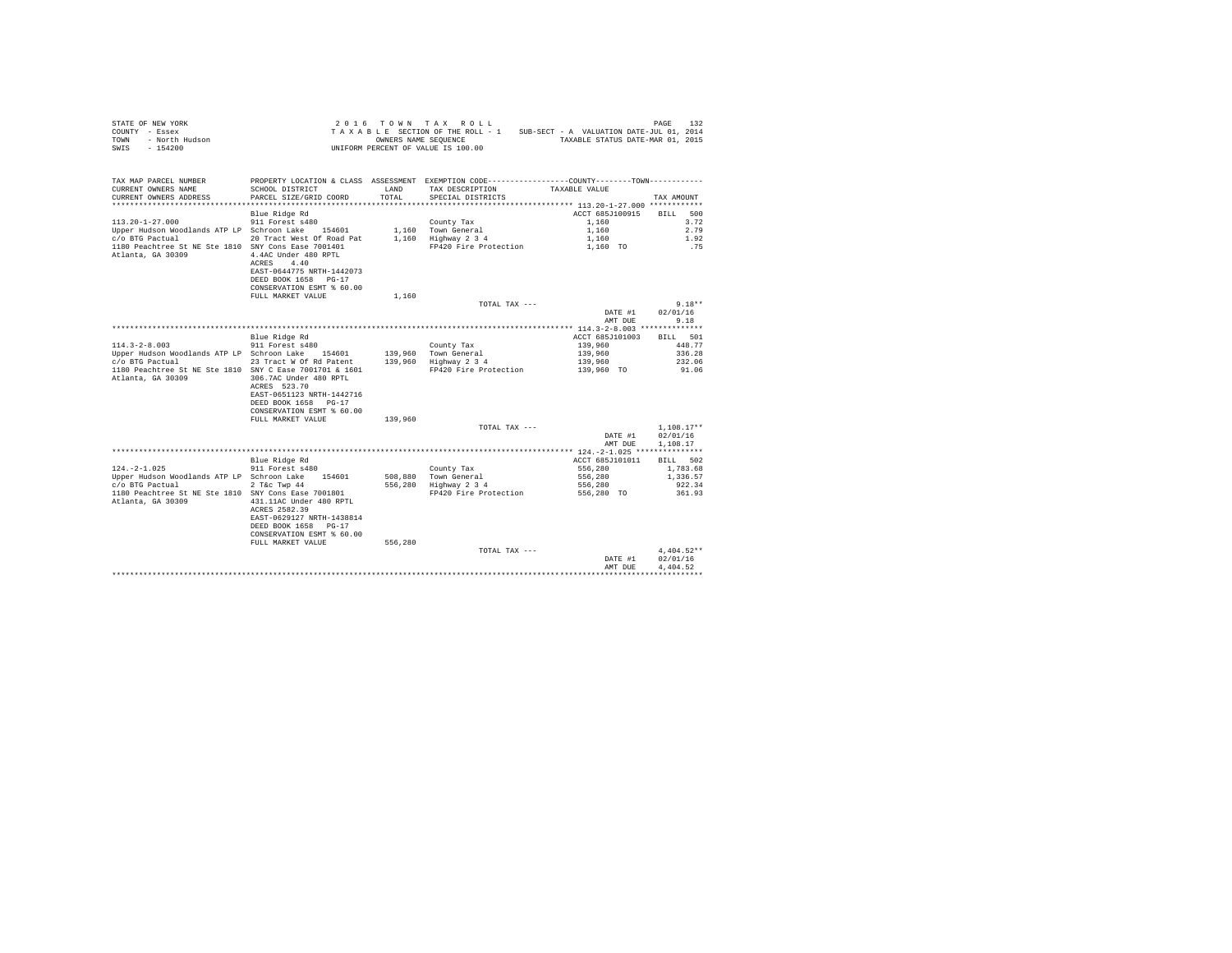|                | STATE OF NEW YORK | $2.0.16$ TOWN TAX ROLL             |                                          | PAGE                    | 133 |
|----------------|-------------------|------------------------------------|------------------------------------------|-------------------------|-----|
| COUNTY - Essex |                   | TAXABLE SECTION OF THE ROLL - 1    | SUB-SECT - A VALUATION DATE-JUL 01, 2014 |                         |     |
| TOWN           | - North Hudson    |                                    | TAXABLE STATUS DATE-MAR 01, 2015         |                         |     |
| SWIS           | - 154200          | UNIFORM PERCENT OF VALUE IS 100.00 |                                          | RPS155/V04/L015         |     |
|                |                   |                                    |                                          | CURRENT DATE 12/16/2015 |     |

#### R O L L S U B S E C T I O N - A - T O T A L S

#### \*\*\* S P E C I A L D I S T R I C T S U M M A R Y \*\*\*

| CODE | DISTRICT NAME        | TOTAL<br>PARCELS | EXTENSION<br>TYPE | <b>EXTENSION</b><br>VALUE | AD VALOREM<br>VALUE | <b>EXEMPT</b><br>AMOUNT | TAXABLE<br><b>VALUE</b> | TOTAL<br>TAX |  |
|------|----------------------|------------------|-------------------|---------------------------|---------------------|-------------------------|-------------------------|--------------|--|
|      | FP420 Fire Protectio |                  | 21 TOTAL          |                           | 20015.981           |                         | 20015,981               | 13,023.03    |  |

#### \*\*\* S C H O O L D I S T R I C T S U M M A R Y \*\*\*

| CODE   | DISTRICT NAME             | TOTAL<br>PARCELS | ASSESSED<br>LAND | ASSESSED<br>TOTAL | <b>EXEMPT</b><br>AMOUNT | TOTAL<br>TAXABLE          |
|--------|---------------------------|------------------|------------------|-------------------|-------------------------|---------------------------|
|        |                           |                  |                  |                   | STAR AMOUNT             | ---------<br>STAR TAXABLE |
|        | Schroon Lake              | 21               | 19170.481        | 20015.981         | 6848.545                | 13, 167, 436              |
| 154601 |                           |                  |                  |                   |                         | 13, 167, 436              |
|        | SUB-TOTAL                 | 21               | 19170.481        | 20015.981         | 6848.545                | 13, 167, 436              |
|        | $S$ U B - T O T A L(CONT) |                  |                  |                   |                         | 13, 167, 436              |
|        | TOTAL                     | 21               | 19170.481        | 20015.981         | 6848.545                | 13, 167, 436              |
|        | TO TAL (CONT)             |                  |                  |                   |                         | 13, 167, 436              |

#### \*\*\* S Y S T E M C O D E S S U M M A R Y \*\*\*

#### NO SYSTEM EXEMPTIONS AT THIS LEVEL

| CODE  | DESCRIPTION | TOTAL<br>PARCELS | COUNTY   | TOWN     |
|-------|-------------|------------------|----------|----------|
| 47450 | FISCHER     | 16               | 6848.545 | 6848.545 |
|       | TOTAL       | 16               | 6848.545 | 6848.545 |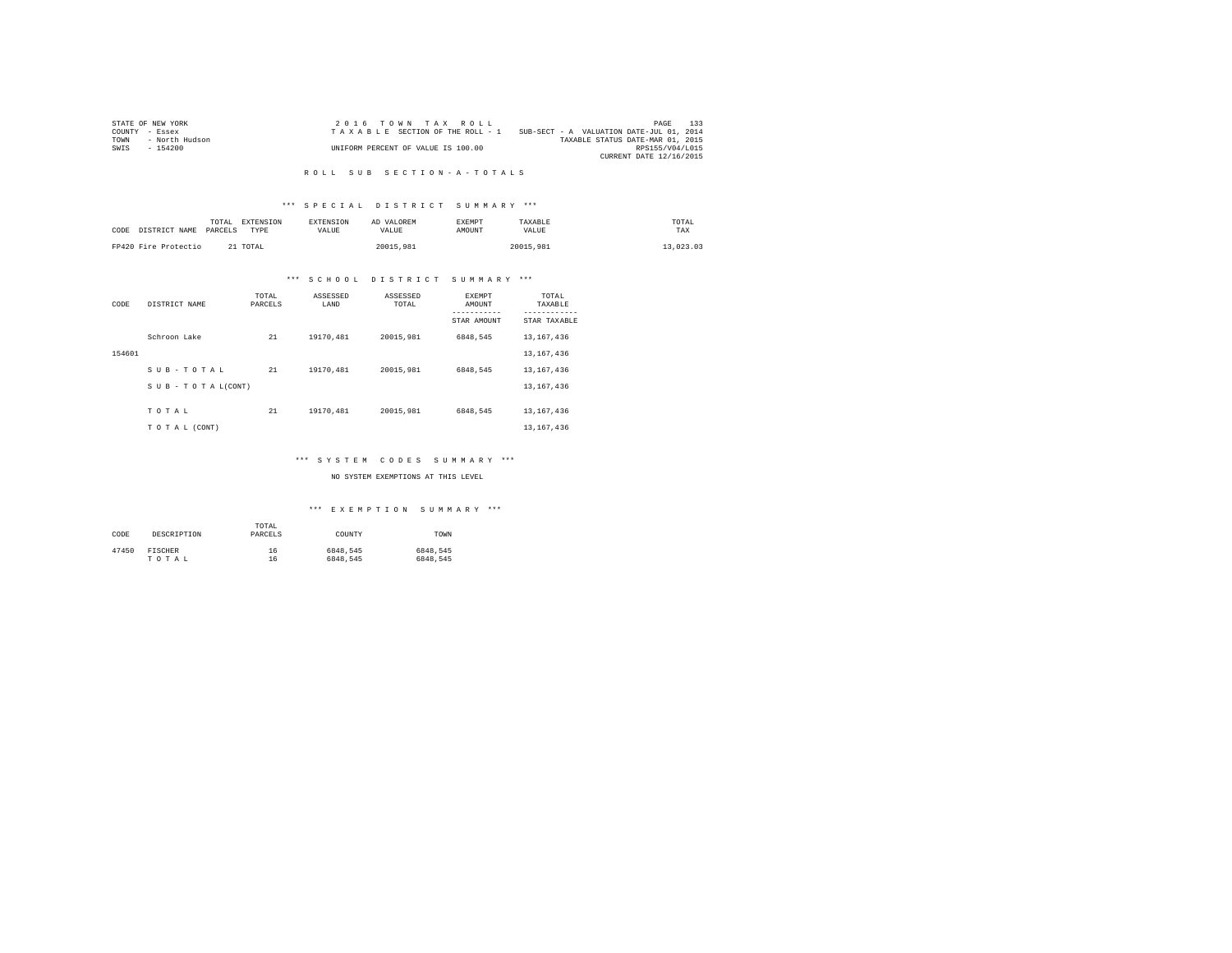|                | STATE OF NEW YORK | $2.0.16$ TOWN TAX ROLL             |                                          | PAGE                    | 134 |
|----------------|-------------------|------------------------------------|------------------------------------------|-------------------------|-----|
| COUNTY - Essex |                   | TAXABLE SECTION OF THE ROLL - 1    | SUB-SECT - A VALUATION DATE-JUL 01, 2014 |                         |     |
| TOWN           | - North Hudson    |                                    | TAXABLE STATUS DATE-MAR 01, 2015         |                         |     |
| SWIS           | - 154200          | UNIFORM PERCENT OF VALUE IS 100.00 |                                          | RPS155/V04/L015         |     |
|                |                   |                                    |                                          | CURRENT DATE 12/16/2015 |     |

R O L L S U B S E C T I O N - A - T O T A L S

| ROLL<br><b>SEC</b> | DESCRIPTION                                                               | TOTAL<br>PARCELS | ASSESSED<br>LAND                    | ASSESSED<br>TOTAL                   | EXEMPT<br>AMOUNT<br>STAR AMOUNT     | TOTAL<br>TAXABLE<br>STAR TAXABLE         | TOTAL<br>TAX                                                   |
|--------------------|---------------------------------------------------------------------------|------------------|-------------------------------------|-------------------------------------|-------------------------------------|------------------------------------------|----------------------------------------------------------------|
|                    | County Tax<br>Town General<br>Highway 2 3 4<br>SPEC DIST TAXES<br>TAXABLE | 21               | 19170.481<br>19170.481<br>19170.481 | 20015.981<br>20015.981<br>20015.981 | 6.848.545<br>6.848.545<br>6.848.545 | 13, 167, 436<br>13,167,436<br>13,167,436 | 42.220.62<br>31,637.22<br>21.832.29<br>13,023.03<br>108,713.16 |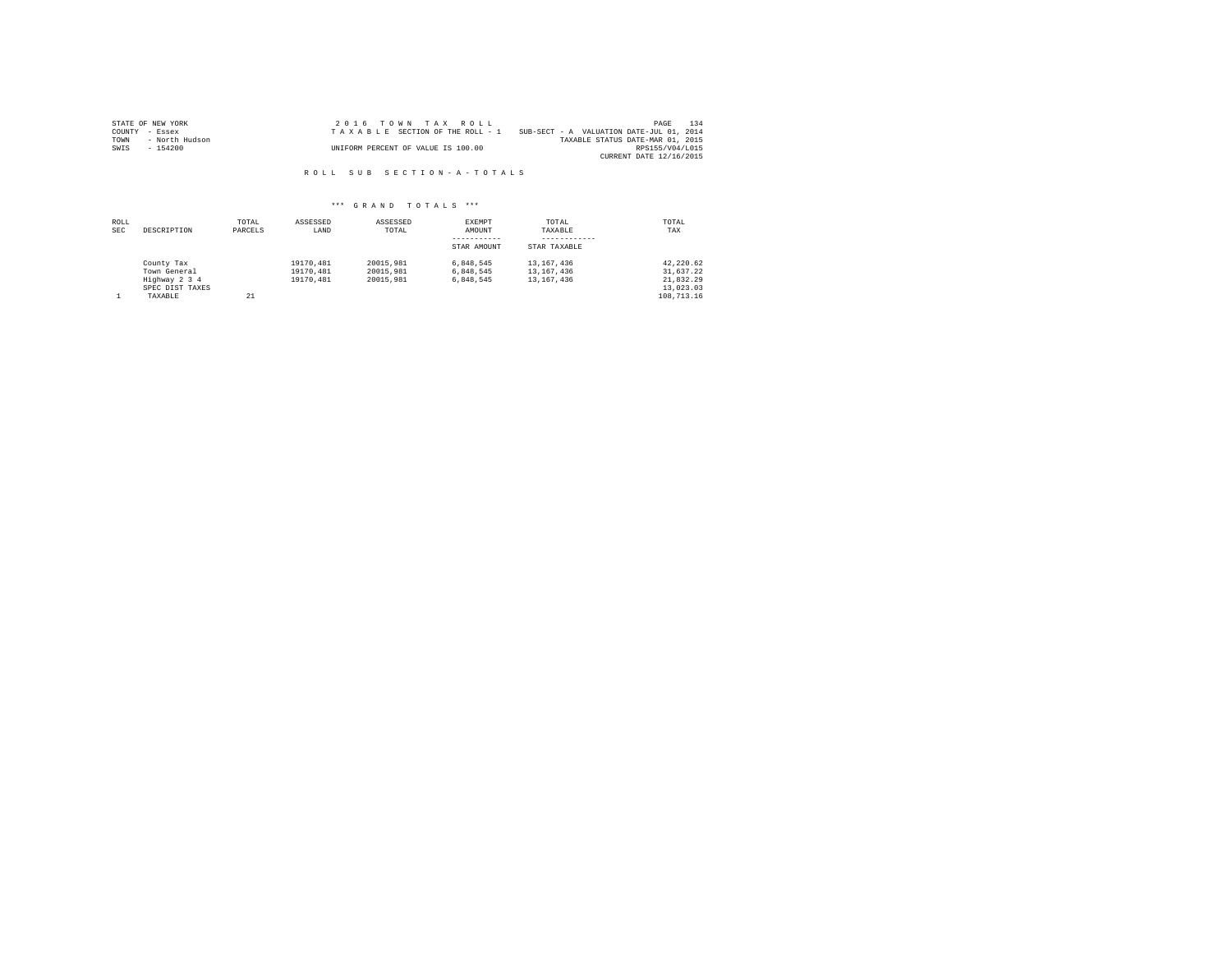|                | STATE OF NEW YORK |  |  |  | 2016 TOWN TAX ROLL                 |  |  |  |                                          | PAGE | 135 |
|----------------|-------------------|--|--|--|------------------------------------|--|--|--|------------------------------------------|------|-----|
| COUNTY - Essex |                   |  |  |  | TAXABLE SECTION OF THE ROLL - 1    |  |  |  | SUB-SECT - B VALUATION DATE-JUL 01, 2014 |      |     |
| TOWN           | - North Hudson    |  |  |  | OWNERS NAME SEOUENCE               |  |  |  | TAXABLE STATUS DATE-MAR 01, 2015         |      |     |
| SWIS           | - 154200          |  |  |  | UNIFORM PERCENT OF VALUE IS 100.00 |  |  |  |                                          |      |     |

| TAX MAP PARCEL NUMBER<br>CURRENT OWNERS NAME<br>CURRENT OWNERS ADDRESS | PROPERTY LOCATION & CLASS ASSESSMENT EXEMPTION CODE---------------COUNTY-------TOWN----------<br>SCHOOL DISTRICT<br>PARCEL SIZE/GRID COORD | LAND<br>TOTAL. | TAX DESCRIPTION TAXABLE VALUE<br>SPECIAL DISTRICTS |                                       | TAX AMOUNT       |
|------------------------------------------------------------------------|--------------------------------------------------------------------------------------------------------------------------------------------|----------------|----------------------------------------------------|---------------------------------------|------------------|
|                                                                        |                                                                                                                                            |                |                                                    |                                       |                  |
| 104.4-1-51.120                                                         | Duntley Rd                                                                                                                                 |                | PRIV FOR 47460                                     | ACCT 685J191005 BILL<br>1,760 1,760   | 503              |
| Schultz William R                                                      | 912 Forest s480a                                                                                                                           |                | PRIV FOR 47460<br>2,200 County Tax                 |                                       | 1.41             |
| PO Box 7                                                               | Schroon Lake 154601<br>8h Gore E Of Road Pat                                                                                               |                |                                                    | $440$<br>$440$                        |                  |
|                                                                        |                                                                                                                                            |                | 2,200 Town General<br>Highway 2 3 4                | 440                                   | 1.06             |
| North Hudson, NY 12855                                                 | 3.08AC Under 480A RPTL                                                                                                                     |                |                                                    |                                       | 0.73             |
| MAY BE SUBJECT TO PAYMENT<br>UNDER RPTL480A UNTIL 2024                 | ACRES 3.08<br>EAST-0668966 NRTH-1461269<br>DEED BOOK 975<br>$PG-207$<br>FULL MARKET VALUE                                                  | 2,200          |                                                    | FP420 Fire Protection 2,200 TO 1.43   |                  |
|                                                                        |                                                                                                                                            |                | TOTAL TAX ---                                      |                                       | $4.63**$         |
|                                                                        |                                                                                                                                            |                |                                                    | DATE #1 02/01/16                      |                  |
|                                                                        |                                                                                                                                            |                |                                                    | AMT DUE                               | 4.63             |
|                                                                        |                                                                                                                                            |                |                                                    |                                       |                  |
|                                                                        | US Route 9                                                                                                                                 |                |                                                    | ACCT 685J103214                       |                  |
| $104.4 - 1 - 53.000$                                                   | 912 Forest s480a                                                                                                                           |                | PRIV FOR 47460                                     | 28.314 28.314                         | BILL 504         |
| Schultz William R                                                      | Schroon Lake 154601 39,800 County Tax                                                                                                      |                |                                                    | 11,486                                | 36.83            |
| PO Box 7                                                               |                                                                                                                                            |                |                                                    | 11,486                                |                  |
| North Hudson, NY 12855                                                 | 181 Paradox Tract<br>63.2AC Under 480A RPTL                                                                                                |                | 39,800 Town General<br>Highway 2 3 4               | 11,486                                | 27.60<br>19.04   |
|                                                                        | ACRES 71.00                                                                                                                                |                |                                                    | FP420 Fire Protection 39,800 TO 25.90 |                  |
| MAY BE SUBJECT TO PAYMENT                                              | EAST-0670311 NRTH-1458556                                                                                                                  |                |                                                    |                                       |                  |
| UNDER RPTL480A UNTIL 2024                                              | DEED BOOK 975<br>$PG-207$                                                                                                                  |                |                                                    |                                       |                  |
|                                                                        | FULL MARKET VALUE                                                                                                                          | 39,800         |                                                    |                                       |                  |
|                                                                        |                                                                                                                                            |                | TOTAL TAX ---                                      |                                       | $109.37**$       |
|                                                                        |                                                                                                                                            |                |                                                    | DATE #1 02/01/16                      |                  |
|                                                                        |                                                                                                                                            |                |                                                    | AMT DUE                               | 109.37           |
|                                                                        |                                                                                                                                            |                |                                                    |                                       |                  |
|                                                                        | US Route 9                                                                                                                                 |                |                                                    | ACCT 685J103301                       | BTLL 505         |
| $104.4 - 1 - 54.000$                                                   |                                                                                                                                            |                | PRIV FOR 47460                                     |                                       |                  |
|                                                                        | 912 Forest s480a<br>Schroon Lake 154601<br>182 Paradox Tract                                                                               |                | 55,300 County Tax                                  | $44,240$ $44,240$<br>11,060           | 35.46            |
| Schultz William R<br>PO Box 7<br>PO Box 7                              |                                                                                                                                            |                | 55,300 Town General                                | 11,060                                | 26.57            |
| North Hudson, NY 12855                                                 |                                                                                                                                            |                |                                                    |                                       |                  |
|                                                                        | 98.7AC Under 480A RPTL Book and Highway 2 3 4<br>ACRES 98.70                                                                               |                | FP420 Fire Protection                              | 11,060 18.34<br>55,300 TO             | 35.98            |
| MAY BE SUBJECT TO PAYMENT EAST-0668759 NRTH-1458116                    |                                                                                                                                            |                |                                                    |                                       |                  |
| UNDER RPTL480A UNTIL 2024                                              | DEED BOOK 975<br>$PG - 207$                                                                                                                |                |                                                    |                                       |                  |
|                                                                        |                                                                                                                                            | 55,300         |                                                    |                                       |                  |
|                                                                        | FULL MARKET VALUE                                                                                                                          |                | TOTAL TAX ---                                      |                                       | $116.35**$       |
|                                                                        |                                                                                                                                            |                |                                                    |                                       | DATE #1 02/01/16 |
|                                                                        |                                                                                                                                            |                |                                                    |                                       |                  |
|                                                                        |                                                                                                                                            |                |                                                    | AMT DUE                               | 116.35           |
|                                                                        |                                                                                                                                            |                |                                                    |                                       |                  |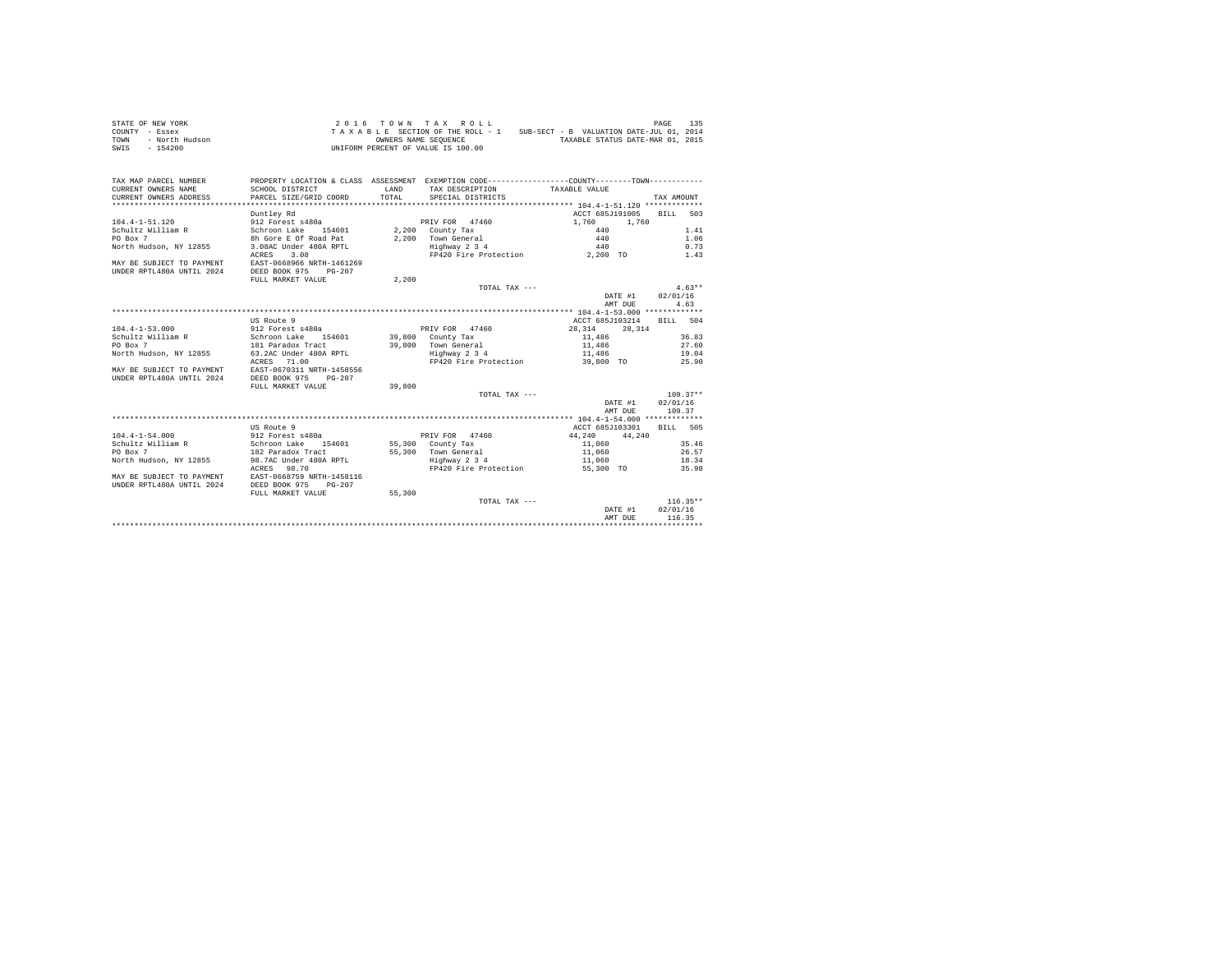|                | STATE OF NEW YORK |  |  |  | 2016 TOWN TAX ROLL                 |  |  |  |                                          | PAGE | 136 |
|----------------|-------------------|--|--|--|------------------------------------|--|--|--|------------------------------------------|------|-----|
| COUNTY - Essex |                   |  |  |  | TAXABLE SECTION OF THE ROLL - 1    |  |  |  | SUB-SECT - B VALUATION DATE-JUL 01, 2014 |      |     |
| TOWN           | - North Hudson    |  |  |  | OWNERS NAME SEOUENCE               |  |  |  | TAXABLE STATUS DATE-MAR 01, 2015         |      |     |
| SWIS           | - 154200          |  |  |  | UNIFORM PERCENT OF VALUE IS 100.00 |  |  |  |                                          |      |     |

| TAX MAP PARCEL NUMBER<br>CURRENT OWNERS NAME<br>CURRENT OWNERS ADDRESS | PROPERTY LOCATION & CLASS ASSESSMENT EXEMPTION CODE---------------COUNTY-------TOWN----------<br>SCHOOL DISTRICT<br>PARCEL SIZE/GRID COORD | LAND<br>TOTAL. | TAX DESCRIPTION TAXABLE VALUE<br>SPECIAL DISTRICTS |                          | TAX AMOUNT       |
|------------------------------------------------------------------------|--------------------------------------------------------------------------------------------------------------------------------------------|----------------|----------------------------------------------------|--------------------------|------------------|
|                                                                        |                                                                                                                                            |                |                                                    |                          |                  |
|                                                                        | US Route 9                                                                                                                                 |                |                                                    | ACCT 685J103215 BILL 506 |                  |
| $104.4 - 1 - 58.000$                                                   | 912 Forest s480a                                                                                                                           |                | PRIV FOR 47460 16,160                              | 16,160                   |                  |
| Schultz William R                                                      | Schroon Lake 154601 20,200 County Tax<br>31 Platt Rogers&co Rd Pat 20,200 Town General                                                     |                |                                                    |                          | 12.95            |
| PO Box 7                                                               |                                                                                                                                            |                | 20,200 Town General                                | $4,040$<br>$4,040$       | 9.71             |
| North Hudson, NY 12855                                                 | 32.8AC Under 480A RPTL                                                                                                                     |                | $Highway$ 2 3 4                                    | 4,040                    | 6.70             |
|                                                                        | ACRES 32.80                                                                                                                                |                | FP420 Fire Protection 20,200 TO 13.14              |                          |                  |
| MAY BE SUBJECT TO PAYMENT                                              | EAST-0666946 NRTH-1459161                                                                                                                  |                |                                                    |                          |                  |
| UNDER RPTL480A UNTIL 2024                                              | DEED BOOK 975 PG-207                                                                                                                       |                |                                                    |                          |                  |
|                                                                        | FULL MARKET VALUE                                                                                                                          | 20,200         |                                                    |                          |                  |
|                                                                        |                                                                                                                                            |                | TOTAL TAX ---                                      |                          | $42.50**$        |
|                                                                        |                                                                                                                                            |                |                                                    | DATE #1 02/01/16         |                  |
|                                                                        |                                                                                                                                            |                |                                                    | AMT DUE                  | 42.50            |
|                                                                        |                                                                                                                                            |                |                                                    |                          |                  |
|                                                                        | Duntley Rd                                                                                                                                 |                |                                                    | ACCT 685J103302          | BILL 507         |
| 104.4-1-59.100                                                         | 912 Forest s480a                                                                                                                           |                | PRIV FOR 47460                                     | 57,200 57,200            |                  |
| Schultz William R                                                      | Schroon Lake 154601 71,500 County Tax                                                                                                      |                |                                                    | 14,300                   | 45.85            |
| PO Box 7                                                               | 31 Platt Rogers&co Rd Pat 71,500 Town General<br>104.2AC Under 480A RPTL Highway 2 3 4                                                     |                |                                                    | 14,300                   | 34.36            |
| North Hudson, NY 12855                                                 |                                                                                                                                            |                |                                                    | 14,300                   | 23.71            |
|                                                                        | ACRES 104.20                                                                                                                               |                | FP420 Fire Protection 51,500 TO 46.52              |                          |                  |
| MAY BE SUBJECT TO PAYMENT                                              | EAST-0668062 NRTH-1459998                                                                                                                  |                |                                                    |                          |                  |
| UNDER RPTL480A UNTIL 2024                                              | DEED BOOK 975 PG-207                                                                                                                       |                |                                                    |                          |                  |
|                                                                        | FULL MARKET VALUE                                                                                                                          | 71,500         |                                                    |                          |                  |
|                                                                        |                                                                                                                                            |                | TOTAL TAX ---                                      |                          | $150.44**$       |
|                                                                        |                                                                                                                                            |                |                                                    | DATE #1 02/01/16         |                  |
|                                                                        |                                                                                                                                            |                |                                                    | AMT DUE                  | 150.44           |
|                                                                        |                                                                                                                                            |                |                                                    |                          |                  |
|                                                                        | Johnson Pond Rd                                                                                                                            |                |                                                    | ACCT 685J102910          | BTT.T. 508       |
| $125. - 1 - 10.000$                                                    | 912 Forest s480a<br>Schroon Lake 154601<br>190 Paradox Tract                                                                               |                | PRIV FOR 47460                                     | 46,693 46,693            |                  |
| Trainor Frederick N                                                    |                                                                                                                                            |                | 65,100 County Tax                                  | 18,407                   | 59.02            |
| 535 South St                                                           |                                                                                                                                            |                | 65,100 Town General                                | 18,407                   | 44.23            |
| Highland, NY 12528 151.6AC Under 480A RPTL                             |                                                                                                                                            |                | Highway 2 3 4                                      | 18,407                   | 30.52            |
|                                                                        | ACRES 169.20                                                                                                                               |                | FP420 Fire Protection                              | 65,100 TO                | 42.36            |
| MAY BE SUBJECT TO PAYMENT EAST-0672666 NRTH-1434597                    |                                                                                                                                            |                |                                                    |                          |                  |
| UNDER RPTL480A UNTIL 2024                                              | DEED BOOK 1669 PG-160                                                                                                                      |                |                                                    |                          |                  |
|                                                                        | FULL MARKET VALUE                                                                                                                          | 65,100         |                                                    |                          |                  |
|                                                                        |                                                                                                                                            |                | TOTAL TAX ---                                      |                          | $176.13**$       |
|                                                                        |                                                                                                                                            |                |                                                    |                          | DATE #1 02/01/16 |
|                                                                        |                                                                                                                                            |                |                                                    | AMT DUE                  | 176.13           |
|                                                                        |                                                                                                                                            |                |                                                    |                          |                  |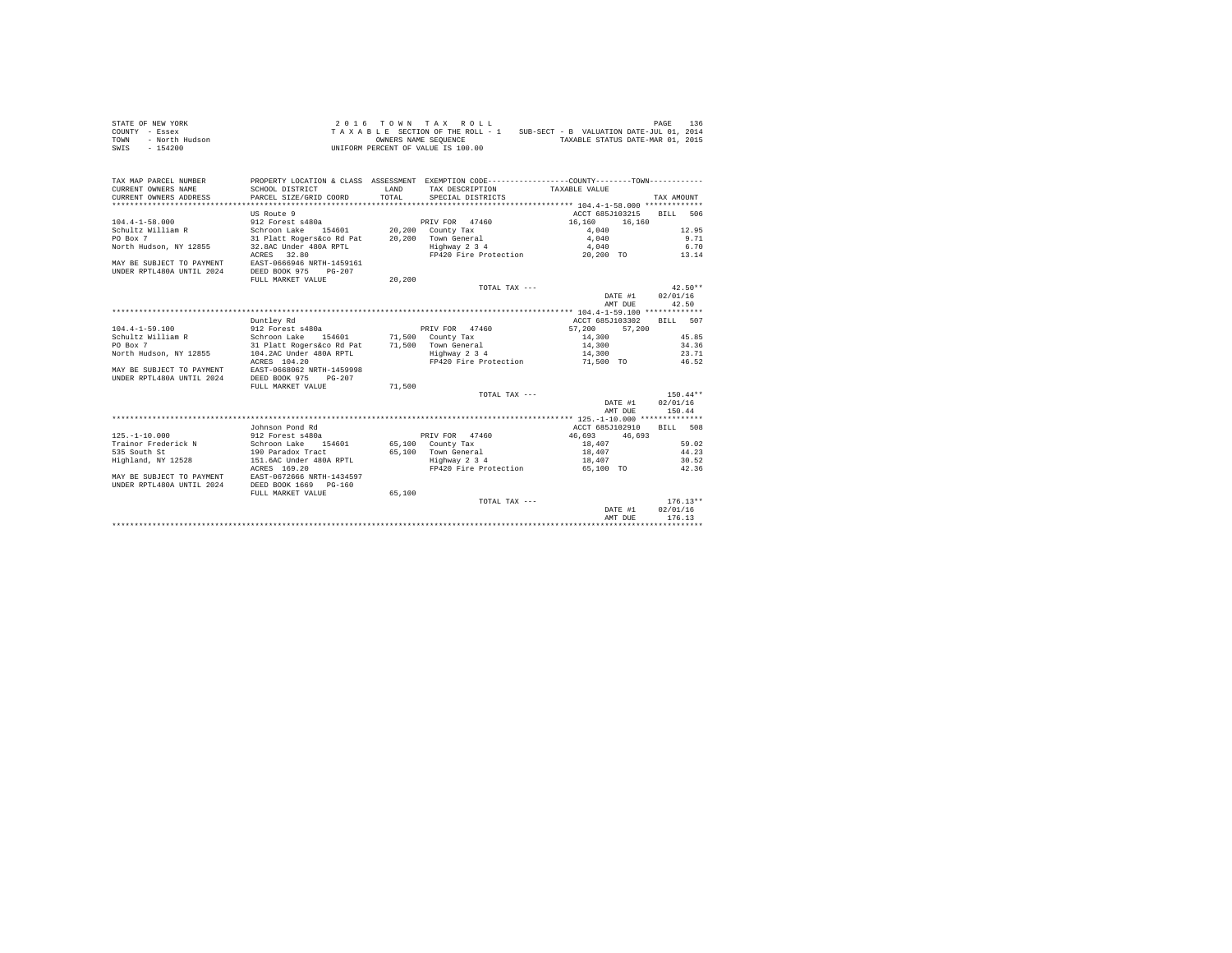| STATE OF NEW YORK                                                                                                 |                                                            |         | 2016 TOWN TAX ROLL            |                                                                          | 137<br>PAGE  |
|-------------------------------------------------------------------------------------------------------------------|------------------------------------------------------------|---------|-------------------------------|--------------------------------------------------------------------------|--------------|
| COUNTY<br>- Essex                                                                                                 |                                                            |         |                               | TAXABLE SECTION OF THE ROLL - 1 SUB-SECT - B VALUATION DATE-JUL 01, 2014 |              |
| TOWN<br>- North Hudson                                                                                            | OWNERS NAME SEQUENCE<br>UNIFORM PERCENT OF VALUE IS 100.00 |         | OWNERS NAME SEQUENCE          | TAXABLE STATUS DATE-MAR 01, 2015                                         |              |
| $-154200$<br>SWIS                                                                                                 |                                                            |         |                               |                                                                          |              |
|                                                                                                                   |                                                            |         |                               |                                                                          |              |
| TAX MAP PARCEL NUMBER PROPERTY LOCATION & CLASS ASSESSMENT EXEMPTION CODE--------------COUNTY-------TOWN--------- |                                                            |         |                               |                                                                          |              |
| CURRENT OWNERS NAME SCHOOL DISTRICT                                                                               |                                                            | LAND    | TAX DESCRIPTION TAXABLE VALUE |                                                                          |              |
| CURRENT OWNERS ADDRESS 6 PARCEL SIZE/GRID COORD 6 TOTAL 6PECIAL DISTRICTS                                         |                                                            |         |                               |                                                                          | TAX AMOUNT   |
|                                                                                                                   |                                                            |         |                               |                                                                          |              |
|                                                                                                                   | Johnson Pond Rd                                            |         |                               | ACCT 685J102912                                                          | BILL 509     |
| $125.12 - 1 - 13.000$                                                                                             | 912 Forest s480a - WTRFNT                                  |         | PRIV FOR 47460                | 559,540 559,540                                                          |              |
| Trainor Frederick N                                                                                               | Schroon Lake 154601                                        |         | 705,100 County Tax            | 145,560                                                                  | 466.73       |
| 535 South St                                                                                                      | 169 Paradox Tract                                          |         | 705,100 Town General          | 145,560                                                                  | 349.74       |
| Highland, NY 12528                                                                                                | 275.9AC Under 480A RPTL                                    |         | Highway 2 3 4                 | 145,560                                                                  | 241.35       |
|                                                                                                                   | ACRES 332.65                                               |         | FP420 Fire Protection         | 705,100 TO                                                               | 458.76       |
| MAY BE SUBJECT TO PAYMENT                                                                                         | EAST-0667230 NRTH-1433776                                  |         |                               |                                                                          |              |
| UNDER RPTL480A UNTIL 2024                                                                                         | DEED BOOK 1669 PG-160                                      |         |                               |                                                                          |              |
|                                                                                                                   | FULL MARKET VALUE                                          | 705,100 |                               |                                                                          |              |
|                                                                                                                   |                                                            |         | TOTAL TAX $---$               |                                                                          | $1.516.58**$ |
|                                                                                                                   |                                                            |         |                               | DATE #1                                                                  | 02/01/16     |
|                                                                                                                   |                                                            |         |                               | AMT DUR                                                                  | 1,516.58     |
|                                                                                                                   |                                                            |         |                               |                                                                          |              |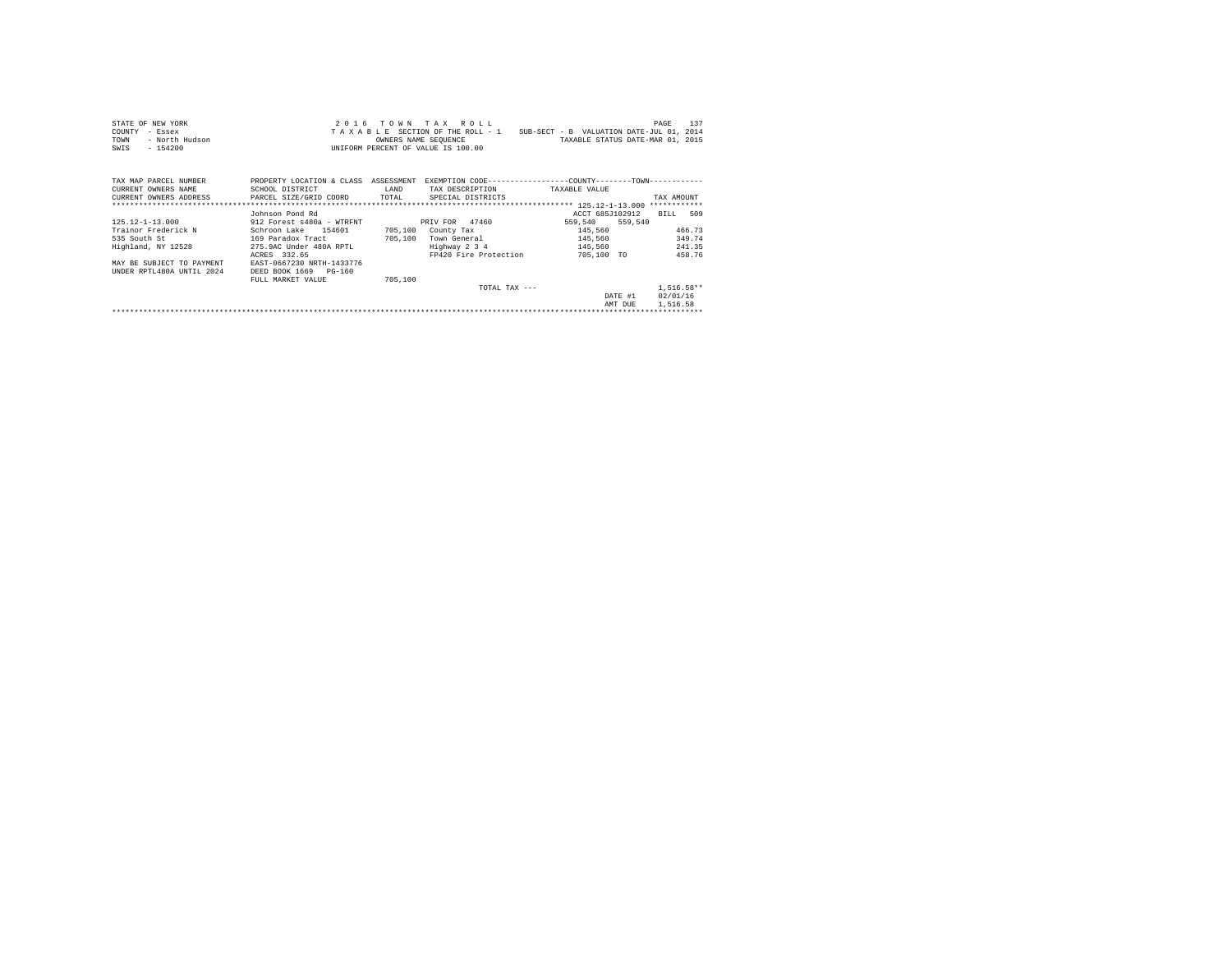|                | STATE OF NEW YORK | 2016 TOWN TAX ROLL                 |                                          | PAGE                    | 138 |
|----------------|-------------------|------------------------------------|------------------------------------------|-------------------------|-----|
| COUNTY - Essex |                   | TAXABLE SECTION OF THE ROLL - 1    | SUB-SECT - B VALUATION DATE-JUL 01, 2014 |                         |     |
| TOWN           | - North Hudson    |                                    | TAXABLE STATUS DATE-MAR 01, 2015         |                         |     |
| SWIS           | $-154200$         | UNIFORM PERCENT OF VALUE IS 100.00 |                                          | RPS155/V04/L015         |     |
|                |                   |                                    |                                          | CURRENT DATE 12/16/2015 |     |

#### R O L L S U B S E C T I O N - B - T O T A L S

#### \*\*\* S P E C I A L D I S T R I C T S U M M A R Y \*\*\*

| CODE DISTRICT NAME   | TOTAL<br>PARCELS | <b>EXTENSION</b><br>TYPE | <b>EXTENSION</b><br><b>VALUE</b> | AD VALOREM<br>VALUE | <b>EXEMPT</b><br>AMOUNT | TAXARLE<br>VALUE | TOTAL<br>TAX |
|----------------------|------------------|--------------------------|----------------------------------|---------------------|-------------------------|------------------|--------------|
| FP420 Fire Protectio |                  | TOTAL                    |                                  | 959,200             |                         | 959,200          | 624.09       |

#### \*\*\* S C H O O L D I S T R I C T S U M M A R Y \*\*\*

| CODE   | DISTRICT NAME      | TOTAL<br>PARCELS | ASSESSED<br>LAND | ASSESSED<br>TOTAL | <b>EXEMPT</b><br>AMOUNT | TOTAL<br>TAXABLE         |
|--------|--------------------|------------------|------------------|-------------------|-------------------------|--------------------------|
|        |                    |                  |                  |                   | STAR AMOUNT             | --------<br>STAR TAXABLE |
|        | Schroon Lake       | 7                | 959,200          | 959,200           | 753,907                 | 205,293                  |
| 154601 |                    |                  |                  |                   |                         | 205.293                  |
|        | SUB-TOTAL          | 7                | 959,200          | 959,200           | 753,907                 | 205,293                  |
|        | SUB - TO TAL(CONT) |                  |                  |                   |                         | 205.293                  |
|        | TOTAL              | 7                | 959,200          | 959,200           | 753,907                 | 205,293                  |
|        | TO TAL (CONT)      |                  |                  |                   |                         | 205.293                  |

#### \*\*\* S Y S T E M C O D E S S U M M A R Y \*\*\*

#### NO SYSTEM EXEMPTIONS AT THIS LEVEL

| CODE  | DESCRIPTION       | TOTAL<br>PARCELS | COUNTY             | TOWN               |
|-------|-------------------|------------------|--------------------|--------------------|
| 47460 | PRIV FOR<br>TOTAL |                  | 753,907<br>753,907 | 753.907<br>753.907 |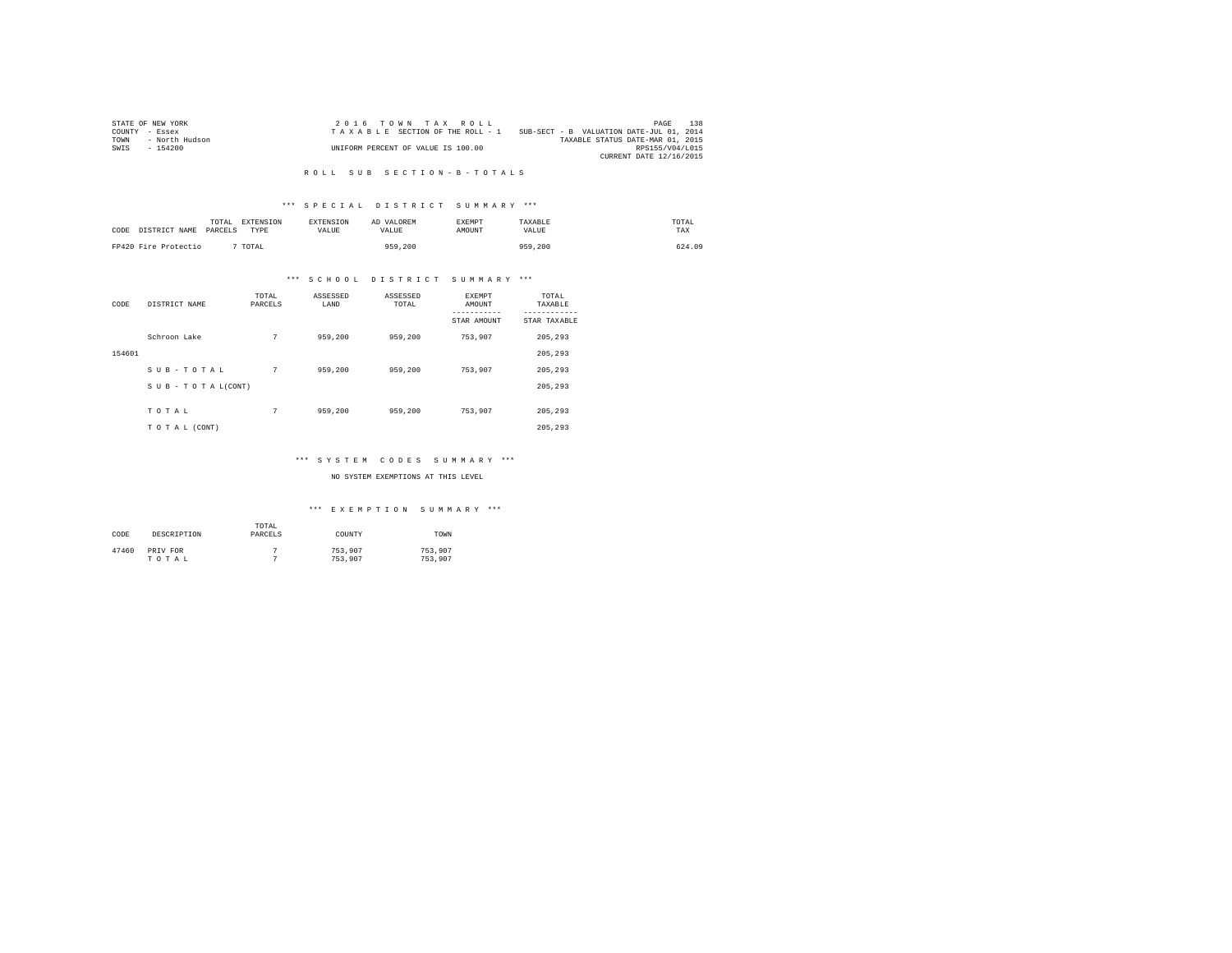|                | STATE OF NEW YORK | 2016 TOWN TAX ROLL                 |                                          | PAGE                    | 139 |
|----------------|-------------------|------------------------------------|------------------------------------------|-------------------------|-----|
| COUNTY - Essex |                   | TAXABLE SECTION OF THE ROLL - 1    | SUB-SECT - B VALUATION DATE-JUL 01, 2014 |                         |     |
| TOWN           | - North Hudson    |                                    | TAXABLE STATUS DATE-MAR 01, 2015         |                         |     |
| SWIS           | - 154200          | UNIFORM PERCENT OF VALUE IS 100.00 |                                          | RPS155/V04/L015         |     |
|                |                   |                                    |                                          | CURRENT DATE 12/16/2015 |     |

R O L L S U B S E C T I O N - B - T O T A L S

| ROLL<br><b>SEC</b> | DESCRIPTION                                                               | TOTAL<br>PARCELS | ASSESSED<br>LAND              | ASSESSED<br>TOTAL             | EXEMPT<br>AMOUNT<br>STAR AMOUNT | TOTAL<br>TAXABLE<br>STAR TAXABLE | TOTAL<br>TAX                                     |
|--------------------|---------------------------------------------------------------------------|------------------|-------------------------------|-------------------------------|---------------------------------|----------------------------------|--------------------------------------------------|
|                    | County Tax<br>Town General<br>Highway 2 3 4<br>SPEC DIST TAXES<br>TAXABLE |                  | 959,200<br>959,200<br>959,200 | 959,200<br>959,200<br>959,200 | 753.907<br>753.907<br>753,907   | 205, 293<br>205, 293<br>205, 293 | 658.25<br>493.27<br>340.39<br>624.09<br>2,116,00 |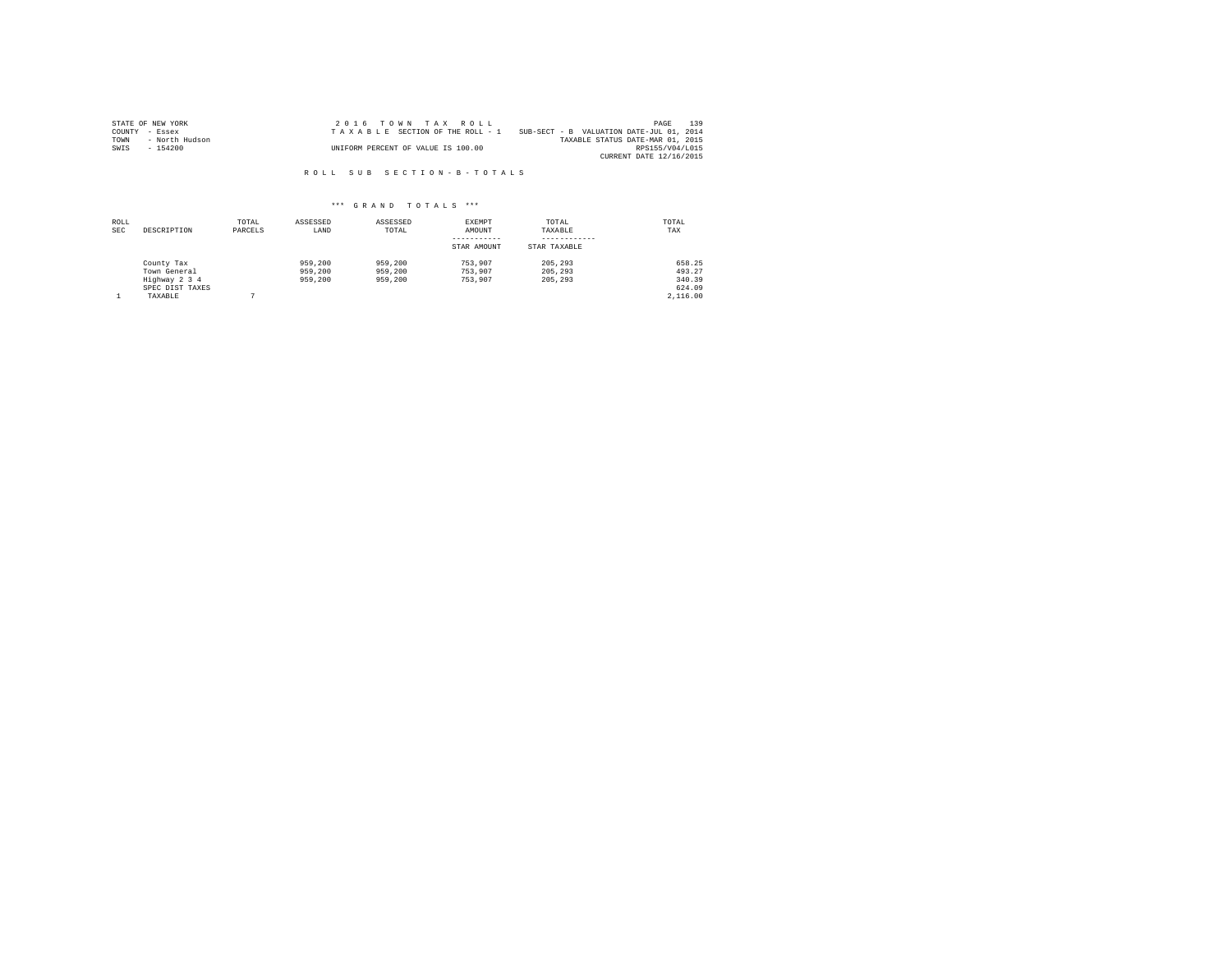| STATE OF NEW YORK      | 2016 TOWN TAX ROLL                 | 140<br>PAGE                      |
|------------------------|------------------------------------|----------------------------------|
| COUNTY - Essex         | TAXABLE SECTION OF THE ROLL - 1    | VALUATION DATE-JUL 01, 2014      |
| - North Hudson<br>TOWN |                                    | TAXABLE STATUS DATE-MAR 01, 2015 |
| SWIS<br>- 154200       | UNIFORM PERCENT OF VALUE IS 100.00 | RPS155/V04/L015                  |
|                        |                                    | CURRENT DATE 12/16/2015          |
|                        |                                    |                                  |

### ROLL SECTION TOTALS

#### \*\*\* S P E C I A L D I S T R I C T S U M M A R Y \*\*\*

| CODE | DISTRICT NAME        | TOTAL<br>PARCELS | EXTENSION<br>TYPE | <b>EXTENSION</b><br><b>VALUE</b> | AD VALOREM<br>VALUE | <b>EXEMPT</b><br>AMOUNT | TAXABLE<br>VALUE | TOTAL<br>TAX |
|------|----------------------|------------------|-------------------|----------------------------------|---------------------|-------------------------|------------------|--------------|
|      | FP420 Fire Protectio | 509 TOTAL        |                   |                                  | 64496.822           | 816,800                 | 63680.022        | 41, 432.29   |

#### \*\*\* S C H O O L D I S T R I C T S U M M A R Y \*\*\*

| CODE   | DISTRICT NAME   | TOTAL<br>PARCELS | ASSESSED<br>LAND | ASSESSED<br>TOTAL | <b>EXEMPT</b><br>AMOUNT | TOTAL<br>TAXABLE          |
|--------|-----------------|------------------|------------------|-------------------|-------------------------|---------------------------|
|        |                 |                  |                  |                   | STAR AMOUNT             | ---------<br>STAR TAXABLE |
|        | Schroon Lake    | 509              | 41941.317        | 64496.822         | 8886,418                | 55,610,404                |
| 154601 |                 |                  |                  |                   | 2829.029                | 52.781.375                |
|        | SUB-TOTAL       | 509              | 41941.317        | 64496.822         | 8886.418                | 55,610,404                |
|        | SUB-TOTAL(CONT) |                  |                  |                   | 2829.029                | 52.781.375                |
|        | TOTAL           | 509              | 41941.317        | 64496.822         | 8886,418                | 55,610,404                |
|        | TO TAL (CONT)   |                  |                  |                   | 2829.029                | 52.781.375                |

#### \*\*\* S Y S T E M C O D E S S U M M A R Y \*\*\*

NO SYSTEM EXEMPTIONS AT THIS LEVEL

|       |             | TOTAL   |         |         |
|-------|-------------|---------|---------|---------|
| CODE  | DESCRIPTION | PARCELS | COUNTY  | TOWN    |
| 33201 | C TAX SALE  | 6       | 816,800 | 816,800 |
| 41003 | PRO VETS T  |         |         | 54,493  |
| 41102 | VETERANS C  |         | 5,000   |         |
| 41120 | VETWAR CTS  | 11      | 130,880 | 130,880 |
| 41130 | VETCOM CTS  | 9       | 204,100 | 204,100 |
| 41140 | VETDIS CTS  | 6       | 257.560 | 257.560 |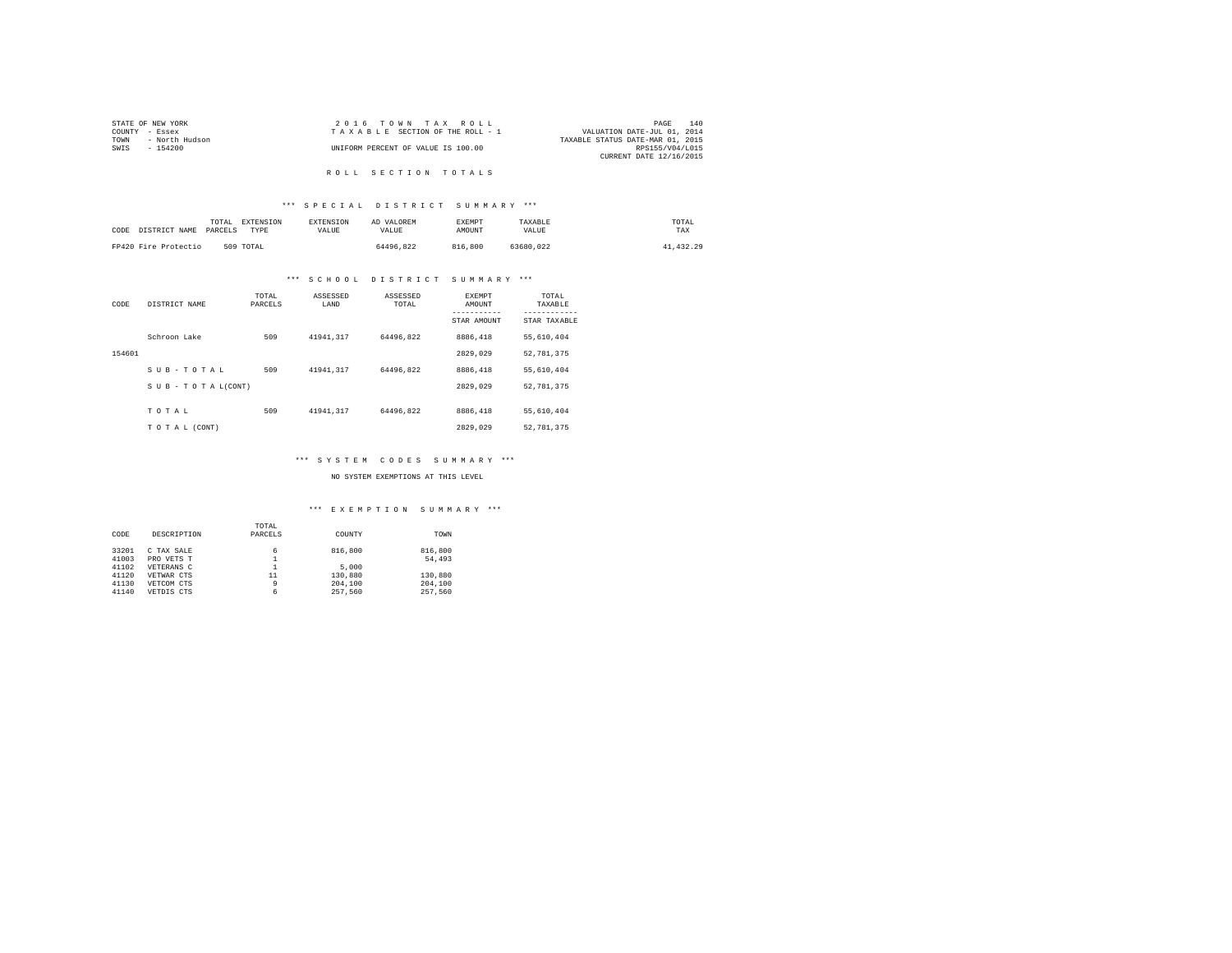| STATE OF NEW YORK      | 2016 TOWN TAX ROLL                 | 141<br>PAGE                      |
|------------------------|------------------------------------|----------------------------------|
| COUNTY - Essex         | TAXABLE SECTION OF THE ROLL - 1    | VALUATION DATE-JUL 01, 2014      |
| TOWN<br>- North Hudson |                                    | TAXABLE STATUS DATE-MAR 01, 2015 |
| SWIS<br>$-154200$      | UNIFORM PERCENT OF VALUE IS 100.00 | RPS155/V04/L015                  |
|                        |                                    | CURRENT DATE 12/16/2015          |
|                        |                                    |                                  |
|                        | ROLL SECTION TOTALS                |                                  |

# \*\*\* E X E M P T I O N S U M M A R Y \*\*\*

|       |             | TOTAL   |          |          |
|-------|-------------|---------|----------|----------|
| CODE  | DESCRIPTION | PARCELS | COUNTY   | TOWN     |
| 41800 | AGED ALL    | 10      | 592.841  | 568,095  |
| 47450 | FISCHER     | 16      | 6848.545 | 6848.545 |
| 47460 | PRIV FOR    | 8       | 797.027  | 797.027  |
|       | TOTAL       | 68      | 9652.753 | 9677.500 |

| ROLL       |                                | TOTAL   | ASSESSED  | ASSESSED  | <b>EXEMPT</b> | TOTAL        | TOTAL        |
|------------|--------------------------------|---------|-----------|-----------|---------------|--------------|--------------|
| <b>SEC</b> | DESCRIPTION                    | PARCELS | LAND      | TOTAL     | AMOUNT        | TAXABLE      | TAX          |
|            |                                |         |           |           | STAR AMOUNT   | STAR TAXABLE |              |
|            | County Tax                     |         | 41941.317 | 64496.822 | 9.652.753     | 54.844.069   | 175,854.30   |
|            | Town General                   |         | 41941.317 | 64496.822 | 9,677,500     | 54,819,322   | 131, 713, 63 |
|            | Highway 2 3 4<br>School Relevy |         | 41941.317 | 64496.822 | 9.677.500     | 54.819.322   | 90.893.31    |
|            |                                |         |           |           |               |              | 48, 454, 32  |
|            | SPEC DIST TAXES                |         |           |           |               |              | 41.432.29    |
|            | TAXABLE                        | 509     |           |           |               |              | 488.347.85   |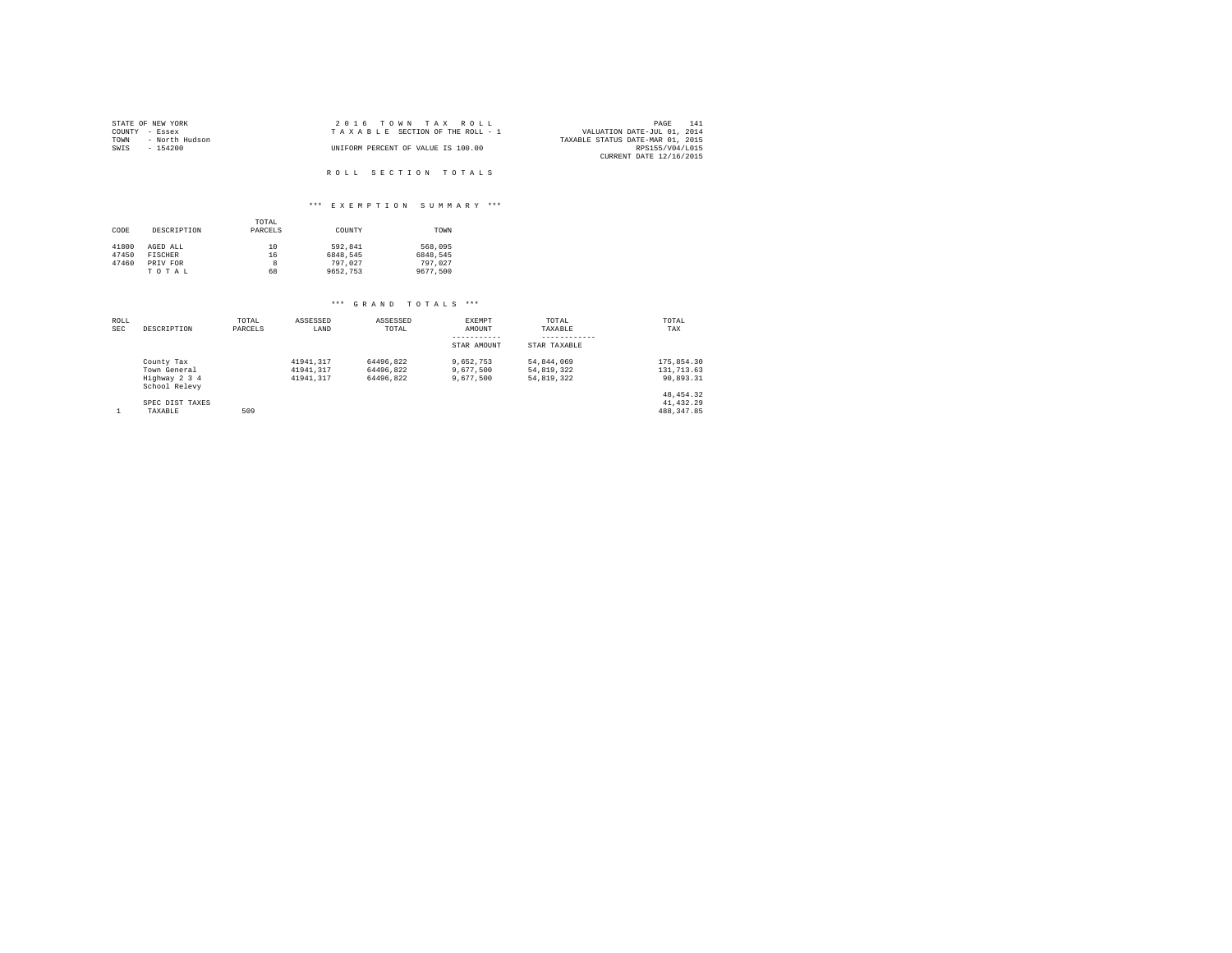|      | STATE OF NEW YORK | 2016 TOWN TAX ROLL                       | 142<br>PAGE                      |
|------|-------------------|------------------------------------------|----------------------------------|
|      | COUNTY - Essex    | STATE OWNED LAND SECTION OF THE ROLL - 3 | VALUATION DATE-JUL 01, 2014      |
| TOWN | - North Hudson    | OWNERS NAME SEOUENCE                     | TAXABLE STATUS DATE-MAR 01, 2015 |
|      | SWIS - 154200     | UNIFORM PERCENT OF VALUE IS 100.00       |                                  |

|                                               |                                                |         |                                                                   | AMT DUE            | 383.22                 |
|-----------------------------------------------|------------------------------------------------|---------|-------------------------------------------------------------------|--------------------|------------------------|
|                                               |                                                |         | TOTAL TAX ---                                                     | DATE #1            | $383.22**$<br>02/01/16 |
| 7th Fl Alfred E Smith Bld<br>Albany, NY 12236 | DEED BOOK 982<br>$PG-85$<br>FULL MARKET VALUE  | 48,400  |                                                                   |                    |                        |
| Land Claims Unit                              | EAST-0666037 NRTH-1442660                      |         |                                                                   |                    |                        |
| State Comptroller                             | ACRES<br>86.69                                 |         | FP420 Fire Protection                                             | 48,400 TO          | 31.49                  |
| State Of New York                             | 161 Paradox Tract                              | 48,400  | Highway 2 3 4                                                     | 48,400             | 80.25                  |
| 0665001                                       | Schroon Lake<br>154601                         | 48,400  | County Tax<br>Town General                                        | 48,400             | 116.29                 |
| $114.4 - 1 - 12.200$                          | 931 Forest s532a                               |         |                                                                   | 48,400             | 155.19                 |
|                                               | Johnson Pond Rd                                |         |                                                                   | ACCT 685M491006    |                        |
|                                               |                                                |         |                                                                   |                    |                        |
|                                               |                                                |         |                                                                   | DATE #1<br>AMT DUE | 304.84                 |
|                                               |                                                |         |                                                                   |                    | 02/01/16               |
|                                               |                                                |         | TOTAL TAX ---                                                     |                    | $304.84**$             |
| 7th Fl Alfred E Smith Bld<br>Albany, NY 12236 | DEED BOOK 415<br>$PG-142$<br>FULL MARKET VALUE | 38,500  |                                                                   |                    |                        |
| Land Claims Unit                              | EAST-0683981 NRTH-1491921                      |         |                                                                   |                    |                        |
| State Comptroller                             | 85.80<br>ACRES                                 |         | FP420 Fire Protection                                             | 38,500 TO          | 25.05                  |
| State Of New York                             | 62 63 N River Head Tr                          | 38,500  | Highway 2 3 4                                                     | 38,500             | 63.84                  |
| 0414002 0414001                               | Schroon Lake<br>154601                         | 38,500  | Town General                                                      | 38,500             | 92.50                  |
| $85.3 - 1 - 33.000$                           | 931 Forest s532a                               |         | County Tax                                                        | 38,500             | 123.45                 |
|                                               | US Route 9                                     |         |                                                                   | ACCT 685M403815    |                        |
|                                               |                                                |         |                                                                   |                    |                        |
|                                               |                                                |         |                                                                   | AMT DUE            | 585.13                 |
|                                               |                                                |         |                                                                   | DATE #1            | 02/01/16               |
|                                               |                                                |         | TOTAL TAX ---                                                     |                    | 585.13**               |
|                                               | FULL MARKET VALUE                              | 73,900  |                                                                   |                    |                        |
| Albany, NY 12236                              | DEED BOOK 445<br>$PG-403$                      |         |                                                                   |                    |                        |
| 7th Fl Alfred E Smith Bld                     | EAST-0676050 NRTH-1486739                      |         |                                                                   |                    |                        |
| Land Claims Unit                              | ACRES 108.93                                   |         |                                                                   |                    |                        |
| State Comptroller                             | 108.3ac S11                                    |         | FP420 Fire Protection                                             | 73,900 TO          | 48.08                  |
| State Of New York                             | 23 N River Head Tract                          | 73,900  | Highway 2 3 4                                                     | 73,900             | 122.53                 |
| 0245005                                       | Schroon Lake<br>154601                         | 73,900  | Town General                                                      | 73,900             | 177.56                 |
| $95.1 - 1 - 2.000$                            | 931 Forest s532a                               |         | County Tax                                                        | 73,900             | 236.96                 |
|                                               | US Route 9                                     |         |                                                                   | ACCT 685M403715    |                        |
|                                               |                                                |         |                                                                   |                    |                        |
|                                               |                                                |         |                                                                   | AMT DUE            | 5.297.02               |
|                                               |                                                |         |                                                                   | DATE #1            | 02/01/16               |
|                                               |                                                |         | $TOTAI. TAX - - -$                                                |                    | $5,297.02**$           |
| Albany, NY 12236                              | FULL MARKET VALUE                              | 669,000 |                                                                   |                    |                        |
| 7th Fl Alfred E Smith Bld                     | DEED BOOK 1731    PG-218                       |         |                                                                   |                    |                        |
| Land Claims Unit                              | EAST-0619732 NRTH-1474532                      |         |                                                                   |                    |                        |
| State Comptroller                             | ACRES 1489.00                                  |         | FP420 Fire Protection                                             | 669,000 TO         | 435.27                 |
| State of New York                             | 6 T & C Twp 44/45                              | 669,000 | Highway 2 3 4                                                     | 669,000            | 1,109.24               |
| 0214001                                       | Schroon Lake<br>154601                         | 669,000 | Town General                                                      | 669,000            | 1,607.40               |
| $92. - 3 - 8.200$                             | 931 Forest s532a                               |         | County Tax                                                        | 669,000            | 2.145.11               |
|                                               | Elk Lake Trl                                   |         |                                                                   | ACCT 685Z013001    |                        |
| *********************                         | ************************                       |         | ************************************ 92.-3-8.200 **************** |                    |                        |
| CURRENT OWNERS ADDRESS                        | PARCEL SIZE/GRID COORD                         | TOTAL   | SPECIAL DISTRICTS                                                 |                    | TAX AMOUNT             |
| CURRENT OWNERS NAME                           | SCHOOL DISTRICT                                | LAND    | TAX DESCRIPTION                                                   | TAXABLE VALUE      |                        |
| TAX MAP PARCEL NUMBER                         | PROPERTY LOCATION & CLASS ASSESSMENT           |         | EXEMPTION CODE-----------------COUNTY--------TOWN-----------      |                    |                        |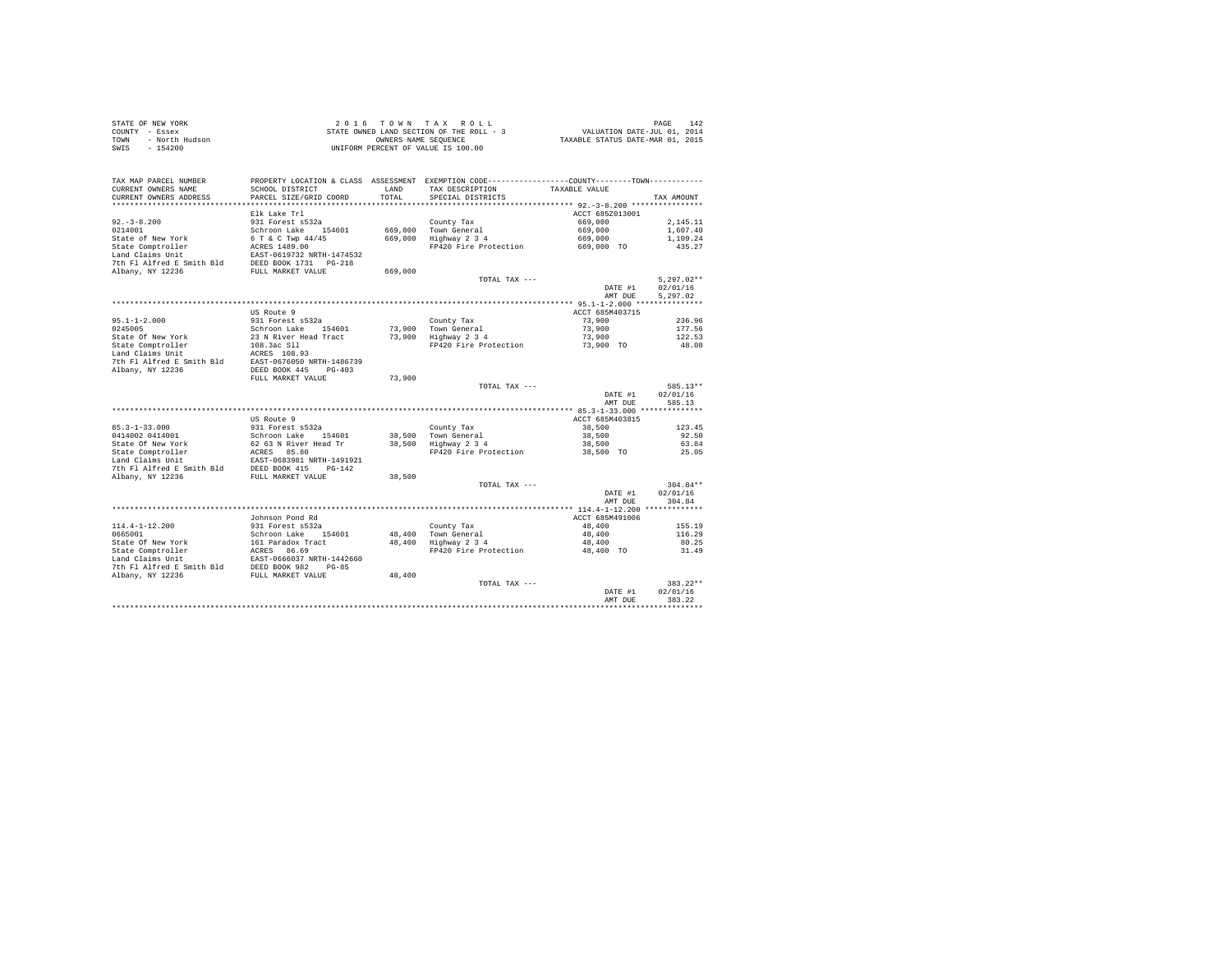|      | STATE OF NEW YORK | $2.0.16$ TOWN TAX ROLL                   | PAGE 143                         |
|------|-------------------|------------------------------------------|----------------------------------|
|      | COUNTY - Essex    | STATE OWNED LAND SECTION OF THE ROLL - 3 | VALUATION DATE-JUL 01, 2014      |
| TOWN | - North Hudson    | OWNERS NAME SEOUENCE                     | TAXABLE STATUS DATE-MAR 01, 2015 |
| SWIS | $-154200$         | UNIFORM PERCENT OF VALUE IS 100.00       |                                  |

| TAX MAP PARCEL NUMBER     | PROPERTY LOCATION & CLASS ASSESSMENT EXEMPTION CODE---------------COUNTY-------TOWN---------- |         |                       |                 |                    |
|---------------------------|-----------------------------------------------------------------------------------------------|---------|-----------------------|-----------------|--------------------|
| CURRENT OWNERS NAME       | SCHOOL DISTRICT                                                                               | LAND    | TAX DESCRIPTION       | TAXABLE VALUE   |                    |
| CURRENT OWNERS ADDRESS    | PARCEL SIZE/GRID COORD                                                                        | TOTAL   | SPECIAL DISTRICTS     |                 | TAX AMOUNT         |
| ************************  | *****************************                                                                 |         |                       |                 |                    |
|                           | Ensign Pond Rd                                                                                |         |                       | ACCT 685M403103 |                    |
| $114.2 - 1 - 22.000$      | 931 Forest s532a                                                                              |         | County Tax            | 122,700         | 393.43             |
| 0790501                   | Schroon Lake 154601                                                                           |         | 122.700 Town General  | 122,700         | 294.81             |
| State Of New York         | 183 Paradox Tract                                                                             | 122,700 | Highway 2 3 4         | 122,700         | 203.44             |
| State Comptroller         | 147.7ac                                                                                       |         | FP420 Fire Protection | 122,700 TO      | 79.83              |
| Land Claims Unit          | ACRES 147.70                                                                                  |         |                       |                 |                    |
| 7th Fl Alfred E Smith Bld | EAST-0670245 NRTH-1452859                                                                     |         |                       |                 |                    |
| Albany, NY 12236          | DEED BOOK 578<br>$PG-27$                                                                      |         |                       |                 |                    |
|                           | FULL MARKET VALUE                                                                             | 122,700 |                       |                 |                    |
|                           |                                                                                               |         | TOTAL TAX ---         |                 | $971.51**$         |
|                           |                                                                                               |         |                       | DATE #1         | 02/01/16           |
|                           |                                                                                               |         |                       | AMT DUE         | 971.51             |
|                           |                                                                                               |         |                       |                 |                    |
|                           | Johnson Pond Rd                                                                               |         |                       | ACCT 685J100615 |                    |
| $125. - 1 - 6.007$        | 931 Forest s532a                                                                              |         | County Tax            | 115,800         | 371.31             |
| 0830501                   | Schroon Lake<br>154601                                                                        |         | 115,800 Town General  | 115,800         | 278.23             |
| State Of New York         | 188 Paradox Tract                                                                             |         | 115,800 Highway 2 3 4 | 115,800         | 192.00             |
| State Comptroller         | 80ac S11                                                                                      |         | FP420 Fire Protection | 115,800 TO      | 75.34              |
| Land Claims Unit          | ACRES 156.96                                                                                  |         |                       |                 |                    |
| 7th Fl Alfred E Smith Bld | EAST-0671899 NRTH-1439804                                                                     |         |                       |                 |                    |
| Albany, NY 12236          | DEED BOOK 811<br>$PG-41$                                                                      |         |                       |                 |                    |
|                           | FULL MARKET VALUE                                                                             | 115,800 |                       |                 |                    |
|                           |                                                                                               |         | TOTAL TAX ---         |                 | $916.88**$         |
|                           |                                                                                               |         |                       | DATE #1         | 02/01/16           |
|                           |                                                                                               |         |                       | AMT DUE         | 916.88             |
|                           |                                                                                               |         |                       |                 |                    |
|                           | Ensign Pond Rd                                                                                |         |                       | ACCT 685M404106 |                    |
| $105. - 1 - 34.000$       | 931 Forest s532a                                                                              |         | County Tax            | 65,200          | 209.06             |
| 0950001                   | Schroon Lake<br>154601                                                                        |         | 65,200 Town General   | 65,200          | 156.66             |
| State Of New York         | 210 Paradox Tract                                                                             |         | 65,200 Highway 2 3 4  | 65,200          | 108.11             |
| State Comptroller         | ACRES 157.60                                                                                  |         | FP420 Fire Protection | 65,200 TO       | 42.42              |
| Land Claims Unit          | EAST-0675353 NRTH-1459022                                                                     |         |                       |                 |                    |
| 7th Fl Alfred E Smith Bld | DEED BOOK 415<br>$PG-334$                                                                     |         |                       |                 |                    |
| Albany, NY 12236          | FULL MARKET VALUE                                                                             | 65,200  |                       |                 |                    |
|                           |                                                                                               |         | TOTAL TAX ---         |                 | $516.25**$         |
|                           |                                                                                               |         |                       | DATE #1         | 02/01/16           |
|                           |                                                                                               |         |                       | AMT DUE         | 516.25             |
|                           |                                                                                               |         |                       |                 |                    |
|                           | US Route 9                                                                                    |         |                       | ACCT 685M404615 |                    |
| $95. - 1 - 7.000$         | 931 Forest s532a                                                                              |         | County Tax            | 109,700         | 351.75             |
| 1610001                   | Schroon Lake 154601                                                                           | 109,700 | Town General          | 109,700         | 263.57             |
| State Of New York         | 415 Paradox Tract                                                                             |         | 109,700 Highway 2 3 4 | 109,700         | 181.89             |
| State Comptroller         | ACRES 134.02                                                                                  |         | FP420 Fire Protection | 109,700 TO      | 71.37              |
| Land Claims Unit          | EAST-0676697 NRTH-1478407                                                                     |         |                       |                 |                    |
| 7th Fl Alfred E Smith Bld | DEED BOOK 416<br>$PG-16$                                                                      |         |                       |                 |                    |
| Albany, NY 12236          | FULL MARKET VALUE                                                                             | 109,700 |                       |                 |                    |
|                           |                                                                                               |         | TOTAL TAX ---         |                 | 868.58**           |
|                           |                                                                                               |         |                       | DATE #1         | 02/01/16           |
|                           |                                                                                               |         |                       | AMT DUE         | 868.58             |
|                           |                                                                                               |         |                       |                 | ****************** |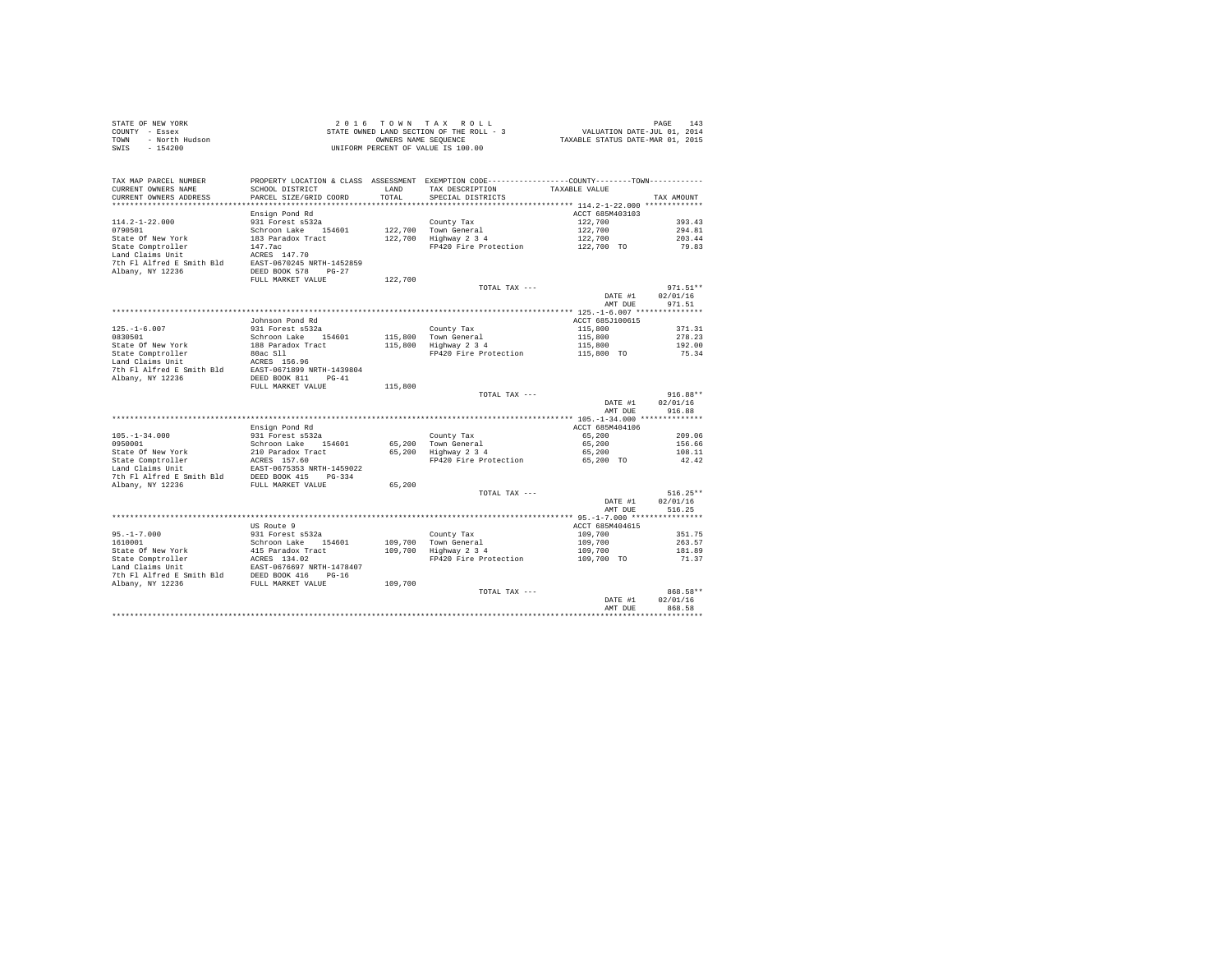|      | STATE OF NEW YORK | 2016 TOWN TAX ROLL                       | 144<br>PAGE                      |
|------|-------------------|------------------------------------------|----------------------------------|
|      | COUNTY - Essex    | STATE OWNED LAND SECTION OF THE ROLL - 3 | VALUATION DATE-JUL 01, 2014      |
| TOWN | - North Hudson    | OWNERS NAME SEOUENCE                     | TAXABLE STATUS DATE-MAR 01, 2015 |
| SWIS | - 154200          | UNIFORM PERCENT OF VALUE IS 100.00       |                                  |

| CURRENT OWNERS NAME<br>SCHOOL DISTRICT<br><b>T.AND</b><br>TAX DESCRIPTION<br>TAXABLE VALUE<br>CURRENT OWNERS ADDRESS<br>TOTAL<br>PARCEL SIZE/GRID COORD<br>SPECIAL DISTRICTS<br>TAX AMOUNT<br>*************************<br>US Route 9<br>ACCT 685M404603<br>931 Forest s532a<br>6,600<br>21.16<br>$125.1 - 1 - 15.000$<br>County Tax<br>1715211<br>Schroon Lake 154601<br>6.600 Town General<br>6,600<br>15.86<br>State Of New York<br>21 Road Patent<br>6,600 Highway 2 3 4<br>10.94<br>6,600<br>State Comptroller<br>E Of Hwy N Of Trans Line<br>FP420 Fire Protection<br>4.29<br>6,600 TO<br>Land Claims Unit<br>ACRES 18.60<br>7th Fl Alfred E Smith Bld<br>EAST-0656219 NRTH-1439100<br>Albany, NY 12236<br>FULL MARKET VALUE<br>6,600<br>$52.25**$<br>TOTAL TAX ---<br>DATE #1<br>02/01/16<br>52.25<br>AMT DUE<br>ACCT 685M478533<br>Frontier Town Rd<br>210<br>$125.1 - 1 - 17.000$<br>931 Forest s532a<br>County Tax<br>0.67<br>210<br>1715212<br>Schroon Lake 154601<br>210 Town General<br>0.50<br>State Of New York<br>21 Road Patent<br>210 Highway 2 3 4<br>210<br>0.35<br>FP420 Fire Protection<br>.14<br>State Comptroller<br>East Of Hwy<br>210 TO<br>Land Claims Unit<br>West Of Trans Line<br>7th Fl Alfred E Smith Bld<br>ACRES 0.48<br>Albany, NY 12236<br>EAST-0655687 NRTH-1438365<br>210<br>FULL MARKET VALUE<br>$1.66**$<br>TOTAL TAX ---<br>DATE #1<br>02/01/16<br>AMT DUE<br>1.66<br>ACCT 685M489004<br>US Route 9<br>931 Forest s532a<br>4.49<br>County Tax<br>1,400<br>Schroon Lake 154601<br>1.400 Town General<br>1,400<br>3.36<br>2.32<br>21 Platt Rogers&co Rd Pat<br>1,400 Highway 2 3 4<br>1,400<br>FP420 Fire Protection<br>Ely Of Highway<br>1,400 TO<br>.91<br>E&w Of Trans Line<br>2.14<br>ACRES<br>EAST-0655845 NRTH-1438172<br>FULL MARKET VALUE<br>1,400<br>$11.08**$<br>TOTAL TAX ---<br>02/01/16<br>DATE #1<br>11.08<br>AMT DUE<br>ACCT 685M489005<br>US Route 9<br>$125.1 - 1 - 13.019$<br>931 Forest s532a<br>900<br>2.89<br>County Tax<br>1715214<br>Schroon Lake 154601<br>900 Town General<br>900<br>2.16<br>State Of New York<br>21 Platt Rogers&co Rd Pat<br>900 Highway 2 3 4<br>900<br>1.49<br>State Comptroller<br>East & West Of Trans Line<br>FP420 Fire Protection<br>900 TO<br>.59<br>Land Claims Unit<br>ACRES<br>0.83<br>7th Fl Alfred E Smith Bld<br>EAST-0655927 NRTH-1437279<br>Albany, NY 12236<br>900<br>FULL MARKET VALUE<br>$7.13**$<br>TOTAL TAX ---<br>02/01/16<br>DATE #1<br>7.13<br>AMT DUE<br>. | TAX MAP PARCEL NUMBER     | PROPERTY LOCATION & CLASS ASSESSMENT EXEMPTION CODE---------------COUNTY-------TOWN--------- |  |  |
|------------------------------------------------------------------------------------------------------------------------------------------------------------------------------------------------------------------------------------------------------------------------------------------------------------------------------------------------------------------------------------------------------------------------------------------------------------------------------------------------------------------------------------------------------------------------------------------------------------------------------------------------------------------------------------------------------------------------------------------------------------------------------------------------------------------------------------------------------------------------------------------------------------------------------------------------------------------------------------------------------------------------------------------------------------------------------------------------------------------------------------------------------------------------------------------------------------------------------------------------------------------------------------------------------------------------------------------------------------------------------------------------------------------------------------------------------------------------------------------------------------------------------------------------------------------------------------------------------------------------------------------------------------------------------------------------------------------------------------------------------------------------------------------------------------------------------------------------------------------------------------------------------------------------------------------------------------------------------------------------------------------------------------------------------------------------------------------------------------------------------------------------------------------------------------------------------------------------------------------------------------------------------------------------------------------------------------------------------------------------------------------------------------------------------------------------------------------------|---------------------------|----------------------------------------------------------------------------------------------|--|--|
|                                                                                                                                                                                                                                                                                                                                                                                                                                                                                                                                                                                                                                                                                                                                                                                                                                                                                                                                                                                                                                                                                                                                                                                                                                                                                                                                                                                                                                                                                                                                                                                                                                                                                                                                                                                                                                                                                                                                                                                                                                                                                                                                                                                                                                                                                                                                                                                                                                                                        |                           |                                                                                              |  |  |
|                                                                                                                                                                                                                                                                                                                                                                                                                                                                                                                                                                                                                                                                                                                                                                                                                                                                                                                                                                                                                                                                                                                                                                                                                                                                                                                                                                                                                                                                                                                                                                                                                                                                                                                                                                                                                                                                                                                                                                                                                                                                                                                                                                                                                                                                                                                                                                                                                                                                        |                           |                                                                                              |  |  |
|                                                                                                                                                                                                                                                                                                                                                                                                                                                                                                                                                                                                                                                                                                                                                                                                                                                                                                                                                                                                                                                                                                                                                                                                                                                                                                                                                                                                                                                                                                                                                                                                                                                                                                                                                                                                                                                                                                                                                                                                                                                                                                                                                                                                                                                                                                                                                                                                                                                                        |                           |                                                                                              |  |  |
|                                                                                                                                                                                                                                                                                                                                                                                                                                                                                                                                                                                                                                                                                                                                                                                                                                                                                                                                                                                                                                                                                                                                                                                                                                                                                                                                                                                                                                                                                                                                                                                                                                                                                                                                                                                                                                                                                                                                                                                                                                                                                                                                                                                                                                                                                                                                                                                                                                                                        |                           |                                                                                              |  |  |
|                                                                                                                                                                                                                                                                                                                                                                                                                                                                                                                                                                                                                                                                                                                                                                                                                                                                                                                                                                                                                                                                                                                                                                                                                                                                                                                                                                                                                                                                                                                                                                                                                                                                                                                                                                                                                                                                                                                                                                                                                                                                                                                                                                                                                                                                                                                                                                                                                                                                        |                           |                                                                                              |  |  |
|                                                                                                                                                                                                                                                                                                                                                                                                                                                                                                                                                                                                                                                                                                                                                                                                                                                                                                                                                                                                                                                                                                                                                                                                                                                                                                                                                                                                                                                                                                                                                                                                                                                                                                                                                                                                                                                                                                                                                                                                                                                                                                                                                                                                                                                                                                                                                                                                                                                                        |                           |                                                                                              |  |  |
|                                                                                                                                                                                                                                                                                                                                                                                                                                                                                                                                                                                                                                                                                                                                                                                                                                                                                                                                                                                                                                                                                                                                                                                                                                                                                                                                                                                                                                                                                                                                                                                                                                                                                                                                                                                                                                                                                                                                                                                                                                                                                                                                                                                                                                                                                                                                                                                                                                                                        |                           |                                                                                              |  |  |
|                                                                                                                                                                                                                                                                                                                                                                                                                                                                                                                                                                                                                                                                                                                                                                                                                                                                                                                                                                                                                                                                                                                                                                                                                                                                                                                                                                                                                                                                                                                                                                                                                                                                                                                                                                                                                                                                                                                                                                                                                                                                                                                                                                                                                                                                                                                                                                                                                                                                        |                           |                                                                                              |  |  |
|                                                                                                                                                                                                                                                                                                                                                                                                                                                                                                                                                                                                                                                                                                                                                                                                                                                                                                                                                                                                                                                                                                                                                                                                                                                                                                                                                                                                                                                                                                                                                                                                                                                                                                                                                                                                                                                                                                                                                                                                                                                                                                                                                                                                                                                                                                                                                                                                                                                                        |                           |                                                                                              |  |  |
|                                                                                                                                                                                                                                                                                                                                                                                                                                                                                                                                                                                                                                                                                                                                                                                                                                                                                                                                                                                                                                                                                                                                                                                                                                                                                                                                                                                                                                                                                                                                                                                                                                                                                                                                                                                                                                                                                                                                                                                                                                                                                                                                                                                                                                                                                                                                                                                                                                                                        |                           |                                                                                              |  |  |
|                                                                                                                                                                                                                                                                                                                                                                                                                                                                                                                                                                                                                                                                                                                                                                                                                                                                                                                                                                                                                                                                                                                                                                                                                                                                                                                                                                                                                                                                                                                                                                                                                                                                                                                                                                                                                                                                                                                                                                                                                                                                                                                                                                                                                                                                                                                                                                                                                                                                        |                           |                                                                                              |  |  |
|                                                                                                                                                                                                                                                                                                                                                                                                                                                                                                                                                                                                                                                                                                                                                                                                                                                                                                                                                                                                                                                                                                                                                                                                                                                                                                                                                                                                                                                                                                                                                                                                                                                                                                                                                                                                                                                                                                                                                                                                                                                                                                                                                                                                                                                                                                                                                                                                                                                                        |                           |                                                                                              |  |  |
|                                                                                                                                                                                                                                                                                                                                                                                                                                                                                                                                                                                                                                                                                                                                                                                                                                                                                                                                                                                                                                                                                                                                                                                                                                                                                                                                                                                                                                                                                                                                                                                                                                                                                                                                                                                                                                                                                                                                                                                                                                                                                                                                                                                                                                                                                                                                                                                                                                                                        |                           |                                                                                              |  |  |
|                                                                                                                                                                                                                                                                                                                                                                                                                                                                                                                                                                                                                                                                                                                                                                                                                                                                                                                                                                                                                                                                                                                                                                                                                                                                                                                                                                                                                                                                                                                                                                                                                                                                                                                                                                                                                                                                                                                                                                                                                                                                                                                                                                                                                                                                                                                                                                                                                                                                        |                           |                                                                                              |  |  |
|                                                                                                                                                                                                                                                                                                                                                                                                                                                                                                                                                                                                                                                                                                                                                                                                                                                                                                                                                                                                                                                                                                                                                                                                                                                                                                                                                                                                                                                                                                                                                                                                                                                                                                                                                                                                                                                                                                                                                                                                                                                                                                                                                                                                                                                                                                                                                                                                                                                                        |                           |                                                                                              |  |  |
|                                                                                                                                                                                                                                                                                                                                                                                                                                                                                                                                                                                                                                                                                                                                                                                                                                                                                                                                                                                                                                                                                                                                                                                                                                                                                                                                                                                                                                                                                                                                                                                                                                                                                                                                                                                                                                                                                                                                                                                                                                                                                                                                                                                                                                                                                                                                                                                                                                                                        |                           |                                                                                              |  |  |
|                                                                                                                                                                                                                                                                                                                                                                                                                                                                                                                                                                                                                                                                                                                                                                                                                                                                                                                                                                                                                                                                                                                                                                                                                                                                                                                                                                                                                                                                                                                                                                                                                                                                                                                                                                                                                                                                                                                                                                                                                                                                                                                                                                                                                                                                                                                                                                                                                                                                        |                           |                                                                                              |  |  |
|                                                                                                                                                                                                                                                                                                                                                                                                                                                                                                                                                                                                                                                                                                                                                                                                                                                                                                                                                                                                                                                                                                                                                                                                                                                                                                                                                                                                                                                                                                                                                                                                                                                                                                                                                                                                                                                                                                                                                                                                                                                                                                                                                                                                                                                                                                                                                                                                                                                                        |                           |                                                                                              |  |  |
|                                                                                                                                                                                                                                                                                                                                                                                                                                                                                                                                                                                                                                                                                                                                                                                                                                                                                                                                                                                                                                                                                                                                                                                                                                                                                                                                                                                                                                                                                                                                                                                                                                                                                                                                                                                                                                                                                                                                                                                                                                                                                                                                                                                                                                                                                                                                                                                                                                                                        |                           |                                                                                              |  |  |
|                                                                                                                                                                                                                                                                                                                                                                                                                                                                                                                                                                                                                                                                                                                                                                                                                                                                                                                                                                                                                                                                                                                                                                                                                                                                                                                                                                                                                                                                                                                                                                                                                                                                                                                                                                                                                                                                                                                                                                                                                                                                                                                                                                                                                                                                                                                                                                                                                                                                        |                           |                                                                                              |  |  |
|                                                                                                                                                                                                                                                                                                                                                                                                                                                                                                                                                                                                                                                                                                                                                                                                                                                                                                                                                                                                                                                                                                                                                                                                                                                                                                                                                                                                                                                                                                                                                                                                                                                                                                                                                                                                                                                                                                                                                                                                                                                                                                                                                                                                                                                                                                                                                                                                                                                                        |                           |                                                                                              |  |  |
|                                                                                                                                                                                                                                                                                                                                                                                                                                                                                                                                                                                                                                                                                                                                                                                                                                                                                                                                                                                                                                                                                                                                                                                                                                                                                                                                                                                                                                                                                                                                                                                                                                                                                                                                                                                                                                                                                                                                                                                                                                                                                                                                                                                                                                                                                                                                                                                                                                                                        |                           |                                                                                              |  |  |
|                                                                                                                                                                                                                                                                                                                                                                                                                                                                                                                                                                                                                                                                                                                                                                                                                                                                                                                                                                                                                                                                                                                                                                                                                                                                                                                                                                                                                                                                                                                                                                                                                                                                                                                                                                                                                                                                                                                                                                                                                                                                                                                                                                                                                                                                                                                                                                                                                                                                        |                           |                                                                                              |  |  |
|                                                                                                                                                                                                                                                                                                                                                                                                                                                                                                                                                                                                                                                                                                                                                                                                                                                                                                                                                                                                                                                                                                                                                                                                                                                                                                                                                                                                                                                                                                                                                                                                                                                                                                                                                                                                                                                                                                                                                                                                                                                                                                                                                                                                                                                                                                                                                                                                                                                                        |                           |                                                                                              |  |  |
|                                                                                                                                                                                                                                                                                                                                                                                                                                                                                                                                                                                                                                                                                                                                                                                                                                                                                                                                                                                                                                                                                                                                                                                                                                                                                                                                                                                                                                                                                                                                                                                                                                                                                                                                                                                                                                                                                                                                                                                                                                                                                                                                                                                                                                                                                                                                                                                                                                                                        |                           |                                                                                              |  |  |
|                                                                                                                                                                                                                                                                                                                                                                                                                                                                                                                                                                                                                                                                                                                                                                                                                                                                                                                                                                                                                                                                                                                                                                                                                                                                                                                                                                                                                                                                                                                                                                                                                                                                                                                                                                                                                                                                                                                                                                                                                                                                                                                                                                                                                                                                                                                                                                                                                                                                        |                           |                                                                                              |  |  |
|                                                                                                                                                                                                                                                                                                                                                                                                                                                                                                                                                                                                                                                                                                                                                                                                                                                                                                                                                                                                                                                                                                                                                                                                                                                                                                                                                                                                                                                                                                                                                                                                                                                                                                                                                                                                                                                                                                                                                                                                                                                                                                                                                                                                                                                                                                                                                                                                                                                                        |                           |                                                                                              |  |  |
|                                                                                                                                                                                                                                                                                                                                                                                                                                                                                                                                                                                                                                                                                                                                                                                                                                                                                                                                                                                                                                                                                                                                                                                                                                                                                                                                                                                                                                                                                                                                                                                                                                                                                                                                                                                                                                                                                                                                                                                                                                                                                                                                                                                                                                                                                                                                                                                                                                                                        |                           |                                                                                              |  |  |
|                                                                                                                                                                                                                                                                                                                                                                                                                                                                                                                                                                                                                                                                                                                                                                                                                                                                                                                                                                                                                                                                                                                                                                                                                                                                                                                                                                                                                                                                                                                                                                                                                                                                                                                                                                                                                                                                                                                                                                                                                                                                                                                                                                                                                                                                                                                                                                                                                                                                        | $125.1 - 1 - 46.000$      |                                                                                              |  |  |
|                                                                                                                                                                                                                                                                                                                                                                                                                                                                                                                                                                                                                                                                                                                                                                                                                                                                                                                                                                                                                                                                                                                                                                                                                                                                                                                                                                                                                                                                                                                                                                                                                                                                                                                                                                                                                                                                                                                                                                                                                                                                                                                                                                                                                                                                                                                                                                                                                                                                        | 1715213                   |                                                                                              |  |  |
|                                                                                                                                                                                                                                                                                                                                                                                                                                                                                                                                                                                                                                                                                                                                                                                                                                                                                                                                                                                                                                                                                                                                                                                                                                                                                                                                                                                                                                                                                                                                                                                                                                                                                                                                                                                                                                                                                                                                                                                                                                                                                                                                                                                                                                                                                                                                                                                                                                                                        | State Of New York         |                                                                                              |  |  |
|                                                                                                                                                                                                                                                                                                                                                                                                                                                                                                                                                                                                                                                                                                                                                                                                                                                                                                                                                                                                                                                                                                                                                                                                                                                                                                                                                                                                                                                                                                                                                                                                                                                                                                                                                                                                                                                                                                                                                                                                                                                                                                                                                                                                                                                                                                                                                                                                                                                                        | State Comptroller         |                                                                                              |  |  |
|                                                                                                                                                                                                                                                                                                                                                                                                                                                                                                                                                                                                                                                                                                                                                                                                                                                                                                                                                                                                                                                                                                                                                                                                                                                                                                                                                                                                                                                                                                                                                                                                                                                                                                                                                                                                                                                                                                                                                                                                                                                                                                                                                                                                                                                                                                                                                                                                                                                                        | Land Claims Unit          |                                                                                              |  |  |
|                                                                                                                                                                                                                                                                                                                                                                                                                                                                                                                                                                                                                                                                                                                                                                                                                                                                                                                                                                                                                                                                                                                                                                                                                                                                                                                                                                                                                                                                                                                                                                                                                                                                                                                                                                                                                                                                                                                                                                                                                                                                                                                                                                                                                                                                                                                                                                                                                                                                        | 7th Fl Alfred E Smith Bld |                                                                                              |  |  |
|                                                                                                                                                                                                                                                                                                                                                                                                                                                                                                                                                                                                                                                                                                                                                                                                                                                                                                                                                                                                                                                                                                                                                                                                                                                                                                                                                                                                                                                                                                                                                                                                                                                                                                                                                                                                                                                                                                                                                                                                                                                                                                                                                                                                                                                                                                                                                                                                                                                                        | Albany, NY 12236          |                                                                                              |  |  |
|                                                                                                                                                                                                                                                                                                                                                                                                                                                                                                                                                                                                                                                                                                                                                                                                                                                                                                                                                                                                                                                                                                                                                                                                                                                                                                                                                                                                                                                                                                                                                                                                                                                                                                                                                                                                                                                                                                                                                                                                                                                                                                                                                                                                                                                                                                                                                                                                                                                                        |                           |                                                                                              |  |  |
|                                                                                                                                                                                                                                                                                                                                                                                                                                                                                                                                                                                                                                                                                                                                                                                                                                                                                                                                                                                                                                                                                                                                                                                                                                                                                                                                                                                                                                                                                                                                                                                                                                                                                                                                                                                                                                                                                                                                                                                                                                                                                                                                                                                                                                                                                                                                                                                                                                                                        |                           |                                                                                              |  |  |
|                                                                                                                                                                                                                                                                                                                                                                                                                                                                                                                                                                                                                                                                                                                                                                                                                                                                                                                                                                                                                                                                                                                                                                                                                                                                                                                                                                                                                                                                                                                                                                                                                                                                                                                                                                                                                                                                                                                                                                                                                                                                                                                                                                                                                                                                                                                                                                                                                                                                        |                           |                                                                                              |  |  |
|                                                                                                                                                                                                                                                                                                                                                                                                                                                                                                                                                                                                                                                                                                                                                                                                                                                                                                                                                                                                                                                                                                                                                                                                                                                                                                                                                                                                                                                                                                                                                                                                                                                                                                                                                                                                                                                                                                                                                                                                                                                                                                                                                                                                                                                                                                                                                                                                                                                                        |                           |                                                                                              |  |  |
|                                                                                                                                                                                                                                                                                                                                                                                                                                                                                                                                                                                                                                                                                                                                                                                                                                                                                                                                                                                                                                                                                                                                                                                                                                                                                                                                                                                                                                                                                                                                                                                                                                                                                                                                                                                                                                                                                                                                                                                                                                                                                                                                                                                                                                                                                                                                                                                                                                                                        |                           |                                                                                              |  |  |
|                                                                                                                                                                                                                                                                                                                                                                                                                                                                                                                                                                                                                                                                                                                                                                                                                                                                                                                                                                                                                                                                                                                                                                                                                                                                                                                                                                                                                                                                                                                                                                                                                                                                                                                                                                                                                                                                                                                                                                                                                                                                                                                                                                                                                                                                                                                                                                                                                                                                        |                           |                                                                                              |  |  |
|                                                                                                                                                                                                                                                                                                                                                                                                                                                                                                                                                                                                                                                                                                                                                                                                                                                                                                                                                                                                                                                                                                                                                                                                                                                                                                                                                                                                                                                                                                                                                                                                                                                                                                                                                                                                                                                                                                                                                                                                                                                                                                                                                                                                                                                                                                                                                                                                                                                                        |                           |                                                                                              |  |  |
|                                                                                                                                                                                                                                                                                                                                                                                                                                                                                                                                                                                                                                                                                                                                                                                                                                                                                                                                                                                                                                                                                                                                                                                                                                                                                                                                                                                                                                                                                                                                                                                                                                                                                                                                                                                                                                                                                                                                                                                                                                                                                                                                                                                                                                                                                                                                                                                                                                                                        |                           |                                                                                              |  |  |
|                                                                                                                                                                                                                                                                                                                                                                                                                                                                                                                                                                                                                                                                                                                                                                                                                                                                                                                                                                                                                                                                                                                                                                                                                                                                                                                                                                                                                                                                                                                                                                                                                                                                                                                                                                                                                                                                                                                                                                                                                                                                                                                                                                                                                                                                                                                                                                                                                                                                        |                           |                                                                                              |  |  |
|                                                                                                                                                                                                                                                                                                                                                                                                                                                                                                                                                                                                                                                                                                                                                                                                                                                                                                                                                                                                                                                                                                                                                                                                                                                                                                                                                                                                                                                                                                                                                                                                                                                                                                                                                                                                                                                                                                                                                                                                                                                                                                                                                                                                                                                                                                                                                                                                                                                                        |                           |                                                                                              |  |  |
|                                                                                                                                                                                                                                                                                                                                                                                                                                                                                                                                                                                                                                                                                                                                                                                                                                                                                                                                                                                                                                                                                                                                                                                                                                                                                                                                                                                                                                                                                                                                                                                                                                                                                                                                                                                                                                                                                                                                                                                                                                                                                                                                                                                                                                                                                                                                                                                                                                                                        |                           |                                                                                              |  |  |
|                                                                                                                                                                                                                                                                                                                                                                                                                                                                                                                                                                                                                                                                                                                                                                                                                                                                                                                                                                                                                                                                                                                                                                                                                                                                                                                                                                                                                                                                                                                                                                                                                                                                                                                                                                                                                                                                                                                                                                                                                                                                                                                                                                                                                                                                                                                                                                                                                                                                        |                           |                                                                                              |  |  |
|                                                                                                                                                                                                                                                                                                                                                                                                                                                                                                                                                                                                                                                                                                                                                                                                                                                                                                                                                                                                                                                                                                                                                                                                                                                                                                                                                                                                                                                                                                                                                                                                                                                                                                                                                                                                                                                                                                                                                                                                                                                                                                                                                                                                                                                                                                                                                                                                                                                                        |                           |                                                                                              |  |  |
|                                                                                                                                                                                                                                                                                                                                                                                                                                                                                                                                                                                                                                                                                                                                                                                                                                                                                                                                                                                                                                                                                                                                                                                                                                                                                                                                                                                                                                                                                                                                                                                                                                                                                                                                                                                                                                                                                                                                                                                                                                                                                                                                                                                                                                                                                                                                                                                                                                                                        |                           |                                                                                              |  |  |
|                                                                                                                                                                                                                                                                                                                                                                                                                                                                                                                                                                                                                                                                                                                                                                                                                                                                                                                                                                                                                                                                                                                                                                                                                                                                                                                                                                                                                                                                                                                                                                                                                                                                                                                                                                                                                                                                                                                                                                                                                                                                                                                                                                                                                                                                                                                                                                                                                                                                        |                           |                                                                                              |  |  |
|                                                                                                                                                                                                                                                                                                                                                                                                                                                                                                                                                                                                                                                                                                                                                                                                                                                                                                                                                                                                                                                                                                                                                                                                                                                                                                                                                                                                                                                                                                                                                                                                                                                                                                                                                                                                                                                                                                                                                                                                                                                                                                                                                                                                                                                                                                                                                                                                                                                                        |                           |                                                                                              |  |  |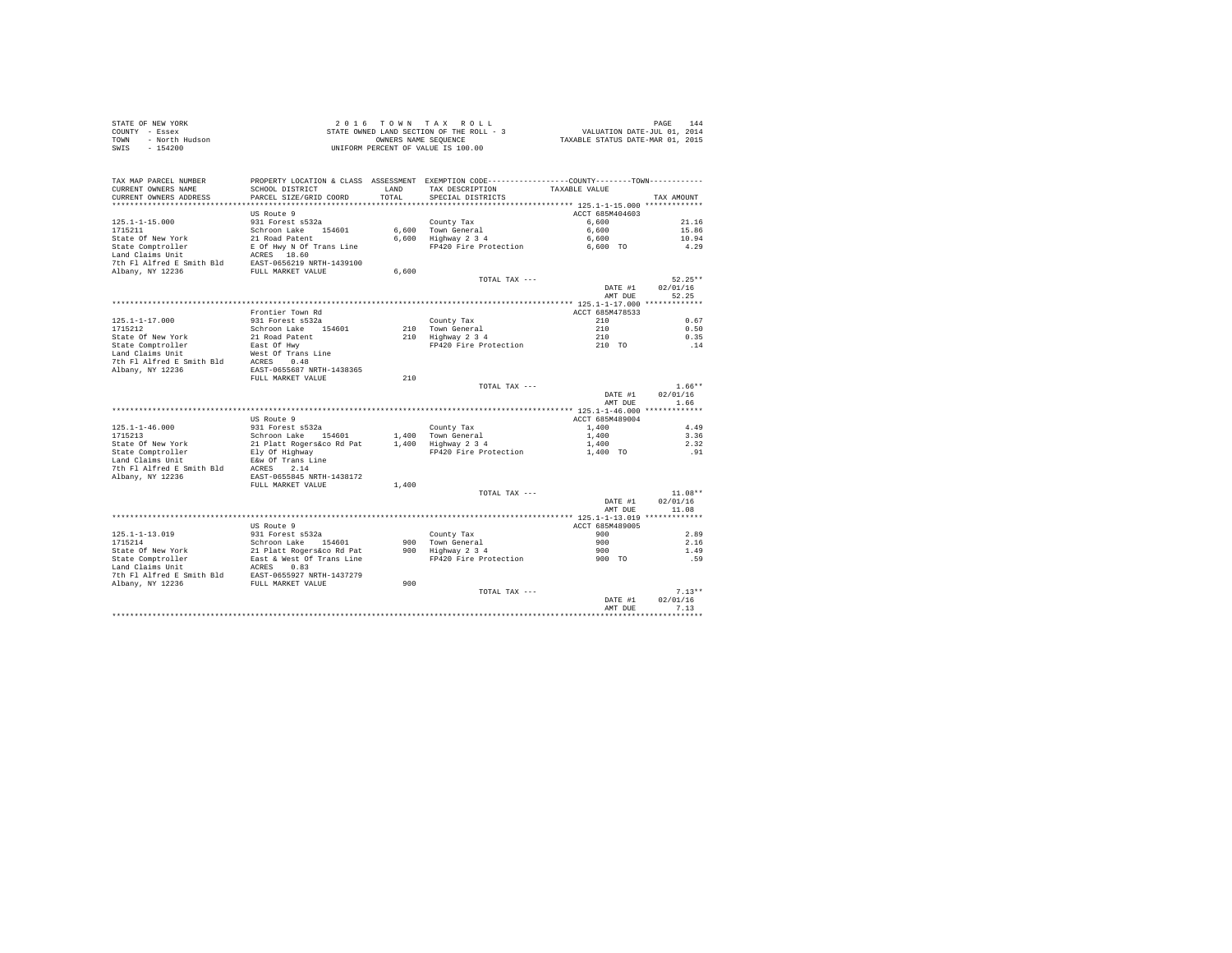| STATE OF NEW YORK<br>COUNTY - Essex<br>- North Hudson<br>TOWN<br>SWIS - 154200 |                                                                                                                                             | OWNERS NAME SEOUENCE      | 2016 TOWN TAX ROLL<br>STATE OWNED LAND SECTION OF THE ROLL - 3 WALUATION DATE-JUL 01, 2014<br>UNIFORM PERCENT OF VALUE IS 100.00 | TAXABLE STATUS DATE-MAR 01, 2015 | 145<br>PAGE              |
|--------------------------------------------------------------------------------|---------------------------------------------------------------------------------------------------------------------------------------------|---------------------------|----------------------------------------------------------------------------------------------------------------------------------|----------------------------------|--------------------------|
| TAX MAP PARCEL NUMBER<br>CURRENT OWNERS NAME<br>CURRENT OWNERS ADDRESS         | PROPERTY LOCATION & CLASS ASSESSMENT EXEMPTION CODE----------------COUNTY-------TOWN----------<br>SCHOOL DISTRICT<br>PARCEL SIZE/GRID COORD | T.AND<br>TOTAL.           | TAX DESCRIPTION TAXABLE VALUE<br>SPECIAL DISTRICTS                                                                               |                                  | TAX AMOUNT               |
|                                                                                | US Route 9                                                                                                                                  |                           |                                                                                                                                  | ACCT 685M489006                  |                          |
| $125.1 - 1 - 14.019$                                                           | 931 Forest s532a                                                                                                                            |                           | County Tax                                                                                                                       | 430                              | 1.38                     |
| 1715215                                                                        | Schroon Lake 154601                                                                                                                         | 430                       | Town General                                                                                                                     | 430                              | 1.03                     |
| State Of New York                                                              | 21 Platt Rogers&co Rd Pat                                                                                                                   | 430                       | Highway 2 3 4                                                                                                                    | 430 - 130                        | 0.71                     |
| State Comptroller                                                              | Elv Of Trans Line                                                                                                                           |                           | FP420 Fire Protection                                                                                                            | 430 TO                           | .28                      |
| Land Claims Unit                                                               | ACRES 0.55                                                                                                                                  |                           |                                                                                                                                  |                                  |                          |
| 7th Fl Alfred E Smith Bld                                                      | EAST-0656117 NRTH-1437179                                                                                                                   |                           |                                                                                                                                  |                                  |                          |
| Albany, NY 12236                                                               | FULL MARKET VALUE                                                                                                                           | 430                       |                                                                                                                                  |                                  |                          |
|                                                                                |                                                                                                                                             |                           | TOTAL TAX $---$                                                                                                                  |                                  | $3.40**$                 |
|                                                                                |                                                                                                                                             |                           |                                                                                                                                  |                                  | DATE #1 02/01/16<br>3.40 |
|                                                                                |                                                                                                                                             |                           |                                                                                                                                  | AMT DUR                          |                          |
|                                                                                |                                                                                                                                             |                           |                                                                                                                                  | ACCT 685M478537                  |                          |
| $125.1 - 1 - 12.134$                                                           | Blue Ridge Rd<br>931 Forest s532a - WTRFNT                                                                                                  |                           |                                                                                                                                  | 78,500                           | 251.71                   |
| 1715401                                                                        | Schroon Lake 154601                                                                                                                         | 78,500                    | County Tax<br>Town General                                                                                                       | 78.500                           | 188.61                   |
| State Of New York                                                              | 21 Road Patent                                                                                                                              | 78,500                    | Highway 2 3 4                                                                                                                    | 78,500                           | 130.16                   |
| State Comptroller                                                              | West Of Hwyn Trans Line                                                                                                                     |                           | FP420 Fire Protection                                                                                                            | 78,500 TO                        | 51.07                    |
| Land Claims Unit                                                               | 10.54ac Sll                                                                                                                                 |                           |                                                                                                                                  |                                  |                          |
| 7th Fl Alfred E Smith Bld                                                      | ACRES 10.54                                                                                                                                 |                           |                                                                                                                                  |                                  |                          |
| Albany, NY 12236                                                               | EAST-0655752 NRTH-1439690                                                                                                                   |                           |                                                                                                                                  |                                  |                          |
|                                                                                |                                                                                                                                             | $B^{\prime}$ $B^{\prime}$ |                                                                                                                                  |                                  |                          |

|                           | FULL MARKET VALUE         | 78,500 |                       |                 |            |
|---------------------------|---------------------------|--------|-----------------------|-----------------|------------|
|                           |                           |        | TOTAL TAX $---$       |                 | $621.55**$ |
|                           |                           |        |                       | DATE #1         | 02/01/16   |
|                           |                           |        |                       | AMT DUE         | 621.55     |
|                           |                           |        |                       |                 |            |
|                           | Blue Ridge Rd             |        |                       | ACCT 685M478539 |            |
| $125.1 - 1 - 10.000$      | 931 Forest s532a          |        | County Tax            | 1,000           | 3.21       |
| 1715501                   | Schroon Lake<br>154601    | 1,000  | Town General          | 1,000           | 2.40       |
| State Of New York         | 21 Road Patent            | 1,000  | Highway 2 3 4         | 1,000           | 1.66       |
| State Comptroller         | South Of Trans Line       |        | FP420 Fire Protection | 1,000 TO        | .65        |
| Land Claims Unit          | 1.56<br>ACRES             |        |                       |                 |            |
| 7th Fl Alfred E Smith Bld | EAST-0655559 NRTH-1439276 |        |                       |                 |            |
| Albany, NY 12236          | FULL MARKET VALUE         | 1,000  |                       |                 |            |
|                           |                           |        | TOTAL TAX $---$       |                 | $7.92**$   |
|                           |                           |        |                       | DATE #1         | 02/01/16   |
|                           |                           |        |                       | AMT DUE         | 7.92       |
|                           |                           |        |                       |                 |            |
|                           | Blue Ridge Rd             |        |                       | ACCT 685M404602 |            |
| $114.18 - 1 - 8.000$      | 931 Forest s532a          |        | County Tax            | 81,200          | 260.36     |
| 1718001                   | Schroon Lake<br>154601    | 81,200 | Town General          | 81,200          | 195.10     |
| State Of New York         | 22 Road Patent            | 81,200 | Highway 2 3 4         | 81,200          | 134.63     |
| State Comptroller         | ACRES 82.40               |        | FP420 Fire Protection | 81,200 TO       | 52.83      |
| Land Claims Unit          | EAST-0657656 NRTH-1442440 |        |                       |                 |            |
| 7th Fl Alfred E Smith Bld | FULL MARKET VALUE         | 81,200 |                       |                 |            |
| Albany, NY 12236          |                           |        |                       |                 |            |
|                           |                           |        | TOTAL TAX $---$       |                 | $642.92**$ |
|                           |                           |        |                       | DATE #1         | 02/01/16   |
|                           |                           |        |                       | AMT DUE         | 642.92     |
|                           |                           |        |                       |                 |            |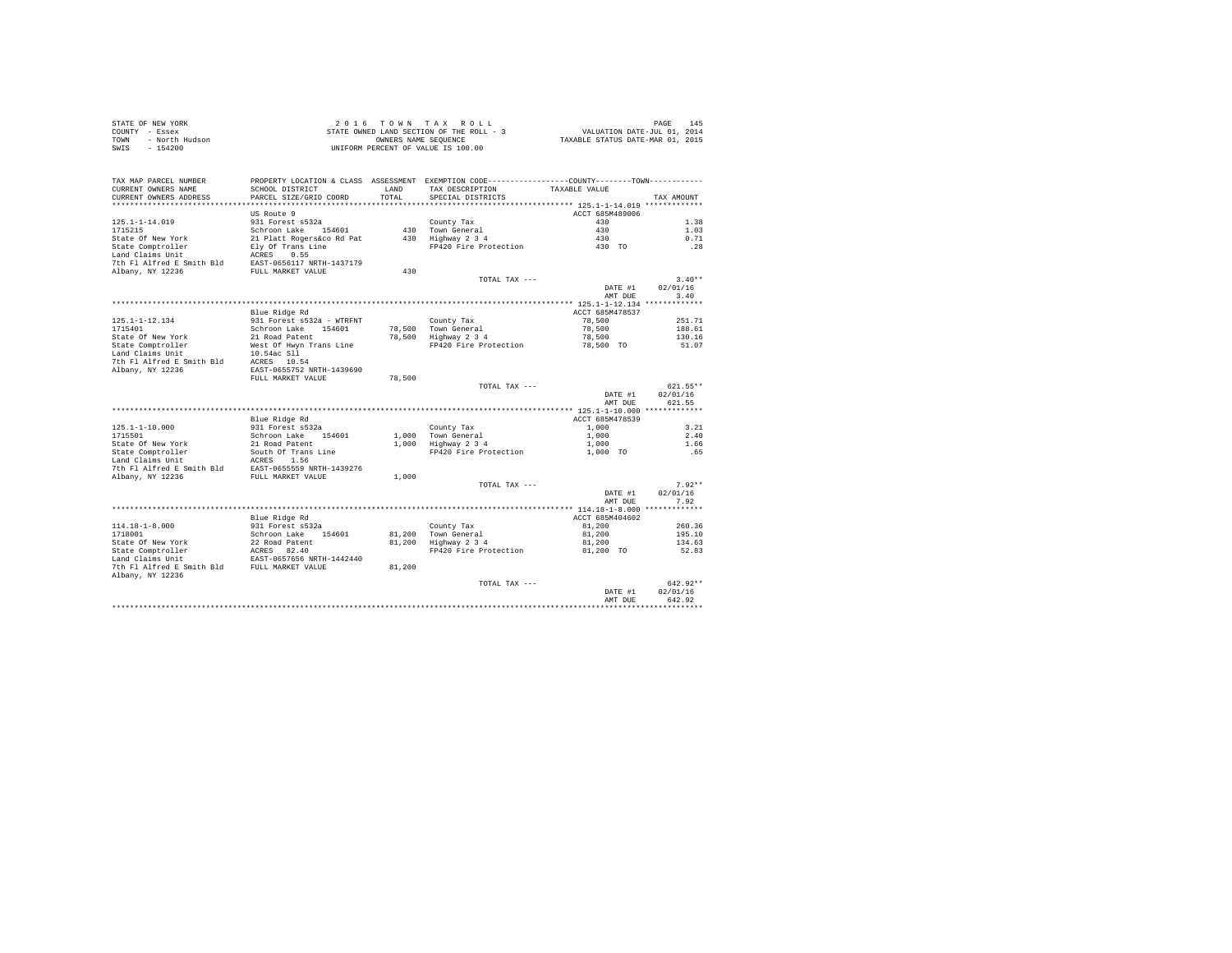|      | STATE OF NEW YORK | 2016 TOWN TAX ROLL                       | 146<br>PAGE                      |
|------|-------------------|------------------------------------------|----------------------------------|
|      | COUNTY - Essex    | STATE OWNED LAND SECTION OF THE ROLL - 3 | VALUATION DATE-JUL 01, 2014      |
| TOWN | - North Hudson    | OWNERS NAME SEOUENCE                     | TAXABLE STATUS DATE-MAR 01, 2015 |
|      | SWIS - 154200     | UNIFORM PERCENT OF VALUE IS 100.00       |                                  |

| TAX MAP PARCEL NUMBER<br>CURRENT OWNERS NAME  | PROPERTY LOCATION & CLASS ASSESSMENT EXEMPTION CODE---------------COUNTY-------TOWN---------<br>SCHOOL DISTRICT | LAND   | TAX DESCRIPTION       | TAXABLE VALUE   |            |
|-----------------------------------------------|-----------------------------------------------------------------------------------------------------------------|--------|-----------------------|-----------------|------------|
| CURRENT OWNERS ADDRESS                        | PARCEL SIZE/GRID COORD                                                                                          | TOTAL. | SPECIAL DISTRICTS     |                 | TAX AMOUNT |
|                                               |                                                                                                                 |        |                       |                 |            |
|                                               | Blue Ridge Rd                                                                                                   |        |                       | ACCT 685M404601 |            |
| 114.18-2-1.000                                | 931 Forest s532a                                                                                                |        | County Tax            | 14,700          | 47.13      |
| 1718201                                       | Schroon Lake 154601                                                                                             |        | 14,700 Town General   | 14,700          | 35.32      |
| State Of New York                             | 22 Road Patent                                                                                                  | 14,700 | Highway 2 3 4         | 14,700          | 24.37      |
| State Comptroller                             | 24.4ac S11                                                                                                      |        | FP420 Fire Protection | 14,700 TO       | 9.56       |
| Land Claims Unit                              | ACRES 24.40                                                                                                     |        |                       |                 |            |
| 7th Fl Alfred E Smith Bld                     | EAST-0658633 NRTH-1442160                                                                                       |        |                       |                 |            |
| Albany, NY 12236                              | FULL MARKET VALUE                                                                                               | 14,700 | TOTAL TAX ---         |                 | $116.38**$ |
|                                               |                                                                                                                 |        |                       | DATE #1         | 02/01/16   |
|                                               |                                                                                                                 |        |                       | AMT DUE         | 116.38     |
|                                               |                                                                                                                 |        |                       |                 |            |
|                                               | Interstate 87                                                                                                   |        |                       | ACCT 685J100707 |            |
| $114.3 - 2 - 6.100$                           | 931 Forest s532a                                                                                                |        | County Tax            | 10,300          | 33.03      |
| 1720201                                       | Schroon Lake 154601                                                                                             |        | 10.300 Town General   | 10,300          | 24.75      |
| State of New York                             | 23 Platt Rogers&co Rd Pat                                                                                       |        | 10,300 Highway 2 3 4  | 10,300          | 17.08      |
| State Comptroller                             | ACRES 15.47                                                                                                     |        | FP420 Fire Protection | 10,300 TO       | 6.70       |
| Land Claims Unit                              | EAST-0658846 NRTH-1444402                                                                                       |        |                       |                 |            |
| Alfred Smith Bld Fl 7                         | DEED BOOK 1571 PG-166                                                                                           |        |                       |                 |            |
| Albany, NY 12233                              | FULL MARKET VALUE                                                                                               | 10,300 |                       |                 |            |
|                                               |                                                                                                                 |        | TOTAL TAX ---         |                 | $81.56**$  |
|                                               |                                                                                                                 |        |                       | DATE #1         | 02/01/16   |
|                                               |                                                                                                                 |        |                       | AMT DUE         | 81.56      |
|                                               |                                                                                                                 |        |                       |                 |            |
|                                               | US Route 9                                                                                                      |        |                       | ACCT 685M485002 |            |
| $114.2 - 2 - 1.000$                           | 931 Forest s532a                                                                                                |        | County Tax            | 210             | 0.67       |
| 1720501                                       | Schroon Lake<br>154601                                                                                          |        | 210 Town General      | 210             | 0.50       |
| State Of New York                             | 25 Platt Rogers&co Rd Pat                                                                                       |        | 210 Highway 2 3 4     | 210             | 0.35       |
| State Comptroller                             | 0.75<br>ACRES                                                                                                   |        | FP420 Fire Protection | 210 TO          | .14        |
| Land Claims Unit<br>7th Fl Alfred E Smith Bld | EAST-0660171 NRTH-1451145<br>DEED BOOK 814<br>PG-267                                                            |        |                       |                 |            |
| Albany, NY 12236                              | FULL MARKET VALUE                                                                                               | 210    |                       |                 |            |
|                                               |                                                                                                                 |        | TOTAL TAX ---         |                 | $1.66**$   |
|                                               |                                                                                                                 |        |                       | DATE #1         | 02/01/16   |
|                                               |                                                                                                                 |        |                       | AMT DUE         | 1.66       |
|                                               |                                                                                                                 |        |                       |                 |            |
|                                               | US Route 9                                                                                                      |        |                       | ACCT 685M485001 |            |
| $114.2 - 2 - 26.000$                          | 931 Forest s532a                                                                                                |        | County Tax            | 11,300          | 36.23      |
| 1720601                                       | Schroon Lake<br>154601                                                                                          |        | 11,300 Town General   | 11,300          | 27.15      |
| State Of New York                             | 24 Platt Rogers&co Rd Pat                                                                                       |        | 11,300 Highway 2 3 4  | 11,300          | 18.74      |
| State Comptroller                             | ACRES 19.90                                                                                                     |        | FP420 Fire Protection | 11,300 TO       | 7.35       |
| Land Claims Unit                              | EAST-0659388 NRTH-1449196                                                                                       |        |                       |                 |            |
| 7th Fl Alfred E Smith Bld                     | DEED BOOK 814<br>$PG-267$                                                                                       |        |                       |                 |            |
| Albany, NY 12236                              | FULL MARKET VALUE                                                                                               | 11,300 |                       |                 |            |
|                                               |                                                                                                                 |        | TOTAL TAX ---         |                 | $89.47**$  |
|                                               |                                                                                                                 |        |                       | DATE #1         | 02/01/16   |
|                                               |                                                                                                                 |        |                       | AMT DUE         | 89.47      |
|                                               |                                                                                                                 |        |                       |                 |            |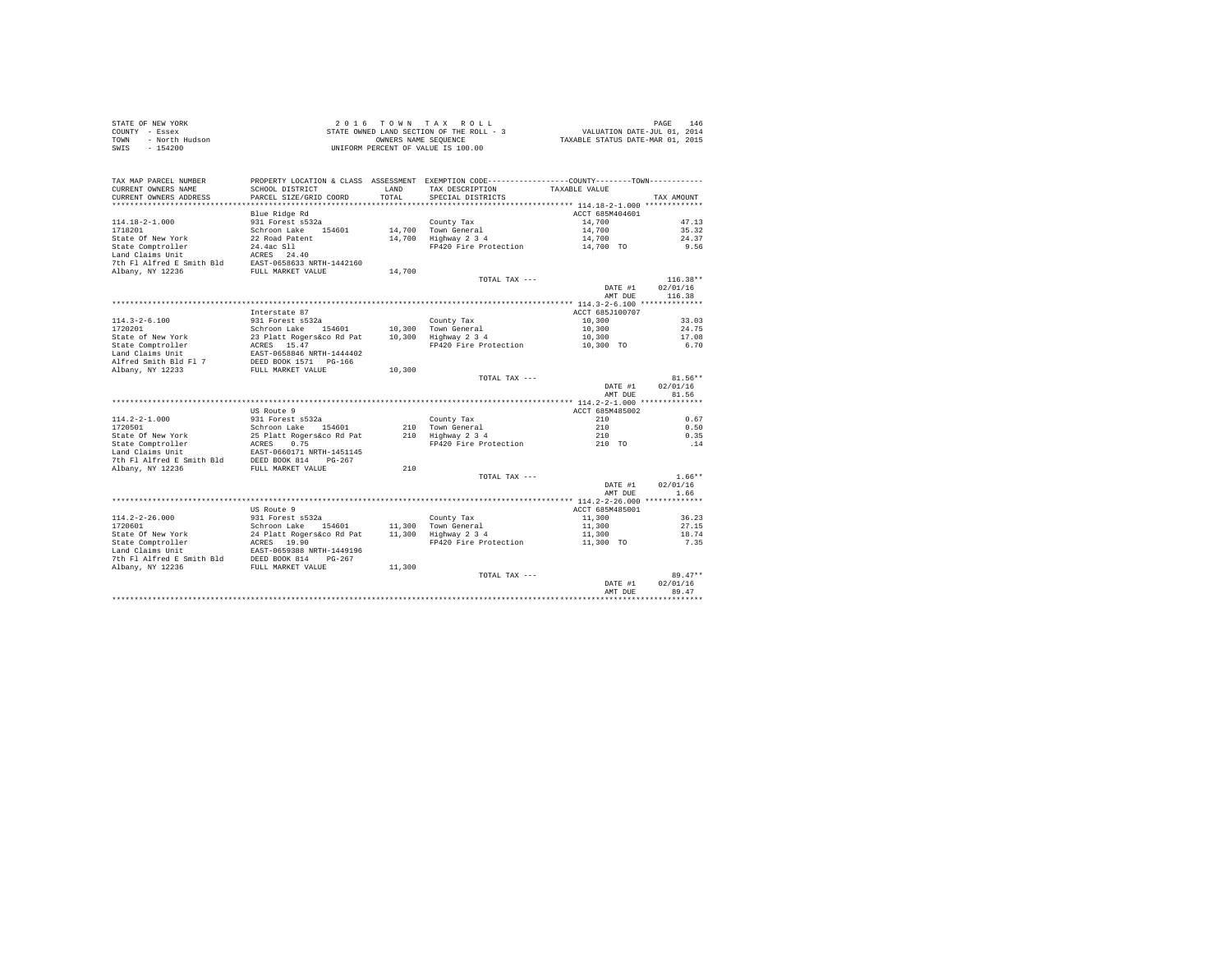|      | STATE OF NEW YORK | $2.0.16$ TOWN TAX ROLL                   | PAGE                             | 147 |
|------|-------------------|------------------------------------------|----------------------------------|-----|
|      | COUNTY - Essex    | STATE OWNED LAND SECTION OF THE ROLL - 3 | VALUATION DATE-JUL 01, 2014      |     |
| TOWN | - North Hudson    | OWNERS NAME SEOUENCE                     | TAXABLE STATUS DATE-MAR 01, 2015 |     |
| SWIS | $-154200$         | UNIFORM PERCENT OF VALUE IS 100.00       |                                  |     |

| TAX MAP PARCEL NUMBER                 |                           |         | PROPERTY LOCATION & CLASS ASSESSMENT EXEMPTION CODE---------------COUNTY-------TOWN---------- |                                           |                  |
|---------------------------------------|---------------------------|---------|-----------------------------------------------------------------------------------------------|-------------------------------------------|------------------|
| CURRENT OWNERS NAME                   | SCHOOL DISTRICT           | LAND    | TAX DESCRIPTION                                                                               | TAXABLE VALUE                             |                  |
| CURRENT OWNERS ADDRESS                | PARCEL SIZE/GRID COORD    | TOTAL   | SPECIAL DISTRICTS                                                                             |                                           | TAX AMOUNT       |
| **********************                | ************************* |         |                                                                                               |                                           |                  |
|                                       | US Route 9                |         |                                                                                               | ACCT 685M486014                           |                  |
| $114.2 - 2 - 25.000$                  | 931 Forest s532a          |         | County Tax                                                                                    | 7.700                                     | 24.69            |
| 1721001                               | Schroon Lake<br>154601    | 7,700   | Town General                                                                                  | 7.700                                     | 18.50            |
| State Of New York                     | 24 Platt Rogers&co Rd Pat | 7,700   | Highway 2 3 4                                                                                 | 7,700                                     | 12.77            |
| State Comptroller                     | ACRES 15.20               |         | FP420 Fire Protection                                                                         | 7,700 TO                                  | 5.01             |
| Land Claims Unit                      | EAST-0659438 NRTH-1447850 |         |                                                                                               |                                           |                  |
| 7th Fl Alfred E Smith Bld             | DEED BOOK 867<br>$PG-112$ |         |                                                                                               |                                           |                  |
| Albany, NY 12236                      | FULL MARKET VALUE         | 7.700   |                                                                                               |                                           |                  |
|                                       |                           |         | TOTAL TAX ---                                                                                 |                                           | $60.97**$        |
|                                       |                           |         |                                                                                               | DATE #1                                   | 02/01/16         |
|                                       |                           |         |                                                                                               | AMT DUE                                   | 60.97            |
|                                       |                           |         |                                                                                               | ************ 113.4-2-5.000 ************** |                  |
|                                       | Blue Ridge Rd             |         |                                                                                               | ACCT 685J101115                           |                  |
| $113.4 - 2 - 5.000$                   | 932 Forest s532b          |         | County Tax                                                                                    | 53,200                                    | 170.58           |
| 2011001                               | Schroon Lake<br>154601    | 53,200  | Town General                                                                                  | 53,200                                    | 127.82           |
| State of New York DEC                 | 4 T&C Twp 44              | 53,200  | Highway 2 3 4                                                                                 | 53,200                                    | 88.21            |
| 625 Broadway                          | Parcel (G)                |         | FP420 Fire Protection                                                                         | 53,200 TO                                 | 34.61            |
| Albany, NY 12233                      | ACRES 77.50               |         |                                                                                               |                                           |                  |
|                                       | EAST-0640984 NRTH-1445154 |         |                                                                                               |                                           |                  |
|                                       | DEED BOOK 1761 PG-101     |         |                                                                                               |                                           |                  |
|                                       | FULL MARKET VALUE         | 53,200  |                                                                                               |                                           |                  |
|                                       |                           |         | TOTAL TAX ---                                                                                 |                                           | $421.22**$       |
|                                       |                           |         |                                                                                               | DATE #1                                   | 02/01/16         |
|                                       |                           |         |                                                                                               | AMT DUE                                   | 421.22           |
|                                       |                           |         |                                                                                               |                                           |                  |
|                                       | Elk Lake Rd               |         |                                                                                               | ACCT 685M479005                           |                  |
| $92. - 3 - 7.200$                     | 931 Forest s532a          |         | County Tax                                                                                    | 247,900                                   | 794.88           |
| 2060502                               | Schroon Lake<br>154601    | 247,900 | Town General                                                                                  | 247,900                                   | 595.63           |
| State Of New York                     | Twp 48 T&c                | 247,900 | Highway 2 3 4                                                                                 | 247,900                                   | 411.03           |
| State Comptroller                     | ACRES 684.00              |         | FP420 Fire Protection                                                                         | 247,900 TO                                | 161.29           |
| Land Claims Unit                      | EAST-0622922 NRTH-1481548 |         |                                                                                               |                                           |                  |
| 7th Fl Alfred E Smith Bld             | DEED BOOK 660<br>$PG-153$ |         |                                                                                               |                                           |                  |
| Albany, NY 12236                      | FULL MARKET VALUE         | 247.900 |                                                                                               |                                           |                  |
|                                       |                           |         | TOTAL TAX ---                                                                                 |                                           | $1.962.83**$     |
|                                       |                           |         |                                                                                               | DATE #1                                   | 02/01/16         |
|                                       |                           |         |                                                                                               | AMT DUE                                   | 1,962.83         |
|                                       |                           |         |                                                                                               |                                           |                  |
|                                       | Elk Lake Rd               |         |                                                                                               | ACCT 685M479004                           |                  |
| $92. - 3 - 6.200$                     | 931 Forest s532a          |         | County Tax                                                                                    | 325,600                                   | 1,044.02         |
| 2060603                               | Schroon Lake<br>154601    | 325,600 | Town General                                                                                  | 325,600                                   | 782.31           |
|                                       |                           |         |                                                                                               |                                           |                  |
| State Of New York                     | 9 20 21 T&c Twp 45        | 325,600 | Highway 2 3 4<br>FP420 Fire Protection                                                        | 325,600                                   | 539.86<br>211.85 |
| State Comptroller<br>Land Claims Unit | 496ac                     |         |                                                                                               | 325,600 TO                                |                  |
|                                       | ACRES 487.00              |         |                                                                                               |                                           |                  |
| 7th Fl Alfred E Smith Bld             | EAST-0612010 NRTH-1480001 |         |                                                                                               |                                           |                  |
| Albany, NY 12236                      | DEED BOOK 660<br>$PG-153$ |         |                                                                                               |                                           |                  |
|                                       | FULL MARKET VALUE         | 325,600 |                                                                                               |                                           |                  |
|                                       |                           |         | TOTAL TAX ---                                                                                 |                                           | $2.578.04**$     |
|                                       |                           |         |                                                                                               | DATE #1                                   | 02/01/16         |
|                                       |                           |         |                                                                                               | AMT DUE                                   | 2.578.04         |
|                                       |                           |         |                                                                                               |                                           |                  |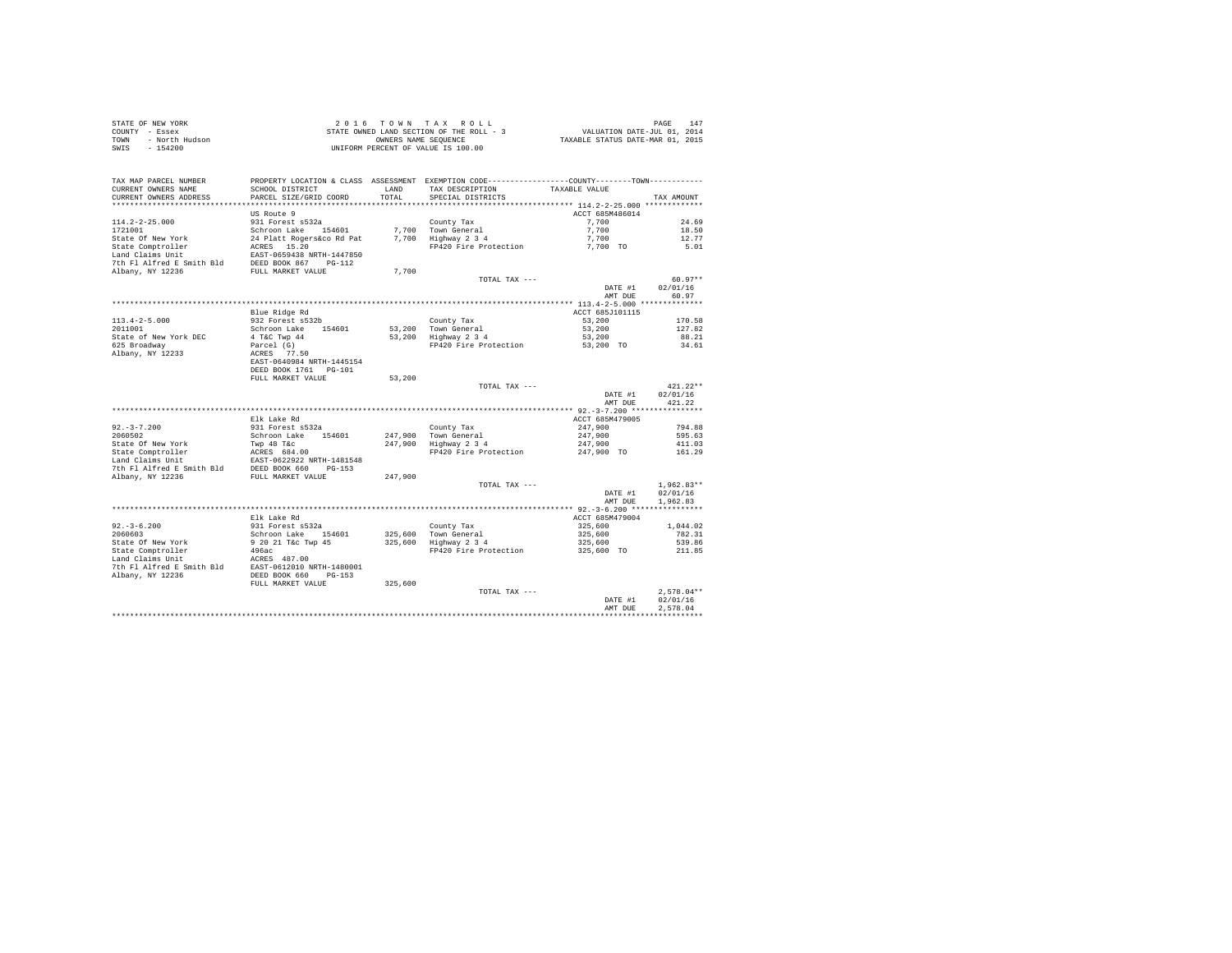| STATE OF NEW YORK      | $2.0.16$ TOWN TAX ROLL                   | 148<br>PAGE                      |
|------------------------|------------------------------------------|----------------------------------|
| COUNTY - Essex         | STATE OWNED LAND SECTION OF THE ROLL - 3 | VALUATION DATE-JUL 01, 2014      |
| TOWN<br>- North Hudson | OWNERS NAME SEOUENCE                     | TAXABLE STATUS DATE-MAR 01, 2015 |
| SWIS - 154200          | UNIFORM PERCENT OF VALUE IS 100.00       |                                  |

| TAX MAP PARCEL NUMBER                             | PROPERTY LOCATION & CLASS ASSESSMENT                  |         | EXEMPTION CODE----------------COUNTY-------TOWN---------- |                                   |                   |
|---------------------------------------------------|-------------------------------------------------------|---------|-----------------------------------------------------------|-----------------------------------|-------------------|
| CURRENT OWNERS NAME                               | SCHOOL DISTRICT                                       | LAND    | TAX DESCRIPTION                                           | TAXABLE VALUE                     |                   |
| CURRENT OWNERS ADDRESS<br>*********************** | PARCEL SIZE/GRID COORD<br>*************************** | TOTAL   | SPECIAL DISTRICTS                                         |                                   | TAX AMOUNT        |
|                                                   |                                                       |         |                                                           |                                   |                   |
|                                                   | Elk Lake Rd                                           |         |                                                           | ACCT 685J101410                   |                   |
| $92. - 3 - 9.000$                                 | 931 Forest s532a                                      |         | 47450<br>FISCHER                                          | 921<br>921                        |                   |
| 2111001                                           | Schroon Lake<br>154601                                | 16,000  | County Tax                                                | 15,079                            | 48.35             |
| State of New York DEC                             | 31 T&c Twp 45                                         | 16,000  | Town General                                              | 15,079                            | 36.23             |
| 625 Broadway                                      | Parcel (F)                                            |         | Highway 2 3 4                                             | 15,079                            | 25.00             |
| Albany, NY 12233                                  | 28.2AC Under 480 RPTL                                 |         | FP420 Fire Protection                                     | 16,000 TO                         | 10.41             |
|                                                   | 28.20<br>ACRES                                        |         |                                                           |                                   |                   |
| PRIOR OWNER ON 3/01/2015                          | EAST-0597838 NRTH-1478803                             |         |                                                           |                                   |                   |
| Nature Conservancy Inc                            | DEED BOOK 1799 PG-74<br>FULL MARKET VALUE             | 16,000  |                                                           |                                   |                   |
|                                                   |                                                       |         |                                                           |                                   | $119.99**$        |
|                                                   |                                                       |         | TOTAL TAX ---                                             | DATE #1                           | 02/01/16          |
|                                                   |                                                       |         |                                                           |                                   |                   |
|                                                   |                                                       |         |                                                           | AMT DUE                           | 119.99            |
|                                                   |                                                       |         |                                                           | *** 104.4-1-2.000 **************  |                   |
|                                                   | Pepper Hollow Rd                                      |         |                                                           | ACCT 685M405011                   |                   |
| $104.4 - 1 - 2.000$                               | 931 Forest s532a                                      |         | County Tax                                                | 2,900                             | 9.30              |
| 2191001                                           | Schroon Lake<br>154601                                | 2,900   | Town General                                              | 2,900                             | 6.97              |
| State Of New York                                 | 3 T&c Twp 49                                          | 2,900   | Highway 2 3 4                                             | 2,900                             | 4.81              |
| State Comptroller                                 | 7ac Sll                                               |         | FP420 Fire Protection                                     | 2,900 TO                          | 1.89              |
| Land Claims Unit                                  | ACRES<br>6.96                                         |         |                                                           |                                   |                   |
| 7th Fl Alfred E Smith Bld                         | EAST-0662145 NRTH-1460861                             |         |                                                           |                                   |                   |
| Albany, NY 12236                                  | DEED BOOK 501<br>$PG-441$                             |         |                                                           |                                   |                   |
|                                                   | FULL MARKET VALUE                                     | 2,900   |                                                           |                                   | $22.97**$         |
|                                                   |                                                       |         | TOTAL TAX ---                                             |                                   |                   |
|                                                   |                                                       |         |                                                           | DATE #1                           | 02/01/16<br>22.97 |
|                                                   |                                                       |         |                                                           | AMT DUE<br>****** 104.4-1-1.000 * |                   |
|                                                   | Pepper Hollow Rd                                      |         |                                                           | ACCT 685M405010                   |                   |
| $104.4 - 1 - 1.000$                               | 931 Forest s532a                                      |         |                                                           |                                   | 41.04             |
| 2192001                                           | Schroon Lake                                          | 12,800  | County Tax<br>Town General                                | 12,800<br>12,800                  | 30.75             |
| State Of New York                                 | 154601                                                | 12,800  |                                                           |                                   | 21.22             |
| State Comptroller                                 | 3 T&c Twp 49<br>ACRES<br>26.91                        |         | Highway 2 3 4<br>FP420 Fire Protection                    | 12,800<br>12,800 TO               | 8.33              |
| Land Claims Unit                                  | EAST-0661778 NRTH-1460100                             |         |                                                           |                                   |                   |
| 7th Fl Alfred E Smith Bld                         | DEED BOOK 519<br>$PG-96$                              |         |                                                           |                                   |                   |
| Albany, NY 12236                                  | FULL MARKET VALUE                                     | 12,800  |                                                           |                                   |                   |
|                                                   |                                                       |         | TOTAL TAX ---                                             |                                   | $101.34**$        |
|                                                   |                                                       |         |                                                           | DATE #1                           | 02/01/16          |
|                                                   |                                                       |         |                                                           | AMT DUE                           | 101.34            |
|                                                   |                                                       |         |                                                           |                                   |                   |
|                                                   | US Route 9                                            |         |                                                           | ACCT 685M405008                   |                   |
| $104.2 - 1 - 10.000$                              | 931 Forest s532a                                      |         | County Tax                                                | 152,900                           | 490.27            |
| 2200201                                           | Schroon Lake<br>154601                                | 152,900 | Town General                                              |                                   | 367.37            |
| State Of New York                                 | 4 T&c Twp 49                                          | 152,900 | Highway 2 3 4                                             | 152,900<br>152,900                | 253.52            |
| State Comptroller                                 | ACRES 181.14                                          |         | FP420 Fire Protection                                     |                                   | 99.48             |
| Land Claims Unit                                  | EAST-0671066 NRTH-1468352                             |         |                                                           | 152,900 TO                        |                   |
| 7th Fl Alfred E Smith Bld                         | DEED BOOK 424<br>$PG-213$                             |         |                                                           |                                   |                   |
| Albany, NY 12236                                  | FULL MARKET VALUE                                     | 152,900 |                                                           |                                   |                   |
|                                                   |                                                       |         | TOTAL TAX ---                                             |                                   | $1.210.64**$      |
|                                                   |                                                       |         |                                                           | DATE #1                           | 02/01/16          |
|                                                   |                                                       |         |                                                           | AMT DUE                           | 1.210.64          |
|                                                   |                                                       |         |                                                           |                                   |                   |
|                                                   |                                                       |         |                                                           |                                   |                   |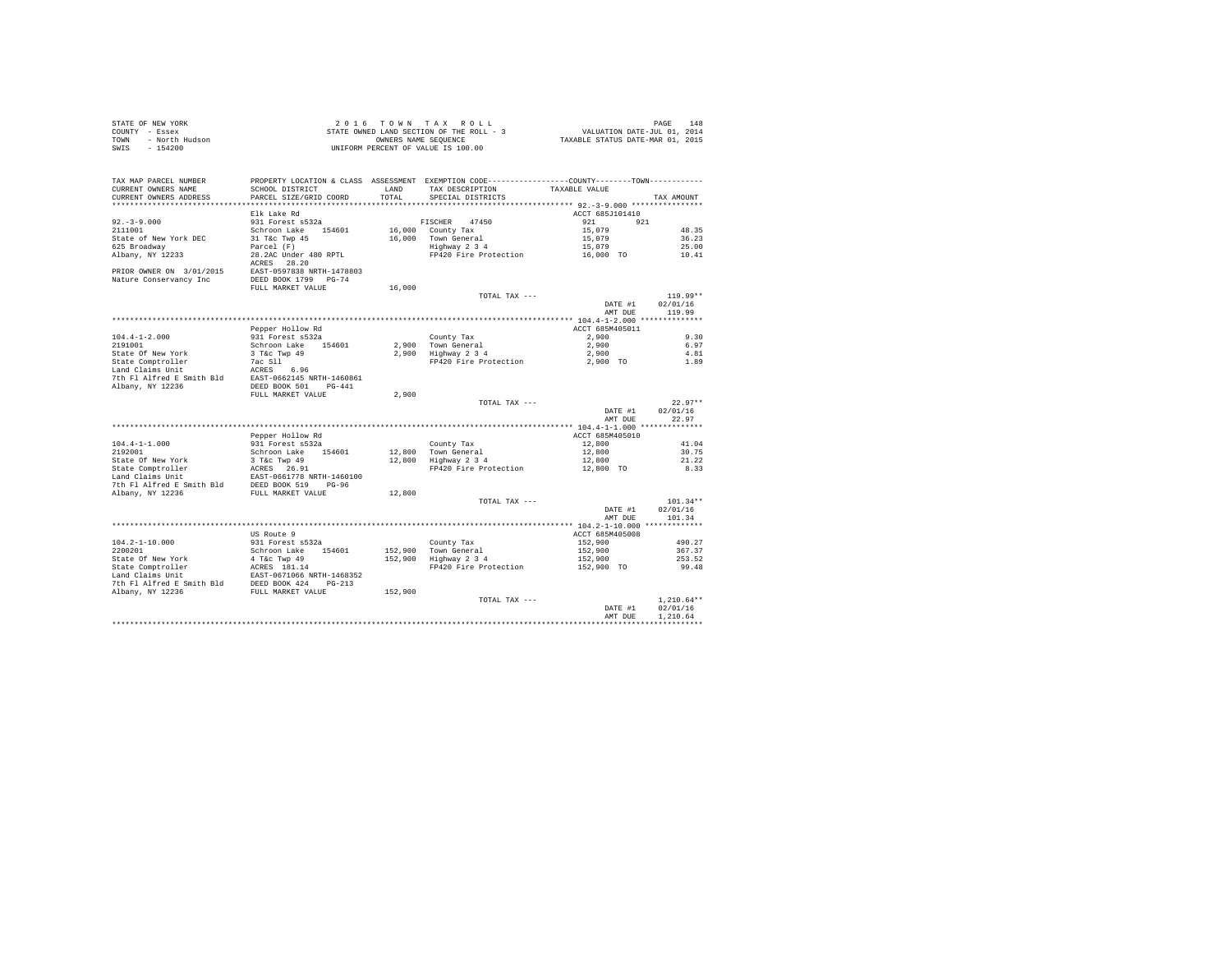|      | STATE OF NEW YORK | 2016 TOWN TAX ROLL                       | 149<br>PAGE                      |
|------|-------------------|------------------------------------------|----------------------------------|
|      | COUNTY - Essex    | STATE OWNED LAND SECTION OF THE ROLL - 3 | VALUATION DATE-JUL 01, 2014      |
| TOWN | - North Hudson    | OWNERS NAME SEOUENCE                     | TAXABLE STATUS DATE-MAR 01, 2015 |
| SWIS | - 154200          | UNIFORM PERCENT OF VALUE IS 100.00       |                                  |

| TAX MAP PARCEL NUMBER                         | PROPERTY LOCATION & CLASS ASSESSMENT EXEMPTION CODE----------------COUNTY--------TOWN---------- |        |                       |                 |            |
|-----------------------------------------------|-------------------------------------------------------------------------------------------------|--------|-----------------------|-----------------|------------|
| CURRENT OWNERS NAME                           | SCHOOL DISTRICT                                                                                 | LAND   | TAX DESCRIPTION       | TAXABLE VALUE   |            |
| CURRENT OWNERS ADDRESS                        | PARCEL SIZE/GRID COORD                                                                          | TOTAL  | SPECIAL DISTRICTS     |                 | TAX AMOUNT |
|                                               |                                                                                                 |        |                       |                 |            |
|                                               | US Route 9                                                                                      |        |                       | ACCT 685J101414 |            |
| $114. - 1 - 6.000$                            | 931 Forest s532a                                                                                |        | County Tax            | 56,000          | 179.56     |
| 2410501                                       | Schroon Lake 154601                                                                             |        | 56,000 Town General   | 56,000          | 134.55     |
| State Of New York                             | 3 Tract W Of Rd Patent                                                                          |        | 56,000 Highway 2 3 4  | 56,000          | 92.85      |
| State Comptroller                             | ACRES 123.00                                                                                    |        | FP420 Fire Protection | 56,000 TO       | 36.44      |
| Land Claims Unit                              | EAST-0659194 NRTH-1451347                                                                       |        |                       |                 |            |
| 7th Fl Alfred E Smith Bld                     | DEED BOOK 775 PG-139                                                                            |        |                       |                 |            |
| Albany, NY 12236                              | FULL MARKET VALUE                                                                               | 56,000 | TOTAL TAX ---         |                 | $443.40**$ |
|                                               |                                                                                                 |        |                       | DATE #1         | 02/01/16   |
|                                               |                                                                                                 |        |                       | AMT DUE         | 443.40     |
|                                               |                                                                                                 |        |                       |                 |            |
|                                               | Blue Ridge Rd                                                                                   |        |                       | ACCT 685M405204 |            |
| $114.18 - 1 - 7.000$                          | 931 Forest s532a - WTRFNT                                                                       |        | County Tax            | 42.300          | 135.63     |
| 2545001                                       | Schroon Lake 154601                                                                             |        | 42.300 Town General   | 42,300          | 101.63     |
| State Of New York                             | 25 Tr W Of Rd Pat                                                                               |        | 42,300 Highway 2 3 4  | 42,300          | 70.14      |
| State Comptroller                             | ACRES 41.91                                                                                     |        | FP420 Fire Protection | 42,300 TO       | 27.52      |
| Land Claims Unit                              | EAST-0656162 NRTH-1441078                                                                       |        |                       |                 |            |
| 7th Fl Alfred E Smith Bld FULL MARKET VALUE   |                                                                                                 | 42,300 |                       |                 |            |
| Albany, NY 12236                              |                                                                                                 |        |                       |                 |            |
|                                               |                                                                                                 |        | TOTAL TAX ---         |                 | $334.92**$ |
|                                               |                                                                                                 |        |                       | DATE #1         | 02/01/16   |
|                                               |                                                                                                 |        |                       | AMT DUE         | 334.92     |
|                                               |                                                                                                 |        |                       |                 |            |
|                                               | Blue Ridge Rd                                                                                   |        |                       | ACCT 685M478544 |            |
| $125.1 - 1 - 6.000$                           | 931 Forest s532a - WTRFNT                                                                       |        | County Tax            | 60,700          | 194.63     |
| 2545211                                       | Schroon Lake<br>154601                                                                          |        | 60.700 Town General   | 60,700          | 145.84     |
| State Of New York                             | 25 Tract West Of Rd Pat                                                                         |        | 60,700 Highway 2 3 4  | 60,700          | 100.64     |
| State Comptroller                             | North Of Trans Line                                                                             |        | FP420 Fire Protection | 60,700 TO       | 39.49      |
| Land Claims Unit                              | South Of Lake<br>ACRES 21.35                                                                    |        |                       |                 |            |
| 7th Fl Alfred E Smith Bld<br>Albany, NY 12236 | EAST-0654828 NRTH-1440552                                                                       |        |                       |                 |            |
|                                               | FULL MARKET VALUE                                                                               | 60,700 |                       |                 |            |
|                                               |                                                                                                 |        | TOTAL TAX ---         |                 | 480.60**   |
|                                               |                                                                                                 |        |                       | DATE #1         | 02/01/16   |
|                                               |                                                                                                 |        |                       | AMT DUE         | 480.60     |
|                                               |                                                                                                 |        |                       |                 |            |
|                                               | Blue Ridge Rd                                                                                   |        |                       | ACCT 685M405203 |            |
| $125.1 - 1 - 7.000$                           | 931 Forest s532a                                                                                |        | County Tax            | 3,500           | 11.22      |
| 2545221                                       | Schroon Lake 154601                                                                             |        | 3.500 Town General    | 3,500           | 8.41       |
| State Of New York                             |                                                                                                 |        | 3,500 Highway 2 3 4   | 3,500           | 5.80       |
| State Comptroller                             | 25 Tr W Of Rd Pat<br>North&south Of Trans Line                                                  |        | FP420 Fire Protection | 3,500 TO        | 2.28       |
| Land Claims Unit                              | 6.75<br>ACRES                                                                                   |        |                       |                 |            |
| 7th Fl Alfred E Smith Bld                     | EAST-0655132 NRTH-1439462                                                                       |        |                       |                 |            |
| Albany, NY 12236                              | FULL MARKET VALUE                                                                               | 3,500  |                       |                 |            |
|                                               |                                                                                                 |        | TOTAL TAX ---         |                 | $27.71**$  |
|                                               |                                                                                                 |        |                       | DATE #1         | 02/01/16   |
|                                               |                                                                                                 |        |                       | AMT DUE         | 27.71      |
|                                               |                                                                                                 |        |                       |                 |            |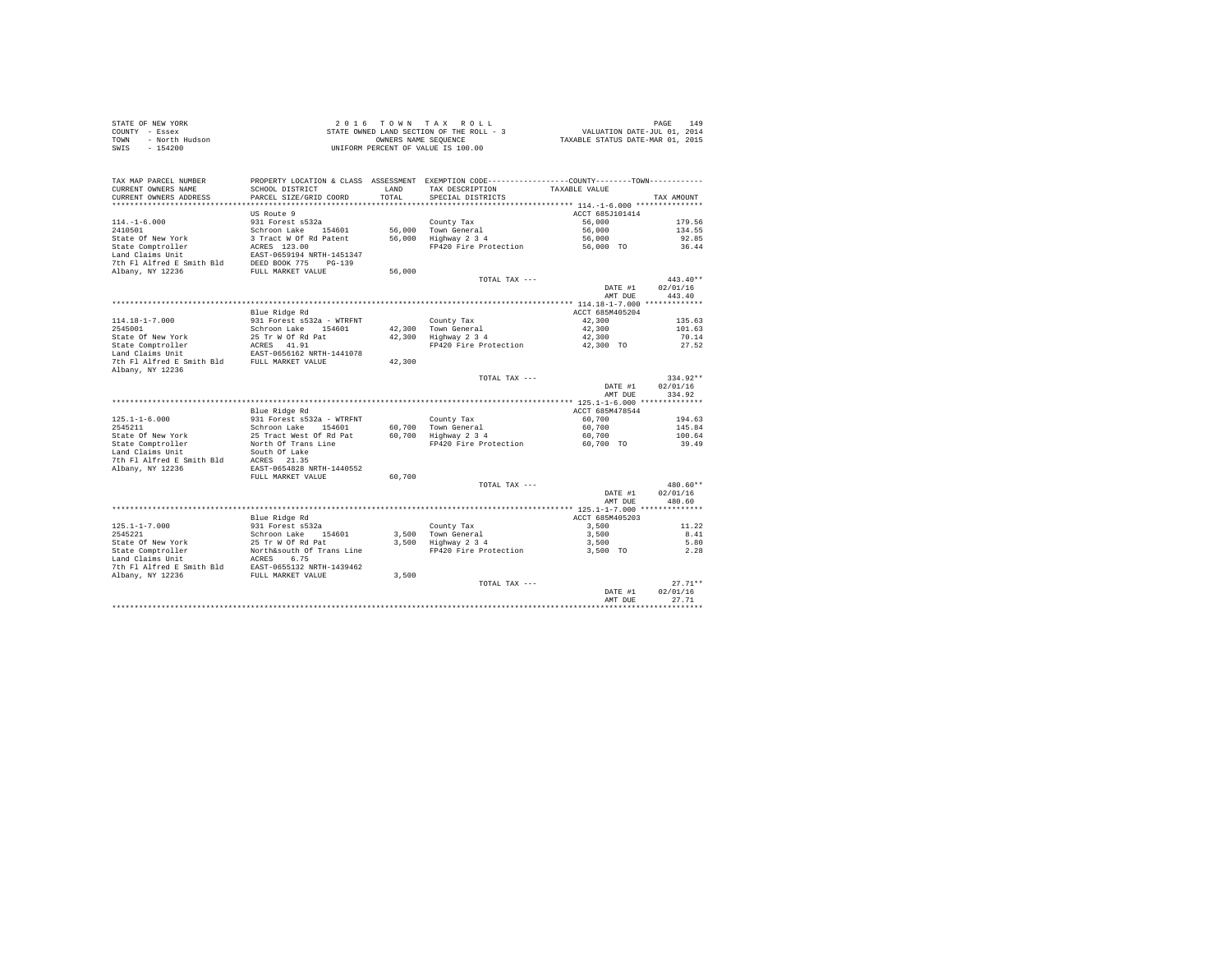|      | STATE OF NEW YORK | 2016 TOWN TAX ROLL                       | 150<br>PAGE                      |
|------|-------------------|------------------------------------------|----------------------------------|
|      | COUNTY - Essex    | STATE OWNED LAND SECTION OF THE ROLL - 3 | VALUATION DATE-JUL 01, 2014      |
| TOWN | - North Hudson    | OWNERS NAME SEOUENCE                     | TAXABLE STATUS DATE-MAR 01, 2015 |
| SWIS | - 154200          | UNIFORM PERCENT OF VALUE IS 100.00       |                                  |

| TAX MAP PARCEL NUMBER                 |                                                                                       |           | PROPERTY LOCATION & CLASS ASSESSMENT EXEMPTION CODE----------------COUNTY-------TOWN---------- |                 |                            |
|---------------------------------------|---------------------------------------------------------------------------------------|-----------|------------------------------------------------------------------------------------------------|-----------------|----------------------------|
| CURRENT OWNERS NAME                   | SCHOOL DISTRICT                                                                       | T.AND     | TAX DESCRIPTION                                                                                | TAXABLE VALUE   |                            |
| CURRENT OWNERS ADDRESS                | PARCEL SIZE/GRID COORD                                                                | TOTAL     | SPECIAL DISTRICTS                                                                              |                 | TAX AMOUNT                 |
|                                       |                                                                                       |           |                                                                                                |                 |                            |
|                                       | Blue Ridge Rd                                                                         |           |                                                                                                | ACCT 685M478542 |                            |
| $125.1 - 1 - 9.000$                   | 931 Forest s532a                                                                      |           | County Tax                                                                                     | 4,600           | 14.75                      |
| 2545231                               | Schroon Lake 154601<br>25 Tract West Of Rd Pat                                        |           | 4.600 Town General                                                                             | 4,600           | 11.05                      |
| State Of New York                     |                                                                                       |           | 4,600 Highway 2 3 4<br>FP420 Fire Protection 4,600 TO                                          | 4,600           | 7.63<br>2.99               |
| State Comptroller<br>Land Claims Unit | South Of Trans Line<br>ACRES 8.98                                                     |           |                                                                                                |                 |                            |
|                                       | 7th Fl Alfred E Smith Bld EAST-0655020 NRTH-1438999                                   |           |                                                                                                |                 |                            |
| Albany, NY 12236                      | FULL MARKET VALUE                                                                     | 4,600     |                                                                                                |                 |                            |
|                                       |                                                                                       |           | TOTAL TAX ---                                                                                  |                 | $36.42**$                  |
|                                       |                                                                                       |           |                                                                                                | DATE #1         | 02/01/16                   |
|                                       |                                                                                       |           |                                                                                                | AMT DUE         | 36.42                      |
|                                       |                                                                                       |           |                                                                                                |                 |                            |
|                                       | Blue Ridge Rd                                                                         |           |                                                                                                | ACCT 685M401602 |                            |
| 114.18-1-11.001                       | 931 Forest s532a                                                                      |           | County Tax                                                                                     | 5,800           | 18.60                      |
| 2545241                               |                                                                                       |           | 5,800 Town General                                                                             | 5,800           | 13.94                      |
| State Of New York                     | Schroon Lake 154601<br>25 Tract West Of Road Pat                                      |           | 5,800 Highway 2 3 4                                                                            | 5,800           | 9.62                       |
| State Comptroller                     |                                                                                       |           | FP420 Fire Protection 5,800 TO                                                                 |                 | 3.77                       |
| Land Claims Unit                      | N Of Palmers Pond<br>ACRES 0.22                                                       |           |                                                                                                |                 |                            |
|                                       | 7th Fl Alfred E Smith Bld EAST-0654475 NRTH-1441262                                   |           |                                                                                                |                 |                            |
| Albany, NY 12236                      | FULL MARKET VALUE                                                                     | 5,800     |                                                                                                |                 |                            |
|                                       |                                                                                       |           | TOTAL TAX ---                                                                                  |                 | $45.93**$                  |
|                                       |                                                                                       |           |                                                                                                | DATE #1         | 02/01/16                   |
|                                       |                                                                                       |           |                                                                                                | AMT DUE         | 45.93                      |
|                                       |                                                                                       |           |                                                                                                |                 |                            |
|                                       | Errata                                                                                |           |                                                                                                | ACCT 685Z012004 |                            |
| 999.99-1-15.000                       | 993 Transition t                                                                      |           | CNTY TAXBL 50006                                                                               | 0 16547,380     |                            |
| 7777777                               | Schroon Lake 154601 0 County Tax<br>2015 Transition Assessmen 16547,380 Town General  |           |                                                                                                | 16547,380       | 53,058.25                  |
| State of New York                     |                                                                                       |           |                                                                                                | 0.00            | 0.00                       |
| Land Claims Unit                      | County Purpose Only                                                                   |           | Highway 2 3 4                                                                                  | 0.00            | 0.00                       |
| Alfred E Smith Bldg Fl 7              | FULL MARKET VALUE                                                                     | 16547.380 |                                                                                                |                 |                            |
| Albany, NY 12205                      |                                                                                       |           |                                                                                                |                 |                            |
|                                       |                                                                                       |           | TOTAL TAX ---                                                                                  |                 | 53.058.25**                |
|                                       |                                                                                       |           |                                                                                                | DATE #1         | 02/01/16                   |
|                                       |                                                                                       |           |                                                                                                | AMT DUE         | 53,058.25                  |
|                                       |                                                                                       |           |                                                                                                |                 |                            |
|                                       | Errata                                                                                |           |                                                                                                | ACCT 685Z012005 |                            |
| 999.99-1-16.000                       | 993 Transition t                                                                      |           | TOWN TAXBL 50005                                                                               | 16616.220       | $\sim$                     |
| 7777777                               | Schroon Lake 154601 0 County Tax<br>2015 Transition Assessmen 16616, 220 Town General |           |                                                                                                | 0.00            | 0.00                       |
| State of New York                     |                                                                                       |           |                                                                                                | 16616.220       | 39,923.58                  |
| Land Claims Unit                      | For Town & Special Distri                                                             |           | Highway 2 3 4                                                                                  | 16616,220       | 27,550.57                  |
| Alfred E Smith Bldg Fl 7              | Purposes                                                                              |           | FP420 Fire Protection                                                                          | 13308,350 TO    | 8,658.84                   |
| Albany, NY 12205                      | FULL MARKET VALUE                                                                     | 16616.220 |                                                                                                |                 |                            |
|                                       |                                                                                       |           | TOTAL TAX ---                                                                                  | DATE #1         | $76, 132.99**$<br>02/01/16 |
|                                       |                                                                                       |           |                                                                                                | AMT DUE         | 76,132.99                  |
|                                       |                                                                                       |           |                                                                                                |                 |                            |
|                                       |                                                                                       |           |                                                                                                |                 |                            |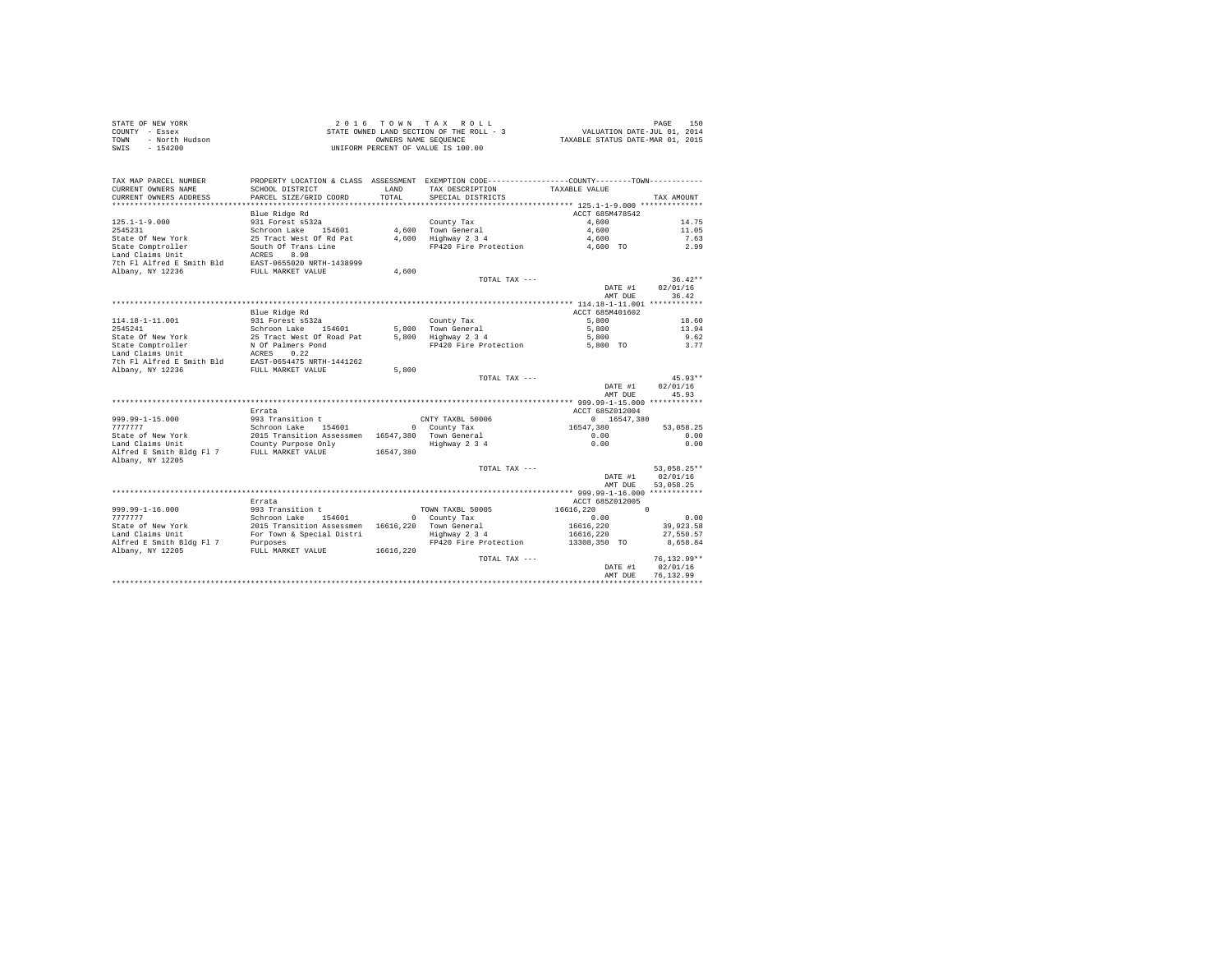|                | STATE OF NEW YORK | 2016 TOWN TAX ROLL                       |  |                      |  |  | 151<br>PAGE                      |  |
|----------------|-------------------|------------------------------------------|--|----------------------|--|--|----------------------------------|--|
| COUNTY - Essex |                   | STATE OWNED LAND SECTION OF THE ROLL - 3 |  |                      |  |  | VALUATION DATE-JUL 01, 2014      |  |
| TOWN           | - North Hudson    |                                          |  | OWNERS NAME SEOUENCE |  |  | TAXABLE STATUS DATE-MAR 01, 2015 |  |
| SWIS           | - 154200          | UNIFORM PERCENT OF VALUE IS 100.00       |  |                      |  |  |                                  |  |
|                |                   |                                          |  |                      |  |  |                                  |  |

| TAX MAP PARCEL NUMBER<br>CURRENT OWNERS NAME | PROPERTY LOCATION & CLASS<br>SCHOOL DISTRICT | ASSESSMENT<br>LAND | TAX DESCRIPTION    | EXEMPTION CODE-----------------COUNTY--------TOWN------------<br>TAXABLE VALUE |            |
|----------------------------------------------|----------------------------------------------|--------------------|--------------------|--------------------------------------------------------------------------------|------------|
| CURRENT OWNERS ADDRESS                       | PARCEL SIZE/GRID COORD                       | TOTAL              | SPECIAL DISTRICTS  |                                                                                | TAX AMOUNT |
|                                              | Errata                                       |                    |                    | ACCT 685Z012006                                                                |            |
| 999.99-1-17.000                              | 993 Transition t                             |                    | SCHL TAXBL 50001   | 16256.940 16256.940                                                            |            |
| 777777                                       | Schroon Lake<br>154601                       |                    | County Tax         | 0.00                                                                           | 0.00       |
| State of New York                            | 2015 Transition Assessmen                    | 16256.940          | Town General       | 0.00                                                                           | 0.00       |
| Land Claims Unit                             | School Purpose Only                          |                    | Highway 2 3 4      | 0.00                                                                           | 0.00       |
| Alfred E Smith Bldg Fl 7                     | FULL MARKET VALUE                            | 16256.940          |                    |                                                                                |            |
| Albany, NY 12205                             |                                              |                    |                    |                                                                                |            |
|                                              |                                              |                    | $TOTAI. TAX - - -$ |                                                                                | $0.00**$   |
|                                              |                                              |                    |                    |                                                                                |            |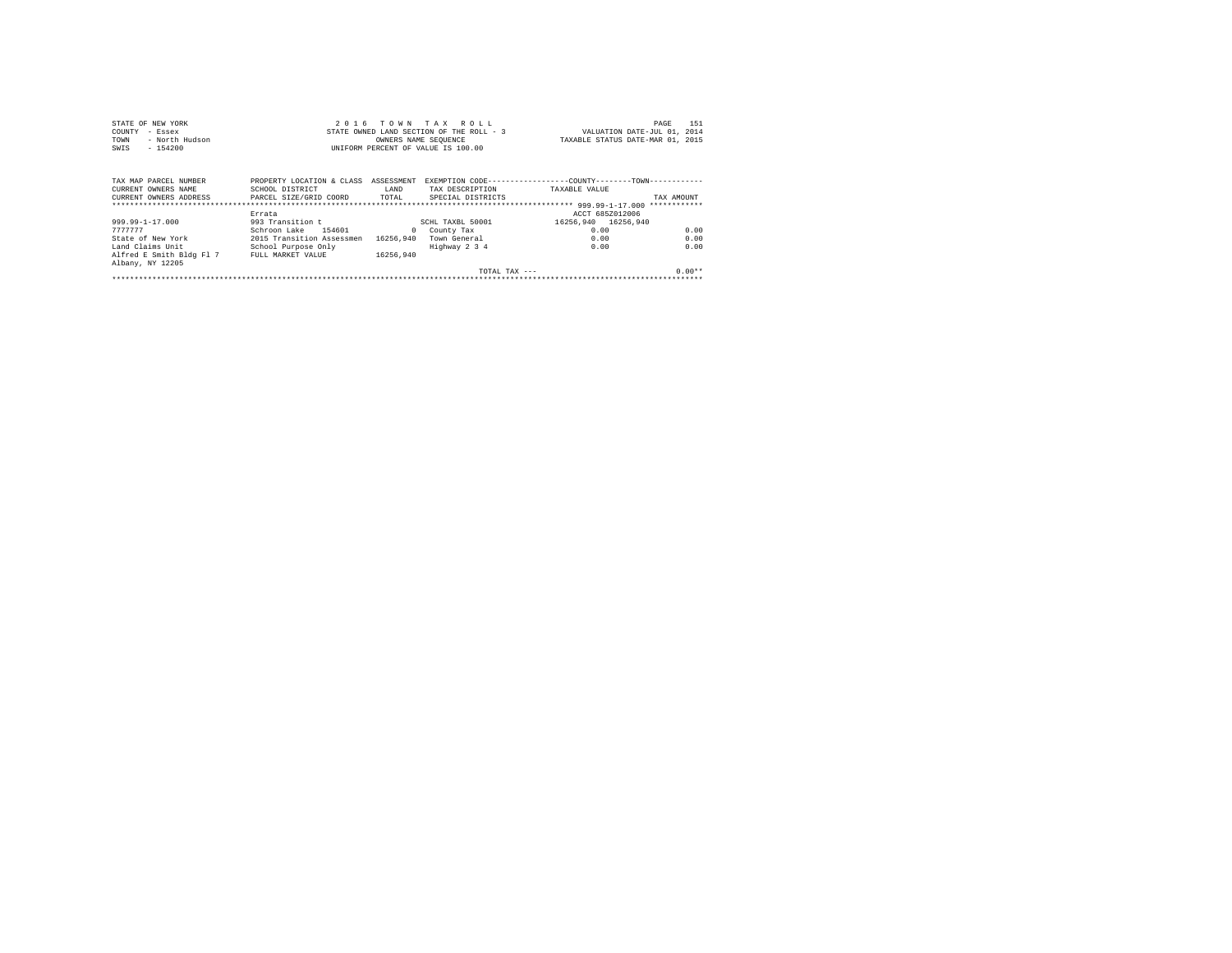|                | STATE OF NEW YORK | 2016 TOWN TAX ROLL                                                      | PAGE            | 152 |
|----------------|-------------------|-------------------------------------------------------------------------|-----------------|-----|
| COUNTY - Essex |                   | VALUATION DATE-JUL 01, 2014<br>STATE OWNED LAND SECTION OF THE ROLL - 3 |                 |     |
| TOWN           | - North Hudson    | TAXABLE STATUS DATE-MAR 01, 2015                                        |                 |     |
| SWIS           | - 154200          | UNIFORM PERCENT OF VALUE IS 100.00                                      | RPS155/V04/L015 |     |
|                |                   | CURRENT DATE 12/16/2015                                                 |                 |     |

# R O L L S U B S E C T I O N - - T O T A L S

### \*\*\* S P E C I A L D I S T R I C T S U M M A R Y \*\*\*

| CODE DISTRICT NAME   | TOTAL<br>PARCELS | <b>EXTENSION</b><br>TYPE | <b>EXTENSION</b><br><b>VALUE</b> | AD VALOREM<br>VALUE. | <b>EXEMPT</b><br>AMOUNT | TAXABLE<br><b>VALUE</b> | TOTAL<br>TAX |
|----------------------|------------------|--------------------------|----------------------------------|----------------------|-------------------------|-------------------------|--------------|
| FP420 Fire Protectio |                  | 35 TOTAL                 |                                  | 15750.200            |                         | 15750.200               | 10.247.56    |

# \*\*\* S C H O O L D I S T R I C T S U M M A R Y \*\*\*

| CODE   | DISTRICT NAME   | TOTAL<br>PARCELS | ASSESSED<br>LAND | ASSESSED<br>TOTAL | <b>EXEMPT</b><br>AMOUNT | TOTAL<br>TAXABLE          |
|--------|-----------------|------------------|------------------|-------------------|-------------------------|---------------------------|
|        |                 |                  |                  |                   | STAR AMOUNT             | ---------<br>STAR TAXABLE |
|        | Schroon Lake    | 37               | 2441.850         | 51862.390         | 33164.521               | 18,697,869                |
| 154601 |                 |                  |                  |                   |                         | 18,697,869                |
|        | SUB-TOTAL       | 37               | 2441.850         | 51862.390         | 33164.521               | 18,697,869                |
|        | SUB-TOTAL(CONT) |                  |                  |                   |                         | 18,697,869                |
|        | TOTAL           | 37               | 2441.850         | 51862.390         | 33164.521               | 18,697,869                |
|        | TO TAL (CONT)   |                  |                  |                   |                         | 18,697,869                |

### \*\*\* S Y S T E M C O D E S S U M M A R Y \*\*\*

|       |             | TOTAL   |           |           |
|-------|-------------|---------|-----------|-----------|
| CODE  | DESCRIPTION | PARCELS | COUNTY    | TOWN      |
|       |             |         |           |           |
| 50001 | SCHL TAXBL  |         | 16256.940 | 16256.940 |
| 50005 | TOWN TAXBL  |         | 16616,220 |           |
| 50006 | CNTY TAXBL  |         |           | 16547.380 |
|       | TOTAL       |         | 32873.160 | 32804.320 |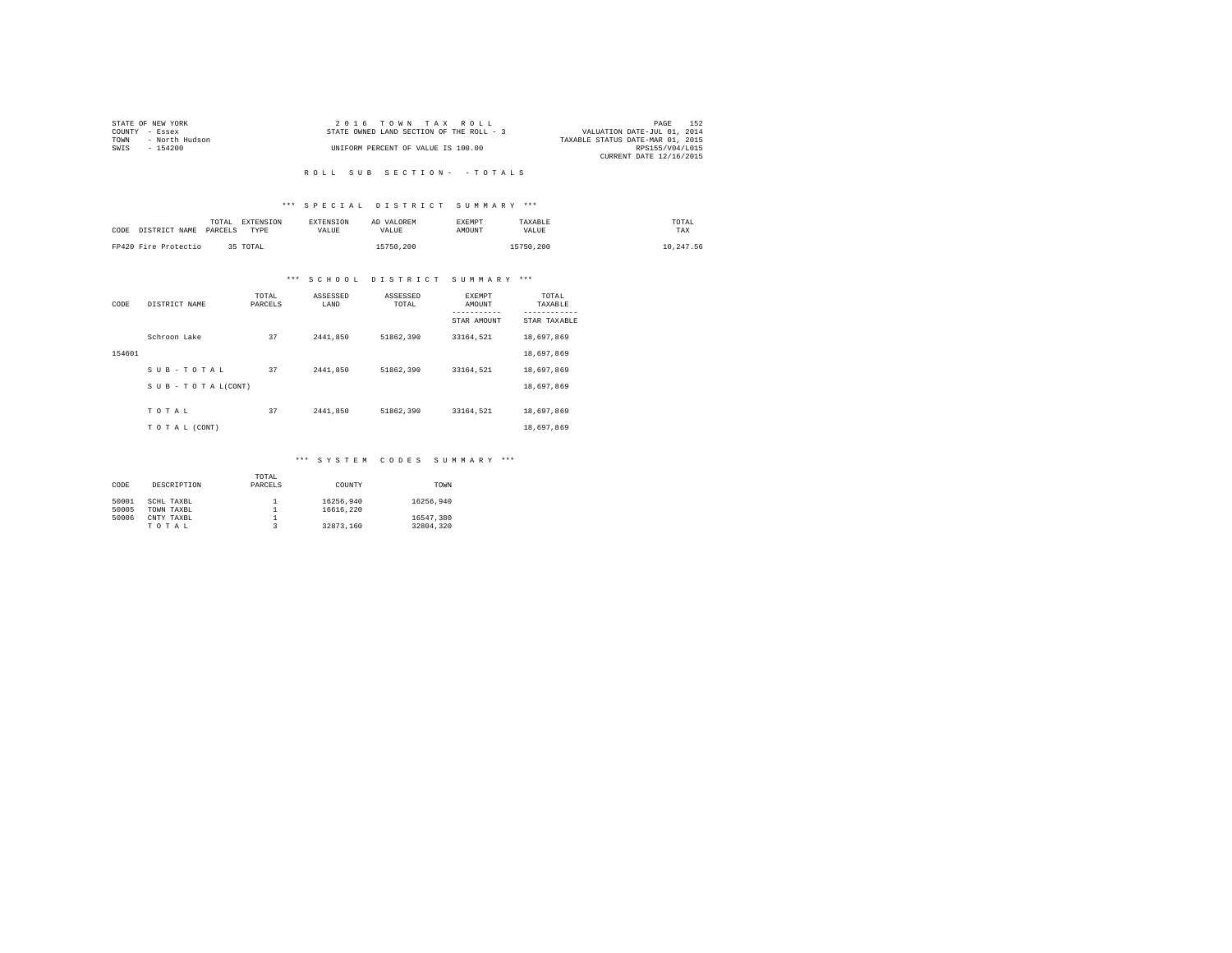| STATE OF NEW YORK      | 2016 TOWN TAX ROLL                       | 153<br>PAGE                      |
|------------------------|------------------------------------------|----------------------------------|
| COUNTY - Essex         | STATE OWNED LAND SECTION OF THE ROLL - 3 | VALUATION DATE-JUL 01, 2014      |
| - North Hudson<br>TOWN |                                          | TAXABLE STATUS DATE-MAR 01, 2015 |
| SWIS<br>$-154200$      | UNIFORM PERCENT OF VALUE IS 100.00       | RPS155/V04/L015                  |
|                        |                                          | CURRENT DATE 12/16/2015          |
|                        |                                          |                                  |

## R O L L S U B S E C T I O N - - T O T A L S

### \*\*\* E X E M P T I O N S U M M A R Y \*\*\*

| CODE  | DESCRIPTION             | TOTAL<br>PARCELS | COUNTY     | TOWN       |
|-------|-------------------------|------------------|------------|------------|
| 47450 | <b>FISCHER</b><br>TOTAL |                  | 921<br>921 | 921<br>921 |

# \*\*\* G R A N D T O T A L S \*\*\*

| ROLL<br><b>SEC</b> | DESCRIPTION      | TOTAL<br>PARCELS | ASSESSED<br>LAND | ASSESSED<br>TOTAL | <b>EXEMPT</b><br>AMOUNT | TOTAL<br>TAXABLE | TOTAL<br>TAX |
|--------------------|------------------|------------------|------------------|-------------------|-------------------------|------------------|--------------|
|                    |                  |                  |                  |                   | -----------             |                  |              |
|                    |                  |                  |                  |                   | STAR AMOUNT             | STAR TAXABLE     |              |
|                    | County Tax       |                  | 2441.850         | 51862.390         | 32.874.081              | 18,988,309       | 60.884.96    |
|                    | Town General     |                  | 2441.850         | 51862.390         | 32.805.241              | 19,057,149       | 45,788.34    |
|                    | Highway 2 3 4    |                  | 2441,850         | 51862.390         | 32.805.241              | 19,057,149       | 31,597.77    |
|                    | SPEC DIST TAXES  |                  |                  |                   |                         |                  | 10.247.56    |
|                    | STATE OWNED LAND | 37               |                  |                   |                         |                  | 148.518.63   |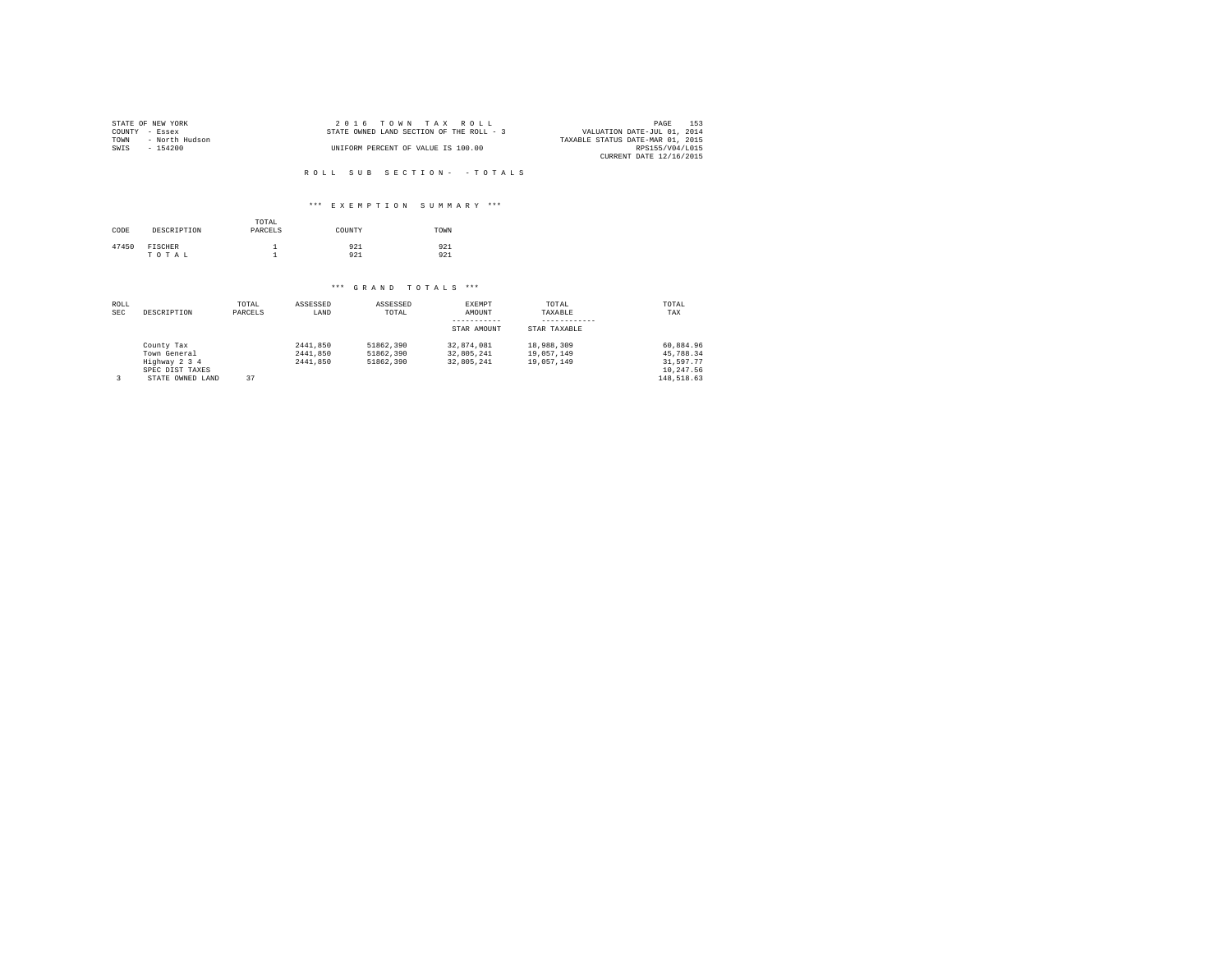| STATE OF NEW YORK<br>COUNTY - Essex<br>TOWN<br>$-154200$<br>SWIS                                                                                                                                                                                               |                                           | OWNERS NAME SEOUENCE | 2016 TOWN TAX ROLL<br>OF NEW YORK TO MY TAX ROLL (2016 TO WINT AX ROLL)<br>France State of State Of State State State ILM - 3 SUB-SECT - A VALUATION DATE-JUL 01, 2014<br>France State State State State State State State State State State State State<br>UNIFORM PERCENT OF VALUE IS 100.00 |                    | PAGE<br>154        |
|----------------------------------------------------------------------------------------------------------------------------------------------------------------------------------------------------------------------------------------------------------------|-------------------------------------------|----------------------|------------------------------------------------------------------------------------------------------------------------------------------------------------------------------------------------------------------------------------------------------------------------------------------------|--------------------|--------------------|
| TAX MAP PARCEL NUMBER<br>CURRENT OWNERS NAME<br>CURRENT OWNERS ADDRESS                                                                                                                                                                                         | SCHOOL DISTRICT<br>PARCEL SIZE/GRID COORD | LAND<br>TOTAL        | PROPERTY LOCATION & CLASS ASSESSMENT EXEMPTION CODE---------------COUNTY-------TOWN---------<br>TAX DESCRIPTION TAXABLE VALUE<br>SPECIAL DISTRICTS                                                                                                                                             |                    | TAX AMOUNT         |
|                                                                                                                                                                                                                                                                |                                           |                      |                                                                                                                                                                                                                                                                                                |                    |                    |
|                                                                                                                                                                                                                                                                | Tracy Rd                                  |                      |                                                                                                                                                                                                                                                                                                | ACCT 685M403615    |                    |
| $95.1 - 1 - 6.000$                                                                                                                                                                                                                                             | 931 Forest s532a                          |                      | County Tax                                                                                                                                                                                                                                                                                     | 120,900            | 387.66             |
|                                                                                                                                                                                                                                                                |                                           |                      | 120,900 Town General                                                                                                                                                                                                                                                                           | 120,900            | 290.48             |
|                                                                                                                                                                                                                                                                |                                           |                      | 120,900 Town General<br>120,900 Highway 2 3 4                                                                                                                                                                                                                                                  | 120,900            | 200.46             |
|                                                                                                                                                                                                                                                                |                                           |                      | FP420 Fire Protection 120,900 TO                                                                                                                                                                                                                                                               |                    | 78.66              |
|                                                                                                                                                                                                                                                                |                                           |                      |                                                                                                                                                                                                                                                                                                |                    |                    |
|                                                                                                                                                                                                                                                                |                                           |                      |                                                                                                                                                                                                                                                                                                |                    |                    |
| 95.1-1-0.000<br>SCHI SCHI SCHILL ACTES 160.00<br>STAte Of New York 9 N River Head Tract<br>State Comptroller ACRES 160.00<br>Land Claims Unit<br>The FI Alfred E Smith Bld<br>The FI Alfred E Smith Bld<br>The TI ALFRED BOX 132<br>TULL MARK                  |                                           | 120,900              | TOTAL TAX ---                                                                                                                                                                                                                                                                                  |                    | $957.26**$         |
|                                                                                                                                                                                                                                                                |                                           |                      |                                                                                                                                                                                                                                                                                                | DATE #1            | 02/01/16           |
|                                                                                                                                                                                                                                                                |                                           |                      |                                                                                                                                                                                                                                                                                                | AMT DUE            | 957.26             |
|                                                                                                                                                                                                                                                                |                                           |                      |                                                                                                                                                                                                                                                                                                |                    |                    |
|                                                                                                                                                                                                                                                                | US Route 9                                |                      |                                                                                                                                                                                                                                                                                                | ACCT 685M403614    |                    |
| $95.1 - 1 - 7.000$                                                                                                                                                                                                                                             | 931 Forest s532a                          |                      | County Tax                                                                                                                                                                                                                                                                                     | 108,600            | 348.22             |
|                                                                                                                                                                                                                                                                |                                           |                      | 108,600 Town General<br>108,600 Highway 2 3 4                                                                                                                                                                                                                                                  | 108,600            | 260.93             |
|                                                                                                                                                                                                                                                                |                                           |                      | rown deneral<br>Highway 234<br>FP420 Fire Protection 108,600 TO                                                                                                                                                                                                                                |                    | 180.06             |
|                                                                                                                                                                                                                                                                |                                           |                      |                                                                                                                                                                                                                                                                                                |                    | 70.66              |
|                                                                                                                                                                                                                                                                |                                           |                      |                                                                                                                                                                                                                                                                                                |                    |                    |
| % 1991 FORM Market Schrom Lake 154601<br>State Of New York 10 N River Head Tract<br>State Comptroller 10 N River Head Tract<br>Land Claims Unit<br>Land Claims Unit EAST-0681479 NRTH-1484252<br>7th F1 Alfred E Smith Bld<br>DEED BOOK 13                     |                                           |                      |                                                                                                                                                                                                                                                                                                |                    |                    |
|                                                                                                                                                                                                                                                                |                                           | 108,600              |                                                                                                                                                                                                                                                                                                |                    | 859.87**           |
|                                                                                                                                                                                                                                                                |                                           |                      | TOTAL TAX ---                                                                                                                                                                                                                                                                                  | DATE #1<br>AMT DUE | 02/01/16<br>859.87 |
|                                                                                                                                                                                                                                                                |                                           |                      |                                                                                                                                                                                                                                                                                                |                    |                    |
|                                                                                                                                                                                                                                                                | US Route 9                                |                      |                                                                                                                                                                                                                                                                                                | ACCT 685M403613    |                    |
| $95.1 - 1 - 9.000$                                                                                                                                                                                                                                             | 931 Forest s532a                          |                      | County Tax                                                                                                                                                                                                                                                                                     | 111,200            | 356.56             |
|                                                                                                                                                                                                                                                                |                                           |                      |                                                                                                                                                                                                                                                                                                | 111,200            | 267.18             |
|                                                                                                                                                                                                                                                                |                                           |                      |                                                                                                                                                                                                                                                                                                | 111,200            | 184.38             |
|                                                                                                                                                                                                                                                                |                                           |                      | FP420 Fire Protection 111.200 TO                                                                                                                                                                                                                                                               |                    | 72.35              |
|                                                                                                                                                                                                                                                                |                                           |                      |                                                                                                                                                                                                                                                                                                |                    |                    |
| % 130001<br>0130001<br>0130001 >>>>>>>>>>>>>>>+ cuest 54601<br>0130001<br>21 N River Head Tract<br>211,200 Town General<br>21 N River Head Tract<br>211,200 Highway 2 3<br>24 State Comptroller<br>21 ACRES 160.00<br>2216 PTI Alfred E Smith Bld<br>2256 PULL |                                           |                      |                                                                                                                                                                                                                                                                                                |                    |                    |
|                                                                                                                                                                                                                                                                |                                           |                      | TOTAL TAX ---                                                                                                                                                                                                                                                                                  |                    | 880.47**           |
|                                                                                                                                                                                                                                                                |                                           |                      |                                                                                                                                                                                                                                                                                                | DATE #1            | 02/01/16           |
|                                                                                                                                                                                                                                                                |                                           |                      |                                                                                                                                                                                                                                                                                                | AMT DUE            | 880.47             |
|                                                                                                                                                                                                                                                                |                                           |                      |                                                                                                                                                                                                                                                                                                |                    |                    |
|                                                                                                                                                                                                                                                                | 4907 US Route 9                           |                      |                                                                                                                                                                                                                                                                                                | ACCT 685M403612    |                    |
| 95.1-1-10.000                                                                                                                                                                                                                                                  | 931 Forest s532a                          |                      | County Tax                                                                                                                                                                                                                                                                                     | 158,800            | 509.18             |
| 0140101                                                                                                                                                                                                                                                        | Schroon Lake 154601                       |                      | County Tax<br>158,800   Town General<br>158,800   Highway 2 3 4                                                                                                                                                                                                                                | 158,800            | 381.55             |
|                                                                                                                                                                                                                                                                |                                           |                      | Highway 2 3 4 158,800<br>FP420 Fire Protection 158,800 TO                                                                                                                                                                                                                                      |                    | 263.30             |
|                                                                                                                                                                                                                                                                |                                           |                      |                                                                                                                                                                                                                                                                                                |                    | 103.32             |
|                                                                                                                                                                                                                                                                |                                           |                      |                                                                                                                                                                                                                                                                                                |                    |                    |
|                                                                                                                                                                                                                                                                |                                           |                      |                                                                                                                                                                                                                                                                                                |                    |                    |
|                                                                                                                                                                                                                                                                |                                           |                      | TOTAL TAX ---                                                                                                                                                                                                                                                                                  |                    | $1.257.35**$       |
|                                                                                                                                                                                                                                                                |                                           |                      |                                                                                                                                                                                                                                                                                                | DATE #1            | 02/01/16           |
|                                                                                                                                                                                                                                                                |                                           |                      |                                                                                                                                                                                                                                                                                                | AMT DUE            | 1.257.35           |
|                                                                                                                                                                                                                                                                |                                           |                      |                                                                                                                                                                                                                                                                                                |                    |                    |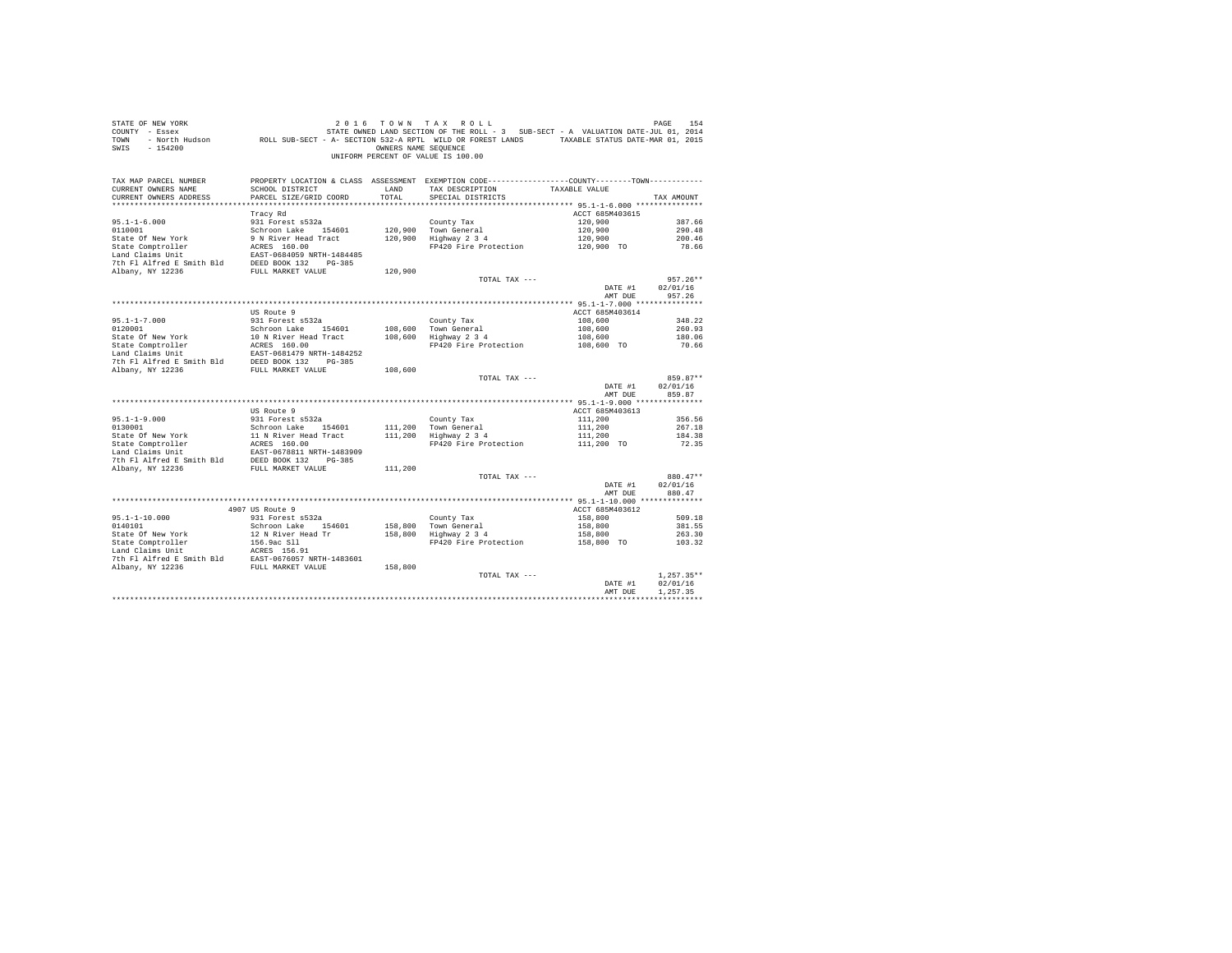| STATE OF NEW YORK<br>COUNTY - Essex<br>TOWN<br>SWIS<br>$-154200$ |                                           | OWNERS NAME SEQUENCE | 2016 TOWN TAX ROLL<br>STATE OWNED LAND SECTION OF THE ROLL - 3 SUB-SECT - A VALUATION DATE-JUL 01, 2014<br>- North Hudson ROLL SUB-SECT - A- SECTION 532-A RPTL WILD OR FOREST LANDS TAXABLE STATUS DATE-MAR 01, 2015<br>UNIFORM PERCENT OF VALUE IS 100.00 |                 | PAGE<br>155          |
|------------------------------------------------------------------|-------------------------------------------|----------------------|-------------------------------------------------------------------------------------------------------------------------------------------------------------------------------------------------------------------------------------------------------------|-----------------|----------------------|
| TAX MAP PARCEL NUMBER                                            |                                           |                      | PROPERTY LOCATION & CLASS ASSESSMENT EXEMPTION CODE---------------COUNTY-------TOWN----------                                                                                                                                                               |                 |                      |
| CURRENT OWNERS NAME<br>CURRENT OWNERS ADDRESS                    | SCHOOL DISTRICT<br>PARCEL SIZE/GRID COORD | LAND<br>TOTAL        | TAX DESCRIPTION<br>SPECIAL DISTRICTS                                                                                                                                                                                                                        | TAXABLE VALUE   | TAX AMOUNT           |
|                                                                  |                                           |                      |                                                                                                                                                                                                                                                             |                 |                      |
|                                                                  | US Route 9                                |                      |                                                                                                                                                                                                                                                             | ACCT 685M403611 |                      |
| $95.1 - 1 - 14.000$                                              | 931 Forest s532a                          |                      | County Tax                                                                                                                                                                                                                                                  | 61,300          | 196.56               |
| 0150101                                                          | Schroon Lake 154601                       |                      | 61,300 Town General                                                                                                                                                                                                                                         | 61,300          | 147.28               |
| State Of New York                                                | 13 N River Head Tr                        |                      | 61,300 Highway 2 3 4                                                                                                                                                                                                                                        | 61,300          | 101.64               |
| State Comptroller                                                | ACRES 151.55                              |                      | FP420 Fire Protection                                                                                                                                                                                                                                       | 61,300 TO       | 39.88                |
| Land Claims Unit                                                 | EAST-0673547 NRTH-1483261                 |                      |                                                                                                                                                                                                                                                             |                 |                      |
| 7th Fl Alfred E Smith Bld<br>Albany, NY 12236                    | DEED BOOK 193 PG-541<br>FULL MARKET VALUE | 61,300               |                                                                                                                                                                                                                                                             |                 |                      |
|                                                                  |                                           |                      | TOTAL TAX ---                                                                                                                                                                                                                                               |                 | 485.36**             |
|                                                                  |                                           |                      |                                                                                                                                                                                                                                                             | DATE #1         | 02/01/16             |
|                                                                  |                                           |                      |                                                                                                                                                                                                                                                             | AMT DUE         | 485.36               |
|                                                                  |                                           |                      |                                                                                                                                                                                                                                                             |                 |                      |
|                                                                  | US Route 9                                |                      |                                                                                                                                                                                                                                                             | ACCT 685M403610 |                      |
| $94.2 - 1 - 6.000$                                               | 931 Forest s532a                          |                      | County Tax                                                                                                                                                                                                                                                  | 50,500          | 161.93               |
| 0160101                                                          | Schroon Lake 154601                       | 50,500               | Town General                                                                                                                                                                                                                                                | 50,500          | 121.34               |
| State Of New York                                                | 14 North Riverhead Tract                  | 50,500               | Highway 2 3 4                                                                                                                                                                                                                                               | 50,500          | 83.73                |
| State Comptroller<br>Land Claims Unit                            | 147.9ac Sll<br>ACRES 147.88               |                      | FP420 Fire Protection                                                                                                                                                                                                                                       | 50.500 TO       | 32.86                |
| 7th Fl Alfred E Smith Bld                                        | EAST-0671179 NRTH-1482991                 |                      |                                                                                                                                                                                                                                                             |                 |                      |
| Albany, NY 12236                                                 | DEED BOOK 193 PG-541                      |                      |                                                                                                                                                                                                                                                             |                 |                      |
|                                                                  | FULL MARKET VALUE                         | 50,500               |                                                                                                                                                                                                                                                             |                 |                      |
|                                                                  |                                           |                      | TOTAL TAX ---                                                                                                                                                                                                                                               |                 | 399.86**             |
|                                                                  |                                           |                      |                                                                                                                                                                                                                                                             | DATE #1         | 02/01/16             |
|                                                                  |                                           |                      |                                                                                                                                                                                                                                                             | AMT DUE         | 399.86               |
|                                                                  | US Route 9                                |                      |                                                                                                                                                                                                                                                             | ACCT 685M403609 |                      |
| $94.2 - 1 - 8.000$                                               | 931 Forest s532a                          |                      | County Tax                                                                                                                                                                                                                                                  | 58,300          | 186.94               |
| 0170001                                                          | Schroon Lake 154601                       | 58,300               | Town General                                                                                                                                                                                                                                                | 58,300          | 140.08               |
| State Of New York                                                | 15 North Riverhead Tract                  | 58,300               | Highway 2 3 4                                                                                                                                                                                                                                               | 58,300          | 96.66                |
| State Comptroller                                                | ACRES 160.00                              |                      | FP420 Fire Protection                                                                                                                                                                                                                                       | 58,300 TO       | 37.93                |
| Land Claims Unit                                                 | EAST-0668965 NRTH-1482531                 |                      |                                                                                                                                                                                                                                                             |                 |                      |
| 7th Fl Alfred E Smith Bld                                        | DEED BOOK 194 PG-101                      |                      |                                                                                                                                                                                                                                                             |                 |                      |
| Albany, NY 12236                                                 | FULL MARKET VALUE                         | 58,300               |                                                                                                                                                                                                                                                             |                 |                      |
|                                                                  |                                           |                      | TOTAL TAX ---                                                                                                                                                                                                                                               | DATE #1         | 461.61**<br>02/01/16 |
|                                                                  |                                           |                      |                                                                                                                                                                                                                                                             | AMT DUE         | 461.61               |
|                                                                  |                                           |                      |                                                                                                                                                                                                                                                             |                 |                      |
|                                                                  | US Route 9                                |                      |                                                                                                                                                                                                                                                             | ACCT 685M403608 |                      |
| $94.2 - 1 - 9.000$                                               | 931 Forest s532a                          |                      | County Tax                                                                                                                                                                                                                                                  | 55,100          | 176.68               |
| 0180001                                                          | Schroon Lake 154601                       | 55,100               | Town General                                                                                                                                                                                                                                                | 55,100          | 132.39               |
| State Of New York                                                | 16 North Riverhead Tract                  |                      | 55,100 Highway 2 3 4                                                                                                                                                                                                                                        | 55,100          | 91.36                |
| State Comptroller                                                | ACRES 160.00                              |                      | FP420 Fire Protection                                                                                                                                                                                                                                       | 55,100 TO       | 35.85                |
| Land Claims Unit<br>7th Fl Alfred E Smith Bld FULL MARKET VALUE  | EAST-0666201 NRTH-1482057                 | 55,100               |                                                                                                                                                                                                                                                             |                 |                      |
| Albany, NY 12236                                                 |                                           |                      |                                                                                                                                                                                                                                                             |                 |                      |
|                                                                  |                                           |                      | TOTAL TAX ---                                                                                                                                                                                                                                               |                 | 436.28**             |
|                                                                  |                                           |                      |                                                                                                                                                                                                                                                             | DATE #1         | 02/01/16             |
|                                                                  |                                           |                      |                                                                                                                                                                                                                                                             | AMT DUE         | 436.28               |
|                                                                  |                                           |                      |                                                                                                                                                                                                                                                             |                 | **********           |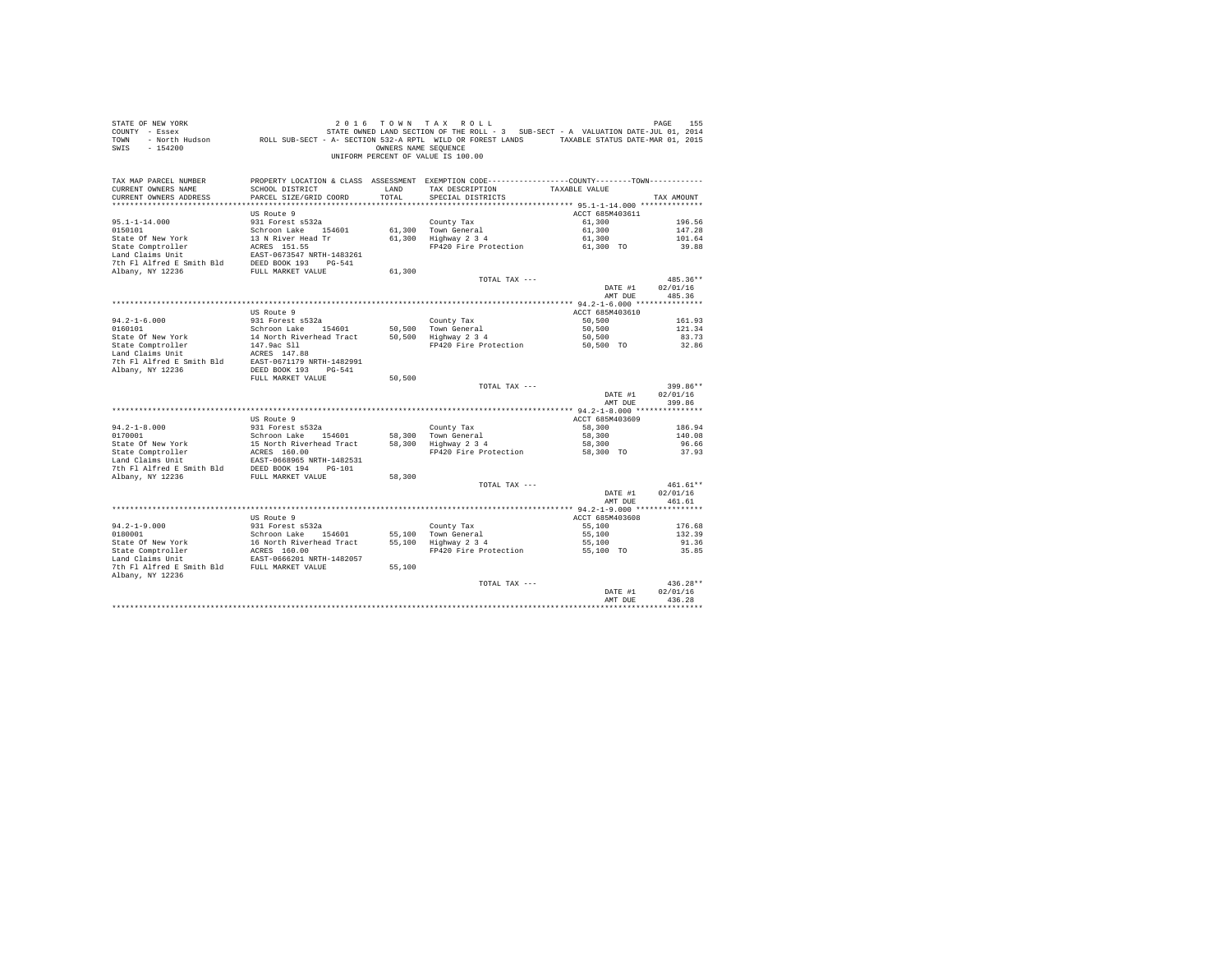| STATE OF NEW YORK<br>SWIS - 154200                                                                                                                                                                                                                                                                                                                                                                                            |                                                                                          | OWNERS NAME SEQUENCE | 2016 TOWN TAX ROLL<br>UNIFORM PERCENT OF VALUE IS 100.00                                                                              |                           | PAGE<br>156      |
|-------------------------------------------------------------------------------------------------------------------------------------------------------------------------------------------------------------------------------------------------------------------------------------------------------------------------------------------------------------------------------------------------------------------------------|------------------------------------------------------------------------------------------|----------------------|---------------------------------------------------------------------------------------------------------------------------------------|---------------------------|------------------|
| TAX MAP PARCEL NUMBER<br>CURRENT OWNERS NAME<br>CURRENT OWNERS ADDRESS                                                                                                                                                                                                                                                                                                                                                        | SCHOOL DISTRICT<br>PARCEL SIZE/GRID COORD                                                | LAND<br>TOTAL        | PROPERTY LOCATION & CLASS ASSESSMENT EXEMPTION CODE---------------COUNTY-------TOWN----------<br>TAX DESCRIPTION<br>SPECIAL DISTRICTS | TAXABLE VALUE             | TAX AMOUNT       |
|                                                                                                                                                                                                                                                                                                                                                                                                                               |                                                                                          |                      |                                                                                                                                       |                           |                  |
| $94.2 - 1 - 10.000$                                                                                                                                                                                                                                                                                                                                                                                                           | US Route 9<br>931 Forest s532a                                                           |                      |                                                                                                                                       | ACCT 685M403607<br>30,600 | 98.12            |
| 0190001                                                                                                                                                                                                                                                                                                                                                                                                                       |                                                                                          |                      | County Tax                                                                                                                            | 30,600                    | 73.52            |
| State Of New York                                                                                                                                                                                                                                                                                                                                                                                                             | Schroon Lake 154601 30,600 Town General<br>17 North Riverhead Tract 30,600 Highway 2 3 4 |                      |                                                                                                                                       | 30,600                    | 50.74            |
| State Comptroller                                                                                                                                                                                                                                                                                                                                                                                                             | 83ac S11                                                                                 |                      | FP420 Fire Protection                                                                                                                 | 30,600 TO                 | 19.91            |
| Land Claims Unit                                                                                                                                                                                                                                                                                                                                                                                                              | ACRES 83.00                                                                              |                      |                                                                                                                                       |                           |                  |
| 7th Fl Alfred E Smith Bld EAST-0663904 NRTH-1481895                                                                                                                                                                                                                                                                                                                                                                           |                                                                                          |                      |                                                                                                                                       |                           |                  |
| Albany, NY 12236                                                                                                                                                                                                                                                                                                                                                                                                              | DEED BOOK 193 PG-548<br>FULL MARKET VALUE                                                | 30,600               |                                                                                                                                       |                           |                  |
|                                                                                                                                                                                                                                                                                                                                                                                                                               |                                                                                          |                      | TOTAL TAX ---                                                                                                                         |                           | $242.29**$       |
|                                                                                                                                                                                                                                                                                                                                                                                                                               |                                                                                          |                      |                                                                                                                                       | DATE #1                   | 02/01/16         |
|                                                                                                                                                                                                                                                                                                                                                                                                                               |                                                                                          |                      |                                                                                                                                       | AMT DUE                   | 242.29           |
|                                                                                                                                                                                                                                                                                                                                                                                                                               |                                                                                          |                      |                                                                                                                                       |                           |                  |
|                                                                                                                                                                                                                                                                                                                                                                                                                               | US Route 9                                                                               |                      |                                                                                                                                       | ACCT 685M403606           |                  |
| $94.2 - 1 - 1.000$<br>0200001                                                                                                                                                                                                                                                                                                                                                                                                 | 931 Forest s532a<br>Schroon Lake 154601                                                  |                      | County Tax<br>78.300 Town General                                                                                                     | 78,300<br>78,300          | 251.06<br>188.13 |
| State Of New York                                                                                                                                                                                                                                                                                                                                                                                                             | 18 North Riverhead Tract 78,300 Highway 2 3 4                                            |                      |                                                                                                                                       | 78,300                    | 129.83           |
| State Comptroller<br>Land Claims Unit                                                                                                                                                                                                                                                                                                                                                                                         | 179ac Sll                                                                                |                      | FP420 Fire Protection                                                                                                                 | 78,300 TO                 | 50.94            |
|                                                                                                                                                                                                                                                                                                                                                                                                                               |                                                                                          |                      |                                                                                                                                       |                           |                  |
|                                                                                                                                                                                                                                                                                                                                                                                                                               |                                                                                          |                      |                                                                                                                                       |                           |                  |
|                                                                                                                                                                                                                                                                                                                                                                                                                               | FULL MARKET VALUE                                                                        | 78,300               |                                                                                                                                       |                           |                  |
|                                                                                                                                                                                                                                                                                                                                                                                                                               |                                                                                          |                      | TOTAL TAX ---                                                                                                                         |                           | $619.96**$       |
|                                                                                                                                                                                                                                                                                                                                                                                                                               |                                                                                          |                      |                                                                                                                                       | DATE #1                   | 02/01/16         |
|                                                                                                                                                                                                                                                                                                                                                                                                                               |                                                                                          |                      |                                                                                                                                       | AMT DUE                   | 619.96           |
|                                                                                                                                                                                                                                                                                                                                                                                                                               |                                                                                          |                      |                                                                                                                                       |                           |                  |
| $94.2 - 1 - 2.000$                                                                                                                                                                                                                                                                                                                                                                                                            | US Route 9<br>931 Forest s532a                                                           |                      | County Tax                                                                                                                            | ACCT 685M403605<br>58,200 | 186.62           |
| 0210001                                                                                                                                                                                                                                                                                                                                                                                                                       | Schroon Lake 154601                                                                      |                      | 58,200 Town General                                                                                                                   | 58,200                    | 139.84           |
| State Of New York                                                                                                                                                                                                                                                                                                                                                                                                             | 19 North Riverhead Tract                                                                 |                      | 58,200   Town General<br>58,200   Highway 2 3 4                                                                                       | 58,200                    | 96.50            |
| State Om New York<br>State Comptroller Macker 160.00<br>Land Claims Unit EAST-0666096 NRTH-1484805                                                                                                                                                                                                                                                                                                                            |                                                                                          |                      | FP420 Fire Protection 58,200 TO                                                                                                       |                           | 37.87            |
|                                                                                                                                                                                                                                                                                                                                                                                                                               |                                                                                          |                      |                                                                                                                                       |                           |                  |
| 7th Fl Alfred E Smith Bld FULL MARKET VALUE<br>Albany, NY 12236                                                                                                                                                                                                                                                                                                                                                               |                                                                                          | 58,200               |                                                                                                                                       |                           |                  |
|                                                                                                                                                                                                                                                                                                                                                                                                                               |                                                                                          |                      | TOTAL TAX ---                                                                                                                         |                           | $460.83**$       |
|                                                                                                                                                                                                                                                                                                                                                                                                                               |                                                                                          |                      |                                                                                                                                       | DATE #1                   | 02/01/16         |
|                                                                                                                                                                                                                                                                                                                                                                                                                               |                                                                                          |                      |                                                                                                                                       | AMT DUE                   | 460.83           |
|                                                                                                                                                                                                                                                                                                                                                                                                                               |                                                                                          |                      |                                                                                                                                       |                           |                  |
|                                                                                                                                                                                                                                                                                                                                                                                                                               | US Route 9                                                                               |                      |                                                                                                                                       | ACCT 685M403604           |                  |
| $94.2 - 1 - 3.000$<br>0220001                                                                                                                                                                                                                                                                                                                                                                                                 | 931 Forest s532a                                                                         |                      | County Tax<br>47,000 Town General<br>47,000 Highway 2 3 4                                                                             | 47.000<br>47,000          | 150.70<br>112.93 |
|                                                                                                                                                                                                                                                                                                                                                                                                                               |                                                                                          |                      |                                                                                                                                       | 47,000                    | 77.93            |
| $\begin{tabular}{lllllllllllll} & & & & & & & & \\ \multicolumn{3}{l}{\texttt{State Comptroller}} & & & & 20 & \texttt{North Sweden} & \texttt{154601} \\ \texttt{State Comptroller} & & & & 20 & \texttt{North Sweden} & \texttt{Text} \\ \texttt{Land Clains Unit} & & & & & \texttt{EXES} & \texttt{142.50} \\ \texttt{The PL AIFred is} & & & & & \texttt{EAST-0668613} & \texttt{morm} & \texttt{1777} \\ \end{tabular}$ |                                                                                          |                      | FP420 Fire Protection                                                                                                                 | 47,000 TO                 | 30.58            |
|                                                                                                                                                                                                                                                                                                                                                                                                                               |                                                                                          |                      |                                                                                                                                       |                           |                  |
| 7th Fl Alfred E Smith Bld DEED BOOK 204 PG-215                                                                                                                                                                                                                                                                                                                                                                                |                                                                                          |                      |                                                                                                                                       |                           |                  |
| Albany, NY 12236                                                                                                                                                                                                                                                                                                                                                                                                              | FULL MARKET VALUE                                                                        | 47,000               | TOTAL TAX ---                                                                                                                         |                           | $372.14**$       |
|                                                                                                                                                                                                                                                                                                                                                                                                                               |                                                                                          |                      |                                                                                                                                       | DATE #1                   | 02/01/16         |
|                                                                                                                                                                                                                                                                                                                                                                                                                               |                                                                                          |                      |                                                                                                                                       | AMT DUE                   | 372.14           |
|                                                                                                                                                                                                                                                                                                                                                                                                                               |                                                                                          |                      |                                                                                                                                       |                           |                  |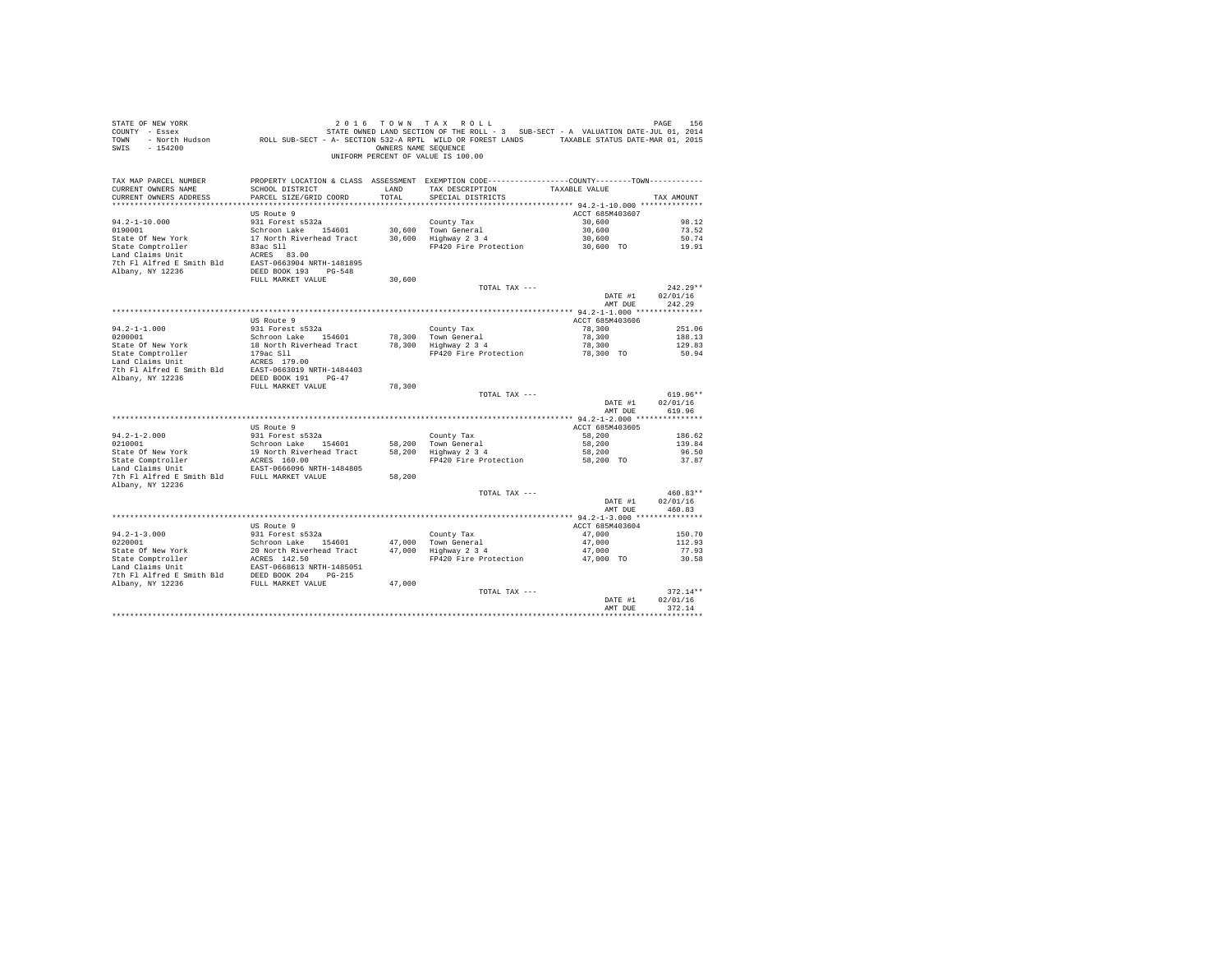| TAX MAP PARCEL NUMBER<br>PROPERTY LOCATION & CLASS ASSESSMENT EXEMPTION CODE---------------COUNTY-------TOWN----------<br>SCHOOL DISTRICT<br>CURRENT OWNERS NAME<br>LAND<br>TAX DESCRIPTION<br>TAXABLE VALUE |
|--------------------------------------------------------------------------------------------------------------------------------------------------------------------------------------------------------------|
| TOTAL<br>CURRENT OWNERS ADDRESS<br>PARCEL SIZE/GRID COORD<br>SPECIAL DISTRICTS<br>TAX AMOUNT                                                                                                                 |
|                                                                                                                                                                                                              |
| US Route 9<br>ACCT 685M403603                                                                                                                                                                                |
| 931 Forest s532a<br>$94.2 - 1 - 5.000$<br>County Tax<br>44,000<br>141.08<br>0230001                                                                                                                          |
| Schroon Lake 154601<br>44,000 Town General<br>44,000 Highway 2 3 4<br>44,000<br>105.72<br>44,000<br>State Of New York<br>21 North Riverhead Tract<br>72.95                                                   |
| State Comptroller<br>44,000 TO<br>160ac S11<br>FP420 Fire Protection<br>28.63                                                                                                                                |
| Land Claims Unit<br>ACRES 160.00                                                                                                                                                                             |
| 7th Fl Alfred E Smith Bld EAST-0670971 NRTH-1485380                                                                                                                                                          |
| Albany, NY 12236<br>DEED BOOK 193 PG-546                                                                                                                                                                     |
| 44,000<br>FULL MARKET VALUE                                                                                                                                                                                  |
| TOTAL TAX ---<br>$348.38**$                                                                                                                                                                                  |
| DATE #1<br>02/01/16                                                                                                                                                                                          |
| AMT DUE<br>348.38                                                                                                                                                                                            |
| US Route 9<br>ACCT 685M403602                                                                                                                                                                                |
| 40,200<br>$95.1 - 1 - 1.000$<br>931 Forest s532a<br>County Tax<br>128.90                                                                                                                                     |
| 40,200 Town General<br>40,200 Highway 2 3 4<br>0240101<br>Schroon Lake 154601<br>40,200<br>96.59                                                                                                             |
| 22 N River Head Tract<br>40,200<br>State Of New York<br>66.65                                                                                                                                                |
| 40,200 TO<br>State Comptroller<br>Land Claims Unit<br>150.6ac Sll<br>FP420 Fire Protection<br>26.16                                                                                                          |
| ACRES 150.56                                                                                                                                                                                                 |
|                                                                                                                                                                                                              |
| 40.200                                                                                                                                                                                                       |
| FULL MARKET VALUE<br>TOTAL TAX ---<br>$318.30**$                                                                                                                                                             |
| DATE #1<br>02/01/16                                                                                                                                                                                          |
| AMT DUE<br>318.30                                                                                                                                                                                            |
|                                                                                                                                                                                                              |
| Tracy Rd<br>ACCT 685M403714                                                                                                                                                                                  |
| $95.1 - 1 - 3.000$<br>931 Forest s532a<br>133,100<br>426.78<br>County Tax                                                                                                                                    |
| 133,100 Town General<br>133,100 Highway 2 3 4<br>133,100<br>0250101<br>Schroon Lake 154601<br>319.80                                                                                                         |
| 24 N River Head Tract<br>133,100<br>220.69<br>133,100 TO<br>FP420 Fire Protection<br>86.60                                                                                                                   |
| State Of New York 24 N River Head<br>State Comptroller 24 N RIVER 35 145.95<br>Land Claims Unit EAST-0678513 NR<br>EAST-0678513 NRTH-1486508                                                                 |
|                                                                                                                                                                                                              |
| 133,100                                                                                                                                                                                                      |
| $1,053.87**$<br>TOTAL TAX ---                                                                                                                                                                                |
| 02/01/16<br>DATE #1                                                                                                                                                                                          |
| 1,053.87<br>AMT DUE                                                                                                                                                                                          |
|                                                                                                                                                                                                              |
| ACCT 685M403713<br>Tracy Rd<br>$95.1 - 1 - 4.000$<br>931 Forest s532a<br>109,800<br>352.07<br>County Tax                                                                                                     |
| 0260001<br>109,800<br>Schroon Lake 154601<br>263.82                                                                                                                                                          |
| Councy rax<br>109,800 Town General<br>109,800 Highway 2 3 4<br>State Of New York<br>25 N River Head Tr<br>109,800<br>182.05                                                                                  |
| AGRES 160.00 Tr ACRES 160.00<br>State Comptroller<br>FP420 Fire Protection<br>109,800 TO<br>71.44                                                                                                            |
| Land Claims Unit<br>EAST-0681291 NRTH-1486792                                                                                                                                                                |
| 7th Fl Alfred E Smith Bld FULL MARKET VALUE<br>109,800                                                                                                                                                       |
| Albany, NY 12236                                                                                                                                                                                             |
| TOTAL TAX ---<br>869.38**                                                                                                                                                                                    |
| 02/01/16<br>DATE #1<br>AMT DUE<br>869.38                                                                                                                                                                     |
| ***********                                                                                                                                                                                                  |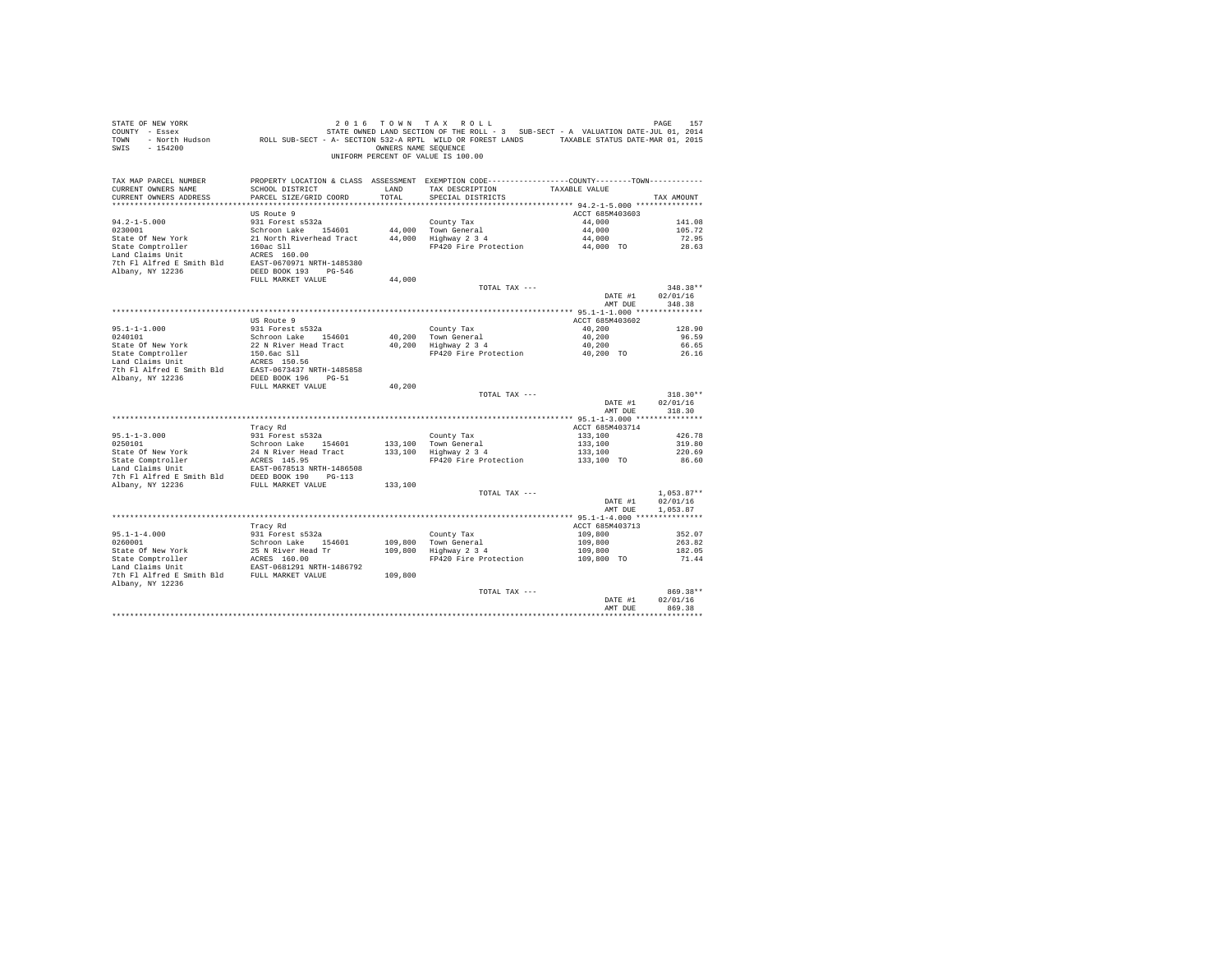| COUNTY - Essex            |                                                                                                                 |                      | STATE OWNED LAND SECTION OF THE ROLL - 3 SUB-SECT - A VALUATION DATE-JUL 01, 2014               |                                   |              |
|---------------------------|-----------------------------------------------------------------------------------------------------------------|----------------------|-------------------------------------------------------------------------------------------------|-----------------------------------|--------------|
| TOWN                      | - North Hudson Mark ROLL SUB-SECT - A- SECTION 532-A RPTL WILD OR FOREST LANDS TAXABLE STATUS DATE-MAR 01, 2015 |                      |                                                                                                 |                                   |              |
| $-154200$<br>SWTS         |                                                                                                                 | OWNERS NAME SEQUENCE |                                                                                                 |                                   |              |
|                           |                                                                                                                 |                      | UNIFORM PERCENT OF VALUE IS 100.00                                                              |                                   |              |
|                           |                                                                                                                 |                      |                                                                                                 |                                   |              |
|                           |                                                                                                                 |                      |                                                                                                 |                                   |              |
| TAX MAP PARCEL NUMBER     |                                                                                                                 |                      | PROPERTY LOCATION & CLASS ASSESSMENT EXEMPTION CODE----------------COUNTY--------TOWN---------- |                                   |              |
| CURRENT OWNERS NAME       | SCHOOL DISTRICT                                                                                                 | LAND                 | TAX DESCRIPTION                                                                                 | TAXABLE VALUE                     |              |
| CURRENT OWNERS ADDRESS    | PARCEL SIZE/GRID COORD                                                                                          | TOTAL                | SPECIAL DISTRICTS                                                                               |                                   | TAX AMOUNT   |
|                           |                                                                                                                 |                      |                                                                                                 |                                   |              |
|                           |                                                                                                                 |                      |                                                                                                 |                                   |              |
|                           | Tracy Rd                                                                                                        |                      |                                                                                                 | ACCT 685M403712                   |              |
| $95.1 - 1 - 5.000$        | 931 Forest s532a                                                                                                |                      | County Tax                                                                                      | 68,900                            | 220.92       |
| 0270001                   | Schroon Lake 154601                                                                                             |                      | 68,900 Town General                                                                             | 68,900                            | 165.55       |
| State Of New York         | 26 N River Head Tr                                                                                              |                      | 68,900 Highway 2 3 4                                                                            | 68,900                            | 114.24       |
| State Comptroller         | ACRES 160.00                                                                                                    |                      | FP420 Fire Protection                                                                           | 68,900 TO                         | 44.83        |
| Land Claims Unit          | EAST-0683890 NRTH-1487191                                                                                       |                      |                                                                                                 |                                   |              |
| 7th Fl Alfred E Smith Bld | DEED BOOK 230 PG-554                                                                                            |                      |                                                                                                 |                                   |              |
| Albany, NY 12236          | FULL MARKET VALUE                                                                                               | 68,900               |                                                                                                 |                                   |              |
|                           |                                                                                                                 |                      | TOTAL TAX ---                                                                                   |                                   | 545.54**     |
|                           |                                                                                                                 |                      |                                                                                                 | DATE #1                           | 02/01/16     |
|                           |                                                                                                                 |                      |                                                                                                 | AMT DUE                           | 545.54       |
|                           |                                                                                                                 |                      |                                                                                                 |                                   |              |
|                           |                                                                                                                 |                      |                                                                                                 |                                   |              |
|                           | US Route 9                                                                                                      |                      |                                                                                                 | ACCT 685M403711                   |              |
| $85.3 - 1 - 34.000$       | 931 Forest s532a                                                                                                |                      | County Tax                                                                                      | 71,000                            | 227.66       |
| 0280001                   | Schroon Lake 154601                                                                                             |                      | 71.000 Town General                                                                             | 71,000                            | 170.59       |
| State Of New York         | 43 N River Head Tr                                                                                              |                      | 71,000 Highway 2 3 4                                                                            | 71,000                            | 117.72       |
| State Comptroller         | ACRES 160.00<br>EAST-0683736 NRTH-1489894                                                                       |                      | FP420 Fire Protection                                                                           | 71,000 TO                         | 46.19        |
| Land Claims Unit          |                                                                                                                 |                      |                                                                                                 |                                   |              |
| 7th Fl Alfred E Smith Bld | $PG-362$                                                                                                        |                      |                                                                                                 |                                   |              |
| Albany, NY 12236          | DEED BOOK 138 I<br>FULL MARKET VALUE                                                                            | 71,000               |                                                                                                 |                                   |              |
|                           |                                                                                                                 |                      | TOTAL TAX ---                                                                                   |                                   | 562.16**     |
|                           |                                                                                                                 |                      |                                                                                                 | DATE #1                           | 02/01/16     |
|                           |                                                                                                                 |                      |                                                                                                 | AMT DUE                           | 562.16       |
|                           |                                                                                                                 |                      |                                                                                                 |                                   |              |
|                           | US Route 9                                                                                                      |                      |                                                                                                 | ACCT 685M403710                   |              |
|                           |                                                                                                                 |                      |                                                                                                 |                                   |              |
| $85.3 - 1 - 35.000$       | 931 Forest s532a                                                                                                |                      | County Tax                                                                                      | 66,500                            | 213.23       |
| 0290101                   | Schroon Lake 154601                                                                                             | 66,500               | Town General                                                                                    | 66,500                            | 159.78       |
| State Of New York         | 44 N River Head Tr                                                                                              | 66,500               | Highway 2 3 4                                                                                   | 66,500                            | 110.26       |
| State Comptroller         | 141.2ac Sll                                                                                                     |                      | FP420 Fire Protection                                                                           | 66.500 TO                         | 43.27        |
| Land Claims Unit          | ACRES 141.18                                                                                                    |                      |                                                                                                 |                                   |              |
| 7th Fl Alfred E Smith Bld | EAST-0681138 NRTH-1489494                                                                                       |                      |                                                                                                 |                                   |              |
| Albany, NY 12236          | FULL MARKET VALUE                                                                                               | 66,500               |                                                                                                 |                                   |              |
|                           |                                                                                                                 |                      | TOTAL TAX ---                                                                                   |                                   | $526.54**$   |
|                           |                                                                                                                 |                      |                                                                                                 | DATE #1                           | 02/01/16     |
|                           |                                                                                                                 |                      |                                                                                                 | AMT DUE                           | 526.54       |
|                           |                                                                                                                 |                      |                                                                                                 | **************** 85.3-1-36.000 ** | ************ |
|                           | US Route 9                                                                                                      |                      |                                                                                                 | ACCT 685M403709                   |              |
|                           |                                                                                                                 |                      |                                                                                                 |                                   |              |
| $85.3 - 1 - 36.000$       | 931 Forest s532a                                                                                                |                      | County Tax<br>County Tax<br>81,600 Town General<br>81,600 Highway 2 3 4                         | 81,600                            | 261.65       |
| 0300101                   | Schroon Lake 154601                                                                                             |                      |                                                                                                 | 81,600                            | 196.06       |
| State Of New York         | 45 N River Head Tr                                                                                              |                      |                                                                                                 | 81,600                            | 135.30       |
| State Comptroller         | 151.8ac S11<br>ACRES 151.84                                                                                     |                      | FP420 Fire Protection                                                                           | 81,600 TO                         | 53.09        |
| Land Claims Unit          |                                                                                                                 |                      |                                                                                                 |                                   |              |
| 7th Fl Alfred E Smith Bld | EAST-0678419 NRTH-1489347                                                                                       |                      |                                                                                                 |                                   |              |
| Albany, NY 12236          | DEED BOOK 230<br>$PG - 554$                                                                                     |                      |                                                                                                 |                                   |              |
|                           | FULL MARKET VALUE                                                                                               | 81,600               |                                                                                                 |                                   |              |
|                           |                                                                                                                 |                      | TOTAL TAX ---                                                                                   |                                   | $646.10**$   |
|                           |                                                                                                                 |                      |                                                                                                 | DATE #1                           | 02/01/16     |
|                           |                                                                                                                 |                      |                                                                                                 | AMT DUE                           | 646.10       |
|                           |                                                                                                                 |                      |                                                                                                 |                                   |              |
|                           |                                                                                                                 |                      |                                                                                                 |                                   |              |

STATE OF NEW YORK 2 0 1 6 T O W N T A X R O L L PAGE 158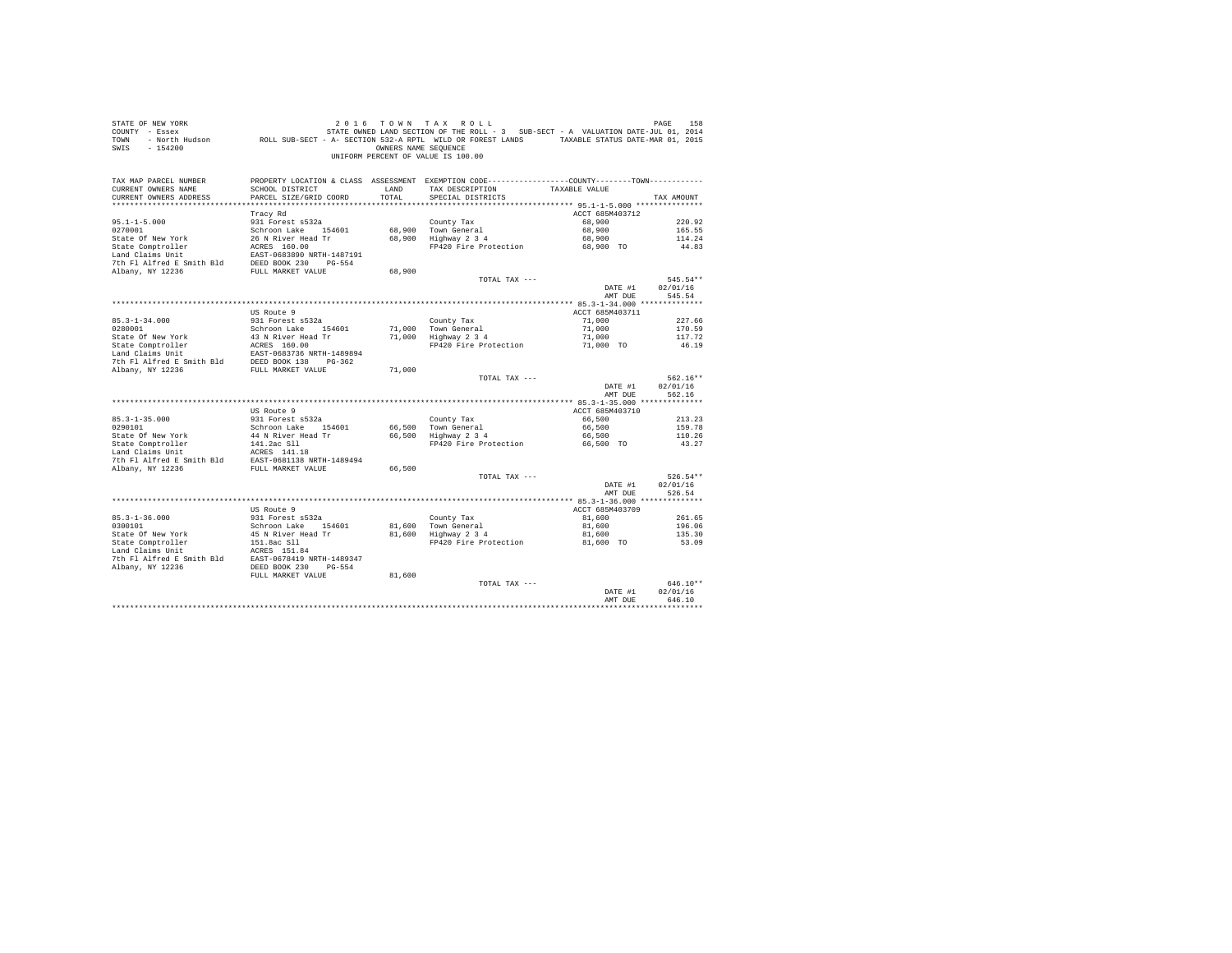| STATE OF NEW YORK<br>COUNTY - Essex<br>TOWN<br>SWIS<br>$-154200$                                                                                                                                          |                                           | OWNERS NAME SEOUENCE | 2016 TOWN TAX ROLL<br>ע או ב-19 ב-19 של 1 של 1 של 1 ב-19 של 1 של 1 ב-19 של 1982.<br>2014 - Essex Mary STATE OWNED LAND SECTION OF THE ROLL - 3 SUB-SECT - A VALUATION DATE-JUL 01, 2014<br>5101 - North Hudson - ROLL SUB-SECT - A - SECTION 532-A RPTL W<br>UNIFORM PERCENT OF VALUE IS 100.00 |                     | PAGE<br>159        |
|-----------------------------------------------------------------------------------------------------------------------------------------------------------------------------------------------------------|-------------------------------------------|----------------------|-------------------------------------------------------------------------------------------------------------------------------------------------------------------------------------------------------------------------------------------------------------------------------------------------|---------------------|--------------------|
| TAX MAP PARCEL NUMBER<br>CURRENT OWNERS NAME<br>CURRENT OWNERS ADDRESS                                                                                                                                    | SCHOOL DISTRICT<br>PARCEL SIZE/GRID COORD | LAND<br>TOTAL.       | PROPERTY LOCATION & CLASS ASSESSMENT EXEMPTION CODE----------------COUNTY--------TOWN----------<br>TAX DESCRIPTION<br>SPECIAL DISTRICTS                                                                                                                                                         | TAXABLE VALUE       | TAX AMOUNT         |
|                                                                                                                                                                                                           | US Route 9                                |                      |                                                                                                                                                                                                                                                                                                 | ACCT 685M403708     |                    |
| $85.3 - 1 - 37.000$                                                                                                                                                                                       | 931 Forest s532a                          |                      | County Tax                                                                                                                                                                                                                                                                                      | 89,800              | 287.94             |
| 0310001                                                                                                                                                                                                   | Schroon Lake 154601                       |                      | 89,800 Town General<br>89,800 Highway 2 3 4                                                                                                                                                                                                                                                     | 89,800              | 215.76             |
| State Of New York                                                                                                                                                                                         | 46 N River Head Tr                        |                      | FP420 Fire Protection                                                                                                                                                                                                                                                                           | 89,800<br>89,800 TO | 148.89<br>58.43    |
| State Comptroller 160ac S11<br>Land Claims Unit 160ac S11<br>2000<br>7th F1 Alfred E Smith B1d<br>EAST-0675824<br>FULL MARKET VALUE<br>Albany, NY 12236                                                   |                                           |                      |                                                                                                                                                                                                                                                                                                 |                     |                    |
|                                                                                                                                                                                                           |                                           |                      |                                                                                                                                                                                                                                                                                                 |                     |                    |
|                                                                                                                                                                                                           |                                           | 89,800               |                                                                                                                                                                                                                                                                                                 |                     |                    |
|                                                                                                                                                                                                           |                                           |                      | TOTAL TAX ---                                                                                                                                                                                                                                                                                   |                     | $711.02**$         |
|                                                                                                                                                                                                           |                                           |                      |                                                                                                                                                                                                                                                                                                 | DATE #1             | 02/01/16           |
|                                                                                                                                                                                                           |                                           |                      |                                                                                                                                                                                                                                                                                                 | AMT DUE             | 711.02             |
|                                                                                                                                                                                                           | US Route 9                                |                      |                                                                                                                                                                                                                                                                                                 | ACCT 685M403707     |                    |
| $84. -3 - 11.000$                                                                                                                                                                                         | 931 Forest s532a                          |                      | County Tax                                                                                                                                                                                                                                                                                      | 26,100              | 83.69              |
| 0320001                                                                                                                                                                                                   | Schroon Lake 154601                       |                      | 26,100 Town General                                                                                                                                                                                                                                                                             | 26,100              | 62.71              |
|                                                                                                                                                                                                           | 49 N Riverhead Tract                      |                      | 26,100 Town General<br>26,100 Highway 2 3 4                                                                                                                                                                                                                                                     | 26,100              | 43.28              |
|                                                                                                                                                                                                           |                                           |                      | FP420 Fire Protection 26,100 TO                                                                                                                                                                                                                                                                 |                     | 16.98              |
| Fatte Of New York 49 N Riverhead Tract<br>State Comptroller 71.3ac S11<br>Land Claims Unit ACRES 71.31<br>ACRES 71.31                                                                                     |                                           |                      |                                                                                                                                                                                                                                                                                                 |                     |                    |
| 7th Fl Alfred E Smith Bld EAST-0667319 NRTH-1488069<br>Albany, NY 12236                                                                                                                                   | DEED BOOK 204 PG-215                      |                      |                                                                                                                                                                                                                                                                                                 |                     |                    |
|                                                                                                                                                                                                           | FULL MARKET VALUE                         | 26,100               |                                                                                                                                                                                                                                                                                                 |                     |                    |
|                                                                                                                                                                                                           |                                           |                      | TOTAL TAX ---                                                                                                                                                                                                                                                                                   |                     | $206.66**$         |
|                                                                                                                                                                                                           |                                           |                      |                                                                                                                                                                                                                                                                                                 | DATE #1<br>AMT DUE  | 02/01/16<br>206.66 |
|                                                                                                                                                                                                           |                                           |                      |                                                                                                                                                                                                                                                                                                 |                     |                    |
|                                                                                                                                                                                                           | US Route 9                                |                      |                                                                                                                                                                                                                                                                                                 | ACCT 685M403706     |                    |
| $84. -3 - 14.000$                                                                                                                                                                                         | 931 Forest s532a                          |                      | County Tax<br>60,900 Town General<br>60,900 Highway 2 3 4                                                                                                                                                                                                                                       | 60,900              | 195.27             |
| 0330001<br>State Of New York                                                                                                                                                                              | Schroon Lake 154601                       |                      |                                                                                                                                                                                                                                                                                                 | 60,900<br>60,900    | 146.32             |
|                                                                                                                                                                                                           | 50 N River Head Tr                        |                      | FP420 Fire Protection                                                                                                                                                                                                                                                                           | 60.900 TO           | 100.98<br>39.62    |
|                                                                                                                                                                                                           |                                           |                      |                                                                                                                                                                                                                                                                                                 |                     |                    |
| State Omptroller<br>Land Claims Unit<br>Land Claims Unit<br>The F1 Alfred E Smith Bld<br>The F1 Alfred E Smith Bld<br>EAST-0665688 NRTH-1487725<br>The F1 Alfred E Smith Bld<br>EAST-0665688 NRTH-1487725 |                                           |                      |                                                                                                                                                                                                                                                                                                 |                     |                    |
| Albany, NY 12236                                                                                                                                                                                          | FULL MARKET VALUE                         | 60,900               |                                                                                                                                                                                                                                                                                                 |                     |                    |
|                                                                                                                                                                                                           |                                           |                      | TOTAL TAX ---                                                                                                                                                                                                                                                                                   |                     | 482.19**           |
|                                                                                                                                                                                                           |                                           |                      |                                                                                                                                                                                                                                                                                                 | DATE #1             | 02/01/16           |
|                                                                                                                                                                                                           |                                           |                      |                                                                                                                                                                                                                                                                                                 | AMT DUE             | 482.19             |
|                                                                                                                                                                                                           | US Route 9                                |                      |                                                                                                                                                                                                                                                                                                 | ACCT 685M403705     |                    |
| $84. - 3 - 15.000$                                                                                                                                                                                        | 931 Forest s532a                          |                      | County Tax                                                                                                                                                                                                                                                                                      | 65,600              | 210.34             |
| 0340001                                                                                                                                                                                                   | Schroon Lake 154601                       |                      | $65,600$ Town General<br>$65,600$ Highway 2 3 4                                                                                                                                                                                                                                                 | 65,600              | 157.62             |
| State Of New York                                                                                                                                                                                         | 51 N Riverhead Tract                      |                      |                                                                                                                                                                                                                                                                                                 | 65,600              | 108.77             |
| State Comptroller                                                                                                                                                                                         | 160ac S11                                 |                      | FP420 Fire Protection                                                                                                                                                                                                                                                                           | 65,600 TO           | 42.68              |
|                                                                                                                                                                                                           |                                           |                      |                                                                                                                                                                                                                                                                                                 |                     |                    |
| Cand Claims Unit<br>2010 11 ACRES 160.00<br>7th F1 Alfred E Smith Bld<br>2021 1837-0663016<br>2022 1938 DEED BOOK 193 PG-545                                                                              |                                           |                      |                                                                                                                                                                                                                                                                                                 |                     |                    |
|                                                                                                                                                                                                           | FULL MARKET VALUE                         | 65,600               |                                                                                                                                                                                                                                                                                                 |                     |                    |
|                                                                                                                                                                                                           |                                           |                      | TOTAL TAX ---                                                                                                                                                                                                                                                                                   |                     | $519.41**$         |
|                                                                                                                                                                                                           |                                           |                      |                                                                                                                                                                                                                                                                                                 | DATE #1             | 02/01/16           |
|                                                                                                                                                                                                           |                                           |                      |                                                                                                                                                                                                                                                                                                 | AMT DUE             | 519.41             |
|                                                                                                                                                                                                           |                                           |                      |                                                                                                                                                                                                                                                                                                 |                     |                    |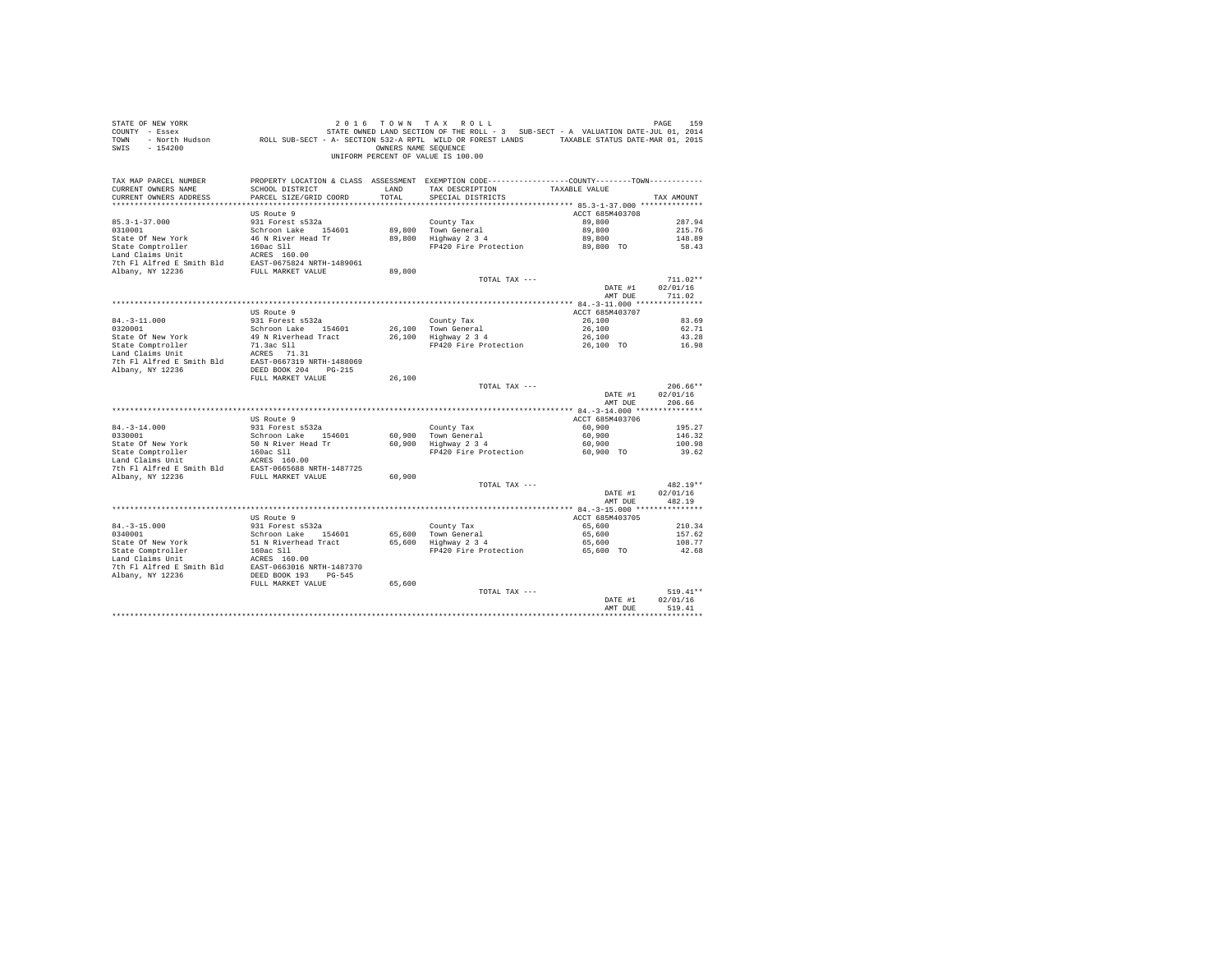| STATE OF NEW YORK<br>SALL OF THE SALE TO WA TAK K U L TO SEE THE SALE FAGE ISO THE SALE PAGE ISO THE SALE PAGE ISO THE SALE ISO THE<br>2014 COUNTY - Essex STATE ON STATE OWNED LAND SECTION OF THE ROLL - 3 SUB-SECT - A VALUATION DATE-JUL 01, 2014<br>SWIS - 154200 |                                                                                                                                                              | OWNERS NAME SEQUENCE  | 2016 TOWN TAX ROLL<br>UNIFORM PERCENT OF VALUE IS 100.00                                                                             |                           | PAGE<br>160 |
|------------------------------------------------------------------------------------------------------------------------------------------------------------------------------------------------------------------------------------------------------------------------|--------------------------------------------------------------------------------------------------------------------------------------------------------------|-----------------------|--------------------------------------------------------------------------------------------------------------------------------------|---------------------------|-------------|
| TAX MAP PARCEL NUMBER<br>CURRENT OWNERS NAME<br>CURRENT OWNERS ADDRESS                                                                                                                                                                                                 | SCHOOL DISTRICT<br>PARCEL SIZE/GRID COORD                                                                                                                    | <b>T.AND</b><br>TOTAL | PROPERTY LOCATION & CLASS ASSESSMENT EXEMPTION CODE---------------COUNTY-------TOWN---------<br>TAX DESCRIPTION<br>SPECIAL DISTRICTS | TAXABLE VALUE             | TAX AMOUNT  |
|                                                                                                                                                                                                                                                                        | US Route 9                                                                                                                                                   |                       |                                                                                                                                      | ACCT 685M403704           |             |
| $84. - 3 - 18.000$                                                                                                                                                                                                                                                     | 931 Forest s532a                                                                                                                                             |                       | County Tax                                                                                                                           | 33,300                    | 106.77      |
| 0350001                                                                                                                                                                                                                                                                | Schroon Lake 154601                                                                                                                                          |                       |                                                                                                                                      | 33,300                    | 80.01       |
| State Of New York<br>State Comptroller<br>Land Claims Unit                                                                                                                                                                                                             | 52 N Riverhead Tract                                                                                                                                         |                       | 33,300 Town General<br>33,300 Highway 2 3 4                                                                                          | 33,300                    | 55.21       |
| State Comptroller<br>113.9ac Sll<br>Land Claims Unit<br>113.9ac Sll<br>2011 Pl Alfred E Smith Bld<br>20243 NRTH-1487054<br>2021 PL Alfred E Smith Bld<br>2022560943 PREP BOOK 193<br>2025-144                                                                          |                                                                                                                                                              |                       | FP420 Fire Protection 33,300 TO                                                                                                      |                           | 21.67       |
|                                                                                                                                                                                                                                                                        |                                                                                                                                                              |                       |                                                                                                                                      |                           |             |
|                                                                                                                                                                                                                                                                        |                                                                                                                                                              |                       |                                                                                                                                      |                           |             |
|                                                                                                                                                                                                                                                                        |                                                                                                                                                              |                       |                                                                                                                                      |                           |             |
|                                                                                                                                                                                                                                                                        | FULL MARKET VALUE                                                                                                                                            | 33,300                | TOTAL TAX ---                                                                                                                        |                           | $263.66**$  |
|                                                                                                                                                                                                                                                                        |                                                                                                                                                              |                       |                                                                                                                                      | DATE #1                   | 02/01/16    |
|                                                                                                                                                                                                                                                                        |                                                                                                                                                              |                       |                                                                                                                                      | AMT DUE                   | 263.66      |
|                                                                                                                                                                                                                                                                        |                                                                                                                                                              |                       |                                                                                                                                      |                           |             |
|                                                                                                                                                                                                                                                                        | US Route 9                                                                                                                                                   |                       |                                                                                                                                      | ACCT 685M404903           |             |
| $84.-3-19.000$<br>0360001                                                                                                                                                                                                                                              | 931 Forest s532a                                                                                                                                             |                       |                                                                                                                                      | 14,600                    | 46.81       |
|                                                                                                                                                                                                                                                                        | Schroon Lake 154601<br>53 N Riverhead Tract                                                                                                                  |                       | County Tax<br>14,600 Town General<br>14,600 Highway 2 3 4                                                                            | 14,600                    | 35.08       |
|                                                                                                                                                                                                                                                                        |                                                                                                                                                              |                       |                                                                                                                                      | 14,600                    | 24.21       |
|                                                                                                                                                                                                                                                                        |                                                                                                                                                              |                       | FP420 Fire Protection                                                                                                                | 14,600 TO                 | 9.50        |
|                                                                                                                                                                                                                                                                        |                                                                                                                                                              |                       |                                                                                                                                      |                           |             |
|                                                                                                                                                                                                                                                                        |                                                                                                                                                              |                       |                                                                                                                                      |                           |             |
|                                                                                                                                                                                                                                                                        |                                                                                                                                                              | 14,600                |                                                                                                                                      |                           |             |
|                                                                                                                                                                                                                                                                        |                                                                                                                                                              |                       | TOTAL TAX ---                                                                                                                        |                           | $115.60**$  |
|                                                                                                                                                                                                                                                                        |                                                                                                                                                              |                       |                                                                                                                                      | DATE #1                   | 02/01/16    |
|                                                                                                                                                                                                                                                                        |                                                                                                                                                              |                       |                                                                                                                                      | AMT DUE                   | 115.60      |
|                                                                                                                                                                                                                                                                        |                                                                                                                                                              |                       |                                                                                                                                      |                           |             |
|                                                                                                                                                                                                                                                                        | US Route 9                                                                                                                                                   |                       |                                                                                                                                      | ACCT 685M404902<br>75,600 | 242.41      |
| $84. -3 - 17.000$<br>0370001                                                                                                                                                                                                                                           |                                                                                                                                                              |                       |                                                                                                                                      | 75,600                    | 181.64      |
|                                                                                                                                                                                                                                                                        |                                                                                                                                                              |                       |                                                                                                                                      | 75,600                    | 125.35      |
| State Of New York<br>State Comptroller<br>Comptroller                                                                                                                                                                                                                  |                                                                                                                                                              |                       | FP420 Fire Protection                                                                                                                | 75,600 TO                 | 49.19       |
| Land Claims Unit                                                                                                                                                                                                                                                       | cunroon Lake 154601 75,600 Town General<br>54 N River Head Tract 75,600 Town General<br>160ac S11 10000 75,600 Highway 2 3 4<br>ACRES 160.00<br>ACRES 100.00 |                       |                                                                                                                                      |                           |             |
| 7th Fl Alfred E Smith Bld EAST-0659891 NRTH-1489960                                                                                                                                                                                                                    |                                                                                                                                                              |                       |                                                                                                                                      |                           |             |
| Albany, NY 12236                                                                                                                                                                                                                                                       | DEED BOOK 191 PG-47                                                                                                                                          |                       |                                                                                                                                      |                           |             |
|                                                                                                                                                                                                                                                                        | FULL MARKET VALUE                                                                                                                                            | 75,600                | TOTAL TAX ---                                                                                                                        |                           | 598.59**    |
|                                                                                                                                                                                                                                                                        |                                                                                                                                                              |                       |                                                                                                                                      | DATE #1                   | 02/01/16    |
|                                                                                                                                                                                                                                                                        |                                                                                                                                                              |                       |                                                                                                                                      | AMT DUE                   | 598.59      |
|                                                                                                                                                                                                                                                                        |                                                                                                                                                              |                       |                                                                                                                                      |                           |             |
|                                                                                                                                                                                                                                                                        | US Route 9                                                                                                                                                   |                       |                                                                                                                                      | ACCT 685M404901           |             |
| $84. -3 - 16.000$                                                                                                                                                                                                                                                      | 931 Forest s532a                                                                                                                                             |                       |                                                                                                                                      | 78,100                    | 250.42      |
| 0380001                                                                                                                                                                                                                                                                | Schroon Lake 154601                                                                                                                                          |                       | County Tax<br>78,100 Town General<br>78,100 Highway 2 3 4                                                                            | 78,100                    | 187.65      |
|                                                                                                                                                                                                                                                                        |                                                                                                                                                              |                       |                                                                                                                                      | 78,100                    | 129.49      |
|                                                                                                                                                                                                                                                                        |                                                                                                                                                              |                       | FP420 Fire Protection                                                                                                                | 78,100 TO                 | 50.81       |
|                                                                                                                                                                                                                                                                        |                                                                                                                                                              |                       |                                                                                                                                      |                           |             |
| Albany, NY 12236                                                                                                                                                                                                                                                       | FULL MARKET VALUE                                                                                                                                            | 78,100                |                                                                                                                                      |                           |             |
|                                                                                                                                                                                                                                                                        |                                                                                                                                                              |                       | TOTAL TAX ---                                                                                                                        |                           | $618.37**$  |
|                                                                                                                                                                                                                                                                        |                                                                                                                                                              |                       |                                                                                                                                      | DATE #1                   | 02/01/16    |
|                                                                                                                                                                                                                                                                        |                                                                                                                                                              |                       |                                                                                                                                      | AMT DUE                   | 618.37      |
|                                                                                                                                                                                                                                                                        |                                                                                                                                                              |                       |                                                                                                                                      |                           |             |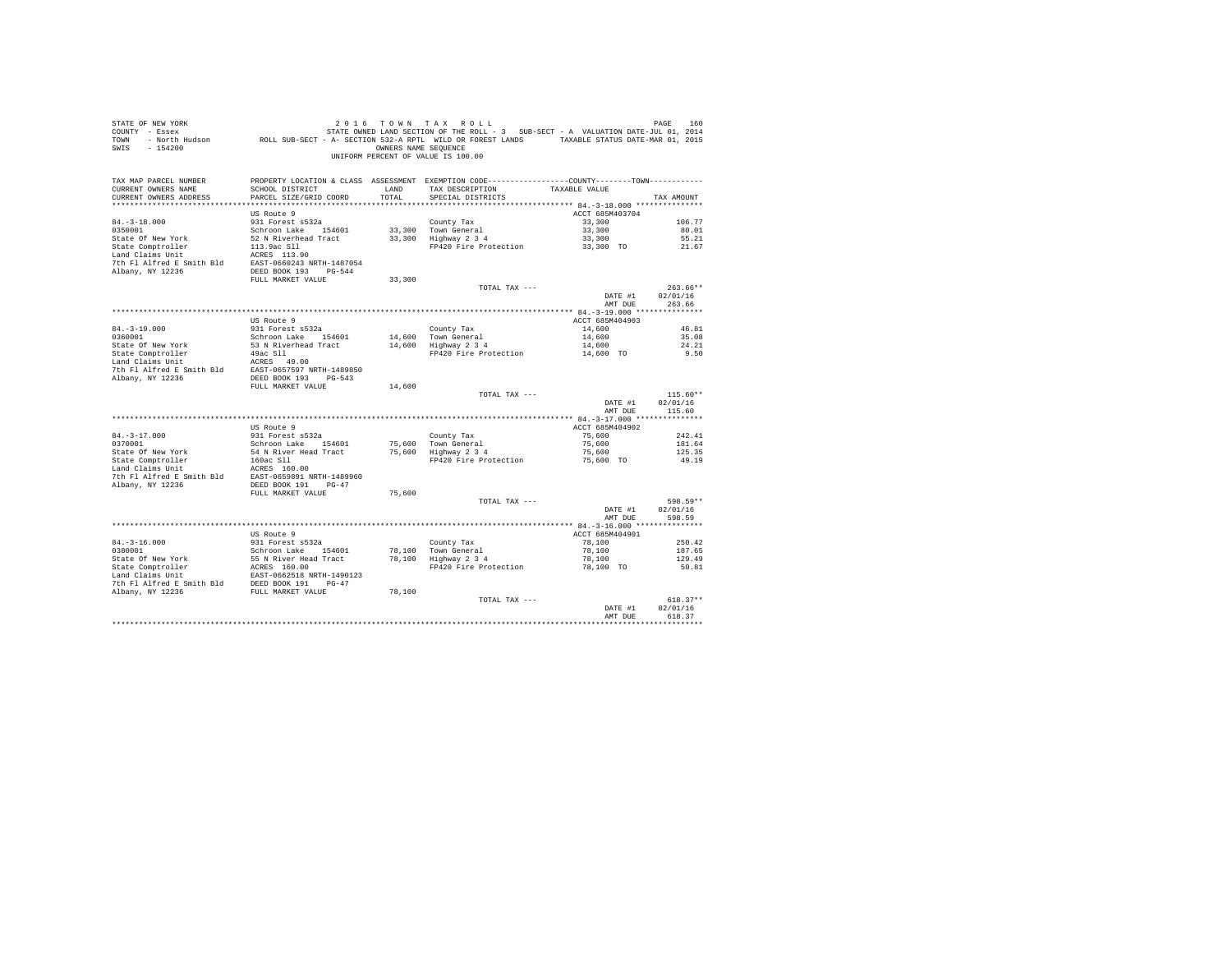| STATE OF NEW YORK<br>COUNTY - Essex<br>TOWN<br>$-154200$<br>SWIS                                                                                                                   |                                           | OWNERS NAME SEQUENCE | 2016 TOWN TAX ROLL<br>STATE OWNED LAND SECTION OF THE ROLL - 3 SUB-SECT - A VALUATION DATE-JUL 01, 2014<br>- North Hudson ROLL SUB-SECT - A-SECTION 532-A RPTL WILD OR FOREST LANDS TAXABLE STATUS DATE-WAR 01, 2015<br>UNIFORM PERCENT OF VALUE IS 100.00 |                     | PAGE<br>161    |
|------------------------------------------------------------------------------------------------------------------------------------------------------------------------------------|-------------------------------------------|----------------------|------------------------------------------------------------------------------------------------------------------------------------------------------------------------------------------------------------------------------------------------------------|---------------------|----------------|
| TAX MAP PARCEL NUMBER                                                                                                                                                              |                                           |                      | PROPERTY LOCATION & CLASS ASSESSMENT EXEMPTION CODE---------------COUNTY-------TOWN----------                                                                                                                                                              |                     |                |
| CURRENT OWNERS NAME<br>CURRENT OWNERS ADDRESS                                                                                                                                      | SCHOOL DISTRICT<br>PARCEL SIZE/GRID COORD | LAND<br>TOTAL        | TAX DESCRIPTION<br>SPECIAL DISTRICTS                                                                                                                                                                                                                       | TAXABLE VALUE       | TAX AMOUNT     |
|                                                                                                                                                                                    |                                           |                      |                                                                                                                                                                                                                                                            |                     |                |
|                                                                                                                                                                                    | US Route 9                                |                      |                                                                                                                                                                                                                                                            | ACCT 685M403703     |                |
| $84. - 3 - 13.000$                                                                                                                                                                 | 931 Forest s532a                          |                      | County Tax                                                                                                                                                                                                                                                 | 56,600              | 181.48         |
| 0390001                                                                                                                                                                            | Schroon Lake 154601                       |                      | 56,600 Town General                                                                                                                                                                                                                                        | 56,600              | 135.99         |
| State Of New York                                                                                                                                                                  | 56 N Riverhead Tract                      |                      | 56,600 Highway 2 3 4                                                                                                                                                                                                                                       | 56,600              | 93.85          |
| State Comptroller                                                                                                                                                                  | ACRES 160.00                              |                      | FP420 Fire Protection                                                                                                                                                                                                                                      | 56,600 TO           | 36.83          |
| Land Claims Unit                                                                                                                                                                   | EAST-0665240 NRTH-1490529                 |                      |                                                                                                                                                                                                                                                            |                     |                |
| 7th Fl Alfred E Smith Bld<br>Albany, NY 12236                                                                                                                                      | DEED BOOK 216 PG-221                      | 56,600               |                                                                                                                                                                                                                                                            |                     |                |
|                                                                                                                                                                                    | FULL MARKET VALUE                         |                      | TOTAL TAX ---                                                                                                                                                                                                                                              |                     | 448.15**       |
|                                                                                                                                                                                    |                                           |                      |                                                                                                                                                                                                                                                            | DATE #1             | 02/01/16       |
|                                                                                                                                                                                    |                                           |                      |                                                                                                                                                                                                                                                            | AMT DUE             | 448.15         |
|                                                                                                                                                                                    |                                           |                      |                                                                                                                                                                                                                                                            |                     |                |
|                                                                                                                                                                                    | US Route 9                                |                      |                                                                                                                                                                                                                                                            | ACCT 685M403702     |                |
| $84. - 3 - 12.000$                                                                                                                                                                 | 931 Forest s532a                          |                      | County Tax                                                                                                                                                                                                                                                 | 51,900              | 166.41         |
| 0400001                                                                                                                                                                            | Schroon Lake 154601                       | 51,900               | Town General                                                                                                                                                                                                                                               | 51,900              | 124.70         |
| State Of New York<br>State Comptroller                                                                                                                                             | 57 N Riverhead Tract<br>ACRES 160.00      | 51,900               | $Highway$ 2 3 4<br>FP420 Fire Protection                                                                                                                                                                                                                   | 51,900<br>51,900 TO | 86.05<br>33.77 |
| Land Claims Unit                                                                                                                                                                   | EAST-0667927 NRTH-1490923                 |                      |                                                                                                                                                                                                                                                            |                     |                |
| 7th Fl Alfred E Smith Bld DEED BOOK 193 PG-542                                                                                                                                     |                                           |                      |                                                                                                                                                                                                                                                            |                     |                |
| Albany, NY 12236                                                                                                                                                                   | FULL MARKET VALUE                         | 51,900               |                                                                                                                                                                                                                                                            |                     |                |
|                                                                                                                                                                                    |                                           |                      | TOTAL TAX ---                                                                                                                                                                                                                                              |                     | $410.93**$     |
|                                                                                                                                                                                    |                                           |                      |                                                                                                                                                                                                                                                            | DATE #1             | 02/01/16       |
|                                                                                                                                                                                    |                                           |                      |                                                                                                                                                                                                                                                            | AMT DUE             | 410.93         |
|                                                                                                                                                                                    | US Route 9                                |                      |                                                                                                                                                                                                                                                            | ACCT 685M403701     |                |
| $84. - 3 - 7.000$                                                                                                                                                                  | 931 Forest s532a                          |                      | County Tax                                                                                                                                                                                                                                                 | 44,000              | 141.08         |
| 0410001                                                                                                                                                                            | Schroon Lake 154601                       |                      | 44.000 Town General                                                                                                                                                                                                                                        | 44,000              | 105.72         |
| State Of New York                                                                                                                                                                  | 58 N Riverhead Tract                      |                      | $44,000$ Highway $2\frac{3}{4}$                                                                                                                                                                                                                            | 44,000              | 72.95          |
| State Comptroller                                                                                                                                                                  | 104.6ac Sll                               |                      | FP420 Fire Protection                                                                                                                                                                                                                                      | 44,000 TO           | 28.63          |
| Land Claims Unit                                                                                                                                                                   | ACRES 104.64                              |                      |                                                                                                                                                                                                                                                            |                     |                |
| 7th Fl Alfred E Smith Bld EAST-0670306 NRTH-1491584                                                                                                                                |                                           |                      |                                                                                                                                                                                                                                                            |                     |                |
| Albany, NY 12236                                                                                                                                                                   | DEED BOOK 197 PG-151<br>FULL MARKET VALUE | 44,000               |                                                                                                                                                                                                                                                            |                     |                |
|                                                                                                                                                                                    |                                           |                      | TOTAL TAX ---                                                                                                                                                                                                                                              |                     | $348.38**$     |
|                                                                                                                                                                                    |                                           |                      |                                                                                                                                                                                                                                                            | DATE #1             | 02/01/16       |
|                                                                                                                                                                                    |                                           |                      |                                                                                                                                                                                                                                                            | AMT DUE             | 348.38         |
|                                                                                                                                                                                    |                                           |                      |                                                                                                                                                                                                                                                            |                     |                |
|                                                                                                                                                                                    | US Route 9                                |                      |                                                                                                                                                                                                                                                            | ACCT 685M403814     |                |
| $84. - 3 - 6.000$                                                                                                                                                                  | 931 Forest s532a                          |                      | County Tax                                                                                                                                                                                                                                                 | 24,100              | 77.28          |
| 0420001<br>State Of New York                                                                                                                                                       | Schroon Lake 154601<br>85 N River Head Tr |                      | 24,100 Town General<br>24,100 Highway 2 3 4                                                                                                                                                                                                                | 24,100<br>24,100    | 57.90          |
|                                                                                                                                                                                    | 54ac S11                                  |                      | FP420 Fire Protection                                                                                                                                                                                                                                      | 24,100 TO           | 39.96<br>15.68 |
| State Comptroller<br>Land Claims Unit                                                                                                                                              |                                           |                      |                                                                                                                                                                                                                                                            |                     |                |
|                                                                                                                                                                                    |                                           |                      |                                                                                                                                                                                                                                                            |                     |                |
| State Compricial state of the server of the Mark Claims Unit<br>The Flatfred E Smith Bld<br>The Flatfred E Smith Bld<br>FULL MARKET VALUE<br>Albany, NY 12236<br>FULL MARKET VALUE |                                           | 24,100               |                                                                                                                                                                                                                                                            |                     |                |
|                                                                                                                                                                                    |                                           |                      | TOTAL TAX ---                                                                                                                                                                                                                                              |                     | 190.82**       |
|                                                                                                                                                                                    |                                           |                      |                                                                                                                                                                                                                                                            | DATE #1             | 02/01/16       |
|                                                                                                                                                                                    |                                           |                      |                                                                                                                                                                                                                                                            | AMT DUE             | 190.82         |
|                                                                                                                                                                                    |                                           |                      |                                                                                                                                                                                                                                                            |                     |                |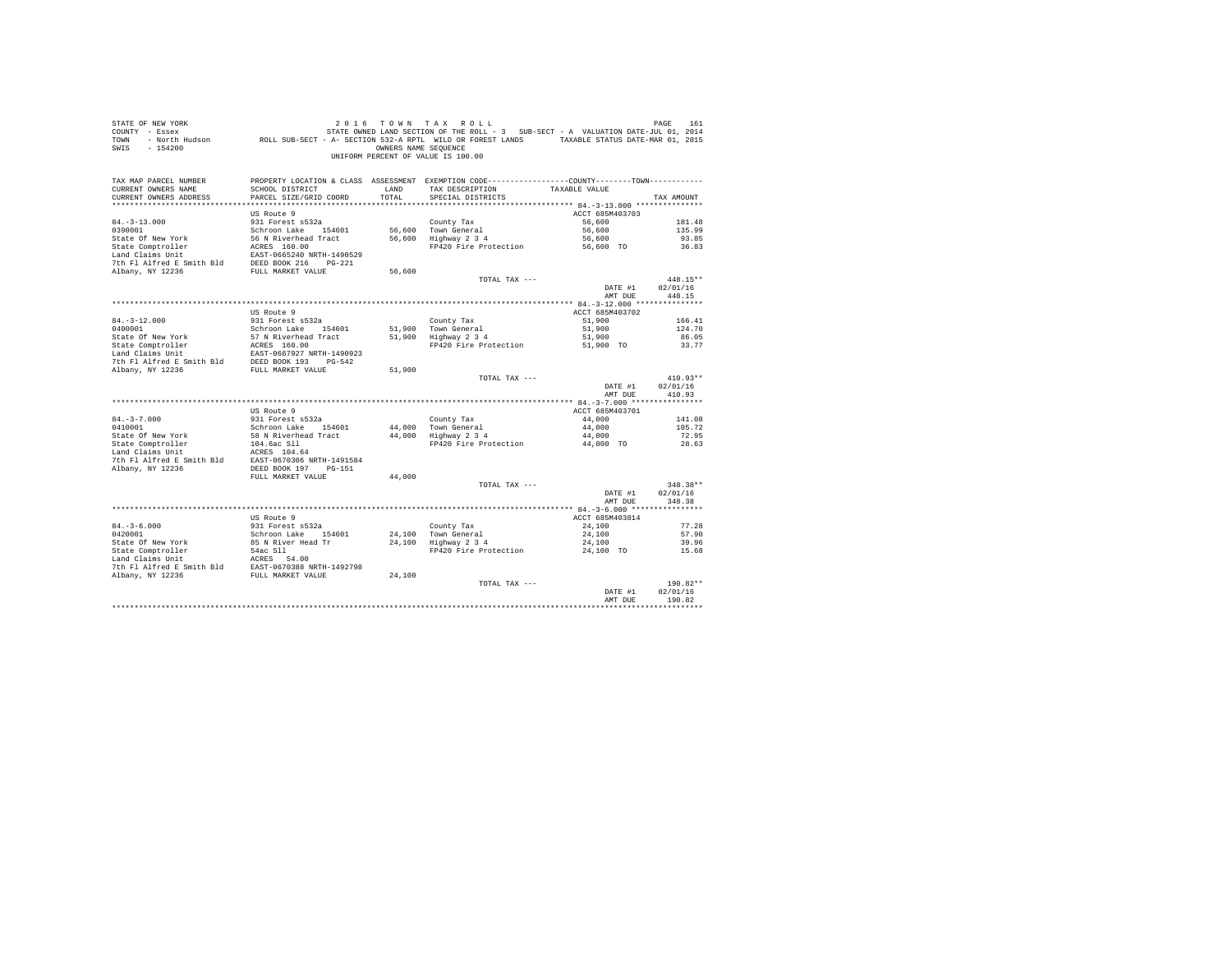|                       |                          |        | UNIFORM PERCENT OF VALUE IS 100.00                                                             |                                                                          |                                |
|-----------------------|--------------------------|--------|------------------------------------------------------------------------------------------------|--------------------------------------------------------------------------|--------------------------------|
| TAX MAP PARCEL NUMBER |                          |        | PROPERTY LOCATION & CLASS ASSESSMENT EXEMPTION CODE----------------COUNTY-------TOWN---------- |                                                                          |                                |
|                       |                          |        |                                                                                                |                                                                          |                                |
|                       |                          |        |                                                                                                |                                                                          | TAX AMOUNT                     |
|                       | US Route 9               |        |                                                                                                | ACCT 685M403813                                                          |                                |
|                       |                          |        |                                                                                                |                                                                          |                                |
|                       |                          |        |                                                                                                |                                                                          |                                |
|                       |                          |        |                                                                                                |                                                                          |                                |
|                       |                          |        |                                                                                                |                                                                          |                                |
|                       |                          |        |                                                                                                |                                                                          |                                |
|                       |                          |        |                                                                                                |                                                                          |                                |
|                       | FULL MARKET VALUE        | 18,600 |                                                                                                |                                                                          |                                |
|                       |                          |        | TOTAL TAX ---                                                                                  |                                                                          | $147.27**$                     |
|                       |                          |        |                                                                                                | DATE #1                                                                  | 02/01/16                       |
|                       |                          |        |                                                                                                | AMT DUE                                                                  | 147.27                         |
|                       |                          |        |                                                                                                |                                                                          |                                |
|                       | US Route 9               |        |                                                                                                | ACCT 685M403812<br>20,700                                                | 66.37                          |
|                       |                          |        |                                                                                                |                                                                          | 49.74                          |
|                       |                          |        |                                                                                                |                                                                          | 34.32                          |
|                       |                          |        | FP420 Fire Protection                                                                          | $\begin{array}{c} 20\, , 700 \\ 20\, , 700 \\ 20\, , 700 \end{array}$ TO | 13.47                          |
|                       |                          |        |                                                                                                |                                                                          |                                |
|                       |                          |        |                                                                                                |                                                                          |                                |
|                       |                          |        |                                                                                                |                                                                          |                                |
|                       | FULL MARKET VALUE 20,700 |        | TOTAL TAX ---                                                                                  |                                                                          | $163.90**$                     |
|                       |                          |        |                                                                                                | DATE #1                                                                  | 02/01/16                       |
|                       |                          |        |                                                                                                | AMT DUE                                                                  | 163.90                         |
|                       |                          |        |                                                                                                |                                                                          |                                |
|                       | US Route 9               |        |                                                                                                | ACCT 685M403811                                                          |                                |
|                       |                          |        |                                                                                                | 22.000                                                                   | 70.54<br>52.86                 |
|                       |                          |        |                                                                                                |                                                                          | 36.48                          |
|                       |                          |        | FP420 Fire Protection                                                                          | $22,000$<br>$22,000$<br>$22,000$ TO                                      | 14.31                          |
|                       |                          |        |                                                                                                |                                                                          |                                |
|                       |                          |        |                                                                                                |                                                                          |                                |
|                       |                          |        |                                                                                                |                                                                          |                                |
|                       | FULL MARKET VALUE        | 22,000 | TOTAL TAX ---                                                                                  |                                                                          | $174.19**$                     |
|                       |                          |        |                                                                                                | DATE #1 02/01/16                                                         |                                |
|                       |                          |        |                                                                                                | AMT DUE                                                                  | 174.19                         |
|                       |                          |        |                                                                                                |                                                                          |                                |
|                       |                          |        |                                                                                                | ACCT 685M403810                                                          |                                |
|                       |                          |        |                                                                                                | 27,200                                                                   | 87.22                          |
|                       |                          |        |                                                                                                | 27,200<br>27,200                                                         | 65.35<br>45.10                 |
|                       |                          |        |                                                                                                | 27,200 TO                                                                | 17.70                          |
|                       |                          |        |                                                                                                |                                                                          |                                |
|                       |                          |        |                                                                                                |                                                                          |                                |
|                       |                          |        |                                                                                                |                                                                          |                                |
|                       |                          |        |                                                                                                |                                                                          |                                |
|                       |                          |        |                                                                                                |                                                                          | $215.37**$<br>DATE #1 02/01/16 |
|                       |                          |        |                                                                                                | AMT DHE                                                                  | 215.37                         |
|                       |                          |        |                                                                                                |                                                                          |                                |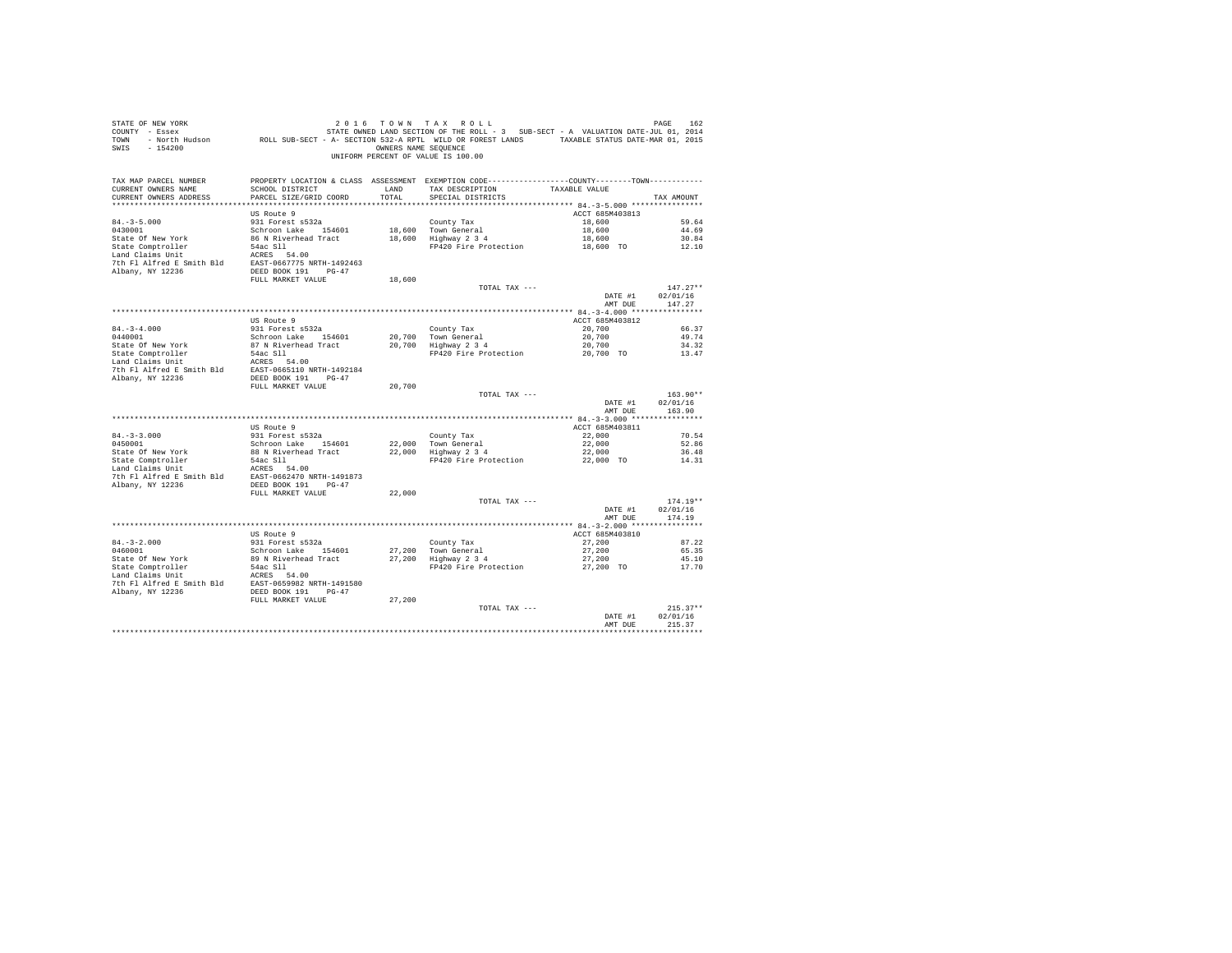| STATE OF NEW YORK<br>URE TO A 1992 LOT ON THA A TAX A ULL PRESSURE TO A VALUATION DATE-JUL 01 2014<br>2014 COUNTY - Essex Maria Sub-SECT - A SECTION OF THE ROLL - 3 SUB-SECT - A VALUATION DATE-JUL 01, 2014<br>2015 TOWN - North Hudson<br>SWIS - 154200 |                                                             | OWNERS NAME SEQUENCE | 2016 TOWN TAX ROLL<br>UNIFORM PERCENT OF VALUE IS 100.00                                      |                 | PAGE<br>163       |
|------------------------------------------------------------------------------------------------------------------------------------------------------------------------------------------------------------------------------------------------------------|-------------------------------------------------------------|----------------------|-----------------------------------------------------------------------------------------------|-----------------|-------------------|
| TAX MAP PARCEL NUMBER                                                                                                                                                                                                                                      |                                                             |                      | PROPERTY LOCATION & CLASS ASSESSMENT EXEMPTION CODE---------------COUNTY-------TOWN---------- |                 |                   |
| CURRENT OWNERS NAME<br>CURRENT OWNERS ADDRESS                                                                                                                                                                                                              | SCHOOL DISTRICT<br>PARCEL SIZE/GRID COORD                   | LAND<br>TOTAL        | TAX DESCRIPTION<br>SPECIAL DISTRICTS                                                          | TAXABLE VALUE   | TAX AMOUNT        |
|                                                                                                                                                                                                                                                            |                                                             |                      |                                                                                               |                 |                   |
|                                                                                                                                                                                                                                                            | US Route 9                                                  |                      |                                                                                               | ACCT 685M403809 |                   |
| $84. - 3 - 1.000$                                                                                                                                                                                                                                          | 931 Forest s532a                                            |                      | County Tax                                                                                    | 11,500          | 36.87             |
| 0470001                                                                                                                                                                                                                                                    | Schroon Lake 154601                                         |                      | 11,500 Town General<br>11,500 Highway 2 3 4                                                   | 11,500          | 27.63             |
| State Of New York                                                                                                                                                                                                                                          | 90 N Riverhead Tract                                        |                      |                                                                                               | 11,500          | 19.07             |
| State Comptroller<br>Land Claims Unit                                                                                                                                                                                                                      | $29ac$ Sll $\sim$<br>ACRES 29.00                            |                      | FP420 Fire Protection                                                                         | 11,500 TO       | 7.48              |
| 7th Fl Alfred E Smith Bld EAST-0657829 NRTH-1491131                                                                                                                                                                                                        |                                                             |                      |                                                                                               |                 |                   |
| Albany, NY 12236                                                                                                                                                                                                                                           | DEED BOOK 191 PG-47                                         |                      |                                                                                               |                 |                   |
|                                                                                                                                                                                                                                                            | FULL MARKET VALUE                                           | 11,500               |                                                                                               |                 |                   |
|                                                                                                                                                                                                                                                            |                                                             |                      | TOTAL TAX ---                                                                                 |                 | $91.05**$         |
|                                                                                                                                                                                                                                                            |                                                             |                      |                                                                                               | DATE #1         | 02/01/16<br>91.05 |
|                                                                                                                                                                                                                                                            |                                                             |                      |                                                                                               | AMT DUE         |                   |
|                                                                                                                                                                                                                                                            | US Route 9                                                  |                      |                                                                                               | ACCT 685M403807 |                   |
| $125.1 - 1 - 33.000$                                                                                                                                                                                                                                       | 931 Forest s532a                                            |                      | County Tax                                                                                    | 96,800          | 310.38            |
| 0490001                                                                                                                                                                                                                                                    | Schroon Lake 154601                                         |                      | 96,800 Town General                                                                           | 96,800          | 232.58            |
| State Of New York                                                                                                                                                                                                                                          | 138 Paradox Tract                                           |                      | 96,800 Highway 2 3 4                                                                          | 96,800          | 160.50            |
| State Comptroller<br>Land Claims Unit                                                                                                                                                                                                                      | 85.8ac Sll<br>ACRES 85.80                                   |                      | FP420 Fire Protection                                                                         | 96,800 TO       | 62.98             |
|                                                                                                                                                                                                                                                            |                                                             |                      |                                                                                               |                 |                   |
| 7th F1 Alfred E Smith Bld<br>RAST-0658385 NRTH-1433109<br>RIbany, NY 12236<br>DEED BOOK 200 PG-485                                                                                                                                                         |                                                             |                      |                                                                                               |                 |                   |
|                                                                                                                                                                                                                                                            | FULL MARKET VALUE                                           | 96,800               |                                                                                               |                 |                   |
|                                                                                                                                                                                                                                                            |                                                             |                      | TOTAL TAX ---                                                                                 |                 | $766.44**$        |
|                                                                                                                                                                                                                                                            |                                                             |                      |                                                                                               | DATE #1         | 02/01/16          |
|                                                                                                                                                                                                                                                            |                                                             |                      |                                                                                               | AMT DUE         | 766.44            |
|                                                                                                                                                                                                                                                            | US Route 9                                                  |                      |                                                                                               | ACCT 685M403806 |                   |
| $125.1 - 1 - 32.000$                                                                                                                                                                                                                                       | 931 Forest s532a                                            |                      | County Tax                                                                                    | 164,500         | 527.46            |
| 0500001                                                                                                                                                                                                                                                    | Schroon Lake 154601                                         |                      | 164,500 Town General                                                                          | 164,500         | 395.24            |
| State Of New York                                                                                                                                                                                                                                          | 139 Paradox Tr                                              |                      | 164,500 TOWN General<br>164,500 Highway 2 3 4                                                 | 164,500         | 272.75            |
| State Comptroller<br>Land Claims Unit                                                                                                                                                                                                                      | 114.4ac Sll<br>ACRES 114.40                                 |                      | FP420 Fire Protection                                                                         | 164,500 TO      | 107.03            |
|                                                                                                                                                                                                                                                            |                                                             |                      |                                                                                               |                 |                   |
|                                                                                                                                                                                                                                                            |                                                             | 164,500              |                                                                                               |                 |                   |
|                                                                                                                                                                                                                                                            |                                                             |                      | TOTAL TAX ---                                                                                 |                 | $1,302.48**$      |
|                                                                                                                                                                                                                                                            |                                                             |                      |                                                                                               | DATE #1         | 02/01/16          |
|                                                                                                                                                                                                                                                            |                                                             |                      |                                                                                               | AMT DUE         | 1,302.48          |
|                                                                                                                                                                                                                                                            | US Route 9                                                  |                      |                                                                                               | ACCT 685M403805 |                   |
| $125.1 - 1 - 31.000$                                                                                                                                                                                                                                       | 931 Forest s532a                                            |                      | County Tax                                                                                    | 157,600         | 505.34            |
| 0510001                                                                                                                                                                                                                                                    | Schroon Lake 154601                                         |                      |                                                                                               | 157,600         | 378.66            |
| State Of New York                                                                                                                                                                                                                                          | 140 Paradox Tr<br>ACRES 110.80<br>EAST-0659848 NRTH-1435830 |                      | 157,600 Town General<br>157,600 Highway 2 3 4                                                 | 157,600         | 261.31            |
| State Comptroller                                                                                                                                                                                                                                          |                                                             |                      | FP420 Fire Protection                                                                         | 157,600 TO      | 102.54            |
| Land Claims Unit<br>7th F1 Alfred E Smith Bld FULL MARKET VALUE                                                                                                                                                                                            |                                                             |                      |                                                                                               |                 |                   |
| Albany, NY 12236                                                                                                                                                                                                                                           |                                                             | 157,600              |                                                                                               |                 |                   |
|                                                                                                                                                                                                                                                            |                                                             |                      | TOTAL TAX ---                                                                                 |                 | $1.247.85**$      |
|                                                                                                                                                                                                                                                            |                                                             |                      |                                                                                               | DATE #1         | 02/01/16          |
|                                                                                                                                                                                                                                                            |                                                             |                      |                                                                                               | AMT DUE         | 1.247.85          |
|                                                                                                                                                                                                                                                            |                                                             |                      |                                                                                               |                 | ***********       |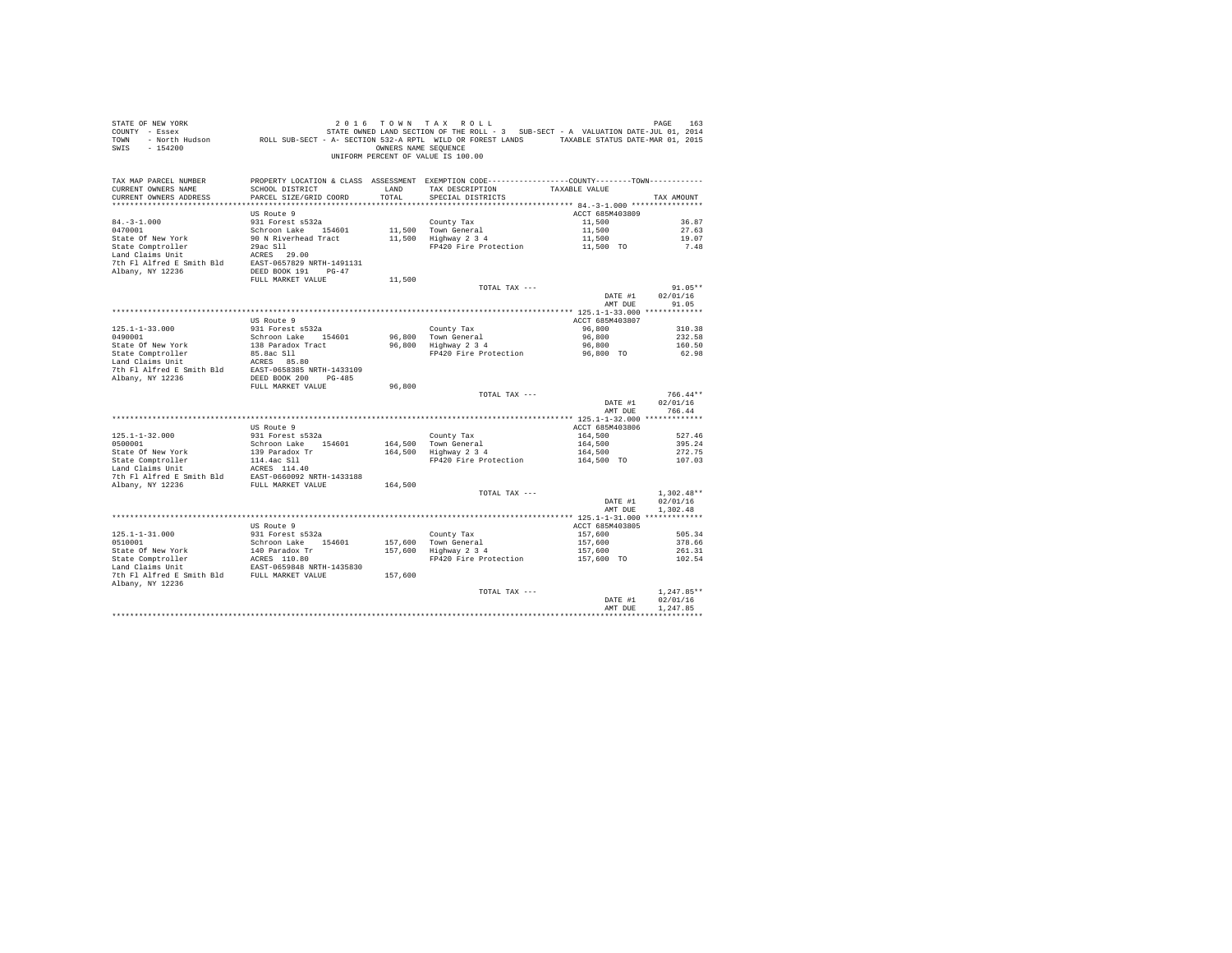| STATE OF NEW YORK<br>COUNTY - Essex<br>TOWN<br>$-154200$<br>SWIS |                                                | OWNERS NAME SEQUENCE | 2016 TOWN TAX ROLL<br>STATE OWNED LAND SECTION OF THE ROLL - 3 SUB-SECT - A VALUATION DATE-JUL 01, 2014<br>- North Hudson ROLL SUB-SECT - A- SECTION 532-A RPTL WILD OR FOREST LANDS TAXABLE STATUS DATE-MAR 01, 2015<br>UNIFORM PERCENT OF VALUE IS 100.00 |                    | PAGE<br>164        |
|------------------------------------------------------------------|------------------------------------------------|----------------------|-------------------------------------------------------------------------------------------------------------------------------------------------------------------------------------------------------------------------------------------------------------|--------------------|--------------------|
| TAX MAP PARCEL NUMBER                                            |                                                |                      | PROPERTY LOCATION & CLASS ASSESSMENT EXEMPTION CODE---------------COUNTY-------TOWN----------                                                                                                                                                               |                    |                    |
| CURRENT OWNERS NAME<br>CURRENT OWNERS ADDRESS                    | SCHOOL DISTRICT<br>PARCEL SIZE/GRID COORD      | LAND<br>TOTAL        | TAX DESCRIPTION<br>SPECIAL DISTRICTS                                                                                                                                                                                                                        | TAXABLE VALUE      | TAX AMOUNT         |
|                                                                  |                                                |                      |                                                                                                                                                                                                                                                             |                    |                    |
|                                                                  | Johnson Pond Rd                                |                      |                                                                                                                                                                                                                                                             | ACCT 685M403804    |                    |
| $114.4 - 1 - 18.000$                                             | 931 Forest s532a                               |                      | County Tax                                                                                                                                                                                                                                                  | 55,100             | 176.68             |
| 0520001                                                          | Schroon Lake 154601                            |                      | 55,100 Town General                                                                                                                                                                                                                                         | 55,100             | 132.39             |
| State Of New York                                                | 142 Paradox Tract                              |                      | 55,100 Highway 2 3 4                                                                                                                                                                                                                                        | 55,100             | 91.36              |
| State Comptroller                                                | ACRES 45.00                                    |                      | FP420 Fire Protection                                                                                                                                                                                                                                       | 55,100 TO          | 35.85              |
| Land Claims Unit                                                 | EAST-0662283 NRTH-1440834                      |                      |                                                                                                                                                                                                                                                             |                    |                    |
| 7th Fl Alfred E Smith Bld<br>Albany, NY 12236                    | DEED BOOK 148 PG-424                           |                      |                                                                                                                                                                                                                                                             |                    |                    |
|                                                                  | FULL MARKET VALUE                              | 55,100               | TOTAL TAX ---                                                                                                                                                                                                                                               |                    | $436.28**$         |
|                                                                  |                                                |                      |                                                                                                                                                                                                                                                             | DATE #1            | 02/01/16           |
|                                                                  |                                                |                      |                                                                                                                                                                                                                                                             | AMT DUE            | 436.28             |
|                                                                  |                                                |                      |                                                                                                                                                                                                                                                             |                    |                    |
|                                                                  | Johnson Pond Rd                                |                      |                                                                                                                                                                                                                                                             | ACCT 685M403803    |                    |
| $125. - 1 - 1.000$                                               | 931 Forest s532a                               |                      | County Tax                                                                                                                                                                                                                                                  | 82,900             | 265.81             |
| 0530001                                                          | Schroon Lake 154601<br>143 Paradox Tract       | 82,900               | Town General<br>Highway 2 3 4                                                                                                                                                                                                                               | 82,900<br>82,900   | 199.18             |
| State Of New York<br>State Comptroller                           | 122ac Sll                                      | 82,900               | FP420 Fire Protection                                                                                                                                                                                                                                       | 82,900 TO          | 137.45<br>53.94    |
| Land Claims Unit                                                 | ACRES 122.00                                   |                      |                                                                                                                                                                                                                                                             |                    |                    |
| 7th Fl Alfred E Smith Bld                                        | EAST-0661424 NRTH-1438705                      |                      |                                                                                                                                                                                                                                                             |                    |                    |
| Albany, NY 12236                                                 | DEED BOOK 169 PG-93                            |                      |                                                                                                                                                                                                                                                             |                    |                    |
|                                                                  | FULL MARKET VALUE                              | 82,900               |                                                                                                                                                                                                                                                             |                    |                    |
|                                                                  |                                                |                      | TOTAL TAX ---                                                                                                                                                                                                                                               |                    | 656.38**           |
|                                                                  |                                                |                      |                                                                                                                                                                                                                                                             | DATE #1            | 02/01/16<br>656.38 |
|                                                                  |                                                |                      |                                                                                                                                                                                                                                                             | AMT DUE            |                    |
|                                                                  | Johnson Pond Rd                                |                      |                                                                                                                                                                                                                                                             | ACCT 685M403802    |                    |
| $125. - 1 - 7.017$                                               | 931 Forest s532a                               |                      | County Tax                                                                                                                                                                                                                                                  | 115,000            | 368.74             |
| 0540001                                                          | Schroon Lake 154601                            | 115,000              | Town General                                                                                                                                                                                                                                                | 115,000            | 276.31             |
| State Of New York                                                | 144 Paradox Tract                              | 115,000              | Highway 2 3 4                                                                                                                                                                                                                                               | 115,000            | 190.68             |
| State Comptroller                                                | 122ac Sll                                      |                      | FP420 Fire Protection                                                                                                                                                                                                                                       | 115,000 TO         | 74.82              |
| Land Claims Unit                                                 | ACRES 122.00                                   |                      |                                                                                                                                                                                                                                                             |                    |                    |
| 7th Fl Alfred E Smith Bld<br>Albany, NY 12236                    | EAST-0661786 NRTH-1436035<br>FULL MARKET VALUE | 115,000              |                                                                                                                                                                                                                                                             |                    |                    |
|                                                                  |                                                |                      | TOTAL TAX ---                                                                                                                                                                                                                                               |                    | $910.55**$         |
|                                                                  |                                                |                      |                                                                                                                                                                                                                                                             | DATE #1            | 02/01/16           |
|                                                                  |                                                |                      |                                                                                                                                                                                                                                                             | AMT DUE            | 910.55             |
|                                                                  |                                                |                      |                                                                                                                                                                                                                                                             |                    |                    |
|                                                                  | Johnson Pond Rd                                |                      |                                                                                                                                                                                                                                                             | ACCT 685M403801    |                    |
| $125. - 1 - 16.000$<br>0550001                                   | 931 Forest s532a                               |                      | County Tax                                                                                                                                                                                                                                                  | 106,400            | 341.17             |
| State Of New York                                                | Schroon Lake 154601<br>145 Paradox Tract       | 106,400<br>106,400   | Town General<br>Highway 2 3 4                                                                                                                                                                                                                               | 106,400<br>106,400 | 255.65<br>176.42   |
| State Comptroller                                                | 122ac Sll                                      |                      | FP420 Fire Protection                                                                                                                                                                                                                                       | 106,400 TO         | 69.23              |
| Land Claims Unit                                                 | ACRES 122.00                                   |                      |                                                                                                                                                                                                                                                             |                    |                    |
| 7th Fl Alfred E Smith Bld                                        | EAST-0662126 NRTH-1433473                      |                      |                                                                                                                                                                                                                                                             |                    |                    |
| Albany, NY 12236                                                 | FULL MARKET VALUE                              | 106,400              |                                                                                                                                                                                                                                                             |                    |                    |
|                                                                  |                                                |                      | TOTAL TAX ---                                                                                                                                                                                                                                               |                    | $842.47**$         |
|                                                                  |                                                |                      |                                                                                                                                                                                                                                                             | DATE #1<br>AMT DUE | 02/01/16<br>842.47 |
|                                                                  |                                                |                      |                                                                                                                                                                                                                                                             |                    |                    |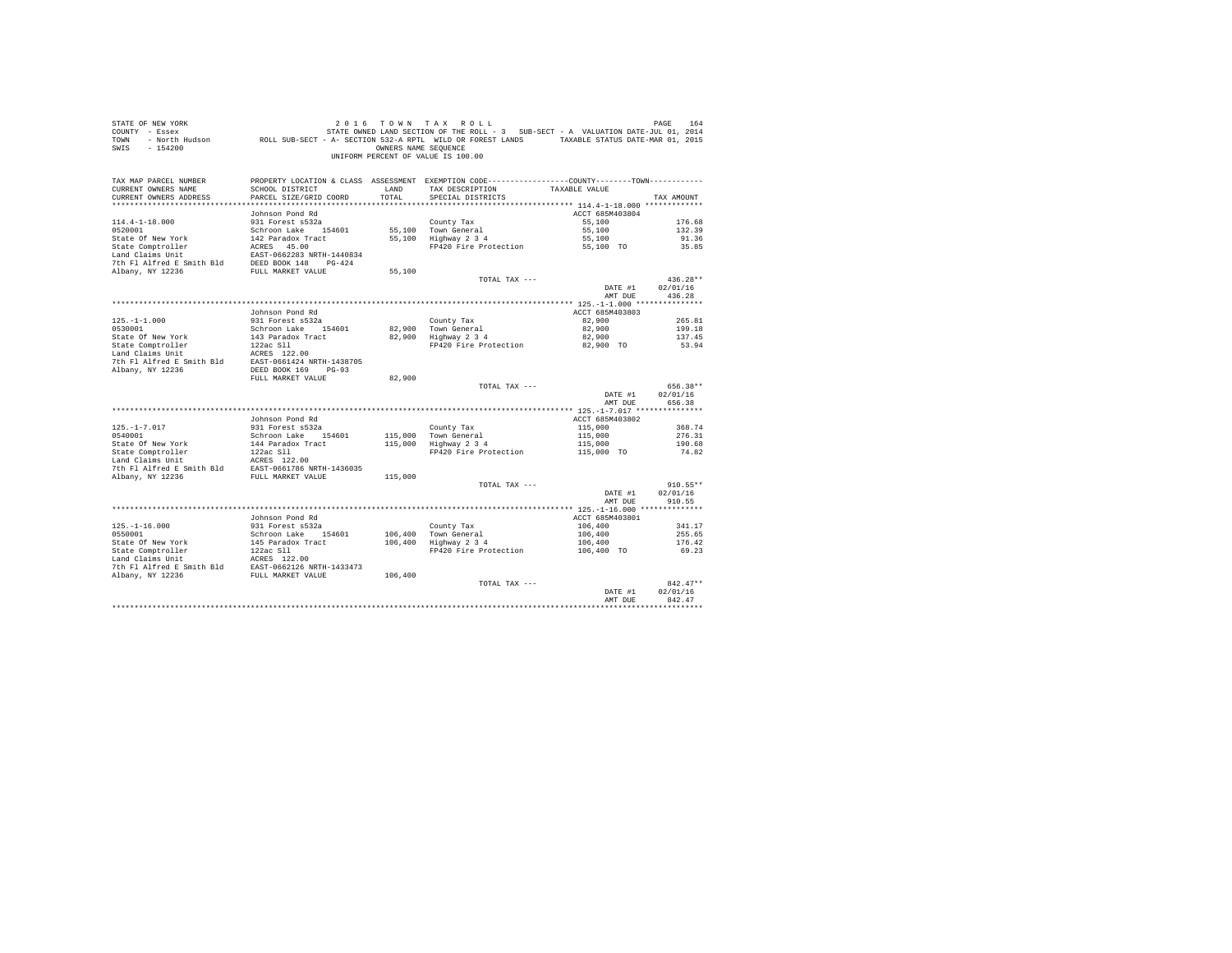| STATE OF NEW YORK<br>COUNTY - Essex<br>TOWN<br>SWIS<br>$-154200$ | - North Hudson ROLL SUB-SECT - A- SECTION 532-A RPTL WILD OR FOREST LANDS TAXABLE STATUS DATE-MAR 01, 2015 | OWNERS NAME SEQUENCE | 2016 TOWN TAX ROLL<br>STATE OWNED LAND SECTION OF THE ROLL - 3 SUB-SECT - A VALUATION DATE-JUL 01, 2014<br>UNIFORM PERCENT OF VALUE IS 100.00 |                 | PAGE<br>165  |
|------------------------------------------------------------------|------------------------------------------------------------------------------------------------------------|----------------------|-----------------------------------------------------------------------------------------------------------------------------------------------|-----------------|--------------|
| TAX MAP PARCEL NUMBER                                            |                                                                                                            |                      | PROPERTY LOCATION & CLASS ASSESSMENT EXEMPTION CODE---------------COUNTY-------TOWN----------                                                 |                 |              |
| CURRENT OWNERS NAME<br>CURRENT OWNERS ADDRESS                    | SCHOOL DISTRICT<br>PARCEL SIZE/GRID COORD                                                                  | LAND<br>TOTAL        | TAX DESCRIPTION<br>SPECIAL DISTRICTS                                                                                                          | TAXABLE VALUE   | TAX AMOUNT   |
|                                                                  |                                                                                                            |                      |                                                                                                                                               |                 |              |
|                                                                  | Johnson Pond Rd                                                                                            |                      |                                                                                                                                               | ACCT 685M403915 |              |
| $125. - 1 - 15.000$                                              | 931 Forest s532a                                                                                           |                      | County Tax                                                                                                                                    | 106,700         | 342.13       |
| 0560001                                                          | Schroon Lake 154601                                                                                        |                      | 106,700 Town General                                                                                                                          | 106,700         | 256.37       |
| State Of New York                                                | 150 Paradox Tract                                                                                          |                      | 106,700 Highway 2 3 4                                                                                                                         | 106,700         | 176.91       |
| State Comptroller                                                | 160ac Sll                                                                                                  |                      | FP420 Fire Protection                                                                                                                         | 106,700 TO      | 69.42        |
| Land Claims Unit                                                 | ACRES 160.00                                                                                               |                      |                                                                                                                                               |                 |              |
| 7th Fl Alfred E Smith Bld                                        | EAST-0664395 NRTH-1433741                                                                                  |                      |                                                                                                                                               |                 |              |
| Albany, NY 12236                                                 | DEED BOOK 169<br>$PG-93$                                                                                   |                      |                                                                                                                                               |                 |              |
|                                                                  | FULL MARKET VALUE                                                                                          | 106,700              | TOTAL TAX ---                                                                                                                                 |                 | $844.83**$   |
|                                                                  |                                                                                                            |                      |                                                                                                                                               | DATE #1         | 02/01/16     |
|                                                                  |                                                                                                            |                      |                                                                                                                                               | AMT DUE         | 844.83       |
|                                                                  |                                                                                                            |                      |                                                                                                                                               |                 |              |
|                                                                  | Johnson Pond Rd                                                                                            |                      |                                                                                                                                               | ACCT 685M403914 |              |
| $125. - 1 - 14.000$                                              | 931 Forest s532a                                                                                           |                      | County Tax                                                                                                                                    | 86,500          | 277.36       |
| 0570001                                                          | Schroon Lake 154601                                                                                        |                      | 86.500 Town General                                                                                                                           | 86,500          | 207.83       |
| State Of New York                                                | 151 Paradox Tract                                                                                          |                      | 86,500 Highway 2 3 4                                                                                                                          | 86,500          | 143.42       |
| State Comptroller                                                | ACRES 160.00                                                                                               |                      | FP420 Fire Protection                                                                                                                         | 86,500 TO       | 56.28        |
| Land Claims Unit                                                 | EAST-0664056 NRTH-1436335                                                                                  |                      |                                                                                                                                               |                 |              |
| 7th Fl Alfred E Smith Bld<br>Albany, NY 12236                    | DEED BOOK 167 PG-501                                                                                       |                      |                                                                                                                                               |                 |              |
|                                                                  | FULL MARKET VALUE                                                                                          | 86,500               | TOTAL TAX ---                                                                                                                                 |                 | 684.89**     |
|                                                                  |                                                                                                            |                      |                                                                                                                                               | DATE #1         | 02/01/16     |
|                                                                  |                                                                                                            |                      |                                                                                                                                               | AMT DUE         | 684.89       |
|                                                                  |                                                                                                            |                      |                                                                                                                                               |                 |              |
|                                                                  | Johnson Pond Rd                                                                                            |                      |                                                                                                                                               | ACCT 685M403913 |              |
| $125. - 1 - 2.000$                                               | 931 Forest s532a                                                                                           |                      | County Tax                                                                                                                                    | 129,500         | 415.23       |
| 0580001                                                          | Schroon Lake 154601                                                                                        |                      | 129,500 Town General                                                                                                                          | 129,500         | 311.15       |
| State Of New York                                                | 152 Paradox Tract                                                                                          |                      | 129,500 Highway 2 3 4                                                                                                                         | 129,500         | 214.72       |
| State Comptroller                                                | ACRES 150.00                                                                                               |                      | FP420 Fire Protection                                                                                                                         | 129,500 TO      | 84.26        |
| Land Claims Unit<br>7th Fl Alfred E Smith Bld                    | EAST-0663731 NRTH-1438781<br>DEED BOOK 195 PG-297                                                          |                      |                                                                                                                                               |                 |              |
| Albany, NY 12236                                                 | FULL MARKET VALUE                                                                                          | 129,500              |                                                                                                                                               |                 |              |
|                                                                  |                                                                                                            |                      | TOTAL TAX ---                                                                                                                                 |                 | $1.025.36**$ |
|                                                                  |                                                                                                            |                      |                                                                                                                                               | DATE #1         | 02/01/16     |
|                                                                  |                                                                                                            |                      |                                                                                                                                               | AMT DUE         | 1.025.36     |
|                                                                  |                                                                                                            |                      |                                                                                                                                               |                 |              |
|                                                                  | Johnson Pond Rd                                                                                            |                      |                                                                                                                                               | ACCT 685M403912 |              |
| $114.4 - 1 - 14.000$                                             | 931 Forest s532a                                                                                           |                      | County Tax                                                                                                                                    | 102,300         | 328.02       |
| 0590001                                                          | Schroon Lake 154601                                                                                        | 102,300              | Town General                                                                                                                                  | 102,300         | 245.79       |
| State Of New York                                                | 153 Paradox Tract                                                                                          |                      | 102,300 Highway 2 3 4                                                                                                                         | 102,300         | 169.62       |
| State Comptroller<br>Land Claims Unit                            | 126.5ac Sll<br>ACRES 126.50                                                                                |                      | FP420 Fire Protection                                                                                                                         | 102,300 TO      | 66.56        |
| 7th Fl Alfred E Smith Bld                                        | EAST-0663891 NRTH-1441833                                                                                  |                      |                                                                                                                                               |                 |              |
| Albany, NY 12236                                                 | DEED BOOK 191 PG-490                                                                                       |                      |                                                                                                                                               |                 |              |
|                                                                  | FULL MARKET VALUE                                                                                          | 102,300              |                                                                                                                                               |                 |              |
|                                                                  |                                                                                                            |                      | TOTAL TAX ---                                                                                                                                 |                 | 809.99**     |
|                                                                  |                                                                                                            |                      |                                                                                                                                               | DATE #1         | 02/01/16     |
|                                                                  |                                                                                                            |                      |                                                                                                                                               | AMT DUE         | 809.99       |
|                                                                  |                                                                                                            |                      |                                                                                                                                               |                 | **********   |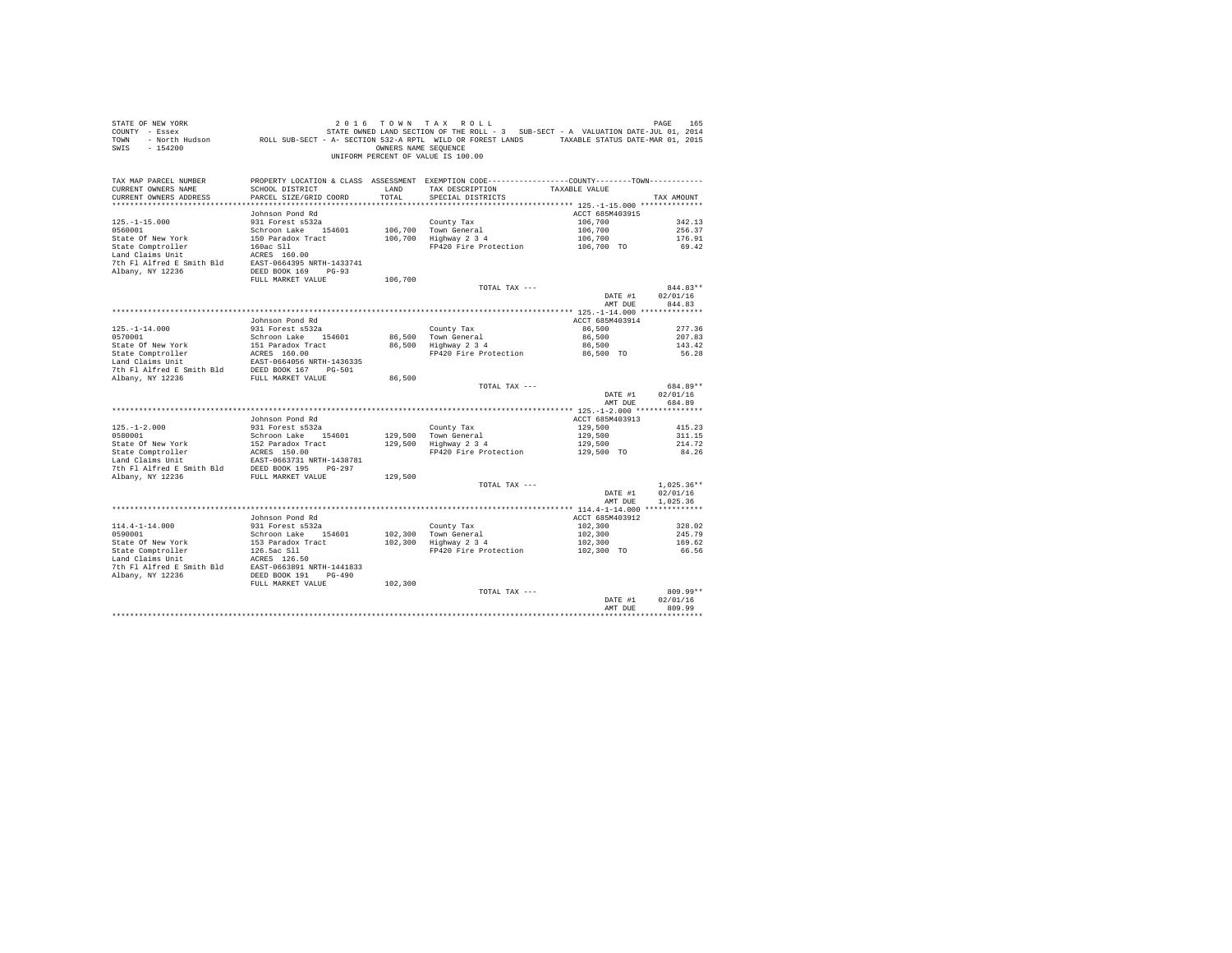| STATE OF NEW YORK<br>COUNTY - Essex<br>TOWN<br>SWIS - 154200                                                                                                                                                                             |                                           | OWNERS NAME SEQUENCE | 2016 TOWN TAX ROLL<br>166 – PAGE 166 – 2016 – 2017 M TAX ROLL<br>T – Essex – STATE OWNED LAND SECTION OF THE ROLL – 3 SUB-SECT – A VALUATION DATE-JUL 01, 2014<br>ROLL SUB-SECT – A SECTION 532-A RPTL WILD OR FOREST LANDS – TAXABLE STATUS DATE-MAR 01,<br>UNIFORM PERCENT OF VALUE IS 100.00 |                    | PAGE<br>166              |
|------------------------------------------------------------------------------------------------------------------------------------------------------------------------------------------------------------------------------------------|-------------------------------------------|----------------------|-------------------------------------------------------------------------------------------------------------------------------------------------------------------------------------------------------------------------------------------------------------------------------------------------|--------------------|--------------------------|
| TAX MAP PARCEL NUMBER                                                                                                                                                                                                                    |                                           |                      | PROPERTY LOCATION & CLASS ASSESSMENT EXEMPTION CODE---------------COUNTY-------TOWN----------                                                                                                                                                                                                   |                    |                          |
| CURRENT OWNERS NAME<br>CURRENT OWNERS ADDRESS                                                                                                                                                                                            | SCHOOL DISTRICT<br>PARCEL SIZE/GRID COORD | LAND<br>TOTAL        | TAX DESCRIPTION<br>SPECIAL DISTRICTS                                                                                                                                                                                                                                                            | TAXABLE VALUE      | TAX AMOUNT               |
|                                                                                                                                                                                                                                          |                                           |                      |                                                                                                                                                                                                                                                                                                 |                    |                          |
|                                                                                                                                                                                                                                          | US Route 9                                |                      |                                                                                                                                                                                                                                                                                                 | ACCT 685M403911    |                          |
| $114.4 - 1 - 15.000$                                                                                                                                                                                                                     | 931 Forest s532a                          |                      | County Tax                                                                                                                                                                                                                                                                                      | 118,800            | 380.93                   |
| 0600001                                                                                                                                                                                                                                  | Schroon Lake 154601                       |                      |                                                                                                                                                                                                                                                                                                 | 118,800            | 285.44                   |
| State Of New York                                                                                                                                                                                                                        | 154 Paradox Tract                         |                      | 118,800 Town General<br>118,800 Highway 2 3 4                                                                                                                                                                                                                                                   | 118,800            | 196.98                   |
| State Comptroller                                                                                                                                                                                                                        | ACRES 116.50<br>EAST-0663547 NRTH-1444239 |                      | FP420 Fire Protection                                                                                                                                                                                                                                                                           | 118,800 TO         | 77.30                    |
| Land Claims Unit                                                                                                                                                                                                                         |                                           |                      |                                                                                                                                                                                                                                                                                                 |                    |                          |
| 7th Fl Alfred E Smith Bld                                                                                                                                                                                                                | DEED BOOK 198 PG-541                      |                      |                                                                                                                                                                                                                                                                                                 |                    |                          |
| Albany, NY 12236                                                                                                                                                                                                                         | FULL MARKET VALUE                         | 118,800              |                                                                                                                                                                                                                                                                                                 |                    |                          |
|                                                                                                                                                                                                                                          |                                           |                      | TOTAL TAX ---                                                                                                                                                                                                                                                                                   |                    | $940.65**$               |
|                                                                                                                                                                                                                                          |                                           |                      |                                                                                                                                                                                                                                                                                                 | DATE #1<br>AMT DUE | 02/01/16<br>940.65       |
|                                                                                                                                                                                                                                          |                                           |                      |                                                                                                                                                                                                                                                                                                 |                    |                          |
|                                                                                                                                                                                                                                          | US Route 9                                |                      |                                                                                                                                                                                                                                                                                                 | ACCT 685M403910    |                          |
| $114.4 - 1 - 3.000$                                                                                                                                                                                                                      | 931 Forest s532a                          |                      | County Tax                                                                                                                                                                                                                                                                                      | 138,900            | 445.38                   |
| 0610001                                                                                                                                                                                                                                  | Schroon Lake 154601                       | 138,900              |                                                                                                                                                                                                                                                                                                 | 138,900            | 333.73                   |
|                                                                                                                                                                                                                                          |                                           | 138,900              | Town General<br>Highway 2 3 4                                                                                                                                                                                                                                                                   | 138,900            | 230.30                   |
|                                                                                                                                                                                                                                          |                                           |                      | FP420 Fire Protection                                                                                                                                                                                                                                                                           | 138,900 TO         | 90.37                    |
|                                                                                                                                                                                                                                          |                                           |                      |                                                                                                                                                                                                                                                                                                 |                    |                          |
| 0110011<br>State Of New York 155 Paradox Tract<br>State Comptroller ACRES 96.71<br>Land Claims Unit<br>16.000266 NRTH-1446645<br>7th Fl Alfred E Smith Bld DEED BOOK 198<br>7th Fl Alfred E Smith Bld DEED BOOK 198<br>PULL MARKET VALUE |                                           |                      |                                                                                                                                                                                                                                                                                                 |                    |                          |
|                                                                                                                                                                                                                                          |                                           | 138,900              |                                                                                                                                                                                                                                                                                                 |                    |                          |
|                                                                                                                                                                                                                                          |                                           |                      | TOTAL TAX ---                                                                                                                                                                                                                                                                                   |                    | $1,099.78**$<br>02/01/16 |
|                                                                                                                                                                                                                                          |                                           |                      |                                                                                                                                                                                                                                                                                                 | DATE #1<br>AMT DUE | 1,099.78                 |
|                                                                                                                                                                                                                                          |                                           |                      |                                                                                                                                                                                                                                                                                                 |                    |                          |
|                                                                                                                                                                                                                                          | US Route 9                                |                      |                                                                                                                                                                                                                                                                                                 | ACCT 685M403909    |                          |
| $114.2 - 1 - 29.000$                                                                                                                                                                                                                     | 931 Forest s532a                          |                      | County Tax                                                                                                                                                                                                                                                                                      | 31,000             | 99.40                    |
| 0620001                                                                                                                                                                                                                                  | Schroon Lake 154601                       |                      |                                                                                                                                                                                                                                                                                                 | 31,000             | 74.48                    |
|                                                                                                                                                                                                                                          |                                           |                      | County Tax<br>31,000 Town General<br>31,000 Highway 2 3 4                                                                                                                                                                                                                                       | 31,000             | 51.40                    |
|                                                                                                                                                                                                                                          |                                           |                      | FP420 Fire Protection                                                                                                                                                                                                                                                                           | 31,000 TO          | 20.17                    |
| State Of New York 156 Paradox Tract<br>State Comptroller 35.5<br>act<br>195.5 State Comptom 195.5 35.51 Land Claims Unit 2012<br>7th Fl Alfred E Smith Bld 288T-0663806 NRTH-1448731                                                     |                                           |                      |                                                                                                                                                                                                                                                                                                 |                    |                          |
|                                                                                                                                                                                                                                          |                                           |                      |                                                                                                                                                                                                                                                                                                 |                    |                          |
| Albany, NY 12236                                                                                                                                                                                                                         | DEED BOOK 198 PG-541<br>FULL MARKET VALUE | 31,000               |                                                                                                                                                                                                                                                                                                 |                    |                          |
|                                                                                                                                                                                                                                          |                                           |                      | TOTAL TAX ---                                                                                                                                                                                                                                                                                   |                    | $245.45**$               |
|                                                                                                                                                                                                                                          |                                           |                      |                                                                                                                                                                                                                                                                                                 | DATE #1            | 02/01/16                 |
|                                                                                                                                                                                                                                          |                                           |                      |                                                                                                                                                                                                                                                                                                 | AMT DUE            | 245.45                   |
|                                                                                                                                                                                                                                          |                                           |                      |                                                                                                                                                                                                                                                                                                 |                    |                          |
|                                                                                                                                                                                                                                          | Ensign Pond Rd                            |                      |                                                                                                                                                                                                                                                                                                 | ACCT 685M403908    |                          |
| $114.2 - 1 - 26.000$                                                                                                                                                                                                                     | 931 Forest s532a                          |                      |                                                                                                                                                                                                                                                                                                 | 220,800            | 707.98                   |
| 0630001                                                                                                                                                                                                                                  | Schroon Lake 154601                       | 220,800              | County Tax<br>Town General<br>Highway 2 3 4                                                                                                                                                                                                                                                     | 220,800            | 530.51                   |
|                                                                                                                                                                                                                                          |                                           | 220,800              |                                                                                                                                                                                                                                                                                                 | 220,800            | 366.10                   |
|                                                                                                                                                                                                                                          |                                           |                      | FP420 Fire Protection                                                                                                                                                                                                                                                                           | 220,800 TO         | 143.66                   |
|                                                                                                                                                                                                                                          |                                           |                      |                                                                                                                                                                                                                                                                                                 |                    |                          |
|                                                                                                                                                                                                                                          |                                           | 220,800              |                                                                                                                                                                                                                                                                                                 |                    |                          |
|                                                                                                                                                                                                                                          |                                           |                      | TOTAL TAX ---                                                                                                                                                                                                                                                                                   |                    | $1.748.25**$             |
|                                                                                                                                                                                                                                          |                                           |                      |                                                                                                                                                                                                                                                                                                 | DATE #1            | 02/01/16                 |
|                                                                                                                                                                                                                                          |                                           |                      |                                                                                                                                                                                                                                                                                                 | AMT DUE            | 1.748.25                 |
|                                                                                                                                                                                                                                          |                                           |                      |                                                                                                                                                                                                                                                                                                 |                    |                          |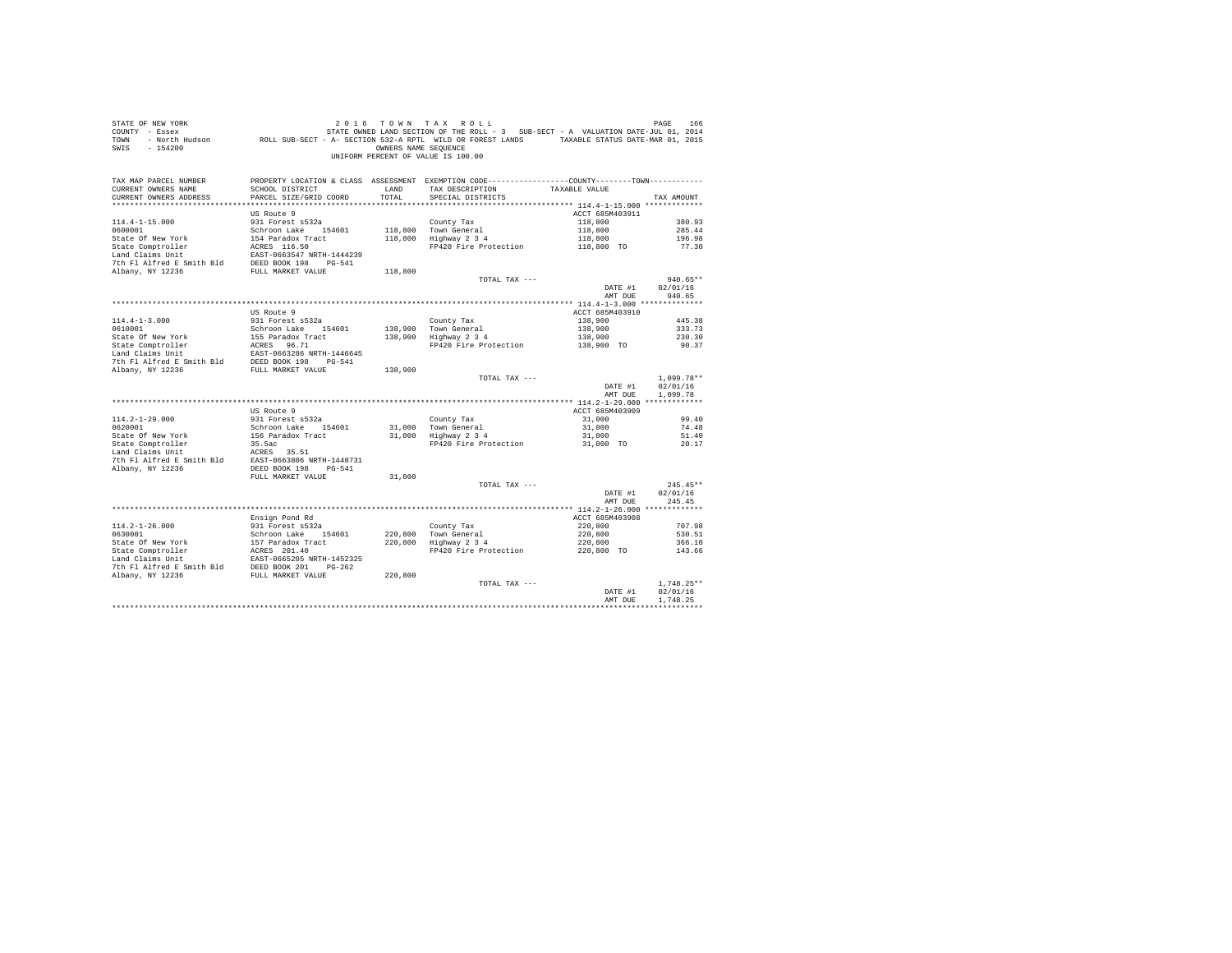| STATE OF NEW YORK<br>COUNTY - Essex<br>TOWN<br>SWIS<br>$-154200$ | - North Hudson ROLL SUB-SECT - A- SECTION 532-A RPTL WILD OR FOREST LANDS TAXABLE STATUS DATE-MAR 01, 2015 | OWNERS NAME SEQUENCE | 2016 TOWN TAX ROLL<br>STATE OWNED LAND SECTION OF THE ROLL - 3 SUB-SECT - A VALUATION DATE-JUL 01, 2014<br>UNIFORM PERCENT OF VALUE IS 100.00 |                 | PAGE<br>167  |
|------------------------------------------------------------------|------------------------------------------------------------------------------------------------------------|----------------------|-----------------------------------------------------------------------------------------------------------------------------------------------|-----------------|--------------|
| TAX MAP PARCEL NUMBER<br>CURRENT OWNERS NAME                     | SCHOOL DISTRICT                                                                                            | LAND                 | PROPERTY LOCATION & CLASS ASSESSMENT EXEMPTION CODE---------------COUNTY-------TOWN---------<br>TAX DESCRIPTION TAXABLE VALUE                 |                 |              |
| CURRENT OWNERS ADDRESS                                           | PARCEL SIZE/GRID COORD                                                                                     | TOTAL                | SPECIAL DISTRICTS                                                                                                                             |                 | TAX AMOUNT   |
|                                                                  |                                                                                                            |                      |                                                                                                                                               |                 |              |
|                                                                  | US Route 9                                                                                                 |                      |                                                                                                                                               | ACCT 685M403907 |              |
| $114.2 - 1 - 27.000$                                             | 931 Forest s532a                                                                                           |                      | County Tax                                                                                                                                    | 69,900          | 224.13       |
| 0640001                                                          | Schroon Lake 154601                                                                                        |                      | 69.900 Town General                                                                                                                           | 69,900          | 167.95       |
| State Of New York                                                | 158 Paradox Tract                                                                                          |                      | 69,900 Highway 2 3 4                                                                                                                          | 69,900          | 115.90       |
| State Comptroller                                                | 60ac Sll                                                                                                   |                      | FP420 Fire Protection                                                                                                                         | 69,900 TO       | 45.48        |
| Land Claims Unit                                                 | ACRES 60.00                                                                                                |                      |                                                                                                                                               |                 |              |
| 7th Fl Alfred E Smith Bld                                        | EAST-0665481 NRTH-1450424                                                                                  |                      |                                                                                                                                               |                 |              |
| Albany, NY 12236                                                 | DEED BOOK 201    PG-262                                                                                    |                      |                                                                                                                                               |                 |              |
|                                                                  | FULL MARKET VALUE                                                                                          | 69,900               |                                                                                                                                               |                 |              |
|                                                                  |                                                                                                            |                      | TOTAL TAX ---                                                                                                                                 |                 | 553.46**     |
|                                                                  |                                                                                                            |                      |                                                                                                                                               | DATE #1         | 02/01/16     |
|                                                                  |                                                                                                            |                      |                                                                                                                                               | AMT DUE         | 553.46       |
|                                                                  |                                                                                                            |                      |                                                                                                                                               |                 |              |
|                                                                  | US Route 9                                                                                                 |                      |                                                                                                                                               | ACCT 685M403906 |              |
| $114.4 - 1 - 4.000$                                              | 931 Forest s532a                                                                                           |                      | County Tax                                                                                                                                    | 163,800         | 525.22       |
| 0650001                                                          | Schroon Lake 154601                                                                                        |                      | 163,800 Town General                                                                                                                          | 163,800         | 393.56       |
| State Of New York                                                | 159 Paradox Tract                                                                                          |                      | 163,800 Highway 2 3 4                                                                                                                         | 163,800         | 271.59       |
| State Comptroller                                                | ACRES 149.40                                                                                               |                      | FP420 Fire Protection                                                                                                                         | 163,800 TO      | 106.57       |
| Land Claims Unit                                                 | EAST-0665544 NRTH-1447117                                                                                  |                      |                                                                                                                                               |                 |              |
| 7th Fl Alfred E Smith Bld                                        | DEED BOOK 185 PG-270                                                                                       |                      |                                                                                                                                               |                 |              |
| Albany, NY 12236                                                 | FULL MARKET VALUE                                                                                          | 163,800              |                                                                                                                                               |                 |              |
|                                                                  |                                                                                                            |                      | TOTAL TAX ---                                                                                                                                 |                 | $1.296.94**$ |
|                                                                  |                                                                                                            |                      |                                                                                                                                               | DATE #1         | 02/01/16     |
|                                                                  |                                                                                                            |                      |                                                                                                                                               | AMT DUE         | 1,296.94     |
|                                                                  |                                                                                                            |                      |                                                                                                                                               |                 |              |
|                                                                  | US Route 9                                                                                                 |                      |                                                                                                                                               | ACCT 685M403905 |              |
| $114.4 - 1 - 11.000$                                             | 931 Forest s532a                                                                                           |                      | County Tax                                                                                                                                    | 168,600         | 540.61       |
| 0660001                                                          | Schroon Lake 154601                                                                                        |                      | 168,600 Town General                                                                                                                          | 168,600         | 405.09       |
| State Of New York                                                | 160 Paradox Tract                                                                                          |                      | 168,600 Highway 2 3 4                                                                                                                         | 168,600         | 279.55       |
| State Comptroller                                                | ACRES 152.00                                                                                               |                      | FP420 Fire Protection                                                                                                                         | 168,600 TO      | 109.70       |
| Land Claims Unit                                                 | EAST-0665797 NRTH-1444560                                                                                  |                      |                                                                                                                                               |                 |              |
| 7th Fl Alfred E Smith Bld                                        | DEED BOOK 185 PG-272                                                                                       |                      |                                                                                                                                               |                 |              |
| Albany, NY 12236                                                 | FULL MARKET VALUE                                                                                          | 168,600              |                                                                                                                                               |                 |              |
|                                                                  |                                                                                                            |                      | TOTAL TAX ---                                                                                                                                 |                 | $1.334.95**$ |
|                                                                  |                                                                                                            |                      |                                                                                                                                               | DATE #1         | 02/01/16     |
|                                                                  |                                                                                                            |                      |                                                                                                                                               | AMT DUE         | 1.334.95     |
|                                                                  |                                                                                                            |                      |                                                                                                                                               |                 |              |
|                                                                  | Johnson Pond Rd                                                                                            |                      |                                                                                                                                               | ACCT 685M403904 |              |
| $125. - 1 - 4.000$                                               | 931 Forest s532a                                                                                           |                      | County Tax                                                                                                                                    | 167,100         | 535.80       |
| 0670001                                                          | Schroon Lake 154601                                                                                        |                      | 167.100 Town General                                                                                                                          | 167,100         | 401.49       |
| State Of New York                                                | 162 Paradox Tract                                                                                          |                      | 167,100 Highway 2 3 4                                                                                                                         | 167,100         | 277.06       |
| State Comptroller                                                | ACRES 160.00                                                                                               |                      | FP420 Fire Protection                                                                                                                         | 167,100 TO      | 108.72       |
| Land Claims Unit                                                 | EAST-0666497 NRTH-1439466                                                                                  |                      |                                                                                                                                               |                 |              |
| 7th Fl Alfred E Smith Bld                                        | DEED BOOK 200 PG-485                                                                                       |                      |                                                                                                                                               |                 |              |
| Albany, NY 12236                                                 | FULL MARKET VALUE                                                                                          | 167,100              |                                                                                                                                               |                 |              |
|                                                                  |                                                                                                            |                      | TOTAL TAX ---                                                                                                                                 |                 | $1.323.07**$ |
|                                                                  |                                                                                                            |                      |                                                                                                                                               | DATE #1         | 02/01/16     |
|                                                                  |                                                                                                            |                      |                                                                                                                                               | AMT DUE         | 1.323.07     |
|                                                                  |                                                                                                            |                      |                                                                                                                                               |                 |              |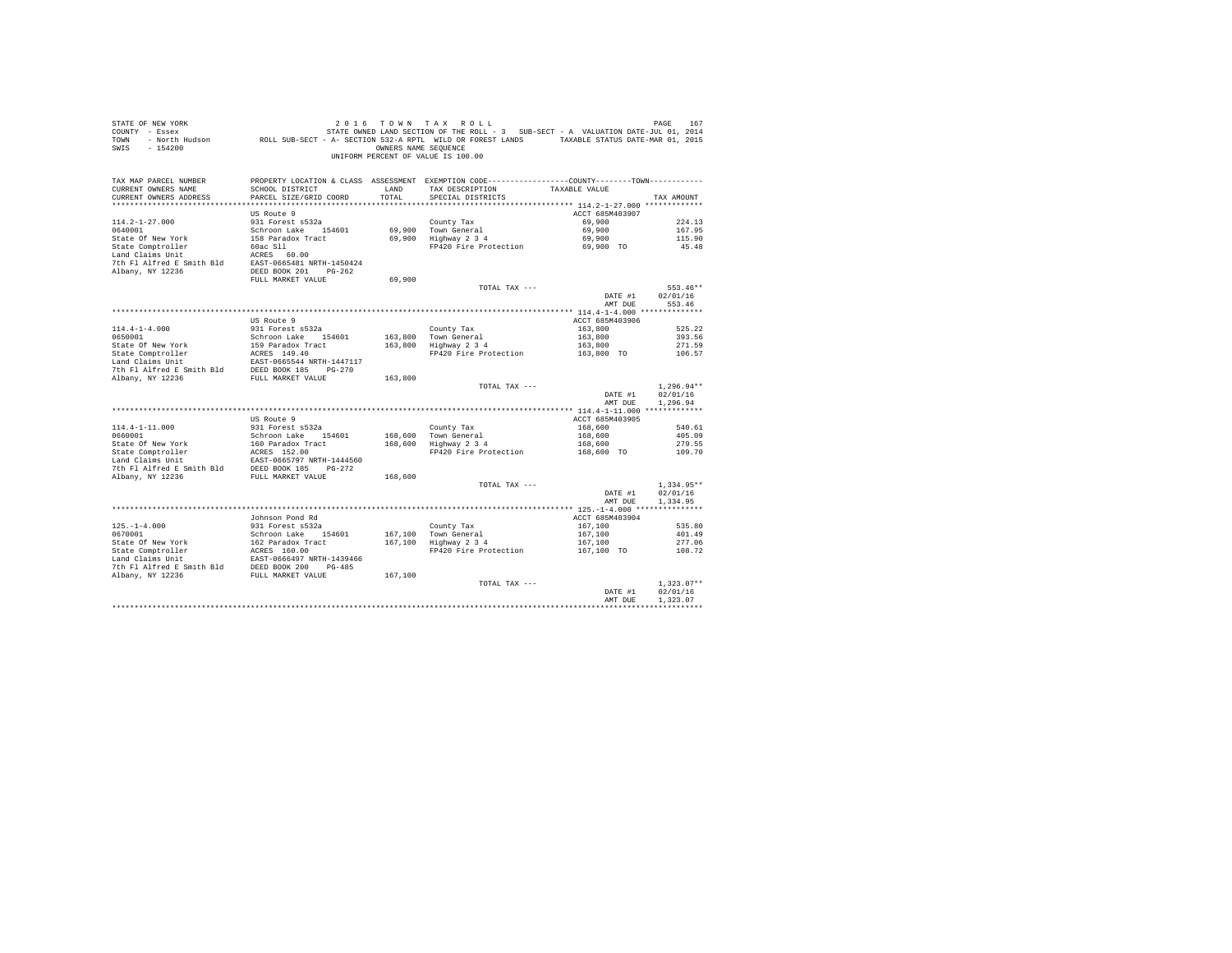| PAGE 168 168 169 2016 TOWN TAX ROLL<br>COUNTY - Essex – STATE ONNED LAND SECTION OF THE ROLL - 3 SUB-SECT - A VALUATION DATE-JUL 01, 2014<br>TOWN - North Hudson – ROLL SUB-SECT - A-SECTION 532-A RPTL WILD OR FOREST LANDS – TAXAB<br>SWIS - 154200 |                                                   | OWNERS NAME SEQUENCE | 2016 TOWN TAX ROLL<br>UNIFORM PERCENT OF VALUE IS 100.00                                                         |                    |                    |
|-------------------------------------------------------------------------------------------------------------------------------------------------------------------------------------------------------------------------------------------------------|---------------------------------------------------|----------------------|------------------------------------------------------------------------------------------------------------------|--------------------|--------------------|
| TAX MAP PARCEL NUMBER<br>CURRENT OWNERS NAME                                                                                                                                                                                                          | SCHOOL DISTRICT                                   | LAND                 | PROPERTY LOCATION & CLASS ASSESSMENT EXEMPTION CODE---------------COUNTY-------TOWN----------<br>TAX DESCRIPTION | TAXABLE VALUE      |                    |
| CURRENT OWNERS ADDRESS                                                                                                                                                                                                                                | PARCEL SIZE/GRID COORD                            | TOTAL                | SPECIAL DISTRICTS                                                                                                |                    | TAX AMOUNT         |
|                                                                                                                                                                                                                                                       |                                                   |                      |                                                                                                                  |                    |                    |
|                                                                                                                                                                                                                                                       | Johnson Pond Rd                                   |                      |                                                                                                                  | ACCT 685M403903    |                    |
| $125. - 1 - 13.000$                                                                                                                                                                                                                                   | 931 Forest s532a                                  |                      | County Tax                                                                                                       | 85,300             | 273.51             |
| 0680001                                                                                                                                                                                                                                               | Schroon Lake 154601                               |                      | 85,300 Town General<br>85,300 Highway 2 3 4                                                                      | 85,300             | 204.95             |
| State Of New York                                                                                                                                                                                                                                     | 163 Paradox Tract                                 |                      |                                                                                                                  | 85,300             | 141.43             |
| State Comptroller                                                                                                                                                                                                                                     | ACRES 80.00<br>EAST-0666793 NRTH                  |                      | FP420 Fire Protection                                                                                            | 85,300 TO          | 55.50              |
| Land Claims Unit<br>7th Fl Alfred E Smith Bld                                                                                                                                                                                                         | EAST-0666793 NRTH-1437296<br>DEED BOOK 200 PG-485 |                      |                                                                                                                  |                    |                    |
| Albany, NY 12236                                                                                                                                                                                                                                      | FULL MARKET VALUE                                 | 85,300               |                                                                                                                  |                    |                    |
|                                                                                                                                                                                                                                                       |                                                   |                      | TOTAL TAX ---                                                                                                    |                    | $675.39**$         |
|                                                                                                                                                                                                                                                       |                                                   |                      |                                                                                                                  | DATE #1            | 02/01/16           |
|                                                                                                                                                                                                                                                       |                                                   |                      |                                                                                                                  | AMT DUE            | 675.39             |
|                                                                                                                                                                                                                                                       |                                                   |                      |                                                                                                                  |                    |                    |
|                                                                                                                                                                                                                                                       | Johnson Pond Rd                                   |                      |                                                                                                                  | ACCT 685M403902    |                    |
| $125.12 - 1 - 5.000$                                                                                                                                                                                                                                  | 931 Forest s532a                                  |                      | County Tax                                                                                                       | 900                | 2.89               |
| 0690001                                                                                                                                                                                                                                               | Schroon Lake 154601                               |                      | 900 Town General<br>900 Highway 2 3 4                                                                            | 900                | 2.16               |
| State Of New York                                                                                                                                                                                                                                     | 169 Paradox Tract                                 |                      | FP420 Fire Protection                                                                                            | 900                | 1.49               |
|                                                                                                                                                                                                                                                       |                                                   |                      |                                                                                                                  | $900$ TO           | .59                |
| State Comptroller<br>Land Claims Unit<br>EAST-0670355 NRTH-1434570<br>The F1 Alfred E Smith Bld<br>DEED BOOK 187<br>THE-444<br>DEED BOOK 187<br>THE-444<br>THE-444                                                                                    |                                                   |                      |                                                                                                                  |                    |                    |
| Albany, NY 12236                                                                                                                                                                                                                                      | FULL MARKET VALUE                                 | 900                  |                                                                                                                  |                    |                    |
|                                                                                                                                                                                                                                                       |                                                   |                      | TOTAL TAX ---                                                                                                    |                    | $7.13**$           |
|                                                                                                                                                                                                                                                       |                                                   |                      |                                                                                                                  | DATE #1            | 02/01/16           |
|                                                                                                                                                                                                                                                       |                                                   |                      |                                                                                                                  | AMT DUE            | 7.13               |
|                                                                                                                                                                                                                                                       |                                                   |                      |                                                                                                                  |                    |                    |
|                                                                                                                                                                                                                                                       | Johnson Pond Rd                                   |                      |                                                                                                                  | ACCT 685M403901    |                    |
| $125. - 1 - 9.000$<br>0700001                                                                                                                                                                                                                         | 931 Forest s532a<br>Schroon Lake 154601           |                      | County Tax<br>108,300 Town General                                                                               | 108,300<br>108,300 | 347.26<br>260.21   |
| State Of New York                                                                                                                                                                                                                                     | 170 Paradox Tract                                 |                      | $108,300$ Highway $2\overline{3}4$                                                                               | 108,300            | 179.57             |
|                                                                                                                                                                                                                                                       |                                                   |                      | FP420 Fire Protection                                                                                            | 108,300 TO         | 70.46              |
|                                                                                                                                                                                                                                                       |                                                   |                      |                                                                                                                  |                    |                    |
|                                                                                                                                                                                                                                                       |                                                   |                      |                                                                                                                  |                    |                    |
| Albany, NY 12236                                                                                                                                                                                                                                      | DEED BOOK 198 PG-598                              |                      |                                                                                                                  |                    |                    |
|                                                                                                                                                                                                                                                       | FULL MARKET VALUE                                 | 108,300              |                                                                                                                  |                    |                    |
|                                                                                                                                                                                                                                                       |                                                   |                      | TOTAL TAX ---                                                                                                    |                    | 857.50**           |
|                                                                                                                                                                                                                                                       |                                                   |                      |                                                                                                                  | DATE #1<br>AMT DUE | 02/01/16<br>857.50 |
|                                                                                                                                                                                                                                                       |                                                   |                      |                                                                                                                  |                    |                    |
|                                                                                                                                                                                                                                                       | Johnson Pond Rd                                   |                      |                                                                                                                  | ACCT 685M404015    |                    |
| $125. -1 - 5.000$                                                                                                                                                                                                                                     | 931 Forest s532a                                  |                      | County Tax                                                                                                       | 122,400            | 392.47             |
| 0710001                                                                                                                                                                                                                                               | Schroon Lake 154601                               |                      | 122,400 Town General<br>122,400 Highway 2 3 4                                                                    | 122,400            | 294.09             |
| State Of New York                                                                                                                                                                                                                                     | 171 Paradox Tr                                    |                      |                                                                                                                  | 122,400            | 202.95             |
|                                                                                                                                                                                                                                                       |                                                   |                      | FP420 Fire Protection                                                                                            | 122,400 TO         | 79.64              |
|                                                                                                                                                                                                                                                       |                                                   |                      |                                                                                                                  |                    |                    |
| State Comptroller 160ac S11<br>Land Claims Unit 160ac S11<br>7th F1 Alfred E Smith B1d<br>EAST-0669288 NRTH-1439588<br>Albany, NY 12236<br>17th MARKET VALUE                                                                                          |                                                   |                      |                                                                                                                  |                    |                    |
|                                                                                                                                                                                                                                                       |                                                   | 122,400              | TOTAL TAX ---                                                                                                    |                    | 969.15**           |
|                                                                                                                                                                                                                                                       |                                                   |                      |                                                                                                                  | DATE #1            | 02/01/16           |
|                                                                                                                                                                                                                                                       |                                                   |                      |                                                                                                                  | AMT DUR            | 969.15             |
|                                                                                                                                                                                                                                                       |                                                   |                      |                                                                                                                  |                    |                    |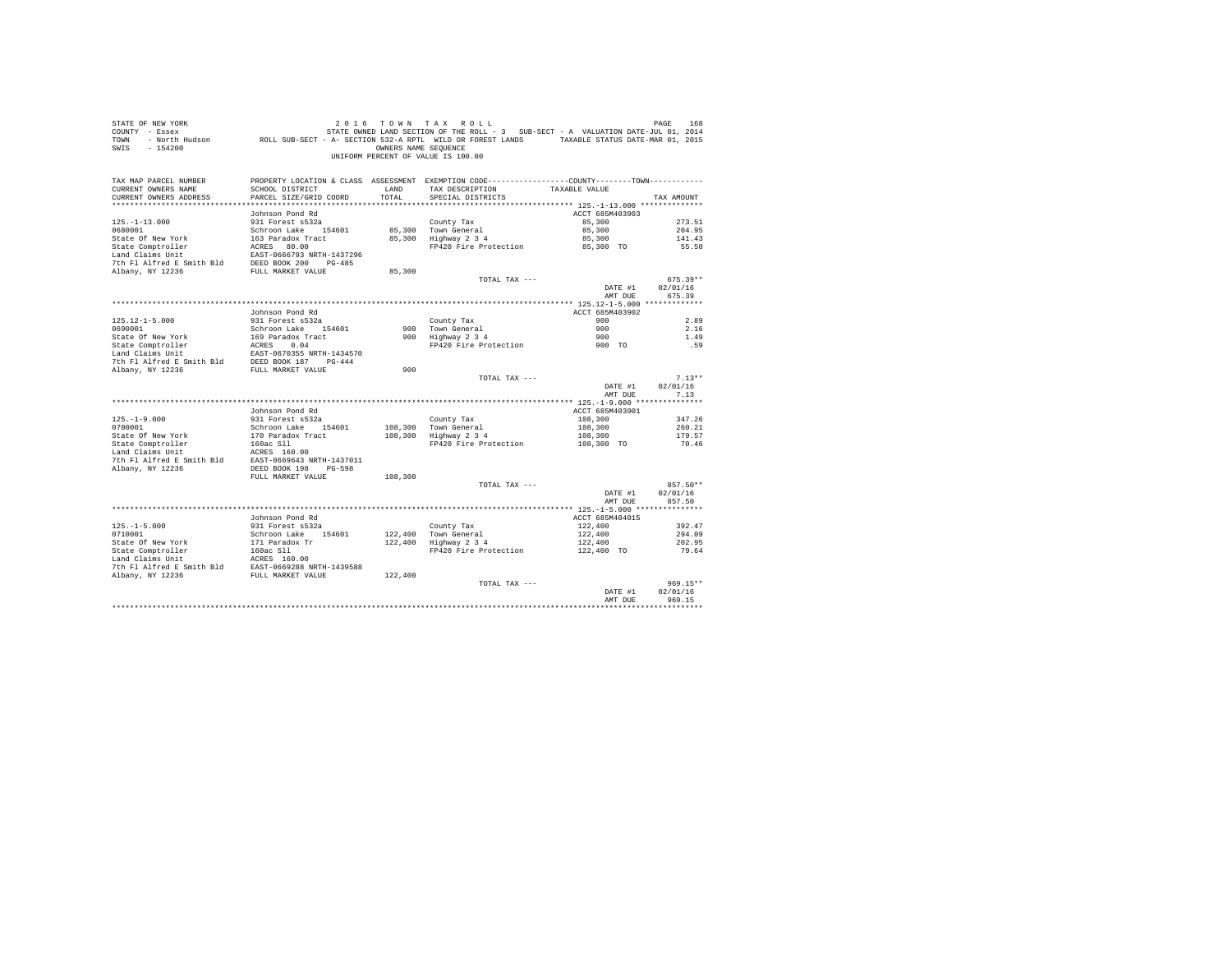| STATE OF NEW YORK<br>COUNTY - Essex<br>TOWN<br>$-154200$<br>SWIS                                                                                                                                                                           |                                           | OWNERS NAME SEOUENCE | 2016 TOWN TAX ROLL<br>UNIFORM PERCENT OF VALUE IS 100.00                                                                               |                    | PAGE<br>169        |
|--------------------------------------------------------------------------------------------------------------------------------------------------------------------------------------------------------------------------------------------|-------------------------------------------|----------------------|----------------------------------------------------------------------------------------------------------------------------------------|--------------------|--------------------|
| TAX MAP PARCEL NUMBER<br>CURRENT OWNERS NAME<br>CURRENT OWNERS ADDRESS                                                                                                                                                                     | SCHOOL DISTRICT<br>PARCEL SIZE/GRID COORD | LAND<br>TOTAL        | PROPERTY LOCATION & CLASS ASSESSMENT EXEMPTION CODE----------------COUNTY-------TOWN----------<br>TAX DESCRIPTION<br>SPECIAL DISTRICTS | TAXABLE VALUE      | TAX AMOUNT         |
|                                                                                                                                                                                                                                            |                                           |                      |                                                                                                                                        |                    |                    |
|                                                                                                                                                                                                                                            | Johnson Pond Rd                           |                      |                                                                                                                                        | ACCT 685M404014    |                    |
| $114.4 - 1 - 9.000$                                                                                                                                                                                                                        | 931 Forest s532a                          |                      | County Tax                                                                                                                             | 136,800            | 438.64             |
| 0720001                                                                                                                                                                                                                                    | Schroon Lake 154601                       |                      | 136,800 Town General                                                                                                                   | 136,800            | 328.69             |
| State Of New York                                                                                                                                                                                                                          | 172 Paradox Tract                         |                      | 136,800 Highway 2 3 4                                                                                                                  | 136,800            | 226.82             |
| State Comptroller                                                                                                                                                                                                                          | ACRES 168.65                              |                      | FP420 Fire Protection                                                                                                                  | 136,800 TO         | 89.01              |
| Land Claims Unit                                                                                                                                                                                                                           | EAST-0668887 NRTH-1442384                 |                      |                                                                                                                                        |                    |                    |
| 7th Fl Alfred E Smith Bld DEED BOOK 198 PG-598                                                                                                                                                                                             |                                           |                      |                                                                                                                                        |                    |                    |
| Albany, NY 12236                                                                                                                                                                                                                           | FULL MARKET VALUE                         | 136,800              |                                                                                                                                        |                    |                    |
|                                                                                                                                                                                                                                            |                                           |                      | TOTAL TAX ---                                                                                                                          |                    | $1,083.16**$       |
|                                                                                                                                                                                                                                            |                                           |                      |                                                                                                                                        | DATE #1            | 02/01/16           |
|                                                                                                                                                                                                                                            |                                           |                      |                                                                                                                                        | AMT DUE            | 1,083.16           |
|                                                                                                                                                                                                                                            | US Route 9                                |                      |                                                                                                                                        | ACCT 685M404013    |                    |
| $114.4 - 1 - 10.000$                                                                                                                                                                                                                       | 931 Forest s532a                          |                      | County Tax                                                                                                                             | 151,600            | 486.10             |
| 0730001                                                                                                                                                                                                                                    | Schroon Lake 154601                       |                      |                                                                                                                                        | 151,600            | 364.25             |
| State Of New York                                                                                                                                                                                                                          | 173 Paradox Tract                         |                      | 151,600 Town General<br>151,600 Highway 2 3 4                                                                                          | 151,600            | 251.36             |
|                                                                                                                                                                                                                                            | 173 Paradox Tr<br>ACRES 152.00            |                      | FP420 Fire Protection                                                                                                                  | 151,600 TO         | 98.64              |
| State Comptroller<br>Land Claims Unit                                                                                                                                                                                                      | EAST-0668497 NRTH-1444910                 |                      |                                                                                                                                        |                    |                    |
| 7th F1 Alfred E Smith B1d<br>RD BOOK 166 PG-201<br>RD BOOK 166 PG-201                                                                                                                                                                      |                                           |                      |                                                                                                                                        |                    |                    |
|                                                                                                                                                                                                                                            |                                           | 151,600              |                                                                                                                                        |                    |                    |
|                                                                                                                                                                                                                                            |                                           |                      | TOTAL TAX ---                                                                                                                          |                    | $1,200.35**$       |
|                                                                                                                                                                                                                                            |                                           |                      |                                                                                                                                        | DATE #1            | 02/01/16           |
|                                                                                                                                                                                                                                            |                                           |                      |                                                                                                                                        | AMT DUE            | 1,200.35           |
|                                                                                                                                                                                                                                            | US Route 9                                |                      |                                                                                                                                        | ACCT 685M404012    |                    |
| $114.4 - 1 - 5.000$                                                                                                                                                                                                                        | 931 Forest s532a                          |                      | County Tax                                                                                                                             | 89,700             | 287.62             |
| 0740001                                                                                                                                                                                                                                    | Schroon Lake 154601                       |                      | 89.700 Town General                                                                                                                    | 89,700             | 215.52             |
|                                                                                                                                                                                                                                            |                                           |                      | $89,700$ Highway $2\frac{3}{4}$                                                                                                        | 89,700             | 148.73             |
| 0740001<br>State Of New York<br>State Comptroller                                                                                                                                                                                          |                                           |                      | FP420 Fire Protection                                                                                                                  | 89,700 TO          | 58.36              |
| State Of New York<br>174 Paradox Tract<br>174 Paradox Tract<br>150ac Sill<br>180ac Sill<br>180ac Sill<br>180ac Santh Bld<br>20.00<br>21 Paradox Tract<br>21 Paradox Tract<br>1447463<br>21 Paradox NETH-1447463<br>21 Paradox NETH-1447463 |                                           |                      |                                                                                                                                        |                    |                    |
|                                                                                                                                                                                                                                            |                                           |                      |                                                                                                                                        |                    |                    |
| Albany, NY 12236                                                                                                                                                                                                                           | FULL MARKET VALUE                         | 89,700               |                                                                                                                                        |                    |                    |
|                                                                                                                                                                                                                                            |                                           |                      | TOTAL TAX ---                                                                                                                          |                    | $710.23**$         |
|                                                                                                                                                                                                                                            |                                           |                      |                                                                                                                                        | DATE #1            | 02/01/16           |
|                                                                                                                                                                                                                                            |                                           |                      |                                                                                                                                        | AMT DUE            | 710.23             |
|                                                                                                                                                                                                                                            | US Route 9                                |                      |                                                                                                                                        | ACCT 685M404011    |                    |
| 114.2-1-24.000                                                                                                                                                                                                                             | 931 Forest s532a                          |                      | County Tax                                                                                                                             | 114,200            | 366.18             |
|                                                                                                                                                                                                                                            | Schroon Lake 154601                       |                      |                                                                                                                                        | 114,200            | 274.39             |
| 0750001<br>State Of New York<br>State Comptroller<br>This Init                                                                                                                                                                             |                                           |                      | 114,200 Town General<br>114,200 Highway 2 3 4                                                                                          | 114,200            | 189.35             |
|                                                                                                                                                                                                                                            |                                           |                      | FP420 Fire Protection                                                                                                                  | $114,200$ TO       | 74.30              |
|                                                                                                                                                                                                                                            |                                           |                      |                                                                                                                                        |                    |                    |
|                                                                                                                                                                                                                                            |                                           |                      |                                                                                                                                        |                    |                    |
|                                                                                                                                                                                                                                            |                                           | 114,200              |                                                                                                                                        |                    |                    |
|                                                                                                                                                                                                                                            |                                           |                      | TOTAL TAX ---                                                                                                                          |                    | $904.22**$         |
|                                                                                                                                                                                                                                            |                                           |                      |                                                                                                                                        | DATE #1<br>AMT DUE | 02/01/16<br>904.22 |
|                                                                                                                                                                                                                                            |                                           |                      |                                                                                                                                        |                    |                    |
|                                                                                                                                                                                                                                            |                                           |                      |                                                                                                                                        |                    |                    |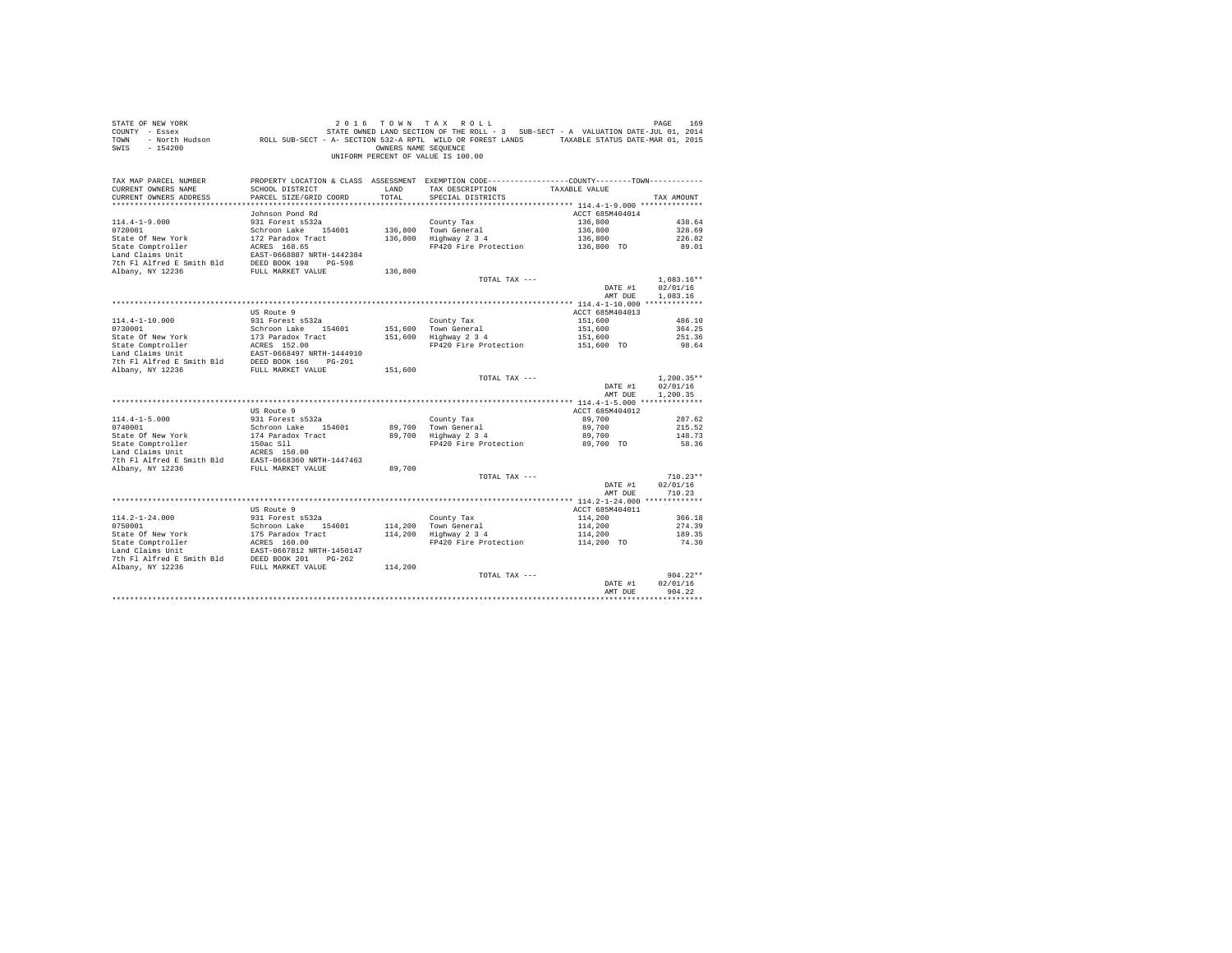| STATE OF NEW YORK<br>COUNTY - Essex<br>TOWN<br>SWIS - 154200                                                                                                             |                                           | OWNERS NAME SEQUENCE | 2016 TOWN TAX ROLL<br>7 - Essex (101, 2014) STATE OWNED LAND SECTION OF THE ROLL - 3 SUB-SECT - A VALUATION DATE-JUL 01, 2014<br>2015 - North Hudson (1, 2015) ROLL SUB-SECT - A- SECTION 532-A RPTL WILD OR FOREST LANDS<br>UNIFORM PERCENT OF VALUE IS 100.00 |                            | PAGE<br>170  |
|--------------------------------------------------------------------------------------------------------------------------------------------------------------------------|-------------------------------------------|----------------------|-----------------------------------------------------------------------------------------------------------------------------------------------------------------------------------------------------------------------------------------------------------------|----------------------------|--------------|
| TAX MAP PARCEL NUMBER                                                                                                                                                    |                                           |                      | PROPERTY LOCATION & CLASS ASSESSMENT EXEMPTION CODE---------------COUNTY-------TOWN----------                                                                                                                                                                   |                            |              |
| CURRENT OWNERS NAME<br>CURRENT OWNERS ADDRESS                                                                                                                            | SCHOOL DISTRICT<br>PARCEL SIZE/GRID COORD | LAND<br>TOTAL        | TAX DESCRIPTION<br>SPECIAL DISTRICTS                                                                                                                                                                                                                            | TAXABLE VALUE              | TAX AMOUNT   |
|                                                                                                                                                                          |                                           |                      |                                                                                                                                                                                                                                                                 |                            |              |
|                                                                                                                                                                          | Ensign Pond Rd                            |                      |                                                                                                                                                                                                                                                                 | ACCT 685M404010            |              |
| $114.2 - 1 - 25.000$                                                                                                                                                     | 931 Forest s532a                          |                      | County Tax                                                                                                                                                                                                                                                      | 90,700                     | 290.82       |
| 0760001                                                                                                                                                                  | Schroon Lake 154601                       |                      |                                                                                                                                                                                                                                                                 | 90,700                     | 217.92       |
| State Of New York                                                                                                                                                        | 176 Paradox Tract                         |                      | 90,700 Town General<br>90,700 Highway 2 3 4                                                                                                                                                                                                                     | 90,700                     | 150.39       |
| State Comptroller                                                                                                                                                        | ACRES 100.80                              |                      | FP420 Fire Protection                                                                                                                                                                                                                                           | 90.700 TO                  | 59.01        |
| Land Claims Unit                                                                                                                                                         | EAST-0667958 NRTH-1452619                 |                      |                                                                                                                                                                                                                                                                 |                            |              |
| 7th Fl Alfred E Smith Bld                                                                                                                                                | DEED BOOK 201 PG-262                      |                      |                                                                                                                                                                                                                                                                 |                            |              |
| Albany, NY 12236                                                                                                                                                         | FULL MARKET VALUE                         | 90,700               | TOTAL TAX ---                                                                                                                                                                                                                                                   |                            | $718.14**$   |
|                                                                                                                                                                          |                                           |                      |                                                                                                                                                                                                                                                                 | DATE #1                    | 02/01/16     |
|                                                                                                                                                                          |                                           |                      |                                                                                                                                                                                                                                                                 | AMT DUE                    | 718.14       |
|                                                                                                                                                                          |                                           |                      |                                                                                                                                                                                                                                                                 |                            |              |
|                                                                                                                                                                          | Ensign Pond Rd                            |                      |                                                                                                                                                                                                                                                                 | ACCT 685M404009            |              |
| $114.2 - 1 - 18.000$                                                                                                                                                     | 931 Forest s532a                          |                      | County Tax                                                                                                                                                                                                                                                      | 105,400                    | 337.96       |
| 0770001                                                                                                                                                                  | Schroon Lake 154601                       | 105,400              | Town General<br>Highway 2 3 4                                                                                                                                                                                                                                   | 105,400                    | 253.24       |
| State Of New York                                                                                                                                                        | 177 Paradox Tract                         | 105,400              |                                                                                                                                                                                                                                                                 | 105,400                    | 174.76       |
| State Comptroller<br>Land Claims Unit                                                                                                                                    | ACRES 100.00                              |                      | FP420 Fire Protection                                                                                                                                                                                                                                           | 105,400 TO                 | 68.58        |
| 7th Fl Alfred E Smith Bld DEED BOOK 202 PG-285                                                                                                                           | EAST-0667367 NRTH-1455247                 |                      |                                                                                                                                                                                                                                                                 |                            |              |
| Albany, NY 12236                                                                                                                                                         | FULL MARKET VALUE                         | 105,400              |                                                                                                                                                                                                                                                                 |                            |              |
|                                                                                                                                                                          |                                           |                      | TOTAL TAX ---                                                                                                                                                                                                                                                   |                            | 834.54**     |
|                                                                                                                                                                          |                                           |                      |                                                                                                                                                                                                                                                                 | DATE #1                    | 02/01/16     |
|                                                                                                                                                                          |                                           |                      |                                                                                                                                                                                                                                                                 | AMT DUE                    | 834.54       |
|                                                                                                                                                                          |                                           |                      |                                                                                                                                                                                                                                                                 |                            |              |
| $105. - 1 - 32.000$                                                                                                                                                      | Duntley Rd<br>931 Forest s532a            |                      | County Tax                                                                                                                                                                                                                                                      | ACCT 685M404008<br>193,300 | 619.81       |
| 0780001                                                                                                                                                                  | Schroon Lake 154601                       |                      |                                                                                                                                                                                                                                                                 | 193,300                    | 464.44       |
| State Of New York                                                                                                                                                        | 180 Paradox Tract                         |                      | 193,300 Town General<br>193,300 Highway 2 3 4                                                                                                                                                                                                                   |                            | 320.50       |
| State Comptroller                                                                                                                                                        | 198ac S11                                 |                      | FP420 Fire Protection                                                                                                                                                                                                                                           | 193,300<br>193,300 TO      | 125.77       |
| Land Claims Unit                                                                                                                                                         | ACRES 198.00                              |                      |                                                                                                                                                                                                                                                                 |                            |              |
| 7th Fl Alfred E Smith Bld EAST-0671744 NRTH-1460976                                                                                                                      |                                           |                      |                                                                                                                                                                                                                                                                 |                            |              |
| Albany, NY 12236                                                                                                                                                         | DEED BOOK 189 PG-312                      |                      |                                                                                                                                                                                                                                                                 |                            |              |
|                                                                                                                                                                          | FULL MARKET VALUE                         | 193,300              | TOTAL TAX ---                                                                                                                                                                                                                                                   |                            | $1,530.52**$ |
|                                                                                                                                                                          |                                           |                      |                                                                                                                                                                                                                                                                 | DATE #1                    | 02/01/16     |
|                                                                                                                                                                          |                                           |                      |                                                                                                                                                                                                                                                                 | AMT DUE                    | 1.530.52     |
|                                                                                                                                                                          |                                           |                      |                                                                                                                                                                                                                                                                 |                            |              |
|                                                                                                                                                                          | Ensign Pond Rd                            |                      |                                                                                                                                                                                                                                                                 | ACCT 685M404007            |              |
| $114.2 - 1 - 20.000$                                                                                                                                                     | 931 Forest s532a                          |                      | County Tax                                                                                                                                                                                                                                                      | 118,800                    | 380.93       |
| 0790001                                                                                                                                                                  | Schroon Lake 154601                       | 118,800              |                                                                                                                                                                                                                                                                 | 118,800                    | 285.44       |
| State Of New York                                                                                                                                                        | 182 Paradox Tract                         | 118,800              | County Tax<br>Town General<br>Highway 2 3 4                                                                                                                                                                                                                     | 118,800                    | 196.98       |
|                                                                                                                                                                          |                                           |                      | FP420 Fire Protection                                                                                                                                                                                                                                           | 118,800 TO                 | 77.30        |
|                                                                                                                                                                          |                                           |                      |                                                                                                                                                                                                                                                                 |                            |              |
| State Comptroller MCRES 95.80<br>Land Claims Unit Example D68813 NRTH-1455411<br>7th F1 Alfred E Smith Bld DEED BOOK 203 PG-231<br>Albany, NY 12236<br>PULL MARKET VALUE |                                           | 118,800              |                                                                                                                                                                                                                                                                 |                            |              |
|                                                                                                                                                                          |                                           |                      | TOTAL TAX ---                                                                                                                                                                                                                                                   |                            | $940.65**$   |
|                                                                                                                                                                          |                                           |                      |                                                                                                                                                                                                                                                                 | DATE #1                    | 02/01/16     |
|                                                                                                                                                                          |                                           |                      |                                                                                                                                                                                                                                                                 | AMT DUE                    | 940.65       |
|                                                                                                                                                                          |                                           |                      |                                                                                                                                                                                                                                                                 |                            |              |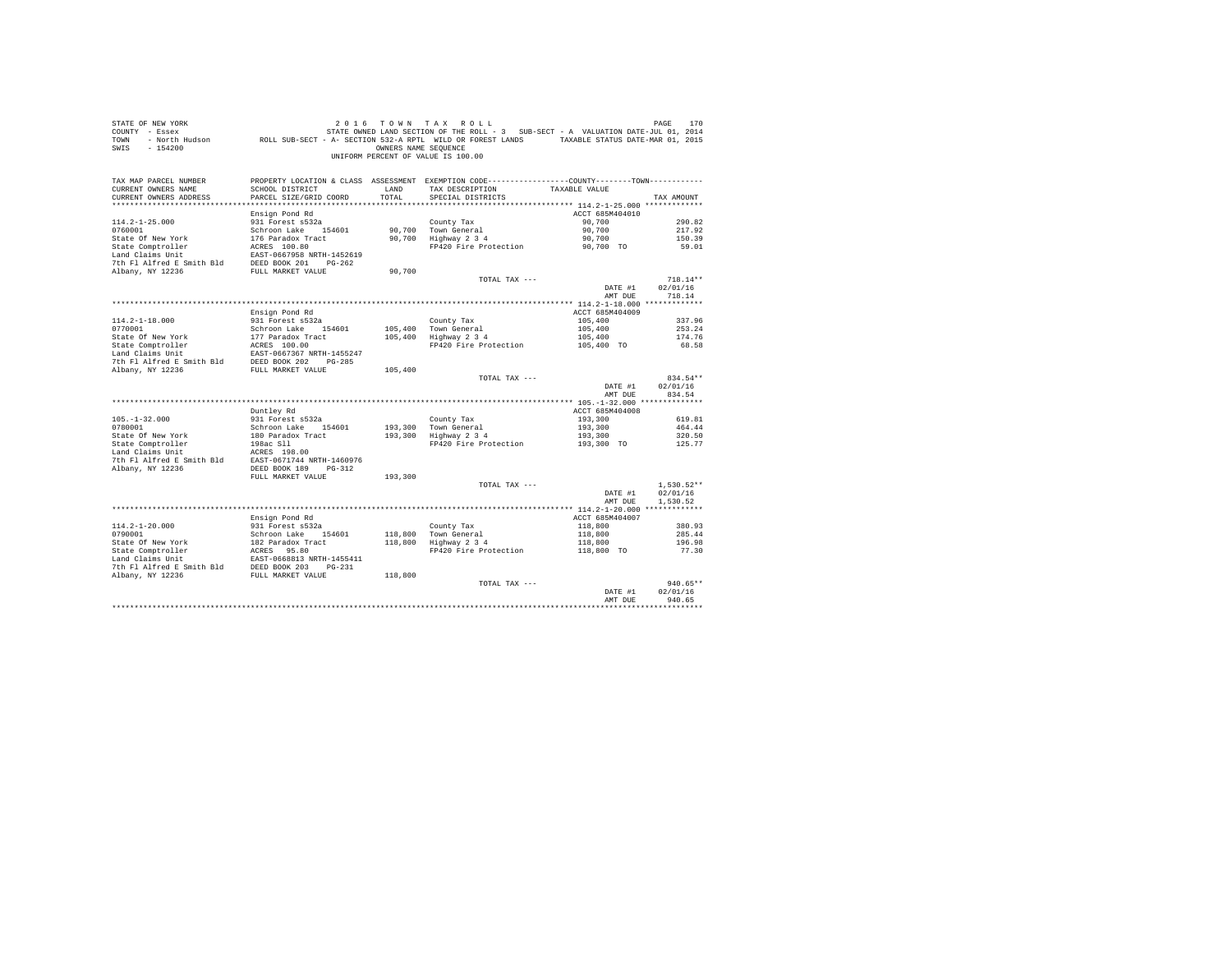| STATE OF NEW YORK<br>COUNTY - Essex<br>TOWN<br>$-154200$<br>SWIS                             |                                                                                    | OWNERS NAME SEOUENCE | 2016 TOWN TAX ROLL<br>STATE OWNED LAND SECTION OF THE ROLL - 3 SUB-SECT - A VALUATION DATE-JUL 01, 2014<br>- North Hudson ROLL SUB-SECT - A- SECTION 532-A RPTL WILD OR FOREST LANDS TAXABLE STATUS DATE-MAR 01, 2015<br>UNIFORM PERCENT OF VALUE IS 100.00 |                    | PAGE<br>171          |
|----------------------------------------------------------------------------------------------|------------------------------------------------------------------------------------|----------------------|-------------------------------------------------------------------------------------------------------------------------------------------------------------------------------------------------------------------------------------------------------------|--------------------|----------------------|
| TAX MAP PARCEL NUMBER                                                                        |                                                                                    |                      | PROPERTY LOCATION & CLASS ASSESSMENT EXEMPTION CODE----------------COUNTY--------TOWN----------<br>TAX DESCRIPTION                                                                                                                                          |                    |                      |
| CURRENT OWNERS NAME<br>CURRENT OWNERS ADDRESS                                                | SCHOOL DISTRICT<br>PARCEL SIZE/GRID COORD                                          | LAND<br>TOTAL        | SPECIAL DISTRICTS                                                                                                                                                                                                                                           | TAXABLE VALUE      | TAX AMOUNT           |
|                                                                                              |                                                                                    |                      |                                                                                                                                                                                                                                                             |                    |                      |
|                                                                                              | Ensign Pond Rd                                                                     |                      |                                                                                                                                                                                                                                                             | ACCT 685M404006    |                      |
| $114.2 - 1 - 23.000$                                                                         | 931 Forest s532a - WTRFNT                                                          |                      | County Tax                                                                                                                                                                                                                                                  | 154,000            | 493.79               |
| 0800001                                                                                      | Schroon Lake 154601                                                                |                      | 154,000 Town General                                                                                                                                                                                                                                        | 154,000            | 370.01               |
| State Of New York                                                                            | 184 Paradox Tr                                                                     |                      | 154,000 Highway 2 3 4                                                                                                                                                                                                                                       | 154,000            | 255.34               |
| State Comptroller                                                                            | ACRES 160.00                                                                       |                      | FP420 Fire Protection                                                                                                                                                                                                                                       | 154,000 TO         | 100.20               |
| Land Claims Unit                                                                             | EAST-0670455 NRTH-1450429                                                          |                      |                                                                                                                                                                                                                                                             |                    |                      |
| 7th Fl Alfred E Smith Bld FULL MARKET VALUE<br>Albany, NY 12336                              |                                                                                    | 154,000              |                                                                                                                                                                                                                                                             |                    |                      |
|                                                                                              |                                                                                    |                      | TOTAL TAX ---                                                                                                                                                                                                                                               |                    | $1,219.34**$         |
|                                                                                              |                                                                                    |                      |                                                                                                                                                                                                                                                             | DATE #1            | 02/01/16             |
|                                                                                              |                                                                                    |                      |                                                                                                                                                                                                                                                             | AMT DUE            | 1,219.34             |
|                                                                                              |                                                                                    |                      |                                                                                                                                                                                                                                                             |                    |                      |
|                                                                                              | US Route 9                                                                         |                      |                                                                                                                                                                                                                                                             | ACCT 685M404005    |                      |
| $114.4 - 1 - 6.000$<br>0810001                                                               | 931 Forest s532a<br>Schroon Lake 154601                                            |                      | County Tax<br>131,600 Town General                                                                                                                                                                                                                          | 131,600<br>131,600 | 421.97<br>316.19     |
| State Of New York                                                                            | - - - - - - - - - - - - - - 154601<br>185 Paradox Tract<br>ACRES 149.30<br>- - - - |                      | 131,600 TOWN General<br>131,600 Highway 2 3 4                                                                                                                                                                                                               | 131,600            | 218.20               |
|                                                                                              |                                                                                    |                      | FP420 Fire Protection                                                                                                                                                                                                                                       | 131,600 TO         | 85.62                |
| State Comptroller<br>Land Claims Unit                                                        | EAST-0670918 NRTH-1447814                                                          |                      |                                                                                                                                                                                                                                                             |                    |                      |
| 7th Fl Alfred E Smith Bld FULL MARKET VALUE                                                  |                                                                                    | 131,600              |                                                                                                                                                                                                                                                             |                    |                      |
| Albany, NY 12236                                                                             |                                                                                    |                      |                                                                                                                                                                                                                                                             |                    |                      |
|                                                                                              |                                                                                    |                      | TOTAL TAX ---                                                                                                                                                                                                                                               |                    | $1,041.98**$         |
|                                                                                              |                                                                                    |                      |                                                                                                                                                                                                                                                             | DATE #1<br>AMT DUE | 02/01/16<br>1,041.98 |
|                                                                                              |                                                                                    |                      |                                                                                                                                                                                                                                                             |                    |                      |
|                                                                                              | US Route 9                                                                         |                      |                                                                                                                                                                                                                                                             | ACCT 685M404004    |                      |
| $114.4 - 1 - 7.000$                                                                          | 931 Forest s532a                                                                   |                      | County Tax                                                                                                                                                                                                                                                  | 147.100            | 471.67               |
| 0820001                                                                                      | Schroon Lake 154601                                                                |                      | 147.100 Town General                                                                                                                                                                                                                                        | 147,100            | 353.44               |
|                                                                                              | 186 Paradox Tract<br>ACRES 152.00                                                  |                      | 147,100 Highway 2 3 4                                                                                                                                                                                                                                       | 147,100            | 243.90               |
| 0820001<br>State Of New York<br>State Comptroller                                            |                                                                                    |                      | FP420 Fire Protection                                                                                                                                                                                                                                       | 147,100 TO         | 95.71                |
| Land Claims Unit EAST-0671318 NRTH-1445194<br>7th Fl Alfred E Smith Bld DEED BOOK 198 PG-168 |                                                                                    |                      |                                                                                                                                                                                                                                                             |                    |                      |
| Albany, NY 12236                                                                             | FULL MARKET VALUE                                                                  | 147,100              |                                                                                                                                                                                                                                                             |                    |                      |
|                                                                                              |                                                                                    |                      | TOTAL TAX ---                                                                                                                                                                                                                                               |                    | $1.164.72**$         |
|                                                                                              |                                                                                    |                      |                                                                                                                                                                                                                                                             | DATE #1            | 02/01/16             |
|                                                                                              |                                                                                    |                      |                                                                                                                                                                                                                                                             | AMT DUE            | 1.164.72             |
|                                                                                              | Johnson Pond Rd                                                                    |                      |                                                                                                                                                                                                                                                             | ACCT 685M404003    |                      |
| $114.4 - 1 - 8.000$                                                                          | 931 Forest s532a                                                                   |                      | County Tax                                                                                                                                                                                                                                                  | 152,700            | 489.62               |
| 0830001                                                                                      | Schroon Lake 154601                                                                |                      |                                                                                                                                                                                                                                                             | 152,700            | 366.89               |
| State Of New York<br>State Comptroller                                                       | 187 Paradox Tract<br>ACRES 168.70                                                  |                      | 152,700 Town General<br>152,700 Highway 2 3 4                                                                                                                                                                                                               | 152,700            | 253.18               |
|                                                                                              |                                                                                    |                      | FP420 Fire Protection                                                                                                                                                                                                                                       | 152,700 TO         | 99.35                |
|                                                                                              | EAST-0671619 NRTH-1442647                                                          |                      |                                                                                                                                                                                                                                                             |                    |                      |
| 7th F1 Alfred E Smith Bld<br>198 DEED BOOK 198 PG-598<br>2011 NARKET VALUE                   |                                                                                    |                      |                                                                                                                                                                                                                                                             |                    |                      |
|                                                                                              |                                                                                    | 152,700              | TOTAL TAX ---                                                                                                                                                                                                                                               |                    | $1.209.04**$         |
|                                                                                              |                                                                                    |                      |                                                                                                                                                                                                                                                             | DATE #1            | 02/01/16             |
|                                                                                              |                                                                                    |                      |                                                                                                                                                                                                                                                             | AMT DUE            | 1,209.04             |
|                                                                                              |                                                                                    |                      |                                                                                                                                                                                                                                                             |                    |                      |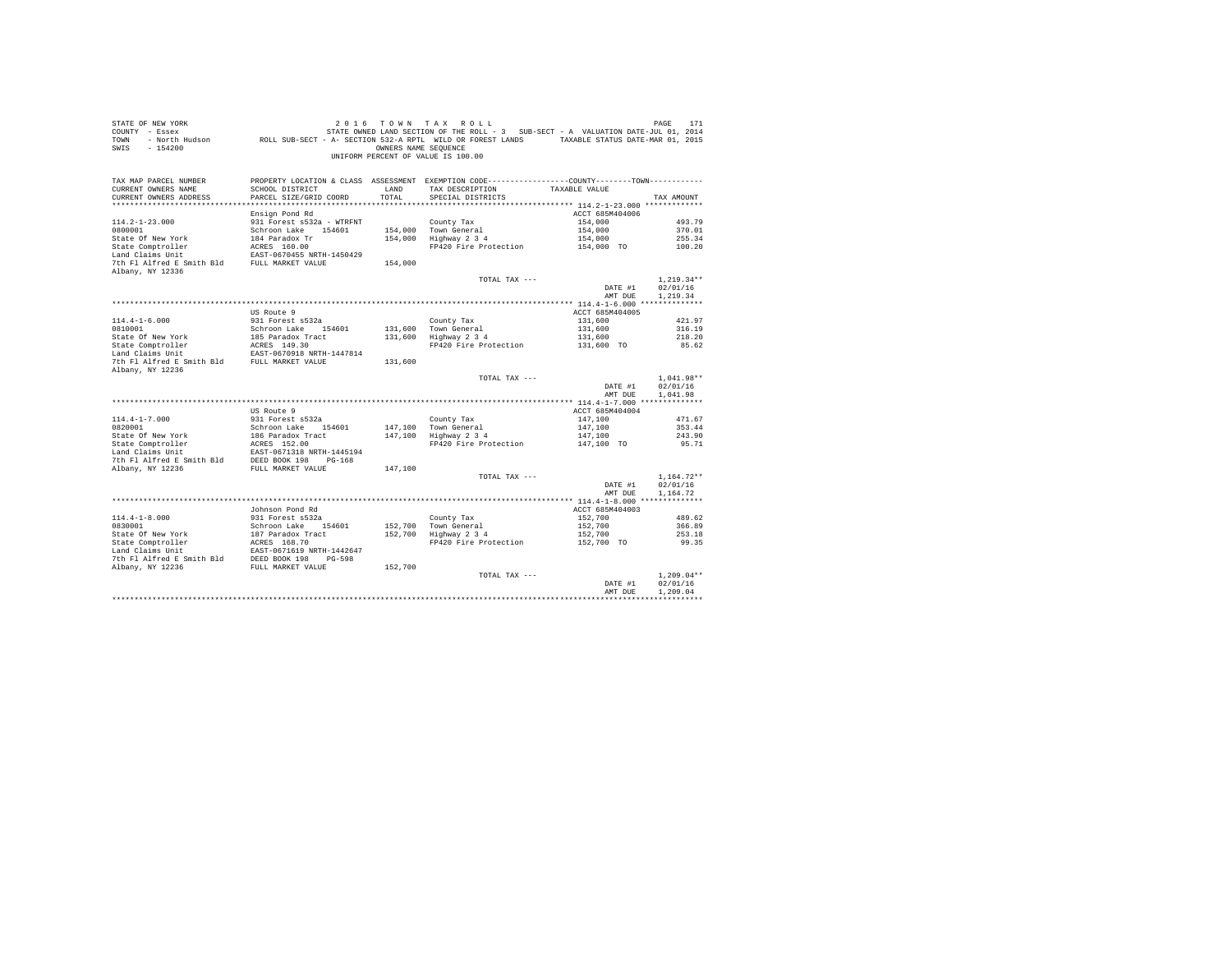| COUNTY - Essex                                                              |                                                                                                                 |                      | STATE OWNED LAND SECTION OF THE ROLL - 3 SUB-SECT - A VALUATION DATE-JUL 01, 2014               |                 |              |
|-----------------------------------------------------------------------------|-----------------------------------------------------------------------------------------------------------------|----------------------|-------------------------------------------------------------------------------------------------|-----------------|--------------|
| TOWN                                                                        | - North Hudson Mark ROLL SUB-SECT - A- SECTION 532-A RPTL WILD OR FOREST LANDS TAXABLE STATUS DATE-MAR 01, 2015 |                      |                                                                                                 |                 |              |
| $-154200$<br>SWIS                                                           |                                                                                                                 | OWNERS NAME SEQUENCE |                                                                                                 |                 |              |
|                                                                             |                                                                                                                 |                      | UNIFORM PERCENT OF VALUE IS 100.00                                                              |                 |              |
|                                                                             |                                                                                                                 |                      |                                                                                                 |                 |              |
| TAX MAP PARCEL NUMBER                                                       |                                                                                                                 |                      | PROPERTY LOCATION & CLASS ASSESSMENT EXEMPTION CODE----------------COUNTY--------TOWN---------- |                 |              |
| CURRENT OWNERS NAME                                                         | SCHOOL DISTRICT                                                                                                 | LAND                 | TAX DESCRIPTION                                                                                 | TAXABLE VALUE   |              |
| CURRENT OWNERS ADDRESS                                                      | PARCEL SIZE/GRID COORD                                                                                          | TOTAL                | SPECIAL DISTRICTS                                                                               |                 | TAX AMOUNT   |
|                                                                             |                                                                                                                 |                      |                                                                                                 |                 |              |
|                                                                             | Johnson Pond Rd                                                                                                 |                      |                                                                                                 | ACCT 685M404002 |              |
| $126. - 1 - 6.000$                                                          | 931 Forest s532a                                                                                                |                      | County Tax                                                                                      | 123,600         | 396.32       |
| 0840001                                                                     | Schroon Lake 154601                                                                                             |                      | 123,600 Town General                                                                            | 123,600         | 296.97       |
| State Of New York                                                           | 195 Paradox Tract                                                                                               |                      | 123,600 Highway 2 3 4                                                                           | 123,600         | 204.94       |
| State Comptroller                                                           | ACRES 165.20                                                                                                    |                      | FP420 Fire Protection                                                                           | 123,600 TO      | 80.42        |
| Land Claims Unit                                                            | EAST-0675378 NRTH-1434831                                                                                       |                      |                                                                                                 |                 |              |
| 7th F1 Alfred E Smith Bld DEED BOOK 209 PG-183                              |                                                                                                                 |                      |                                                                                                 |                 |              |
| Albany, NY 12236                                                            | FULL MARKET VALUE                                                                                               | 123,600              |                                                                                                 |                 |              |
|                                                                             |                                                                                                                 |                      | TOTAL TAX ---                                                                                   |                 | 978.65**     |
|                                                                             |                                                                                                                 |                      |                                                                                                 | DATE #1         | 02/01/16     |
|                                                                             |                                                                                                                 |                      |                                                                                                 | AMT DUE         | 978.65       |
|                                                                             |                                                                                                                 |                      |                                                                                                 |                 |              |
|                                                                             | Johnson Pond Rd                                                                                                 |                      |                                                                                                 | ACCT 685M404001 |              |
| $126. - 1 - 1.000$                                                          | 931 Forest s532a                                                                                                |                      | County Tax                                                                                      | 101,700         | 326.10       |
| 0850001                                                                     | Schroon Lake 154601                                                                                             |                      | 101.700 Town General                                                                            | 101,700         | 244.35       |
| State Of New York                                                           | 196 Paradox Tr                                                                                                  |                      | 101,700 Highway 2 3 4                                                                           | 101,700         | 168.62       |
| State Comptroller                                                           | 160ac S11<br>ACRES 160.00                                                                                       |                      | FP420 Fire Protection                                                                           | 101,700 TO      | 66.17        |
| Land Claims Unit                                                            |                                                                                                                 |                      |                                                                                                 |                 |              |
| Phi F1 Alfred E Smith Bld<br>The F1 Alfred E Smith Bld<br>FULL MARKET VALUE |                                                                                                                 |                      |                                                                                                 |                 |              |
|                                                                             |                                                                                                                 | 101,700              |                                                                                                 |                 |              |
|                                                                             |                                                                                                                 |                      | TOTAL TAX ---                                                                                   |                 | 805.24**     |
|                                                                             |                                                                                                                 |                      |                                                                                                 | DATE #1         | 02/01/16     |
|                                                                             |                                                                                                                 |                      |                                                                                                 | AMT DUE         |              |
|                                                                             |                                                                                                                 |                      |                                                                                                 |                 | 805.24       |
|                                                                             |                                                                                                                 |                      |                                                                                                 |                 |              |
|                                                                             | Ensign Pond Rd                                                                                                  |                      |                                                                                                 | ACCT 685M404115 |              |
| $115. - 1 - 23.000$                                                         | 931 Forest s532a                                                                                                |                      | County Tax                                                                                      | 82,700          | 265.17       |
| 0860001                                                                     | Schroon Lake 154601                                                                                             | 82,700               | Town General                                                                                    | 82,700          | 198.70       |
| State Of New York                                                           | 197 Paradox Tract                                                                                               | 82,700               | Highway 2 3 4                                                                                   | 82,700          | 137.12       |
| State Comptroller                                                           | 160ac Sll                                                                                                       |                      | FP420 Fire Protection                                                                           | 82,700 TO       | 53.81        |
| Land Claims Unit                                                            | ACRES 160.00                                                                                                    |                      |                                                                                                 |                 |              |
| 7th Fl Alfred E Smith Bld                                                   |                                                                                                                 |                      |                                                                                                 |                 |              |
| Albany, NY 12236                                                            | EAST-0674843 NRTH-1440218<br>FULL MARKET VALUE                                                                  | 82,700               |                                                                                                 |                 |              |
|                                                                             |                                                                                                                 |                      | TOTAL TAX ---                                                                                   |                 | 654.80**     |
|                                                                             |                                                                                                                 |                      |                                                                                                 | DATE #1         | 02/01/16     |
|                                                                             |                                                                                                                 |                      |                                                                                                 | AMT DUE         | 654.80       |
|                                                                             |                                                                                                                 |                      |                                                                                                 |                 |              |
|                                                                             | Ensign Pond Rd                                                                                                  |                      |                                                                                                 | ACCT 685M404114 |              |
| $115. - 1 - 18.000$                                                         | 931 Forest s532a                                                                                                |                      |                                                                                                 | 153,800         | 493.15       |
| 0870001                                                                     | Schroon Lake 154601                                                                                             |                      |                                                                                                 | 153,800         | 369.53       |
| State Of New York                                                           | 198 Paradox Tract                                                                                               |                      |                                                                                                 | 153,800         | 255.01       |
| State Comptroller                                                           |                                                                                                                 |                      | County Tax<br>153,800 Town General<br>153,800 Highway 2 3 4<br>FP420 Fire Protection            | 153,800 TO      | 100.07       |
| Land Claims Unit                                                            | 168.7ac S11<br>ACRES 168.70                                                                                     |                      |                                                                                                 |                 |              |
| 7th Fl Alfred E Smith Bld                                                   | EAST-0674514 NRTH-1442908                                                                                       |                      |                                                                                                 |                 |              |
| Albany, NY 12236                                                            | DEED BOOK 199<br>$PG-82$                                                                                        |                      |                                                                                                 |                 |              |
|                                                                             | FULL MARKET VALUE                                                                                               | 153,800              |                                                                                                 |                 |              |
|                                                                             |                                                                                                                 |                      | TOTAL TAX ---                                                                                   |                 | $1.217.76**$ |
|                                                                             |                                                                                                                 |                      |                                                                                                 | DATE #1         | 02/01/16     |
|                                                                             |                                                                                                                 |                      |                                                                                                 | AMT DUE         | 1,217.76     |

STATE OF NEW YORK  $2016$  TO W N T A X R O L L PAGE 172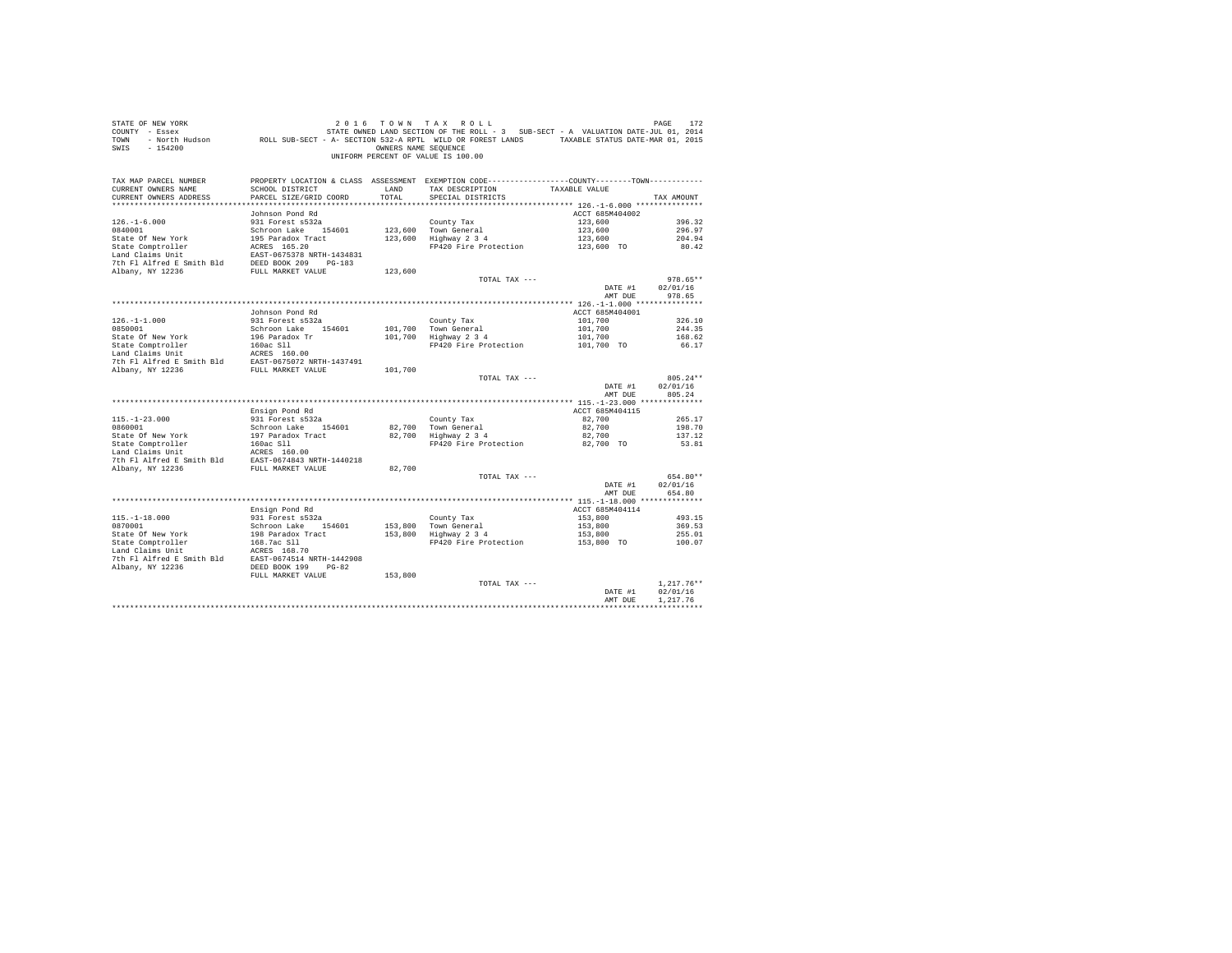| STATE OF NEW YORK<br>COUNTY - Essex<br>TOWN<br>$-154200$<br>SWIS |                                                | OWNERS NAME SEQUENCE | 2016 TOWN TAX ROLL<br>STATE OWNED LAND SECTION OF THE ROLL - 3 SUB-SECT - A VALUATION DATE-JUL 01, 2014<br>- North Hudson ROLL SUB-SECT - A- SECTION 532-A RPTL WILD OR FOREST LANDS TAXABLE STATUS DATE-MAR 01, 2015<br>UNIFORM PERCENT OF VALUE IS 100.00 |                            | PAGE<br>173              |
|------------------------------------------------------------------|------------------------------------------------|----------------------|-------------------------------------------------------------------------------------------------------------------------------------------------------------------------------------------------------------------------------------------------------------|----------------------------|--------------------------|
| TAX MAP PARCEL NUMBER<br>CURRENT OWNERS NAME                     | SCHOOL DISTRICT                                | LAND                 | PROPERTY LOCATION & CLASS ASSESSMENT EXEMPTION CODE---------------COUNTY-------TOWN----------<br>TAX DESCRIPTION                                                                                                                                            | TAXABLE VALUE              |                          |
| CURRENT OWNERS ADDRESS                                           | PARCEL SIZE/GRID COORD                         | TOTAL                | SPECIAL DISTRICTS                                                                                                                                                                                                                                           |                            | TAX AMOUNT               |
|                                                                  |                                                |                      |                                                                                                                                                                                                                                                             |                            |                          |
|                                                                  | Ensign Pond Rd                                 |                      |                                                                                                                                                                                                                                                             | ACCT 685M404113            |                          |
| $115. - 1 - 17.000$                                              | 931 Forest s532a                               |                      | County Tax                                                                                                                                                                                                                                                  | 143,600                    | 460.45                   |
| 0880001                                                          | Schroon Lake 154601                            | 143,600              | Town General                                                                                                                                                                                                                                                | 143,600                    | 345.03                   |
| State Of New York                                                | 199 Paradox Tract                              | 143,600              | Highway 2 3 4                                                                                                                                                                                                                                               | 143,600                    | 238.10                   |
| State Comptroller                                                | 152ac Sll                                      |                      | FP420 Fire Protection                                                                                                                                                                                                                                       | 143,600 TO                 | 93.43                    |
| Land Claims Unit<br>7th Fl Alfred E Smith Bld                    | ACRES 152.00                                   |                      |                                                                                                                                                                                                                                                             |                            |                          |
| Albany, NY 12236                                                 | EAST-0674118 NRTH-1445611<br>FULL MARKET VALUE | 143,600              |                                                                                                                                                                                                                                                             |                            |                          |
|                                                                  |                                                |                      | TOTAL TAX ---                                                                                                                                                                                                                                               |                            | $1.137.01**$             |
|                                                                  |                                                |                      |                                                                                                                                                                                                                                                             | DATE #1                    | 02/01/16                 |
|                                                                  |                                                |                      |                                                                                                                                                                                                                                                             | AMT DUE                    | 1,137.01                 |
|                                                                  |                                                |                      |                                                                                                                                                                                                                                                             |                            |                          |
|                                                                  | Ensign Pond Rd                                 |                      |                                                                                                                                                                                                                                                             | ACCT 685M404112            |                          |
| $115. - 1 - 12.000$                                              | 931 Forest s532a - WTRFNT                      |                      | County Tax                                                                                                                                                                                                                                                  | 145,100                    | 465.26                   |
| 0890001                                                          | Schroon Lake 154601                            | 145,100              | Town General                                                                                                                                                                                                                                                | 145,100                    | 348.63                   |
| State Of New York                                                | 200 Paradox Tract                              | 145,100              | Highway 2 3 4                                                                                                                                                                                                                                               | 145,100                    | 240.58                   |
| State Comptroller<br>Land Claims Unit                            | 149.4ac Sll                                    |                      | FP420 Fire Protection                                                                                                                                                                                                                                       | 145,100 TO                 | 94.41                    |
| 7th Fl Alfred E Smith Bld                                        | ACRES 149.40<br>EAST-0673760 NRTH-1448035      |                      |                                                                                                                                                                                                                                                             |                            |                          |
| Albany, NY 12236                                                 | DEED BOOK 198 PG-114                           |                      |                                                                                                                                                                                                                                                             |                            |                          |
|                                                                  | FULL MARKET VALUE                              | 145,100              |                                                                                                                                                                                                                                                             |                            |                          |
|                                                                  |                                                |                      | TOTAL TAX ---                                                                                                                                                                                                                                               |                            | $1.148.88**$             |
|                                                                  |                                                |                      |                                                                                                                                                                                                                                                             | DATE #1                    | 02/01/16                 |
|                                                                  |                                                |                      |                                                                                                                                                                                                                                                             | AMT DUE                    | 1,148.88                 |
|                                                                  |                                                |                      |                                                                                                                                                                                                                                                             |                            |                          |
| $115. - 1 - 11.000$                                              | Ensign Pond Rd<br>931 Forest s532a - WTRFNT    |                      |                                                                                                                                                                                                                                                             | ACCT 685M404111<br>168,200 |                          |
| 0900001                                                          | Schroon Lake 154601                            | 168,200              | County Tax<br>Town General                                                                                                                                                                                                                                  | 168,200                    | 539.32<br>404.13         |
| State Of New York                                                | 201 Paradox Tract                              | 168,200              | Highway 2 3 4                                                                                                                                                                                                                                               | 168,200                    | 278.88                   |
| State Comptroller                                                | ACRES 160.00                                   |                      | FP420 Fire Protection                                                                                                                                                                                                                                       | 168,200 TO                 | 109.44                   |
| Land Claims Unit                                                 | EAST-0673474 NRTH-1450581                      |                      |                                                                                                                                                                                                                                                             |                            |                          |
| 7th Fl Alfred E Smith Bld                                        | DEED BOOK 135 PG-327                           |                      |                                                                                                                                                                                                                                                             |                            |                          |
| Albany, NY 12236                                                 | FULL MARKET VALUE                              | 168,200              |                                                                                                                                                                                                                                                             |                            |                          |
|                                                                  |                                                |                      | TOTAL TAX ---                                                                                                                                                                                                                                               |                            | $1.331.77**$             |
|                                                                  |                                                |                      |                                                                                                                                                                                                                                                             | DATE #1                    | 02/01/16                 |
|                                                                  |                                                |                      |                                                                                                                                                                                                                                                             | AMT DUE                    | 1,331.77                 |
|                                                                  | Ensign Pond Rd                                 |                      |                                                                                                                                                                                                                                                             | ACCT 685M404110            |                          |
| $115. - 1 - 3.000$                                               | 931 Forest s532a - WTRFNT                      |                      | County Tax                                                                                                                                                                                                                                                  | 199,200                    | 638.72                   |
| 0910001                                                          | Schroon Lake 154601                            | 199,200              | Town General                                                                                                                                                                                                                                                | 199,200                    | 478.62                   |
| State Of New York                                                | 203 Paradox Tract                              | 199,200              | $Highway$ 2 3 4                                                                                                                                                                                                                                             | 199,200                    | 330.28                   |
| State Comptroller                                                | ACRES 152.70                                   |                      | FP420 Fire Protection                                                                                                                                                                                                                                       | 199,200 TO                 | 129.61                   |
| Land Claims Unit                                                 | EAST-0673155 NRTH-1453100                      |                      |                                                                                                                                                                                                                                                             |                            |                          |
| 7th Fl Alfred E Smith Bld                                        | DEED BOOK 135 PG-327                           |                      |                                                                                                                                                                                                                                                             |                            |                          |
| Albany, NY 12236                                                 | FULL MARKET VALUE                              | 199,200              |                                                                                                                                                                                                                                                             |                            |                          |
|                                                                  |                                                |                      | TOTAL TAX ---                                                                                                                                                                                                                                               | DATE #1                    | $1.577.23**$<br>02/01/16 |
|                                                                  |                                                |                      |                                                                                                                                                                                                                                                             | AMT DUE                    | 1.577.23                 |
|                                                                  |                                                |                      |                                                                                                                                                                                                                                                             |                            |                          |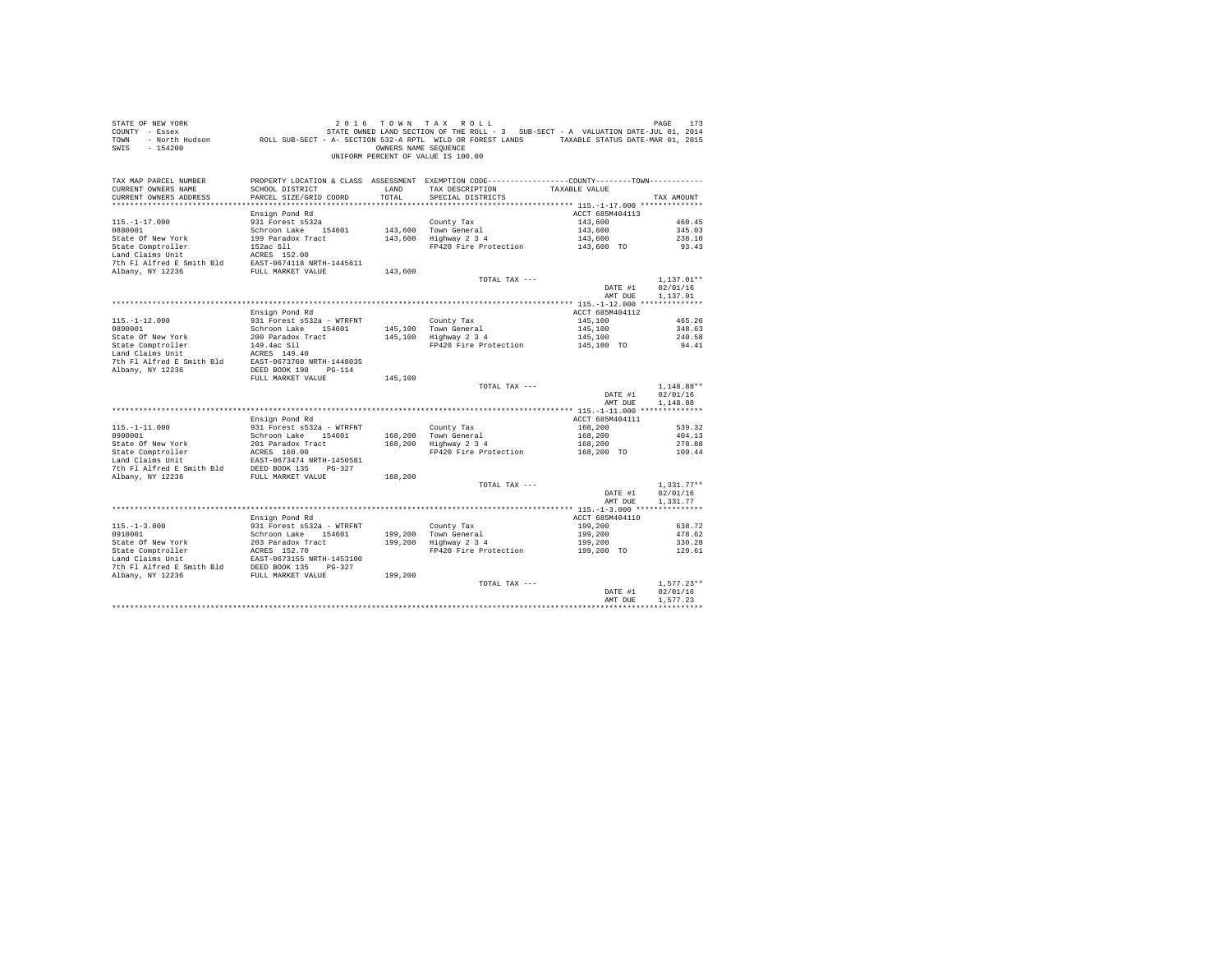| STATE OF NEW YORK<br>SWIS - 154200                                                                 |                                           |                  | 2016 TOWN TAX ROLL<br>OWNERS NAME SEQUENCE<br>UNIFORM PERCENT OF VALUE IS 100.00                                                      |                       | PAGE<br>174            |
|----------------------------------------------------------------------------------------------------|-------------------------------------------|------------------|---------------------------------------------------------------------------------------------------------------------------------------|-----------------------|------------------------|
| TAX MAP PARCEL NUMBER<br>CURRENT OWNERS NAME<br>CURRENT OWNERS ADDRESS<br>************************ | SCHOOL DISTRICT<br>PARCEL SIZE/GRID COORD | LAND<br>TOTAL    | PROPERTY LOCATION & CLASS ASSESSMENT EXEMPTION CODE---------------COUNTY-------TOWN----------<br>TAX DESCRIPTION<br>SPECIAL DISTRICTS | TAXABLE VALUE         | TAX AMOUNT             |
|                                                                                                    | Ensign Pond Rd                            |                  |                                                                                                                                       | ACCT 685M404109       |                        |
| $105. - 1 - 33.000$                                                                                | 931 Forest s532a                          |                  | County Tax                                                                                                                            | 103,900               | 333.15                 |
| 0920001                                                                                            | Schroon Lake 154601                       |                  | 103,900 Town General                                                                                                                  | 103,900               | 249.64                 |
| State Of New York                                                                                  | 205 Paradox Tract                         |                  | $103,900$ Highway 2 3 4                                                                                                               | 103,900<br>103,900 TO | 172.27                 |
| State Comptroller<br>Land Claims Unit                                                              | 120ac Sll                                 |                  | FP420 Fire Protection                                                                                                                 |                       | 67.60                  |
|                                                                                                    | ACRES 120.00                              |                  |                                                                                                                                       |                       |                        |
|                                                                                                    |                                           |                  |                                                                                                                                       |                       |                        |
|                                                                                                    | FULL MARKET VALUE                         | 103,900          |                                                                                                                                       |                       |                        |
|                                                                                                    |                                           |                  | TOTAL TAX ---                                                                                                                         |                       | $822.66**$             |
|                                                                                                    |                                           |                  |                                                                                                                                       | DATE #1<br>AMT DUE    | 02/01/16<br>822.66     |
|                                                                                                    |                                           |                  |                                                                                                                                       |                       |                        |
|                                                                                                    | Ensign Pond Rd                            |                  |                                                                                                                                       | ACCT 685M404108       |                        |
| $114.2 - 1 - 21.000$<br>0930001                                                                    | 931 Forest s532a<br>Schroon Lake 154601   |                  | County Tax                                                                                                                            | 124,300<br>124,300    | 398.56<br>298.65       |
| State Of New York                                                                                  | 207 Paradox Tract                         |                  | 124,300 Town General<br>124,300 Highway 2 3 4                                                                                         | 124,300               | 206.10                 |
| State Comptroller                                                                                  | ACRES 119.80                              |                  | FP420 Fire Protection                                                                                                                 | 124,300 TO            | 80.87                  |
| Land Claims Unit                                                                                   | EAST-0670285 NRTH-1455107                 |                  |                                                                                                                                       |                       |                        |
| 7th Fl Alfred E Smith Bld DEED BOOK 202 PG-285                                                     |                                           |                  |                                                                                                                                       |                       |                        |
| Albany, NY 12236                                                                                   | FULL MARKET VALUE                         | 124,300          |                                                                                                                                       |                       |                        |
|                                                                                                    |                                           |                  | TOTAL TAX ---                                                                                                                         | DATE #1               | 984.18**<br>02/01/16   |
|                                                                                                    |                                           |                  |                                                                                                                                       | AMT DUE               | 984.18                 |
|                                                                                                    |                                           |                  |                                                                                                                                       |                       |                        |
|                                                                                                    | Ensign Pond Rd                            |                  |                                                                                                                                       | ACCT 685M404107       |                        |
| $105. - 1 - 31.000$                                                                                | 931 Forest s532a                          |                  | County Tax                                                                                                                            | 87,900                | 281.85                 |
| 0940001<br>State Of New York                                                                       | Schroon Lake 154601                       |                  | 87,900 Town General<br>87,900   Town General<br>87,900   Highway 2 3 4                                                                | 87,900<br>87,900      | 211.20<br>145.74       |
|                                                                                                    | 209 Paradox Tract<br>152ac Sll            |                  | FP420 Fire Protection                                                                                                                 | 87,900 TO             | 57.19                  |
| State Comptroller<br>Land Claims Unit                                                              |                                           |                  |                                                                                                                                       |                       |                        |
| Land Claims Unit ACRES 152.00<br>Tth F1 Alfred E Smith Bld EAST-0675116 NRTH-1461383               |                                           |                  |                                                                                                                                       |                       |                        |
| Albany, NY 12236                                                                                   | DEED BOOK 186 PG-424                      |                  |                                                                                                                                       |                       |                        |
|                                                                                                    | FULL MARKET VALUE                         | 87,900           |                                                                                                                                       |                       |                        |
|                                                                                                    |                                           |                  | TOTAL TAX ---                                                                                                                         | DATE #1               | 695.98**<br>02/01/16   |
|                                                                                                    |                                           |                  |                                                                                                                                       | AMT DUR               | 695.98                 |
|                                                                                                    |                                           |                  |                                                                                                                                       |                       |                        |
|                                                                                                    | Ensign Pond Rd                            |                  |                                                                                                                                       | ACCT 685M404105       |                        |
| $105. - 1 - 45.000$                                                                                | 931 Forest s532a                          |                  | County Tax                                                                                                                            | 28,800                | 92.35                  |
| 0960001                                                                                            | Schroon Lake 154601<br>211 Paradox Tract  | 28,800<br>28,800 | Town General<br>Highway 2 3 4                                                                                                         | 28,800<br>28,800      | 69.20<br>47.75         |
| State Of New York<br>State Comptroller                                                             | $20ac$ Sll $\sim$                         |                  | FP420 Fire Protection                                                                                                                 | 28,800 TO             | 18.74                  |
| Land Claims Unit                                                                                   | ACRES 20.00                               |                  |                                                                                                                                       |                       |                        |
| 7th Fl Alfred E Smith Bld EAST-0676328 NRTH-1455207                                                |                                           |                  |                                                                                                                                       |                       |                        |
| Albany, NY 12236                                                                                   | DEED BOOK 202 PG-285                      |                  |                                                                                                                                       |                       |                        |
|                                                                                                    | FULL MARKET VALUE                         | 28,800           |                                                                                                                                       |                       |                        |
|                                                                                                    |                                           |                  | TOTAL TAX ---                                                                                                                         | DATE #1               | $228.04**$<br>02/01/16 |
|                                                                                                    |                                           |                  |                                                                                                                                       | AMT DUR               | 228.04                 |
|                                                                                                    |                                           |                  |                                                                                                                                       | .                     | *************          |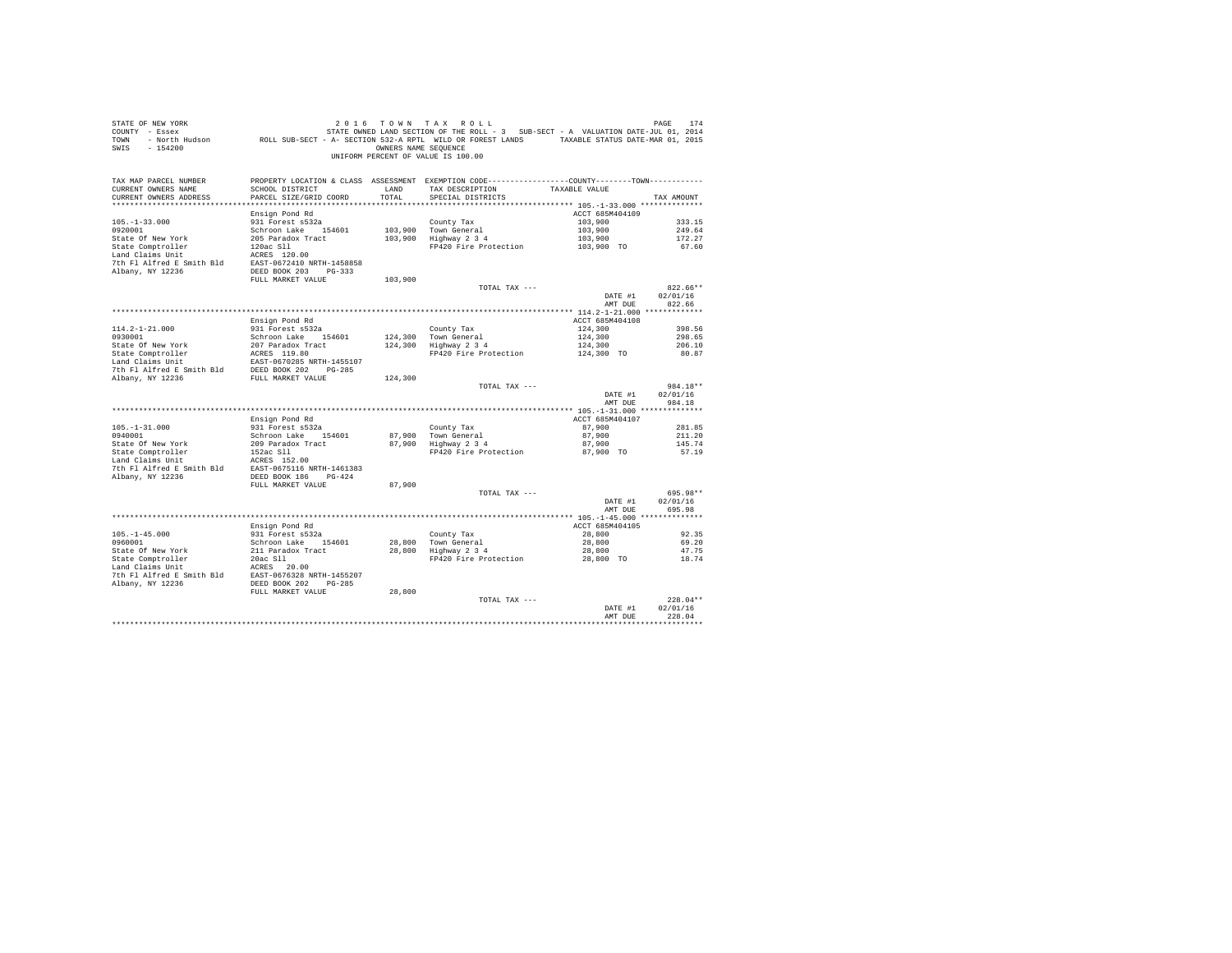| STATE OF NEW YORK<br>O ALLE VION TO A TAX KULL - 2 AND TREE TO A TAX A TAX A CLE TO A PAGE ITS AND TRE-JULL 2014<br>COUNTY - Essex A STATE OWNED LAND SECTION OF THE ROLL - 3 SUB-SECT - A VALUATION DATE-JUL 01, 2014<br>TOWN - North Hudson         RO<br>SWIS - 154200 |                                           | OWNERS NAME SEQUENCE | 2016 TOWN TAX ROLL<br>UNIFORM PERCENT OF VALUE IS 100.00                                                                               |                            | PAGE<br>175              |
|---------------------------------------------------------------------------------------------------------------------------------------------------------------------------------------------------------------------------------------------------------------------------|-------------------------------------------|----------------------|----------------------------------------------------------------------------------------------------------------------------------------|----------------------------|--------------------------|
| TAX MAP PARCEL NUMBER<br>CURRENT OWNERS NAME<br>CURRENT OWNERS ADDRESS<br>*************************                                                                                                                                                                       | SCHOOL DISTRICT<br>PARCEL SIZE/GRID COORD | LAND<br>TOTAL        | PROPERTY LOCATION & CLASS ASSESSMENT EXEMPTION CODE----------------COUNTY-------TOWN----------<br>TAX DESCRIPTION<br>SPECIAL DISTRICTS | TAXABLE VALUE              | TAX AMOUNT               |
|                                                                                                                                                                                                                                                                           | Ensign Pond Rd                            |                      |                                                                                                                                        | ACCT 685M404104            |                          |
| $115. - 1 - 4.000$                                                                                                                                                                                                                                                        | 931 Forest s532a - WTRFNT                 |                      | County Tax                                                                                                                             | 186,400                    | 597.68                   |
| 0970001                                                                                                                                                                                                                                                                   | Schroon Lake 154601                       |                      | 186,400 Town General                                                                                                                   | 186,400                    | 447.86                   |
| State Of New York                                                                                                                                                                                                                                                         | 212 Paradox Tract                         |                      | 186,400 Highway 2 3 4                                                                                                                  | 186,400<br>186,400 TO      | 309.06                   |
| State Comptroller<br>Land Claims Unit                                                                                                                                                                                                                                     | 150ac Sll<br>ACRES 160.00                 |                      | FP420 Fire Protection                                                                                                                  |                            | 121.28                   |
|                                                                                                                                                                                                                                                                           |                                           |                      |                                                                                                                                        |                            |                          |
|                                                                                                                                                                                                                                                                           |                                           |                      |                                                                                                                                        |                            |                          |
|                                                                                                                                                                                                                                                                           | FULL MARKET VALUE                         | 186,400              |                                                                                                                                        |                            |                          |
|                                                                                                                                                                                                                                                                           |                                           |                      | TOTAL TAX ---                                                                                                                          | DATE #1                    | $1.475.88**$<br>02/01/16 |
|                                                                                                                                                                                                                                                                           |                                           |                      |                                                                                                                                        | AMT DUE                    | 1,475.88                 |
|                                                                                                                                                                                                                                                                           |                                           |                      |                                                                                                                                        |                            |                          |
|                                                                                                                                                                                                                                                                           | Ensign Pond Rd                            |                      |                                                                                                                                        | ACCT 685M404103            |                          |
| $115.-1-10.000$<br>0980001                                                                                                                                                                                                                                                | 931 Forest s532a                          |                      | County Tax                                                                                                                             | 199,000                    | 638.08<br>478.13         |
| State Of New York                                                                                                                                                                                                                                                         | Schroon Lake 154601<br>213 Paradox Tract  |                      | County Tax<br>199,000 Town General<br>199,000 Highway 2 3 4                                                                            | 199,000<br>199,000         | 329.95                   |
|                                                                                                                                                                                                                                                                           | ACRES 160.00                              |                      | FP420 Fire Protection                                                                                                                  | 199,000 TO                 | 129.48                   |
| State Comptroller<br>Land Claims Unit                                                                                                                                                                                                                                     | EAST-0676310 NRTH-1450920                 |                      |                                                                                                                                        |                            |                          |
| 7th F1 Alfred E Smith Bld BEED BOOK 198 PG-114<br>Albany, NY 12236 FULL MARKET VALUE                                                                                                                                                                                      |                                           |                      |                                                                                                                                        |                            |                          |
|                                                                                                                                                                                                                                                                           |                                           | 199,000              | TOTAL TAX ---                                                                                                                          |                            | $1.575.64**$             |
|                                                                                                                                                                                                                                                                           |                                           |                      |                                                                                                                                        | DATE #1                    | 02/01/16                 |
|                                                                                                                                                                                                                                                                           |                                           |                      |                                                                                                                                        | AMT DUE                    | 1.575.64                 |
|                                                                                                                                                                                                                                                                           |                                           |                      |                                                                                                                                        |                            |                          |
| $115. - 1 - 13.000$                                                                                                                                                                                                                                                       | Ensign Pond Rd<br>931 Forest s532a        |                      | County Tax                                                                                                                             | ACCT 685M404102<br>198,500 | 636.48                   |
| 0990001                                                                                                                                                                                                                                                                   | Schroon Lake 154601                       |                      | 198,500 Town General                                                                                                                   | 198,500                    | 476.93                   |
| State Of New York                                                                                                                                                                                                                                                         | 214 Paradox Tract                         |                      | 198,500   Iown General<br>198,500   Highway 2 3 4                                                                                      | 198,500                    | 329.12                   |
| State Comptroller<br>Land Claims Unit                                                                                                                                                                                                                                     | 149ac Sll                                 |                      | FP420 Fire Protection                                                                                                                  | 198,500 TO                 | 129.15                   |
| 7th Fl Alfred E Smith Bld EAST-0676546 NRTH-1448442                                                                                                                                                                                                                       | ACRES 149.40                              |                      |                                                                                                                                        |                            |                          |
| Albany, NY 12236                                                                                                                                                                                                                                                          | DEED BOOK 198 PG-114                      |                      |                                                                                                                                        |                            |                          |
|                                                                                                                                                                                                                                                                           | FULL MARKET VALUE                         | 198,500              |                                                                                                                                        |                            |                          |
|                                                                                                                                                                                                                                                                           |                                           |                      | TOTAL TAX ---                                                                                                                          |                            | $1.571.68**$             |
|                                                                                                                                                                                                                                                                           |                                           |                      |                                                                                                                                        | DATE #1<br>AMT DUE         | 02/01/16<br>1.571.68     |
|                                                                                                                                                                                                                                                                           |                                           |                      |                                                                                                                                        |                            |                          |
|                                                                                                                                                                                                                                                                           | Ensign Pond Rd                            |                      |                                                                                                                                        | ACCT 685M404101            |                          |
| $115. - 1 - 16.000$                                                                                                                                                                                                                                                       | 931 Forest s532a                          |                      | County Tax                                                                                                                             | 167,600                    | 537.40                   |
| 1000001                                                                                                                                                                                                                                                                   | Schroon Lake 154601                       | 167,600              | County Tax<br>167,600   Town General<br>167,600   Highway 2 3 4                                                                        | 167,600                    | 402.69                   |
| State Of New York                                                                                                                                                                                                                                                         | 215 Paradox Tract<br>152ac Sll            |                      | FP420 Fire Protection                                                                                                                  | 167,600<br>167,600 TO      | 277.89<br>109.05         |
| State Comptroller<br>Land Claims Unit                                                                                                                                                                                                                                     | ACRES 152.00                              |                      |                                                                                                                                        |                            |                          |
| 7th Fl Alfred E Smith Bld EAST-0676886 NRTH-1445916                                                                                                                                                                                                                       |                                           |                      |                                                                                                                                        |                            |                          |
| Albany, NY 12236                                                                                                                                                                                                                                                          | DEED BOOK 198 PG-114                      |                      |                                                                                                                                        |                            |                          |
|                                                                                                                                                                                                                                                                           | FULL MARKET VALUE                         | 167,600              | TOTAL TAX ---                                                                                                                          |                            | $1.327.03**$             |
|                                                                                                                                                                                                                                                                           |                                           |                      |                                                                                                                                        | DATE #1                    | 02/01/16                 |
|                                                                                                                                                                                                                                                                           |                                           |                      |                                                                                                                                        | AMT DUR                    | 1,327.03                 |
|                                                                                                                                                                                                                                                                           |                                           |                      |                                                                                                                                        |                            | ************             |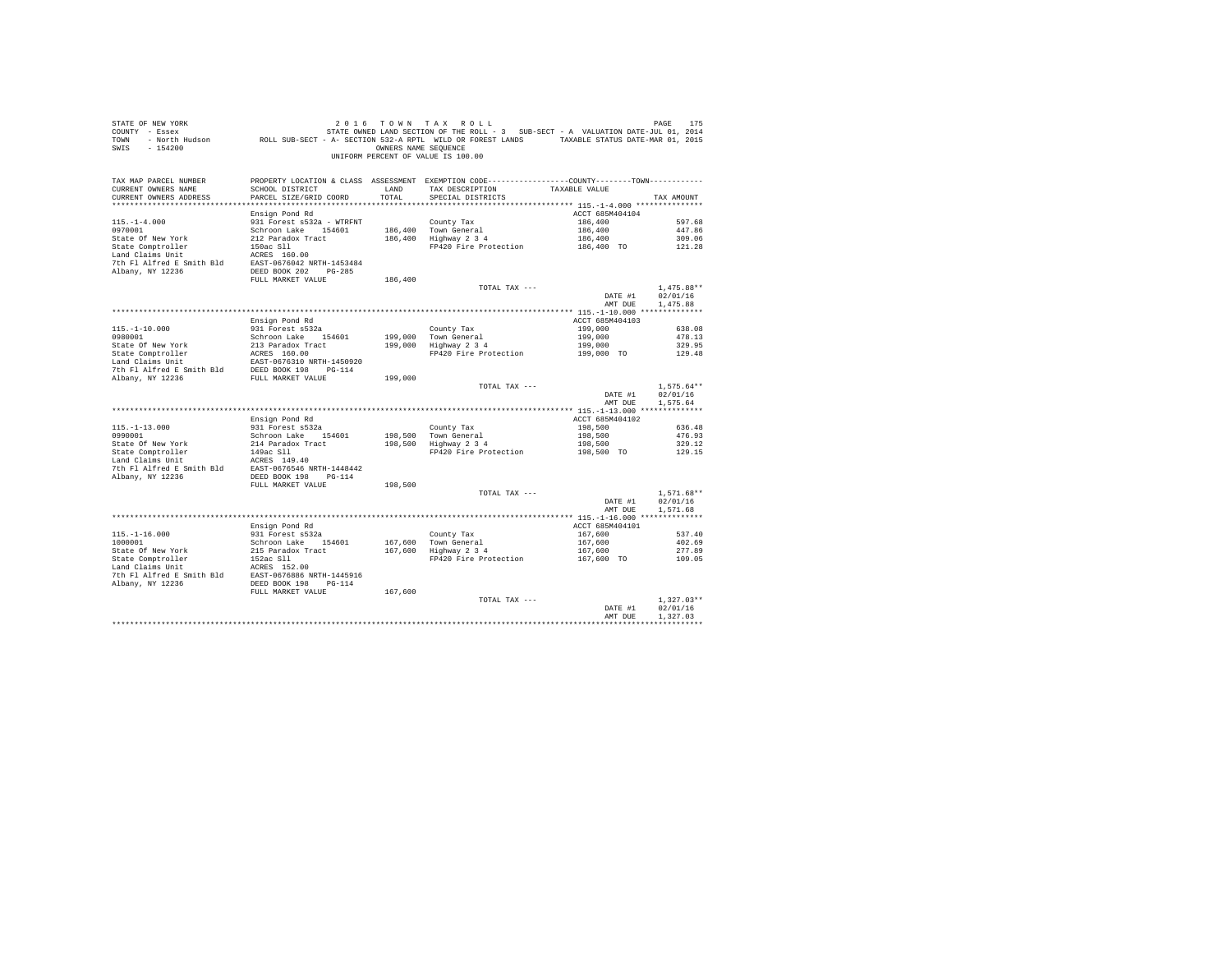| PROPERTY LOCATION & CLASS ASSESSMENT EXEMPTION CODE---------------COUNTY-------TOWN---------<br>TAX MAP PARCEL NUMBER<br>SCHOOL DISTRICT<br>TAX DESCRIPTION<br>TAXABLE VALUE<br>CURRENT OWNERS NAME<br>LAND<br>CURRENT OWNERS ADDRESS<br>PARCEL SIZE/GRID COORD<br>TOTAL<br>SPECIAL DISTRICTS<br>TAX AMOUNT<br>Ensign Pond Rd<br>ACCT 685M404214<br>$115. - 1 - 19.000$<br>931 Forest s532a<br>County Tax<br>139,800<br>448.26<br>Schroon Lake 154601<br>139,800<br>1010001<br>139,800 Town General<br>335.90<br>139,800 Highway 2 3 4<br>State Of New York<br>216 Paradox Tract<br>139,800<br>231.80<br>State Comptroller<br>168.7ac Sll<br>FP420 Fire Protection 139,800 TO<br>90.96<br>Land Claims Unit<br>ACRES 168.70<br>7th Fl Alfred E Smith Bld EAST-0677221 NRTH-1443017<br>Albany, NY 12236<br>DEED BOOK 199 PG-82<br>FULL MARKET VALUE<br>139,800<br>TOTAL TAX ---<br>$1.106.92**$<br>02/01/16<br>DATE #1<br>1,106.92<br>AMT DUE<br>ACCT 685M404213<br>Ensign Pond Rd<br>$115. - 1 - 22.000$<br>931 Forest s532a<br>99,300<br>County Tax<br>318.40<br>Town General<br>1020001<br>99,300<br>Schroon Lake 154601<br>99,300<br>238.59<br>$Highway$ 2 3 4<br>State Of New York<br>217 Paradox Tract<br>99,300<br>99,300<br>164.64<br>FP420 Fire Protection<br>99,300 TO<br>64.61<br>Albany, NY 12236<br>FULL MARKET VALUE<br>99,300<br>786.24**<br>TOTAL TAX ---<br>02/01/16<br>DATE #1<br>786.24<br>AMT DUE<br>ACCT 685M404215<br>Johnson Pond Rd<br>$126. - 1 - 2.000$<br>931 Forest s532a<br>96,100<br>County Tax<br>308.14<br>1030001<br>Schroon Lake 154601<br>96,100 Town General<br>96,100<br>230.90<br>96,100 Highway 2 3 4<br>96,100<br>State Of New York<br>218 Paradox Tr<br>159.34<br>State Comptroller<br>160ac Sll<br>FP420 Fire Protection<br>96,100 TO<br>62.53<br>Land Claims Unit<br>ACRES 160.00<br>EAST-0677865 NRTH-1437683<br>7th Fl Alfred E Smith Bld<br>Albany, NY 12236<br>DEED BOOK 148 PG-424<br>FULL MARKET VALUE<br>96,100<br>760.91**<br>TOTAL TAX ---<br>DATE #1<br>02/01/16<br>AMT DUE<br>760.91<br>ACCT 685M404211<br>Johnson Pond Rd<br>$126. - 1 - 5.000$<br>931 Forest s532a<br>144,000<br>County Tax<br>461.73<br>Town General<br>Highway 2 3 4<br>1040001<br>Schroon Lake 154601<br>144,000<br>144,000<br>345.99<br>State Of New York<br>219 Paradox Tract<br>144,000<br>144,000<br>238.76<br>165.2ac<br>FP420 Fire Protection<br>State Comptroller<br>144,000 TO<br>93.69<br>Land Claims Unit<br>$\frac{1}{2}$ ACRES 165.20<br>$\frac{1}{2}$ ALIENCE E Smith Bld<br>$\frac{1}{2}$ EAST-0678124 NRTH-1434837<br>Albany, NY 12236<br>DEED BOOK 198 PG-598<br>FULL MARKET VALUE<br>144,000<br>$1.140.17**$<br>TOTAL TAX ---<br>02/01/16<br>DATE #1<br>AMT DUR<br>1,140.17<br>************ | STATE OF NEW YORK<br>COUNTY - Essex<br>TOWN<br>$-154200$<br>SWIS | OWNERS NAME SEQUENCE | 2016 TOWN TAX ROLL<br>STATE OWNED LAND SECTION OF THE ROLL - 3 SUB-SECT - A VALUATION DATE-JUL 01, 2014<br>- SSEX PRODUCED PROLL SUB-SECT - A- SECTION 532-A RPTL WILD OR FOREST LANDS - SAVABLE STATUS DATE-WAR 01, 2015<br>- North Hudson ROLL SUB-SECT - A- SECTION 532-A RPTL WILD OR FOREST LANDS - TAXABLE STATUS DATE-MAR 01, 2015<br>UNIFORM PERCENT OF VALUE IS 100.00 | PAGE<br>176 |
|---------------------------------------------------------------------------------------------------------------------------------------------------------------------------------------------------------------------------------------------------------------------------------------------------------------------------------------------------------------------------------------------------------------------------------------------------------------------------------------------------------------------------------------------------------------------------------------------------------------------------------------------------------------------------------------------------------------------------------------------------------------------------------------------------------------------------------------------------------------------------------------------------------------------------------------------------------------------------------------------------------------------------------------------------------------------------------------------------------------------------------------------------------------------------------------------------------------------------------------------------------------------------------------------------------------------------------------------------------------------------------------------------------------------------------------------------------------------------------------------------------------------------------------------------------------------------------------------------------------------------------------------------------------------------------------------------------------------------------------------------------------------------------------------------------------------------------------------------------------------------------------------------------------------------------------------------------------------------------------------------------------------------------------------------------------------------------------------------------------------------------------------------------------------------------------------------------------------------------------------------------------------------------------------------------------------------------------------------------------------------------------------------------------------------------------------------------------------------------------------------------------------------------------------------------------------------------------------------------------------------------------------------------------------------------------------------------------------------------------|------------------------------------------------------------------|----------------------|---------------------------------------------------------------------------------------------------------------------------------------------------------------------------------------------------------------------------------------------------------------------------------------------------------------------------------------------------------------------------------|-------------|
|                                                                                                                                                                                                                                                                                                                                                                                                                                                                                                                                                                                                                                                                                                                                                                                                                                                                                                                                                                                                                                                                                                                                                                                                                                                                                                                                                                                                                                                                                                                                                                                                                                                                                                                                                                                                                                                                                                                                                                                                                                                                                                                                                                                                                                                                                                                                                                                                                                                                                                                                                                                                                                                                                                                                       |                                                                  |                      |                                                                                                                                                                                                                                                                                                                                                                                 |             |
|                                                                                                                                                                                                                                                                                                                                                                                                                                                                                                                                                                                                                                                                                                                                                                                                                                                                                                                                                                                                                                                                                                                                                                                                                                                                                                                                                                                                                                                                                                                                                                                                                                                                                                                                                                                                                                                                                                                                                                                                                                                                                                                                                                                                                                                                                                                                                                                                                                                                                                                                                                                                                                                                                                                                       |                                                                  |                      |                                                                                                                                                                                                                                                                                                                                                                                 |             |
|                                                                                                                                                                                                                                                                                                                                                                                                                                                                                                                                                                                                                                                                                                                                                                                                                                                                                                                                                                                                                                                                                                                                                                                                                                                                                                                                                                                                                                                                                                                                                                                                                                                                                                                                                                                                                                                                                                                                                                                                                                                                                                                                                                                                                                                                                                                                                                                                                                                                                                                                                                                                                                                                                                                                       |                                                                  |                      |                                                                                                                                                                                                                                                                                                                                                                                 |             |
|                                                                                                                                                                                                                                                                                                                                                                                                                                                                                                                                                                                                                                                                                                                                                                                                                                                                                                                                                                                                                                                                                                                                                                                                                                                                                                                                                                                                                                                                                                                                                                                                                                                                                                                                                                                                                                                                                                                                                                                                                                                                                                                                                                                                                                                                                                                                                                                                                                                                                                                                                                                                                                                                                                                                       |                                                                  |                      |                                                                                                                                                                                                                                                                                                                                                                                 |             |
|                                                                                                                                                                                                                                                                                                                                                                                                                                                                                                                                                                                                                                                                                                                                                                                                                                                                                                                                                                                                                                                                                                                                                                                                                                                                                                                                                                                                                                                                                                                                                                                                                                                                                                                                                                                                                                                                                                                                                                                                                                                                                                                                                                                                                                                                                                                                                                                                                                                                                                                                                                                                                                                                                                                                       |                                                                  |                      |                                                                                                                                                                                                                                                                                                                                                                                 |             |
|                                                                                                                                                                                                                                                                                                                                                                                                                                                                                                                                                                                                                                                                                                                                                                                                                                                                                                                                                                                                                                                                                                                                                                                                                                                                                                                                                                                                                                                                                                                                                                                                                                                                                                                                                                                                                                                                                                                                                                                                                                                                                                                                                                                                                                                                                                                                                                                                                                                                                                                                                                                                                                                                                                                                       |                                                                  |                      |                                                                                                                                                                                                                                                                                                                                                                                 |             |
|                                                                                                                                                                                                                                                                                                                                                                                                                                                                                                                                                                                                                                                                                                                                                                                                                                                                                                                                                                                                                                                                                                                                                                                                                                                                                                                                                                                                                                                                                                                                                                                                                                                                                                                                                                                                                                                                                                                                                                                                                                                                                                                                                                                                                                                                                                                                                                                                                                                                                                                                                                                                                                                                                                                                       |                                                                  |                      |                                                                                                                                                                                                                                                                                                                                                                                 |             |
|                                                                                                                                                                                                                                                                                                                                                                                                                                                                                                                                                                                                                                                                                                                                                                                                                                                                                                                                                                                                                                                                                                                                                                                                                                                                                                                                                                                                                                                                                                                                                                                                                                                                                                                                                                                                                                                                                                                                                                                                                                                                                                                                                                                                                                                                                                                                                                                                                                                                                                                                                                                                                                                                                                                                       |                                                                  |                      |                                                                                                                                                                                                                                                                                                                                                                                 |             |
|                                                                                                                                                                                                                                                                                                                                                                                                                                                                                                                                                                                                                                                                                                                                                                                                                                                                                                                                                                                                                                                                                                                                                                                                                                                                                                                                                                                                                                                                                                                                                                                                                                                                                                                                                                                                                                                                                                                                                                                                                                                                                                                                                                                                                                                                                                                                                                                                                                                                                                                                                                                                                                                                                                                                       |                                                                  |                      |                                                                                                                                                                                                                                                                                                                                                                                 |             |
|                                                                                                                                                                                                                                                                                                                                                                                                                                                                                                                                                                                                                                                                                                                                                                                                                                                                                                                                                                                                                                                                                                                                                                                                                                                                                                                                                                                                                                                                                                                                                                                                                                                                                                                                                                                                                                                                                                                                                                                                                                                                                                                                                                                                                                                                                                                                                                                                                                                                                                                                                                                                                                                                                                                                       |                                                                  |                      |                                                                                                                                                                                                                                                                                                                                                                                 |             |
|                                                                                                                                                                                                                                                                                                                                                                                                                                                                                                                                                                                                                                                                                                                                                                                                                                                                                                                                                                                                                                                                                                                                                                                                                                                                                                                                                                                                                                                                                                                                                                                                                                                                                                                                                                                                                                                                                                                                                                                                                                                                                                                                                                                                                                                                                                                                                                                                                                                                                                                                                                                                                                                                                                                                       |                                                                  |                      |                                                                                                                                                                                                                                                                                                                                                                                 |             |
|                                                                                                                                                                                                                                                                                                                                                                                                                                                                                                                                                                                                                                                                                                                                                                                                                                                                                                                                                                                                                                                                                                                                                                                                                                                                                                                                                                                                                                                                                                                                                                                                                                                                                                                                                                                                                                                                                                                                                                                                                                                                                                                                                                                                                                                                                                                                                                                                                                                                                                                                                                                                                                                                                                                                       |                                                                  |                      |                                                                                                                                                                                                                                                                                                                                                                                 |             |
|                                                                                                                                                                                                                                                                                                                                                                                                                                                                                                                                                                                                                                                                                                                                                                                                                                                                                                                                                                                                                                                                                                                                                                                                                                                                                                                                                                                                                                                                                                                                                                                                                                                                                                                                                                                                                                                                                                                                                                                                                                                                                                                                                                                                                                                                                                                                                                                                                                                                                                                                                                                                                                                                                                                                       |                                                                  |                      |                                                                                                                                                                                                                                                                                                                                                                                 |             |
|                                                                                                                                                                                                                                                                                                                                                                                                                                                                                                                                                                                                                                                                                                                                                                                                                                                                                                                                                                                                                                                                                                                                                                                                                                                                                                                                                                                                                                                                                                                                                                                                                                                                                                                                                                                                                                                                                                                                                                                                                                                                                                                                                                                                                                                                                                                                                                                                                                                                                                                                                                                                                                                                                                                                       |                                                                  |                      |                                                                                                                                                                                                                                                                                                                                                                                 |             |
|                                                                                                                                                                                                                                                                                                                                                                                                                                                                                                                                                                                                                                                                                                                                                                                                                                                                                                                                                                                                                                                                                                                                                                                                                                                                                                                                                                                                                                                                                                                                                                                                                                                                                                                                                                                                                                                                                                                                                                                                                                                                                                                                                                                                                                                                                                                                                                                                                                                                                                                                                                                                                                                                                                                                       |                                                                  |                      |                                                                                                                                                                                                                                                                                                                                                                                 |             |
|                                                                                                                                                                                                                                                                                                                                                                                                                                                                                                                                                                                                                                                                                                                                                                                                                                                                                                                                                                                                                                                                                                                                                                                                                                                                                                                                                                                                                                                                                                                                                                                                                                                                                                                                                                                                                                                                                                                                                                                                                                                                                                                                                                                                                                                                                                                                                                                                                                                                                                                                                                                                                                                                                                                                       |                                                                  |                      |                                                                                                                                                                                                                                                                                                                                                                                 |             |
|                                                                                                                                                                                                                                                                                                                                                                                                                                                                                                                                                                                                                                                                                                                                                                                                                                                                                                                                                                                                                                                                                                                                                                                                                                                                                                                                                                                                                                                                                                                                                                                                                                                                                                                                                                                                                                                                                                                                                                                                                                                                                                                                                                                                                                                                                                                                                                                                                                                                                                                                                                                                                                                                                                                                       |                                                                  |                      |                                                                                                                                                                                                                                                                                                                                                                                 |             |
|                                                                                                                                                                                                                                                                                                                                                                                                                                                                                                                                                                                                                                                                                                                                                                                                                                                                                                                                                                                                                                                                                                                                                                                                                                                                                                                                                                                                                                                                                                                                                                                                                                                                                                                                                                                                                                                                                                                                                                                                                                                                                                                                                                                                                                                                                                                                                                                                                                                                                                                                                                                                                                                                                                                                       |                                                                  |                      |                                                                                                                                                                                                                                                                                                                                                                                 |             |
|                                                                                                                                                                                                                                                                                                                                                                                                                                                                                                                                                                                                                                                                                                                                                                                                                                                                                                                                                                                                                                                                                                                                                                                                                                                                                                                                                                                                                                                                                                                                                                                                                                                                                                                                                                                                                                                                                                                                                                                                                                                                                                                                                                                                                                                                                                                                                                                                                                                                                                                                                                                                                                                                                                                                       |                                                                  |                      |                                                                                                                                                                                                                                                                                                                                                                                 |             |
|                                                                                                                                                                                                                                                                                                                                                                                                                                                                                                                                                                                                                                                                                                                                                                                                                                                                                                                                                                                                                                                                                                                                                                                                                                                                                                                                                                                                                                                                                                                                                                                                                                                                                                                                                                                                                                                                                                                                                                                                                                                                                                                                                                                                                                                                                                                                                                                                                                                                                                                                                                                                                                                                                                                                       |                                                                  |                      |                                                                                                                                                                                                                                                                                                                                                                                 |             |
|                                                                                                                                                                                                                                                                                                                                                                                                                                                                                                                                                                                                                                                                                                                                                                                                                                                                                                                                                                                                                                                                                                                                                                                                                                                                                                                                                                                                                                                                                                                                                                                                                                                                                                                                                                                                                                                                                                                                                                                                                                                                                                                                                                                                                                                                                                                                                                                                                                                                                                                                                                                                                                                                                                                                       |                                                                  |                      |                                                                                                                                                                                                                                                                                                                                                                                 |             |
|                                                                                                                                                                                                                                                                                                                                                                                                                                                                                                                                                                                                                                                                                                                                                                                                                                                                                                                                                                                                                                                                                                                                                                                                                                                                                                                                                                                                                                                                                                                                                                                                                                                                                                                                                                                                                                                                                                                                                                                                                                                                                                                                                                                                                                                                                                                                                                                                                                                                                                                                                                                                                                                                                                                                       |                                                                  |                      |                                                                                                                                                                                                                                                                                                                                                                                 |             |
|                                                                                                                                                                                                                                                                                                                                                                                                                                                                                                                                                                                                                                                                                                                                                                                                                                                                                                                                                                                                                                                                                                                                                                                                                                                                                                                                                                                                                                                                                                                                                                                                                                                                                                                                                                                                                                                                                                                                                                                                                                                                                                                                                                                                                                                                                                                                                                                                                                                                                                                                                                                                                                                                                                                                       |                                                                  |                      |                                                                                                                                                                                                                                                                                                                                                                                 |             |
|                                                                                                                                                                                                                                                                                                                                                                                                                                                                                                                                                                                                                                                                                                                                                                                                                                                                                                                                                                                                                                                                                                                                                                                                                                                                                                                                                                                                                                                                                                                                                                                                                                                                                                                                                                                                                                                                                                                                                                                                                                                                                                                                                                                                                                                                                                                                                                                                                                                                                                                                                                                                                                                                                                                                       |                                                                  |                      |                                                                                                                                                                                                                                                                                                                                                                                 |             |
|                                                                                                                                                                                                                                                                                                                                                                                                                                                                                                                                                                                                                                                                                                                                                                                                                                                                                                                                                                                                                                                                                                                                                                                                                                                                                                                                                                                                                                                                                                                                                                                                                                                                                                                                                                                                                                                                                                                                                                                                                                                                                                                                                                                                                                                                                                                                                                                                                                                                                                                                                                                                                                                                                                                                       |                                                                  |                      |                                                                                                                                                                                                                                                                                                                                                                                 |             |
|                                                                                                                                                                                                                                                                                                                                                                                                                                                                                                                                                                                                                                                                                                                                                                                                                                                                                                                                                                                                                                                                                                                                                                                                                                                                                                                                                                                                                                                                                                                                                                                                                                                                                                                                                                                                                                                                                                                                                                                                                                                                                                                                                                                                                                                                                                                                                                                                                                                                                                                                                                                                                                                                                                                                       |                                                                  |                      |                                                                                                                                                                                                                                                                                                                                                                                 |             |
|                                                                                                                                                                                                                                                                                                                                                                                                                                                                                                                                                                                                                                                                                                                                                                                                                                                                                                                                                                                                                                                                                                                                                                                                                                                                                                                                                                                                                                                                                                                                                                                                                                                                                                                                                                                                                                                                                                                                                                                                                                                                                                                                                                                                                                                                                                                                                                                                                                                                                                                                                                                                                                                                                                                                       |                                                                  |                      |                                                                                                                                                                                                                                                                                                                                                                                 |             |
|                                                                                                                                                                                                                                                                                                                                                                                                                                                                                                                                                                                                                                                                                                                                                                                                                                                                                                                                                                                                                                                                                                                                                                                                                                                                                                                                                                                                                                                                                                                                                                                                                                                                                                                                                                                                                                                                                                                                                                                                                                                                                                                                                                                                                                                                                                                                                                                                                                                                                                                                                                                                                                                                                                                                       |                                                                  |                      |                                                                                                                                                                                                                                                                                                                                                                                 |             |
|                                                                                                                                                                                                                                                                                                                                                                                                                                                                                                                                                                                                                                                                                                                                                                                                                                                                                                                                                                                                                                                                                                                                                                                                                                                                                                                                                                                                                                                                                                                                                                                                                                                                                                                                                                                                                                                                                                                                                                                                                                                                                                                                                                                                                                                                                                                                                                                                                                                                                                                                                                                                                                                                                                                                       |                                                                  |                      |                                                                                                                                                                                                                                                                                                                                                                                 |             |
|                                                                                                                                                                                                                                                                                                                                                                                                                                                                                                                                                                                                                                                                                                                                                                                                                                                                                                                                                                                                                                                                                                                                                                                                                                                                                                                                                                                                                                                                                                                                                                                                                                                                                                                                                                                                                                                                                                                                                                                                                                                                                                                                                                                                                                                                                                                                                                                                                                                                                                                                                                                                                                                                                                                                       |                                                                  |                      |                                                                                                                                                                                                                                                                                                                                                                                 |             |
|                                                                                                                                                                                                                                                                                                                                                                                                                                                                                                                                                                                                                                                                                                                                                                                                                                                                                                                                                                                                                                                                                                                                                                                                                                                                                                                                                                                                                                                                                                                                                                                                                                                                                                                                                                                                                                                                                                                                                                                                                                                                                                                                                                                                                                                                                                                                                                                                                                                                                                                                                                                                                                                                                                                                       |                                                                  |                      |                                                                                                                                                                                                                                                                                                                                                                                 |             |
|                                                                                                                                                                                                                                                                                                                                                                                                                                                                                                                                                                                                                                                                                                                                                                                                                                                                                                                                                                                                                                                                                                                                                                                                                                                                                                                                                                                                                                                                                                                                                                                                                                                                                                                                                                                                                                                                                                                                                                                                                                                                                                                                                                                                                                                                                                                                                                                                                                                                                                                                                                                                                                                                                                                                       |                                                                  |                      |                                                                                                                                                                                                                                                                                                                                                                                 |             |
|                                                                                                                                                                                                                                                                                                                                                                                                                                                                                                                                                                                                                                                                                                                                                                                                                                                                                                                                                                                                                                                                                                                                                                                                                                                                                                                                                                                                                                                                                                                                                                                                                                                                                                                                                                                                                                                                                                                                                                                                                                                                                                                                                                                                                                                                                                                                                                                                                                                                                                                                                                                                                                                                                                                                       |                                                                  |                      |                                                                                                                                                                                                                                                                                                                                                                                 |             |
|                                                                                                                                                                                                                                                                                                                                                                                                                                                                                                                                                                                                                                                                                                                                                                                                                                                                                                                                                                                                                                                                                                                                                                                                                                                                                                                                                                                                                                                                                                                                                                                                                                                                                                                                                                                                                                                                                                                                                                                                                                                                                                                                                                                                                                                                                                                                                                                                                                                                                                                                                                                                                                                                                                                                       |                                                                  |                      |                                                                                                                                                                                                                                                                                                                                                                                 |             |
|                                                                                                                                                                                                                                                                                                                                                                                                                                                                                                                                                                                                                                                                                                                                                                                                                                                                                                                                                                                                                                                                                                                                                                                                                                                                                                                                                                                                                                                                                                                                                                                                                                                                                                                                                                                                                                                                                                                                                                                                                                                                                                                                                                                                                                                                                                                                                                                                                                                                                                                                                                                                                                                                                                                                       |                                                                  |                      |                                                                                                                                                                                                                                                                                                                                                                                 |             |
|                                                                                                                                                                                                                                                                                                                                                                                                                                                                                                                                                                                                                                                                                                                                                                                                                                                                                                                                                                                                                                                                                                                                                                                                                                                                                                                                                                                                                                                                                                                                                                                                                                                                                                                                                                                                                                                                                                                                                                                                                                                                                                                                                                                                                                                                                                                                                                                                                                                                                                                                                                                                                                                                                                                                       |                                                                  |                      |                                                                                                                                                                                                                                                                                                                                                                                 |             |
|                                                                                                                                                                                                                                                                                                                                                                                                                                                                                                                                                                                                                                                                                                                                                                                                                                                                                                                                                                                                                                                                                                                                                                                                                                                                                                                                                                                                                                                                                                                                                                                                                                                                                                                                                                                                                                                                                                                                                                                                                                                                                                                                                                                                                                                                                                                                                                                                                                                                                                                                                                                                                                                                                                                                       |                                                                  |                      |                                                                                                                                                                                                                                                                                                                                                                                 |             |
|                                                                                                                                                                                                                                                                                                                                                                                                                                                                                                                                                                                                                                                                                                                                                                                                                                                                                                                                                                                                                                                                                                                                                                                                                                                                                                                                                                                                                                                                                                                                                                                                                                                                                                                                                                                                                                                                                                                                                                                                                                                                                                                                                                                                                                                                                                                                                                                                                                                                                                                                                                                                                                                                                                                                       |                                                                  |                      |                                                                                                                                                                                                                                                                                                                                                                                 |             |
|                                                                                                                                                                                                                                                                                                                                                                                                                                                                                                                                                                                                                                                                                                                                                                                                                                                                                                                                                                                                                                                                                                                                                                                                                                                                                                                                                                                                                                                                                                                                                                                                                                                                                                                                                                                                                                                                                                                                                                                                                                                                                                                                                                                                                                                                                                                                                                                                                                                                                                                                                                                                                                                                                                                                       |                                                                  |                      |                                                                                                                                                                                                                                                                                                                                                                                 |             |
|                                                                                                                                                                                                                                                                                                                                                                                                                                                                                                                                                                                                                                                                                                                                                                                                                                                                                                                                                                                                                                                                                                                                                                                                                                                                                                                                                                                                                                                                                                                                                                                                                                                                                                                                                                                                                                                                                                                                                                                                                                                                                                                                                                                                                                                                                                                                                                                                                                                                                                                                                                                                                                                                                                                                       |                                                                  |                      |                                                                                                                                                                                                                                                                                                                                                                                 |             |
|                                                                                                                                                                                                                                                                                                                                                                                                                                                                                                                                                                                                                                                                                                                                                                                                                                                                                                                                                                                                                                                                                                                                                                                                                                                                                                                                                                                                                                                                                                                                                                                                                                                                                                                                                                                                                                                                                                                                                                                                                                                                                                                                                                                                                                                                                                                                                                                                                                                                                                                                                                                                                                                                                                                                       |                                                                  |                      |                                                                                                                                                                                                                                                                                                                                                                                 |             |
|                                                                                                                                                                                                                                                                                                                                                                                                                                                                                                                                                                                                                                                                                                                                                                                                                                                                                                                                                                                                                                                                                                                                                                                                                                                                                                                                                                                                                                                                                                                                                                                                                                                                                                                                                                                                                                                                                                                                                                                                                                                                                                                                                                                                                                                                                                                                                                                                                                                                                                                                                                                                                                                                                                                                       |                                                                  |                      |                                                                                                                                                                                                                                                                                                                                                                                 |             |
|                                                                                                                                                                                                                                                                                                                                                                                                                                                                                                                                                                                                                                                                                                                                                                                                                                                                                                                                                                                                                                                                                                                                                                                                                                                                                                                                                                                                                                                                                                                                                                                                                                                                                                                                                                                                                                                                                                                                                                                                                                                                                                                                                                                                                                                                                                                                                                                                                                                                                                                                                                                                                                                                                                                                       |                                                                  |                      |                                                                                                                                                                                                                                                                                                                                                                                 |             |
|                                                                                                                                                                                                                                                                                                                                                                                                                                                                                                                                                                                                                                                                                                                                                                                                                                                                                                                                                                                                                                                                                                                                                                                                                                                                                                                                                                                                                                                                                                                                                                                                                                                                                                                                                                                                                                                                                                                                                                                                                                                                                                                                                                                                                                                                                                                                                                                                                                                                                                                                                                                                                                                                                                                                       |                                                                  |                      |                                                                                                                                                                                                                                                                                                                                                                                 |             |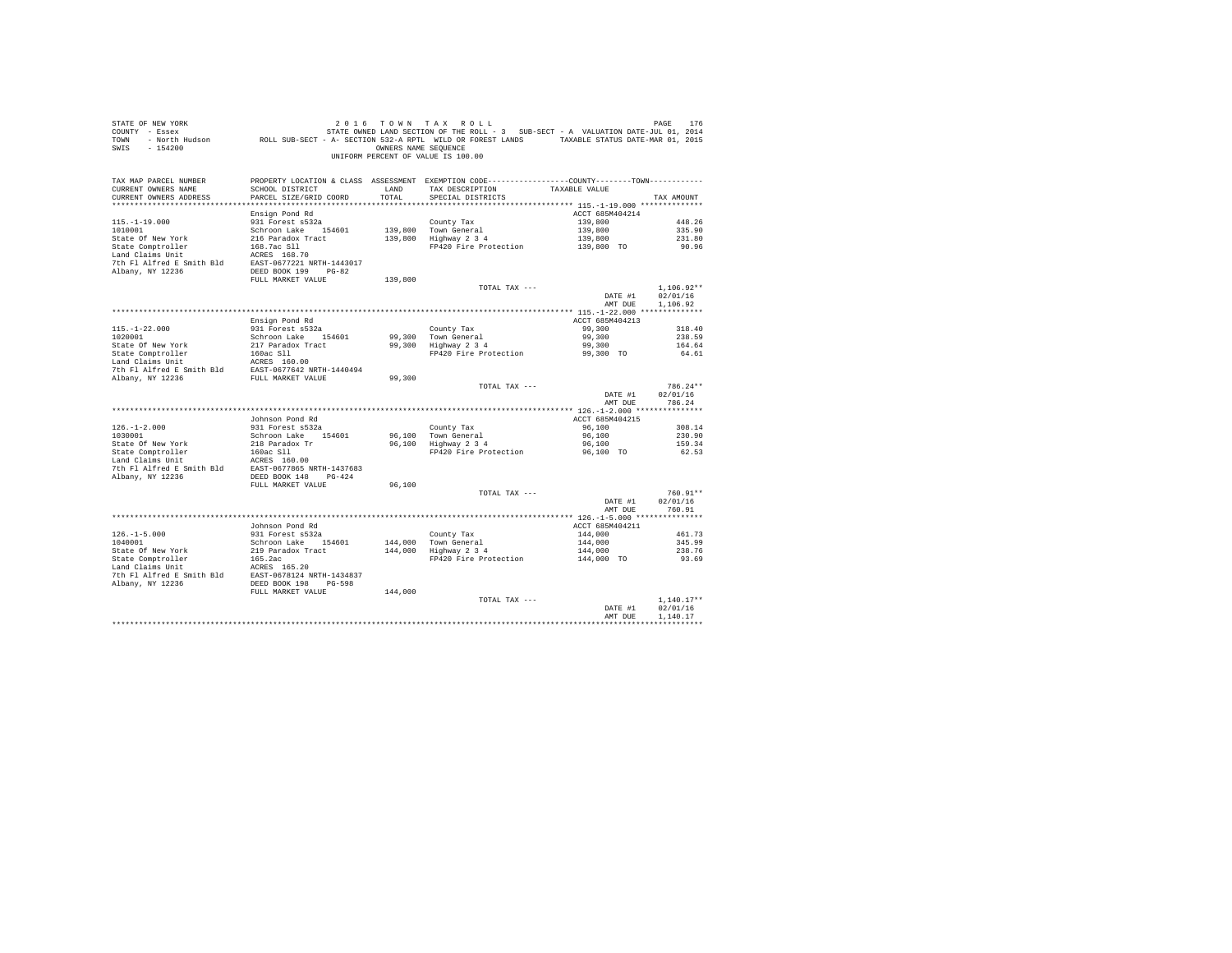| SWIS - 154200                                                                                                        |                                         | OWNERS NAME SEQUENCE | UNIFORM PERCENT OF VALUE IS 100.00                                                                                            |                                  |                  |
|----------------------------------------------------------------------------------------------------------------------|-----------------------------------------|----------------------|-------------------------------------------------------------------------------------------------------------------------------|----------------------------------|------------------|
| TAX MAP PARCEL NUMBER<br>CURRENT OWNERS NAME                                                                         | SCHOOL DISTRICT                         | LAND                 | PROPERTY LOCATION & CLASS ASSESSMENT EXEMPTION CODE---------------COUNTY-------TOWN---------<br>TAX DESCRIPTION TAXABLE VALUE |                                  |                  |
| CURRENT OWNERS ADDRESS                                                                                               | PARCEL SIZE/GRID COORD                  | TOTAL                | SPECIAL DISTRICTS                                                                                                             |                                  | TAX AMOUNT       |
|                                                                                                                      |                                         |                      |                                                                                                                               |                                  |                  |
|                                                                                                                      | Johnson Pond Rd                         |                      |                                                                                                                               | ACCT 685M404212                  |                  |
| $126. - 1 - 4.000$                                                                                                   | 931 Forest s532a                        |                      | County Tax<br>115,300 Town General<br>115,300 Highway 2 3 4                                                                   | 115,300                          | 369.70           |
| 1050001                                                                                                              | Schroon Lake 154601                     |                      |                                                                                                                               | 115,300                          | 277.03           |
| State Of New York                                                                                                    | 224 Paradox Tr                          |                      |                                                                                                                               | 115,300<br>115,300 TO            | 191.17<br>75.02  |
| State Comptroller 160ac S11<br>Land Claims Unit 160ac S165.20<br>7th F1 Alfred E Smith Bld EAST-0680749 NRTH-1435053 |                                         |                      | FP420 Fire Protection                                                                                                         |                                  |                  |
|                                                                                                                      |                                         |                      |                                                                                                                               |                                  |                  |
| Albany, NY 12236                                                                                                     | FULL MARKET VALUE                       | 115,300              |                                                                                                                               |                                  |                  |
|                                                                                                                      |                                         |                      | TOTAL TAX ---                                                                                                                 |                                  | $912.92**$       |
|                                                                                                                      |                                         |                      |                                                                                                                               | DATE #1                          | 02/01/16         |
|                                                                                                                      |                                         |                      |                                                                                                                               | AMT DUE                          | 912.92           |
|                                                                                                                      |                                         |                      |                                                                                                                               |                                  |                  |
|                                                                                                                      | Johnson Pond Rd                         |                      |                                                                                                                               | ACCT 685M404210                  |                  |
| $126. - 1 - 3.000$<br>1060001                                                                                        | 931 Forest s532a<br>Schroon Lake 154601 |                      | County Tax                                                                                                                    | 101,100                          | 324.17<br>242.91 |
|                                                                                                                      |                                         |                      | 101,100 Town General<br>101,100 Highway 2 3 4                                                                                 | $101, 100$<br>$101, 100$         | 167.63           |
|                                                                                                                      |                                         |                      | FP420 Fire Protection                                                                                                         | 101,100 TO                       | 65.78            |
|                                                                                                                      |                                         |                      |                                                                                                                               |                                  |                  |
|                                                                                                                      |                                         |                      |                                                                                                                               |                                  |                  |
|                                                                                                                      |                                         | 101,100              |                                                                                                                               |                                  |                  |
|                                                                                                                      |                                         |                      | TOTAL TAX ---                                                                                                                 |                                  | $800.49**$       |
|                                                                                                                      |                                         |                      |                                                                                                                               | DATE #1                          | 02/01/16         |
|                                                                                                                      |                                         |                      |                                                                                                                               | AMT DUE                          | 800.49           |
|                                                                                                                      | Ensign Pond Rd                          |                      |                                                                                                                               | ACCT 685M404209                  |                  |
| $115. - 1 - 21.000$                                                                                                  | 931 Forest s532a                        |                      |                                                                                                                               | 219,400                          | 703.49           |
| 1070001                                                                                                              | Schroon Lake 154601                     |                      |                                                                                                                               |                                  | 527.15           |
|                                                                                                                      |                                         |                      | County Tax<br>219,400 Town General<br>219,400 Highway 2 3 4                                                                   | 219,400<br>219,400<br>219,400 TO | 363.78           |
|                                                                                                                      |                                         |                      | FP420 Fire Protection                                                                                                         |                                  | 142.75           |
|                                                                                                                      |                                         |                      |                                                                                                                               |                                  |                  |
|                                                                                                                      |                                         |                      |                                                                                                                               |                                  |                  |
|                                                                                                                      |                                         |                      | TOTAL TAX ---                                                                                                                 |                                  | $1,737.17**$     |
|                                                                                                                      |                                         |                      |                                                                                                                               | DATE #1                          | 02/01/16         |
|                                                                                                                      |                                         |                      |                                                                                                                               | AMT DUE                          | 1.737.17         |
|                                                                                                                      |                                         |                      |                                                                                                                               |                                  |                  |
|                                                                                                                      | Ensign Pond Rd                          |                      |                                                                                                                               | ACCT 685M404208                  |                  |
| $115. - 1 - 20.000$                                                                                                  | 931 Forest s532a - WTRFNT               |                      | County Tax                                                                                                                    | 249,000                          | 798.40           |
| 1080001                                                                                                              | Schroon Lake 154601                     |                      | 249,000 Town General<br>249,000 Highway 2 3 4                                                                                 | 249,000                          | 598.27           |
| State Of New York<br>State Comptroller                                                                               | 227 Paradox Tract<br>168.7ac Sll        |                      |                                                                                                                               | 249,000                          | 412.86           |
|                                                                                                                      |                                         |                      | FP420 Fire Protection                                                                                                         | 249,000 TO                       | 162.01           |
|                                                                                                                      |                                         |                      |                                                                                                                               |                                  |                  |
|                                                                                                                      |                                         |                      |                                                                                                                               |                                  |                  |
|                                                                                                                      | FULL MARKET VALUE                       | 249,000              |                                                                                                                               |                                  |                  |
|                                                                                                                      |                                         |                      | TOTAL TAX ---                                                                                                                 |                                  | $1.971.54**$     |
|                                                                                                                      |                                         |                      |                                                                                                                               | DATE #1                          | 02/01/16         |
|                                                                                                                      |                                         |                      |                                                                                                                               | AMT DUE                          | 1.971.54         |
|                                                                                                                      |                                         |                      |                                                                                                                               |                                  |                  |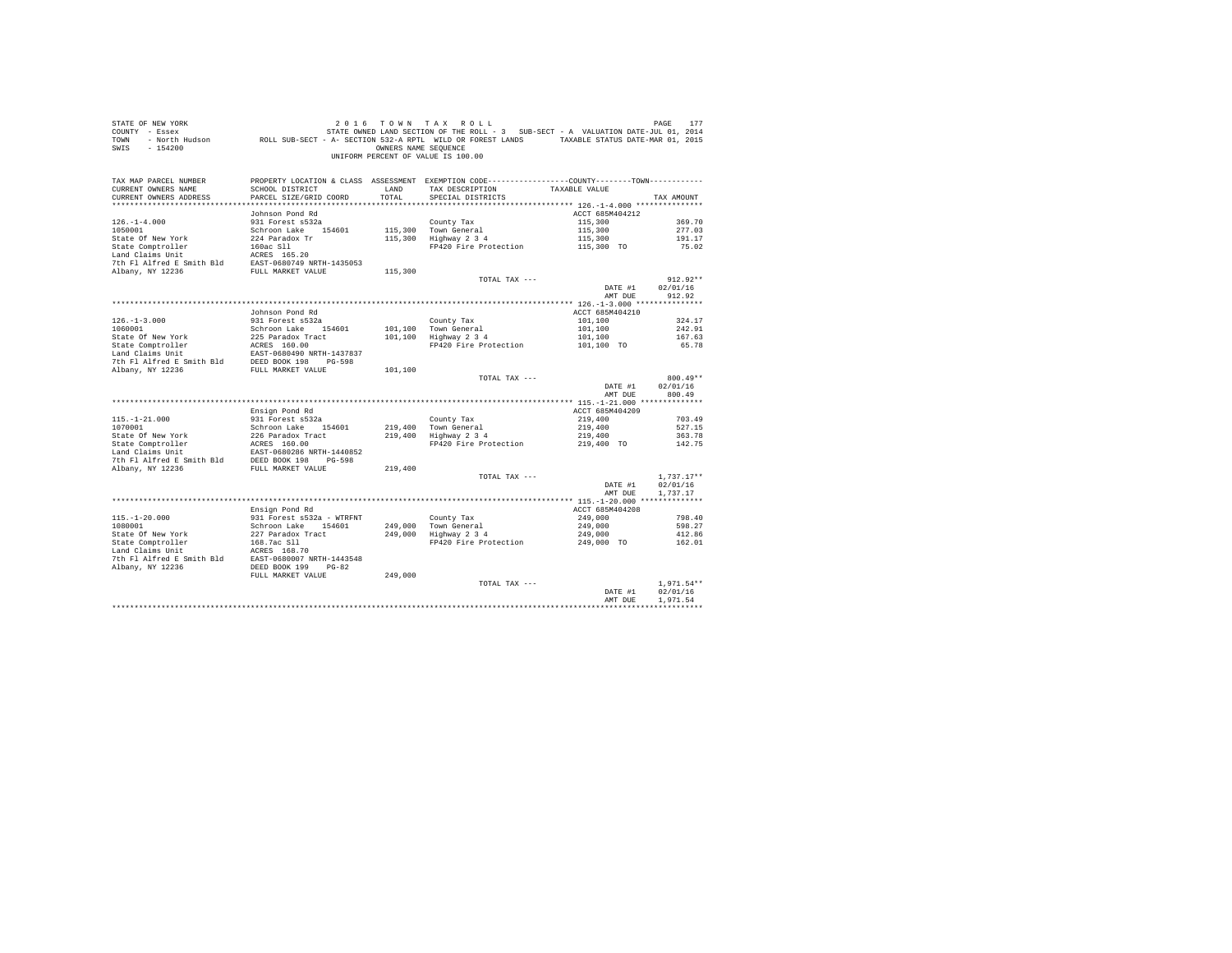| STATE OF NEW YORK<br>COUNTY - Essex<br>TOWN<br>$-154200$<br>SWIS                 |                                                           | OWNERS NAME SEOUENCE | 2016 TOWN TAX ROLL<br>UNIFORM PERCENT OF VALUE IS 100.00                                                                             |                    | PAGE<br>178          |
|----------------------------------------------------------------------------------|-----------------------------------------------------------|----------------------|--------------------------------------------------------------------------------------------------------------------------------------|--------------------|----------------------|
| TAX MAP PARCEL NUMBER<br>CURRENT OWNERS NAME<br>CURRENT OWNERS ADDRESS           | SCHOOL DISTRICT<br>PARCEL SIZE/GRID COORD                 | LAND<br>TOTAL        | PROPERTY LOCATION & CLASS ASSESSMENT EXEMPTION CODE---------------COUNTY-------TOWN---------<br>TAX DESCRIPTION<br>SPECIAL DISTRICTS | TAXABLE VALUE      | TAX AMOUNT           |
|                                                                                  | Ensign Pond Rd                                            |                      |                                                                                                                                      | ACCT 685M404207    |                      |
| $115. - 1 - 15.000$                                                              | 931 Forest s532a - WTRFNT                                 |                      | County Tax                                                                                                                           | 161,700            | 518.48               |
| 1090001                                                                          | Schroon Lake 154601                                       |                      | 161,700 Town General                                                                                                                 | 161,700            | 388.51               |
| State Of New York                                                                | 228 Paradox Tract                                         |                      | $161,700$ Highway $2\,3\,4$                                                                                                          | 161,700            | 268.11               |
| State Comptroller                                                                | ACRES 152.00<br>ACRES 152.00<br>EAST-0679598 NRTH-1446252 |                      | FP420 Fire Protection                                                                                                                | 161,700 TO         | 105.21               |
| Land Claims Unit                                                                 |                                                           |                      |                                                                                                                                      |                    |                      |
| Deep Notation of The Smith Bld<br>The Fl Alfred E Smith Bld<br>PULL MARKET VALUE |                                                           |                      |                                                                                                                                      |                    |                      |
|                                                                                  |                                                           | 161,700              | TOTAL TAX ---                                                                                                                        |                    | $1,280.31**$         |
|                                                                                  |                                                           |                      |                                                                                                                                      | DATE #1            | 02/01/16             |
|                                                                                  |                                                           |                      |                                                                                                                                      | AMT DUE            | 1,280.31             |
|                                                                                  |                                                           |                      |                                                                                                                                      |                    |                      |
|                                                                                  | Ensign Pond Rd                                            |                      |                                                                                                                                      | ACCT 685M404206    |                      |
| $115. - 1 - 14.000$                                                              | 931 Forest s532a                                          |                      | County Tax                                                                                                                           | 133,900            | 429.34               |
| 1100001                                                                          | Schroon Lake 154601                                       |                      | 133,900 Town General<br>133,900 Highway 2 3 4                                                                                        | 133,900            | 321.72               |
|                                                                                  |                                                           |                      | Highway 2 3 4 133,900<br>FP420 Fire Protection 133,900 TO                                                                            |                    | 222.01<br>87.12      |
|                                                                                  |                                                           |                      |                                                                                                                                      |                    |                      |
|                                                                                  |                                                           |                      |                                                                                                                                      |                    |                      |
|                                                                                  |                                                           | 133,900              |                                                                                                                                      |                    |                      |
|                                                                                  |                                                           |                      | TOTAL TAX ---                                                                                                                        |                    | $1,060.19**$         |
|                                                                                  |                                                           |                      |                                                                                                                                      | DATE #1<br>AMT DUE | 02/01/16<br>1,060.19 |
|                                                                                  |                                                           |                      |                                                                                                                                      |                    |                      |
|                                                                                  | Ensign Pond Rd<br>931 Forest s532a                        |                      |                                                                                                                                      | ACCT 685M404205    |                      |
| $115. - 1 - 9.000$<br>1110001                                                    | Schroon Lake 154601                                       |                      | County Tax                                                                                                                           | 86,800<br>86,800   | 278.32<br>208.55     |
| 1110001<br>State Of New York<br>State Comptroller                                |                                                           |                      | 86,800 Town General<br>86,800 Highway 2 3 4                                                                                          | 86,800             | 143.92               |
|                                                                                  | 230 Paradox Tract<br>ACRES 160.00                         |                      | FP420 Fire Protection                                                                                                                | 86,800 TO          | 56.47                |
|                                                                                  | EAST-0678898 NRTH-1451391                                 |                      |                                                                                                                                      |                    |                      |
| 7th Fl Alfred E Smith Bld FULL MARKET VALUE                                      |                                                           | 86,800               |                                                                                                                                      |                    |                      |
| Albany, NY 12236                                                                 |                                                           |                      |                                                                                                                                      |                    |                      |
|                                                                                  |                                                           |                      | TOTAL TAX ---                                                                                                                        |                    | 687.26**             |
|                                                                                  |                                                           |                      |                                                                                                                                      | DATE #1<br>AMT DUE | 02/01/16<br>687.26   |
|                                                                                  |                                                           |                      |                                                                                                                                      |                    |                      |
|                                                                                  | Ensign Pond Rd                                            |                      |                                                                                                                                      | ACCT 685M404204    |                      |
| $115. - 1 - 5.000$                                                               | 931 Forest s532a                                          |                      | County Tax                                                                                                                           | 154,500            | 495.40               |
| 1120001                                                                          | Schroon Lake 154601                                       |                      | 154,500 Town General<br>154,500 Highway 2 3 4                                                                                        | 154,500            | 371.22               |
|                                                                                  |                                                           |                      |                                                                                                                                      | 154,500            | 256.17               |
|                                                                                  |                                                           |                      | FP420 Fire Protection                                                                                                                | 154,500 TO         | 100.52               |
|                                                                                  |                                                           |                      |                                                                                                                                      |                    |                      |
|                                                                                  |                                                           |                      |                                                                                                                                      |                    |                      |
|                                                                                  |                                                           |                      | TOTAL TAX ---                                                                                                                        |                    | $1.223.31**$         |
|                                                                                  |                                                           |                      |                                                                                                                                      | DATE #1            | 02/01/16             |
|                                                                                  |                                                           |                      |                                                                                                                                      | AMT DUE            | 1.223.31             |
|                                                                                  |                                                           |                      |                                                                                                                                      |                    |                      |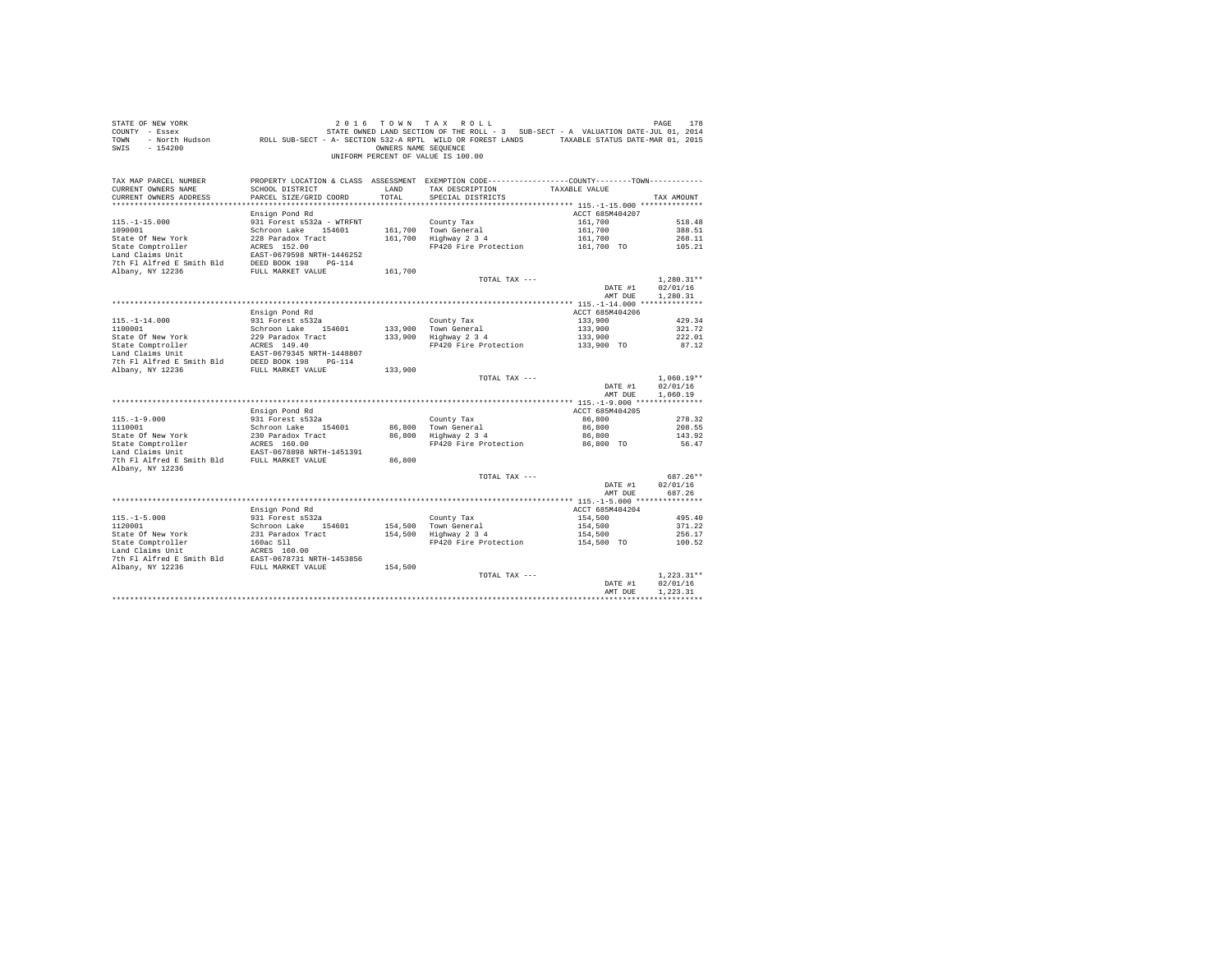| STATE OF NEW YORK<br>SWIS - 154200                                                                                  |                                                     | OWNERS NAME SEQUENCE | 2016 TOWN TAX ROLL<br>UNIFORM PERCENT OF VALUE IS 100.00                                                                                              |                            | 179<br>PAGE      |
|---------------------------------------------------------------------------------------------------------------------|-----------------------------------------------------|----------------------|-------------------------------------------------------------------------------------------------------------------------------------------------------|----------------------------|------------------|
| TAX MAP PARCEL NUMBER<br>CURRENT OWNERS NAME<br>CURRENT OWNERS ADDRESS                                              | SCHOOL DISTRICT<br>PARCEL SIZE/GRID COORD           | LAND<br>TOTAL.       | PROPERTY LOCATION & CLASS ASSESSMENT EXEMPTION CODE----------------COUNTY--------TOWN----------<br>TAX DESCRIPTION TAXABLE VALUE<br>SPECIAL DISTRICTS |                            | TAX AMOUNT       |
|                                                                                                                     |                                                     |                      |                                                                                                                                                       |                            |                  |
|                                                                                                                     | Ensign Pond Rd                                      |                      |                                                                                                                                                       | ACCT 685M404203            |                  |
| $105. - 1 - 42.000$                                                                                                 | 931 Forest s532a                                    |                      | County Tax                                                                                                                                            | 101,100                    | 324.17           |
| 1130001                                                                                                             | Schroon Lake 154601                                 |                      | 101,100 Town General                                                                                                                                  | 101,100                    | 242.91           |
| State Of New York                                                                                                   | 232 Paradox Tract                                   |                      | 101,100 Town Generai<br>101,100 Highway 2 3 4                                                                                                         | 101,100                    | 167.63           |
| State Comptroller                                                                                                   | 232 Paradox Tract<br>ACRES 131.00                   |                      | FP420 Fire Protection 101,100 TO                                                                                                                      |                            | 65.78            |
| Land Claims Unit                                                                                                    | EAST-0678424 NRTH-1456530                           |                      |                                                                                                                                                       |                            |                  |
| 7th Fl Alfred E Smith Bld DEED BOOK 187 PG-443                                                                      |                                                     |                      |                                                                                                                                                       |                            |                  |
| Albany, NY 12236                                                                                                    | FULL MARKET VALUE                                   | 101,100              |                                                                                                                                                       |                            |                  |
|                                                                                                                     |                                                     |                      | TOTAL TAX ---                                                                                                                                         |                            | $800.49**$       |
|                                                                                                                     |                                                     |                      |                                                                                                                                                       | DATE #1                    | 02/01/16         |
|                                                                                                                     |                                                     |                      |                                                                                                                                                       | AMT DUE                    | 800.49           |
|                                                                                                                     |                                                     |                      |                                                                                                                                                       |                            |                  |
|                                                                                                                     | Ensign Pond Rd                                      |                      |                                                                                                                                                       | ACCT 685M404202            |                  |
| $105. - 1 - 35.000$                                                                                                 | 931 Forest s532a                                    |                      |                                                                                                                                                       | 135,700                    | 435.11           |
| 1140001                                                                                                             | Schroon Lake 154601                                 |                      | County Tax<br>135,700 Town General<br>135,700 Highway 2 3 4                                                                                           | 135,700                    | 326.04           |
|                                                                                                                     |                                                     |                      |                                                                                                                                                       | 135,700                    | 225.00           |
|                                                                                                                     |                                                     |                      | FP420 Fire Protection 135,700 TO                                                                                                                      |                            | 88.29            |
| State Of New York 233 Paradox Tract<br>State Comptroller AGRES 160.00<br>Land Claims Unit EAST-0677928 NRTH-1459204 |                                                     |                      |                                                                                                                                                       |                            |                  |
|                                                                                                                     |                                                     |                      |                                                                                                                                                       |                            |                  |
|                                                                                                                     |                                                     | 135,700              |                                                                                                                                                       |                            |                  |
|                                                                                                                     |                                                     |                      | TOTAL TAX ---                                                                                                                                         |                            | $1.074.44**$     |
|                                                                                                                     |                                                     |                      |                                                                                                                                                       | DATE #1                    | 02/01/16         |
|                                                                                                                     |                                                     |                      |                                                                                                                                                       | AMT DUE                    | 1.074.44         |
|                                                                                                                     |                                                     |                      |                                                                                                                                                       |                            |                  |
|                                                                                                                     | Ensign Pond Rd                                      |                      |                                                                                                                                                       | ACCT 685M404201            |                  |
| $105. - 1 - 30.000$                                                                                                 | 931 Forest s532a - WTRFNT                           |                      | County Tax                                                                                                                                            | 112,900                    | 362.01           |
| 1150001                                                                                                             | Schroon Lake 154601                                 |                      | 112,900 Town General<br>112,900 Highway 2 3 4                                                                                                         | 112,900                    | 271.26           |
|                                                                                                                     |                                                     |                      |                                                                                                                                                       | 112,900                    | 187.19           |
| State Of New York 234 Paradox Tract<br>State Comptroller ACRES 160.00<br>The ACRES 160.00 WERE 1461045              |                                                     |                      | FP420 Fire Protection                                                                                                                                 | 112,900 TO                 | 73.46            |
| Land Claims Unit                                                                                                    | EAST-0677696 NRTH-1461845                           |                      |                                                                                                                                                       |                            |                  |
| 7th Fl Alfred E Smith Bld FULL MARKET VALUE                                                                         |                                                     | 112,900              |                                                                                                                                                       |                            |                  |
| Albany, NY 12236                                                                                                    |                                                     |                      |                                                                                                                                                       |                            |                  |
|                                                                                                                     |                                                     |                      | TOTAL TAX ---                                                                                                                                         |                            | $893.92**$       |
|                                                                                                                     |                                                     |                      |                                                                                                                                                       | DATE #1                    | 02/01/16         |
|                                                                                                                     |                                                     |                      |                                                                                                                                                       | AMT DUE                    | 893.92           |
|                                                                                                                     |                                                     |                      |                                                                                                                                                       |                            |                  |
| $105. - 1 - 23.000$                                                                                                 | Ensign Pond Rd                                      |                      |                                                                                                                                                       | ACCT 685M404315<br>129,500 |                  |
| 1160001                                                                                                             | 931 Forest s532a - WTRFNT<br>Schroon Lake 154601    |                      | County Tax                                                                                                                                            | 129,500                    | 415.23<br>311.15 |
|                                                                                                                     | 235 Paradox Tract<br>235 Paradox Tract<br>160ac Sll |                      | County Tax<br>129,500   Town General<br>129,500   Highway 2 3 4                                                                                       |                            | 214.72           |
|                                                                                                                     |                                                     |                      | FP420 Fire Protection                                                                                                                                 | 129,500<br>129,500 TO      | 84.26            |
| State Of New York<br>State Comptroller<br>Land Claims Unit                                                          | $ACRES$ 160.00                                      |                      |                                                                                                                                                       |                            |                  |
|                                                                                                                     |                                                     |                      |                                                                                                                                                       |                            |                  |
| 7th Fl Alfred E Smith Bld EAST-0677429 NRTH-1464494<br>Albany, NY 12236 FULL MARKET VALUE 129,500                   |                                                     |                      |                                                                                                                                                       |                            |                  |
|                                                                                                                     |                                                     |                      | TOTAL TAX ---                                                                                                                                         |                            | $1.025.36**$     |
|                                                                                                                     |                                                     |                      |                                                                                                                                                       | DATE #1                    | 02/01/16         |
|                                                                                                                     |                                                     |                      |                                                                                                                                                       | AMT DUE                    | 1.025.36         |
|                                                                                                                     |                                                     |                      |                                                                                                                                                       |                            |                  |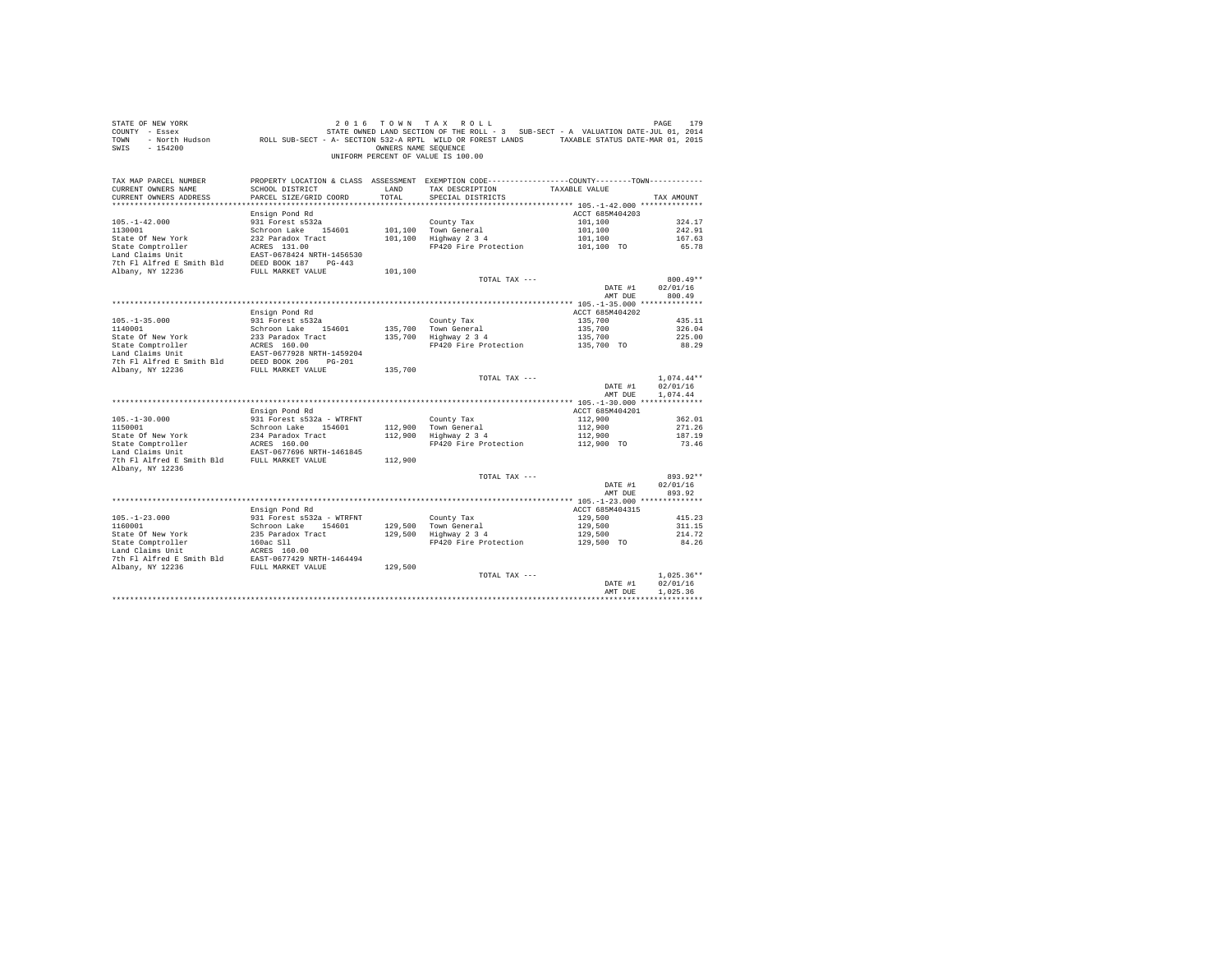| STATE OF NEW YORK<br>COUNTY - Essex<br>TOWN<br>SWIS - 154200                                                                                                                                                                   |                                           | OWNERS NAME SEOUENCE | 2016 TOWN TAX ROLL<br>DE NEW YORK TOWN TAX ROLL (2016 TOWN TAX ROLL)<br>T - Essex STATE STATE OWNED LAND SECTION OF THE ROLL - 3 SUB-SECT - A VALUATION DATE-JUL 01, 2014<br>ROLL SUB-SECT - A SECTION 532-A RPTL WILD OR FOREST LANDS TAXABLE STATUS DATE<br>UNIFORM PERCENT OF VALUE IS 100.00 |                       |              |
|--------------------------------------------------------------------------------------------------------------------------------------------------------------------------------------------------------------------------------|-------------------------------------------|----------------------|--------------------------------------------------------------------------------------------------------------------------------------------------------------------------------------------------------------------------------------------------------------------------------------------------|-----------------------|--------------|
| TAX MAP PARCEL NUMBER<br>CURRENT OWNERS NAME<br>CURRENT OWNERS ADDRESS                                                                                                                                                         | SCHOOL DISTRICT<br>PARCEL SIZE/GRID COORD | LAND<br>TOTAL.       | PROPERTY LOCATION & CLASS ASSESSMENT EXEMPTION CODE----------------COUNTY--------TOWN----------<br>TAX DESCRIPTION<br>SPECIAL DISTRICTS                                                                                                                                                          | TAXABLE VALUE         | TAX AMOUNT   |
|                                                                                                                                                                                                                                | Ensign Pond Rd                            |                      |                                                                                                                                                                                                                                                                                                  | ACCT 685M404314       |              |
| $105. - 1 - 24.000$                                                                                                                                                                                                            | 931 Forest s532a                          |                      | County Tax                                                                                                                                                                                                                                                                                       | 185,000               | 593.19       |
| 1170001                                                                                                                                                                                                                        | Schroon Lake 154601                       |                      | 185,000 Town General                                                                                                                                                                                                                                                                             | 185,000               | 444.50       |
| State Of New York                                                                                                                                                                                                              | 236 Paradox Tract                         |                      | 185,000 Highway 2 3 4                                                                                                                                                                                                                                                                            | 185,000<br>185,000 TO | 306.74       |
| State Comptroller                                                                                                                                                                                                              | 160ac Sll                                 |                      | FP420 Fire Protection                                                                                                                                                                                                                                                                            |                       | 120.37       |
| Land Claims Unit<br>State Computer of Mark 2020<br>The F1 Alfred E Smith Bld<br>The F1 Alfred E Smith Bld<br>E EAST-0680053 NRTH-1464799<br>Albany, NY 12236                                                                   |                                           |                      |                                                                                                                                                                                                                                                                                                  |                       |              |
|                                                                                                                                                                                                                                |                                           |                      |                                                                                                                                                                                                                                                                                                  |                       |              |
|                                                                                                                                                                                                                                |                                           | 185,000              | TOTAL TAX ---                                                                                                                                                                                                                                                                                    |                       | $1.464.80**$ |
|                                                                                                                                                                                                                                |                                           |                      |                                                                                                                                                                                                                                                                                                  | DATE #1               | 02/01/16     |
|                                                                                                                                                                                                                                |                                           |                      |                                                                                                                                                                                                                                                                                                  | AMT DUE               | 1,464.80     |
|                                                                                                                                                                                                                                |                                           |                      |                                                                                                                                                                                                                                                                                                  |                       |              |
|                                                                                                                                                                                                                                | Ensign Pond Rd                            |                      |                                                                                                                                                                                                                                                                                                  | ACCT 685M404313       |              |
| $105. - 1 - 29.000$                                                                                                                                                                                                            | 931 Forest s532a                          |                      |                                                                                                                                                                                                                                                                                                  | 118,900               | 381.25       |
| 1180001                                                                                                                                                                                                                        | Schroon Lake 154601                       |                      |                                                                                                                                                                                                                                                                                                  | 118,900               | 285.68       |
|                                                                                                                                                                                                                                |                                           |                      | County Tax<br>118,900 Town General<br>118,900 Highway 2 3 4                                                                                                                                                                                                                                      | 118,900               | 197.14       |
|                                                                                                                                                                                                                                |                                           |                      | FP420 Fire Protection 118,900 TO                                                                                                                                                                                                                                                                 |                       | 77.36        |
| All the Magnetic Computer of the Magnetic Computer of the Magnetic Computer of the Magnetic Computer of the Magnetic Computer of the Magnetic Computer of the Magnetic Computer of the Magnetic Computer of the Magnetic Compu |                                           |                      |                                                                                                                                                                                                                                                                                                  |                       |              |
| 7th Fl Alfred E Smith Bld EAST-0680367 NRTH-1462169                                                                                                                                                                            |                                           |                      |                                                                                                                                                                                                                                                                                                  |                       |              |
| Albany, NY 12236                                                                                                                                                                                                               | DEED BOOK 230 PG-554                      |                      |                                                                                                                                                                                                                                                                                                  |                       |              |
|                                                                                                                                                                                                                                | FULL MARKET VALUE                         | 118,900              | TOTAL TAX ---                                                                                                                                                                                                                                                                                    |                       | $941.43**$   |
|                                                                                                                                                                                                                                |                                           |                      |                                                                                                                                                                                                                                                                                                  | DATE #1               | 02/01/16     |
|                                                                                                                                                                                                                                |                                           |                      |                                                                                                                                                                                                                                                                                                  | AMT DUE               | 941.43       |
|                                                                                                                                                                                                                                |                                           |                      |                                                                                                                                                                                                                                                                                                  |                       |              |
|                                                                                                                                                                                                                                | Ensign Pond Rd                            |                      |                                                                                                                                                                                                                                                                                                  | ACCT 685M404312       |              |
| $105. - 1 - 36.000$                                                                                                                                                                                                            | 931 Forest s532a                          |                      | County Tax<br>164,500 Town General<br>164,500 Highway 2 3 4                                                                                                                                                                                                                                      | 164,500               | 527.46       |
| 1190001                                                                                                                                                                                                                        | Schroon Lake 154601                       |                      |                                                                                                                                                                                                                                                                                                  | 164,500               | 395.24       |
|                                                                                                                                                                                                                                |                                           |                      |                                                                                                                                                                                                                                                                                                  | 164,500               | 272.75       |
|                                                                                                                                                                                                                                |                                           |                      | FP420 Fire Protection                                                                                                                                                                                                                                                                            | 164,500 TO            | 107.03       |
|                                                                                                                                                                                                                                |                                           |                      |                                                                                                                                                                                                                                                                                                  |                       |              |
| Albany, NY 12236                                                                                                                                                                                                               | DEED BOOK 230 PG-554                      |                      |                                                                                                                                                                                                                                                                                                  |                       |              |
|                                                                                                                                                                                                                                | FULL MARKET VALUE                         | 164,500              |                                                                                                                                                                                                                                                                                                  |                       |              |
|                                                                                                                                                                                                                                |                                           |                      | TOTAL TAX ---                                                                                                                                                                                                                                                                                    |                       | $1.302.48**$ |
|                                                                                                                                                                                                                                |                                           |                      |                                                                                                                                                                                                                                                                                                  | DATE #1               | 02/01/16     |
|                                                                                                                                                                                                                                |                                           |                      |                                                                                                                                                                                                                                                                                                  | AMT DUE               | 1,302.48     |
|                                                                                                                                                                                                                                |                                           |                      |                                                                                                                                                                                                                                                                                                  |                       |              |
|                                                                                                                                                                                                                                | Ensign Pond Rd                            |                      |                                                                                                                                                                                                                                                                                                  | ACCT 685M404310       |              |
| $105. - 1 - 41.000$                                                                                                                                                                                                            | 931 Forest s532a - WTRFNT                 |                      | County Tax<br>106,600 Town General<br>106,600 Highway 2 3 4                                                                                                                                                                                                                                      | 106,600               | 341.81       |
| 1200001                                                                                                                                                                                                                        | Schroon Lake 154601                       |                      |                                                                                                                                                                                                                                                                                                  | 106,600<br>106,600    | 256.13       |
|                                                                                                                                                                                                                                |                                           |                      |                                                                                                                                                                                                                                                                                                  |                       | 176.75       |
|                                                                                                                                                                                                                                |                                           |                      | FP420 Fire Protection                                                                                                                                                                                                                                                                            | 106,600 TO            | 69.36        |
|                                                                                                                                                                                                                                |                                           |                      |                                                                                                                                                                                                                                                                                                  |                       |              |
|                                                                                                                                                                                                                                |                                           |                      |                                                                                                                                                                                                                                                                                                  |                       |              |
|                                                                                                                                                                                                                                | FULL MARKET VALUE                         | 106,600              | TOTAL TAX ---                                                                                                                                                                                                                                                                                    |                       | 844.05**     |
|                                                                                                                                                                                                                                |                                           |                      |                                                                                                                                                                                                                                                                                                  | DATE #1               | 02/01/16     |
|                                                                                                                                                                                                                                |                                           |                      |                                                                                                                                                                                                                                                                                                  | AMT DUE               | 844.05       |
|                                                                                                                                                                                                                                |                                           |                      |                                                                                                                                                                                                                                                                                                  |                       | **********   |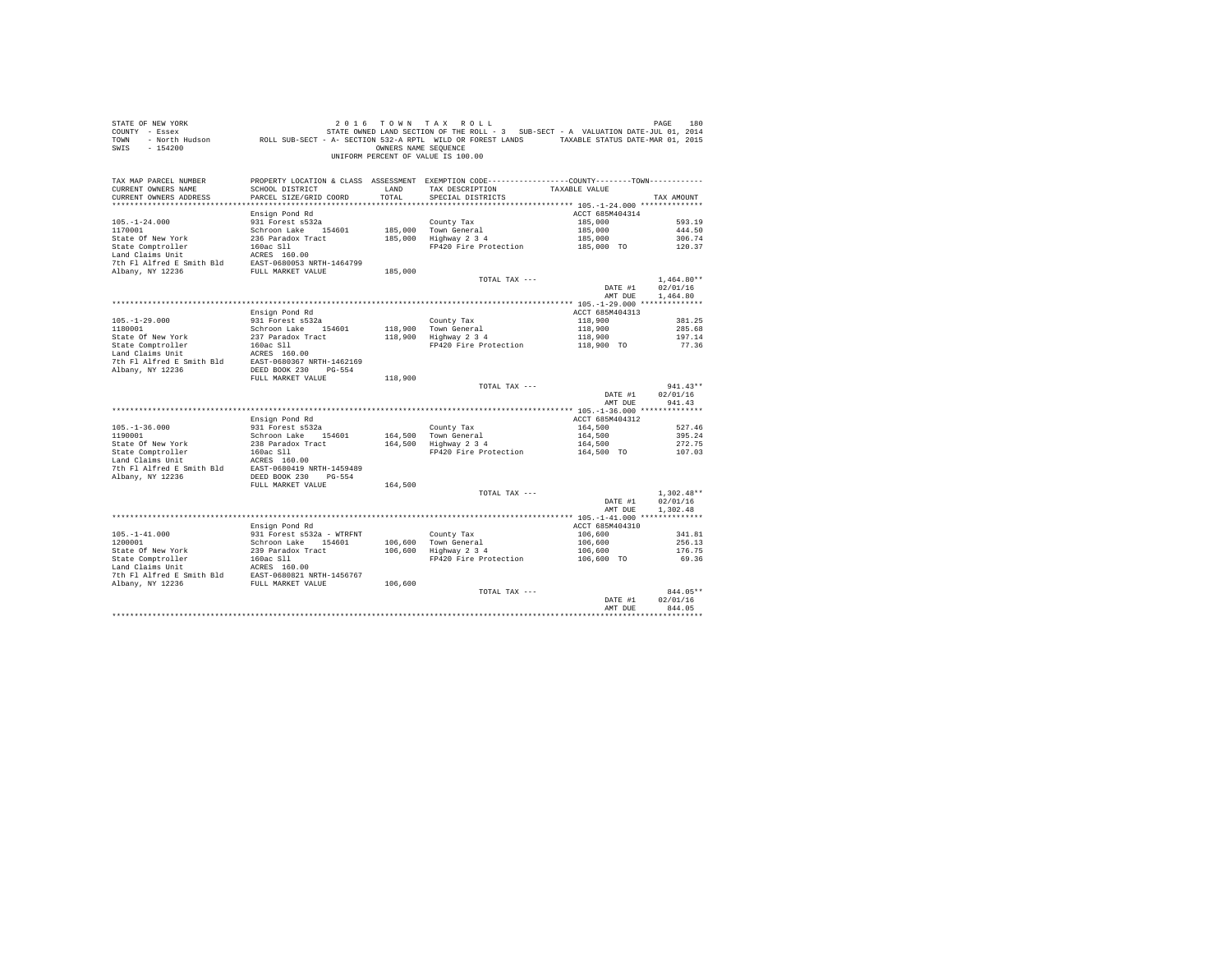| TAX MAP PARCEL NUMBER<br>PROPERTY LOCATION & CLASS ASSESSMENT EXEMPTION CODE---------------COUNTY-------TOWN---------<br>CURRENT OWNERS NAME<br>SCHOOL DISTRICT<br>LAND<br>TAX DESCRIPTION<br>TAXABLE VALUE<br>TOTAL.<br>CURRENT OWNERS ADDRESS<br>PARCEL SIZE/GRID COORD<br>SPECIAL DISTRICTS<br>TAX AMOUNT<br>ACCT 685M478547<br>Ensign Pond Rd<br>$115. - 1 - 6.000$<br>931 Forest s532a - WTRFNT<br>County Tax<br>163,000<br>522.65<br>163,000<br>1201001<br>Schroon Lake 154601<br>163,000 Town General<br>391.64<br>163,000 Highway 2 3 4<br>240 Paradox Tract<br>163,000<br>270.26<br>State Of New York<br>State Comptroller<br>ACRES 129.26<br>FP420 Fire Protection<br>163,000 TO<br>106.05<br>Land Claims Unit<br>EAST-0681093 NRTH-1454816<br>7th Fl Alfred E Smith Bld FULL MARKET VALUE<br>163,000<br>Albany, NY 12236<br>TOTAL TAX ---<br>$1.290.60**$<br>02/01/16<br>DATE #1<br>1,290.60<br>AMT DUE<br>ACCT 685M478548<br>Ensign Pond Rd<br>$115. - 1 - 7.000$<br>931 Forest s532a - WTRFNT<br>61,700<br>County Tax<br>197.84<br>1202001<br>61,700<br>Schroon Lake 154601<br>61,700 Town General<br>148.25<br>$61,700$ Highway $2\,3\,4$<br>State Of New York<br>259 Paradox Tract<br>61,700<br>102.30<br>ACRES 125.38<br>State Comptroller<br>FP420 Fire Protection<br>61,700 TO<br>40.14<br>Land Claims Unit<br>EAST-0684030 NRTH-1454954<br>7th Fl Alfred E Smith Bld<br>FULL MARKET VALUE<br>61,700<br>Albany, NY 12236<br>488.53**<br>TOTAL TAX ---<br>DATE #1<br>02/01/16<br>AMT DUE<br>488.53<br>Ensign Pond Rd<br>ACCT 685M404311<br>931 Forest s532a - WTRFNT<br>148,700<br>$105. - 1 - 40.000$<br>County Tax<br>476.80<br>Town General<br>1210001<br>Schroon Lake 154601<br>148,700<br>148,700<br>357.28<br>148,700 Highway 2 3 4<br>State Of New York<br>260 Paradox Tract<br>148,700<br>246.55<br>State Comptroller<br>160ac Sll<br>FP420 Fire Protection<br>148,700 TO<br>96.75<br>Land Claims Unit<br>ACRES 160.00<br>EAST-0683661 NRTH-1457115<br>7th Fl Alfred E Smith Bld<br>Albany, NY 12236<br>DEED BOOK 132 PG-385<br>FULL MARKET VALUE<br>148,700<br>$1,177.38**$<br>TOTAL TAX ---<br>DATE #1<br>02/01/16<br>1,177.38<br>AMT DUE<br>Ensign Pond Rd<br>ACCT 685M404302<br>$105. - 1 - 37.000$<br>931 Forest s532a<br>83,900<br>County Tax<br>269.02<br>Town General<br>1220001<br>Schroon Lake 154601<br>83,900<br>83,900<br>201.59<br>Highway 2 3 4<br>State Of New York<br>261 Paradox Tract<br>83,900<br>83,900<br>139.11<br>State Comptroller<br>160ac Sll<br>FP420 Fire Protection<br>83,900 TO<br>54.59<br>Land Claims Unit<br>ACRES 160.00<br>7th Fl Alfred E Smith Bld EAST-0683316 NRTH-1459966<br>Albany, NY 12236<br>DEED BOOK 230 PG-554<br>FULL MARKET VALUE<br>83,900<br>664.31**<br>TOTAL TAX ---<br>02/01/16<br>DATE #1<br>AMT DUE<br>664.31<br>********** | STATE OF NEW YORK<br>COUNTY - Essex<br>TOWN<br>SWIS<br>$-154200$ | - North Hudson ROLL SUB-SECT - A- SECTION 532-A RPTL WILD OR FOREST LANDS TAXABLE STATUS DATE-MAR 01, 2015 | OWNERS NAME SEOUENCE | 2016 TOWN TAX ROLL<br>STATE OWNED LAND SECTION OF THE ROLL - 3 SUB-SECT - A VALUATION DATE-JUL 01, 2014<br>UNIFORM PERCENT OF VALUE IS 100.00 | PAGE<br>181 |
|---------------------------------------------------------------------------------------------------------------------------------------------------------------------------------------------------------------------------------------------------------------------------------------------------------------------------------------------------------------------------------------------------------------------------------------------------------------------------------------------------------------------------------------------------------------------------------------------------------------------------------------------------------------------------------------------------------------------------------------------------------------------------------------------------------------------------------------------------------------------------------------------------------------------------------------------------------------------------------------------------------------------------------------------------------------------------------------------------------------------------------------------------------------------------------------------------------------------------------------------------------------------------------------------------------------------------------------------------------------------------------------------------------------------------------------------------------------------------------------------------------------------------------------------------------------------------------------------------------------------------------------------------------------------------------------------------------------------------------------------------------------------------------------------------------------------------------------------------------------------------------------------------------------------------------------------------------------------------------------------------------------------------------------------------------------------------------------------------------------------------------------------------------------------------------------------------------------------------------------------------------------------------------------------------------------------------------------------------------------------------------------------------------------------------------------------------------------------------------------------------------------------------------------------------------------------------------------------------------------------------------------------------------------------------------------------------------------------------------------------------------------------------------------------------------------|------------------------------------------------------------------|------------------------------------------------------------------------------------------------------------|----------------------|-----------------------------------------------------------------------------------------------------------------------------------------------|-------------|
|                                                                                                                                                                                                                                                                                                                                                                                                                                                                                                                                                                                                                                                                                                                                                                                                                                                                                                                                                                                                                                                                                                                                                                                                                                                                                                                                                                                                                                                                                                                                                                                                                                                                                                                                                                                                                                                                                                                                                                                                                                                                                                                                                                                                                                                                                                                                                                                                                                                                                                                                                                                                                                                                                                                                                                                                               |                                                                  |                                                                                                            |                      |                                                                                                                                               |             |
|                                                                                                                                                                                                                                                                                                                                                                                                                                                                                                                                                                                                                                                                                                                                                                                                                                                                                                                                                                                                                                                                                                                                                                                                                                                                                                                                                                                                                                                                                                                                                                                                                                                                                                                                                                                                                                                                                                                                                                                                                                                                                                                                                                                                                                                                                                                                                                                                                                                                                                                                                                                                                                                                                                                                                                                                               |                                                                  |                                                                                                            |                      |                                                                                                                                               |             |
|                                                                                                                                                                                                                                                                                                                                                                                                                                                                                                                                                                                                                                                                                                                                                                                                                                                                                                                                                                                                                                                                                                                                                                                                                                                                                                                                                                                                                                                                                                                                                                                                                                                                                                                                                                                                                                                                                                                                                                                                                                                                                                                                                                                                                                                                                                                                                                                                                                                                                                                                                                                                                                                                                                                                                                                                               |                                                                  |                                                                                                            |                      |                                                                                                                                               |             |
|                                                                                                                                                                                                                                                                                                                                                                                                                                                                                                                                                                                                                                                                                                                                                                                                                                                                                                                                                                                                                                                                                                                                                                                                                                                                                                                                                                                                                                                                                                                                                                                                                                                                                                                                                                                                                                                                                                                                                                                                                                                                                                                                                                                                                                                                                                                                                                                                                                                                                                                                                                                                                                                                                                                                                                                                               |                                                                  |                                                                                                            |                      |                                                                                                                                               |             |
|                                                                                                                                                                                                                                                                                                                                                                                                                                                                                                                                                                                                                                                                                                                                                                                                                                                                                                                                                                                                                                                                                                                                                                                                                                                                                                                                                                                                                                                                                                                                                                                                                                                                                                                                                                                                                                                                                                                                                                                                                                                                                                                                                                                                                                                                                                                                                                                                                                                                                                                                                                                                                                                                                                                                                                                                               |                                                                  |                                                                                                            |                      |                                                                                                                                               |             |
|                                                                                                                                                                                                                                                                                                                                                                                                                                                                                                                                                                                                                                                                                                                                                                                                                                                                                                                                                                                                                                                                                                                                                                                                                                                                                                                                                                                                                                                                                                                                                                                                                                                                                                                                                                                                                                                                                                                                                                                                                                                                                                                                                                                                                                                                                                                                                                                                                                                                                                                                                                                                                                                                                                                                                                                                               |                                                                  |                                                                                                            |                      |                                                                                                                                               |             |
|                                                                                                                                                                                                                                                                                                                                                                                                                                                                                                                                                                                                                                                                                                                                                                                                                                                                                                                                                                                                                                                                                                                                                                                                                                                                                                                                                                                                                                                                                                                                                                                                                                                                                                                                                                                                                                                                                                                                                                                                                                                                                                                                                                                                                                                                                                                                                                                                                                                                                                                                                                                                                                                                                                                                                                                                               |                                                                  |                                                                                                            |                      |                                                                                                                                               |             |
|                                                                                                                                                                                                                                                                                                                                                                                                                                                                                                                                                                                                                                                                                                                                                                                                                                                                                                                                                                                                                                                                                                                                                                                                                                                                                                                                                                                                                                                                                                                                                                                                                                                                                                                                                                                                                                                                                                                                                                                                                                                                                                                                                                                                                                                                                                                                                                                                                                                                                                                                                                                                                                                                                                                                                                                                               |                                                                  |                                                                                                            |                      |                                                                                                                                               |             |
|                                                                                                                                                                                                                                                                                                                                                                                                                                                                                                                                                                                                                                                                                                                                                                                                                                                                                                                                                                                                                                                                                                                                                                                                                                                                                                                                                                                                                                                                                                                                                                                                                                                                                                                                                                                                                                                                                                                                                                                                                                                                                                                                                                                                                                                                                                                                                                                                                                                                                                                                                                                                                                                                                                                                                                                                               |                                                                  |                                                                                                            |                      |                                                                                                                                               |             |
|                                                                                                                                                                                                                                                                                                                                                                                                                                                                                                                                                                                                                                                                                                                                                                                                                                                                                                                                                                                                                                                                                                                                                                                                                                                                                                                                                                                                                                                                                                                                                                                                                                                                                                                                                                                                                                                                                                                                                                                                                                                                                                                                                                                                                                                                                                                                                                                                                                                                                                                                                                                                                                                                                                                                                                                                               |                                                                  |                                                                                                            |                      |                                                                                                                                               |             |
|                                                                                                                                                                                                                                                                                                                                                                                                                                                                                                                                                                                                                                                                                                                                                                                                                                                                                                                                                                                                                                                                                                                                                                                                                                                                                                                                                                                                                                                                                                                                                                                                                                                                                                                                                                                                                                                                                                                                                                                                                                                                                                                                                                                                                                                                                                                                                                                                                                                                                                                                                                                                                                                                                                                                                                                                               |                                                                  |                                                                                                            |                      |                                                                                                                                               |             |
|                                                                                                                                                                                                                                                                                                                                                                                                                                                                                                                                                                                                                                                                                                                                                                                                                                                                                                                                                                                                                                                                                                                                                                                                                                                                                                                                                                                                                                                                                                                                                                                                                                                                                                                                                                                                                                                                                                                                                                                                                                                                                                                                                                                                                                                                                                                                                                                                                                                                                                                                                                                                                                                                                                                                                                                                               |                                                                  |                                                                                                            |                      |                                                                                                                                               |             |
|                                                                                                                                                                                                                                                                                                                                                                                                                                                                                                                                                                                                                                                                                                                                                                                                                                                                                                                                                                                                                                                                                                                                                                                                                                                                                                                                                                                                                                                                                                                                                                                                                                                                                                                                                                                                                                                                                                                                                                                                                                                                                                                                                                                                                                                                                                                                                                                                                                                                                                                                                                                                                                                                                                                                                                                                               |                                                                  |                                                                                                            |                      |                                                                                                                                               |             |
|                                                                                                                                                                                                                                                                                                                                                                                                                                                                                                                                                                                                                                                                                                                                                                                                                                                                                                                                                                                                                                                                                                                                                                                                                                                                                                                                                                                                                                                                                                                                                                                                                                                                                                                                                                                                                                                                                                                                                                                                                                                                                                                                                                                                                                                                                                                                                                                                                                                                                                                                                                                                                                                                                                                                                                                                               |                                                                  |                                                                                                            |                      |                                                                                                                                               |             |
|                                                                                                                                                                                                                                                                                                                                                                                                                                                                                                                                                                                                                                                                                                                                                                                                                                                                                                                                                                                                                                                                                                                                                                                                                                                                                                                                                                                                                                                                                                                                                                                                                                                                                                                                                                                                                                                                                                                                                                                                                                                                                                                                                                                                                                                                                                                                                                                                                                                                                                                                                                                                                                                                                                                                                                                                               |                                                                  |                                                                                                            |                      |                                                                                                                                               |             |
|                                                                                                                                                                                                                                                                                                                                                                                                                                                                                                                                                                                                                                                                                                                                                                                                                                                                                                                                                                                                                                                                                                                                                                                                                                                                                                                                                                                                                                                                                                                                                                                                                                                                                                                                                                                                                                                                                                                                                                                                                                                                                                                                                                                                                                                                                                                                                                                                                                                                                                                                                                                                                                                                                                                                                                                                               |                                                                  |                                                                                                            |                      |                                                                                                                                               |             |
|                                                                                                                                                                                                                                                                                                                                                                                                                                                                                                                                                                                                                                                                                                                                                                                                                                                                                                                                                                                                                                                                                                                                                                                                                                                                                                                                                                                                                                                                                                                                                                                                                                                                                                                                                                                                                                                                                                                                                                                                                                                                                                                                                                                                                                                                                                                                                                                                                                                                                                                                                                                                                                                                                                                                                                                                               |                                                                  |                                                                                                            |                      |                                                                                                                                               |             |
|                                                                                                                                                                                                                                                                                                                                                                                                                                                                                                                                                                                                                                                                                                                                                                                                                                                                                                                                                                                                                                                                                                                                                                                                                                                                                                                                                                                                                                                                                                                                                                                                                                                                                                                                                                                                                                                                                                                                                                                                                                                                                                                                                                                                                                                                                                                                                                                                                                                                                                                                                                                                                                                                                                                                                                                                               |                                                                  |                                                                                                            |                      |                                                                                                                                               |             |
|                                                                                                                                                                                                                                                                                                                                                                                                                                                                                                                                                                                                                                                                                                                                                                                                                                                                                                                                                                                                                                                                                                                                                                                                                                                                                                                                                                                                                                                                                                                                                                                                                                                                                                                                                                                                                                                                                                                                                                                                                                                                                                                                                                                                                                                                                                                                                                                                                                                                                                                                                                                                                                                                                                                                                                                                               |                                                                  |                                                                                                            |                      |                                                                                                                                               |             |
|                                                                                                                                                                                                                                                                                                                                                                                                                                                                                                                                                                                                                                                                                                                                                                                                                                                                                                                                                                                                                                                                                                                                                                                                                                                                                                                                                                                                                                                                                                                                                                                                                                                                                                                                                                                                                                                                                                                                                                                                                                                                                                                                                                                                                                                                                                                                                                                                                                                                                                                                                                                                                                                                                                                                                                                                               |                                                                  |                                                                                                            |                      |                                                                                                                                               |             |
|                                                                                                                                                                                                                                                                                                                                                                                                                                                                                                                                                                                                                                                                                                                                                                                                                                                                                                                                                                                                                                                                                                                                                                                                                                                                                                                                                                                                                                                                                                                                                                                                                                                                                                                                                                                                                                                                                                                                                                                                                                                                                                                                                                                                                                                                                                                                                                                                                                                                                                                                                                                                                                                                                                                                                                                                               |                                                                  |                                                                                                            |                      |                                                                                                                                               |             |
|                                                                                                                                                                                                                                                                                                                                                                                                                                                                                                                                                                                                                                                                                                                                                                                                                                                                                                                                                                                                                                                                                                                                                                                                                                                                                                                                                                                                                                                                                                                                                                                                                                                                                                                                                                                                                                                                                                                                                                                                                                                                                                                                                                                                                                                                                                                                                                                                                                                                                                                                                                                                                                                                                                                                                                                                               |                                                                  |                                                                                                            |                      |                                                                                                                                               |             |
|                                                                                                                                                                                                                                                                                                                                                                                                                                                                                                                                                                                                                                                                                                                                                                                                                                                                                                                                                                                                                                                                                                                                                                                                                                                                                                                                                                                                                                                                                                                                                                                                                                                                                                                                                                                                                                                                                                                                                                                                                                                                                                                                                                                                                                                                                                                                                                                                                                                                                                                                                                                                                                                                                                                                                                                                               |                                                                  |                                                                                                            |                      |                                                                                                                                               |             |
|                                                                                                                                                                                                                                                                                                                                                                                                                                                                                                                                                                                                                                                                                                                                                                                                                                                                                                                                                                                                                                                                                                                                                                                                                                                                                                                                                                                                                                                                                                                                                                                                                                                                                                                                                                                                                                                                                                                                                                                                                                                                                                                                                                                                                                                                                                                                                                                                                                                                                                                                                                                                                                                                                                                                                                                                               |                                                                  |                                                                                                            |                      |                                                                                                                                               |             |
|                                                                                                                                                                                                                                                                                                                                                                                                                                                                                                                                                                                                                                                                                                                                                                                                                                                                                                                                                                                                                                                                                                                                                                                                                                                                                                                                                                                                                                                                                                                                                                                                                                                                                                                                                                                                                                                                                                                                                                                                                                                                                                                                                                                                                                                                                                                                                                                                                                                                                                                                                                                                                                                                                                                                                                                                               |                                                                  |                                                                                                            |                      |                                                                                                                                               |             |
|                                                                                                                                                                                                                                                                                                                                                                                                                                                                                                                                                                                                                                                                                                                                                                                                                                                                                                                                                                                                                                                                                                                                                                                                                                                                                                                                                                                                                                                                                                                                                                                                                                                                                                                                                                                                                                                                                                                                                                                                                                                                                                                                                                                                                                                                                                                                                                                                                                                                                                                                                                                                                                                                                                                                                                                                               |                                                                  |                                                                                                            |                      |                                                                                                                                               |             |
|                                                                                                                                                                                                                                                                                                                                                                                                                                                                                                                                                                                                                                                                                                                                                                                                                                                                                                                                                                                                                                                                                                                                                                                                                                                                                                                                                                                                                                                                                                                                                                                                                                                                                                                                                                                                                                                                                                                                                                                                                                                                                                                                                                                                                                                                                                                                                                                                                                                                                                                                                                                                                                                                                                                                                                                                               |                                                                  |                                                                                                            |                      |                                                                                                                                               |             |
|                                                                                                                                                                                                                                                                                                                                                                                                                                                                                                                                                                                                                                                                                                                                                                                                                                                                                                                                                                                                                                                                                                                                                                                                                                                                                                                                                                                                                                                                                                                                                                                                                                                                                                                                                                                                                                                                                                                                                                                                                                                                                                                                                                                                                                                                                                                                                                                                                                                                                                                                                                                                                                                                                                                                                                                                               |                                                                  |                                                                                                            |                      |                                                                                                                                               |             |
|                                                                                                                                                                                                                                                                                                                                                                                                                                                                                                                                                                                                                                                                                                                                                                                                                                                                                                                                                                                                                                                                                                                                                                                                                                                                                                                                                                                                                                                                                                                                                                                                                                                                                                                                                                                                                                                                                                                                                                                                                                                                                                                                                                                                                                                                                                                                                                                                                                                                                                                                                                                                                                                                                                                                                                                                               |                                                                  |                                                                                                            |                      |                                                                                                                                               |             |
|                                                                                                                                                                                                                                                                                                                                                                                                                                                                                                                                                                                                                                                                                                                                                                                                                                                                                                                                                                                                                                                                                                                                                                                                                                                                                                                                                                                                                                                                                                                                                                                                                                                                                                                                                                                                                                                                                                                                                                                                                                                                                                                                                                                                                                                                                                                                                                                                                                                                                                                                                                                                                                                                                                                                                                                                               |                                                                  |                                                                                                            |                      |                                                                                                                                               |             |
|                                                                                                                                                                                                                                                                                                                                                                                                                                                                                                                                                                                                                                                                                                                                                                                                                                                                                                                                                                                                                                                                                                                                                                                                                                                                                                                                                                                                                                                                                                                                                                                                                                                                                                                                                                                                                                                                                                                                                                                                                                                                                                                                                                                                                                                                                                                                                                                                                                                                                                                                                                                                                                                                                                                                                                                                               |                                                                  |                                                                                                            |                      |                                                                                                                                               |             |
|                                                                                                                                                                                                                                                                                                                                                                                                                                                                                                                                                                                                                                                                                                                                                                                                                                                                                                                                                                                                                                                                                                                                                                                                                                                                                                                                                                                                                                                                                                                                                                                                                                                                                                                                                                                                                                                                                                                                                                                                                                                                                                                                                                                                                                                                                                                                                                                                                                                                                                                                                                                                                                                                                                                                                                                                               |                                                                  |                                                                                                            |                      |                                                                                                                                               |             |
|                                                                                                                                                                                                                                                                                                                                                                                                                                                                                                                                                                                                                                                                                                                                                                                                                                                                                                                                                                                                                                                                                                                                                                                                                                                                                                                                                                                                                                                                                                                                                                                                                                                                                                                                                                                                                                                                                                                                                                                                                                                                                                                                                                                                                                                                                                                                                                                                                                                                                                                                                                                                                                                                                                                                                                                                               |                                                                  |                                                                                                            |                      |                                                                                                                                               |             |
|                                                                                                                                                                                                                                                                                                                                                                                                                                                                                                                                                                                                                                                                                                                                                                                                                                                                                                                                                                                                                                                                                                                                                                                                                                                                                                                                                                                                                                                                                                                                                                                                                                                                                                                                                                                                                                                                                                                                                                                                                                                                                                                                                                                                                                                                                                                                                                                                                                                                                                                                                                                                                                                                                                                                                                                                               |                                                                  |                                                                                                            |                      |                                                                                                                                               |             |
|                                                                                                                                                                                                                                                                                                                                                                                                                                                                                                                                                                                                                                                                                                                                                                                                                                                                                                                                                                                                                                                                                                                                                                                                                                                                                                                                                                                                                                                                                                                                                                                                                                                                                                                                                                                                                                                                                                                                                                                                                                                                                                                                                                                                                                                                                                                                                                                                                                                                                                                                                                                                                                                                                                                                                                                                               |                                                                  |                                                                                                            |                      |                                                                                                                                               |             |
|                                                                                                                                                                                                                                                                                                                                                                                                                                                                                                                                                                                                                                                                                                                                                                                                                                                                                                                                                                                                                                                                                                                                                                                                                                                                                                                                                                                                                                                                                                                                                                                                                                                                                                                                                                                                                                                                                                                                                                                                                                                                                                                                                                                                                                                                                                                                                                                                                                                                                                                                                                                                                                                                                                                                                                                                               |                                                                  |                                                                                                            |                      |                                                                                                                                               |             |
|                                                                                                                                                                                                                                                                                                                                                                                                                                                                                                                                                                                                                                                                                                                                                                                                                                                                                                                                                                                                                                                                                                                                                                                                                                                                                                                                                                                                                                                                                                                                                                                                                                                                                                                                                                                                                                                                                                                                                                                                                                                                                                                                                                                                                                                                                                                                                                                                                                                                                                                                                                                                                                                                                                                                                                                                               |                                                                  |                                                                                                            |                      |                                                                                                                                               |             |
|                                                                                                                                                                                                                                                                                                                                                                                                                                                                                                                                                                                                                                                                                                                                                                                                                                                                                                                                                                                                                                                                                                                                                                                                                                                                                                                                                                                                                                                                                                                                                                                                                                                                                                                                                                                                                                                                                                                                                                                                                                                                                                                                                                                                                                                                                                                                                                                                                                                                                                                                                                                                                                                                                                                                                                                                               |                                                                  |                                                                                                            |                      |                                                                                                                                               |             |
|                                                                                                                                                                                                                                                                                                                                                                                                                                                                                                                                                                                                                                                                                                                                                                                                                                                                                                                                                                                                                                                                                                                                                                                                                                                                                                                                                                                                                                                                                                                                                                                                                                                                                                                                                                                                                                                                                                                                                                                                                                                                                                                                                                                                                                                                                                                                                                                                                                                                                                                                                                                                                                                                                                                                                                                                               |                                                                  |                                                                                                            |                      |                                                                                                                                               |             |
|                                                                                                                                                                                                                                                                                                                                                                                                                                                                                                                                                                                                                                                                                                                                                                                                                                                                                                                                                                                                                                                                                                                                                                                                                                                                                                                                                                                                                                                                                                                                                                                                                                                                                                                                                                                                                                                                                                                                                                                                                                                                                                                                                                                                                                                                                                                                                                                                                                                                                                                                                                                                                                                                                                                                                                                                               |                                                                  |                                                                                                            |                      |                                                                                                                                               |             |
|                                                                                                                                                                                                                                                                                                                                                                                                                                                                                                                                                                                                                                                                                                                                                                                                                                                                                                                                                                                                                                                                                                                                                                                                                                                                                                                                                                                                                                                                                                                                                                                                                                                                                                                                                                                                                                                                                                                                                                                                                                                                                                                                                                                                                                                                                                                                                                                                                                                                                                                                                                                                                                                                                                                                                                                                               |                                                                  |                                                                                                            |                      |                                                                                                                                               |             |
|                                                                                                                                                                                                                                                                                                                                                                                                                                                                                                                                                                                                                                                                                                                                                                                                                                                                                                                                                                                                                                                                                                                                                                                                                                                                                                                                                                                                                                                                                                                                                                                                                                                                                                                                                                                                                                                                                                                                                                                                                                                                                                                                                                                                                                                                                                                                                                                                                                                                                                                                                                                                                                                                                                                                                                                                               |                                                                  |                                                                                                            |                      |                                                                                                                                               |             |
|                                                                                                                                                                                                                                                                                                                                                                                                                                                                                                                                                                                                                                                                                                                                                                                                                                                                                                                                                                                                                                                                                                                                                                                                                                                                                                                                                                                                                                                                                                                                                                                                                                                                                                                                                                                                                                                                                                                                                                                                                                                                                                                                                                                                                                                                                                                                                                                                                                                                                                                                                                                                                                                                                                                                                                                                               |                                                                  |                                                                                                            |                      |                                                                                                                                               |             |
|                                                                                                                                                                                                                                                                                                                                                                                                                                                                                                                                                                                                                                                                                                                                                                                                                                                                                                                                                                                                                                                                                                                                                                                                                                                                                                                                                                                                                                                                                                                                                                                                                                                                                                                                                                                                                                                                                                                                                                                                                                                                                                                                                                                                                                                                                                                                                                                                                                                                                                                                                                                                                                                                                                                                                                                                               |                                                                  |                                                                                                            |                      |                                                                                                                                               |             |
|                                                                                                                                                                                                                                                                                                                                                                                                                                                                                                                                                                                                                                                                                                                                                                                                                                                                                                                                                                                                                                                                                                                                                                                                                                                                                                                                                                                                                                                                                                                                                                                                                                                                                                                                                                                                                                                                                                                                                                                                                                                                                                                                                                                                                                                                                                                                                                                                                                                                                                                                                                                                                                                                                                                                                                                                               |                                                                  |                                                                                                            |                      |                                                                                                                                               |             |
|                                                                                                                                                                                                                                                                                                                                                                                                                                                                                                                                                                                                                                                                                                                                                                                                                                                                                                                                                                                                                                                                                                                                                                                                                                                                                                                                                                                                                                                                                                                                                                                                                                                                                                                                                                                                                                                                                                                                                                                                                                                                                                                                                                                                                                                                                                                                                                                                                                                                                                                                                                                                                                                                                                                                                                                                               |                                                                  |                                                                                                            |                      |                                                                                                                                               |             |
|                                                                                                                                                                                                                                                                                                                                                                                                                                                                                                                                                                                                                                                                                                                                                                                                                                                                                                                                                                                                                                                                                                                                                                                                                                                                                                                                                                                                                                                                                                                                                                                                                                                                                                                                                                                                                                                                                                                                                                                                                                                                                                                                                                                                                                                                                                                                                                                                                                                                                                                                                                                                                                                                                                                                                                                                               |                                                                  |                                                                                                            |                      |                                                                                                                                               |             |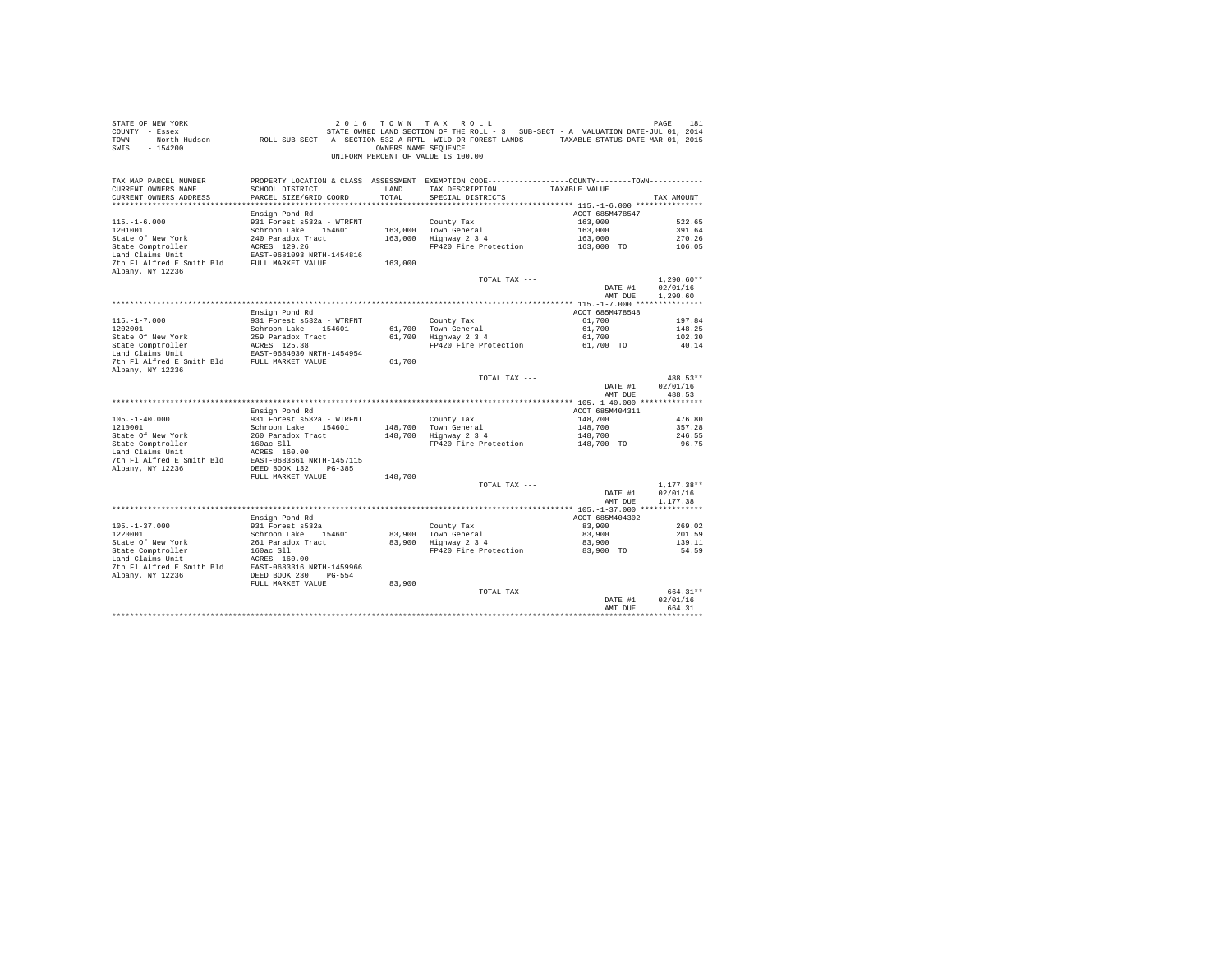| STATE OF NEW YORK<br>COUNTY - Essex<br>TOWN<br>SWIS<br>$-154200$ |                                           | OWNERS NAME SEQUENCE | 2016 TOWN TAX ROLL<br>STATE OWNED LAND SECTION OF THE ROLL - 3 SUB-SECT - A VALUATION DATE-JUL 01, 2014<br>- North Hudson ROLL SUB-SECT - A- SECTION 532-A RPTL WILD OR FOREST LANDS TAXABLE STATUS DATE-MAR 01, 2015<br>UNIFORM PERCENT OF VALUE IS 100.00 |                    | PAGE<br>182              |
|------------------------------------------------------------------|-------------------------------------------|----------------------|-------------------------------------------------------------------------------------------------------------------------------------------------------------------------------------------------------------------------------------------------------------|--------------------|--------------------------|
| TAX MAP PARCEL NUMBER                                            |                                           |                      | PROPERTY LOCATION & CLASS ASSESSMENT EXEMPTION CODE---------------COUNTY-------TOWN----------                                                                                                                                                               |                    |                          |
| CURRENT OWNERS NAME<br>CURRENT OWNERS ADDRESS                    | SCHOOL DISTRICT<br>PARCEL SIZE/GRID COORD | LAND<br>TOTAL        | TAX DESCRIPTION<br>SPECIAL DISTRICTS                                                                                                                                                                                                                        | TAXABLE VALUE      | TAX AMOUNT               |
|                                                                  |                                           |                      |                                                                                                                                                                                                                                                             |                    |                          |
|                                                                  | Ensign Pond Rd                            |                      |                                                                                                                                                                                                                                                             | ACCT 685M404309    |                          |
| $105. - 1 - 28.000$                                              | 931 Forest s532a                          |                      | County Tax                                                                                                                                                                                                                                                  | 215,700            | 691.63                   |
| 1230001                                                          | Schroon Lake 154601                       |                      | 215,700 Town General                                                                                                                                                                                                                                        | 215,700            | 518.26                   |
| State Of New York                                                | 262 Paradox Tract                         | 215,700              | Highway 2 3 4                                                                                                                                                                                                                                               | 215,700            | 357.64                   |
| State Comptroller                                                | ACRES 160.00                              |                      | FP420 Fire Protection                                                                                                                                                                                                                                       | 215,700 TO         | 140.34                   |
| Land Claims Unit                                                 | EAST-0683006 NRTH-1462613                 |                      |                                                                                                                                                                                                                                                             |                    |                          |
| 7th Fl Alfred E Smith Bld                                        | DEED BOOK 230 PG-554                      |                      |                                                                                                                                                                                                                                                             |                    |                          |
| Albany, NY 12236                                                 | FULL MARKET VALUE                         | 215,700              |                                                                                                                                                                                                                                                             |                    |                          |
|                                                                  |                                           |                      | TOTAL TAX ---                                                                                                                                                                                                                                               |                    | $1.707.87**$             |
|                                                                  |                                           |                      |                                                                                                                                                                                                                                                             | DATE #1<br>AMT DUE | 02/01/16<br>1,707.87     |
|                                                                  |                                           |                      |                                                                                                                                                                                                                                                             |                    |                          |
|                                                                  | Ensign Pond Rd                            |                      |                                                                                                                                                                                                                                                             | ACCT 685M404306    |                          |
| $105. - 1 - 25.000$                                              | 931 Forest s532a - WTRFNT                 |                      | County Tax                                                                                                                                                                                                                                                  | 223,700            | 717.28                   |
| 1240001                                                          | Schroon Lake 154601                       | 223,700              | Town General                                                                                                                                                                                                                                                | 223,700            | 537.48                   |
| State Of New York                                                | 263 Paradox Tract                         | 223,700              | Highway 2 3 4                                                                                                                                                                                                                                               | 223,700            | 370.91                   |
| State Comptroller                                                | 160ac Sll                                 |                      | FP420 Fire Protection                                                                                                                                                                                                                                       | 223,700 TO         | 145.55                   |
| Land Claims Unit                                                 | ACRES 160.00                              |                      |                                                                                                                                                                                                                                                             |                    |                          |
| 7th Fl Alfred E Smith Bld                                        | EAST-0682744 NRTH-1465276                 |                      |                                                                                                                                                                                                                                                             |                    |                          |
| Albany, NY 12236                                                 | DEED BOOK 135 PG-327                      |                      |                                                                                                                                                                                                                                                             |                    |                          |
|                                                                  | FULL MARKET VALUE                         | 223,700              |                                                                                                                                                                                                                                                             |                    |                          |
|                                                                  |                                           |                      | TOTAL TAX ---                                                                                                                                                                                                                                               | DATE #1            | $1.771.22**$<br>02/01/16 |
|                                                                  |                                           |                      |                                                                                                                                                                                                                                                             | AMT DUE            | 1,771.22                 |
|                                                                  |                                           |                      |                                                                                                                                                                                                                                                             |                    |                          |
|                                                                  | Ensign Pond Rd                            |                      |                                                                                                                                                                                                                                                             | ACCT 685M404307    |                          |
| $105. - 1 - 26.000$                                              | 931 Forest s532a                          |                      | County Tax                                                                                                                                                                                                                                                  | 206,700            | 662.77                   |
| 1250001                                                          | Schroon Lake 154601                       | 206.700              | Town General                                                                                                                                                                                                                                                | 206,700            | 496.64                   |
| State Of New York                                                | 264 Paradox Tract                         | 206,700              | Highway 2 3 4                                                                                                                                                                                                                                               | 206,700            | 342.72                   |
| State Comptroller                                                | ACRES 160.00                              |                      | FP420 Fire Protection                                                                                                                                                                                                                                       | 206,700 TO         | 134.49                   |
| Land Claims Unit                                                 | EAST-0685485 NRTH-1465701                 |                      |                                                                                                                                                                                                                                                             |                    |                          |
| 7th Fl Alfred E Smith Bld                                        | DEED BOOK 183 PG-34                       |                      |                                                                                                                                                                                                                                                             |                    |                          |
| Albany, NY 12236                                                 | FULL MARKET VALUE                         | 206,700              | TOTAL TAX ---                                                                                                                                                                                                                                               |                    | $1,636.62**$             |
|                                                                  |                                           |                      |                                                                                                                                                                                                                                                             | DATE #1            | 02/01/16                 |
|                                                                  |                                           |                      |                                                                                                                                                                                                                                                             | AMT DUE            | 1,636.62                 |
|                                                                  |                                           |                      |                                                                                                                                                                                                                                                             |                    |                          |
|                                                                  | Ensign Pond Rd                            |                      |                                                                                                                                                                                                                                                             | ACCT 685M404301    |                          |
| $105. - 1 - 27.000$                                              | 931 Forest s532a                          |                      | County Tax                                                                                                                                                                                                                                                  | 110,100            | 353.03                   |
| 1260001                                                          | Schroon Lake 154601                       | 110,100              | Town General                                                                                                                                                                                                                                                | 110,100            | 264.54                   |
| State Of New York                                                | 265 Paradox Tract                         | 110,100              | Highway 2 3 4                                                                                                                                                                                                                                               | 110,100            | 182.55                   |
| State Comptroller                                                | ACRES 160.00                              |                      | FP420 Fire Protection                                                                                                                                                                                                                                       | 110,100 TO         | 71.63                    |
| Land Claims Unit                                                 | EAST-0685858 NRTH-1462919                 |                      |                                                                                                                                                                                                                                                             |                    |                          |
| 7th Fl Alfred E Smith Bld                                        | DEED BOOK 183 PG-33                       |                      |                                                                                                                                                                                                                                                             |                    |                          |
| Albany, NY 12236                                                 | FULL MARKET VALUE                         | 110,100              | TOTAL TAX ---                                                                                                                                                                                                                                               |                    | 871.75**                 |
|                                                                  |                                           |                      |                                                                                                                                                                                                                                                             | DATE #1            | 02/01/16                 |
|                                                                  |                                           |                      |                                                                                                                                                                                                                                                             | AMT DUE            | 871.75                   |
|                                                                  |                                           |                      |                                                                                                                                                                                                                                                             |                    | **********               |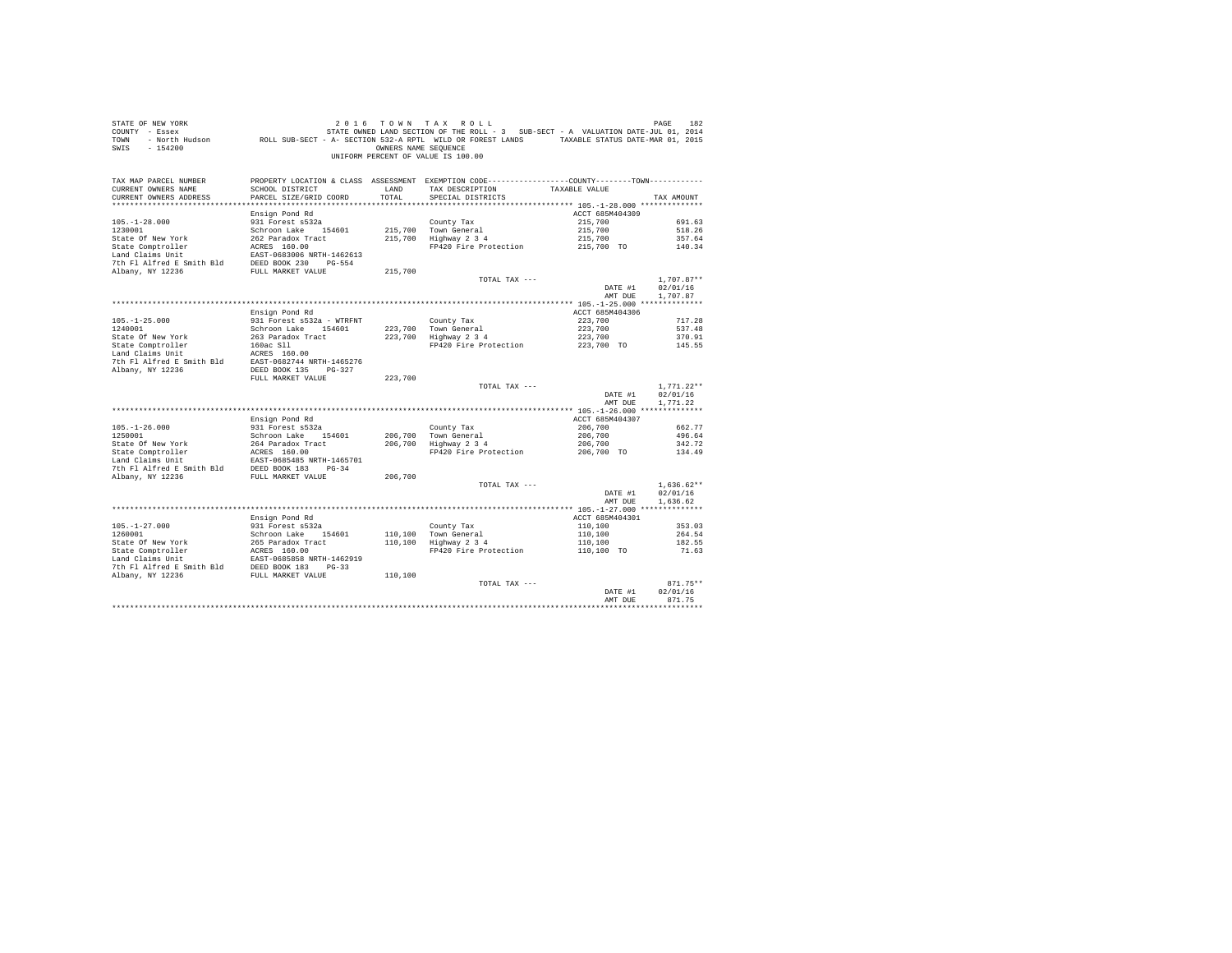| SWIS - 154200                                                                                                                                                                                                                                |                                                  |         | OWNERS NAME SEQUENCE<br>UNIFORM PERCENT OF VALUE IS 100.00                                                                            |                    |                  |
|----------------------------------------------------------------------------------------------------------------------------------------------------------------------------------------------------------------------------------------------|--------------------------------------------------|---------|---------------------------------------------------------------------------------------------------------------------------------------|--------------------|------------------|
| TAX MAP PARCEL NUMBER<br>CURRENT OWNERS NAME<br>CURRENT OWNERS ADDRESS                                                                                                                                                                       | SCHOOL DISTRICT LAND<br>PARCEL SIZE/GRID COORD   | TOTAL   | PROPERTY LOCATION & CLASS ASSESSMENT EXEMPTION CODE---------------COUNTY-------TOWN----------<br>TAX DESCRIPTION<br>SPECIAL DISTRICTS | TAXABLE VALUE      | TAX AMOUNT       |
|                                                                                                                                                                                                                                              |                                                  |         |                                                                                                                                       |                    |                  |
|                                                                                                                                                                                                                                              | Ensign Pond Rd                                   |         |                                                                                                                                       | ACCT 685M404304    |                  |
| $105. - 1 - 38.000$<br>1270001                                                                                                                                                                                                               | 931 Forest s532a - WTRFNT<br>Schroon Lake 154601 |         | County Tax                                                                                                                            | 109,600<br>109,600 | 351.43<br>263.33 |
|                                                                                                                                                                                                                                              |                                                  |         | 109,600 Town General<br>109,600 Highway 2 3 4                                                                                         | 109,600            | 181.72           |
|                                                                                                                                                                                                                                              |                                                  |         | FP420 Fire Protection                                                                                                                 | 109,600 TO         | 71.31            |
|                                                                                                                                                                                                                                              |                                                  |         |                                                                                                                                       |                    |                  |
|                                                                                                                                                                                                                                              |                                                  |         |                                                                                                                                       |                    |                  |
|                                                                                                                                                                                                                                              |                                                  |         |                                                                                                                                       |                    |                  |
|                                                                                                                                                                                                                                              | FULL MARKET VALUE                                | 109,600 | TOTAL TAX ---                                                                                                                         |                    | 867.79**         |
|                                                                                                                                                                                                                                              |                                                  |         |                                                                                                                                       |                    | DATE #1 02/01/16 |
|                                                                                                                                                                                                                                              |                                                  |         |                                                                                                                                       | AMT DUE            | 867.79           |
|                                                                                                                                                                                                                                              |                                                  |         |                                                                                                                                       |                    |                  |
|                                                                                                                                                                                                                                              | Ensign Pond Rd                                   |         |                                                                                                                                       | ACCT 685M404308    | 254.91           |
| $105. - 1 - 39.000$<br>1280001                                                                                                                                                                                                               | 931 Forest s532a - WTRFNT<br>Schroon Lake 154601 |         | County Tax                                                                                                                            | 79,500<br>79,500   | 191.01           |
|                                                                                                                                                                                                                                              |                                                  |         | 79,500 Town General<br>79,500 Highway 2 3 4                                                                                           | 79,500             | 131.82           |
|                                                                                                                                                                                                                                              |                                                  |         | FP420 Fire Protection 79,500 TO                                                                                                       |                    | 51.73            |
| ----- or new York and the set of the state comptroller<br>State Comptroller 160 ac SIN Fact the Land Claims Unit The Plate SIN The Plate State State State State State State State State State State State State State State Stat            |                                                  |         |                                                                                                                                       |                    |                  |
| 7th Fl Alfred E Smith Bld EAST-0686383 NRTH-1457573                                                                                                                                                                                          |                                                  |         |                                                                                                                                       |                    |                  |
| Albany, NY 12236                                                                                                                                                                                                                             | DEED BOOK 337 PG-463<br>FULL MARKET VALUE        | 79,500  |                                                                                                                                       |                    |                  |
|                                                                                                                                                                                                                                              |                                                  |         | TOTAL TAX ---                                                                                                                         |                    | $629.47**$       |
|                                                                                                                                                                                                                                              |                                                  |         |                                                                                                                                       | DATE #1            | 02/01/16         |
|                                                                                                                                                                                                                                              |                                                  |         |                                                                                                                                       | AMT DUE            | 629.47           |
|                                                                                                                                                                                                                                              | Ensign Pond Rd                                   |         |                                                                                                                                       | ACCT 685M404305    |                  |
|                                                                                                                                                                                                                                              | 931 Forest s532a                                 |         | County Tax                                                                                                                            | 28,900             | 92.67            |
| $115.-1-8.000$<br>1290001                                                                                                                                                                                                                    | Schroon Lake 154601                              |         | County Tax<br>28,900 Town General<br>28,900 Highway 2 3 4                                                                             | 28,900             | 69.44            |
|                                                                                                                                                                                                                                              |                                                  |         |                                                                                                                                       | 28,900             | 47.92            |
| Figure 10 MeV York 266 Paradox Tract<br>State Comptroller 266 Paradox Tract<br>State Comptroller 260 MeC 311<br>138 Trh Pl Aircel E Smith Bld<br>20066566 MRTH-1455315<br>7th Pl Aircel E Smith Bld<br>200665666 MRTH-1455315<br>20086566 MR |                                                  |         | FP420 Fire Protection                                                                                                                 | 28,900 TO          | 18.80            |
|                                                                                                                                                                                                                                              |                                                  |         |                                                                                                                                       |                    |                  |
|                                                                                                                                                                                                                                              |                                                  |         |                                                                                                                                       |                    |                  |
|                                                                                                                                                                                                                                              | FULL MARKET VALUE                                | 28,900  |                                                                                                                                       |                    |                  |
|                                                                                                                                                                                                                                              |                                                  |         | TOTAL TAX ---                                                                                                                         |                    | $228.83**$       |
|                                                                                                                                                                                                                                              |                                                  |         |                                                                                                                                       | DATE #1            | 02/01/16         |
|                                                                                                                                                                                                                                              |                                                  |         |                                                                                                                                       | AMT DUE            | 228.83           |
|                                                                                                                                                                                                                                              | Ensign Pond Rd                                   |         |                                                                                                                                       | ACCT 685M404303    |                  |
| $105. - 1 - 7.000$                                                                                                                                                                                                                           | 931 Forest s532a                                 |         |                                                                                                                                       | 133,600            | 428.38           |
| 1300001                                                                                                                                                                                                                                      | Schroon Lake 154601                              |         | County Tax<br>133,600 Town General<br>133,600 Highway 2 3 4                                                                           | 133,600            | 321.00           |
|                                                                                                                                                                                                                                              |                                                  |         |                                                                                                                                       | 133,600            | 221.52           |
|                                                                                                                                                                                                                                              |                                                  |         | FP420 Fire Protection                                                                                                                 | 133,600 TO         | 86.92            |
|                                                                                                                                                                                                                                              |                                                  |         |                                                                                                                                       |                    |                  |
|                                                                                                                                                                                                                                              |                                                  |         |                                                                                                                                       |                    |                  |
|                                                                                                                                                                                                                                              | FULL MARKET VALUE                                | 133,600 |                                                                                                                                       |                    |                  |
|                                                                                                                                                                                                                                              |                                                  |         | TOTAL TAX ---                                                                                                                         |                    | $1,057.82**$     |
|                                                                                                                                                                                                                                              |                                                  |         |                                                                                                                                       | DATE #1            | 02/01/16         |
|                                                                                                                                                                                                                                              |                                                  |         |                                                                                                                                       | AMT DUR            | 1.057.82         |
|                                                                                                                                                                                                                                              |                                                  |         |                                                                                                                                       |                    | ************     |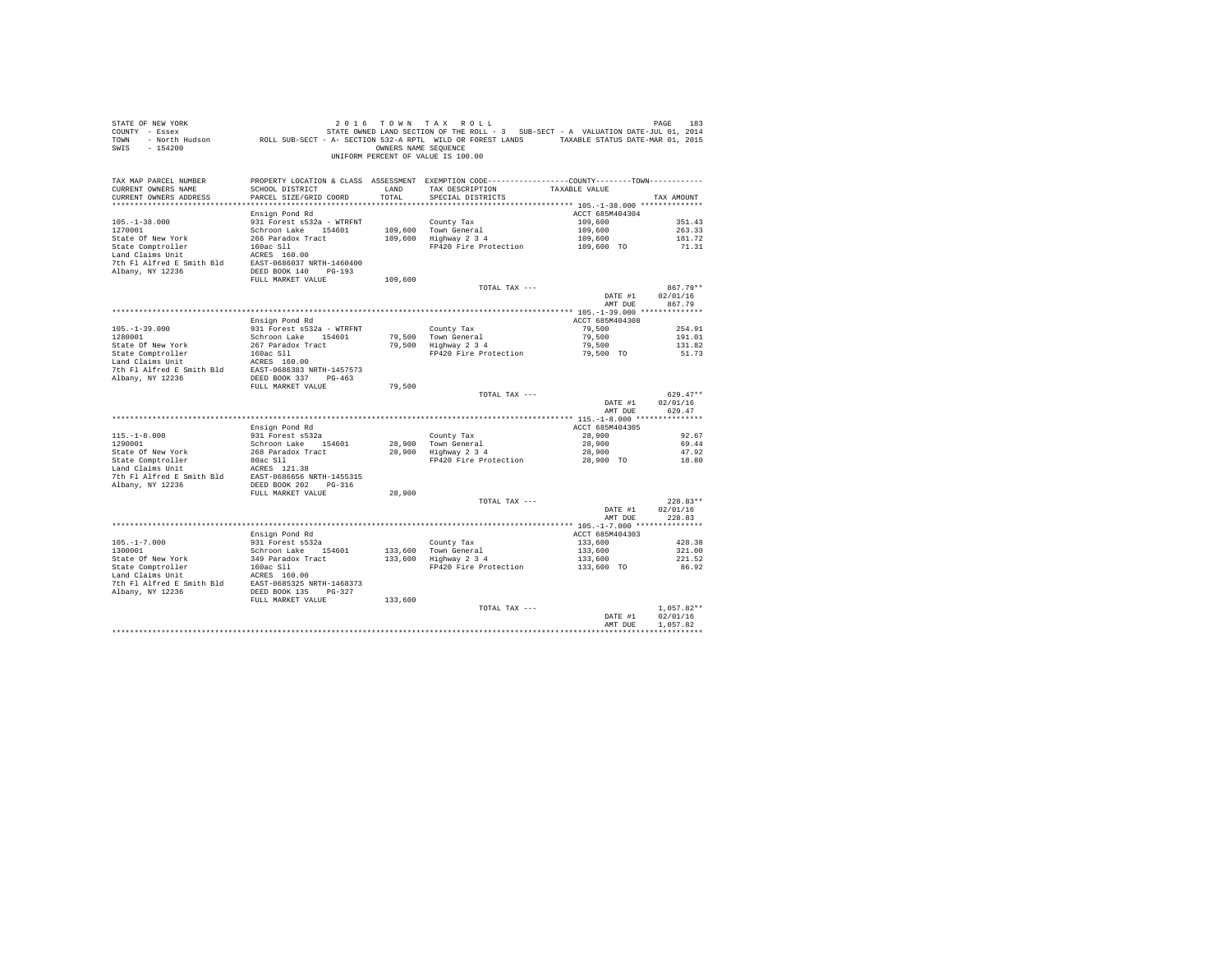| COUNTY - Essex<br>TOWN<br>SWIS<br>$-154200$                                                                                    | - North Hudson ROLL SUB-SECT - A- SECTION 532-A RPTL WILD OR FOREST LANDS TAXABLE STATUS DATE-MAR 01, 2015 | OWNERS NAME SEQUENCE | STATE OWNED LAND SECTION OF THE ROLL - 3 SUB-SECT - A VALUATION DATE-JUL 01, 2014<br>UNIFORM PERCENT OF VALUE IS 100.00 |                    |                          |
|--------------------------------------------------------------------------------------------------------------------------------|------------------------------------------------------------------------------------------------------------|----------------------|-------------------------------------------------------------------------------------------------------------------------|--------------------|--------------------------|
|                                                                                                                                |                                                                                                            |                      |                                                                                                                         |                    |                          |
| TAX MAP PARCEL NUMBER                                                                                                          |                                                                                                            |                      | PROPERTY LOCATION & CLASS ASSESSMENT EXEMPTION CODE----------------COUNTY--------TOWN----------                         |                    |                          |
| CURRENT OWNERS NAME                                                                                                            | SCHOOL DISTRICT                                                                                            | LAND                 | TAX DESCRIPTION TAXABLE VALUE                                                                                           |                    |                          |
| CURRENT OWNERS ADDRESS                                                                                                         | PARCEL SIZE/GRID COORD                                                                                     | TOTAL                | SPECIAL DISTRICTS                                                                                                       |                    | TAX AMOUNT               |
|                                                                                                                                |                                                                                                            |                      |                                                                                                                         |                    |                          |
|                                                                                                                                | Ensign Pond Rd                                                                                             |                      |                                                                                                                         | ACCT 685M404415    | 383.17                   |
| $105. - 1 - 8.000$<br>1310001                                                                                                  | 931 Forest s532a - WTRFNT<br>Schroon Lake 154601                                                           |                      | County Tax<br>119,500 Town General                                                                                      | 119,500<br>119,500 | 287.12                   |
|                                                                                                                                |                                                                                                            |                      | 119,500 Highway 2 3 4                                                                                                   | 119,500            | 198.14                   |
|                                                                                                                                |                                                                                                            |                      | FP420 Fire Protection                                                                                                   | 119,500 TO         | 77.75                    |
|                                                                                                                                |                                                                                                            |                      |                                                                                                                         |                    |                          |
|                                                                                                                                |                                                                                                            |                      |                                                                                                                         |                    |                          |
|                                                                                                                                |                                                                                                            | 119,500              |                                                                                                                         |                    |                          |
|                                                                                                                                |                                                                                                            |                      | TOTAL TAX ---                                                                                                           |                    | $946.18**$               |
|                                                                                                                                |                                                                                                            |                      |                                                                                                                         | DATE #1            | 02/01/16                 |
|                                                                                                                                |                                                                                                            |                      |                                                                                                                         | AMT DUE            | 946.18                   |
|                                                                                                                                | Ensign Pond Rd                                                                                             |                      |                                                                                                                         | ACCT 685M404414    |                          |
| $105. - 1 - 9.000$                                                                                                             | 931 Forest s532a - WTRFNT                                                                                  |                      |                                                                                                                         | 177.200            | 568.18                   |
| 1320001                                                                                                                        | Schroon Lake 154601                                                                                        |                      |                                                                                                                         | 177,200            | 425.76                   |
| State Of New York                                                                                                              | 351 Paradox Tract                                                                                          |                      | County Tax<br>177,200 Town General<br>177,200 Highway 2 3 4                                                             | 177,200            | 293.81                   |
|                                                                                                                                |                                                                                                            |                      | FP420 Fire Protection                                                                                                   | 177,200 TO         | 115.29                   |
|                                                                                                                                |                                                                                                            |                      |                                                                                                                         |                    |                          |
|                                                                                                                                |                                                                                                            |                      |                                                                                                                         |                    |                          |
| Albany, NY 12236                                                                                                               | FULL MARKET VALUE                                                                                          | 177,200              |                                                                                                                         |                    |                          |
|                                                                                                                                |                                                                                                            |                      | TOTAL TAX ---                                                                                                           | DATE #1            | $1,403.04**$<br>02/01/16 |
|                                                                                                                                |                                                                                                            |                      |                                                                                                                         | AMT DUE            | 1,403.04                 |
|                                                                                                                                |                                                                                                            |                      |                                                                                                                         |                    |                          |
|                                                                                                                                | Ensign Pond Rd                                                                                             |                      |                                                                                                                         | ACCT 685M404413    |                          |
| $105. - 1 - 10.000$                                                                                                            | 931 Forest s532a                                                                                           |                      | County Tax                                                                                                              | 164,900            | 528.74                   |
| 1330001                                                                                                                        | Schroon Lake 154601                                                                                        |                      | 164,900 Town General<br>164,900 Highway 2 3 4                                                                           | 164,900            | 396.20                   |
|                                                                                                                                |                                                                                                            |                      |                                                                                                                         | 164,900            | 273.41                   |
|                                                                                                                                |                                                                                                            |                      | FP420 Fire Protection                                                                                                   | 164,900 TO         | 107.29                   |
|                                                                                                                                |                                                                                                            |                      |                                                                                                                         |                    |                          |
| Albany, NY 12236                                                                                                               |                                                                                                            | 164,900              |                                                                                                                         |                    |                          |
|                                                                                                                                |                                                                                                            |                      | TOTAL TAX ---                                                                                                           |                    | $1.305.64**$             |
|                                                                                                                                |                                                                                                            |                      |                                                                                                                         | DATE #1            | 02/01/16                 |
|                                                                                                                                |                                                                                                            |                      |                                                                                                                         | AMT DUE            | 1,305.64                 |
|                                                                                                                                | Ensign Pond Rd                                                                                             |                      |                                                                                                                         | ACCT 685M404412    |                          |
| $105. - 1 - 11.000$                                                                                                            | 931 Forest s532a                                                                                           |                      | County Tax                                                                                                              | 105,200            | 337.32                   |
| 1340001                                                                                                                        | Schroon Lake 154601                                                                                        |                      | 105,200 Town General                                                                                                    | 105,200            | 252.76                   |
| State Of New York                                                                                                              | 353 Paradox Tract                                                                                          | 105,200              | Highway 2 3 4                                                                                                           | 105,200            | 174.43                   |
|                                                                                                                                |                                                                                                            |                      | FP420 Fire Protection                                                                                                   | 105,200 TO         | 68.45                    |
|                                                                                                                                |                                                                                                            |                      |                                                                                                                         |                    |                          |
| State Comptroller 167ac S11<br>Land Claims Unit<br>167ac S11<br>2010 167201488 NRTH-1466818<br>2010 17 12236 FUUL MARKET VALUE |                                                                                                            |                      |                                                                                                                         |                    |                          |
|                                                                                                                                |                                                                                                            | 105,200              |                                                                                                                         |                    | 832.96**                 |
|                                                                                                                                |                                                                                                            |                      | TOTAL TAX ---                                                                                                           | DATE #1            | 02/01/16                 |
|                                                                                                                                |                                                                                                            |                      |                                                                                                                         | AMT DUE            | 832.96                   |
|                                                                                                                                |                                                                                                            |                      |                                                                                                                         |                    | .                        |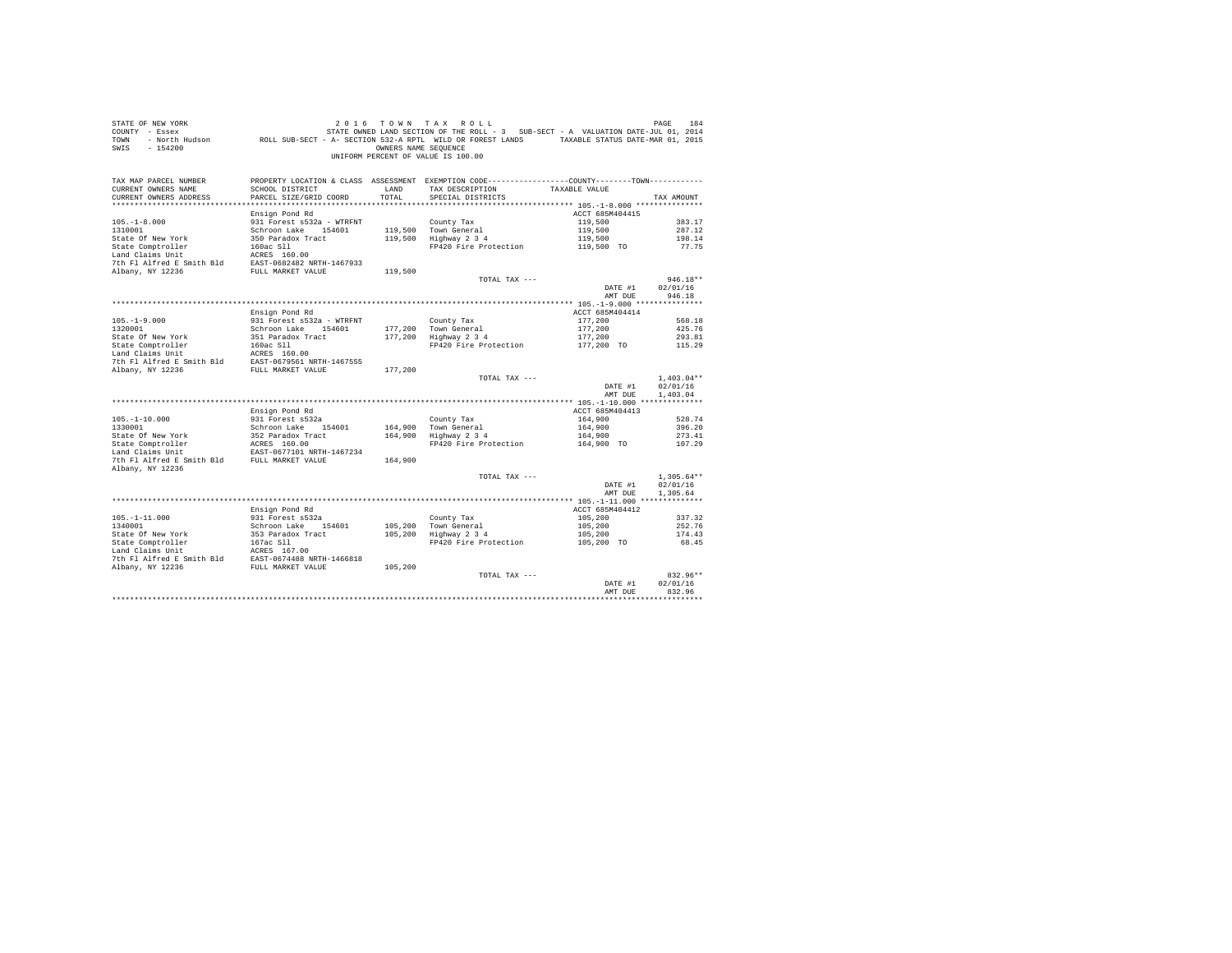| STATE OF NEW YORK<br>COUNTY - Essex<br>TOWN<br>$-154200$<br>SWIS                                                                                                                                                                        |                                         | OWNERS NAME SEOUENCE | 2016 TOWN TAX ROLL<br>vr אבא איש בא שיש של עונש של איש בא איז א אבא איז א איז א איז א איז א איז א איז א איז א איז א איז א ישראל.<br>2014 - Essex Maria (STATE OWNED LAND SECTION OF THE ROLL - 3 SUB-SECT - A VALUATION DATE-JUL 01, 2014<br>North Hudson<br>UNIFORM PERCENT OF VALUE IS 100.00 |                    | PAGE<br>185                    |
|-----------------------------------------------------------------------------------------------------------------------------------------------------------------------------------------------------------------------------------------|-----------------------------------------|----------------------|-------------------------------------------------------------------------------------------------------------------------------------------------------------------------------------------------------------------------------------------------------------------------------------------------|--------------------|--------------------------------|
| TAX MAP PARCEL NUMBER<br>CURRENT OWNERS NAME                                                                                                                                                                                            | SCHOOL DISTRICT                         | LAND                 | PROPERTY LOCATION & CLASS ASSESSMENT EXEMPTION CODE---------------COUNTY-------TOWN---------<br>TAX DESCRIPTION                                                                                                                                                                                 | TAXABLE VALUE      |                                |
| CURRENT OWNERS ADDRESS                                                                                                                                                                                                                  | PARCEL SIZE/GRID COORD                  | TOTAL                | SPECIAL DISTRICTS                                                                                                                                                                                                                                                                               |                    | TAX AMOUNT                     |
|                                                                                                                                                                                                                                         | Ensign Pond Rd                          |                      |                                                                                                                                                                                                                                                                                                 | ACCT 685M404411    |                                |
| $105. - 1 - 1.000$                                                                                                                                                                                                                      | 931 Forest s532a                        |                      | County Tax                                                                                                                                                                                                                                                                                      | 35,900             | 115.11                         |
| 1350001                                                                                                                                                                                                                                 | Schroon Lake 154601                     |                      | 35,900 Town General                                                                                                                                                                                                                                                                             | 35,900             | 86.26                          |
| State Of New York                                                                                                                                                                                                                       | 354 Paradox Tract                       |                      | $35,900$ Highway $2\,3\,4$                                                                                                                                                                                                                                                                      | 35,900             | 59.52                          |
| State Comptroller                                                                                                                                                                                                                       |                                         |                      | FP420 Fire Protection 35,900 TO                                                                                                                                                                                                                                                                 |                    | 23.36                          |
| Land Claims Unit                                                                                                                                                                                                                        | 37.5ac S11<br>ACRES 37.50               |                      |                                                                                                                                                                                                                                                                                                 |                    |                                |
| 7th F1 Alfred E Smith Bld<br>BAST-0672537 NRTH-1469747<br>Albany, NY 12236<br>FULL MARKET VALUE                                                                                                                                         |                                         |                      |                                                                                                                                                                                                                                                                                                 |                    |                                |
|                                                                                                                                                                                                                                         |                                         | 35,900               |                                                                                                                                                                                                                                                                                                 |                    |                                |
|                                                                                                                                                                                                                                         |                                         |                      | TOTAL TAX ---                                                                                                                                                                                                                                                                                   |                    | $284.25**$                     |
|                                                                                                                                                                                                                                         |                                         |                      |                                                                                                                                                                                                                                                                                                 | DATE #1            | 02/01/16                       |
|                                                                                                                                                                                                                                         |                                         |                      |                                                                                                                                                                                                                                                                                                 | AMT DUE            | 284.25                         |
|                                                                                                                                                                                                                                         | Ensign Pond Rd                          |                      |                                                                                                                                                                                                                                                                                                 | ACCT 685M404410    |                                |
| $105. - 1 - 2.000$                                                                                                                                                                                                                      | 931 Forest s532a                        |                      | County Tax                                                                                                                                                                                                                                                                                      | 84,600             | 271.27                         |
| 1360001                                                                                                                                                                                                                                 | Schroon Lake 154601                     |                      |                                                                                                                                                                                                                                                                                                 | 84,600             | 203.27                         |
|                                                                                                                                                                                                                                         |                                         |                      | 84,600 Town General<br>84,600 Highway 2 3 4                                                                                                                                                                                                                                                     | 84,600             | 140.27                         |
|                                                                                                                                                                                                                                         |                                         |                      | FP420 Fire Protection 84,600 TO                                                                                                                                                                                                                                                                 |                    | 55.04                          |
|                                                                                                                                                                                                                                         |                                         |                      |                                                                                                                                                                                                                                                                                                 |                    |                                |
|                                                                                                                                                                                                                                         |                                         |                      |                                                                                                                                                                                                                                                                                                 |                    |                                |
| State Of New York 355 Paradox Tract<br>State Comptroller AGRES 89.50<br>Land Claims Unit BACRES 89.50<br>The Plaifred E Smith Bld BEED BOOK 132 PG-251<br>7th Plaifred E Smith Bld BEED BOOK 132 PG-251<br>Albany, NY 12236 FULL MARKET |                                         | 84,600               |                                                                                                                                                                                                                                                                                                 |                    |                                |
|                                                                                                                                                                                                                                         |                                         |                      | TOTAL TAX ---                                                                                                                                                                                                                                                                                   | DATE #1<br>AMT DUE | 669.85**<br>02/01/16<br>669.85 |
|                                                                                                                                                                                                                                         |                                         |                      |                                                                                                                                                                                                                                                                                                 |                    |                                |
|                                                                                                                                                                                                                                         | Ensign Pond Rd                          |                      |                                                                                                                                                                                                                                                                                                 | ACCT 685M404409    |                                |
| $105. - 1 - 3.000$                                                                                                                                                                                                                      | 931 Forest s532a                        |                      | County Tax                                                                                                                                                                                                                                                                                      | 103,700            | 332.51                         |
| 1370001                                                                                                                                                                                                                                 | Schroon Lake 154601                     |                      | 103,700 Town General                                                                                                                                                                                                                                                                            | 103,700            | 249.16                         |
|                                                                                                                                                                                                                                         |                                         |                      | $103,700$ Highway $2\ 3\ 4$                                                                                                                                                                                                                                                                     | 103,700            | 171.94                         |
|                                                                                                                                                                                                                                         |                                         |                      | FP420 Fire Protection 103.700 TO                                                                                                                                                                                                                                                                |                    | 67.47                          |
|                                                                                                                                                                                                                                         |                                         |                      |                                                                                                                                                                                                                                                                                                 |                    |                                |
|                                                                                                                                                                                                                                         |                                         | 103,700              |                                                                                                                                                                                                                                                                                                 |                    |                                |
|                                                                                                                                                                                                                                         |                                         |                      | TOTAL TAX ---                                                                                                                                                                                                                                                                                   |                    | 821.08**                       |
|                                                                                                                                                                                                                                         |                                         |                      |                                                                                                                                                                                                                                                                                                 | DATE #1            | 02/01/16                       |
|                                                                                                                                                                                                                                         |                                         |                      |                                                                                                                                                                                                                                                                                                 | AMT DUE            | 821.08                         |
|                                                                                                                                                                                                                                         |                                         |                      |                                                                                                                                                                                                                                                                                                 |                    |                                |
|                                                                                                                                                                                                                                         | Ensign Pond Rd                          |                      |                                                                                                                                                                                                                                                                                                 | ACCT 685M404408    |                                |
| $105. - 1 - 4.000$                                                                                                                                                                                                                      | 931 Forest s532a<br>Schroon Lake 154601 |                      | County Tax                                                                                                                                                                                                                                                                                      | 196,200            | 629.10                         |
| 1380001                                                                                                                                                                                                                                 |                                         |                      | 196,200 Town General<br>196,200 Highway 2 3 4                                                                                                                                                                                                                                                   | 196,200            | 471.41                         |
|                                                                                                                                                                                                                                         |                                         |                      |                                                                                                                                                                                                                                                                                                 | 196,200            | 325.31                         |
|                                                                                                                                                                                                                                         |                                         |                      | FP420 Fire Protection                                                                                                                                                                                                                                                                           | $196,200$ TO       | 127.65                         |
|                                                                                                                                                                                                                                         |                                         |                      |                                                                                                                                                                                                                                                                                                 |                    |                                |
|                                                                                                                                                                                                                                         |                                         | 196,200              |                                                                                                                                                                                                                                                                                                 |                    |                                |
|                                                                                                                                                                                                                                         |                                         |                      | TOTAL TAX ---                                                                                                                                                                                                                                                                                   |                    | $1.553.47**$                   |
|                                                                                                                                                                                                                                         |                                         |                      |                                                                                                                                                                                                                                                                                                 | DATE #1            | 02/01/16                       |
|                                                                                                                                                                                                                                         |                                         |                      |                                                                                                                                                                                                                                                                                                 | AMT DUE            | 1.553.47                       |
|                                                                                                                                                                                                                                         |                                         |                      |                                                                                                                                                                                                                                                                                                 |                    |                                |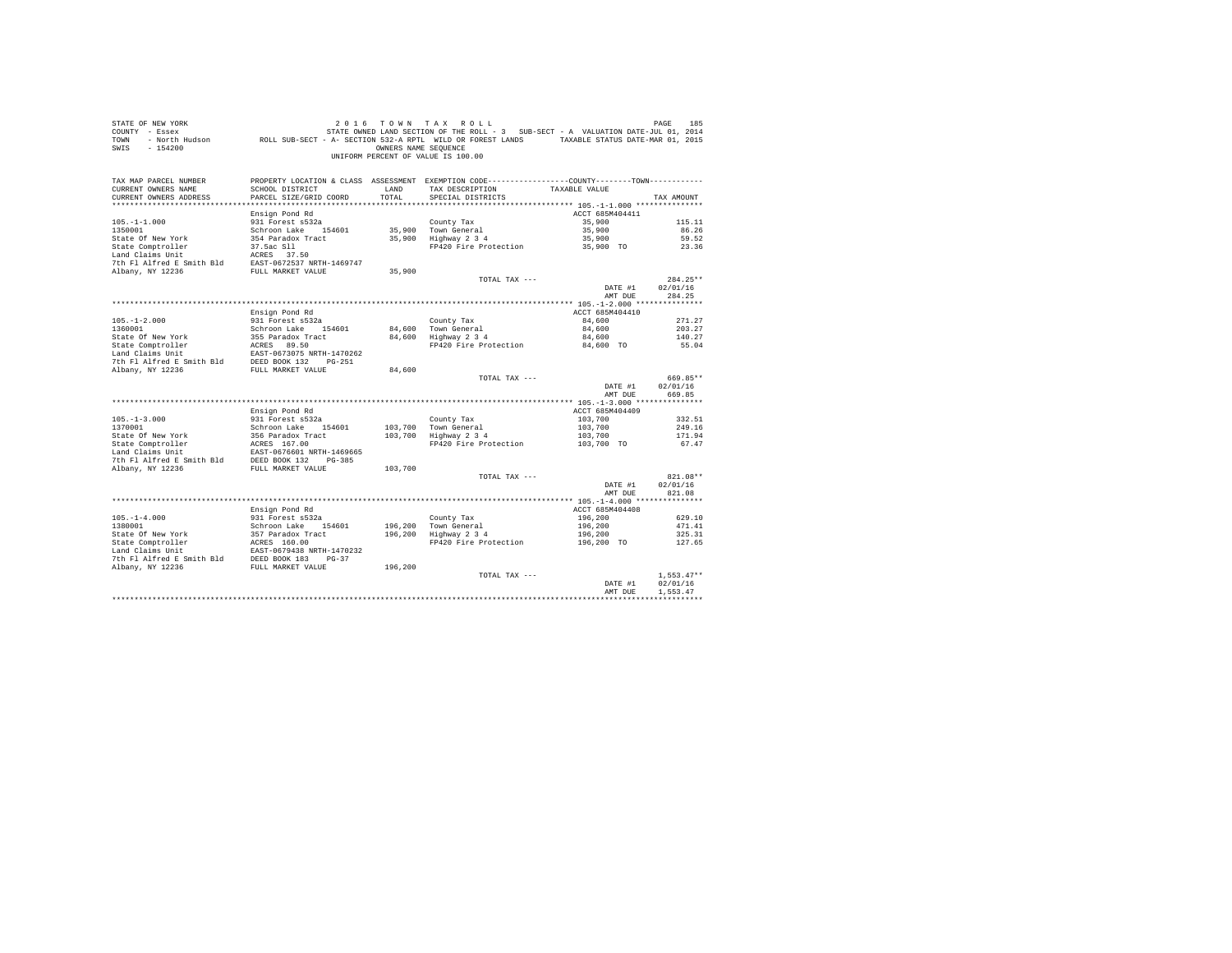| STATE OF NEW YORK<br>COUNTY - Essex<br>TOWN<br>$-154200$<br>SWIS                                                                                                    |                                           | OWNERS NAME SEQUENCE | 2016 TOWN TAX ROLL<br>UNIFORM PERCENT OF VALUE IS 100.00                                        |                            | PAGE<br>186              |
|---------------------------------------------------------------------------------------------------------------------------------------------------------------------|-------------------------------------------|----------------------|-------------------------------------------------------------------------------------------------|----------------------------|--------------------------|
| TAX MAP PARCEL NUMBER                                                                                                                                               | SCHOOL DISTRICT                           |                      | PROPERTY LOCATION & CLASS ASSESSMENT EXEMPTION CODE----------------COUNTY--------TOWN---------- |                            |                          |
| CURRENT OWNERS NAME<br>CURRENT OWNERS ADDRESS                                                                                                                       | PARCEL SIZE/GRID COORD                    | LAND<br>TOTAL        | TAX DESCRIPTION<br>SPECIAL DISTRICTS                                                            | TAXABLE VALUE              | TAX AMOUNT               |
|                                                                                                                                                                     |                                           |                      |                                                                                                 |                            |                          |
|                                                                                                                                                                     | Ensign Pond Rd                            |                      |                                                                                                 | ACCT 685M404407            |                          |
| $105. - 1 - 5.000$                                                                                                                                                  | 931 Forest s532a                          |                      | County Tax                                                                                      | 178,100                    | 571.07                   |
| 1390001<br>State Of New York                                                                                                                                        | Schroon Lake 154601<br>358 Paradox Tract  |                      | 178,100 Town General<br>178,100 Highway 2 3 4                                                   | 178,100<br>178,100         | 427.92<br>295.30         |
| State Comptroller                                                                                                                                                   | 160ac S11                                 |                      | FP420 Fire Protection                                                                           | 178,100 TO                 | 115.88                   |
| Lance computurier<br>Land Claims Unit                                                                                                                               | ACRES 160.00                              |                      |                                                                                                 |                            |                          |
| Daily Julie 2012<br>The Fl Alfred E Smith Bld<br>EAST-0682242 NRTH-1470488<br>Nhany, NY 12236<br>FULL MARKET VALUE                                                  |                                           |                      |                                                                                                 |                            |                          |
|                                                                                                                                                                     |                                           | 178,100              | TOTAL TAX ---                                                                                   |                            | $1.410.17**$             |
|                                                                                                                                                                     |                                           |                      |                                                                                                 | DATE #1                    | 02/01/16                 |
|                                                                                                                                                                     |                                           |                      |                                                                                                 | AMT DUE                    | 1,410.17                 |
|                                                                                                                                                                     |                                           |                      |                                                                                                 |                            |                          |
|                                                                                                                                                                     | Ensign Pond Rd<br>931 Forest s532a        |                      |                                                                                                 | ACCT 685M404406<br>122,100 | 391.51                   |
| $105.-1-6.000$<br>$1400001$                                                                                                                                         | Schroon Lake 154601                       |                      | County Tax                                                                                      | 122,100                    | 293.37                   |
| State Of New York                                                                                                                                                   | 359 Paradox Tract                         |                      | 122,100 Town General<br>122,100 Highway 2 3 4                                                   |                            | 202.45                   |
|                                                                                                                                                                     |                                           |                      | FP420 Fire Protection                                                                           | 122,100<br>122,100 TO      | 79.44                    |
| State Comptroller 160ac S11<br>Land Claims Unit 160ac S11<br>160ac S11<br>27th F1 Alfred E Smith B1d<br>285T-0685003 NRTH-1470901<br>281<br>281 DEED BOOK 183 PG-38 |                                           |                      |                                                                                                 |                            |                          |
|                                                                                                                                                                     |                                           |                      |                                                                                                 |                            |                          |
|                                                                                                                                                                     | FULL MARKET VALUE                         | 122,100              |                                                                                                 |                            |                          |
|                                                                                                                                                                     |                                           |                      | TOTAL TAX ---                                                                                   |                            | $966.77**$               |
|                                                                                                                                                                     |                                           |                      |                                                                                                 | DATE #1<br>AMT DUE         | 02/01/16<br>966.77       |
|                                                                                                                                                                     |                                           |                      |                                                                                                 |                            |                          |
|                                                                                                                                                                     | US Route 9                                |                      |                                                                                                 | ACCT 685M404405            |                          |
| $95. - 1 - 12.000$                                                                                                                                                  | 931 Forest s532a                          |                      | County Tax                                                                                      | 106,000                    | 339.88                   |
| 1410001<br>State Of New York                                                                                                                                        | Schroon Lake 154601<br>377 Paradox Tract  |                      | 106,000 Town General<br>$106,000$ Highway $2\,3\,4$                                             | 106,000<br>106,000         | 254.68<br>175.75         |
| State Comptroller                                                                                                                                                   | 160ac S11                                 |                      | FP420 Fire Protection                                                                           | 106,000 TO                 | 68.97                    |
| Land Claims Unit                                                                                                                                                    | ACRES 160.00                              |                      |                                                                                                 |                            |                          |
| 7th Fl Alfred E Smith Bld                                                                                                                                           | EAST-0682860 NRTH-1473655                 |                      |                                                                                                 |                            |                          |
| Albany, NY 12236                                                                                                                                                    | DEED BOOK 132 PG-385<br>FULL MARKET VALUE | 106,000              |                                                                                                 |                            |                          |
|                                                                                                                                                                     |                                           |                      | TOTAL TAX ---                                                                                   |                            | 839.28**                 |
|                                                                                                                                                                     |                                           |                      |                                                                                                 | DATE #1                    | 02/01/16                 |
|                                                                                                                                                                     |                                           |                      |                                                                                                 | AMT DUE                    | 839.28                   |
|                                                                                                                                                                     | US Route 9                                |                      |                                                                                                 | ACCT 685M404404            |                          |
|                                                                                                                                                                     | 931 Forest s532a                          |                      | County Tax                                                                                      | 145,000                    | 464.93                   |
| 95.-1-11.000<br>1420001<br>1420001                                                                                                                                  | Schroon Lake 154601                       | 145,000              | Town General<br>Highway 2 3 4                                                                   | 145,000                    | 348.39                   |
| State Of New York                                                                                                                                                   | 378 Paradox Tract                         | 145,000              |                                                                                                 | 145,000                    | 240.42                   |
| State Comptroller                                                                                                                                                   | 160ac Sll                                 |                      | FP420 Fire Protection                                                                           | 145,000 TO                 | 94.34                    |
| Land Claims Unit<br>1991 - ACRES 160.00<br>2016 P1 Alfred B Smith Bld<br>2021 - BAST-0680161 NRTH-1473322<br>2021 - Alfred BDED BOOK<br>2021 - P1-385               |                                           |                      |                                                                                                 |                            |                          |
|                                                                                                                                                                     |                                           |                      |                                                                                                 |                            |                          |
|                                                                                                                                                                     | FULL MARKET VALUE                         | 145,000              |                                                                                                 |                            |                          |
|                                                                                                                                                                     |                                           |                      | TOTAL TAX ---                                                                                   | DATE #1                    | $1.148.08**$<br>02/01/16 |
|                                                                                                                                                                     |                                           |                      |                                                                                                 | AMT DUE                    | 1,148.08                 |
|                                                                                                                                                                     |                                           |                      |                                                                                                 |                            | ************             |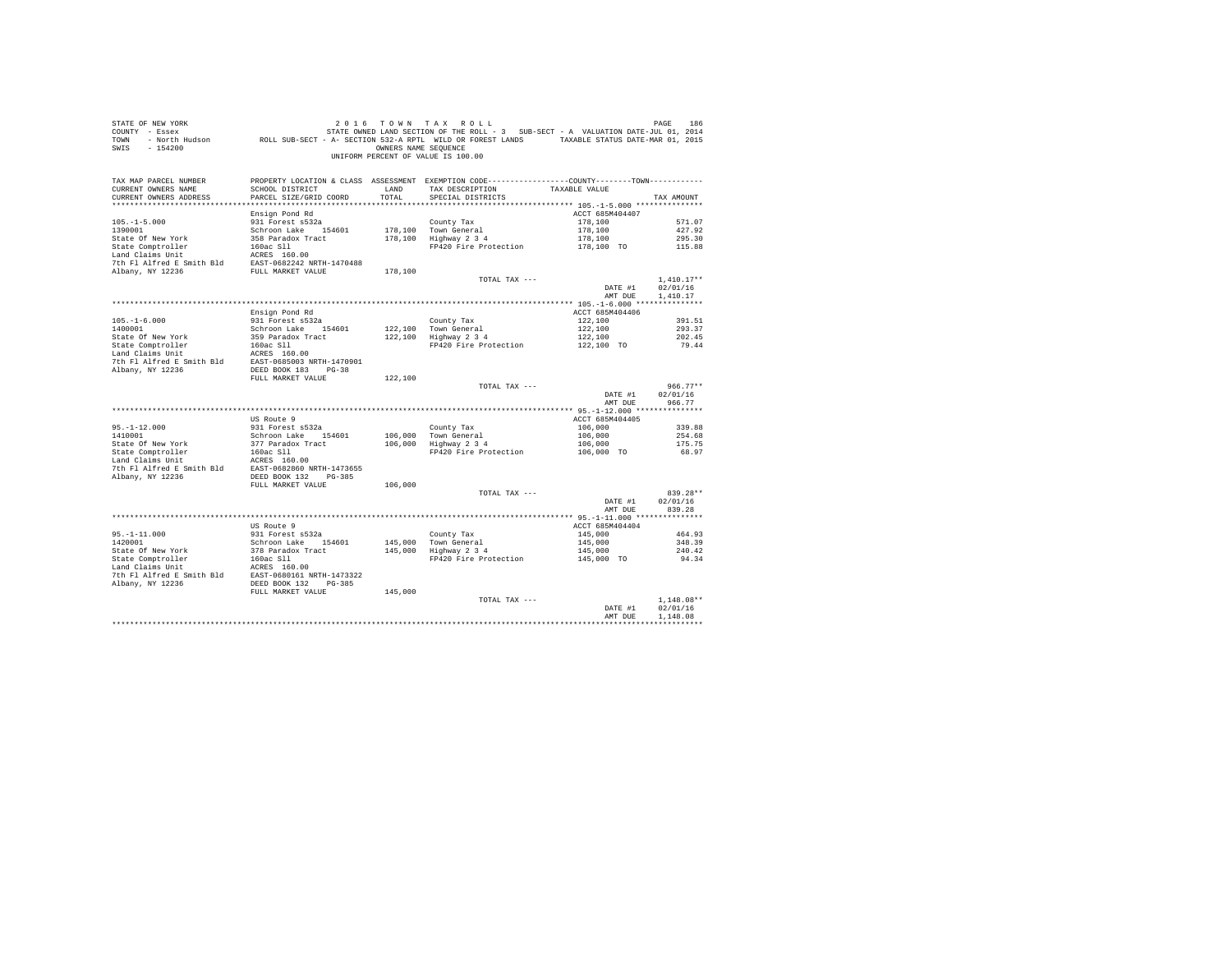| STATE OF NEW YORK<br>SIRE TO BE TO WE TO A TO A TOLL - 3 SUB-SECT - A VALUATION DATE-JUL 01, 2014<br>COUNTY - Essex Miles of STATE OWNED LAND SECTION OF THE ROLL - 3 SUB-SECT - A VALUATION DATE-JUL 01, 2014<br>TOWN - North Hudson<br>SWIS - 154200 |                                         |         | 2016 TOWN TAX ROLL<br>OWNERS NAME SEQUENCE<br>UNIFORM PERCENT OF VALUE IS 100.00                                |                            | PAGE<br>187        |
|--------------------------------------------------------------------------------------------------------------------------------------------------------------------------------------------------------------------------------------------------------|-----------------------------------------|---------|-----------------------------------------------------------------------------------------------------------------|----------------------------|--------------------|
| TAX MAP PARCEL NUMBER<br>CURRENT OWNERS NAME                                                                                                                                                                                                           | SCHOOL DISTRICT                         | LAND    | PROPERTY LOCATION & CLASS ASSESSMENT EXEMPTION CODE---------------COUNTY-------TOWN---------<br>TAX DESCRIPTION | TAXABLE VALUE              |                    |
| CURRENT OWNERS ADDRESS                                                                                                                                                                                                                                 | PARCEL SIZE/GRID COORD                  | TOTAL   | SPECIAL DISTRICTS                                                                                               |                            | TAX AMOUNT         |
|                                                                                                                                                                                                                                                        |                                         |         |                                                                                                                 |                            |                    |
|                                                                                                                                                                                                                                                        | US Route 9                              |         |                                                                                                                 | ACCT 685M404403            |                    |
| $95. -1 - 5.000$<br>1430001                                                                                                                                                                                                                            | 931 Forest s532a<br>Schroon Lake 154601 |         | County Tax                                                                                                      | 129,500<br>129,500         | 415.23<br>311.15   |
| State Of New York                                                                                                                                                                                                                                      | 379 Paradox Tract                       |         | 129,500 Town General<br>129,500 Highway 2 3 4                                                                   |                            | 214.72             |
| State Comptroller<br>Land Claims Unit 194.6ac S11<br>Land Claims United E Smith Bld<br>2016 P1 Alfred E Smith Bld<br>2021<br>20236 BEED BOOK 195<br>PG-487<br>20236 BEED BOOK 195<br>PG-487                                                            |                                         |         | Highway 2 3 4 129,500<br>FP420 Fire Protection 129,500 TO                                                       |                            | 84.26              |
|                                                                                                                                                                                                                                                        |                                         |         |                                                                                                                 |                            |                    |
|                                                                                                                                                                                                                                                        |                                         |         |                                                                                                                 |                            |                    |
|                                                                                                                                                                                                                                                        | FULL MARKET VALUE                       | 129,500 |                                                                                                                 |                            |                    |
|                                                                                                                                                                                                                                                        |                                         |         | TOTAL TAX ---                                                                                                   |                            | $1.025.36**$       |
|                                                                                                                                                                                                                                                        |                                         |         |                                                                                                                 | DATE #1                    | 02/01/16           |
|                                                                                                                                                                                                                                                        |                                         |         |                                                                                                                 | AMT DUE                    | 1,025.36           |
|                                                                                                                                                                                                                                                        |                                         |         |                                                                                                                 |                            |                    |
|                                                                                                                                                                                                                                                        | US Route 9<br>931 Forest s532a          |         |                                                                                                                 | ACCT 685M404402<br>198,600 | 636.80             |
| $95. -1 - 4.000$<br>1440001                                                                                                                                                                                                                            | Schroon Lake 154601                     |         |                                                                                                                 | 198,600                    | 477.17             |
|                                                                                                                                                                                                                                                        |                                         |         | County Tax<br>198,600 Town General<br>198,600 Highway 2 3 4                                                     | 198,600                    | 329.29             |
|                                                                                                                                                                                                                                                        |                                         |         | FP420 Fire Protection                                                                                           | 198,600 TO                 | 129.22             |
|                                                                                                                                                                                                                                                        |                                         |         |                                                                                                                 |                            |                    |
|                                                                                                                                                                                                                                                        |                                         |         |                                                                                                                 |                            |                    |
|                                                                                                                                                                                                                                                        | FULL MARKET VALUE                       | 198,600 |                                                                                                                 |                            |                    |
|                                                                                                                                                                                                                                                        |                                         |         | TOTAL TAX ---                                                                                                   |                            | $1,572.48**$       |
|                                                                                                                                                                                                                                                        |                                         |         |                                                                                                                 | DATE #1                    | 02/01/16           |
|                                                                                                                                                                                                                                                        |                                         |         |                                                                                                                 | AMT DUE                    | 1,572.48           |
|                                                                                                                                                                                                                                                        | US Route 9                              |         |                                                                                                                 | ACCT 685M404401            |                    |
| 95.-1-3.000<br>1450001                                                                                                                                                                                                                                 | 931 Forest s532a                        |         | County Tax                                                                                                      | 110,100                    | 353.03             |
|                                                                                                                                                                                                                                                        | Schroon Lake 154601                     |         | 110,100 Town General<br>110,100 Highway 2 3 4                                                                   | 110,100<br>110,100         | 264.54             |
|                                                                                                                                                                                                                                                        |                                         |         | FP420 Fire Protection 110,100 TO                                                                                |                            | 182.55             |
| State Of New York 781 paradox Tract<br>State Comptroller 124.6ac S11<br>Land Claims Unit 124.60                                                                                                                                                        |                                         |         |                                                                                                                 |                            | 71.63              |
| Land Claims only 1<br>The Fl Alfred E Smith Bld<br>The Fl Alfred E Smith Bld<br>FULL MARKET VALUE                                                                                                                                                      |                                         |         |                                                                                                                 |                            |                    |
|                                                                                                                                                                                                                                                        |                                         | 110,100 |                                                                                                                 |                            |                    |
|                                                                                                                                                                                                                                                        |                                         |         | TOTAL TAX ---                                                                                                   |                            | $871.75**$         |
|                                                                                                                                                                                                                                                        |                                         |         |                                                                                                                 | DATE #1                    | 02/01/16           |
|                                                                                                                                                                                                                                                        |                                         |         |                                                                                                                 | AMT DUE                    | 871.75             |
|                                                                                                                                                                                                                                                        | US Route 9                              |         |                                                                                                                 | ACCT 685M404515            |                    |
|                                                                                                                                                                                                                                                        | 931 Forest s532a - WTRFNT               |         |                                                                                                                 | 125,200                    | 401.45             |
| $94.4 - 1 - 5.000$<br>1460101                                                                                                                                                                                                                          | Schroon Lake 154601                     |         | County Tax<br>125,200 Town General<br>125,200 Highway 2 3 4                                                     | 125,200                    | 300.82             |
| State Of New York                                                                                                                                                                                                                                      | 382 Paradox Tract                       |         |                                                                                                                 | 125,200                    | 207.59             |
|                                                                                                                                                                                                                                                        |                                         |         | FP420 Fire Protection                                                                                           | 125,200 TO                 | 81.46              |
|                                                                                                                                                                                                                                                        |                                         |         |                                                                                                                 |                            |                    |
| State Comptroller and 1.7 ac S11 and Claims bnit and Claims bnit and the SCRS of the PR (2015) 7th F1 Alfred E Smith Bld (2015) DEED BOOK 132 . The CPS of the BCRD BOOK 132 . The CPS of the BCRD BOOK 122 . The CPS of the B                         |                                         |         |                                                                                                                 |                            |                    |
|                                                                                                                                                                                                                                                        | FULL MARKET VALUE                       | 125,200 |                                                                                                                 |                            |                    |
|                                                                                                                                                                                                                                                        |                                         |         | TOTAL TAX ---                                                                                                   |                            | $991.32**$         |
|                                                                                                                                                                                                                                                        |                                         |         |                                                                                                                 | DATE #1<br>AMT DUE         | 02/01/16<br>991.32 |
|                                                                                                                                                                                                                                                        |                                         |         |                                                                                                                 |                            |                    |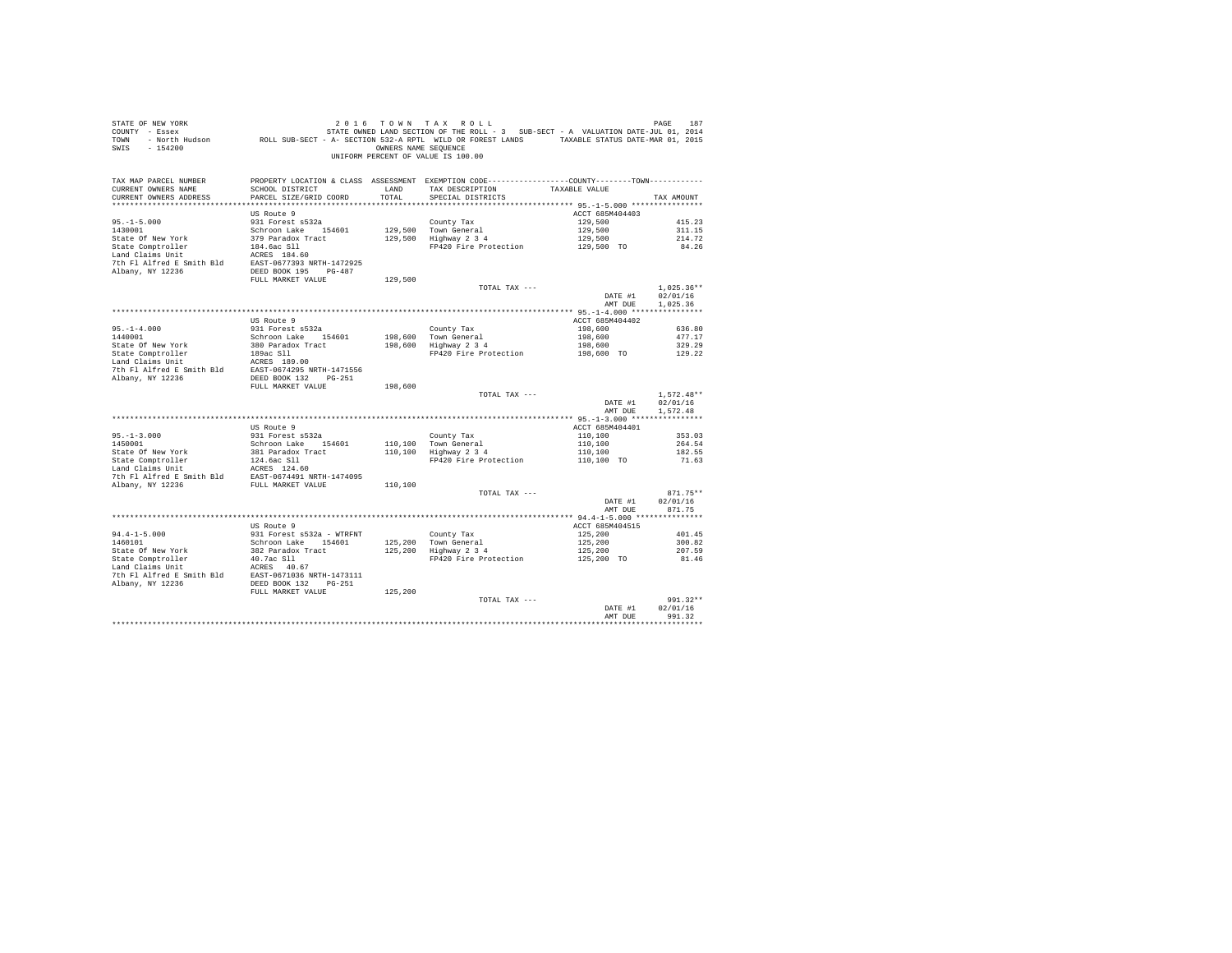| STATE OF NEW YORK<br>COUNTY - Essex<br><b>TOWN</b><br>$-154200$<br>SWIS | - North Hudson ROLL SUB-SECT - A- SECTION 532-A RPTL WILD OR FOREST LANDS TAXABLE STATUS DATE-MAR 01, 2015 | OWNERS NAME SEQUENCE | 2016 TOWN TAX ROLL<br>STATE OWNED LAND SECTION OF THE ROLL - 3 SUB-SECT - A VALUATION DATE-JUL 01, 2014<br>UNIFORM PERCENT OF VALUE IS 100.00 |                    | PAGE<br>188            |
|-------------------------------------------------------------------------|------------------------------------------------------------------------------------------------------------|----------------------|-----------------------------------------------------------------------------------------------------------------------------------------------|--------------------|------------------------|
| TAX MAP PARCEL NUMBER                                                   |                                                                                                            |                      | PROPERTY LOCATION & CLASS ASSESSMENT EXEMPTION CODE---------------COUNTY-------TOWN----------                                                 |                    |                        |
| CURRENT OWNERS NAME<br>CURRENT OWNERS ADDRESS                           | SCHOOL DISTRICT<br>PARCEL SIZE/GRID COORD                                                                  | LAND<br>TOTAL        | TAX DESCRIPTION<br>SPECIAL DISTRICTS                                                                                                          | TAXABLE VALUE      | TAX AMOUNT             |
|                                                                         |                                                                                                            |                      |                                                                                                                                               |                    |                        |
|                                                                         | US Route 9                                                                                                 |                      |                                                                                                                                               | ACCT 685M404514    |                        |
| $94.4 - 1 - 6.000$                                                      | 931 Forest s532a - WTRFNT                                                                                  |                      | County Tax                                                                                                                                    | 123,900            | 397.28                 |
| 1470101                                                                 | Schroon Lake 154601                                                                                        | 123,900              | Town General                                                                                                                                  | 123,900            | 297.69                 |
| State Of New York                                                       | 383 Paradox Tract                                                                                          | 123,900              | Highway 2 3 4                                                                                                                                 | 123,900            | 205.43                 |
| State Comptroller<br>Land Claims Unit                                   | 41.7ac Sll<br>ACRES 41.70                                                                                  |                      | FP420 Fire Protection                                                                                                                         | 123,900 TO         | 80.61                  |
| 7th Fl Alfred E Smith Bld                                               | EAST-0670482 NRTH-1472722                                                                                  |                      |                                                                                                                                               |                    |                        |
| Albany, NY 12236                                                        | DEED BOOK 189 PG-18                                                                                        |                      |                                                                                                                                               |                    |                        |
|                                                                         | FULL MARKET VALUE                                                                                          | 123,900              |                                                                                                                                               |                    |                        |
|                                                                         |                                                                                                            |                      | TOTAL TAX ---                                                                                                                                 |                    | 981.01**               |
|                                                                         |                                                                                                            |                      |                                                                                                                                               | DATE #1            | 02/01/16<br>981.01     |
|                                                                         |                                                                                                            |                      |                                                                                                                                               | AMT DUE            |                        |
|                                                                         | US Route 9                                                                                                 |                      |                                                                                                                                               | ACCT 685M404513    |                        |
| $94.4 - 1 - 7.000$                                                      | 931 Forest s532a                                                                                           |                      | County Tax                                                                                                                                    | 27,100             | 86.89                  |
| 1480001                                                                 | Schroon Lake 154601                                                                                        |                      | 27.100 Town General                                                                                                                           | 27,100             | 65.11                  |
| State Of New York                                                       | 384 Paradox Tract                                                                                          |                      | 27,100 Highway 2 3 4                                                                                                                          | 27,100             | 44.93                  |
| State Comptroller<br>Land Claims Unit                                   | ACRES 73.00                                                                                                |                      | FP420 Fire Protection                                                                                                                         | 27,100 TO          | 17.63                  |
| 7th Fl Alfred E Smith Bld DEED BOOK 189 PG-33                           | EAST-0669173 NRTH-1474846                                                                                  |                      |                                                                                                                                               |                    |                        |
| Albany, NY 12236                                                        | FULL MARKET VALUE                                                                                          | 27,100               |                                                                                                                                               |                    |                        |
|                                                                         |                                                                                                            |                      | TOTAL TAX ---                                                                                                                                 |                    | $214.56**$             |
|                                                                         |                                                                                                            |                      |                                                                                                                                               | DATE #1<br>AMT DUE | 02/01/16<br>214.56     |
|                                                                         |                                                                                                            |                      |                                                                                                                                               |                    |                        |
|                                                                         | US Route 9                                                                                                 |                      |                                                                                                                                               | ACCT 685M404512    |                        |
| $95. - 1 - 6.000$<br>1490001                                            | 931 Forest s532a<br>Schroon Lake 154601                                                                    |                      | County Tax<br>79,000 Town General                                                                                                             | 79,000<br>79,000   | 253.31<br>189.81       |
| State Of New York                                                       | 385 Paradox Tract                                                                                          | 79,000               | Highway 2 3 4                                                                                                                                 | 79,000             | 130.99                 |
| State Comptroller                                                       | 160ac Sll                                                                                                  |                      | FP420 Fire Protection                                                                                                                         | 79,000 TO          | 51.40                  |
| Land Claims Unit                                                        | ACRES 160.00                                                                                               |                      |                                                                                                                                               |                    |                        |
| 7th Fl Alfred E Smith Bld                                               | EAST-0677023 NRTH-1475803                                                                                  |                      |                                                                                                                                               |                    |                        |
| Albany, NY 12236                                                        | FULL MARKET VALUE                                                                                          | 79,000               | TOTAL TAX ---                                                                                                                                 |                    | 625.51**               |
|                                                                         |                                                                                                            |                      |                                                                                                                                               | DATE #1            | 02/01/16               |
|                                                                         |                                                                                                            |                      |                                                                                                                                               | AMT DUE            | 625.51                 |
|                                                                         |                                                                                                            |                      |                                                                                                                                               |                    |                        |
|                                                                         | US Route 9                                                                                                 |                      |                                                                                                                                               | ACCT 685M404511    |                        |
| $95. - 1 - 10.000$                                                      | 931 Forest s532a                                                                                           |                      | County Tax                                                                                                                                    | 115,200            | 369.38                 |
| 1500001<br>State Of New York                                            | Schroon Lake 154601<br>386 Paradox Tract                                                                   | 115,200<br>115,200   | Town General<br>Highway 2 3 4                                                                                                                 | 115,200<br>115,200 | 276.79<br>191.01       |
| State Comptroller                                                       | 160ac Sll                                                                                                  |                      | FP420 Fire Protection                                                                                                                         | 115,200 TO         | 74.95                  |
| Land Claims Unit                                                        | ACRES 160.00                                                                                               |                      |                                                                                                                                               |                    |                        |
| 7th Fl Alfred E Smith Bld                                               | EAST-0679785 NRTH-1476191                                                                                  |                      |                                                                                                                                               |                    |                        |
| Albany, NY 12236                                                        | DEED BOOK 209 PG-332                                                                                       |                      |                                                                                                                                               |                    |                        |
|                                                                         | FULL MARKET VALUE                                                                                          | 115,200              |                                                                                                                                               |                    |                        |
|                                                                         |                                                                                                            |                      | TOTAL TAX ---                                                                                                                                 | DATE #1            | $912.13**$<br>02/01/16 |
|                                                                         |                                                                                                            |                      |                                                                                                                                               | AMT DUE            | 912.13                 |
|                                                                         |                                                                                                            |                      |                                                                                                                                               |                    | **********             |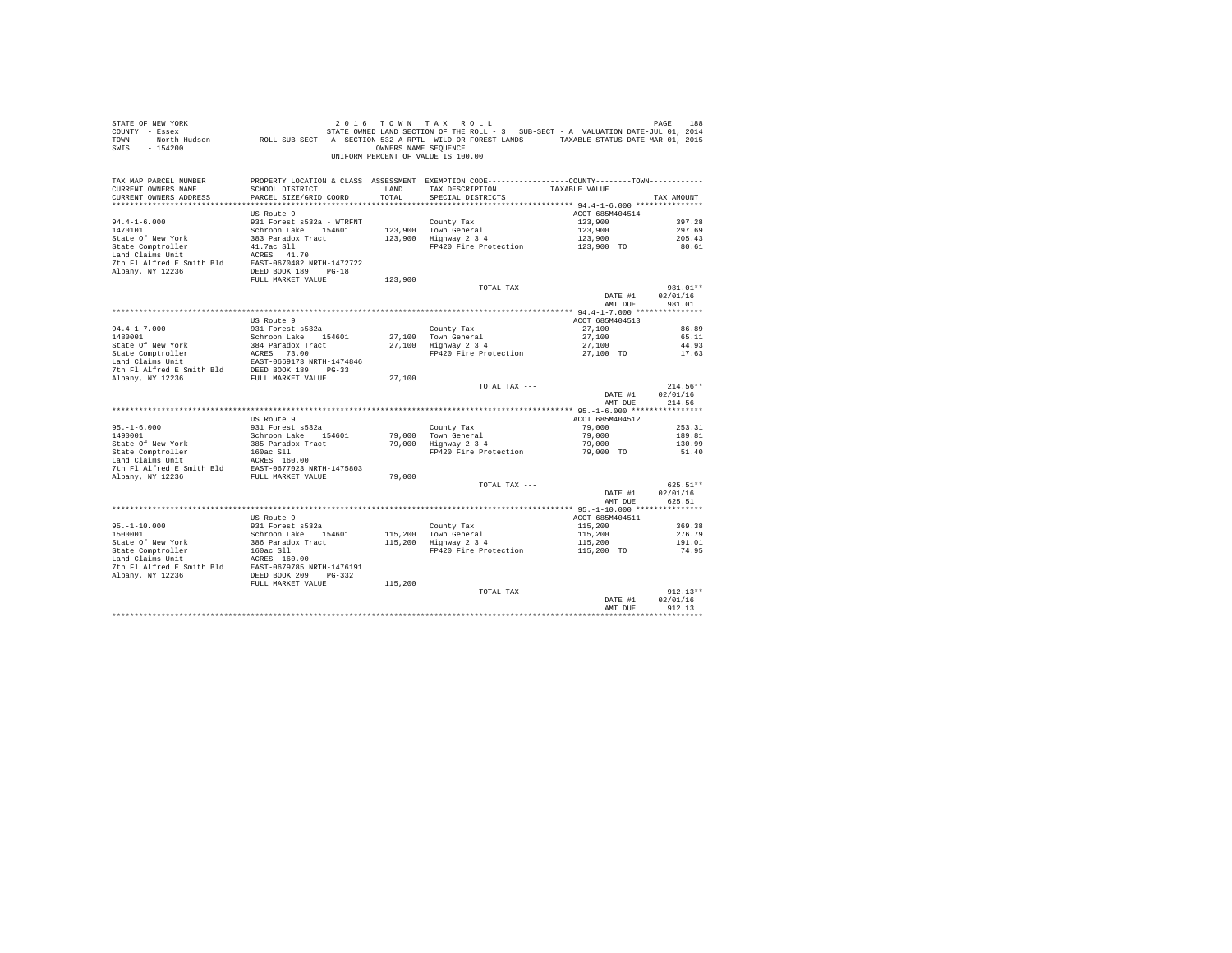| STATE OF NEW YORK<br>USE INS TOUR PASS AND LAND SECTION OF THE ROLL - 3 SUB-SECT - A VALUATION DATE-JUL 01, 2014<br>2014 COUNTY - Essex Month Hotel SUB-SECT - A- SECTION 532-A RPTL WILD OR FOREST LANDS TAXABLE STATUS DATE-MAR<br>2015 TOWN - North Hu<br>SWIS - 154200 |                                                |               | 2016 TOWN TAX ROLL<br>OWNERS NAME SEOUENCE<br>UNIFORM PERCENT OF VALUE IS 100.00             |                                 | PAGE<br>189            |
|----------------------------------------------------------------------------------------------------------------------------------------------------------------------------------------------------------------------------------------------------------------------------|------------------------------------------------|---------------|----------------------------------------------------------------------------------------------|---------------------------------|------------------------|
| TAX MAP PARCEL NUMBER                                                                                                                                                                                                                                                      |                                                |               | PROPERTY LOCATION & CLASS ASSESSMENT EXEMPTION CODE---------------COUNTY-------TOWN--------- |                                 |                        |
| CURRENT OWNERS NAME<br>CURRENT OWNERS ADDRESS                                                                                                                                                                                                                              | SCHOOL DISTRICT<br>PARCEL SIZE/GRID COORD      | LAND<br>TOTAL | TAX DESCRIPTION<br>SPECIAL DISTRICTS                                                         | TAXABLE VALUE                   | TAX AMOUNT             |
| *************************                                                                                                                                                                                                                                                  |                                                |               |                                                                                              |                                 |                        |
|                                                                                                                                                                                                                                                                            | US Route 9                                     |               |                                                                                              | ACCT 685M404510                 |                        |
| $95. - 1 - 13.000$                                                                                                                                                                                                                                                         | 931 Forest s532a                               |               | County Tax                                                                                   | 77,300                          | 247.86                 |
| 1510001                                                                                                                                                                                                                                                                    | Schroon Lake 154601                            |               | 77,300 Town General<br>77,300   Town General<br>77,300   Highway 2 3 4                       | 77,300                          | 185.73                 |
|                                                                                                                                                                                                                                                                            |                                                |               | FP420 Fire Protection 77,300 TO                                                              | 77,300                          | 128.17<br>50.29        |
|                                                                                                                                                                                                                                                                            |                                                |               |                                                                                              |                                 |                        |
|                                                                                                                                                                                                                                                                            |                                                |               |                                                                                              |                                 |                        |
|                                                                                                                                                                                                                                                                            |                                                |               |                                                                                              |                                 |                        |
|                                                                                                                                                                                                                                                                            | FULL MARKET VALUE                              | 77,300        |                                                                                              |                                 |                        |
|                                                                                                                                                                                                                                                                            |                                                |               | TOTAL TAX ---                                                                                | DATE #1                         | $612.05**$<br>02/01/16 |
|                                                                                                                                                                                                                                                                            |                                                |               |                                                                                              | AMT DUE                         | 612.05                 |
|                                                                                                                                                                                                                                                                            |                                                |               |                                                                                              |                                 |                        |
|                                                                                                                                                                                                                                                                            | US Route 9                                     |               |                                                                                              | ACCT 685M404509                 |                        |
| $94.4 - 1 - 1.000$<br>1520001                                                                                                                                                                                                                                              | 931 Forest s532a                               |               |                                                                                              | 47,700                          | 152.95                 |
| State Of New York                                                                                                                                                                                                                                                          | Schroon Lake 154601<br>397 Paradox Tract       |               | County Tax<br>47,700 Town General<br>47,700 Highway 2 3 4                                    | 47,700<br>47,700                | 114.61<br>79.09        |
|                                                                                                                                                                                                                                                                            |                                                |               | FP420 Fire Protection                                                                        | 47,700 TO                       | 31.04                  |
|                                                                                                                                                                                                                                                                            |                                                |               |                                                                                              |                                 |                        |
| State Comptroller 148.4ac S11<br>Land Claims Unit 148.4ac S11<br>Land Claims Unit 1478696<br>7th F1 Alfred E Smith Bld EAST-0666027 NRTH-1479696<br>Albany, NY 12236                                                                                                       |                                                |               |                                                                                              |                                 |                        |
|                                                                                                                                                                                                                                                                            |                                                |               |                                                                                              |                                 |                        |
|                                                                                                                                                                                                                                                                            | FULL MARKET VALUE                              | 47,700        | TOTAL TAX ---                                                                                |                                 | $377.69**$             |
|                                                                                                                                                                                                                                                                            |                                                |               |                                                                                              | DATE #1<br>AMT DUE              | 02/01/16<br>377.69     |
|                                                                                                                                                                                                                                                                            |                                                |               |                                                                                              |                                 |                        |
|                                                                                                                                                                                                                                                                            | US Route 9                                     |               |                                                                                              | ACCT 685M404508                 |                        |
| $94.4 - 1 - 8.000$                                                                                                                                                                                                                                                         | 931 Forest s532a                               |               | County Tax                                                                                   | 13,500                          | 43.29                  |
| 1530001                                                                                                                                                                                                                                                                    | Schroon Lake 154601                            |               | 13,500 Town General<br>13,500 Highway 2 3 4                                                  | $\frac{13}{13},\frac{500}{150}$ | 32.44<br>22.38         |
|                                                                                                                                                                                                                                                                            | 398 Paradox Tract<br>55.4ac Sll<br>ACRES 55.40 |               | FP420 Fire Protection 13,500 TO                                                              | 13,500                          | 8.78                   |
| State Of New York<br>State Comptroller<br>Land Claims Unit                                                                                                                                                                                                                 | ACRES 55.40                                    |               |                                                                                              |                                 |                        |
| 7th Fl Alfred E Smith Bld EAST-0667059 NRTH-1477140                                                                                                                                                                                                                        |                                                |               |                                                                                              |                                 |                        |
| Albany, NY 12236                                                                                                                                                                                                                                                           | DEED BOOK 132 PG-385                           |               |                                                                                              |                                 |                        |
|                                                                                                                                                                                                                                                                            | FULL MARKET VALUE                              | 13,500        | TOTAL TAX ---                                                                                |                                 | $106.89**$             |
|                                                                                                                                                                                                                                                                            |                                                |               |                                                                                              | DATE #1                         | 02/01/16               |
|                                                                                                                                                                                                                                                                            |                                                |               |                                                                                              | AMT DUE                         | 106.89                 |
|                                                                                                                                                                                                                                                                            |                                                |               |                                                                                              |                                 |                        |
|                                                                                                                                                                                                                                                                            | US Route 9                                     |               |                                                                                              | ACCT 685M404507                 |                        |
| $104.2 - 1 - 13.000$<br>1540001                                                                                                                                                                                                                                            | 931 Forest s532a                               |               |                                                                                              | 17,500<br>17,500                | 56.11<br>42.05         |
|                                                                                                                                                                                                                                                                            | Schroon Lake 154601                            |               | County Tax<br>17,500 Town General<br>17,500 Highway 2 3 4                                    | 17,500                          | 29.02                  |
| State Of New York 399 Paradox Tract<br>State Comptroller 12ac S11<br>Land Claims Unit 12ac 12.00                                                                                                                                                                           |                                                |               | FP420 Fire Protection                                                                        | 17,500 TO                       | 11.39                  |
|                                                                                                                                                                                                                                                                            |                                                |               |                                                                                              |                                 |                        |
| 7th Fl Alfred E Smith Bld EAST-0669386 NRTH-1463897<br>Albany, NY 12236 FULL MARKET VALUE                                                                                                                                                                                  |                                                |               |                                                                                              |                                 |                        |
|                                                                                                                                                                                                                                                                            |                                                | 17,500        | TOTAL TAX ---                                                                                |                                 | $138.57**$             |
|                                                                                                                                                                                                                                                                            |                                                |               |                                                                                              | DATE #1                         | 02/01/16               |
|                                                                                                                                                                                                                                                                            |                                                |               |                                                                                              | AMT DUE                         | 138.57                 |
|                                                                                                                                                                                                                                                                            |                                                |               |                                                                                              |                                 |                        |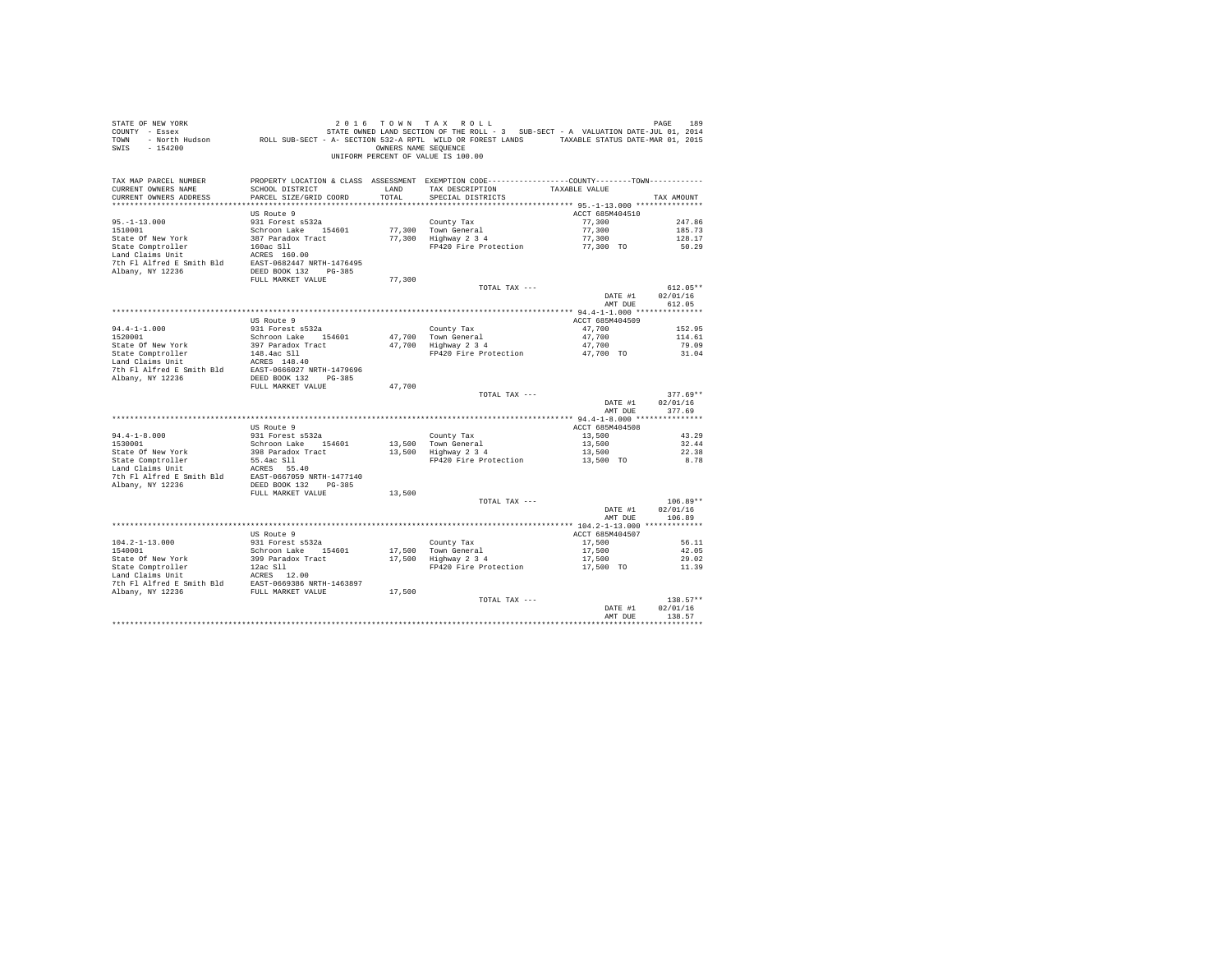| COUNTY - Essex            |                                                                                                                 |                      | STATE OWNED LAND SECTION OF THE ROLL - 3 SUB-SECT - A VALUATION DATE-JUL 01, 2014               |                 |              |
|---------------------------|-----------------------------------------------------------------------------------------------------------------|----------------------|-------------------------------------------------------------------------------------------------|-----------------|--------------|
| TOWN                      | - North Hudson Mark ROLL SUB-SECT - A- SECTION 532-A RPTL WILD OR FOREST LANDS TAXABLE STATUS DATE-MAR 01, 2015 |                      |                                                                                                 |                 |              |
| $-154200$<br>SWTS         |                                                                                                                 | OWNERS NAME SEQUENCE |                                                                                                 |                 |              |
|                           |                                                                                                                 |                      | UNIFORM PERCENT OF VALUE IS 100.00                                                              |                 |              |
|                           |                                                                                                                 |                      |                                                                                                 |                 |              |
|                           |                                                                                                                 |                      |                                                                                                 |                 |              |
| TAX MAP PARCEL NUMBER     |                                                                                                                 |                      | PROPERTY LOCATION & CLASS ASSESSMENT EXEMPTION CODE----------------COUNTY--------TOWN---------- |                 |              |
| CURRENT OWNERS NAME       | SCHOOL DISTRICT                                                                                                 | LAND                 | TAX DESCRIPTION                                                                                 | TAXABLE VALUE   |              |
| CURRENT OWNERS ADDRESS    | PARCEL SIZE/GRID COORD                                                                                          | TOTAL                | SPECIAL DISTRICTS                                                                               |                 | TAX AMOUNT   |
|                           |                                                                                                                 |                      |                                                                                                 |                 |              |
|                           |                                                                                                                 |                      |                                                                                                 |                 |              |
|                           | US Route 9                                                                                                      |                      |                                                                                                 | ACCT 685M404506 |              |
| $95. - 1 - 2.000$         | 931 Forest s532a                                                                                                |                      | County Tax                                                                                      | 218,500         | 700.61       |
| 1550101                   | Schroon Lake 154601                                                                                             |                      | 218,500 Town General                                                                            | 218,500         | 524.99       |
| State Of New York         | 400 Paradox Tract                                                                                               |                      | 218,500 Highway 2 3 4                                                                           | 218,500         | 362.28       |
| State Comptroller         | ACRES 208.56                                                                                                    |                      | FP420 Fire Protection                                                                           | 218,500 TO      | 142.16       |
| Land Claims Unit          | EAST-0673464 NRTH-1476520                                                                                       |                      |                                                                                                 |                 |              |
| 7th Fl Alfred E Smith Bld | FULL MARKET VALUE                                                                                               | 218,500              |                                                                                                 |                 |              |
| Albany, NY 12236          |                                                                                                                 |                      |                                                                                                 |                 |              |
|                           |                                                                                                                 |                      | TOTAL TAX ---                                                                                   |                 | $1.730.04**$ |
|                           |                                                                                                                 |                      |                                                                                                 | DATE #1         | 02/01/16     |
|                           |                                                                                                                 |                      |                                                                                                 | AMT DUE         | 1,730.04     |
|                           |                                                                                                                 |                      |                                                                                                 |                 |              |
|                           |                                                                                                                 |                      |                                                                                                 |                 |              |
|                           | US Route 9                                                                                                      |                      |                                                                                                 | ACCT 685M404505 |              |
| $95. - 1 - 1.000$         | 931 Forest s532a                                                                                                |                      | County Tax                                                                                      | 159,200         | 510.47       |
| 1560101                   | Schroon Lake 154601                                                                                             |                      | 159,200 Town General                                                                            | 159,200         | 382.51       |
| State Of New York         | 401 Paradox Tract                                                                                               |                      | 159,200 Highway 2 3 4                                                                           | 159,200         | 263.96       |
| State Comptroller         | 203.2ac S11                                                                                                     |                      | FP420 Fire Protection                                                                           | 159,200 TO      | 103.58       |
| Land Claims Unit          | ACRES 203.24                                                                                                    |                      |                                                                                                 |                 |              |
| 7th Fl Alfred E Smith Bld |                                                                                                                 |                      |                                                                                                 |                 |              |
| Albany, NY 12236          | EAST-0672796 NRTH-1478349<br>FULL MARKET VALUE                                                                  | 159,200              |                                                                                                 |                 |              |
|                           |                                                                                                                 |                      | TOTAL TAX ---                                                                                   |                 | $1,260.52**$ |
|                           |                                                                                                                 |                      |                                                                                                 | DATE #1         | 02/01/16     |
|                           |                                                                                                                 |                      |                                                                                                 | AMT DUE         | 1.260.52     |
|                           |                                                                                                                 |                      |                                                                                                 |                 |              |
|                           | US Route 9                                                                                                      |                      |                                                                                                 | ACCT 685M404504 |              |
| $95.1 - 1 - 13.000$       | 931 Forest s532a                                                                                                |                      |                                                                                                 | 62,800          |              |
|                           |                                                                                                                 |                      | County Tax                                                                                      |                 | 201.36       |
| 1570001                   | Schroon Lake 154601                                                                                             | 62,800               | Town General                                                                                    | 62,800          | 150.89       |
| State Of New York         | 402 Paradox Tr                                                                                                  | 62,800               | Highway 2 3 4                                                                                   | 62,800          | 104.13       |
| State Comptroller         | 156.6ac Sll                                                                                                     |                      | FP420 Fire Protection                                                                           | 62.800 TO       | 40.86        |
| Land Claims Unit          | ACRES 156.60                                                                                                    |                      |                                                                                                 |                 |              |
| 7th Fl Alfred E Smith Bld | EAST-0673587 NRTH-1480579                                                                                       |                      |                                                                                                 |                 |              |
| Albany, NY 12236          | FULL MARKET VALUE                                                                                               | 62,800               |                                                                                                 |                 |              |
|                           |                                                                                                                 |                      | TOTAL TAX ---                                                                                   |                 | $497.24**$   |
|                           |                                                                                                                 |                      |                                                                                                 | DATE #1         | 02/01/16     |
|                           |                                                                                                                 |                      |                                                                                                 | AMT DUE         | 497.24       |
|                           |                                                                                                                 |                      |                                                                                                 |                 |              |
|                           | US Route 9                                                                                                      |                      |                                                                                                 | ACCT 685M404503 |              |
|                           |                                                                                                                 |                      |                                                                                                 |                 |              |
| $94.2 - 1 - 7.000$        | 931 Forest s532a                                                                                                |                      | County Tax<br>110,000 Town General<br>110,000 Highway 2 3 4                                     | 110,000         | 352.71       |
| 1580101                   | Schroon Lake 154601                                                                                             |                      |                                                                                                 | 110,000         | 264.30       |
| State Of New York         | 403 Paradox Tract                                                                                               |                      |                                                                                                 | 110,000         | 182.39       |
| State Comptroller         | 156.4ac Sll                                                                                                     |                      | FP420 Fire Protection                                                                           | 110,000 TO      | 71.57        |
| Land Claims Unit          | ACRES 156.43                                                                                                    |                      |                                                                                                 |                 |              |
| 7th Fl Alfred E Smith Bld | EAST-0670257 NRTH-1480156                                                                                       |                      |                                                                                                 |                 |              |
| Albany, NY 12236          | DEED BOOK 132<br>$PG-385$                                                                                       |                      |                                                                                                 |                 |              |
|                           | FULL MARKET VALUE                                                                                               | 110,000              |                                                                                                 |                 |              |
|                           |                                                                                                                 |                      | TOTAL TAX ---                                                                                   |                 | $870.97**$   |
|                           |                                                                                                                 |                      |                                                                                                 | DATE #1         | 02/01/16     |
|                           |                                                                                                                 |                      |                                                                                                 | AMT DUE         | 870.97       |
|                           |                                                                                                                 |                      |                                                                                                 |                 |              |
|                           |                                                                                                                 |                      |                                                                                                 |                 |              |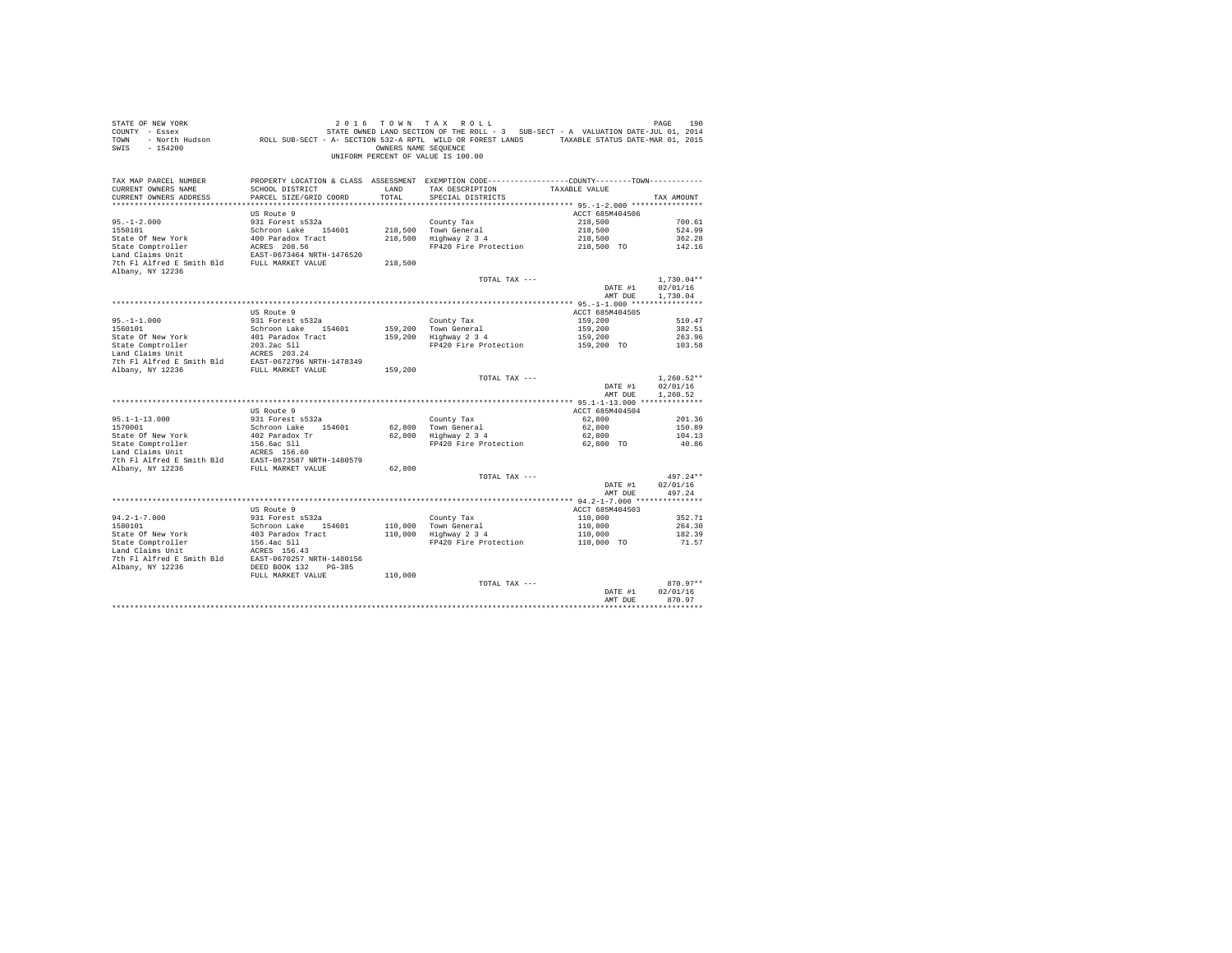| STATE OF NEW YORK<br>COUNTY - Essex<br>TOWN<br>SWIS - 154200                                                                                                                                                  |                                            | OWNERS NAME SEQUENCE | 2016 TOWN TAX ROLL<br>STATE OWNED LAND SECTION OF THE ROLL - 3 SUB-SECT - A VALUATION DATE-JUL 01, 2014<br>UNIFORM PERCENT OF VALUE IS 100.00 |                    | PAGE<br>191            |
|---------------------------------------------------------------------------------------------------------------------------------------------------------------------------------------------------------------|--------------------------------------------|----------------------|-----------------------------------------------------------------------------------------------------------------------------------------------|--------------------|------------------------|
| TAX MAP PARCEL NUMBER                                                                                                                                                                                         |                                            |                      | PROPERTY LOCATION & CLASS ASSESSMENT EXEMPTION CODE---------------COUNTY-------TOWN----------                                                 |                    |                        |
| CURRENT OWNERS NAME                                                                                                                                                                                           | SCHOOL DISTRICT                            | LAND                 | TAX DESCRIPTION                                                                                                                               | TAXABLE VALUE      |                        |
| CURRENT OWNERS ADDRESS                                                                                                                                                                                        | PARCEL SIZE/GRID COORD                     | TOTAL                | SPECIAL DISTRICTS                                                                                                                             |                    | TAX AMOUNT             |
|                                                                                                                                                                                                               | US Route 9                                 |                      |                                                                                                                                               | ACCT 685M404502    |                        |
| $95. - 1 - 14.000$                                                                                                                                                                                            | 931 Forest s532a                           |                      | County Tax                                                                                                                                    | 93,000             | 298.20                 |
| 1590001                                                                                                                                                                                                       | Schroon Lake 154601                        |                      |                                                                                                                                               | 93,000             | 223.45                 |
| State Of New York                                                                                                                                                                                             | 413 Paradox Tract                          |                      | 93,000 Town General<br>93,000 Highway 2 3 4                                                                                                   | 93,000             | 154.20                 |
| State Comptroller                                                                                                                                                                                             | 160ac Sll                                  |                      | FP420 Fire Protection                                                                                                                         | 93,000 TO          | 60.51                  |
| Land Claims Unit                                                                                                                                                                                              | 160ac S11<br>ACRES 160.00                  |                      |                                                                                                                                               |                    |                        |
| 7th Fl Alfred E Smith Bld                                                                                                                                                                                     | EAST-0682127 NRTH-1479161                  |                      |                                                                                                                                               |                    |                        |
| Albany, NY 12236                                                                                                                                                                                              | FULL MARKET VALUE                          | 93,000               |                                                                                                                                               |                    |                        |
|                                                                                                                                                                                                               |                                            |                      | TOTAL TAX ---                                                                                                                                 |                    | $736.36**$<br>02/01/16 |
|                                                                                                                                                                                                               |                                            |                      |                                                                                                                                               | DATE #1<br>AMT DUE | 736.36                 |
|                                                                                                                                                                                                               |                                            |                      |                                                                                                                                               |                    |                        |
|                                                                                                                                                                                                               | US Route 9                                 |                      |                                                                                                                                               | ACCT 685M404501    |                        |
|                                                                                                                                                                                                               | 931 Forest s532a                           |                      | County Tax                                                                                                                                    | 96,600             | 309.74                 |
| $95. -1 - 9.000$<br>1600001                                                                                                                                                                                   | Schroon Lake 154601                        | 96,600               | Town General                                                                                                                                  | 96,600             | 232.10                 |
| State Of New York                                                                                                                                                                                             | 414 Paradox Tract                          |                      | 96,600 Highway 2 3 4                                                                                                                          | 96,600             | 160.17                 |
|                                                                                                                                                                                                               |                                            |                      | FP420 Fire Protection                                                                                                                         | 96,600 TO          | 62.85                  |
|                                                                                                                                                                                                               |                                            |                      |                                                                                                                                               |                    |                        |
| State Comptroller<br>Land Claims Unit<br>2007-0679341 NRTH-1478928<br>2007-230 PC-554<br>2008-230 PED BOOK<br>2011 NAPPT VALUE SONG 2007-230<br>2007-231 PC-554<br>Albany, NY 12236                           | FULL MARKET VALUE                          | 96,600               |                                                                                                                                               |                    |                        |
|                                                                                                                                                                                                               |                                            |                      | TOTAL TAX ---                                                                                                                                 |                    | 764.86**               |
|                                                                                                                                                                                                               |                                            |                      |                                                                                                                                               | DATE #1            | 02/01/16               |
|                                                                                                                                                                                                               |                                            |                      |                                                                                                                                               | AMT DUE            | 764.86                 |
|                                                                                                                                                                                                               |                                            |                      |                                                                                                                                               |                    |                        |
|                                                                                                                                                                                                               | US Route 9                                 |                      |                                                                                                                                               | ACCT 685M404614    |                        |
| $95. - 1 - 8.000$                                                                                                                                                                                             | 931 Forest s532a                           |                      | County Tax                                                                                                                                    | 16,000             | 51.30                  |
| 1620001<br>State Of New York                                                                                                                                                                                  | Schroon Lake 154601<br>415 Paradox Tract   |                      | 16,000 Town General<br>16,000 Highway 2 3 4                                                                                                   | 16,000<br>16,000   | 38.44<br>26.53         |
|                                                                                                                                                                                                               |                                            |                      | FP420 Fire Protection                                                                                                                         | 16,000 TO          | 10.41                  |
|                                                                                                                                                                                                               |                                            |                      |                                                                                                                                               |                    |                        |
|                                                                                                                                                                                                               |                                            |                      |                                                                                                                                               |                    |                        |
| State Comptroller Packs 25.65<br>Land Claims Unit<br>Land Claims Unit<br>2000 2000 2000 2014<br>2015 2014 2014 2015 2016 2017<br>2016 2014 2136<br>2014 2015 2017 20236<br>2016 2017 20236<br>2016 2017 20236 |                                            | 16,000               |                                                                                                                                               |                    |                        |
|                                                                                                                                                                                                               |                                            |                      | TOTAL TAX ---                                                                                                                                 |                    | $126.68**$             |
|                                                                                                                                                                                                               |                                            |                      |                                                                                                                                               | DATE #1            | 02/01/16               |
|                                                                                                                                                                                                               |                                            |                      |                                                                                                                                               | AMT DUE            | 126.68                 |
|                                                                                                                                                                                                               | US Route 9                                 |                      |                                                                                                                                               | ACCT 685M404613    |                        |
| $95.1 - 1 - 11.000$                                                                                                                                                                                           | 931 Forest s532a                           |                      | County Tax                                                                                                                                    | 60,200             | 193.03                 |
| 1630001                                                                                                                                                                                                       | Schroon Lake 154601                        |                      |                                                                                                                                               | 60,200             | 144.64                 |
| State Of New York                                                                                                                                                                                             |                                            |                      | 60,200 Town General<br>60,200 Highway 2 3 4                                                                                                   | 60,200             | 99.81                  |
| State Comptroller                                                                                                                                                                                             | 416 Paradox Tr<br>57ac Sll<br>1753 - 58.00 |                      | FP420 Fire Protection                                                                                                                         | 60,200 TO          | 39.17                  |
|                                                                                                                                                                                                               |                                            |                      |                                                                                                                                               |                    |                        |
| Land Claims Unit<br>$\frac{1}{2}$ ACRES 57.00<br>Nham: $\frac{1}{2}$ ACRES 57-0676325 NRTH-1481655<br>Nham: $\frac{1}{2}$ ACRES                                                                               |                                            |                      |                                                                                                                                               |                    |                        |
| Albany, NY 12236                                                                                                                                                                                              | DEED BOOK 148 PG-424                       |                      |                                                                                                                                               |                    |                        |
|                                                                                                                                                                                                               | FULL MARKET VALUE                          | 60,200               |                                                                                                                                               |                    | $476.65**$             |
|                                                                                                                                                                                                               |                                            |                      | TOTAL TAX ---                                                                                                                                 | DATE #1            | 02/01/16               |
|                                                                                                                                                                                                               |                                            |                      |                                                                                                                                               | AMT DUE            | 476.65                 |
|                                                                                                                                                                                                               |                                            |                      |                                                                                                                                               |                    |                        |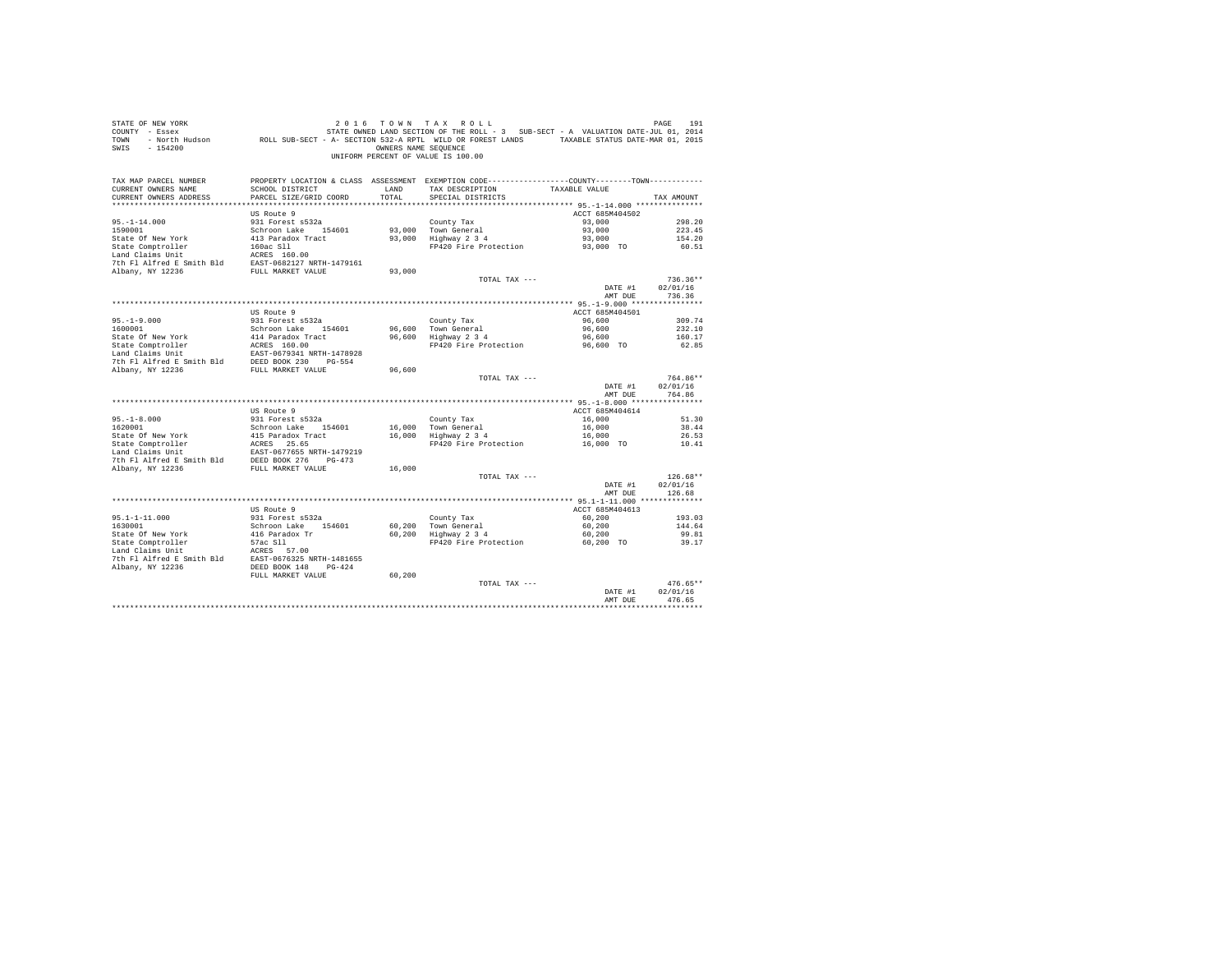| $\begin{array}{ccccccccc} \texttt{STATE OF NEW WORK} & & & 2\ 0\ 1\ 6\ &\texttt{TOW} \ &\texttt{A X} & \texttt{ROL L} & & & & & & \texttt{PAGE} & & & & \texttt{192} \\ \texttt{COUNT} & - \texttt{Eosex} & & & & & & & \texttt{STATE not OF THE ROL D.} & & & & & & & \texttt{192} \\ \texttt{COUNT} & - \texttt{ROTAL} & & & & & & & & \texttt{STATE not OF THE ROL D.} & & & & & & \texttt{103} \\ \texttt{TOMN} & - \texttt{North} & & & & & & & \texttt{104$<br>SWIS - 154200 |                                           |               | OWNERS NAME SEOUENCE<br>UNIFORM PERCENT OF VALUE IS 100.00                                                                           |                                  |                        |
|------------------------------------------------------------------------------------------------------------------------------------------------------------------------------------------------------------------------------------------------------------------------------------------------------------------------------------------------------------------------------------------------------------------------------------------------------------------------------------|-------------------------------------------|---------------|--------------------------------------------------------------------------------------------------------------------------------------|----------------------------------|------------------------|
| TAX MAP PARCEL NUMBER<br>CURRENT OWNERS NAME<br>CURRENT OWNERS ADDRESS                                                                                                                                                                                                                                                                                                                                                                                                             | SCHOOL DISTRICT<br>PARCEL SIZE/GRID COORD | LAND<br>TOTAL | PROPERTY LOCATION & CLASS ASSESSMENT EXEMPTION CODE---------------COUNTY-------TOWN---------<br>TAX DESCRIPTION<br>SPECIAL DISTRICTS | TAXABLE VALUE                    | TAX AMOUNT             |
|                                                                                                                                                                                                                                                                                                                                                                                                                                                                                    | US Route 9                                |               |                                                                                                                                      | ACCT 685M404612                  |                        |
| $95.1 - 1 - 12.000$                                                                                                                                                                                                                                                                                                                                                                                                                                                                | 931 Forest s532a                          |               | County Tax                                                                                                                           | 143,500                          | 460.12                 |
| 1640001                                                                                                                                                                                                                                                                                                                                                                                                                                                                            | Schroon Lake 154601                       |               | 143,500 Town General<br>143,500 Highway 2 3 4                                                                                        | 143,500<br>143,500<br>143,500 TO | 344.79                 |
|                                                                                                                                                                                                                                                                                                                                                                                                                                                                                    |                                           |               | FP420 Fire Protection                                                                                                                |                                  | 237.93<br>93.37        |
|                                                                                                                                                                                                                                                                                                                                                                                                                                                                                    |                                           |               |                                                                                                                                      |                                  |                        |
|                                                                                                                                                                                                                                                                                                                                                                                                                                                                                    | FULL MARKET VALUE                         | 143,500       |                                                                                                                                      |                                  |                        |
|                                                                                                                                                                                                                                                                                                                                                                                                                                                                                    |                                           |               | TOTAL TAX ---                                                                                                                        |                                  | $1,136.21**$           |
|                                                                                                                                                                                                                                                                                                                                                                                                                                                                                    |                                           |               |                                                                                                                                      | DATE #1                          | 02/01/16               |
|                                                                                                                                                                                                                                                                                                                                                                                                                                                                                    |                                           |               |                                                                                                                                      | AMT DUE                          | 1,136.21               |
|                                                                                                                                                                                                                                                                                                                                                                                                                                                                                    |                                           |               |                                                                                                                                      |                                  |                        |
|                                                                                                                                                                                                                                                                                                                                                                                                                                                                                    | US Route 9<br>931 Forest s532a            |               |                                                                                                                                      | ACCT 685M404611                  |                        |
| $95.1 - 1 - 8.000$<br>1650001                                                                                                                                                                                                                                                                                                                                                                                                                                                      | Schroon Lake 154601                       |               | County Tax<br>106,000 Town General<br>106,000 Highway 2 3 4                                                                          |                                  |                        |
|                                                                                                                                                                                                                                                                                                                                                                                                                                                                                    |                                           |               |                                                                                                                                      |                                  |                        |
|                                                                                                                                                                                                                                                                                                                                                                                                                                                                                    |                                           |               |                                                                                                                                      |                                  |                        |
|                                                                                                                                                                                                                                                                                                                                                                                                                                                                                    |                                           |               |                                                                                                                                      |                                  |                        |
|                                                                                                                                                                                                                                                                                                                                                                                                                                                                                    |                                           |               |                                                                                                                                      |                                  |                        |
|                                                                                                                                                                                                                                                                                                                                                                                                                                                                                    |                                           |               |                                                                                                                                      |                                  |                        |
|                                                                                                                                                                                                                                                                                                                                                                                                                                                                                    | FULL MARKET VALUE                         | 106,000       | TOTAL TAX ---                                                                                                                        |                                  | 839.28**               |
|                                                                                                                                                                                                                                                                                                                                                                                                                                                                                    |                                           |               |                                                                                                                                      | DATE #1                          | 02/01/16               |
|                                                                                                                                                                                                                                                                                                                                                                                                                                                                                    |                                           |               |                                                                                                                                      | AMT DUE                          | 839.28                 |
|                                                                                                                                                                                                                                                                                                                                                                                                                                                                                    |                                           |               |                                                                                                                                      |                                  |                        |
|                                                                                                                                                                                                                                                                                                                                                                                                                                                                                    | US Route 9                                |               |                                                                                                                                      | ACCT 685M404610                  |                        |
| 95.-1-15.000<br>1660001                                                                                                                                                                                                                                                                                                                                                                                                                                                            | 931 Forest s532a                          |               | County Tax                                                                                                                           | 77,700                           | 249.14                 |
|                                                                                                                                                                                                                                                                                                                                                                                                                                                                                    | Schroon Lake 154601                       |               | 77,700 Town General<br>77,700 Highway 2 3 4                                                                                          | 77,700<br>77,700                 | 186.69                 |
|                                                                                                                                                                                                                                                                                                                                                                                                                                                                                    |                                           |               | FP420 Fire Protection 77,700 TO                                                                                                      |                                  | 128.83<br>50.55        |
|                                                                                                                                                                                                                                                                                                                                                                                                                                                                                    |                                           |               |                                                                                                                                      |                                  |                        |
|                                                                                                                                                                                                                                                                                                                                                                                                                                                                                    |                                           |               |                                                                                                                                      |                                  |                        |
| State Of New York (1990)<br>State Comptroller (1990)<br>State Comptroller (1994)<br>State Compton (1994)<br>State Campion (1994)<br>State 1991)<br>Albany, NY 12236<br>(2003)<br>State PULL MARKET VALUE (2003)<br>Albany, NY 12236                                                                                                                                                                                                                                                |                                           | 77,700        |                                                                                                                                      |                                  |                        |
|                                                                                                                                                                                                                                                                                                                                                                                                                                                                                    |                                           |               | TOTAL TAX ---                                                                                                                        |                                  | $615.21**$             |
|                                                                                                                                                                                                                                                                                                                                                                                                                                                                                    |                                           |               |                                                                                                                                      | DATE #1                          | 02/01/16               |
|                                                                                                                                                                                                                                                                                                                                                                                                                                                                                    |                                           |               |                                                                                                                                      | AMT DUE                          | 615.21                 |
|                                                                                                                                                                                                                                                                                                                                                                                                                                                                                    | US Route 9                                |               |                                                                                                                                      | ACCT 685M404609                  |                        |
|                                                                                                                                                                                                                                                                                                                                                                                                                                                                                    | 931 Forest s532a                          |               |                                                                                                                                      | 90,100                           | 288.90                 |
| $95.-1-16.000$<br>1670001                                                                                                                                                                                                                                                                                                                                                                                                                                                          |                                           |               |                                                                                                                                      |                                  | 216.48                 |
|                                                                                                                                                                                                                                                                                                                                                                                                                                                                                    |                                           |               | County Tax<br>90,100 Town General<br>90,100 Highway 2 3 4                                                                            | $50,100$<br>90,100<br>90.100     | 149.39                 |
|                                                                                                                                                                                                                                                                                                                                                                                                                                                                                    |                                           |               | FP420 Fire Protection                                                                                                                | 90,100 TO                        | 58.62                  |
|                                                                                                                                                                                                                                                                                                                                                                                                                                                                                    |                                           |               |                                                                                                                                      |                                  |                        |
| % 1670001<br>1670001 931 Futbox Schroon Lake 154601<br>2167001 942 Schroon Lake 154601<br>2161 State Comptroller 2020 9825 138.50<br>17 Clara Claims Unit 18757-0686209 NRTH-1482284<br>2161 Pl Alfred E Smith Bld DEED BOOK 138 PG-362<br>2161                                                                                                                                                                                                                                    |                                           |               |                                                                                                                                      |                                  |                        |
|                                                                                                                                                                                                                                                                                                                                                                                                                                                                                    |                                           | 90,100        |                                                                                                                                      |                                  |                        |
|                                                                                                                                                                                                                                                                                                                                                                                                                                                                                    |                                           |               | TOTAL TAX ---                                                                                                                        | DATE #1                          | $713.39**$<br>02/01/16 |
|                                                                                                                                                                                                                                                                                                                                                                                                                                                                                    |                                           |               |                                                                                                                                      | AMT DUE                          | 713.39                 |
|                                                                                                                                                                                                                                                                                                                                                                                                                                                                                    |                                           |               |                                                                                                                                      |                                  |                        |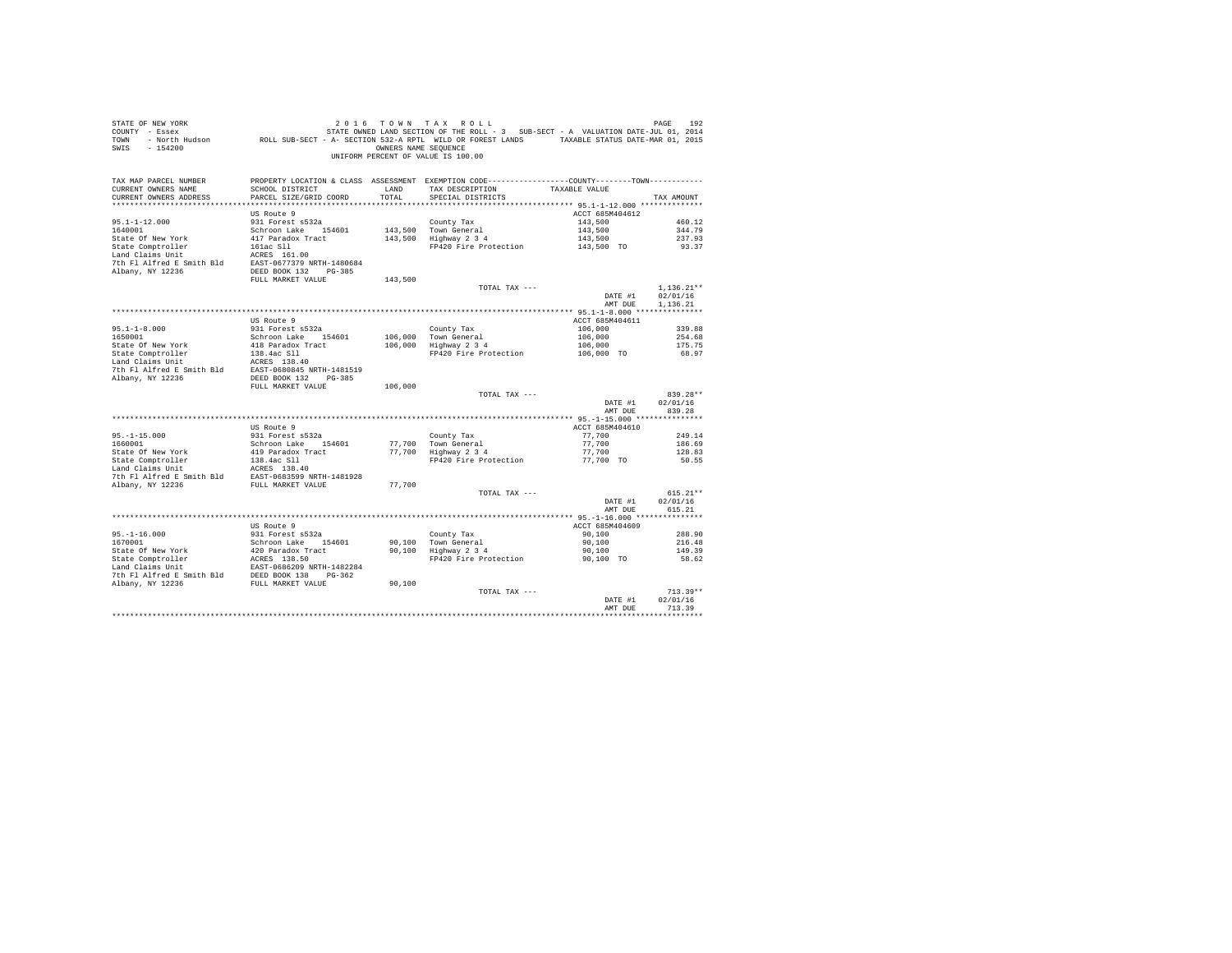| STATE OF NEW YORK         |                           |                      | 2016 TOWN TAX ROLL                                                                           |                 | PAGE<br>193  |
|---------------------------|---------------------------|----------------------|----------------------------------------------------------------------------------------------|-----------------|--------------|
| COUNTY - Essex            |                           |                      | STATE OWNED LAND SECTION OF THE ROLL - 3 SUB-SECT - A VALUATION DATE-JUL 01, 2014            |                 |              |
| - North Hudson<br>TOWN    |                           |                      | ROLL SUB-SECT - A- SECTION 532-A RPTL WILD OR FOREST LANDS TAXABLE STATUS DATE-MAR 01, 2015  |                 |              |
|                           |                           |                      |                                                                                              |                 |              |
| SWIS<br>$-154200$         |                           | OWNERS NAME SEQUENCE |                                                                                              |                 |              |
|                           |                           |                      | UNIFORM PERCENT OF VALUE IS 100.00                                                           |                 |              |
|                           |                           |                      |                                                                                              |                 |              |
|                           |                           |                      |                                                                                              |                 |              |
| TAX MAP PARCEL NUMBER     |                           |                      | PROPERTY LOCATION & CLASS ASSESSMENT EXEMPTION CODE---------------COUNTY-------TOWN--------- |                 |              |
|                           |                           |                      |                                                                                              |                 |              |
| CURRENT OWNERS NAME       | SCHOOL DISTRICT           | LAND                 | TAX DESCRIPTION                                                                              | TAXABLE VALUE   |              |
| CURRENT OWNERS ADDRESS    | PARCEL SIZE/GRID COORD    | TOTAL                | SPECIAL DISTRICTS                                                                            |                 | TAX AMOUNT   |
|                           |                           |                      |                                                                                              |                 |              |
|                           | 4390 US Route 9           |                      |                                                                                              | ACCT 685M404608 |              |
| $94.4 - 1 - 4.000$        | 931 Forest s532a          |                      |                                                                                              |                 | 525.86       |
|                           |                           |                      | County Tax                                                                                   | 164,000         |              |
| 1680101                   | Schroon Lake 154601       |                      | 164,000 Town General                                                                         | 164,000         | 394.04       |
| State Of New York         | 426 Paradox Tract         |                      | 164,000 Highway 2 3 4                                                                        | 164,000         | 271.92       |
| State Comptroller         | 123.4ac Sll               |                      | FP420 Fire Protection                                                                        | 164,000 TO      | 106.70       |
| Land Claims Unit          | ACRES 123.36              |                      |                                                                                              |                 |              |
|                           |                           |                      |                                                                                              |                 |              |
| 7th Fl Alfred E Smith Bld | EAST-0671508 NRTH-1474814 |                      |                                                                                              |                 |              |
| Albany, NY 12236          | FULL MARKET VALUE         | 164,000              |                                                                                              |                 |              |
|                           |                           |                      | TOTAL TAX ---                                                                                |                 | $1.298.52**$ |
|                           |                           |                      |                                                                                              | DATE #1         | 02/01/16     |
|                           |                           |                      |                                                                                              | AMT DUE         | 1,298.52     |
|                           |                           |                      |                                                                                              |                 |              |
|                           |                           |                      |                                                                                              |                 |              |
|                           | US Route 9                |                      |                                                                                              | ACCT 685M404607 |              |
| $94.4 - 1 - 3.000$        | 931 Forest s532a          |                      | County Tax                                                                                   | 59,600          | 191.10       |
| 1690001                   | Schroon Lake 154601       | 59,600               | Town General                                                                                 | 59,600          | 143.20       |
|                           |                           |                      |                                                                                              |                 |              |
| State Of New York         | 427 Paradox Tract         | 59,600               | Highway 2 3 4                                                                                | 59,600          | 98.82        |
| State Comptroller         | 174ac Sll                 |                      | FP420 Fire Protection                                                                        | 59,600 TO       | 38.78        |
| Land Claims Unit          | ACRES 174.00              |                      |                                                                                              |                 |              |
| 7th Fl Alfred E Smith Bld | EAST-0669004 NRTH-1476823 |                      |                                                                                              |                 |              |
| Albany, NY 12236          | FULL MARKET VALUE         | 59,600               |                                                                                              |                 |              |
|                           |                           |                      |                                                                                              |                 |              |
|                           |                           |                      | TOTAL TAX ---                                                                                |                 | $471.90**$   |
|                           |                           |                      |                                                                                              | DATE #1         | 02/01/16     |
|                           |                           |                      |                                                                                              | AMT DUE         | 471.90       |
|                           |                           |                      |                                                                                              |                 |              |
|                           | US Route 9                |                      |                                                                                              | ACCT 685M404606 |              |
|                           |                           |                      |                                                                                              |                 |              |
| $94.4 - 1 - 2.000$        | 931 Forest s532a          |                      | County Tax                                                                                   | 52,100          | 167.06       |
| 1700001                   | Schroon Lake 154601       |                      | 52.100 Town General                                                                          | 52,100          | 125.18       |
| State Of New York         | 428 Paradox Tract         |                      | 52.100 Highway 2 3 4                                                                         | 52,100          | 86.38        |
| State Comptroller         | ACRES 155.40              |                      | FP420 Fire Protection                                                                        | 52,100 TO       | 33.90        |
| Land Claims Unit          | EAST-0668656 NRTH-1479314 |                      |                                                                                              |                 |              |
|                           |                           |                      |                                                                                              |                 |              |
| 7th Fl Alfred E Smith Bld | FULL MARKET VALUE         | 52,100               |                                                                                              |                 |              |
| Albany, NY 12236          |                           |                      |                                                                                              |                 |              |
|                           |                           |                      | TOTAL TAX ---                                                                                |                 | $412.52**$   |
|                           |                           |                      |                                                                                              | DATE #1         | 02/01/16     |
|                           |                           |                      |                                                                                              |                 |              |
|                           |                           |                      |                                                                                              | AMT DUE         | 412.52       |
|                           |                           |                      |                                                                                              |                 |              |
|                           | US Route 9                |                      |                                                                                              | ACCT 685M404715 |              |
| $114.4 - 1 - 1.000$       | 931 Forest s532a          |                      | County Tax                                                                                   | 172,200         | 552.15       |
|                           |                           |                      |                                                                                              |                 |              |
| 1720101                   | Schroon Lake 154601       | 172,200              | Town General                                                                                 | 172,200         | 413.74       |
| State Of New York         | 23 Platt Rogers&co Rd Pat | 172,200              | Highway 2 3 4                                                                                | 172,200         | 285.52       |
| State Comptroller         | ACRES 123.89              |                      | FP420 Fire Protection                                                                        | 172,200 TO      | 112.04       |
| Land Claims Unit          | EAST-0661289 NRTH-1445972 |                      |                                                                                              |                 |              |
| 7th Fl Alfred E Smith Bld | DEED BOOK 198 PG-541      |                      |                                                                                              |                 |              |
|                           |                           |                      |                                                                                              |                 |              |
| Albany, NY 12236          | FULL MARKET VALUE         | 172,200              |                                                                                              |                 |              |
|                           |                           |                      | TOTAL TAX ---                                                                                |                 | $1.363.45**$ |
|                           |                           |                      |                                                                                              | DATE #1         | 02/01/16     |
|                           |                           |                      |                                                                                              | AMT DUE         | 1,363.45     |
|                           |                           |                      |                                                                                              |                 |              |
|                           |                           |                      |                                                                                              |                 |              |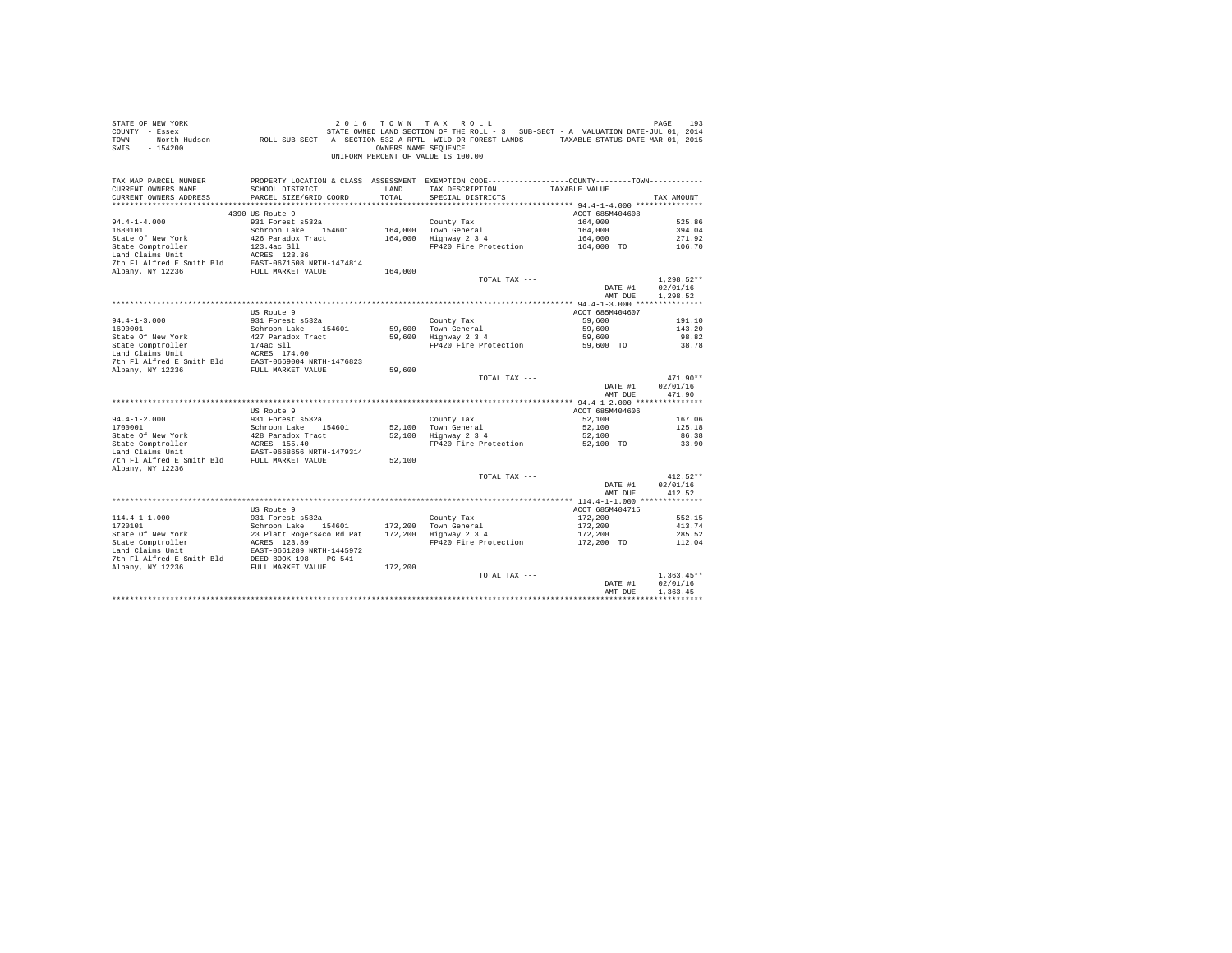| PROPERTY LOCATION & CLASS ASSESSMENT EXEMPTION CODE----------------COUNTY-------TOWN----------<br>TAX MAP PARCEL NUMBER<br>TAX DESCRIPTION<br>CURRENT OWNERS NAME<br>SCHOOL DISTRICT<br>TAXABLE VALUE<br>LAND<br>TOTAL<br>CURRENT OWNERS ADDRESS<br>PARCEL SIZE/GRID COORD<br>SPECIAL DISTRICTS<br>TAX AMOUNT<br>Ensign Pond Rd<br>ACCT 685M404714<br>69,800<br>$114.2 - 1 - 15.000$<br>931 Forest s532a<br>County Tax<br>223.81<br>69,800<br>1730001<br>Schroon Lake 154601<br>69,800 Town General<br>167.71<br>27 Platt Rogers&co Rd Pat 69,800 Highway 2 3 4<br>State Of New York<br>69,800<br>115.73<br>ACRES 48.67<br>State Comptroller<br>FP420 Fire Protection 69,800 TO<br>45.41<br>Land Claims Unit<br>EAST-0664875 NRTH-1453744<br>7th Fl Alfred E Smith Bld DEED BOOK 201 PG-305<br>Albany, NY 12236<br>FULL MARKET VALUE<br>69,800<br>TOTAL TAX ---<br>552.66**<br>02/01/16<br>DATE #1<br>AMT DUE<br>552.66<br>ACCT 685M404712<br>US Route 9<br>931 Forest s532a<br>$125.1 - 1 - 41.000$<br>County Tax<br>305,400<br>979.25<br>305,400 Town General<br>305,400<br>733.78<br>305,400 Hown General<br>305,400 Highway 2 3 4<br>305,400<br>506.37<br>FP420 Fire Protection 305,400 TO<br>198.70<br>The FI Alfred E Smith Bld EDED BOOK 211 PG-237<br>Albany, NY 12236 FULL MARKET VALUE<br>305,400<br>$2,418.10**$<br>TOTAL TAX ---<br>02/01/16<br>DATE #1<br>2.418.10<br>AMT DUE<br>ACCT 685M478527<br>US Route 9<br>931 Forest s532a<br>4,900<br>$125.1 - 1 - 43.000$<br>County Tax<br>15.71<br>1750121<br>Schroon Lake 154601<br>4.900 Town General<br>11.77<br>4,900<br>4,900 rown General<br>4,900 Highway 2 3 4<br>State Of New York<br>1 Road Patent<br>State Comptroller<br>1 Road Patent<br>1 Sant Patent<br>17 Albert 2 Smith Bld<br>27 Patent Patent Smith Bld<br>2012 Patent Patent Patent<br>27 Albany, NY 12236<br>210 PEULL MARKET VALUB<br>4,900<br>8.12<br>FP420 Fire Protection<br>4,900 TO<br>3.19<br>4,900<br>38.79**<br>TOTAL TAX ---<br>DATE #1<br>02/01/16<br>AMT DUE<br>38.79<br>US Route 9<br>ACCT 685M404711<br>41,400<br>132.75<br>41,400<br>99.47<br>41,400<br>68.64<br>41,400 TO<br>26.94<br>FP420 Fire Protection<br>$327.80**$<br>TOTAL TAX ---<br>02/01/16<br>DATE #1<br>327.80<br>AMT DUE | STATE OF NEW YORK<br>COUNTY - Essex<br>TOWN<br>$-154200$<br>SWIS | OWNERS NAME SEOUENCE | 2016 TOWN TAX ROLL<br>UNIFORM PERCENT OF VALUE IS 100.00 | PAGE<br>194 |
|-------------------------------------------------------------------------------------------------------------------------------------------------------------------------------------------------------------------------------------------------------------------------------------------------------------------------------------------------------------------------------------------------------------------------------------------------------------------------------------------------------------------------------------------------------------------------------------------------------------------------------------------------------------------------------------------------------------------------------------------------------------------------------------------------------------------------------------------------------------------------------------------------------------------------------------------------------------------------------------------------------------------------------------------------------------------------------------------------------------------------------------------------------------------------------------------------------------------------------------------------------------------------------------------------------------------------------------------------------------------------------------------------------------------------------------------------------------------------------------------------------------------------------------------------------------------------------------------------------------------------------------------------------------------------------------------------------------------------------------------------------------------------------------------------------------------------------------------------------------------------------------------------------------------------------------------------------------------------------------------------------------------------------------------------------------------------------------------------------------------------------------------------------------------------------------------------------------------------------------|------------------------------------------------------------------|----------------------|----------------------------------------------------------|-------------|
|                                                                                                                                                                                                                                                                                                                                                                                                                                                                                                                                                                                                                                                                                                                                                                                                                                                                                                                                                                                                                                                                                                                                                                                                                                                                                                                                                                                                                                                                                                                                                                                                                                                                                                                                                                                                                                                                                                                                                                                                                                                                                                                                                                                                                                     |                                                                  |                      |                                                          |             |
|                                                                                                                                                                                                                                                                                                                                                                                                                                                                                                                                                                                                                                                                                                                                                                                                                                                                                                                                                                                                                                                                                                                                                                                                                                                                                                                                                                                                                                                                                                                                                                                                                                                                                                                                                                                                                                                                                                                                                                                                                                                                                                                                                                                                                                     |                                                                  |                      |                                                          |             |
|                                                                                                                                                                                                                                                                                                                                                                                                                                                                                                                                                                                                                                                                                                                                                                                                                                                                                                                                                                                                                                                                                                                                                                                                                                                                                                                                                                                                                                                                                                                                                                                                                                                                                                                                                                                                                                                                                                                                                                                                                                                                                                                                                                                                                                     |                                                                  |                      |                                                          |             |
|                                                                                                                                                                                                                                                                                                                                                                                                                                                                                                                                                                                                                                                                                                                                                                                                                                                                                                                                                                                                                                                                                                                                                                                                                                                                                                                                                                                                                                                                                                                                                                                                                                                                                                                                                                                                                                                                                                                                                                                                                                                                                                                                                                                                                                     |                                                                  |                      |                                                          |             |
|                                                                                                                                                                                                                                                                                                                                                                                                                                                                                                                                                                                                                                                                                                                                                                                                                                                                                                                                                                                                                                                                                                                                                                                                                                                                                                                                                                                                                                                                                                                                                                                                                                                                                                                                                                                                                                                                                                                                                                                                                                                                                                                                                                                                                                     |                                                                  |                      |                                                          |             |
|                                                                                                                                                                                                                                                                                                                                                                                                                                                                                                                                                                                                                                                                                                                                                                                                                                                                                                                                                                                                                                                                                                                                                                                                                                                                                                                                                                                                                                                                                                                                                                                                                                                                                                                                                                                                                                                                                                                                                                                                                                                                                                                                                                                                                                     |                                                                  |                      |                                                          |             |
|                                                                                                                                                                                                                                                                                                                                                                                                                                                                                                                                                                                                                                                                                                                                                                                                                                                                                                                                                                                                                                                                                                                                                                                                                                                                                                                                                                                                                                                                                                                                                                                                                                                                                                                                                                                                                                                                                                                                                                                                                                                                                                                                                                                                                                     |                                                                  |                      |                                                          |             |
|                                                                                                                                                                                                                                                                                                                                                                                                                                                                                                                                                                                                                                                                                                                                                                                                                                                                                                                                                                                                                                                                                                                                                                                                                                                                                                                                                                                                                                                                                                                                                                                                                                                                                                                                                                                                                                                                                                                                                                                                                                                                                                                                                                                                                                     |                                                                  |                      |                                                          |             |
|                                                                                                                                                                                                                                                                                                                                                                                                                                                                                                                                                                                                                                                                                                                                                                                                                                                                                                                                                                                                                                                                                                                                                                                                                                                                                                                                                                                                                                                                                                                                                                                                                                                                                                                                                                                                                                                                                                                                                                                                                                                                                                                                                                                                                                     |                                                                  |                      |                                                          |             |
|                                                                                                                                                                                                                                                                                                                                                                                                                                                                                                                                                                                                                                                                                                                                                                                                                                                                                                                                                                                                                                                                                                                                                                                                                                                                                                                                                                                                                                                                                                                                                                                                                                                                                                                                                                                                                                                                                                                                                                                                                                                                                                                                                                                                                                     |                                                                  |                      |                                                          |             |
|                                                                                                                                                                                                                                                                                                                                                                                                                                                                                                                                                                                                                                                                                                                                                                                                                                                                                                                                                                                                                                                                                                                                                                                                                                                                                                                                                                                                                                                                                                                                                                                                                                                                                                                                                                                                                                                                                                                                                                                                                                                                                                                                                                                                                                     |                                                                  |                      |                                                          |             |
|                                                                                                                                                                                                                                                                                                                                                                                                                                                                                                                                                                                                                                                                                                                                                                                                                                                                                                                                                                                                                                                                                                                                                                                                                                                                                                                                                                                                                                                                                                                                                                                                                                                                                                                                                                                                                                                                                                                                                                                                                                                                                                                                                                                                                                     |                                                                  |                      |                                                          |             |
|                                                                                                                                                                                                                                                                                                                                                                                                                                                                                                                                                                                                                                                                                                                                                                                                                                                                                                                                                                                                                                                                                                                                                                                                                                                                                                                                                                                                                                                                                                                                                                                                                                                                                                                                                                                                                                                                                                                                                                                                                                                                                                                                                                                                                                     |                                                                  |                      |                                                          |             |
|                                                                                                                                                                                                                                                                                                                                                                                                                                                                                                                                                                                                                                                                                                                                                                                                                                                                                                                                                                                                                                                                                                                                                                                                                                                                                                                                                                                                                                                                                                                                                                                                                                                                                                                                                                                                                                                                                                                                                                                                                                                                                                                                                                                                                                     |                                                                  |                      |                                                          |             |
|                                                                                                                                                                                                                                                                                                                                                                                                                                                                                                                                                                                                                                                                                                                                                                                                                                                                                                                                                                                                                                                                                                                                                                                                                                                                                                                                                                                                                                                                                                                                                                                                                                                                                                                                                                                                                                                                                                                                                                                                                                                                                                                                                                                                                                     |                                                                  |                      |                                                          |             |
|                                                                                                                                                                                                                                                                                                                                                                                                                                                                                                                                                                                                                                                                                                                                                                                                                                                                                                                                                                                                                                                                                                                                                                                                                                                                                                                                                                                                                                                                                                                                                                                                                                                                                                                                                                                                                                                                                                                                                                                                                                                                                                                                                                                                                                     |                                                                  |                      |                                                          |             |
|                                                                                                                                                                                                                                                                                                                                                                                                                                                                                                                                                                                                                                                                                                                                                                                                                                                                                                                                                                                                                                                                                                                                                                                                                                                                                                                                                                                                                                                                                                                                                                                                                                                                                                                                                                                                                                                                                                                                                                                                                                                                                                                                                                                                                                     |                                                                  |                      |                                                          |             |
|                                                                                                                                                                                                                                                                                                                                                                                                                                                                                                                                                                                                                                                                                                                                                                                                                                                                                                                                                                                                                                                                                                                                                                                                                                                                                                                                                                                                                                                                                                                                                                                                                                                                                                                                                                                                                                                                                                                                                                                                                                                                                                                                                                                                                                     |                                                                  |                      |                                                          |             |
|                                                                                                                                                                                                                                                                                                                                                                                                                                                                                                                                                                                                                                                                                                                                                                                                                                                                                                                                                                                                                                                                                                                                                                                                                                                                                                                                                                                                                                                                                                                                                                                                                                                                                                                                                                                                                                                                                                                                                                                                                                                                                                                                                                                                                                     |                                                                  |                      |                                                          |             |
|                                                                                                                                                                                                                                                                                                                                                                                                                                                                                                                                                                                                                                                                                                                                                                                                                                                                                                                                                                                                                                                                                                                                                                                                                                                                                                                                                                                                                                                                                                                                                                                                                                                                                                                                                                                                                                                                                                                                                                                                                                                                                                                                                                                                                                     |                                                                  |                      |                                                          |             |
|                                                                                                                                                                                                                                                                                                                                                                                                                                                                                                                                                                                                                                                                                                                                                                                                                                                                                                                                                                                                                                                                                                                                                                                                                                                                                                                                                                                                                                                                                                                                                                                                                                                                                                                                                                                                                                                                                                                                                                                                                                                                                                                                                                                                                                     |                                                                  |                      |                                                          |             |
|                                                                                                                                                                                                                                                                                                                                                                                                                                                                                                                                                                                                                                                                                                                                                                                                                                                                                                                                                                                                                                                                                                                                                                                                                                                                                                                                                                                                                                                                                                                                                                                                                                                                                                                                                                                                                                                                                                                                                                                                                                                                                                                                                                                                                                     |                                                                  |                      |                                                          |             |
|                                                                                                                                                                                                                                                                                                                                                                                                                                                                                                                                                                                                                                                                                                                                                                                                                                                                                                                                                                                                                                                                                                                                                                                                                                                                                                                                                                                                                                                                                                                                                                                                                                                                                                                                                                                                                                                                                                                                                                                                                                                                                                                                                                                                                                     |                                                                  |                      |                                                          |             |
|                                                                                                                                                                                                                                                                                                                                                                                                                                                                                                                                                                                                                                                                                                                                                                                                                                                                                                                                                                                                                                                                                                                                                                                                                                                                                                                                                                                                                                                                                                                                                                                                                                                                                                                                                                                                                                                                                                                                                                                                                                                                                                                                                                                                                                     |                                                                  |                      |                                                          |             |
|                                                                                                                                                                                                                                                                                                                                                                                                                                                                                                                                                                                                                                                                                                                                                                                                                                                                                                                                                                                                                                                                                                                                                                                                                                                                                                                                                                                                                                                                                                                                                                                                                                                                                                                                                                                                                                                                                                                                                                                                                                                                                                                                                                                                                                     |                                                                  |                      |                                                          |             |
|                                                                                                                                                                                                                                                                                                                                                                                                                                                                                                                                                                                                                                                                                                                                                                                                                                                                                                                                                                                                                                                                                                                                                                                                                                                                                                                                                                                                                                                                                                                                                                                                                                                                                                                                                                                                                                                                                                                                                                                                                                                                                                                                                                                                                                     |                                                                  |                      |                                                          |             |
|                                                                                                                                                                                                                                                                                                                                                                                                                                                                                                                                                                                                                                                                                                                                                                                                                                                                                                                                                                                                                                                                                                                                                                                                                                                                                                                                                                                                                                                                                                                                                                                                                                                                                                                                                                                                                                                                                                                                                                                                                                                                                                                                                                                                                                     |                                                                  |                      |                                                          |             |
|                                                                                                                                                                                                                                                                                                                                                                                                                                                                                                                                                                                                                                                                                                                                                                                                                                                                                                                                                                                                                                                                                                                                                                                                                                                                                                                                                                                                                                                                                                                                                                                                                                                                                                                                                                                                                                                                                                                                                                                                                                                                                                                                                                                                                                     |                                                                  |                      |                                                          |             |
|                                                                                                                                                                                                                                                                                                                                                                                                                                                                                                                                                                                                                                                                                                                                                                                                                                                                                                                                                                                                                                                                                                                                                                                                                                                                                                                                                                                                                                                                                                                                                                                                                                                                                                                                                                                                                                                                                                                                                                                                                                                                                                                                                                                                                                     |                                                                  |                      |                                                          |             |
|                                                                                                                                                                                                                                                                                                                                                                                                                                                                                                                                                                                                                                                                                                                                                                                                                                                                                                                                                                                                                                                                                                                                                                                                                                                                                                                                                                                                                                                                                                                                                                                                                                                                                                                                                                                                                                                                                                                                                                                                                                                                                                                                                                                                                                     |                                                                  |                      |                                                          |             |
|                                                                                                                                                                                                                                                                                                                                                                                                                                                                                                                                                                                                                                                                                                                                                                                                                                                                                                                                                                                                                                                                                                                                                                                                                                                                                                                                                                                                                                                                                                                                                                                                                                                                                                                                                                                                                                                                                                                                                                                                                                                                                                                                                                                                                                     |                                                                  |                      |                                                          |             |
|                                                                                                                                                                                                                                                                                                                                                                                                                                                                                                                                                                                                                                                                                                                                                                                                                                                                                                                                                                                                                                                                                                                                                                                                                                                                                                                                                                                                                                                                                                                                                                                                                                                                                                                                                                                                                                                                                                                                                                                                                                                                                                                                                                                                                                     |                                                                  |                      |                                                          |             |
|                                                                                                                                                                                                                                                                                                                                                                                                                                                                                                                                                                                                                                                                                                                                                                                                                                                                                                                                                                                                                                                                                                                                                                                                                                                                                                                                                                                                                                                                                                                                                                                                                                                                                                                                                                                                                                                                                                                                                                                                                                                                                                                                                                                                                                     |                                                                  |                      |                                                          |             |
|                                                                                                                                                                                                                                                                                                                                                                                                                                                                                                                                                                                                                                                                                                                                                                                                                                                                                                                                                                                                                                                                                                                                                                                                                                                                                                                                                                                                                                                                                                                                                                                                                                                                                                                                                                                                                                                                                                                                                                                                                                                                                                                                                                                                                                     |                                                                  |                      |                                                          |             |
|                                                                                                                                                                                                                                                                                                                                                                                                                                                                                                                                                                                                                                                                                                                                                                                                                                                                                                                                                                                                                                                                                                                                                                                                                                                                                                                                                                                                                                                                                                                                                                                                                                                                                                                                                                                                                                                                                                                                                                                                                                                                                                                                                                                                                                     |                                                                  |                      |                                                          |             |
|                                                                                                                                                                                                                                                                                                                                                                                                                                                                                                                                                                                                                                                                                                                                                                                                                                                                                                                                                                                                                                                                                                                                                                                                                                                                                                                                                                                                                                                                                                                                                                                                                                                                                                                                                                                                                                                                                                                                                                                                                                                                                                                                                                                                                                     |                                                                  |                      |                                                          |             |
|                                                                                                                                                                                                                                                                                                                                                                                                                                                                                                                                                                                                                                                                                                                                                                                                                                                                                                                                                                                                                                                                                                                                                                                                                                                                                                                                                                                                                                                                                                                                                                                                                                                                                                                                                                                                                                                                                                                                                                                                                                                                                                                                                                                                                                     |                                                                  |                      |                                                          |             |
|                                                                                                                                                                                                                                                                                                                                                                                                                                                                                                                                                                                                                                                                                                                                                                                                                                                                                                                                                                                                                                                                                                                                                                                                                                                                                                                                                                                                                                                                                                                                                                                                                                                                                                                                                                                                                                                                                                                                                                                                                                                                                                                                                                                                                                     |                                                                  |                      |                                                          |             |
|                                                                                                                                                                                                                                                                                                                                                                                                                                                                                                                                                                                                                                                                                                                                                                                                                                                                                                                                                                                                                                                                                                                                                                                                                                                                                                                                                                                                                                                                                                                                                                                                                                                                                                                                                                                                                                                                                                                                                                                                                                                                                                                                                                                                                                     |                                                                  |                      |                                                          |             |
|                                                                                                                                                                                                                                                                                                                                                                                                                                                                                                                                                                                                                                                                                                                                                                                                                                                                                                                                                                                                                                                                                                                                                                                                                                                                                                                                                                                                                                                                                                                                                                                                                                                                                                                                                                                                                                                                                                                                                                                                                                                                                                                                                                                                                                     |                                                                  |                      |                                                          |             |
|                                                                                                                                                                                                                                                                                                                                                                                                                                                                                                                                                                                                                                                                                                                                                                                                                                                                                                                                                                                                                                                                                                                                                                                                                                                                                                                                                                                                                                                                                                                                                                                                                                                                                                                                                                                                                                                                                                                                                                                                                                                                                                                                                                                                                                     |                                                                  |                      |                                                          |             |
|                                                                                                                                                                                                                                                                                                                                                                                                                                                                                                                                                                                                                                                                                                                                                                                                                                                                                                                                                                                                                                                                                                                                                                                                                                                                                                                                                                                                                                                                                                                                                                                                                                                                                                                                                                                                                                                                                                                                                                                                                                                                                                                                                                                                                                     |                                                                  |                      |                                                          |             |
|                                                                                                                                                                                                                                                                                                                                                                                                                                                                                                                                                                                                                                                                                                                                                                                                                                                                                                                                                                                                                                                                                                                                                                                                                                                                                                                                                                                                                                                                                                                                                                                                                                                                                                                                                                                                                                                                                                                                                                                                                                                                                                                                                                                                                                     |                                                                  |                      |                                                          |             |
|                                                                                                                                                                                                                                                                                                                                                                                                                                                                                                                                                                                                                                                                                                                                                                                                                                                                                                                                                                                                                                                                                                                                                                                                                                                                                                                                                                                                                                                                                                                                                                                                                                                                                                                                                                                                                                                                                                                                                                                                                                                                                                                                                                                                                                     |                                                                  |                      |                                                          |             |
|                                                                                                                                                                                                                                                                                                                                                                                                                                                                                                                                                                                                                                                                                                                                                                                                                                                                                                                                                                                                                                                                                                                                                                                                                                                                                                                                                                                                                                                                                                                                                                                                                                                                                                                                                                                                                                                                                                                                                                                                                                                                                                                                                                                                                                     |                                                                  |                      |                                                          |             |
|                                                                                                                                                                                                                                                                                                                                                                                                                                                                                                                                                                                                                                                                                                                                                                                                                                                                                                                                                                                                                                                                                                                                                                                                                                                                                                                                                                                                                                                                                                                                                                                                                                                                                                                                                                                                                                                                                                                                                                                                                                                                                                                                                                                                                                     |                                                                  |                      |                                                          |             |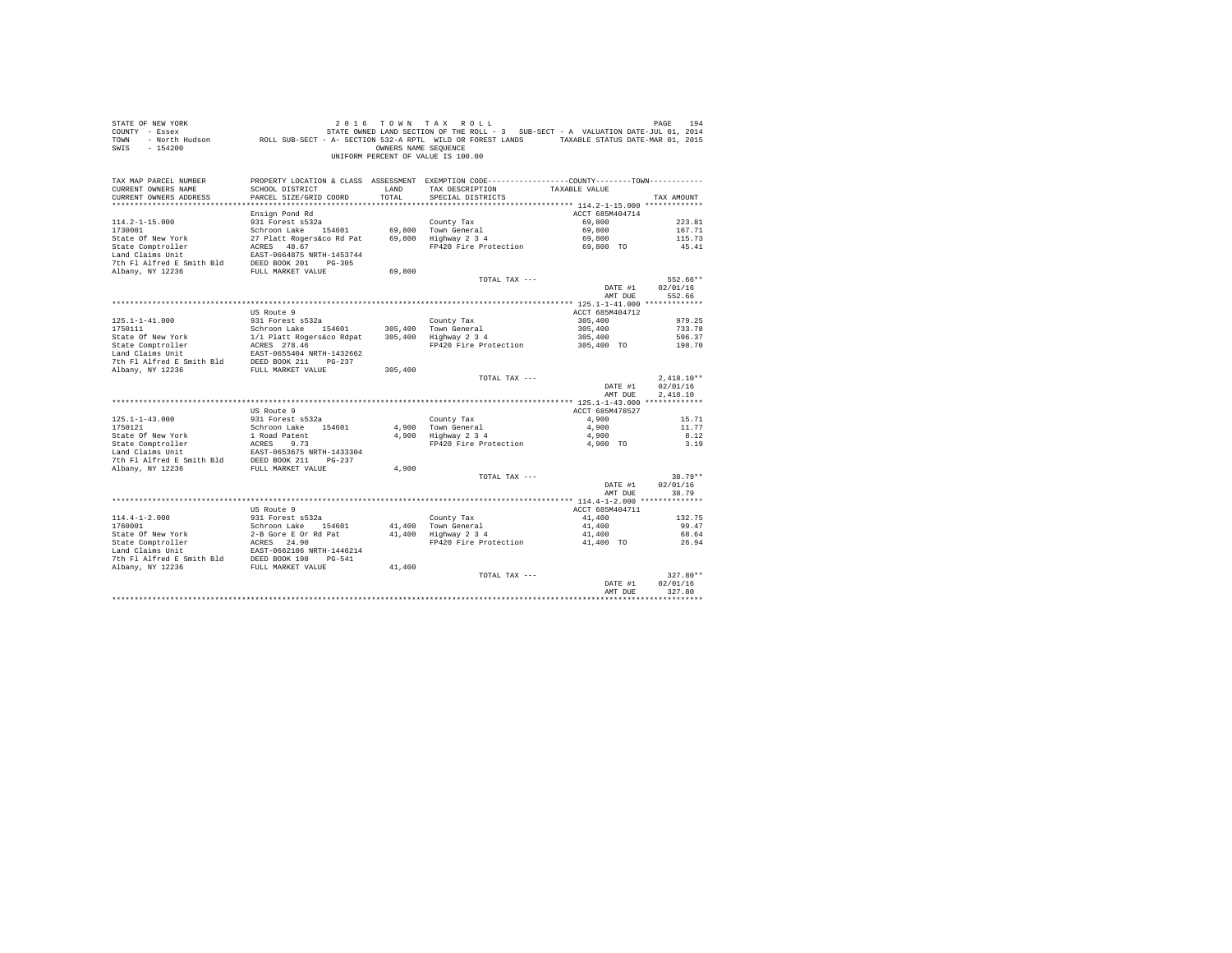| STATE OF NEW YORK<br>SWIS - 154200                                      |                                                   | OWNERS NAME SEQUENCE  | 2016 TOWN TAX ROLL<br>UNIFORM PERCENT OF VALUE IS 100.00                                                                             |                    | PAGE<br>195        |
|-------------------------------------------------------------------------|---------------------------------------------------|-----------------------|--------------------------------------------------------------------------------------------------------------------------------------|--------------------|--------------------|
| TAX MAP PARCEL NUMBER<br>CURRENT OWNERS NAME<br>CURRENT OWNERS ADDRESS  | SCHOOL DISTRICT<br>PARCEL SIZE/GRID COORD         | <b>T.AND</b><br>TOTAL | PROPERTY LOCATION & CLASS ASSESSMENT EXEMPTION CODE---------------COUNTY-------TOWN---------<br>TAX DESCRIPTION<br>SPECIAL DISTRICTS | TAXABLE VALUE      | TAX AMOUNT         |
|                                                                         |                                                   |                       |                                                                                                                                      |                    |                    |
|                                                                         | US Route 9                                        |                       |                                                                                                                                      | ACCT 685M404710    |                    |
| $125.1 - 1 - 40.000$                                                    | 931 Forest s532a                                  |                       | County Tax                                                                                                                           | 14,300             | 45.85              |
| 1770101                                                                 | Schroon Lake 154601                               |                       | 14,300 Town General                                                                                                                  | 14,300             | 34.36              |
| State Of New York                                                       | 2/h Platt Rogers&co Rdpat 14,300 Highway 2 3 4    |                       |                                                                                                                                      | 14,300             | 23.71              |
| State Comptroller<br>Land Claims Unit                                   | 13.89ac<br>ACRES 13.89                            |                       | FP420 Fire Protection 14,300 TO                                                                                                      |                    | 9.30               |
|                                                                         |                                                   |                       |                                                                                                                                      |                    |                    |
|                                                                         |                                                   |                       |                                                                                                                                      |                    |                    |
|                                                                         | FULL MARKET VALUE                                 | 14,300                |                                                                                                                                      |                    |                    |
|                                                                         |                                                   |                       | TOTAL TAX ---                                                                                                                        |                    | $113.22**$         |
|                                                                         |                                                   |                       |                                                                                                                                      | DATE #1<br>AMT DUE | 02/01/16<br>113.22 |
|                                                                         |                                                   |                       |                                                                                                                                      |                    |                    |
|                                                                         | US Route 9                                        |                       |                                                                                                                                      | ACCT 685M478529    |                    |
| $125.1 - 1 - 35.000$                                                    |                                                   |                       |                                                                                                                                      | 10,600             | 33.99              |
| 1770201<br>State Of New York                                            |                                                   |                       |                                                                                                                                      | 10,600<br>10,600   | 25.47<br>17.58     |
|                                                                         |                                                   |                       | FP420 Fire Protection                                                                                                                | 10,600 TO          | 6.90               |
|                                                                         |                                                   |                       |                                                                                                                                      |                    |                    |
| 7th F1 Alfred E Smith Bld EAST-0658463 NRTH-1434366                     |                                                   |                       |                                                                                                                                      |                    |                    |
| Albany, NY 12236                                                        | DEED BOOK 203 PG-294                              |                       |                                                                                                                                      |                    |                    |
|                                                                         | FULL MARKET VALUE                                 | 10,600                |                                                                                                                                      |                    |                    |
|                                                                         |                                                   |                       | TOTAL TAX ---                                                                                                                        |                    | $83.94**$          |
|                                                                         |                                                   |                       |                                                                                                                                      | DATE #1<br>AMT DUE | 02/01/16<br>83.94  |
|                                                                         |                                                   |                       |                                                                                                                                      |                    |                    |
|                                                                         | US Route 9                                        |                       |                                                                                                                                      | ACCT 685M404709    |                    |
| $114.2 - 2 - 16.000$                                                    |                                                   |                       | County Tax                                                                                                                           | 34,100             | 109.34             |
| 1780001                                                                 | 931 Forest s532a<br>Schroon Lake 154601           |                       |                                                                                                                                      | 34,100             | 81.93              |
|                                                                         |                                                   |                       | 34,100 Town General<br>34,100 Highway 2 3 4                                                                                          | 34,100             | 56.54              |
| State Of New York<br>State Comptroller                                  | 3-C Gore E Of Rd Pat<br>36.7ac Sll<br>ACRES 36.69 |                       | FP420 Fire Protection                                                                                                                | 34,100 TO          | 22.19              |
| Land Claims Unit                                                        |                                                   |                       |                                                                                                                                      |                    |                    |
| 7th Fl Alfred E Smith Bld EAST-0662653 NRTH-1448074<br>Albany, NY 12236 | DEED BOOK 198 PG-541                              |                       |                                                                                                                                      |                    |                    |
|                                                                         | FULL MARKET VALUE                                 | 34,100                |                                                                                                                                      |                    |                    |
|                                                                         |                                                   |                       | TOTAL TAX ---                                                                                                                        |                    | $270.00**$         |
|                                                                         |                                                   |                       |                                                                                                                                      | DATE #1            | 02/01/16           |
|                                                                         |                                                   |                       |                                                                                                                                      | AMT DUE            | 270.00             |
|                                                                         |                                                   |                       |                                                                                                                                      |                    |                    |
|                                                                         | Ensign Pond Rd                                    |                       |                                                                                                                                      | ACCT 685M404708    |                    |
| $114.2 - 1 - 17.000$<br>1790001                                         | 931 Forest s532a                                  |                       |                                                                                                                                      | 28,500             | 91.38              |
|                                                                         | Schroon Lake 154601                               |                       | County Tax<br>28,500 Town General<br>28,500 Highway 2 3 4                                                                            | 28,500<br>28,500   | 68.48<br>47.25     |
|                                                                         |                                                   |                       | FP420 Fire Protection                                                                                                                | 28,500 TO          | 18.54              |
|                                                                         |                                                   |                       |                                                                                                                                      |                    |                    |
|                                                                         |                                                   |                       |                                                                                                                                      |                    |                    |
| Albany, NY 12236                                                        | FULL MARKET VALUE                                 | 28,500                |                                                                                                                                      |                    |                    |
|                                                                         |                                                   |                       | TOTAL TAX ---                                                                                                                        |                    | $225.65**$         |
|                                                                         |                                                   |                       |                                                                                                                                      | DATE #1            | 02/01/16           |
|                                                                         |                                                   |                       |                                                                                                                                      | AMT DUE            | 225.65             |
|                                                                         |                                                   |                       |                                                                                                                                      |                    |                    |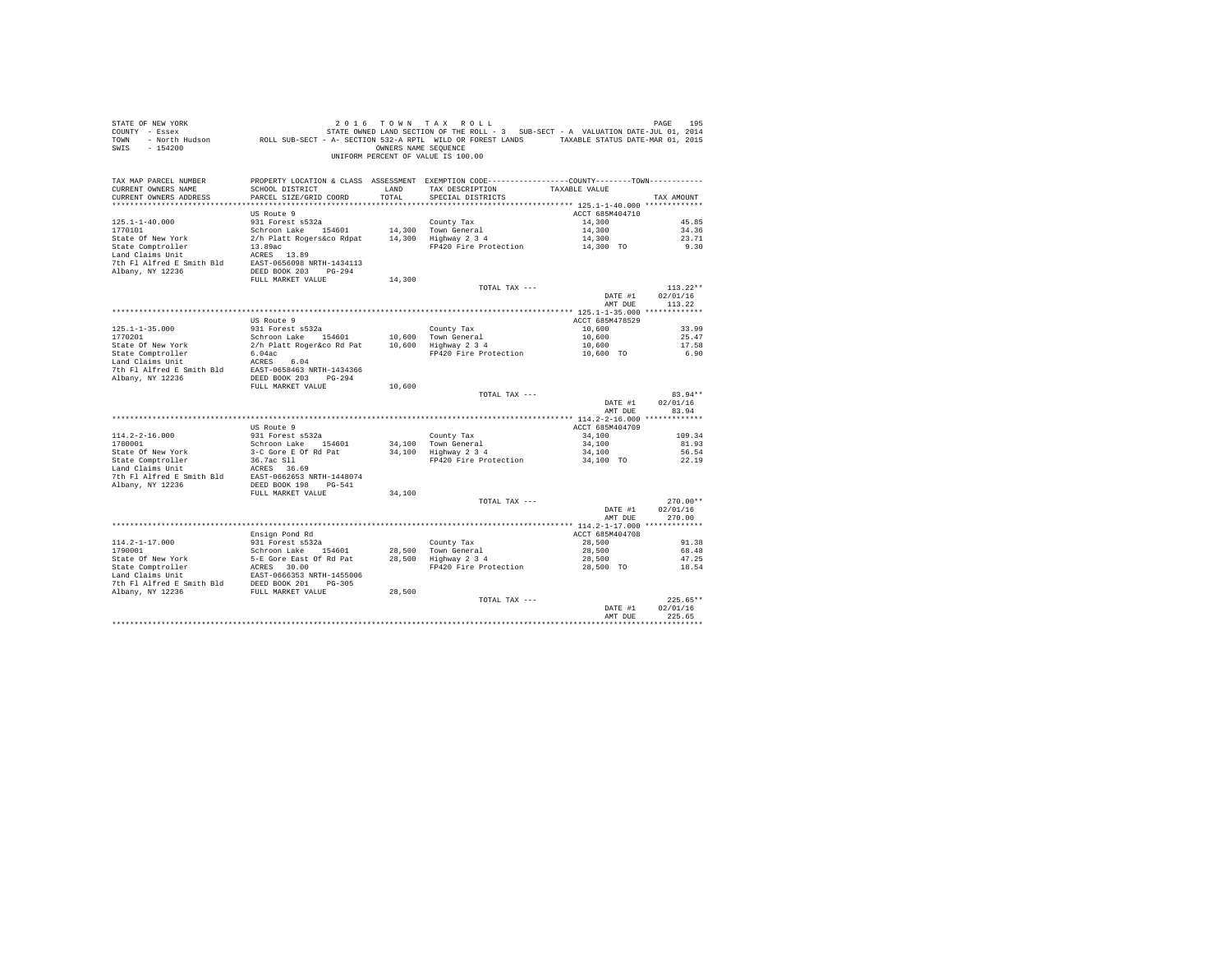| STATE OF NEW YORK<br>COUNTY - Essex<br>TOWN<br>$-154200$<br>SWIS       |                                           | OWNERS NAME SEOUENCE | 2016 TOWN TAX ROLL<br>STATE OWNED LAND SECTION OF THE ROLL - 3 SUB-SECT - A VALUATION DATE-JUL 01, 2014<br>- North Hudson ROLL SUB-SECT - A- SECTION 532-A RPTL WILD OR FOREST LANDS TAXABLE STATUS DATE-MAR 01, 2015<br>UNIFORM PERCENT OF VALUE IS 100.00 |                       | PAGE<br>196                          |
|------------------------------------------------------------------------|-------------------------------------------|----------------------|-------------------------------------------------------------------------------------------------------------------------------------------------------------------------------------------------------------------------------------------------------------|-----------------------|--------------------------------------|
| TAX MAP PARCEL NUMBER<br>CURRENT OWNERS NAME<br>CURRENT OWNERS ADDRESS | SCHOOL DISTRICT<br>PARCEL SIZE/GRID COORD | LAND<br>TOTAL        | PROPERTY LOCATION & CLASS ASSESSMENT EXEMPTION CODE----------------COUNTY-------TOWN----------<br>TAX DESCRIPTION<br>SPECIAL DISTRICTS                                                                                                                      | TAXABLE VALUE         | TAX AMOUNT                           |
|                                                                        | Blue Ridge Rd                             |                      |                                                                                                                                                                                                                                                             | ACCT 685J180005       |                                      |
| $134. -1 - 4.000$                                                      | 931 Forest s532a                          |                      | County Tax                                                                                                                                                                                                                                                  | 11,400                | 36.55                                |
| 1800001                                                                | Schroon Lake 154601                       |                      | 11,400 Town General                                                                                                                                                                                                                                         | 11,400                | 27.39                                |
| State Of New York                                                      | $5$ T&C Pur Twp 30<br>$n$ CEES 10.60      |                      | 11,400 Highway 2 3 4                                                                                                                                                                                                                                        | 11,400                | 18.90                                |
| State Comptroller                                                      | ACRES 10.60                               |                      | FP420 Fire Protection                                                                                                                                                                                                                                       | 11,400 TO             | 7.42                                 |
| Land Claims Unit                                                       | EAST-0606367 NRTH-1415553                 |                      |                                                                                                                                                                                                                                                             |                       |                                      |
| 7th Fl Alfred E Smith Bld<br>Albany, NY 12236                          | FULL MARKET VALUE                         | 11,400               |                                                                                                                                                                                                                                                             |                       |                                      |
|                                                                        |                                           |                      | TOTAL TAX ---                                                                                                                                                                                                                                               |                       | $90.26**$                            |
|                                                                        |                                           |                      |                                                                                                                                                                                                                                                             | DATE #1               | 02/01/16                             |
|                                                                        |                                           |                      |                                                                                                                                                                                                                                                             | AMT DUE               | 90.26                                |
|                                                                        |                                           |                      |                                                                                                                                                                                                                                                             |                       |                                      |
|                                                                        | Blue Ridge Rd                             |                      |                                                                                                                                                                                                                                                             | ACCT 685M404706       |                                      |
| $134. - 1 - 1.000$                                                     | 931 Forest s532a                          |                      | County Tax                                                                                                                                                                                                                                                  | 188,200               | 603.45                               |
| 1810001                                                                | Schroon Lake 154601                       |                      | 188,200 Town General<br>Highway 2 3 4                                                                                                                                                                                                                       | 188,200               | 452.19                               |
| State Of New York                                                      | 6 T&c Twp 30<br>ACRES 221.23              | 188,200              | FP420 Fire Protection                                                                                                                                                                                                                                       | 188,200<br>188,200 TO | 312.05<br>122.45                     |
| State Comptroller<br>Land Claims Unit                                  | EAST-0607006 NRTH-1417696                 |                      |                                                                                                                                                                                                                                                             |                       |                                      |
| 7th Fl Alfred E Smith Bld FULL MARKET VALUE                            |                                           | 188,200              |                                                                                                                                                                                                                                                             |                       |                                      |
| Albany, NY 12236                                                       |                                           |                      |                                                                                                                                                                                                                                                             |                       |                                      |
|                                                                        |                                           |                      | TOTAL TAX ---                                                                                                                                                                                                                                               | DATE #1<br>AMT DUE    | $1,490.14**$<br>02/01/16<br>1,490.14 |
|                                                                        |                                           |                      |                                                                                                                                                                                                                                                             |                       |                                      |
|                                                                        | Blue Ridge Rd                             |                      |                                                                                                                                                                                                                                                             | ACCT 685M404705       |                                      |
| $134. - 1 - 2.000$                                                     | 931 Forest s532a                          |                      | County Tax                                                                                                                                                                                                                                                  | 363,000               | 1,163.94                             |
| 1820001                                                                | Schroon Lake 154601                       | 363,000              | Town General                                                                                                                                                                                                                                                | 363,000               | 872.18                               |
| State Of New York                                                      | 7 T&C Twp 30<br>ACRES 509.46              |                      | 363,000 Highway 2 3 4                                                                                                                                                                                                                                       | 363,000               | 601.87                               |
| State Comptroller<br>Land Claims Unit                                  | EAST-0607691 NRTH-1421114                 |                      | FP420 Fire Protection                                                                                                                                                                                                                                       | 363,000 TO            | 236.18                               |
| 7th Fl Alfred E Smith Bld FULL MARKET VALUE                            |                                           | 363,000              |                                                                                                                                                                                                                                                             |                       |                                      |
| Albany, NY 12236                                                       |                                           |                      |                                                                                                                                                                                                                                                             |                       |                                      |
|                                                                        |                                           |                      | TOTAL TAX ---                                                                                                                                                                                                                                               |                       | $2.874.17**$                         |
|                                                                        |                                           |                      |                                                                                                                                                                                                                                                             | DATE #1               | 02/01/16                             |
|                                                                        |                                           |                      |                                                                                                                                                                                                                                                             | AMT DUE               | 2.874.17                             |
|                                                                        |                                           |                      |                                                                                                                                                                                                                                                             |                       |                                      |
|                                                                        | Blue Ridge Rd                             |                      |                                                                                                                                                                                                                                                             | ACCT 685M404704       |                                      |
| $134. -1 - 3.000$<br>1830001                                           | 931 Forest s532a<br>Schroon Lake 154601   |                      | County Tax                                                                                                                                                                                                                                                  | 518,000<br>518,000    | 1,660.94<br>1,244.59                 |
| State Of New York                                                      | 8 T&c Twp 30                              |                      | 518,000 Town General<br>518,000 Highway 2 3 4                                                                                                                                                                                                               | 518,000               | 858.87                               |
| State Comptroller                                                      | ACRES 789.07                              |                      | FP420 Fire Protection                                                                                                                                                                                                                                       | 518,000 TO            | 337.03                               |
| Land Claims Unit                                                       | EAST-0610307 NRTH-1422244                 |                      |                                                                                                                                                                                                                                                             |                       |                                      |
| 7th Fl Alfred E Smith Bld FULL MARKET VALUE                            |                                           | 518,000              |                                                                                                                                                                                                                                                             |                       |                                      |
| Albany, NY 12236                                                       |                                           |                      | TOTAL TAX ---                                                                                                                                                                                                                                               |                       | $4.101.43**$                         |
|                                                                        |                                           |                      |                                                                                                                                                                                                                                                             | DATE #1               | 02/01/16                             |
|                                                                        |                                           |                      |                                                                                                                                                                                                                                                             | AMT DUE               | 4.101.43                             |
|                                                                        |                                           |                      |                                                                                                                                                                                                                                                             |                       |                                      |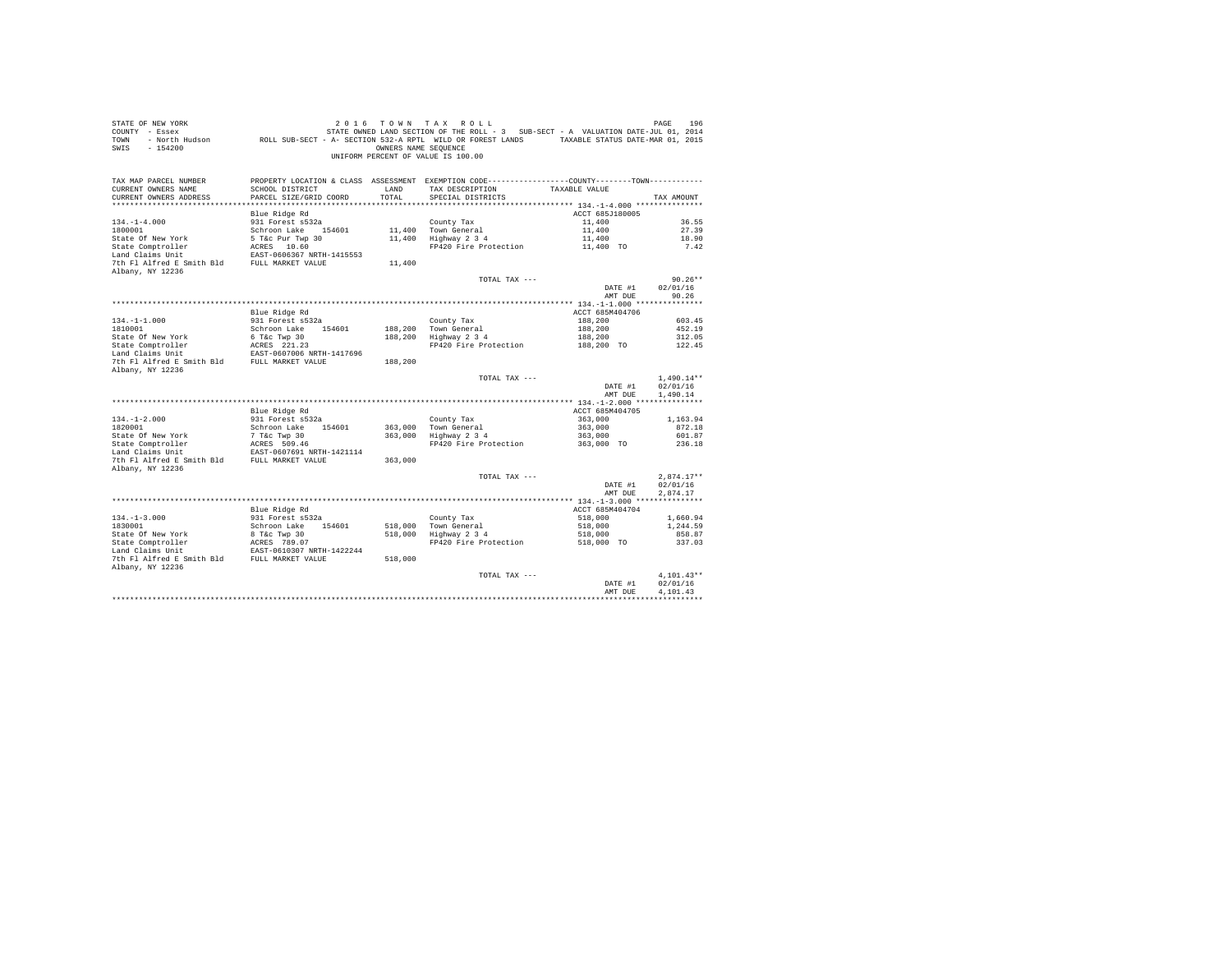| COUNTY - Essex<br>TOWN<br>SWIS<br>$-154200$                                                                              | - North Hudson ROLL SUB-SECT - A- SECTION 532-A RPTL WILD OR FOREST LANDS TAXABLE STATUS DATE-MAR 01, 2015 | OWNERS NAME SEQUENCE | STATE OWNED LAND SECTION OF THE ROLL - 3 SUB-SECT - A VALUATION DATE-JUL 01, 2014               |                    |                      |
|--------------------------------------------------------------------------------------------------------------------------|------------------------------------------------------------------------------------------------------------|----------------------|-------------------------------------------------------------------------------------------------|--------------------|----------------------|
|                                                                                                                          |                                                                                                            |                      | UNIFORM PERCENT OF VALUE IS 100.00                                                              |                    |                      |
| TAX MAP PARCEL NUMBER                                                                                                    |                                                                                                            |                      | PROPERTY LOCATION & CLASS ASSESSMENT EXEMPTION CODE----------------COUNTY--------TOWN---------- |                    |                      |
| CURRENT OWNERS NAME                                                                                                      | SCHOOL DISTRICT                                                                                            | LAND<br>TOTAL        | TAX DESCRIPTION                                                                                 | TAXABLE VALUE      |                      |
| CURRENT OWNERS ADDRESS                                                                                                   | PARCEL SIZE/GRID COORD                                                                                     |                      | SPECIAL DISTRICTS                                                                               |                    | TAX AMOUNT           |
|                                                                                                                          | Blue Ridge Rd                                                                                              |                      |                                                                                                 | ACCT 685M404703    |                      |
| $123. - 2 - 9.000$                                                                                                       | 931 Forest s532a                                                                                           |                      | County Tax                                                                                      | 934,100            | 2,995.14             |
| 1840001                                                                                                                  | Schroon Lake 154601                                                                                        |                      | 934.100 Town General                                                                            | 934,100            | 2.244.35             |
| State Of New York                                                                                                        |                                                                                                            |                      | 934,100 Highway 2 3 4                                                                           | 934,100            | 1,548.79             |
| State Comptroller                                                                                                        | 9 T&c Twp30<br>975ac Sll                                                                                   |                      | FP420 Fire Protection                                                                           | 934,100 TO         | 607.76               |
| Land Claims Unit                                                                                                         | ACRES 1025.01                                                                                              |                      |                                                                                                 |                    |                      |
| 7th Fl Alfred E Smith Bld EAST-0608931 NRTH-1428258                                                                      |                                                                                                            |                      |                                                                                                 |                    |                      |
| Albany, NY 12236                                                                                                         | FULL MARKET VALUE                                                                                          | 934,100              |                                                                                                 |                    |                      |
|                                                                                                                          |                                                                                                            |                      | TOTAL TAX ---                                                                                   |                    | $7,396.04**$         |
|                                                                                                                          |                                                                                                            |                      |                                                                                                 | DATE #1<br>AMT DUE | 02/01/16<br>7,396.04 |
|                                                                                                                          |                                                                                                            |                      |                                                                                                 |                    |                      |
|                                                                                                                          | Blue Ridge Rd                                                                                              |                      |                                                                                                 | ACCT 685M404702    |                      |
| $123. -2 - 15.000$                                                                                                       | 931 Forest s532a                                                                                           |                      |                                                                                                 | 892,300            | 2.861.11             |
| 1850001                                                                                                                  | Schroon Lake 154601                                                                                        |                      |                                                                                                 | 892,300            | 2,143.92             |
| State Of New York                                                                                                        | $10$ T&c                                                                                                   |                      | County Tax<br>892,300 Town General<br>892,300 Highway 2 3 4                                     | 892,300            | 1,479.48             |
|                                                                                                                          |                                                                                                            |                      | FP420 Fire Protection                                                                           | 892,300 TO         | 580.56               |
| State Comptroller 1000ac S11<br>Land Claims Unit 12 ACRES 1050.00<br>7th Fl Alfred E Smith Bld EAST-0610912 NRTH-1430056 |                                                                                                            |                      |                                                                                                 |                    |                      |
|                                                                                                                          |                                                                                                            |                      |                                                                                                 |                    |                      |
| Albany, NY 12236                                                                                                         | FULL MARKET VALUE                                                                                          | 892,300              | TOTAL TAX ---                                                                                   |                    | $7.065.07**$         |
|                                                                                                                          |                                                                                                            |                      |                                                                                                 | DATE #1            | 02/01/16             |
|                                                                                                                          |                                                                                                            |                      |                                                                                                 | AMT DUE            | 7.065.07             |
|                                                                                                                          |                                                                                                            |                      |                                                                                                 |                    |                      |
|                                                                                                                          | Blue Ridge Rd                                                                                              |                      |                                                                                                 | ACCT 685M404701    |                      |
| $123. - 2 - 14.000$                                                                                                      | 931 Forest s532a                                                                                           |                      | County Tax                                                                                      | 1038,000           | 3.328.29             |
| 1860001                                                                                                                  | Schroon Lake 154601                                                                                        |                      | 1038,000 Town General                                                                           | 1038,000           | 2,493.99             |
| State Of New York                                                                                                        | 11 T&c Twp 30                                                                                              |                      | 1038,000 Highway 2 3 4                                                                          | 1038,000           | 1,721.06             |
| State Comptroller                                                                                                        | 1000ac Sll                                                                                                 |                      | FP420 Fire Protection                                                                           | 1038,000 TO        | 675.36               |
| Land Claims Unit                                                                                                         | ACRES 1050.00                                                                                              |                      |                                                                                                 |                    |                      |
| 7th Fl Alfred E Smith Bld<br>Albany, NY 12236                                                                            | EAST-0613171 NRTH-1431416<br>FULL MARKET VALUE                                                             | 1038,000             |                                                                                                 |                    |                      |
|                                                                                                                          |                                                                                                            |                      | TOTAL TAX ---                                                                                   |                    | $8.218.70**$         |
|                                                                                                                          |                                                                                                            |                      |                                                                                                 | DATE #1            | 02/01/16             |
|                                                                                                                          |                                                                                                            |                      |                                                                                                 | AMT DUE            | 8.218.70             |
|                                                                                                                          |                                                                                                            |                      |                                                                                                 |                    |                      |
|                                                                                                                          | Blue Ridge Rd                                                                                              |                      |                                                                                                 | ACCT 685M404815    |                      |
| $123. - 2 - 13.000$                                                                                                      | 931 Forest s532a - WTRFNT                                                                                  |                      | County Tax                                                                                      | 1171,400           | 3,756.03             |
| 1870001                                                                                                                  | Schroon Lake 154601                                                                                        |                      | 1171,400 Town General                                                                           | 1171,400           | 2,814.51             |
| State Of New York                                                                                                        | 12 T&C Twp 30<br>ACRES 1050.00<br>EAST-0615370 NRTH-1433067                                                |                      | 1171,400 Highway 2 3 4                                                                          | 1171,400           | 1,942.24             |
| State Comptroller<br>Tand Claims Unit                                                                                    |                                                                                                            |                      | FP420 Fire Protection 1171,400 TO                                                               |                    | 762.15               |
| Land Claims Unit<br>7th Fl Alfred E Smith Bld FULL MARKET VALUE                                                          |                                                                                                            | 1171,400             |                                                                                                 |                    |                      |
| Albany, NY 12236                                                                                                         |                                                                                                            |                      |                                                                                                 |                    |                      |
|                                                                                                                          |                                                                                                            |                      | TOTAL TAX ---                                                                                   |                    | $9.274.93**$         |
|                                                                                                                          |                                                                                                            |                      |                                                                                                 | DATE #1            | 02/01/16             |
|                                                                                                                          |                                                                                                            |                      |                                                                                                 | AMT DUE            | 9.274.93             |
|                                                                                                                          |                                                                                                            |                      |                                                                                                 |                    |                      |

STATE OF NEW YORK **2016** TOWN TAX ROLL **DAGE 197**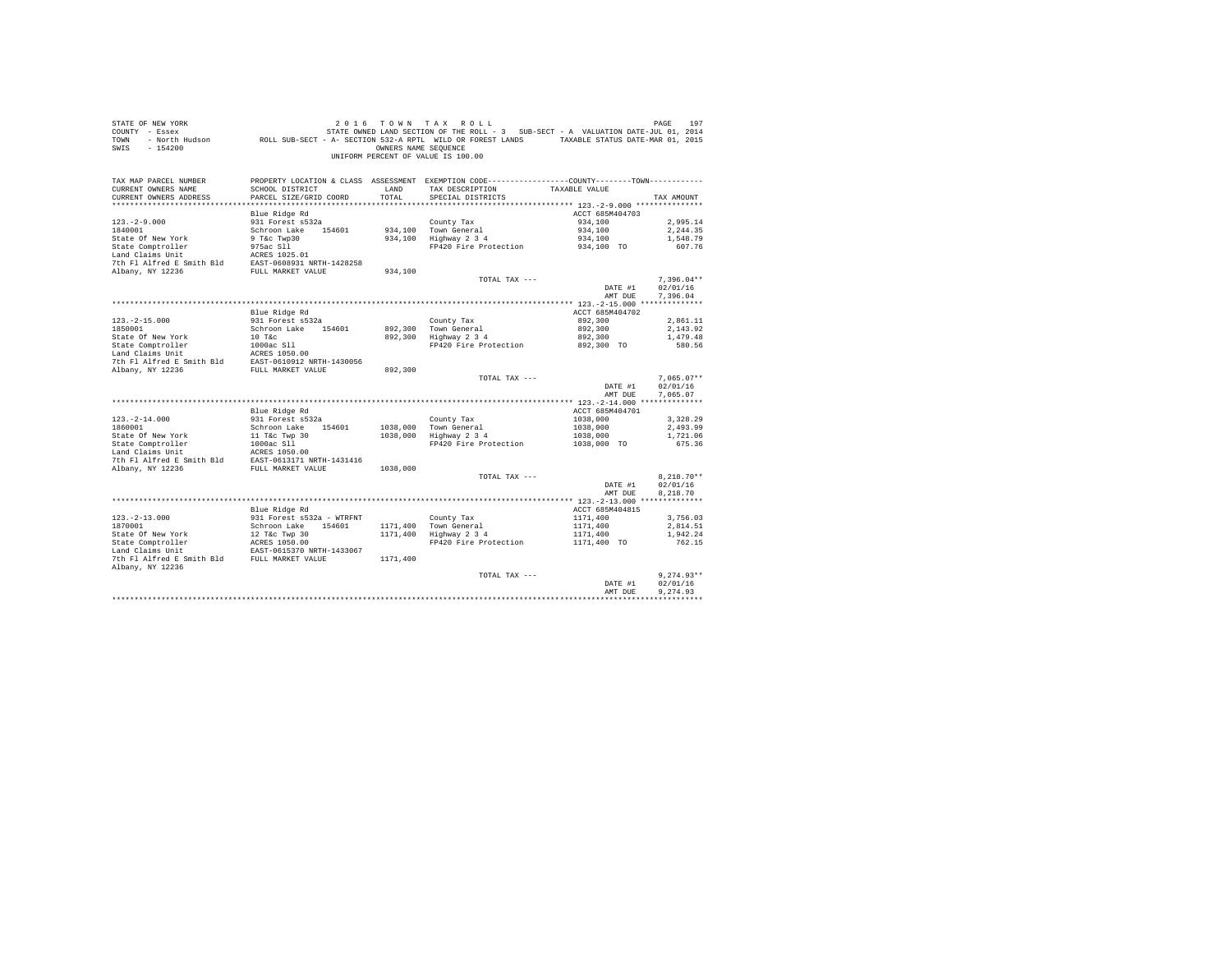| COUNTY - Essex<br>TOWN<br>SWIS<br>$-154200$                                                                                                                                                                                                                  | - North Hudson ROLL SUB-SECT - A- SECTION 532-A RPTL WILD OR FOREST LANDS TAXABLE STATUS DATE-MAR 01, 2015 | OWNERS NAME SEQUENCE | STATE OWNED LAND SECTION OF THE ROLL - 3 SUB-SECT - A VALUATION DATE-JUL 01, 2014<br>UNIFORM PERCENT OF VALUE IS 100.00 |                       |                      |
|--------------------------------------------------------------------------------------------------------------------------------------------------------------------------------------------------------------------------------------------------------------|------------------------------------------------------------------------------------------------------------|----------------------|-------------------------------------------------------------------------------------------------------------------------|-----------------------|----------------------|
| TAX MAP PARCEL NUMBER                                                                                                                                                                                                                                        |                                                                                                            |                      | PROPERTY LOCATION & CLASS ASSESSMENT EXEMPTION CODE----------------COUNTY--------TOWN----------                         |                       |                      |
| CURRENT OWNERS NAME                                                                                                                                                                                                                                          | SCHOOL DISTRICT                                                                                            | LAND                 | TAX DESCRIPTION TAXABLE VALUE                                                                                           |                       |                      |
| CURRENT OWNERS ADDRESS                                                                                                                                                                                                                                       | PARCEL SIZE/GRID COORD                                                                                     | TOTAL                | SPECIAL DISTRICTS                                                                                                       |                       | TAX AMOUNT           |
|                                                                                                                                                                                                                                                              |                                                                                                            |                      |                                                                                                                         |                       |                      |
|                                                                                                                                                                                                                                                              | Blue Ridge Rd                                                                                              |                      |                                                                                                                         | ACCT 685M404814       |                      |
| $112. - 2 - 2.000$<br>1880001                                                                                                                                                                                                                                |                                                                                                            |                      |                                                                                                                         | 647,700<br>647.700    | 2,076.81<br>1,556.22 |
|                                                                                                                                                                                                                                                              |                                                                                                            |                      | 647,700 Highway 2 3 4                                                                                                   | 647,700               | 1,073.92             |
| State of New York 13 Tac Twp 30<br>State Comptroller 1000ac S11<br>State Comptroller 1000ac S11<br>Land Claims Unit<br>The F1 Alfred E Smith B1d EAST-0605011 NRTH-1446248<br>7th F1 Alfred E Smith B1d EAST-0605011 NRTH-1446248<br>Alban                   |                                                                                                            |                      | FP420 Fire Protection                                                                                                   | 647,700 TO            | 421.41               |
|                                                                                                                                                                                                                                                              |                                                                                                            |                      |                                                                                                                         |                       |                      |
|                                                                                                                                                                                                                                                              |                                                                                                            |                      |                                                                                                                         |                       |                      |
|                                                                                                                                                                                                                                                              |                                                                                                            | 647.700              |                                                                                                                         |                       |                      |
|                                                                                                                                                                                                                                                              |                                                                                                            |                      | TOTAL TAX ---                                                                                                           |                       | $5,128.36**$         |
|                                                                                                                                                                                                                                                              |                                                                                                            |                      |                                                                                                                         | DATE #1               | 02/01/16             |
|                                                                                                                                                                                                                                                              |                                                                                                            |                      |                                                                                                                         | AMT DUE               | 5,128.36             |
|                                                                                                                                                                                                                                                              |                                                                                                            |                      |                                                                                                                         |                       |                      |
|                                                                                                                                                                                                                                                              | Blue Ridge Rd                                                                                              |                      |                                                                                                                         | ACCT 685M404813       |                      |
| $112. -2 - 1.000$                                                                                                                                                                                                                                            | 931 Forest s532a - WTRFNT                                                                                  |                      | County Tax<br>668,000 Town General<br>668,000 Highway 2 3 4                                                             | 668,000               | 2.141.90             |
| 1890001                                                                                                                                                                                                                                                      | Schroon Lake 154601                                                                                        |                      |                                                                                                                         | 668,000               | 1,604.99             |
|                                                                                                                                                                                                                                                              |                                                                                                            |                      |                                                                                                                         | 668,000               | 1,107.58             |
|                                                                                                                                                                                                                                                              |                                                                                                            |                      | FP420 Fire Protection 668,000 TO                                                                                        |                       | 434.62               |
| State of New York<br>14 T&c Twp 30<br>State Comptroller<br>202058 850.00<br>14 T&c Twp 30<br>14 T&c Twp 30<br>14 T&c Twp 30<br>14 Alfred E Smith Bld<br>20206 138<br>20206 138<br>20206 138<br>20206 138<br>20206 138<br>20206 138<br>20206 138<br>20206 138 |                                                                                                            |                      |                                                                                                                         |                       |                      |
| Albany, NY 12236                                                                                                                                                                                                                                             | FULL MARKET VALUE                                                                                          | 668,000              |                                                                                                                         |                       |                      |
|                                                                                                                                                                                                                                                              |                                                                                                            |                      | TOTAL TAX ---                                                                                                           |                       | $5.289.09**$         |
|                                                                                                                                                                                                                                                              |                                                                                                            |                      |                                                                                                                         | DATE #1               | 02/01/16             |
|                                                                                                                                                                                                                                                              |                                                                                                            |                      |                                                                                                                         | AMT DUE               | 5,289.09             |
|                                                                                                                                                                                                                                                              |                                                                                                            |                      |                                                                                                                         |                       |                      |
|                                                                                                                                                                                                                                                              | Blue Ridge Rd                                                                                              |                      |                                                                                                                         | ACCT 685M404812       |                      |
| $111. - 1 - 7.000$                                                                                                                                                                                                                                           | 931 Forest s532a                                                                                           |                      | County Tax                                                                                                              | 426,700               | 1,368.19             |
| 1900101                                                                                                                                                                                                                                                      | Schroon Lake 154601                                                                                        |                      |                                                                                                                         | 426,700               | 1,025.23             |
| State Of New York                                                                                                                                                                                                                                            | 15 T&c Twp 30                                                                                              |                      | 426,700 Town General<br>426,700 Highway 2 3 4                                                                           | 426,700<br>426,700 TO | 707.49               |
| State Comptroller                                                                                                                                                                                                                                            | 996.08ac S11<br>ACRES 609.31                                                                               |                      | FP420 Fire Protection                                                                                                   |                       | 277.62               |
| Land Claims Unit                                                                                                                                                                                                                                             |                                                                                                            |                      |                                                                                                                         |                       |                      |
| 7th Fl Alfred E Smith Bld EAST-0598087 NRTH-1446698                                                                                                                                                                                                          |                                                                                                            |                      |                                                                                                                         |                       |                      |
| Albany, NY 12236                                                                                                                                                                                                                                             | FULL MARKET VALUE                                                                                          | 426,700              |                                                                                                                         |                       |                      |
|                                                                                                                                                                                                                                                              |                                                                                                            |                      | TOTAL TAX ---                                                                                                           |                       | $3.378.53**$         |
|                                                                                                                                                                                                                                                              |                                                                                                            |                      |                                                                                                                         | DATE #1<br>AMT DUE    | 02/01/16<br>3.378.53 |
|                                                                                                                                                                                                                                                              |                                                                                                            |                      |                                                                                                                         |                       |                      |
|                                                                                                                                                                                                                                                              | Blue Ridge Rd                                                                                              |                      |                                                                                                                         | ACCT 685M478550       |                      |
| $123. -2 - 1.000$                                                                                                                                                                                                                                            | 931 Forest s532a                                                                                           |                      |                                                                                                                         | 193,800               | 621.41               |
| 1900201                                                                                                                                                                                                                                                      | Schroon Lake 154601                                                                                        |                      |                                                                                                                         | 193,800               | 465.64               |
|                                                                                                                                                                                                                                                              |                                                                                                            |                      | County Tax<br>193,800 Town General<br>193,800 Highway 2 3 4                                                             | 193,800               | 321.33               |
|                                                                                                                                                                                                                                                              |                                                                                                            |                      | FP420 Fire Protection 193,800 TO 126.09                                                                                 |                       |                      |
|                                                                                                                                                                                                                                                              |                                                                                                            |                      |                                                                                                                         |                       |                      |
| State of New York<br>State Comptroller<br>State Comptroller<br>15 Twp 30 T&C<br>Land Claims Unit<br>The Fl Alfred E Smith Bld<br>TCL MARKET VALUE<br>The Fl Alfred E Smith Bld<br>FULL MARKET VALUE<br>Albany, NY 12236                                      |                                                                                                            | 193,800              |                                                                                                                         |                       |                      |
|                                                                                                                                                                                                                                                              |                                                                                                            |                      | TOTAL TAX ---                                                                                                           |                       | $1.534.47**$         |
|                                                                                                                                                                                                                                                              |                                                                                                            |                      |                                                                                                                         | DATE #1               | 02/01/16             |
|                                                                                                                                                                                                                                                              |                                                                                                            |                      |                                                                                                                         | AMT DUE               | 1.534.47             |
|                                                                                                                                                                                                                                                              |                                                                                                            |                      |                                                                                                                         |                       |                      |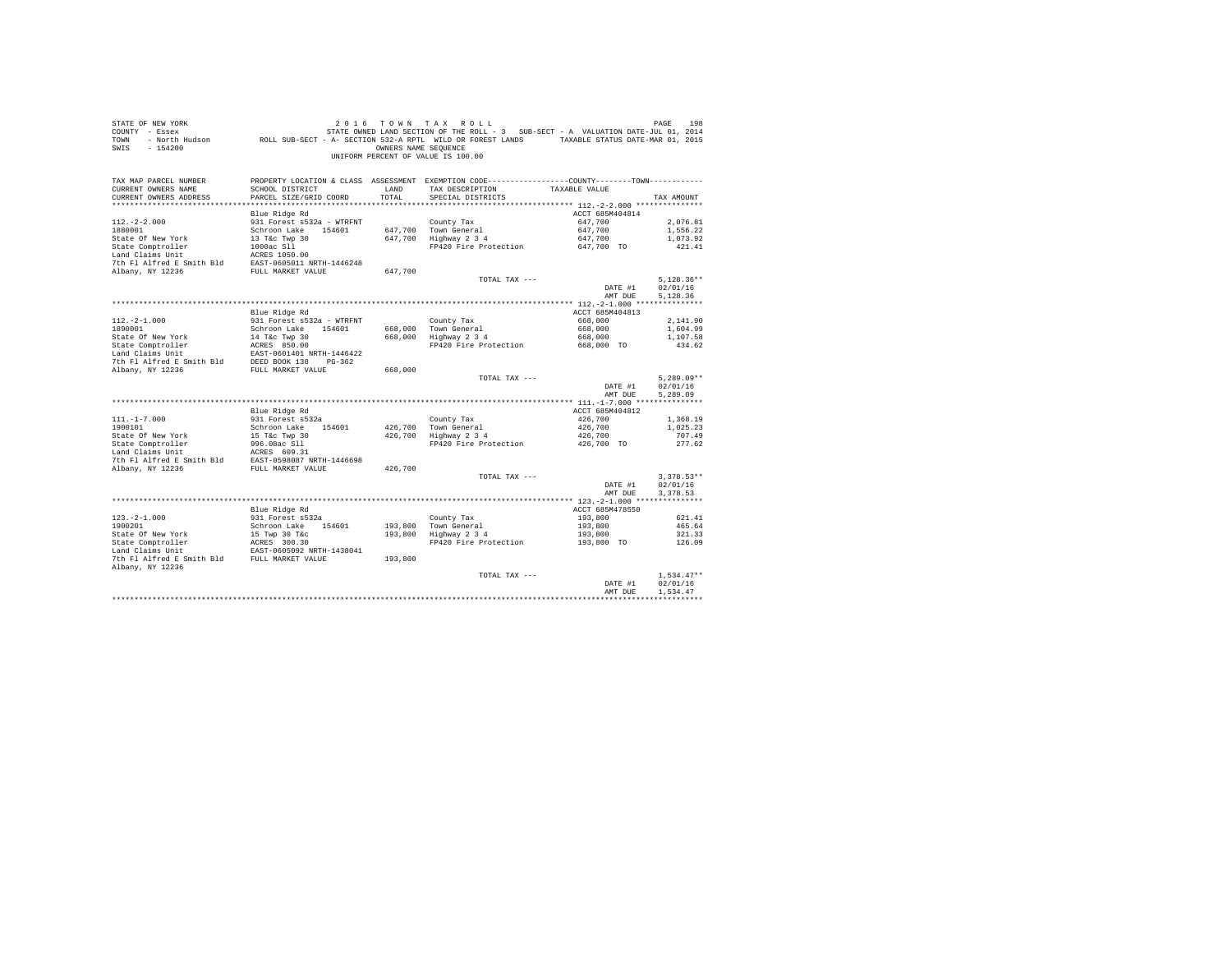| STATE OF NEW YORK<br>COUNTY - Essex<br>TOWN<br>$-154200$<br>SWIS                                                                                                      | vr אבא אות א בא ש שנים של המשלב בין את אבר של השום של האבץ בין את האות בית האות בין בין בין בין של היו של היו<br>2014 - ESSEX III ON ON THE OWNED LAND SECTION OF THE ROLL - 3 SUB-SECT - A VALUATION DATE-JUL 01, 2014<br>North Hu | OWNERS NAME SEOUENCE | 2016 TOWN TAX ROLL<br>UNIFORM PERCENT OF VALUE IS 100.00                                                                               |                            | PAGE<br>199          |
|-----------------------------------------------------------------------------------------------------------------------------------------------------------------------|-------------------------------------------------------------------------------------------------------------------------------------------------------------------------------------------------------------------------------------|----------------------|----------------------------------------------------------------------------------------------------------------------------------------|----------------------------|----------------------|
| TAX MAP PARCEL NUMBER<br>CURRENT OWNERS NAME<br>CURRENT OWNERS ADDRESS                                                                                                | SCHOOL DISTRICT<br>PARCEL SIZE/GRID COORD                                                                                                                                                                                           | LAND<br>TOTAL        | PROPERTY LOCATION & CLASS ASSESSMENT EXEMPTION CODE----------------COUNTY-------TOWN----------<br>TAX DESCRIPTION<br>SPECIAL DISTRICTS | TAXABLE VALUE              | TAX AMOUNT           |
|                                                                                                                                                                       |                                                                                                                                                                                                                                     |                      |                                                                                                                                        |                            |                      |
| $111. - 1 - 6.000$                                                                                                                                                    | Blue Ridge Rd<br>931 Forest s532a                                                                                                                                                                                                   |                      | County Tax                                                                                                                             | ACCT 685M404811<br>285,200 | 914.48               |
| 1910101                                                                                                                                                               | Schroon Lake 154601                                                                                                                                                                                                                 |                      | 285,200 Town General                                                                                                                   | 285,200                    | 685.25               |
| State Of New York                                                                                                                                                     | 16 T&C Twp 30                                                                                                                                                                                                                       |                      | 285,200 Highway 2 3 4                                                                                                                  | 285,200                    | 472.88               |
| State Comptroller                                                                                                                                                     | $425ac$ S11                                                                                                                                                                                                                         |                      | FP420 Fire Protection 285,200 TO                                                                                                       |                            | 185.56               |
| Land Claims Unit                                                                                                                                                      | ACRES 531.82                                                                                                                                                                                                                        |                      |                                                                                                                                        |                            |                      |
| 7th Fl Alfred E Smith Bld EAST-0595581 NRTH-1445292                                                                                                                   |                                                                                                                                                                                                                                     |                      |                                                                                                                                        |                            |                      |
| Albany, NY 12236                                                                                                                                                      | FULL MARKET VALUE                                                                                                                                                                                                                   | 285,200              |                                                                                                                                        |                            |                      |
|                                                                                                                                                                       |                                                                                                                                                                                                                                     |                      | TOTAL TAX ---                                                                                                                          |                            | $2.258.17**$         |
|                                                                                                                                                                       |                                                                                                                                                                                                                                     |                      |                                                                                                                                        | DATE #1<br>AMT DUE         | 02/01/16<br>2,258.17 |
|                                                                                                                                                                       |                                                                                                                                                                                                                                     |                      |                                                                                                                                        |                            |                      |
|                                                                                                                                                                       | Blue Ridge Rd                                                                                                                                                                                                                       |                      |                                                                                                                                        | ACCT 685M478549            |                      |
| $123. -2 - 10.000$                                                                                                                                                    | 931 Forest s532a                                                                                                                                                                                                                    |                      | County Tax                                                                                                                             | 17,800                     | 57.07                |
| 1910201                                                                                                                                                               | Schroon Lake 154601                                                                                                                                                                                                                 |                      |                                                                                                                                        | 17,800                     | 42.77                |
|                                                                                                                                                                       |                                                                                                                                                                                                                                     |                      | 17,800 Town General<br>17,800 Highway 2 3 4                                                                                            | 17,800                     | 29.51                |
| State Of New York 16 Twp 30 T&c<br>State Comptroller 1 16 ARES 43.05<br>Land Claims Unit 16 EAST-0604091 NRTH-1435689                                                 |                                                                                                                                                                                                                                     |                      | FP420 Fire Protection 17,800 TO 11.58                                                                                                  |                            |                      |
|                                                                                                                                                                       |                                                                                                                                                                                                                                     |                      |                                                                                                                                        |                            |                      |
| 7th Fl Alfred E Smith Bld FULL MARKET VALUE<br>Albany, NY 12236                                                                                                       |                                                                                                                                                                                                                                     | 17,800               |                                                                                                                                        |                            |                      |
|                                                                                                                                                                       |                                                                                                                                                                                                                                     |                      | TOTAL TAX ---                                                                                                                          |                            | $140.93**$           |
|                                                                                                                                                                       |                                                                                                                                                                                                                                     |                      |                                                                                                                                        | DATE #1                    | 02/01/16             |
|                                                                                                                                                                       |                                                                                                                                                                                                                                     |                      |                                                                                                                                        | AMT DUE                    | 140.93               |
|                                                                                                                                                                       |                                                                                                                                                                                                                                     |                      |                                                                                                                                        |                            |                      |
|                                                                                                                                                                       | US Route 9                                                                                                                                                                                                                          |                      |                                                                                                                                        | ACCT 685M404810            |                      |
| $111. - 1 - 5.000$                                                                                                                                                    | 931 Forest s532a                                                                                                                                                                                                                    |                      | County Tax                                                                                                                             | 306,600                    | 983.10               |
| 1920001                                                                                                                                                               | Schroon Lake 154601                                                                                                                                                                                                                 |                      | 306,600 Town General<br>306,600 Highway 2 3 4                                                                                          | 306,600                    | 736.66               |
|                                                                                                                                                                       | 17 T&C Twp 30<br>300ac S11                                                                                                                                                                                                          |                      | FP420 Fire Protection 306,600 TO                                                                                                       | 306,600                    | 508.36<br>199.48     |
| 1920001<br>State Of New York<br>State Comptroller                                                                                                                     |                                                                                                                                                                                                                                     |                      |                                                                                                                                        |                            |                      |
| $\begin{tabular}{llllll} \texttt{Land Claus Unit} & \texttt{ACKES} & 430.89 \\ \texttt{7th Fl Alfred E Smith Bld} & \texttt{EAST-0592957 NRTH-1444519} \end{tabular}$ |                                                                                                                                                                                                                                     |                      |                                                                                                                                        |                            |                      |
| Albany, NY 12236                                                                                                                                                      | FULL MARKET VALUE                                                                                                                                                                                                                   | 306,600              |                                                                                                                                        |                            |                      |
|                                                                                                                                                                       |                                                                                                                                                                                                                                     |                      | TOTAL TAX ---                                                                                                                          |                            | $2.427.60**$         |
|                                                                                                                                                                       |                                                                                                                                                                                                                                     |                      |                                                                                                                                        | DATE #1                    | 02/01/16             |
|                                                                                                                                                                       |                                                                                                                                                                                                                                     |                      |                                                                                                                                        | AMT DUE                    | 2.427.60             |
|                                                                                                                                                                       |                                                                                                                                                                                                                                     |                      |                                                                                                                                        | ACCT 685M404809            |                      |
| $111. - 1 - 4.000$                                                                                                                                                    | Blue Ridge Rd<br>931 Forest s532a                                                                                                                                                                                                   |                      | County Tax                                                                                                                             | 268,000                    | 859.33               |
| 1930001                                                                                                                                                               | Schroon Lake 154601                                                                                                                                                                                                                 |                      |                                                                                                                                        | 268,000                    | 643.92               |
|                                                                                                                                                                       |                                                                                                                                                                                                                                     |                      | 268,000 Town General<br>268,000 Highway 2 3 4                                                                                          | 268,000                    | 444.36               |
|                                                                                                                                                                       |                                                                                                                                                                                                                                     |                      | FP420 Fire Protection                                                                                                                  | 268,000 TO                 | 174.37               |
|                                                                                                                                                                       |                                                                                                                                                                                                                                     |                      |                                                                                                                                        |                            |                      |
|                                                                                                                                                                       |                                                                                                                                                                                                                                     |                      |                                                                                                                                        |                            |                      |
|                                                                                                                                                                       |                                                                                                                                                                                                                                     |                      |                                                                                                                                        |                            |                      |
|                                                                                                                                                                       |                                                                                                                                                                                                                                     |                      | TOTAL TAX ---                                                                                                                          |                            | $2.121.98**$         |
|                                                                                                                                                                       |                                                                                                                                                                                                                                     |                      |                                                                                                                                        | DATE #1<br>AMT DUE         | 02/01/16<br>2.121.98 |
|                                                                                                                                                                       |                                                                                                                                                                                                                                     |                      |                                                                                                                                        |                            |                      |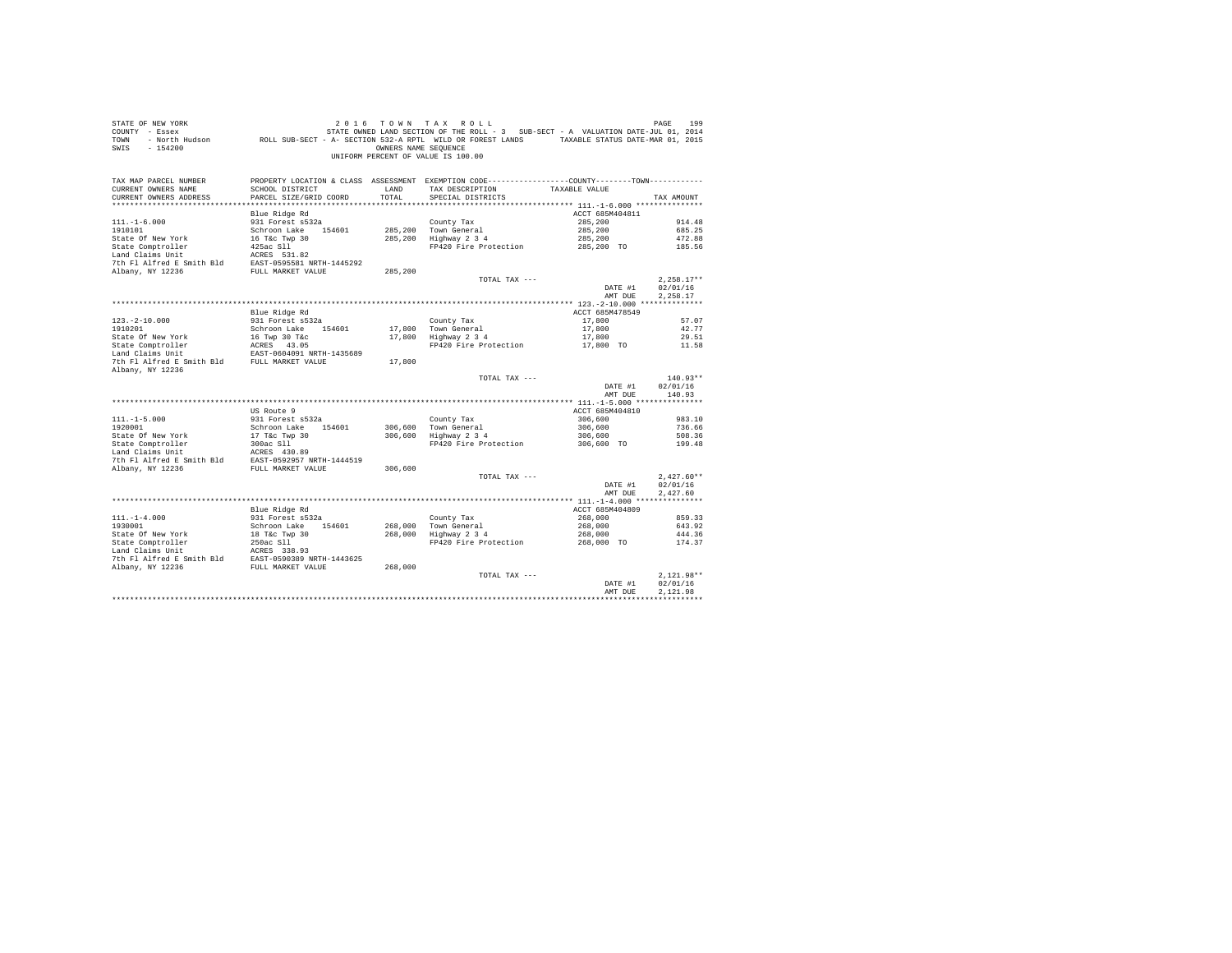| COUNTY - Essex<br>TOWN<br>SWIS<br>$-154200$                                                                                                                                                                                                  | - North Hudson ROLL SUB-SECT - A- SECTION 532-A RPTL WILD OR FOREST LANDS TAXABLE STATUS DATE-MAR 01, 2015 | OWNERS NAME SEQUENCE | STATE OWNED LAND SECTION OF THE ROLL - 3 SUB-SECT - A VALUATION DATE-JUL 01, 2014<br>UNIFORM PERCENT OF VALUE IS 100.00 |                    |                    |
|----------------------------------------------------------------------------------------------------------------------------------------------------------------------------------------------------------------------------------------------|------------------------------------------------------------------------------------------------------------|----------------------|-------------------------------------------------------------------------------------------------------------------------|--------------------|--------------------|
| TAX MAP PARCEL NUMBER                                                                                                                                                                                                                        |                                                                                                            |                      | PROPERTY LOCATION & CLASS ASSESSMENT EXEMPTION CODE----------------COUNTY--------TOWN----------                         |                    |                    |
| CURRENT OWNERS NAME                                                                                                                                                                                                                          | SCHOOL DISTRICT                                                                                            | LAND                 | TAX DESCRIPTION TAXABLE VALUE                                                                                           |                    |                    |
| CURRENT OWNERS ADDRESS                                                                                                                                                                                                                       | PARCEL SIZE/GRID COORD                                                                                     | TOTAL                | SPECIAL DISTRICTS                                                                                                       |                    | TAX AMOUNT         |
|                                                                                                                                                                                                                                              |                                                                                                            |                      |                                                                                                                         |                    |                    |
|                                                                                                                                                                                                                                              | Blue Ridge Rd                                                                                              |                      |                                                                                                                         | ACCT 685M404808    |                    |
| $111. - 1 - 3.000$<br>1940001                                                                                                                                                                                                                | 931 Forest s532a - WTRFNT<br>Schroon Lake 154601                                                           |                      | County Tax<br>395,000 Town General                                                                                      | 395,000<br>395,000 | 1,266.55<br>949.06 |
|                                                                                                                                                                                                                                              |                                                                                                            |                      | 395,000 Highway 2 3 4                                                                                                   | 395,000            | 654.93             |
| State of New York (1976)<br>State Comptroller (1976)<br>State Comptroller (1976)<br>ISBN 2018053241-50<br>Land Claims Unit<br>In Alfred E Smith Bld EAST-0587922 NETH-1442626<br>7th F1 Alfred E Smith Bld EAST-0587922 NETH-1442626<br>NDBn |                                                                                                            |                      | FP420 Fire Protection                                                                                                   | $395,000$ TO       | 257.00             |
|                                                                                                                                                                                                                                              |                                                                                                            |                      |                                                                                                                         |                    |                    |
|                                                                                                                                                                                                                                              |                                                                                                            |                      |                                                                                                                         |                    |                    |
|                                                                                                                                                                                                                                              |                                                                                                            | 395,000              |                                                                                                                         |                    |                    |
|                                                                                                                                                                                                                                              |                                                                                                            |                      | TOTAL TAX ---                                                                                                           |                    | $3,127.54**$       |
|                                                                                                                                                                                                                                              |                                                                                                            |                      |                                                                                                                         | DATE #1            | 02/01/16           |
|                                                                                                                                                                                                                                              |                                                                                                            |                      |                                                                                                                         | AMT DUE            | 3,127.54           |
|                                                                                                                                                                                                                                              |                                                                                                            |                      |                                                                                                                         |                    |                    |
|                                                                                                                                                                                                                                              | Blue Ridge Rd                                                                                              |                      |                                                                                                                         | ACCT 685M404807    |                    |
| $111. - 1 - 2.000$                                                                                                                                                                                                                           | 931 Forest s532a - WTRFNT                                                                                  |                      | County Tax<br>245,300 Town General<br>245,300 Highway 2 3 4                                                             | 245,300            | 786.54             |
| 1950001                                                                                                                                                                                                                                      | Schroon Lake 154601                                                                                        |                      |                                                                                                                         | 245,300            | 589.38             |
|                                                                                                                                                                                                                                              |                                                                                                            |                      |                                                                                                                         | 245,300            | 406.72             |
|                                                                                                                                                                                                                                              |                                                                                                            |                      | FP420 Fire Protection                                                                                                   | 245,300 TO         | 159.60             |
| State Of New York<br>20 T&c Twp 30<br>State Comptroller<br>100ac S11<br>100ac S11<br>100ac S11<br>20 T&c Twp 30<br>20 T&c Twp 30<br>100ac S147.00<br>7th Fl Alfred E Smith Bld<br>EAST-0585213 NRTH-1441624                                  |                                                                                                            |                      |                                                                                                                         |                    |                    |
|                                                                                                                                                                                                                                              |                                                                                                            |                      |                                                                                                                         |                    |                    |
| Albany, NY 12236                                                                                                                                                                                                                             | FULL MARKET VALUE                                                                                          | 245,300              | TOTAL TAX ---                                                                                                           |                    | $1.942.24**$       |
|                                                                                                                                                                                                                                              |                                                                                                            |                      |                                                                                                                         | DATE #1            | 02/01/16           |
|                                                                                                                                                                                                                                              |                                                                                                            |                      |                                                                                                                         | AMT DUE            | 1.942.24           |
|                                                                                                                                                                                                                                              |                                                                                                            |                      |                                                                                                                         |                    |                    |
|                                                                                                                                                                                                                                              | Blue Ridge Rd                                                                                              |                      |                                                                                                                         | ACCT 685M404806    |                    |
| $111. - 1 - 1.000$                                                                                                                                                                                                                           | 931 Forest s532a                                                                                           |                      | County Tax                                                                                                              | 42,200             | 135.31             |
| 1960001                                                                                                                                                                                                                                      | Schroon Lake 154601                                                                                        |                      |                                                                                                                         | 42,200             | 101.39             |
|                                                                                                                                                                                                                                              |                                                                                                            |                      | 42,200 Town General<br>42,200 Highway 2 3 4                                                                             | 42,200             | 69.97              |
|                                                                                                                                                                                                                                              |                                                                                                            |                      | FP420 Fire Protection                                                                                                   | 42,200 TO          | 27.46              |
|                                                                                                                                                                                                                                              |                                                                                                            |                      |                                                                                                                         |                    |                    |
| State of New York 21 Tkc Twp 30<br>State Comptroller aCRES 48.82<br>Land Claims Unit EAST-0582812 NRTH-1440753<br>Tch Fl Alfred E Smith Bld FULL MARKET VALUE<br>Albany, NY 12236                                                            |                                                                                                            | 42,200               |                                                                                                                         |                    |                    |
|                                                                                                                                                                                                                                              |                                                                                                            |                      | TOTAL TAX ---                                                                                                           |                    | $334.13**$         |
|                                                                                                                                                                                                                                              |                                                                                                            |                      |                                                                                                                         | DATE #1            | 02/01/16           |
|                                                                                                                                                                                                                                              |                                                                                                            |                      |                                                                                                                         | AMT DUE            | 334.13             |
|                                                                                                                                                                                                                                              |                                                                                                            |                      |                                                                                                                         |                    |                    |
|                                                                                                                                                                                                                                              | Blue Ridge Rd                                                                                              |                      |                                                                                                                         | ACCT 685M404804    |                    |
| $113.4 - 2 - 2.000$                                                                                                                                                                                                                          | 931 Forest s532a                                                                                           |                      | County Tax<br>148,200 Town General<br>148,200 Highway 2 3 4                                                             | 148,200            | 475.20             |
|                                                                                                                                                                                                                                              |                                                                                                            |                      |                                                                                                                         | 148,200            | 356.08             |
|                                                                                                                                                                                                                                              |                                                                                                            |                      | FP420 Fire Protection 148,200 TO                                                                                        | 148,200            | 245.72             |
|                                                                                                                                                                                                                                              |                                                                                                            |                      |                                                                                                                         |                    | 96.42              |
|                                                                                                                                                                                                                                              |                                                                                                            | 148,200              |                                                                                                                         |                    |                    |
| Albany, NY 12236                                                                                                                                                                                                                             |                                                                                                            |                      |                                                                                                                         |                    |                    |
|                                                                                                                                                                                                                                              |                                                                                                            |                      | TOTAL TAX ---                                                                                                           |                    | $1.173.42**$       |
|                                                                                                                                                                                                                                              |                                                                                                            |                      |                                                                                                                         | DATE #1            | 02/01/16           |
|                                                                                                                                                                                                                                              |                                                                                                            |                      |                                                                                                                         | AMT DUE            | 1,173.42           |
|                                                                                                                                                                                                                                              |                                                                                                            |                      |                                                                                                                         |                    |                    |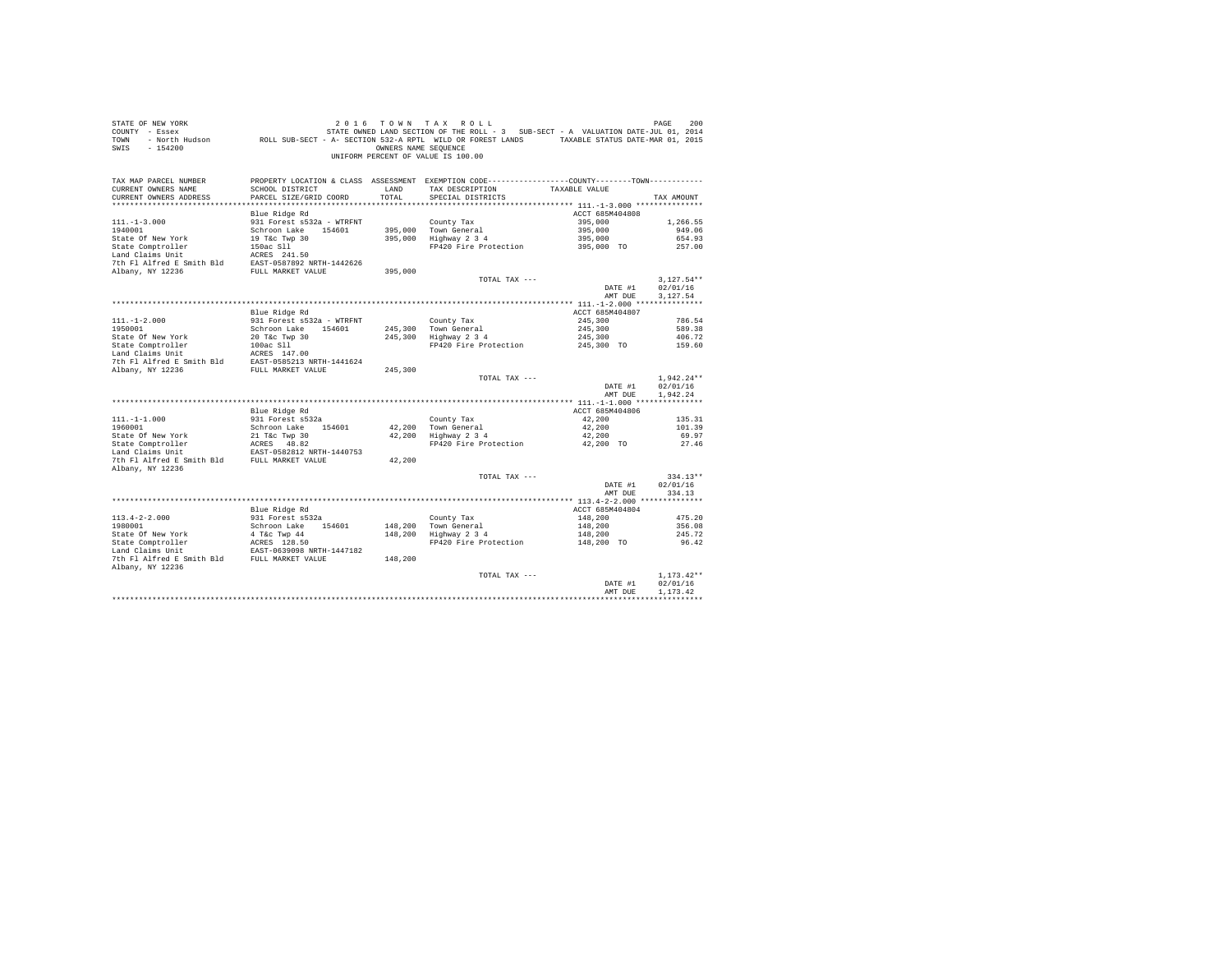| STATE OF NEW YORK<br>COUNTY - Essex<br>TOWN<br>$-154200$<br>SWIS |                                           | OWNERS NAME SEQUENCE | 2016 TOWN TAX ROLL<br>STATE OWNED LAND SECTION OF THE ROLL - 3 SUB-SECT - A VALUATION DATE-JUL 01, 2014<br>- North Hudson ROLL SUB-SECT - A- SECTION 532-A RPTL WILD OR FOREST LANDS TAXABLE STATUS DATE-MAR 01, 2015<br>UNIFORM PERCENT OF VALUE IS 100.00 |                           | PAGE<br>201 |
|------------------------------------------------------------------|-------------------------------------------|----------------------|-------------------------------------------------------------------------------------------------------------------------------------------------------------------------------------------------------------------------------------------------------------|---------------------------|-------------|
| TAX MAP PARCEL NUMBER                                            |                                           |                      | PROPERTY LOCATION & CLASS ASSESSMENT EXEMPTION CODE---------------COUNTY-------TOWN----------                                                                                                                                                               |                           |             |
| CURRENT OWNERS NAME<br>CURRENT OWNERS ADDRESS                    | SCHOOL DISTRICT<br>PARCEL SIZE/GRID COORD | LAND<br>TOTAL        | TAX DESCRIPTION<br>SPECIAL DISTRICTS                                                                                                                                                                                                                        | TAXABLE VALUE             | TAX AMOUNT  |
|                                                                  |                                           |                      |                                                                                                                                                                                                                                                             |                           |             |
|                                                                  | Blue Ridge Rd                             |                      |                                                                                                                                                                                                                                                             | ACCT 685M404803           |             |
| $113. - 2 - 6.000$                                               | 931 Forest s532a                          |                      | County Tax                                                                                                                                                                                                                                                  | 84,600                    | 271.27      |
| 1990001                                                          | Schroon Lake 154601                       |                      | 84,600 Town General                                                                                                                                                                                                                                         | 84,600                    | 203.27      |
| State Of New York                                                | 4 T&c Twp 44                              |                      | 84,600 Highway 2 3 4                                                                                                                                                                                                                                        | 84,600                    | 140.27      |
| State Comptroller                                                | ACRES 120.00                              |                      | FP420 Fire Protection                                                                                                                                                                                                                                       | 84,600 TO                 | 55.04       |
| Land Claims Unit                                                 | EAST-0641430 NRTH-1448903                 |                      |                                                                                                                                                                                                                                                             |                           |             |
| 7th Fl Alfred E Smith Bld                                        | DEED BOOK 140 PG-192                      |                      |                                                                                                                                                                                                                                                             |                           |             |
| Albany, NY 12236                                                 | FULL MARKET VALUE                         | 84,600               |                                                                                                                                                                                                                                                             |                           |             |
|                                                                  |                                           |                      | TOTAL TAX ---                                                                                                                                                                                                                                               |                           | 669.85**    |
|                                                                  |                                           |                      |                                                                                                                                                                                                                                                             | DATE #1                   | 02/01/16    |
|                                                                  |                                           |                      |                                                                                                                                                                                                                                                             | AMT DUE                   | 669.85      |
|                                                                  |                                           |                      |                                                                                                                                                                                                                                                             |                           |             |
| $113. -2 - 2.000$                                                | Blue Ridge Rd<br>931 Forest s532a         |                      |                                                                                                                                                                                                                                                             | ACCT 685M404802<br>59,800 | 191.75      |
| 2000001                                                          | Schroon Lake 154601                       | 59,800               | County Tax<br>Town General                                                                                                                                                                                                                                  | 59,800                    | 143.68      |
| State Of New York                                                | 4 T&c Twp 44                              | 59,800               | Highway 2 3 4                                                                                                                                                                                                                                               | 59,800                    | 99.15       |
| State Comptroller                                                | 120ac Sll                                 |                      | FP420 Fire Protection                                                                                                                                                                                                                                       | 59,800 TO                 | 38.91       |
| Land Claims Unit                                                 | ACRES 120.00                              |                      |                                                                                                                                                                                                                                                             |                           |             |
| 7th Fl Alfred E Smith Bld                                        | EAST-0643478 NRTH-1450443                 |                      |                                                                                                                                                                                                                                                             |                           |             |
| Albany, NY 12236                                                 | DEED BOOK 140 PG-192                      |                      |                                                                                                                                                                                                                                                             |                           |             |
|                                                                  | FULL MARKET VALUE                         | 59,800               |                                                                                                                                                                                                                                                             |                           |             |
|                                                                  |                                           |                      | TOTAL TAX ---                                                                                                                                                                                                                                               |                           | $473.49**$  |
|                                                                  |                                           |                      |                                                                                                                                                                                                                                                             | DATE #1                   | 02/01/16    |
|                                                                  |                                           |                      |                                                                                                                                                                                                                                                             | AMT DUE                   | 473.49      |
|                                                                  |                                           |                      |                                                                                                                                                                                                                                                             |                           |             |
| $113.4 - 2 - 3.000$                                              | Blue Ridge Rd<br>931 Forest s532a         |                      |                                                                                                                                                                                                                                                             | ACCT 685M404801<br>95,900 | 307.50      |
| 2010001                                                          | Schroon Lake 154601                       | 95,900               | County Tax<br>Town General                                                                                                                                                                                                                                  | 95,900                    | 230.42      |
| State Of New York                                                | 4 Totn&crossfield Twp 44                  | 95,900               | Highway 2 3 4                                                                                                                                                                                                                                               | 95,900                    | 159.01      |
| State Comptroller                                                | 68.5ac S11                                |                      | FP420 Fire Protection                                                                                                                                                                                                                                       | 95,900 TO                 | 62.40       |
| Land Claims Unit                                                 | ACRES 68.50                               |                      |                                                                                                                                                                                                                                                             |                           |             |
| 7th Fl Alfred E Smith Bld                                        | EAST-0640105 NRTH-1445983                 |                      |                                                                                                                                                                                                                                                             |                           |             |
| Albany, NY 12236                                                 | FULL MARKET VALUE                         | 95,900               |                                                                                                                                                                                                                                                             |                           |             |
|                                                                  |                                           |                      | TOTAL TAX ---                                                                                                                                                                                                                                               |                           | $759.33**$  |
|                                                                  |                                           |                      |                                                                                                                                                                                                                                                             | DATE #1                   | 02/01/16    |
|                                                                  |                                           |                      |                                                                                                                                                                                                                                                             | AMT DUE                   | 759.33      |
|                                                                  |                                           |                      |                                                                                                                                                                                                                                                             |                           |             |
| $113, -2 - 5, 000$                                               | Blue Ridge Rd<br>931 Forest s532a         |                      |                                                                                                                                                                                                                                                             | ACCT 685M404915<br>61,400 | 196.88      |
| 2020001                                                          | Schroon Lake 154601                       | 61,400               | County Tax<br>Town General                                                                                                                                                                                                                                  | 61,400                    | 147.52      |
| State Of New York                                                | 4 T&C Twp 44                              | 61,400               | Highway 2 3 4                                                                                                                                                                                                                                               | 61,400                    | 101.80      |
| State Comptroller                                                | ACRES 120.00                              |                      | FP420 Fire Protection                                                                                                                                                                                                                                       | 61,400 TO                 | 39.95       |
| Land Claims Unit                                                 | EAST-0642469 NRTH-1447345                 |                      |                                                                                                                                                                                                                                                             |                           |             |
| 7th Fl Alfred E Smith Bld                                        | DEED BOOK 140 PG-192                      |                      |                                                                                                                                                                                                                                                             |                           |             |
| Albany, NY 12236                                                 | FULL MARKET VALUE                         | 61,400               |                                                                                                                                                                                                                                                             |                           |             |
|                                                                  |                                           |                      | TOTAL TAX ---                                                                                                                                                                                                                                               |                           | 486.15**    |
|                                                                  |                                           |                      |                                                                                                                                                                                                                                                             | DATE #1                   | 02/01/16    |
|                                                                  |                                           |                      |                                                                                                                                                                                                                                                             | AMT DUE                   | 486.15      |
|                                                                  |                                           |                      |                                                                                                                                                                                                                                                             |                           |             |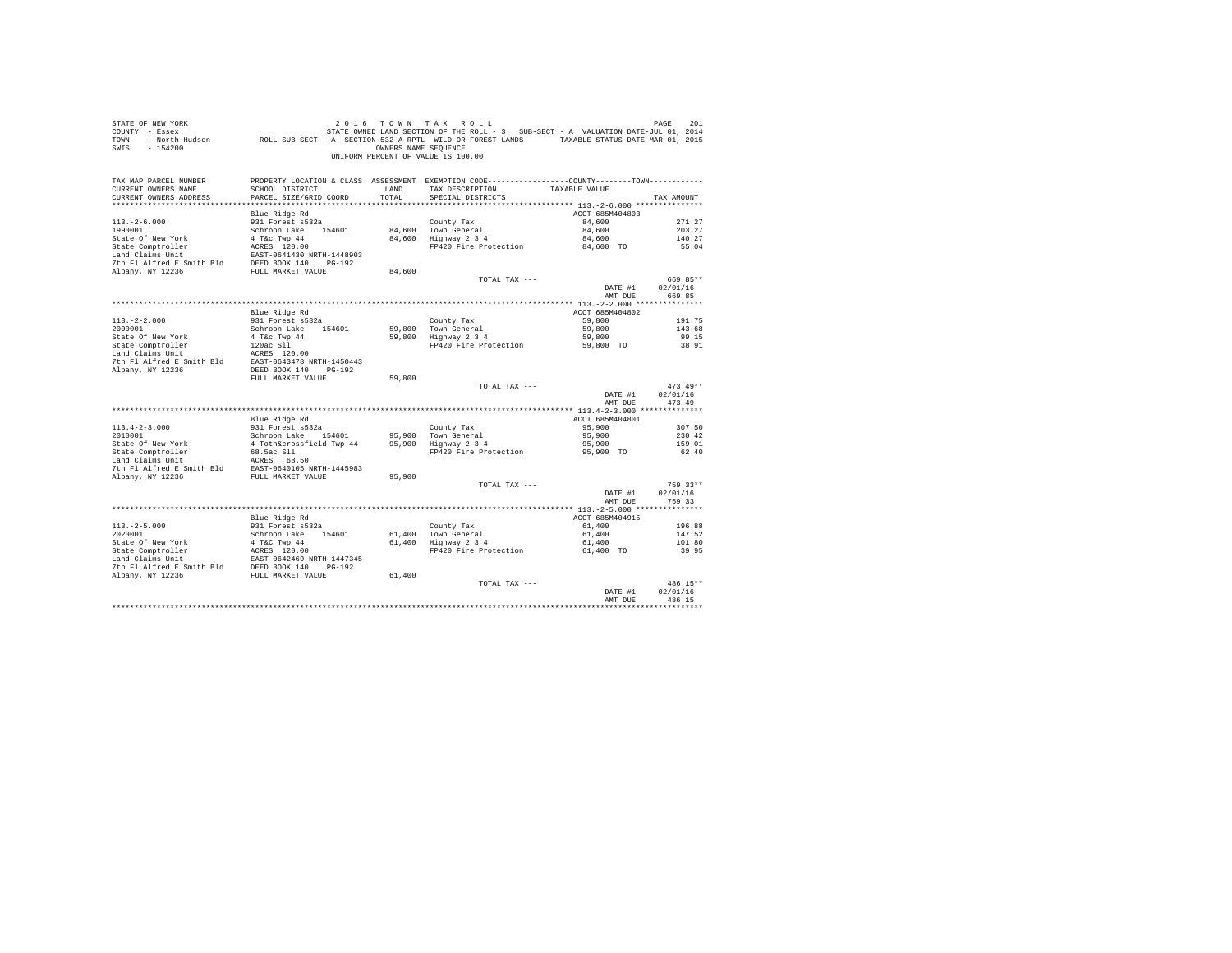| COUNTY - Essex<br>TOWN                                                                          | - North Hudson Mark ROLL SUB-SECT - A- SECTION 532-A RPTL WILD OR FOREST LANDS TAXABLE STATUS DATE-MAR 01, 2015         |                      | STATE OWNED LAND SECTION OF THE ROLL - 3 SUB-SECT - A VALUATION DATE-JUL 01, 2014               |                    |                      |
|-------------------------------------------------------------------------------------------------|-------------------------------------------------------------------------------------------------------------------------|----------------------|-------------------------------------------------------------------------------------------------|--------------------|----------------------|
| $-154200$<br>SWTS                                                                               |                                                                                                                         | OWNERS NAME SEQUENCE |                                                                                                 |                    |                      |
|                                                                                                 |                                                                                                                         |                      | UNIFORM PERCENT OF VALUE IS 100.00                                                              |                    |                      |
|                                                                                                 |                                                                                                                         |                      |                                                                                                 |                    |                      |
| TAX MAP PARCEL NUMBER                                                                           |                                                                                                                         |                      | PROPERTY LOCATION & CLASS ASSESSMENT EXEMPTION CODE----------------COUNTY--------TOWN---------- |                    |                      |
| CURRENT OWNERS NAME                                                                             | SCHOOL DISTRICT                                                                                                         | LAND                 | TAX DESCRIPTION                                                                                 | TAXABLE VALUE      |                      |
| CURRENT OWNERS ADDRESS                                                                          | PARCEL SIZE/GRID COORD                                                                                                  | TOTAL                | SPECIAL DISTRICTS                                                                               |                    | TAX AMOUNT           |
|                                                                                                 |                                                                                                                         |                      |                                                                                                 |                    |                      |
|                                                                                                 | Blue Ridge Rd                                                                                                           |                      |                                                                                                 | ACCT 685M404914    |                      |
| $113. -2 - 3.000$                                                                               | 931 Forest s532a                                                                                                        |                      | County Tax                                                                                      | 63,900             | 204.89               |
| 2030001                                                                                         | Schroon Lake 154601                                                                                                     |                      | 63,900 Town General                                                                             | 63,900             | 153.53               |
| State Of New York                                                                               | 4 T&c Twp 44                                                                                                            |                      | $63,900$ Highway $2\overline{3}4$                                                               | 63,900             | 105.95               |
| State Comptroller                                                                               | ACRES 120.00                                                                                                            |                      | FP420 Fire Protection                                                                           | 63,900 TO          | 41.58                |
| Land Claims Unit                                                                                | EAST-0644542 NRTH-1448953                                                                                               |                      |                                                                                                 |                    |                      |
| 7th F1 Alfred E Smith Bld DEED BOOK 140 PG-192                                                  |                                                                                                                         |                      |                                                                                                 |                    |                      |
| Albany, NY 12236                                                                                | FULL MARKET VALUE                                                                                                       | 63,900               |                                                                                                 |                    |                      |
|                                                                                                 |                                                                                                                         |                      | TOTAL TAX ---                                                                                   | DATE #1            | 505.95**<br>02/01/16 |
|                                                                                                 |                                                                                                                         |                      |                                                                                                 | AMT DUE            | 505.95               |
|                                                                                                 |                                                                                                                         |                      |                                                                                                 |                    |                      |
|                                                                                                 | Blue Ridge Rd                                                                                                           |                      |                                                                                                 | ACCT 685M404913    |                      |
| $113.4 - 2 - 10.000$                                                                            | 931 Forest s532a                                                                                                        |                      | County Tax                                                                                      | 90,800             | 291.15               |
| 2040001                                                                                         | Schroon Lake 154601                                                                                                     |                      | 90.800 Town General                                                                             | 90,800             | 218.16               |
|                                                                                                 |                                                                                                                         |                      | 90,800 Highway 2 3 4                                                                            | 90,800             | 150.55               |
|                                                                                                 |                                                                                                                         |                      | FP420 Fire Protection                                                                           | 90,800 TO          | 59.08                |
|                                                                                                 |                                                                                                                         |                      |                                                                                                 |                    |                      |
|                                                                                                 |                                                                                                                         |                      |                                                                                                 |                    |                      |
|                                                                                                 |                                                                                                                         |                      |                                                                                                 |                    |                      |
|                                                                                                 |                                                                                                                         | 90,800               |                                                                                                 |                    |                      |
|                                                                                                 |                                                                                                                         |                      | TOTAL TAX ---                                                                                   |                    | $718.94**$           |
|                                                                                                 |                                                                                                                         |                      |                                                                                                 | DATE #1            | 02/01/16             |
|                                                                                                 |                                                                                                                         |                      |                                                                                                 | AMT DUE            | 718.94               |
|                                                                                                 |                                                                                                                         |                      |                                                                                                 |                    |                      |
|                                                                                                 | Blue Ridge Rd                                                                                                           |                      |                                                                                                 | ACCT 685M404912    |                      |
| $113, -2 - 4, 000$                                                                              | 931 Forest s532a                                                                                                        |                      | County Tax                                                                                      | 78,800             | 252.67               |
| 2050001                                                                                         | Schroon Lake 154601                                                                                                     | 78,800               |                                                                                                 | 78,800             | 189.33               |
| State Of New York                                                                               |                                                                                                                         |                      | 78,800 Town General<br>78,800 Highway 2 3 4                                                     | 78,800             | 130.65               |
| State Comptroller                                                                               |                                                                                                                         |                      | FP420 Fire Protection                                                                           | 78,800 TO          | 51.27                |
| Land Claims Unit                                                                                |                                                                                                                         |                      |                                                                                                 |                    |                      |
| 7th Fl Alfred E Smith Bld<br>Albany, NY 12236                                                   | 3cm1000 Land<br>4 T&C Twp 44<br>ACRES 120.00<br>EAST-0645737 NRTH-1447574<br>ith Bld DEED BOOK 140<br>FULL MARKET VALUE | 78,800               |                                                                                                 |                    |                      |
|                                                                                                 |                                                                                                                         |                      | TOTAL TAX ---                                                                                   |                    | $623.92**$           |
|                                                                                                 |                                                                                                                         |                      |                                                                                                 | DATE #1            | 02/01/16             |
|                                                                                                 |                                                                                                                         |                      |                                                                                                 | AMT DUE            | 623.92               |
|                                                                                                 |                                                                                                                         |                      |                                                                                                 |                    |                      |
|                                                                                                 | Elk Lake Rd                                                                                                             |                      |                                                                                                 | ACCT 685M404910    |                      |
| $92. -3 - 5.000$                                                                                | 931 Forest s532a                                                                                                        |                      |                                                                                                 | 23,100             | 74.07                |
| 2070001                                                                                         |                                                                                                                         |                      |                                                                                                 | 23,100             | 55.50                |
| State Of New York                                                                               |                                                                                                                         |                      | County Tax<br>23,100 Town General<br>23,100 Highway 2 3 4                                       | 23,100             | 38.30                |
| State Comptroller                                                                               |                                                                                                                         |                      | FP420 Fire Protection                                                                           | 23,100 TO          | 15.03                |
| Land Claims Unit                                                                                | Schroom Lake<br>Schroom Lake<br>22 Totn&crossfield Twp 45<br>45.3ac S11<br>ACRES 45.31                                  |                      |                                                                                                 |                    |                      |
|                                                                                                 |                                                                                                                         |                      |                                                                                                 |                    |                      |
| EXT-0612392 NRTH-1484010<br>The Flalfred E Smith Bld<br>Rhany, NY 12236<br>DEED BOOK 172 PG-271 |                                                                                                                         |                      |                                                                                                 |                    |                      |
|                                                                                                 | FULL MARKET VALUE                                                                                                       | 23,100               |                                                                                                 |                    |                      |
|                                                                                                 |                                                                                                                         |                      | TOTAL TAX ---                                                                                   |                    | 182.90**<br>02/01/16 |
|                                                                                                 |                                                                                                                         |                      |                                                                                                 | DATE #1<br>AMT DUE | 182.90               |

STATE OF NEW YORK 202 2016 TOWN TAX ROLL PAGE 202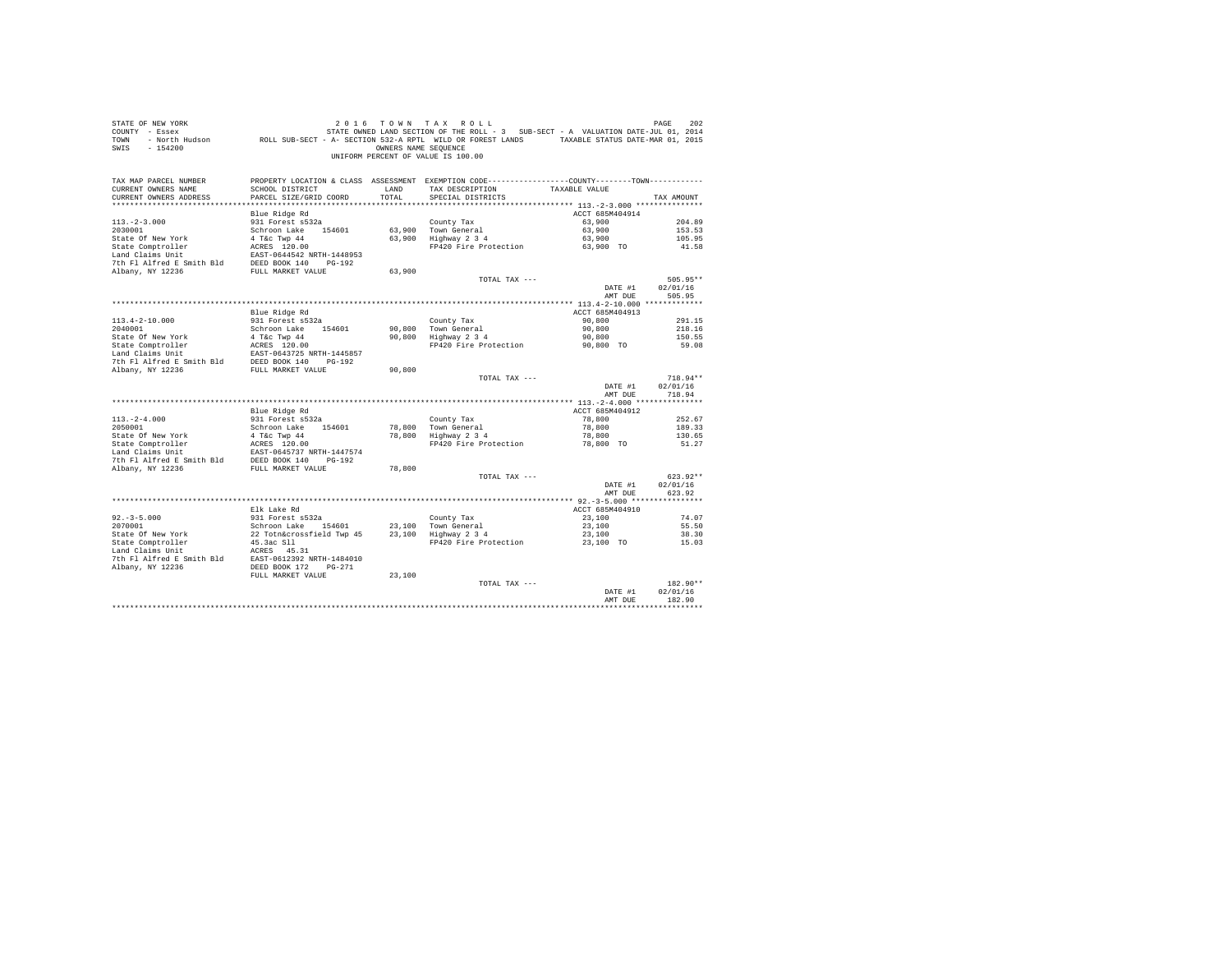| STATE OF NEW YORK<br>COUNTY - Essex<br>TOWN<br>SWIS - 154200                                                                                                                                                                                                                                           |                                           | OWNERS NAME SEQUENCE | 2016 TOWN TAX ROLL<br>UF NEW TAKE THE STATE ON TAXE TO THE TO THE SECTION OF THE RESERT - PAGE THE SECTION OF THE SECTION OF THE RES<br>TATE OWNED LAND SECTION OF THE ROLL - 3 SUB-SECT - A VALUATION DATE-JUL 01, 2014<br>- North Hudson<br>UNIFORM PERCENT OF VALUE IS 100.00 |                                 | 203<br>PAGE          |
|--------------------------------------------------------------------------------------------------------------------------------------------------------------------------------------------------------------------------------------------------------------------------------------------------------|-------------------------------------------|----------------------|----------------------------------------------------------------------------------------------------------------------------------------------------------------------------------------------------------------------------------------------------------------------------------|---------------------------------|----------------------|
| TAX MAP PARCEL NUMBER<br>CURRENT OWNERS NAME<br>CURRENT OWNERS ADDRESS                                                                                                                                                                                                                                 | SCHOOL DISTRICT<br>PARCEL SIZE/GRID COORD | LAND<br>TOTAL        | PROPERTY LOCATION & CLASS ASSESSMENT EXEMPTION CODE----------------COUNTY--------TOWN----------<br>TAX DESCRIPTION<br>SPECIAL DISTRICTS                                                                                                                                          | TAXABLE VALUE                   | TAX AMOUNT           |
|                                                                                                                                                                                                                                                                                                        |                                           |                      |                                                                                                                                                                                                                                                                                  |                                 |                      |
|                                                                                                                                                                                                                                                                                                        | US Route 9                                |                      |                                                                                                                                                                                                                                                                                  | ACCT 685M404909                 |                      |
| $92. -3 - 4.000$                                                                                                                                                                                                                                                                                       | 931 Forest s532a                          |                      | County Tax                                                                                                                                                                                                                                                                       | 153,400                         | 491.87               |
| 2080001<br>State Of New York                                                                                                                                                                                                                                                                           | Schroon Lake 154601<br>23 T&C Twp 45      |                      | 153,400 Town General<br>153,400 Highway 2 3 4                                                                                                                                                                                                                                    | 153,400<br>153,400              | 368.57<br>254.35     |
|                                                                                                                                                                                                                                                                                                        |                                           |                      | FP420 Fire Protection 153,400 TO                                                                                                                                                                                                                                                 |                                 | 99.81                |
| $\begin{tabular}{lllllllllll} \texttt{State Comptroller} & \texttt{291.4ac S11} \\ \texttt{Land Clains unit} & \texttt{ACRES 291.40} \\ \texttt{7th Fl Alfred E Smith Bld} & \texttt{EAST-0609403 NRTH-1482542} \\ \texttt{Albany, NY 12236} & \texttt{DSED BOOK 172} & \texttt{PG-271} \end{tabular}$ |                                           |                      |                                                                                                                                                                                                                                                                                  |                                 |                      |
|                                                                                                                                                                                                                                                                                                        |                                           |                      |                                                                                                                                                                                                                                                                                  |                                 |                      |
|                                                                                                                                                                                                                                                                                                        |                                           |                      |                                                                                                                                                                                                                                                                                  |                                 |                      |
|                                                                                                                                                                                                                                                                                                        | FULL MARKET VALUE                         | 153,400              |                                                                                                                                                                                                                                                                                  |                                 |                      |
|                                                                                                                                                                                                                                                                                                        |                                           |                      | TOTAL TAX ---                                                                                                                                                                                                                                                                    |                                 | $1.214.60**$         |
|                                                                                                                                                                                                                                                                                                        |                                           |                      |                                                                                                                                                                                                                                                                                  | DATE #1<br>AMT DUE              | 02/01/16<br>1,214.60 |
|                                                                                                                                                                                                                                                                                                        |                                           |                      |                                                                                                                                                                                                                                                                                  |                                 |                      |
|                                                                                                                                                                                                                                                                                                        | Elk Lake Rd                               |                      |                                                                                                                                                                                                                                                                                  | ACCT 685M404908                 |                      |
|                                                                                                                                                                                                                                                                                                        | 931 Forest s532a                          |                      | County Tax                                                                                                                                                                                                                                                                       | 181,900                         | 583.25               |
| $92.-3-3.000$<br>2090001                                                                                                                                                                                                                                                                               | Schroon Lake 154601                       |                      | Councy rax<br>181,900 Town General<br>181,900 Highway 2 3 4                                                                                                                                                                                                                      | 181,900                         | 437.05               |
| State Of New York                                                                                                                                                                                                                                                                                      | 24 T&C Twp 45                             |                      |                                                                                                                                                                                                                                                                                  | 181,900                         | 301.60               |
| State Comptroller                                                                                                                                                                                                                                                                                      | 502.8ac S11                               |                      | FP420 Fire Protection                                                                                                                                                                                                                                                            | 181,900 TO                      | 118.35               |
|                                                                                                                                                                                                                                                                                                        |                                           |                      |                                                                                                                                                                                                                                                                                  |                                 |                      |
|                                                                                                                                                                                                                                                                                                        |                                           |                      |                                                                                                                                                                                                                                                                                  |                                 |                      |
|                                                                                                                                                                                                                                                                                                        | FULL MARKET VALUE                         | 181,900              |                                                                                                                                                                                                                                                                                  |                                 |                      |
|                                                                                                                                                                                                                                                                                                        |                                           |                      | TOTAL TAX ---                                                                                                                                                                                                                                                                    |                                 | $1.440.25**$         |
|                                                                                                                                                                                                                                                                                                        |                                           |                      |                                                                                                                                                                                                                                                                                  | DATE #1                         | 02/01/16             |
|                                                                                                                                                                                                                                                                                                        |                                           |                      |                                                                                                                                                                                                                                                                                  | AMT DUE                         | 1,440.25             |
|                                                                                                                                                                                                                                                                                                        | Elk Lake Rd                               |                      |                                                                                                                                                                                                                                                                                  | ACCT 685M404907                 |                      |
| $92 - 3 - 11.000$                                                                                                                                                                                                                                                                                      | 931 Forest s532a                          |                      | County Tax                                                                                                                                                                                                                                                                       | 239,700                         | 768.58               |
| 2100001                                                                                                                                                                                                                                                                                                | Schroon Lake 154601                       |                      |                                                                                                                                                                                                                                                                                  | 239,700                         | 575.92               |
|                                                                                                                                                                                                                                                                                                        |                                           |                      | 239,700 Town General<br>239,700 Highway 2 3 4                                                                                                                                                                                                                                    | 239,700                         | 397.44               |
| State Of New York<br>State Comptroller<br>Land Claims Unit                                                                                                                                                                                                                                             | 25 T&c Twp 45<br>516.2ac S11              |                      | FP420 Fire Protection 239,700 TO                                                                                                                                                                                                                                                 |                                 | 155.96               |
|                                                                                                                                                                                                                                                                                                        | ACRES 516.15                              |                      |                                                                                                                                                                                                                                                                                  |                                 |                      |
| 7th Fl Alfred E Smith Bld EAST-0601974 NRTH-1477937                                                                                                                                                                                                                                                    |                                           |                      |                                                                                                                                                                                                                                                                                  |                                 |                      |
| Albany, NY 12236                                                                                                                                                                                                                                                                                       | DEED BOOK 191 PG-405<br>FULL MARKET VALUE | 239,700              |                                                                                                                                                                                                                                                                                  |                                 |                      |
|                                                                                                                                                                                                                                                                                                        |                                           |                      | TOTAL TAX ---                                                                                                                                                                                                                                                                    |                                 | $1,897.90**$         |
|                                                                                                                                                                                                                                                                                                        |                                           |                      |                                                                                                                                                                                                                                                                                  | DATE #1                         | 02/01/16             |
|                                                                                                                                                                                                                                                                                                        |                                           |                      |                                                                                                                                                                                                                                                                                  | AMT DUE                         | 1,897.90             |
|                                                                                                                                                                                                                                                                                                        |                                           |                      |                                                                                                                                                                                                                                                                                  |                                 |                      |
|                                                                                                                                                                                                                                                                                                        | Elk Lake Rd                               |                      |                                                                                                                                                                                                                                                                                  | ACCT 685M404906                 |                      |
| $92 - 3 - 10.000$<br>2110001                                                                                                                                                                                                                                                                           | 931 Forest s532a                          |                      |                                                                                                                                                                                                                                                                                  | 162,600<br>162,600              | 521.37<br>390.68     |
|                                                                                                                                                                                                                                                                                                        | Schroon Lake 154601                       |                      | County Tax<br>162,600 Town General<br>162,600 Highway 2 3 4                                                                                                                                                                                                                      | $102,600$<br>162,600            | 269.60               |
| State of New York<br>State Computer 26 The Two 45<br>State Computer 26 The Two 45<br>Land Claims Unit<br>The Fl Alfred E Smith Bld<br>7th Fl Alfred E Smith Bld<br>20236<br>FULL MARKET VALUE<br>THE ALBANY, NY 12236                                                                                  |                                           |                      | FP420 Fire Protection                                                                                                                                                                                                                                                            | 162,600 TO                      | 105.79               |
|                                                                                                                                                                                                                                                                                                        |                                           |                      |                                                                                                                                                                                                                                                                                  |                                 |                      |
|                                                                                                                                                                                                                                                                                                        |                                           |                      |                                                                                                                                                                                                                                                                                  |                                 |                      |
|                                                                                                                                                                                                                                                                                                        |                                           | 162,600              |                                                                                                                                                                                                                                                                                  |                                 |                      |
|                                                                                                                                                                                                                                                                                                        |                                           |                      | TOTAL TAX ---                                                                                                                                                                                                                                                                    |                                 | $1.287.44**$         |
|                                                                                                                                                                                                                                                                                                        |                                           |                      |                                                                                                                                                                                                                                                                                  | DATE #1<br>AMT DUE              | 02/01/16<br>1.287.44 |
|                                                                                                                                                                                                                                                                                                        |                                           |                      |                                                                                                                                                                                                                                                                                  | ******************************* |                      |
|                                                                                                                                                                                                                                                                                                        |                                           |                      |                                                                                                                                                                                                                                                                                  |                                 |                      |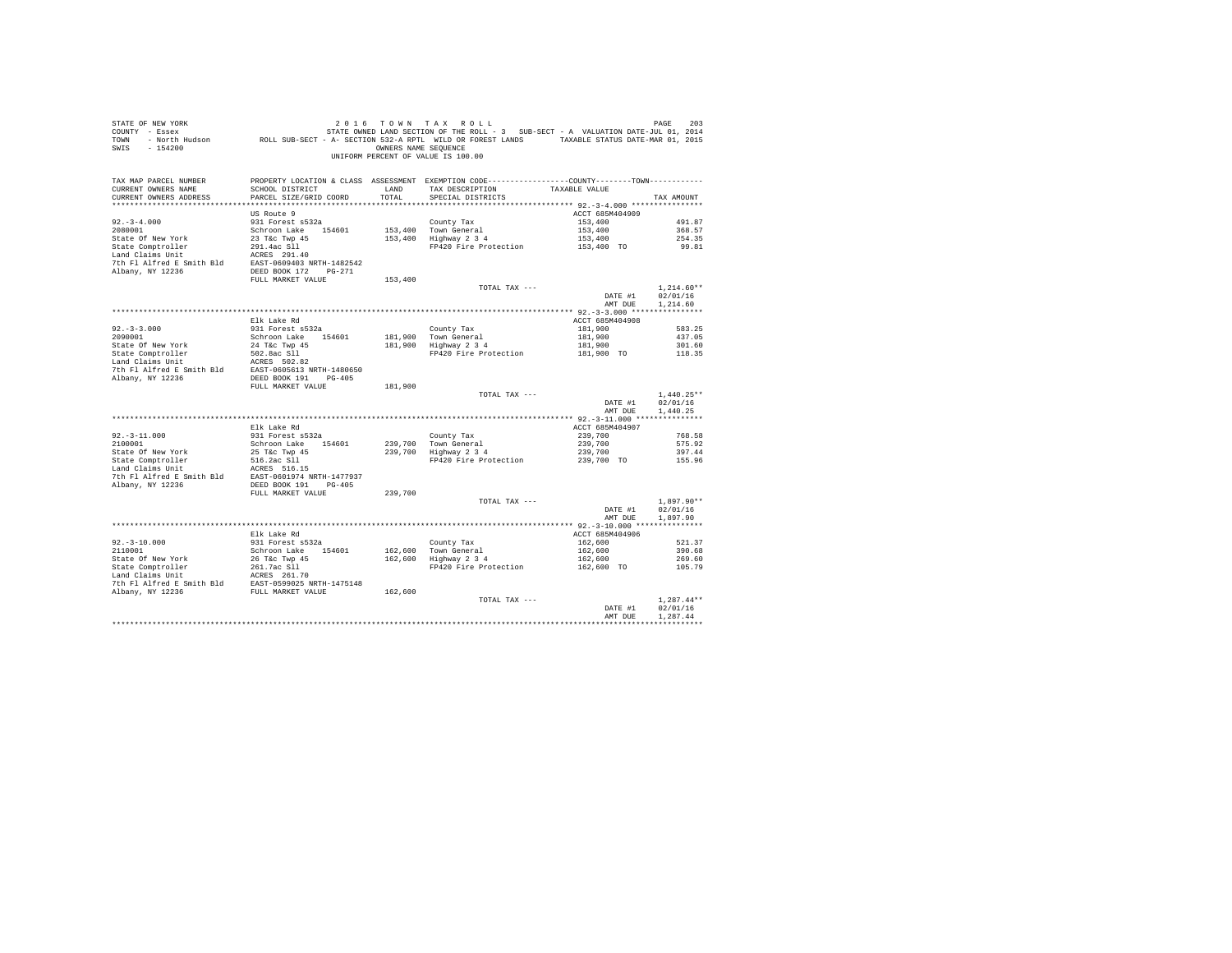| STATE OF NEW YORK<br>SALL OF THE SERIES 2014 A TAX KULL - 3 SUB-SECT - A VALUATION DATE-JUL 01 2AGE 2042<br>COUNTY - Essex - STATE OWNED LAND SECTION OF THE ROLL - 3 SUB-SECT - A VALUATION DATE-JUL 01, 2014<br>TOWN - North Hudson - ROLL SUB-SECT -<br>SWIS - 154200 |                                 |          | 2016 TOWN TAX ROLL<br>OWNERS NAME SEQUENCE<br>UNIFORM PERCENT OF VALUE IS 100.00                                                                                                                                                             |                           | PAGE<br>204              |
|--------------------------------------------------------------------------------------------------------------------------------------------------------------------------------------------------------------------------------------------------------------------------|---------------------------------|----------|----------------------------------------------------------------------------------------------------------------------------------------------------------------------------------------------------------------------------------------------|---------------------------|--------------------------|
| TAX MAP PARCEL NUMBER<br>CURRENT OWNERS NAME                                                                                                                                                                                                                             | SCHOOL DISTRICT                 | LAND     | PROPERTY LOCATION & CLASS ASSESSMENT EXEMPTION CODE---------------COUNTY-------TOWN----------<br>TAX DESCRIPTION TAXABLE VALUE                                                                                                               |                           |                          |
| CURRENT OWNERS ADDRESS                                                                                                                                                                                                                                                   | PARCEL SIZE/GRID COORD          | TOTAL    | SPECIAL DISTRICTS                                                                                                                                                                                                                            |                           | TAX AMOUNT               |
|                                                                                                                                                                                                                                                                          |                                 |          |                                                                                                                                                                                                                                              |                           |                          |
|                                                                                                                                                                                                                                                                          | Elk Lake Rd                     |          |                                                                                                                                                                                                                                              | ACCT 685M404905           |                          |
| $92. -3 - 1.000$<br>2120001                                                                                                                                                                                                                                              | 931 Forest s532a                |          | County Tax                                                                                                                                                                                                                                   | 119,000<br>119,000        | 381.57<br>285.92         |
| State Of New York                                                                                                                                                                                                                                                        | Schroon Lake 154601             |          | 119,000 Town General<br>119,000 Highway 2 3 4                                                                                                                                                                                                |                           | 197.31                   |
| State Comptroller                                                                                                                                                                                                                                                        | 32 T&C Twp 45                   |          | FP420 Fire Protection                                                                                                                                                                                                                        | 119,000<br>119,000 TO     | 77.43                    |
| Land Claims Unit                                                                                                                                                                                                                                                         | 276.1ac S11<br>ACRES 276.10     |          |                                                                                                                                                                                                                                              |                           |                          |
| 7th Fl Alfred E Smith Bld EAST-0599214 NRTH-1481194                                                                                                                                                                                                                      |                                 |          |                                                                                                                                                                                                                                              |                           |                          |
| Albany, NY 12236                                                                                                                                                                                                                                                         | DEED BOOK 191    PG-405         |          |                                                                                                                                                                                                                                              |                           |                          |
|                                                                                                                                                                                                                                                                          | FULL MARKET VALUE               | 119,000  |                                                                                                                                                                                                                                              |                           |                          |
|                                                                                                                                                                                                                                                                          |                                 |          | TOTAL TAX ---                                                                                                                                                                                                                                |                           | $942.23**$               |
|                                                                                                                                                                                                                                                                          |                                 |          |                                                                                                                                                                                                                                              | DATE #1                   | 02/01/16                 |
|                                                                                                                                                                                                                                                                          |                                 |          |                                                                                                                                                                                                                                              | AMT DUE                   | 942.23                   |
|                                                                                                                                                                                                                                                                          |                                 |          |                                                                                                                                                                                                                                              |                           |                          |
|                                                                                                                                                                                                                                                                          | Elk Lake Rd<br>931 Forest s532a |          | County Tax                                                                                                                                                                                                                                   | ACCT 685M404904<br>18,500 | 59.32                    |
| $92.-3-2.000$<br>2130001                                                                                                                                                                                                                                                 | Schroon Lake 154601             |          |                                                                                                                                                                                                                                              | 18,500                    | 44.45                    |
|                                                                                                                                                                                                                                                                          |                                 |          | County Tax<br>18,500 Town General<br>18,500 Highway 2 3 4                                                                                                                                                                                    | 18,500                    | 30.67                    |
|                                                                                                                                                                                                                                                                          |                                 |          | FP420 Fire Protection                                                                                                                                                                                                                        | 18,500 TO                 | 12.04                    |
|                                                                                                                                                                                                                                                                          |                                 |          |                                                                                                                                                                                                                                              |                           |                          |
|                                                                                                                                                                                                                                                                          |                                 |          |                                                                                                                                                                                                                                              |                           |                          |
|                                                                                                                                                                                                                                                                          |                                 |          |                                                                                                                                                                                                                                              |                           |                          |
|                                                                                                                                                                                                                                                                          | FULL MARKET VALUE               | 18,500   |                                                                                                                                                                                                                                              |                           |                          |
|                                                                                                                                                                                                                                                                          |                                 |          | TOTAL TAX ---                                                                                                                                                                                                                                |                           | $146.48**$               |
|                                                                                                                                                                                                                                                                          |                                 |          |                                                                                                                                                                                                                                              | DATE #1<br>AMT DUE        | 02/01/16<br>146.48       |
|                                                                                                                                                                                                                                                                          |                                 |          |                                                                                                                                                                                                                                              |                           |                          |
|                                                                                                                                                                                                                                                                          | Elk Lake Rd                     |          |                                                                                                                                                                                                                                              | ACCT 685M405101           |                          |
| $93. -1 - 1.000$                                                                                                                                                                                                                                                         | 931 Forest s532a                |          |                                                                                                                                                                                                                                              |                           | 3.972.78                 |
| 2150001                                                                                                                                                                                                                                                                  | Schroon Lake 154601             |          |                                                                                                                                                                                                                                              |                           | 2,976.93                 |
| State Of New York                                                                                                                                                                                                                                                        | T&C Twp 48                      |          | $\begin{array}{llll} \text{Country Tax} & & 1239,000 \\ \text{Tom General} & & 1239,000 \\ \text{Highday 2 3 4} & & 1239,000 \\ \text{FP420 Fire Protection} & & 1239,000 \\ \end{array}$<br>1239,000 Town General<br>1239,000 Highway 2 3 4 |                           | 2.054.33                 |
|                                                                                                                                                                                                                                                                          |                                 |          |                                                                                                                                                                                                                                              |                           | 806.13                   |
|                                                                                                                                                                                                                                                                          |                                 |          |                                                                                                                                                                                                                                              |                           |                          |
|                                                                                                                                                                                                                                                                          |                                 |          |                                                                                                                                                                                                                                              |                           |                          |
|                                                                                                                                                                                                                                                                          |                                 | 1239,000 |                                                                                                                                                                                                                                              |                           |                          |
|                                                                                                                                                                                                                                                                          |                                 |          | TOTAL TAX ---                                                                                                                                                                                                                                | DATE #1                   | $9,810.17**$<br>02/01/16 |
|                                                                                                                                                                                                                                                                          |                                 |          |                                                                                                                                                                                                                                              | AMT DUE                   | 9.810.17                 |
|                                                                                                                                                                                                                                                                          |                                 |          |                                                                                                                                                                                                                                              |                           |                          |
|                                                                                                                                                                                                                                                                          | US Route 9                      |          |                                                                                                                                                                                                                                              | ACCT 685M405014           |                          |
| $114. -1 - 1.000$                                                                                                                                                                                                                                                        | 931 Forest s532a                |          |                                                                                                                                                                                                                                              | 586,400                   | 1,880.26                 |
| 2170001                                                                                                                                                                                                                                                                  | Schroon Lake 154601             |          | County Tax<br>586,400 Town General<br>586,400 Highway 2 3 4                                                                                                                                                                                  | 586,400                   | 1,408.94                 |
|                                                                                                                                                                                                                                                                          |                                 |          |                                                                                                                                                                                                                                              | 586,400                   | 972.28                   |
|                                                                                                                                                                                                                                                                          |                                 |          | FP420 Fire Protection                                                                                                                                                                                                                        | 586,400 TO                | 381.53                   |
|                                                                                                                                                                                                                                                                          |                                 |          |                                                                                                                                                                                                                                              |                           |                          |
| 7th F1 Alfred E Smith Bld FULL MARKET VALUE                                                                                                                                                                                                                              |                                 | 586,400  |                                                                                                                                                                                                                                              |                           |                          |
| Albany, NY 12236                                                                                                                                                                                                                                                         |                                 |          | TOTAL TAX ---                                                                                                                                                                                                                                |                           | $4.643.01**$             |
|                                                                                                                                                                                                                                                                          |                                 |          |                                                                                                                                                                                                                                              | DATE #1                   | 02/01/16                 |
|                                                                                                                                                                                                                                                                          |                                 |          |                                                                                                                                                                                                                                              | AMT DUE                   | 4.643.01                 |
|                                                                                                                                                                                                                                                                          |                                 |          |                                                                                                                                                                                                                                              |                           | *************            |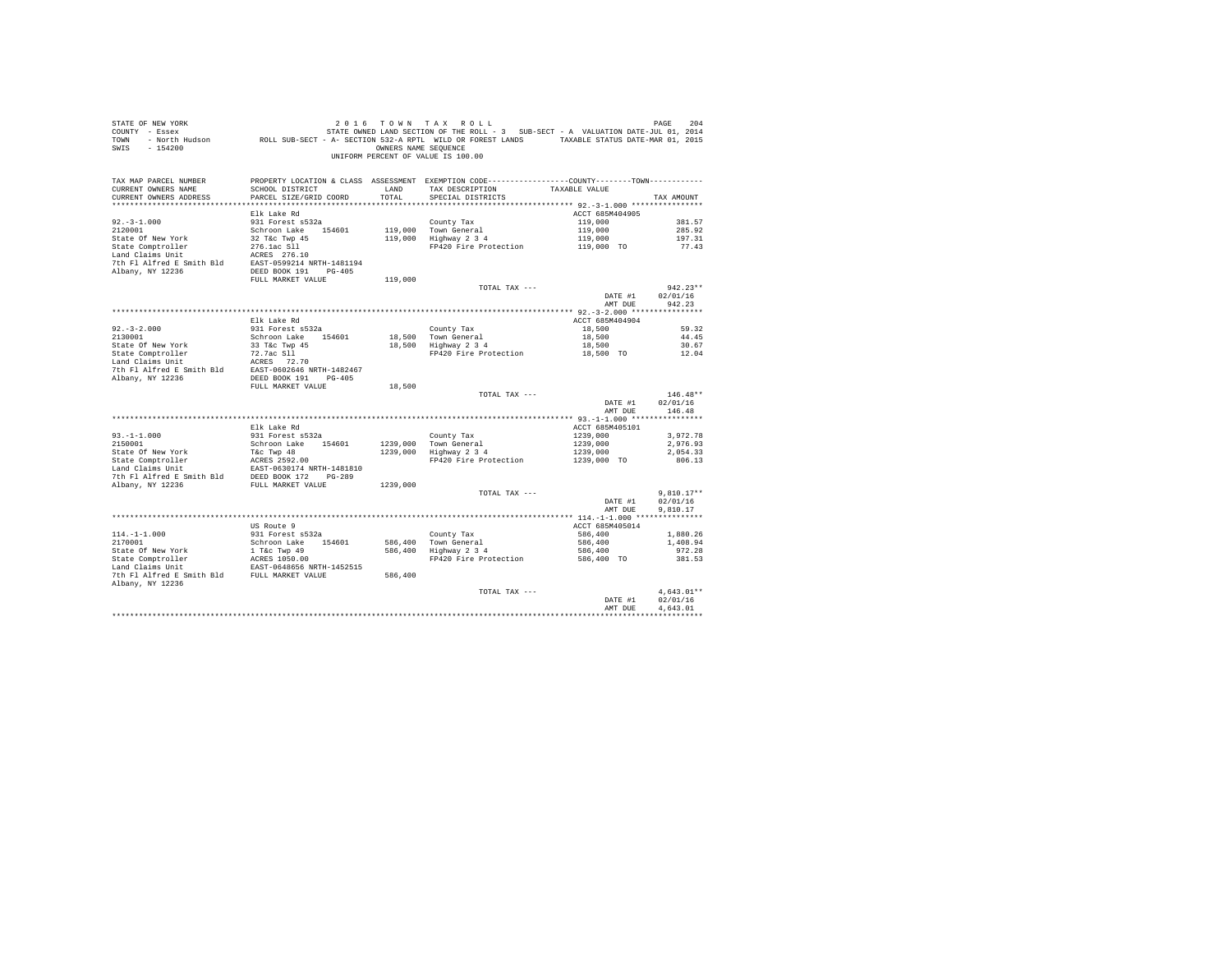| SWIS - 154200                                                                                                                                                   |                                           | OWNERS NAME SEOUENCE | 2016 TOWN TAX ROLL<br>UNIFORM PERCENT OF VALUE IS 100.00                                                                             |                       |                        |
|-----------------------------------------------------------------------------------------------------------------------------------------------------------------|-------------------------------------------|----------------------|--------------------------------------------------------------------------------------------------------------------------------------|-----------------------|------------------------|
| TAX MAP PARCEL NUMBER<br>CURRENT OWNERS NAME<br>CURRENT OWNERS ADDRESS                                                                                          | SCHOOL DISTRICT<br>PARCEL SIZE/GRID COORD | LAND<br>TOTAL.       | PROPERTY LOCATION & CLASS ASSESSMENT EXEMPTION CODE---------------COUNTY-------TOWN---------<br>TAX DESCRIPTION<br>SPECIAL DISTRICTS | TAXABLE VALUE         | TAX AMOUNT             |
|                                                                                                                                                                 | Pepper Hollow Rd                          |                      |                                                                                                                                      | ACCT 685M405013       |                        |
| $104. - 1 - 5.000$                                                                                                                                              | 931 Forest s532a                          |                      | County Tax                                                                                                                           | 509,300               | 1,633.04               |
| 2180001                                                                                                                                                         | Schroon Lake 154601                       |                      | 509,300 Town General<br>509,300 Highway 2 3 4                                                                                        | 509,300               | 1,223.69               |
|                                                                                                                                                                 |                                           |                      |                                                                                                                                      | 509,300<br>509,300 TO | 844.45                 |
|                                                                                                                                                                 |                                           |                      | FP420 Fire Protection                                                                                                                |                       | 331.37                 |
|                                                                                                                                                                 |                                           |                      |                                                                                                                                      |                       |                        |
|                                                                                                                                                                 |                                           |                      |                                                                                                                                      |                       |                        |
|                                                                                                                                                                 | FULL MARKET VALUE                         | 509,300              |                                                                                                                                      |                       |                        |
|                                                                                                                                                                 |                                           |                      | TOTAL TAX ---                                                                                                                        |                       | $4,032.55**$           |
|                                                                                                                                                                 |                                           |                      |                                                                                                                                      | DATE #1               | 02/01/16               |
|                                                                                                                                                                 |                                           |                      |                                                                                                                                      | AMT DUE               | 4,032.55               |
|                                                                                                                                                                 | US Route 9                                |                      |                                                                                                                                      | ACCT 685M405012       |                        |
| $104. - 1 - 4.000$                                                                                                                                              | 931 Forest s532a                          |                      |                                                                                                                                      |                       | 1,070.31               |
| 2190101                                                                                                                                                         | Schroon Lake 154601                       |                      |                                                                                                                                      |                       | 802.02                 |
|                                                                                                                                                                 |                                           |                      | County Tax<br>333,800 Town General<br>333,800 Highway 2 3 4                                                                          |                       | 553.46                 |
|                                                                                                                                                                 |                                           |                      |                                                                                                                                      |                       | 217.18                 |
|                                                                                                                                                                 |                                           |                      |                                                                                                                                      |                       |                        |
|                                                                                                                                                                 |                                           |                      |                                                                                                                                      |                       |                        |
|                                                                                                                                                                 | FULL MARKET VALUE                         | 333,800              |                                                                                                                                      |                       |                        |
|                                                                                                                                                                 |                                           |                      | TOTAL TAX ---                                                                                                                        |                       | $2.642.97**$           |
|                                                                                                                                                                 |                                           |                      |                                                                                                                                      | DATE #1               | 02/01/16               |
|                                                                                                                                                                 |                                           |                      |                                                                                                                                      | AMT DUE               | 2.642.97               |
|                                                                                                                                                                 |                                           |                      |                                                                                                                                      |                       |                        |
|                                                                                                                                                                 | US Route 9                                |                      |                                                                                                                                      | ACCT 685M405009       |                        |
| $104.2 - 1 - 9.000$<br>2200101                                                                                                                                  | 931 Forest s532a                          |                      | County Tax                                                                                                                           | 13,900<br>13,900      | 44.57<br>33.40         |
|                                                                                                                                                                 | Schroon Lake 154601                       |                      | 13,900 Town General<br>13,900 Highway 2 3 4                                                                                          | 13,900                | 23.05                  |
|                                                                                                                                                                 |                                           |                      | FP420 Fire Protection 13,900 TO                                                                                                      |                       | 9.04                   |
|                                                                                                                                                                 |                                           |                      |                                                                                                                                      |                       |                        |
| State Of New York 4 T&C Twp 49<br>State Comptroller ACRES 14.26<br>Land Claims Unit EAST-0669812 NRTH-1471669<br>7th Fl Alfred E Smith Bld<br>FULL MARKET VALUE |                                           | 13,900               |                                                                                                                                      |                       |                        |
| Albany, NY 12236                                                                                                                                                |                                           |                      |                                                                                                                                      |                       |                        |
|                                                                                                                                                                 |                                           |                      | TOTAL TAX ---                                                                                                                        | DATE #1               | $110.06**$<br>02/01/16 |
|                                                                                                                                                                 |                                           |                      |                                                                                                                                      | AMT DUE               | 110.06                 |
|                                                                                                                                                                 |                                           |                      |                                                                                                                                      |                       |                        |
|                                                                                                                                                                 | US Route 9                                |                      |                                                                                                                                      | ACCT 685M405007       |                        |
| $94. -1 - 5.000$                                                                                                                                                | 931 Forest s532a                          |                      | County Tax<br>453,800 Town General<br>453,800 Highway 2 3 4                                                                          | 453,800               | 1,455.08               |
| 2210101                                                                                                                                                         | Schroon Lake 154601                       |                      |                                                                                                                                      | 453,800<br>453,800    | 1,090.34               |
|                                                                                                                                                                 |                                           |                      |                                                                                                                                      |                       | 752.42                 |
|                                                                                                                                                                 |                                           |                      | FP420 Fire Protection                                                                                                                | 453,800 TO            | 295.26                 |
|                                                                                                                                                                 |                                           |                      |                                                                                                                                      |                       |                        |
|                                                                                                                                                                 |                                           |                      |                                                                                                                                      |                       |                        |
|                                                                                                                                                                 |                                           |                      | TOTAL TAX ---                                                                                                                        |                       | $3.593.10**$           |
|                                                                                                                                                                 |                                           |                      |                                                                                                                                      | DATE #1               | 02/01/16               |
|                                                                                                                                                                 |                                           |                      |                                                                                                                                      | AMT DUE               | 3.593.10               |
|                                                                                                                                                                 |                                           |                      |                                                                                                                                      |                       |                        |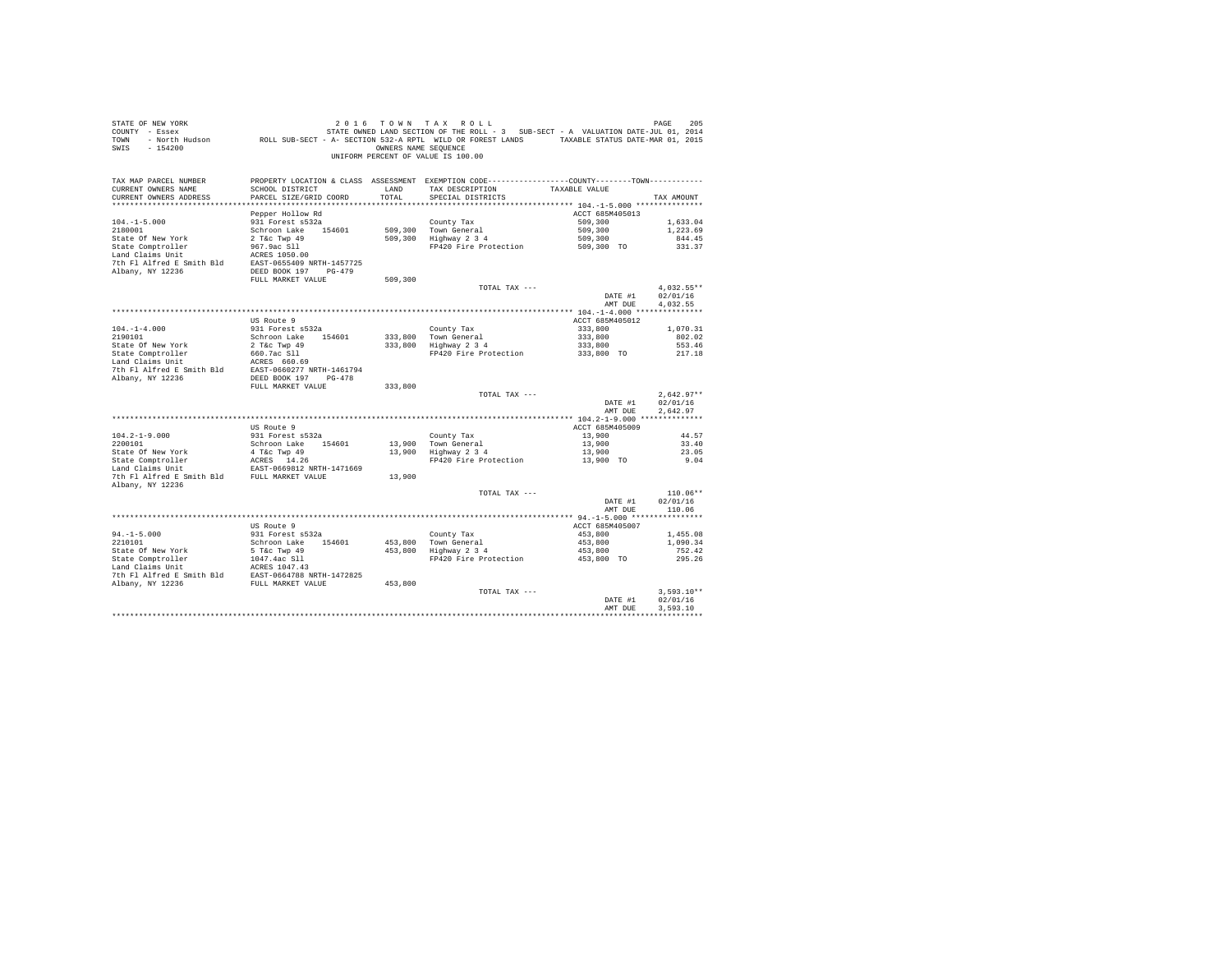| PROPERTY LOCATION & CLASS ASSESSMENT EXEMPTION CODE---------------COUNTY-------TOWN---------<br>TAX MAP PARCEL NUMBER<br>TAX DESCRIPTION TAXABLE VALUE<br>CURRENT OWNERS NAME<br>SCHOOL DISTRICT<br>LAND<br>TOTAL<br>CURRENT OWNERS ADDRESS<br>PARCEL SIZE/GRID COORD<br>SPECIAL DISTRICTS<br>TAX AMOUNT<br>US Route 9<br>ACCT 685M405006<br>568,200<br>1,821.90<br>$104. -1 - 3.000$<br>931 Forest s532a<br>County Tax<br>County Tax<br>568,200 Town General<br>568,200 Highway 2 3 4<br>2220001<br>Schroon Lake 154601<br>568,200<br>1,365.21<br>568,200<br>6 T&C Twp 49<br>State Of New York<br>942.11<br>State Comptroller<br>FP420 Fire Protection<br>568,200 TO<br>1055.2ac Sll<br>369.69<br>ACRES 1055.20<br>Land Claims Unit<br>7th Fl Alfred E Smith Bld EAST-0658284 NRTH-1466937<br>Albany, NY 12236<br>DEED BOOK 178 PG-183<br>FULL MARKET VALUE<br>568,200<br>4.498.91**<br>TOTAL TAX ---<br>DATE #1<br>02/01/16<br>4,498.91<br>AMT DUE<br>Pepper Hollow Rd<br>ACCT 685M405005<br>931 Forest s532a<br>County Tax<br>369,300 Town General<br>369,300 Highway 2 3 4<br>369,300<br>$104. -1 - 6.000$<br>1,184.14<br>369,300<br>2230001<br>Schroon Lake 154601<br>887.31<br>369,300<br>State Of New York<br>612.32<br>FP420 Fire Protection<br>369,300 TO<br>240.28<br>7th Fl Alfred E Smith Bld DEED BOOK 178 PG-183<br>Albany, NY 12236<br>FULL MARKET VALUE<br>369,300<br>$2.924.05**$<br>TOTAL TAX ---<br>DATE #1<br>02/01/16<br>AMT DUE<br>2.924.05<br>Elk Lake Rd<br>ACCT 685M405004<br>931 Forest s532a<br>$103.-1-6.000$<br>$2240001$<br>689,500<br>2,210.84<br>County Tax<br>689,500 Town General<br>689,500 Highway 2 3 4<br>689,500<br>Schroon Lake 154601<br>1,656.65<br>State Of New York<br>8 T&C Twp 44<br>689,500<br>1,143.23<br>State Comptroller acres 1050.00<br>Land Claims Unit 1458291<br>The Plaims Unit 1458291<br>The Plaifred E Smith Bld FULL MARKET VALUE<br>689,500 TO<br>FP420 Fire Protection<br>448.61<br>689,500<br>Albany, NY 12236<br>$5.459.33**$<br>TOTAL TAX ---<br>02/01/16<br>DATE #1<br>AMT DUE<br>5.459.33<br>ACCT 685M405003<br>Elk Lake Rd<br>$103. -1 - 5.000$<br>931 Forest s532a<br>County Tax<br>522,900 Town General<br>522,900 Highway 2 3 4<br>522,900<br>1,676.65<br>2250001<br>Schroon Lake 154601<br>522,900<br>522,900<br>522,900 TO<br>1,256.37<br>867.00<br>FP420 Fire Protection<br>340.22<br>7th Fl Alfred E Smith Bld FULL MARKET VALUE<br>522,900<br>Albany, NY 12236<br>$4.140.24**$<br>TOTAL TAX ---<br>02/01/16<br>DATE #1<br>4.140.24<br>AMT DUE | STATE OF NEW YORK<br>140 או איז א א בי ט א של האבצ או א א א א א בי שלא של האבצ או א א א האבצ או א א א א א א א א א א א א א א א א א י<br>2014 STATE OWNEY LAND SECTION OF THE ROLL - 3 SUB-SECT - A VALUATION DATE-JUL 01, 2014<br>2015 TOWN - North Hudso<br>SWIS - 154200 | OWNERS NAME SEQUENCE | 2016 TOWN TAX ROLL<br>UNIFORM PERCENT OF VALUE IS 100.00 | PAGE<br>206 |
|----------------------------------------------------------------------------------------------------------------------------------------------------------------------------------------------------------------------------------------------------------------------------------------------------------------------------------------------------------------------------------------------------------------------------------------------------------------------------------------------------------------------------------------------------------------------------------------------------------------------------------------------------------------------------------------------------------------------------------------------------------------------------------------------------------------------------------------------------------------------------------------------------------------------------------------------------------------------------------------------------------------------------------------------------------------------------------------------------------------------------------------------------------------------------------------------------------------------------------------------------------------------------------------------------------------------------------------------------------------------------------------------------------------------------------------------------------------------------------------------------------------------------------------------------------------------------------------------------------------------------------------------------------------------------------------------------------------------------------------------------------------------------------------------------------------------------------------------------------------------------------------------------------------------------------------------------------------------------------------------------------------------------------------------------------------------------------------------------------------------------------------------------------------------------------------------------------------------------------------------------------------------------------------------------------------------------------------------------------------------------------------------------------------------------------------------------------------------------------------------------------------------------|---------------------------------------------------------------------------------------------------------------------------------------------------------------------------------------------------------------------------------------------------------------------------|----------------------|----------------------------------------------------------|-------------|
|                                                                                                                                                                                                                                                                                                                                                                                                                                                                                                                                                                                                                                                                                                                                                                                                                                                                                                                                                                                                                                                                                                                                                                                                                                                                                                                                                                                                                                                                                                                                                                                                                                                                                                                                                                                                                                                                                                                                                                                                                                                                                                                                                                                                                                                                                                                                                                                                                                                                                                                            |                                                                                                                                                                                                                                                                           |                      |                                                          |             |
|                                                                                                                                                                                                                                                                                                                                                                                                                                                                                                                                                                                                                                                                                                                                                                                                                                                                                                                                                                                                                                                                                                                                                                                                                                                                                                                                                                                                                                                                                                                                                                                                                                                                                                                                                                                                                                                                                                                                                                                                                                                                                                                                                                                                                                                                                                                                                                                                                                                                                                                            |                                                                                                                                                                                                                                                                           |                      |                                                          |             |
|                                                                                                                                                                                                                                                                                                                                                                                                                                                                                                                                                                                                                                                                                                                                                                                                                                                                                                                                                                                                                                                                                                                                                                                                                                                                                                                                                                                                                                                                                                                                                                                                                                                                                                                                                                                                                                                                                                                                                                                                                                                                                                                                                                                                                                                                                                                                                                                                                                                                                                                            |                                                                                                                                                                                                                                                                           |                      |                                                          |             |
|                                                                                                                                                                                                                                                                                                                                                                                                                                                                                                                                                                                                                                                                                                                                                                                                                                                                                                                                                                                                                                                                                                                                                                                                                                                                                                                                                                                                                                                                                                                                                                                                                                                                                                                                                                                                                                                                                                                                                                                                                                                                                                                                                                                                                                                                                                                                                                                                                                                                                                                            |                                                                                                                                                                                                                                                                           |                      |                                                          |             |
|                                                                                                                                                                                                                                                                                                                                                                                                                                                                                                                                                                                                                                                                                                                                                                                                                                                                                                                                                                                                                                                                                                                                                                                                                                                                                                                                                                                                                                                                                                                                                                                                                                                                                                                                                                                                                                                                                                                                                                                                                                                                                                                                                                                                                                                                                                                                                                                                                                                                                                                            |                                                                                                                                                                                                                                                                           |                      |                                                          |             |
|                                                                                                                                                                                                                                                                                                                                                                                                                                                                                                                                                                                                                                                                                                                                                                                                                                                                                                                                                                                                                                                                                                                                                                                                                                                                                                                                                                                                                                                                                                                                                                                                                                                                                                                                                                                                                                                                                                                                                                                                                                                                                                                                                                                                                                                                                                                                                                                                                                                                                                                            |                                                                                                                                                                                                                                                                           |                      |                                                          |             |
|                                                                                                                                                                                                                                                                                                                                                                                                                                                                                                                                                                                                                                                                                                                                                                                                                                                                                                                                                                                                                                                                                                                                                                                                                                                                                                                                                                                                                                                                                                                                                                                                                                                                                                                                                                                                                                                                                                                                                                                                                                                                                                                                                                                                                                                                                                                                                                                                                                                                                                                            |                                                                                                                                                                                                                                                                           |                      |                                                          |             |
|                                                                                                                                                                                                                                                                                                                                                                                                                                                                                                                                                                                                                                                                                                                                                                                                                                                                                                                                                                                                                                                                                                                                                                                                                                                                                                                                                                                                                                                                                                                                                                                                                                                                                                                                                                                                                                                                                                                                                                                                                                                                                                                                                                                                                                                                                                                                                                                                                                                                                                                            |                                                                                                                                                                                                                                                                           |                      |                                                          |             |
|                                                                                                                                                                                                                                                                                                                                                                                                                                                                                                                                                                                                                                                                                                                                                                                                                                                                                                                                                                                                                                                                                                                                                                                                                                                                                                                                                                                                                                                                                                                                                                                                                                                                                                                                                                                                                                                                                                                                                                                                                                                                                                                                                                                                                                                                                                                                                                                                                                                                                                                            |                                                                                                                                                                                                                                                                           |                      |                                                          |             |
|                                                                                                                                                                                                                                                                                                                                                                                                                                                                                                                                                                                                                                                                                                                                                                                                                                                                                                                                                                                                                                                                                                                                                                                                                                                                                                                                                                                                                                                                                                                                                                                                                                                                                                                                                                                                                                                                                                                                                                                                                                                                                                                                                                                                                                                                                                                                                                                                                                                                                                                            |                                                                                                                                                                                                                                                                           |                      |                                                          |             |
|                                                                                                                                                                                                                                                                                                                                                                                                                                                                                                                                                                                                                                                                                                                                                                                                                                                                                                                                                                                                                                                                                                                                                                                                                                                                                                                                                                                                                                                                                                                                                                                                                                                                                                                                                                                                                                                                                                                                                                                                                                                                                                                                                                                                                                                                                                                                                                                                                                                                                                                            |                                                                                                                                                                                                                                                                           |                      |                                                          |             |
|                                                                                                                                                                                                                                                                                                                                                                                                                                                                                                                                                                                                                                                                                                                                                                                                                                                                                                                                                                                                                                                                                                                                                                                                                                                                                                                                                                                                                                                                                                                                                                                                                                                                                                                                                                                                                                                                                                                                                                                                                                                                                                                                                                                                                                                                                                                                                                                                                                                                                                                            |                                                                                                                                                                                                                                                                           |                      |                                                          |             |
|                                                                                                                                                                                                                                                                                                                                                                                                                                                                                                                                                                                                                                                                                                                                                                                                                                                                                                                                                                                                                                                                                                                                                                                                                                                                                                                                                                                                                                                                                                                                                                                                                                                                                                                                                                                                                                                                                                                                                                                                                                                                                                                                                                                                                                                                                                                                                                                                                                                                                                                            |                                                                                                                                                                                                                                                                           |                      |                                                          |             |
|                                                                                                                                                                                                                                                                                                                                                                                                                                                                                                                                                                                                                                                                                                                                                                                                                                                                                                                                                                                                                                                                                                                                                                                                                                                                                                                                                                                                                                                                                                                                                                                                                                                                                                                                                                                                                                                                                                                                                                                                                                                                                                                                                                                                                                                                                                                                                                                                                                                                                                                            |                                                                                                                                                                                                                                                                           |                      |                                                          |             |
|                                                                                                                                                                                                                                                                                                                                                                                                                                                                                                                                                                                                                                                                                                                                                                                                                                                                                                                                                                                                                                                                                                                                                                                                                                                                                                                                                                                                                                                                                                                                                                                                                                                                                                                                                                                                                                                                                                                                                                                                                                                                                                                                                                                                                                                                                                                                                                                                                                                                                                                            |                                                                                                                                                                                                                                                                           |                      |                                                          |             |
|                                                                                                                                                                                                                                                                                                                                                                                                                                                                                                                                                                                                                                                                                                                                                                                                                                                                                                                                                                                                                                                                                                                                                                                                                                                                                                                                                                                                                                                                                                                                                                                                                                                                                                                                                                                                                                                                                                                                                                                                                                                                                                                                                                                                                                                                                                                                                                                                                                                                                                                            |                                                                                                                                                                                                                                                                           |                      |                                                          |             |
|                                                                                                                                                                                                                                                                                                                                                                                                                                                                                                                                                                                                                                                                                                                                                                                                                                                                                                                                                                                                                                                                                                                                                                                                                                                                                                                                                                                                                                                                                                                                                                                                                                                                                                                                                                                                                                                                                                                                                                                                                                                                                                                                                                                                                                                                                                                                                                                                                                                                                                                            |                                                                                                                                                                                                                                                                           |                      |                                                          |             |
|                                                                                                                                                                                                                                                                                                                                                                                                                                                                                                                                                                                                                                                                                                                                                                                                                                                                                                                                                                                                                                                                                                                                                                                                                                                                                                                                                                                                                                                                                                                                                                                                                                                                                                                                                                                                                                                                                                                                                                                                                                                                                                                                                                                                                                                                                                                                                                                                                                                                                                                            |                                                                                                                                                                                                                                                                           |                      |                                                          |             |
|                                                                                                                                                                                                                                                                                                                                                                                                                                                                                                                                                                                                                                                                                                                                                                                                                                                                                                                                                                                                                                                                                                                                                                                                                                                                                                                                                                                                                                                                                                                                                                                                                                                                                                                                                                                                                                                                                                                                                                                                                                                                                                                                                                                                                                                                                                                                                                                                                                                                                                                            |                                                                                                                                                                                                                                                                           |                      |                                                          |             |
|                                                                                                                                                                                                                                                                                                                                                                                                                                                                                                                                                                                                                                                                                                                                                                                                                                                                                                                                                                                                                                                                                                                                                                                                                                                                                                                                                                                                                                                                                                                                                                                                                                                                                                                                                                                                                                                                                                                                                                                                                                                                                                                                                                                                                                                                                                                                                                                                                                                                                                                            |                                                                                                                                                                                                                                                                           |                      |                                                          |             |
|                                                                                                                                                                                                                                                                                                                                                                                                                                                                                                                                                                                                                                                                                                                                                                                                                                                                                                                                                                                                                                                                                                                                                                                                                                                                                                                                                                                                                                                                                                                                                                                                                                                                                                                                                                                                                                                                                                                                                                                                                                                                                                                                                                                                                                                                                                                                                                                                                                                                                                                            |                                                                                                                                                                                                                                                                           |                      |                                                          |             |
|                                                                                                                                                                                                                                                                                                                                                                                                                                                                                                                                                                                                                                                                                                                                                                                                                                                                                                                                                                                                                                                                                                                                                                                                                                                                                                                                                                                                                                                                                                                                                                                                                                                                                                                                                                                                                                                                                                                                                                                                                                                                                                                                                                                                                                                                                                                                                                                                                                                                                                                            |                                                                                                                                                                                                                                                                           |                      |                                                          |             |
|                                                                                                                                                                                                                                                                                                                                                                                                                                                                                                                                                                                                                                                                                                                                                                                                                                                                                                                                                                                                                                                                                                                                                                                                                                                                                                                                                                                                                                                                                                                                                                                                                                                                                                                                                                                                                                                                                                                                                                                                                                                                                                                                                                                                                                                                                                                                                                                                                                                                                                                            |                                                                                                                                                                                                                                                                           |                      |                                                          |             |
|                                                                                                                                                                                                                                                                                                                                                                                                                                                                                                                                                                                                                                                                                                                                                                                                                                                                                                                                                                                                                                                                                                                                                                                                                                                                                                                                                                                                                                                                                                                                                                                                                                                                                                                                                                                                                                                                                                                                                                                                                                                                                                                                                                                                                                                                                                                                                                                                                                                                                                                            |                                                                                                                                                                                                                                                                           |                      |                                                          |             |
|                                                                                                                                                                                                                                                                                                                                                                                                                                                                                                                                                                                                                                                                                                                                                                                                                                                                                                                                                                                                                                                                                                                                                                                                                                                                                                                                                                                                                                                                                                                                                                                                                                                                                                                                                                                                                                                                                                                                                                                                                                                                                                                                                                                                                                                                                                                                                                                                                                                                                                                            |                                                                                                                                                                                                                                                                           |                      |                                                          |             |
|                                                                                                                                                                                                                                                                                                                                                                                                                                                                                                                                                                                                                                                                                                                                                                                                                                                                                                                                                                                                                                                                                                                                                                                                                                                                                                                                                                                                                                                                                                                                                                                                                                                                                                                                                                                                                                                                                                                                                                                                                                                                                                                                                                                                                                                                                                                                                                                                                                                                                                                            |                                                                                                                                                                                                                                                                           |                      |                                                          |             |
|                                                                                                                                                                                                                                                                                                                                                                                                                                                                                                                                                                                                                                                                                                                                                                                                                                                                                                                                                                                                                                                                                                                                                                                                                                                                                                                                                                                                                                                                                                                                                                                                                                                                                                                                                                                                                                                                                                                                                                                                                                                                                                                                                                                                                                                                                                                                                                                                                                                                                                                            |                                                                                                                                                                                                                                                                           |                      |                                                          |             |
|                                                                                                                                                                                                                                                                                                                                                                                                                                                                                                                                                                                                                                                                                                                                                                                                                                                                                                                                                                                                                                                                                                                                                                                                                                                                                                                                                                                                                                                                                                                                                                                                                                                                                                                                                                                                                                                                                                                                                                                                                                                                                                                                                                                                                                                                                                                                                                                                                                                                                                                            |                                                                                                                                                                                                                                                                           |                      |                                                          |             |
|                                                                                                                                                                                                                                                                                                                                                                                                                                                                                                                                                                                                                                                                                                                                                                                                                                                                                                                                                                                                                                                                                                                                                                                                                                                                                                                                                                                                                                                                                                                                                                                                                                                                                                                                                                                                                                                                                                                                                                                                                                                                                                                                                                                                                                                                                                                                                                                                                                                                                                                            |                                                                                                                                                                                                                                                                           |                      |                                                          |             |
|                                                                                                                                                                                                                                                                                                                                                                                                                                                                                                                                                                                                                                                                                                                                                                                                                                                                                                                                                                                                                                                                                                                                                                                                                                                                                                                                                                                                                                                                                                                                                                                                                                                                                                                                                                                                                                                                                                                                                                                                                                                                                                                                                                                                                                                                                                                                                                                                                                                                                                                            |                                                                                                                                                                                                                                                                           |                      |                                                          |             |
|                                                                                                                                                                                                                                                                                                                                                                                                                                                                                                                                                                                                                                                                                                                                                                                                                                                                                                                                                                                                                                                                                                                                                                                                                                                                                                                                                                                                                                                                                                                                                                                                                                                                                                                                                                                                                                                                                                                                                                                                                                                                                                                                                                                                                                                                                                                                                                                                                                                                                                                            |                                                                                                                                                                                                                                                                           |                      |                                                          |             |
|                                                                                                                                                                                                                                                                                                                                                                                                                                                                                                                                                                                                                                                                                                                                                                                                                                                                                                                                                                                                                                                                                                                                                                                                                                                                                                                                                                                                                                                                                                                                                                                                                                                                                                                                                                                                                                                                                                                                                                                                                                                                                                                                                                                                                                                                                                                                                                                                                                                                                                                            |                                                                                                                                                                                                                                                                           |                      |                                                          |             |
|                                                                                                                                                                                                                                                                                                                                                                                                                                                                                                                                                                                                                                                                                                                                                                                                                                                                                                                                                                                                                                                                                                                                                                                                                                                                                                                                                                                                                                                                                                                                                                                                                                                                                                                                                                                                                                                                                                                                                                                                                                                                                                                                                                                                                                                                                                                                                                                                                                                                                                                            |                                                                                                                                                                                                                                                                           |                      |                                                          |             |
|                                                                                                                                                                                                                                                                                                                                                                                                                                                                                                                                                                                                                                                                                                                                                                                                                                                                                                                                                                                                                                                                                                                                                                                                                                                                                                                                                                                                                                                                                                                                                                                                                                                                                                                                                                                                                                                                                                                                                                                                                                                                                                                                                                                                                                                                                                                                                                                                                                                                                                                            |                                                                                                                                                                                                                                                                           |                      |                                                          |             |
|                                                                                                                                                                                                                                                                                                                                                                                                                                                                                                                                                                                                                                                                                                                                                                                                                                                                                                                                                                                                                                                                                                                                                                                                                                                                                                                                                                                                                                                                                                                                                                                                                                                                                                                                                                                                                                                                                                                                                                                                                                                                                                                                                                                                                                                                                                                                                                                                                                                                                                                            |                                                                                                                                                                                                                                                                           |                      |                                                          |             |
|                                                                                                                                                                                                                                                                                                                                                                                                                                                                                                                                                                                                                                                                                                                                                                                                                                                                                                                                                                                                                                                                                                                                                                                                                                                                                                                                                                                                                                                                                                                                                                                                                                                                                                                                                                                                                                                                                                                                                                                                                                                                                                                                                                                                                                                                                                                                                                                                                                                                                                                            |                                                                                                                                                                                                                                                                           |                      |                                                          |             |
|                                                                                                                                                                                                                                                                                                                                                                                                                                                                                                                                                                                                                                                                                                                                                                                                                                                                                                                                                                                                                                                                                                                                                                                                                                                                                                                                                                                                                                                                                                                                                                                                                                                                                                                                                                                                                                                                                                                                                                                                                                                                                                                                                                                                                                                                                                                                                                                                                                                                                                                            |                                                                                                                                                                                                                                                                           |                      |                                                          |             |
|                                                                                                                                                                                                                                                                                                                                                                                                                                                                                                                                                                                                                                                                                                                                                                                                                                                                                                                                                                                                                                                                                                                                                                                                                                                                                                                                                                                                                                                                                                                                                                                                                                                                                                                                                                                                                                                                                                                                                                                                                                                                                                                                                                                                                                                                                                                                                                                                                                                                                                                            |                                                                                                                                                                                                                                                                           |                      |                                                          |             |
|                                                                                                                                                                                                                                                                                                                                                                                                                                                                                                                                                                                                                                                                                                                                                                                                                                                                                                                                                                                                                                                                                                                                                                                                                                                                                                                                                                                                                                                                                                                                                                                                                                                                                                                                                                                                                                                                                                                                                                                                                                                                                                                                                                                                                                                                                                                                                                                                                                                                                                                            |                                                                                                                                                                                                                                                                           |                      |                                                          |             |
|                                                                                                                                                                                                                                                                                                                                                                                                                                                                                                                                                                                                                                                                                                                                                                                                                                                                                                                                                                                                                                                                                                                                                                                                                                                                                                                                                                                                                                                                                                                                                                                                                                                                                                                                                                                                                                                                                                                                                                                                                                                                                                                                                                                                                                                                                                                                                                                                                                                                                                                            |                                                                                                                                                                                                                                                                           |                      |                                                          |             |
|                                                                                                                                                                                                                                                                                                                                                                                                                                                                                                                                                                                                                                                                                                                                                                                                                                                                                                                                                                                                                                                                                                                                                                                                                                                                                                                                                                                                                                                                                                                                                                                                                                                                                                                                                                                                                                                                                                                                                                                                                                                                                                                                                                                                                                                                                                                                                                                                                                                                                                                            |                                                                                                                                                                                                                                                                           |                      |                                                          |             |
|                                                                                                                                                                                                                                                                                                                                                                                                                                                                                                                                                                                                                                                                                                                                                                                                                                                                                                                                                                                                                                                                                                                                                                                                                                                                                                                                                                                                                                                                                                                                                                                                                                                                                                                                                                                                                                                                                                                                                                                                                                                                                                                                                                                                                                                                                                                                                                                                                                                                                                                            |                                                                                                                                                                                                                                                                           |                      |                                                          |             |
|                                                                                                                                                                                                                                                                                                                                                                                                                                                                                                                                                                                                                                                                                                                                                                                                                                                                                                                                                                                                                                                                                                                                                                                                                                                                                                                                                                                                                                                                                                                                                                                                                                                                                                                                                                                                                                                                                                                                                                                                                                                                                                                                                                                                                                                                                                                                                                                                                                                                                                                            |                                                                                                                                                                                                                                                                           |                      |                                                          |             |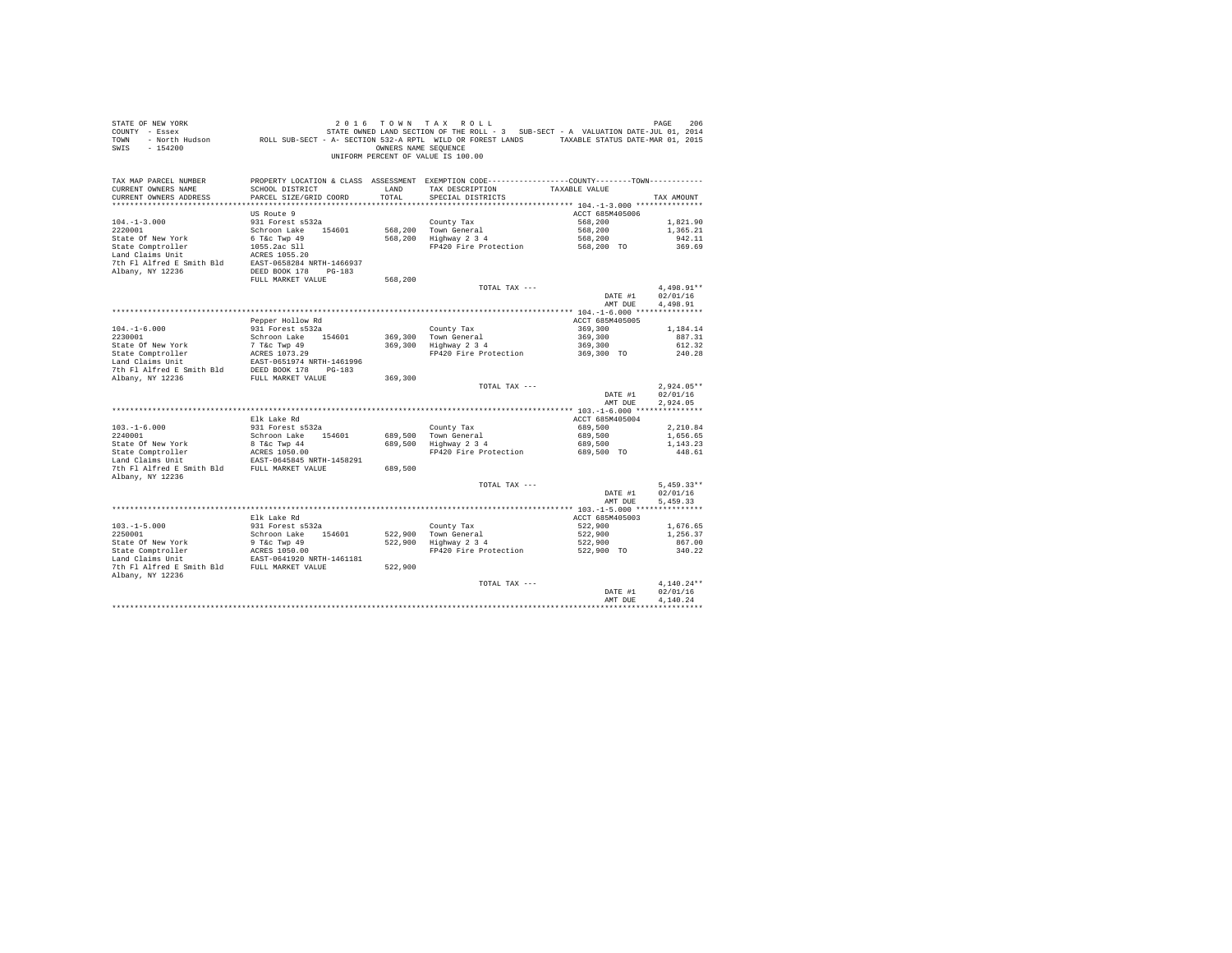| STATE OF NEW YORK<br>COUNTY - Essex<br>TOWN<br>$-154200$<br>SWIS                                                                                                                                                            |                                         | OWNERS NAME SEOUENCE | 2016 TOWN TAX ROLL<br>1207 PAGE 207 10 16 TO WINT A X ROLL<br>- Essex STATE OWNED LAND SECTION OF THE ROLL - 3 SUB-SECT - A VALUATION DATE<br>- North Hudson       ROLL SUB-SECT - A - SECTION 532-A RPTL WILD OR FOREST LANDS     TAXABLE STATUS DATE-MA<br>UNIFORM PERCENT OF VALUE IS 100.00 |                       | 207<br>PAGE          |
|-----------------------------------------------------------------------------------------------------------------------------------------------------------------------------------------------------------------------------|-----------------------------------------|----------------------|-------------------------------------------------------------------------------------------------------------------------------------------------------------------------------------------------------------------------------------------------------------------------------------------------|-----------------------|----------------------|
| TAX MAP PARCEL NUMBER<br>CURRENT OWNERS NAME                                                                                                                                                                                | SCHOOL DISTRICT                         | LAND                 | PROPERTY LOCATION & CLASS ASSESSMENT EXEMPTION CODE----------------COUNTY--------TOWN----------<br>TAX DESCRIPTION                                                                                                                                                                              | TAXABLE VALUE         |                      |
| CURRENT OWNERS ADDRESS                                                                                                                                                                                                      | PARCEL SIZE/GRID COORD                  | TOTAL                | SPECIAL DISTRICTS                                                                                                                                                                                                                                                                               |                       | TAX AMOUNT           |
|                                                                                                                                                                                                                             |                                         |                      |                                                                                                                                                                                                                                                                                                 |                       |                      |
|                                                                                                                                                                                                                             | Pepper Hollow Rd                        |                      |                                                                                                                                                                                                                                                                                                 | ACCT 685M405002       |                      |
| $104. -1 -1.000$                                                                                                                                                                                                            | 931 Forest s532a                        |                      | County Tax                                                                                                                                                                                                                                                                                      | 386,300               | 1,238.65             |
|                                                                                                                                                                                                                             |                                         |                      | 386,300 Town General<br>386,300 Town General<br>386,300 Highway 2 3 4                                                                                                                                                                                                                           | 386,300               | 928.16               |
|                                                                                                                                                                                                                             |                                         |                      |                                                                                                                                                                                                                                                                                                 | 386,300               | 640.51               |
|                                                                                                                                                                                                                             |                                         |                      | FP420 Fire Protection 386,300 TO                                                                                                                                                                                                                                                                |                       | 251.34               |
|                                                                                                                                                                                                                             |                                         |                      |                                                                                                                                                                                                                                                                                                 |                       |                      |
|                                                                                                                                                                                                                             |                                         | 386,300              |                                                                                                                                                                                                                                                                                                 |                       |                      |
|                                                                                                                                                                                                                             |                                         |                      | TOTAL TAX ---                                                                                                                                                                                                                                                                                   |                       | $3.058.66**$         |
|                                                                                                                                                                                                                             |                                         |                      |                                                                                                                                                                                                                                                                                                 | DATE #1               | 02/01/16             |
|                                                                                                                                                                                                                             |                                         |                      |                                                                                                                                                                                                                                                                                                 | AMT DUE               | 3,058.66             |
|                                                                                                                                                                                                                             |                                         |                      |                                                                                                                                                                                                                                                                                                 |                       |                      |
|                                                                                                                                                                                                                             | US Route 9                              |                      |                                                                                                                                                                                                                                                                                                 | ACCT 685M405001       |                      |
| $104. - 1 - 2.000$<br>2270001                                                                                                                                                                                               | 931 Forest s532a                        |                      | County Tax                                                                                                                                                                                                                                                                                      | 547,400               | 1,755.21<br>1,315.23 |
|                                                                                                                                                                                                                             | Schroon Lake 154601                     |                      | 547,400 Town General<br>547,400 Highway 2 3 4                                                                                                                                                                                                                                                   | 547,400               | 907.62               |
|                                                                                                                                                                                                                             |                                         |                      | Eighway 2 3 4<br>Fighway 2 3 4<br>FP420 Fire Protection 547,400 TO                                                                                                                                                                                                                              |                       | 356.16               |
|                                                                                                                                                                                                                             |                                         |                      |                                                                                                                                                                                                                                                                                                 |                       |                      |
|                                                                                                                                                                                                                             |                                         |                      |                                                                                                                                                                                                                                                                                                 |                       |                      |
|                                                                                                                                                                                                                             |                                         | 547,400              |                                                                                                                                                                                                                                                                                                 |                       |                      |
|                                                                                                                                                                                                                             |                                         |                      | TOTAL TAX ---                                                                                                                                                                                                                                                                                   |                       | $4,334.22**$         |
|                                                                                                                                                                                                                             |                                         |                      |                                                                                                                                                                                                                                                                                                 | DATE #1               | 02/01/16             |
|                                                                                                                                                                                                                             |                                         |                      |                                                                                                                                                                                                                                                                                                 | AMT DUE               | 4,334.22             |
|                                                                                                                                                                                                                             | US Route 9                              |                      |                                                                                                                                                                                                                                                                                                 | ACCT 685M405201       |                      |
|                                                                                                                                                                                                                             | 931 Forest s532a                        |                      | County Tax                                                                                                                                                                                                                                                                                      | 377,300               | 1,209.79             |
| $94. -1 - 4.000$<br>2280001                                                                                                                                                                                                 | Schroon Lake 154601                     |                      | 377,300 Town General<br>377,300 Highway 2 3 4                                                                                                                                                                                                                                                   | 377,300               | 906.53               |
|                                                                                                                                                                                                                             |                                         |                      |                                                                                                                                                                                                                                                                                                 | 377,300               | 625.58               |
| State Of New York<br>State Comptonler<br>State Compton<br>Land Claims Unit<br>Land Claims Unit<br>Land Claims Unit<br>The Filal Cass of State States<br>TULL MARKET VALUE<br>THE AIR AND ANY, NY 12236<br>FULL MARKET VALUE |                                         |                      | FP420 Fire Protection 377,300 TO                                                                                                                                                                                                                                                                |                       | 245.48               |
|                                                                                                                                                                                                                             |                                         |                      |                                                                                                                                                                                                                                                                                                 |                       |                      |
|                                                                                                                                                                                                                             |                                         | 377,300              |                                                                                                                                                                                                                                                                                                 |                       |                      |
|                                                                                                                                                                                                                             |                                         |                      | TOTAL TAX ---                                                                                                                                                                                                                                                                                   |                       | $2.987.38**$         |
|                                                                                                                                                                                                                             |                                         |                      |                                                                                                                                                                                                                                                                                                 | DATE #1               | 02/01/16             |
|                                                                                                                                                                                                                             |                                         |                      |                                                                                                                                                                                                                                                                                                 | AMT DUE               | 2.987.38             |
|                                                                                                                                                                                                                             |                                         |                      |                                                                                                                                                                                                                                                                                                 |                       |                      |
|                                                                                                                                                                                                                             | US Route 9                              |                      |                                                                                                                                                                                                                                                                                                 | ACCT 685M405115       |                      |
| $94. -1 - 3.000$                                                                                                                                                                                                            | 931 Forest s532a<br>Schroon Lake 154601 |                      | County Tax                                                                                                                                                                                                                                                                                      | 344,700               | 1,105.26             |
| 2290001                                                                                                                                                                                                                     |                                         |                      | County Tax<br>344,700 Town General<br>344,700 Highway 2 3 4                                                                                                                                                                                                                                     | 344,700               | 828.21<br>571.53     |
|                                                                                                                                                                                                                             |                                         |                      | FP420 Fire Protection                                                                                                                                                                                                                                                                           | 344,700<br>344,700 TO | 224.27               |
|                                                                                                                                                                                                                             |                                         |                      |                                                                                                                                                                                                                                                                                                 |                       |                      |
|                                                                                                                                                                                                                             |                                         |                      |                                                                                                                                                                                                                                                                                                 |                       |                      |
|                                                                                                                                                                                                                             |                                         |                      |                                                                                                                                                                                                                                                                                                 |                       |                      |
|                                                                                                                                                                                                                             |                                         |                      | TOTAL TAX ---                                                                                                                                                                                                                                                                                   |                       | $2.729.27**$         |
|                                                                                                                                                                                                                             |                                         |                      |                                                                                                                                                                                                                                                                                                 | DATE #1               | 02/01/16             |
|                                                                                                                                                                                                                             |                                         |                      |                                                                                                                                                                                                                                                                                                 | AMT DUE               | 2.729.27             |
|                                                                                                                                                                                                                             |                                         |                      |                                                                                                                                                                                                                                                                                                 |                       |                      |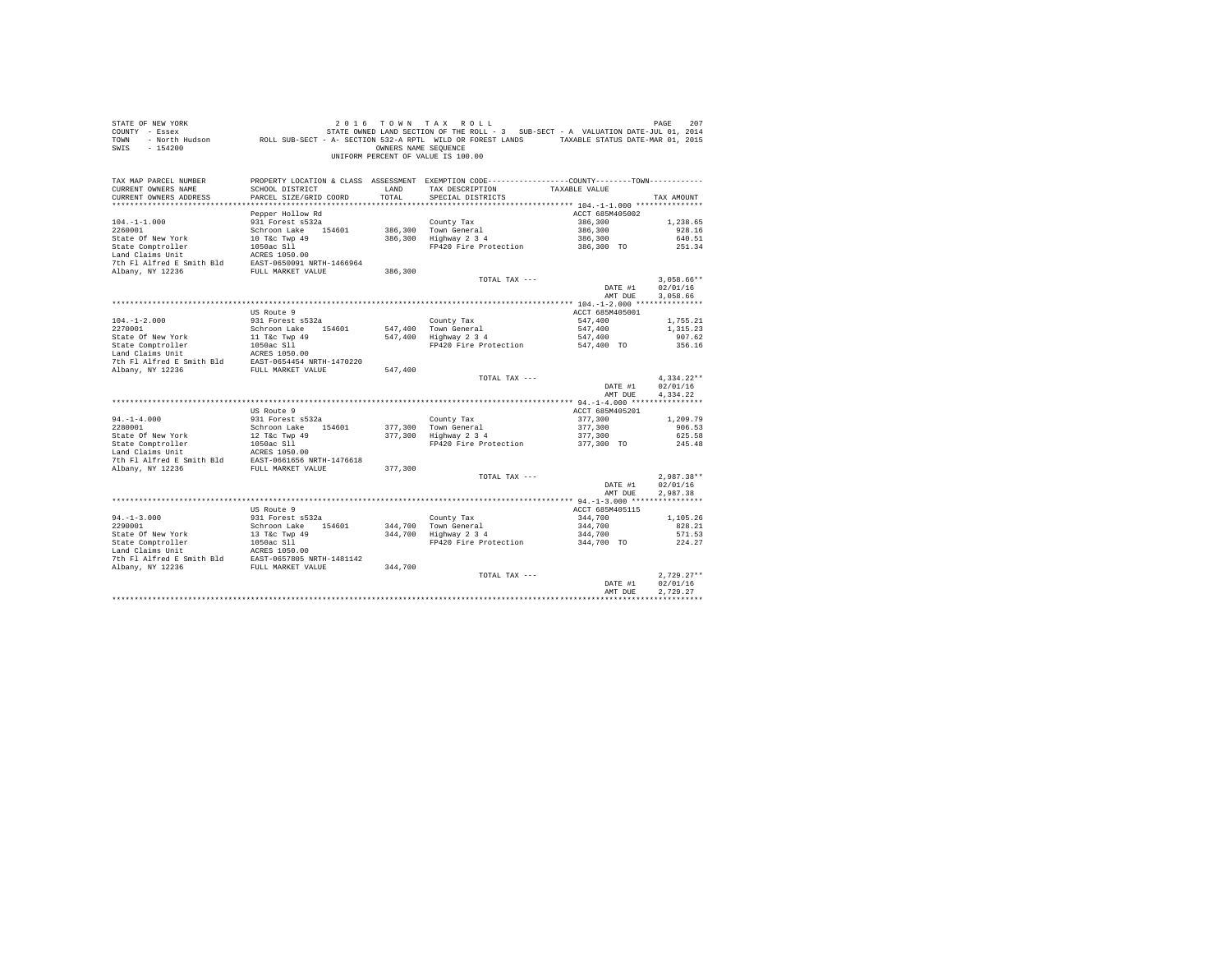| PROPERTY LOCATION & CLASS ASSESSMENT EXEMPTION CODE---------------COUNTY-------TOWN---------<br>TAX MAP PARCEL NUMBER<br>TAX DESCRIPTION TAXABLE VALUE<br>CURRENT OWNERS NAME<br>SCHOOL DISTRICT<br>LAND<br>TOTAL<br>CURRENT OWNERS ADDRESS<br>PARCEL SIZE/GRID COORD<br>SPECIAL DISTRICTS<br>TAX AMOUNT<br>Elk Lake Rd<br>ACCT 685M405114<br>$94. - 1 - 6.000$<br>931 Forest s532a<br>County Tax<br>344,600 Town General<br>344,600 Highway 2 3 4<br>344,600<br>1,104.94<br>Schroon Lake 154601<br>2300001<br>344,600<br>344,600<br>827.97<br>State Of New York 14 T&C Twp 49<br>State Comptroller 1050ac S11<br>Land Claims Unit 1050ac S11<br>571.37<br>FP420 Fire Protection 344,600 TO<br>224.21<br>7th Fl Alfred E Smith Bld EAST-0650744 NRTH-1475609<br>Albany, NY 12236<br>DEED BOOK 167 PG-512<br>FULL MARKET VALUE<br>344,600<br>$2.728.49**$<br>TOTAL TAX ---<br>DATE #1<br>02/01/16<br>2,728.49<br>AMT DUE<br>Elk Lake Rd<br>ACCT 685M405113<br>931 Forest s532a<br>County Tax<br>365,900 Town General<br>365,900 Highway 2 3 4<br>$103.-1-3.000$<br>$2310001$<br>365,900<br>1,173,24<br>Schroon Lake 154601<br>365,900<br>879.14<br>365,900<br>State of New York 15 Tac Twp 49<br>State Comptroller and MCRES 1050.00<br>Land Claims Unit BAST-0645195 NRTH-1471119<br>12 Land Claims Unit Bid DEED BOOK 167 PG-512<br>606.68<br>FP420 Fire Protection 365,900 TO<br>238.07<br>Albany, NY 12236<br>FULL MARKET VALUE<br>365,900<br>$2.897.13**$<br>TOTAL TAX ---<br>DATE #1<br>02/01/16<br>AMT DUE<br>2.897.13<br>Elk Lake Rd<br>ACCT 685M405112<br>931 Forest s532a<br>$93. -1 - 6.000$<br>2320001<br>County Tax<br>489,100 Town General<br>489,100 Highway 2 3 4<br>$489,100$<br>$489,100$<br>1,568.27<br>1,175.15<br>2320001<br>Schroom Lake 154601<br>State Omptroller 18 Tac Tay 49<br>Land Claims Unit 18 Tac Tay 49<br>Land Claims Unit 1885-0641309 NRTH-1475967<br>489,100<br>810.95<br>FP420 Fire Protection<br>489,100 TO<br>318.22<br>7th F1 Alfred E Smith Bld DEED BOOK 191 PG-167<br>Albany, NY 12236<br>489,100<br>FULL MARKET VALUE<br>$3.872.59**$<br>TOTAL TAX ---<br>02/01/16<br>DATE #1<br>AMT DUE<br>3.872.59<br>ACCT 685M405111<br>Elk Lake Rd<br>931 Forest s532a<br>$93. -1 - 5.000$<br>County Tax<br>321,900 Town General<br>321,900 Highway 2 3 4<br>321,900<br>1,032.15<br>2330001<br>Schroon Lake 154601<br>321,900<br>321,900<br>321,900 TO<br>773.42<br>State of New York 19 Tac Twp 49<br>State Comptroller 2050.00<br>Land Claims Unit 200RS 1050.00<br>Land Claims Unit EAST-0645997 NRTH-1480092<br>533.73<br>FP420 Fire Protection<br>209.44<br>7th F1 Alfred E Smith Bld FULL MARKET VALUE<br>321,900<br>Albany, NY 12236<br>$2.548.74**$<br>TOTAL TAX ---<br>02/01/16<br>DATE #1<br>2.548.74<br>AMT DUE | STATE OF NEW YORK<br>208 PAGE 208 2016 TOWN TAX ROLL<br>COUNTY - Essex – STATE ONNED LAND SECTION OF THE ROLL - 3 SUB-SECT - A VALUATION DATE-JUL 01, 2014<br>TOWN - North Hudson – ROLL SUB-SECT - A-SECTION 532-A RPTL WILD OR FOREST LANDS – TAXABLE S<br>SWIS - 154200 |  | 2016 TOWN TAX ROLL<br>OWNERS NAME SEQUENCE<br>UNIFORM PERCENT OF VALUE IS 100.00 | PAGE<br>208 |
|-------------------------------------------------------------------------------------------------------------------------------------------------------------------------------------------------------------------------------------------------------------------------------------------------------------------------------------------------------------------------------------------------------------------------------------------------------------------------------------------------------------------------------------------------------------------------------------------------------------------------------------------------------------------------------------------------------------------------------------------------------------------------------------------------------------------------------------------------------------------------------------------------------------------------------------------------------------------------------------------------------------------------------------------------------------------------------------------------------------------------------------------------------------------------------------------------------------------------------------------------------------------------------------------------------------------------------------------------------------------------------------------------------------------------------------------------------------------------------------------------------------------------------------------------------------------------------------------------------------------------------------------------------------------------------------------------------------------------------------------------------------------------------------------------------------------------------------------------------------------------------------------------------------------------------------------------------------------------------------------------------------------------------------------------------------------------------------------------------------------------------------------------------------------------------------------------------------------------------------------------------------------------------------------------------------------------------------------------------------------------------------------------------------------------------------------------------------------------------------------------------------------------------------------------------------------------------------------------------------------------------------------------------------------------------------------------------------------------------------------------------------|----------------------------------------------------------------------------------------------------------------------------------------------------------------------------------------------------------------------------------------------------------------------------|--|----------------------------------------------------------------------------------|-------------|
|                                                                                                                                                                                                                                                                                                                                                                                                                                                                                                                                                                                                                                                                                                                                                                                                                                                                                                                                                                                                                                                                                                                                                                                                                                                                                                                                                                                                                                                                                                                                                                                                                                                                                                                                                                                                                                                                                                                                                                                                                                                                                                                                                                                                                                                                                                                                                                                                                                                                                                                                                                                                                                                                                                                                                             |                                                                                                                                                                                                                                                                            |  |                                                                                  |             |
|                                                                                                                                                                                                                                                                                                                                                                                                                                                                                                                                                                                                                                                                                                                                                                                                                                                                                                                                                                                                                                                                                                                                                                                                                                                                                                                                                                                                                                                                                                                                                                                                                                                                                                                                                                                                                                                                                                                                                                                                                                                                                                                                                                                                                                                                                                                                                                                                                                                                                                                                                                                                                                                                                                                                                             |                                                                                                                                                                                                                                                                            |  |                                                                                  |             |
|                                                                                                                                                                                                                                                                                                                                                                                                                                                                                                                                                                                                                                                                                                                                                                                                                                                                                                                                                                                                                                                                                                                                                                                                                                                                                                                                                                                                                                                                                                                                                                                                                                                                                                                                                                                                                                                                                                                                                                                                                                                                                                                                                                                                                                                                                                                                                                                                                                                                                                                                                                                                                                                                                                                                                             |                                                                                                                                                                                                                                                                            |  |                                                                                  |             |
|                                                                                                                                                                                                                                                                                                                                                                                                                                                                                                                                                                                                                                                                                                                                                                                                                                                                                                                                                                                                                                                                                                                                                                                                                                                                                                                                                                                                                                                                                                                                                                                                                                                                                                                                                                                                                                                                                                                                                                                                                                                                                                                                                                                                                                                                                                                                                                                                                                                                                                                                                                                                                                                                                                                                                             |                                                                                                                                                                                                                                                                            |  |                                                                                  |             |
|                                                                                                                                                                                                                                                                                                                                                                                                                                                                                                                                                                                                                                                                                                                                                                                                                                                                                                                                                                                                                                                                                                                                                                                                                                                                                                                                                                                                                                                                                                                                                                                                                                                                                                                                                                                                                                                                                                                                                                                                                                                                                                                                                                                                                                                                                                                                                                                                                                                                                                                                                                                                                                                                                                                                                             |                                                                                                                                                                                                                                                                            |  |                                                                                  |             |
|                                                                                                                                                                                                                                                                                                                                                                                                                                                                                                                                                                                                                                                                                                                                                                                                                                                                                                                                                                                                                                                                                                                                                                                                                                                                                                                                                                                                                                                                                                                                                                                                                                                                                                                                                                                                                                                                                                                                                                                                                                                                                                                                                                                                                                                                                                                                                                                                                                                                                                                                                                                                                                                                                                                                                             |                                                                                                                                                                                                                                                                            |  |                                                                                  |             |
|                                                                                                                                                                                                                                                                                                                                                                                                                                                                                                                                                                                                                                                                                                                                                                                                                                                                                                                                                                                                                                                                                                                                                                                                                                                                                                                                                                                                                                                                                                                                                                                                                                                                                                                                                                                                                                                                                                                                                                                                                                                                                                                                                                                                                                                                                                                                                                                                                                                                                                                                                                                                                                                                                                                                                             |                                                                                                                                                                                                                                                                            |  |                                                                                  |             |
|                                                                                                                                                                                                                                                                                                                                                                                                                                                                                                                                                                                                                                                                                                                                                                                                                                                                                                                                                                                                                                                                                                                                                                                                                                                                                                                                                                                                                                                                                                                                                                                                                                                                                                                                                                                                                                                                                                                                                                                                                                                                                                                                                                                                                                                                                                                                                                                                                                                                                                                                                                                                                                                                                                                                                             |                                                                                                                                                                                                                                                                            |  |                                                                                  |             |
|                                                                                                                                                                                                                                                                                                                                                                                                                                                                                                                                                                                                                                                                                                                                                                                                                                                                                                                                                                                                                                                                                                                                                                                                                                                                                                                                                                                                                                                                                                                                                                                                                                                                                                                                                                                                                                                                                                                                                                                                                                                                                                                                                                                                                                                                                                                                                                                                                                                                                                                                                                                                                                                                                                                                                             |                                                                                                                                                                                                                                                                            |  |                                                                                  |             |
|                                                                                                                                                                                                                                                                                                                                                                                                                                                                                                                                                                                                                                                                                                                                                                                                                                                                                                                                                                                                                                                                                                                                                                                                                                                                                                                                                                                                                                                                                                                                                                                                                                                                                                                                                                                                                                                                                                                                                                                                                                                                                                                                                                                                                                                                                                                                                                                                                                                                                                                                                                                                                                                                                                                                                             |                                                                                                                                                                                                                                                                            |  |                                                                                  |             |
|                                                                                                                                                                                                                                                                                                                                                                                                                                                                                                                                                                                                                                                                                                                                                                                                                                                                                                                                                                                                                                                                                                                                                                                                                                                                                                                                                                                                                                                                                                                                                                                                                                                                                                                                                                                                                                                                                                                                                                                                                                                                                                                                                                                                                                                                                                                                                                                                                                                                                                                                                                                                                                                                                                                                                             |                                                                                                                                                                                                                                                                            |  |                                                                                  |             |
|                                                                                                                                                                                                                                                                                                                                                                                                                                                                                                                                                                                                                                                                                                                                                                                                                                                                                                                                                                                                                                                                                                                                                                                                                                                                                                                                                                                                                                                                                                                                                                                                                                                                                                                                                                                                                                                                                                                                                                                                                                                                                                                                                                                                                                                                                                                                                                                                                                                                                                                                                                                                                                                                                                                                                             |                                                                                                                                                                                                                                                                            |  |                                                                                  |             |
|                                                                                                                                                                                                                                                                                                                                                                                                                                                                                                                                                                                                                                                                                                                                                                                                                                                                                                                                                                                                                                                                                                                                                                                                                                                                                                                                                                                                                                                                                                                                                                                                                                                                                                                                                                                                                                                                                                                                                                                                                                                                                                                                                                                                                                                                                                                                                                                                                                                                                                                                                                                                                                                                                                                                                             |                                                                                                                                                                                                                                                                            |  |                                                                                  |             |
|                                                                                                                                                                                                                                                                                                                                                                                                                                                                                                                                                                                                                                                                                                                                                                                                                                                                                                                                                                                                                                                                                                                                                                                                                                                                                                                                                                                                                                                                                                                                                                                                                                                                                                                                                                                                                                                                                                                                                                                                                                                                                                                                                                                                                                                                                                                                                                                                                                                                                                                                                                                                                                                                                                                                                             |                                                                                                                                                                                                                                                                            |  |                                                                                  |             |
|                                                                                                                                                                                                                                                                                                                                                                                                                                                                                                                                                                                                                                                                                                                                                                                                                                                                                                                                                                                                                                                                                                                                                                                                                                                                                                                                                                                                                                                                                                                                                                                                                                                                                                                                                                                                                                                                                                                                                                                                                                                                                                                                                                                                                                                                                                                                                                                                                                                                                                                                                                                                                                                                                                                                                             |                                                                                                                                                                                                                                                                            |  |                                                                                  |             |
|                                                                                                                                                                                                                                                                                                                                                                                                                                                                                                                                                                                                                                                                                                                                                                                                                                                                                                                                                                                                                                                                                                                                                                                                                                                                                                                                                                                                                                                                                                                                                                                                                                                                                                                                                                                                                                                                                                                                                                                                                                                                                                                                                                                                                                                                                                                                                                                                                                                                                                                                                                                                                                                                                                                                                             |                                                                                                                                                                                                                                                                            |  |                                                                                  |             |
|                                                                                                                                                                                                                                                                                                                                                                                                                                                                                                                                                                                                                                                                                                                                                                                                                                                                                                                                                                                                                                                                                                                                                                                                                                                                                                                                                                                                                                                                                                                                                                                                                                                                                                                                                                                                                                                                                                                                                                                                                                                                                                                                                                                                                                                                                                                                                                                                                                                                                                                                                                                                                                                                                                                                                             |                                                                                                                                                                                                                                                                            |  |                                                                                  |             |
|                                                                                                                                                                                                                                                                                                                                                                                                                                                                                                                                                                                                                                                                                                                                                                                                                                                                                                                                                                                                                                                                                                                                                                                                                                                                                                                                                                                                                                                                                                                                                                                                                                                                                                                                                                                                                                                                                                                                                                                                                                                                                                                                                                                                                                                                                                                                                                                                                                                                                                                                                                                                                                                                                                                                                             |                                                                                                                                                                                                                                                                            |  |                                                                                  |             |
|                                                                                                                                                                                                                                                                                                                                                                                                                                                                                                                                                                                                                                                                                                                                                                                                                                                                                                                                                                                                                                                                                                                                                                                                                                                                                                                                                                                                                                                                                                                                                                                                                                                                                                                                                                                                                                                                                                                                                                                                                                                                                                                                                                                                                                                                                                                                                                                                                                                                                                                                                                                                                                                                                                                                                             |                                                                                                                                                                                                                                                                            |  |                                                                                  |             |
|                                                                                                                                                                                                                                                                                                                                                                                                                                                                                                                                                                                                                                                                                                                                                                                                                                                                                                                                                                                                                                                                                                                                                                                                                                                                                                                                                                                                                                                                                                                                                                                                                                                                                                                                                                                                                                                                                                                                                                                                                                                                                                                                                                                                                                                                                                                                                                                                                                                                                                                                                                                                                                                                                                                                                             |                                                                                                                                                                                                                                                                            |  |                                                                                  |             |
|                                                                                                                                                                                                                                                                                                                                                                                                                                                                                                                                                                                                                                                                                                                                                                                                                                                                                                                                                                                                                                                                                                                                                                                                                                                                                                                                                                                                                                                                                                                                                                                                                                                                                                                                                                                                                                                                                                                                                                                                                                                                                                                                                                                                                                                                                                                                                                                                                                                                                                                                                                                                                                                                                                                                                             |                                                                                                                                                                                                                                                                            |  |                                                                                  |             |
|                                                                                                                                                                                                                                                                                                                                                                                                                                                                                                                                                                                                                                                                                                                                                                                                                                                                                                                                                                                                                                                                                                                                                                                                                                                                                                                                                                                                                                                                                                                                                                                                                                                                                                                                                                                                                                                                                                                                                                                                                                                                                                                                                                                                                                                                                                                                                                                                                                                                                                                                                                                                                                                                                                                                                             |                                                                                                                                                                                                                                                                            |  |                                                                                  |             |
|                                                                                                                                                                                                                                                                                                                                                                                                                                                                                                                                                                                                                                                                                                                                                                                                                                                                                                                                                                                                                                                                                                                                                                                                                                                                                                                                                                                                                                                                                                                                                                                                                                                                                                                                                                                                                                                                                                                                                                                                                                                                                                                                                                                                                                                                                                                                                                                                                                                                                                                                                                                                                                                                                                                                                             |                                                                                                                                                                                                                                                                            |  |                                                                                  |             |
|                                                                                                                                                                                                                                                                                                                                                                                                                                                                                                                                                                                                                                                                                                                                                                                                                                                                                                                                                                                                                                                                                                                                                                                                                                                                                                                                                                                                                                                                                                                                                                                                                                                                                                                                                                                                                                                                                                                                                                                                                                                                                                                                                                                                                                                                                                                                                                                                                                                                                                                                                                                                                                                                                                                                                             |                                                                                                                                                                                                                                                                            |  |                                                                                  |             |
|                                                                                                                                                                                                                                                                                                                                                                                                                                                                                                                                                                                                                                                                                                                                                                                                                                                                                                                                                                                                                                                                                                                                                                                                                                                                                                                                                                                                                                                                                                                                                                                                                                                                                                                                                                                                                                                                                                                                                                                                                                                                                                                                                                                                                                                                                                                                                                                                                                                                                                                                                                                                                                                                                                                                                             |                                                                                                                                                                                                                                                                            |  |                                                                                  |             |
|                                                                                                                                                                                                                                                                                                                                                                                                                                                                                                                                                                                                                                                                                                                                                                                                                                                                                                                                                                                                                                                                                                                                                                                                                                                                                                                                                                                                                                                                                                                                                                                                                                                                                                                                                                                                                                                                                                                                                                                                                                                                                                                                                                                                                                                                                                                                                                                                                                                                                                                                                                                                                                                                                                                                                             |                                                                                                                                                                                                                                                                            |  |                                                                                  |             |
|                                                                                                                                                                                                                                                                                                                                                                                                                                                                                                                                                                                                                                                                                                                                                                                                                                                                                                                                                                                                                                                                                                                                                                                                                                                                                                                                                                                                                                                                                                                                                                                                                                                                                                                                                                                                                                                                                                                                                                                                                                                                                                                                                                                                                                                                                                                                                                                                                                                                                                                                                                                                                                                                                                                                                             |                                                                                                                                                                                                                                                                            |  |                                                                                  |             |
|                                                                                                                                                                                                                                                                                                                                                                                                                                                                                                                                                                                                                                                                                                                                                                                                                                                                                                                                                                                                                                                                                                                                                                                                                                                                                                                                                                                                                                                                                                                                                                                                                                                                                                                                                                                                                                                                                                                                                                                                                                                                                                                                                                                                                                                                                                                                                                                                                                                                                                                                                                                                                                                                                                                                                             |                                                                                                                                                                                                                                                                            |  |                                                                                  |             |
|                                                                                                                                                                                                                                                                                                                                                                                                                                                                                                                                                                                                                                                                                                                                                                                                                                                                                                                                                                                                                                                                                                                                                                                                                                                                                                                                                                                                                                                                                                                                                                                                                                                                                                                                                                                                                                                                                                                                                                                                                                                                                                                                                                                                                                                                                                                                                                                                                                                                                                                                                                                                                                                                                                                                                             |                                                                                                                                                                                                                                                                            |  |                                                                                  |             |
|                                                                                                                                                                                                                                                                                                                                                                                                                                                                                                                                                                                                                                                                                                                                                                                                                                                                                                                                                                                                                                                                                                                                                                                                                                                                                                                                                                                                                                                                                                                                                                                                                                                                                                                                                                                                                                                                                                                                                                                                                                                                                                                                                                                                                                                                                                                                                                                                                                                                                                                                                                                                                                                                                                                                                             |                                                                                                                                                                                                                                                                            |  |                                                                                  |             |
|                                                                                                                                                                                                                                                                                                                                                                                                                                                                                                                                                                                                                                                                                                                                                                                                                                                                                                                                                                                                                                                                                                                                                                                                                                                                                                                                                                                                                                                                                                                                                                                                                                                                                                                                                                                                                                                                                                                                                                                                                                                                                                                                                                                                                                                                                                                                                                                                                                                                                                                                                                                                                                                                                                                                                             |                                                                                                                                                                                                                                                                            |  |                                                                                  |             |
|                                                                                                                                                                                                                                                                                                                                                                                                                                                                                                                                                                                                                                                                                                                                                                                                                                                                                                                                                                                                                                                                                                                                                                                                                                                                                                                                                                                                                                                                                                                                                                                                                                                                                                                                                                                                                                                                                                                                                                                                                                                                                                                                                                                                                                                                                                                                                                                                                                                                                                                                                                                                                                                                                                                                                             |                                                                                                                                                                                                                                                                            |  |                                                                                  |             |
|                                                                                                                                                                                                                                                                                                                                                                                                                                                                                                                                                                                                                                                                                                                                                                                                                                                                                                                                                                                                                                                                                                                                                                                                                                                                                                                                                                                                                                                                                                                                                                                                                                                                                                                                                                                                                                                                                                                                                                                                                                                                                                                                                                                                                                                                                                                                                                                                                                                                                                                                                                                                                                                                                                                                                             |                                                                                                                                                                                                                                                                            |  |                                                                                  |             |
|                                                                                                                                                                                                                                                                                                                                                                                                                                                                                                                                                                                                                                                                                                                                                                                                                                                                                                                                                                                                                                                                                                                                                                                                                                                                                                                                                                                                                                                                                                                                                                                                                                                                                                                                                                                                                                                                                                                                                                                                                                                                                                                                                                                                                                                                                                                                                                                                                                                                                                                                                                                                                                                                                                                                                             |                                                                                                                                                                                                                                                                            |  |                                                                                  |             |
|                                                                                                                                                                                                                                                                                                                                                                                                                                                                                                                                                                                                                                                                                                                                                                                                                                                                                                                                                                                                                                                                                                                                                                                                                                                                                                                                                                                                                                                                                                                                                                                                                                                                                                                                                                                                                                                                                                                                                                                                                                                                                                                                                                                                                                                                                                                                                                                                                                                                                                                                                                                                                                                                                                                                                             |                                                                                                                                                                                                                                                                            |  |                                                                                  |             |
|                                                                                                                                                                                                                                                                                                                                                                                                                                                                                                                                                                                                                                                                                                                                                                                                                                                                                                                                                                                                                                                                                                                                                                                                                                                                                                                                                                                                                                                                                                                                                                                                                                                                                                                                                                                                                                                                                                                                                                                                                                                                                                                                                                                                                                                                                                                                                                                                                                                                                                                                                                                                                                                                                                                                                             |                                                                                                                                                                                                                                                                            |  |                                                                                  |             |
|                                                                                                                                                                                                                                                                                                                                                                                                                                                                                                                                                                                                                                                                                                                                                                                                                                                                                                                                                                                                                                                                                                                                                                                                                                                                                                                                                                                                                                                                                                                                                                                                                                                                                                                                                                                                                                                                                                                                                                                                                                                                                                                                                                                                                                                                                                                                                                                                                                                                                                                                                                                                                                                                                                                                                             |                                                                                                                                                                                                                                                                            |  |                                                                                  |             |
|                                                                                                                                                                                                                                                                                                                                                                                                                                                                                                                                                                                                                                                                                                                                                                                                                                                                                                                                                                                                                                                                                                                                                                                                                                                                                                                                                                                                                                                                                                                                                                                                                                                                                                                                                                                                                                                                                                                                                                                                                                                                                                                                                                                                                                                                                                                                                                                                                                                                                                                                                                                                                                                                                                                                                             |                                                                                                                                                                                                                                                                            |  |                                                                                  |             |
|                                                                                                                                                                                                                                                                                                                                                                                                                                                                                                                                                                                                                                                                                                                                                                                                                                                                                                                                                                                                                                                                                                                                                                                                                                                                                                                                                                                                                                                                                                                                                                                                                                                                                                                                                                                                                                                                                                                                                                                                                                                                                                                                                                                                                                                                                                                                                                                                                                                                                                                                                                                                                                                                                                                                                             |                                                                                                                                                                                                                                                                            |  |                                                                                  |             |
|                                                                                                                                                                                                                                                                                                                                                                                                                                                                                                                                                                                                                                                                                                                                                                                                                                                                                                                                                                                                                                                                                                                                                                                                                                                                                                                                                                                                                                                                                                                                                                                                                                                                                                                                                                                                                                                                                                                                                                                                                                                                                                                                                                                                                                                                                                                                                                                                                                                                                                                                                                                                                                                                                                                                                             |                                                                                                                                                                                                                                                                            |  |                                                                                  |             |
|                                                                                                                                                                                                                                                                                                                                                                                                                                                                                                                                                                                                                                                                                                                                                                                                                                                                                                                                                                                                                                                                                                                                                                                                                                                                                                                                                                                                                                                                                                                                                                                                                                                                                                                                                                                                                                                                                                                                                                                                                                                                                                                                                                                                                                                                                                                                                                                                                                                                                                                                                                                                                                                                                                                                                             |                                                                                                                                                                                                                                                                            |  |                                                                                  |             |
|                                                                                                                                                                                                                                                                                                                                                                                                                                                                                                                                                                                                                                                                                                                                                                                                                                                                                                                                                                                                                                                                                                                                                                                                                                                                                                                                                                                                                                                                                                                                                                                                                                                                                                                                                                                                                                                                                                                                                                                                                                                                                                                                                                                                                                                                                                                                                                                                                                                                                                                                                                                                                                                                                                                                                             |                                                                                                                                                                                                                                                                            |  |                                                                                  |             |
|                                                                                                                                                                                                                                                                                                                                                                                                                                                                                                                                                                                                                                                                                                                                                                                                                                                                                                                                                                                                                                                                                                                                                                                                                                                                                                                                                                                                                                                                                                                                                                                                                                                                                                                                                                                                                                                                                                                                                                                                                                                                                                                                                                                                                                                                                                                                                                                                                                                                                                                                                                                                                                                                                                                                                             |                                                                                                                                                                                                                                                                            |  |                                                                                  |             |
|                                                                                                                                                                                                                                                                                                                                                                                                                                                                                                                                                                                                                                                                                                                                                                                                                                                                                                                                                                                                                                                                                                                                                                                                                                                                                                                                                                                                                                                                                                                                                                                                                                                                                                                                                                                                                                                                                                                                                                                                                                                                                                                                                                                                                                                                                                                                                                                                                                                                                                                                                                                                                                                                                                                                                             |                                                                                                                                                                                                                                                                            |  |                                                                                  |             |
|                                                                                                                                                                                                                                                                                                                                                                                                                                                                                                                                                                                                                                                                                                                                                                                                                                                                                                                                                                                                                                                                                                                                                                                                                                                                                                                                                                                                                                                                                                                                                                                                                                                                                                                                                                                                                                                                                                                                                                                                                                                                                                                                                                                                                                                                                                                                                                                                                                                                                                                                                                                                                                                                                                                                                             |                                                                                                                                                                                                                                                                            |  |                                                                                  |             |
|                                                                                                                                                                                                                                                                                                                                                                                                                                                                                                                                                                                                                                                                                                                                                                                                                                                                                                                                                                                                                                                                                                                                                                                                                                                                                                                                                                                                                                                                                                                                                                                                                                                                                                                                                                                                                                                                                                                                                                                                                                                                                                                                                                                                                                                                                                                                                                                                                                                                                                                                                                                                                                                                                                                                                             |                                                                                                                                                                                                                                                                            |  |                                                                                  |             |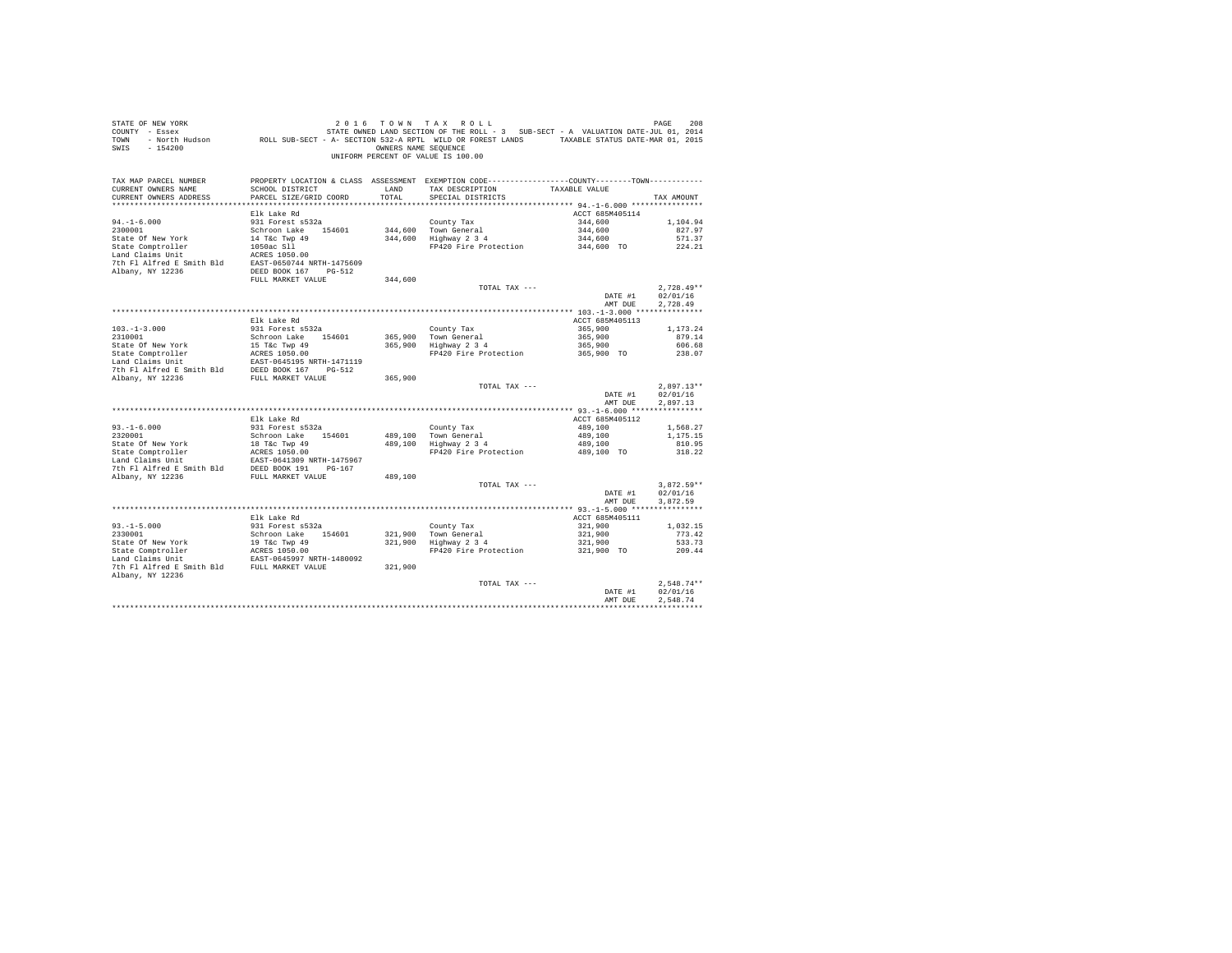| SWIS - 154200                                                                                               |                                                                                                  |         | OWNERS NAME SEQUENCE<br>UNIFORM PERCENT OF VALUE IS 100.00 |                 |              |
|-------------------------------------------------------------------------------------------------------------|--------------------------------------------------------------------------------------------------|---------|------------------------------------------------------------|-----------------|--------------|
| TAX MAP PARCEL NUMBER                                                                                       | PROPERTY LOCATION & CLASS ASSESSMENT EXEMPTION CODE---------------COUNTY-------TOWN---------     |         |                                                            |                 |              |
| CURRENT OWNERS NAME                                                                                         | SCHOOL DISTRICT                                                                                  | LAND    | TAX DESCRIPTION                                            | TAXABLE VALUE   |              |
| CURRENT OWNERS ADDRESS                                                                                      | PARCEL SIZE/GRID COORD                                                                           | TOTAL   | SPECIAL DISTRICTS                                          |                 | TAX AMOUNT   |
|                                                                                                             |                                                                                                  |         |                                                            | ACCT 685M405110 |              |
| $94. - 1 - 2.000$                                                                                           | US Route 9<br>931 Forest s532a                                                                   |         | County Tax                                                 | 308,600         | 989.51       |
| 2340001                                                                                                     | Schroon Lake 154601                                                                              |         | 308,600 Town General                                       | 308,600         | 741.47       |
| State Of New York                                                                                           | 20 T&C Twp 49                                                                                    |         | 308,600 Highway 2 3 4                                      | 308,600         | 511.68       |
|                                                                                                             | 1050ac Sll                                                                                       |         | FP420 Fire Protection                                      | 308,600 TO      | 200.79       |
| State Comptroller<br>Land Claims Unit                                                                       | ACRES 1050.00                                                                                    |         |                                                            |                 |              |
| 7th Fl Alfred E Smith Bld EAST-0653993 NRTH-1485633                                                         |                                                                                                  |         |                                                            |                 |              |
| Albany, NY 12236                                                                                            | DEED BOOK 167 PG-512                                                                             |         |                                                            |                 |              |
|                                                                                                             | FULL MARKET VALUE                                                                                | 308,600 |                                                            |                 |              |
|                                                                                                             |                                                                                                  |         | TOTAL TAX ---                                              |                 | $2.443.45**$ |
|                                                                                                             |                                                                                                  |         |                                                            | DATE #1         | 02/01/16     |
|                                                                                                             |                                                                                                  |         |                                                            | AMT DUE         | 2.443.45     |
|                                                                                                             |                                                                                                  |         |                                                            |                 |              |
|                                                                                                             | US Route 9                                                                                       |         |                                                            | ACCT 685M405109 |              |
| $94. -1 - 1.000$                                                                                            | 931 Forest s532a                                                                                 |         | County Tax                                                 | 164,800         | 528.42       |
| 2350001                                                                                                     | Schroon Lake 154601                                                                              |         | 164.800 Town General                                       | 164,800         | 395.96       |
|                                                                                                             |                                                                                                  |         | 164,800 Highway 2 3 4                                      | 164,800         | 273.25       |
| State Of New York<br>State Comptroller<br>Land Claims Unit<br>Land Claims Unit<br>EAST-0649937 NRTH-1488140 |                                                                                                  |         | FP420 Fire Protection                                      | 164,800 TO      | 107.22       |
| 7th Fl Alfred E Smith Bld FULL MARKET VALUE<br>Albany, NY 12236                                             |                                                                                                  | 164,800 |                                                            |                 |              |
|                                                                                                             |                                                                                                  |         | TOTAL TAX ---                                              |                 | $1.304.85**$ |
|                                                                                                             |                                                                                                  |         |                                                            | DATE #1         | 02/01/16     |
|                                                                                                             |                                                                                                  |         |                                                            | AMT DUE         | 1,304.85     |
|                                                                                                             |                                                                                                  |         |                                                            |                 |              |
|                                                                                                             | Elk Lake Rd                                                                                      |         |                                                            | ACCT 685M405108 |              |
| $93. -1 - 4.000$                                                                                            | 931 Forest s532a                                                                                 |         | County Tax                                                 | 247,900         | 794.88       |
| 2360001                                                                                                     | Schroon Lake 154601                                                                              |         | 247,900 Town General<br>247,900 Highway 2 3 4              | 247,900         | 595.63       |
| State Of New York                                                                                           | 22 T&c Twp 49                                                                                    |         |                                                            | 247,900         | 411.03       |
|                                                                                                             |                                                                                                  |         | FP420 Fire Protection                                      | 247,900 TO      | 161.29       |
|                                                                                                             |                                                                                                  |         |                                                            |                 |              |
| Albany, NY 12236                                                                                            | FULL MARKET VALUE                                                                                | 247,900 |                                                            |                 |              |
|                                                                                                             |                                                                                                  |         | TOTAL TAX ---                                              |                 | $1.962.83**$ |
|                                                                                                             |                                                                                                  |         |                                                            | DATE #1         | 02/01/16     |
|                                                                                                             |                                                                                                  |         |                                                            | AMT DUE         | 1.962.83     |
|                                                                                                             |                                                                                                  |         |                                                            |                 |              |
|                                                                                                             | Elk Lake Rd                                                                                      |         |                                                            | ACCT 685M405107 |              |
| $93. - 1 - 2.000$                                                                                           | 931 Forest s532a                                                                                 |         | County Tax                                                 | 570,900         | 1,830.56     |
| 2370001                                                                                                     |                                                                                                  |         |                                                            | 570,900         | 1,371.69     |
| State Of New York                                                                                           | Schroon Lake 154601 570,900 Town General<br>23 T&c Twp 49 570,900 Highway 2 3 4<br>23 T&c Twp 49 |         |                                                            | 570,900         | 946.58       |
| State Comptroller                                                                                           | ACRES 1050.00                                                                                    |         | FP420 Fire Protection                                      | 570,900 TO      | 371.45       |
| Land Claims Unit                                                                                            | EAST-0637600 NRTH-1479954                                                                        |         |                                                            |                 |              |
| 7th Fl Alfred E Smith Bld DEED BOOK 191 PG-167                                                              |                                                                                                  |         |                                                            |                 |              |
| Albany, NY 12236                                                                                            | FULL MARKET VALUE                                                                                | 570,900 |                                                            |                 |              |
|                                                                                                             |                                                                                                  |         | TOTAL TAX ---                                              |                 | $4.520.28**$ |
|                                                                                                             |                                                                                                  |         |                                                            | DATE #1         | 02/01/16     |
|                                                                                                             |                                                                                                  |         |                                                            | AMT DUE         | 4.520.28     |
|                                                                                                             |                                                                                                  |         |                                                            |                 |              |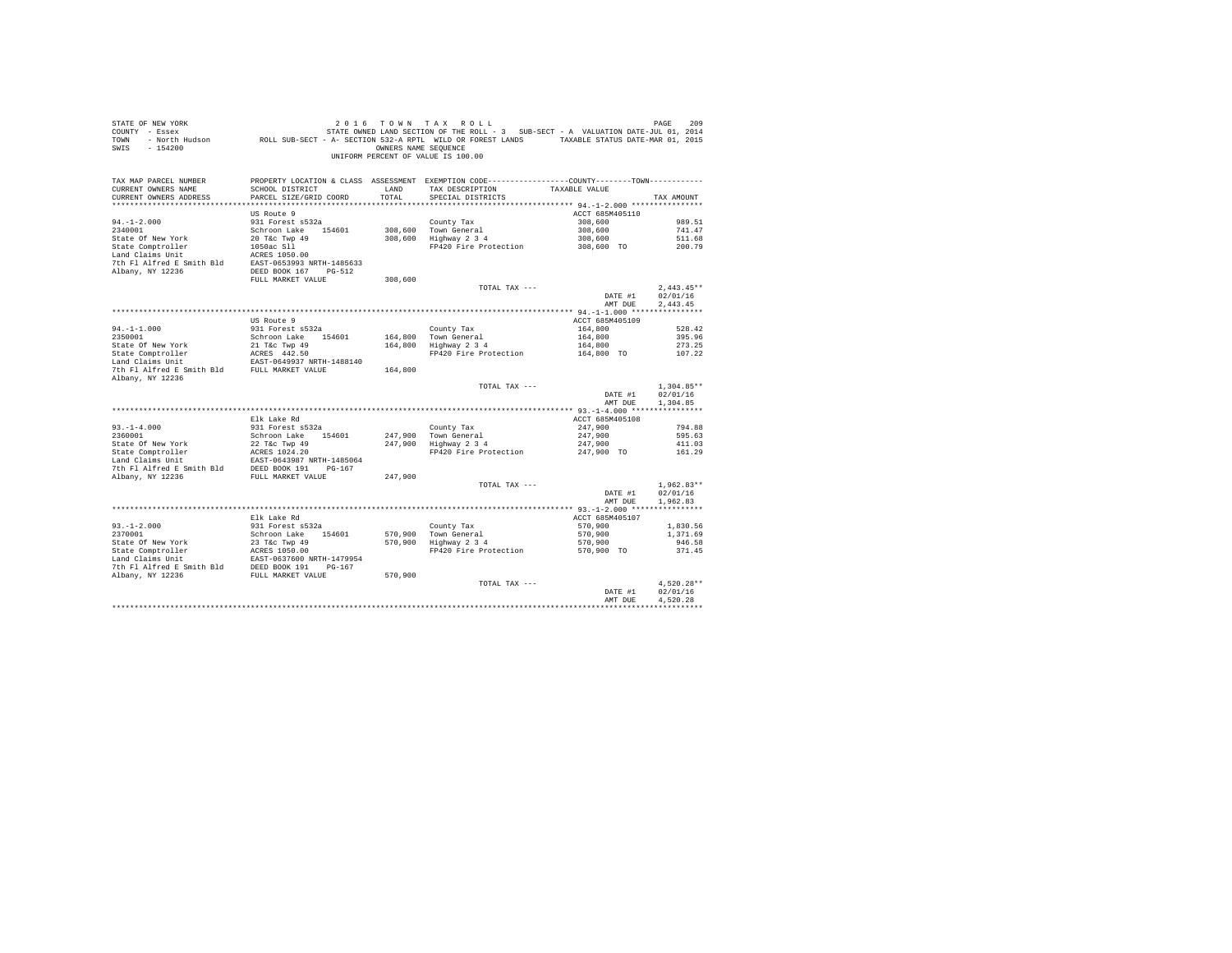| STATE OF NEW YORK<br>COUNTY - Essex<br>TOWN<br>$-154200$<br>SWIS                                                                                   |                                                                                                                                              | OWNERS NAME SEOUENCE | 2016 TOWN TAX ROLL<br>STATE OWNED LAND SECTION OF THE ROLL - 3 SUB-SECT - A VALUATION DATE-JUL 01, 2014<br>- North Hudson ROLL SUB-SECT - A- SECTION 532-A RPTL WILD OR FOREST LANDS TAXABLE STATUS DATE-MAR 01, 2015<br>UNIFORM PERCENT OF VALUE IS 100.00 |                     | PAGE<br>210          |
|----------------------------------------------------------------------------------------------------------------------------------------------------|----------------------------------------------------------------------------------------------------------------------------------------------|----------------------|-------------------------------------------------------------------------------------------------------------------------------------------------------------------------------------------------------------------------------------------------------------|---------------------|----------------------|
| TAX MAP PARCEL NUMBER<br>CURRENT OWNERS NAME<br>CURRENT OWNERS ADDRESS                                                                             | SCHOOL DISTRICT<br>PARCEL SIZE/GRID COORD                                                                                                    | LAND<br>TOTAL        | PROPERTY LOCATION & CLASS ASSESSMENT EXEMPTION CODE----------------COUNTY-------TOWN----------<br>TAX DESCRIPTION<br>SPECIAL DISTRICTS                                                                                                                      | TAXABLE VALUE       | TAX AMOUNT           |
|                                                                                                                                                    | US Route 9                                                                                                                                   |                      |                                                                                                                                                                                                                                                             | ACCT 685M405105     |                      |
| $114. -1 - 5.000$                                                                                                                                  | 931 Forest s532a                                                                                                                             |                      | County Tax                                                                                                                                                                                                                                                  | 68,000              | 218.04               |
| 2390101                                                                                                                                            | Schroon Lake 154601                                                                                                                          |                      | 68,000 Town General                                                                                                                                                                                                                                         | 68,000              | 163.38               |
| State Of New York                                                                                                                                  | 1 Tract W Of Rd Patent                                                                                                                       |                      | 68,000 Highway 2 3 4                                                                                                                                                                                                                                        | 68,000              | 112.75               |
| State Comptroller                                                                                                                                  | ACRES 147.58                                                                                                                                 |                      | FP420 Fire Protection                                                                                                                                                                                                                                       | 68,000 TO           | 44.24                |
| Land Claims Unit                                                                                                                                   | EAST-0659283 NRTH-1454703                                                                                                                    |                      |                                                                                                                                                                                                                                                             |                     |                      |
| 7th Fl Alfred E Smith Bld FULL MARKET VALUE                                                                                                        |                                                                                                                                              | 68,000               |                                                                                                                                                                                                                                                             |                     |                      |
| Albany, NY 12236                                                                                                                                   |                                                                                                                                              |                      | TOTAL TAX ---                                                                                                                                                                                                                                               |                     | 538.41**             |
|                                                                                                                                                    |                                                                                                                                              |                      |                                                                                                                                                                                                                                                             | DATE #1             | 02/01/16             |
|                                                                                                                                                    |                                                                                                                                              |                      |                                                                                                                                                                                                                                                             | AMT DUE             | 538.41               |
|                                                                                                                                                    |                                                                                                                                              |                      |                                                                                                                                                                                                                                                             |                     |                      |
|                                                                                                                                                    | US Route 9                                                                                                                                   |                      |                                                                                                                                                                                                                                                             | ACCT 685M405104     |                      |
| $114. - 1 - 4.000$                                                                                                                                 | 931 Forest s532a                                                                                                                             |                      | County Tax                                                                                                                                                                                                                                                  | 80,300              | 257.48               |
| 2400001<br>State Of New York                                                                                                                       | Schroon Lake 154601<br>2 Tract Of W Rd Patent                                                                                                |                      | 80,300 Town General<br>Highway 2 3 4                                                                                                                                                                                                                        | 80,300              | 192.94               |
|                                                                                                                                                    | 176ac Sll                                                                                                                                    | 80,300               | FP420 Fire Protection                                                                                                                                                                                                                                       | 80,300<br>80,300 TO | 133.14<br>52.25      |
| State Comptroller<br>Land Claims Unit                                                                                                              | ACRES 176.00                                                                                                                                 |                      |                                                                                                                                                                                                                                                             |                     |                      |
|                                                                                                                                                    |                                                                                                                                              |                      |                                                                                                                                                                                                                                                             |                     |                      |
| Dani Uname Solution and the EAST-0656855 NRTH-1453644<br>The Fl Alfred E Smith Bld EAST-0656855 NRTH-1453644<br>Ribany, NY 12236 FULL MARKET VALUE |                                                                                                                                              | 80,300               |                                                                                                                                                                                                                                                             |                     |                      |
|                                                                                                                                                    |                                                                                                                                              |                      | TOTAL TAX ---                                                                                                                                                                                                                                               | DATE #1             | 635.81**<br>02/01/16 |
|                                                                                                                                                    |                                                                                                                                              |                      |                                                                                                                                                                                                                                                             | AMT DUE             | 635.81               |
|                                                                                                                                                    |                                                                                                                                              |                      |                                                                                                                                                                                                                                                             |                     |                      |
|                                                                                                                                                    | US Route 9                                                                                                                                   |                      |                                                                                                                                                                                                                                                             | ACCT 685M405103     |                      |
| $114. - 1 - 7.000$                                                                                                                                 | 931 Forest s532a                                                                                                                             |                      | County Tax                                                                                                                                                                                                                                                  | 64,700              | 207.46               |
| 2410001                                                                                                                                            | Schroon Lake 154601                                                                                                                          |                      | 64.700 Town General                                                                                                                                                                                                                                         | 64,700              | 155.45               |
| State Of New York<br>State Or New Tor<br>State Comptroller                                                                                         | 4 Tract W Of Rd Patent<br>ACRES 160.00                                                                                                       |                      | 64,700 Highway 2 3 4<br>FP420 Fire Protection                                                                                                                                                                                                               | 64,700<br>64,700 TO | 107.28<br>42.10      |
| Land Claims Unit                                                                                                                                   | EAST-0657011 NRTH-1451240                                                                                                                    |                      |                                                                                                                                                                                                                                                             |                     |                      |
| 7th Fl Alfred E Smith Bld FULL MARKET VALUE                                                                                                        |                                                                                                                                              | 64,700               |                                                                                                                                                                                                                                                             |                     |                      |
| Albany, NY 12236                                                                                                                                   |                                                                                                                                              |                      |                                                                                                                                                                                                                                                             |                     |                      |
|                                                                                                                                                    |                                                                                                                                              |                      | TOTAL TAX ---                                                                                                                                                                                                                                               |                     | $512.29**$           |
|                                                                                                                                                    |                                                                                                                                              |                      |                                                                                                                                                                                                                                                             | DATE #1             | 02/01/16             |
|                                                                                                                                                    |                                                                                                                                              |                      |                                                                                                                                                                                                                                                             | AMT DUE             | 512.29               |
|                                                                                                                                                    | US Route 9                                                                                                                                   |                      |                                                                                                                                                                                                                                                             | ACCT 685M405102     |                      |
| $114. -1 - 3.000$                                                                                                                                  | 931 Forest s532a                                                                                                                             |                      | County Tax                                                                                                                                                                                                                                                  | 64,500              | 206.82               |
|                                                                                                                                                    | Schroon Lake 154601                                                                                                                          |                      | 64,500 Town General                                                                                                                                                                                                                                         | 64,500              | 154.97               |
|                                                                                                                                                    |                                                                                                                                              |                      |                                                                                                                                                                                                                                                             | 64,500              | 106.94               |
| 2420001<br>State Of New York<br>State Comptroller<br>The Institute Trace                                                                           | 5 Tract W Of Rd Patent (64,500 Highway 2 3 4<br>ACRES 152.00 Highway 2 3 4<br>ERRS 152.00 FP420 Fire Protection<br>EAST-0654394 NRTH-1450965 |                      | FP420 Fire Protection                                                                                                                                                                                                                                       | 64,500 TO           | 41.97                |
|                                                                                                                                                    |                                                                                                                                              |                      |                                                                                                                                                                                                                                                             |                     |                      |
| 7th Fl Alfred E Smith Bld FULL MARKET VALUE                                                                                                        |                                                                                                                                              | 64,500               |                                                                                                                                                                                                                                                             |                     |                      |
| Albany, NY 12236                                                                                                                                   |                                                                                                                                              |                      | TOTAL TAX ---                                                                                                                                                                                                                                               |                     | $510.70**$           |
|                                                                                                                                                    |                                                                                                                                              |                      |                                                                                                                                                                                                                                                             | DATE #1             | 02/01/16             |
|                                                                                                                                                    |                                                                                                                                              |                      |                                                                                                                                                                                                                                                             | AMT DUE             | 510.70               |
|                                                                                                                                                    |                                                                                                                                              |                      |                                                                                                                                                                                                                                                             |                     |                      |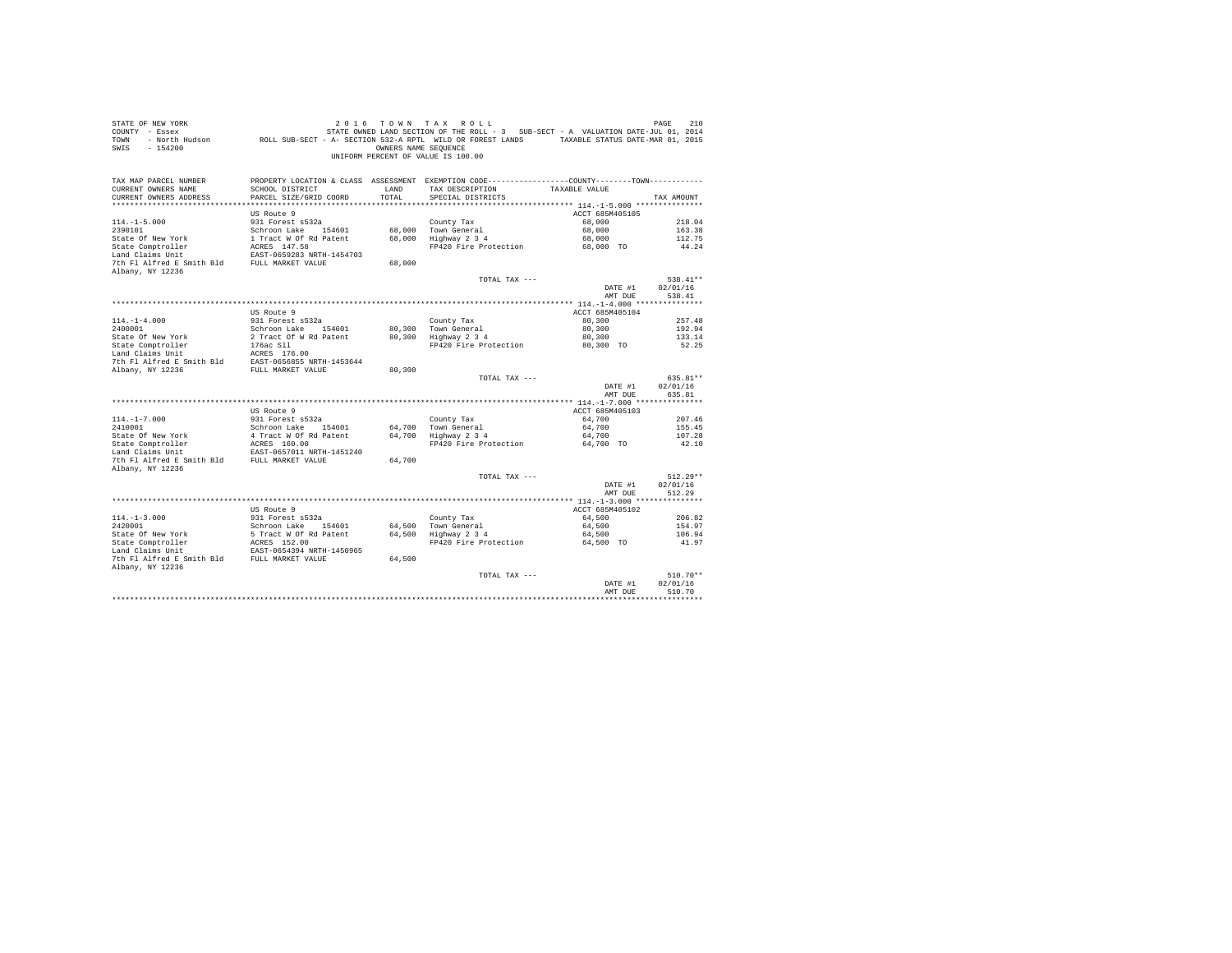| STATE OF NEW YORK<br>COUNTY - Essex<br>TOWN<br>$-154200$<br>SWIS                                                                                                                                                                     |                                           | OWNERS NAME SEOUENCE | 2016 TOWN TAX ROLL<br>STATE OWNED LAND SECTION OF THE ROLL - 3 SUB-SECT - A VALUATION DATE-JUL 01, 2014<br>- North Hudson ROLL SUB-SECT - A- SECTION 532-A RPTL WILD OR FOREST LANDS TAXABLE STATUS DATE-MAR 01, 2015<br>UNIFORM PERCENT OF VALUE IS 100.00 |                 | PAGE<br>211              |
|--------------------------------------------------------------------------------------------------------------------------------------------------------------------------------------------------------------------------------------|-------------------------------------------|----------------------|-------------------------------------------------------------------------------------------------------------------------------------------------------------------------------------------------------------------------------------------------------------|-----------------|--------------------------|
| TAX MAP PARCEL NUMBER                                                                                                                                                                                                                |                                           |                      | PROPERTY LOCATION & CLASS ASSESSMENT EXEMPTION CODE----------------COUNTY--------TOWN----------                                                                                                                                                             |                 |                          |
| CURRENT OWNERS NAME<br>CURRENT OWNERS ADDRESS                                                                                                                                                                                        | SCHOOL DISTRICT<br>PARCEL SIZE/GRID COORD | LAND<br>TOTAL        | TAX DESCRIPTION<br>SPECIAL DISTRICTS                                                                                                                                                                                                                        | TAXABLE VALUE   | TAX AMOUNT               |
|                                                                                                                                                                                                                                      |                                           |                      |                                                                                                                                                                                                                                                             |                 |                          |
|                                                                                                                                                                                                                                      | US Route 9                                |                      |                                                                                                                                                                                                                                                             | ACCT 685M405301 |                          |
| $114. -1 - 2.000$                                                                                                                                                                                                                    | 931 Forest s532a                          |                      | County Tax                                                                                                                                                                                                                                                  | 42,700          | 136.92                   |
| 2430001                                                                                                                                                                                                                              | Schroon Lake 154601                       |                      | 42,700 Town General                                                                                                                                                                                                                                         | 42,700          | 102.59                   |
| State Of New York                                                                                                                                                                                                                    | 6 Tract W Of Rd Patent                    |                      | 42,700 Highway 2 3 4                                                                                                                                                                                                                                        | 42,700          | 70.80                    |
|                                                                                                                                                                                                                                      |                                           |                      | FP420 Fire Protection                                                                                                                                                                                                                                       | 42,700 TO       | 27.78                    |
|                                                                                                                                                                                                                                      |                                           |                      |                                                                                                                                                                                                                                                             |                 |                          |
|                                                                                                                                                                                                                                      |                                           | 42,700               |                                                                                                                                                                                                                                                             |                 |                          |
|                                                                                                                                                                                                                                      |                                           |                      | TOTAL TAX ---                                                                                                                                                                                                                                               |                 | 338.09**                 |
|                                                                                                                                                                                                                                      |                                           |                      |                                                                                                                                                                                                                                                             | DATE #1         | 02/01/16                 |
|                                                                                                                                                                                                                                      |                                           |                      |                                                                                                                                                                                                                                                             | AMT DUE         | 338.09                   |
|                                                                                                                                                                                                                                      |                                           |                      |                                                                                                                                                                                                                                                             |                 |                          |
|                                                                                                                                                                                                                                      | Blue Ridge Rd                             |                      |                                                                                                                                                                                                                                                             | ACCT 685M405215 |                          |
| $113.4 - 2 - 12.000$                                                                                                                                                                                                                 | 931 Forest s532a                          |                      | County Tax                                                                                                                                                                                                                                                  | 42,300          | 135.63                   |
| 2440001                                                                                                                                                                                                                              | Schroon Lake 154601                       |                      | 42,300 Town General<br>42,300   Town General<br>42,300   Highway 2 3 4                                                                                                                                                                                      | 42,300          | 101.63                   |
|                                                                                                                                                                                                                                      |                                           |                      | FP420 Fire Protection 42,300 TO                                                                                                                                                                                                                             | 42,300          | 70.14<br>27.52           |
|                                                                                                                                                                                                                                      |                                           |                      |                                                                                                                                                                                                                                                             |                 |                          |
|                                                                                                                                                                                                                                      |                                           |                      |                                                                                                                                                                                                                                                             |                 |                          |
|                                                                                                                                                                                                                                      |                                           | 42,300               |                                                                                                                                                                                                                                                             |                 |                          |
|                                                                                                                                                                                                                                      |                                           |                      | TOTAL TAX ---                                                                                                                                                                                                                                               |                 | 334.92**                 |
|                                                                                                                                                                                                                                      |                                           |                      |                                                                                                                                                                                                                                                             | DATE #1         | 02/01/16                 |
|                                                                                                                                                                                                                                      |                                           |                      |                                                                                                                                                                                                                                                             | AMT DUE         | 334.92                   |
|                                                                                                                                                                                                                                      | Blue Ridge Rd                             |                      |                                                                                                                                                                                                                                                             | ACCT 685M405214 |                          |
| $114.3 - 2 - 1.000$                                                                                                                                                                                                                  | 931 Forest s532a                          |                      | County Tax                                                                                                                                                                                                                                                  | 135,800         | 435.44                   |
| 2450001                                                                                                                                                                                                                              | Schroon Lake 154601                       | 135,800              | Town General                                                                                                                                                                                                                                                | 135,800         | 326.28                   |
|                                                                                                                                                                                                                                      |                                           | 135,800              | Highway 2 3 4                                                                                                                                                                                                                                               | 135,800         | 225.16                   |
| State Of New York 8 Tract W Of Rd Patent<br>State Comptroller 2 ACRES 149.10<br>Land Claims Unit EAST-0649582 NRTH-1447640                                                                                                           |                                           |                      | FP420 Fire Protection                                                                                                                                                                                                                                       | 135,800 TO      | 88.36                    |
| Land Claims Unit<br>$\begin{array}{r} \text{EAST}-0649582 \text{ NRTH}-1447640 \\ \text{TDF} \text{N1 N-T} \end{array}$                                                                                                              |                                           |                      |                                                                                                                                                                                                                                                             |                 |                          |
|                                                                                                                                                                                                                                      |                                           |                      |                                                                                                                                                                                                                                                             |                 |                          |
| Albany, NY 12236                                                                                                                                                                                                                     | FULL MARKET VALUE                         | 135,800              |                                                                                                                                                                                                                                                             |                 |                          |
|                                                                                                                                                                                                                                      |                                           |                      | TOTAL TAX ---                                                                                                                                                                                                                                               | DATE #1         | $1.075.24**$<br>02/01/16 |
|                                                                                                                                                                                                                                      |                                           |                      |                                                                                                                                                                                                                                                             | AMT DUE         | 1.075.24                 |
|                                                                                                                                                                                                                                      |                                           |                      |                                                                                                                                                                                                                                                             |                 |                          |
|                                                                                                                                                                                                                                      | Blue Ridge Rd                             |                      |                                                                                                                                                                                                                                                             | ACCT 685M405213 |                          |
| $114.3 - 2 - 2.000$                                                                                                                                                                                                                  | 931 Forest s532a<br>Schroon Lake 154601   |                      | County Tax                                                                                                                                                                                                                                                  | 124,000         | 397.60                   |
| 2460001                                                                                                                                                                                                                              |                                           |                      | 124,000 Town General<br>124,000 Highway 2 3 4                                                                                                                                                                                                               | 124,000         | 297.93                   |
|                                                                                                                                                                                                                                      |                                           |                      |                                                                                                                                                                                                                                                             | 124,000         | 205.60                   |
| Procedure of New York and Structure of New York and Structure of New York Land Claims Unit North Plance (1910)<br>State Comptroller Range Smith Bld DEBD BOOK 210 PG-158<br>2010 NRTH AIFT AIFT AIFT AIR DEBD BOOK 210 PG-158<br>201 |                                           |                      | FP420 Fire Protection                                                                                                                                                                                                                                       | 124,000 TO      | 80.68                    |
|                                                                                                                                                                                                                                      |                                           |                      |                                                                                                                                                                                                                                                             |                 |                          |
|                                                                                                                                                                                                                                      |                                           | 124,000              |                                                                                                                                                                                                                                                             |                 |                          |
|                                                                                                                                                                                                                                      |                                           |                      | TOTAL TAX ---                                                                                                                                                                                                                                               |                 | 981.81**                 |
|                                                                                                                                                                                                                                      |                                           |                      |                                                                                                                                                                                                                                                             | DATE #1         | 02/01/16                 |
|                                                                                                                                                                                                                                      |                                           |                      |                                                                                                                                                                                                                                                             | AMT DUE         | 981.81                   |
|                                                                                                                                                                                                                                      |                                           |                      |                                                                                                                                                                                                                                                             |                 |                          |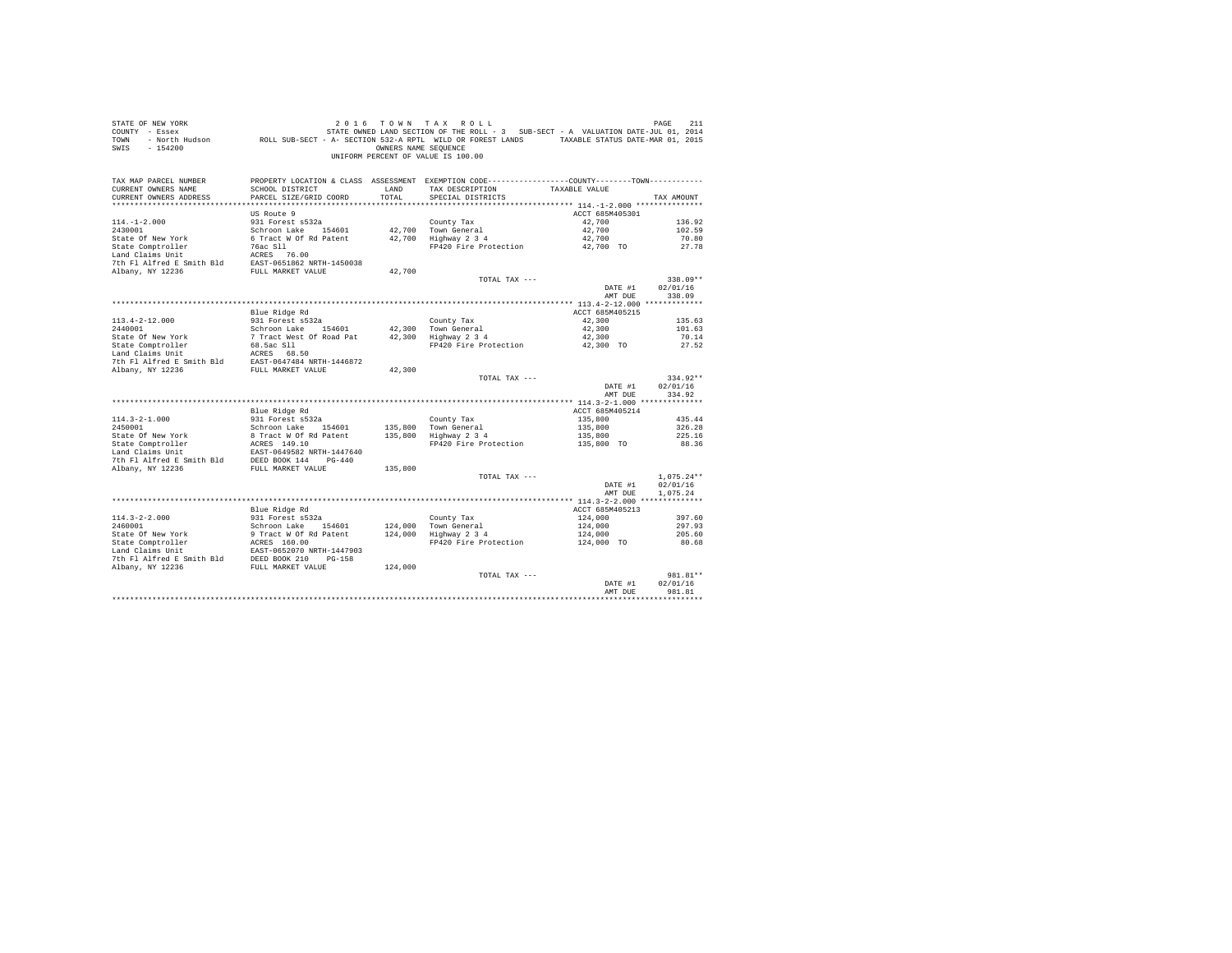| COUNTY - Essex<br>TOWN<br>SWIS<br>$-154200$                                                                                                                                                                                     | - North Hudson ROLL SUB-SECT - A- SECTION 532-A RPTL WILD OR FOREST LANDS TAXABLE STATUS DATE-MAR 01, 2015 | OWNERS NAME SEQUENCE | STATE OWNED LAND SECTION OF THE ROLL - 3 SUB-SECT - A VALUATION DATE-JUL 01, 2014<br>UNIFORM PERCENT OF VALUE IS 100.00 |                           |                        |
|---------------------------------------------------------------------------------------------------------------------------------------------------------------------------------------------------------------------------------|------------------------------------------------------------------------------------------------------------|----------------------|-------------------------------------------------------------------------------------------------------------------------|---------------------------|------------------------|
| TAX MAP PARCEL NUMBER                                                                                                                                                                                                           | PROPERTY LOCATION & CLASS ASSESSMENT EXEMPTION CODE----------------COUNTY--------TOWN----------            |                      |                                                                                                                         |                           |                        |
| CURRENT OWNERS NAME                                                                                                                                                                                                             | SCHOOL DISTRICT                                                                                            | LAND                 | TAX DESCRIPTION TAXABLE VALUE                                                                                           |                           |                        |
| CURRENT OWNERS ADDRESS                                                                                                                                                                                                          | PARCEL SIZE/GRID COORD                                                                                     | TOTAL                | SPECIAL DISTRICTS                                                                                                       |                           | TAX AMOUNT             |
|                                                                                                                                                                                                                                 |                                                                                                            |                      |                                                                                                                         |                           |                        |
|                                                                                                                                                                                                                                 | US Route 9                                                                                                 |                      |                                                                                                                         | ACCT 685M405212           |                        |
| $114. - 1 - 9.000$                                                                                                                                                                                                              | 931 Forest s532a<br>Schroon Lake 154601                                                                    |                      | County Tax<br>128.100 Town General                                                                                      | 128,100<br>128,100        | 410.75                 |
| 2470001                                                                                                                                                                                                                         |                                                                                                            |                      | 128,100 Highway 2 3 4                                                                                                   | 128,100                   | 307.78<br>212.40       |
|                                                                                                                                                                                                                                 |                                                                                                            |                      | FP420 Fire Protection                                                                                                   | 128,100 TO                | 83.35                  |
|                                                                                                                                                                                                                                 |                                                                                                            |                      |                                                                                                                         |                           |                        |
| State of New York 10 Tract W of Rd Patent 128,100<br>State Comptroller RCRES 160.00<br>In RCRES 160.00<br>Land Claims Unit RAST-0654894 NRTH-1448339<br>7th Fl Alfred E Smith Bld FULL MARKET VALUE 128,100<br>Albany, NY 12236 |                                                                                                            |                      |                                                                                                                         |                           |                        |
|                                                                                                                                                                                                                                 |                                                                                                            |                      | TOTAL TAX ---                                                                                                           |                           | $1,014.28**$           |
|                                                                                                                                                                                                                                 |                                                                                                            |                      |                                                                                                                         | DATE #1                   | 02/01/16               |
|                                                                                                                                                                                                                                 |                                                                                                            |                      |                                                                                                                         | AMT DUE                   | 1,014.28               |
|                                                                                                                                                                                                                                 |                                                                                                            |                      |                                                                                                                         |                           |                        |
|                                                                                                                                                                                                                                 | US Route 9                                                                                                 |                      |                                                                                                                         | ACCT 685M405211           |                        |
| $114. - 1 - 8.000$                                                                                                                                                                                                              | 931 Forest s532a                                                                                           |                      | County Tax<br>85,700 Town General<br>85,700 Highway 2 3 4                                                               | 85,700                    | 274.79                 |
|                                                                                                                                                                                                                                 |                                                                                                            |                      |                                                                                                                         | 85,700<br>85,700          | 205.91<br>142.10       |
|                                                                                                                                                                                                                                 |                                                                                                            |                      | FP420 Fire Protection 85,700 TO                                                                                         |                           | 55.76                  |
|                                                                                                                                                                                                                                 |                                                                                                            |                      |                                                                                                                         |                           |                        |
|                                                                                                                                                                                                                                 |                                                                                                            |                      |                                                                                                                         |                           |                        |
| Albany, NY 12236                                                                                                                                                                                                                | FULL MARKET VALUE                                                                                          | 85,700               |                                                                                                                         |                           |                        |
|                                                                                                                                                                                                                                 |                                                                                                            |                      | TOTAL TAX ---                                                                                                           |                           | 678.56**               |
|                                                                                                                                                                                                                                 |                                                                                                            |                      |                                                                                                                         | DATE #1                   | 02/01/16               |
|                                                                                                                                                                                                                                 |                                                                                                            |                      |                                                                                                                         | AMT DUE                   | 678.56                 |
|                                                                                                                                                                                                                                 | US Route 9                                                                                                 |                      |                                                                                                                         | ACCT 685M405210           |                        |
| $114.3 - 2 - 5.000$                                                                                                                                                                                                             |                                                                                                            |                      | County Tax                                                                                                              | 102,800                   | 329.62                 |
| 2490001                                                                                                                                                                                                                         | 931 Forest s532a<br>Schroon Lake 154601                                                                    |                      |                                                                                                                         | 102,800                   | 247.00                 |
|                                                                                                                                                                                                                                 |                                                                                                            |                      | County Tax<br>102,800 Town General<br>102,800 Highway 2 3 4                                                             |                           | 170.45                 |
| State of New York 12 Tract W of R Patent<br>State Comptroller 166.6ac S11<br>Land Claims Unit<br>Land Claims Unit<br>The Pl Alfred E Smith Bld EAST-0657494 NETH-1445360<br>The Pl Alfred E Smith Bld EAST-0657494 NETH-1445360 |                                                                                                            |                      | FP420 Fire Protection                                                                                                   | $102,800$<br>$102,800$ TO | 66.88                  |
|                                                                                                                                                                                                                                 |                                                                                                            |                      |                                                                                                                         |                           |                        |
|                                                                                                                                                                                                                                 |                                                                                                            |                      |                                                                                                                         |                           |                        |
| Albany, NY 12236                                                                                                                                                                                                                | FULL MARKET VALUE                                                                                          | 102,800              |                                                                                                                         |                           |                        |
|                                                                                                                                                                                                                                 |                                                                                                            |                      | TOTAL TAX ---                                                                                                           | DATE #1                   | $813.95**$<br>02/01/16 |
|                                                                                                                                                                                                                                 |                                                                                                            |                      |                                                                                                                         | AMT DUE                   | 813.95                 |
|                                                                                                                                                                                                                                 |                                                                                                            |                      |                                                                                                                         |                           |                        |
|                                                                                                                                                                                                                                 | Blue Ridge Rd                                                                                              |                      |                                                                                                                         | ACCT 685M405209           |                        |
| $114.3 - 2 - 4.000$                                                                                                                                                                                                             | 931 Forest s532a                                                                                           |                      |                                                                                                                         | 163,700                   | 524.89                 |
|                                                                                                                                                                                                                                 |                                                                                                            |                      | County Tax<br>163,700 Town General<br>163,700 Highway 2 3 4                                                             | 163,700                   | 393.32                 |
|                                                                                                                                                                                                                                 |                                                                                                            |                      |                                                                                                                         | 163,700                   | 271.42                 |
|                                                                                                                                                                                                                                 |                                                                                                            |                      | FP420 Fire Protection 163,700 TO 106.51                                                                                 |                           |                        |
|                                                                                                                                                                                                                                 |                                                                                                            |                      |                                                                                                                         |                           |                        |
|                                                                                                                                                                                                                                 |                                                                                                            | 163,700              |                                                                                                                         |                           |                        |
|                                                                                                                                                                                                                                 |                                                                                                            |                      | TOTAL TAX ---                                                                                                           |                           | $1.296.14**$           |
|                                                                                                                                                                                                                                 |                                                                                                            |                      |                                                                                                                         | DATE #1                   | 02/01/16               |
|                                                                                                                                                                                                                                 |                                                                                                            |                      |                                                                                                                         | AMT DUE                   | 1,296.14               |
|                                                                                                                                                                                                                                 |                                                                                                            |                      |                                                                                                                         |                           |                        |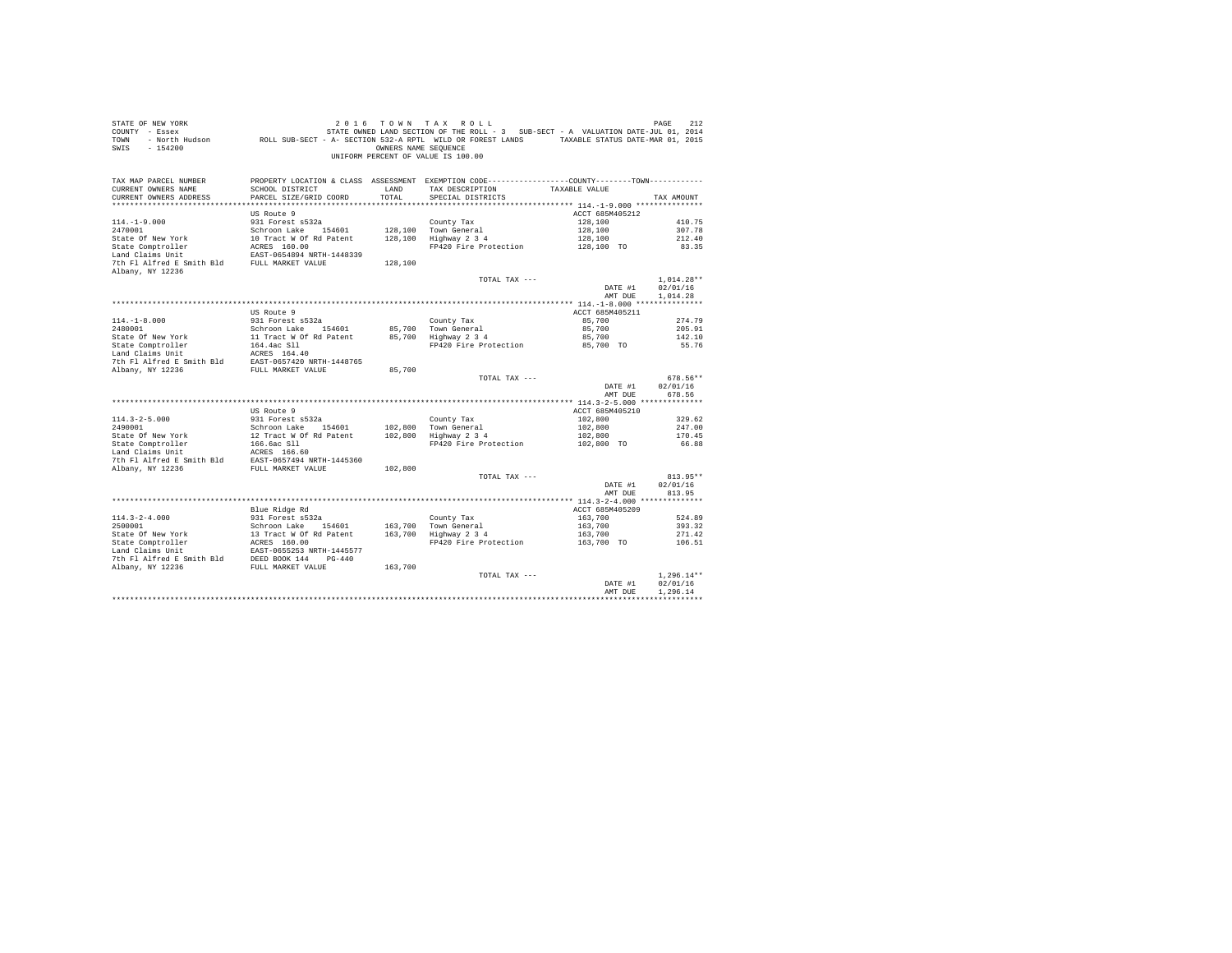| PROPERTY LOCATION & CLASS ASSESSMENT EXEMPTION CODE---------------COUNTY-------TOWN---------<br>TAX MAP PARCEL NUMBER<br>TAX DESCRIPTION TAXABLE VALUE<br>CURRENT OWNERS NAME<br>SCHOOL DISTRICT LAND<br>CURRENT OWNERS ADDRESS<br>PARCEL SIZE/GRID COORD<br>TOTAL<br>SPECIAL DISTRICTS<br>TAX AMOUNT<br>ACCT 685M405208<br>Blue Ridge Rd<br>931 Forest s532a<br>Schroon Lake 154601 143,000 Town General<br>16300 Town Ceneral<br>16300 Town Schway 2,34<br>$114.3 - 2 - 3.000$<br>143,000<br>458.52<br>2510001<br>2510001<br>2510001 147,000 Town General<br>254601 143,000 Town General<br>25460 147 Tract W of Rd Patent<br>261 143,000 Highway 2 3 4<br>261 29420 Fire Protection<br>26RES 150.00<br>143,000<br>343.58<br>143,000<br>237.10<br>FP420 Fire Protection<br>143,000 TO<br>93.04<br>7th Fl Alfred E Smith Bld EAST-0652592 NRTH-1445349 | 2016 7 OWN TAX ROLL PAGE PAGE 213<br>COUNTY - Essex – STATE OWNED LAND SECTION OF THE ROLL - 3 SUB-SECT - A VALUATION DATE-JUL 01, 2014<br>TOWN - North Hudson – ROLL SUB-SECT - A- SECTION 532-A RPTL WILD OR FOREST LANDS – TAXABL |
|---------------------------------------------------------------------------------------------------------------------------------------------------------------------------------------------------------------------------------------------------------------------------------------------------------------------------------------------------------------------------------------------------------------------------------------------------------------------------------------------------------------------------------------------------------------------------------------------------------------------------------------------------------------------------------------------------------------------------------------------------------------------------------------------------------------------------------------------------------|--------------------------------------------------------------------------------------------------------------------------------------------------------------------------------------------------------------------------------------|
|                                                                                                                                                                                                                                                                                                                                                                                                                                                                                                                                                                                                                                                                                                                                                                                                                                                         |                                                                                                                                                                                                                                      |
|                                                                                                                                                                                                                                                                                                                                                                                                                                                                                                                                                                                                                                                                                                                                                                                                                                                         |                                                                                                                                                                                                                                      |
|                                                                                                                                                                                                                                                                                                                                                                                                                                                                                                                                                                                                                                                                                                                                                                                                                                                         |                                                                                                                                                                                                                                      |
|                                                                                                                                                                                                                                                                                                                                                                                                                                                                                                                                                                                                                                                                                                                                                                                                                                                         |                                                                                                                                                                                                                                      |
|                                                                                                                                                                                                                                                                                                                                                                                                                                                                                                                                                                                                                                                                                                                                                                                                                                                         |                                                                                                                                                                                                                                      |
|                                                                                                                                                                                                                                                                                                                                                                                                                                                                                                                                                                                                                                                                                                                                                                                                                                                         |                                                                                                                                                                                                                                      |
|                                                                                                                                                                                                                                                                                                                                                                                                                                                                                                                                                                                                                                                                                                                                                                                                                                                         |                                                                                                                                                                                                                                      |
|                                                                                                                                                                                                                                                                                                                                                                                                                                                                                                                                                                                                                                                                                                                                                                                                                                                         |                                                                                                                                                                                                                                      |
|                                                                                                                                                                                                                                                                                                                                                                                                                                                                                                                                                                                                                                                                                                                                                                                                                                                         |                                                                                                                                                                                                                                      |
| DEED BOOK 144 PG-440<br>Albany, NY 12236                                                                                                                                                                                                                                                                                                                                                                                                                                                                                                                                                                                                                                                                                                                                                                                                                |                                                                                                                                                                                                                                      |
| FULL MARKET VALUE<br>143,000                                                                                                                                                                                                                                                                                                                                                                                                                                                                                                                                                                                                                                                                                                                                                                                                                            |                                                                                                                                                                                                                                      |
| $1.132.24**$<br>TOTAL TAX ---                                                                                                                                                                                                                                                                                                                                                                                                                                                                                                                                                                                                                                                                                                                                                                                                                           |                                                                                                                                                                                                                                      |
| 02/01/16<br>DATE #1                                                                                                                                                                                                                                                                                                                                                                                                                                                                                                                                                                                                                                                                                                                                                                                                                                     |                                                                                                                                                                                                                                      |
| 1,132.24<br>AMT DUE                                                                                                                                                                                                                                                                                                                                                                                                                                                                                                                                                                                                                                                                                                                                                                                                                                     |                                                                                                                                                                                                                                      |
|                                                                                                                                                                                                                                                                                                                                                                                                                                                                                                                                                                                                                                                                                                                                                                                                                                                         |                                                                                                                                                                                                                                      |
| Blue Ridge Rd<br>ACCT 685M405207                                                                                                                                                                                                                                                                                                                                                                                                                                                                                                                                                                                                                                                                                                                                                                                                                        |                                                                                                                                                                                                                                      |
| 931 Forest $s532a$<br>County Tax<br>141,400 Town General<br>141,400<br>$114.3 - 2 - 9.000$<br>453.39                                                                                                                                                                                                                                                                                                                                                                                                                                                                                                                                                                                                                                                                                                                                                    |                                                                                                                                                                                                                                      |
| 141,400<br>339.74<br>141,400 Highway 2 3 4                                                                                                                                                                                                                                                                                                                                                                                                                                                                                                                                                                                                                                                                                                                                                                                                              |                                                                                                                                                                                                                                      |
| 141,400<br>234.45                                                                                                                                                                                                                                                                                                                                                                                                                                                                                                                                                                                                                                                                                                                                                                                                                                       |                                                                                                                                                                                                                                      |
| 2520001<br>2520001<br>2620001 15 Tract Work<br>2620001 15 Tract W Of Rd Patent<br>2630.00<br>26357-0649985 NRTH-1445114<br>26357-0649985 NRTH-1445114<br>FP420 Fire Protection<br>141,400 TO<br>92.00                                                                                                                                                                                                                                                                                                                                                                                                                                                                                                                                                                                                                                                   |                                                                                                                                                                                                                                      |
| 7th Fl Alfred E Smith Bld FULL MARKET VALUE<br>141,400<br>Albany, NY 12236                                                                                                                                                                                                                                                                                                                                                                                                                                                                                                                                                                                                                                                                                                                                                                              |                                                                                                                                                                                                                                      |
| $1.119.58**$<br>TOTAL TAX ---                                                                                                                                                                                                                                                                                                                                                                                                                                                                                                                                                                                                                                                                                                                                                                                                                           |                                                                                                                                                                                                                                      |
| 02/01/16<br>DATE #1                                                                                                                                                                                                                                                                                                                                                                                                                                                                                                                                                                                                                                                                                                                                                                                                                                     |                                                                                                                                                                                                                                      |
| AMT DUE<br>1,119.58                                                                                                                                                                                                                                                                                                                                                                                                                                                                                                                                                                                                                                                                                                                                                                                                                                     |                                                                                                                                                                                                                                      |
|                                                                                                                                                                                                                                                                                                                                                                                                                                                                                                                                                                                                                                                                                                                                                                                                                                                         |                                                                                                                                                                                                                                      |
| ACCT 685M405206<br>Blue Ridge Rd                                                                                                                                                                                                                                                                                                                                                                                                                                                                                                                                                                                                                                                                                                                                                                                                                        |                                                                                                                                                                                                                                      |
| 117,700<br>117,700<br>$113.4 - 2 - 13.000$<br>931 Forest s532a<br>County Tax<br>377.40                                                                                                                                                                                                                                                                                                                                                                                                                                                                                                                                                                                                                                                                                                                                                                  |                                                                                                                                                                                                                                      |
| Schroon Lake 154601 117,700 Town General<br>2530001<br>282.80                                                                                                                                                                                                                                                                                                                                                                                                                                                                                                                                                                                                                                                                                                                                                                                           |                                                                                                                                                                                                                                      |
| 117,700<br>195.15                                                                                                                                                                                                                                                                                                                                                                                                                                                                                                                                                                                                                                                                                                                                                                                                                                       |                                                                                                                                                                                                                                      |
| FP420 Fire Protection<br>117,700 TO<br>76.58                                                                                                                                                                                                                                                                                                                                                                                                                                                                                                                                                                                                                                                                                                                                                                                                            |                                                                                                                                                                                                                                      |
|                                                                                                                                                                                                                                                                                                                                                                                                                                                                                                                                                                                                                                                                                                                                                                                                                                                         |                                                                                                                                                                                                                                      |
| Albany, NY 12236 FULL MARKET VALUE<br>117,700                                                                                                                                                                                                                                                                                                                                                                                                                                                                                                                                                                                                                                                                                                                                                                                                           |                                                                                                                                                                                                                                      |
| $931.93**$<br>TOTAL TAX ---                                                                                                                                                                                                                                                                                                                                                                                                                                                                                                                                                                                                                                                                                                                                                                                                                             |                                                                                                                                                                                                                                      |
| 02/01/16<br>DATE #1                                                                                                                                                                                                                                                                                                                                                                                                                                                                                                                                                                                                                                                                                                                                                                                                                                     |                                                                                                                                                                                                                                      |
| AMT DUE<br>931.93                                                                                                                                                                                                                                                                                                                                                                                                                                                                                                                                                                                                                                                                                                                                                                                                                                       |                                                                                                                                                                                                                                      |
|                                                                                                                                                                                                                                                                                                                                                                                                                                                                                                                                                                                                                                                                                                                                                                                                                                                         |                                                                                                                                                                                                                                      |
| Blue Ridge Rd<br>ACCT 685M405205                                                                                                                                                                                                                                                                                                                                                                                                                                                                                                                                                                                                                                                                                                                                                                                                                        |                                                                                                                                                                                                                                      |
| 931 Forest s532a<br>$114.3 - 2 - 7.000$<br>County Tax<br>175,800<br>563.69                                                                                                                                                                                                                                                                                                                                                                                                                                                                                                                                                                                                                                                                                                                                                                              |                                                                                                                                                                                                                                      |
| 175,800 Town General<br>175,800 Highway 2 3 4<br>2540001<br>Schroon Lake 154601<br>175,800<br>422.39                                                                                                                                                                                                                                                                                                                                                                                                                                                                                                                                                                                                                                                                                                                                                    |                                                                                                                                                                                                                                      |
| 175,800<br>State Of New York 24 Tract W Of Rd Patent<br>State Comptroller 156.3ac Sll<br>Land Claims Unit Rd Ress 156.30<br>7th Pl Mifford Patent Compton 156.30<br>291.49                                                                                                                                                                                                                                                                                                                                                                                                                                                                                                                                                                                                                                                                              |                                                                                                                                                                                                                                      |
| FP420 Fire Protection<br>175,800 TO<br>114.38                                                                                                                                                                                                                                                                                                                                                                                                                                                                                                                                                                                                                                                                                                                                                                                                           |                                                                                                                                                                                                                                      |
|                                                                                                                                                                                                                                                                                                                                                                                                                                                                                                                                                                                                                                                                                                                                                                                                                                                         |                                                                                                                                                                                                                                      |
| 7th Fl Alfred E Smith Bld EAST-0655418 NRTH-1442979                                                                                                                                                                                                                                                                                                                                                                                                                                                                                                                                                                                                                                                                                                                                                                                                     |                                                                                                                                                                                                                                      |
| Albany, NY 12236 FULL MARKET VALUE<br>175,800                                                                                                                                                                                                                                                                                                                                                                                                                                                                                                                                                                                                                                                                                                                                                                                                           |                                                                                                                                                                                                                                      |
| $1.391.95**$<br>TOTAL TAX ---                                                                                                                                                                                                                                                                                                                                                                                                                                                                                                                                                                                                                                                                                                                                                                                                                           |                                                                                                                                                                                                                                      |
| 02/01/16<br>DATE #1<br>AMT DUE<br>1,391.95                                                                                                                                                                                                                                                                                                                                                                                                                                                                                                                                                                                                                                                                                                                                                                                                              |                                                                                                                                                                                                                                      |
|                                                                                                                                                                                                                                                                                                                                                                                                                                                                                                                                                                                                                                                                                                                                                                                                                                                         |                                                                                                                                                                                                                                      |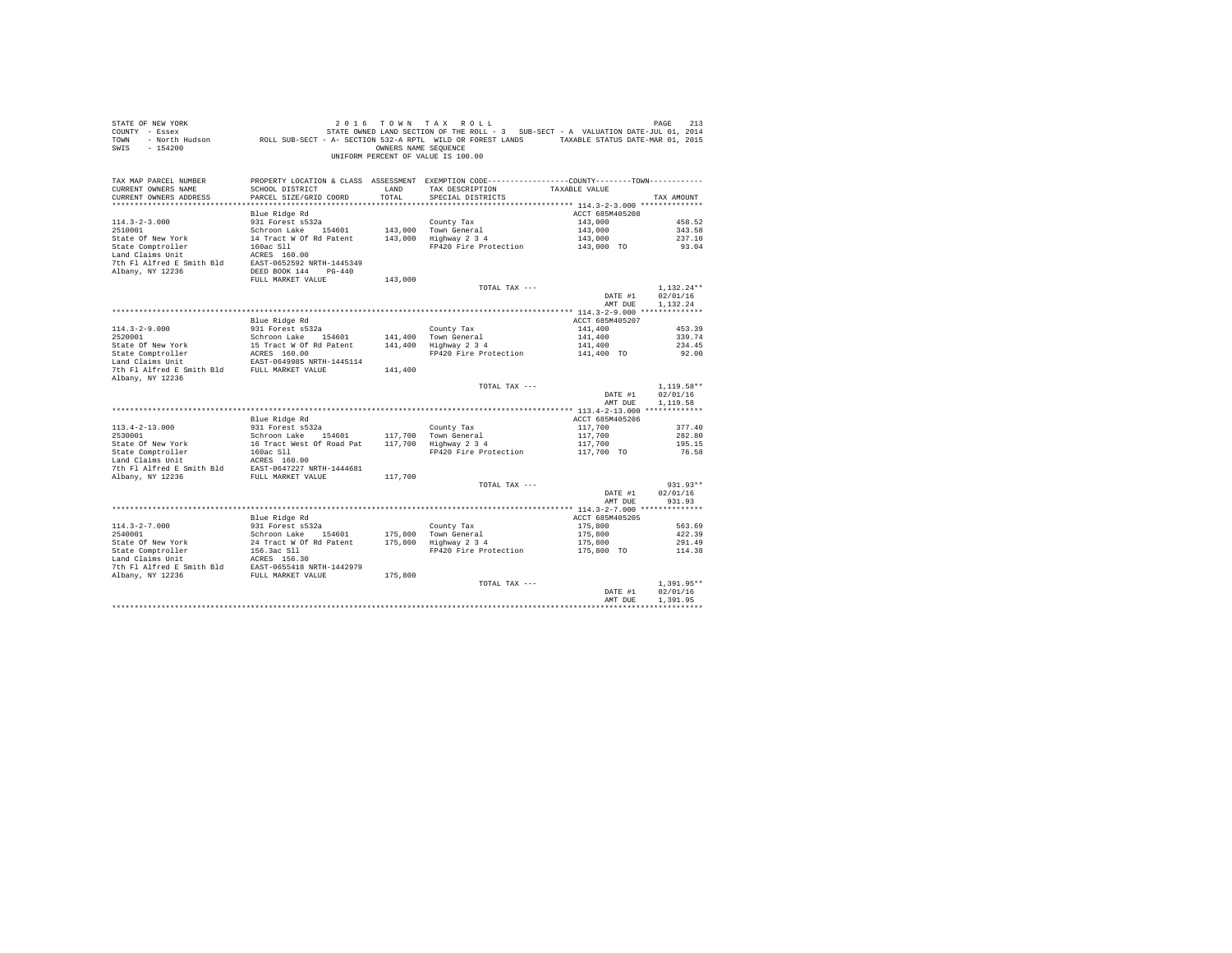| STATE OF NEW YORK<br>$COUNTY - Essex$<br>TOWN<br>$-154200$<br>SWIS     |                                           | OWNERS NAME SEOUENCE | 2016 TOWN TAX ROLL (PACK PORT PARK POLL)<br>The Easex STATE OWNED LAND SECTION OF THE ROLL - 3 SUB-SECT - A VALUATION DATE-JUL 01, 2014<br>Roll SUB-SECT - A SECTION 532-A RPTL WILD OR FOREST LANDS TAXABLE STATUS DATE-MAR 01, 201<br>UNIFORM PERCENT OF VALUE IS 100.00 |                       |                          |
|------------------------------------------------------------------------|-------------------------------------------|----------------------|----------------------------------------------------------------------------------------------------------------------------------------------------------------------------------------------------------------------------------------------------------------------------|-----------------------|--------------------------|
| TAX MAP PARCEL NUMBER<br>CURRENT OWNERS NAME<br>CURRENT OWNERS ADDRESS | SCHOOL DISTRICT<br>PARCEL SIZE/GRID COORD | LAND<br>TOTAL.       | PROPERTY LOCATION & CLASS ASSESSMENT EXEMPTION CODE---------------COUNTY-------TOWN---------<br>TAX DESCRIPTION<br>SPECIAL DISTRICTS                                                                                                                                       | TAXABLE VALUE         | TAX AMOUNT               |
|                                                                        | Blue Ridge Rd                             |                      |                                                                                                                                                                                                                                                                            | ACCT 685M405202       |                          |
| $125.1 - 1 - 1.000$                                                    | 931 Forest s532a                          |                      | County Tax                                                                                                                                                                                                                                                                 | 136,800               | 438.64                   |
| 2550001                                                                | Schroon Lake 154601                       |                      | County Tax<br>136,800 Town General<br>136,800 Highway 2 3 4                                                                                                                                                                                                                | 136,800               | 328.69                   |
|                                                                        |                                           |                      |                                                                                                                                                                                                                                                                            | 136,800<br>136,800 TO | 226.82                   |
|                                                                        |                                           |                      | FP420 Fire Protection                                                                                                                                                                                                                                                      |                       | 89.01                    |
|                                                                        |                                           |                      |                                                                                                                                                                                                                                                                            |                       |                          |
|                                                                        |                                           | 136,800              |                                                                                                                                                                                                                                                                            |                       |                          |
|                                                                        |                                           |                      | TOTAL TAX ---                                                                                                                                                                                                                                                              |                       | $1.083.16**$             |
|                                                                        |                                           |                      |                                                                                                                                                                                                                                                                            | DATE #1               | 02/01/16                 |
|                                                                        |                                           |                      |                                                                                                                                                                                                                                                                            | AMT DUE               | 1,083.16                 |
|                                                                        |                                           |                      |                                                                                                                                                                                                                                                                            |                       |                          |
|                                                                        | Blue Ridge Rd<br>931 Forest s532a         |                      |                                                                                                                                                                                                                                                                            | ACCT 685M405401       |                          |
| $124. -2 - 15.000$                                                     |                                           |                      | County Tax<br>164,500 Town General<br>164,500 Highway 2 3 4                                                                                                                                                                                                                | 164,500               | 527.46                   |
|                                                                        |                                           |                      |                                                                                                                                                                                                                                                                            | 164,500<br>164,500    | 395.24<br>272.75         |
|                                                                        |                                           |                      | FP420 Fire Protection 164,500 TO                                                                                                                                                                                                                                           |                       | 107.03                   |
|                                                                        |                                           |                      |                                                                                                                                                                                                                                                                            |                       |                          |
|                                                                        |                                           |                      |                                                                                                                                                                                                                                                                            |                       |                          |
|                                                                        |                                           |                      |                                                                                                                                                                                                                                                                            |                       |                          |
|                                                                        | FULL MARKET VALUE                         | 164,500              |                                                                                                                                                                                                                                                                            |                       |                          |
|                                                                        |                                           |                      | TOTAL TAX ---                                                                                                                                                                                                                                                              |                       | $1,302.48**$             |
|                                                                        |                                           |                      |                                                                                                                                                                                                                                                                            | DATE #1<br>AMT DUE    | 02/01/16<br>1,302.48     |
|                                                                        |                                           |                      |                                                                                                                                                                                                                                                                            |                       |                          |
|                                                                        | Blue Ridge Rd                             |                      |                                                                                                                                                                                                                                                                            | ACCT 685M405315       |                          |
|                                                                        | ---- ------- ---<br>931 Forest s532a      |                      |                                                                                                                                                                                                                                                                            | 158,100               | 506.94                   |
| $124.-2-14.000$<br>2570001                                             | Schroon Lake 154601                       |                      |                                                                                                                                                                                                                                                                            | 158,100<br>158,100    | 379.86                   |
|                                                                        |                                           |                      | County Tax<br>158,100 Town General<br>158,100 Highway 2 3 4                                                                                                                                                                                                                |                       | 262.14                   |
|                                                                        |                                           |                      | FP420 Fire Protection 158,100 TO                                                                                                                                                                                                                                           |                       | 102.86                   |
|                                                                        |                                           |                      |                                                                                                                                                                                                                                                                            |                       |                          |
| Albany, NY 12236                                                       | DEED BOOK 140 PG-192                      |                      |                                                                                                                                                                                                                                                                            |                       |                          |
|                                                                        | FULL MARKET VALUE                         | 158,100              |                                                                                                                                                                                                                                                                            |                       |                          |
|                                                                        |                                           |                      | TOTAL TAX ---                                                                                                                                                                                                                                                              |                       | $1.251.80**$             |
|                                                                        |                                           |                      |                                                                                                                                                                                                                                                                            | DATE #1               | 02/01/16                 |
|                                                                        |                                           |                      |                                                                                                                                                                                                                                                                            | AMT DUE               | 1,251.80                 |
|                                                                        |                                           |                      |                                                                                                                                                                                                                                                                            |                       |                          |
|                                                                        | Blue Ridge Rd                             |                      |                                                                                                                                                                                                                                                                            | ACCT 685M405314       |                          |
| $124. - 2 - 13.000$                                                    | 931 Forest s532a                          |                      |                                                                                                                                                                                                                                                                            | 171,500               | 549.91                   |
| 2580001                                                                | Schroon Lake 154601                       |                      | County Tax<br>171,500 Town General<br>171,500 Highway 2 3 4                                                                                                                                                                                                                | 171,500<br>171,500    | 412.06<br>284.36         |
|                                                                        |                                           |                      | FP420 Fire Protection                                                                                                                                                                                                                                                      | 171,500 TO            | 111.58                   |
|                                                                        |                                           |                      |                                                                                                                                                                                                                                                                            |                       |                          |
|                                                                        |                                           |                      |                                                                                                                                                                                                                                                                            |                       |                          |
|                                                                        |                                           |                      |                                                                                                                                                                                                                                                                            |                       |                          |
|                                                                        |                                           |                      | TOTAL TAX ---                                                                                                                                                                                                                                                              |                       | $1.357.91**$             |
|                                                                        |                                           |                      |                                                                                                                                                                                                                                                                            | DATE #1               | 02/01/16                 |
|                                                                        |                                           |                      |                                                                                                                                                                                                                                                                            | AMT DUE               | 1.357.91<br>************ |
|                                                                        |                                           |                      |                                                                                                                                                                                                                                                                            |                       |                          |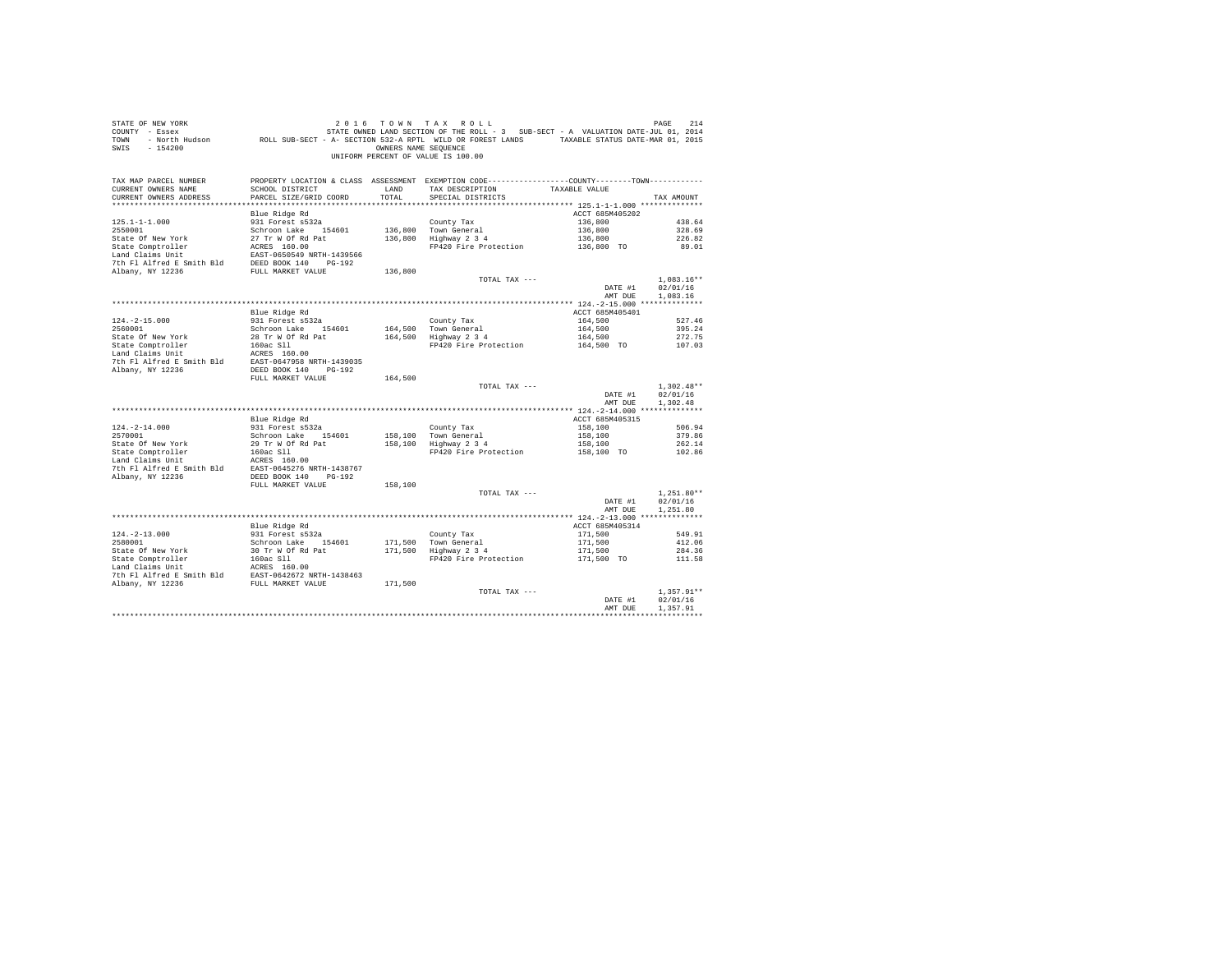| COUNTY - Essex<br>TOWN<br>SWIS<br>$-154200$                                                                                                                                                                                                     |                                         | OWNERS NAME SEQUENCE | UNIFORM PERCENT OF VALUE IS 100.00                                                              |                           |                  |
|-------------------------------------------------------------------------------------------------------------------------------------------------------------------------------------------------------------------------------------------------|-----------------------------------------|----------------------|-------------------------------------------------------------------------------------------------|---------------------------|------------------|
| TAX MAP PARCEL NUMBER                                                                                                                                                                                                                           |                                         |                      | PROPERTY LOCATION & CLASS ASSESSMENT EXEMPTION CODE----------------COUNTY--------TOWN---------- |                           |                  |
| CURRENT OWNERS NAME                                                                                                                                                                                                                             | SCHOOL DISTRICT                         | LAND                 | TAX DESCRIPTION TAXABLE VALUE                                                                   |                           |                  |
| CURRENT OWNERS ADDRESS                                                                                                                                                                                                                          | PARCEL SIZE/GRID COORD                  | TOTAL                | SPECIAL DISTRICTS                                                                               |                           | TAX AMOUNT       |
|                                                                                                                                                                                                                                                 |                                         |                      |                                                                                                 |                           |                  |
|                                                                                                                                                                                                                                                 | Blue Ridge Rd                           |                      |                                                                                                 | ACCT 685M405313           |                  |
| $124. -2 - 12.000$<br>2590001                                                                                                                                                                                                                   | 931 Forest s532a<br>Schroon Lake 154601 |                      | County Tax<br>276,100 Town General                                                              | 276,100<br>276,100        | 885.30<br>663.38 |
|                                                                                                                                                                                                                                                 |                                         |                      | 276,100 Highway 2 3 4                                                                           | 276,100                   | 457.79           |
|                                                                                                                                                                                                                                                 |                                         |                      | FP420 Fire Protection                                                                           | $276,100$ TO              | 179.64           |
|                                                                                                                                                                                                                                                 |                                         |                      |                                                                                                 |                           |                  |
|                                                                                                                                                                                                                                                 |                                         |                      |                                                                                                 |                           |                  |
| 2590001<br>State Of New York 31 Tr W Of Rd Pat<br>State Comptroller 160ac S11<br>Land Claims Unit<br>The Pi Alfred E Smith Bld RAST-0640065 NRTH-1438115<br>Albany, NY 12236 FULL MARKET VALUE<br>RULL MARKET VALUE                             |                                         | 276,100              |                                                                                                 |                           |                  |
|                                                                                                                                                                                                                                                 |                                         |                      | TOTAL TAX ---                                                                                   |                           | $2,186.11**$     |
|                                                                                                                                                                                                                                                 |                                         |                      |                                                                                                 | DATE #1                   | 02/01/16         |
|                                                                                                                                                                                                                                                 |                                         |                      |                                                                                                 | AMT DUE                   | 2,186.11         |
|                                                                                                                                                                                                                                                 |                                         |                      |                                                                                                 |                           |                  |
|                                                                                                                                                                                                                                                 | Blue Ridge Rd                           |                      |                                                                                                 | ACCT 685M405312           |                  |
| $124. -2 - 22.000$                                                                                                                                                                                                                              | 931 Forest s532a                        |                      | County Tax<br>198,200 Town General<br>198,200 Highway 2 3 4                                     | 198,200                   | 635.52           |
|                                                                                                                                                                                                                                                 |                                         |                      |                                                                                                 | 198,200                   | 476.21           |
|                                                                                                                                                                                                                                                 |                                         |                      | FP420 Fire Protection 198.200 TO                                                                | 198,200                   | 328.63           |
|                                                                                                                                                                                                                                                 |                                         |                      |                                                                                                 |                           | 128.96           |
|                                                                                                                                                                                                                                                 |                                         |                      |                                                                                                 |                           |                  |
|                                                                                                                                                                                                                                                 |                                         | 198,200              |                                                                                                 |                           |                  |
|                                                                                                                                                                                                                                                 |                                         |                      | TOTAL TAX ---                                                                                   |                           | $1.569.32**$     |
|                                                                                                                                                                                                                                                 |                                         |                      |                                                                                                 | DATE #1                   | 02/01/16         |
|                                                                                                                                                                                                                                                 |                                         |                      |                                                                                                 | AMT DUE                   | 1,569.32         |
|                                                                                                                                                                                                                                                 |                                         |                      |                                                                                                 |                           |                  |
|                                                                                                                                                                                                                                                 | Blue Ridge Rd                           |                      |                                                                                                 | ACCT 685M405311           |                  |
| $124. - 2 - 21.000$                                                                                                                                                                                                                             | 931 Forest s532a<br>Schroon Lake 154601 |                      | County Tax<br>146,500 Town General<br>146,500 Highway 2 3 4                                     | 146,500                   | 469.74           |
| 2610001                                                                                                                                                                                                                                         |                                         |                      |                                                                                                 | 146,500                   | 351.99           |
|                                                                                                                                                                                                                                                 |                                         |                      |                                                                                                 | $146,500$<br>$146,500$ TO | 242.90           |
|                                                                                                                                                                                                                                                 |                                         |                      | FP420 Fire Protection                                                                           |                           | 95.32            |
|                                                                                                                                                                                                                                                 |                                         |                      |                                                                                                 |                           |                  |
|                                                                                                                                                                                                                                                 |                                         |                      |                                                                                                 |                           |                  |
|                                                                                                                                                                                                                                                 |                                         |                      | TOTAL TAX ---                                                                                   |                           | $1.159.95**$     |
|                                                                                                                                                                                                                                                 |                                         |                      |                                                                                                 | DATE #1                   | 02/01/16         |
|                                                                                                                                                                                                                                                 |                                         |                      |                                                                                                 | AMT DUE                   | 1,159.95         |
|                                                                                                                                                                                                                                                 |                                         |                      |                                                                                                 |                           |                  |
|                                                                                                                                                                                                                                                 | Blue Ridge Rd                           |                      |                                                                                                 | ACCT 685M405310           |                  |
| $124. - 2 - 20.000$                                                                                                                                                                                                                             | 931 Forest s532a                        |                      | County Tax<br>142,900 Town General<br>142,900 Highway 2 3 4                                     | 142,900                   | 458.20           |
|                                                                                                                                                                                                                                                 |                                         |                      |                                                                                                 | 142,900                   | 343.34           |
|                                                                                                                                                                                                                                                 |                                         |                      | 1920<br>Highway 2 3 4<br>FP420 Fire Protection 142,900 TO                                       |                           | 236.94           |
|                                                                                                                                                                                                                                                 |                                         |                      |                                                                                                 |                           | 92.98            |
|                                                                                                                                                                                                                                                 |                                         |                      |                                                                                                 |                           |                  |
| 141-2-40.0001<br>16260001<br>Schroon Lake 154601<br>State Of Rev York 35 Tr W Of Rd Pat<br>154601<br>Land Claims Unit<br>160ac S11<br>160ac S11<br>160ac S11<br>160ac S11<br>160ac S11<br>160ac S11<br>160ac S11<br>160ac S11<br>160ac S11<br>1 |                                         | 142,900              |                                                                                                 |                           |                  |
|                                                                                                                                                                                                                                                 |                                         |                      | TOTAL TAX ---                                                                                   |                           | $1.131.46**$     |
|                                                                                                                                                                                                                                                 |                                         |                      |                                                                                                 | DATE #1                   | 02/01/16         |
|                                                                                                                                                                                                                                                 |                                         |                      |                                                                                                 | AMT DUE                   | 1.131.46         |
|                                                                                                                                                                                                                                                 |                                         |                      |                                                                                                 |                           |                  |

STATE OF NEW YORK 2016 COMM TAX ROLL COMM TO PAGE 215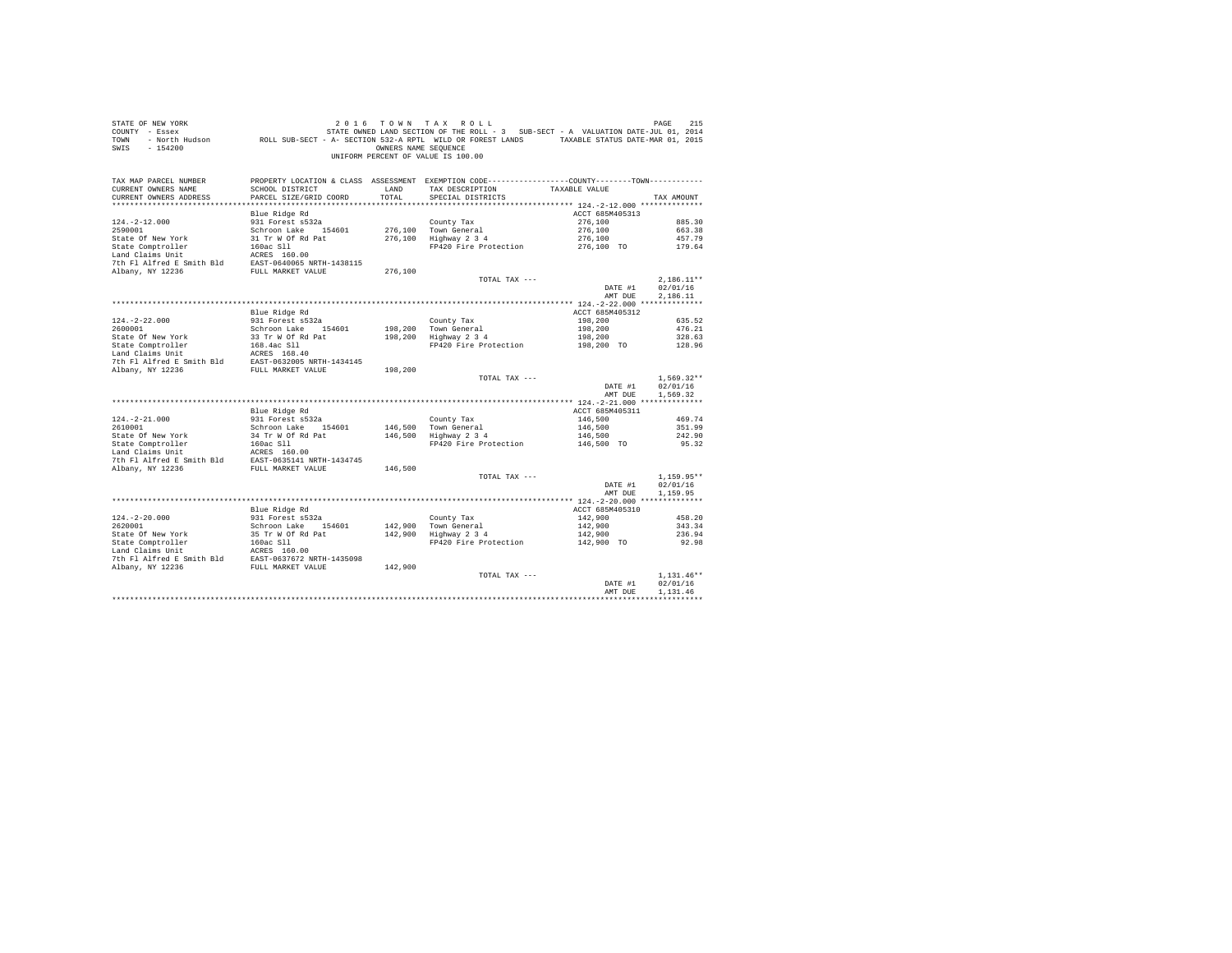| STATE OF NEW YORK<br>COUNTY - Essex<br>TOWN<br>$-154200$<br>SWIS                                                                                                                                                                  |                                           | OWNERS NAME SEOUENCE | 2016 TOWN TAX ROLL<br>UNIFORM PERCENT OF VALUE IS 100.00                                                                             |                    | PAGE<br>216          |
|-----------------------------------------------------------------------------------------------------------------------------------------------------------------------------------------------------------------------------------|-------------------------------------------|----------------------|--------------------------------------------------------------------------------------------------------------------------------------|--------------------|----------------------|
| TAX MAP PARCEL NUMBER<br>CURRENT OWNERS NAME<br>CURRENT OWNERS ADDRESS                                                                                                                                                            | SCHOOL DISTRICT<br>PARCEL SIZE/GRID COORD | LAND<br>TOTAL        | PROPERTY LOCATION & CLASS ASSESSMENT EXEMPTION CODE---------------COUNTY-------TOWN---------<br>TAX DESCRIPTION<br>SPECIAL DISTRICTS | TAXABLE VALUE      | TAX AMOUNT           |
|                                                                                                                                                                                                                                   |                                           |                      |                                                                                                                                      |                    |                      |
|                                                                                                                                                                                                                                   | Blue Ridge Rd                             |                      |                                                                                                                                      | ACCT 685M405309    |                      |
| $124. -2 - 19.000$<br>2630001                                                                                                                                                                                                     | 931 Forest s532a                          |                      | County Tax                                                                                                                           | 234,900<br>234,900 | 753.19<br>564.39     |
|                                                                                                                                                                                                                                   | Schroon Lake 154601                       |                      | 234,900 Town General<br>234,900 Hown General<br>234,900 Highway 2 3 4                                                                | 234,900            | 389.48               |
|                                                                                                                                                                                                                                   |                                           |                      | FP420 Fire Protection 234,900 TO                                                                                                     |                    | 152.83               |
|                                                                                                                                                                                                                                   |                                           |                      |                                                                                                                                      |                    |                      |
|                                                                                                                                                                                                                                   |                                           |                      |                                                                                                                                      |                    |                      |
|                                                                                                                                                                                                                                   |                                           | 234,900              |                                                                                                                                      |                    |                      |
|                                                                                                                                                                                                                                   |                                           |                      | TOTAL TAX ---                                                                                                                        |                    | $1,859.89**$         |
|                                                                                                                                                                                                                                   |                                           |                      |                                                                                                                                      | DATE #1            | 02/01/16             |
|                                                                                                                                                                                                                                   |                                           |                      |                                                                                                                                      | AMT DUE            | 1,859.89             |
|                                                                                                                                                                                                                                   | Blue Ridge Rd                             |                      |                                                                                                                                      | ACCT 685M405308    |                      |
| $124. - 2 - 18.000$                                                                                                                                                                                                               | 931 Forest s532a                          |                      | County Tax                                                                                                                           | 264,100            | 846.82               |
| 2640001                                                                                                                                                                                                                           | Schroon Lake 154601                       |                      |                                                                                                                                      | 264,100            | 634.55               |
| State Of New York                                                                                                                                                                                                                 | 37 Tr W Of Rd Pat                         |                      | 264,100 Town General<br>264,100 Highway 2 3 4                                                                                        | 264,100            | 437.89               |
|                                                                                                                                                                                                                                   |                                           |                      | FP420 Fire Protection 264,100 TO 171.83                                                                                              |                    |                      |
|                                                                                                                                                                                                                                   |                                           |                      |                                                                                                                                      |                    |                      |
|                                                                                                                                                                                                                                   |                                           |                      |                                                                                                                                      |                    |                      |
|                                                                                                                                                                                                                                   |                                           | 264,100              |                                                                                                                                      |                    | $2,091.09**$         |
|                                                                                                                                                                                                                                   |                                           |                      | TOTAL TAX ---                                                                                                                        | DATE #1<br>AMT DUE | 02/01/16<br>2.091.09 |
|                                                                                                                                                                                                                                   |                                           |                      |                                                                                                                                      |                    |                      |
|                                                                                                                                                                                                                                   | Blue Ridge Rd                             |                      |                                                                                                                                      | ACCT 685M405307    |                      |
| $124. - 2 - 17.000$                                                                                                                                                                                                               | 931 Forest s532a                          |                      | County Tax                                                                                                                           | 151,800            | 486.74               |
| 2650001                                                                                                                                                                                                                           | Schroon Lake 154601                       |                      | 151,800 Town General<br>151,800 Highway 2 3 4                                                                                        | 151,800            | 364.73               |
| State Of New York 28 Tr W Of Rd Pattern 1981<br>State Comptroller 1602 SL 1602 SL 1602 SL 1602 SL 1602 SL 1602 SL 1602 SL 1602 SL 1602 SL 2010 SL 2010 RD 2010 RD 2010 RD 2010 RD 2010 RD 2010 RD 2010 RD 2010 RD 2010 RD 2010 RD |                                           |                      | FP420 Fire Protection 151,800 TO                                                                                                     | 151,800            | 251.69<br>98.77      |
|                                                                                                                                                                                                                                   |                                           |                      |                                                                                                                                      |                    |                      |
|                                                                                                                                                                                                                                   |                                           |                      |                                                                                                                                      |                    |                      |
|                                                                                                                                                                                                                                   |                                           | 151,800              |                                                                                                                                      |                    |                      |
|                                                                                                                                                                                                                                   |                                           |                      | TOTAL TAX ---                                                                                                                        |                    | $1.201.93**$         |
|                                                                                                                                                                                                                                   |                                           |                      |                                                                                                                                      | DATE #1            | 02/01/16             |
|                                                                                                                                                                                                                                   |                                           |                      |                                                                                                                                      | AMT DUE            | 1,201.93             |
|                                                                                                                                                                                                                                   |                                           |                      |                                                                                                                                      | ACCT 685M405306    |                      |
| $124. - 2 - 16.000$                                                                                                                                                                                                               | Blue Ridge Rd                             |                      | County Tax                                                                                                                           | 99,900             | 320.32               |
| 2660001                                                                                                                                                                                                                           | 931 Forest s532a<br>Schroon Lake 154601   |                      |                                                                                                                                      | 99,900             | 240.03               |
|                                                                                                                                                                                                                                   |                                           |                      | County Tax<br>99,900   Town General<br>99,900   Highway 2 3 4                                                                        | 99,900             | 165.64               |
|                                                                                                                                                                                                                                   |                                           |                      | FP420 Fire Protection                                                                                                                | 99,900 TO          | 65.00                |
|                                                                                                                                                                                                                                   |                                           |                      |                                                                                                                                      |                    |                      |
| State of New York 39 Tr W of Rd Pat<br>Land Claims Unit 160ac S11<br>Land Claims Unit 160ac S11<br>Land Claims Unit 160ac S160.00<br>The Pl Alfred E Smith Bld RAST-0648266 NRTH-1436442<br>Albany, NY 12236                      |                                           |                      |                                                                                                                                      |                    |                      |
|                                                                                                                                                                                                                                   |                                           | 99,900               |                                                                                                                                      |                    |                      |
|                                                                                                                                                                                                                                   |                                           |                      | TOTAL TAX ---                                                                                                                        | DATE #1            | 790.99**<br>02/01/16 |
|                                                                                                                                                                                                                                   |                                           |                      |                                                                                                                                      | AMT DUE            | 790.99               |
|                                                                                                                                                                                                                                   |                                           |                      |                                                                                                                                      |                    |                      |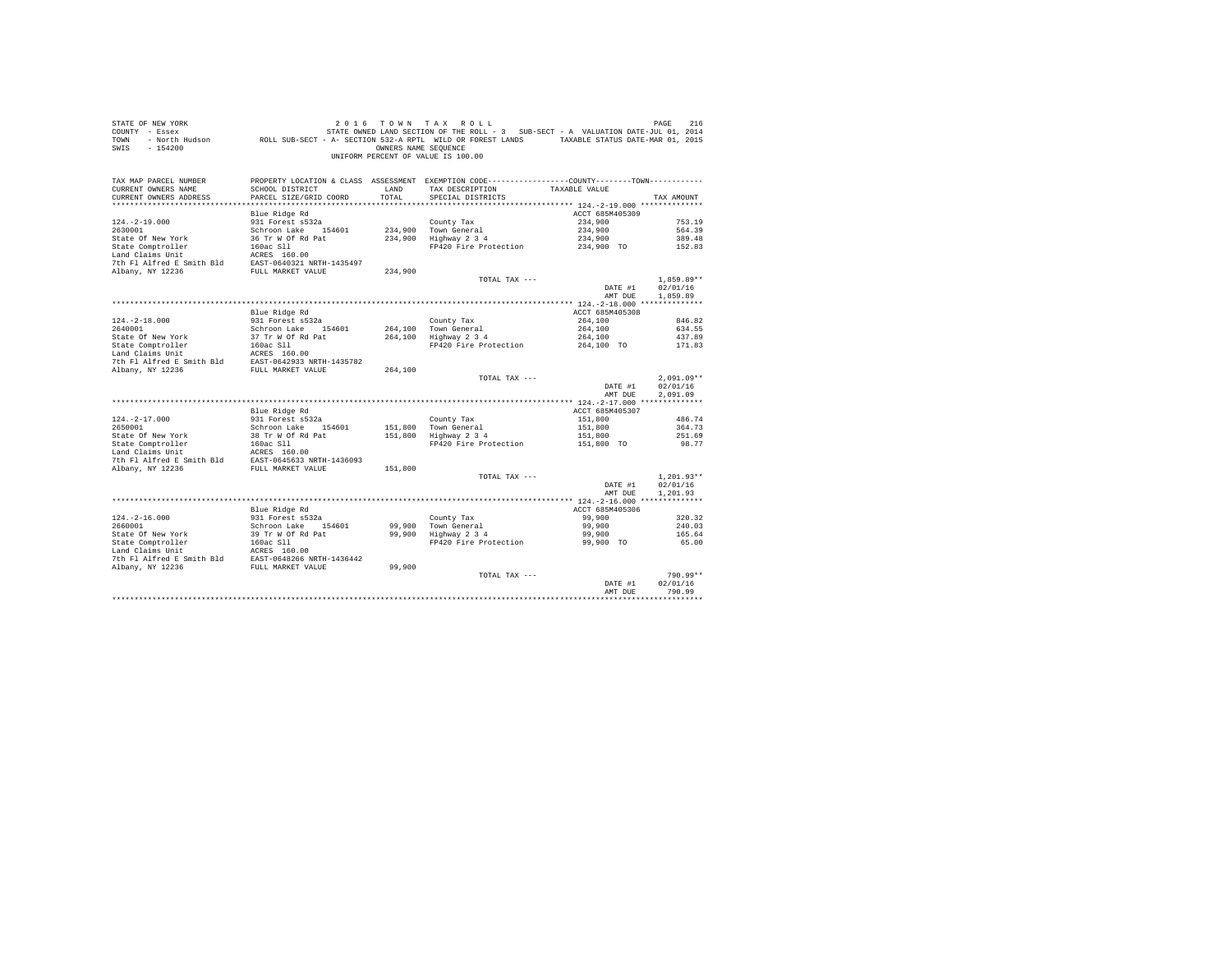| PROPERTY LOCATION & CLASS ASSESSMENT EXEMPTION CODE----------------COUNTY--------TOWN----------<br>TAX MAP PARCEL NUMBER<br>TAX DESCRIPTION<br>CURRENT OWNERS NAME<br>SCHOOL DISTRICT<br>LAND<br>TAXABLE VALUE<br>PARCEL SIZE/GRID COORD<br>TOTAL<br>CURRENT OWNERS ADDRESS<br>SPECIAL DISTRICTS<br>TAX AMOUNT<br>Blue Ridge Rd<br>ACCT 685M405305<br>931 Forest s532a<br>105,400<br>$125.1 - 1 - 2.000$<br>County Tax<br>337.96<br>2670001<br>105,400<br>Schroon Lake 154601<br>105,400 Town General<br>253.24<br>105,400 Highway 2 3 4<br>State Of New York<br>40 Tr W Of Rd Pat<br>105,400<br>174.76<br>FP420 Fire Protection<br>105,400 TO<br>68.58<br>105,400<br>TOTAL TAX ---<br>834.54**<br>02/01/16<br>DATE #1<br>AMT DUE<br>834.54<br>ACCT 685M405304<br>US Route 9<br>$125.1 - 1 - 3.000$<br>931 Forest s532a<br>68,000<br>County Tax<br>218.04<br>Schroon Lake 154601<br>2680101<br>68,000 Town General<br>68,000<br>163.38<br>68,000   Town General<br>68,000   Highway 2 3 4<br>68,000<br>112.75<br>FP420 Fire Protection 68,000 TO<br>44.24<br>68,000<br>538.41**<br>TOTAL TAX ---<br>DATE #1<br>02/01/16<br>538.41<br>AMT DUE<br>ACCT 685M405303<br>US Route 9<br>931 Forest s532a<br>County Tax<br>$125.1 - 1 - 44.000$<br>40,100<br>128.58<br>Schroon Lake 154601<br>40,100 Town General<br>40,100 Highway 2 3 4<br>40,100<br>2690101<br>96.35<br>40,100<br>66.49<br>FP420 Fire Protection 40.100 TO<br>26.09<br>40,100<br>$317.51**$<br>TOTAL TAX ---<br>DATE #1<br>02/01/16<br>AMT DUE<br>317.51<br>Blue Ridge Rd<br>ACCT 685M405302<br>$125.1 - 1 - 45.000$<br>931 Forest s532a<br>Schroon Lake 154601<br>County Tax<br>88,900<br>285.05<br>88,900 Town General<br>88,900 Highway 2 3 4<br>2700001<br>88,900<br>213.60<br>State Of New York (1992)<br>State Comptroller (1994)<br>State Comptroller (1994)<br>Land Claims Unit (1995)<br>EAST-0651289 NRTH-1434289<br>88,900<br>147.40<br>88,900 TO<br>FP420 Fire Protection<br>57.84<br>7th Fl Alfred E Smith Bld FULL MARKET VALUE<br>88,900<br>Albany, NY 12236<br>$703.89**$<br>TOTAL TAX ---<br>02/01/16<br>DATE #1<br>703.89<br>AMT DUE | STATE OF NEW YORK<br>COUNTY - Essex<br>TOWN<br>$-154200$<br>SWIS | - North Hudson ROLL SUB-SECT - A- SECTION 532-A RPTL WILD OR FOREST LANDS TAXABLE STATUS DATE-MAR 01, 2015 | OWNERS NAME SEOUENCE | 2016 TOWN TAX ROLL<br>STATE OWNED LAND SECTION OF THE ROLL - 3 SUB-SECT - A VALUATION DATE-JUL 01, 2014<br>UNIFORM PERCENT OF VALUE IS 100.00 | 217<br>PAGE |
|-------------------------------------------------------------------------------------------------------------------------------------------------------------------------------------------------------------------------------------------------------------------------------------------------------------------------------------------------------------------------------------------------------------------------------------------------------------------------------------------------------------------------------------------------------------------------------------------------------------------------------------------------------------------------------------------------------------------------------------------------------------------------------------------------------------------------------------------------------------------------------------------------------------------------------------------------------------------------------------------------------------------------------------------------------------------------------------------------------------------------------------------------------------------------------------------------------------------------------------------------------------------------------------------------------------------------------------------------------------------------------------------------------------------------------------------------------------------------------------------------------------------------------------------------------------------------------------------------------------------------------------------------------------------------------------------------------------------------------------------------------------------------------------------------------------------------------------------------------------------------------------------------------------------------------------------------------------------------------------------------------------------------------------------------------------------------------------------------------------------|------------------------------------------------------------------|------------------------------------------------------------------------------------------------------------|----------------------|-----------------------------------------------------------------------------------------------------------------------------------------------|-------------|
|                                                                                                                                                                                                                                                                                                                                                                                                                                                                                                                                                                                                                                                                                                                                                                                                                                                                                                                                                                                                                                                                                                                                                                                                                                                                                                                                                                                                                                                                                                                                                                                                                                                                                                                                                                                                                                                                                                                                                                                                                                                                                                                   |                                                                  |                                                                                                            |                      |                                                                                                                                               |             |
|                                                                                                                                                                                                                                                                                                                                                                                                                                                                                                                                                                                                                                                                                                                                                                                                                                                                                                                                                                                                                                                                                                                                                                                                                                                                                                                                                                                                                                                                                                                                                                                                                                                                                                                                                                                                                                                                                                                                                                                                                                                                                                                   |                                                                  |                                                                                                            |                      |                                                                                                                                               |             |
|                                                                                                                                                                                                                                                                                                                                                                                                                                                                                                                                                                                                                                                                                                                                                                                                                                                                                                                                                                                                                                                                                                                                                                                                                                                                                                                                                                                                                                                                                                                                                                                                                                                                                                                                                                                                                                                                                                                                                                                                                                                                                                                   |                                                                  |                                                                                                            |                      |                                                                                                                                               |             |
|                                                                                                                                                                                                                                                                                                                                                                                                                                                                                                                                                                                                                                                                                                                                                                                                                                                                                                                                                                                                                                                                                                                                                                                                                                                                                                                                                                                                                                                                                                                                                                                                                                                                                                                                                                                                                                                                                                                                                                                                                                                                                                                   |                                                                  |                                                                                                            |                      |                                                                                                                                               |             |
|                                                                                                                                                                                                                                                                                                                                                                                                                                                                                                                                                                                                                                                                                                                                                                                                                                                                                                                                                                                                                                                                                                                                                                                                                                                                                                                                                                                                                                                                                                                                                                                                                                                                                                                                                                                                                                                                                                                                                                                                                                                                                                                   |                                                                  |                                                                                                            |                      |                                                                                                                                               |             |
|                                                                                                                                                                                                                                                                                                                                                                                                                                                                                                                                                                                                                                                                                                                                                                                                                                                                                                                                                                                                                                                                                                                                                                                                                                                                                                                                                                                                                                                                                                                                                                                                                                                                                                                                                                                                                                                                                                                                                                                                                                                                                                                   |                                                                  |                                                                                                            |                      |                                                                                                                                               |             |
|                                                                                                                                                                                                                                                                                                                                                                                                                                                                                                                                                                                                                                                                                                                                                                                                                                                                                                                                                                                                                                                                                                                                                                                                                                                                                                                                                                                                                                                                                                                                                                                                                                                                                                                                                                                                                                                                                                                                                                                                                                                                                                                   |                                                                  |                                                                                                            |                      |                                                                                                                                               |             |
|                                                                                                                                                                                                                                                                                                                                                                                                                                                                                                                                                                                                                                                                                                                                                                                                                                                                                                                                                                                                                                                                                                                                                                                                                                                                                                                                                                                                                                                                                                                                                                                                                                                                                                                                                                                                                                                                                                                                                                                                                                                                                                                   |                                                                  |                                                                                                            |                      |                                                                                                                                               |             |
|                                                                                                                                                                                                                                                                                                                                                                                                                                                                                                                                                                                                                                                                                                                                                                                                                                                                                                                                                                                                                                                                                                                                                                                                                                                                                                                                                                                                                                                                                                                                                                                                                                                                                                                                                                                                                                                                                                                                                                                                                                                                                                                   |                                                                  |                                                                                                            |                      |                                                                                                                                               |             |
|                                                                                                                                                                                                                                                                                                                                                                                                                                                                                                                                                                                                                                                                                                                                                                                                                                                                                                                                                                                                                                                                                                                                                                                                                                                                                                                                                                                                                                                                                                                                                                                                                                                                                                                                                                                                                                                                                                                                                                                                                                                                                                                   |                                                                  |                                                                                                            |                      |                                                                                                                                               |             |
|                                                                                                                                                                                                                                                                                                                                                                                                                                                                                                                                                                                                                                                                                                                                                                                                                                                                                                                                                                                                                                                                                                                                                                                                                                                                                                                                                                                                                                                                                                                                                                                                                                                                                                                                                                                                                                                                                                                                                                                                                                                                                                                   |                                                                  |                                                                                                            |                      |                                                                                                                                               |             |
|                                                                                                                                                                                                                                                                                                                                                                                                                                                                                                                                                                                                                                                                                                                                                                                                                                                                                                                                                                                                                                                                                                                                                                                                                                                                                                                                                                                                                                                                                                                                                                                                                                                                                                                                                                                                                                                                                                                                                                                                                                                                                                                   |                                                                  |                                                                                                            |                      |                                                                                                                                               |             |
|                                                                                                                                                                                                                                                                                                                                                                                                                                                                                                                                                                                                                                                                                                                                                                                                                                                                                                                                                                                                                                                                                                                                                                                                                                                                                                                                                                                                                                                                                                                                                                                                                                                                                                                                                                                                                                                                                                                                                                                                                                                                                                                   |                                                                  |                                                                                                            |                      |                                                                                                                                               |             |
|                                                                                                                                                                                                                                                                                                                                                                                                                                                                                                                                                                                                                                                                                                                                                                                                                                                                                                                                                                                                                                                                                                                                                                                                                                                                                                                                                                                                                                                                                                                                                                                                                                                                                                                                                                                                                                                                                                                                                                                                                                                                                                                   |                                                                  |                                                                                                            |                      |                                                                                                                                               |             |
|                                                                                                                                                                                                                                                                                                                                                                                                                                                                                                                                                                                                                                                                                                                                                                                                                                                                                                                                                                                                                                                                                                                                                                                                                                                                                                                                                                                                                                                                                                                                                                                                                                                                                                                                                                                                                                                                                                                                                                                                                                                                                                                   |                                                                  |                                                                                                            |                      |                                                                                                                                               |             |
|                                                                                                                                                                                                                                                                                                                                                                                                                                                                                                                                                                                                                                                                                                                                                                                                                                                                                                                                                                                                                                                                                                                                                                                                                                                                                                                                                                                                                                                                                                                                                                                                                                                                                                                                                                                                                                                                                                                                                                                                                                                                                                                   |                                                                  |                                                                                                            |                      |                                                                                                                                               |             |
|                                                                                                                                                                                                                                                                                                                                                                                                                                                                                                                                                                                                                                                                                                                                                                                                                                                                                                                                                                                                                                                                                                                                                                                                                                                                                                                                                                                                                                                                                                                                                                                                                                                                                                                                                                                                                                                                                                                                                                                                                                                                                                                   |                                                                  |                                                                                                            |                      |                                                                                                                                               |             |
|                                                                                                                                                                                                                                                                                                                                                                                                                                                                                                                                                                                                                                                                                                                                                                                                                                                                                                                                                                                                                                                                                                                                                                                                                                                                                                                                                                                                                                                                                                                                                                                                                                                                                                                                                                                                                                                                                                                                                                                                                                                                                                                   |                                                                  |                                                                                                            |                      |                                                                                                                                               |             |
|                                                                                                                                                                                                                                                                                                                                                                                                                                                                                                                                                                                                                                                                                                                                                                                                                                                                                                                                                                                                                                                                                                                                                                                                                                                                                                                                                                                                                                                                                                                                                                                                                                                                                                                                                                                                                                                                                                                                                                                                                                                                                                                   |                                                                  |                                                                                                            |                      |                                                                                                                                               |             |
|                                                                                                                                                                                                                                                                                                                                                                                                                                                                                                                                                                                                                                                                                                                                                                                                                                                                                                                                                                                                                                                                                                                                                                                                                                                                                                                                                                                                                                                                                                                                                                                                                                                                                                                                                                                                                                                                                                                                                                                                                                                                                                                   |                                                                  |                                                                                                            |                      |                                                                                                                                               |             |
|                                                                                                                                                                                                                                                                                                                                                                                                                                                                                                                                                                                                                                                                                                                                                                                                                                                                                                                                                                                                                                                                                                                                                                                                                                                                                                                                                                                                                                                                                                                                                                                                                                                                                                                                                                                                                                                                                                                                                                                                                                                                                                                   |                                                                  |                                                                                                            |                      |                                                                                                                                               |             |
|                                                                                                                                                                                                                                                                                                                                                                                                                                                                                                                                                                                                                                                                                                                                                                                                                                                                                                                                                                                                                                                                                                                                                                                                                                                                                                                                                                                                                                                                                                                                                                                                                                                                                                                                                                                                                                                                                                                                                                                                                                                                                                                   |                                                                  |                                                                                                            |                      |                                                                                                                                               |             |
|                                                                                                                                                                                                                                                                                                                                                                                                                                                                                                                                                                                                                                                                                                                                                                                                                                                                                                                                                                                                                                                                                                                                                                                                                                                                                                                                                                                                                                                                                                                                                                                                                                                                                                                                                                                                                                                                                                                                                                                                                                                                                                                   |                                                                  |                                                                                                            |                      |                                                                                                                                               |             |
|                                                                                                                                                                                                                                                                                                                                                                                                                                                                                                                                                                                                                                                                                                                                                                                                                                                                                                                                                                                                                                                                                                                                                                                                                                                                                                                                                                                                                                                                                                                                                                                                                                                                                                                                                                                                                                                                                                                                                                                                                                                                                                                   |                                                                  |                                                                                                            |                      |                                                                                                                                               |             |
|                                                                                                                                                                                                                                                                                                                                                                                                                                                                                                                                                                                                                                                                                                                                                                                                                                                                                                                                                                                                                                                                                                                                                                                                                                                                                                                                                                                                                                                                                                                                                                                                                                                                                                                                                                                                                                                                                                                                                                                                                                                                                                                   |                                                                  |                                                                                                            |                      |                                                                                                                                               |             |
|                                                                                                                                                                                                                                                                                                                                                                                                                                                                                                                                                                                                                                                                                                                                                                                                                                                                                                                                                                                                                                                                                                                                                                                                                                                                                                                                                                                                                                                                                                                                                                                                                                                                                                                                                                                                                                                                                                                                                                                                                                                                                                                   |                                                                  |                                                                                                            |                      |                                                                                                                                               |             |
|                                                                                                                                                                                                                                                                                                                                                                                                                                                                                                                                                                                                                                                                                                                                                                                                                                                                                                                                                                                                                                                                                                                                                                                                                                                                                                                                                                                                                                                                                                                                                                                                                                                                                                                                                                                                                                                                                                                                                                                                                                                                                                                   |                                                                  |                                                                                                            |                      |                                                                                                                                               |             |
|                                                                                                                                                                                                                                                                                                                                                                                                                                                                                                                                                                                                                                                                                                                                                                                                                                                                                                                                                                                                                                                                                                                                                                                                                                                                                                                                                                                                                                                                                                                                                                                                                                                                                                                                                                                                                                                                                                                                                                                                                                                                                                                   |                                                                  |                                                                                                            |                      |                                                                                                                                               |             |
|                                                                                                                                                                                                                                                                                                                                                                                                                                                                                                                                                                                                                                                                                                                                                                                                                                                                                                                                                                                                                                                                                                                                                                                                                                                                                                                                                                                                                                                                                                                                                                                                                                                                                                                                                                                                                                                                                                                                                                                                                                                                                                                   |                                                                  |                                                                                                            |                      |                                                                                                                                               |             |
|                                                                                                                                                                                                                                                                                                                                                                                                                                                                                                                                                                                                                                                                                                                                                                                                                                                                                                                                                                                                                                                                                                                                                                                                                                                                                                                                                                                                                                                                                                                                                                                                                                                                                                                                                                                                                                                                                                                                                                                                                                                                                                                   |                                                                  |                                                                                                            |                      |                                                                                                                                               |             |
|                                                                                                                                                                                                                                                                                                                                                                                                                                                                                                                                                                                                                                                                                                                                                                                                                                                                                                                                                                                                                                                                                                                                                                                                                                                                                                                                                                                                                                                                                                                                                                                                                                                                                                                                                                                                                                                                                                                                                                                                                                                                                                                   |                                                                  |                                                                                                            |                      |                                                                                                                                               |             |
|                                                                                                                                                                                                                                                                                                                                                                                                                                                                                                                                                                                                                                                                                                                                                                                                                                                                                                                                                                                                                                                                                                                                                                                                                                                                                                                                                                                                                                                                                                                                                                                                                                                                                                                                                                                                                                                                                                                                                                                                                                                                                                                   |                                                                  |                                                                                                            |                      |                                                                                                                                               |             |
|                                                                                                                                                                                                                                                                                                                                                                                                                                                                                                                                                                                                                                                                                                                                                                                                                                                                                                                                                                                                                                                                                                                                                                                                                                                                                                                                                                                                                                                                                                                                                                                                                                                                                                                                                                                                                                                                                                                                                                                                                                                                                                                   |                                                                  |                                                                                                            |                      |                                                                                                                                               |             |
|                                                                                                                                                                                                                                                                                                                                                                                                                                                                                                                                                                                                                                                                                                                                                                                                                                                                                                                                                                                                                                                                                                                                                                                                                                                                                                                                                                                                                                                                                                                                                                                                                                                                                                                                                                                                                                                                                                                                                                                                                                                                                                                   |                                                                  |                                                                                                            |                      |                                                                                                                                               |             |
|                                                                                                                                                                                                                                                                                                                                                                                                                                                                                                                                                                                                                                                                                                                                                                                                                                                                                                                                                                                                                                                                                                                                                                                                                                                                                                                                                                                                                                                                                                                                                                                                                                                                                                                                                                                                                                                                                                                                                                                                                                                                                                                   |                                                                  |                                                                                                            |                      |                                                                                                                                               |             |
|                                                                                                                                                                                                                                                                                                                                                                                                                                                                                                                                                                                                                                                                                                                                                                                                                                                                                                                                                                                                                                                                                                                                                                                                                                                                                                                                                                                                                                                                                                                                                                                                                                                                                                                                                                                                                                                                                                                                                                                                                                                                                                                   |                                                                  |                                                                                                            |                      |                                                                                                                                               |             |
|                                                                                                                                                                                                                                                                                                                                                                                                                                                                                                                                                                                                                                                                                                                                                                                                                                                                                                                                                                                                                                                                                                                                                                                                                                                                                                                                                                                                                                                                                                                                                                                                                                                                                                                                                                                                                                                                                                                                                                                                                                                                                                                   |                                                                  |                                                                                                            |                      |                                                                                                                                               |             |
|                                                                                                                                                                                                                                                                                                                                                                                                                                                                                                                                                                                                                                                                                                                                                                                                                                                                                                                                                                                                                                                                                                                                                                                                                                                                                                                                                                                                                                                                                                                                                                                                                                                                                                                                                                                                                                                                                                                                                                                                                                                                                                                   |                                                                  |                                                                                                            |                      |                                                                                                                                               |             |
|                                                                                                                                                                                                                                                                                                                                                                                                                                                                                                                                                                                                                                                                                                                                                                                                                                                                                                                                                                                                                                                                                                                                                                                                                                                                                                                                                                                                                                                                                                                                                                                                                                                                                                                                                                                                                                                                                                                                                                                                                                                                                                                   |                                                                  |                                                                                                            |                      |                                                                                                                                               |             |
|                                                                                                                                                                                                                                                                                                                                                                                                                                                                                                                                                                                                                                                                                                                                                                                                                                                                                                                                                                                                                                                                                                                                                                                                                                                                                                                                                                                                                                                                                                                                                                                                                                                                                                                                                                                                                                                                                                                                                                                                                                                                                                                   |                                                                  |                                                                                                            |                      |                                                                                                                                               |             |
|                                                                                                                                                                                                                                                                                                                                                                                                                                                                                                                                                                                                                                                                                                                                                                                                                                                                                                                                                                                                                                                                                                                                                                                                                                                                                                                                                                                                                                                                                                                                                                                                                                                                                                                                                                                                                                                                                                                                                                                                                                                                                                                   |                                                                  |                                                                                                            |                      |                                                                                                                                               |             |
|                                                                                                                                                                                                                                                                                                                                                                                                                                                                                                                                                                                                                                                                                                                                                                                                                                                                                                                                                                                                                                                                                                                                                                                                                                                                                                                                                                                                                                                                                                                                                                                                                                                                                                                                                                                                                                                                                                                                                                                                                                                                                                                   |                                                                  |                                                                                                            |                      |                                                                                                                                               |             |
|                                                                                                                                                                                                                                                                                                                                                                                                                                                                                                                                                                                                                                                                                                                                                                                                                                                                                                                                                                                                                                                                                                                                                                                                                                                                                                                                                                                                                                                                                                                                                                                                                                                                                                                                                                                                                                                                                                                                                                                                                                                                                                                   |                                                                  |                                                                                                            |                      |                                                                                                                                               |             |
|                                                                                                                                                                                                                                                                                                                                                                                                                                                                                                                                                                                                                                                                                                                                                                                                                                                                                                                                                                                                                                                                                                                                                                                                                                                                                                                                                                                                                                                                                                                                                                                                                                                                                                                                                                                                                                                                                                                                                                                                                                                                                                                   |                                                                  |                                                                                                            |                      |                                                                                                                                               |             |
|                                                                                                                                                                                                                                                                                                                                                                                                                                                                                                                                                                                                                                                                                                                                                                                                                                                                                                                                                                                                                                                                                                                                                                                                                                                                                                                                                                                                                                                                                                                                                                                                                                                                                                                                                                                                                                                                                                                                                                                                                                                                                                                   |                                                                  |                                                                                                            |                      |                                                                                                                                               |             |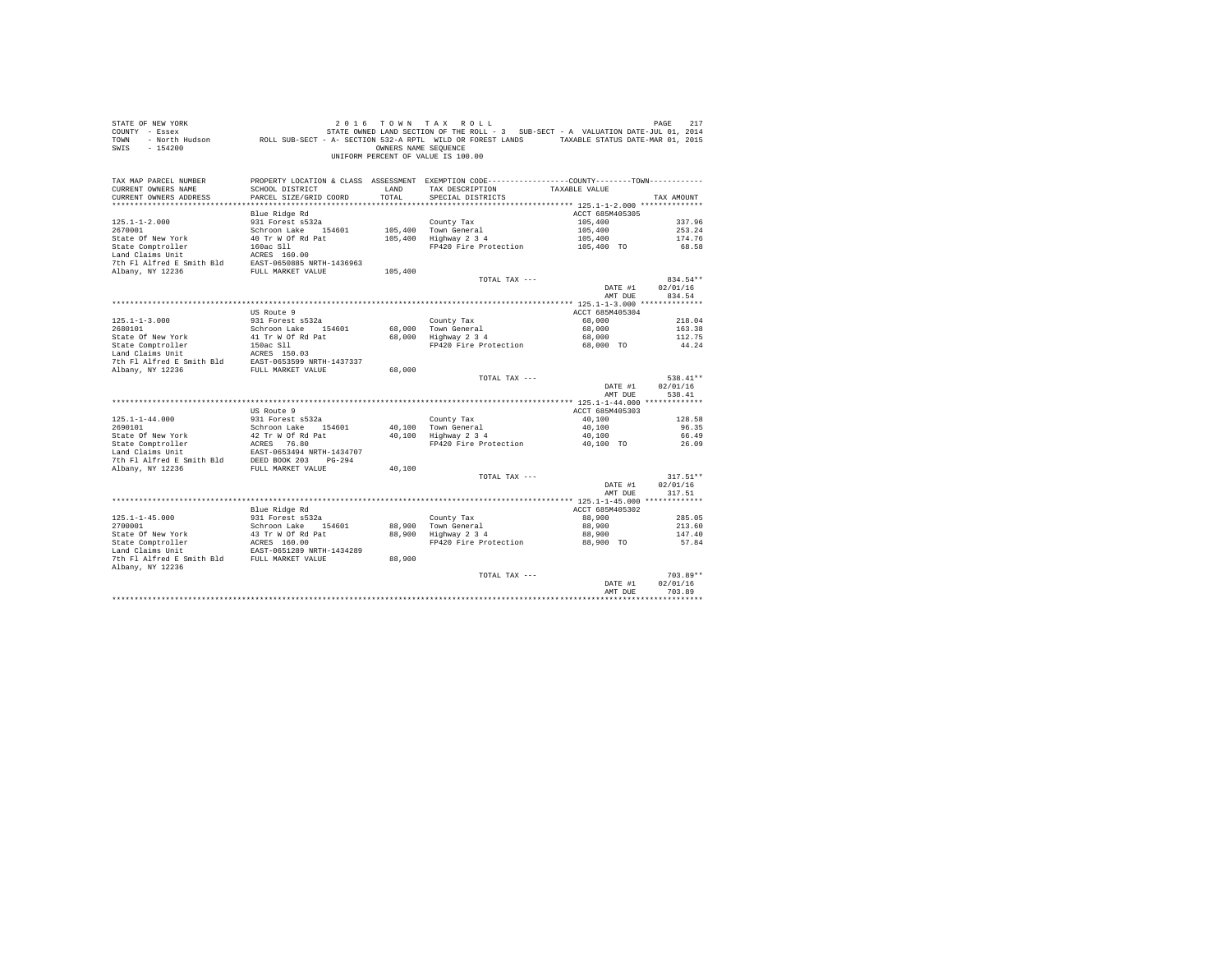| STATE OF NEW YORK<br>COUNTY - Essex<br>TOWN<br>$-154200$<br>SWIS       |                                                                | OWNERS NAME SEOUENCE | 2016 TOWN TAX ROLL<br>STATE OWNED LAND SECTION OF THE ROLL - 3 SUB-SECT - A VALUATION DATE-JUL 01, 2014<br>- North Hudson ROLL SUB-SECT - A- SECTION 532-A RPTL WILD OR FOREST LANDS TAXABLE STATUS DATE-MAR 01, 2015<br>UNIFORM PERCENT OF VALUE IS 100.00 |                    | PAGE<br>218          |
|------------------------------------------------------------------------|----------------------------------------------------------------|----------------------|-------------------------------------------------------------------------------------------------------------------------------------------------------------------------------------------------------------------------------------------------------------|--------------------|----------------------|
| TAX MAP PARCEL NUMBER<br>CURRENT OWNERS NAME<br>CURRENT OWNERS ADDRESS | SCHOOL DISTRICT<br>PARCEL SIZE/GRID COORD                      | LAND<br>TOTAL        | PROPERTY LOCATION & CLASS ASSESSMENT EXEMPTION CODE---------------COUNTY-------TOWN---------<br>TAX DESCRIPTION<br>SPECIAL DISTRICTS                                                                                                                        | TAXABLE VALUE      | TAX AMOUNT           |
|                                                                        | Blue Ridge Rd                                                  |                      |                                                                                                                                                                                                                                                             | ACCT 685M405501    |                      |
| $124. -2 - 31.000$                                                     | 931 Forest s532a                                               |                      | County Tax                                                                                                                                                                                                                                                  | 121,400            | 389.26               |
| 2710001                                                                | Schroon Lake 154601                                            |                      | 121,400 Town General                                                                                                                                                                                                                                        | 121,400            | 291.69               |
| State Of New York                                                      | 44 Tr W Of Rd Pat                                              |                      | 121,400 Highway 2 3 4                                                                                                                                                                                                                                       | 121,400            | 201.29               |
| State Comptroller                                                      | ACRES 160.00                                                   |                      | FP420 Fire Protection                                                                                                                                                                                                                                       | 121,400 TO         | 78.99                |
| Land Claims Unit                                                       | EAST-0648497 NRTH-1433644                                      |                      |                                                                                                                                                                                                                                                             |                    |                      |
| 7th Fl Alfred E Smith Bld FULL MARKET VALUE                            |                                                                | 121,400              |                                                                                                                                                                                                                                                             |                    |                      |
| Albany, NY 12236                                                       |                                                                |                      | TOTAL TAX ---                                                                                                                                                                                                                                               |                    | $961.23**$           |
|                                                                        |                                                                |                      |                                                                                                                                                                                                                                                             | DATE #1            | 02/01/16             |
|                                                                        |                                                                |                      |                                                                                                                                                                                                                                                             | AMT DUE            | 961.23               |
|                                                                        |                                                                |                      |                                                                                                                                                                                                                                                             |                    |                      |
|                                                                        | Blue Ridge Rd                                                  |                      |                                                                                                                                                                                                                                                             | ACCT 685M405415    |                      |
| $124. - 2 - 30.000$                                                    | 931 Forest s532a                                               |                      | County Tax                                                                                                                                                                                                                                                  | 170,600            | 547.02               |
| 2720001                                                                | Schroon Lake 154601                                            |                      | 170,600 Town General                                                                                                                                                                                                                                        | 170,600            | 409.90               |
| State Of New York                                                      | 45 Tr W Of Rd Pat                                              |                      | 170,600 Highway 2 3 4                                                                                                                                                                                                                                       | 170,600            | 282.86               |
| State Comptroller<br>Land Claims Unit                                  | ACRES 160.00<br>EAST-0645891 NRTH-1433308                      |                      | FP420 Fire Protection                                                                                                                                                                                                                                       | 170,600 TO         | 111.00               |
| 7th Fl Alfred E Smith Bld FULL MARKET VALUE                            |                                                                | 170,600              |                                                                                                                                                                                                                                                             |                    |                      |
| Albany, NY 12236                                                       |                                                                |                      |                                                                                                                                                                                                                                                             |                    |                      |
|                                                                        |                                                                |                      | TOTAL TAX ---                                                                                                                                                                                                                                               |                    | $1,350.78**$         |
|                                                                        |                                                                |                      |                                                                                                                                                                                                                                                             | DATE #1<br>AMT DUE | 02/01/16<br>1,350.78 |
|                                                                        |                                                                |                      |                                                                                                                                                                                                                                                             |                    |                      |
|                                                                        | Blue Ridge Rd                                                  |                      |                                                                                                                                                                                                                                                             | ACCT 685M405414    |                      |
| $124. -2 - 29.000$                                                     | 931 Forest s532a                                               |                      | County Tax                                                                                                                                                                                                                                                  | 290,900            | 932.75               |
| 2730001                                                                | Schroon Lake 154601                                            |                      | 290.900 Town General                                                                                                                                                                                                                                        | 290,900            | 698.94               |
|                                                                        | 46 Tr W Of Rd Pat<br>ACRES 160.00                              |                      | 290,900 Highway 2 3 4                                                                                                                                                                                                                                       | 290,900            | 482.33               |
| 2730001<br>State Of New York<br>State Comptroller                      | EAST-0643351 NRTH-1432968                                      |                      | FP420 Fire Protection                                                                                                                                                                                                                                       | 290,900 TO         | 189.27               |
| 7th Fl Alfred E Smith Bld FULL MARKET VALUE                            |                                                                | 290.900              |                                                                                                                                                                                                                                                             |                    |                      |
| Albany, NY 12236                                                       |                                                                |                      |                                                                                                                                                                                                                                                             |                    |                      |
|                                                                        |                                                                |                      | TOTAL TAX ---                                                                                                                                                                                                                                               |                    | $2.303.29**$         |
|                                                                        |                                                                |                      |                                                                                                                                                                                                                                                             | DATE #1            | 02/01/16             |
|                                                                        |                                                                |                      |                                                                                                                                                                                                                                                             | AMT DUE            | 2.303.29             |
|                                                                        |                                                                |                      |                                                                                                                                                                                                                                                             |                    |                      |
|                                                                        | Blue Ridge Rd                                                  |                      |                                                                                                                                                                                                                                                             | ACCT 685M405413    |                      |
| $124. -2 - 28.000$                                                     | 931 Forest s532a                                               |                      | County Tax                                                                                                                                                                                                                                                  | 145,500            | 466.54               |
|                                                                        | Schroon Lake 154601                                            |                      | 145,500 Town General<br>145,500 Highway 2 3 4                                                                                                                                                                                                               | 145,500<br>145,500 | 349.59<br>241.25     |
|                                                                        |                                                                |                      | FP420 Fire Protection                                                                                                                                                                                                                                       | 145,500 TO         | 94.67                |
| 2740001<br>State Of New York<br>State Comptroller<br>Trains Unit       | 47 Tr W Of Rd Pat<br>ACRES 160.00<br>EAST-0640655 NRTH-1432598 |                      |                                                                                                                                                                                                                                                             |                    |                      |
| 7th Fl Alfred E Smith Bld FULL MARKET VALUE                            |                                                                | 145,500              |                                                                                                                                                                                                                                                             |                    |                      |
| Albany, NY 12236                                                       |                                                                |                      |                                                                                                                                                                                                                                                             |                    |                      |
|                                                                        |                                                                |                      | TOTAL TAX ---                                                                                                                                                                                                                                               |                    | $1.152.05**$         |
|                                                                        |                                                                |                      |                                                                                                                                                                                                                                                             | DATE #1            | 02/01/16             |
|                                                                        |                                                                |                      |                                                                                                                                                                                                                                                             | AMT DUE            | 1,152.05             |
|                                                                        |                                                                |                      |                                                                                                                                                                                                                                                             |                    |                      |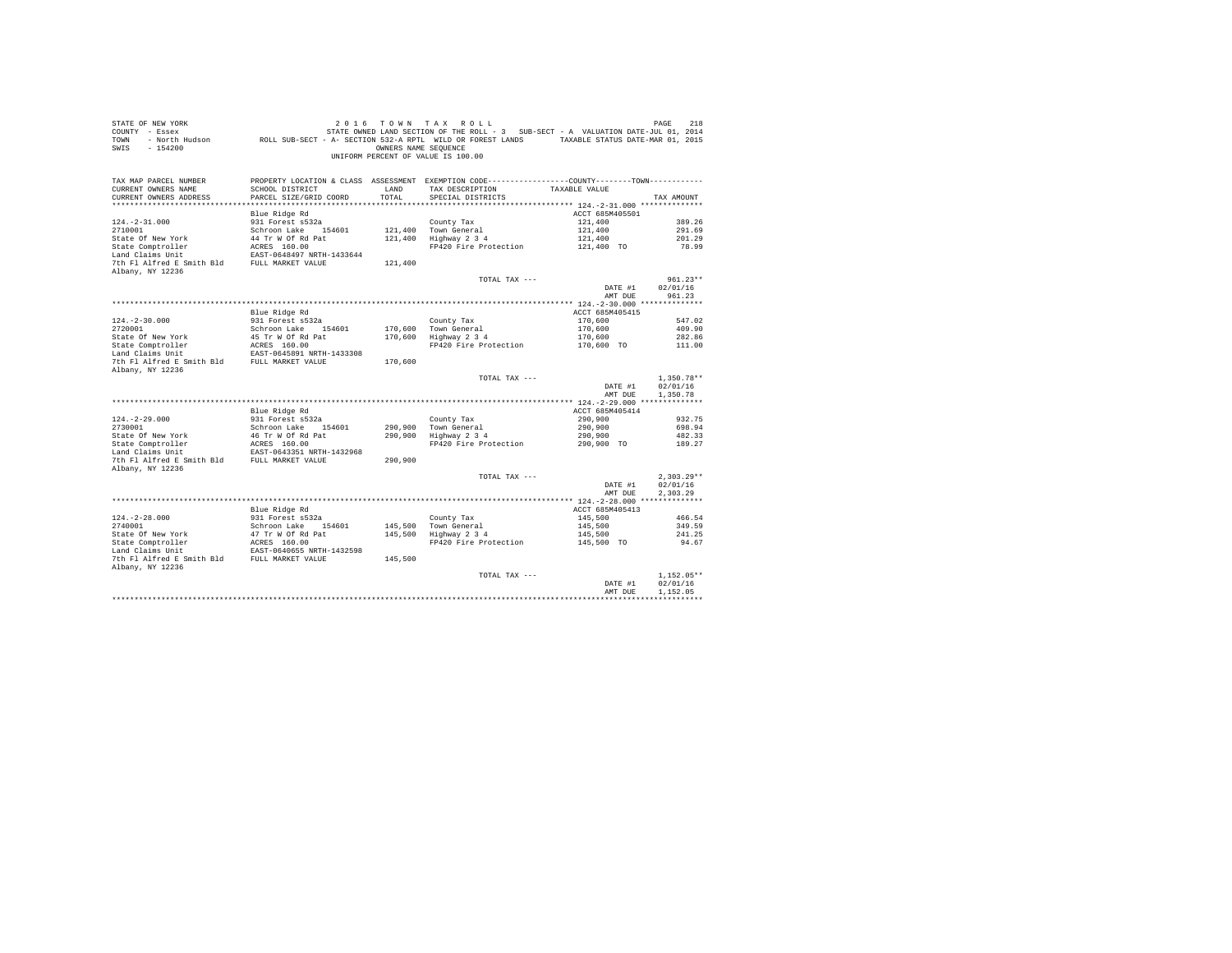| STATE OF NEW YORK<br>COUNTY - Essex<br>TOWN<br>SWIS<br>$-154200$                                                                                                                                                                               |                                           | OWNERS NAME SEOUENCE | 2016 TOWN TAX ROLL<br>UNIFORM PERCENT OF VALUE IS 100.00                                                                             |                           | PAGE<br>219        |
|------------------------------------------------------------------------------------------------------------------------------------------------------------------------------------------------------------------------------------------------|-------------------------------------------|----------------------|--------------------------------------------------------------------------------------------------------------------------------------|---------------------------|--------------------|
| TAX MAP PARCEL NUMBER<br>CURRENT OWNERS NAME<br>CURRENT OWNERS ADDRESS                                                                                                                                                                         | SCHOOL DISTRICT<br>PARCEL SIZE/GRID COORD | LAND<br>TOTAL        | PROPERTY LOCATION & CLASS ASSESSMENT EXEMPTION CODE---------------COUNTY-------TOWN---------<br>TAX DESCRIPTION<br>SPECIAL DISTRICTS | TAXABLE VALUE             | TAX AMOUNT         |
|                                                                                                                                                                                                                                                |                                           |                      |                                                                                                                                      |                           |                    |
|                                                                                                                                                                                                                                                | Blue Ridge Rd<br>931 Forest s532a         |                      |                                                                                                                                      | ACCT 685M405412<br>88,600 | 284.09             |
| $124. -2 - 27.000$<br>2750001                                                                                                                                                                                                                  | Schroon Lake 154601                       |                      | County Tax<br>88,600 Town General                                                                                                    | 88,600                    | 212.88             |
|                                                                                                                                                                                                                                                |                                           |                      | 88,600 Hown General<br>88,600 Highway 2 3 4                                                                                          | 88,600                    | 146.90             |
|                                                                                                                                                                                                                                                |                                           |                      | FP420 Fire Protection 88,600 TO                                                                                                      |                           | 57.65              |
|                                                                                                                                                                                                                                                |                                           |                      |                                                                                                                                      |                           |                    |
|                                                                                                                                                                                                                                                |                                           |                      |                                                                                                                                      |                           |                    |
|                                                                                                                                                                                                                                                |                                           | 88,600               |                                                                                                                                      |                           |                    |
|                                                                                                                                                                                                                                                |                                           |                      | TOTAL TAX ---                                                                                                                        |                           | $701.52**$         |
|                                                                                                                                                                                                                                                |                                           |                      |                                                                                                                                      | DATE #1<br>AMT DUE        | 02/01/16<br>701.52 |
|                                                                                                                                                                                                                                                |                                           |                      |                                                                                                                                      |                           |                    |
|                                                                                                                                                                                                                                                | Blue Ridge Rd                             |                      |                                                                                                                                      | ACCT 685M405411           |                    |
| $124. - 2 - 26.000$                                                                                                                                                                                                                            | 931 Forest s532a                          |                      | County Tax                                                                                                                           | 77,800                    | 249.46             |
| 2760001                                                                                                                                                                                                                                        | Schroon Lake 154601                       |                      | 77,800 Town General<br>77,800 Highway 2 3 4                                                                                          | 77,800                    | 186.93             |
|                                                                                                                                                                                                                                                |                                           |                      |                                                                                                                                      | 77,800                    | 129.00             |
|                                                                                                                                                                                                                                                |                                           |                      | FP420 Fire Protection 77,800 TO                                                                                                      |                           | 50.62              |
|                                                                                                                                                                                                                                                |                                           |                      |                                                                                                                                      |                           |                    |
|                                                                                                                                                                                                                                                |                                           | 77,800               |                                                                                                                                      |                           |                    |
|                                                                                                                                                                                                                                                |                                           |                      | TOTAL TAX ---                                                                                                                        |                           | $616.01**$         |
|                                                                                                                                                                                                                                                |                                           |                      |                                                                                                                                      | DATE #1<br>AMT DUE        | 02/01/16<br>616.01 |
|                                                                                                                                                                                                                                                |                                           |                      |                                                                                                                                      |                           |                    |
|                                                                                                                                                                                                                                                | Blue Ridge Rd                             |                      |                                                                                                                                      | ACCT 685M405410           |                    |
| $124. -2 - 25.000$<br>2770001                                                                                                                                                                                                                  | 931 Forest s532a<br>Schroon Lake 154601   |                      | County Tax                                                                                                                           | 105,900<br>105,900        | 339.56             |
|                                                                                                                                                                                                                                                |                                           |                      | 105,900 Town General<br>105,900 Highway 2 3 4                                                                                        | 105,900                   | 254.44<br>175.59   |
| State Of New York 50 Tr W 60 Pat 2014<br>State Comptroller ACRSS 160.00<br>Land Claims Unit<br>Land Claims Unit<br>The Fl Alfred E Smith Bld<br>7th Fl Alfred E Smith Bld<br>20236 PULL MARKET VALUE<br>7th Fl Alfred E Smith Bld<br>20206 372 |                                           |                      | FP420 Fire Protection 105,900 TO                                                                                                     |                           | 68.90              |
|                                                                                                                                                                                                                                                |                                           |                      |                                                                                                                                      |                           |                    |
|                                                                                                                                                                                                                                                |                                           |                      |                                                                                                                                      |                           |                    |
|                                                                                                                                                                                                                                                |                                           | 105,900              |                                                                                                                                      |                           |                    |
|                                                                                                                                                                                                                                                |                                           |                      | TOTAL TAX ---                                                                                                                        |                           | 838.49**           |
|                                                                                                                                                                                                                                                |                                           |                      |                                                                                                                                      | DATE #1<br>AMT DUE        | 02/01/16<br>838.49 |
|                                                                                                                                                                                                                                                |                                           |                      |                                                                                                                                      |                           |                    |
|                                                                                                                                                                                                                                                | Blue Ridge Rd                             |                      |                                                                                                                                      | ACCT 685M405409           |                    |
| $124. - 2 - 24.000$                                                                                                                                                                                                                            |                                           |                      | County Tax                                                                                                                           | 218,100                   | 699.33             |
| 2780001                                                                                                                                                                                                                                        | 931 Forest s532a<br>Schroon Lake 154601   |                      | County Tax<br>218,100   Town General<br>218,100   Highway 2 3 4                                                                      | 218,100                   | 524.03             |
|                                                                                                                                                                                                                                                |                                           |                      | Highway 2 3 4 218,100<br>FP420 Fire Protection 218,100 TO                                                                            |                           | 361.62             |
|                                                                                                                                                                                                                                                |                                           |                      |                                                                                                                                      |                           | 141.90             |
|                                                                                                                                                                                                                                                |                                           |                      |                                                                                                                                      |                           |                    |
|                                                                                                                                                                                                                                                |                                           |                      |                                                                                                                                      |                           |                    |
|                                                                                                                                                                                                                                                |                                           |                      | TOTAL TAX ---                                                                                                                        |                           | $1.726.88**$       |
|                                                                                                                                                                                                                                                |                                           |                      |                                                                                                                                      | DATE #1                   | 02/01/16           |
|                                                                                                                                                                                                                                                |                                           |                      |                                                                                                                                      | AMT DUE                   | 1,726.88           |
|                                                                                                                                                                                                                                                |                                           |                      |                                                                                                                                      |                           |                    |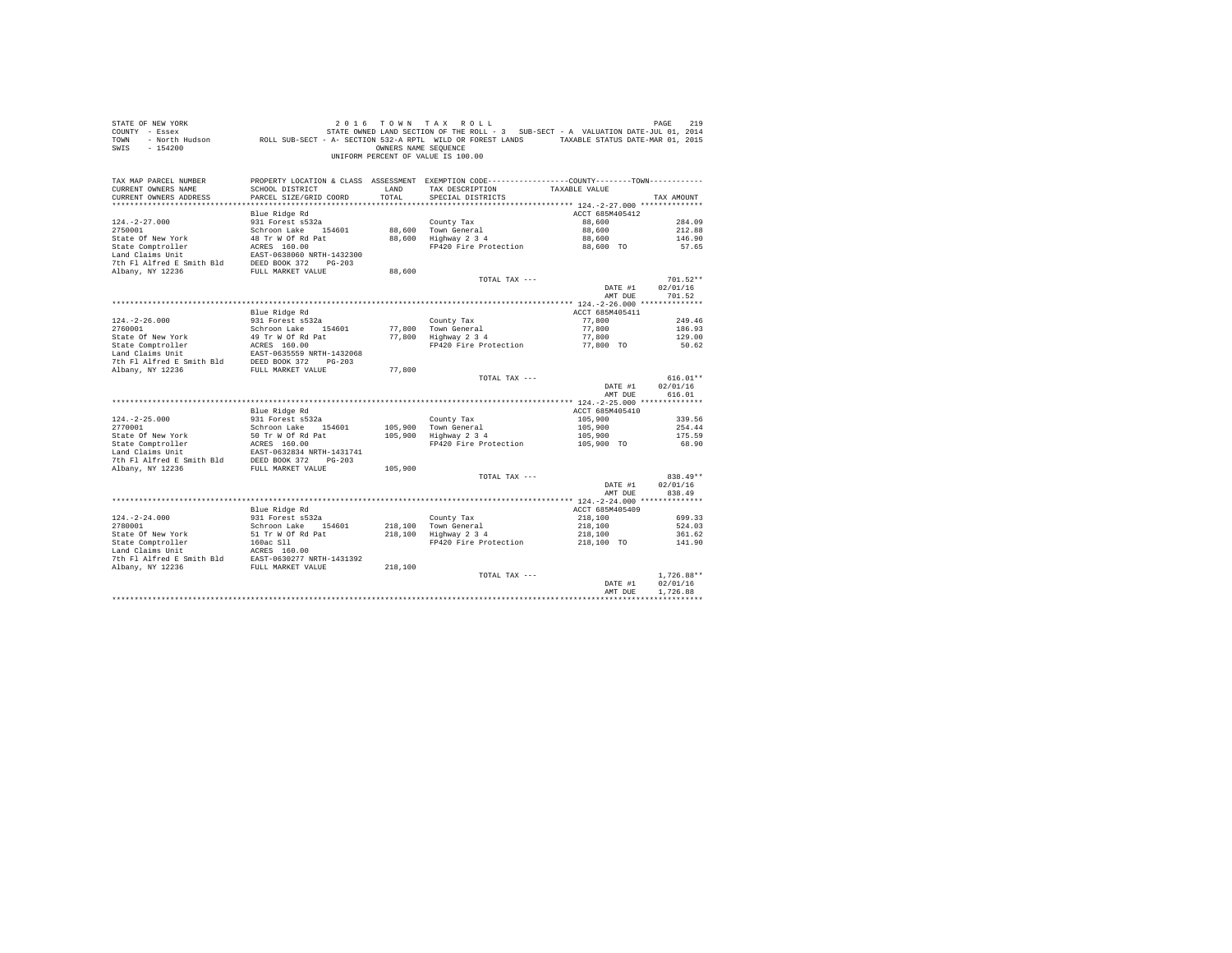| COUNTY - Essex<br>TOWN<br>$-154200$<br>SWTS                                                                                                                                               | - North Hudson ROLL SUB-SECT - A- SECTION 532-A RPTL WILD OR FOREST LANDS TAXABLE STATUS DATE-MAR 01, 2015 | OWNERS NAME SEQUENCE | STATE OWNED LAND SECTION OF THE ROLL - 3 SUB-SECT - A VALUATION DATE-JUL 01, 2014               |                       |                  |
|-------------------------------------------------------------------------------------------------------------------------------------------------------------------------------------------|------------------------------------------------------------------------------------------------------------|----------------------|-------------------------------------------------------------------------------------------------|-----------------------|------------------|
|                                                                                                                                                                                           |                                                                                                            |                      | UNIFORM PERCENT OF VALUE IS 100.00                                                              |                       |                  |
| TAX MAP PARCEL NUMBER                                                                                                                                                                     |                                                                                                            |                      | PROPERTY LOCATION & CLASS ASSESSMENT EXEMPTION CODE----------------COUNTY--------TOWN---------- |                       |                  |
| CURRENT OWNERS NAME<br>CURRENT OWNERS ADDRESS                                                                                                                                             | SCHOOL DISTRICT<br>PARCEL SIZE/GRID COORD                                                                  | LAND<br>TOTAL        | TAX DESCRIPTION<br>SPECIAL DISTRICTS                                                            | TAXABLE VALUE         | TAX AMOUNT       |
|                                                                                                                                                                                           |                                                                                                            |                      |                                                                                                 |                       |                  |
|                                                                                                                                                                                           | Blue Ridge Rd                                                                                              |                      |                                                                                                 | ACCT 685M405408       |                  |
| $124. -2 - 23.000$                                                                                                                                                                        | 931 Forest s532a                                                                                           |                      | County Tax                                                                                      | 100,700               | 322.89           |
| 2790001                                                                                                                                                                                   | Schroon Lake 154601                                                                                        |                      | 100,700 Town General                                                                            | 100,700               | 241.95           |
| State Of New York                                                                                                                                                                         | 52 Tr W Of Rd Pat                                                                                          |                      | 100,700 Highway 2 3 4                                                                           | 100,700               | 166.97           |
| State Comptroller                                                                                                                                                                         |                                                                                                            |                      | FP420 Fire Protection                                                                           | 100,700 TO            | 65.52            |
| State Comptroller<br>119.3ac Sll<br>119.3ac Sll<br>119.3ac Sll<br>119.30<br>7th Fl Alfred E Smith Bld<br>EAST-0627518 NRTH-1430741                                                        |                                                                                                            |                      |                                                                                                 |                       |                  |
|                                                                                                                                                                                           |                                                                                                            |                      |                                                                                                 |                       |                  |
| Albany, NY 12236                                                                                                                                                                          | FULL MARKET VALUE                                                                                          | 100,700              | TOTAL TAX ---                                                                                   |                       | 797.33**         |
|                                                                                                                                                                                           |                                                                                                            |                      |                                                                                                 | DATE #1               | 02/01/16         |
|                                                                                                                                                                                           |                                                                                                            |                      |                                                                                                 | AMT DUE               | 797.33           |
|                                                                                                                                                                                           |                                                                                                            |                      |                                                                                                 |                       |                  |
|                                                                                                                                                                                           | Blue Ridge Rd                                                                                              |                      |                                                                                                 | ACCT 685M405407       |                  |
| $124. -2 - 3.000$                                                                                                                                                                         | 931 Forest s532a                                                                                           |                      | County Tax                                                                                      | 332,300               | 1,065.50         |
| 2800001                                                                                                                                                                                   | Schroon Lake 154601                                                                                        |                      | 332,300 Town General                                                                            | 332,300               | 798.41           |
|                                                                                                                                                                                           |                                                                                                            |                      | 332,300 Highway 2 3 4                                                                           | 332,300<br>332,300 TO | 550.97           |
|                                                                                                                                                                                           |                                                                                                            |                      | FP420 Fire Protection                                                                           |                       | 216.21           |
|                                                                                                                                                                                           |                                                                                                            |                      |                                                                                                 |                       |                  |
|                                                                                                                                                                                           |                                                                                                            |                      |                                                                                                 |                       |                  |
|                                                                                                                                                                                           |                                                                                                            |                      | TOTAL TAX ---                                                                                   |                       | $2.631.09**$     |
|                                                                                                                                                                                           |                                                                                                            |                      |                                                                                                 | DATE #1               | 02/01/16         |
|                                                                                                                                                                                           |                                                                                                            |                      |                                                                                                 | AMT DUE               | 2.631.09         |
|                                                                                                                                                                                           |                                                                                                            |                      |                                                                                                 |                       |                  |
|                                                                                                                                                                                           | Blue Ridge Rd                                                                                              |                      |                                                                                                 | ACCT 685M405406       |                  |
| $124. -2 - 5.000$<br>2810001                                                                                                                                                              | 931 Forest s532a<br>Schroon Lake 154601                                                                    | 150,300              | County Tax                                                                                      | 150,300<br>150,300    | 481.93<br>361.12 |
| State Of New York                                                                                                                                                                         | 54 Tr W Of Rd Pat                                                                                          | 150,300              | Town General<br>Highway 2 3 4                                                                   | 150,300               | 249.21           |
|                                                                                                                                                                                           |                                                                                                            |                      | FP420 Fire Protection                                                                           | 150,300 TO            | 97.79            |
|                                                                                                                                                                                           |                                                                                                            |                      |                                                                                                 |                       |                  |
| State Comptroller<br>Land Claims Unit<br>Land Claims Unit<br>2008 S11<br>2008 S11<br>2018 Marry 19936<br>2019 MRTH-1428457<br>2019 MRTH-1428457<br>2019 MRTH-1428457<br>2019 MRTH-1428457 |                                                                                                            |                      |                                                                                                 |                       |                  |
| Albany, NY 12236                                                                                                                                                                          | FULL MARKET VALUE                                                                                          | 150,300              |                                                                                                 |                       |                  |
|                                                                                                                                                                                           |                                                                                                            |                      | TOTAL TAX ---                                                                                   |                       | $1,190.05**$     |
|                                                                                                                                                                                           |                                                                                                            |                      |                                                                                                 | DATE #1<br>AMT DUE    | 02/01/16         |
|                                                                                                                                                                                           |                                                                                                            |                      |                                                                                                 |                       | 1,190.05         |
|                                                                                                                                                                                           | Blue Ridge Rd                                                                                              |                      |                                                                                                 | ACCT 685M405405       |                  |
| $124. - 2 - 6.000$                                                                                                                                                                        | 931 Forest s532a                                                                                           |                      |                                                                                                 | 143,000               | 458.52           |
| 2820001                                                                                                                                                                                   | Schroon Lake 154601                                                                                        |                      | County Tax<br>143,000 Town General<br>143,000 Highway 2 3 4                                     | 143,000               | 343.58           |
| State Of New York                                                                                                                                                                         | 55 Tr W Of Rd Pat                                                                                          |                      |                                                                                                 | 143,000               | 237.10           |
| State Comptroller<br>Land Claims Unit<br>Land Claims Unit<br>The FI Alfred E Smith Bld<br>EAST-0630538 NRTH-1428843                                                                       |                                                                                                            |                      | FP420 Fire Protection                                                                           | 143,000 TO            | 93.04            |
|                                                                                                                                                                                           |                                                                                                            |                      |                                                                                                 |                       |                  |
| Albany, NY 12236                                                                                                                                                                          | DEED BOOK 148 PG-424                                                                                       |                      |                                                                                                 |                       |                  |
|                                                                                                                                                                                           | FULL MARKET VALUE                                                                                          | 143,000              |                                                                                                 |                       |                  |
|                                                                                                                                                                                           |                                                                                                            |                      | TOTAL TAX ---                                                                                   |                       | $1.132.24**$     |
|                                                                                                                                                                                           |                                                                                                            |                      |                                                                                                 | DATE #1               | 02/01/16         |
|                                                                                                                                                                                           |                                                                                                            |                      |                                                                                                 |                       |                  |
|                                                                                                                                                                                           |                                                                                                            |                      |                                                                                                 | AMT DUE               | 1.132.24         |

STATE OF NEW YORK 200 CONSTRUCTED A CONSTRUCT OF A GENERAL PAGE 220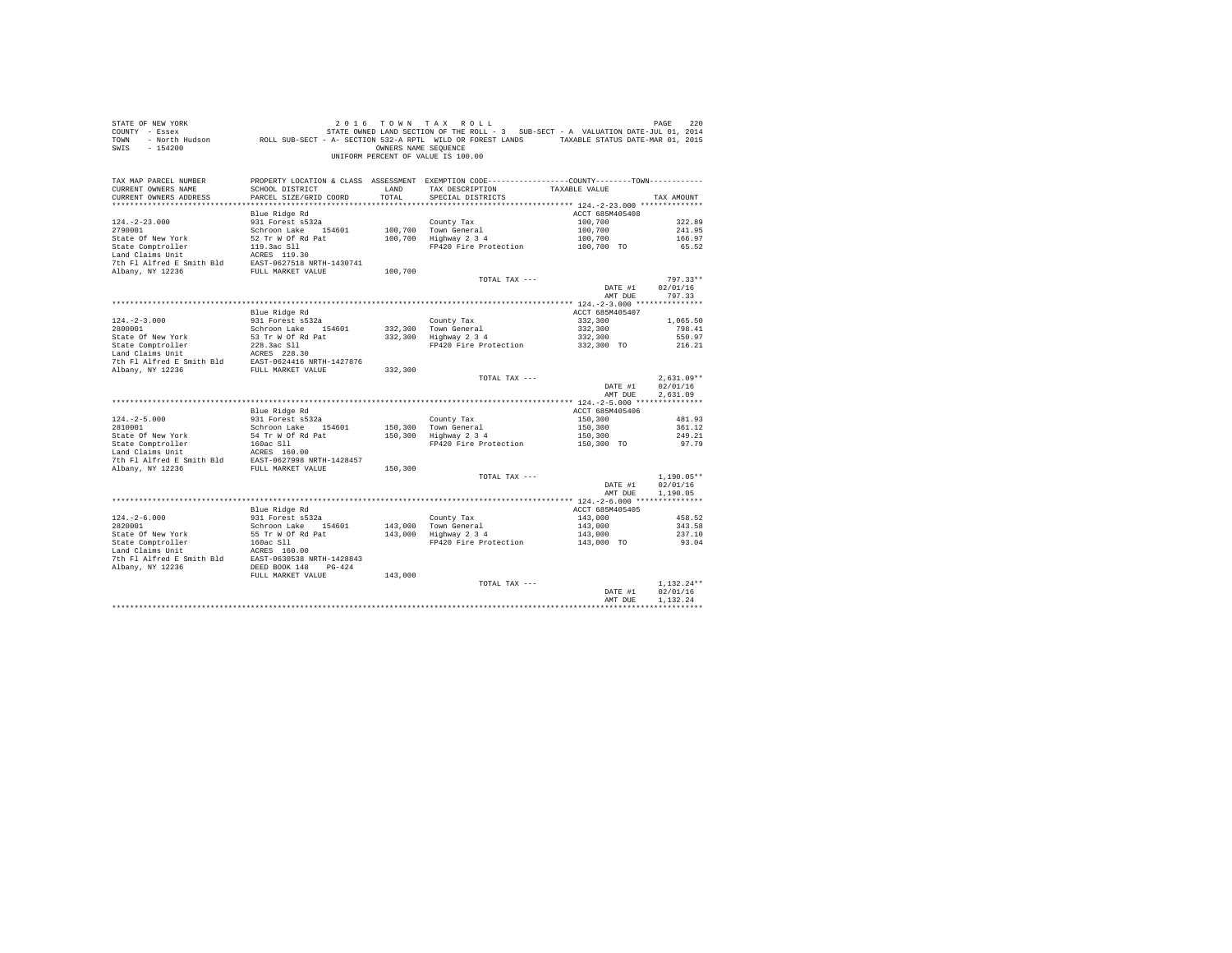| STATE OF NEW YORK<br>COUNTY - Essex<br>TOWN<br>SWIS<br>$-154200$       | - North Hudson . ROLL SUB-SECT - A- SECTION 532-A RPTL WILD OR FOREST LANDS . TAXABLE STATUS DATE-MAR 01, 2015 | OWNERS NAME SEOUENCE | 2016 TOWN TAX ROLL<br>STATE OWNED LAND SECTION OF THE ROLL - 3 SUB-SECT - A VALUATION DATE-JUL 01, 2014<br>UNIFORM PERCENT OF VALUE IS 100.00 |                            | 221<br>PAGE              |
|------------------------------------------------------------------------|----------------------------------------------------------------------------------------------------------------|----------------------|-----------------------------------------------------------------------------------------------------------------------------------------------|----------------------------|--------------------------|
| TAX MAP PARCEL NUMBER<br>CURRENT OWNERS NAME<br>CURRENT OWNERS ADDRESS | SCHOOL DISTRICT<br>PARCEL SIZE/GRID COORD                                                                      | LAND<br>TOTAL        | PROPERTY LOCATION & CLASS ASSESSMENT EXEMPTION CODE---------------COUNTY-------TOWN---------<br>TAX DESCRIPTION<br>SPECIAL DISTRICTS          | TAXABLE VALUE              | TAX AMOUNT               |
|                                                                        | Blue Ridge Rd                                                                                                  |                      |                                                                                                                                               | ACCT 685M405404            |                          |
| $124. -2 - 7.000$                                                      | 931 Forest s532a                                                                                               |                      | County Tax                                                                                                                                    | 102,200                    | 327.70                   |
| 2830001                                                                | Schroon Lake 154601                                                                                            |                      | 102,200 Town General                                                                                                                          | 102,200                    | 245.55                   |
| State Of New York                                                      | 56 Tr W Of Rd Pat                                                                                              |                      | 102,200 Highway 2 3 4                                                                                                                         | 102,200                    | 169.45                   |
| State Comptroller                                                      | 160ac S11                                                                                                      |                      | FP420 Fire Protection                                                                                                                         | 102,200 TO                 | 66.49                    |
| Land Claims Unit<br>7th Fl Alfred E Smith Bld                          | ACRES 160.00<br>EAST-0633116 NRTH-1429149                                                                      |                      |                                                                                                                                               |                            |                          |
| Albany, NY 12236                                                       | DEED BOOK 372 PG-203                                                                                           |                      |                                                                                                                                               |                            |                          |
|                                                                        | FULL MARKET VALUE                                                                                              | 102,200              |                                                                                                                                               |                            |                          |
|                                                                        |                                                                                                                |                      | TOTAL TAX ---                                                                                                                                 |                            | $809.19**$               |
|                                                                        |                                                                                                                |                      |                                                                                                                                               | DATE #1                    | 02/01/16                 |
|                                                                        |                                                                                                                |                      |                                                                                                                                               | AMT DUE                    | 809.19                   |
|                                                                        |                                                                                                                |                      |                                                                                                                                               |                            |                          |
| $124 - 2 - 8.000$                                                      | Blue Ridge Rd<br>931 Forest s532a                                                                              |                      | County Tax                                                                                                                                    | ACCT 685M405403<br>90,100  | 288.90                   |
| 2840001                                                                | Schroon Lake 154601                                                                                            |                      | 90.100 Town General                                                                                                                           | 90,100                     | 216.48                   |
| State Of New York                                                      | 57 Tr W Of Rd Pat                                                                                              |                      | 90,100 Highway 2 3 4                                                                                                                          | 90,100                     | 149.39                   |
| State Comptroller                                                      | 160ac S11                                                                                                      |                      | FP420 Fire Protection                                                                                                                         | 90.100 TO                  | 58.62                    |
| Land Claims Unit<br>7th Fl Alfred E Smith Bld<br>Albany, NY 12236      | ACRES 160.00<br>EAST-0635843 NRTH-1429436<br>DEED BOOK 372 PG-203                                              |                      |                                                                                                                                               |                            |                          |
|                                                                        | FULL MARKET VALUE                                                                                              | 90,100               |                                                                                                                                               |                            |                          |
|                                                                        |                                                                                                                |                      | TOTAL TAX ---                                                                                                                                 |                            | $713.39**$               |
|                                                                        |                                                                                                                |                      |                                                                                                                                               | DATE #1                    | 02/01/16                 |
|                                                                        |                                                                                                                |                      |                                                                                                                                               | AMT DUE                    | 713.39                   |
|                                                                        | Blue Ridge Rd                                                                                                  |                      |                                                                                                                                               | ACCT 685M405402            |                          |
| $124. - 2 - 9.000$                                                     | 931 Forest s532a                                                                                               |                      | County Tax                                                                                                                                    | 92,700                     | 297.24                   |
| 2850001                                                                | Schroon Lake 154601                                                                                            |                      | 92,700 Town General                                                                                                                           | 92,700                     | 222.73                   |
| State Of New York                                                      | 58 Tr W Of Rd Pat                                                                                              |                      | 92,700 Highway 2 3 4                                                                                                                          | 92,700                     | 153.70                   |
| State Comptroller                                                      | 160ac Sll                                                                                                      |                      | FP420 Fire Protection                                                                                                                         | 92,700 TO                  | 60.31                    |
| Land Claims Unit                                                       | ACRES 160.00                                                                                                   |                      |                                                                                                                                               |                            |                          |
| 7th Fl Alfred E Smith Bld<br>Albany, NY 12236                          | EAST-0638495 NRTH-1429763<br>DEED BOOK 372 PG-203                                                              |                      |                                                                                                                                               |                            |                          |
|                                                                        | FULL MARKET VALUE                                                                                              | 92,700               |                                                                                                                                               |                            |                          |
|                                                                        |                                                                                                                |                      | TOTAL TAX ---                                                                                                                                 |                            | 733.98**                 |
|                                                                        |                                                                                                                |                      |                                                                                                                                               | DATE #1                    | 02/01/16                 |
|                                                                        |                                                                                                                |                      |                                                                                                                                               | AMT DUE                    | 733.98                   |
|                                                                        |                                                                                                                |                      |                                                                                                                                               |                            |                          |
| $124. - 2 - 10.000$                                                    | Blue Ridge Rd<br>931 Forest s532a                                                                              |                      |                                                                                                                                               | ACCT 685M405506<br>195,300 | 626.22                   |
| 2860001                                                                | Schroon Lake 154601                                                                                            |                      | County Tax<br>195,300 Town General                                                                                                            | 195,300                    | 469.24                   |
| State Of New York                                                      | 59 Tr W Of Rd Pat                                                                                              |                      | 195,300 Highway 2 3 4                                                                                                                         | 195,300                    | 323.82                   |
| State Comptroller                                                      | 160ac Sll                                                                                                      |                      | FP420 Fire Protection                                                                                                                         | 195,300 TO                 | 127.07                   |
| Land Claims Unit                                                       | ACRES 160.00                                                                                                   |                      |                                                                                                                                               |                            |                          |
| 7th Fl Alfred E Smith Bld                                              | EAST-0641030 NRTH-1430099                                                                                      |                      |                                                                                                                                               |                            |                          |
| Albany, NY 12236                                                       | FULL MARKET VALUE                                                                                              | 195,300              |                                                                                                                                               |                            |                          |
|                                                                        |                                                                                                                |                      | TOTAL TAX ---                                                                                                                                 | DATE #1                    | $1.546.35**$<br>02/01/16 |
|                                                                        |                                                                                                                |                      |                                                                                                                                               | AMT DUE                    | 1.546.35                 |
|                                                                        |                                                                                                                |                      |                                                                                                                                               |                            |                          |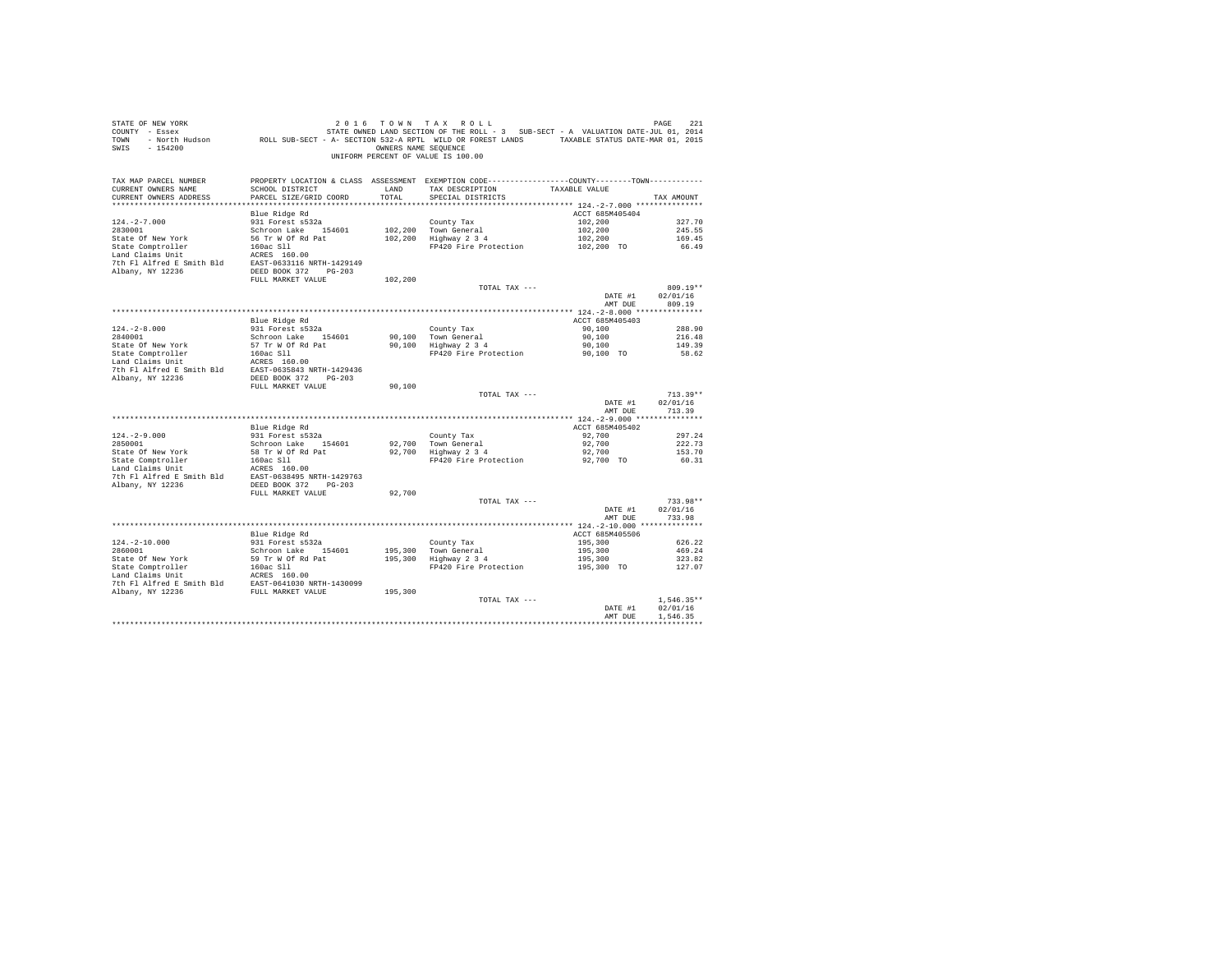| STATE OF NEW YORK                                                          |                                                                                                |                      | 2016 TOWN TAX ROLL                                                                |                    | PAGE<br>222  |
|----------------------------------------------------------------------------|------------------------------------------------------------------------------------------------|----------------------|-----------------------------------------------------------------------------------|--------------------|--------------|
| COUNTY - Essex                                                             |                                                                                                |                      | STATE OWNED LAND SECTION OF THE ROLL - 3 SUB-SECT - A VALUATION DATE-JUL 01, 2014 |                    |              |
| TOWN - North Hudson                                                        | ROLL SUB-SECT - A- SECTION 532-A RPTL WILD OR FOREST LANDS TAXABLE STATUS DATE-MAR 01, 2015    |                      |                                                                                   |                    |              |
| SWIS<br>$-154200$                                                          |                                                                                                | OWNERS NAME SEQUENCE |                                                                                   |                    |              |
|                                                                            |                                                                                                |                      | UNIFORM PERCENT OF VALUE IS 100.00                                                |                    |              |
|                                                                            |                                                                                                |                      |                                                                                   |                    |              |
|                                                                            |                                                                                                |                      |                                                                                   |                    |              |
| TAX MAP PARCEL NUMBER                                                      | PROPERTY LOCATION & CLASS ASSESSMENT EXEMPTION CODE---------------COUNTY--------TOWN---------- |                      |                                                                                   |                    |              |
| CURRENT OWNERS NAME                                                        | SCHOOL DISTRICT                                                                                | LAND                 | TAX DESCRIPTION                                                                   | TAXABLE VALUE      |              |
| CURRENT OWNERS ADDRESS                                                     | PARCEL SIZE/GRID COORD                                                                         | TOTAL                | SPECIAL DISTRICTS                                                                 |                    | TAX AMOUNT   |
| *************************                                                  |                                                                                                |                      |                                                                                   |                    |              |
|                                                                            | Blue Ridge Rd                                                                                  |                      |                                                                                   | ACCT 685M405505    |              |
| $124. - 2 - 11.000$                                                        | 931 Forest s532a                                                                               |                      | County Tax                                                                        | 262,300            | 841.05       |
| 2870001                                                                    | Schroon Lake 154601                                                                            | 262,300              | Town General                                                                      | 262,300            | 630.22       |
| State Of New York                                                          | 60 Tr W Of Rd Pat                                                                              |                      | 262,300 Highway 2 3 4                                                             | 262,300            | 434.91       |
| State Comptroller                                                          | 160ac Sll                                                                                      |                      | FP420 Fire Protection                                                             | 262,300 TO         | 170.66       |
|                                                                            | ACRES 160.00                                                                                   |                      |                                                                                   |                    |              |
| Land Claims Unit                                                           |                                                                                                |                      |                                                                                   |                    |              |
|                                                                            | 7th Fl Alfred E Smith Bld EAST-0643570 NRTH-1430380                                            |                      |                                                                                   |                    |              |
| Albany, NY 12236                                                           | DEED BOOK 137 PG-390                                                                           |                      |                                                                                   |                    |              |
|                                                                            | FULL MARKET VALUE                                                                              | 262,300              |                                                                                   |                    |              |
|                                                                            |                                                                                                |                      | TOTAL TAX ---                                                                     |                    | $2.076.84**$ |
|                                                                            |                                                                                                |                      |                                                                                   | DATE #1            | 02/01/16     |
|                                                                            |                                                                                                |                      |                                                                                   | AMT DUE            | 2.076.84     |
|                                                                            |                                                                                                |                      |                                                                                   |                    |              |
|                                                                            | Blue Ridge Rd                                                                                  |                      |                                                                                   | ACCT 685M405504    |              |
| $124. - 2 - 33.000$                                                        | 931 Forest s532a                                                                               |                      | County Tax                                                                        | 140,000            | 448.90       |
| 2880001                                                                    | Schroon Lake 154601                                                                            |                      | 140,000 Town General                                                              | 140,000<br>140,000 | 336.38       |
| State Of New York                                                          | 61 Tr W Of Rd Pat                                                                              |                      | 140,000 Highway 2 3 4                                                             |                    | 232.13       |
| State Comptroller                                                          | ACRES 160.00<br>ACRES 160.00<br>EAST-0646342 NRTH-1430765                                      |                      | FP420 Fire Protection 140,000 TO                                                  |                    | 91.09        |
| Land Claims Unit                                                           |                                                                                                |                      |                                                                                   |                    |              |
| 7th Fl Alfred E Smith Bld FULL MARKET VALUE                                |                                                                                                | 140,000              |                                                                                   |                    |              |
| Albany, NY 12236                                                           |                                                                                                |                      |                                                                                   |                    |              |
|                                                                            |                                                                                                |                      | TOTAL TAX ---                                                                     |                    | $1.108.50**$ |
|                                                                            |                                                                                                |                      |                                                                                   | DATE #1            | 02/01/16     |
|                                                                            |                                                                                                |                      |                                                                                   | AMT DUE            | 1,108.50     |
|                                                                            |                                                                                                |                      |                                                                                   |                    |              |
|                                                                            | Blue Ridge Rd                                                                                  |                      |                                                                                   | ACCT 685M405503    |              |
| $124. - 2 - 32.000$                                                        | 931 Forest s532a                                                                               |                      |                                                                                   | 121,900            | 390.87       |
| 2890001                                                                    | Schroon Lake 154601                                                                            |                      | County Tax                                                                        | 121,900            | 292.89       |
| State Of New York                                                          | 62 Tr W Of Rd Pat                                                                              |                      | 121,900 Town General<br>121,900 Highway 2 3 4                                     | 121,900            | 202.12       |
|                                                                            |                                                                                                |                      | FP420 Fire Protection                                                             |                    | 79.31        |
| State Comptroller<br>Land Claims Unit                                      | ACRES 160.00<br>EAST-0648910 NRTH-1431146                                                      |                      |                                                                                   | 121,900 TO         |              |
|                                                                            |                                                                                                |                      |                                                                                   |                    |              |
|                                                                            | 7th Fl Alfred E Smith Bld FULL MARKET VALUE                                                    | 121,900              |                                                                                   |                    |              |
| Albany, NY 12236                                                           |                                                                                                |                      |                                                                                   |                    |              |
|                                                                            |                                                                                                |                      | TOTAL TAX ---                                                                     |                    | $965.19**$   |
|                                                                            |                                                                                                |                      |                                                                                   | DATE #1            | 02/01/16     |
|                                                                            |                                                                                                |                      |                                                                                   | AMT DUE            | 965.19       |
|                                                                            |                                                                                                |                      |                                                                                   |                    |              |
|                                                                            | US Route 9                                                                                     |                      |                                                                                   | ACCT 685M405502    |              |
| $125.3 - 1 - 1.000$                                                        | 931 Forest s532a                                                                               |                      | County Tax                                                                        | 97,400             | 312.31       |
| 2900111                                                                    | Schroon Lake 154601                                                                            |                      | 97,400 Town General                                                               | 97,400             | 234.02       |
| State Of New York                                                          | 63 Tr W Of Rd Pat                                                                              |                      | 97,400 Town General<br>97.400 Highway 234                                         | 97,400             | 161.49       |
| State Comptroller<br>Land Claims Unit                                      | Wly Of Trans Line                                                                              |                      | FP420 Fire Protection 97,400 TO                                                   |                    | 63.37        |
|                                                                            | 128.7ac Sll                                                                                    |                      |                                                                                   |                    |              |
|                                                                            |                                                                                                |                      |                                                                                   |                    |              |
| 7th F1 Alfred E Smith Bld<br>Albany, NY 12236<br>EAST-0651462 NRTH-1431560 |                                                                                                |                      |                                                                                   |                    |              |
|                                                                            | DEED BOOK 203 PG-294                                                                           |                      |                                                                                   |                    |              |
|                                                                            | FULL MARKET VALUE                                                                              | 97,400               |                                                                                   |                    |              |
|                                                                            |                                                                                                |                      | TOTAL TAX ---                                                                     |                    | $771.19**$   |
|                                                                            |                                                                                                |                      |                                                                                   | DATE #1            | 02/01/16     |
|                                                                            |                                                                                                |                      |                                                                                   | AMT DUE            | 771.19       |
|                                                                            |                                                                                                |                      |                                                                                   |                    |              |
|                                                                            |                                                                                                |                      |                                                                                   |                    |              |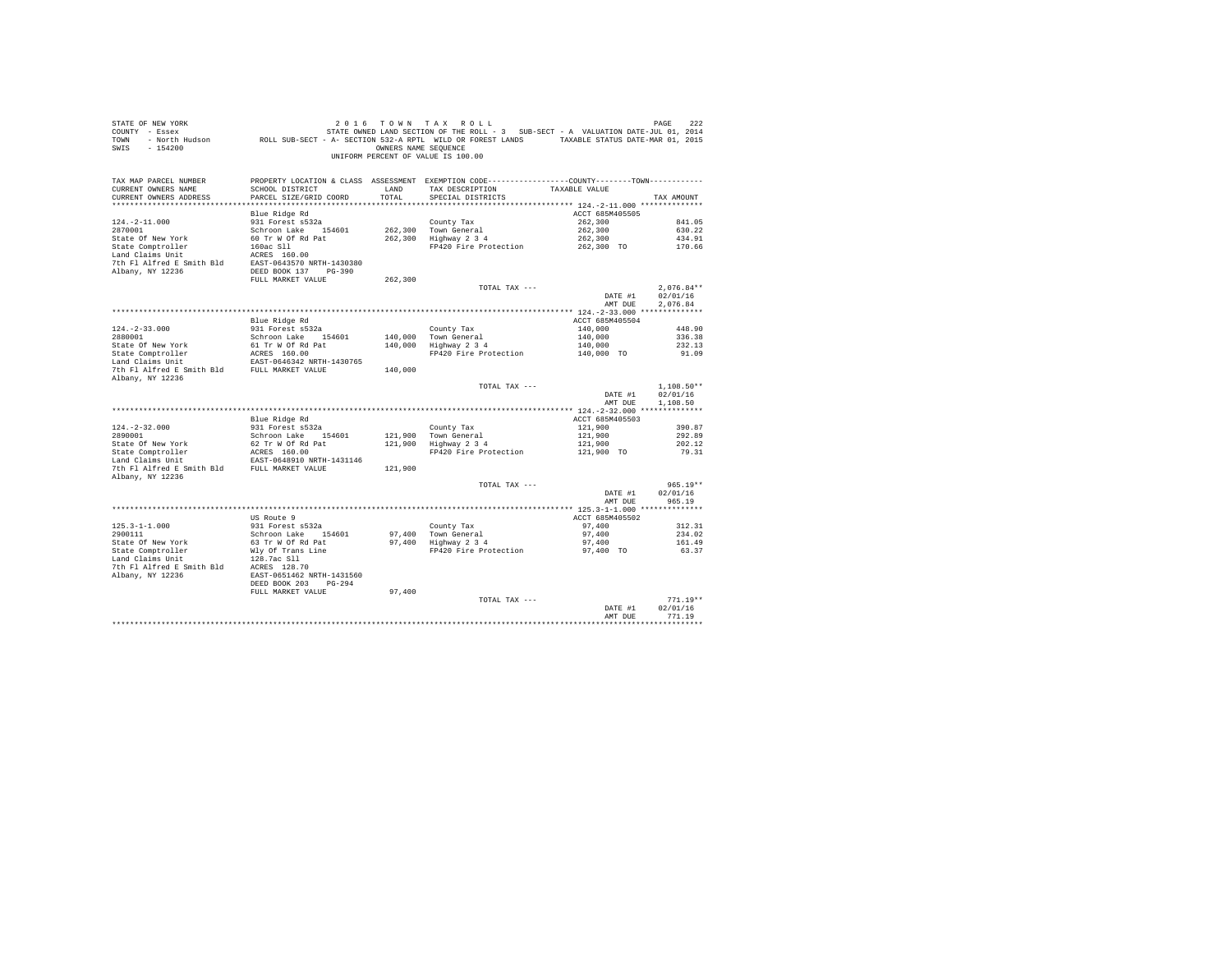| STATE OF NEW YORK<br>COUNTY<br>- Essex<br>- North Hudson<br>TOWN<br>$-154200$<br>SWIS | ROLL SUB-SECT - A- SECTION 532-A RPTL WILD OR FOREST LANDS                                                         | OWNERS NAME SEQUENCE | 2016 TOWN TAX ROLL<br>UNIFORM PERCENT OF VALUE IS 100.00 | STATE OWNED LAND SECTION OF THE ROLL - 3 SUB-SECT - A VALUATION DATE-JUL 01, 2014<br>TAXABLE STATUS DATE-MAR 01, 2015 | 223<br>PAGE |  |  |  |  |
|---------------------------------------------------------------------------------------|--------------------------------------------------------------------------------------------------------------------|----------------------|----------------------------------------------------------|-----------------------------------------------------------------------------------------------------------------------|-------------|--|--|--|--|
| TAX MAP PARCEL NUMBER<br>CURRENT OWNERS NAME                                          | PROPERTY LOCATION & CLASS ASSESSMENT EXEMPTION CODE----------------COUNTY--------TOWN----------<br>SCHOOL DISTRICT | LAND                 | TAX DESCRIPTION TAXABLE VALUE                            |                                                                                                                       |             |  |  |  |  |
| CURRENT OWNERS ADDRESS PARCEL SIZE/GRID COORD TOTAL                                   |                                                                                                                    |                      | SPECIAL DISTRICTS                                        |                                                                                                                       | TAX AMOUNT  |  |  |  |  |
|                                                                                       |                                                                                                                    |                      |                                                          |                                                                                                                       |             |  |  |  |  |
|                                                                                       | US Route 9                                                                                                         |                      |                                                          | ACCT 685M479011                                                                                                       |             |  |  |  |  |
| $125.3 - 1 - 3.000$                                                                   | 931 Forest s532a                                                                                                   |                      | County Tax                                               | 11,600                                                                                                                | 37.19       |  |  |  |  |
| 2900121                                                                               | Schroon Lake 154601 11,600                                                                                         |                      |                                                          | Town General 11,600                                                                                                   | 27.87       |  |  |  |  |
| State Of New York                                                                     | 63 Tract West Of Road Pat 11,600                                                                                   |                      |                                                          | $Highway \t2 \t3 \t4 \t11,600$                                                                                        | 19.23       |  |  |  |  |
| State Comptroller                                                                     | Ely Of Trans Line                                                                                                  |                      | FP420 Fire Protection                                    | 11,600 TO                                                                                                             | 7.55        |  |  |  |  |
| Land Claims Unit                                                                      | ACRES 17.15                                                                                                        |                      |                                                          |                                                                                                                       |             |  |  |  |  |
| 7th Fl Alfred E Smith Bld                                                             | EAST-0653083 NRTH-1431165                                                                                          |                      |                                                          |                                                                                                                       |             |  |  |  |  |
| Albany, NY 12236                                                                      | DEED BOOK 203<br>$PG-294$                                                                                          |                      |                                                          |                                                                                                                       |             |  |  |  |  |
|                                                                                       | FULL MARKET VALUE                                                                                                  | 11,600               |                                                          |                                                                                                                       |             |  |  |  |  |
|                                                                                       |                                                                                                                    |                      | TOTAL TAX $---$                                          |                                                                                                                       | $91.84**$   |  |  |  |  |
|                                                                                       |                                                                                                                    |                      |                                                          | DATE #1                                                                                                               | 02/01/16    |  |  |  |  |
|                                                                                       |                                                                                                                    |                      |                                                          | AMT DUE                                                                                                               | 91.84       |  |  |  |  |
|                                                                                       |                                                                                                                    |                      |                                                          |                                                                                                                       |             |  |  |  |  |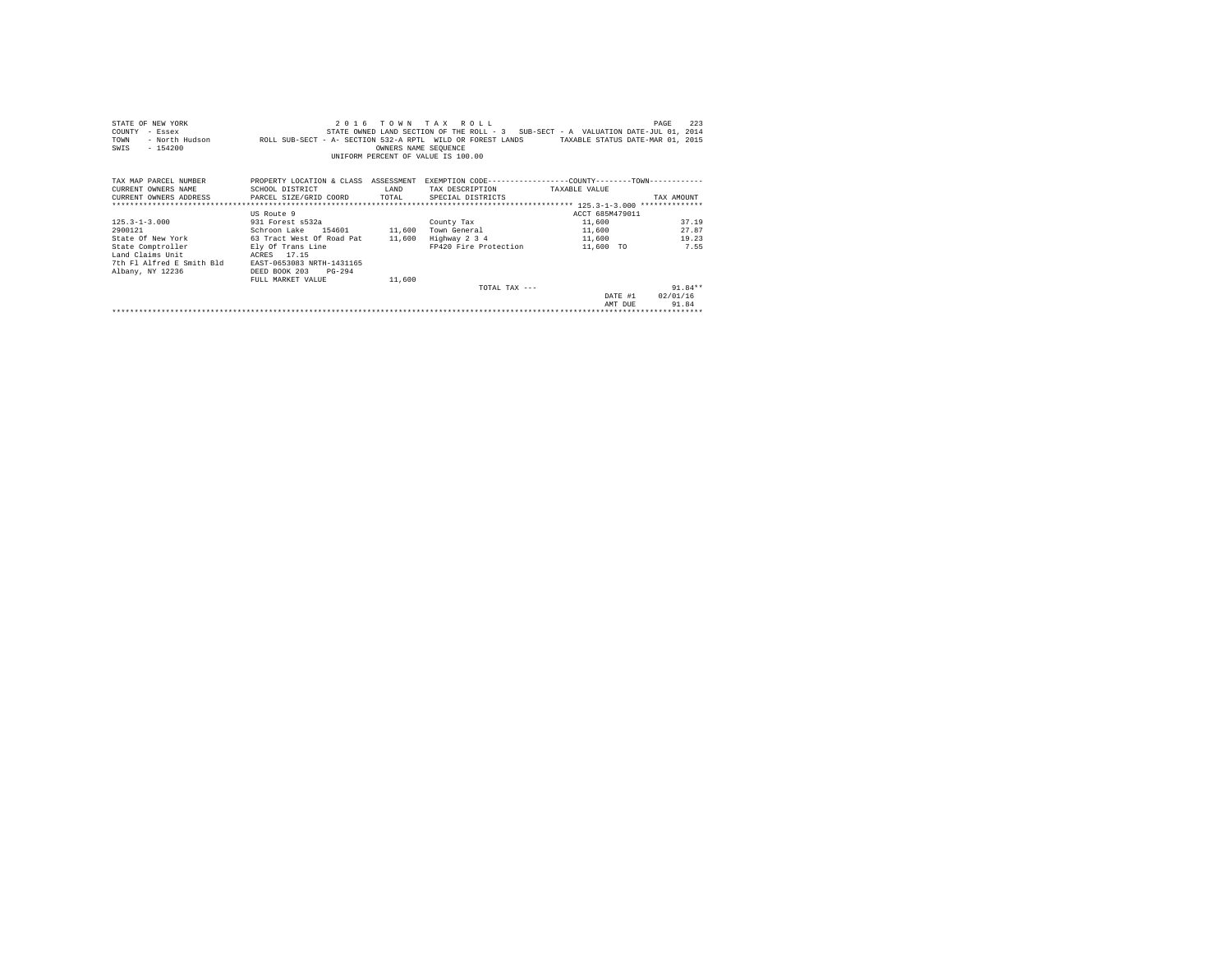|                | STATE OF NEW YORK |                                                            | $2.0.16$ TOWN TAX ROLL             |  |                                                                                   | PAGE                    | 224 |
|----------------|-------------------|------------------------------------------------------------|------------------------------------|--|-----------------------------------------------------------------------------------|-------------------------|-----|
| COUNTY - Essex |                   |                                                            |                                    |  | STATE OWNED LAND SECTION OF THE ROLL - 3 SUB-SECT - A VALUATION DATE-JUL 01, 2014 |                         |     |
| TOWN           | - North Hudson    | ROLL SUB-SECT - A- SECTION 532-A RPTL WILD OR FOREST LANDS |                                    |  | TAXABLE STATUS DATE-MAR 01, 2015                                                  |                         |     |
| SWIS           | $-154200$         |                                                            |                                    |  |                                                                                   | RPS155/V04/L015         |     |
|                |                   |                                                            | UNIFORM PERCENT OF VALUE IS 100.00 |  |                                                                                   | CURRENT DATE 12/16/2015 |     |

### \*\*\* S P E C I A L D I S T R I C T S U M M A R Y \*\*\*

| CODE | DISTRICT NAME        | TOTAL<br>PARCELS<br>TYPE | EXTENSION<br><b>EXTENSION</b><br><b>VALUE</b> | AD VALOREM<br>VALUE. | EXEMPT<br><b>AMOUNT</b> | TAXABLE<br>VALUE | TOTAL<br>TAX |
|------|----------------------|--------------------------|-----------------------------------------------|----------------------|-------------------------|------------------|--------------|
|      | FP420 Fire Protectio | 277 TOTAL                |                                               | 44924.100            |                         | 44924.100        | 29, 229, 19  |

### \*\*\* S C H O O L D I S T R I C T S U M M A R Y \*\*\*

| CODE   | DISTRICT NAME      | TOTAL<br>PARCELS | ASSESSED<br>LAND | ASSESSED<br>TOTAL | <b>EXEMPT</b><br>AMOUNT | TOTAL<br>TAXABLE |
|--------|--------------------|------------------|------------------|-------------------|-------------------------|------------------|
|        |                    |                  |                  |                   | STAR AMOUNT             | STAR TAXABLE     |
|        | Schroon Lake       | 277              | 44924,100        | 44924.100         |                         | 44,924,100       |
| 154601 |                    |                  |                  |                   |                         | 44,924,100       |
|        | SUB-TOTAL          | 277              | 44924,100        | 44924.100         |                         | 44,924,100       |
|        | SUB - TO TAL(CONT) |                  |                  |                   |                         | 44,924,100       |
|        |                    |                  |                  |                   |                         |                  |
|        | TOTAL              | 277              | 44924,100        | 44924.100         |                         | 44,924,100       |
|        | TO TAL (CONT)      |                  |                  |                   |                         | 44,924,100       |

### \*\*\* S Y S T E M C O D E S S U M M A R Y \*\*\*

NO SYSTEM EXEMPTIONS AT THIS LEVEL

\*\*\* E X E M P T I O N S U M M A R Y \*\*\*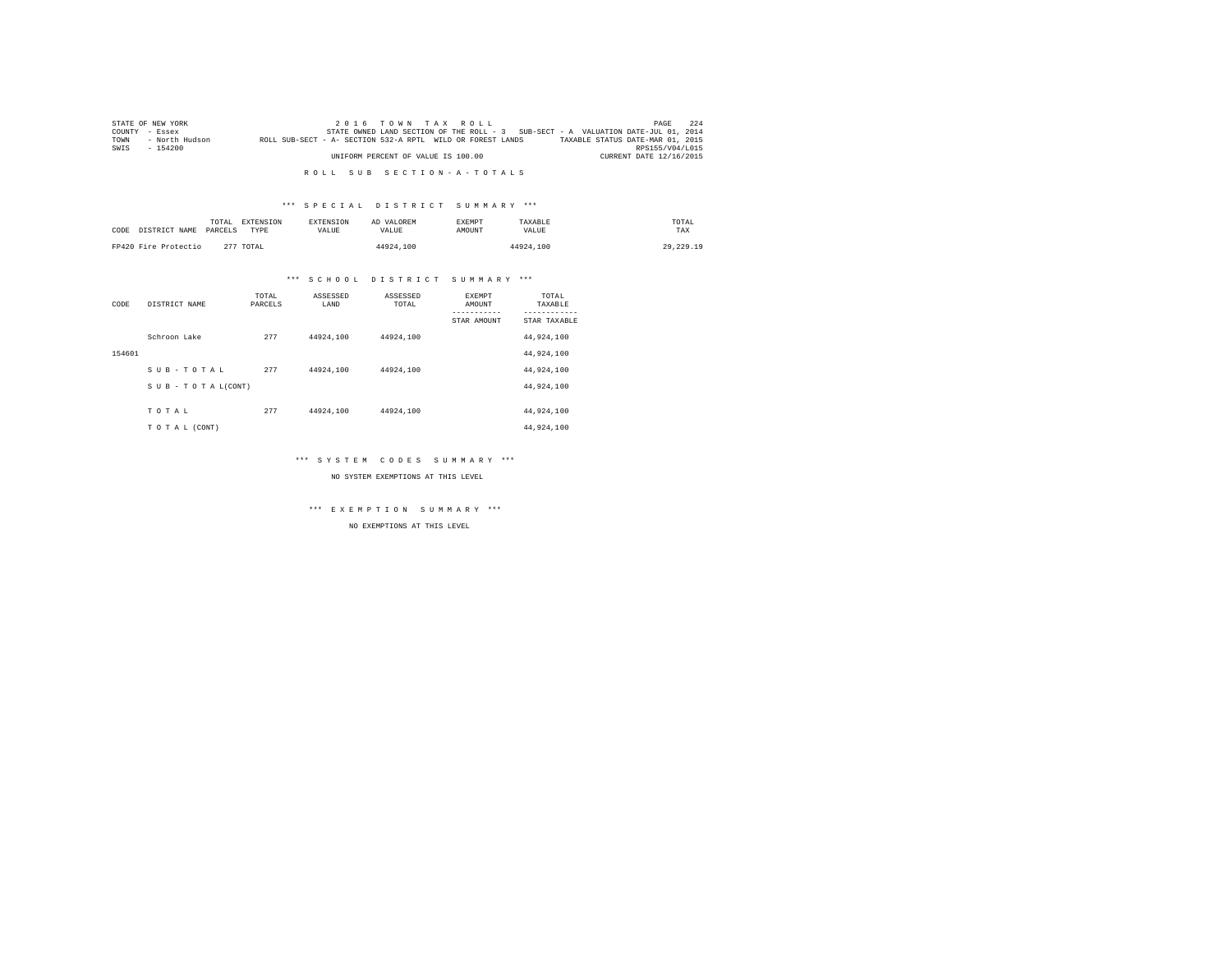|      | STATE OF NEW YORK |                                                            |                                    | $2.0.16$ TOWN TAX ROLL |  |                                                                                   | PAGE                    | 225 |
|------|-------------------|------------------------------------------------------------|------------------------------------|------------------------|--|-----------------------------------------------------------------------------------|-------------------------|-----|
|      | COUNTY - Essex    |                                                            |                                    |                        |  | STATE OWNED LAND SECTION OF THE ROLL - 3 SUB-SECT - A VALUATION DATE-JUL 01, 2014 |                         |     |
| TOWN | - North Hudson    | ROLL SUB-SECT - A- SECTION 532-A RPTL WILD OR FOREST LANDS |                                    |                        |  | TAXABLE STATUS DATE-MAR 01, 2015                                                  |                         |     |
| SWIS | $-154200$         |                                                            |                                    |                        |  |                                                                                   | RPS155/V04/L015         |     |
|      |                   |                                                            | UNIFORM PERCENT OF VALUE IS 100.00 |                        |  |                                                                                   | CURRENT DATE 12/16/2015 |     |

| ROLL<br><b>SEC</b> | DESCRIPTION                                                                        | TOTAL<br>PARCELS | ASSESSED<br>LAND                    | ASSESSED<br>TOTAL                   | EXEMPT<br>AMOUNT<br>STAR AMOUNT | TOTAL<br>TAXABLE<br>STAR TAXABLE       | TOTAL<br>TAX                                                       |
|--------------------|------------------------------------------------------------------------------------|------------------|-------------------------------------|-------------------------------------|---------------------------------|----------------------------------------|--------------------------------------------------------------------|
|                    | County Tax<br>Town General<br>Highway 2 3 4<br>SPEC DIST TAXES<br>STATE OWNED LAND | 277              | 44924,100<br>44924.100<br>44924,100 | 44924.100<br>44924.100<br>44924,100 |                                 | 44.924.100<br>44.924.100<br>44.924.100 | 144,046.67<br>107.938.53<br>74,486.60<br>29, 229, 19<br>355,700.99 |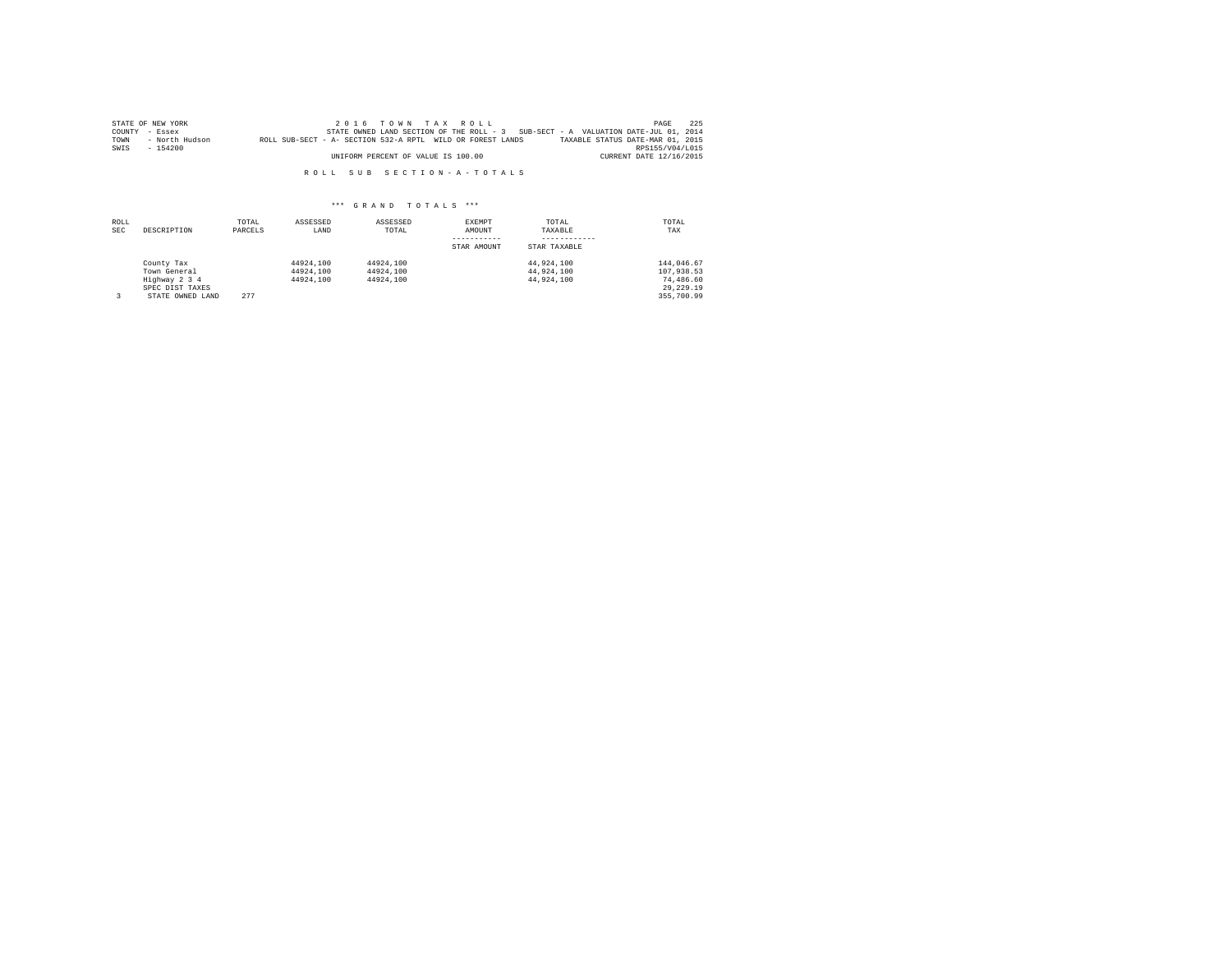| STATE OF NEW YORK<br>COUNTY - Essex<br>TOWN<br>$-154200$<br>SWIS | - North Hudson ROLL SUB-SECT - P- ECL CONSERVATION AND COMMON LAW EASEMENTS TAXABLE STATUS DATE-MAR 01, 2015 | OWNERS NAME SEQUENCE | 2016 TOWN TAX ROLL<br>STATE OWNED LAND SECTION OF THE ROLL - 3 SUB-SECT - P VALUATION DATE-JUL 01, 2014<br>UNIFORM PERCENT OF VALUE IS 100.00 |                             | PAGE<br>226  |
|------------------------------------------------------------------|--------------------------------------------------------------------------------------------------------------|----------------------|-----------------------------------------------------------------------------------------------------------------------------------------------|-----------------------------|--------------|
| TAX MAP PARCEL NUMBER                                            |                                                                                                              |                      | PROPERTY LOCATION & CLASS ASSESSMENT EXEMPTION CODE----------------COUNTY--------TOWN----------                                               |                             |              |
| CURRENT OWNERS NAME                                              | SCHOOL DISTRICT                                                                                              | LAND<br>TOTAL.       | TAX DESCRIPTION                                                                                                                               | TAXABLE VALUE               | TAX AMOUNT   |
| CURRENT OWNERS ADDRESS                                           | PARCEL SIZE/GRID COORD                                                                                       |                      | SPECIAL DISTRICTS                                                                                                                             |                             |              |
|                                                                  | Elk Lake Rd                                                                                                  |                      |                                                                                                                                               | ACCT 685J100108             |              |
| $92. - 3 - 6.100 - ESMT$                                         | 980 Consyn easmt                                                                                             |                      | County Tax                                                                                                                                    | 424,509                     | 1,361.16     |
| State Of New York                                                | Schroon Lake 154601                                                                                          |                      | 424,509 Town General                                                                                                                          | 424,509                     | 1,019.96     |
| C/O County Treasurer                                             | 8 9 20 T&C Twp 45                                                                                            |                      | 424,509 Highway 2 3 4                                                                                                                         | 424,509                     | 703.86       |
| Essex<br>County                                                  | ACRES 848.80                                                                                                 |                      | FP420 Fire Protection                                                                                                                         | 424,509 TO                  | 276.20       |
|                                                                  | EAST-0616102 NRTH-1479879                                                                                    |                      |                                                                                                                                               |                             |              |
|                                                                  | DEED BOOK 143 PG-418                                                                                         |                      |                                                                                                                                               |                             |              |
|                                                                  | CONSERVATION ESMT % 71.00<br>FULL MARKET VALUE                                                               | 424,509              |                                                                                                                                               |                             |              |
|                                                                  |                                                                                                              |                      | TOTAL TAX ---                                                                                                                                 |                             | $3.361.18**$ |
|                                                                  |                                                                                                              |                      |                                                                                                                                               | DATE #1                     | 02/01/16     |
|                                                                  |                                                                                                              |                      |                                                                                                                                               | AMT DUE                     | 3.361.18     |
|                                                                  |                                                                                                              |                      |                                                                                                                                               |                             |              |
|                                                                  | Elk Lake Rd                                                                                                  |                      |                                                                                                                                               | ACCT 685J100101             |              |
| 92. - 3 - 7.100 - ESMT                                           | 980 Consyn easmt                                                                                             |                      | County Tax                                                                                                                                    | 452.817                     | 1,451.93     |
| State Of New York                                                | Schroon Lake 154601                                                                                          |                      | 452,817 Town General                                                                                                                          | 452.817                     | 1,087.98     |
| C/O County Treasurer                                             | 48 T&c Twns                                                                                                  |                      | 452,817 Highway 2 3 4                                                                                                                         | 452,817                     | 750.79       |
| Essex<br>County                                                  | Court Ordered Assessment<br>ACRES 413.60                                                                     |                      | FP420 Fire Protection                                                                                                                         | 452.817 TO                  | 294.62       |
|                                                                  | EAST-0620556 NRTH-1483748                                                                                    |                      |                                                                                                                                               |                             |              |
|                                                                  | DEED BOOK 172<br>$PG-329$                                                                                    |                      |                                                                                                                                               |                             |              |
|                                                                  | CONSERVATION ESMT % 71.00                                                                                    |                      |                                                                                                                                               |                             |              |
|                                                                  | FULL MARKET VALUE                                                                                            | 452,817              |                                                                                                                                               |                             |              |
|                                                                  |                                                                                                              |                      | TOTAL TAX $---$                                                                                                                               |                             | $3.585.32**$ |
|                                                                  |                                                                                                              |                      |                                                                                                                                               | DATE #1                     | 02/01/16     |
|                                                                  |                                                                                                              |                      |                                                                                                                                               | AMT DUE                     | 3.585.32     |
|                                                                  |                                                                                                              |                      |                                                                                                                                               |                             |              |
| $93. -1 - 7.200 - ESMT$                                          | Elk Lake Rd<br>980 Consvn easmt                                                                              |                      | County Tax                                                                                                                                    | ACCT 685J191011<br>1217.591 | 3.904.14     |
| State Of New York                                                | Schroon Lake 154601                                                                                          |                      |                                                                                                                                               | 1217,591                    | 2,925.49     |
| C/O County Treasurer                                             | 24 T&C Purchase Twp 44                                                                                       |                      | 1217,591 Town General<br>1217,591 Highway 2 3 4                                                                                               | 1217.591                    | 2.018.83     |
| Essex<br>County                                                  | Cons Ease 700031 7000401                                                                                     |                      | FP420 Fire Protection                                                                                                                         | 1217,591 TO                 | 792.20       |
|                                                                  | 325AC Under 480 RPTL                                                                                         |                      |                                                                                                                                               |                             |              |
|                                                                  | ACRES 443.00                                                                                                 |                      |                                                                                                                                               |                             |              |
|                                                                  | EAST-0629679 NRTH-1474601                                                                                    |                      |                                                                                                                                               |                             |              |
|                                                                  | $PG - 119$<br>DEED BOOK 843                                                                                  |                      |                                                                                                                                               |                             |              |
|                                                                  | CONSERVATION ESMT % 67.00                                                                                    |                      |                                                                                                                                               |                             |              |
|                                                                  | FULL MARKET VALUE                                                                                            | 1217.591             | TOTAL TAX ---                                                                                                                                 |                             | $9.640.66**$ |
|                                                                  |                                                                                                              |                      |                                                                                                                                               | DATE #1                     | 02/01/16     |
|                                                                  |                                                                                                              |                      |                                                                                                                                               | AMT DUE                     | 9,640.66     |
|                                                                  |                                                                                                              |                      |                                                                                                                                               |                             | .            |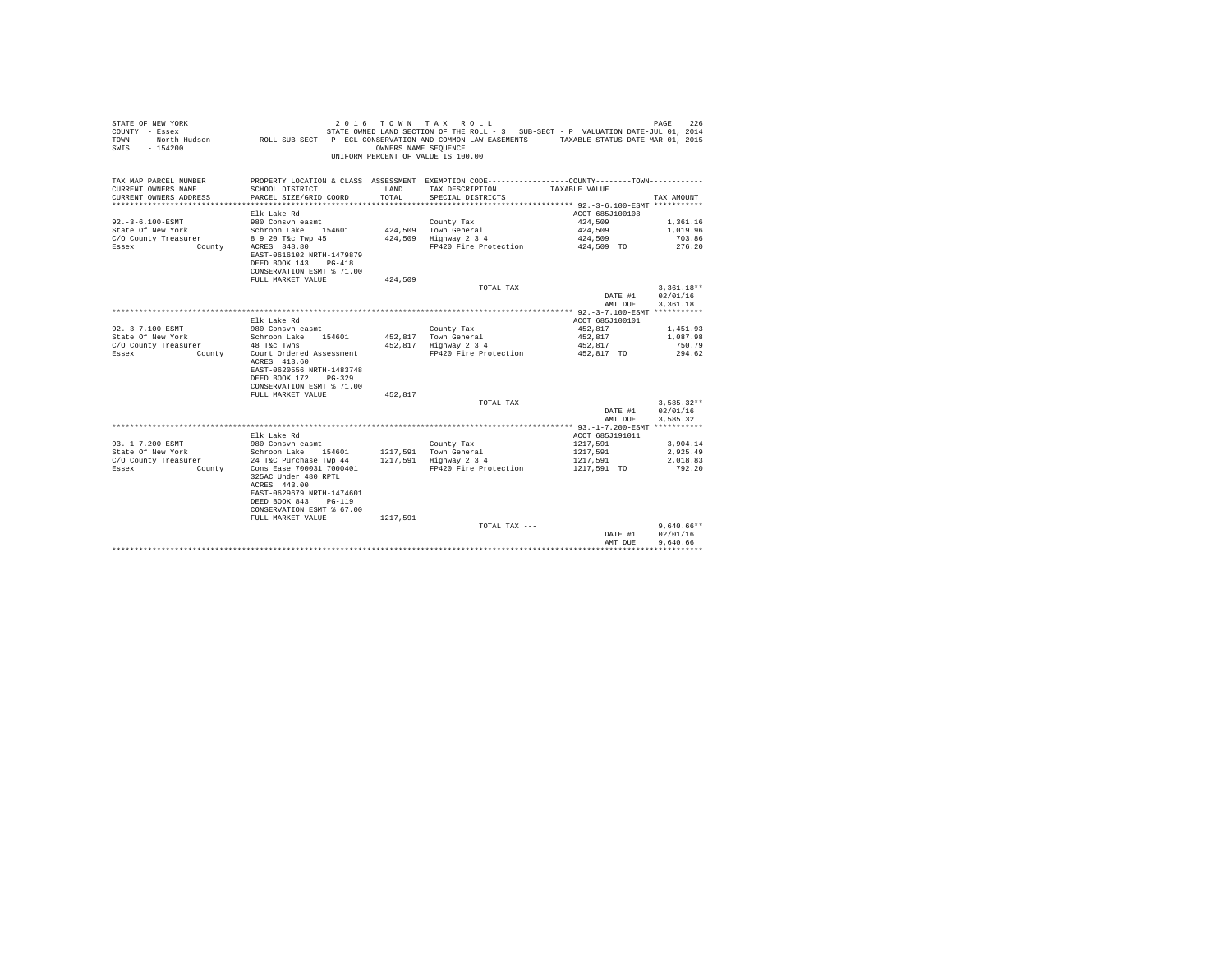| STATE OF NEW YORK<br>COUNTY - Essex<br><b>TOWN</b><br>$-154200$<br>SWIS | 2 0 1 6                                                                                                                                                 | OWNERS NAME SEOUENCE | TOWN TAX ROLL<br>STATE OWNED LAND SECTION OF THE ROLL - 3 SUB-SECT - P VALUATION DATE-JUL 01, 2014<br>- North Hudson ROLL SUB-SECT - P- ECL CONSERVATION AND COMMON LAW EASEMENTS TAXABLE STATUS DATE-MAR 01, 2015<br>UNIFORM PERCENT OF VALUE IS 100.00 |                    | 227<br>PAGE       |
|-------------------------------------------------------------------------|---------------------------------------------------------------------------------------------------------------------------------------------------------|----------------------|----------------------------------------------------------------------------------------------------------------------------------------------------------------------------------------------------------------------------------------------------------|--------------------|-------------------|
| TAX MAP PARCEL NUMBER<br>CURRENT OWNERS NAME                            | SCHOOL DISTRICT                                                                                                                                         | LAND                 | PROPERTY LOCATION & CLASS ASSESSMENT EXEMPTION CODE----------------COUNTY-------TOWN----------<br>TAX DESCRIPTION                                                                                                                                        | TAXABLE VALUE      |                   |
| CURRENT OWNERS ADDRESS                                                  | PARCEL SIZE/GRID COORD                                                                                                                                  | TOTAL                | SPECIAL DISTRICTS                                                                                                                                                                                                                                        |                    | TAX AMOUNT        |
|                                                                         |                                                                                                                                                         |                      |                                                                                                                                                                                                                                                          |                    |                   |
|                                                                         | Elk Lake Rd                                                                                                                                             |                      |                                                                                                                                                                                                                                                          | ACCT 685J191009    |                   |
| 103. -1-1.210-ESMT                                                      | 980 Consyn easmt                                                                                                                                        |                      | County Tax                                                                                                                                                                                                                                               | 2195.188           | 7.038.75          |
| State Of New York                                                       | Schroon Lake 154601                                                                                                                                     |                      | 2195.188 Town General                                                                                                                                                                                                                                    | 2195.188           | 5.274.35          |
| C/O County Treasurer                                                    | 21 T&C Twp 44                                                                                                                                           |                      | 2195,188 Highway 2 3 4                                                                                                                                                                                                                                   | 2195,188           | 3,639.74          |
| Essex<br>County                                                         | Ease 7000601 7000501 7000<br>606.24AC Under 480 RPTL<br>ACRES 1002.90<br>EAST-0632505 NRTH-1469199<br>DEED BOOK 843 PG-119<br>CONSERVATION ESMT % 67.00 |                      | FP420 Fire Protection                                                                                                                                                                                                                                    | 2195,188 TO        | 1.428.26          |
|                                                                         | FULL MARKET VALUE                                                                                                                                       | 2195.188             |                                                                                                                                                                                                                                                          |                    |                   |
|                                                                         |                                                                                                                                                         |                      | TOTAL TAX ---                                                                                                                                                                                                                                            |                    | 17.381.10**       |
|                                                                         |                                                                                                                                                         |                      |                                                                                                                                                                                                                                                          | DATE #1            | 02/01/16          |
|                                                                         |                                                                                                                                                         |                      |                                                                                                                                                                                                                                                          | AMT DUE            | 17,381.10         |
|                                                                         |                                                                                                                                                         |                      |                                                                                                                                                                                                                                                          |                    |                   |
|                                                                         | 3927 Blue Ridge Rd                                                                                                                                      |                      |                                                                                                                                                                                                                                                          | ACCT 685J101415    |                   |
| 114.18-1-9.000-ESMT                                                     | 980 Consyn easmt                                                                                                                                        |                      | County Tax                                                                                                                                                                                                                                               | 3,825              | 12.26             |
| State Of New York                                                       | Schroon Lake 154601                                                                                                                                     |                      | 3,825 Town General                                                                                                                                                                                                                                       | 3,825              | 9.19              |
| C/O County Treasurer                                                    | 25 Tr W Of Rd Pat                                                                                                                                       |                      | 3,825 Highway 2 3 4                                                                                                                                                                                                                                      | 3,825              | 6.34              |
| Essex<br>County                                                         | 0.70<br>ACRES<br>EAST-0656055 NRTH-1440451<br>DEED BOOK 1592 PG-111<br>CONSERVATION ESMT % 25.00                                                        |                      | FP420 Fire Protection                                                                                                                                                                                                                                    | 3.825 TO           | 2.49              |
|                                                                         | FULL MARKET VALUE                                                                                                                                       | 3.825                |                                                                                                                                                                                                                                                          |                    |                   |
|                                                                         |                                                                                                                                                         |                      | TOTAL TAX ---                                                                                                                                                                                                                                            |                    | $30.28**$         |
|                                                                         |                                                                                                                                                         |                      |                                                                                                                                                                                                                                                          | DATE #1            | 02/01/16          |
|                                                                         |                                                                                                                                                         |                      |                                                                                                                                                                                                                                                          | AMT DUE            | 30.28             |
|                                                                         | 3921 Blue Ridge Rd                                                                                                                                      |                      |                                                                                                                                                                                                                                                          | ACCT 685J101901    |                   |
| 114.18-1-10.000-ESMT                                                    | 980 Consyn easmt                                                                                                                                        |                      | County Tax                                                                                                                                                                                                                                               | 4.275              | 13.71             |
| State Of New York                                                       | Schroon Lake 154601                                                                                                                                     |                      | 4.275 Town General                                                                                                                                                                                                                                       | 4.275              | 10.27             |
| C/O County Treasurer                                                    | 25 Tr W Of Rd Pat                                                                                                                                       |                      | 4,275 Highway 2 3 4                                                                                                                                                                                                                                      | 4.275              | 7.09              |
| Essex<br>County                                                         | 0.70<br>ACRES<br>EAST-0655817 NRTH-1440440<br>DEED BOOK 1264 PG-87<br>CONSERVATION ESMT % 25.00                                                         |                      | FP420 Fire Protection                                                                                                                                                                                                                                    | 4.275 TO           | 2.78              |
|                                                                         | FULL MARKET VALUE                                                                                                                                       | 4.275                |                                                                                                                                                                                                                                                          |                    |                   |
|                                                                         |                                                                                                                                                         |                      | TOTAL TAX ---                                                                                                                                                                                                                                            |                    | $33.85**$         |
|                                                                         |                                                                                                                                                         |                      |                                                                                                                                                                                                                                                          | DATE #1<br>AMT DUE | 02/01/16<br>33.85 |
|                                                                         |                                                                                                                                                         |                      |                                                                                                                                                                                                                                                          |                    | ********          |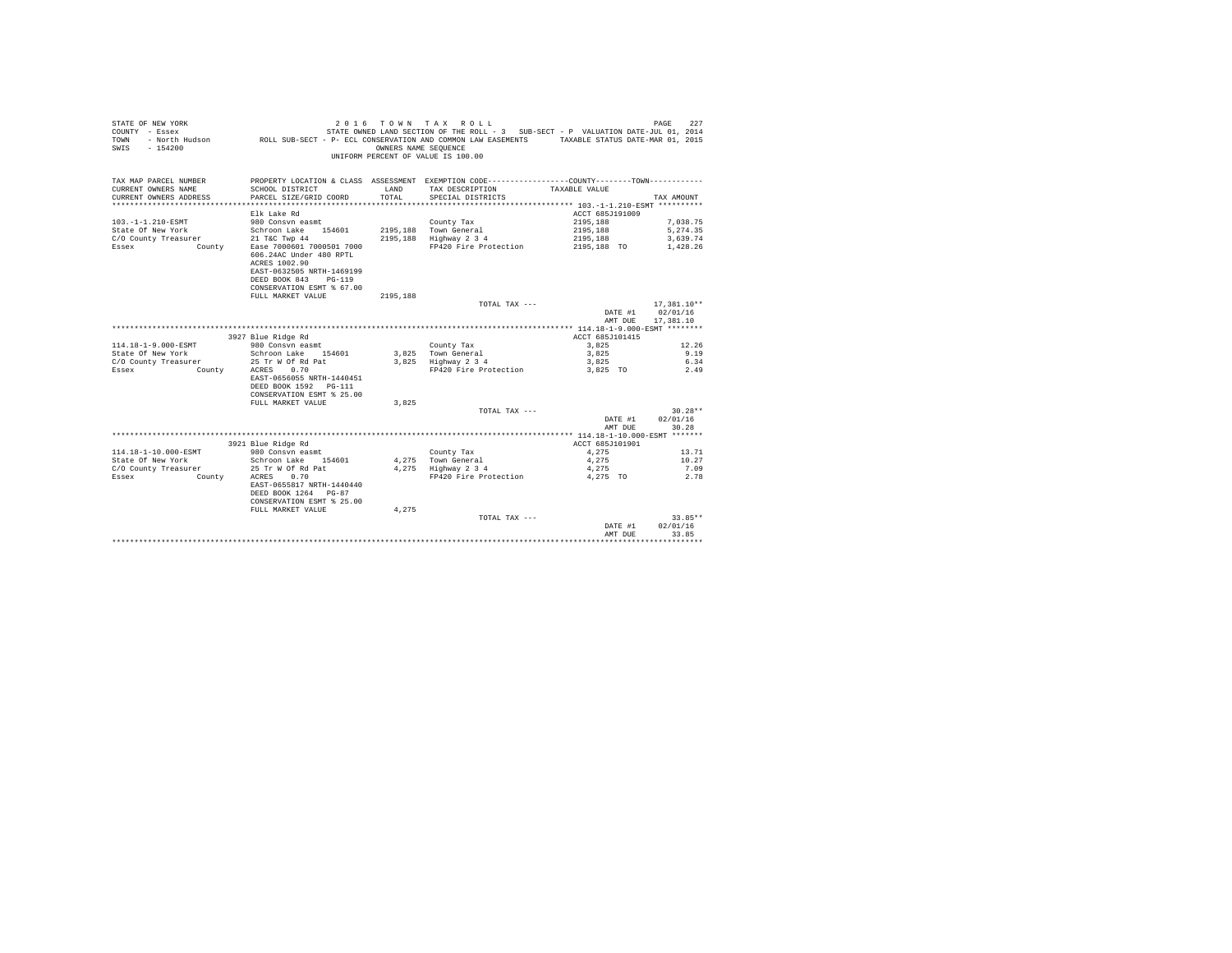| STATE OF NEW YORK<br>COUNTY - Essex<br>TOWN<br>$-154200$<br>SWIS | 2 0 1 6<br>- North Hudson ROLL SUB-SECT - P- ECL CONSERVATION AND COMMON LAW EASEMENTS TAXABLE STATUS DATE-MAR 01, 2015                           | OWNERS NAME SEQUENCE | TOWN TAX ROLL<br>STATE OWNED LAND SECTION OF THE ROLL - 3 SUB-SECT - P VALUATION DATE-JUL 01, 2014<br>UNIFORM PERCENT OF VALUE IS 100.00 |                         | 228<br>PAGE        |
|------------------------------------------------------------------|---------------------------------------------------------------------------------------------------------------------------------------------------|----------------------|------------------------------------------------------------------------------------------------------------------------------------------|-------------------------|--------------------|
| TAX MAP PARCEL NUMBER<br>CURRENT OWNERS NAME                     | SCHOOL DISTRICT                                                                                                                                   | LAND                 | PROPERTY LOCATION & CLASS ASSESSMENT EXEMPTION CODE---------------COUNTY-------TOWN----------<br>TAX DESCRIPTION                         | TAXABLE VALUE           |                    |
| CURRENT OWNERS ADDRESS                                           | PARCEL SIZE/GRID COORD                                                                                                                            | TOTAL.               | SPECIAL DISTRICTS                                                                                                                        |                         | TAX AMOUNT         |
|                                                                  |                                                                                                                                                   |                      |                                                                                                                                          |                         |                    |
|                                                                  | Blue Ridge Rd                                                                                                                                     |                      |                                                                                                                                          | ACCT 685J178551         |                    |
| 112.4-2-20.000-ESMT                                              | 980 Consyn easmt                                                                                                                                  |                      | County Tax                                                                                                                               | 2.520                   | 8.08               |
| State Of New York                                                | Schroon Lake 154601                                                                                                                               |                      | 2,520 Town General                                                                                                                       | 2,520                   | 6.05               |
| C/O County Treasurer                                             | 9 T&c Twp 44                                                                                                                                      |                      | 2.520 Highway 2 3 4                                                                                                                      | 2.520                   | 4.18               |
| Essex<br>County                                                  | SNY Cons Ease 7001201<br>5.8AC Under 480 RPTL<br>ACRES<br>5.80<br>EAST-0617034 NRTH-1439141<br>DEED BOOK 1658 PG-17<br>CONSERVATION ESMT % 60.00  |                      | FP420 Fire Protection                                                                                                                    | 2,520 TO                | 1.64               |
|                                                                  | FULL MARKET VALUE                                                                                                                                 | 2.520                |                                                                                                                                          |                         |                    |
|                                                                  |                                                                                                                                                   |                      | TOTAL TAX ---                                                                                                                            |                         | $19.95**$          |
|                                                                  |                                                                                                                                                   |                      |                                                                                                                                          | DATE #1                 | 02/01/16           |
|                                                                  |                                                                                                                                                   |                      |                                                                                                                                          | AMT DUE                 | 19.95              |
|                                                                  |                                                                                                                                                   |                      |                                                                                                                                          |                         |                    |
|                                                                  | Blue Ridge Rd                                                                                                                                     |                      |                                                                                                                                          | ACCT 685J178552<br>2.40 |                    |
| 112.4-2-22.000-ESMT<br>State Of New York                         | 980 Consvn easmt<br>Schroon Lake 154601                                                                                                           |                      | County Tax<br>240 Town General                                                                                                           | 240                     | 0.77<br>0.58       |
| C/O County Treasurer                                             | 9 T&c Twp 44                                                                                                                                      |                      | 240 Highway 2 3 4                                                                                                                        | 240                     | 0.40               |
| Essex<br>County                                                  | SNY Cons Ease 7001301                                                                                                                             |                      | FP420 Fire Protection                                                                                                                    | 240 TO                  | .16                |
|                                                                  | .51AC Under 480 RPTL<br>0.51<br>ACRES<br>EAST-0616000 NRTH-1439269<br>DEED BOOK 1658 PG-17<br>CONSERVATION ESMT % 60.00                           |                      |                                                                                                                                          |                         |                    |
|                                                                  | FULL MARKET VALUE                                                                                                                                 | 240                  |                                                                                                                                          |                         |                    |
|                                                                  |                                                                                                                                                   |                      | TOTAL TAX ---                                                                                                                            |                         | $1.91**$           |
|                                                                  |                                                                                                                                                   |                      |                                                                                                                                          | DATE #1<br>AMT DUE      | 02/01/16<br>1.91   |
|                                                                  |                                                                                                                                                   |                      |                                                                                                                                          |                         |                    |
|                                                                  | 3217 Blue Ridge Rd                                                                                                                                |                      |                                                                                                                                          | ACCT 685J100912         |                    |
| 113.4-2-11.000-ESMT                                              | 980 Consvn easmt                                                                                                                                  |                      | County Tax                                                                                                                               | 52,680                  | 168.92             |
| State Of New York                                                | Schroon Lake 154601                                                                                                                               | 52,680               | Town General                                                                                                                             | 52,680                  | 126.57             |
| C/O County Treasurer                                             | 17 Tract West Road Pat                                                                                                                            |                      | 52,680 Highway 2 3 4                                                                                                                     | 52,680                  | 87.35              |
| Essex<br>County                                                  | SNY Cons Ease 7001501<br>154.2AC Under 480 RPTL<br>ACRES 154.20<br>EAST-0644452 NRTH-1443995<br>DEED BOOK 1658 PG-17<br>CONSERVATION ESMT % 60.00 |                      | FP420 Fire Protection                                                                                                                    | 52,680 TO               | 34.28              |
|                                                                  | FULL MARKET VALUE                                                                                                                                 | 52,680               |                                                                                                                                          |                         |                    |
|                                                                  |                                                                                                                                                   |                      | TOTAL TAX ---                                                                                                                            |                         | $417.12**$         |
|                                                                  |                                                                                                                                                   |                      |                                                                                                                                          | DATE #1<br>AMT DUE      | 02/01/16<br>417.12 |
|                                                                  |                                                                                                                                                   |                      |                                                                                                                                          |                         |                    |
|                                                                  |                                                                                                                                                   |                      |                                                                                                                                          |                         |                    |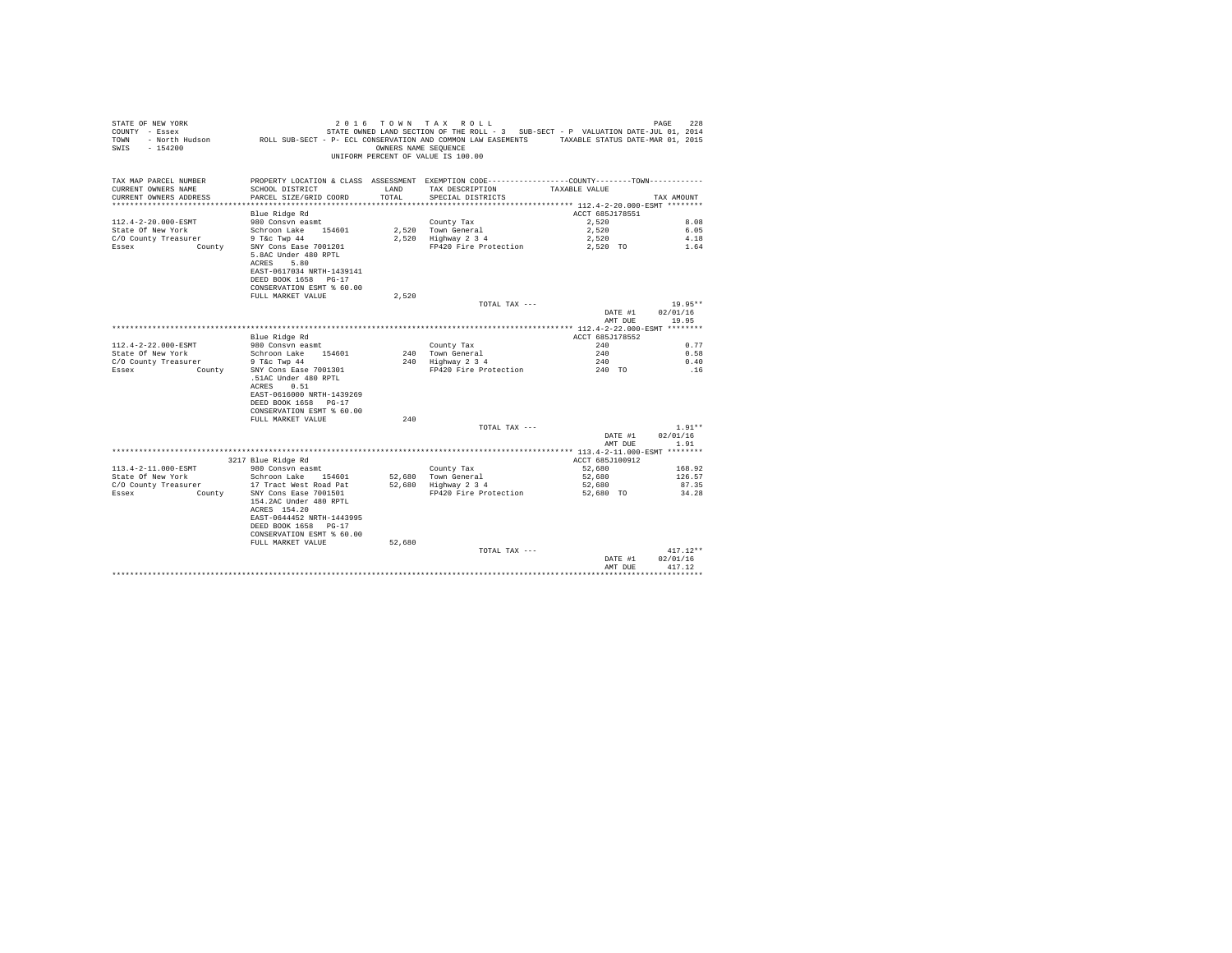| STATE OF NEW YORK<br>COUNTY - Essex<br>TOWN<br>$-154200$<br>SWIS | 2016                                                                                                                                                  | TOWN TAX<br>OWNERS NAME SEQUENCE | ROLL<br>STATE OWNED LAND SECTION OF THE ROLL - 3 SUB-SECT - P VALUATION DATE-JUL 01, 2014<br>- North Hudson ROLL SUB-SECT - P- ECL CONSERVATION AND COMMON LAW EASEMENTS TAXABLE STATUS DATE-MAR 01, 2015<br>UNIFORM PERCENT OF VALUE IS 100.00 |                 | 229<br>PAGE              |
|------------------------------------------------------------------|-------------------------------------------------------------------------------------------------------------------------------------------------------|----------------------------------|-------------------------------------------------------------------------------------------------------------------------------------------------------------------------------------------------------------------------------------------------|-----------------|--------------------------|
| TAX MAP PARCEL NUMBER                                            |                                                                                                                                                       |                                  | PROPERTY LOCATION & CLASS ASSESSMENT EXEMPTION CODE---------------COUNTY-------TOWN----------                                                                                                                                                   |                 |                          |
| CURRENT OWNERS NAME<br>CURRENT OWNERS ADDRESS                    | SCHOOL DISTRICT<br>PARCEL SIZE/GRID COORD                                                                                                             | LAND<br>TOTAL                    | TAX DESCRIPTION<br>SPECIAL DISTRICTS                                                                                                                                                                                                            | TAXABLE VALUE   | TAX AMOUNT               |
|                                                                  |                                                                                                                                                       |                                  |                                                                                                                                                                                                                                                 |                 |                          |
|                                                                  | Blue Ridge Rd                                                                                                                                         |                                  |                                                                                                                                                                                                                                                 | ACCT 685J100915 |                          |
| 113.20-1-27.000-ESMT                                             | 980 Consyn easmt                                                                                                                                      |                                  | County Tax                                                                                                                                                                                                                                      | 1,740           | 5.58                     |
| State Of New York                                                | Schroon Lake 154601                                                                                                                                   |                                  | 1,740 Town General                                                                                                                                                                                                                              | 1,740           | 4.18                     |
| C/O County Treasurer                                             | 20 Tract West Of Road Pat                                                                                                                             |                                  | 1,740 Highway 2 3 4                                                                                                                                                                                                                             | 1,740           | 2.89                     |
| Essex<br>County                                                  | SNY Cons Ease 7001401<br>4.4AC Under 480 RPTL<br>4.40<br>ACRES<br>EAST-0644775 NRTH-1442073<br>DEED BOOK 1658 PG-17<br>CONSERVATION ESMT % 60.00      |                                  | FP420 Fire Protection                                                                                                                                                                                                                           | 1,740 TO        | 1.13                     |
|                                                                  | FULL MARKET VALUE                                                                                                                                     | 1,740                            |                                                                                                                                                                                                                                                 |                 |                          |
|                                                                  |                                                                                                                                                       |                                  | TOTAL TAX ---                                                                                                                                                                                                                                   |                 | $13.78**$                |
|                                                                  |                                                                                                                                                       |                                  |                                                                                                                                                                                                                                                 | DATE #1         | 02/01/16                 |
|                                                                  |                                                                                                                                                       |                                  |                                                                                                                                                                                                                                                 | AMT DUE         | 13.78                    |
|                                                                  | Blue Ridge Rd                                                                                                                                         |                                  |                                                                                                                                                                                                                                                 | ACCT 685J101003 |                          |
| 114.3-2-8.003-ESMT                                               | 980 Consvn easmt                                                                                                                                      |                                  | County Tax                                                                                                                                                                                                                                      | 209,940         | 673.16                   |
| State Of New York                                                | Schroon Lake 154601                                                                                                                                   | 209,940                          | Town General                                                                                                                                                                                                                                    | 209,940         | 504.42                   |
| C/O County Treasurer                                             | 23 Tract W Of Rd Patent                                                                                                                               | 209,940                          | Highway 2 3 4                                                                                                                                                                                                                                   | 209,940         | 348.09                   |
| County<br>Essex                                                  | SNY C Ease 7001701 & 1601<br>306.7AC Under 480 RPTL<br>ACRES 523.70<br>EAST-0651123 NRTH-1442716<br>DEED BOOK 1658 PG-17<br>CONSERVATION ESMT % 60.00 |                                  | FP420 Fire Protection                                                                                                                                                                                                                           | 209,940 TO      | 136.59                   |
|                                                                  | FULL MARKET VALUE                                                                                                                                     | 209,940                          | TOTAL TAX ---                                                                                                                                                                                                                                   |                 | $1.662.26**$             |
|                                                                  |                                                                                                                                                       |                                  |                                                                                                                                                                                                                                                 | DATE #1         | 02/01/16                 |
|                                                                  |                                                                                                                                                       |                                  |                                                                                                                                                                                                                                                 | AMT DUE         | 1,662.26                 |
|                                                                  |                                                                                                                                                       |                                  |                                                                                                                                                                                                                                                 |                 |                          |
|                                                                  | Blue Ridge Rd                                                                                                                                         |                                  |                                                                                                                                                                                                                                                 | ACCT 685J101011 |                          |
| 124. - 2-1.025-ESMT                                              | 980 Consvn easmt                                                                                                                                      |                                  | County Tax                                                                                                                                                                                                                                      | 763,320         | 2,447.54                 |
| State Of New York                                                | Schroon Lake 154601                                                                                                                                   | 763,320                          | Town General                                                                                                                                                                                                                                    | 763,320         | 1,834.02                 |
| C/O County Treasurer                                             | 2 T&c Twp 44                                                                                                                                          | 763,320                          | Highway 2 3 4                                                                                                                                                                                                                                   | 763,320         | 1,265.63                 |
| Essex<br>County                                                  | SNY Cons Ease 7001801<br>431.11AC Under 480 RPTL<br>ACRES 2582.39<br>EAST-0629127 NRTH-1438814<br>DEED BOOK 1658 PG-17<br>CONSERVATION ESMT % 60.00   |                                  | FP420 Fire Protection                                                                                                                                                                                                                           | 763,320 TO      | 496.64                   |
|                                                                  | FULL MARKET VALUE                                                                                                                                     | 763,320                          |                                                                                                                                                                                                                                                 |                 |                          |
|                                                                  |                                                                                                                                                       |                                  | TOTAL TAX ---                                                                                                                                                                                                                                   | DATE #1         | $6,043.83**$<br>02/01/16 |
|                                                                  |                                                                                                                                                       |                                  |                                                                                                                                                                                                                                                 | AMT DUE         | 6,043.83                 |
|                                                                  |                                                                                                                                                       |                                  |                                                                                                                                                                                                                                                 |                 |                          |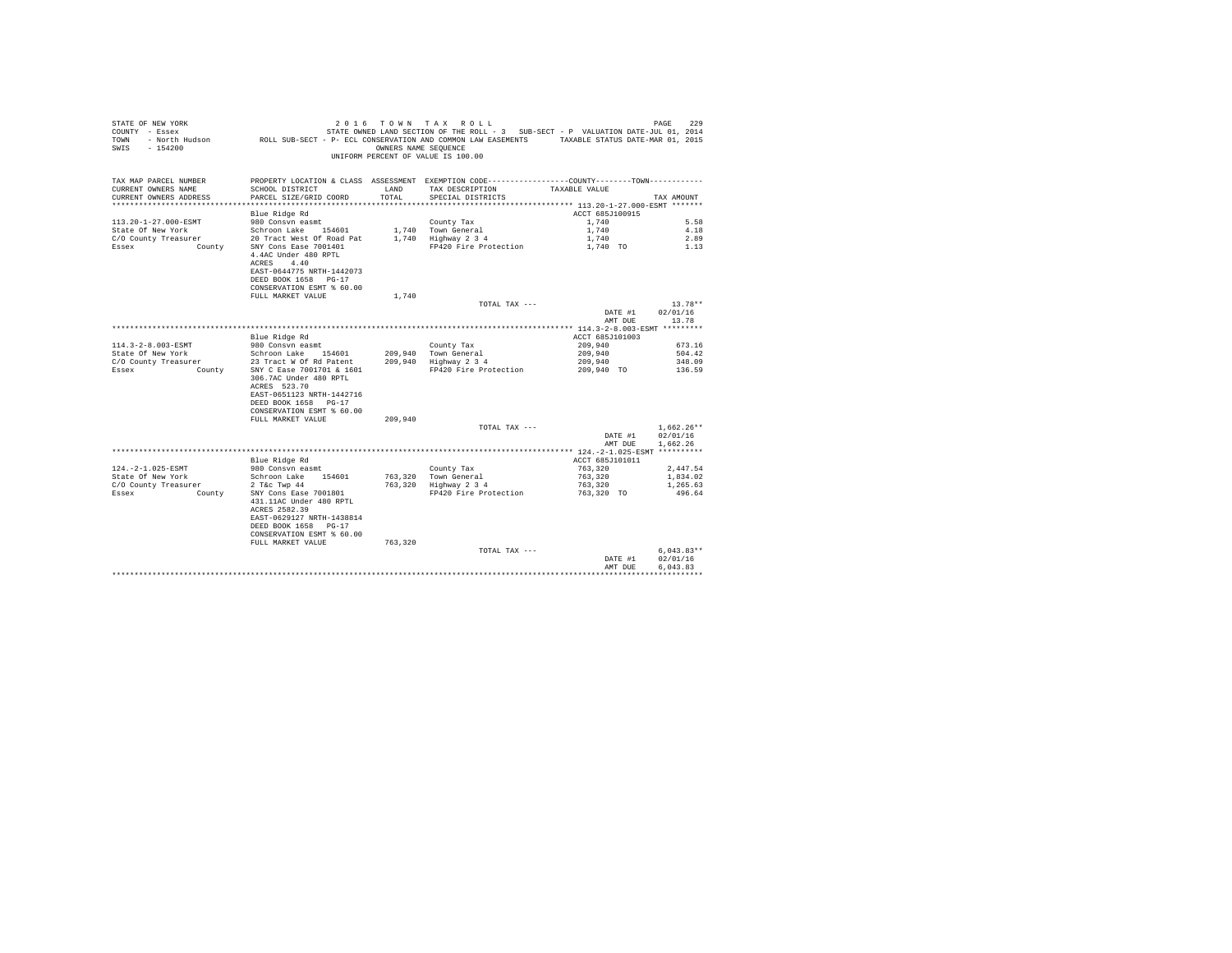| STATE OF NEW YORK<br>COUNTY<br>- Essex<br>TOWN<br>$-154200$<br>SWIS | 2016<br>- North Hudson ROLL SUB-SECT - P- ECL CONSERVATION AND COMMON LAW EASEMENTS TAXABLE STATUS DATE-MAR 01, 2015    | OWNERS NAME SEQUENCE | TOWN TAX ROLL<br>STATE OWNED LAND SECTION OF THE ROLL - 3 SUB-SECT - P VALUATION DATE-JUL 01, 2014<br>UNIFORM PERCENT OF VALUE IS 100.00 |                 | 230<br>PAGE |
|---------------------------------------------------------------------|-------------------------------------------------------------------------------------------------------------------------|----------------------|------------------------------------------------------------------------------------------------------------------------------------------|-----------------|-------------|
| TAX MAP PARCEL NUMBER<br>CURRENT OWNERS NAME                        | PROPERTY LOCATION & CLASS ASSESSMENT EXEMPTION CODE---------------COUNTY-------TOWN---------                            | T.AND                |                                                                                                                                          |                 |             |
| CURRENT OWNERS ADDRESS PARCEL SIZE/GRID COORD                       | SCHOOL DISTRICT                                                                                                         | TOTAL                | TAX DESCRIPTION TAXABLE VALUE<br>SPECIAL DISTRICTS                                                                                       |                 | TAX AMOUNT  |
|                                                                     |                                                                                                                         |                      |                                                                                                                                          |                 |             |
|                                                                     | Blue Ridge Rd                                                                                                           |                      |                                                                                                                                          | ACCT 685J101004 |             |
| 125.1-1-4.000-ESMT                                                  | 980 Consyn easmt                                                                                                        |                      | County Tax                                                                                                                               | 27.420          | 87.92       |
| State Of New York                                                   | Schroon Lake 154601                                                                                                     | 27,420               | Town General                                                                                                                             | 27.420          | 65.88       |
| C/O County Treasurer                                                | 26 Tr W Of Rd Pat                                                                                                       | 27.420               | Highway 2 3 4                                                                                                                            | 27.420          | 45.46       |
| County<br>Essex                                                     | NYS Cons Ease 7001901<br>ACRES 134.40<br>EAST-0653023 NRTH-1439602<br>DEED BOOK 1658 PG-17<br>CONSERVATION ESMT % 60.00 |                      | FP420 Fire Protection                                                                                                                    | 27.420 TO       | 17.84       |
|                                                                     | FULL MARKET VALUE                                                                                                       | 27,420               |                                                                                                                                          |                 |             |
|                                                                     |                                                                                                                         |                      | TOTAL TAX $---$                                                                                                                          |                 | $217.10**$  |
|                                                                     |                                                                                                                         |                      |                                                                                                                                          | DATE #1         | 02/01/16    |
|                                                                     |                                                                                                                         |                      |                                                                                                                                          | AMT DUR         | 217.10      |
|                                                                     |                                                                                                                         |                      |                                                                                                                                          |                 |             |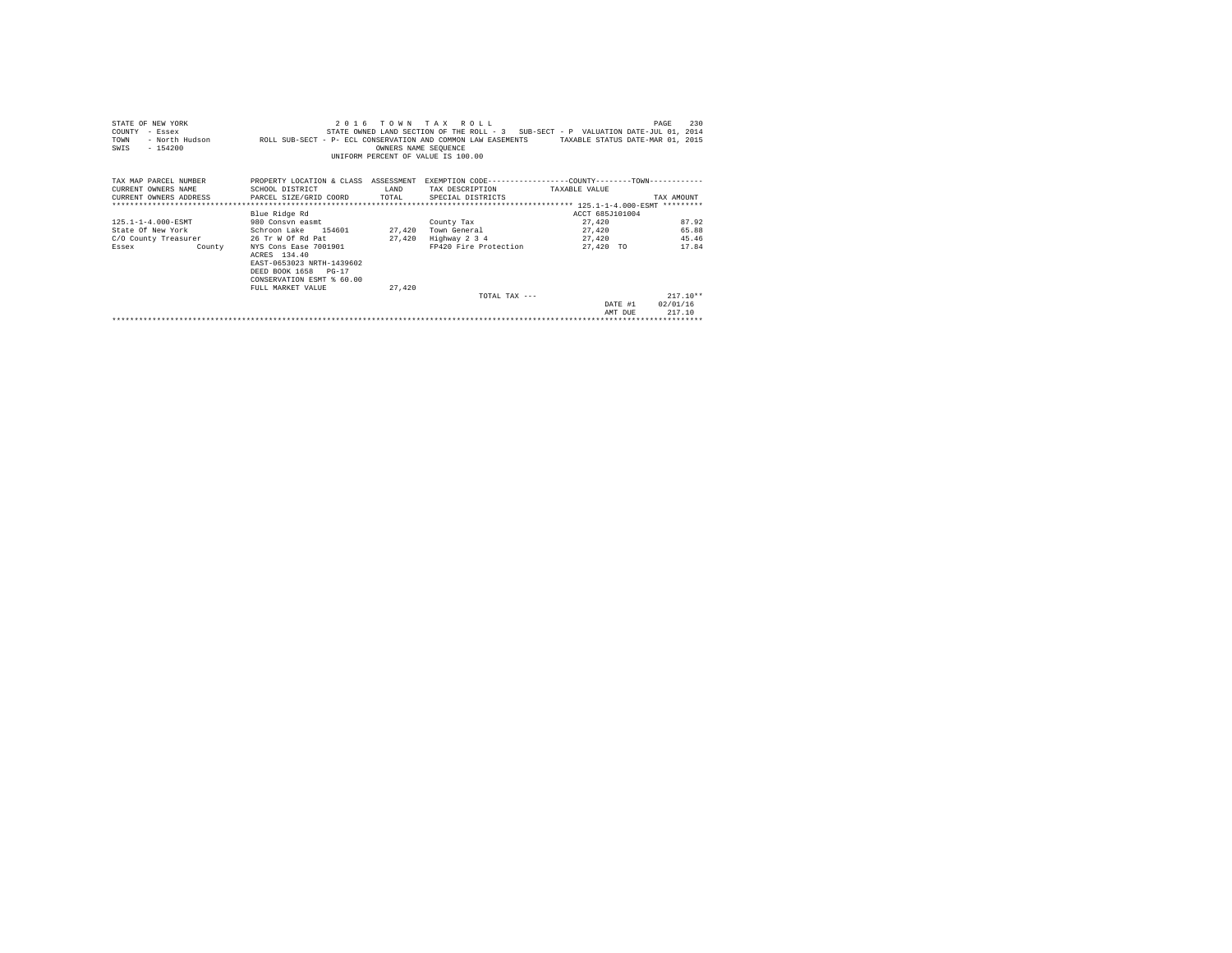|        | STATE OF NEW YORK |                                                              | $2.0.16$ TOWN TAX ROLL             |  |  |  |  |                                                                                   | PAGE                    | 231 |
|--------|-------------------|--------------------------------------------------------------|------------------------------------|--|--|--|--|-----------------------------------------------------------------------------------|-------------------------|-----|
| COUNTY | - Essex           |                                                              |                                    |  |  |  |  | STATE OWNED LAND SECTION OF THE ROLL - 3 SUB-SECT - P VALUATION DATE-JUL 01, 2014 |                         |     |
| TOWN   | - North Hudson    | ROLL SUB-SECT - P- ECL CONSERVATION AND COMMON LAW EASEMENTS |                                    |  |  |  |  | TAXABLE STATUS DATE-MAR 01, 2015                                                  |                         |     |
| SWIS   | $-154200$         |                                                              |                                    |  |  |  |  |                                                                                   | RPS155/V04/L015         |     |
|        |                   |                                                              | UNIFORM PERCENT OF VALUE IS 100.00 |  |  |  |  |                                                                                   | CURRENT DATE 12/16/2015 |     |

### \*\*\* S P E C I A L D I S T R I C T S U M M A R Y \*\*\*

| CODE | DISTRICT NAME        | TOTAL<br><b>EXTENSION</b><br>PARCELS<br>TYPE | <b>EXTENSION</b><br>VALUE | AD VALOREM<br>VALUE | <b>EXEMPT</b><br>AMOUNT | TAXABLE<br>VALUE | TOTAL<br>TAX |
|------|----------------------|----------------------------------------------|---------------------------|---------------------|-------------------------|------------------|--------------|
|      | FP420 Fire Protectio | 13 TOTAL                                     |                           | 5356,065            |                         | 5356,065         | 3,484.83     |

### \*\*\* S C H O O L D I S T R I C T S U M M A R Y \*\*\*

| CODE   | DISTRICT NAME      | TOTAL<br>PARCELS | ASSESSED<br>LAND | ASSESSED<br>TOTAL | <b>EXEMPT</b><br>AMOUNT | TOTAL<br>TAXABLE |
|--------|--------------------|------------------|------------------|-------------------|-------------------------|------------------|
|        |                    |                  |                  |                   | STAR AMOUNT             | STAR TAXABLE     |
|        | Schroon Lake       | 13               | 5356,065         | 5356,065          |                         | 5,356,065        |
| 154601 |                    |                  |                  |                   |                         | 5,356,065        |
|        | SUB-TOTAL          | 13               | 5356,065         | 5356.065          |                         | 5,356,065        |
|        | SUB - TO TAL(CONT) |                  |                  |                   |                         | 5,356,065        |
|        |                    |                  |                  |                   |                         |                  |
|        | TOTAL              | 13               | 5356,065         | 5356.065          |                         | 5,356,065        |
|        | TO TAL (CONT)      |                  |                  |                   |                         | 5,356,065        |

### \*\*\* S Y S T E M C O D E S S U M M A R Y \*\*\*

NO SYSTEM EXEMPTIONS AT THIS LEVEL

\*\*\* E X E M P T I O N S U M M A R Y \*\*\*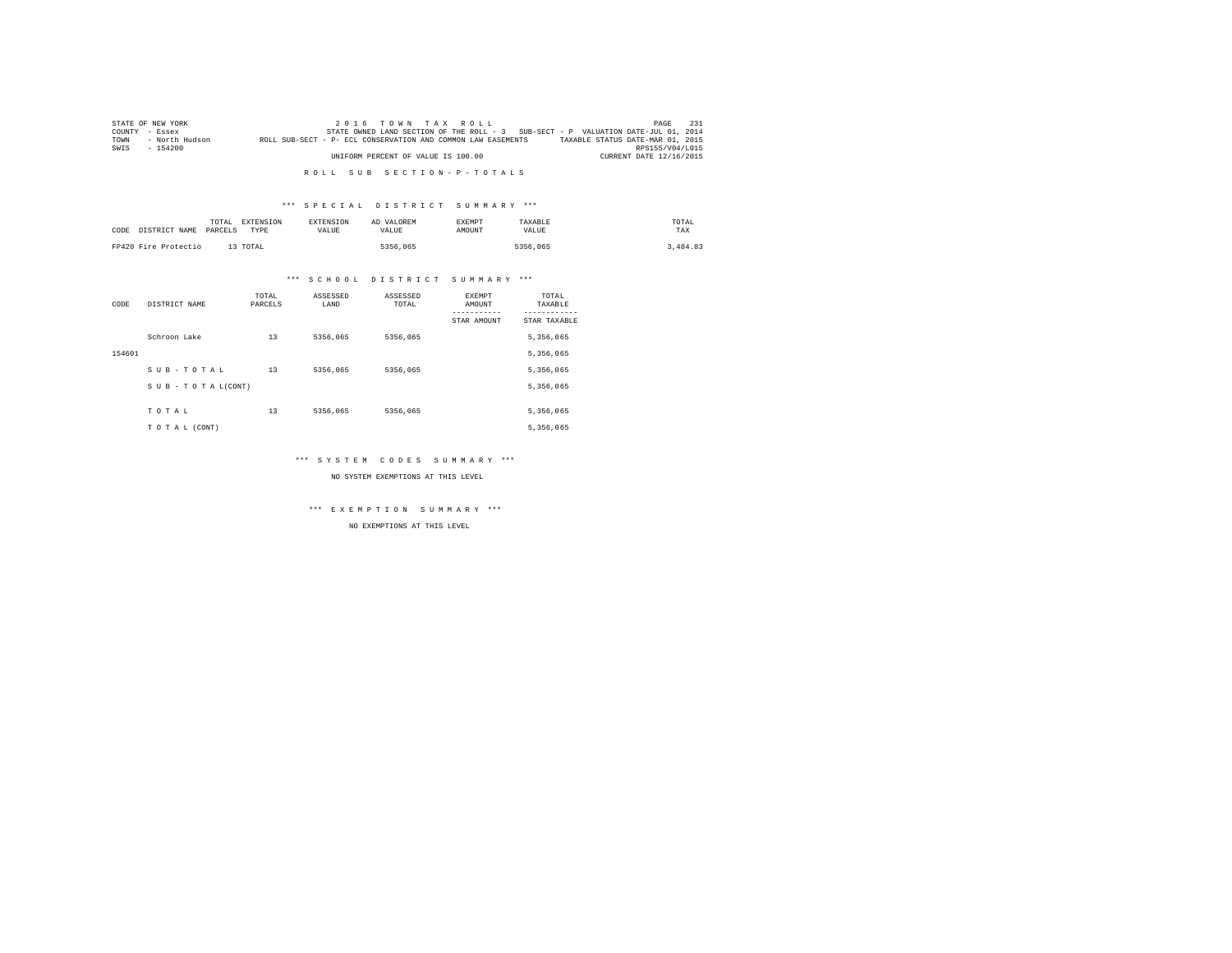|      | STATE OF NEW YORK | 2016 TOWN TAX ROLL                                                                | PAGE                             | 232 |
|------|-------------------|-----------------------------------------------------------------------------------|----------------------------------|-----|
|      | COUNTY - Essex    | STATE OWNED LAND SECTION OF THE ROLL - 3 SUB-SECT - P VALUATION DATE-JUL 01, 2014 |                                  |     |
| TOWN | - North Hudson    | ROLL SUB-SECT - P- ECL CONSERVATION AND COMMON LAW EASEMENTS                      | TAXABLE STATUS DATE-MAR 01, 2015 |     |
| SWIS | $-154200$         |                                                                                   | RPS155/V04/L015                  |     |
|      |                   | UNIFORM PERCENT OF VALUE IS 100.00                                                | CURRENT DATE 12/16/2015          |     |

| ROLL<br><b>SEC</b> | DESCRIPTION                                                                        | TOTAL<br>PARCELS | ASSESSED<br>LAND                 | ASSESSED<br>TOTAL                | EXEMPT<br>AMOUNT<br>STAR AMOUNT | TOTAL<br>TAXABLE<br>STAR TAXABLE    | TOTAL<br>TAX                                                |
|--------------------|------------------------------------------------------------------------------------|------------------|----------------------------------|----------------------------------|---------------------------------|-------------------------------------|-------------------------------------------------------------|
|                    | County Tax<br>Town General<br>Highway 2 3 4<br>SPEC DIST TAXES<br>STATE OWNED LAND | 13               | 5356,065<br>5356,065<br>5356,065 | 5356,065<br>5356,065<br>5356,065 |                                 | 5.356.065<br>5.356.065<br>5.356.065 | 17.173.92<br>12,868.94<br>8.880.65<br>3,484.83<br>42.408.34 |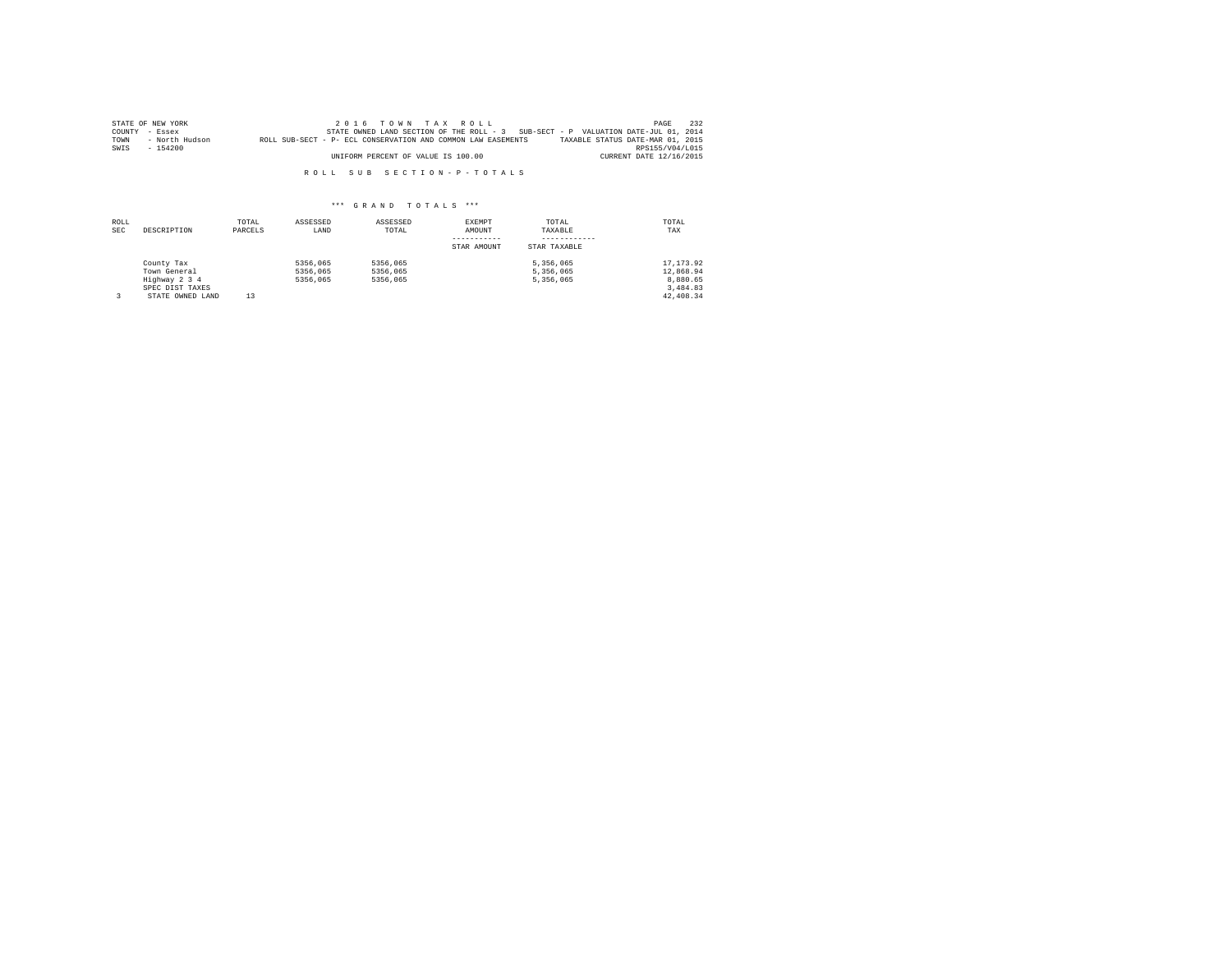| STATE OF NEW YORK      | 2016 TOWN TAX ROLL                       | 233<br>PAGE                      |
|------------------------|------------------------------------------|----------------------------------|
| COUNTY - Essex         | STATE OWNED LAND SECTION OF THE ROLL - 3 | VALUATION DATE-JUL 01, 2014      |
| - North Hudson<br>TOWN |                                          | TAXABLE STATUS DATE-MAR 01, 2015 |
| SWIS<br>$-154200$      |                                          | RPS155/V04/L015                  |
|                        | UNIFORM PERCENT OF VALUE IS 100.00       | CURRENT DATE 12/16/2015          |
|                        |                                          |                                  |
|                        | ROLL SECTION TOTALS                      |                                  |

### \*\*\* S P E C I A L D I S T R I C T S U M M A R Y \*\*\*

| CODE DISTRICT NAME   | EXTENSION<br>TOTAL<br>PARCELS<br><b>TYPE</b> | <b>EXTENSION</b><br><b>VALUE</b> | AD VALOREM<br><b>VALUE</b> | <b>EXEMPT</b><br>AMOUNT | TAXABLE<br>VALUE | TOTAL<br>TAX |
|----------------------|----------------------------------------------|----------------------------------|----------------------------|-------------------------|------------------|--------------|
| FP420 Fire Protectio | 325 TOTAL                                    |                                  | 66030.365                  |                         | 66030.365        | 42.961.58    |

# \*\*\* S C H O O L D I S T R I C T S U M M A R Y \*\*\*

| CODE   | DISTRICT NAME   | TOTAL<br>PARCELS | ASSESSED<br>LAND | ASSESSED<br>TOTAL | <b>EXEMPT</b><br>AMOUNT | TOTAL<br>TAXABLE          |
|--------|-----------------|------------------|------------------|-------------------|-------------------------|---------------------------|
|        |                 |                  |                  |                   | STAR AMOUNT             | ---------<br>STAR TAXABLE |
|        | Schroon Lake    | 327              | 52722.015        | 102142.555        | 33164,521               | 68,978,034                |
| 154601 |                 |                  |                  |                   |                         | 68,978,034                |
|        | SUB-TOTAL       | 327              | 52722.015        | 102142.555        | 33164.521               | 68,978,034                |
|        | SUB-TOTAL(CONT) |                  |                  |                   |                         | 68,978,034                |
|        | TOTAL           | 327              | 52722.015        | 102142.555        | 33164.521               | 68,978,034                |
|        | TO TAL (CONT)   |                  |                  |                   |                         | 68,978,034                |

### \*\*\* S Y S T E M C O D E S S U M M A R Y \*\*\*

|       |             | TOTAL   |           |           |
|-------|-------------|---------|-----------|-----------|
| CODE  | DESCRIPTION | PARCELS | COUNTY    | TOWN      |
|       |             |         |           |           |
| 50001 | SCHL TAXBL  |         | 16256.940 | 16256.940 |
| 50005 | TOWN TAXBL  |         | 16616,220 |           |
| 50006 | CNTY TAXBL  |         |           | 16547.380 |
|       | TOTAL       |         | 32873.160 | 32804.320 |
|       |             |         |           |           |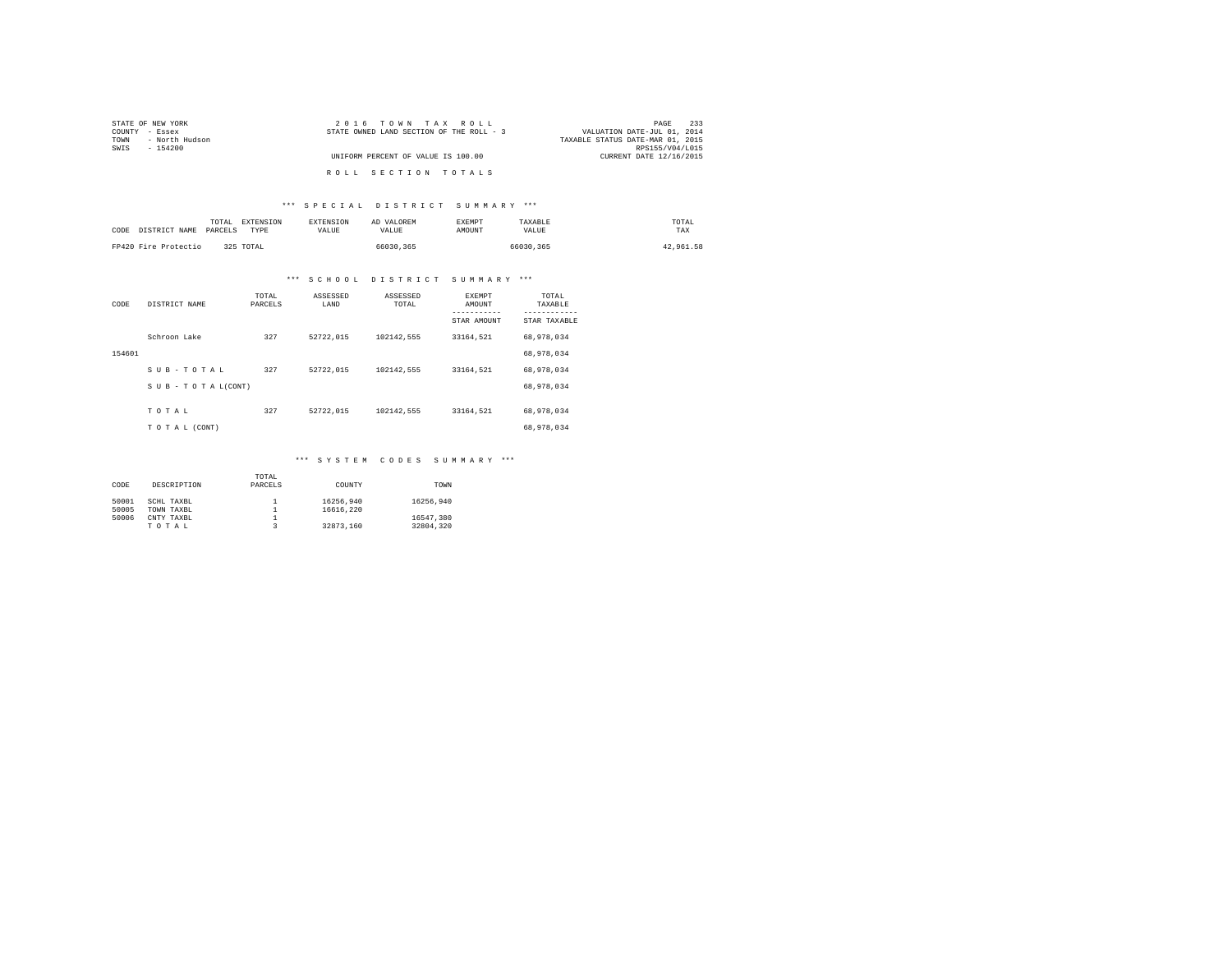| STATE OF NEW YORK      | 2016 TOWN TAX ROLL                       | 234<br>PAGE                      |
|------------------------|------------------------------------------|----------------------------------|
| COUNTY - Essex         | STATE OWNED LAND SECTION OF THE ROLL - 3 | VALUATION DATE-JUL 01, 2014      |
| TOWN<br>- North Hudson |                                          | TAXABLE STATUS DATE-MAR 01, 2015 |
| SWIS<br>$-154200$      |                                          | RPS155/V04/L015                  |
|                        | UNIFORM PERCENT OF VALUE IS 100.00       | CURRENT DATE 12/16/2015          |
|                        | ROLL SECTION TOTALS                      |                                  |

### \*\*\* E X E M P T I O N S U M M A R Y \*\*\*

| CODE  | DESCRIPTION             | TOTAL<br>PARCELS | COUNTY     | TOWN       |
|-------|-------------------------|------------------|------------|------------|
| 47450 | <b>FISCHER</b><br>TOTAL | <b>.</b>         | 921<br>921 | 921<br>921 |

| ROLL       |                  | TOTAL   | ASSESSED  | ASSESSED   | <b>EXEMPT</b> | TOTAL        | TOTAL       |
|------------|------------------|---------|-----------|------------|---------------|--------------|-------------|
| <b>SEC</b> | DESCRIPTION      | PARCELS | LAND      | TOTAL      | AMOUNT        | TAXABLE      | TAX         |
|            |                  |         |           |            |               |              |             |
|            |                  |         |           |            | STAR AMOUNT   | STAR TAXABLE |             |
|            | County Tax       |         | 52722.015 | 102142.555 | 32.874.081    | 69.268.474   | 222, 105.55 |
|            | Town General     |         | 52722.015 | 102142.555 | 32.805.241    | 69.337.314   | 166.595.81  |
|            | Highway 2 3 4    |         | 52722.015 | 102142.555 | 32.805.241    | 69.337.314   | 114,965.02  |
|            | SPEC DIST TAXES  |         |           |            |               |              | 42.961.58   |
|            | STATE OWNED LAND | 327     |           |            |               |              | 546.627.96  |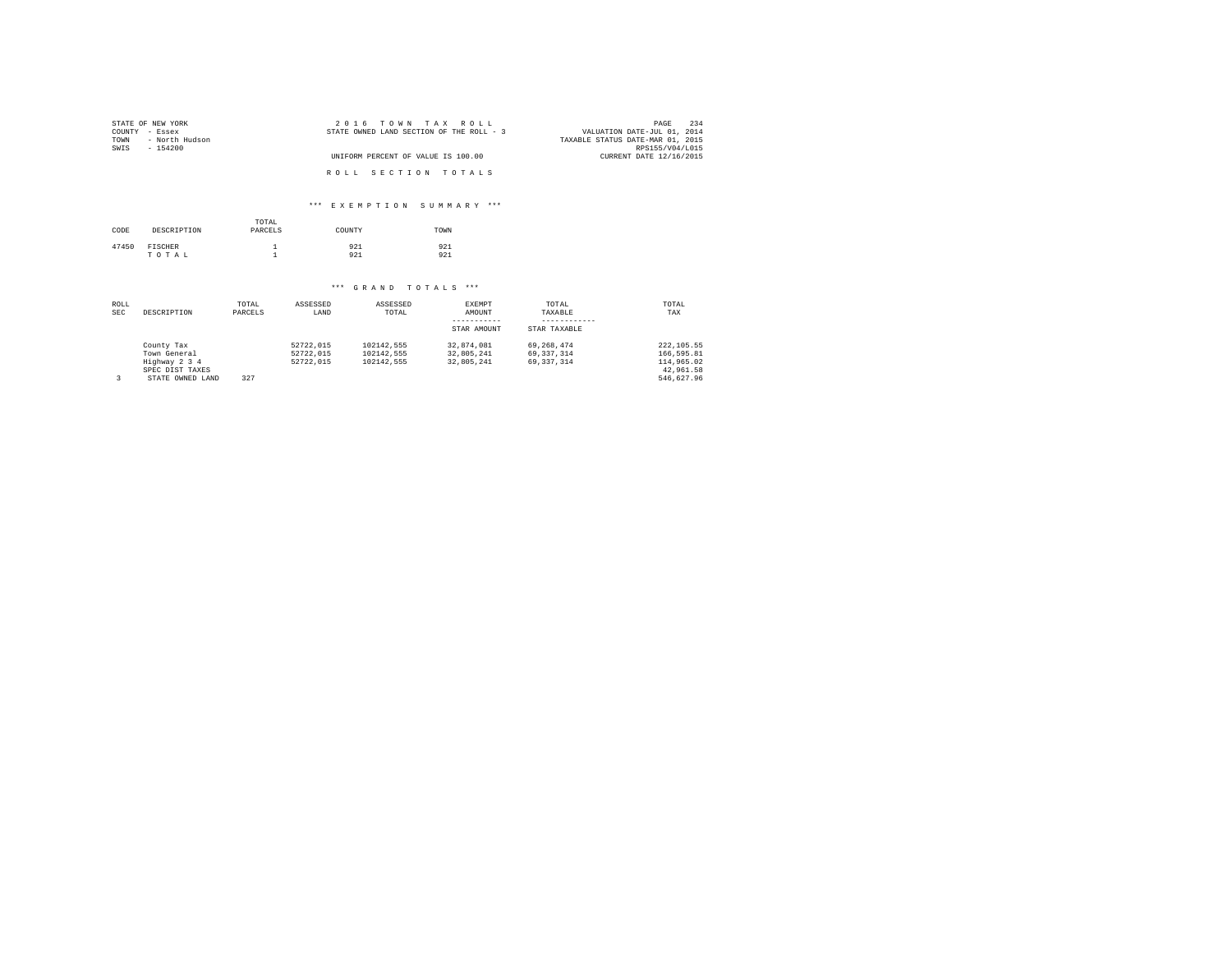|      | STATE OF NEW YORK | 2016 TOWN TAX ROLL                        | 235<br>PAGE                      |
|------|-------------------|-------------------------------------------|----------------------------------|
|      | COUNTY - Essex    | SPECIAL FRANCHISE SECTION OF THE ROLL - 5 | VALUATION DATE-JUL 01, 2014      |
| TOWN | - North Hudson    | OWNERS NAME SEOUENCE                      | TAXABLE STATUS DATE-MAR 01, 2015 |
| SWIS | $-154200$         | UNIFORM PERCENT OF VALUE IS 100.00        |                                  |

| TAX MAP PARCEL NUMBER<br>CURRENT OWNERS NAME<br>CURRENT OWNERS ADDRESS | SCHOOL DISTRICT<br>PARCEL SIZE/GRID COORD      | <b>T.AND</b><br>TOTAL | PROPERTY LOCATION & CLASS ASSESSMENT EXEMPTION CODE---------------COUNTY-------TOWN----------<br>TAX DESCRIPTION<br>SPECIAL DISTRICTS | TAXABLE VALUE                                    | TAX AMOUNT           |
|------------------------------------------------------------------------|------------------------------------------------|-----------------------|---------------------------------------------------------------------------------------------------------------------------------------|--------------------------------------------------|----------------------|
| *******************                                                    |                                                |                       |                                                                                                                                       | *********** 542.-9999-744.830/1881 *****         |                      |
|                                                                        | Outside Plant                                  |                       |                                                                                                                                       | ACCT 685Z001005                                  | 510<br><b>BILL</b>   |
| 542. - 9999-744.830/1881                                               | 866 Telephone                                  |                       | County Tax                                                                                                                            | 596.984                                          | 1,914.20             |
| Elantic Telecom Inc                                                    | Schroon Lake<br>154601                         | $\Omega$              | Town General                                                                                                                          | 596,984                                          | 1,434.37             |
| PO Box 54288                                                           | 888888                                         | 596,984               | Highway 2 3 4                                                                                                                         | 596,984                                          | 989.83               |
| Lexington, KY 40555                                                    | 154601 .10000/744860-1542<br>Telecommunication |                       | FP420 Fire Protection                                                                                                                 | 596,984 TO                                       | 388.42               |
|                                                                        | EAST-0652789 NRTH-1431564                      |                       |                                                                                                                                       |                                                  |                      |
|                                                                        | FULL MARKET VALUE                              | 596.984               |                                                                                                                                       |                                                  |                      |
|                                                                        |                                                |                       | TOTAL TAX ---                                                                                                                         |                                                  | $4.726.82**$         |
|                                                                        |                                                |                       |                                                                                                                                       | DATE #1                                          | 02/01/16<br>4.726.82 |
|                                                                        |                                                |                       |                                                                                                                                       | AMT DUE<br>******** 542.-9999-132.350/8601 ***** |                      |
|                                                                        | Town Outside Vlg                               |                       |                                                                                                                                       | ACCT 6850305702                                  | <b>BILL</b><br>511   |
| 542. - 9999-132.350/8601                                               | 861 Elec & gas                                 |                       | County Tax                                                                                                                            | 516,309                                          | 1.655.52             |
| National Grid                                                          | Schroon Lake 154601                            | $\Omega$              | Town General                                                                                                                          | 516,309                                          | 1,240.53             |
| Real Estate Tax Dept                                                   | Special Franchise Town                         | 516,309               | Highway 2 3 4                                                                                                                         | 516,309                                          | 856.07               |
| 300 Erie Blvd W                                                        | No Land Improvements Only                      |                       | FP420 Fire Protection                                                                                                                 | 516,309 TO                                       | 335.93               |
| Syracuse, NY 13202                                                     | 132350-154600-860                              |                       |                                                                                                                                       |                                                  |                      |
|                                                                        | EAST-0652789 NRTH-1431564                      |                       |                                                                                                                                       |                                                  |                      |
|                                                                        | FULL MARKET VALUE                              | 516,309               |                                                                                                                                       |                                                  |                      |
|                                                                        |                                                |                       | TOTAL TAX ---                                                                                                                         |                                                  | $4.088.05**$         |
|                                                                        |                                                |                       |                                                                                                                                       | DATE #1                                          | 02/01/16             |
|                                                                        |                                                |                       |                                                                                                                                       | AMT DUE                                          | 4.088.05             |
|                                                                        |                                                |                       |                                                                                                                                       | ************** 542.-9999-631.900/8601 *****      |                      |
|                                                                        | Town Outside Vlg                               |                       |                                                                                                                                       | ACCT 6850305701                                  | 512<br><b>BILL</b>   |
| 542. - 9999-631.900/8601                                               | 866 Telephone                                  |                       | County Tax                                                                                                                            | 338,901                                          | 1,086.67             |
| Verizon New York Inc                                                   | Schroon Lake<br>154601                         | $\Omega$              | Town General                                                                                                                          | 338,901                                          | 814.27               |
| c/o Duff & Phelps                                                      | Special Franchise Town                         | 338,901               | Highway 2 3 4                                                                                                                         | 338,901                                          | 561.92               |
| PO Box 2749                                                            | No Land Improvements Only                      |                       | FP420 Fire Protection                                                                                                                 | 338,901 TO                                       | 220.50               |
| Addison, TX 75001                                                      | 631900-154200-860                              |                       |                                                                                                                                       |                                                  |                      |
|                                                                        | EAST-0652789 NRTH-1431564                      |                       |                                                                                                                                       |                                                  |                      |
|                                                                        | FULL MARKET VALUE                              | 338,901               |                                                                                                                                       |                                                  |                      |
|                                                                        |                                                |                       | TOTAL TAX ---                                                                                                                         |                                                  | $2.683.36**$         |
|                                                                        |                                                |                       |                                                                                                                                       | DATE #1                                          | 02/01/16             |
|                                                                        |                                                |                       |                                                                                                                                       | AMT DUE                                          | 2.683.36             |
|                                                                        |                                                |                       |                                                                                                                                       |                                                  |                      |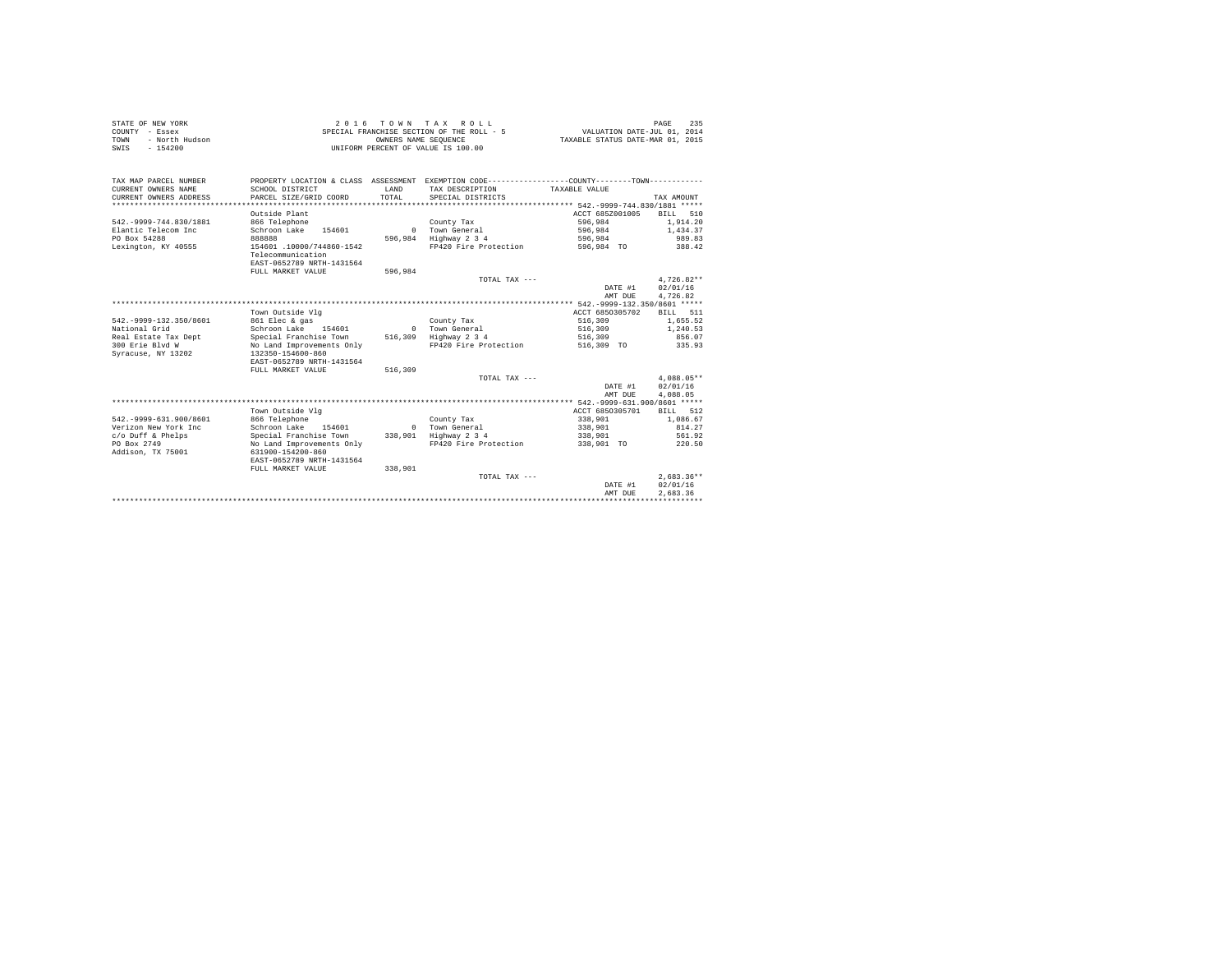| STATE OF NEW YORK |                | $2.0.16$ TOWN TAX ROLL                    |  |                                  | PAGE            | 236 |
|-------------------|----------------|-------------------------------------------|--|----------------------------------|-----------------|-----|
| COUNTY - Essex    |                | SPECIAL FRANCHISE SECTION OF THE ROLL - 5 |  | VALUATION DATE-JUL 01, 2014      |                 |     |
| TOWN              | - North Hudson |                                           |  | TAXABLE STATUS DATE-MAR 01, 2015 |                 |     |
| SWTS<br>$-154200$ |                |                                           |  |                                  | RPS155/V04/L015 |     |
|                   |                |                                           |  | CURRENT DATE 12/16/2015          |                 |     |
|                   |                |                                           |  |                                  |                 |     |

### \*\*\* S P E C I A L D I S T R I C T S U M M A R Y \*\*\*

| CODE DISTRICT NAME   | TOTAL<br>PARCELS | EXTENSION<br>TYPE | <b>EXTENSION</b><br><b>VALUE</b> | AD VALOREM<br>VALUE | <b>EXEMPT</b><br>AMOUNT | TAXABLE<br>VALUE | TOTAL<br>TAX |
|----------------------|------------------|-------------------|----------------------------------|---------------------|-------------------------|------------------|--------------|
| FP420 Fire Protectio |                  | TOTAL             |                                  | 1452.194            |                         | 1452.194         | 944.85       |

### \*\*\* S C H O O L D I S T R I C T S U M M A R Y \*\*\*

| CODE   | DISTRICT NAME   | TOTAL<br>PARCELS | ASSESSED<br>LAND | ASSESSED<br>TOTAL | <b>EXEMPT</b><br>AMOUNT | TOTAL<br>TAXABLE          |
|--------|-----------------|------------------|------------------|-------------------|-------------------------|---------------------------|
|        |                 |                  |                  |                   | STAR AMOUNT             | ---------<br>STAR TAXABLE |
|        | Schroon Lake    | 3                |                  | 1452.194          |                         | 1,452,194                 |
| 154601 |                 |                  |                  |                   |                         | 1,452,194                 |
|        | SUB-TOTAL       | 3                |                  | 1452,194          |                         | 1,452,194                 |
|        | SUB-TOTAL(CONT) |                  |                  |                   |                         | 1,452,194                 |
|        |                 |                  |                  |                   |                         |                           |
|        | TOTAL           | 3                |                  | 1452,194          |                         | 1,452,194                 |
|        | TO TAL (CONT)   |                  |                  |                   |                         | 1,452,194                 |

### \*\*\* S Y S T E M C O D E S S U M M A R Y \*\*\*

### NO SYSTEM EXEMPTIONS AT THIS LEVEL

\*\*\* E X E M P T I O N S U M M A R Y \*\*\*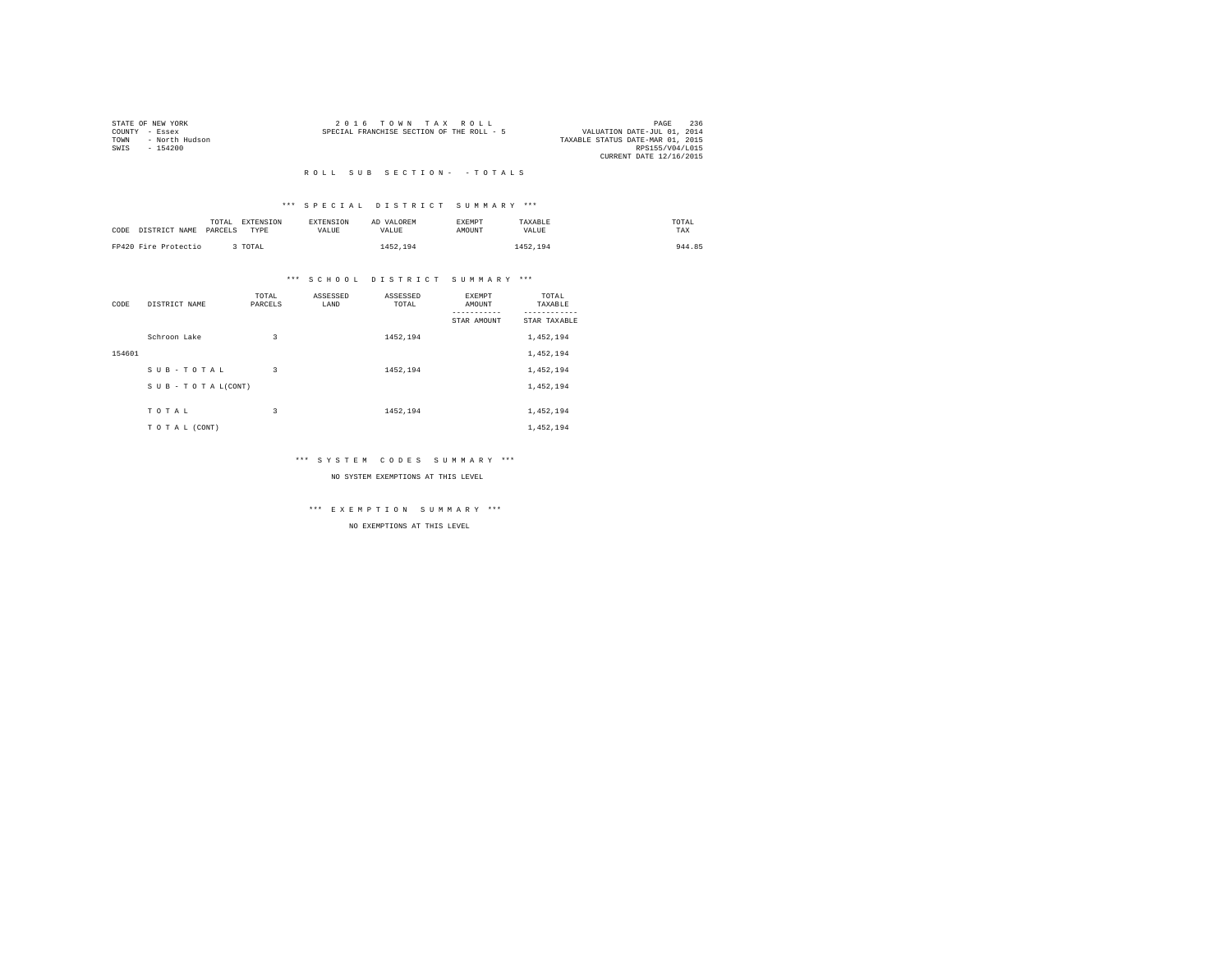|                | STATE OF NEW YORK | $2.0.16$ TOWN TAX ROLL                                                   | PAGE            | 237 |
|----------------|-------------------|--------------------------------------------------------------------------|-----------------|-----|
| COUNTY - Essex |                   | VALUATION DATE-JUL 01, 2014<br>SPECIAL FRANCHISE SECTION OF THE ROLL - 5 |                 |     |
| TOWN           | - North Hudson    | TAXABLE STATUS DATE-MAR 01, 2015                                         |                 |     |
| SWIS           | - 154200          |                                                                          | RPS155/V04/L015 |     |
|                |                   | CURRENT DATE 12/16/2015                                                  |                 |     |

| ROLL<br><b>SEC</b> | DESCRIPTION                                                                         | TOTAL<br>PARCELS | ASSESSED<br>LAND | ASSESSED<br>TOTAL                | EXEMPT<br>AMOUNT<br>STAR AMOUNT | TOTAL<br>TAXABLE<br>STAR TAXABLE    | TOTAL<br>TAX                                            |
|--------------------|-------------------------------------------------------------------------------------|------------------|------------------|----------------------------------|---------------------------------|-------------------------------------|---------------------------------------------------------|
|                    | County Tax<br>Town General<br>Highway 2 3 4<br>SPEC DIST TAXES<br>SPECIAL FRANCHISE |                  |                  | 1452.194<br>1452.194<br>1452.194 |                                 | 1,452,194<br>1,452,194<br>1,452,194 | 4.656.39<br>3.489.17<br>2,407.82<br>944.85<br>11,498.23 |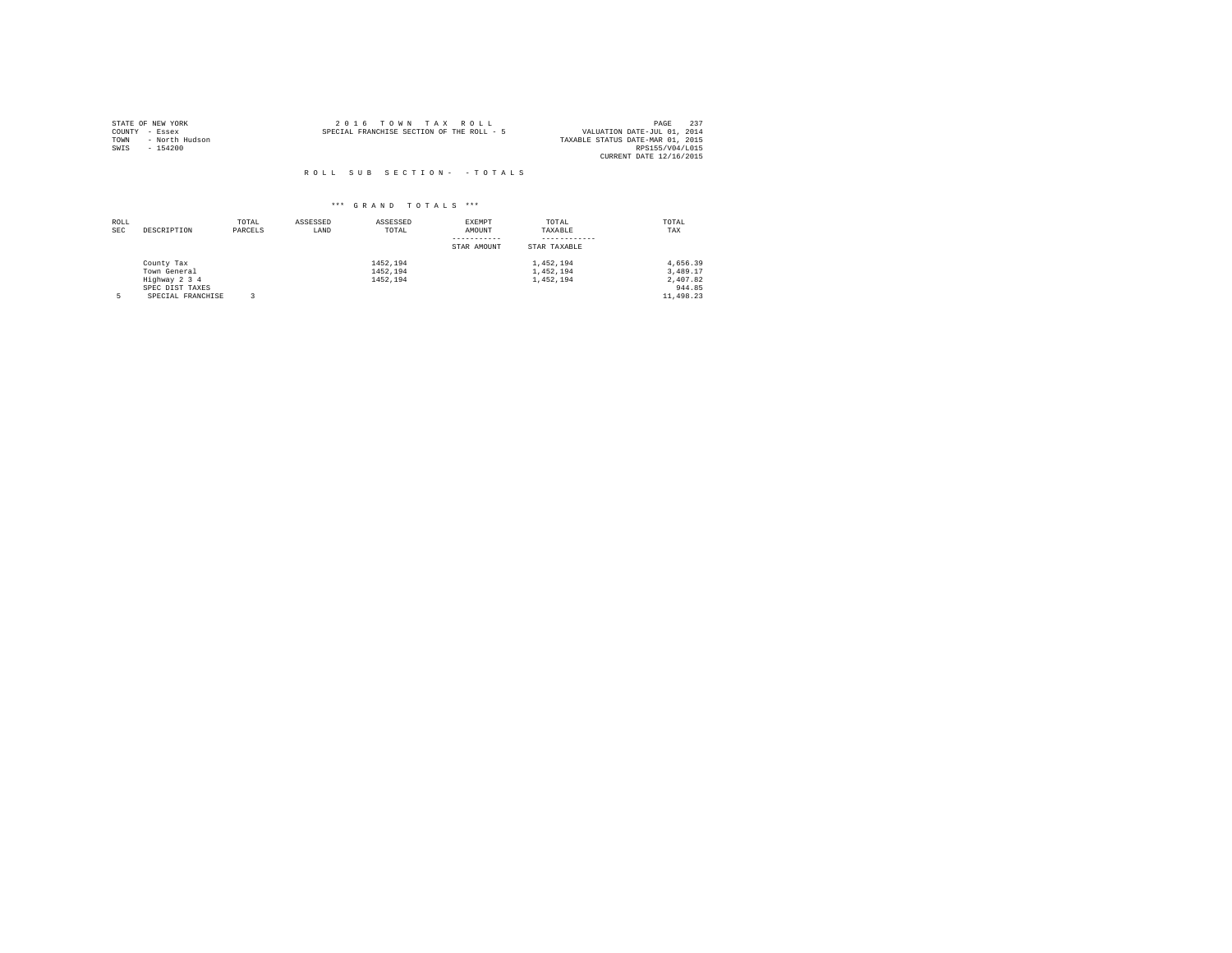| STATE OF NEW YORK |                | 2016 TOWN TAX ROLL                        | PAGE                             | 238 |
|-------------------|----------------|-------------------------------------------|----------------------------------|-----|
| COUNTY - Essex    |                | SPECIAL FRANCHISE SECTION OF THE ROLL - 5 | VALUATION DATE-JUL 01, 2014      |     |
| TOWN              | - North Hudson |                                           | TAXABLE STATUS DATE-MAR 01, 2015 |     |
| SWIS              | - 154200       |                                           | RPS155/V04/L015                  |     |
|                   |                |                                           | CURRENT DATE 12/16/2015          |     |

#### ROLL SECTION TOTALS

### \*\*\* S P E C I A L D I S T R I C T S U M M A R Y \*\*\*

| CODE DISTRICT NAME PARCELS | TOTAL | <b>EXTENSION</b><br>TYPE | <b>EXTENSION</b><br>VALUE. | AD VALOREM<br>VALUE. | <b>EXEMPT</b><br>AMOUNT | TAXABLE<br>VALUE | TOTAL<br>TAX |
|----------------------------|-------|--------------------------|----------------------------|----------------------|-------------------------|------------------|--------------|
| FP420 Fire Protectio       |       | TOTAL                    |                            | 1452.194             |                         | 1452.194         | 944.85       |

### \*\*\* S C H O O L D I S T R I C T S U M M A R Y \*\*\*

| CODE   | DISTRICT NAME      | TOTAL<br>PARCELS | ASSESSED<br>LAND | ASSESSED<br>TOTAL | <b>EXEMPT</b><br>AMOUNT | TOTAL<br>TAXABLE          |
|--------|--------------------|------------------|------------------|-------------------|-------------------------|---------------------------|
|        |                    |                  |                  |                   | STAR AMOUNT             | ---------<br>STAR TAXABLE |
|        | Schroon Lake       | 3                |                  | 1452.194          |                         | 1,452,194                 |
| 154601 |                    |                  |                  |                   |                         | 1,452,194                 |
|        | SUB-TOTAL          | 3                |                  | 1452,194          |                         | 1,452,194                 |
|        | SUB - TO TAL(CONT) |                  |                  |                   |                         | 1,452,194                 |
|        |                    |                  |                  |                   |                         |                           |
|        | TOTAL              | 3                |                  | 1452,194          |                         | 1,452,194                 |
|        | TO TAL (CONT)      |                  |                  |                   |                         | 1,452,194                 |

### \*\*\* S Y S T E M C O D E S S U M M A R Y \*\*\*

### NO SYSTEM EXEMPTIONS AT THIS LEVEL

\*\*\* E X E M P T I O N S U M M A R Y \*\*\*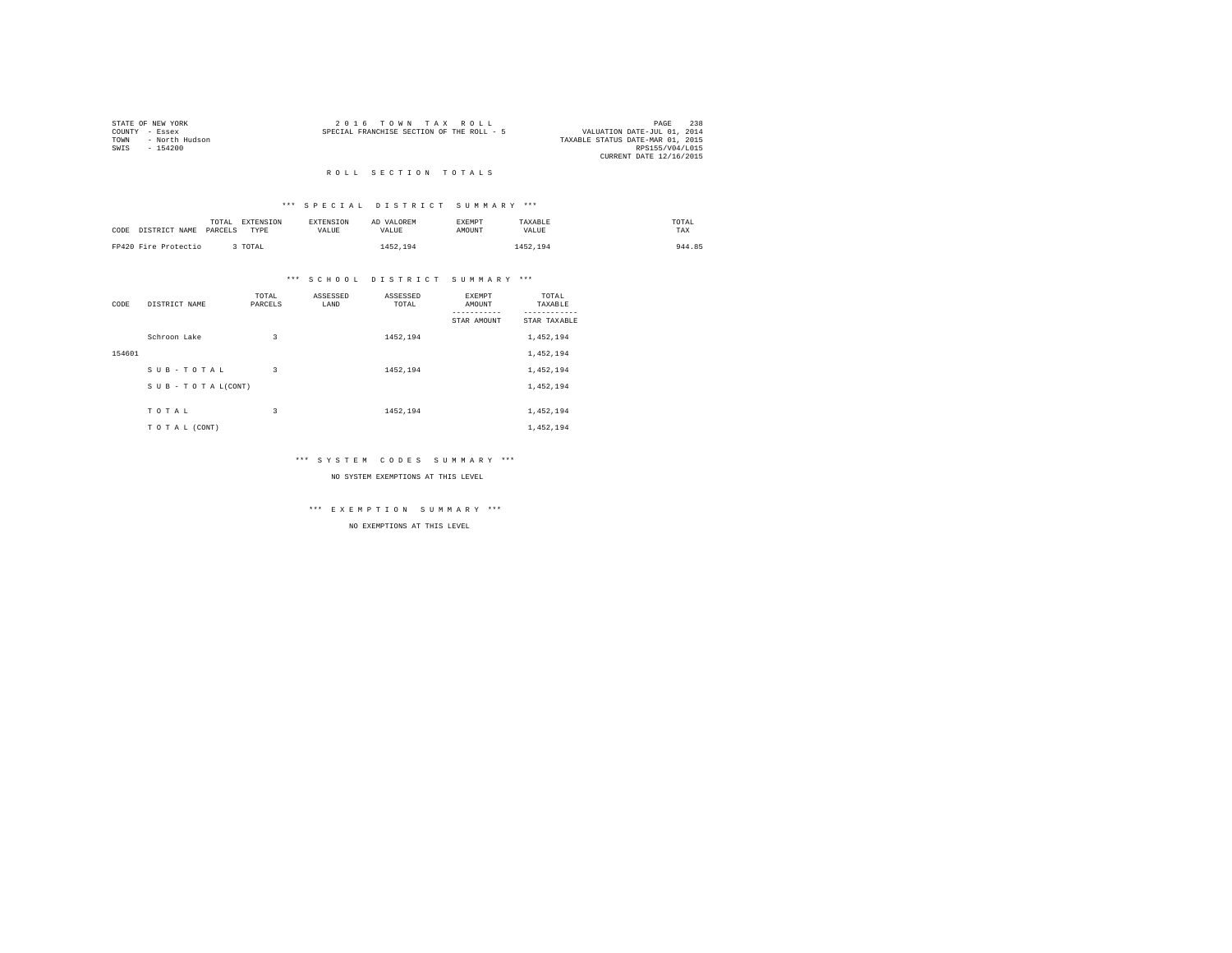| STATE OF NEW YORK |                | 2016 TOWN TAX ROLL                        |  |                                  | PAGE                    | 239 |
|-------------------|----------------|-------------------------------------------|--|----------------------------------|-------------------------|-----|
| COUNTY            | - Essex        | SPECIAL FRANCHISE SECTION OF THE ROLL - 5 |  | VALUATION DATE-JUL 01, 2014      |                         |     |
| TOWN              | - North Hudson |                                           |  | TAXABLE STATUS DATE-MAR 01, 2015 |                         |     |
| SWIS              | $-154200$      |                                           |  |                                  | RPS155/V04/L015         |     |
|                   |                |                                           |  |                                  | CURRENT DATE 12/16/2015 |     |
|                   |                |                                           |  |                                  |                         |     |
|                   |                | ROLL SECTION TOTALS                       |  |                                  |                         |     |

| ROLL<br><b>SEC</b> | DESCRIPTION                                                                         | TOTAL<br>PARCELS | ASSESSED<br>LAND | ASSESSED<br>TOTAL                | EXEMPT<br>AMOUNT<br>-----------<br>STAR AMOUNT | TOTAL<br>TAXABLE<br>STAR TAXABLE    | TOTAL<br>TAX                                            |
|--------------------|-------------------------------------------------------------------------------------|------------------|------------------|----------------------------------|------------------------------------------------|-------------------------------------|---------------------------------------------------------|
|                    | County Tax<br>Town General<br>Highway 2 3 4<br>SPEC DIST TAXES<br>SPECIAL FRANCHISE |                  |                  | 1452.194<br>1452.194<br>1452.194 |                                                | 1,452,194<br>1,452,194<br>1,452,194 | 4.656.39<br>3,489.17<br>2.407.82<br>944.85<br>11,498.23 |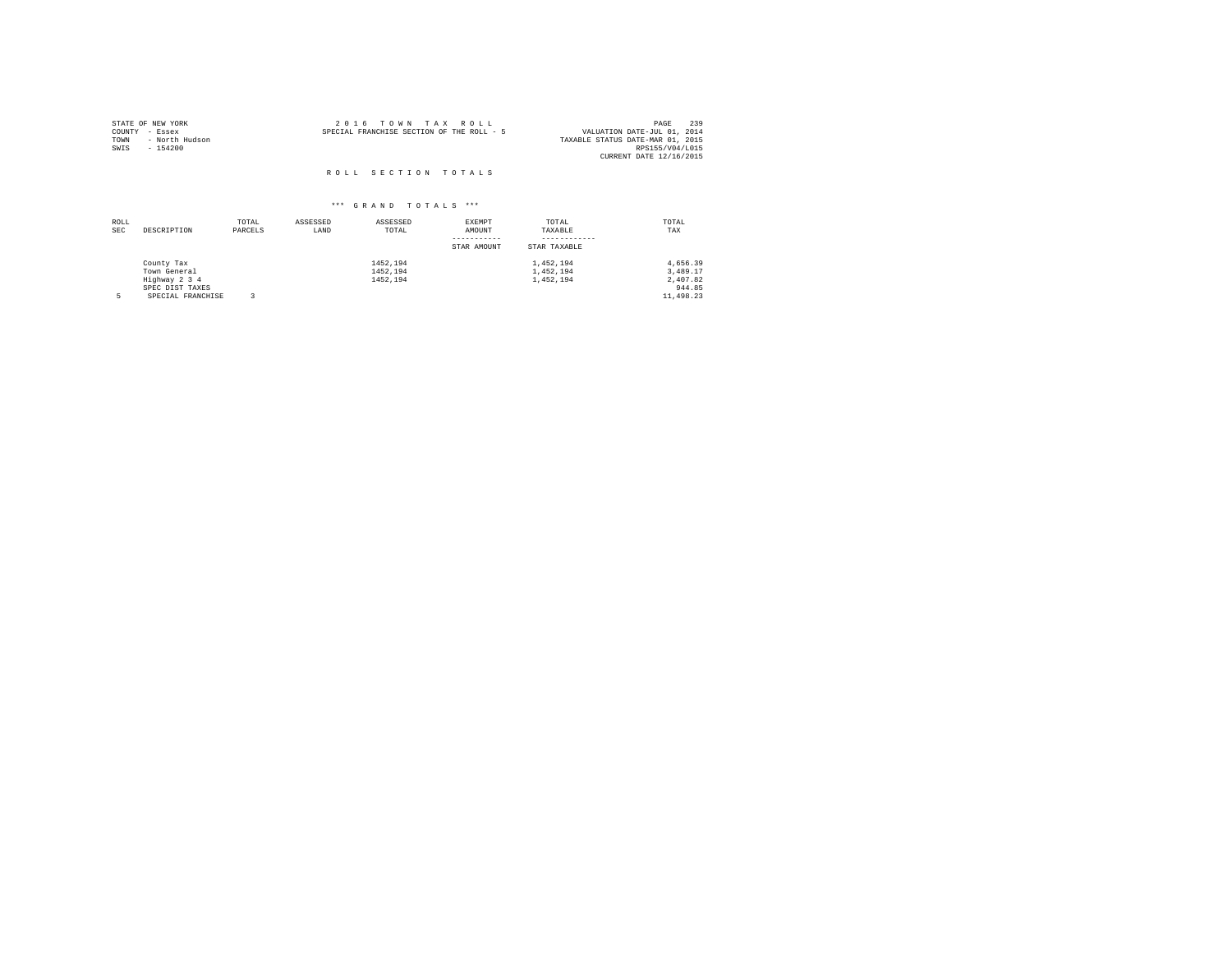| STATE OF NEW YORK      | 2016 TOWN TAX ROLL                     | 240<br>PAGE                      |
|------------------------|----------------------------------------|----------------------------------|
| COUNTY - Essex         | UTILITY & R.R. SECTION OF THE ROLL - 6 | VALUATION DATE-JUL 01, 2014      |
| - North Hudson<br>TOWN | OWNERS NAME SEOUENCE                   | TAXABLE STATUS DATE-MAR 01, 2015 |
| $-154200$<br>SWIS      | UNIFORM PERCENT OF VALUE IS 100.00     |                                  |

| PARCEL SIZE/GRID COORD<br>TOTAL<br>SPECIAL DISTRICTS<br>TAX AMOUNT<br>**********************<br>*************************<br>US Route 9<br>ACCT 685Z010013<br>513<br><b>BILL</b><br>837 Cell Tower<br>350,000<br>1.122.26<br>County Tax<br>AT&T Network Real Estate Admin Schroon Lake 154601<br>150,000 Town General<br>350,000<br>840.94<br>This Acct located w/in<br>350,000<br>Highway 2 3 4<br>350,000<br>580.32<br>FP420 Fire Protection<br>350,000 TO<br>227.72<br>$114.4 - 1 - 17.000$<br>AT&T Cell-site #10133160<br>EAST-0662017 NRTH-1443226<br>DEED BOOK 1114 PG-323<br>FULL MARKET VALUE<br>350,000<br>$2.771.24**$<br>TOTAL TAX ---<br>02/01/16<br>DATE #1<br>2,771.24<br>AMT DUE<br>Blue Ridge Rd<br>ACCT 685J102408<br><b>BILL</b><br>514<br>$125.1 - 1 - 8.000$<br>882 Elec Trans Imp<br>67.66<br>County Tax<br>21,100<br>National Grid<br>Schroon Lake<br>154601<br>21,100 Town General<br>21,100<br>50.70<br>25 Tract West Of Road Pat<br>300 Erie Blvd W<br>21,100 Highway 2 3 4<br>34.98<br>21,100<br>Syracuse, NY 13202<br>2.40<br>FP420 Fire Protection<br>ACRES<br>21,100 TO<br>13.73<br>EAST-0655068 NRTH-1439273<br>DEED BOOK 1434 PG-32<br>FULL MARKET VALUE<br>21,100<br>$167.07**$<br>TOTAL TAX ---<br>DATE #1<br>02/01/16<br>167.07<br>AMT DUE<br>Frontier Town Rd<br>ACCT 685J102407<br>BILL 515<br>25,400<br>81.44<br>882 Elec Trans Imp<br>County Tax<br>Schroon Lake 154601<br>25,400 Town General<br>25,400<br>61.03<br>300 Erie Blvd W<br>21 Road Patent<br>25,400<br>Highway 2 3 4<br>25,400<br>42.11<br>Syracuse, NY 13202<br>ACRES 4.10<br>FP420 Fire Protection<br>25,400 TO<br>16.53<br>EAST-0656137 NRTH-1437997<br>DEED BOOK 1434 PG-32<br>FULL MARKET VALUE<br>25,400<br>$201.11**$<br>TOTAL TAX ---<br>02/01/16<br>DATE #1<br>201.11<br>AMT DUE<br>US Route 9<br>ACCT 685J102406<br>BILL 516<br>$125.1 - 1 - 39.100$<br>882 Elec Trans Imp<br>County Tax<br>50,300<br>161.28<br>Schroon Lake<br>154601<br>50.300 Town General<br>50,300<br>120.86<br>50,300 Highway 2 3 4<br>2/h Platt Rogers&co Rdpat<br>83.40<br>50,300<br>Db 799 Pg 290<br>FP420 Fire Protection<br>50,300 TO<br>32.73<br>ACRES<br>7.35<br>EAST-0655573 NRTH-1435913<br>DEED BOOK 1434 PG-32<br>50,300<br>FULL MARKET VALUE<br>$398.27**$<br>TOTAL TAX ---<br>02/01/16<br>DATE #1<br>398.27<br>AMT DUE | TAX MAP PARCEL NUMBER<br>CURRENT OWNERS NAME    | PROPERTY LOCATION & CLASS ASSESSMENT EXEMPTION CODE---------------COUNTY-------TOWN----------<br>SCHOOL DISTRICT | LAND | TAX DESCRIPTION | TAXABLE VALUE |  |
|------------------------------------------------------------------------------------------------------------------------------------------------------------------------------------------------------------------------------------------------------------------------------------------------------------------------------------------------------------------------------------------------------------------------------------------------------------------------------------------------------------------------------------------------------------------------------------------------------------------------------------------------------------------------------------------------------------------------------------------------------------------------------------------------------------------------------------------------------------------------------------------------------------------------------------------------------------------------------------------------------------------------------------------------------------------------------------------------------------------------------------------------------------------------------------------------------------------------------------------------------------------------------------------------------------------------------------------------------------------------------------------------------------------------------------------------------------------------------------------------------------------------------------------------------------------------------------------------------------------------------------------------------------------------------------------------------------------------------------------------------------------------------------------------------------------------------------------------------------------------------------------------------------------------------------------------------------------------------------------------------------------------------------------------------------------------------------------------------------------------------------------------------------------------------------------------------------------------------------------------------------------------------------------------------------------------|-------------------------------------------------|------------------------------------------------------------------------------------------------------------------|------|-----------------|---------------|--|
|                                                                                                                                                                                                                                                                                                                                                                                                                                                                                                                                                                                                                                                                                                                                                                                                                                                                                                                                                                                                                                                                                                                                                                                                                                                                                                                                                                                                                                                                                                                                                                                                                                                                                                                                                                                                                                                                                                                                                                                                                                                                                                                                                                                                                                                                                                                        | CURRENT OWNERS ADDRESS                          |                                                                                                                  |      |                 |               |  |
|                                                                                                                                                                                                                                                                                                                                                                                                                                                                                                                                                                                                                                                                                                                                                                                                                                                                                                                                                                                                                                                                                                                                                                                                                                                                                                                                                                                                                                                                                                                                                                                                                                                                                                                                                                                                                                                                                                                                                                                                                                                                                                                                                                                                                                                                                                                        |                                                 |                                                                                                                  |      |                 |               |  |
|                                                                                                                                                                                                                                                                                                                                                                                                                                                                                                                                                                                                                                                                                                                                                                                                                                                                                                                                                                                                                                                                                                                                                                                                                                                                                                                                                                                                                                                                                                                                                                                                                                                                                                                                                                                                                                                                                                                                                                                                                                                                                                                                                                                                                                                                                                                        |                                                 |                                                                                                                  |      |                 |               |  |
|                                                                                                                                                                                                                                                                                                                                                                                                                                                                                                                                                                                                                                                                                                                                                                                                                                                                                                                                                                                                                                                                                                                                                                                                                                                                                                                                                                                                                                                                                                                                                                                                                                                                                                                                                                                                                                                                                                                                                                                                                                                                                                                                                                                                                                                                                                                        | $114.4 - 1 - 17.000/1$                          |                                                                                                                  |      |                 |               |  |
|                                                                                                                                                                                                                                                                                                                                                                                                                                                                                                                                                                                                                                                                                                                                                                                                                                                                                                                                                                                                                                                                                                                                                                                                                                                                                                                                                                                                                                                                                                                                                                                                                                                                                                                                                                                                                                                                                                                                                                                                                                                                                                                                                                                                                                                                                                                        |                                                 |                                                                                                                  |      |                 |               |  |
|                                                                                                                                                                                                                                                                                                                                                                                                                                                                                                                                                                                                                                                                                                                                                                                                                                                                                                                                                                                                                                                                                                                                                                                                                                                                                                                                                                                                                                                                                                                                                                                                                                                                                                                                                                                                                                                                                                                                                                                                                                                                                                                                                                                                                                                                                                                        | Re:10133210 West Tower                          |                                                                                                                  |      |                 |               |  |
|                                                                                                                                                                                                                                                                                                                                                                                                                                                                                                                                                                                                                                                                                                                                                                                                                                                                                                                                                                                                                                                                                                                                                                                                                                                                                                                                                                                                                                                                                                                                                                                                                                                                                                                                                                                                                                                                                                                                                                                                                                                                                                                                                                                                                                                                                                                        | 575 Morosgo Dr NE Ste 13-F<br>Atlanta, GA 30324 |                                                                                                                  |      |                 |               |  |
|                                                                                                                                                                                                                                                                                                                                                                                                                                                                                                                                                                                                                                                                                                                                                                                                                                                                                                                                                                                                                                                                                                                                                                                                                                                                                                                                                                                                                                                                                                                                                                                                                                                                                                                                                                                                                                                                                                                                                                                                                                                                                                                                                                                                                                                                                                                        |                                                 |                                                                                                                  |      |                 |               |  |
|                                                                                                                                                                                                                                                                                                                                                                                                                                                                                                                                                                                                                                                                                                                                                                                                                                                                                                                                                                                                                                                                                                                                                                                                                                                                                                                                                                                                                                                                                                                                                                                                                                                                                                                                                                                                                                                                                                                                                                                                                                                                                                                                                                                                                                                                                                                        |                                                 |                                                                                                                  |      |                 |               |  |
|                                                                                                                                                                                                                                                                                                                                                                                                                                                                                                                                                                                                                                                                                                                                                                                                                                                                                                                                                                                                                                                                                                                                                                                                                                                                                                                                                                                                                                                                                                                                                                                                                                                                                                                                                                                                                                                                                                                                                                                                                                                                                                                                                                                                                                                                                                                        |                                                 |                                                                                                                  |      |                 |               |  |
|                                                                                                                                                                                                                                                                                                                                                                                                                                                                                                                                                                                                                                                                                                                                                                                                                                                                                                                                                                                                                                                                                                                                                                                                                                                                                                                                                                                                                                                                                                                                                                                                                                                                                                                                                                                                                                                                                                                                                                                                                                                                                                                                                                                                                                                                                                                        |                                                 |                                                                                                                  |      |                 |               |  |
|                                                                                                                                                                                                                                                                                                                                                                                                                                                                                                                                                                                                                                                                                                                                                                                                                                                                                                                                                                                                                                                                                                                                                                                                                                                                                                                                                                                                                                                                                                                                                                                                                                                                                                                                                                                                                                                                                                                                                                                                                                                                                                                                                                                                                                                                                                                        |                                                 |                                                                                                                  |      |                 |               |  |
|                                                                                                                                                                                                                                                                                                                                                                                                                                                                                                                                                                                                                                                                                                                                                                                                                                                                                                                                                                                                                                                                                                                                                                                                                                                                                                                                                                                                                                                                                                                                                                                                                                                                                                                                                                                                                                                                                                                                                                                                                                                                                                                                                                                                                                                                                                                        |                                                 |                                                                                                                  |      |                 |               |  |
|                                                                                                                                                                                                                                                                                                                                                                                                                                                                                                                                                                                                                                                                                                                                                                                                                                                                                                                                                                                                                                                                                                                                                                                                                                                                                                                                                                                                                                                                                                                                                                                                                                                                                                                                                                                                                                                                                                                                                                                                                                                                                                                                                                                                                                                                                                                        |                                                 |                                                                                                                  |      |                 |               |  |
|                                                                                                                                                                                                                                                                                                                                                                                                                                                                                                                                                                                                                                                                                                                                                                                                                                                                                                                                                                                                                                                                                                                                                                                                                                                                                                                                                                                                                                                                                                                                                                                                                                                                                                                                                                                                                                                                                                                                                                                                                                                                                                                                                                                                                                                                                                                        |                                                 |                                                                                                                  |      |                 |               |  |
|                                                                                                                                                                                                                                                                                                                                                                                                                                                                                                                                                                                                                                                                                                                                                                                                                                                                                                                                                                                                                                                                                                                                                                                                                                                                                                                                                                                                                                                                                                                                                                                                                                                                                                                                                                                                                                                                                                                                                                                                                                                                                                                                                                                                                                                                                                                        |                                                 |                                                                                                                  |      |                 |               |  |
|                                                                                                                                                                                                                                                                                                                                                                                                                                                                                                                                                                                                                                                                                                                                                                                                                                                                                                                                                                                                                                                                                                                                                                                                                                                                                                                                                                                                                                                                                                                                                                                                                                                                                                                                                                                                                                                                                                                                                                                                                                                                                                                                                                                                                                                                                                                        |                                                 |                                                                                                                  |      |                 |               |  |
|                                                                                                                                                                                                                                                                                                                                                                                                                                                                                                                                                                                                                                                                                                                                                                                                                                                                                                                                                                                                                                                                                                                                                                                                                                                                                                                                                                                                                                                                                                                                                                                                                                                                                                                                                                                                                                                                                                                                                                                                                                                                                                                                                                                                                                                                                                                        |                                                 |                                                                                                                  |      |                 |               |  |
|                                                                                                                                                                                                                                                                                                                                                                                                                                                                                                                                                                                                                                                                                                                                                                                                                                                                                                                                                                                                                                                                                                                                                                                                                                                                                                                                                                                                                                                                                                                                                                                                                                                                                                                                                                                                                                                                                                                                                                                                                                                                                                                                                                                                                                                                                                                        |                                                 |                                                                                                                  |      |                 |               |  |
|                                                                                                                                                                                                                                                                                                                                                                                                                                                                                                                                                                                                                                                                                                                                                                                                                                                                                                                                                                                                                                                                                                                                                                                                                                                                                                                                                                                                                                                                                                                                                                                                                                                                                                                                                                                                                                                                                                                                                                                                                                                                                                                                                                                                                                                                                                                        |                                                 |                                                                                                                  |      |                 |               |  |
|                                                                                                                                                                                                                                                                                                                                                                                                                                                                                                                                                                                                                                                                                                                                                                                                                                                                                                                                                                                                                                                                                                                                                                                                                                                                                                                                                                                                                                                                                                                                                                                                                                                                                                                                                                                                                                                                                                                                                                                                                                                                                                                                                                                                                                                                                                                        |                                                 |                                                                                                                  |      |                 |               |  |
|                                                                                                                                                                                                                                                                                                                                                                                                                                                                                                                                                                                                                                                                                                                                                                                                                                                                                                                                                                                                                                                                                                                                                                                                                                                                                                                                                                                                                                                                                                                                                                                                                                                                                                                                                                                                                                                                                                                                                                                                                                                                                                                                                                                                                                                                                                                        |                                                 |                                                                                                                  |      |                 |               |  |
|                                                                                                                                                                                                                                                                                                                                                                                                                                                                                                                                                                                                                                                                                                                                                                                                                                                                                                                                                                                                                                                                                                                                                                                                                                                                                                                                                                                                                                                                                                                                                                                                                                                                                                                                                                                                                                                                                                                                                                                                                                                                                                                                                                                                                                                                                                                        |                                                 |                                                                                                                  |      |                 |               |  |
|                                                                                                                                                                                                                                                                                                                                                                                                                                                                                                                                                                                                                                                                                                                                                                                                                                                                                                                                                                                                                                                                                                                                                                                                                                                                                                                                                                                                                                                                                                                                                                                                                                                                                                                                                                                                                                                                                                                                                                                                                                                                                                                                                                                                                                                                                                                        |                                                 |                                                                                                                  |      |                 |               |  |
|                                                                                                                                                                                                                                                                                                                                                                                                                                                                                                                                                                                                                                                                                                                                                                                                                                                                                                                                                                                                                                                                                                                                                                                                                                                                                                                                                                                                                                                                                                                                                                                                                                                                                                                                                                                                                                                                                                                                                                                                                                                                                                                                                                                                                                                                                                                        | $125.1 - 1 - 20.000$                            |                                                                                                                  |      |                 |               |  |
|                                                                                                                                                                                                                                                                                                                                                                                                                                                                                                                                                                                                                                                                                                                                                                                                                                                                                                                                                                                                                                                                                                                                                                                                                                                                                                                                                                                                                                                                                                                                                                                                                                                                                                                                                                                                                                                                                                                                                                                                                                                                                                                                                                                                                                                                                                                        | National Grid                                   |                                                                                                                  |      |                 |               |  |
|                                                                                                                                                                                                                                                                                                                                                                                                                                                                                                                                                                                                                                                                                                                                                                                                                                                                                                                                                                                                                                                                                                                                                                                                                                                                                                                                                                                                                                                                                                                                                                                                                                                                                                                                                                                                                                                                                                                                                                                                                                                                                                                                                                                                                                                                                                                        |                                                 |                                                                                                                  |      |                 |               |  |
|                                                                                                                                                                                                                                                                                                                                                                                                                                                                                                                                                                                                                                                                                                                                                                                                                                                                                                                                                                                                                                                                                                                                                                                                                                                                                                                                                                                                                                                                                                                                                                                                                                                                                                                                                                                                                                                                                                                                                                                                                                                                                                                                                                                                                                                                                                                        |                                                 |                                                                                                                  |      |                 |               |  |
|                                                                                                                                                                                                                                                                                                                                                                                                                                                                                                                                                                                                                                                                                                                                                                                                                                                                                                                                                                                                                                                                                                                                                                                                                                                                                                                                                                                                                                                                                                                                                                                                                                                                                                                                                                                                                                                                                                                                                                                                                                                                                                                                                                                                                                                                                                                        |                                                 |                                                                                                                  |      |                 |               |  |
|                                                                                                                                                                                                                                                                                                                                                                                                                                                                                                                                                                                                                                                                                                                                                                                                                                                                                                                                                                                                                                                                                                                                                                                                                                                                                                                                                                                                                                                                                                                                                                                                                                                                                                                                                                                                                                                                                                                                                                                                                                                                                                                                                                                                                                                                                                                        |                                                 |                                                                                                                  |      |                 |               |  |
|                                                                                                                                                                                                                                                                                                                                                                                                                                                                                                                                                                                                                                                                                                                                                                                                                                                                                                                                                                                                                                                                                                                                                                                                                                                                                                                                                                                                                                                                                                                                                                                                                                                                                                                                                                                                                                                                                                                                                                                                                                                                                                                                                                                                                                                                                                                        |                                                 |                                                                                                                  |      |                 |               |  |
|                                                                                                                                                                                                                                                                                                                                                                                                                                                                                                                                                                                                                                                                                                                                                                                                                                                                                                                                                                                                                                                                                                                                                                                                                                                                                                                                                                                                                                                                                                                                                                                                                                                                                                                                                                                                                                                                                                                                                                                                                                                                                                                                                                                                                                                                                                                        |                                                 |                                                                                                                  |      |                 |               |  |
|                                                                                                                                                                                                                                                                                                                                                                                                                                                                                                                                                                                                                                                                                                                                                                                                                                                                                                                                                                                                                                                                                                                                                                                                                                                                                                                                                                                                                                                                                                                                                                                                                                                                                                                                                                                                                                                                                                                                                                                                                                                                                                                                                                                                                                                                                                                        |                                                 |                                                                                                                  |      |                 |               |  |
|                                                                                                                                                                                                                                                                                                                                                                                                                                                                                                                                                                                                                                                                                                                                                                                                                                                                                                                                                                                                                                                                                                                                                                                                                                                                                                                                                                                                                                                                                                                                                                                                                                                                                                                                                                                                                                                                                                                                                                                                                                                                                                                                                                                                                                                                                                                        |                                                 |                                                                                                                  |      |                 |               |  |
|                                                                                                                                                                                                                                                                                                                                                                                                                                                                                                                                                                                                                                                                                                                                                                                                                                                                                                                                                                                                                                                                                                                                                                                                                                                                                                                                                                                                                                                                                                                                                                                                                                                                                                                                                                                                                                                                                                                                                                                                                                                                                                                                                                                                                                                                                                                        |                                                 |                                                                                                                  |      |                 |               |  |
|                                                                                                                                                                                                                                                                                                                                                                                                                                                                                                                                                                                                                                                                                                                                                                                                                                                                                                                                                                                                                                                                                                                                                                                                                                                                                                                                                                                                                                                                                                                                                                                                                                                                                                                                                                                                                                                                                                                                                                                                                                                                                                                                                                                                                                                                                                                        | National Grid                                   |                                                                                                                  |      |                 |               |  |
|                                                                                                                                                                                                                                                                                                                                                                                                                                                                                                                                                                                                                                                                                                                                                                                                                                                                                                                                                                                                                                                                                                                                                                                                                                                                                                                                                                                                                                                                                                                                                                                                                                                                                                                                                                                                                                                                                                                                                                                                                                                                                                                                                                                                                                                                                                                        | 300 Erie Blvd W                                 |                                                                                                                  |      |                 |               |  |
|                                                                                                                                                                                                                                                                                                                                                                                                                                                                                                                                                                                                                                                                                                                                                                                                                                                                                                                                                                                                                                                                                                                                                                                                                                                                                                                                                                                                                                                                                                                                                                                                                                                                                                                                                                                                                                                                                                                                                                                                                                                                                                                                                                                                                                                                                                                        | Syracuse, NY 13202                              |                                                                                                                  |      |                 |               |  |
|                                                                                                                                                                                                                                                                                                                                                                                                                                                                                                                                                                                                                                                                                                                                                                                                                                                                                                                                                                                                                                                                                                                                                                                                                                                                                                                                                                                                                                                                                                                                                                                                                                                                                                                                                                                                                                                                                                                                                                                                                                                                                                                                                                                                                                                                                                                        |                                                 |                                                                                                                  |      |                 |               |  |
|                                                                                                                                                                                                                                                                                                                                                                                                                                                                                                                                                                                                                                                                                                                                                                                                                                                                                                                                                                                                                                                                                                                                                                                                                                                                                                                                                                                                                                                                                                                                                                                                                                                                                                                                                                                                                                                                                                                                                                                                                                                                                                                                                                                                                                                                                                                        |                                                 |                                                                                                                  |      |                 |               |  |
|                                                                                                                                                                                                                                                                                                                                                                                                                                                                                                                                                                                                                                                                                                                                                                                                                                                                                                                                                                                                                                                                                                                                                                                                                                                                                                                                                                                                                                                                                                                                                                                                                                                                                                                                                                                                                                                                                                                                                                                                                                                                                                                                                                                                                                                                                                                        |                                                 |                                                                                                                  |      |                 |               |  |
|                                                                                                                                                                                                                                                                                                                                                                                                                                                                                                                                                                                                                                                                                                                                                                                                                                                                                                                                                                                                                                                                                                                                                                                                                                                                                                                                                                                                                                                                                                                                                                                                                                                                                                                                                                                                                                                                                                                                                                                                                                                                                                                                                                                                                                                                                                                        |                                                 |                                                                                                                  |      |                 |               |  |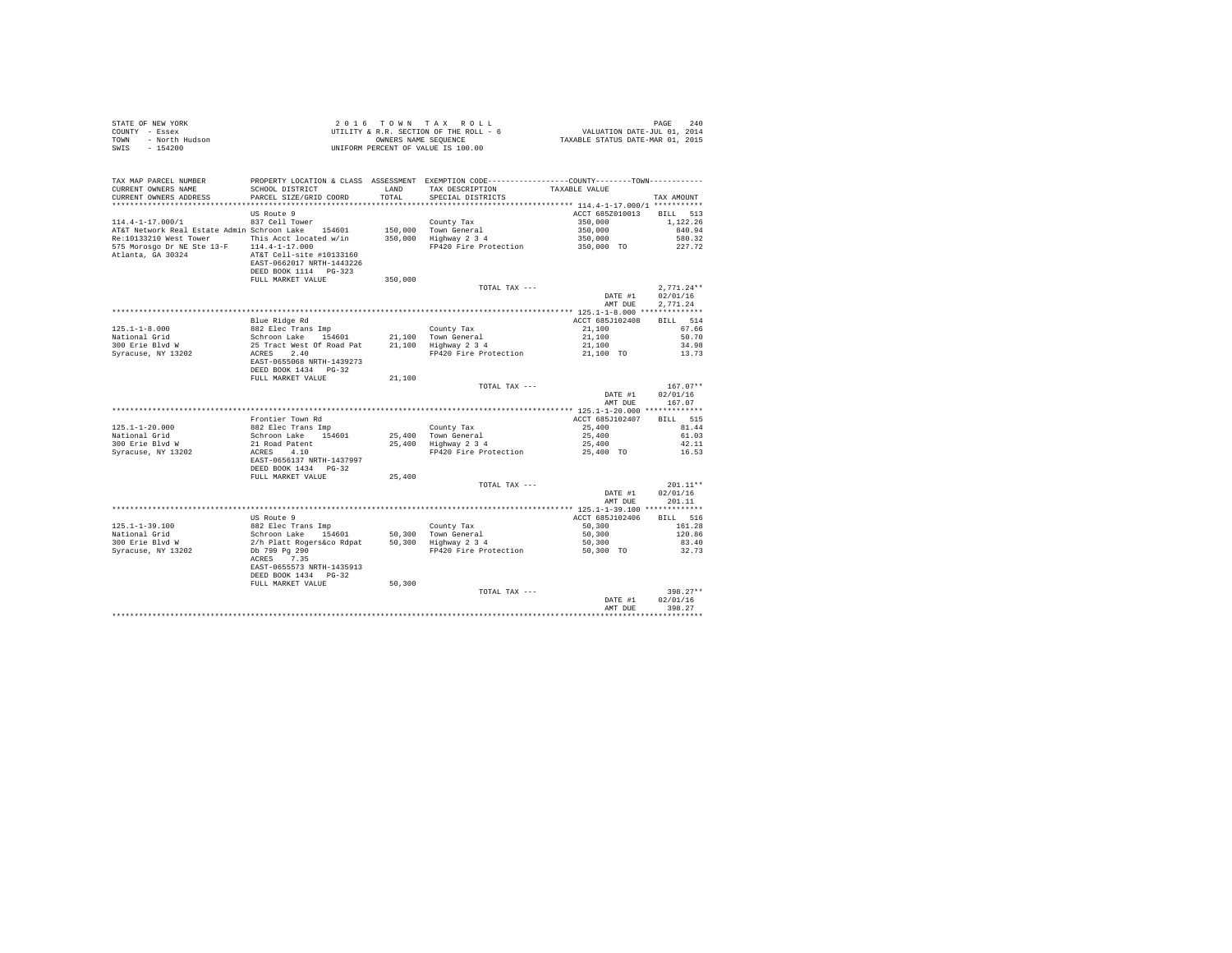| STATE OF NEW YORK<br>COUNTY - Essex<br>TOWN - North Hudson<br>SWIS - 154200                                                                                                                                            | UTILITY & R.R. SECTION ON THE SECTION ON THE SECTION OF VALUE IS 100.00                                                                              |               |                                                                                                                                                        |                                                                  |                            |
|------------------------------------------------------------------------------------------------------------------------------------------------------------------------------------------------------------------------|------------------------------------------------------------------------------------------------------------------------------------------------------|---------------|--------------------------------------------------------------------------------------------------------------------------------------------------------|------------------------------------------------------------------|----------------------------|
| TAX MAP PARCEL NUMBER<br>CURRENT OWNERS NAME<br>CURRENT OWNERS ADDRESS                                                                                                                                                 | SCHOOL DISTRICT<br>PARCEL SIZE/GRID COORD                                                                                                            | LAND<br>TOTAL | PROPERTY LOCATION & CLASS ASSESSMENT EXEMPTION CODE-----------------COUNTY--------TOWN----------<br>TAX DESCRIPTION TAXABLE VALUE<br>SPECIAL DISTRICTS |                                                                  | TAX AMOUNT                 |
|                                                                                                                                                                                                                        |                                                                                                                                                      |               |                                                                                                                                                        |                                                                  |                            |
|                                                                                                                                                                                                                        | US Route 9                                                                                                                                           |               |                                                                                                                                                        | ACCT 685J102501 BILL 517                                         |                            |
| $125.1 - 1 - 42.000$                                                                                                                                                                                                   |                                                                                                                                                      |               | County Tax<br>22,900 Town General<br>22,900 Highway 2 3 4                                                                                              | 22,900                                                           | 73.43                      |
| National Grid<br>300 Erie Blvd W                                                                                                                                                                                       |                                                                                                                                                      |               |                                                                                                                                                        | 22,900<br>22,900                                                 | 55.02<br>37.97             |
| Syracuse, NY 13202                                                                                                                                                                                                     |                                                                                                                                                      |               | FP420 Fire Protection 22,900 TO                                                                                                                        |                                                                  | 14.90                      |
|                                                                                                                                                                                                                        | US ROULE 9<br>882 Elec Trans Imp<br>Schroon Lake 154601<br>1 Road Patent<br>4.7ac<br>ACRES 3.10<br>EAST-0653916 NRTH-1433196<br>DEED BOOK 1434 PG-32 |               |                                                                                                                                                        |                                                                  |                            |
|                                                                                                                                                                                                                        | FULL MARKET VALUE                                                                                                                                    | 22,900        |                                                                                                                                                        |                                                                  | $181.32**$                 |
|                                                                                                                                                                                                                        |                                                                                                                                                      |               | TOTAL TAX ---                                                                                                                                          | DATE #1 02/01/16<br>AMT DUE                                      | 181.32                     |
|                                                                                                                                                                                                                        |                                                                                                                                                      |               |                                                                                                                                                        |                                                                  |                            |
|                                                                                                                                                                                                                        | US Route 9                                                                                                                                           |               |                                                                                                                                                        | ACCT 685J102410 BILL 518                                         |                            |
|                                                                                                                                                                                                                        |                                                                                                                                                      |               |                                                                                                                                                        | 32,900                                                           | 105.49                     |
|                                                                                                                                                                                                                        |                                                                                                                                                      |               |                                                                                                                                                        | 32,900                                                           | 79.05                      |
|                                                                                                                                                                                                                        |                                                                                                                                                      |               |                                                                                                                                                        | 32,900                                                           | 54.55                      |
|                                                                                                                                                                                                                        | DEED BOOK 1434    PG-32                                                                                                                              |               | FP420 Fire Protection                                                                                                                                  | 32,900 TO                                                        | 21.41                      |
|                                                                                                                                                                                                                        | FULL MARKET VALUE                                                                                                                                    | 32,900        |                                                                                                                                                        |                                                                  |                            |
|                                                                                                                                                                                                                        |                                                                                                                                                      |               | TOTAL TAX ---                                                                                                                                          |                                                                  | $260.50**$                 |
|                                                                                                                                                                                                                        |                                                                                                                                                      |               |                                                                                                                                                        | DATE #1                                                          | 02/01/16<br>AMT DUE 260.50 |
|                                                                                                                                                                                                                        |                                                                                                                                                      |               |                                                                                                                                                        |                                                                  |                            |
|                                                                                                                                                                                                                        | Total Electric Dist                                                                                                                                  |               |                                                                                                                                                        | ACCT 685N205603 BILL 519                                         |                            |
| 642. - 9999-132.350/1881                                                                                                                                                                                               | 884 Elec Dist Out                                                                                                                                    |               | County Tax<br>0 Town General<br>372,828 Highway 2 3 4                                                                                                  | $372,828$<br>$372,828$<br>$372,828$<br>$372,828$<br>$372,828$ TO | 1,195.45                   |
| National Grid                                                                                                                                                                                                          | Schroon Lake 154601                                                                                                                                  |               |                                                                                                                                                        |                                                                  | 895.79                     |
| Real Estate Tax Dept                                                                                                                                                                                                   |                                                                                                                                                      |               |                                                                                                                                                        |                                                                  | 618.17                     |
| 300 Erie Blyd West                                                                                                                                                                                                     |                                                                                                                                                      |               | FP420 Fire Protection                                                                                                                                  |                                                                  | 242.57                     |
| Syracuse, NY 13202                                                                                                                                                                                                     |                                                                                                                                                      | 372.828       |                                                                                                                                                        |                                                                  |                            |
|                                                                                                                                                                                                                        |                                                                                                                                                      |               | TOTAL TAX ---                                                                                                                                          |                                                                  | $2.951.98**$               |
|                                                                                                                                                                                                                        |                                                                                                                                                      |               |                                                                                                                                                        | DATE #1                                                          | 02/01/16                   |
|                                                                                                                                                                                                                        |                                                                                                                                                      |               |                                                                                                                                                        | AMT DUE                                                          | 2.951.98                   |
|                                                                                                                                                                                                                        |                                                                                                                                                      |               |                                                                                                                                                        |                                                                  |                            |
|                                                                                                                                                                                                                        | 5055 US Route 9                                                                                                                                      |               |                                                                                                                                                        | ACCT 685Z011003                                                  | BILL 520                   |
|                                                                                                                                                                                                                        |                                                                                                                                                      |               |                                                                                                                                                        |                                                                  | 1,316.25                   |
|                                                                                                                                                                                                                        |                                                                                                                                                      |               |                                                                                                                                                        |                                                                  | 986.30                     |
| 85.3-1-38.000/1<br>T-Mobile NE Inc Schroon Lake 154601 300,000 Town General<br>Munipoint Communications Inc Schroon Lake 154601 300,000 Town General<br>2 Attn: Lease Mgr 85.3-1-38.000 365.000 Highway 2 34           |                                                                                                                                                      |               |                                                                                                                                                        | 410,500<br>410,500<br>410,500                                    | 680.63                     |
|                                                                                                                                                                                                                        |                                                                                                                                                      |               | scnool Relevy<br>FP420 Fire Protection                         410,500  TO                                                                             |                                                                  | 3,789.19                   |
|                                                                                                                                                                                                                        |                                                                                                                                                      |               |                                                                                                                                                        |                                                                  | 267.08                     |
| Omni<br>Point Communications inc interactions and the set of the set of the space<br>Attn: Lease Mgr and T-Mobile Cell Tower<br>Parsippany, NJ 07054 EAST-0673923 NRTH-1488310<br>FULL MARKET VALUE 410,500<br>410,500 |                                                                                                                                                      |               |                                                                                                                                                        |                                                                  |                            |
|                                                                                                                                                                                                                        |                                                                                                                                                      |               | TOTAL TAX ---                                                                                                                                          |                                                                  | $7.039.45**$               |
|                                                                                                                                                                                                                        |                                                                                                                                                      |               |                                                                                                                                                        | DATE #1                                                          | 02/01/16                   |
|                                                                                                                                                                                                                        |                                                                                                                                                      |               |                                                                                                                                                        | AMT DUE                                                          | 7.039.45                   |
|                                                                                                                                                                                                                        |                                                                                                                                                      |               |                                                                                                                                                        |                                                                  |                            |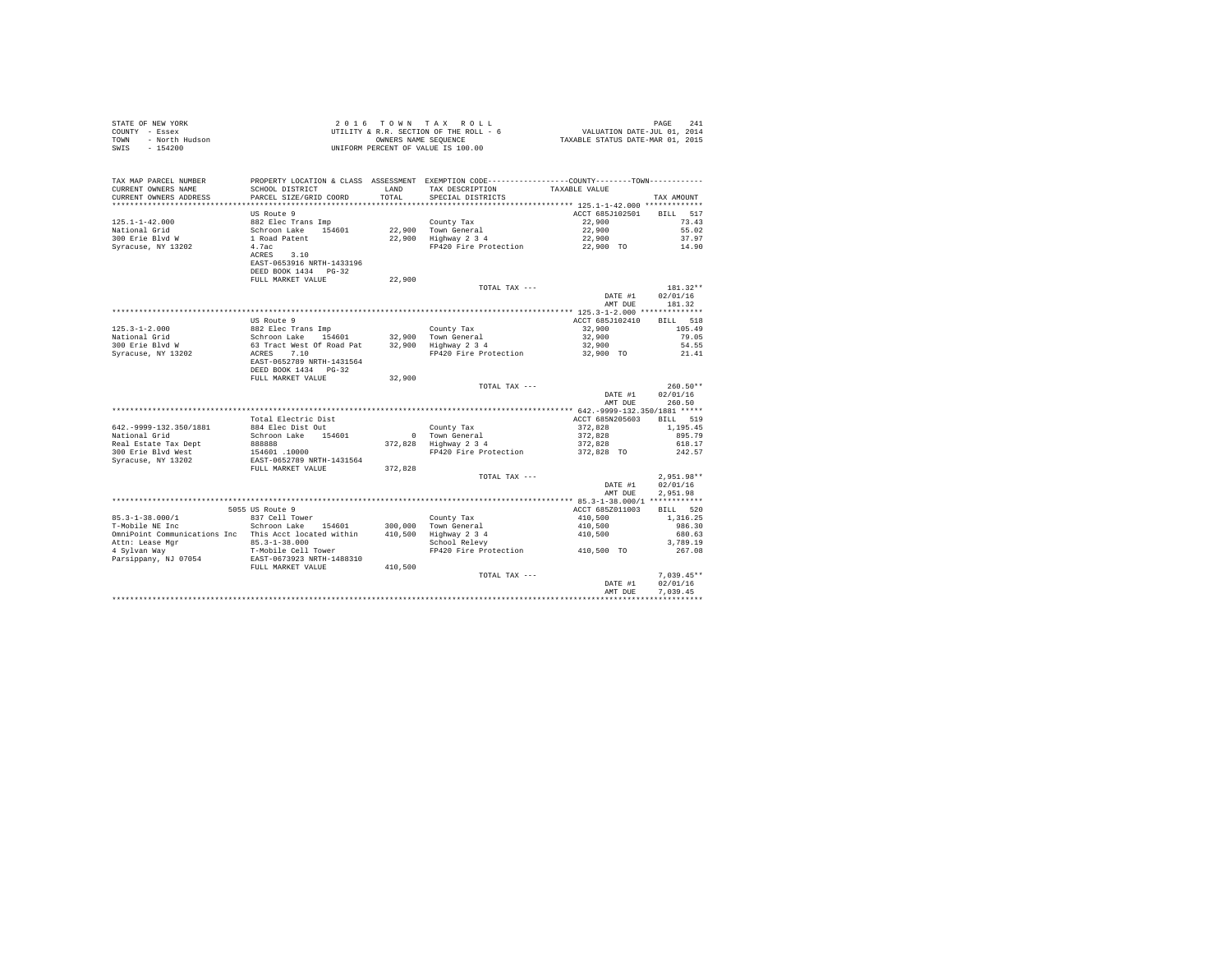| STATE OF NEW YORK<br>OF NEW YORK<br>- Essex<br>- North Hudson<br>-----<br>COUNTY - Essex<br><b>TOWN</b><br>SWIS |                                                                                                                                                                                                                                                                                                                                                                                                                                         |         |                                                                                                                                           |                                                     |                      |
|-----------------------------------------------------------------------------------------------------------------|-----------------------------------------------------------------------------------------------------------------------------------------------------------------------------------------------------------------------------------------------------------------------------------------------------------------------------------------------------------------------------------------------------------------------------------------|---------|-------------------------------------------------------------------------------------------------------------------------------------------|-----------------------------------------------------|----------------------|
| TAX MAP PARCEL NUMBER<br>CURRENT OWNERS NAME<br>CURRENT OWNERS ADDRESS                                          | SCHOOL DISTRICT<br>PARCEL SIZE/GRID COORD                                                                                                                                                                                                                                                                                                                                                                                               | TOTAL   | PROPERTY LOCATION & CLASS ASSESSMENT EXEMPTION CODE---------------COUNTY-------TOWN---------<br>LAND TAX DESCRIPTION<br>SPECIAL DISTRICTS | TAXABLE VALUE                                       | TAX AMOUNT           |
|                                                                                                                 | 88 Pepper Hollow Rd                                                                                                                                                                                                                                                                                                                                                                                                                     |         |                                                                                                                                           | ACCT 685Z010014 BILL 521                            |                      |
| $104.2 - 1 - 2.100/1$                                                                                           |                                                                                                                                                                                                                                                                                                                                                                                                                                         |         |                                                                                                                                           |                                                     | 1,122.26             |
| T-Mobile NE Inc                                                                                                 |                                                                                                                                                                                                                                                                                                                                                                                                                                         |         |                                                                                                                                           |                                                     | 840.94               |
| c/o CCTMO LLC<br>PMB 331                                                                                        |                                                                                                                                                                                                                                                                                                                                                                                                                                         |         |                                                                                                                                           |                                                     | 580.32               |
|                                                                                                                 |                                                                                                                                                                                                                                                                                                                                                                                                                                         |         | FP420 Fire Protection                                                                                                                     | $350,000$<br>$350,000$<br>$350,000$<br>$350,000$ TO | 227.72               |
| 4017 Washington Rd<br>McMurray, PA 15317                                                                        | % Pepper Hollow Rd<br>Schron Lake 154601 150,000 Town General<br>This Acct located w/in 150,000 Town General<br>104.2-1-2.100 Town General<br>104.2-1-2.100 FP420 Fire Protection<br>TAGNIE Cell Tower<br>RAST-0665724 RETH-1464204<br>DER B                                                                                                                                                                                            |         |                                                                                                                                           |                                                     |                      |
|                                                                                                                 |                                                                                                                                                                                                                                                                                                                                                                                                                                         |         |                                                                                                                                           |                                                     |                      |
|                                                                                                                 |                                                                                                                                                                                                                                                                                                                                                                                                                                         |         | TOTAL TAX ---                                                                                                                             |                                                     | $2,771.24**$         |
|                                                                                                                 |                                                                                                                                                                                                                                                                                                                                                                                                                                         |         |                                                                                                                                           | $\texttt{DATE}$ #1<br>AMT DUE                       | 02/01/16<br>2,771.24 |
|                                                                                                                 |                                                                                                                                                                                                                                                                                                                                                                                                                                         |         |                                                                                                                                           |                                                     |                      |
| $114.18 - 3 - 2.110/2$                                                                                          |                                                                                                                                                                                                                                                                                                                                                                                                                                         |         |                                                                                                                                           |                                                     |                      |
| T-Mobile NE Inc                                                                                                 |                                                                                                                                                                                                                                                                                                                                                                                                                                         |         |                                                                                                                                           |                                                     |                      |
|                                                                                                                 |                                                                                                                                                                                                                                                                                                                                                                                                                                         |         |                                                                                                                                           |                                                     |                      |
| c/o CCTMO LLC<br>PMB 331<br>PMB 331                                                                             |                                                                                                                                                                                                                                                                                                                                                                                                                                         |         |                                                                                                                                           |                                                     |                      |
| 4017 Washington Rd                                                                                              |                                                                                                                                                                                                                                                                                                                                                                                                                                         |         |                                                                                                                                           |                                                     |                      |
| McMurray, PA 15317                                                                                              |                                                                                                                                                                                                                                                                                                                                                                                                                                         |         |                                                                                                                                           |                                                     |                      |
|                                                                                                                 |                                                                                                                                                                                                                                                                                                                                                                                                                                         |         |                                                                                                                                           |                                                     |                      |
|                                                                                                                 | FULL MARKET VALUE                                                                                                                                                                                                                                                                                                                                                                                                                       | 254,400 | TOTAL TAX ---                                                                                                                             |                                                     | $2.014.29**$         |
|                                                                                                                 |                                                                                                                                                                                                                                                                                                                                                                                                                                         |         |                                                                                                                                           | DATE #1                                             | 02/01/16             |
|                                                                                                                 |                                                                                                                                                                                                                                                                                                                                                                                                                                         |         |                                                                                                                                           | AMT DUE                                             | 2.014.29             |
|                                                                                                                 |                                                                                                                                                                                                                                                                                                                                                                                                                                         |         |                                                                                                                                           |                                                     |                      |
|                                                                                                                 | Outside Plant                                                                                                                                                                                                                                                                                                                                                                                                                           |         |                                                                                                                                           | ACCT 685N205601                                     | BILL 523             |
| 642. - 9999-631.900/1881                                                                                        | 836 Telecom. eq.                                                                                                                                                                                                                                                                                                                                                                                                                        |         |                                                                                                                                           |                                                     | 192.96               |
| Verizon New York Inc                                                                                            | Schroon Lake 154601                                                                                                                                                                                                                                                                                                                                                                                                                     |         | County Tax<br>0 Town General<br>60,180 Highway 2 3 4                                                                                      | $60,180$<br>60,180                                  | 144.59               |
| c/o Duff & Phelps                                                                                               |                                                                                                                                                                                                                                                                                                                                                                                                                                         |         |                                                                                                                                           | 60,180                                              | 99.78                |
| PO Box 2749<br>Addison, TX 75001                                                                                | 0688888<br>154601.10000<br>EAST-0652789 NRTH-1431564<br>FULL MARKET VALUE 60,180                                                                                                                                                                                                                                                                                                                                                        |         | FP420 Fire Protection 60,180 TO 39.16                                                                                                     |                                                     |                      |
|                                                                                                                 |                                                                                                                                                                                                                                                                                                                                                                                                                                         |         |                                                                                                                                           |                                                     |                      |
|                                                                                                                 |                                                                                                                                                                                                                                                                                                                                                                                                                                         |         | TOTAL TAX ---                                                                                                                             |                                                     | $476.49**$           |
|                                                                                                                 |                                                                                                                                                                                                                                                                                                                                                                                                                                         |         |                                                                                                                                           | DATE #1                                             | 02/01/16             |
|                                                                                                                 |                                                                                                                                                                                                                                                                                                                                                                                                                                         |         |                                                                                                                                           | AMT DUE                                             | 476.49               |
|                                                                                                                 |                                                                                                                                                                                                                                                                                                                                                                                                                                         |         |                                                                                                                                           |                                                     |                      |
|                                                                                                                 | 88 Pepper Hollow Rd                                                                                                                                                                                                                                                                                                                                                                                                                     |         |                                                                                                                                           | ACCT 685Z011002                                     | BILL 524             |
| $104.2 - 1 - 2.100/2$                                                                                           |                                                                                                                                                                                                                                                                                                                                                                                                                                         |         |                                                                                                                                           | $253,000$<br>$253,000$                              | 811.23               |
| Verizon Wireless<br>c/o Duff & Phelps                                                                           |                                                                                                                                                                                                                                                                                                                                                                                                                                         |         |                                                                                                                                           |                                                     | 607.88<br>419.49     |
| PO Box 2549                                                                                                     | $\begin{tabular}{ll} \texttt{e.s.} \texttt{C} & \texttt{C} & \texttt{C} & \texttt{C} & \texttt{C} & \texttt{C} & \texttt{C} \\ \texttt{S} & \texttt{S} & \texttt{C} & \texttt{S} & \texttt{S} & \texttt{S} & \texttt{S} & \texttt{S} & \texttt{C} & \texttt{C} & \texttt{C} & \texttt{C} & \texttt{C} & \texttt{C} \\ \texttt{This is }\texttt{Acct} & \texttt{I} & \texttt{S} & \texttt{S} & \texttt{S} & \texttt{S} & \texttt{S} & \$ |         | FP420 Fire Protection                                                                                                                     | 253,000<br>253,000 TO                               | 164.61               |
| Addison, TX 75001                                                                                               |                                                                                                                                                                                                                                                                                                                                                                                                                                         |         |                                                                                                                                           |                                                     |                      |
|                                                                                                                 |                                                                                                                                                                                                                                                                                                                                                                                                                                         |         |                                                                                                                                           |                                                     |                      |
|                                                                                                                 | DEED BOOK 1524 PG-163                                                                                                                                                                                                                                                                                                                                                                                                                   |         |                                                                                                                                           |                                                     |                      |
|                                                                                                                 | FULL MARKET VALUE                                                                                                                                                                                                                                                                                                                                                                                                                       | 253,000 |                                                                                                                                           |                                                     |                      |
|                                                                                                                 |                                                                                                                                                                                                                                                                                                                                                                                                                                         |         | TOTAL TAX ---                                                                                                                             |                                                     | $2,003.21**$         |
|                                                                                                                 |                                                                                                                                                                                                                                                                                                                                                                                                                                         |         |                                                                                                                                           | DATE #1                                             | 02/01/16             |
|                                                                                                                 |                                                                                                                                                                                                                                                                                                                                                                                                                                         |         |                                                                                                                                           | AMT DUE                                             | 2.003.21             |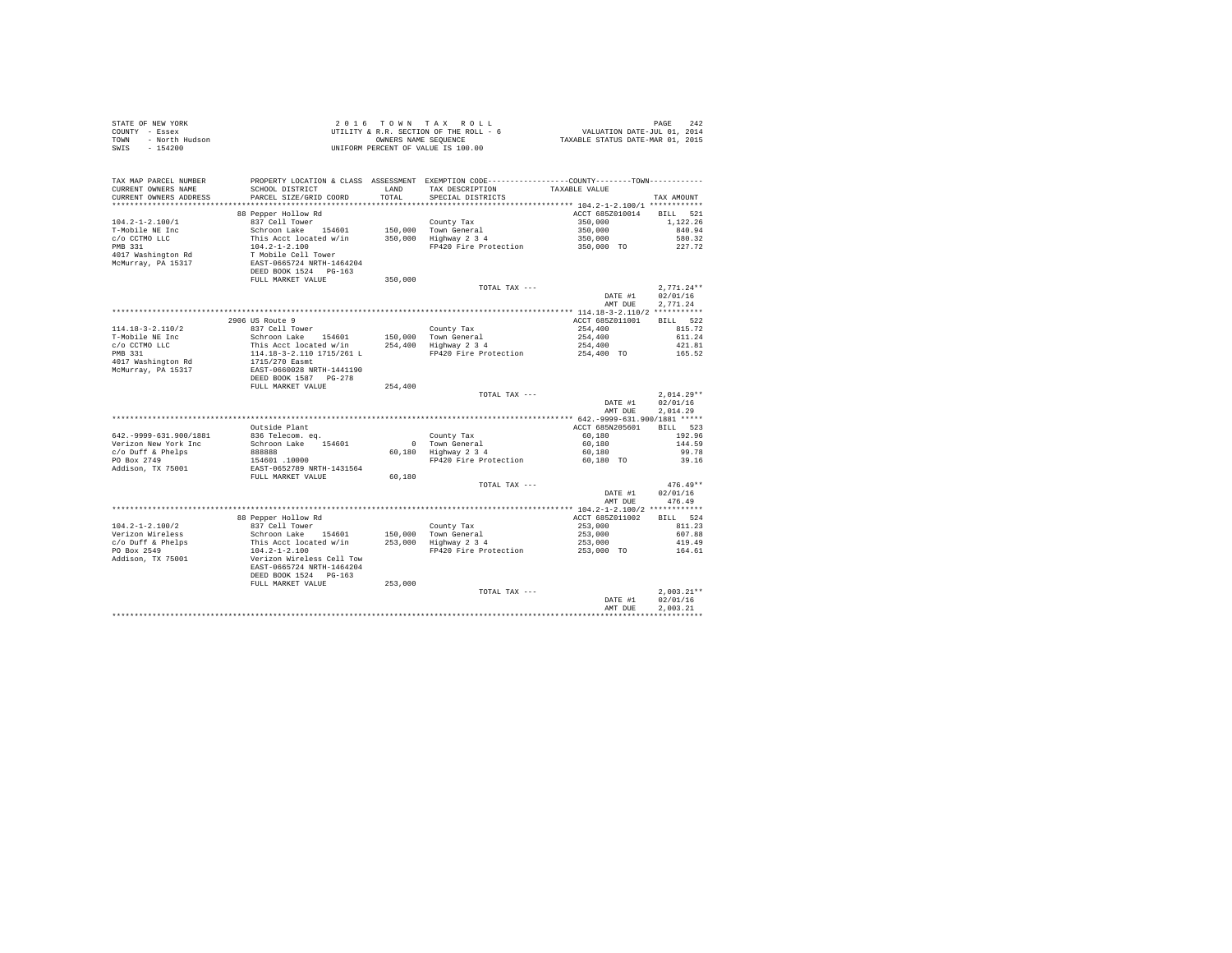| 2016 TOWN TAX ROLL<br>STATE OF NEW YORK<br>UTILITY & R.R. SECTION OF THE ROLL - 6<br>COUNTY<br>- Essex<br>TOWN<br>- North Hudson<br>OWNERS NAME SEQUENCE<br>$-154200$<br>UNIFORM PERCENT OF VALUE IS 100.00<br>SWIS                                                                                                                                                          | PAGE<br>VALUATION DATE-JUL 01, 2014<br>TAXABLE STATUS DATE-MAR 01, 2015                        | 243 |
|------------------------------------------------------------------------------------------------------------------------------------------------------------------------------------------------------------------------------------------------------------------------------------------------------------------------------------------------------------------------------|------------------------------------------------------------------------------------------------|-----|
| EXEMPTION CODE-----------------COUNTY-------TOWN-----------<br>TAX MAP PARCEL NUMBER<br>PROPERTY LOCATION & CLASS ASSESSMENT<br>CURRENT OWNERS NAME<br>SCHOOL DISTRICT<br>TAX DESCRIPTION<br><b>LAND</b><br>TAXABLE VALUE<br>CURRENT OWNERS ADDRESS PARCEL SIZE/GRID COORD TOTAL<br>SPECIAL DISTRICTS                                                                        | TAX AMOUNT                                                                                     |     |
|                                                                                                                                                                                                                                                                                                                                                                              | ACCT 685Z010015                                                                                |     |
| 2906 US Route 9<br>837 Cell Tower<br>$114.18 - 3 - 2.110/1$<br>County Tax<br>Verizon Wireless<br>Schroon Lake 154601 150,000<br>Town General<br>PO Box 2549<br>This Acct located w/in 350,000<br>Highway 2 3 4<br>FP420 Fire Protection<br>Addison, TX 75001<br>114.18-3-2.110 1715/261 L<br>Verizon Cell Twr 1715/270<br>EAST-0660028 NRTH-1441190<br>DEED BOOK 1587 PG-278 | BILL 525<br>350,000 1,122.26<br>840.94<br>350,000<br>350,000<br>580.32<br>350,000 TO<br>227.72 |     |
| 350,000<br>FULL MARKET VALUE<br>TOTAL TAX $---$                                                                                                                                                                                                                                                                                                                              | $2.771.24**$<br>02/01/16<br>DATE #1<br>2.771.24<br>AMT DUE                                     |     |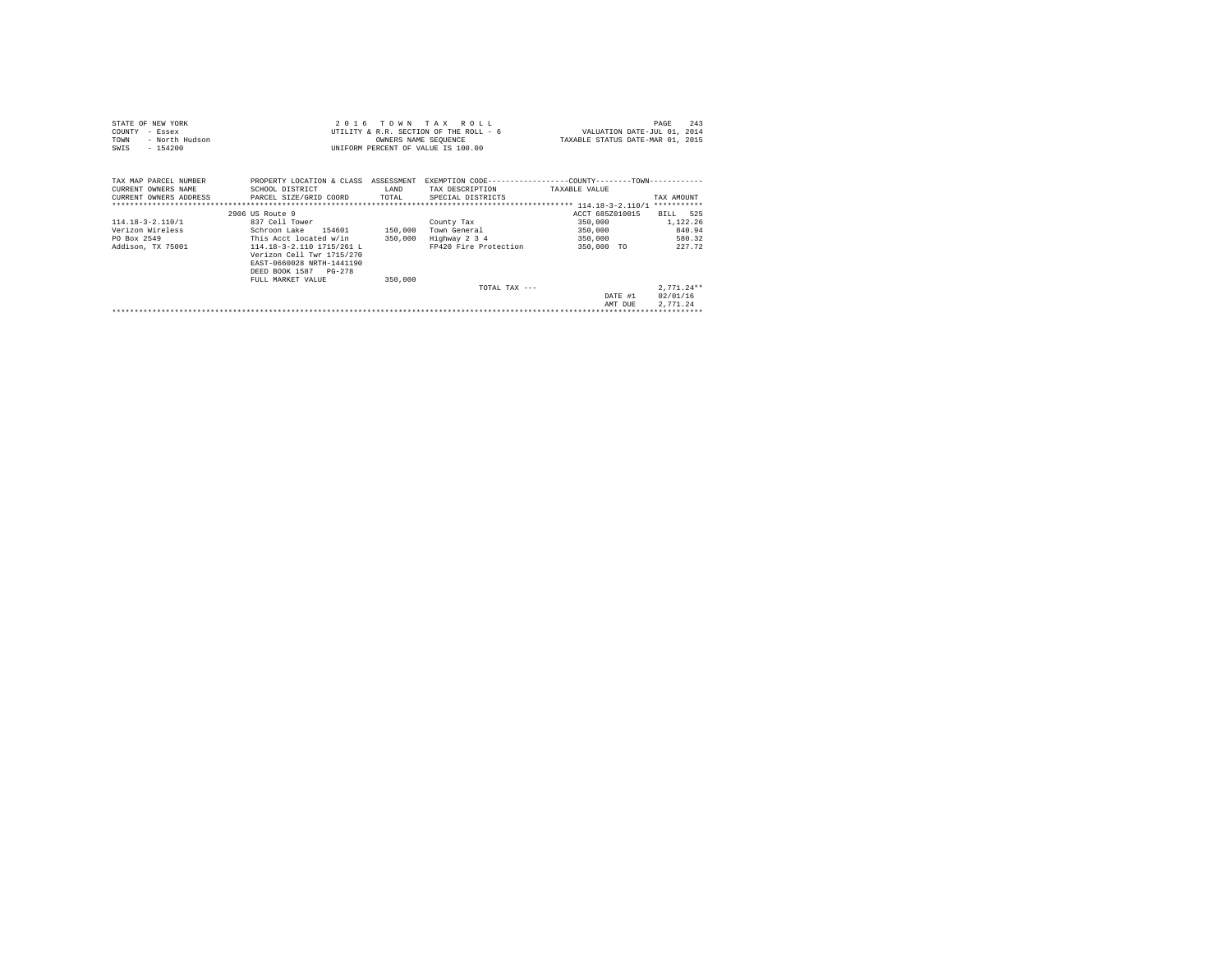|                | STATE OF NEW YORK | 2016 TOWN TAX ROLL                     | PAGE                             | 244 |
|----------------|-------------------|----------------------------------------|----------------------------------|-----|
| COUNTY - Essex |                   | UTILITY & R.R. SECTION OF THE ROLL - 6 | VALUATION DATE-JUL 01, 2014      |     |
| TOWN           | - North Hudson    |                                        | TAXABLE STATUS DATE-MAR 01, 2015 |     |
| SWTS           | $-154200$         | UNIFORM PERCENT OF VALUE IS 100.00     | RPS155/V04/L015                  |     |
|                |                   |                                        | CURRENT DATE 12/16/2015          |     |

### \*\*\* S P E C I A L D I S T R I C T S U M M A R Y \*\*\*

| CODE | DISTRICT NAME        | TOTAL<br>PARCELS | EXTENSION<br>TYPE | <b>EXTENSION</b><br>VALUE | AD VALOREM<br>VALUE | <b>EXEMPT</b><br>AMOUNT | TAXABLE<br>VALUE | TOTAL<br>TAX |
|------|----------------------|------------------|-------------------|---------------------------|---------------------|-------------------------|------------------|--------------|
|      | FP420 Fire Protectio |                  | 13 TOTAL          |                           | 2553.508            |                         | 2553.508         | .661.40      |

### \*\*\* S C H O O L D I S T R I C T S U M M A R Y \*\*\*

| CODE   | DISTRICT NAME      | TOTAL<br>PARCELS | ASSESSED<br>LAND | ASSESSED<br>TOTAL | EXEMPT<br>AMOUNT | TOTAL<br>TAXABLE |
|--------|--------------------|------------------|------------------|-------------------|------------------|------------------|
|        |                    |                  |                  |                   | STAR AMOUNT      | STAR TAXABLE     |
|        | Schroon Lake       | 13               | 1202,600         | 2553,508          |                  | 2,553,508        |
| 154601 |                    |                  |                  |                   |                  | 2,553,508        |
|        | SUB-TOTAL          | 13               | 1202.600         | 2553.508          |                  | 2,553,508        |
|        | SUB - TO TAL(CONT) |                  |                  |                   |                  | 2,553,508        |
|        |                    |                  |                  |                   |                  |                  |
|        | TOTAL              | 13               | 1202.600         | 2553,508          |                  | 2,553,508        |
|        | TO TAL (CONT)      |                  |                  |                   |                  | 2,553,508        |

### \*\*\* S Y S T E M C O D E S S U M M A R Y \*\*\*

#### NO SYSTEM EXEMPTIONS AT THIS LEVEL

\*\*\* E X E M P T I O N S U M M A R Y \*\*\*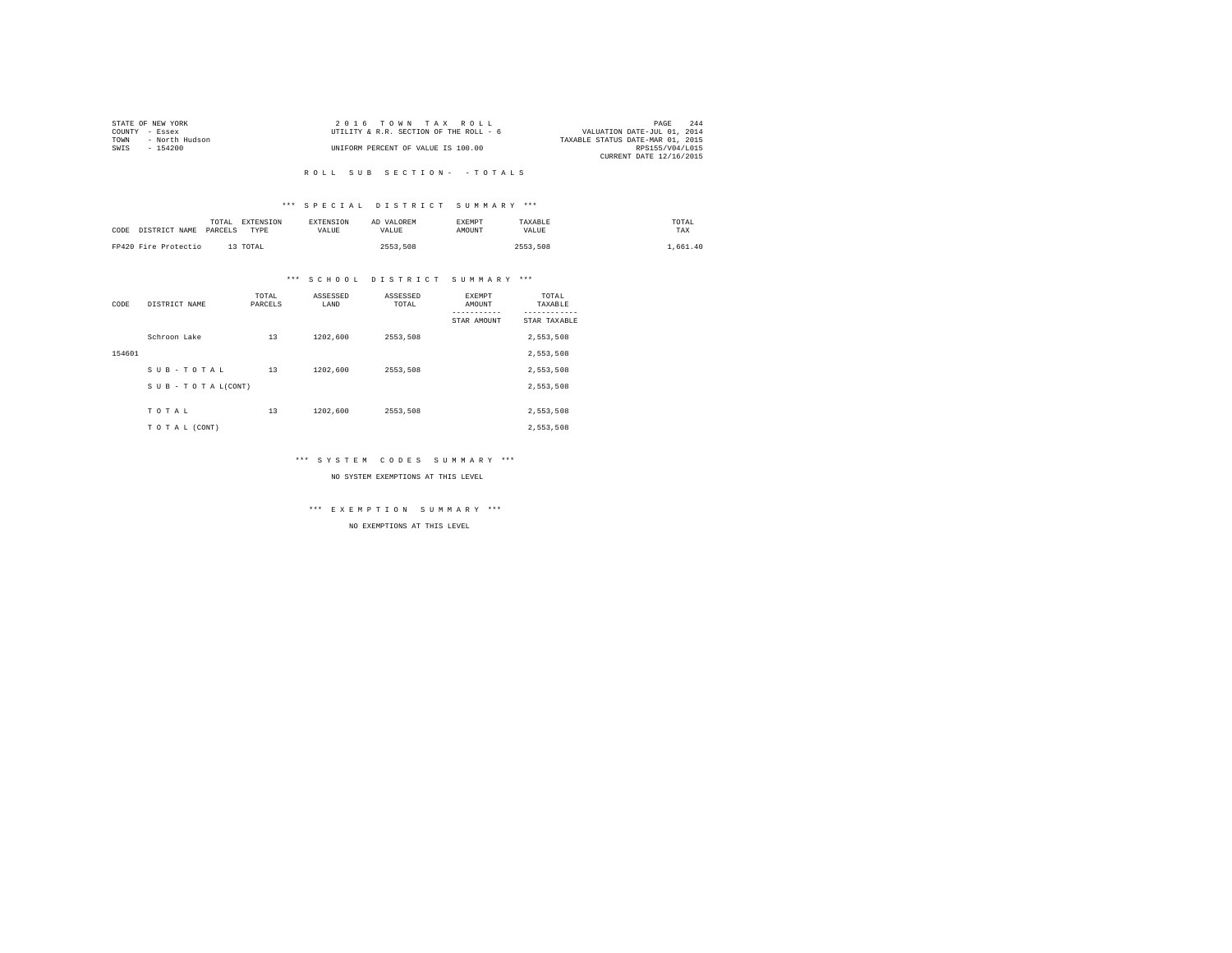| STATE OF NEW YORK |                | 2016 TOWN TAX ROLL                     | PAGE                             | 245 |
|-------------------|----------------|----------------------------------------|----------------------------------|-----|
| COUNTY - Essex    |                | UTILITY & R.R. SECTION OF THE ROLL - 6 | VALUATION DATE-JUL 01, 2014      |     |
| TOWN              | - North Hudson |                                        | TAXABLE STATUS DATE-MAR 01, 2015 |     |
| SWIS              | $-154200$      | UNIFORM PERCENT OF VALUE IS 100.00     | RPS155/V04/L015                  |     |
|                   |                |                                        | CURRENT DATE 12/16/2015          |     |

| ROLL<br>SEC | DESCRIPTION                                                  | TOTAL<br>PARCELS | ASSESSED<br>LAND                 | ASSESSED<br>TOTAL                | EXEMPT<br>AMOUNT<br>----------- | TOTAL<br>TAXABLE<br>------------    | TOTAL<br>TAX                      |
|-------------|--------------------------------------------------------------|------------------|----------------------------------|----------------------------------|---------------------------------|-------------------------------------|-----------------------------------|
|             |                                                              |                  |                                  |                                  | STAR AMOUNT                     | STAR TAXABLE                        |                                   |
|             | County Tax<br>Town General<br>Highway 2 3 4<br>School Relevy |                  | 1202,600<br>1202,600<br>1202,600 | 2553.508<br>2553.508<br>2553.508 |                                 | 2.553.508<br>2.553.508<br>2.553.508 | 8.187.69<br>6.135.28<br>4,233.85  |
| б.          | SPEC DIST TAXES<br>UTILITIES & N.C.                          | 13               |                                  |                                  |                                 |                                     | 3.789.19<br>1,661.40<br>24,007.41 |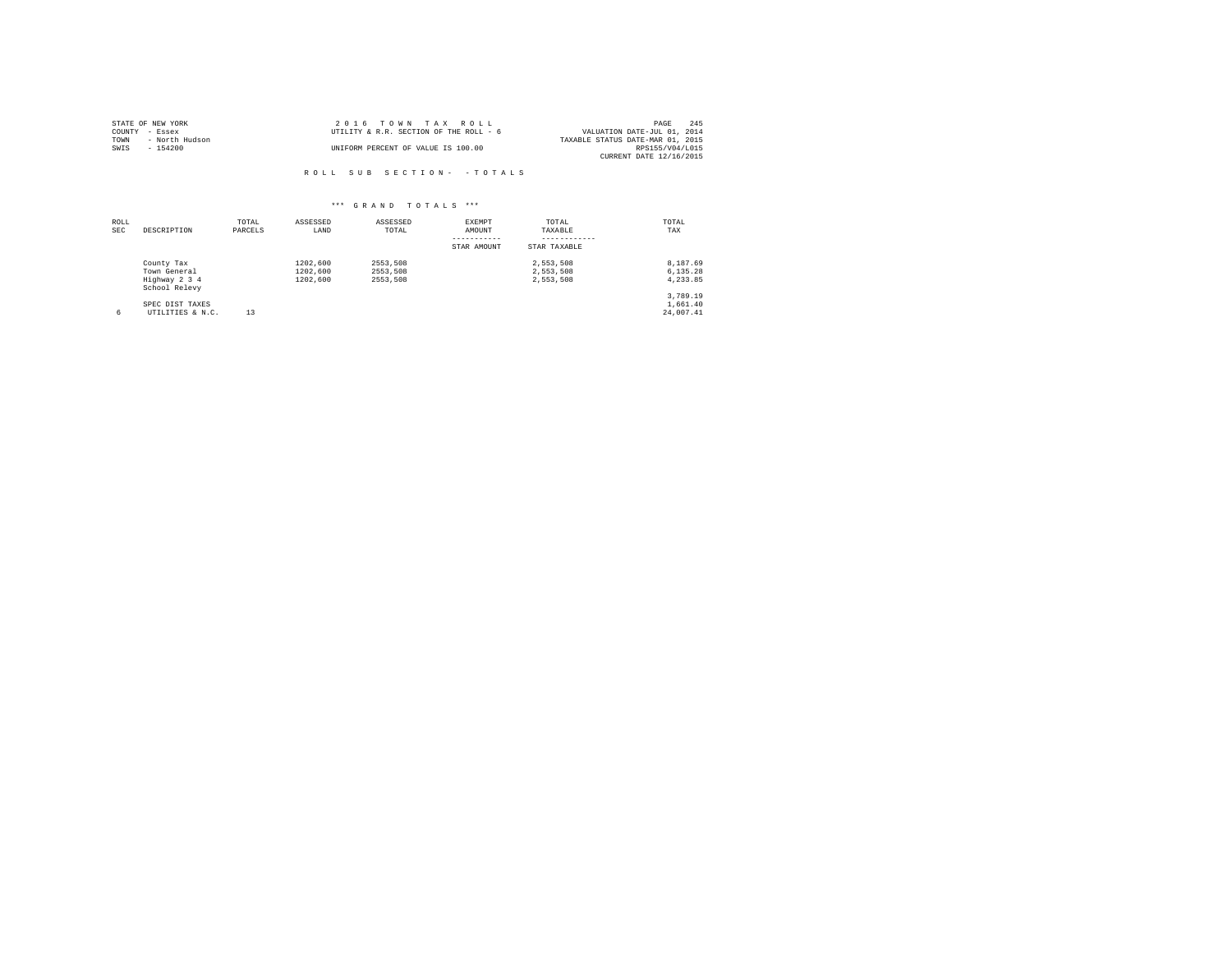|      | STATE OF NEW YORK | 2016 TOWN TAX ROLL                     | PAGE                             | 246 |
|------|-------------------|----------------------------------------|----------------------------------|-----|
|      | COUNTY - Essex    | UTILITY & R.R. SECTION OF THE ROLL - 6 | VALUATION DATE-JUL 01, 2014      |     |
| TOWN | - North Hudson    |                                        | TAXABLE STATUS DATE-MAR 01, 2015 |     |
| SWIS | - 154200          | UNIFORM PERCENT OF VALUE IS 100.00     | RPS155/V04/L015                  |     |
|      |                   |                                        | CURRENT DATE 12/16/2015          |     |
|      |                   |                                        |                                  |     |

## R O L L S E C T I O N T O T A L S

### \*\*\* S P E C I A L D I S T R I C T S U M M A R Y \*\*\*

| CODE | DISTRICT NAME        | EXTENSION<br>TOTAL<br>PARCELS<br>TYPE | <b>EXTENSION</b><br><b>VALUE</b> | AD VALOREM<br>VALIJE | EXEMPT<br>AMOUNT | TAXABLE<br>VALUE | TOTAL<br>TAX |
|------|----------------------|---------------------------------------|----------------------------------|----------------------|------------------|------------------|--------------|
|      | FP420 Fire Protectio | 13 TOTAL                              |                                  | 2553.508             |                  | 2553.508         | 1,661.40     |

### \*\*\* S C H O O L D I S T R I C T S U M M A R Y \*\*\*

| CODE   | DISTRICT NAME      | TOTAL<br>PARCELS | ASSESSED<br>LAND | ASSESSED<br>TOTAL | <b>EXEMPT</b><br>AMOUNT | TOTAL<br>TAXABLE |
|--------|--------------------|------------------|------------------|-------------------|-------------------------|------------------|
|        |                    |                  |                  |                   | STAR AMOUNT             | STAR TAXABLE     |
|        | Schroon Lake       | 13               | 1202.600         | 2553,508          |                         | 2,553,508        |
| 154601 |                    |                  |                  |                   |                         | 2,553,508        |
|        | SUB-TOTAL          | 13               | 1202.600         | 2553.508          |                         | 2,553,508        |
|        | SUB - TO TAL(CONT) |                  |                  |                   |                         | 2,553,508        |
|        |                    |                  |                  |                   |                         |                  |
|        | TOTAL              | 13               | 1202.600         | 2553,508          |                         | 2,553,508        |
|        | TO TAL (CONT)      |                  |                  |                   |                         | 2,553,508        |

### \*\*\* S Y S T E M C O D E S S U M M A R Y \*\*\*

NO SYSTEM EXEMPTIONS AT THIS LEVEL

\*\*\* E X E M P T I O N S U M M A R Y \*\*\*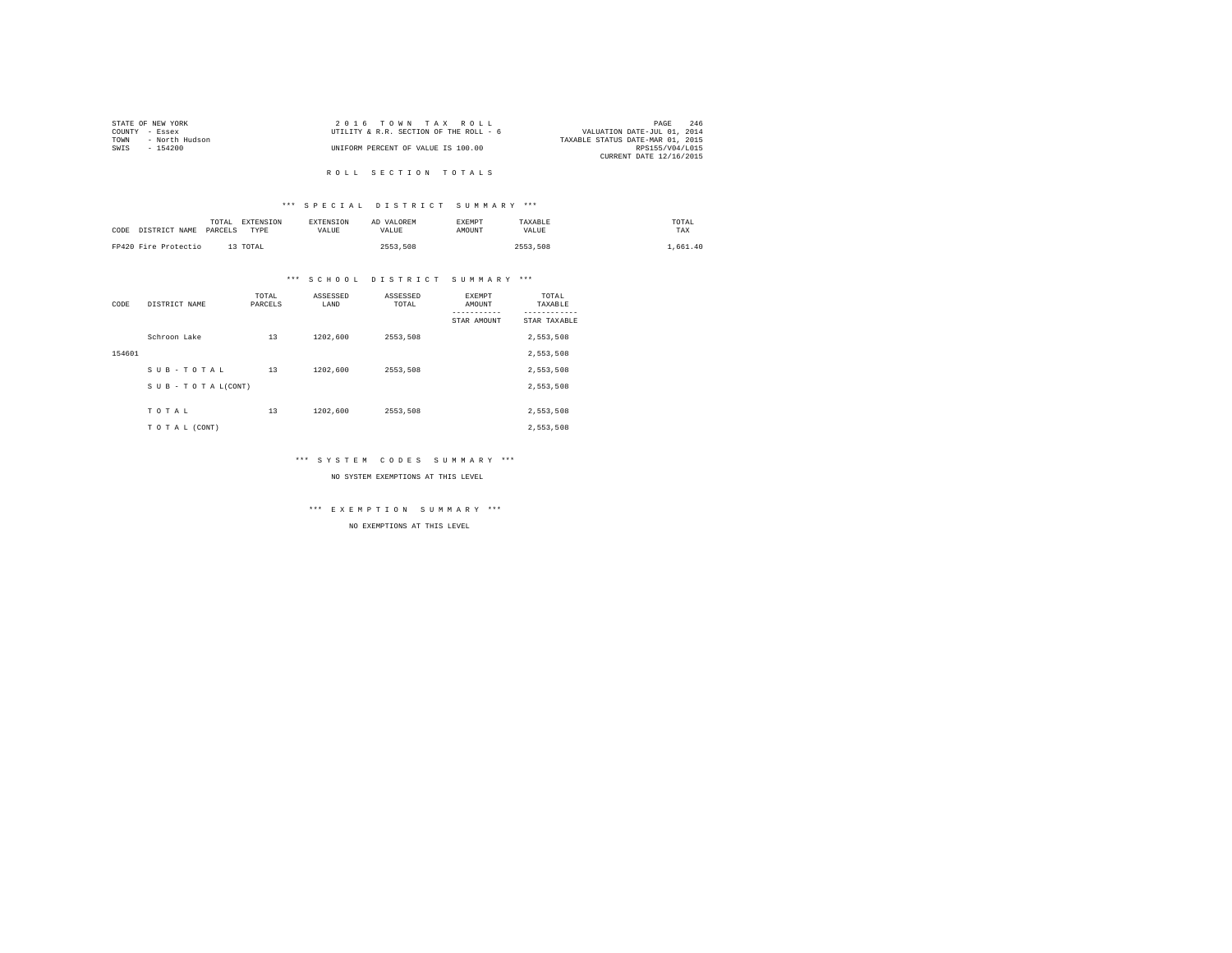| STATE OF NEW YORK      | 2016 TOWN TAX ROLL                     | 247<br>PAGE                      |
|------------------------|----------------------------------------|----------------------------------|
| COUNTY - Essex         | UTILITY & R.R. SECTION OF THE ROLL - 6 | VALUATION DATE-JUL 01, 2014      |
| - North Hudson<br>TOWN |                                        | TAXABLE STATUS DATE-MAR 01, 2015 |
| SWIS<br>- 154200       | UNIFORM PERCENT OF VALUE IS 100.00     | RPS155/V04/L015                  |
|                        |                                        | CURRENT DATE 12/16/2015          |
|                        |                                        |                                  |
|                        | ROLL SECTION TOTALS                    |                                  |

| ROLL<br><b>SEC</b> | DESCRIPTION                                                  | TOTAL<br>PARCELS | ASSESSED<br>LAND                 | ASSESSED<br>TOTAL                | EXEMPT<br>AMOUNT<br>STAR AMOUNT | TOTAL<br>TAXABLE<br>STAR TAXABLE    | TOTAL<br>TAX                      |
|--------------------|--------------------------------------------------------------|------------------|----------------------------------|----------------------------------|---------------------------------|-------------------------------------|-----------------------------------|
|                    | County Tax<br>Town General<br>Highway 2 3 4<br>School Relevy |                  | 1202.600<br>1202,600<br>1202,600 | 2553.508<br>2553.508<br>2553.508 |                                 | 2.553.508<br>2,553,508<br>2.553.508 | 8.187.69<br>6.135.28<br>4.233.85  |
| 6                  | SPEC DIST TAXES<br>UTILITIES & N.C.                          | 13               |                                  |                                  |                                 |                                     | 3.789.19<br>1,661.40<br>24,007.41 |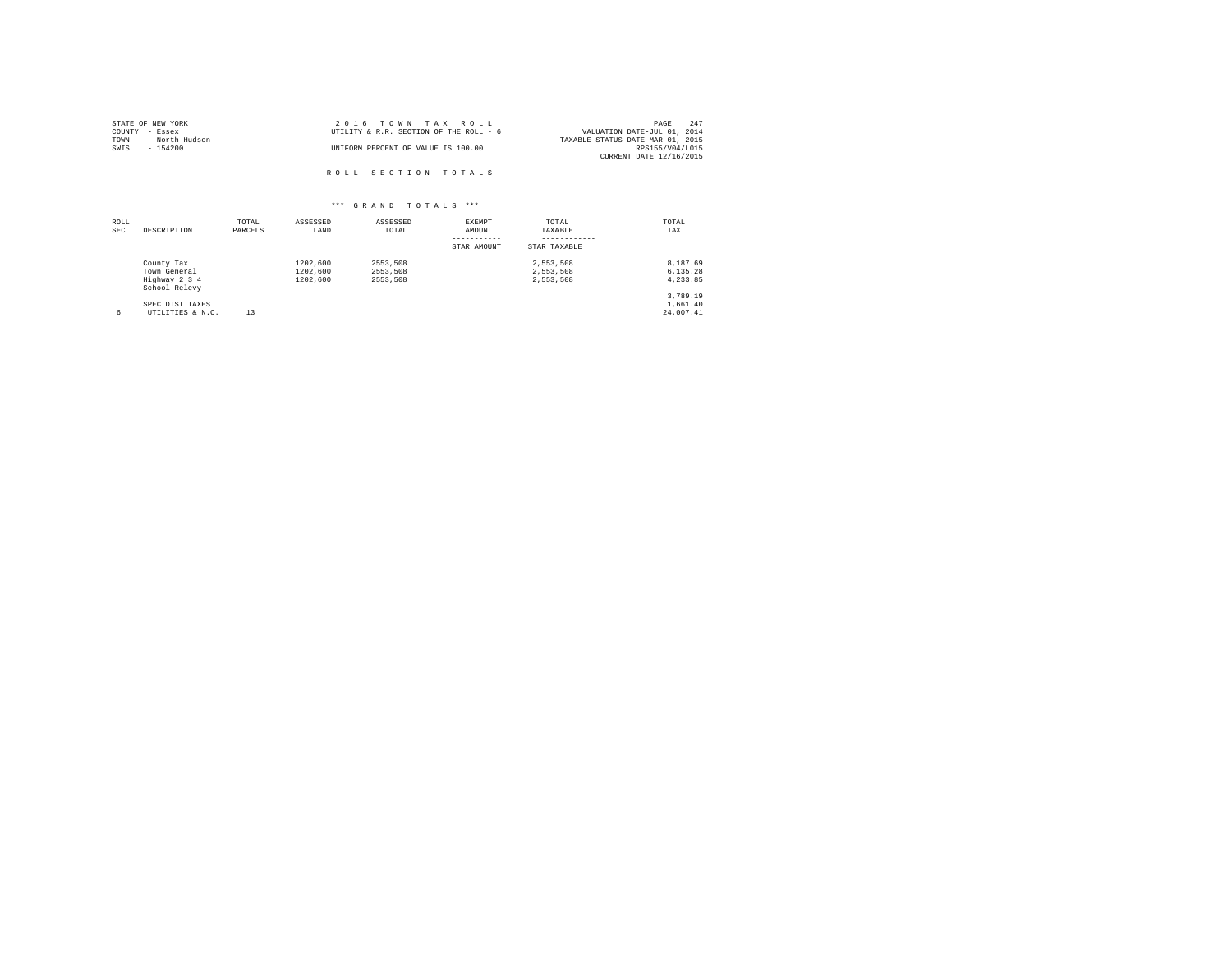| STATE OF NEW YORK      | 2016 TOWN TAX ROLL                    | 248<br>PAGE                      |
|------------------------|---------------------------------------|----------------------------------|
| COUNTY - Essex         | WHOLLY EXEMPT SECTION OF THE ROLL - 8 | VALUATION DATE-JUL 01, 2014      |
| TOWN<br>- North Hudson | OWNERS NAME SEOUENCE                  | TAXABLE STATUS DATE-MAR 01, 2015 |
| SWIS<br>$-154200$      | UNIFORM PERCENT OF VALUE IS 100.00    |                                  |

| TAX MAP PARCEL NUMBER                                                | PROPERTY LOCATION & CLASS ASSESSMENT EXEMPTION CODE---------------COUNTY-------TOWN--------- |              |                               |                 |            |          |
|----------------------------------------------------------------------|----------------------------------------------------------------------------------------------|--------------|-------------------------------|-----------------|------------|----------|
| CURRENT OWNERS NAME                                                  | SCHOOL DISTRICT                                                                              | <b>T.AND</b> | TAX DESCRIPTION TAXABLE VALUE |                 |            |          |
| CURRENT OWNERS ADDRESS                                               | PARCEL SIZE/GRID COORD                                                                       | TOTAL.       | SPECIAL DISTRICTS             |                 | TAX AMOUNT |          |
|                                                                      |                                                                                              |              |                               |                 |            |          |
|                                                                      | 2638 US Route 9                                                                              |              |                               | ACCT 6879905814 |            |          |
| $125.1 - 1 - 36.000$                                                 | 695 Cemetery                                                                                 |              | PRI CEM 27350                 | 28,900 28,900   |            |          |
| Cemetery Catholic & Protestant Schroon Lake 154601 28,900 County Tax |                                                                                              |              |                               | 0.00            |            | 0.00     |
| Schroon Lake, NY 12870                                               | 2/h Platt Rogers&co Rdpat                                                                    |              | 28,900 Town General           | 0.00            |            | 0.00     |
|                                                                      | ACRES 1.70                                                                                   |              | Highway 2 3 4                 | 0.00            |            | 0.00     |
|                                                                      | EAST-0657755 NRTH-1434283                                                                    |              | FP420 Fire Protection 0 TO    |                 |            |          |
|                                                                      | DEED BOOK 126<br>PG-549                                                                      |              | 28.900 EX                     |                 |            |          |
|                                                                      | FULL MARKET VALUE                                                                            | 28,900       |                               |                 |            |          |
|                                                                      |                                                                                              |              | TOTAL TAX ---                 |                 |            | $0.00**$ |
|                                                                      |                                                                                              |              |                               |                 |            |          |
|                                                                      | 3872 US Route 9                                                                              |              |                               | ACCT 6879905803 |            |          |
| $104.4 - 1 - 33.000$                                                 | 695 Cemetery                                                                                 |              | PRI CEM 27350                 | 57,400 57,400   |            |          |
| Cemetery Protestant                                                  | Schroon Lake 154601 57,400 County Tax                                                        |              |                               | 0.00            |            | 0.00     |
| North Hudson, NY 12855                                               | 31 Platt Rogers&co Rd Pat                                                                    |              | 57.400 Town General           | 0.00            |            | 0.00     |
|                                                                      | 3.40<br>ACRES                                                                                |              | Highway 2 3 4                 | 0.00            |            | 0.00     |
|                                                                      | EAST-0667852 NRTH-1462898                                                                    |              | FP420 Fire Protection         | $0$ TO          |            |          |
|                                                                      | DEED BOOK 248<br>$PG-2$                                                                      |              | 57.400 EX                     |                 |            |          |
|                                                                      | FULL MARKET VALUE                                                                            | 57,400       |                               |                 |            |          |
|                                                                      |                                                                                              |              | TOTAL TAX $---$               |                 |            | $0.00**$ |
|                                                                      |                                                                                              |              |                               |                 |            |          |
|                                                                      | 42 Ensign Pond Rd                                                                            |              |                               | ACCT 6879905805 |            |          |
| $114.2 - 1 - 16.000$                                                 | 695 Cemetery                                                                                 |              | PRI CEM<br>27350              | 8.500           | 8,500      |          |
| Cemetery Protestant . Schroon Lake 154601 8.500 County Tax           |                                                                                              |              |                               | 0.00            |            | 0.00     |
| North Hudson, NY 12855                                               | 27 Platt Rogers&co Rd Pat 8,500 Town General                                                 |              |                               | 0.00            |            | 0.00     |
|                                                                      | 0.63<br>ACRES                                                                                |              | Highway 2 3 4                 | 0.00            |            | 0.00     |
|                                                                      | EAST-0664887 NRTH-1453362                                                                    |              | FP420 Fire Protection         | $0$ TO          |            |          |
|                                                                      | FULL MARKET VALUE                                                                            | 8,500        | 8.500 EX                      |                 |            |          |
|                                                                      |                                                                                              |              | TOTAL TAX ---                 |                 |            | $0.00**$ |
|                                                                      |                                                                                              |              |                               |                 |            |          |
|                                                                      | US Route 9                                                                                   |              |                               | ACCT 6879905804 |            |          |
| $125.1 - 1 - 37.000$                                                 | 695 Cemetery                                                                                 |              | PRI CEM<br>27350              | 30,300 30,300   |            |          |
| Cemetery Protestant                                                  | Schroon Lake                                                                                 |              | 154601 30,300 County Tax      | 0.00            |            | 0.00     |
| North Hudson, NY 12855                                               | 2/h Platt Rogers&co Rdpat                                                                    |              | 30,300 Town General           | 0.00            |            | 0.00     |
|                                                                      | ACRES 1.90                                                                                   |              | Highway 2 3 4                 | 0.00            |            | 0.00     |
|                                                                      | EAST-0657755 NRTH-1434666                                                                    |              | FP420 Fire Protection         | $0$ TO          |            |          |
|                                                                      | FULL MARKET VALUE                                                                            | 30.300       | 30.300 EX                     |                 |            |          |
|                                                                      |                                                                                              |              | TOTAL TAX ---                 |                 |            | $0.00**$ |
|                                                                      |                                                                                              |              |                               |                 |            |          |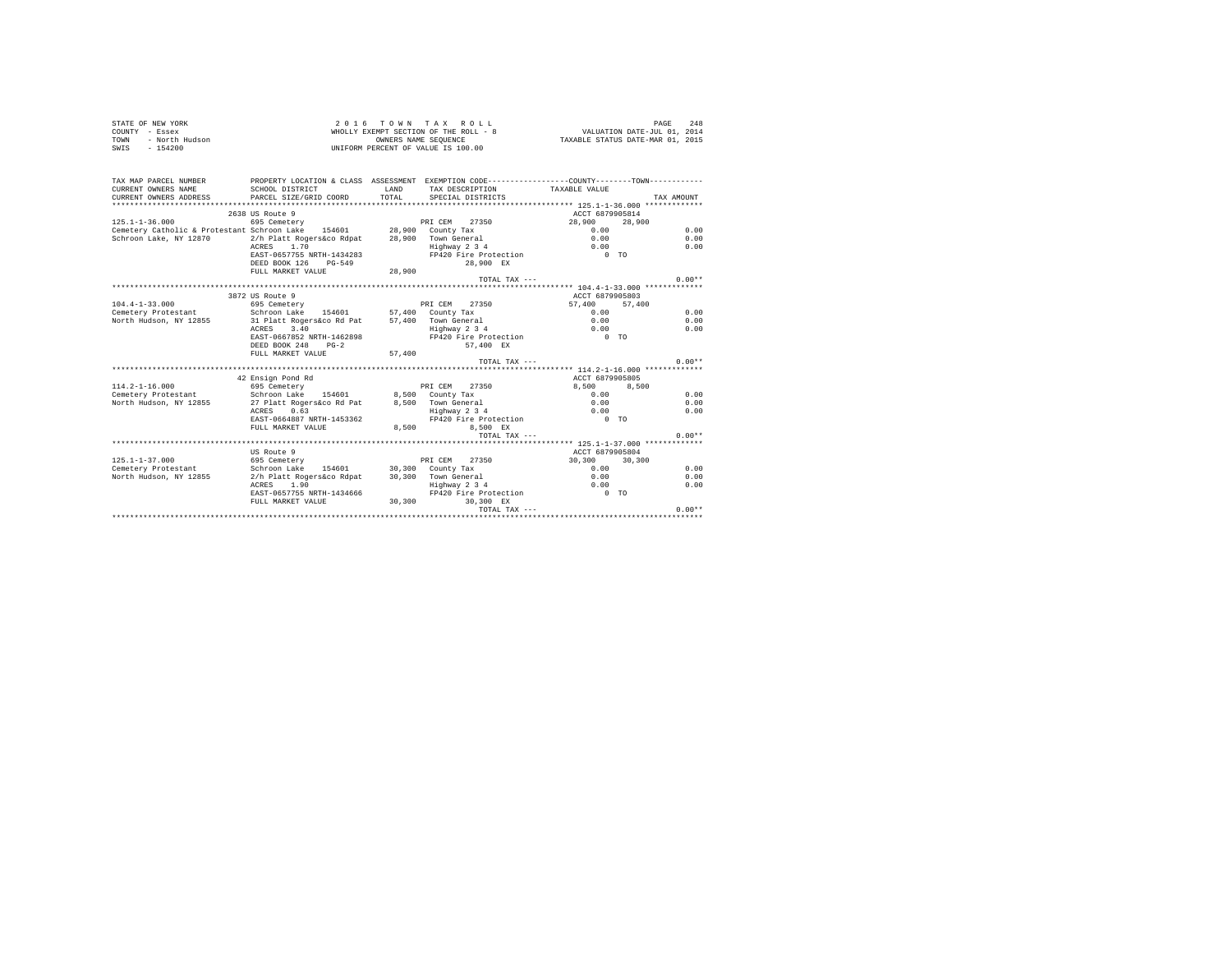| STATE OF NEW YORK      | 2016 TOWN TAX ROLL                    |                                  | PAGE                        | 249 |
|------------------------|---------------------------------------|----------------------------------|-----------------------------|-----|
| COUNTY - Essex         | WHOLLY EXEMPT SECTION OF THE ROLL - 8 |                                  | VALUATION DATE-JUL 01, 2014 |     |
| TOWN<br>- North Hudson | OWNERS NAME SEOUENCE                  | TAXABLE STATUS DATE-MAR 01, 2015 |                             |     |
| SWIS<br>- 154200       | UNIFORM PERCENT OF VALUE IS 100.00    |                                  |                             |     |

| TAX MAP PARCEL NUMBER       |                                                                                     |        | PROPERTY LOCATION & CLASS ASSESSMENT EXEMPTION CODE---------------COUNTY-------TOWN--------- |                                                     |            |
|-----------------------------|-------------------------------------------------------------------------------------|--------|----------------------------------------------------------------------------------------------|-----------------------------------------------------|------------|
| CURRENT OWNERS NAME         | SCHOOL DISTRICT                                                                     | LAND   | TAX DESCRIPTION                                                                              | TAXABLE VALUE                                       |            |
| CURRENT OWNERS ADDRESS      | PARCEL SIZE/GRID COORD                                                              | TOTAL  | SPECIAL DISTRICTS                                                                            |                                                     | TAX AMOUNT |
|                             |                                                                                     |        |                                                                                              |                                                     |            |
|                             | 3008 US Route 9                                                                     |        |                                                                                              | ACCT 6879905802                                     |            |
| 114.4-1-34.000              | 620 Religious CONST REL 25110                                                       |        |                                                                                              | 79,300 79,300                                       |            |
| Church Catholic             | Schroon Lake 154601 63,300 County Tax                                               |        |                                                                                              | 0.00                                                | 0.00       |
| Schroon River Rd            | la Gore E Of Rd Pat                                                                 |        | 79.300 Town General<br>Highway 2 3 4                                                         | 0.00                                                | 0.00       |
| Schroon Lake, NY 12870      | 2ac<br>ACRES 1.90                                                                   |        | FP420 Fire Protection                                                                        | 0.00<br>$0$ TO                                      | 0.00       |
|                             | EAST-0660462 NRTH-1442972                                                           |        | 79,300 EX                                                                                    |                                                     |            |
|                             | DEED BOOK 99 PG-30                                                                  |        |                                                                                              |                                                     |            |
|                             | FULL MARKET VALUE                                                                   | 79,300 |                                                                                              |                                                     |            |
|                             |                                                                                     |        | TOTAL TAX ---                                                                                |                                                     | $0.00**$   |
|                             |                                                                                     |        |                                                                                              |                                                     |            |
|                             | Johnson Pond Rd                                                                     |        |                                                                                              | ACCT 685Z005004                                     |            |
| 114.4-1-12.122              | 695 Cemetery                                                                        |        | PRI CEM 27350                                                                                | 20,000 20,000                                       |            |
|                             | Crimi Salvatore M Schroon Lake 154601 20,000 County Tax                             |        |                                                                                              | 0.00                                                | 0.00       |
| <br>Crimi Bernadette M      | 161 Paradox Tract<br>ACRES 2.85                                                     |        | 20,000 Town General                                                                          | 0.00                                                | 0.00       |
| PO Box 135                  |                                                                                     |        | Highway 2 3 4                                                                                | 0.00                                                | 0.00       |
|                             | North Hudson, NY 12855 EAST-0665718 NRTH-1440655                                    |        | FP420 Fire Protection                                                                        | $0$ TO                                              |            |
|                             | DEED BOOK 1526 PG-255                                                               |        | 20,000 EX                                                                                    |                                                     |            |
|                             | FULL MARKET VALUE 20,000                                                            |        |                                                                                              |                                                     |            |
|                             |                                                                                     |        | TOTAL TAX ---                                                                                |                                                     | $0.00**$   |
|                             |                                                                                     |        |                                                                                              |                                                     |            |
| $104.4 - 1 - 43.000$        | US Route 9<br>314 Rural vac<10 - WTRFNT                                             |        |                                                                                              | ACCT 685J100214                                     |            |
| Essex County                | Schroon Lake 154601                                                                 |        | CNTY OWN I 13100<br>$32,300$ County Tax                                                      | 32,300 32,300                                       | 0.00       |
| ------ councy<br>PO Box 217 | 31 Platt Rogers&co Rd Pat 32,300 Town General                                       |        |                                                                                              | $0.00$<br>$0.00$                                    | 0.00       |
| Elizabethtown, NY 12932     | FEMA Buyout                                                                         |        |                                                                                              |                                                     | 0.00       |
|                             | lac                                                                                 |        | Highway 2 3 4<br>FP420 Fire Protection                                                       | $\begin{matrix} 0.00 \\ 0 & \text{TO} \end{matrix}$ |            |
|                             | ACRES 1.10                                                                          |        | 32,300 EX                                                                                    |                                                     |            |
|                             | EAST-0668151 NRTH-1462273                                                           |        |                                                                                              |                                                     |            |
|                             | DEED BOOK 1770 PG-129                                                               |        |                                                                                              |                                                     |            |
|                             | FULL MARKET VALUE                                                                   | 32,300 |                                                                                              |                                                     |            |
|                             |                                                                                     |        | TOTAL TAX ---                                                                                |                                                     | $0.00**$   |
|                             |                                                                                     |        |                                                                                              |                                                     |            |
|                             | 6 Marsden Rd                                                                        |        |                                                                                              | ACCT 685J100213                                     |            |
| $104.4 - 1 - 44.002$        | 314 Rural vac<10 - WTRFNT CNTY OWN I 13100<br>Schroon Lake 154601 52,500 County Tax |        |                                                                                              | 52,500 52,500                                       |            |
| Essex County                |                                                                                     |        |                                                                                              | 0.00                                                | 0.00       |
| PO Box 217                  | 31 Platt Rogers&co Rd Pat 52,500 Town General<br>FEMA Buyout Highway 2 3 4          |        |                                                                                              | 0.00                                                | 0.00       |
| Elizabethtown, NY 12932     | FEMA Buyout                                                                         |        |                                                                                              | 0.00                                                | 0.00       |
|                             | ACRES 4.18                                                                          |        | FP420 Fire Protection 0 TO                                                                   |                                                     |            |
|                             | EAST-0668327 NRTH-1462587                                                           |        | 52,500 EX                                                                                    |                                                     |            |
|                             | DEED BOOK 1770 PG-129                                                               |        |                                                                                              |                                                     |            |
|                             | FULL MARKET VALUE 52,500                                                            |        |                                                                                              |                                                     |            |
|                             |                                                                                     |        |                                                                                              |                                                     |            |
|                             |                                                                                     |        |                                                                                              |                                                     |            |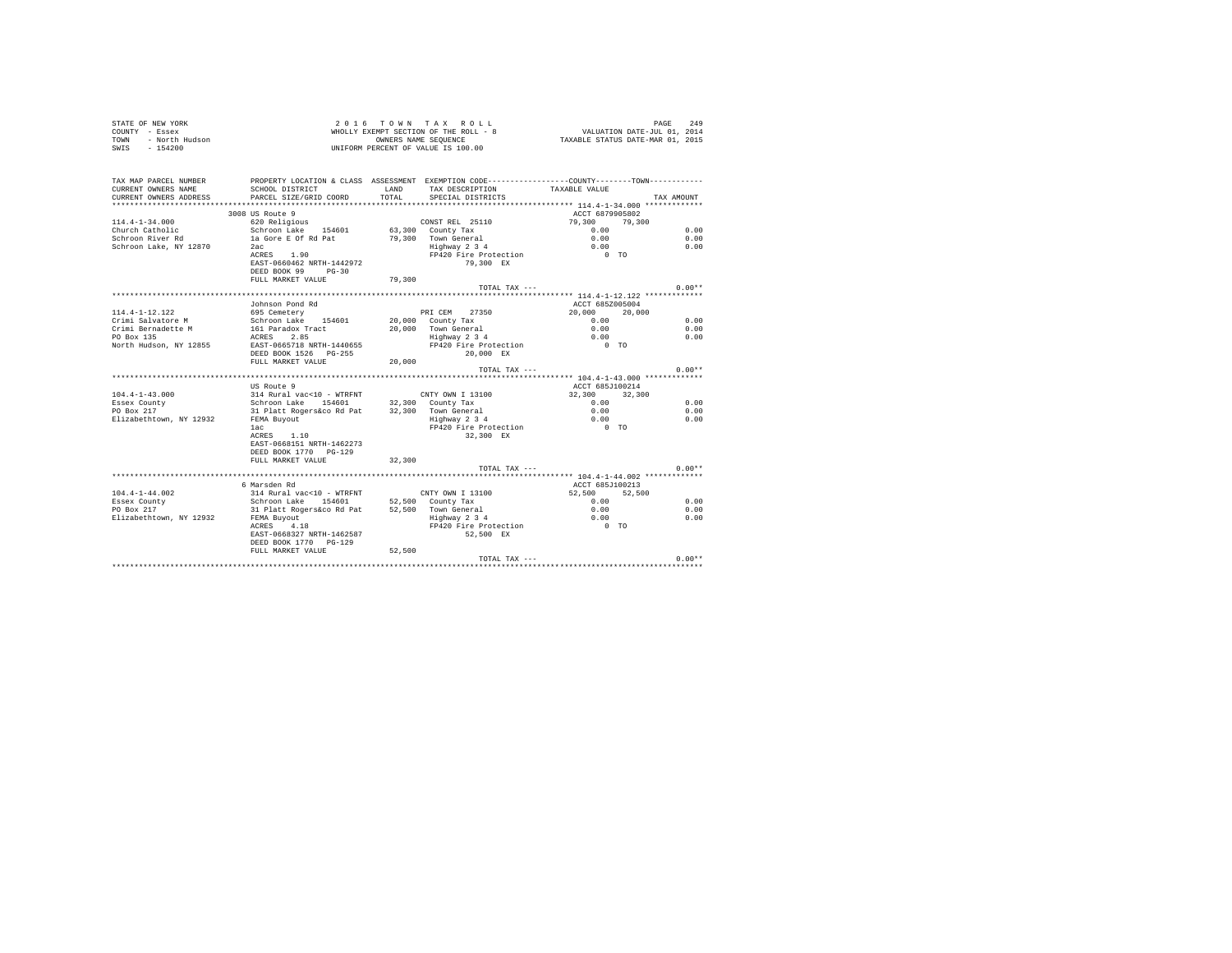| STATE OF NEW YORK      | 2016 TOWN TAX ROLL                    | 250<br>PAGE                      |
|------------------------|---------------------------------------|----------------------------------|
| COUNTY - Essex         | WHOLLY EXEMPT SECTION OF THE ROLL - 8 | VALUATION DATE-JUL 01, 2014      |
| TOWN<br>- North Hudson | OWNERS NAME SEOUENCE                  | TAXABLE STATUS DATE-MAR 01, 2015 |
| $-154200$<br>SWIS      | UNIFORM PERCENT OF VALUE IS 100.00    |                                  |

| TAX MAP PARCEL NUMBER                                              | PROPERTY LOCATION & CLASS ASSESSMENT EXEMPTION CODE-----------------COUNTY--------TOWN---------- |         |                                                                   |                 |          |
|--------------------------------------------------------------------|--------------------------------------------------------------------------------------------------|---------|-------------------------------------------------------------------|-----------------|----------|
| CURRENT OWNERS NAME                                                | SCHOOL DISTRICT                                                                                  | T.AND   | TAX DESCRIPTION TAXABLE VALUE                                     |                 |          |
|                                                                    |                                                                                                  |         |                                                                   |                 |          |
|                                                                    |                                                                                                  |         |                                                                   |                 |          |
|                                                                    | 3034 US Route 9                                                                                  |         |                                                                   | ACCT 6879998003 |          |
| $114.4 - 1 - 32.200$                                               | 662 Police/fire                                                                                  |         | VOL F DEPT 26400                                                  | 368,500 368,500 |          |
| North Hudson Vol Fire Co Inc Schroon Lake 154601 36,900 County Tax |                                                                                                  |         |                                                                   | 0.00            | 0.00     |
| Rte 9                                                              | la Gore E Of Rd Pat 368,500 Town General                                                         |         |                                                                   | 0.00            | 0.00     |
| North Hudson, NY 12855                                             | ACRES 1.02                                                                                       |         | Highway 2 3 4                                                     | 0.00            | 0.00     |
|                                                                    | EAST-0660489 NRTH-1443709                                                                        |         | FP420 Fire Protection                                             | $0$ TO          |          |
|                                                                    | DEED BOOK 1146 PG-327                                                                            |         | 368,500 EX                                                        |                 |          |
|                                                                    | FULL MARKET VALUE                                                                                | 368,500 |                                                                   |                 |          |
|                                                                    |                                                                                                  |         | TOTAL TAX ---                                                     |                 | $0.00**$ |
|                                                                    |                                                                                                  |         |                                                                   |                 |          |
|                                                                    | US Route 9                                                                                       |         |                                                                   | ACCT 6879905911 |          |
| $104.2 - 1 - 1.000$                                                | 931 Forest s532a                                                                                 |         | N.Y. STATE 12100                                                  | 53,200 53,200   |          |
| State Of New York                                                  | Schroon Lake 154601                                                                              |         | 53,200 County Tax                                                 | 0.00            | 0.00     |
| Office State Comptroller 3 T&c Twp 49                              |                                                                                                  |         | 53,200 Town General                                               | 0.00            | 0.00     |
| Alfred E Smith Bld Fl 7                                            | ACRES 85.84                                                                                      |         | Highway 2 3 4                                                     | 0.00            | 0.00     |
| Albany, NY 12236                                                   | EAST-0662648 NRTH-1464004                                                                        |         | Highway 2 3 4 0.00<br>FP420 Fire Protection 0 0 TO                |                 |          |
|                                                                    | FULL MARKET VALUE                                                                                |         | 53,200 53,200 EX                                                  |                 |          |
|                                                                    |                                                                                                  |         | TOTAL TAX $---$                                                   |                 | $0.00**$ |
|                                                                    |                                                                                                  |         |                                                                   |                 |          |
|                                                                    | Blue Ridge Rd                                                                                    |         |                                                                   | ACCT 6879905907 |          |
| $123. - 2 - 11.000$                                                | 931 Forest s532a                                                                                 |         | N.Y. STATE 12100                                                  | 412,000 412,000 |          |
| State Of New York                                                  | Schroon Lake 154601                                                                              |         | 412,000 County Tax                                                | 0.00            | 0.00     |
| Office State Comptroller                                           | 8 T&C Twp44                                                                                      |         | 412,000 Town General                                              | 0.00            | 0.00     |
| Albany, NY 12236                                                   | ACRES 723.00                                                                                     |         | Highway 2 3 4                                                     | 0.00            | 0.00     |
|                                                                    | EAST-0619742 NRTH-1435833                                                                        |         |                                                                   |                 |          |
|                                                                    | DEED BOOK 406<br>$PG-171$                                                                        |         | 412,000 EX                                                        |                 |          |
|                                                                    | FULL MARKET VALUE                                                                                | 412,000 |                                                                   |                 |          |
|                                                                    |                                                                                                  |         | TOTAL TAX $---$                                                   |                 | $0.00**$ |
|                                                                    |                                                                                                  |         |                                                                   |                 |          |
|                                                                    | Blue Ridge Rd                                                                                    |         |                                                                   | ACCT 6879905910 |          |
| $123. -2 - 12.000$                                                 | 931 Forest s532a                                                                                 |         | N.Y. STATE 12100                                                  | 598,300 598,300 |          |
| State Of New York                                                  | Schroon Lake<br>154601                                                                           |         | 598,300 County Tax                                                | 0.00            | 0.00     |
| Office State Comptroller                                           | 1 T&c Twp 44                                                                                     |         | 598,300 Town General                                              | 0.00            | 0.00     |
| Albany, NY 12236                                                   | 1050ac S11                                                                                       |         | Highway 2 3 4<br>Highway 2 3 4 0.00<br>FP420 Fire Protection 0 TO | 0.00            | 0.00     |
|                                                                    | ACRES 1113.90                                                                                    |         |                                                                   |                 |          |
|                                                                    | EAST-0621684 NRTH-1431506                                                                        |         | 598,300 EX                                                        |                 |          |
|                                                                    | DEED BOOK 406<br>$PG-171$                                                                        |         |                                                                   |                 |          |
|                                                                    | FULL MARKET VALUE                                                                                | 598,300 |                                                                   |                 |          |
|                                                                    |                                                                                                  |         |                                                                   | TOTAL TAX ---   | $0.00**$ |
|                                                                    |                                                                                                  |         |                                                                   |                 |          |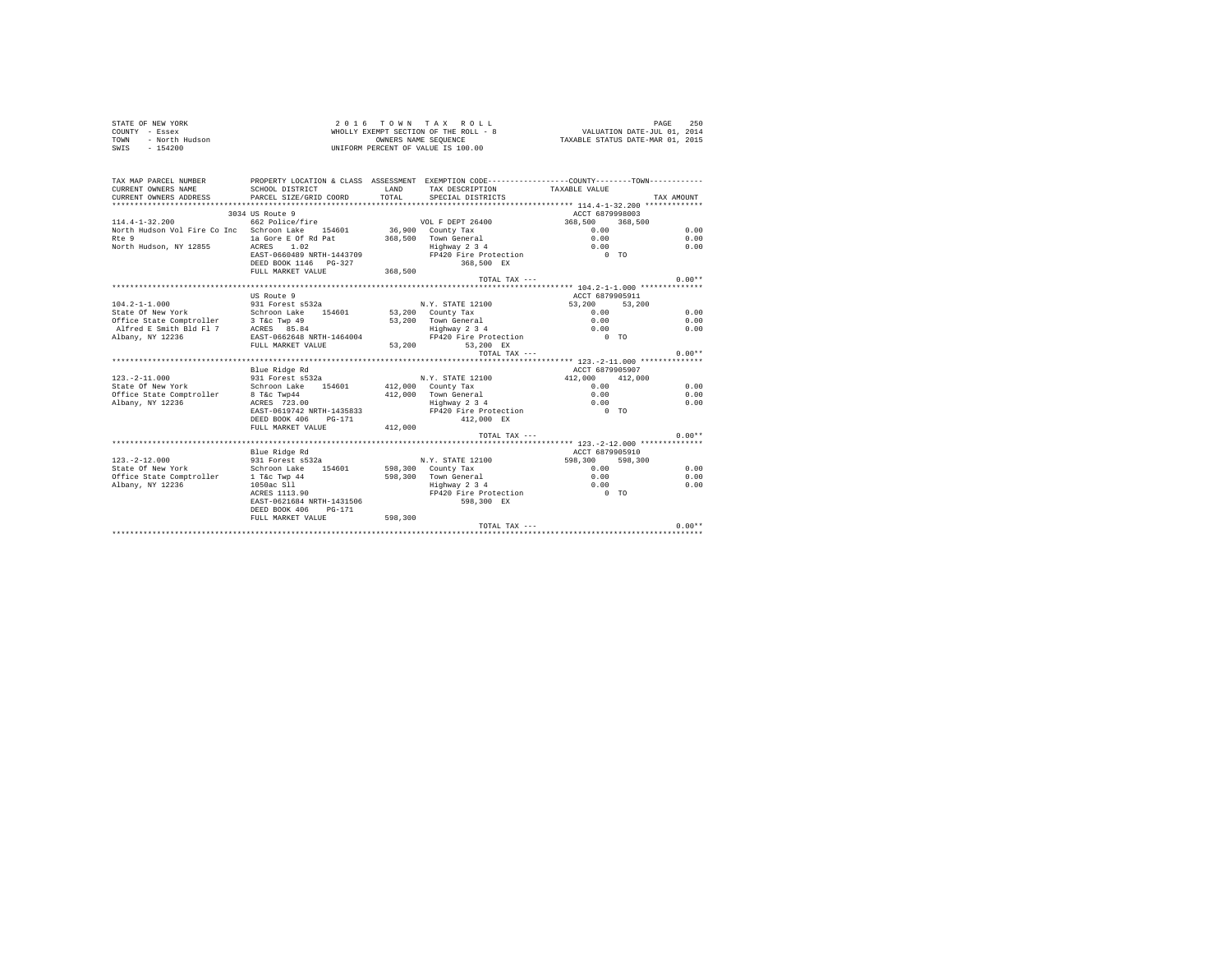| STATE OF NEW YORK      | 2016 TOWN TAX ROLL                    | PAGE                             | 251 |
|------------------------|---------------------------------------|----------------------------------|-----|
| COUNTY - Essex         | WHOLLY EXEMPT SECTION OF THE ROLL - 8 | VALUATION DATE-JUL 01, 2014      |     |
| TOWN<br>- North Hudson | OWNERS NAME SEOUENCE                  | TAXABLE STATUS DATE-MAR 01, 2015 |     |
| SWIS<br>- 154200       | UNIFORM PERCENT OF VALUE IS 100.00    |                                  |     |
|                        |                                       |                                  |     |

| TAX MAP PARCEL NUMBER                 |                                          |              |                            | PROPERTY LOCATION & CLASS ASSESSMENT EXEMPTION CODE---------------COUNTY-------TOWN--------- |            |
|---------------------------------------|------------------------------------------|--------------|----------------------------|----------------------------------------------------------------------------------------------|------------|
| CURRENT OWNERS NAME                   | SCHOOL DISTRICT                          | <b>T.AND</b> | TAX DESCRIPTION            | TAXABLE VALUE                                                                                |            |
| CURRENT OWNERS ADDRESS                | PARCEL SIZE/GRID COORD                   | TOTAL        | SPECIAL DISTRICTS          |                                                                                              | TAX AMOUNT |
|                                       |                                          |              |                            |                                                                                              |            |
|                                       | Blue Ridge Rd                            |              |                            | ACCT 6879905909                                                                              |            |
| $124. - 2 - 2.000$                    | 932 Forest s532b                         |              | N.Y. STATE 12100           | 50,600<br>50,600                                                                             |            |
| State Of New York                     | Schroon Lake 154601 50,600 County Tax    |              |                            | 0.00                                                                                         | 0.00       |
| Office State Comptroller 7 T&c Twp 44 |                                          |              | 50,600 Town General        | 0.00                                                                                         | 0.00       |
| Albany, NY 12236                      | ACRES 88.80                              |              | Highway 2 3 4              | 0.00                                                                                         | 0.00       |
|                                       | EAST-0624014 NRTH-1438443                |              | FP420 Fire Protection      | $0$ TO                                                                                       |            |
|                                       | DEED BOOK 406<br>PG-171                  |              | 50,600 EX                  |                                                                                              |            |
|                                       | FULL MARKET VALUE                        | 50,600       |                            |                                                                                              |            |
|                                       |                                          |              | TOTAL TAX ---              |                                                                                              | $0.00**$   |
|                                       |                                          |              |                            |                                                                                              |            |
|                                       | Blue Ridge Rd                            |              |                            | ACCT 6879905908                                                                              |            |
| $124. - 2 - 4.000$                    | 932 Forest s532b                         |              | N.Y. STATE 12100           | 320,200 320,200                                                                              |            |
| State Of New York                     | Schroon Lake                             |              | 154601 320,200 County Tax  | 0.00                                                                                         | 0.00       |
| Office State Comptroller              | 2 T&c Twp 44                             |              | 320.200 Town General       | 0.00                                                                                         | 0.00       |
| Albany, NY 12236                      | 562ac S11                                |              | Highway 2 3 4              | 0.00                                                                                         | 0.00       |
|                                       | ACRES 500.70                             |              | FP420 Fire Protection 0 TO |                                                                                              |            |
|                                       | EAST-0627790 NRTH-1435615                |              | 320,200 EX                 |                                                                                              |            |
|                                       | DEED BOOK 406 PG-171                     |              |                            |                                                                                              |            |
|                                       | FULL MARKET VALUE                        | 320, 200     |                            |                                                                                              |            |
|                                       |                                          |              | TOTAL TAX ---              |                                                                                              | $0.00**$   |
|                                       |                                          |              |                            |                                                                                              |            |
|                                       | US Route 9                               |              |                            | ACCT 685J101909                                                                              |            |
| $114.4 - 1 - 16.000$                  | 322 Rural vac>10                         |              | TOWN OWN I 13500           | 31,400 31,400                                                                                |            |
| Town of North Hudson                  | Schroon Lake 154601 31,400 County Tax    |              |                            | 0.00                                                                                         | 0.00       |
| PO Box 60                             | 2-B Gore E Of Rd Pat 31,400 Town General |              |                            | 0.00                                                                                         | 0.00       |
| North Hudson, NY 12855                | ACRES 17.25                              |              | Highway 2 3 4              | 0.00                                                                                         | 0.00       |
|                                       | EAST-0662291 NRTH-1444726                |              | FP420 Fire Protection      | $0$ TO                                                                                       |            |
|                                       | DEED BOOK 1638 PG-1                      |              | 31,400 EX                  |                                                                                              |            |
|                                       | FULL MARKET VALUE                        | 31,400       |                            |                                                                                              |            |
|                                       |                                          |              | TOTAL TAX $---$            |                                                                                              | $0.00**$   |
|                                       |                                          |              |                            |                                                                                              |            |
|                                       | Dump Rd                                  |              |                            | ACCT 685J101908                                                                              |            |
| $114.4 - 1 - 17.000$                  | 852 Landfill                             |              | TOWN OWN I 13500           | 903,000 903,000                                                                              |            |
| Town Of North Hudson                  | Schroon Lake 154601 154,300 County Tax   |              |                            | 0.00                                                                                         | 0.00       |
| Dump Property                         | 142 Paradox Tract                        |              | 903.000 Town General       | 0.00                                                                                         | 0.00       |
| North Hudson, NY 12855                | ACRES 54.90                              |              | $Highway$ 2 3 4            | 0.00                                                                                         | 0.00       |
|                                       | EAST-0662017 NRTH-1443227                |              | FP420 Fire Protection 0 TO |                                                                                              |            |
|                                       | DEED BOOK 737<br>$PG-288$                |              | 903,000 EX                 |                                                                                              |            |
|                                       | FULL MARKET VALUE                        | 903,000      |                            |                                                                                              |            |
|                                       |                                          |              | TOTAL TAX ---              |                                                                                              | $0.00**$   |
|                                       |                                          |              |                            |                                                                                              |            |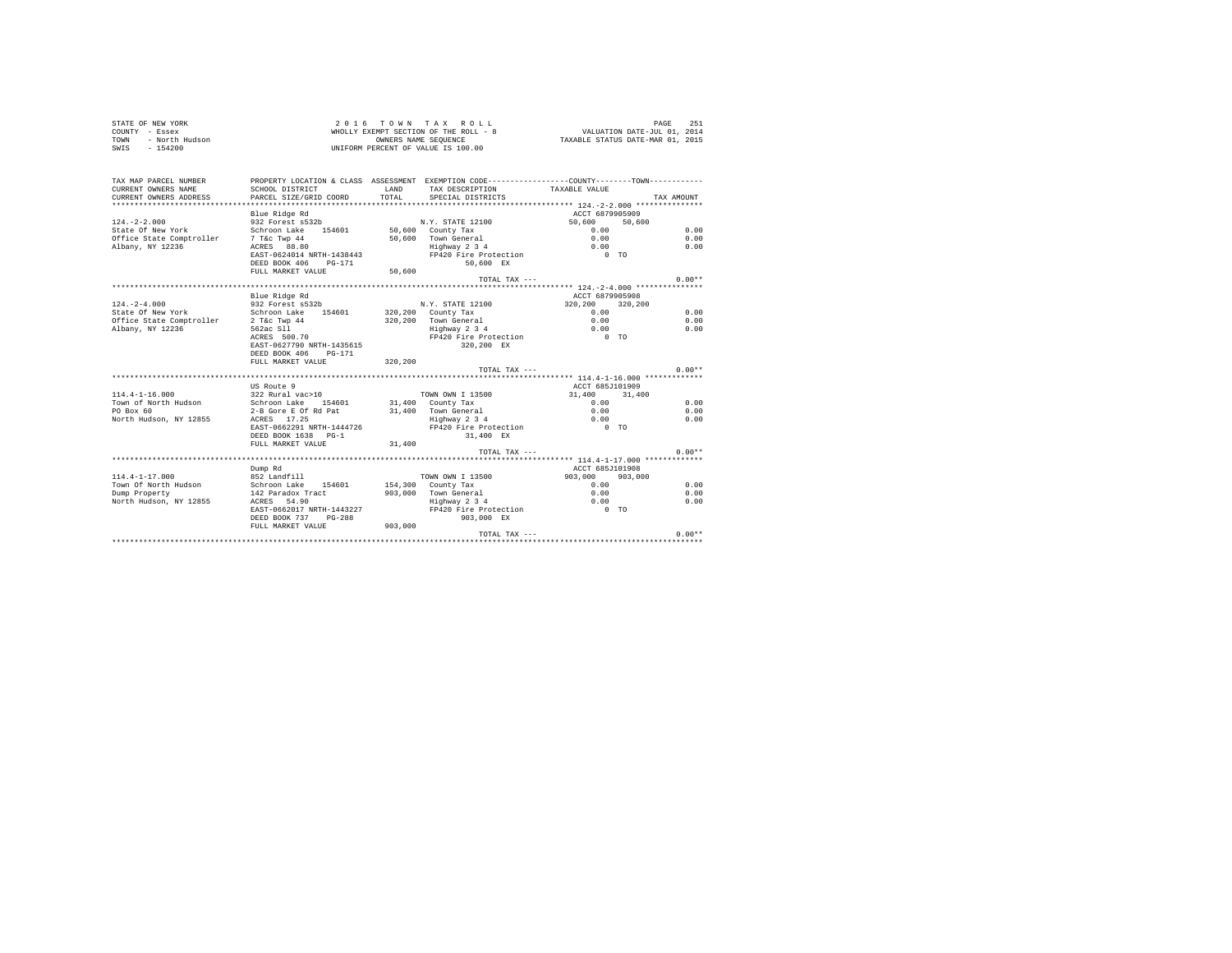| STATE OF NEW YORK $\begin{array}{cccc} \texttt{CODINT} & - \texttt{ESBW} & \texttt{ORK} & \texttt{NHOLLY} & \texttt{EXEMPT} & \texttt{SECT1UM } \cup \texttt{F} & \texttt{In} \dots \dots \end{array} \label{eq:2}$ TOWNT - Example of the formulation of the formulation of the formulation of the formulation of the formulat |                                                                                                                                            |                |                                                                                                |                                                    | PAGE<br>252 |
|---------------------------------------------------------------------------------------------------------------------------------------------------------------------------------------------------------------------------------------------------------------------------------------------------------------------------------|--------------------------------------------------------------------------------------------------------------------------------------------|----------------|------------------------------------------------------------------------------------------------|----------------------------------------------------|-------------|
| TAX MAP PARCEL NUMBER<br>CURRENT OWNERS NAME<br>CURRENT OWNERS ADDRESS                                                                                                                                                                                                                                                          | PROPERTY LOCATION & CLASS ASSESSMENT EXEMPTION CODE---------------COUNTY-------TOWN----------<br>SCHOOL DISTRICT<br>PARCEL SIZE/GRID COORD | LAND<br>TOTAL. | TAX DESCRIPTION<br>SPECIAL DISTRICTS                                                           | TAXABLE VALUE                                      | TAX AMOUNT  |
|                                                                                                                                                                                                                                                                                                                                 | Dump Rd                                                                                                                                    |                |                                                                                                | ACCT 6879905801                                    |             |
| $114.4 - 1 - 21.000$                                                                                                                                                                                                                                                                                                            |                                                                                                                                            |                | TOWN OWN I 13500                                                                               | 21,000<br>21,000                                   |             |
| Town Of North Hudson                                                                                                                                                                                                                                                                                                            | 852 Landfill<br>Schroon Lake 154601                                                                                                        |                | TOWN OWN I 13500<br>20,000 County Tax                                                          | 0.00                                               | 0.00        |
| North Hudson, NY 12855                                                                                                                                                                                                                                                                                                          | 142 Paradox Tract                                                                                                                          |                |                                                                                                | 0.00                                               | 0.00        |
|                                                                                                                                                                                                                                                                                                                                 | 2.5ac                                                                                                                                      |                | 21,000 Town General<br>Highway 2 3 4                                                           | 0.00                                               | 0.00        |
|                                                                                                                                                                                                                                                                                                                                 | ACRES 2.60                                                                                                                                 |                | FP420 Fire Protection                                                                          | $0$ TO                                             |             |
|                                                                                                                                                                                                                                                                                                                                 | EAST-0661012 NRTH-1443190                                                                                                                  |                | 21,000 EX                                                                                      |                                                    |             |
|                                                                                                                                                                                                                                                                                                                                 | DEED BOOK 362 PG-424                                                                                                                       |                |                                                                                                |                                                    |             |
|                                                                                                                                                                                                                                                                                                                                 | FULL MARKET VALUE                                                                                                                          | 21,000         |                                                                                                |                                                    |             |
|                                                                                                                                                                                                                                                                                                                                 |                                                                                                                                            |                | TOTAL TAX ---                                                                                  |                                                    | $0.00**$    |
|                                                                                                                                                                                                                                                                                                                                 |                                                                                                                                            |                |                                                                                                |                                                    |             |
|                                                                                                                                                                                                                                                                                                                                 | 37 Dump Rd                                                                                                                                 |                |                                                                                                | ACCT 6879905901                                    |             |
| $114.4 - 1 - 22.000$                                                                                                                                                                                                                                                                                                            | 852 Landfill                                                                                                                               |                | TOWN OWN I 13500                                                                               | 15,500 15,500                                      |             |
| Town Of North Hudson                                                                                                                                                                                                                                                                                                            | Schroon Lake 154601                                                                                                                        |                | 15,500 County Tax                                                                              | 0.00                                               | 0.00        |
| North Hudson, NY 12855                                                                                                                                                                                                                                                                                                          | 142 Paradox Tract                                                                                                                          |                |                                                                                                |                                                    | 0.00        |
|                                                                                                                                                                                                                                                                                                                                 | 279.3 X 156.6Xirr                                                                                                                          |                |                                                                                                |                                                    | 0.00        |
|                                                                                                                                                                                                                                                                                                                                 | $\frac{27}{27}$ and $\frac{1}{20}$ . $\frac{0.90}{27}$                                                                                     |                | 15,500 Town General<br>15,500 Town General<br>Highway 2 3 4 0.00<br>FP420 Fire Protection 0 TO |                                                    |             |
|                                                                                                                                                                                                                                                                                                                                 | EAST-0661204 NRTH-1443299                                                                                                                  |                | 15,500 EX                                                                                      |                                                    |             |
|                                                                                                                                                                                                                                                                                                                                 | DEED BOOK 279 PG-362                                                                                                                       |                |                                                                                                |                                                    |             |
|                                                                                                                                                                                                                                                                                                                                 | FULL MARKET VALUE 15,500                                                                                                                   |                |                                                                                                |                                                    |             |
|                                                                                                                                                                                                                                                                                                                                 |                                                                                                                                            |                | TOTAL TAX ---                                                                                  |                                                    | $0.00**$    |
|                                                                                                                                                                                                                                                                                                                                 |                                                                                                                                            |                |                                                                                                |                                                    |             |
|                                                                                                                                                                                                                                                                                                                                 | Dump Rd                                                                                                                                    |                |                                                                                                | ACCT 685J100303                                    |             |
|                                                                                                                                                                                                                                                                                                                                 |                                                                                                                                            |                | TOWN OWN I 13500                                                                               | 15,800 15,800                                      |             |
| $\begin{array}{lllllllllllll} 114.4\hbox{-}1\hbox{-}23.000 & 311\hbox{ Res}\text{ vac land} & \text{TOWN ONN I} & 13500 \\ \text{ Town Of North Hudson} & \text{Schroon Lake} & 154601 & 15,800 & \text{Country Tax} \end{array}$                                                                                               |                                                                                                                                            |                |                                                                                                | 0.00                                               | 0.00        |
| North Hudson, NY 12855                                                                                                                                                                                                                                                                                                          | 142 Paradox Tract                                                                                                                          |                |                                                                                                | 0.00                                               | 0.00        |
|                                                                                                                                                                                                                                                                                                                                 | ACRES 0.71                                                                                                                                 |                |                                                                                                | 0.00                                               | 0.00        |
|                                                                                                                                                                                                                                                                                                                                 | EAST-0660721 NRTH-1443318                                                                                                                  |                | 15,800 Town General<br>Highway 2 3 4<br>FP420 Fire Protection                                  | $0$ TO                                             |             |
|                                                                                                                                                                                                                                                                                                                                 | DEED BOOK 1082 PG-156                                                                                                                      |                | 15,800 EX                                                                                      |                                                    |             |
|                                                                                                                                                                                                                                                                                                                                 | FULL MARKET VALUE 15,800                                                                                                                   |                |                                                                                                |                                                    |             |
|                                                                                                                                                                                                                                                                                                                                 |                                                                                                                                            |                | TOTAL TAX ---                                                                                  |                                                    | $0.00**$    |
|                                                                                                                                                                                                                                                                                                                                 |                                                                                                                                            |                |                                                                                                | ********************* 114.4-1-32.100 ************* |             |
|                                                                                                                                                                                                                                                                                                                                 | 3024 US Route 9                                                                                                                            |                |                                                                                                | ACCT 685J100302                                    |             |
| $114.4 - 1 - 32.100$                                                                                                                                                                                                                                                                                                            | 652 Govt bldgs                                                                                                                             |                | TOWN OWN I 13500                                                                               | 199,300 199,300                                    |             |
| Town Of North Hudson Schroon Lake 154601                                                                                                                                                                                                                                                                                        |                                                                                                                                            |                | 55,300 County Tax                                                                              | 0.00                                               | 0.00        |
| North Hudson, NY 12855                                                                                                                                                                                                                                                                                                          | 1-A Gore E Of Rd Pat                                                                                                                       |                | 199.300 Town General                                                                           | 0.00                                               | 0.00        |
|                                                                                                                                                                                                                                                                                                                                 | ACRES 2.58                                                                                                                                 |                | 0 Town General<br>Highway 2 3 4<br>FP420 Fire Protection                                       | 0.00                                               | 0.00        |
|                                                                                                                                                                                                                                                                                                                                 | EAST-0660502 NRTH-1443379                                                                                                                  |                |                                                                                                | $0$ TO                                             |             |
|                                                                                                                                                                                                                                                                                                                                 | DEED BOOK 1082 PG-156                                                                                                                      |                | 199,300 EX                                                                                     |                                                    |             |
|                                                                                                                                                                                                                                                                                                                                 | FULL MARKET VALUE 199,300                                                                                                                  |                |                                                                                                |                                                    |             |
|                                                                                                                                                                                                                                                                                                                                 |                                                                                                                                            |                | TOTAL TAX ---                                                                                  |                                                    | $0.00**$    |
|                                                                                                                                                                                                                                                                                                                                 |                                                                                                                                            |                |                                                                                                |                                                    |             |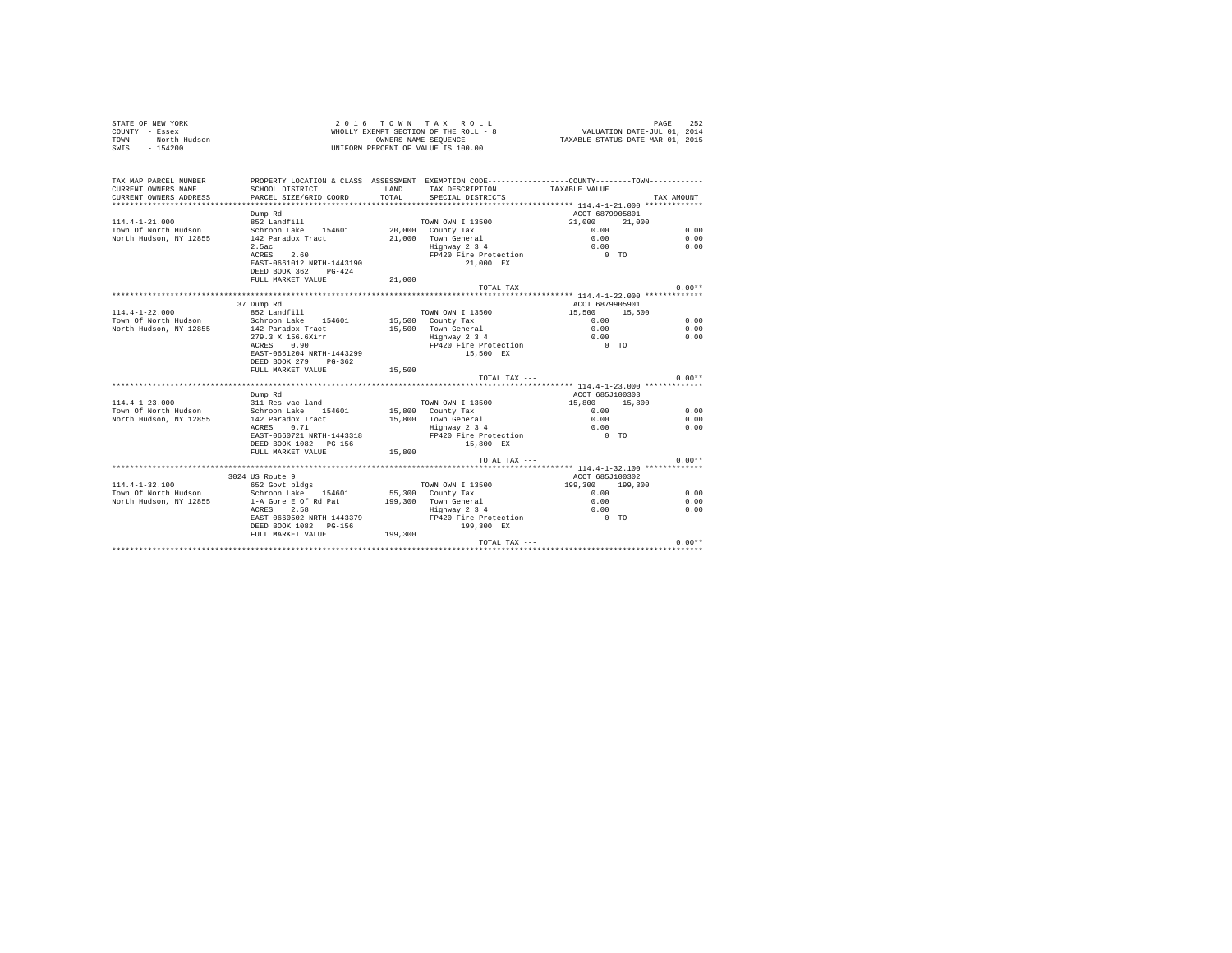| STATE OF NEW YORK<br>COUNTY - Essex<br>- North Hudson<br><b>TOWN</b><br>$SWTS = 154200$ |                                                                                               | 2016 TOWN TAX ROLL<br>WHOLLY EXEMPT SECTION OF THE ROLL - 8<br>OWNERS NAME SEQUENCE<br>UNIFORM PERCENT OF VALUE IS 100.00 | VALUATION DATE-JUL 01, 2014<br>TAXABLE STATUS DATE-MAR 01, 2015 | PAGE<br>253                                                      |            |
|-----------------------------------------------------------------------------------------|-----------------------------------------------------------------------------------------------|---------------------------------------------------------------------------------------------------------------------------|-----------------------------------------------------------------|------------------------------------------------------------------|------------|
| TAX MAP PARCEL NUMBER                                                                   | PROPERTY LOCATION & CLASS ASSESSMENT EXEMPTION CODE---------------COUNTY-------TOWN---------- |                                                                                                                           |                                                                 |                                                                  |            |
| CURRENT OWNERS NAME<br>CURRENT OWNERS ADDRESS                                           | SCHOOL DISTRICT<br>PARCEL SIZE/GRID COORD                                                     | LAND<br>TOTAL                                                                                                             | TAX DESCRIPTION<br>SPECIAL DISTRICTS                            | TAXABLE VALUE                                                    | TAX AMOUNT |
|                                                                                         |                                                                                               |                                                                                                                           |                                                                 |                                                                  |            |
|                                                                                         | US Route 9                                                                                    |                                                                                                                           |                                                                 | ACCT 685J100301                                                  |            |
| $114.4 - 1 - 33.000$                                                                    | 314 Rural vac<10                                                                              |                                                                                                                           | TOWN OWN I 13500                                                | 3,500 3,500                                                      |            |
| Town Of North Hudson                                                                    | Schroon Lake 154601                                                                           |                                                                                                                           | 3,500 County Tax                                                | 0.00                                                             | 0.00       |
| North Hudson, NY 12855                                                                  | 1-A Gore E Of Road Pat                                                                        |                                                                                                                           | 3.500 Town General                                              | 0.00                                                             | 0.00       |
|                                                                                         | 0.21<br>ACRES                                                                                 |                                                                                                                           | nown Generar<br>Highway 2 3 4<br>FP420 Fire Protection          | 0.00                                                             | 0.00       |
|                                                                                         | EAST-0660644 NRTH-1443061                                                                     |                                                                                                                           |                                                                 | $0$ TO                                                           |            |
|                                                                                         | DEED BOOK 1082 PG-156                                                                         |                                                                                                                           | 3,500 EX                                                        |                                                                  |            |
|                                                                                         | FULL MARKET VALUE                                                                             | 3,500                                                                                                                     |                                                                 |                                                                  |            |
|                                                                                         |                                                                                               |                                                                                                                           | TOTAL TAX ---                                                   |                                                                  | $0.00**$   |
|                                                                                         | 34 Park Rd                                                                                    |                                                                                                                           |                                                                 | **************** 114.4-1-43.000 *************<br>ACCT 6879905913 |            |
| $114.4 - 1 - 43.000$                                                                    | 560 Imprvd beach - WTRFNT                                                                     |                                                                                                                           | <b>TOWN OWN I 13500</b>                                         | 121,400 121,400                                                  |            |
| Town Of North Hudson                                                                    | Schroon Lake 154601                                                                           |                                                                                                                           | 96,400 County Tax                                               | 0.00                                                             | 0.00       |
| North Hudson, NY 12855                                                                  | 1-A Gore E Of Rd Pat                                                                          |                                                                                                                           | 121.400 Town General                                            | 0.00                                                             | 0.00       |
|                                                                                         | 8.00 - 1<br>ACRES                                                                             |                                                                                                                           | Highway 2 3 4                                                   | 0.00                                                             | 0.00       |
|                                                                                         | EAST-0659945 NRTH-1443142                                                                     |                                                                                                                           | FP420 Fire Protection                                           | $0$ TO                                                           |            |
|                                                                                         | DEED BOOK 439 PG-557                                                                          |                                                                                                                           | 121,400 EX                                                      |                                                                  |            |
|                                                                                         | FULL MARKET VALUE                                                                             | 121,400                                                                                                                   |                                                                 |                                                                  |            |
|                                                                                         |                                                                                               |                                                                                                                           | TOTAL TAX $---$                                                 |                                                                  | $0.00**$   |
|                                                                                         |                                                                                               |                                                                                                                           |                                                                 |                                                                  |            |
|                                                                                         | 2944 US Route 9                                                                               |                                                                                                                           |                                                                 | ACCT 6879905906                                                  |            |
| $114.18 - 3 - 6.000$                                                                    | 651 Highway gar                                                                               |                                                                                                                           | VOL F DEPT 26400                                                | 32,200<br>32,200                                                 |            |
| Town Of North Hudson                                                                    | Schroon Lake 154601 2,700 County Tax                                                          |                                                                                                                           |                                                                 | 0.00                                                             | 0.00       |
| $Rf \approx 9$                                                                          | 22 Platt Rogers&co Rd Pat                                                                     |                                                                                                                           | 32,200 Town General<br>Town General<br>Highway 2 3 4            | 0.00<br>0.00                                                     | 0.00       |
| North Hudson, NY 12855                                                                  | ACRES<br>0.09                                                                                 |                                                                                                                           |                                                                 |                                                                  | 0.00       |
|                                                                                         | EAST-0659745 NRTH-1441589<br>DEED BOOK 1170 PG-30                                             |                                                                                                                           | FP420 Fire Protection<br>32,200 EX                              | $0$ TO                                                           |            |
|                                                                                         | FULL MARKET VALUE                                                                             | 32,200                                                                                                                    |                                                                 |                                                                  |            |
|                                                                                         |                                                                                               |                                                                                                                           | $TOTAI. TAX - - -$                                              |                                                                  | $0.00**$   |
|                                                                                         |                                                                                               |                                                                                                                           |                                                                 |                                                                  |            |
|                                                                                         | US Route 9                                                                                    |                                                                                                                           |                                                                 | ACCT 6879905904                                                  |            |
| $114.18 - 3 - 7.000$                                                                    | 652 Govt bldgs                                                                                |                                                                                                                           | TOWN OWN I 13500                                                | 58,900<br>58,900                                                 |            |
| Town Of North Hudson                                                                    | Schroon Lake 154601                                                                           |                                                                                                                           | 6.000 County Tax                                                | 0.00                                                             | 0.00       |
| c/o Town Hall                                                                           | 22 Platt Rogers&co Rd Pat                                                                     |                                                                                                                           | 58,900 Town General                                             | 0.00                                                             | 0.00       |
| North Hudson, NY 12855                                                                  | ACRES 0.20                                                                                    |                                                                                                                           | Highway 2 3 4                                                   | 0.00                                                             | 0.00       |
|                                                                                         | EAST-0659797 NRTH-1441639                                                                     |                                                                                                                           | FP420 Fire Protection                                           | $0$ TO                                                           |            |
|                                                                                         | DEED BOOK 375 PG-391                                                                          |                                                                                                                           | 58,900 EX                                                       |                                                                  |            |
|                                                                                         | FULL MARKET VALUE 58,900                                                                      |                                                                                                                           |                                                                 |                                                                  |            |
|                                                                                         |                                                                                               |                                                                                                                           | TOTAL TAX ---                                                   |                                                                  | $0.00**$   |
|                                                                                         |                                                                                               |                                                                                                                           |                                                                 |                                                                  |            |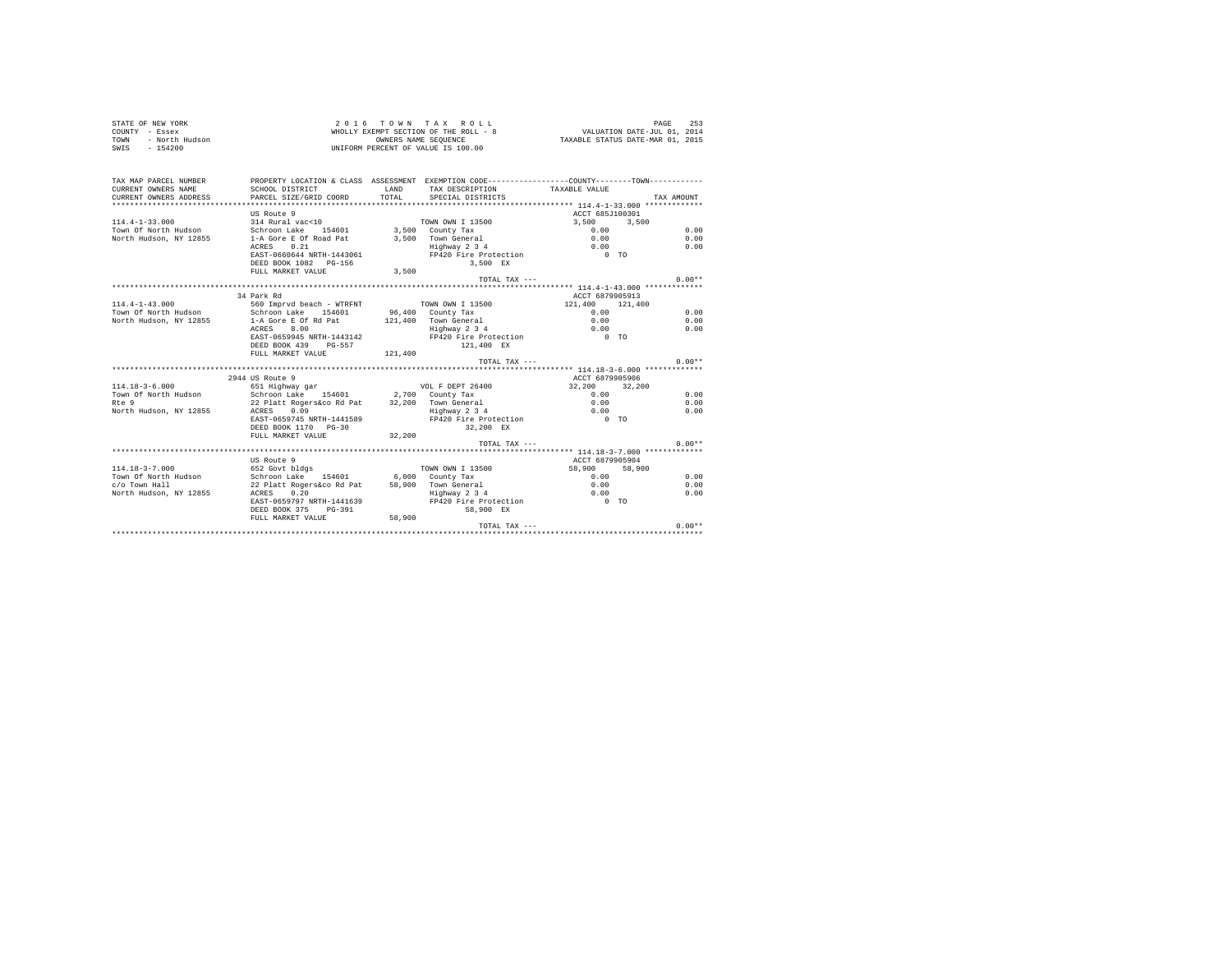| STATE OF NEW YORK<br>COUNTY - Essex<br>- North Hudson<br>TOWN<br>SWIS - 154200 |                                           |               | 2016 TOWN TAX ROLL<br>WHOLLY EXEMPT SECTION OF THE ROLL - 8<br>OWNERS NAME SEQUENCE<br>UNIFORM PERCENT OF VALUE IS 100.00 | VALUATION DATE-JUL 01, 2014<br>TAXABLE STATUS DATE-MAR 01, 2015                              | PAGE<br>254 |
|--------------------------------------------------------------------------------|-------------------------------------------|---------------|---------------------------------------------------------------------------------------------------------------------------|----------------------------------------------------------------------------------------------|-------------|
| TAX MAP PARCEL NUMBER                                                          |                                           |               |                                                                                                                           | PROPERTY LOCATION & CLASS ASSESSMENT EXEMPTION CODE---------------COUNTY-------TOWN--------- |             |
| CURRENT OWNERS NAME<br>CURRENT OWNERS ADDRESS                                  | SCHOOL DISTRICT<br>PARCEL SIZE/GRID COORD | LAND<br>TOTAL | TAX DESCRIPTION<br>SPECIAL DISTRICTS                                                                                      | TAXABLE VALUE                                                                                | TAX AMOUNT  |
|                                                                                |                                           |               |                                                                                                                           |                                                                                              |             |
|                                                                                | US Route 9                                |               |                                                                                                                           | ACCT 6879905902                                                                              |             |
| $114.18 - 3 - 8.000$                                                           | 651 Highway gar                           |               | TOWN OWN I 13500                                                                                                          | 68,000<br>68,000                                                                             |             |
| Town Of North Hudson                                                           | Schroon Lake 154601                       |               | 3,000 County Tax                                                                                                          | 0.00                                                                                         | 0.00        |
| c/o Town Shed                                                                  | 22 Platt Rogers&co Rd Pat                 |               | 68,000 Town General                                                                                                       | 0.00                                                                                         | 0.00        |
| North Hudson, NY 12855                                                         | ACRES<br>0.10                             |               | Highway 2 3 4                                                                                                             | 0.00                                                                                         | 0.00        |
|                                                                                | EAST-0659773 NRTH-1441673                 |               | FP420 Fire Protection                                                                                                     | $0$ TO                                                                                       |             |
|                                                                                | DEED BOOK 201 PG-518                      |               | 68,000 EX                                                                                                                 |                                                                                              |             |
|                                                                                | FULL MARKET VALUE                         | 68,000        |                                                                                                                           |                                                                                              |             |
|                                                                                |                                           |               | TOTAL TAX ---                                                                                                             | **************** 114.18-3-9.000 *************                                                | $0.00**$    |
|                                                                                | 2946 US Route 9                           |               |                                                                                                                           | ACCT 6879905903                                                                              |             |
| $114.18 - 3 - 9.000$                                                           | 438 Parking lot                           |               | TOWN OWN I 13500                                                                                                          | 5,700<br>5,700                                                                               |             |
| Town Of North Hudson                                                           | Schroon Lake 154601                       |               | 5.700 County Tax                                                                                                          | 0.00                                                                                         | 0.00        |
| c/o Town Shed                                                                  | 22 Platt Rogers&co Rd Pat                 |               | 5.700 Town General                                                                                                        | 0.00                                                                                         | 0.00        |
| North Hudson, NY 12855                                                         | ACRES 0.30                                |               | Highway 2 3 4                                                                                                             | 0.00                                                                                         | 0.00        |
|                                                                                | EAST-0659724 NRTH-1441699                 |               | FP420 Fire Protection                                                                                                     | $0$ TO                                                                                       |             |
|                                                                                | DEED BOOK 172 PG-251                      |               | 5,700 EX                                                                                                                  |                                                                                              |             |
|                                                                                | FULL MARKET VALUE                         | 5,700         |                                                                                                                           |                                                                                              |             |
|                                                                                |                                           |               | TOTAL TAX $---$                                                                                                           |                                                                                              | $0.00**$    |
|                                                                                |                                           |               |                                                                                                                           |                                                                                              |             |
|                                                                                | US Route 9                                |               |                                                                                                                           | ACCT 685J101514                                                                              |             |
| $125.1 - 1 - 30.100$                                                           | 330 Vacant comm                           |               | TOWN OWN I 13500                                                                                                          | 131,200 131,200                                                                              |             |
| Town of North Hudson                                                           | Schroon Lake 154601                       |               | 131,200 County Tax                                                                                                        | 0.00                                                                                         | 0.00        |
| PO Box 60                                                                      | 141 Paradox Tr                            |               | 131,200 Town General<br>nown General<br>Highway 2 3 4                                                                     | 0.00                                                                                         | 0.00        |
| North Hudson, NY 12855                                                         | ACRES 132.00                              |               |                                                                                                                           | 0.00                                                                                         | 0.00        |
|                                                                                | EAST-0659565 NRTH-1438917                 |               | FP420 Fire Protection                                                                                                     | $0$ TO                                                                                       |             |
|                                                                                | DEED BOOK 1774 PG-44<br>FULL MARKET VALUE | 131,200       | 131,200 EX                                                                                                                |                                                                                              |             |
|                                                                                |                                           |               | TOTAL TAX $---$                                                                                                           |                                                                                              | $0.00**$    |
|                                                                                |                                           |               |                                                                                                                           |                                                                                              |             |
|                                                                                | 2686 US Route 9                           |               |                                                                                                                           | ACCT 6879993001                                                                              |             |
| $125.1 - 1 - 39.200$                                                           | 963 Municpl park                          |               | TOWN OWN I 13500                                                                                                          | 367,200<br>367,200                                                                           |             |
| Town Of North Hudson                                                           | Schroon Lake 154601                       |               | 367,200 County Tax                                                                                                        | 0.00                                                                                         | 0.00        |
| North Hudson, NY 12855                                                         | 2h Platt Rogers & Co                      |               | 367,200 Town General                                                                                                      | 0.00                                                                                         | 0.00        |
|                                                                                | ACRES 204.50                              |               | Highway 2 3 4                                                                                                             | 0.00                                                                                         | 0.00        |
|                                                                                | EAST-0656528 NRTH-1435876                 |               | FP420 Fire Protection                                                                                                     | $0$ TO                                                                                       |             |
|                                                                                | DEED BOOK 1010 PG-260                     |               | 367.200 EX                                                                                                                |                                                                                              |             |
|                                                                                | FULL MARKET VALUE                         | 367,200       |                                                                                                                           |                                                                                              |             |
|                                                                                |                                           |               | TOTAL TAX ---                                                                                                             |                                                                                              | $0.00**$    |
|                                                                                |                                           |               |                                                                                                                           |                                                                                              |             |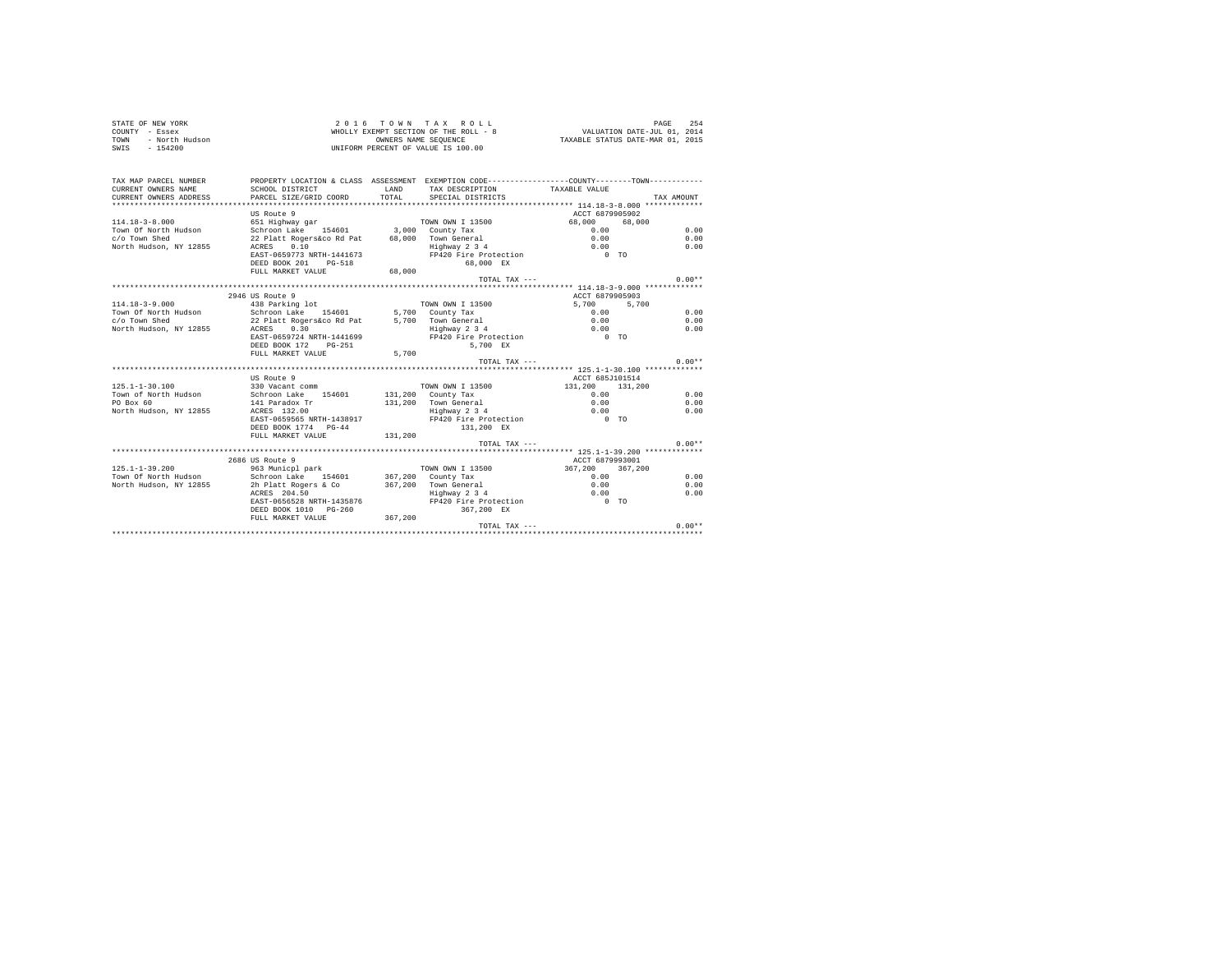| STATE OF NEW YORK      |                              |                                       | 2016 TOWN TAX ROLL                                        |                 | 255<br>PAGE                      |
|------------------------|------------------------------|---------------------------------------|-----------------------------------------------------------|-----------------|----------------------------------|
| COUNTY<br>- Essex      |                              | WHOLLY EXEMPT SECTION OF THE ROLL - 8 | VALUATION DATE-JUL 01, 2014                               |                 |                                  |
| - North Hudson<br>TOWN |                              | OWNERS NAME SEOUENCE                  |                                                           |                 | TAXABLE STATUS DATE-MAR 01, 2015 |
| $-154200$<br>SWIS      |                              |                                       | UNIFORM PERCENT OF VALUE IS 100.00                        |                 |                                  |
| TAX MAP PARCEL NUMBER  | PROPERTY LOCATION & CLASS    | ASSESSMENT                            | EXEMPTION CODE----------------COUNTY-------TOWN---------- |                 |                                  |
| CURRENT OWNERS NAME    | SCHOOL DISTRICT              | LAND                                  | TAX DESCRIPTION                                           | TAXABLE VALUE   |                                  |
| CURRENT OWNERS ADDRESS | PARCEL SIZE/GRID COORD TOTAL |                                       | SPECIAL DISTRICTS                                         |                 | TAX AMOUNT                       |
|                        |                              |                                       |                                                           |                 |                                  |
|                        | US Route 9                   |                                       |                                                           | ACCT 6879993002 |                                  |
| $125.1 - 1 - 39.300$   | 963 Municpl park             |                                       | TOWN OWN I 13500                                          | 72.200 72.200   |                                  |
| Town Of North Hudson   | Schroon Lake 154601          |                                       | 72,200 County Tax                                         | 0.00            | 0.00                             |
| North Hudson, NY 12855 | 2h Platt Rogers & Co         |                                       | 72,200 Town General                                       | 0.00            | 0.00                             |
|                        | ACRES 32.96                  |                                       | Highway 2 3 4                                             | 0.00            | 0.00                             |
|                        | EAST-0655245 NRTH-1435948    |                                       | FP420 Fire Protection                                     | $0$ TO          |                                  |
|                        | DEED BOOK 1010 PG-260        |                                       | 72.200 EX                                                 |                 |                                  |
|                        | FULL MARKET VALUE            | 72,200                                |                                                           |                 |                                  |
|                        |                              |                                       | TOTAL TAX $---$                                           |                 | $0.00**$                         |
|                        |                              |                                       |                                                           |                 |                                  |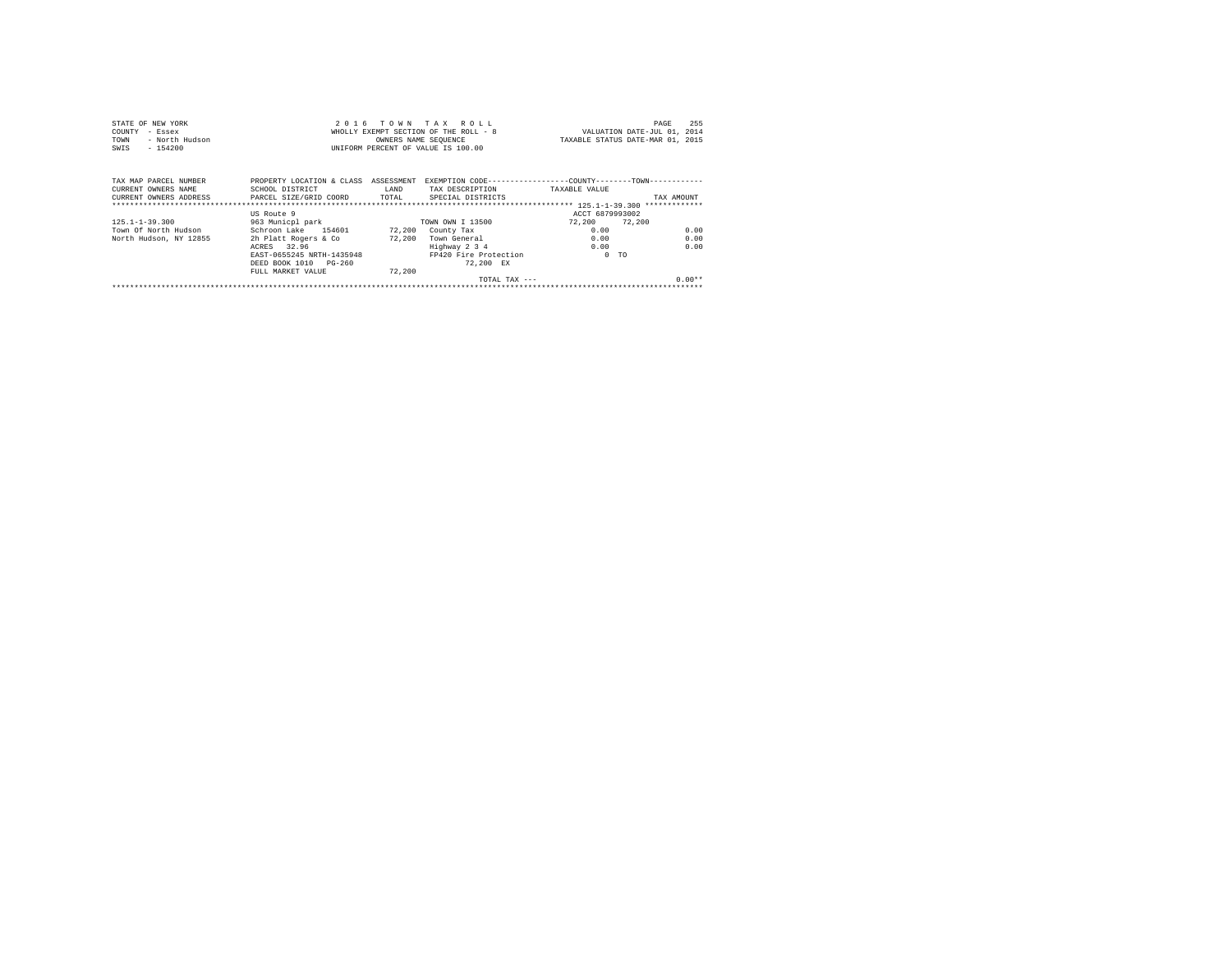|                | STATE OF NEW YORK | 2016 TOWN TAX ROLL                    | PAGE                             | 256 |
|----------------|-------------------|---------------------------------------|----------------------------------|-----|
| COUNTY - Essex |                   | WHOLLY EXEMPT SECTION OF THE ROLL - 8 | VALUATION DATE-JUL 01, 2014      |     |
| TOWN           | - North Hudson    |                                       | TAXABLE STATUS DATE-MAR 01, 2015 |     |
| SWIS           | - 154200          | UNIFORM PERCENT OF VALUE IS 100.00    | RPS155/V04/L015                  |     |
|                |                   |                                       | CURRENT DATE 12/16/2015          |     |

#### R O L L S U B S E C T I O N - - T O T A L S

#### \*\*\* S P E C I A L D I S T R I C T S U M M A R Y \*\*\*

| CODE<br>DISTRICT NAME | TOTAL<br>EXTENSION<br>PARCELS<br>TYPE | <b>EXTENSION</b><br>VALUE | AD VALOREM<br>VALUE | EXEMPT<br>AMOUNT | TAXABLE<br>VALUE | TOTAL<br>TAX |
|-----------------------|---------------------------------------|---------------------------|---------------------|------------------|------------------|--------------|
| FP420 Fire Protectio  | 29 TOTAL                              |                           | 4158,300            | 4158,300         |                  |              |

## \*\*\* S C H O O L D I S T R I C T S U M M A R Y \*\*\*

| CODE   | DISTRICT NAME      | TOTAL<br>PARCELS | ASSESSED<br>LAND | ASSESSED<br>TOTAL | <b>EXEMPT</b><br>AMOUNT | TOTAL<br>TAXABLE          |
|--------|--------------------|------------------|------------------|-------------------|-------------------------|---------------------------|
|        |                    |                  |                  |                   | STAR AMOUNT             | ---------<br>STAR TAXABLE |
|        | Schroon Lake       | 29               | 2744.600         | 4158,300          | 4158.300                |                           |
| 154601 |                    |                  |                  |                   |                         |                           |
|        | SUB-TOTAL          | 29               | 2744.600         | 4158,300          | 4158.300                |                           |
|        | SUB - TO TAL(CONT) |                  |                  |                   |                         |                           |
|        | TOTAL              | 29               | 2744.600         | 4158,300          | 4158,300                |                           |
|        | TO TAL (CONT)      |                  |                  |                   |                         |                           |

## \*\*\* S Y S T E M C O D E S S U M M A R Y \*\*\*

NO SYSTEM EXEMPTIONS AT THIS LEVEL

#### \*\*\* E X E M P T I O N S U M M A R Y \*\*\*

|       |             | TOTAL          |          |          |
|-------|-------------|----------------|----------|----------|
| CODE  | DESCRIPTION | PARCELS        | COUNTY   | TOWN     |
| 12100 | N.Y. STATE  | 5              | 1434,300 | 1434,300 |
| 13100 | CNTY OWN I  | $\overline{2}$ | 84,800   | 84,800   |
| 13500 | TOWN OWN I  | 14             | 2014,100 | 2014,100 |
| 25110 | CONST REL   |                | 79,300   | 79,300   |
| 26400 | VOL F DEPT  | $\overline{2}$ | 400,700  | 400.700  |
| 27350 | PRI CEM     | 5              | 145,100  | 145,100  |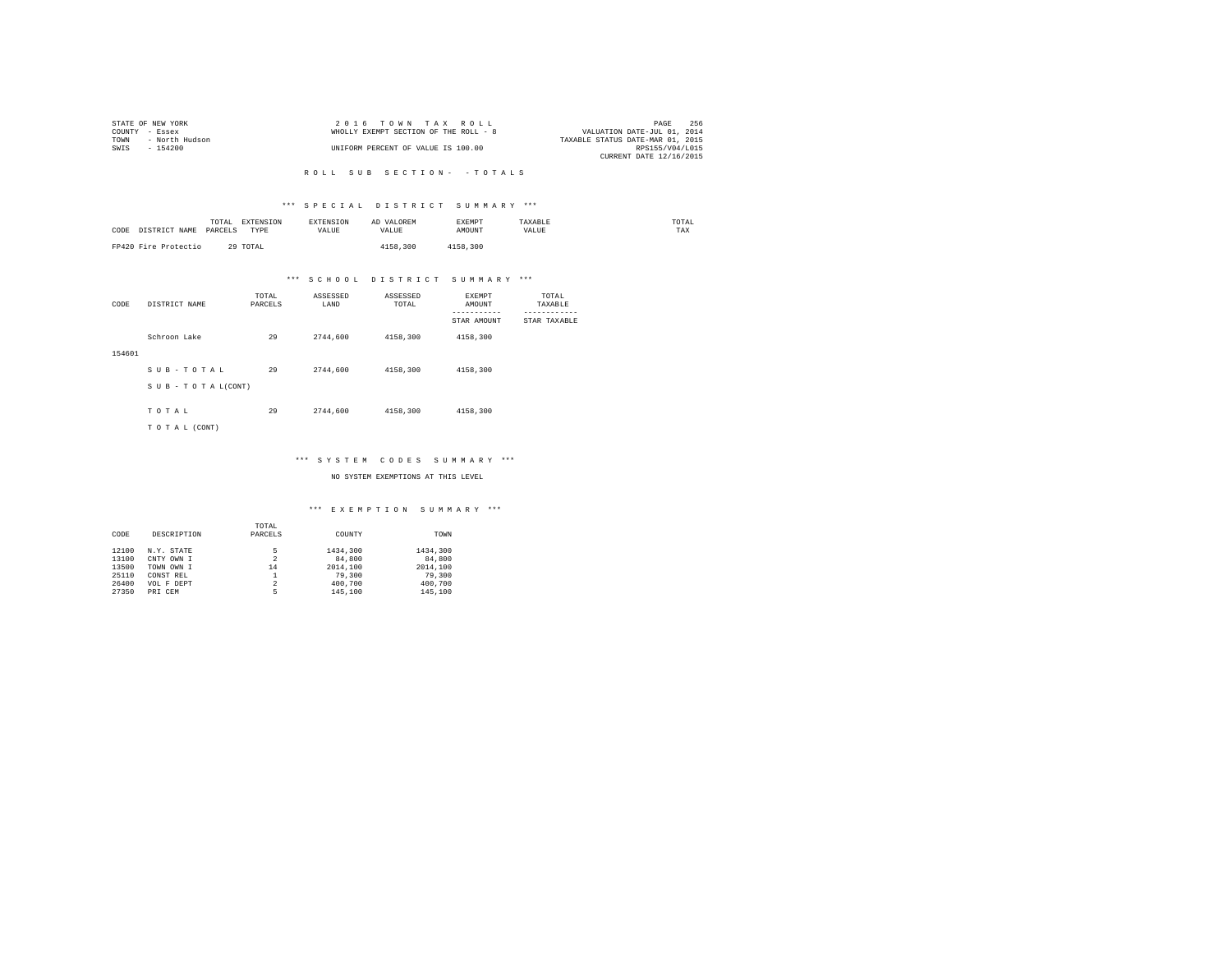|                | STATE OF NEW YORK | 2016 TOWN TAX ROLL                                                   | PAGE            | 252 |
|----------------|-------------------|----------------------------------------------------------------------|-----------------|-----|
| COUNTY - Essex |                   | VALUATION DATE-JUL 01, 2014<br>WHOLLY EXEMPT SECTION OF THE ROLL - 8 |                 |     |
| TOWN           | - North Hudson    | TAXABLE STATUS DATE-MAR 01, 2015                                     |                 |     |
| SWIS           | - 154200          | UNIFORM PERCENT OF VALUE IS 100.00                                   | RPS155/V04/L015 |     |
|                |                   | CURRENT DATE 12/16/2015                                              |                 |     |

R O L L S U B S E C T I O N - - T O T A L S

#### \*\*\* E X E M P T I O N S U M M A R Y \*\*\*

| CODE | DESCRIPTION | TOTAL<br>PARCELS | COUNTY   | TOWN     |
|------|-------------|------------------|----------|----------|
|      | TOTAL       | 29               | 4158,300 | 4158,300 |

## \*\*\* G R A N D T O T A L S \*\*\*

| ROLL<br><b>SEC</b> | DESCRIPTION                   | TOTAL<br>PARCELS | ASSESSED<br>LAND | ASSESSED<br>TOTAL | EXEMPT<br>AMOUNT<br>-----------<br>STAR AMOUNT | TOTAL<br>TAXABLE<br>------------<br>STAR TAXABLE | TOTAL<br>TAX |
|--------------------|-------------------------------|------------------|------------------|-------------------|------------------------------------------------|--------------------------------------------------|--------------|
|                    | RS 8 TOTAL<br>CDDA DICT TAVDC |                  | 2744.600         | 4158,300          | 4,158,300                                      |                                                  |              |

SPEC DIST TAXES 8 WHOLLY EXEMPT 29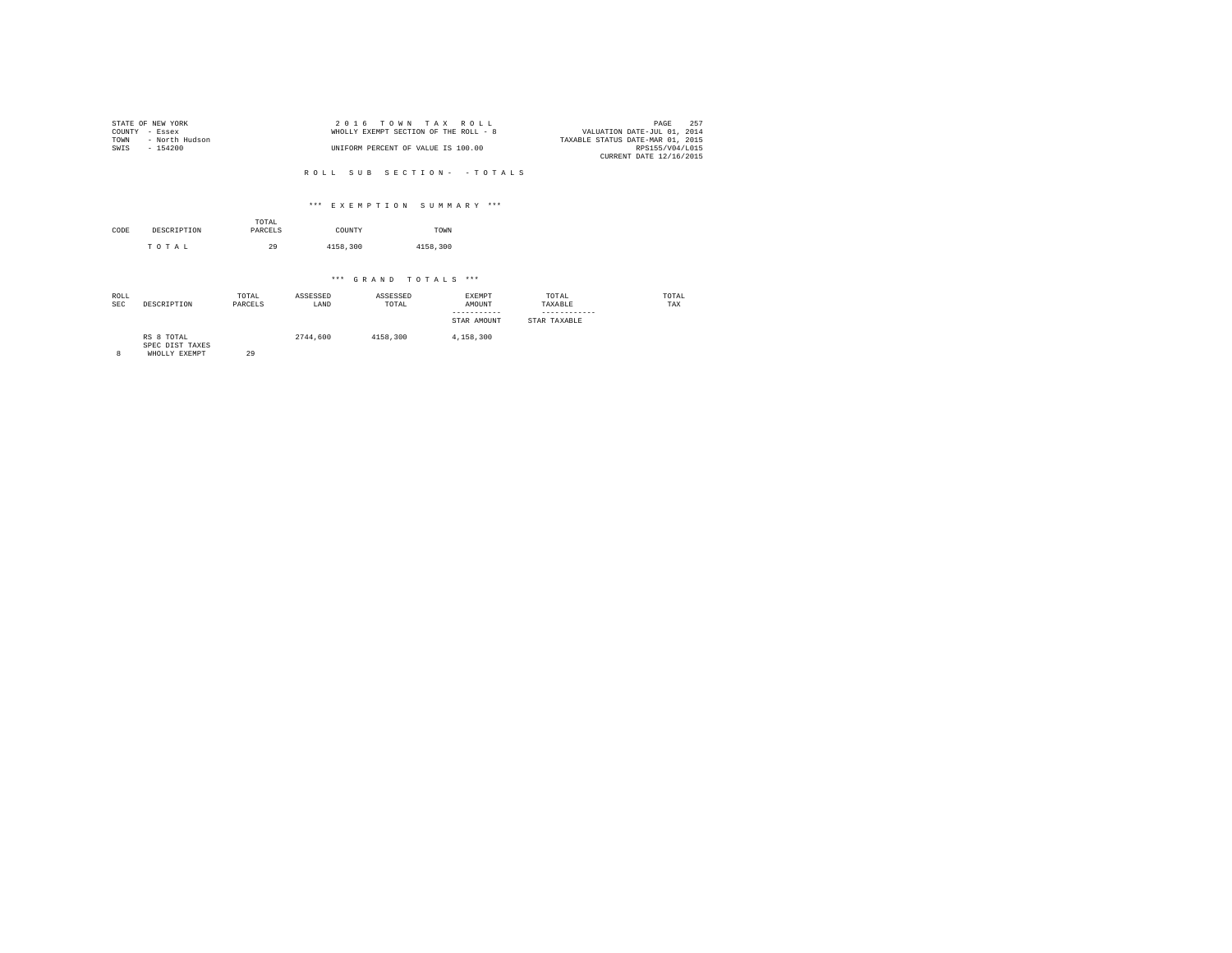|                | STATE OF NEW YORK | $2.0.16$ TOWN TAX ROLL                |                                  | PAGE            | 258 |
|----------------|-------------------|---------------------------------------|----------------------------------|-----------------|-----|
| COUNTY - Essex |                   | WHOLLY EXEMPT SECTION OF THE ROLL - 8 | VALUATION DATE-JUL 01, 2014      |                 |     |
| TOWN           | - North Hudson    |                                       | TAXABLE STATUS DATE-MAR 01, 2015 |                 |     |
| SWTS           | $-154200$         | UNIFORM PERCENT OF VALUE IS 100.00    |                                  | RPS155/V04/L015 |     |
|                |                   |                                       | CURRENT DATE 12/16/2015          |                 |     |

R O L L S E C T I O N T O T A L S

#### \*\*\* S P E C I A L D I S T R I C T S U M M A R Y \*\*\*

| CODE<br>DISTRICT NAME | TOTAL<br><b>EXTENSION</b><br>PARCELS<br>TYPE | <b>EXTENSION</b><br>VALUE | AD VALOREM<br>VALUE | EXEMPT<br>AMOUNT | TAXABLE<br>VALUE | TOTAL<br>TAX |
|-----------------------|----------------------------------------------|---------------------------|---------------------|------------------|------------------|--------------|
| FP420 Fire Protectio  | 29 TOTAL                                     |                           | 4158.300            | 4158.300         |                  |              |

## \*\*\* S C H O O L D I S T R I C T S U M M A R Y \*\*\*

| CODE   | DISTRICT NAME      | TOTAL<br>PARCELS | ASSESSED<br>LAND | ASSESSED<br>TOTAL | <b>EXEMPT</b><br>AMOUNT | TOTAL<br>TAXABLE          |
|--------|--------------------|------------------|------------------|-------------------|-------------------------|---------------------------|
|        |                    |                  |                  |                   | STAR AMOUNT             | ---------<br>STAR TAXABLE |
|        | Schroon Lake       | 29               | 2744.600         | 4158,300          | 4158.300                |                           |
| 154601 |                    |                  |                  |                   |                         |                           |
|        | SUB-TOTAL          | 29               | 2744.600         | 4158,300          | 4158.300                |                           |
|        | SUB - TO TAL(CONT) |                  |                  |                   |                         |                           |
|        |                    |                  |                  |                   |                         |                           |
|        | TOTAL              | 29               | 2744.600         | 4158,300          | 4158,300                |                           |
|        | TO TAL (CONT)      |                  |                  |                   |                         |                           |

#### \*\*\* S Y S T E M C O D E S S U M M A R Y \*\*\*

NO SYSTEM EXEMPTIONS AT THIS LEVEL

#### \*\*\* E X E M P T I O N S U M M A R Y \*\*\*

|       |             | TOTAL   |          |          |
|-------|-------------|---------|----------|----------|
| CODE  | DESCRIPTION | PARCELS | COUNTY   | TOWN     |
| 12100 | N.Y. STATE  | 5       | 1434,300 | 1434,300 |
| 13100 | CNTY OWN I  | 2       | 84,800   | 84,800   |
| 13500 | TOWN OWN I  | 14      | 2014,100 | 2014.100 |
| 25110 | CONST REL   |         | 79,300   | 79,300   |
| 26400 | VOL F DEPT  | 2       | 400.700  | 400.700  |
| 27350 | PRI CEM     | 5       | 145,100  | 145,100  |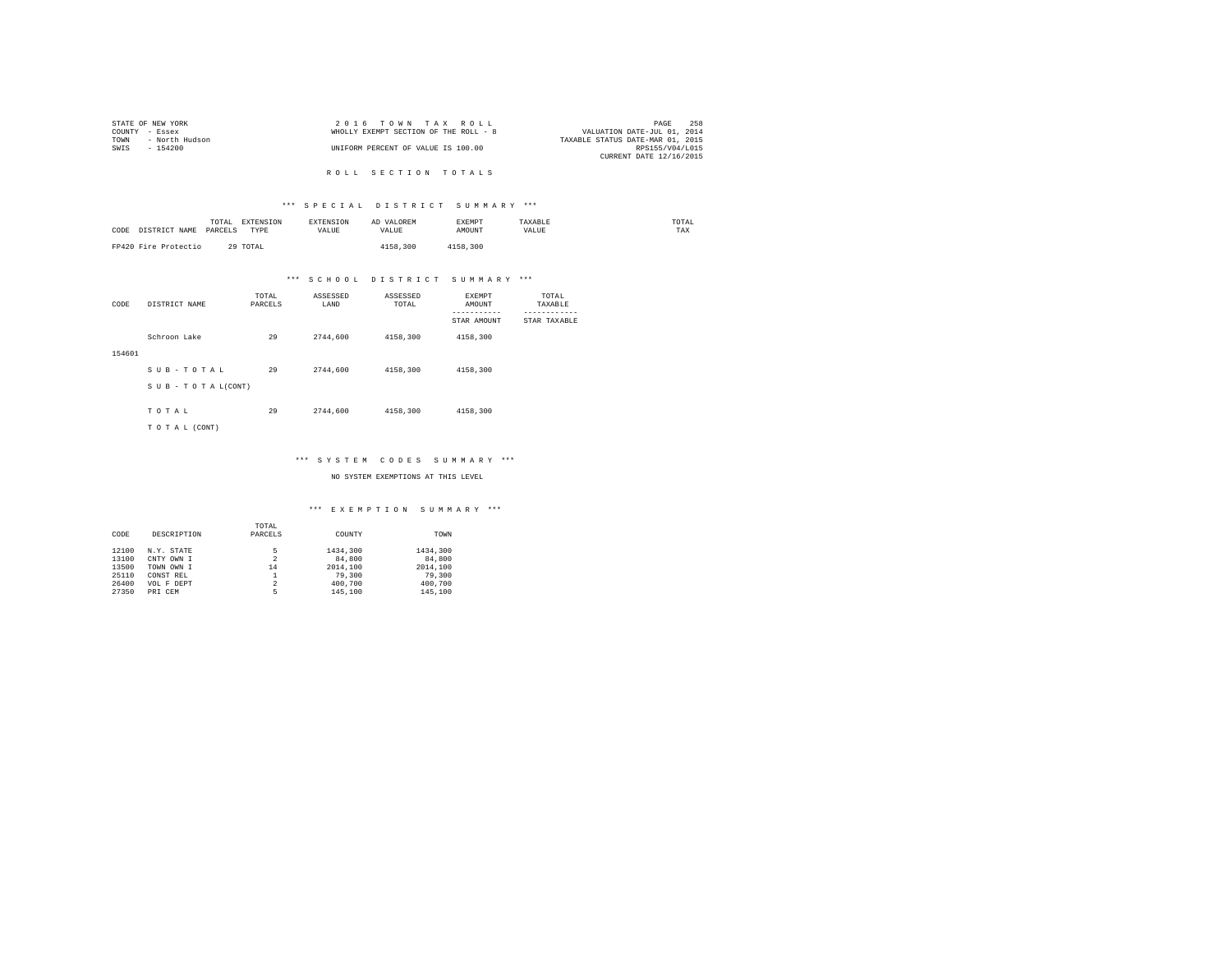|                | STATE OF NEW YORK | 2016 TOWN TAX ROLL                    |                                  | PAGE            | 259 |
|----------------|-------------------|---------------------------------------|----------------------------------|-----------------|-----|
| COUNTY - Essex |                   | WHOLLY EXEMPT SECTION OF THE ROLL - 8 | VALUATION DATE-JUL 01, 2014      |                 |     |
| TOWN           | - North Hudson    |                                       | TAXABLE STATUS DATE-MAR 01, 2015 |                 |     |
| SWTS           | - 154200          | UNIFORM PERCENT OF VALUE IS 100.00    |                                  | RPS155/V04/L015 |     |
|                |                   |                                       | CURRENT DATE 12/16/2015          |                 |     |

R O L L S E C T I O N T O T A L S

#### \*\*\* E X E M P T I O N S U M M A R Y \*\*\*

| CODE | DESCRIPTION | TOTAL<br>PARCELS | COUNTY   | TOWN     |  |
|------|-------------|------------------|----------|----------|--|
|      | TOTAL       | 29               | 4158,300 | 4158,300 |  |

| ROLL<br><b>SEC</b> | DESCRIPTION                                    | TOTAL<br>PARCELS | ASSESSED<br>LAND | ASSESSED<br>TOTAL | EXEMPT<br>AMOUNT<br>-----------<br>STAR AMOUNT | TOTAL<br>TAXABLE<br>STAR TAXABLE | TOTAL<br>TAX |
|--------------------|------------------------------------------------|------------------|------------------|-------------------|------------------------------------------------|----------------------------------|--------------|
|                    |                                                |                  |                  |                   |                                                |                                  |              |
|                    | RS 8 TOTAL<br>SPEC DIST TAXES<br>WHOLLY EXEMPT | 29               | 2744.600         | 4158,300          | 4.158.300                                      |                                  |              |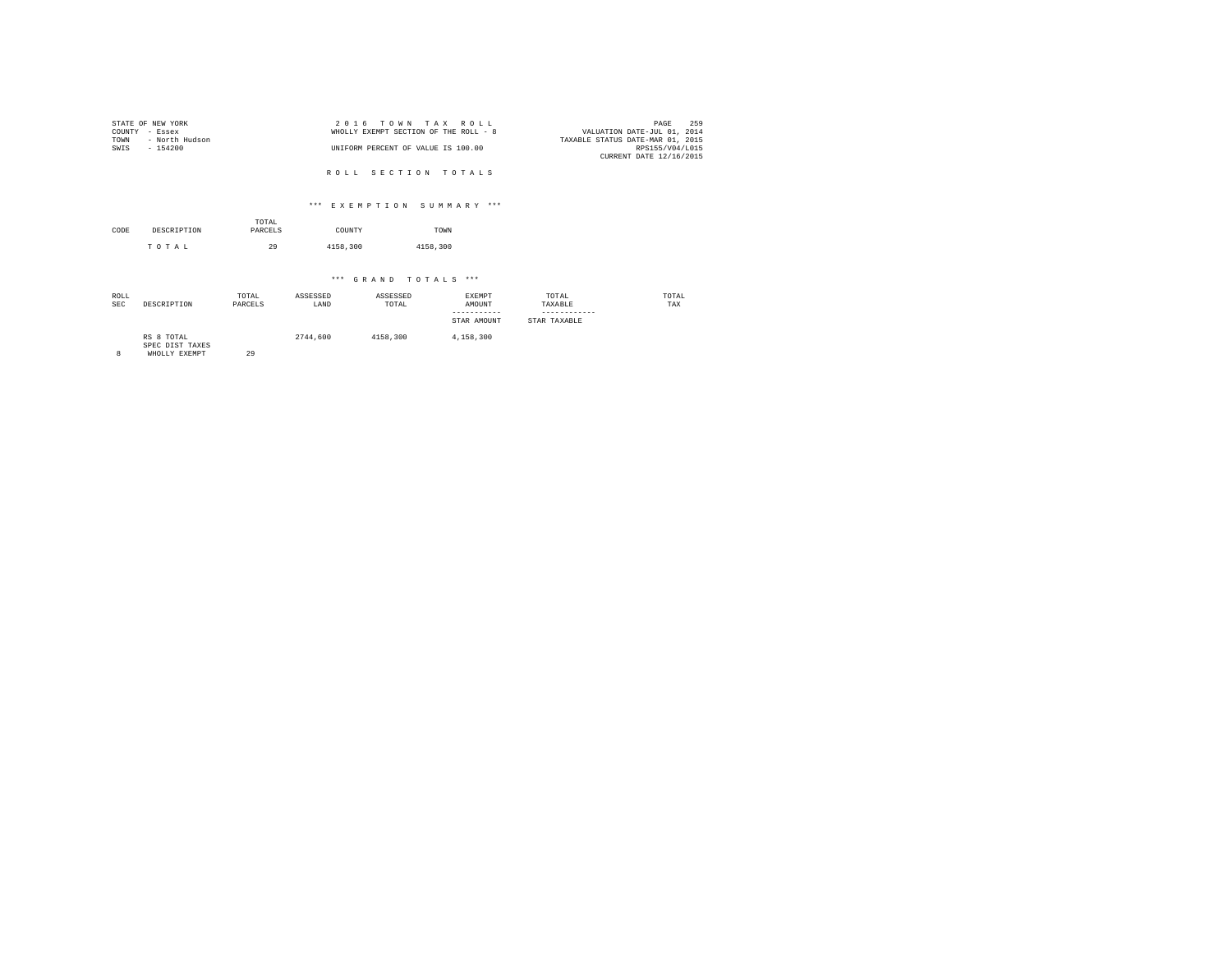|                | STATE OF NEW YORK | 2016 TOWN TAX ROLL |                                  | PAGE                    | 260 |
|----------------|-------------------|--------------------|----------------------------------|-------------------------|-----|
| COUNTY - Essex |                   |                    | VALUATION DATE-JUL 01, 2014      |                         |     |
| TOWN           | - North Hudson    | SWIS TOTALS        | TAXABLE STATUS DATE-MAR 01, 2015 |                         |     |
| SWIS           | $-154200$         |                    |                                  | RPS155/V04/L015         |     |
|                |                   |                    |                                  | CURRENT DATE 12/16/2015 |     |

### \*\*\* S P E C I A L D I S T R I C T S U M M A R Y \*\*\*

| CODE DISTRICT NAME   | TOTAL<br>PARCELS | EXTENSION<br>TYPE | <b>EXTENSION</b><br><b>VALUE</b> | AD VALOREM<br>VALUE. | <b>EXEMPT</b><br>AMOUNT | TAXARLE<br>VALUE | TAX<br>RATE | TOTAL<br>TAX |
|----------------------|------------------|-------------------|----------------------------------|----------------------|-------------------------|------------------|-------------|--------------|
| FP420 Fire Protectio |                  | 879 TOTAL         |                                  | 138691.189           | 4975,100                | 133716,089       | 650632      | 87,000.12    |

#### \*\*\* S C H O O L D I S T R I C T S U M M A R Y \*\*\*

| CODE   | DISTRICT NAME   | TOTAL<br>PARCELS | ASSESSED<br>LAND | ASSESSED<br>TOTAL | <b>EXEMPT</b><br>AMOUNT<br>STAR AMOUNT | TOTAL<br>TAXABLE<br>---------<br>STAR TAXABLE |
|--------|-----------------|------------------|------------------|-------------------|----------------------------------------|-----------------------------------------------|
|        | Schroon Lake    | 881              | 98610.532        | 174803.379        | 46209.239                              | 128,594,140                                   |
| 154601 |                 |                  |                  |                   | 2829.029                               | 125, 765, 111                                 |
|        | SUB-TOTAL       | 881              | 98610.532        | 174803.379        | 46209.239                              | 128,594,140                                   |
|        | SUB-TOTAL(CONT) |                  |                  |                   | 2829.029                               | 125, 765, 111                                 |
|        | TOTAL           | 881              | 98610.532        | 174803.379        | 46209.239                              | 128,594,140                                   |
|        | TO TAL (CONT)   |                  |                  |                   | 2829.029                               | 125, 765, 111                                 |

## \*\*\* S Y S T E M C O D E S S U M M A R Y \*\*\*

|       |             | TOTAL   |           |           |
|-------|-------------|---------|-----------|-----------|
| CODE  | DESCRIPTION | PARCELS | COUNTY    | TOWN      |
|       |             |         |           |           |
| 50001 | SCHL TAXBL  |         | 16256.940 | 16256.940 |
| 50005 | TOWN TAXBL  |         | 16616,220 |           |
| 50006 | CNTY TAXBL  |         |           | 16547.380 |
|       | TOTAL       |         | 32873.160 | 32804.320 |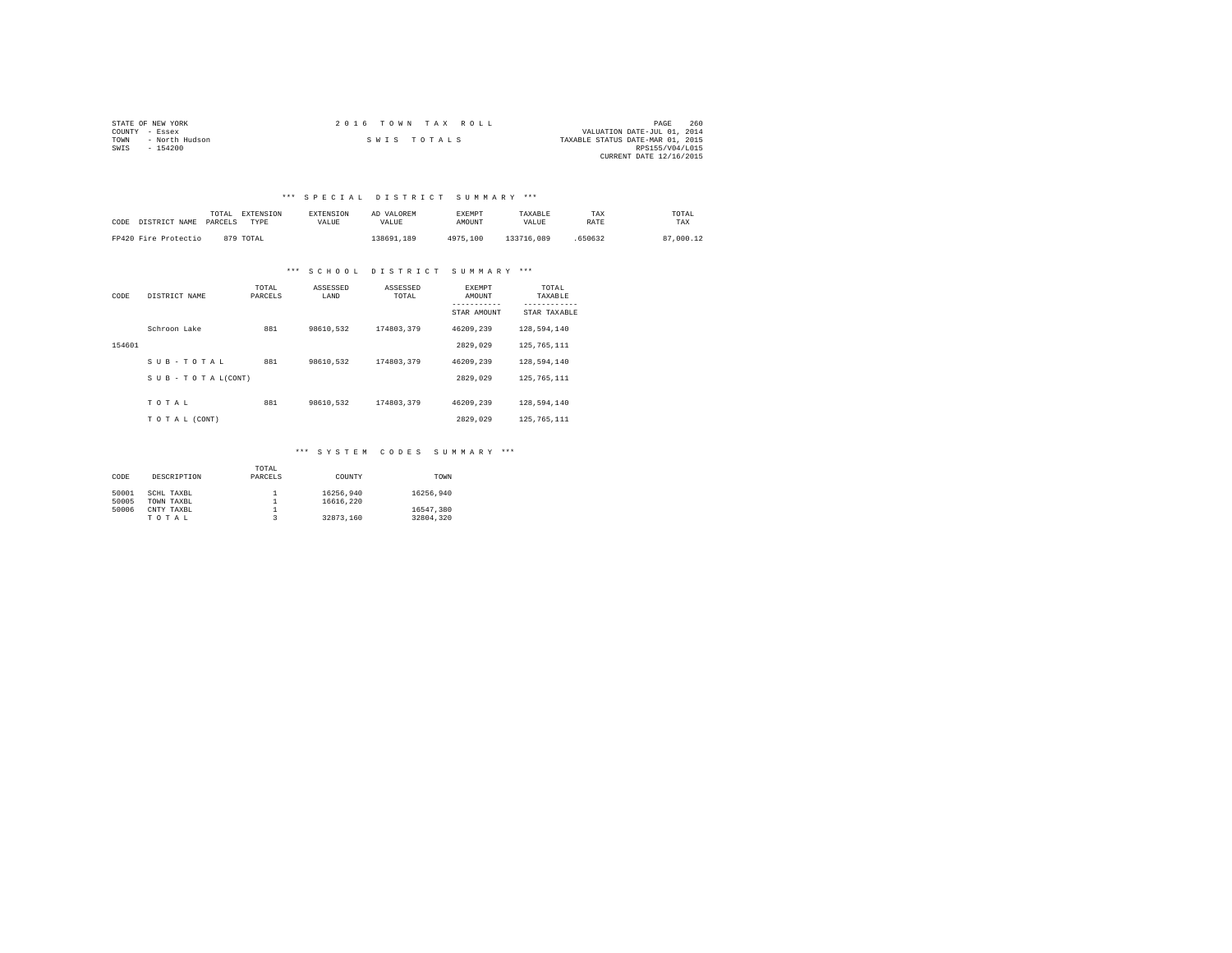| STATE OF NEW YORK |                | 2016 TOWN TAX ROLL |             |                                  | PAGE                        | 261 |
|-------------------|----------------|--------------------|-------------|----------------------------------|-----------------------------|-----|
| COUNTY - Essex    |                |                    |             |                                  | VALUATION DATE-JUL 01, 2014 |     |
| TOWN              | - North Hudson |                    | SWIS TOTALS | TAXABLE STATUS DATE-MAR 01, 2015 |                             |     |
| SWIS              | $-154200$      |                    |             |                                  | RPS155/V04/L015             |     |
|                   |                |                    |             |                                  | CURRENT DATE 12/16/2015     |     |

#### \*\*\* E X E M P T I O N S U M M A R Y \*\*\*

|       |                | TOTAL          |           |           |
|-------|----------------|----------------|-----------|-----------|
| CODE  | DESCRIPTION    | PARCELS        | COUNTY    | TOWN      |
| 12100 | N.Y. STATE     | 5              | 1434,300  | 1434,300  |
| 13100 | CNTY OWN I     | $\overline{2}$ | 84,800    | 84,800    |
| 13500 | TOWN OWN I     | 14             | 2014,100  | 2014,100  |
| 25110 | CONST REL      | 1              | 79,300    | 79,300    |
| 26400 | VOL F DEPT     | $\overline{2}$ | 400,700   | 400.700   |
| 27350 | PRI CEM        | 5              | 145,100   | 145,100   |
| 33201 | C TAX SALE     | 6              | 816,800   | 816,800   |
| 41003 | PRO VETS T     |                |           | 54.493    |
| 41102 | VETERANS C     |                | 5,000     |           |
| 41120 | VETWAR CTS     | 11             | 130,880   | 130,880   |
| 41130 | VETCOM CTS     | 9              | 204,100   | 204,100   |
| 41140 | VETDIS CTS     | 6              | 257.560   | 257.560   |
| 41800 | AGED ALL       | 10             | 592.841   | 568,095   |
| 47450 | <b>FISCHER</b> | 17             | 6849,466  | 6849.466  |
| 47460 | PRIV FOR       | 8              | 797.027   | 797,027   |
|       | TOTAL          | 98             | 13811.974 | 13836,721 |

| ROLL<br><b>SEC</b> | DESCRIPTION                                                                                | TOTAL<br>PARCELS | ASSESSED<br>LAND                    | ASSESSED<br>TOTAL                      | EXEMPT<br>AMOUNT<br>STAR AMOUNT        | TOTAL<br>TAXABLE<br>------------<br>STAR TAXABLE | TAX<br>RATE                      |                                                                                 |
|--------------------|--------------------------------------------------------------------------------------------|------------------|-------------------------------------|----------------------------------------|----------------------------------------|--------------------------------------------------|----------------------------------|---------------------------------------------------------------------------------|
| 1                  | County Tax<br>Town General<br>Highway 2 3 4<br>School Relevy<br>SPEC DIST TAXES<br>TAXABLE | 509              | 41941.317<br>41941.317<br>41941.317 | 64496.822<br>64496.822<br>64496.822    | 9.652.753<br>9.677.500<br>9,677,500    | 54.844.069<br>54.819.322<br>54.819.322           | 3.206444<br>2.402687<br>1.658053 | 175,854.30<br>131, 713, 63<br>90.893.31<br>48.454.32<br>41.432.29<br>488.347.85 |
|                    | County Tax<br>Town General<br>Highway 2 3 4                                                |                  | 52722.015<br>52722.015<br>52722.015 | 102142.555<br>102142.555<br>102142.555 | 32.874.081<br>32.805.241<br>32.805.241 | 69.268.474<br>69.337.314<br>69.337.314           | 3.206444<br>2.402687<br>1.658053 | 222.105.55<br>166,595.81<br>114,965.02                                          |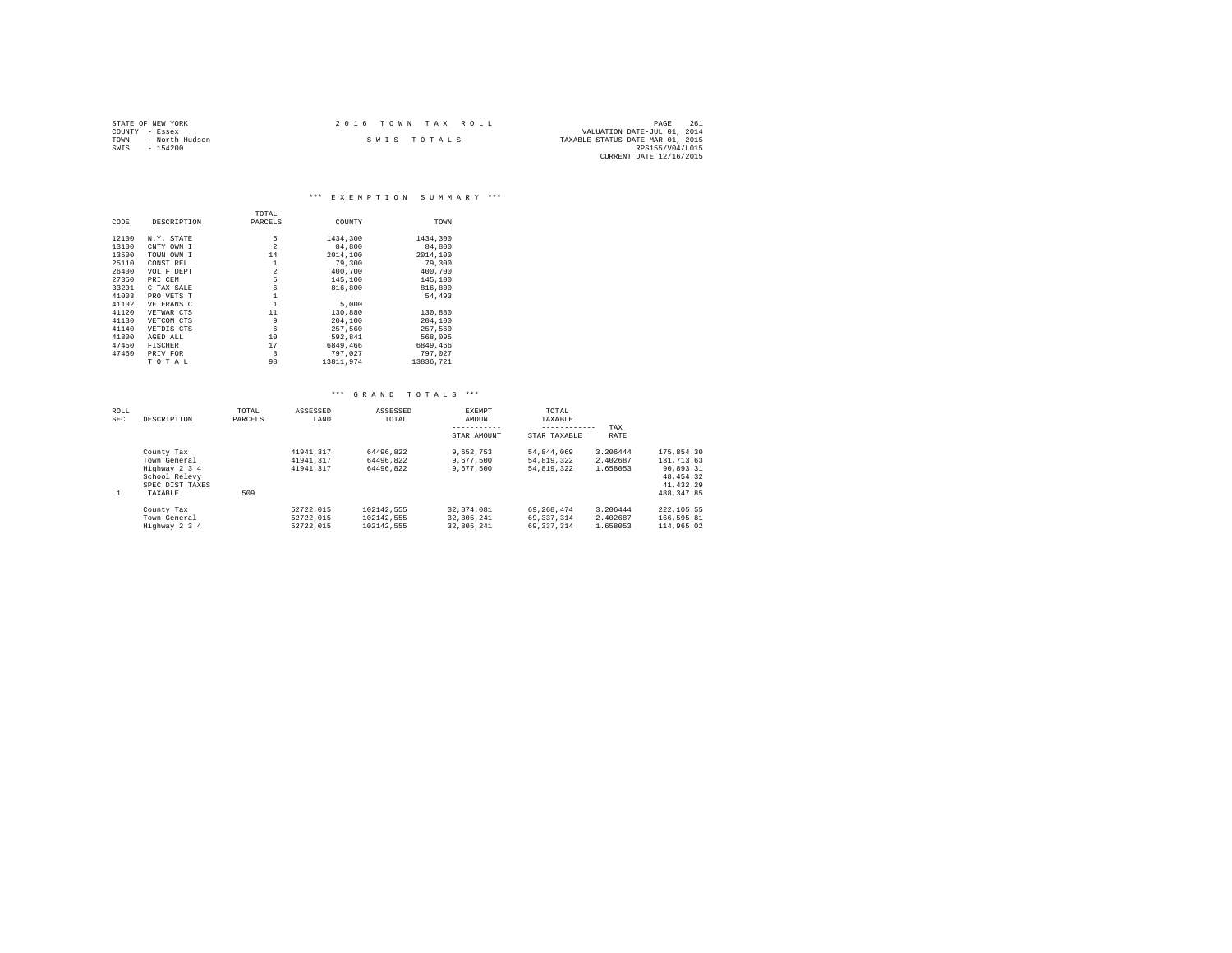|                | STATE OF NEW YORK | 2016 TOWN TAX ROLL |                                  | PAGE            | 262 |
|----------------|-------------------|--------------------|----------------------------------|-----------------|-----|
| COUNTY - Essex |                   |                    | VALUATION DATE-JUL 01, 2014      |                 |     |
| TOWN           | - North Hudson    | SWIS TOTALS        | TAXABLE STATUS DATE-MAR 01, 2015 |                 |     |
| SWTS           | $-154200$         |                    |                                  | RPS155/V04/L015 |     |
|                |                   |                    | CURRENT DATE 12/16/2015          |                 |     |

| ROLL<br><b>SEC</b> | DESCRIPTION                                                                                         | TOTAL<br>PARCELS | ASSESSED<br>LAND                    | ASSESSED<br>TOTAL                      | <b>EXEMPT</b><br>AMOUNT<br>----------- | TOTAL<br>TAXABLE<br>------------                |                                  |                                                                       |  |
|--------------------|-----------------------------------------------------------------------------------------------------|------------------|-------------------------------------|----------------------------------------|----------------------------------------|-------------------------------------------------|----------------------------------|-----------------------------------------------------------------------|--|
|                    |                                                                                                     |                  |                                     |                                        | STAR AMOUNT                            | STAR TAXABLE                                    | TAX<br><b>RATE</b>               |                                                                       |  |
| $\overline{3}$     | SPEC DIST TAXES<br>STATE OWNED LAND                                                                 | 327              |                                     |                                        |                                        |                                                 |                                  | 42.961.58<br>546.627.96                                               |  |
| 5                  | County Tax<br>Town General<br>Highway 2 3 4<br>SPEC DIST TAXES<br>SPECIAL FRANCHISE                 | $\mathcal{R}$    |                                     | 1452.194<br>1452.194<br>1452,194       |                                        | 1,452,194<br>1,452,194<br>1,452,194             | 3.206444<br>2.402687<br>1.658053 | 4.656.39<br>3,489.17<br>2,407.82<br>944.85<br>11,498.23               |  |
| 6                  | County Tax<br>Town General<br>Highway 2 3 4<br>School Relevy<br>SPEC DIST TAXES<br>UTILITIES & N.C. | 13               | 1202.600<br>1202.600<br>1202.600    | 2553.508<br>2553,508<br>2553.508       |                                        | 2,553,508<br>2,553,508<br>2.553.508             | 3.206444<br>2.402687<br>1.658053 | 8,187.69<br>6,135.28<br>4.233.85<br>3,789.19<br>1,661.40<br>24,007.41 |  |
| 8                  | RS 8 TOTAL<br>SPEC DIST TAXES<br>WHOLLY EXEMPT                                                      | 29               | 2744.600                            | 4158,300                               | 4.158.300                              |                                                 |                                  |                                                                       |  |
|                    | County Tax<br>Town General<br>Highway 2 3 4<br>School Relevy<br>SPEC DIST TAXES                     |                  | 98610,532<br>98610.532<br>98610.532 | 174803,379<br>174803.379<br>174803.379 | 46,685,134<br>46.641.041<br>46.641.041 | 128, 118, 245<br>128, 162, 338<br>128, 162, 338 | 3.206444<br>2.402687<br>1.658053 | 410,803.93<br>307.933.89<br>212,500.00<br>52, 243.51<br>87.000.12     |  |
| $^\star$           | SUB TOTAL                                                                                           | 881              |                                     |                                        |                                        |                                                 |                                  | 1070, 481.45                                                          |  |
|                    | County Tax<br>Town General<br>Highway 2 3 4<br>School Relevy<br>SPEC DIST TAXES                     |                  | 98610.532<br>98610,532<br>98610.532 | 174803.379<br>174803,379<br>174803.379 | 46,685,134<br>46,641,041<br>46.641.041 | 128, 118, 245<br>128, 162, 338<br>128, 162, 338 | 3.206444<br>2.402687<br>1.658053 | 410,803.93<br>307,933.89<br>212,500.00<br>52.243.51<br>87.000.12      |  |
| $\star\star$       | GRAND TOTAL                                                                                         | 881              |                                     |                                        |                                        |                                                 |                                  | 1070, 481.45                                                          |  |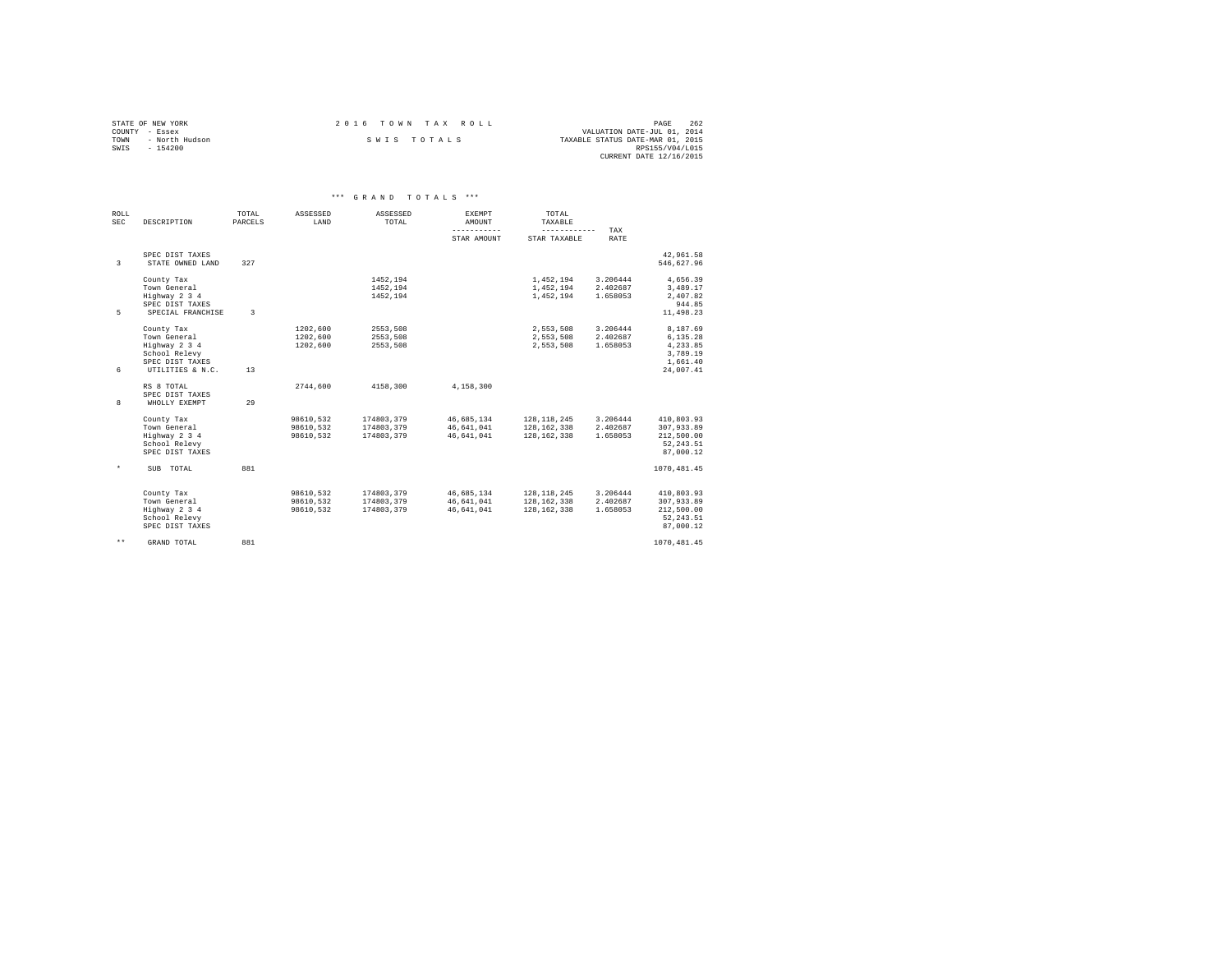|                | STATE OF NEW YORK | 2016 TOWN TAX ROLL                         | PAGE                    | 263 |
|----------------|-------------------|--------------------------------------------|-------------------------|-----|
| COUNTY - Essex |                   | VALUATION DATE-JUL 01, 2014<br>TOWN TOTALS |                         |     |
| TOWN           | - North Hudson    | TAXABLE STATUS DATE-MAR 01, 2015           |                         |     |
| SWTS           | $-1542$           |                                            | RPS155/V04/L015         |     |
|                |                   |                                            | CURRENT DATE 12/16/2015 |     |

### \*\*\* S P E C I A L D I S T R I C T S U M M A R Y \*\*\*

| CODE DISTRICT NAME PARCELS | TOTAL | EXTENSION<br>TYPE | <b>EXTENSION</b><br>VALUE | AD VALOREM<br>VALUE | <b>EXEMPT</b><br>AMOUNT | TAXABLE<br>VALUE | TOTAL<br>TAX |
|----------------------------|-------|-------------------|---------------------------|---------------------|-------------------------|------------------|--------------|
| FP420 Fire Protectio       |       | 879 TOTAL         |                           | 138691.189          | 4975,100                | 133716,089       | 87.000.12    |

#### \*\*\* S C H O O L D I S T R I C T S U M M A R Y \*\*\*

| CODE   | DISTRICT NAME             | TOTAL<br>PARCELS | ASSESSED<br>LAND | ASSESSED<br>TOTAL | <b>EXEMPT</b><br>AMOUNT | TOTAL<br>TAXABLE |
|--------|---------------------------|------------------|------------------|-------------------|-------------------------|------------------|
|        |                           |                  |                  |                   | STAR AMOUNT             | STAR TAXABLE     |
|        | Schroon Lake              | 881              | 98610.532        | 174803.379        | 46209.239               | 128,594,140      |
| 154601 |                           |                  |                  |                   | 2829,029                | 125, 765, 111    |
|        | SUB-TOTAL                 | 881              | 98610.532        | 174803.379        | 46209.239               | 128,594,140      |
|        | $S$ U B - T O T A L(CONT) |                  |                  |                   | 2829,029                | 125, 765, 111    |
|        |                           |                  |                  |                   |                         |                  |
|        | TOTAL                     | 881              | 98610.532        | 174803.379        | 46209,239               | 128,594,140      |
|        | TO TAL (CONT)             |                  |                  |                   | 2829,029                | 125, 765, 111    |

## \*\*\* S Y S T E M C O D E S S U M M A R Y \*\*\*

|       |             | TOTAL   |           |           |
|-------|-------------|---------|-----------|-----------|
| CODE  | DESCRIPTION | PARCELS | COUNTY    | TOWN      |
|       |             |         |           |           |
| 50001 | SCHL TAXBL  |         | 16256.940 | 16256.940 |
| 50005 | TOWN TAXBL  |         | 16616,220 |           |
| 50006 | CNTY TAXBL  |         |           | 16547.380 |
|       | TOTAL       |         | 32873.160 | 32804.320 |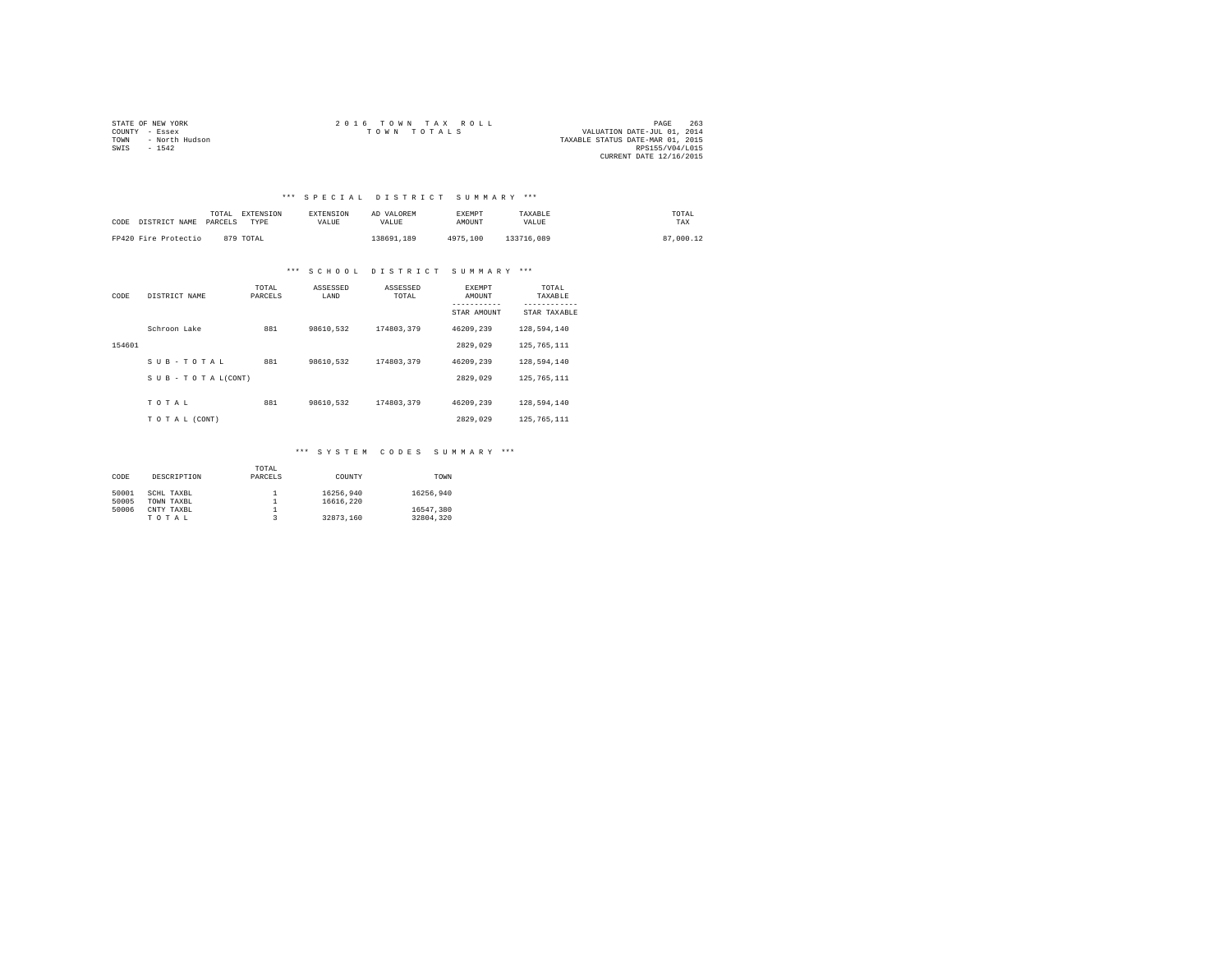| STATE OF NEW YORK |                | 2016 TOWN TAX ROLL                         | PAGE            | 264 |
|-------------------|----------------|--------------------------------------------|-----------------|-----|
| COUNTY - Essex    |                | VALUATION DATE-JUL 01, 2014<br>TOWN TOTALS |                 |     |
| TOWN              | - North Hudson | TAXABLE STATUS DATE-MAR 01, 2015           |                 |     |
| SWIS              | $-1542$        |                                            | RPS155/V04/L015 |     |
|                   |                | CURRENT DATE 12/16/2015                    |                 |     |

\*\*\* E X E M P T I O N S U M M A R Y \*\*\*

|       |                | TOTAL          |           |           |
|-------|----------------|----------------|-----------|-----------|
| CODE  | DESCRIPTION    | PARCELS        | COUNTY    | TOWN      |
|       |                |                |           |           |
| 12100 | N.Y. STATE     | 5              | 1434,300  | 1434,300  |
| 13100 | CNTY OWN I     | $\overline{a}$ | 84,800    | 84,800    |
| 13500 | TOWN OWN I     | 14             | 2014,100  | 2014,100  |
| 25110 | CONST REL      | 1              | 79,300    | 79,300    |
| 26400 | VOL F DEPT     | $\overline{a}$ | 400,700   | 400.700   |
| 27350 | PRI CEM        | 5              | 145,100   | 145,100   |
| 33201 | C TAX SALE     | 6              | 816,800   | 816,800   |
| 41003 | PRO VETS T     |                |           | 54.493    |
| 41102 | VETERANS C     | $\mathbf{1}$   | 5,000     |           |
| 41120 | VETWAR CTS     | 11             | 130,880   | 130,880   |
| 41130 | VETCOM CTS     | 9              | 204,100   | 204,100   |
| 41140 | VETDIS CTS     | 6              | 257,560   | 257,560   |
| 41800 | AGED ALL       | 10             | 592.841   | 568,095   |
| 47450 | <b>FISCHER</b> | 17             | 6849,466  | 6849.466  |
| 47460 | PRIV FOR       | 8              | 797.027   | 797.027   |
|       | TOTAL          | 98             | 13811.974 | 13836,721 |

| ROLL<br><b>SEC</b> | DESCRIPTION                                                                                | TOTAL<br>PARCELS | ASSESSED<br>LAND                    | ASSESSED<br>TOTAL                      | EXEMPT<br>AMOUNT<br>STAR AMOUNT        | TOTAL<br>TAXABLE<br>------------<br>STAR TAXABLE | TAX<br>RATE | TOTAL<br>TAX                                                                         |
|--------------------|--------------------------------------------------------------------------------------------|------------------|-------------------------------------|----------------------------------------|----------------------------------------|--------------------------------------------------|-------------|--------------------------------------------------------------------------------------|
| 1                  | County Tax<br>Town General<br>Highway 2 3 4<br>School Relevy<br>SPEC DIST TAXES<br>TAXABLE | 509              | 41941.317<br>41941.317<br>41941.317 | 64496.822<br>64496.822<br>64496.822    | 9.652.753<br>9,677,500<br>9,677,500    | 54.844.069<br>54.819.322<br>54.819.322           |             | 175,854.30<br>131, 713, 63<br>90.893.31<br>48, 454, 32<br>41, 432.29<br>488, 347, 85 |
|                    | County Tax<br>Town General<br>Highway 2 3 4                                                |                  | 52722.015<br>52722.015<br>52722.015 | 102142.555<br>102142.555<br>102142.555 | 32,874,081<br>32.805.241<br>32.805.241 | 69.268.474<br>69.337.314<br>69.337.314           |             | 222, 105.55<br>166,595.81<br>114,965.02                                              |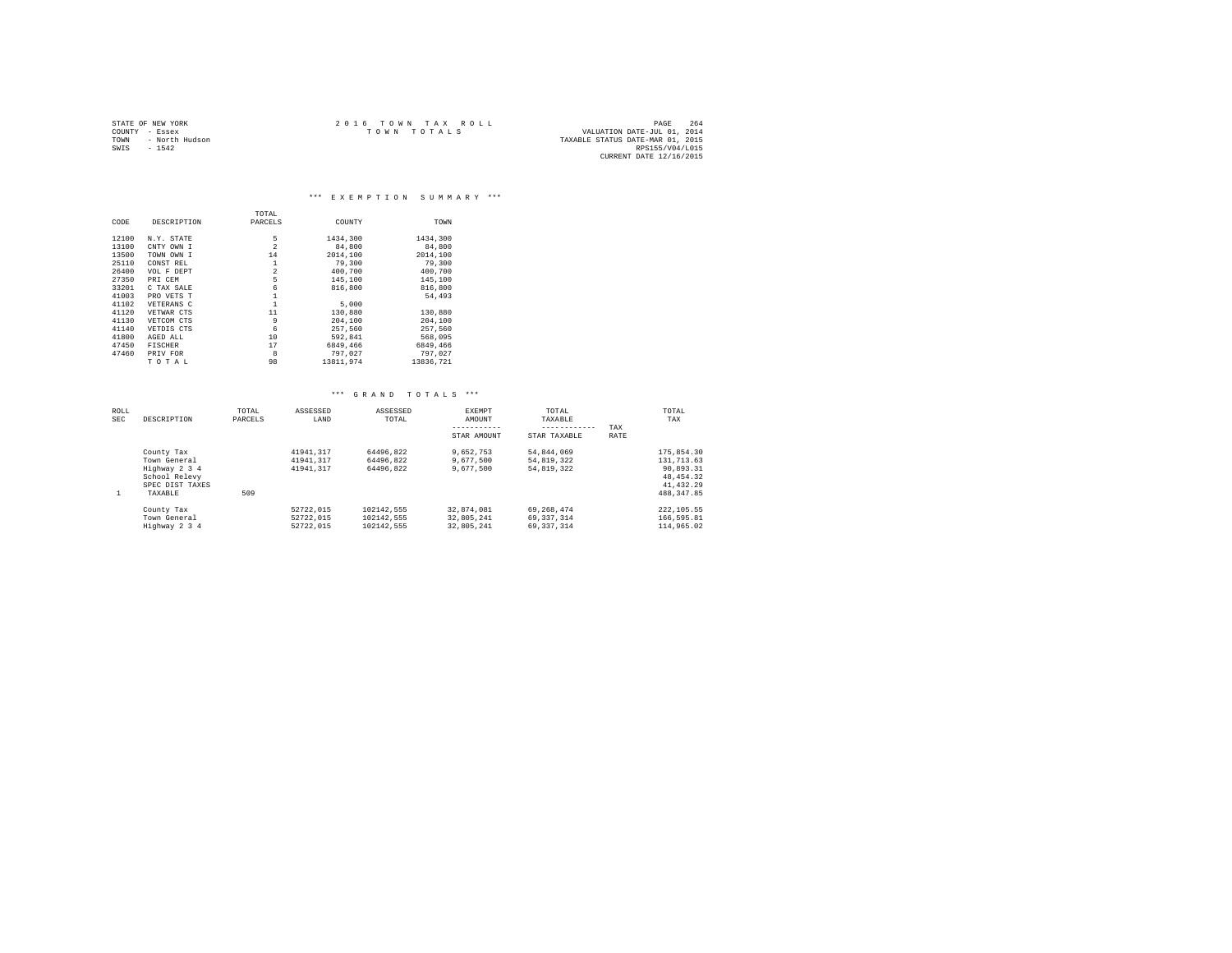| STATE OF NEW YORK      | 2016 TOWN TAX ROLL | 265<br>PAGE                      |
|------------------------|--------------------|----------------------------------|
| COUNTY - Essex         | TOWN TOTALS        | VALUATION DATE-JUL 01, 2014      |
| - North Hudson<br>TOWN |                    | TAXABLE STATUS DATE-MAR 01, 2015 |
| $-1542$<br>SWIS        |                    | RPS155/V04/L015                  |
|                        |                    | CURRENT DATE 12/16/2015          |

|                    |                                                                                                     |                  |                                     | *** GRAND TOTALS ***                   |                                        |                                                 |             |                                                                       |
|--------------------|-----------------------------------------------------------------------------------------------------|------------------|-------------------------------------|----------------------------------------|----------------------------------------|-------------------------------------------------|-------------|-----------------------------------------------------------------------|
| ROLL<br><b>SEC</b> | DESCRIPTION                                                                                         | TOTAL<br>PARCELS | ASSESSED<br>LAND                    | ASSESSED<br>TOTAL                      | EXEMPT<br>AMOUNT<br>-----------        | TOTAL<br>TAXABLE<br>------------                | TAX         | TOTAL<br>TAX                                                          |
|                    |                                                                                                     |                  |                                     |                                        | STAR AMOUNT                            | STAR TAXABLE                                    | <b>RATE</b> |                                                                       |
| 3                  | SPEC DIST TAXES<br>STATE OWNED LAND                                                                 | 327              |                                     |                                        |                                        |                                                 |             | 42,961.58<br>546,627.96                                               |
| 5                  | County Tax<br>Town General<br>Highway 2 3 4<br>SPEC DIST TAXES<br>SPECIAL FRANCHISE                 | $\mathbf{R}$     |                                     | 1452,194<br>1452.194<br>1452.194       |                                        | 1,452,194<br>1,452,194<br>1,452,194             |             | 4,656.39<br>3,489.17<br>2,407.82<br>944.85<br>11,498.23               |
| 6                  | County Tax<br>Town General<br>Highway 2 3 4<br>School Relevy<br>SPEC DIST TAXES<br>UTILITIES & N.C. | 13               | 1202,600<br>1202.600<br>1202.600    | 2553.508<br>2553.508<br>2553.508       |                                        | 2,553,508<br>2.553.508<br>2,553,508             |             | 8,187.69<br>6,135.28<br>4,233.85<br>3,789.19<br>1,661.40<br>24,007.41 |
| 8                  | RS 8 TOTAL<br>SPEC DIST TAXES<br>WHOLLY EXEMPT                                                      | 29               | 2744.600                            | 4158,300                               | 4.158.300                              |                                                 |             |                                                                       |
|                    | County Tax<br>Town General<br>Highway 2 3 4<br>School Relevy<br>SPEC DIST TAXES                     |                  | 98610.532<br>98610.532<br>98610.532 | 174803,379<br>174803.379<br>174803.379 | 46,685,134<br>46.641.041<br>46,641,041 | 128, 118, 245<br>128, 162, 338<br>128, 162, 338 |             | 410.803.93<br>307.933.89<br>212,500.00<br>52, 243.51<br>87.000.12     |
| $\star$            | SUB TOTAL                                                                                           | 881              |                                     |                                        |                                        |                                                 |             | 1070, 481.45                                                          |
|                    | County Tax<br>Town General<br>Highway 2 3 4<br>School Relevy<br>SPEC DIST TAXES                     |                  | 98610.532<br>98610.532<br>98610.532 | 174803.379<br>174803.379<br>174803,379 | 46,685,134<br>46,641,041<br>46.641.041 | 128.118.245<br>128, 162, 338<br>128, 162, 338   |             | 410.803.93<br>307,933.89<br>212,500.00<br>52.243.51<br>87.000.12      |
| $\star \star$      | GRAND TOTAL                                                                                         | 881              |                                     |                                        |                                        |                                                 |             | 1070.481.45                                                           |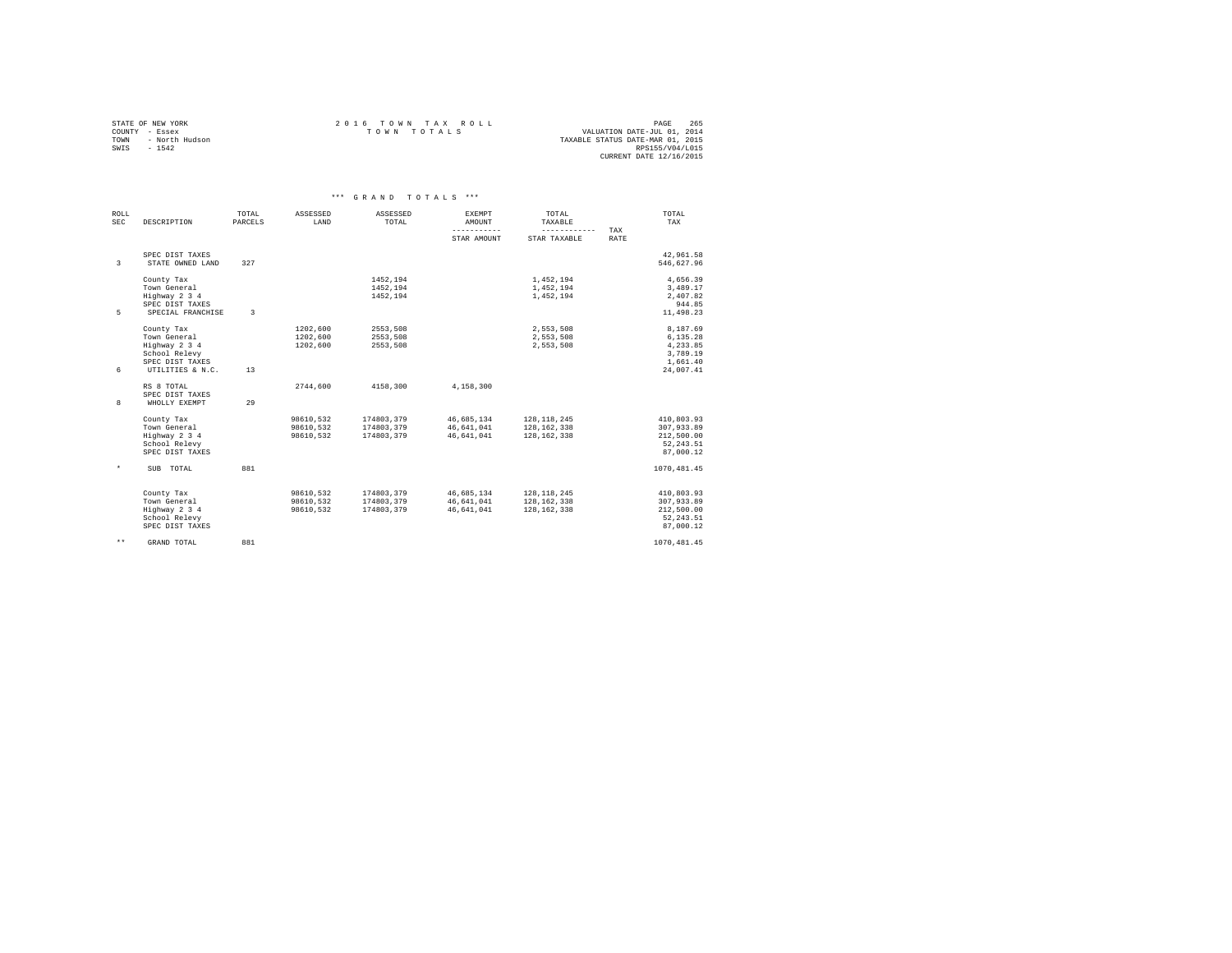| STATE OF NEW YORK<br>COUNTY - Essex<br>- North Hudson<br>TOWN<br>SWIS - 154200 |                                                                                                                                       |               | 2016 TOWN TAX ROLL<br>OMITTED & PRO-RATED TAX SECTION OF THE ROLL - 9<br>OWNERS NAME SEQUENCE<br>UNIFORM PERCENT OF VALUE IS 100.00 | VALUATION DATE-JUL 01, 2014<br>TAXABLE STATUS DATE-MAR 01, 2015 | PAGE<br>$\overline{1}$   |
|--------------------------------------------------------------------------------|---------------------------------------------------------------------------------------------------------------------------------------|---------------|-------------------------------------------------------------------------------------------------------------------------------------|-----------------------------------------------------------------|--------------------------|
| TAX MAP PARCEL NUMBER                                                          | PROPERTY LOCATION & CLASS ASSESSMENT EXEMPTION CODE---------------COUNTY-------TOWN---------                                          |               |                                                                                                                                     |                                                                 |                          |
| CURRENT OWNERS NAME<br>CURRENT OWNERS ADDRESS                                  | SCHOOL DISTRICT<br>PARCEL SIZE/GRID COORD                                                                                             | LAND<br>TOTAL | TAX DESCRIPTION<br>SPECIAL DISTRICTS                                                                                                | TAXABLE VALUE                                                   | TAX AMOUNT               |
|                                                                                |                                                                                                                                       |               |                                                                                                                                     |                                                                 |                          |
|                                                                                | 4007 Blue Ridge Rd                                                                                                                    |               |                                                                                                                                     | ACCT 685-T183001 BILL 526                                       |                          |
| 114.18-2-7.200/2015                                                            | 432 Gas station                                                                                                                       |               |                                                                                                                                     |                                                                 |                          |
| Aleeze Enterprises Inc                                                         | Schroon Lake 154601                                                                                                                   |               | 0 OT902 Omitted tax C                                                                                                               | 590.87 MT                                                       | 590.87                   |
| PO Box 712<br>Schroon Lake, NY                                                 | 22 Platt Rogers&co Rd Pat<br>SECT 520 RPTL OMITTED TAX<br>FROM THE 2015 TAX ROLL<br>EAST-0657893 NRTH-1440589<br>DEED BOOK 1782 PG-80 |               | 0 OT903 Omitted tax T                                                                                                               | 892.71 MT                                                       | 892.71                   |
|                                                                                | FULL MARKET VALUE                                                                                                                     | $\Omega$      |                                                                                                                                     |                                                                 |                          |
|                                                                                |                                                                                                                                       |               | TOTAL TAX ---                                                                                                                       | DATE #1                                                         | $1.483.58**$<br>02/01/16 |
|                                                                                |                                                                                                                                       |               |                                                                                                                                     | AMT DUE                                                         | 1,483.58                 |
|                                                                                |                                                                                                                                       |               |                                                                                                                                     |                                                                 |                          |
|                                                                                | US Route 9                                                                                                                            |               |                                                                                                                                     | ACCT 685-T102604 BILL 527                                       |                          |
| $125.1 - 1 - 29.000 / 2015$                                                    | 314 Rural vac<10<br>Schroon Lake 154601                                                                                               |               | 0 0T902 Omitted tax C                                                                                                               | 22.26 MT                                                        | 22.26                    |
| Gokey Jean F<br>Route 9                                                        | 141 Paradox Tr                                                                                                                        |               | 0 OT903 Omitted tax T                                                                                                               | 33.63 MT                                                        | 33.63                    |
| PO Box 125                                                                     | SECT 520 RPTL OMITTED TAX                                                                                                             |               |                                                                                                                                     |                                                                 |                          |
| North Hudson, NY                                                               | FROM THE 2015 TAX ROLL<br>EAST-0659006 NRTH-1438938                                                                                   |               |                                                                                                                                     |                                                                 |                          |
|                                                                                | DEED BOOK 1769 PG-157<br>FULL MARKET VALUE                                                                                            | $\Omega$      |                                                                                                                                     |                                                                 |                          |
|                                                                                |                                                                                                                                       |               | TOTAL TAX ---                                                                                                                       |                                                                 | $55.89**$                |
|                                                                                |                                                                                                                                       |               |                                                                                                                                     | DATE #1<br>AMT DUE                                              | 02/01/16<br>55.89        |
|                                                                                |                                                                                                                                       |               |                                                                                                                                     |                                                                 |                          |
|                                                                                | 4010 Blue Ridge Rd                                                                                                                    |               |                                                                                                                                     | ACCT 685J101512 BILL 528                                        |                          |
| 125.1-1-23.000/2015                                                            | 421 Restaurant                                                                                                                        |               |                                                                                                                                     |                                                                 |                          |
| Moore Family Real Estate LLC Schroon Lake 154601                               |                                                                                                                                       |               | 0 OT902 Omitted tax C                                                                                                               | 5.18 MT                                                         | 5.18                     |
| PO Box 385<br>Keeseville, NY                                                   | 21 Platt Rogers&co Rd Pat<br>SECT 520 RPTL OMITTED TAX<br>FROM THE 2015 TAX ROLL<br>EAST-0657683 NRTH-1439595<br>DEED BOOK 1792 PG-46 |               | 0 OT903 Omitted tax T                                                                                                               | 7.83 MT                                                         | 7.83                     |
|                                                                                | FULL MARKET VALUE                                                                                                                     | $\circ$       |                                                                                                                                     |                                                                 |                          |
|                                                                                |                                                                                                                                       |               | TOTAL TAX $---$                                                                                                                     |                                                                 | $13.01**$                |
|                                                                                |                                                                                                                                       |               |                                                                                                                                     | DATE #1                                                         | 02/01/16                 |
|                                                                                |                                                                                                                                       |               |                                                                                                                                     | AMT DUE                                                         | 13.01                    |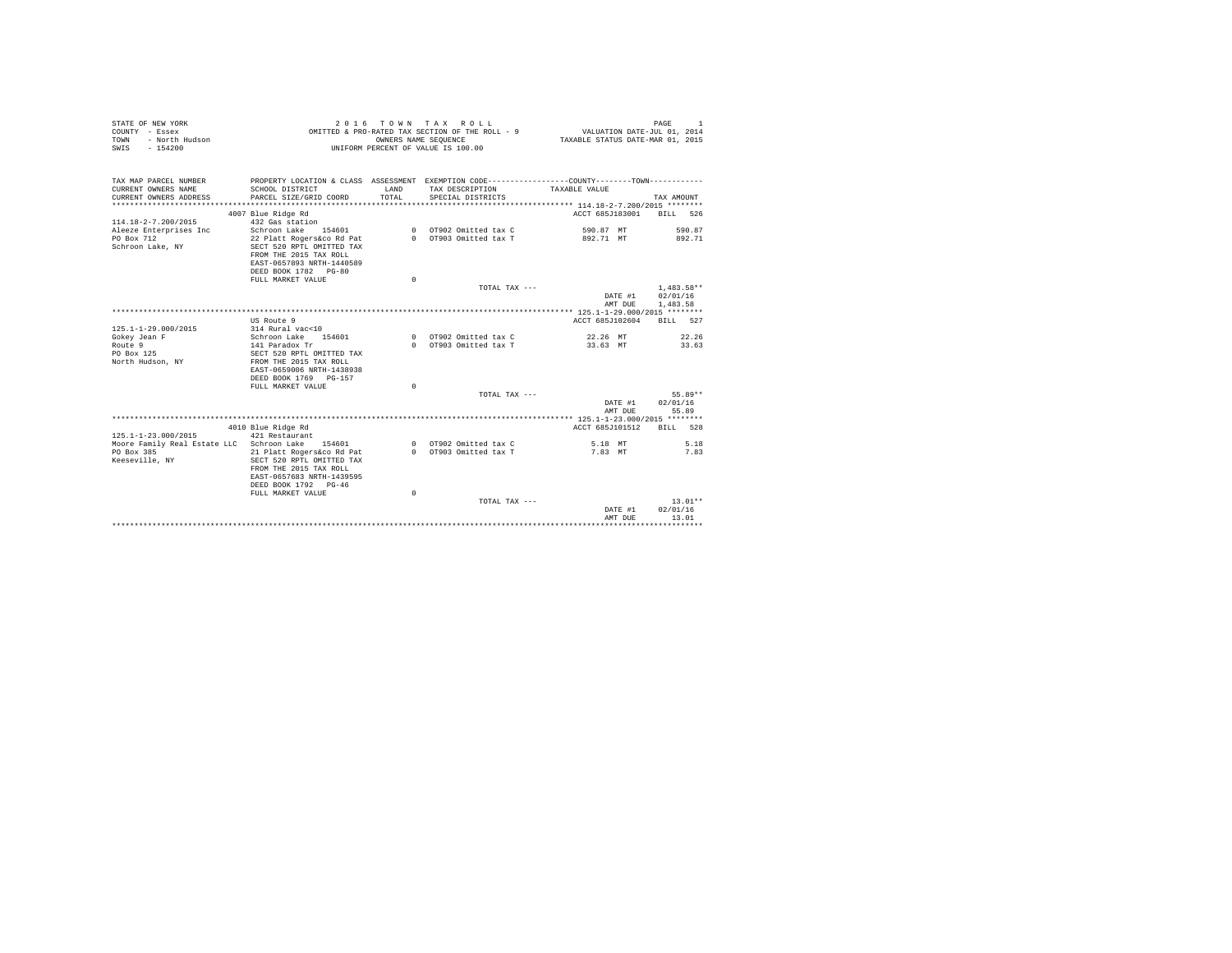| COUNTY<br>TOWN<br>SWIS | STATE OF NEW YORK<br>- Essex<br>- North Hudson<br>$-154200$ |                    |                   |                                 | OMITTED & PRO-RATED TAX SECTION OF THE ROLL - 9 | 2016             | TOWN     |  |       | TAX                  | ROLL. |             |  |                  |              | VALUATION DATE-JUL 01, 2014<br>TAXABLE STATUS DATE-MAR 01, 2015<br>CURRENT DATE 12/16/2015 |  | PAGE | $\overline{2}$<br>RPS155/V04/L015 |  |
|------------------------|-------------------------------------------------------------|--------------------|-------------------|---------------------------------|-------------------------------------------------|------------------|----------|--|-------|----------------------|-------|-------------|--|------------------|--------------|--------------------------------------------------------------------------------------------|--|------|-----------------------------------|--|
|                        |                                                             |                    |                   | ROLL SUB SECTION- - TOTALS      |                                                 |                  |          |  |       |                      |       |             |  |                  |              |                                                                                            |  |      |                                   |  |
|                        |                                                             |                    |                   | *** OUTSTANDING TAX SUMMARY *** |                                                 |                  |          |  |       |                      |       |             |  |                  |              |                                                                                            |  |      |                                   |  |
| CODE                   | DISTRICT NAME                                               | TOTAL<br>PARCELS   | EXTENSION<br>TYPE |                                 |                                                 | VALUE            |          |  |       |                      |       |             |  | TOTAL<br>TAX     |              |                                                                                            |  |      |                                   |  |
| OT902<br>OT903         | Omitted tax C<br>Omitted tax T                              | -3<br>$\mathbf{R}$ | MOVTAX<br>MOVTAX  |                                 |                                                 | 618.31<br>934.17 |          |  |       |                      |       |             |  | 618.31<br>934.17 |              |                                                                                            |  |      |                                   |  |
|                        |                                                             |                    |                   |                                 |                                                 |                  |          |  |       | *** GRAND TOTALS *** |       |             |  |                  |              |                                                                                            |  |      |                                   |  |
| ROLL<br><b>SEC</b>     | DESCRIPTION                                                 | TOTAL<br>PARCELS   |                   | ASSESSED<br>LAND                |                                                 |                  | ASSESSED |  | TOTAL |                      |       | STAR AMOUNT |  | STAR TAXABLE     | ------------ | TAX<br>RATE                                                                                |  |      | TOTA                              |  |
| 9                      | RS 9 TOTAL<br>SPEC DIST TAXES<br>OMITTED TAXES              | 3                  |                   |                                 |                                                 |                  |          |  |       |                      |       |             |  |                  |              |                                                                                            |  |      | 1,552.48<br>1.552.48              |  |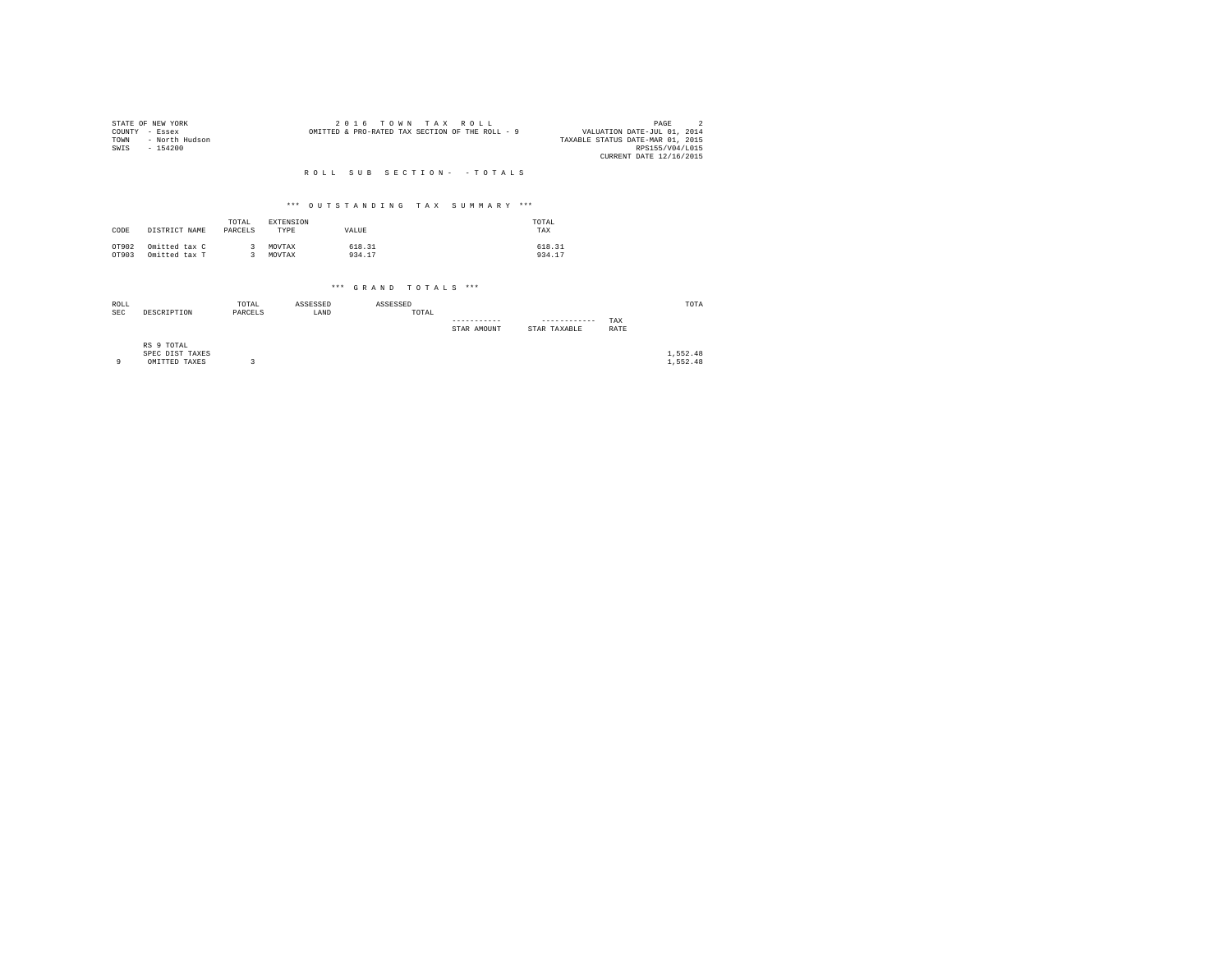| COUNTY<br>TOWN<br>SWIS | STATE OF NEW YORK<br>- Essex<br>- North Hudson<br>$-154200$ |                   |                          |                  | 2 0 1 6<br>OMITTED & PRO-RATED TAX SECTION OF THE ROLL - 9 | TOWN     |       | TAX ROLL    |             |                              | VALUATION DATE-JUL 01, 2014<br>TAXABLE STATUS DATE-MAR 01, 2015<br>CURRENT DATE 12/16/2015 | $\mathbf{R}$<br>PAGE<br>RPS155/V04/L015 |  |
|------------------------|-------------------------------------------------------------|-------------------|--------------------------|------------------|------------------------------------------------------------|----------|-------|-------------|-------------|------------------------------|--------------------------------------------------------------------------------------------|-----------------------------------------|--|
|                        |                                                             |                   |                          |                  | ROLL SECTION TOTALS                                        |          |       |             |             |                              |                                                                                            |                                         |  |
|                        |                                                             |                   |                          |                  | *** OUTSTANDING TAX                                        |          |       |             | SUMMARY *** |                              |                                                                                            |                                         |  |
| CODE                   | DISTRICT NAME                                               | TOTAL<br>PARCELS  | <b>EXTENSION</b><br>TYPE |                  | VALUE                                                      |          |       |             |             | TOTAL<br>TAX                 |                                                                                            |                                         |  |
| OT902<br>OT903         | Omitted tax C<br>Omitted tax T                              | 3<br>$\mathbf{R}$ | MOVTAX<br>MOVTAX         |                  | 618.31<br>934.17                                           |          |       |             |             | 618.31<br>934.17             |                                                                                            |                                         |  |
|                        |                                                             |                   |                          |                  | *** GRAND TOTALS ***                                       |          |       |             |             |                              |                                                                                            |                                         |  |
| ROLL<br><b>SEC</b>     | DESCRIPTION                                                 | TOTAL<br>PARCELS  |                          | ASSESSED<br>LAND |                                                            | ASSESSED | TOTAL | STAR AMOUNT |             | ------------<br>STAR TAXABLE | TAX<br>RATE                                                                                | TOTA                                    |  |
| 9                      | RS 9 TOTAL<br>SPEC DIST TAXES<br>OMITTED TAXES              | 3                 |                          |                  |                                                            |          |       |             |             |                              |                                                                                            | 1,552.48<br>1.552.48                    |  |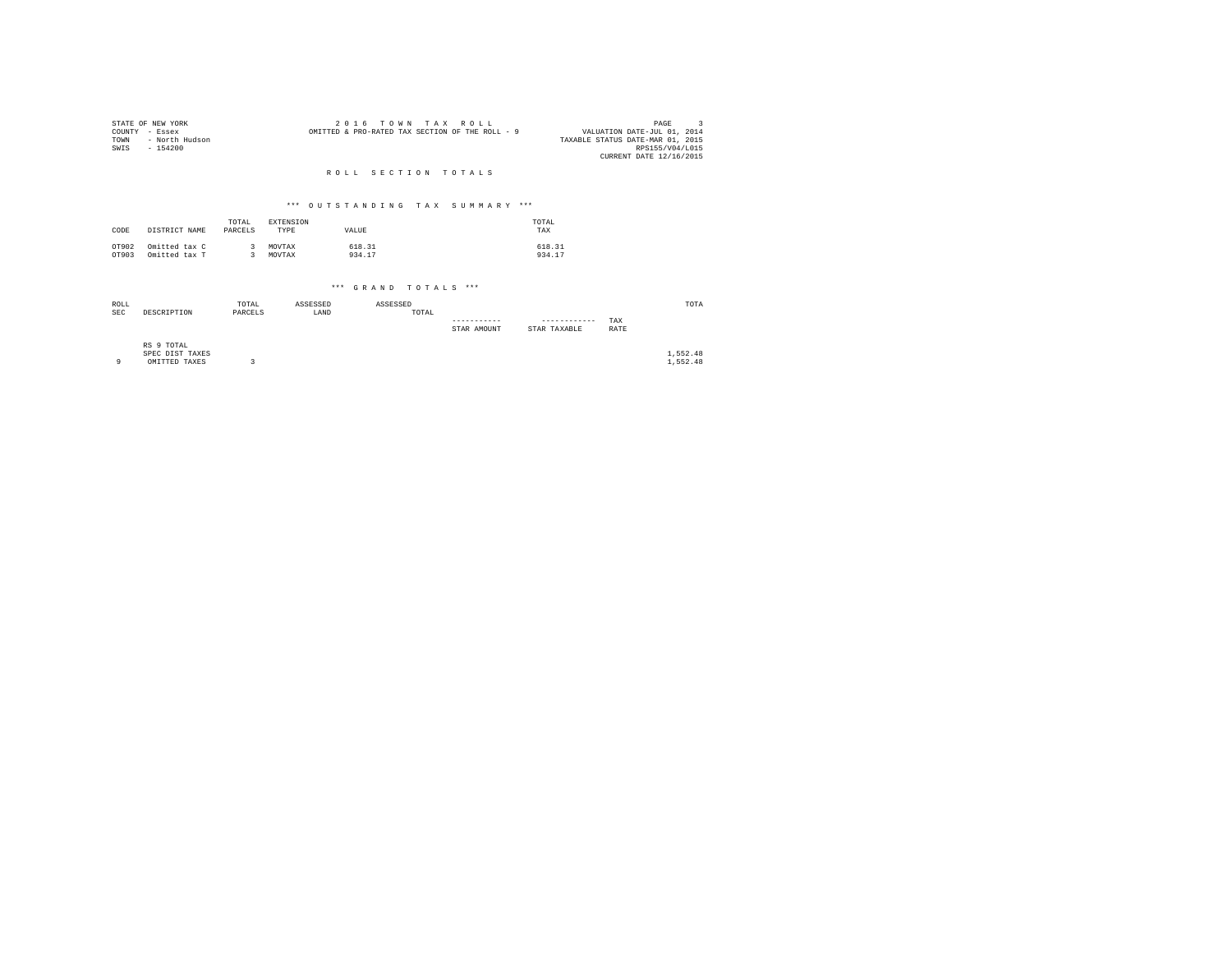|                | STATE OF NEW YORK | 2016 TOWN TAX ROLL |  |                                  | PAGE                        |  |
|----------------|-------------------|--------------------|--|----------------------------------|-----------------------------|--|
| COUNTY - Essex |                   |                    |  |                                  | VALUATION DATE-JUL 01, 2014 |  |
| TOWN           | - North Hudson    | SWIS TOTALS        |  | TAXABLE STATUS DATE-MAR 01, 2015 |                             |  |
| SWIS           | - 154200          |                    |  |                                  | RPS155/V04/L015             |  |
|                |                   |                    |  |                                  | CURRENT DATE 12/16/2015     |  |

## \*\*\* O U T S T A N D I N G T A X S U M M A R Y \*\*\*

| CODE  | DISTRICT NAME | TOTAL<br>PARCELS | EXTENSION<br>TYPE | VALUE  | TOTAL<br>TAX |
|-------|---------------|------------------|-------------------|--------|--------------|
| OT902 | Omitted tax C |                  | MOVTAX            | 618.31 | 618.31       |
| OT903 | Omitted tax T |                  | MOVTAX            | 934.17 | 934.17       |

| ROLL    |                                                | TOTAL          | ASSESSED | ASSESSED |             |              |      | TOTA                 |
|---------|------------------------------------------------|----------------|----------|----------|-------------|--------------|------|----------------------|
| SEC     | DESCRIPTION                                    | PARCELS        | LAND     | TOTAL    |             | ------------ |      |                      |
|         |                                                |                |          |          |             |              | TAX  |                      |
|         |                                                |                |          |          | STAR AMOUNT | STAR TAXABLE | RATE |                      |
| 9       | RS 9 TOTAL<br>SPEC DIST TAXES<br>OMITTED TAXES | 3              |          |          |             |              |      | 1,552.48<br>1,552.48 |
|         | SPEC DIST TAXES                                |                |          |          |             |              |      | 1,552.48             |
| $\star$ | TOTAL<br>SUB                                   | 3              |          |          |             |              |      | 1,552.48             |
|         | SPEC DIST TAXES                                |                |          |          |             |              |      | 1,552.48             |
| $***$   | GRAND TOTAL                                    | $\overline{3}$ |          |          |             |              |      | 1,552.48             |